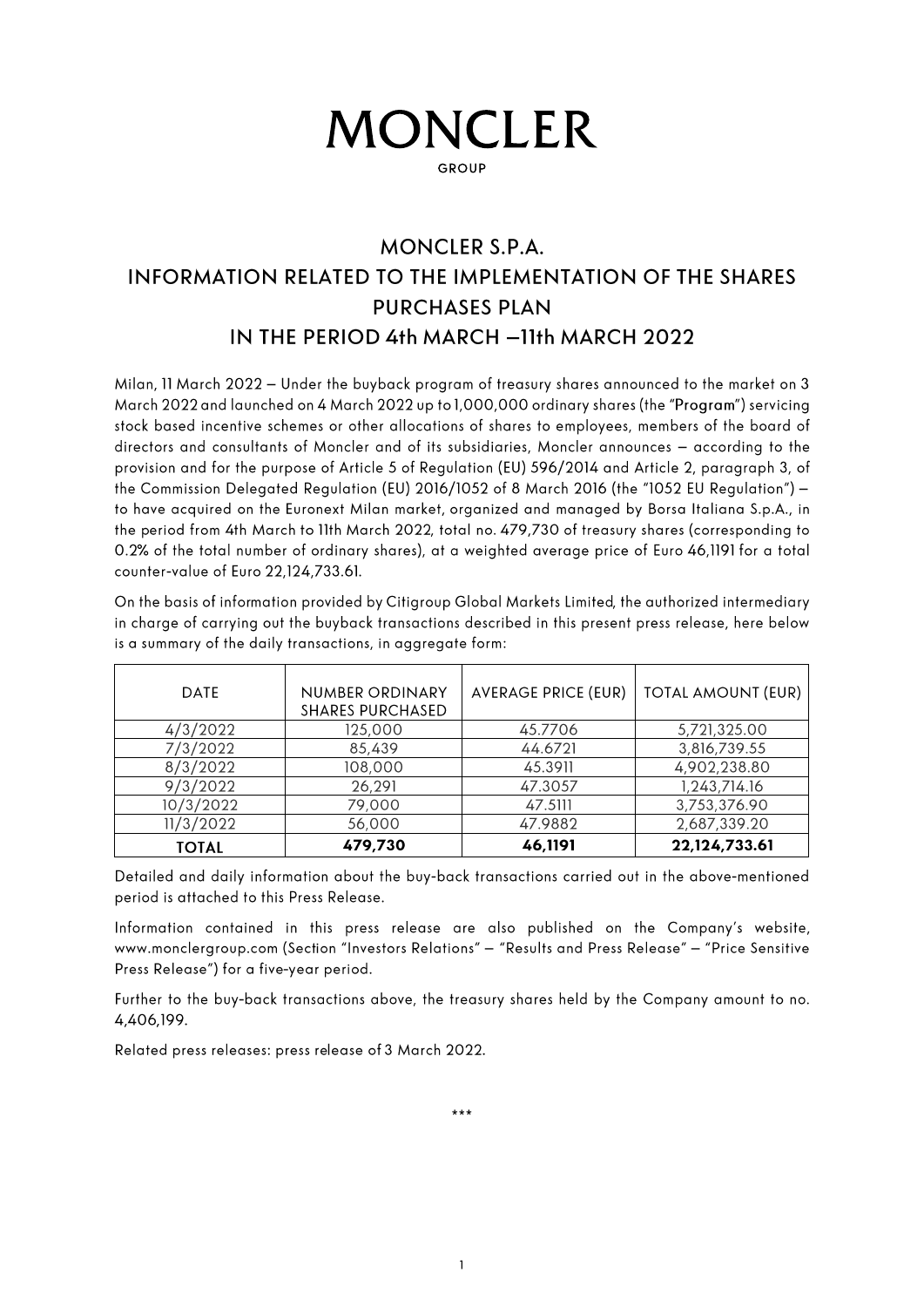### FOR ADDITIONAL INFORMATION:

#### **INVESTORS**

Paola Durante Moncler Group Strategic Planning. Intelligence and Investor Relations Director Tel. +39 02 42203560 investor.relations@moncler.com

Alice Poggioli Moncler Group Investor Relations Senior Manager Tel. +39 02 42203658 investor.relations@moncler.com

Carlotta Fiorani **Moncler Group Investor Relations** Tel. +39 02 42203569 investor.relations@moncler.com

**MEDIA** 

Moncler Group Press Office Tel. +39 02 42203528 monclerpress@moncler.com

#### About Moncler

With its brands Moncler and Stone Island, the latter acquired in March 2021, Moncler Group represents the expression of a new concept of luxury. True to its philosophy "Beyond Fashion, Beyond Luxury", the Group strategy is centered on experience, a strong sense of purpose and belonging to a community while taking inspiration from the worlds of art, culture, music, and sports. Alongside supporting the individual brands sharing corporate services and knowledge, Moncler Group aims to maintain its brands' strong independent identities based on authenticity, constant quest for uniqueness, and formidable ties with their consumer's communities. Operating in all key international markets, the Group distributes its brands' collections in more than 70 countries through directly operated physical and digital stores as well as selected multi-brand doors, department stores and e-tailers.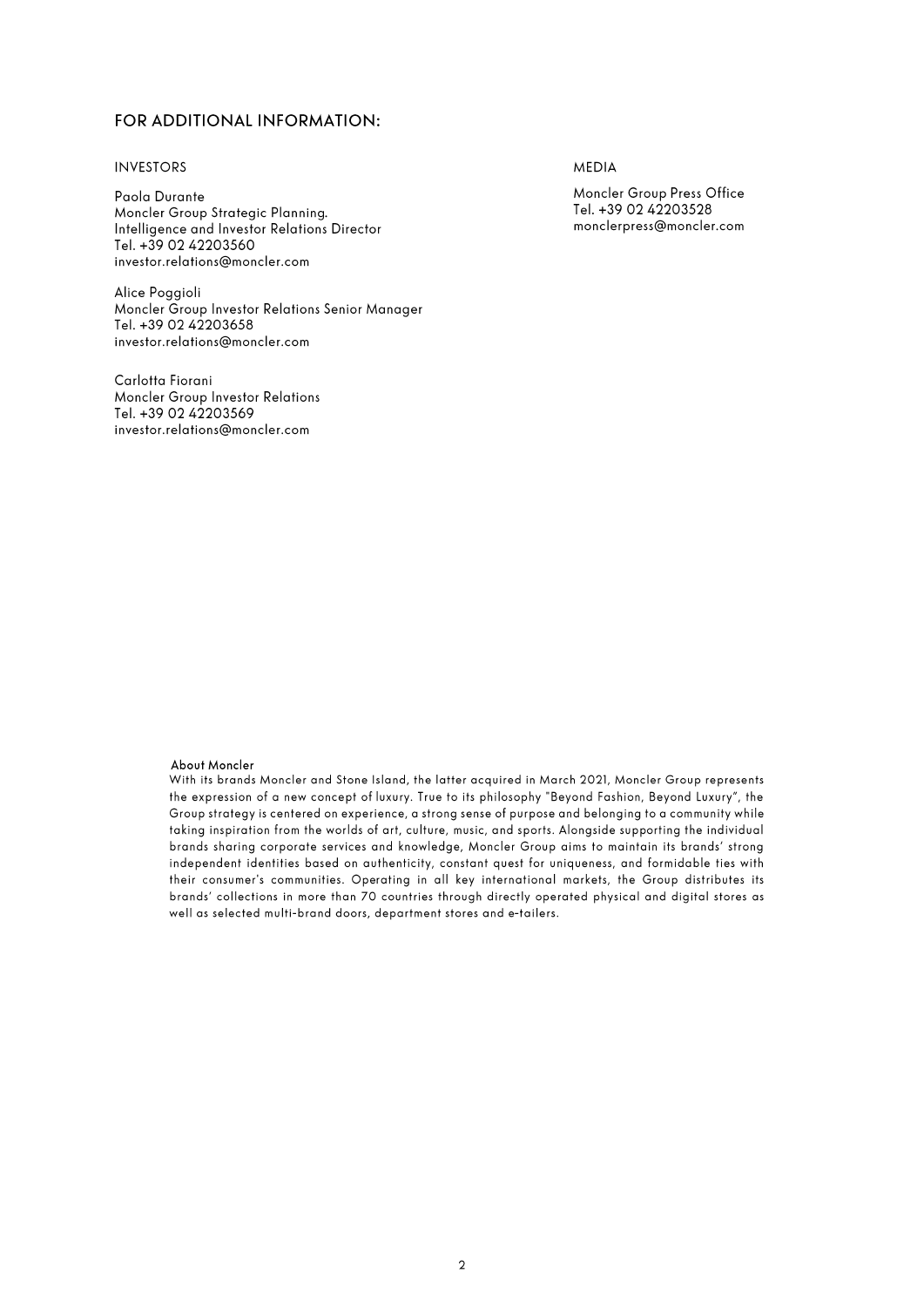|                    |                                         |                                              | Codice                      |                           | <b>Ora</b>             |                 |          |                | Codice                                |            |                                        |
|--------------------|-----------------------------------------|----------------------------------------------|-----------------------------|---------------------------|------------------------|-----------------|----------|----------------|---------------------------------------|------------|----------------------------------------|
| Nome               | Nome dell'intermediario                 | Codice identificativo                        | identificativo              | Data                      | operazione             | Buy/Sell        | Ouantità | Prezzo per     | identificativo                        | Valuta     | Numero identificativo                  |
| dell'emittente     |                                         | dell'intermediario                           | strumenti                   | operazione                | (London                |                 |          | unità          |                                       |            | operazione                             |
|                    |                                         |                                              | finanziari                  |                           | time)<br>Hour of the   |                 |          |                | mercato                               |            |                                        |
|                    |                                         |                                              | Identity code of            |                           |                        |                 |          |                |                                       |            |                                        |
| Name of the issuer | Name of the Broker                      | <b>Identity Code of the</b><br><b>Broker</b> | the financial<br>instrument | Day of the<br>transaction | transaction<br>(London | <b>Buy/Sell</b> | Quantity | Price per unit | <b>Identity Code</b><br>of the market | Currency   | Reference number of the<br>transaction |
| Moncler S.p.A.     | Litigroup Global Markets Limite         | <b>SBILGB2L</b>                              | IT0004965148                | 04/03/2022                | time)<br>16:27:50      | Buy             | 10       | 45.32          | xeaAqKo\$Jfs                          | EUR        | 22063XJygrp                            |
| Moncler S.p.A.     | Citigroup Global Markets Limite         | <b>SBILGB2L</b>                              | IT0004965149                | 04/03/2022                | 16:27:50               | Buy             | 187      | 45.32          | xeaAqKo\$Jf9                          | <b>EUR</b> | $22063X$ Jygrl                         |
| Moncler S.p.A.     | Citigroup Global Markets Limite         | <b>SBILGB2L</b>                              | IT0004965150                | 04/03/2022                | 16:27:21               | Buy             | 20       | 45.32          | xeaAqKo\$J3T                          | <b>EUR</b> | 22063XJygfi                            |
| Moncler S.p.A.     | Citigroup Global Markets Limite         | <b>SBILGB2L</b>                              | IT0004965151                | 04/03/2022                | 16:26:46               | Buy             | 175      | 45.33          | xeaAqKo\$Gdp                          | <b>EUR</b> | 22063XJyg6z                            |
| Moncler S.p.A.     | Citigroup Global Markets Limite         | SBILGB2L                                     | IT0004965152                | 04/03/2022                | 16:26:46               | Buy             | 180      | 45.32          | xeaAqKo\$Gdl                          | EUR        | 22063XJyg71                            |
| Moncler S.p.A.     | Litigroup Global Markets Limite         | SBILGB2L                                     | IT0004965153                | 04/03/2022                | 16:26:03               | Buy             | 125      | 45.30          | xeaAqKo\$G18                          | <b>EUR</b> | 22063XJvfxi                            |
| Moncler S.p.A.     | Citigroup Global Markets Limite         | <b>SBILGB2L</b>                              | IT0004965154                | 04/03/2022                | 16:25:45               | Buy             | 133      | 45.31          | xeaAqKo\$GVo                          | <b>EUR</b> | 22063XJvfs4                            |
| Moncler S.p.A.     | Citigroup Global Markets Limite         | SBILGB2L                                     | IT0004965155                | 04/03/2022                | 16:25:45               | Buy             | 251      | 45.31          | xeaAqKoSGVS                           | EUR        | 22063XJyfrx                            |
| Moncler S.p.A.     | Citigroup Global Markets Limite         | <b>SBILGB2L</b>                              | IT0004965156                | 04/03/2022                | 16:25:01               | Buy             | 149      | 45.35          | xeaAqKo\$Hu\$                         | <b>EUR</b> | 22063XJyfc0                            |
| Moncler S.p.A.     | Citigroup Global Markets Limite         | <b>SBILGB2L</b>                              | IT0004965157                | 04/03/2022                | 16:24:58               | Buy             | 251      | 45.36          | xeaAqKo\$H5E                          | <b>EUR</b> | 22063XJyfah                            |
| Moncler S.p.A.     | Citigroup Global Markets Limite         | SBILGB2L                                     | IT0004965158                | 04/03/2022                | 16:24:12               | Buy             | 116      | 45.29          | xeaAqKo\$UqZ                          | EUR        | $22063X$ Jyevj                         |
| Moncler S.p.A.     | Citigroup Global Markets Limite         | <b>SBILGB2L</b>                              | IT0004965159                | 04/03/2022                | 16:24:04               | Buy             | 132      | 45.31          | xeaAqKo\$Uol                          | <b>EUR</b> | 22063XJyetp                            |
| Moncler S.p.A.     | Citigroup Global Markets Limite         | SBILGB2L                                     | IT0004965160                | 04/03/2022                | 16:24:04               | Buy             | 96       | 45.31          | xeaAqKo\$Uoy                          | EUR        | 22063XJyetm                            |
| Moncler S.p.A.     | Citigroup Global Markets Limite         | <b>SBILGB2L</b>                              | IT0004965161                | 04/03/2022                | 16:24:04               | Buy             | 185      | 45.32          | xeaAqKo\$UoE                          | <b>EUR</b> | 22063XJyeti                            |
| Moncler S.p.A.     | Citigroup Global Markets Limite         | <b>SBILGB2L</b>                              | IT0004965162                | 04/03/2022                | 16:24:03               | Buy             | 111      | 45.33          | xeaAqKoSUzQ                           | <b>EUR</b> | 22063XJyetc                            |
| Moncler S.p.A.     | Citigroup Global Markets Limite         | <b>SBILGB2L</b>                              | IT0004965163                | 04/03/2022                | 16:24:01               | Buy             | 102      | 45.32          | xeaAqKo\$U@7                          | <b>EUR</b> | 22063XJvet6                            |
| Moncler S.p.A.     | Citigroup Global Markets Limite         | <b>SBILGB2L</b>                              | IT0004965164                | 04/03/2022                | 16:24:01               | Buy             | 109      | 45.33          | xeaAqKo\$U@F                          | <b>EUR</b> | 22063XJvet4                            |
| Moncler S.p.A.     | Citigroup Global Markets Limite         | SBILGB2L                                     | IT0004965165                | 04/03/2022                | 16:23:07               | Buy             | 156      | 45.16          | xeaAqKo\$VdG                          | EUR        | 22063XJyeat                            |
| Moncler S.p.A.     | Citigroup Global Markets Limite         | SBILGB2L                                     | IT0004965166                | 04/03/2022                | 16:21:59               | Buy             | 19       | 45.14          | xeaAqKo\$SrU                          | <b>EUR</b> | 22063XJvdn3                            |
| Moncler S.p.A.     | Citigroup Global Markets Limite         | <b>SBILGB2L</b>                              | IT0004965167                | 04/03/2022                | 16:21:59               | Buy             | 100      | 45.14          | xeaAqKoSSrQ                           | <b>EUR</b> | 22063XJvdn4                            |
| Moncler S.p.A.     | Citigroup Global Markets Limite         | SBILGB2L                                     | IT0004965168                | 04/03/2022                | 16:21:59               | Buy             | 121      | 45.14          | xeaAqKo\$Sqx                          | EUR        | 22063XJydms                            |
| Moncler S.p.A.     | Citigroup Global Markets Limite         | <b>SBILGB2L</b>                              | IT0004965169                | 04/03/2022                | 16:21:59               | Buy             | 208      | 45.15          | xeaAqKo\$Sq3                          | EUR        | 22063XJydme                            |
| Moncler S.p.A.     | Citigroup Global Markets Limite         | <b>SBILGB2L</b>                              | IT0004965170                | 04/03/2022                | 16:21:40               | Buy             | 42       | 45.15          | xeaAqKo\$S5h                          | <b>EUR</b> | 22063XJvdiv                            |
| Moncler S.p.A.     | Citigroup Global Markets Limite         | <b>SBILGB2L</b>                              | IT0004965171                | 04/03/2022                | 16:20:58               | Buy             | 79       | 45.20          | xeaAqKoSTyw                           | EUR        | $22063X$ Jyd5m                         |
| Moncler S.p.A.     | Citigroup Global Markets Limite         | <b>SBILGB2L</b>                              | IT0004965172                | 04/03/2022                | 16:20:56               | Buy             | 102      | 45.21          | xeaAqKo\$T@z                          | <b>EUR</b> | 22063XJyd4t                            |
| Moncler S.p.A.     | Citigroup Global Markets Limite         | SBILGB2L                                     | IT0004965173                | 04/03/2022                | 16:20:52               | Buy             | 109      | 45.22          | xeaAqKo\$Txl                          | EUR        | 22063XJyd3u                            |
| Moncler S.p.A.     | Citigroup Global Markets Limite         | <b>SBILGB2L</b>                              | IT0004965174                | 04/03/2022                | 16:20:49               | Buy             | 339      | 45.22          | xeaAqKo\$Tw4                          | <b>EUR</b> | 22063XJyd3l                            |
| Moncler S.p.A.     | Citigroup Global Markets Limite         | <b>SBILGB2L</b>                              | IT0004965175                | 04/03/2022                | 16:20:42               | Buy             | -13      | 45.22          | xeaAqKo\$T6P                          | <b>EUR</b> | 22063XJydr                             |
| Moncler S.p.A.     | Citigroup Global Markets Limite         | <b>SBILGB2L</b>                              | IT0004965176                | 04/03/2022                | 16:19:35               | Buy             | 110      | 45.30          | xeaAqKo\$QpQ                          | <b>EUR</b> | 22063XJycei                            |
| Moncler S.p.A.     | Citigroup Global Markets Limite         | <b>SBILGB2L</b>                              | IT0004965177                | 04/03/2022                | 16:19:35               | Buy             | 148      | 45.31          | xeaAqKo\$Qom                          | <b>EUR</b> | 22063XJyceb                            |
| Moncler S.p.A.     | Citigroup Global Markets Limite         | SBILGB2L                                     | IT0004965178                | 04/03/2022                | 16:19:05               | Buy             | 96       | 45.32          | xeaAqKo\$Q2J                          | EUR        | 22063XJyc6d                            |
| Moncler S.p.A.     | Citigroup Global Markets Limite         | SBILGB2L                                     | IT0004965179                | 04/03/2022                | 16:18:59               | Buy             | 107      | 45.33          | xeaAqKo\$Q9b                          | EUR        | $22063X$ Jyc $56$                      |
| Moncler S.p.A.     | Citigroup Global Markets Limite         | <b>SBILGB2L</b>                              | IT0004965180                | 04/03/2022                | 16:18:45               | Buy             | -11      | 45.32          | xeaAqKo\$QH9                          | <b>EUR</b> | 22063XJyc1m                            |
| Moncler S.p.A.     | Citigroup Global Markets Limite         | SBILGB2L                                     | IT0004965181                | 04/03/2022                | 16:18:42               | Buy             | 123      | 45.32          | xeaAqKo\$QGE                          | EUR        | 22063XJyc0g                            |
| Moncler S.p.A.     | Citigroup Global Markets Limite         | SBILGB2L                                     | IT0004965182                | 04/03/2022                | 16:18:39               | Buy             | 251      | 45.32          | xeaAqKo\$QIY                          | <b>EUR</b> | 22063XJvbz3                            |
| Moncler S.p.A.     | Citigroup Global Markets Limite         | <b>SBILGB2L</b>                              | IT0004965183                | 04/03/2022                | 16:17:37               | Buy             | 175      | 45.34          | xeaAqKo\$R3b                          | <b>EUR</b> | 22063XJvbib                            |
| Moncler S.p.A.     | Citigroup Global Markets Limite         | <b>SBILGB2L</b>                              | IT0004965184                | 04/03/2022                | 16:17:35               | Buy             | 290      | 45.35          | xeaAqKo\$R2m                          | <b>EUR</b> | 22063XJvbi0                            |
| Moncler S.p.A.     | Citigroup Global Markets Limite         | <b>SBILGB2L</b>                              | IT0004965185                | 04/03/2022                | 16:16:33               | Buy             | 132      | 45.36          | xeaAqKo\$Oz5                          | <b>EUR</b> | $22063X$ Jyb $4q$                      |
| Moncler S.p.A.     | Citigroup Global Markets Limite         | SBILGB2L                                     | IT0004965186                | 04/03/2022                | 16:16:30               | Buy             | 129      | 45.36          | xeaAqKo\$O@y                          | EUR        | 22063XJyb34                            |
| Moncler S.p.A.     | Citigroup Global Markets Limite         | <b>SBILGB2L</b>                              | IT0004965187                | 04/03/2022                | 16:16:12               | Buy             | 93       | 45.33          | xeaAqKo\$OCc                          | <b>EUR</b> | $22063X$ Jyay1                         |
| Moncler S.p.A.     | Citigroup Global Markets Limite         | <b>SBILGB2L</b>                              | IT0004965188                | 04/03/2022                | 16:16:07               | Buy             | 16       | 45.33          | xeaAqKo\$OE4                          | <b>EUR</b> | $22063X$ Jyax $3$                      |
| Moncler S.p.A.     | Citigroup Global Markets Limite         | <b>SBILGB2L</b>                              | IT0004965189                | 04/03/2022                | 16:15:53               | Buy             | 339      | 45.33          | xeaAqKo\$OHK                          | <b>EUR</b> | 22063XJyatx                            |
| Moncler S.p.A.     | Citigroup Global Markets Limite         | <b>SBILGB2L</b>                              | IT0004965190                | 04/03/2022                | 16:15:53               | Buy             | 148      | 45.32          | xeaAqKo\$OHE                          | <b>EUR</b> | 22063XJyatz                            |
| Moncler S.p.A.     | Citigroup Global Markets Limite         | SBILGB2L                                     | IT0004965191                | 04/03/2022                | 16:15:46               | Buy             | 109      | 45.33          | xeaAqKo\$OSK                          | EUR        | 22063XJyasg                            |
| Moncler S.p.A.     | Citigroup Global Markets Limite         | SBILGB2L                                     | IT0004965192                | 04/03/2022                | 16:15:43               | Buy             | 104      | 45.33          | xeaAqKo\$OUG                          | EUR        | 22063XJyar7                            |
| Moncler S.p.A.     | <b>Eitigroup Global Markets Limited</b> | <b>SBILGB2L</b>                              | IT0004965193                | 04/03/2022                | 16:15:41               | Buv             | 123      |                | 45.33 xeaAqKo\$OP3                    | <b>EUR</b> | 22063XJyaqw                            |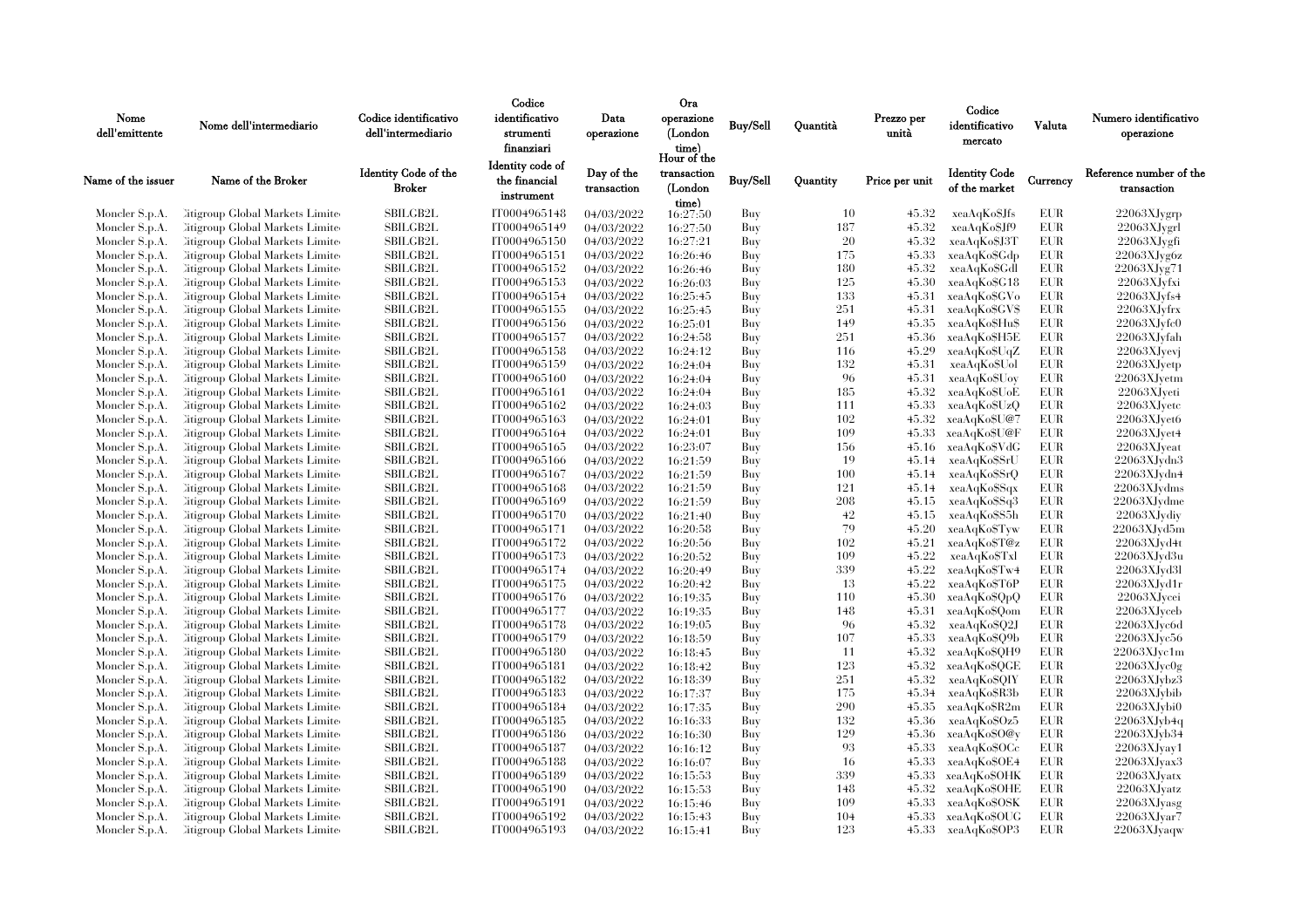| Moncler S.p.A.                   | <b>Citigroup Global Markets Limited</b> | <b>SBILGB2L</b> | IT0004965194 | 04/03/2022               | 16:15:21             | Buy        | 43         | 45.30 | xeaAqKo\$PgM       | EUR        | 22063XJyakt    |
|----------------------------------|-----------------------------------------|-----------------|--------------|--------------------------|----------------------|------------|------------|-------|--------------------|------------|----------------|
| Moncler S.p.A.                   | Citigroup Global Markets Limite         | SBILGB2L        | IT0004965195 | 04/03/2022               | 16:15:19             | Buy        | 190        | 45.31 | xeaAqKo\$PqP       | EUR        | 22063XJyakq    |
| Moncler S.p.A.                   | <b>Citigroup Global Markets Limited</b> | SBILGB2L        | IT0004965196 | 04/03/2022               | 16:15:19             | Buy        | 109        | 45.32 | xeaAqKo\$PqR       | EUR        | 22063XJyakp    |
| Moncler S.p.A.                   | Citigroup Global Markets Limite         | <b>SBILGB2L</b> | IT0004965197 | 04/03/2022               | 16:14:41             | Buy        | 27         | 45.23 | xeaAqKo\$PIW       | EUR        | 22063XJyaav    |
| Moncler S.p.A.                   | Citigroup Global Markets Limited        | <b>SBILGB2L</b> | IT0004965198 | 04/03/2022               | 16:14:36             | Buy        | 103        | 45.24 | xeaAqKo\$PVl       | <b>EUR</b> | $22063X$ Jya9w |
| Moncler S.p.A.                   | Citigroup Global Markets Limite         | SBILGB2L        | IT0004965199 | 04/03/2022               | 16:14:36             | Buy        | 300        | 45.24 | xeaAqKo\$PV0       | EUR        | 22063XJya9j    |
| Moncler S.p.A.                   | <b>Citigroup Global Markets Limited</b> | <b>SBILGB2L</b> | IT0004965200 | 04/03/2022               | 16:13:12             | Buy        | 109        | 45.14 | xeaAqKo\$6GI       | <b>EUR</b> | 22063XJv9to    |
| Moncler S.p.A.                   | Citigroup Global Markets Limite         | <b>SBILGB2L</b> | IT0004965201 | 04/03/2022               | 16:11:41             | Buy        | 109        | 45.09 | xeaAqKo\$7Nk       | <b>EUR</b> | 22063XJy9ci    |
| Moncler S.p.A.                   | Citigroup Global Markets Limite         | <b>SBILGB2L</b> | IT0004965202 | 04/03/2022               | 16:11:20             | Buy        | 163        | 45.12 | xeaAqKo\$4bB       | EUR        | 22063XJy98a    |
| Moncler S.p.A.                   | <b>Citigroup Global Markets Limited</b> | SBILGB2L        | IT0004965203 | 04/03/2022               | 16:11:19             | Buy        | 38         | 45.12 | xeaAqKo\$4aA       | <b>EUR</b> | 22063XJv97v    |
| Moncler S.p.A.                   | Citigroup Global Markets Limite         | <b>SBILGB2L</b> | IT0004965204 | 04/03/2022               | 16:11:16             | Buy        | 109        | 45.13 | xeaAqKo\$4dJ       | <b>EUR</b> | 22063XJv97l    |
| Moncler S.p.A.                   | Citigroup Global Markets Limite         | <b>SBILGB2L</b> | IT0004965205 | 04/03/2022               | 16:11:16             | Buy        | 321        | 45.13 | xeaAqKo\$4dT       | <b>EUR</b> | 22063XJv97h    |
| Moncler S.p.A.                   | Citigroup Global Markets Limite         | SBILGB2L        | IT0004965206 | 04/03/2022               | 16:11:08             | Buy        | $\sqrt{2}$ | 45.13 | xeaAqKo\$4eq       | EUR        | 22063XJy95e    |
| Moncler S.p.A.                   | <b>Citigroup Global Markets Limited</b> | SBILGB2L        | IT0004965207 | 04/03/2022               | 16:11:03             | Buy        | 100        | 45.14 | xeaAqKo\$4rP       | EUR        | 22063XJv94o    |
| Moncler S.p.A.                   | Citigroup Global Markets Limite         | <b>SBILGB2L</b> | IT0004965208 | 04/03/2022               | 16:11:03             | Buy        | 42         | 45.14 | xeaAqKo\$4rL       | EUR        | 22063XJy94p    |
| Moncler S.p.A.                   | Citigroup Global Markets Limite         | <b>SBILGB2L</b> | IT0004965209 | 04/03/2022               | 16:11:03             | Buy        | 185        | 45.13 | xeaAqKo\$4rS       | <b>EUR</b> | 22063XJv94j    |
| Moncler S.p.A.                   | Citigroup Global Markets Limite         | SBILGB2L        | IT0004965210 | 04/03/2022               | 16:11:03             | Buy        | 109        | 45.14 | xeaAqKo\$4qi       | EUR        | 22063XJy94f    |
| Moncler S.p.A.                   | <b>Citigroup Global Markets Limited</b> | <b>SBILGB2L</b> | IT0004965211 | 04/03/2022               | 16:08:50             | Buy        | 63         | 45.15 | xeaAqKo\$5Nn       | <b>EUR</b> | 22063XJv8ck    |
| Moncler S.p.A.                   | Citigroup Global Markets Limite         | <b>SBILGB2L</b> | IT0004965212 | 04/03/2022               | 16:08:50             | Buy        | 130        | 45.16 | xeaAqKo\$5Nr       | <b>EUR</b> | 22063XJy8ci    |
| Moncler S.p.A.                   | Citigroup Global Markets Limite         | <b>SBILGB2L</b> | IT0004965213 | 04/03/2022               | 16:08:19             | Buy        | 141        | 45.14 | xeaAqKo\$2WP       | <b>EUR</b> | 22063XJv86v    |
| Moncler S.p.A.                   | Citigroup Global Markets Limite         | SBILGB2L        | IT0004965214 | 04/03/2022               | 16:08:19             | Buy        | 179        | 45.15 | xeaAqKo\$2WR       | <b>EUR</b> | 22063XJy86t    |
| Moncler S.p.A.                   | Citigroup Global Markets Limite         | SBILGB2L        | IT0004965215 | 04/03/2022               | 16:08:11             | Buy        | 109        | 45.12 | xeaAqKo\$2l4       | <b>EUR</b> | 22063XJv84q    |
| Moncler S.p.A.                   | Citigroup Global Markets Limite         | <b>SBILGB2L</b> | IT0004965216 | 04/03/2022               | 16:07:01             | Buy        | 32         | 45.05 | xeaAqKo\$3dM       | <b>EUR</b> | 22063XJv7s2    |
| Moncler S.p.A.                   | Citigroup Global Markets Limite         | SBILGB2L        | IT0004965217 | 04/03/2022               | 16:07:01             | Buy        | 70         | 45.05 | xeaAqKo\$3dO       | EUR        | 22063XJv7s1    |
| Moncler S.p.A.                   | <b>Eitigroup Global Markets Limited</b> | <b>SBILGB2L</b> | IT0004965218 | 04/03/2022               | 16:06:55             | Buy        | 97         | 45.06 | xeaAqKo\$3j\$      | EUR        | 22063XJy7qy    |
| Moncler S.p.A.                   | Citigroup Global Markets Limite         | <b>SBILGB2L</b> | IT0004965219 | 04/03/2022               |                      | Buy        | 104        | 45.06 | xeaAqKo\$3jK       | <b>EUR</b> | 22063XJv7cm    |
|                                  | Citigroup Global Markets Limite         | <b>SBILGB2L</b> | IT0004965220 | 04/03/2022               | 16:06:55             | Buy        | -5         | 45.06 | xeaAqKo\$3lD       | <b>EUR</b> | 22063XJy7q8    |
| Moncler S.p.A.<br>Moncler S.p.A. | <b>Citigroup Global Markets Limited</b> | SBILGB2L        | IT0004965221 |                          | 16:06:54             |            | 95         | 45.06 | xeaAqKo\$3gY       | EUR        | 22063XJy7pc    |
| Moncler S.p.A.                   | Citigroup Global Markets Limite         | <b>SBILGB2L</b> | IT0004965222 | 04/03/2022<br>04/03/2022 | 16:06:46<br>16:05:49 | Buy<br>Buy | 123        | 45.12 | xeaAqKo\$3Ic       | <b>EUR</b> | 22063XJv7f6    |
|                                  | Citigroup Global Markets Limite         | <b>SBILGB2L</b> | IT0004965223 |                          |                      | Buy        | 108        | 45.13 | xeaAqKo\$3Ig       | <b>EUR</b> | 22063XJv7f5    |
| Moncler S.p.A.                   |                                         | <b>SBILGB2L</b> |              | 04/03/2022               | 16:05:49             |            |            |       |                    |            | 22063XJv7f3    |
| Moncler S.p.A.                   | Citigroup Global Markets Limite         | SBILGB2L        | IT0004965224 | 04/03/2022               | 16:05:49             | Buy        | 64<br>26   | 45.13 | xeaAqKo\$3Ii       | EUR        |                |
| Moncler S.p.A.                   | <b>Citigroup Global Markets Limited</b> |                 | IT0004965225 | 04/03/2022               | 16:05:01             | Buy        |            | 45.18 | xeaAqKo\$069       | EUR        | 22063XJy75y    |
| Moncler S.p.A.                   | <b>Eitigroup Global Markets Limited</b> | <b>SBILGB2L</b> | IT0004965226 | 04/03/2022               | 16:05:01             | Buy        | 143        | 45.18 | xeaAqKo\$06B       | <b>EUR</b> | 22063XJv75x    |
| Moncler S.p.A.                   | Citigroup Global Markets Limited        | <b>SBILGB2L</b> | IT0004965227 | 04/03/2022               | 16:04:57             | Buy        | -61        | 45.19 | xeaAqKo\$02J       | <b>EUR</b> | 22063XJv74s    |
| Moncler S.p.A.                   | Citigroup Global Markets Limite         | SBILGB2L        | IT0004965228 | 04/03/2022               | 16:04:57             | Buy        | 278        | 45.19 | xeaAqKo\$0Da       | EUR        | 22063XJv74k    |
| Moncler S.p.A.                   | <b>Eitigroup Global Markets Limited</b> | <b>SBILGB2L</b> | IT0004965229 | 04/03/2022               | 16:04:03             | Buy        | 18         | 45.19 | xeaAqKo\$1@A       | <b>EUR</b> | 22063XJy6ts    |
| Moncler S.p.A.                   | Citigroup Global Markets Limite         | <b>SBILGB2L</b> | IT0004965230 | 04/03/2022               | 16:04:02             | Buy        | 170        | 45.20 | xeaAqKo\$1v5       | <b>EUR</b> | 22063XJy6t6    |
| Moncler S.p.A.                   | Citigroup Global Markets Limite         | <b>SBILGB2L</b> | IT0004965231 | 04/03/2022               | 16:03:14             | Buy        | 82         | 45.22 | xeaAqKo\$ErW       | <b>EUR</b> | 22063XJy6ko    |
| Moncler S.p.A.                   | <b>Citigroup Global Markets Limited</b> | SBILGB2L        | IT0004965232 | 04/03/2022               | 16:03:06             | Buy        | 52         | 45.23 | xeaAqKo\$Epj       | EUR        | 22063XJy6ju    |
| Moncler S.p.A.                   | Citigroup Global Markets Limite         | <b>SBILGB2L</b> | IT0004965233 | 04/03/2022               | 16:03:06             | Buy        | 48         | 45.23 | xeaAqKoSEpl        | <b>EUR</b> | 22063XJy6js    |
| Moncler S.p.A.                   | Citigroup Global Markets Limite         | SBILGB2L        | IT0004965234 | 04/03/2022               | 16:03:06             | Buy        | 169        | 45.24 | xeaAqKo\$Epq       | <b>EUR</b> | 22063XJy6jp    |
| Moncler S.p.A.                   | Citigroup Global Markets Limite         | SBILGB2L        | IT0004965235 | 04/03/2022               | 16:03:06             | Buy        | 387        | 45.25 | xeaAqKo\$Epu       | EUR        | 22063XJy6j0    |
| Moncler S.p.A.                   | <b>Eitigroup Global Markets Limited</b> | SBILGB2L        | IT0004965236 | 04/03/2022               | 16:01:24             | Buy        | 109        | 45.24 | xeaAqKo\$FUW       | <b>EUR</b> | 22063XJv640    |
| Moncler S.p.A.                   | Citigroup Global Markets Limite         | <b>SBILGB2L</b> | IT0004965237 | 04/03/2022               | 16:01:24             | Buy        | 271        | 45.24 | xeaAqKoSFUf        | <b>EUR</b> | 22063XJy63x    |
| Moncler S.p.A.                   | Citigroup Global Markets Limite         | <b>SBILGB2L</b> | IT0004965238 | 04/03/2022               | 16:01:22             | Buy        | 59         | 45.24 | xeaAqKo\$FP3       | <b>EUR</b> | 22063XJy63p    |
| Moncler S.p.A.                   | Citigroup Global Markets Limite         | SBILGB2L        | IT0004965239 | 04/03/2022               | 16:00:06             | Buy        | 116        | 45.24 | xeaAqKo\$CKK       | <b>EUR</b> | 22063XJy5qt    |
| Moncler S.p.A.                   | Citigroup Global Markets Limite         | <b>SBILGB2L</b> | IT0004965240 | 04/03/2022               | 16:00:06             | Buy        | 8          | 45.24 | xeaAqKo\$CKM       | <b>EUR</b> | 22063XJy5qs    |
| Moncler S.p.A.                   | Citigroup Global Markets Limite         | <b>SBILGB2L</b> | IT0004965241 | 04/03/2022               | 16:00:04             | Buy        | 144        | 45.25 | xeaAqKo\$CMq       | <b>EUR</b> | 22063XJy5py    |
| Moncler S.p.A.                   | Citigroup Global Markets Limited        | <b>SBILGB2L</b> | IT0004965242 | 04/03/2022               | 16:00:04             | Buy        | 3          | 45.25 | xeaAqKo\$CMu       | EUR        | 22063XJy5px    |
| Moncler S.p.A.                   | Citigroup Global Markets Limited        | SBILGB2L        | IT0004965243 | 04/03/2022               | 15:59:59             | Buy        | 41         | 45.24 | xeaAqKo\$CR7       | EUR        | 22063XJv5o8    |
| Moncler S.p.A.                   | Citigroup Global Markets Limite         | <b>SBILGB2L</b> | IT0004965244 | 04/03/2022               | 15:59:56             | Buy        | 375        | 45.25 | xeaAqKo\$Dae       | <b>EUR</b> | 22063XJy5nv    |
| Moncler S.p.A.                   | Citigroup Global Markets Limite         | <b>SBILGB2L</b> | IT0004965245 | 04/03/2022               | 15:58:17             | Buy        | 85         | 45.21 | xeaAqKo\$AzM       | <b>EUR</b> | 22063XJy53j    |
| Moncler S.p.A.                   | Citigroup Global Markets Limite         | SBILGB2L        | IT0004965246 | 04/03/2022               | 15:58:17             | Buy        | 60         | 45.21 | xeaAqKo\$AzO       | EUR        | 22063XJy53i    |
| Moncler S.p.A.                   | <b>Eitigroup Global Markets Limited</b> | SBILGB2L        | IT0004965247 | 04/03/2022               | 15:58:17             | Buy        | 16         | 45.21 | xeaAqKo\$AzQ       | <b>EUR</b> | 22063XJv539    |
| Moncler S.p.A.                   | Citigroup Global Markets Limited        | SBILGB2L        | IT0004965248 | 04/03/2022               | 15:58:11             | Buy        | 42         |       | 45.20 xeaAqKo\$Av5 | <b>EUR</b> | 22063XJv52h    |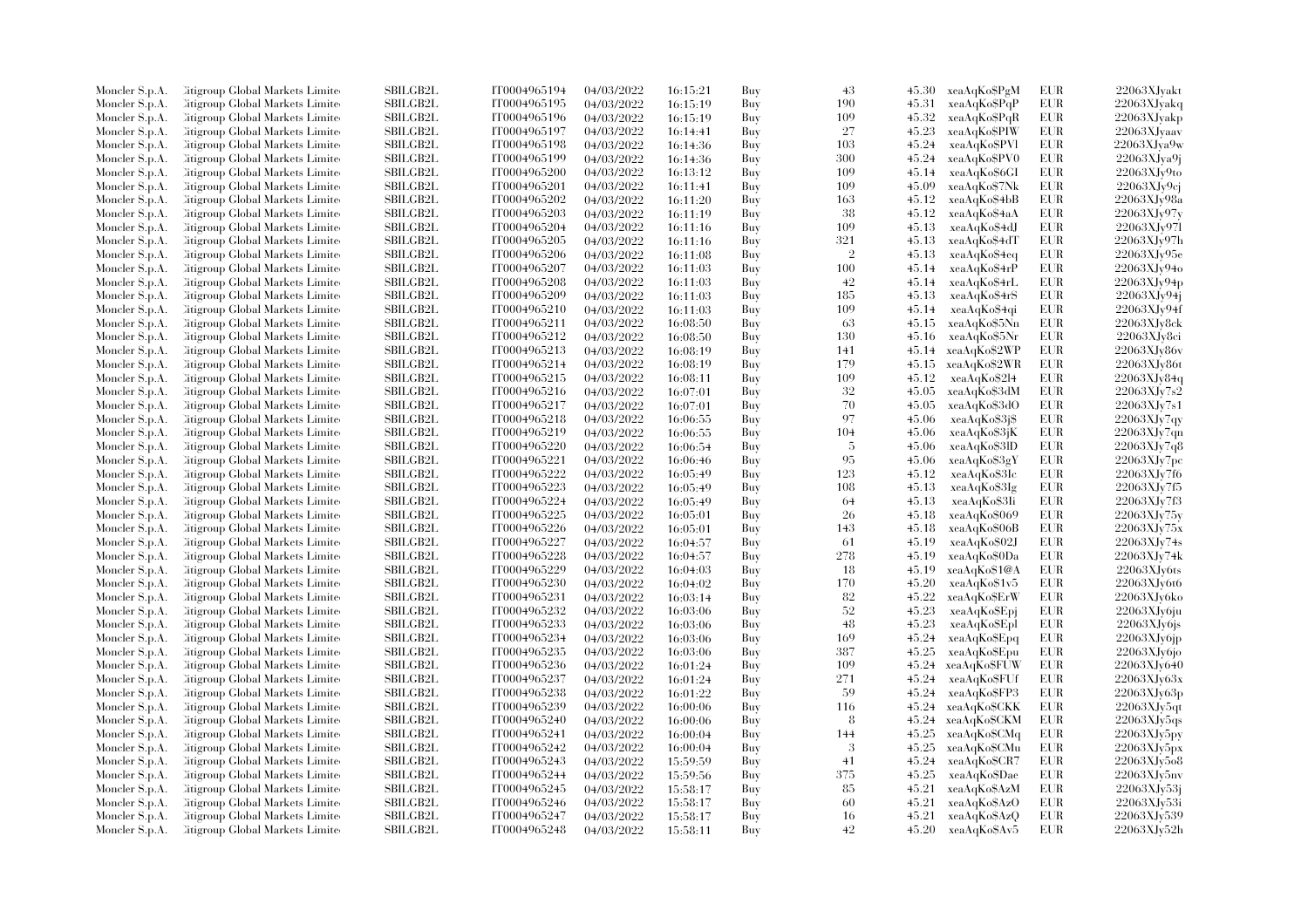| Moncler S.p.A.                   | Citigroup Global Markets Limite                                    | SBILGB2L                    | IT0004965249 | 04/03/2022               | 15:58:10             | Buy        | 164 | 45.20 | xeaAqKo\$Au2               | EUR        | 22063XJv525               |
|----------------------------------|--------------------------------------------------------------------|-----------------------------|--------------|--------------------------|----------------------|------------|-----|-------|----------------------------|------------|---------------------------|
| Moncler S.p.A.                   | Citigroup Global Markets Limite                                    | SBILGB2L                    | IT0004965250 | 04/03/2022               | 15:58:01             | Buy        | 104 | 45.21 | xeaAqKo\$A6w               | EUR        | 22063XJv50x               |
| Moncler S.p.A.                   | Citigroup Global Markets Limited                                   | <b>SBILGB2L</b>             | IT0004965251 | 04/03/2022               | 15:58:01             | Buy        | -5  | 45.21 | xeaAqKo\$A6@               | <b>EUR</b> | 22063XJv50w               |
| Moncler S.p.A.                   | Litigroup Global Markets Limite                                    | SBILGB2L                    | IT0004965252 | 04/03/2022               | 15:57:02             | Buy        | 84  | 45.34 | xeaAqKo\$ARy               | <b>EUR</b> | 22063XJv4pl               |
| Moncler S.p.A.                   | Citigroup Global Markets Limite                                    | <b>SBILGB2L</b>             | IT0004965253 | 04/03/2022               | 15:56:58             | Buy        | 123 | 45.35 | xeaAqKo\$BdL               | EUR        | 22063XJv4n5               |
| Moncler S.p.A.                   | Citigroup Global Markets Limite                                    | SBILGB2L                    | IT0004965254 | 04/03/2022               | 15:56:04             | Buy        | 68  | 45.39 | xeaAqKo\$B0s               | <b>EUR</b> | 22063XJy4e5               |
| Moncler S.p.A.                   | Citigroup Global Markets Limited                                   | <b>SBILGB2L</b>             | IT0004965255 | 04/03/2022               | 15:56:04             | Buy        | 57  | 45.39 | xeaAqKo\$B0o               | <b>EUR</b> | 22063XJv4e6               |
| Moncler S.p.A.                   | Litigroup Global Markets Limite                                    | <b>SBILGB2L</b>             | IT0004965256 | 04/03/2022               | 15:56:04             | Buy        | 27  | 45.40 | xeaAqKo\$B0m               | <b>EUR</b> | 22063XJy4e7               |
| Moncler S.p.A.                   | Citigroup Global Markets Limite                                    | <b>SBILGB2L</b>             | IT0004965257 | 04/03/2022               | 15:56:04             | Buy        | 71  | 45.40 | xeaAqKo\$B02               | <b>EUR</b> | 22063XJy4e0               |
| Moncler S.p.A.                   | Citigroup Global Markets Limite                                    | <b>SBILGB2L</b>             | IT0004965258 | 04/03/2022               | 15:56:04             | Buy        | 39  | 45.40 | xeaAqKo\$B04               | <b>EUR</b> | 22063XJy4dy               |
| Moncler S.p.A.                   | Litigroup Global Markets Limite                                    | <b>SBILGB2L</b>             | IT0004965259 | 04/03/2022               | 15:56:04             | Buy        | 162 | 45.41 | xeaAqKo\$B08               | <b>EUR</b> | 22063XJy4dv               |
| Moncler S.p.A.                   | Litigroup Global Markets Limite                                    | <b>SBILGB2L</b>             | IT0004965260 | 04/03/2022               | 15:55:19             | Buy        | 27  | 45.42 | xeaAqKo\$8Yq               | <b>EUR</b> | 22063XJy45j               |
| Moncler S.p.A.                   | Citigroup Global Markets Limite                                    | SBILGB2L                    | IT0004965261 | 04/03/2022               | 15:55:19             | Buy        | 128 | 45.42 | xeaAqKo\$8Ys               | EUR        | 22063XJy45i               |
| Moncler S.p.A.                   | Citigroup Global Markets Limited                                   | SBILGB2L                    | IT0004965262 | 04/03/2022               | 15:55:13             | Buy        | 111 | 45.43 | xeaAqKo\$8kw               | EUR        | 22063XJv44c               |
| Moncler S.p.A.                   | Litigroup Global Markets Limite                                    | SBILGB2L                    | IT0004965263 | 04/03/2022               | 15:55:10             | Buy        | 29  | 45.43 | xeaAqKo\$8eN               | EUR        | 22063XJy442               |
| Moncler S.p.A.                   | Citigroup Global Markets Limite                                    | <b>SBILGB2L</b>             | IT0004965264 | 04/03/2022               | 15:55:05             | Buy        | 37  | 45.43 | xeaAqKo\$8qH               | <b>EUR</b> | 22063XJv42w               |
| Moncler S.p.A.                   | Citigroup Global Markets Limite                                    | SBILGB2L                    | IT0004965265 | 04/03/2022               | 15:55:00             | Buy        | 109 | 45.43 | xeaAqKo\$8mm               | <b>EUR</b> | 22063XJy41r               |
| Moncler S.p.A.                   | Citigroup Global Markets Limited                                   | SBILGB2L                    | IT0004965266 | 04/03/2022               | 15:54:03             | Buy        | 171 | 45.52 | xeaAqKo\$8Ui               | <b>EUR</b> | 22063XJy3ng               |
| Moncler S.p.A.                   | Litigroup Global Markets Limite                                    | <b>SBILGB2L</b>             | IT0004965267 | 04/03/2022               | 15:53:59             | Buy        | 29  | 45.52 | xeaAqKo\$801               | <b>EUR</b> | 22063XJv3mi               |
| Moncler S.p.A.                   | Litigroup Global Markets Limite                                    | <b>SBILGB2L</b>             | IT0004965268 | 04/03/2022               | 15:53:47             | Buy        | 128 | 45.53 | xeaAqKo\$9jw               | EUR        | 22063XJy3jg               |
| Moncler S.p.A.                   | Citigroup Global Markets Limite                                    | <b>SBILGB2L</b>             | IT0004965269 | 04/03/2022               | 15:53:34             | Buy        | 11  | 45.53 | xeaAqKo\$9r8               | <b>EUR</b> | 22063XJy3hr               |
| Moncler S.p.A.                   | Citigroup Global Markets Limite                                    | SBILGB2L                    | IT0004965270 | 04/03/2022               | 15:53:31             | Buy        | 110 | 45.54 | xeaAqKo\$9rS               | <b>EUR</b> | 22063XJv3hn               |
| Moncler S.p.A.                   | Citigroup Global Markets Limite                                    | <b>SBILGB2L</b>             | IT0004965271 | 04/03/2022               | 15:53:31             | Buy        | 167 | 45.54 | xeaAqKo\$9qd               | <b>EUR</b> | 22063XJv3hm               |
| Moncler S.p.A.                   | Citigroup Global Markets Limite                                    | SBILGB2L                    | IT0004965272 | 04/03/2022               | 15:53:11             | Buy        | 10  | 45.54 | xeaAqKo\$9\$J              | <b>EUR</b> | 22063XJv3e9               |
| Moncler S.p.A.                   | Citigroup Global Markets Limite                                    | <b>SBILGB2L</b>             | IT0004965273 | 04/03/2022               | 15:53:06             | Buy        | 290 | 45.54 | xeaAqKo\$9u1               | EUR        | 22063XJv3d8               |
| Moncler S.p.A.                   | Citigroup Global Markets Limite                                    | <b>SBILGB2L</b>             | IT0004965274 | 04/03/2022               | 15:51:50             | Buy        | 45  | 45.56 | xeaAqKouseY                | <b>EUR</b> | 22063XJv30c               |
|                                  | Citigroup Global Markets Limite                                    | <b>SBILGB2L</b>             | IT0004965275 | 04/03/2022               |                      | Buy        | 69  | 45.56 | xeaAqKousfU                | <b>EUR</b> | 22063XJy30d               |
| Moncler S.p.A.                   |                                                                    | SBILGB2L                    | IT0004965276 |                          | 15:51:50             |            | 95  | 45.56 |                            | <b>EUR</b> |                           |
| Moncler S.p.A.<br>Moncler S.p.A. | Citigroup Global Markets Limite<br>Citigroup Global Markets Limite | <b>SBILGB2L</b>             | IT0004965277 | 04/03/2022<br>04/03/2022 | 15:51:50<br>15:51:34 | Buy<br>Buy | 57  | 45.57 | xeaAqKouse2<br>xeaAqKousnK | <b>EUR</b> | 22063XJy2z<br>22063XJy2xt |
|                                  |                                                                    |                             |              |                          |                      |            |     |       |                            | <b>EUR</b> |                           |
| Moncler S.p.A.                   | Citigroup Global Markets Limite                                    | <b>SBILGB2L</b>             | IT0004965278 | 04/03/2022               | 15:51:34             | Buy        | 148 | 45.57 | xeaAqKousmY                |            | 22063XJy2xj               |
| Moncler S.p.A.                   | Citigroup Global Markets Limite                                    | <b>SBILGB2L</b><br>SBILGB2L | IT0004965279 | 04/03/2022               | 15:51:12             | Buy        | 148 | 45.57 | xeaAqKous54                | <b>EUR</b> | 22063XJv2th               |
| Moncler S.p.A.                   | Citigroup Global Markets Limite                                    |                             | IT0004965280 | 04/03/2022               | 15:51:11             | Buy        | 282 | 45.58 | xeaAqKous5O                | <b>EUR</b> | 22063XJy2tg               |
| Moncler S.p.A.                   | Citigroup Global Markets Limite                                    | <b>SBILGB2L</b>             | IT0004965281 | 04/03/2022               | 15:51:11             | Buy        | 58  | 45.58 | xeaAqKous5S                | <b>EUR</b> | 22063XJy2tf               |
| Moncler S.p.A.                   | Citigroup Global Markets Limite                                    | <b>SBILGB2L</b>             | IT0004965282 | 04/03/2022               | 15:50:57             | Buy        | 236 | 45.56 | xeaAqKousEO                | <b>EUR</b> | 22063XJy2qf               |
| Moncler S.p.A.                   | Citigroup Global Markets Limite                                    | SBILGB2L                    | IT0004965283 | 04/03/2022               | 15:49:05             | Buy        | 145 | 45.49 | xeaAqKoutNT                | <b>EUR</b> | 22063XJy27n               |
| Moncler S.p.A.                   | Citigroup Global Markets Limite                                    | <b>SBILGB2L</b>             | IT0004965284 | 04/03/2022               | 15:49:05             | Buy        | 113 | 45.50 | xeaAqKoutMr                | <b>EUR</b> | 22063XJv277               |
| Moncler S.p.A.                   | Citigroup Global Markets Limite                                    | <b>SBILGB2L</b>             | IT0004965285 | 04/03/2022               | 15:49:05             | Buy        | 100 | 45.50 | xeaAqKoutMt                | EUR        | 22063XJv276               |
| Moncler S.p.A.                   | Citigroup Global Markets Limite                                    | <b>SBILGB2L</b>             | IT0004965286 | 04/03/2022               | 15:48:12             | Buy        | 109 | 45.44 | xeaAqKouq5@                | <b>EUR</b> | 22063XJy1yz               |
| Moncler S.p.A.                   | Citigroup Global Markets Limite                                    | <b>SBILGB2L</b>             | IT0004965287 | 04/03/2022               | 15:48:07             | Buy        | 195 | 45.44 | xeaAqKouq1Y                | <b>EUR</b> | 22063XJy1ve               |
| Moncler S.p.A.                   | Citigroup Global Markets Limite                                    | <b>SBILGB2L</b>             | IT0004965288 | 04/03/2022               | 15:47:11             | Buy        | 106 | 45.52 | xeaAqKourZS                | <b>EUR</b> | 22063XJv1kb               |
| Moncler S.p.A.                   | Citigroup Global Markets Limite                                    | <b>SBILGB2L</b>             | IT0004965289 | 04/03/2022               | 15:47:08             | Buy        | 46  | 45.52 | xeaAqKourjL                | <b>EUR</b> | $22063XJy1$ jt            |
| Moncler S.p.A.                   | Citigroup Global Markets Limite                                    | SBILGB2L                    | IT0004965290 | 04/03/2022               | 15:46:41             | Buy        | 21  | 45.61 | xeaAqKourzr                | EUR        | 22063XJy1f1               |
| Moncler S.p.A.                   | Citigroup Global Markets Limite                                    | <b>SBILGB2L</b>             | IT0004965291 | 04/03/2022               | 15:46:41             | Buy        | 91  | 45.61 | xeaAqKourzv                | <b>EUR</b> | 22063XJy1ez               |
| Moncler S.p.A.                   | Citigroup Global Markets Limite                                    | <b>SBILGB2L</b>             | IT0004965292 | 04/03/2022               | 15:46:41             | Buy        | 164 | 45.62 | xeaAqKourz\$               | <b>EUR</b> | 22063XJy1ew               |
| Moncler S.p.A.                   | Citigroup Global Markets Limite                                    | <b>SBILGB2L</b>             | IT0004965293 | 04/03/2022               | 15:46:40             | Buy        | 152 | 45.62 | xeaAqKouryA                | <b>EUR</b> | 22063XJy1dd               |
| Moncler S.p.A.                   | Citigroup Global Markets Limite                                    | <b>SBILGB2L</b>             | IT0004965294 | 04/03/2022               | 15:45:54             | Buy        | 109 | 45.60 | xeaAqKourTr                | <b>EUR</b> | 22063XJy0y0               |
| Moncler S.p.A.                   | Citigroup Global Markets Limite                                    | <b>SBILGB2L</b>             | IT0004965295 | 04/03/2022               | 15:45:22             | Buy        | 139 | 45.58 | xeaAqKouord                | <b>EUR</b> | 22063XJy0rm               |
| Moncler S.p.A.                   | Citigroup Global Markets Limite                                    | <b>SBILGB2L</b>             | IT0004965296 | 04/03/2022               | 15:45:22             | Buy        | 229 | 45.58 | xeaAqKouorr                | <b>EUR</b> | 22063XJy0ri               |
| Moncler S.p.A.                   | Citigroup Global Markets Limite                                    | <b>SBILGB2L</b>             | IT0004965297 | 04/03/2022               | 15:44:12             | Buy        | 119 | 45.47 | xeaAqKouoRI                | <b>EUR</b> | 22063XJv0fb               |
| Moncler S.p.A.                   | Citigroup Global Markets Limite                                    | SBILGB2L                    | IT0004965298 | 04/03/2022               | 15:44:09             | Buy        | 251 | 45.47 | xeaAqKoupaP                | <b>EUR</b> | 22063XJy0e4               |
| Moncler S.p.A.                   | Litigroup Global Markets Limite                                    | <b>SBILGB2L</b>             | IT0004965299 | 04/03/2022               | 15:43:00             | Buy        | -16 | 45.44 | xeaAqKoupJd                | <b>EUR</b> | 22063XJxzlp               |
| Moncler S.p.A.                   | Litigroup Global Markets Limite                                    | SBILGB2L                    | IT0004965300 | 04/03/2022               | 15:43:00             | Buy        | 136 | 45.45 | xeaAqKoupJf                | <b>EUR</b> | 22063XJxzll               |
| Moncler S.p.A.                   | Citigroup Global Markets Limite                                    | SBILGB2L                    | IT0004965301 | 04/03/2022               | 15:42:59             | Buy        | 136 | 45.46 | xeaAqKoupIv                | EUR        | 22063XJxzla               |
| Moncler S.p.A.                   | Citigroup Global Markets Limite                                    | <b>SBILGB2L</b>             | IT0004965302 | 04/03/2022               | 15:42:49             | Buy        | 182 | 45.46 | xeaAqKoupRy                | <b>EUR</b> | 22063XJxzjb               |
| Moncler S.p.A.                   | Citigroup Global Markets Limited                                   | SBILGB2L                    | IT0004965303 | 04/03/2022               | 15:41:46             | Buv        | 161 |       | 45.56 xeaAqKoum9a          | <b>EUR</b> | 22063XJxz94               |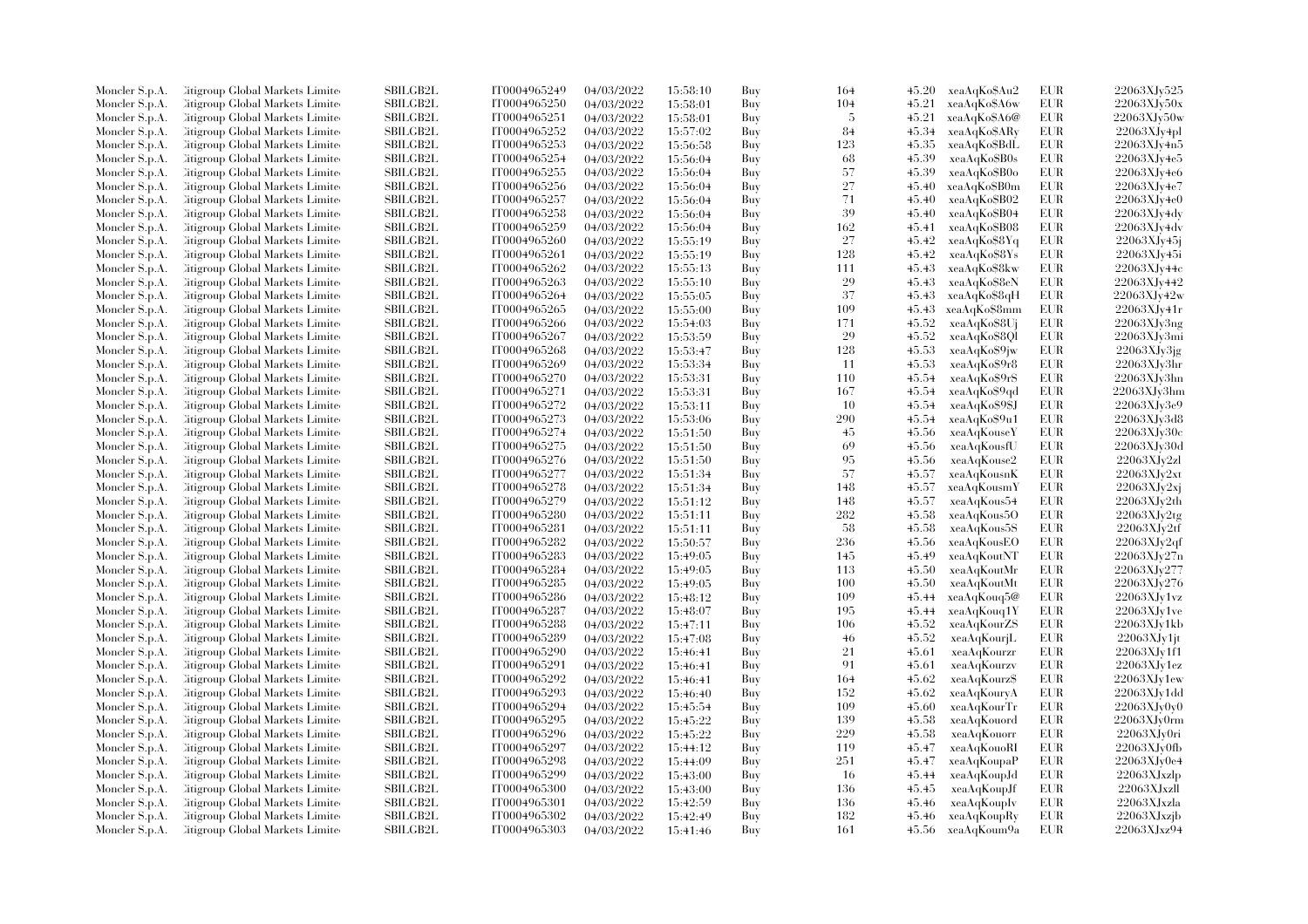| Moncler S.p.A. | Citigroup Global Markets Limite  | SBILGB2L        | IT0004965304 | 04/03/2022 | 15:41:41 | Buy | 110 |       | 45.56 xeaAqKoumLT | EUR        | 22063XJxz86    |
|----------------|----------------------------------|-----------------|--------------|------------|----------|-----|-----|-------|-------------------|------------|----------------|
| Moncler S.p.A. | Citigroup Global Markets Limite  | SBILGB2L        | IT0004965305 | 04/03/2022 | 15:41:38 | Buy | 150 | 45.56 | xeaAqKoumNT       | EUR        | 22063XJxz7z    |
| Moncler S.p.A. | Citigroup Global Markets Limited | <b>SBILGB2L</b> | IT0004965306 | 04/03/2022 | 15:40:33 | Buy | 87  | 45.43 | xeaAqKoun49       | <b>EUR</b> | 22063XJxywj    |
| Moncler S.p.A. | Litigroup Global Markets Limite  | SBILGB2L        | IT0004965307 | 04/03/2022 | 15:40:31 | Buy | 132 | 45.44 | xeaAqKoun6O       | EUR        | 22063XJxyuc    |
| Moncler S.p.A. | Citigroup Global Markets Limite  | <b>SBILGB2L</b> | IT0004965308 | 04/03/2022 | 15:40:31 | Buy | 170 | 45.44 | xeaAqKoun19       | <b>EUR</b> | 22063XJxyu4    |
| Moncler S.p.A. | Citigroup Global Markets Limite  | SBILGB2L        | IT0004965309 | 04/03/2022 | 15:39:39 | Buy | 165 | 45.44 | xeaAqKou@Zt       | EUR        | 22063XJxygy    |
| Moncler S.p.A. | Citigroup Global Markets Limited | <b>SBILGB2L</b> | IT0004965310 | 04/03/2022 | 15:39:26 | Buy | 181 | 45.44 | xeaAqKou@eo       | EUR        | 22063XJxyev    |
| Moncler S.p.A. | Litigroup Global Markets Limite  | <b>SBILGB2L</b> | IT0004965311 | 04/03/2022 | 15:38:55 | Buy | 129 | 45.44 | xeaAqKou@uT       | <b>EUR</b> | 22063XJxy9u    |
| Moncler S.p.A. | Citigroup Global Markets Limite  | SBILGB2L        | IT0004965312 | 04/03/2022 | 15:38:37 | Buy | 152 | 45.45 | xeaAqKou@CO       | EUR        | 22063XJxy2u    |
| Moncler S.p.A. | Citigroup Global Markets Limite  | SBILGB2L        | IT0004965313 | 04/03/2022 | 15:37:28 | Buy | 166 | 45.44 | xeaAqKou\$mf      | <b>EUR</b> | $22063X$ Jxxrz |
| Moncler S.p.A. | Citigroup Global Markets Limite  | <b>SBILGB2L</b> | IT0004965314 | 04/03/2022 | 15:37:26 | Buy | 168 | 45.44 | xeaAqKou\$mS      | <b>EUR</b> | $22063X$ Jxxrd |
| Moncler S.p.A. | Litigroup Global Markets Limite  | <b>SBILGB2L</b> | IT0004965315 | 04/03/2022 | 15:37:16 | Buy | 205 | 45.44 | xeaAqKou\$xG      | <b>EUR</b> | 22063XJxxnb    |
| Moncler S.p.A. | Citigroup Global Markets Limite  | SBILGB2L        | IT0004965316 | 04/03/2022 | 15:36:48 | Buy | 274 | 45.44 | xeaAqKou\$I5      | <b>EUR</b> | 22063XJxxhw    |
|                | Citigroup Global Markets Limited | SBILGB2L        | IT0004965317 |            |          | Buy | 127 | 45.44 | xeaAqKouysi       | EUR        | $22063$ XJxxam |
| Moncler S.p.A. | Litigroup Global Markets Limite  | SBILGB2L        | IT0004965318 | 04/03/2022 | 15:36:12 | Buy | 110 | 45.22 |                   | EUR        | $22063X$ Jxwtf |
| Moncler S.p.A. |                                  |                 |              | 04/03/2022 | 15:34:43 |     |     |       | xeaAqKouzpd       |            |                |
| Moncler S.p.A. | Litigroup Global Markets Limite  | <b>SBILGB2L</b> | IT0004965319 | 04/03/2022 | 15:34:43 | Buy | 123 | 45.22 | xeaAqKouzpl       | EUR        | 22063XJxwte    |
| Moncler S.p.A. | Citigroup Global Markets Limite  | SBILGB2L        | IT0004965320 | 04/03/2022 | 15:33:38 | Buy | 81  | 45.22 | xeaAqKouwZg       | EUR        | 22063XJxwhg    |
| Moncler S.p.A. | Citigroup Global Markets Limite  | <b>SBILGB2L</b> | IT0004965321 | 04/03/2022 | 15:33:37 | Buy | 195 | 45.23 | xeaAqKouwZ@       | EUR        | 22063XJxwh8    |
| Moncler S.p.A. | Citigroup Global Markets Limite  | <b>SBILGB2L</b> | IT0004965322 | 04/03/2022 | 15:32:42 | Buy | 92  | 45.16 | xeaAqKouxdZ       | EUR        | 22063XJxw6p    |
| Moncler S.p.A. | Litigroup Global Markets Limite  | <b>SBILGB2L</b> | IT0004965323 | 04/03/2022 | 15:32:40 | Buy | 169 | 45.18 | xeaAqKouxiK       | EUR        | 22063XJxw6a    |
| Moncler S.p.A. | Citigroup Global Markets Limite  | SBILGB2L        | IT0004965324 | 04/03/2022 | 15:32:18 | Buy | 118 | 45.16 | xeaAqKouxFL       | EUR        | 22063XJxw0j    |
| Moncler S.p.A. | Citigroup Global Markets Limite  | SBILGB2L        | IT0004965325 | 04/03/2022 | 15:32:03 | Buy | 121 | 45.16 | xeaAqKouxJj       | EUR        | 22063XJxvv5    |
| Moncler S.p.A. | Citigroup Global Markets Limite  | <b>SBILGB2L</b> | IT0004965326 | 04/03/2022 | 15:30:58 | Buy | 109 | 45.12 | xeaAqKouule       | EUR        | 22063XJxvhr    |
| Moncler S.p.A. | Citigroup Global Markets Limite  | SBILGB2L        | IT0004965327 | 04/03/2022 | 15:30:57 | Buy | 150 | 45.12 | xeaAqKouuTe       | EUR        | 22063XJxvho    |
| Moncler S.p.A. | Citigroup Global Markets Limite  | <b>SBILGB2L</b> | IT0004965328 | 04/03/2022 | 15:30:54 | Buy | 140 | 45.12 | xeaAqKouuUB       | EUR        | 22063XJxvh5    |
| Moncler S.p.A. | Litigroup Global Markets Limite  | <b>SBILGB2L</b> | IT0004965329 | 04/03/2022 | 15:30:23 | Buy | 109 | 45.11 | xeaAqKouvs\$      | EUR        | 22063XJxv98    |
| Moncler S.p.A. | Citigroup Global Markets Limite  | <b>SBILGB2L</b> | IT0004965330 | 04/03/2022 | 15:29:25 | Buy | 109 | 45.16 | xeaAqKoucXM       | EUR        | 22063XJxuv9    |
| Moncler S.p.A. | Citigroup Global Markets Limite  | SBILGB2L        | IT0004965331 | 04/03/2022 | 15:29:02 | Buy | 122 | 45.14 | xeaAqKoucv3       | <b>EUR</b> | 22063XJxuqi    |
| Moncler S.p.A. | Litigroup Global Markets Limite  | SBILGB2L        | IT0004965332 | 04/03/2022 | 15:28:52 | Buy | -96 | 45.14 | xeaAqKouc0m       | EUR        | 22063XJxupa    |
| Moncler S.p.A. | Litigroup Global Markets Limite  | <b>SBILGB2L</b> | IT0004965333 | 04/03/2022 | 15:28:21 | Buy | 165 | 45.13 | xeaAqKoucOd       | EUR        | $22063$ XJxujp |
| Moncler S.p.A. | Litigroup Global Markets Limite  | <b>SBILGB2L</b> | IT0004965334 | 04/03/2022 | 15:28:05 | Buy | 138 | 45.13 | xeaAqKoudZf       | EUR        | 22063XJxuh4    |
| Moncler S.p.A. | Citigroup Global Markets Limite  | <b>SBILGB2L</b> | IT0004965335 | 04/03/2022 | 15:27:50 | Buy | 170 | 45.13 | xeaAqKoudgp       | <b>EUR</b> | 22063XJxudk    |
| Moncler S.p.A. | Citigroup Global Markets Limite  | SBILGB2L        | IT0004965336 | 04/03/2022 | 15:26:32 | Buy | 79  | 45.18 | xeaAqKouaXV       | EUR        | $22063X$ Jxtyf |
| Moncler S.p.A. | Citigroup Global Markets Limite  | <b>SBILGB2L</b> | IT0004965337 | 04/03/2022 | 15:26:32 | Buy | 38  | 45.18 | xeaAqKouaWX       | EUR        | 22063XJxtya    |
| Moncler S.p.A. | Citigroup Global Markets Limite  | SBILGB2L        | IT0004965338 | 04/03/2022 | 15:26:32 | Buy | 168 | 45.19 | xeaAqKouaWd       | <b>EUR</b> | 22063XJxty8    |
| Moncler S.p.A. | Citigroup Global Markets Limite  | <b>SBILGB2L</b> | IT0004965339 | 04/03/2022 | 15:25:33 | Buy | 90  | 45.29 | xeaAqKoua9e       | <b>EUR</b> | 22063XJxtlg    |
| Moncler S.p.A. | Litigroup Global Markets Limite  | SBILGB2L        | IT0004965340 | 04/03/2022 | 15:25:33 | Buy | 3   | 45.30 | xeaAqKoua9g       | EUR        | 22063XJxtle    |
| Moncler S.p.A. | Citigroup Global Markets Limite  | <b>SBILGB2L</b> | IT0004965341 | 04/03/2022 | 15:25:33 | Buy | 192 | 45.30 | xeaAqKoua9k       | EUR        | 22063XJxtlb    |
| Moncler S.p.A. | Citigroup Global Markets Limite  | <b>SBILGB2L</b> | IT0004965342 | 04/03/2022 | 15:24:40 | Buy | 135 | 45.14 | xeaAqKouboV       | EUR        | 22063XJxta9    |
| Moncler S.p.A. | Litigroup Global Markets Limite  | SBILGB2L        | IT0004965343 | 04/03/2022 | 15:24:40 | Buy | 197 | 45.15 | xeaAqKoubzf       | EUR        | $22063X$ Jxta7 |
| Moncler S.p.A. | Litigroup Global Markets Limite  | <b>SBILGB2L</b> | IT0004965344 | 04/03/2022 | 15:23:37 | Buy | 109 | 45.24 | xeaAqKouYgO       | <b>EUR</b> | 22063XJxswb    |
| Moncler S.p.A. | Citigroup Global Markets Limite  | SBILGB2L        | IT0004965345 | 04/03/2022 | 15:23:36 | Buy | 151 | 45.24 | xeaAqKouYrQ       | EUR        | 22063XJxsw8    |
| Moncler S.p.A. | Citigroup Global Markets Limite  | SBILGB2L        | IT0004965346 | 04/03/2022 | 15:22:42 | Buy | 91  | 45.41 | xeaAqKouYBl       | <b>EUR</b> | 22063XJxsm7    |
| Moncler S.p.A. | Litigroup Global Markets Limite  | <b>SBILGB2L</b> | IT0004965347 | 04/03/2022 | 15:22:41 | Buy | 109 | 45.41 | xeaAqKouYAc       | EUR        | 22063XJxsm3    |
| Moncler S.p.A. | Litigroup Global Markets Limite  | <b>SBILGB2L</b> | IT0004965348 | 04/03/2022 | 15:22:33 | Buy | 176 | 45.41 | xeaAqKouYHT       | EUR        | 22063XJxske    |
| Moncler S.p.A. | Citigroup Global Markets Limite  | <b>SBILGB2L</b> | IT0004965349 | 04/03/2022 | 15:22:33 | Buy | 42  | 45.41 | xeaAqKouYHV       | <b>EUR</b> | 22063XJxskc    |
| Moncler S.p.A. | Citigroup Global Markets Limite  | <b>SBILGB2L</b> | IT0004965350 | 04/03/2022 | 15:21:29 | Buy | 152 | 45.49 | xeaAqKouZ5U       | <b>EUR</b> | 22063XJxs74    |
| Moncler S.p.A. | Citigroup Global Markets Limite  | <b>SBILGB2L</b> | IT0004965351 | 04/03/2022 | 15:21:27 | Buy | 256 | 45.50 | xeaAqKouZ7d       | EUR        | 22063XJxs6y    |
| Moncler S.p.A. | Citigroup Global Markets Limite  | SBILGB2L        | IT0004965352 | 04/03/2022 | 15:21:25 | Buy | 175 | 45.51 | xeaAqKouZ6R       | EUR        | 22063XJxs65    |
| Moncler S.p.A. | Citigroup Global Markets Limite  | <b>SBILGB2L</b> | IT0004965353 | 04/03/2022 | 15:19:25 | Buy | 100 | 45.37 | xeaAqKouXXq       | <b>EUR</b> | 22063XJxrhf    |
| Moncler S.p.A. | Litigroup Global Markets Limite  | <b>SBILGB2L</b> | IT0004965354 | 04/03/2022 | 15:19:25 | Buy | 170 | 45.38 | xeaAqKouXX1       | EUR        | 22063XJxrhb    |
| Moncler S.p.A. | Litigroup Global Markets Limite  | <b>SBILGB2L</b> | IT0004965355 | 04/03/2022 | 15:19:25 | Buy | 245 | 45.39 | xeaAqKouXX7       | <b>EUR</b> | 22063XJxrh9    |
|                | Citigroup Global Markets Limite  | SBILGB2L        | IT0004965356 |            |          |     | 187 | 45.39 | xeaAqKouXYS       | EUR        | 22063XJxrgo    |
| Moncler S.p.A. | Citigroup Global Markets Limite  | <b>SBILGB2L</b> | IT0004965357 | 04/03/2022 | 15:19:21 | Buy | 64  |       |                   | <b>EUR</b> | 22063XJxr0s    |
| Moncler S.p.A. |                                  |                 |              | 04/03/2022 | 15:17:45 | Buy | 105 | 45.41 | xeaAqKoukp\$      |            |                |
| Moncler S.p.A. | Citigroup Global Markets Limited | SBILGB2L        | IT0004965358 | 04/03/2022 | 15:17:45 | Buy |     | 45.41 | xeaAqKoukp1       | <b>EUR</b> | 22063XJxr0q    |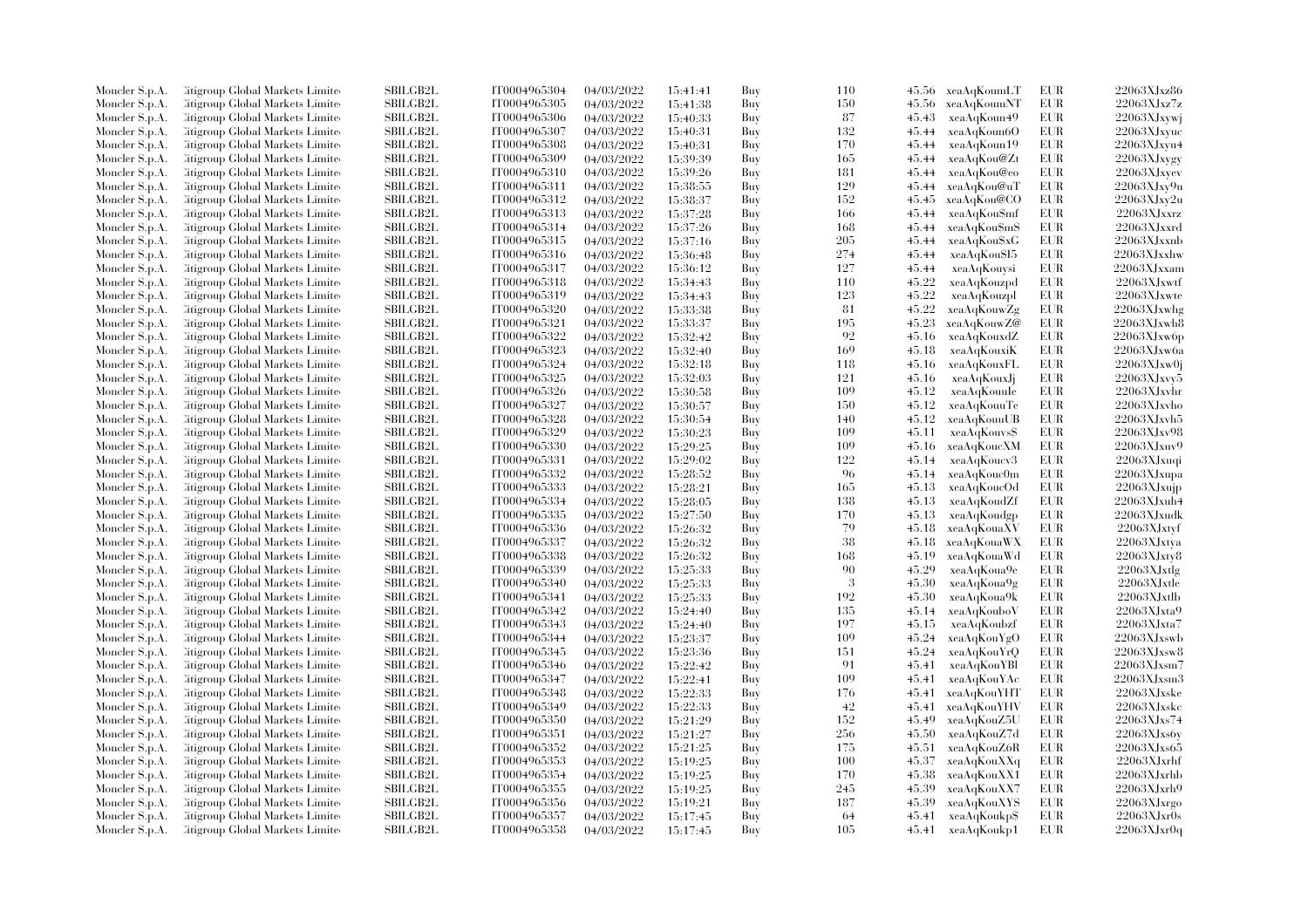| Moncler S.p.A.                   | Citigroup Global Markets Limite                                    | <b>SBILGB2L</b> | IT0004965359 | 04/03/2022               | 15:17:45             | Buy        | 155 | 45.42          | xeaAqKoukpH                | EUR               | $22063X$ Jxr $0m$  |
|----------------------------------|--------------------------------------------------------------------|-----------------|--------------|--------------------------|----------------------|------------|-----|----------------|----------------------------|-------------------|--------------------|
| Moncler S.p.A.                   | Citigroup Global Markets Limite                                    | SBILGB2L        | IT0004965360 | 04/03/2022               | 15:17:42             | Buy        | 109 | 45.43          | xeaAqKoukzr                | EUR               | 22063XJxr04        |
| Moncler S.p.A.                   | Citigroup Global Markets Limited                                   | SBILGB2L        | IT0004965361 | 04/03/2022               | 15:16:45             | Buy        | 109 | 45.39          | xeaAqKoules                | <b>EUR</b>        | 22063XJxqmw        |
| Moncler S.p.A.                   | Litigroup Global Markets Limite                                    | SBILGB2L        | IT0004965362 | 04/03/2022               | 15:16:45             | Buy        | 172 | 45.39          | xeaAqKoule\$               | EUR               | 22063XJxqmv        |
| Moncler S.p.A.                   | Litigroup Global Markets Limite                                    | <b>SBILGB2L</b> | IT0004965363 | 04/03/2022               | 15:15:53             | Buy        | 77  | 45.45          | xeaAqKouikK                | <b>EUR</b>        | 22063XJxq7n        |
| Moncler S.p.A.                   | Citigroup Global Markets Limite                                    | SBILGB2L        | IT0004965364 | 04/03/2022               | 15:15:51             | Buy        | 147 | 45.46          | xeaAqKouied                | <b>EUR</b>        | 22063XJxq71        |
| Moncler S.p.A.                   | Citigroup Global Markets Limite                                    | SBILGB2L        | IT0004965365 | 04/03/2022               | 15:15:51             | Buy        | 320 | 45.47          | xeaAqKouiej                | <b>EUR</b>        | 22063XJxq6x        |
| Moncler S.p.A.                   | Citigroup Global Markets Limite                                    | <b>SBILGB2L</b> | IT0004965366 | 04/03/2022               | 15:14:37             | Buy        | 127 | 45.58          | xeaAqKoujXy                | <b>EUR</b>        | $22063$ XJxpqg     |
| Moncler S.p.A.                   | Citigroup Global Markets Limite                                    | <b>SBILGB2L</b> | IT0004965367 | 04/03/2022               | 15:14:24             | Buy        | -9  | 45.58          | xeaAqKoujeV                | EUR               | 22063XJxpob        |
| Moncler S.p.A.                   | Citigroup Global Markets Limite                                    | <b>SBILGB2L</b> | IT0004965368 | 04/03/2022               | 15:14:24             | Buy        | 100 | 45.58          | xeaAqKoujhZ                | EUR               | 22063XJxpo8        |
| Moncler S.p.A.                   | Citigroup Global Markets Limite                                    | <b>SBILGB2L</b> | IT0004965369 | 04/03/2022               | 15:14:24             | Buy        | 90  | 45.57          | xeaAqKoujhf                | <b>EUR</b>        | $22063X$ Jxpo6     |
| Moncler S.p.A.                   | Citigroup Global Markets Limite                                    | <b>SBILGB2L</b> | IT0004965370 | 04/03/2022               | 15:14:04             | Buy        | 31  | 45.54          | xeaAqKoujwF                | <b>EUR</b>        | 22063XJxpjy        |
| Moncler S.p.A.                   | Citigroup Global Markets Limite                                    | SBILGB2L        | IT0004965371 | 04/03/2022               | 15:14:04             | Buy        | 132 | 45.54          | xeaAqKoujwJ                | EUR               | 22063XJxpjx        |
| Moncler S.p.A.                   | Citigroup Global Markets Limited                                   | SBILGB2L        | IT0004965372 | 04/03/2022               | 15:12:52             | Buy        | 148 | 45.44          | xeaAqKougqG                | EUR               | 22063XJxp7y        |
| Moncler S.p.A.                   | Citigroup Global Markets Limite                                    | SBILGB2L        | IT0004965373 | 04/03/2022               | 15:12:10             | Buy        | 138 | 45.45          | xeaAqKougMV                | EUR               | 22063XJxp0p        |
| Moncler S.p.A.                   | Citigroup Global Markets Limite                                    | <b>SBILGB2L</b> | IT0004965374 | 04/03/2022               | 15:12:10             | Buy        | 34  | 45.45          | xeaAqKougHX                | <b>EUR</b>        | 22063XJxp0o        |
| Moncler S.p.A.                   | Citigroup Global Markets Limite                                    | SBILGB2L        | IT0004965375 | 04/03/2022               | 15:12:08             | Buy        | 32  | 45.46          | xeaAqKougGM                | EUR               | 22063XJxp0n        |
| Moncler S.p.A.                   | Citigroup Global Markets Limite                                    | SBILGB2L        | IT0004965376 | 04/03/2022               | 15:12:08             | Buy        | 77  | 45.46          | xeaAqKougGO                | <b>EUR</b>        | 22063XJxp0l        |
| Moncler S.p.A.                   | Citigroup Global Markets Limite                                    | <b>SBILGB2L</b> | IT0004965377 | 04/03/2022               | 15:12:07             | Buy        | 109 | 45.47          | xeaAqKougJM                | <b>EUR</b>        | $22063$ XJxp $0g$  |
| Moncler S.p.A.                   | Citigroup Global Markets Limite                                    | <b>SBILGB2L</b> | IT0004965378 | 04/03/2022               | 15:10:48             | Buy        | 118 | 45.47          | xeaAqKoueWb                | <b>EUR</b>        | 22063XJxoli        |
| Moncler S.p.A.                   | Citigroup Global Markets Limite                                    | SBILGB2L        | IT0004965379 | 04/03/2022               | 15:10:48             | Buy        | 170 | 45.48          | xeaAqKoueWf                | <b>EUR</b>        | $22063X$ Jxole     |
| Moncler S.p.A.                   | Citigroup Global Markets Limite                                    | SBILGB2L        | IT0004965380 | 04/03/2022               | 15:09:57             | Buy        | 109 | 45.57          | xeaAqKoueO3                | <b>EUR</b>        | 22063XJxo8a        |
| Moncler S.p.A.                   | litigroup Global Markets Limite                                    | <b>SBILGB2L</b> | IT0004965381 | 04/03/2022               | 15:09:30             | Buy        | 169 | 45.57          | xeaAqKoufzZ                | <b>EUR</b>        | $22063X$ Jxo1z     |
| Moncler S.p.A.                   | Citigroup Global Markets Limite                                    | SBILGB2L        | IT0004965382 | 04/03/2022               | 15:09:17             | Buy        | 202 | 45.57          | xeaAqKouf6M                | <b>EUR</b>        | 22063XJxnzk        |
| Moncler S.p.A.                   | Citigroup Global Markets Limite                                    | SBILGB2L        | IT0004965383 | 04/03/2022               | 15:09:10             | Buy        | 31  | 45.53          | xeaAqKoufCd                | <b>EUR</b>        | 22063XJxnv1        |
|                                  | Citigroup Global Markets Limite                                    | SBILGB2L        | IT0004965384 | 04/03/2022               |                      | Buy        | 168 | 45.51          | xeaAqKouMa2                | EUR               | 22063XJxnqi        |
| Moncler S.p.A.                   | Citigroup Global Markets Limite                                    | <b>SBILGB2L</b> | IT0004965385 | 04/03/2022               | 15:08:47             | Buy        | 129 | 45.49          | xeaAqKouMlr                | <b>EUR</b>        | $22063$ XJxnpd     |
| Moncler S.p.A.                   |                                                                    | SBILGB2L        | IT0004965386 |                          | 15:08:40             |            | 82  |                |                            |                   | 22063XJxncd        |
| Moncler S.p.A.<br>Moncler S.p.A. | Citigroup Global Markets Limite<br>Citigroup Global Markets Limite | SBILGB2L        | IT0004965387 | 04/03/2022<br>04/03/2022 | 15:07:11<br>15:07:06 | Buy<br>Buy | 118 | 45.47<br>45.49 | xeaAqKouN6V<br>xeaAqKouNCi | EUR<br><b>EUR</b> | 22063XJxnb4        |
|                                  |                                                                    |                 |              |                          |                      |            |     |                |                            | <b>EUR</b>        |                    |
| Moncler S.p.A.                   | Citigroup Global Markets Limite                                    | <b>SBILGB2L</b> | IT0004965388 | 04/03/2022               | 15:06:50             | Buy        | 151 | 45.48          | xeaAqKouNTH                |                   | 22063XJxn8c        |
| Moncler S.p.A.                   | Citigroup Global Markets Limite                                    | <b>SBILGB2L</b> | IT0004965389 | 04/03/2022               | 15:06:02             | Buy        | 145 | 45.58          | xeaAqKouKuj                | EUR               | $22063$ XJ $x$ mzj |
| Moncler S.p.A.                   | Citigroup Global Markets Limite                                    | <b>SBILGB2L</b> | IT0004965390 | 04/03/2022               | 15:06:00             | Buy        | 123 | 45.59          | xeaAqKouKxz                | <b>EUR</b>        | 22063XJxmzd        |
| Moncler S.p.A.                   | Citigroup Global Markets Limite                                    | SBILGB2L        | IT0004965391 | 04/03/2022               | 15:05:10             | Buy        | 82  | 45.54          | xeaAqKouLcM                | <b>EUR</b>        | 22063XJxmr4        |
| Moncler S.p.A.                   | Citigroup Global Markets Limite                                    | <b>SBILGB2L</b> | IT0004965392 | 04/03/2022               | 15:05:10             | Buy        | 157 | 45.54          | xeaAqKouLXa                | <b>EUR</b>        | 22063XJxmr0        |
| Moncler S.p.A.                   | Citigroup Global Markets Limite                                    | SBILGB2L        | IT0004965393 | 04/03/2022               | 15:04:54             | Buy        | 110 | 45.51          | xeaAqKouLtN                | EUR               | 22063XJxmnn        |
| Moncler S.p.A.                   | Citigroup Global Markets Limite                                    | SBILGB2L        | IT0004965394 | 04/03/2022               | 15:04:54             | Buy        | 81  | 45.51          | xeaAqKouLtP                | <b>EUR</b>        | 22063XJxmnm        |
| Moncler S.p.A.                   | Citigroup Global Markets Limite                                    | SBILGB2L        | IT0004965395 | 04/03/2022               | 15:03:59             | Buy        | 130 | 45.44          | xeaAqKouLO9                | EUR               | $22063$ XJxmfp     |
| Moncler S.p.A.                   | Citigroup Global Markets Limite                                    | <b>SBILGB2L</b> | IT0004965396 | 04/03/2022               | 15:03:31             | Buy        | 122 | 45.40          | xeaAqKouIyd                | <b>EUR</b>        | 22063XJxmax        |
| Moncler S.p.A.                   | Citigroup Global Markets Limite                                    | SBILGB2L        | IT0004965397 | 04/03/2022               | 15:03:27             | Buy        | 167 | 45.40          | xeaAqKouIxD                | <b>EUR</b>        | 22063XJxm8t        |
| Moncler S.p.A.                   | Citigroup Global Markets Limite                                    | SBILGB2L        | IT0004965398 | 04/03/2022               | 15:03:25             | Buy        | 135 | 45.40          | xeaAqKouI45                | <b>EUR</b>        | 22063XJxm8e        |
| Moncler S.p.A.                   | Citigroup Global Markets Limite                                    | <b>SBILGB2L</b> | IT0004965399 | 04/03/2022               | 15:02:34             | Buy        | 81  | 45.31          | xeaAqKouJp4                | <b>EUR</b>        | 22063XJxlvr        |
| Moncler S.p.A.                   | Citigroup Global Markets Limite                                    | SBILGB2L        | IT0004965400 | 04/03/2022               | 15:02:34             | Buy        | 18  | 45.31          | xeaAqKouJp6                | EUR               | 22063XJxJyp        |
| Moncler S.p.A.                   | Citigroup Global Markets Limite                                    | SBILGB2L        | IT0004965401 | 04/03/2022               | 15:02:34             | Buy        | 134 | 45.32          | xeaAqKouJpE                | <b>EUR</b>        | 22063XJxlym        |
| Moncler S.p.A.                   | Citigroup Global Markets Limite                                    | <b>SBILGB2L</b> | IT0004965402 | 04/03/2022               | 15:02:10             | Buy        | 196 | 45.33          | xeaAqKouJDv                | <b>EUR</b>        | $22063XJx$ lue     |
| Moncler S.p.A.                   | Citigroup Global Markets Limite                                    | <b>SBILGB2L</b> | IT0004965403 | 04/03/2022               | 15:01:01             | Buy        | 129 | 45.38          | xeaAqKouGxG                | <b>EUR</b>        | 22063XJxldi        |
| Moncler S.p.A.                   | Citigroup Global Markets Limite                                    | <b>SBILGB2L</b> | IT0004965404 | 04/03/2022               | 15:00:30             | Buy        | 99  | 45.35          | xeaAqKouGNb                | <b>EUR</b>        | 22063XJxl5r        |
| Moncler S.p.A.                   | Citigroup Global Markets Limite                                    | SBILGB2L        | IT0004965405 | 04/03/2022               | 15:00:30             | Buy        | 125 | 45.35          | xeaAqKouGN3                | <b>EUR</b>        | 22063XJxl5d        |
| Moncler S.p.A.                   | Citigroup Global Markets Limite                                    | <b>SBILGB2L</b> | IT0004965406 | 04/03/2022               | 15:00:12             | Buy        | 174 | 45.30          | xeaAqKouGRz                | <b>EUR</b>        | 22063XJxkzt        |
| Moncler S.p.A.                   | Citigroup Global Markets Limite                                    | <b>SBILGB2L</b> | IT0004965407 | 04/03/2022               | 15:00:11             | Buy        | 114 | 45.31          | xeaAqKouGQw                | <b>EUR</b>        | 22063XJxkzg        |
| Moncler S.p.A.                   | Citigroup Global Markets Limite                                    | SBILGB2L        | IT0004965408 | 04/03/2022               | 15:00:11             | Buy        | 179 | 45.31          | xeaAqKouGQy                | <b>EUR</b>        | 22063XJxkzf        |
| Moncler S.p.A.                   | Citigroup Global Markets Limite                                    | <b>SBILGB2L</b> | IT0004965409 | 04/03/2022               | 14:59:26             | Buy        | 195 | 45.23          | xeaAqKouHC6                | <b>EUR</b>        | 22063XJxkp1        |
| Moncler S.p.A.                   | Citigroup Global Markets Limite                                    | <b>SBILGB2L</b> | IT0004965410 | 04/03/2022               | 14:59:26             | Buy        | 45  | 45.23          | xeaAqKouHC8                | <b>EUR</b>        | 22063XJxkp0        |
| Moncler S.p.A.                   | Citigroup Global Markets Limite                                    | SBILGB2L        | IT0004965411 | 04/03/2022               | 14:57:28             | Buy        | 192 | 45.12          | xeaAqKouVQ7                | EUR               | 22063XJxk0r        |
| Moncler S.p.A.                   | Citigroup Global Markets Limite                                    | <b>SBILGB2L</b> | IT0004965412 | 04/03/2022               | 14:57:28             | Buy        | 94  |                | 45.11 xeaAqKouVQD          | <b>EUR</b>        | 22063XJxk0p        |
| Moncler S.p.A.                   | Citigroup Global Markets Limited                                   | SBILGB2L        | IT0004965413 | 04/03/2022               | 14:57:28             | Buy        | 138 |                | 45.12 xeaAqKouVQH          | <b>EUR</b>        | 22063XJxk0m        |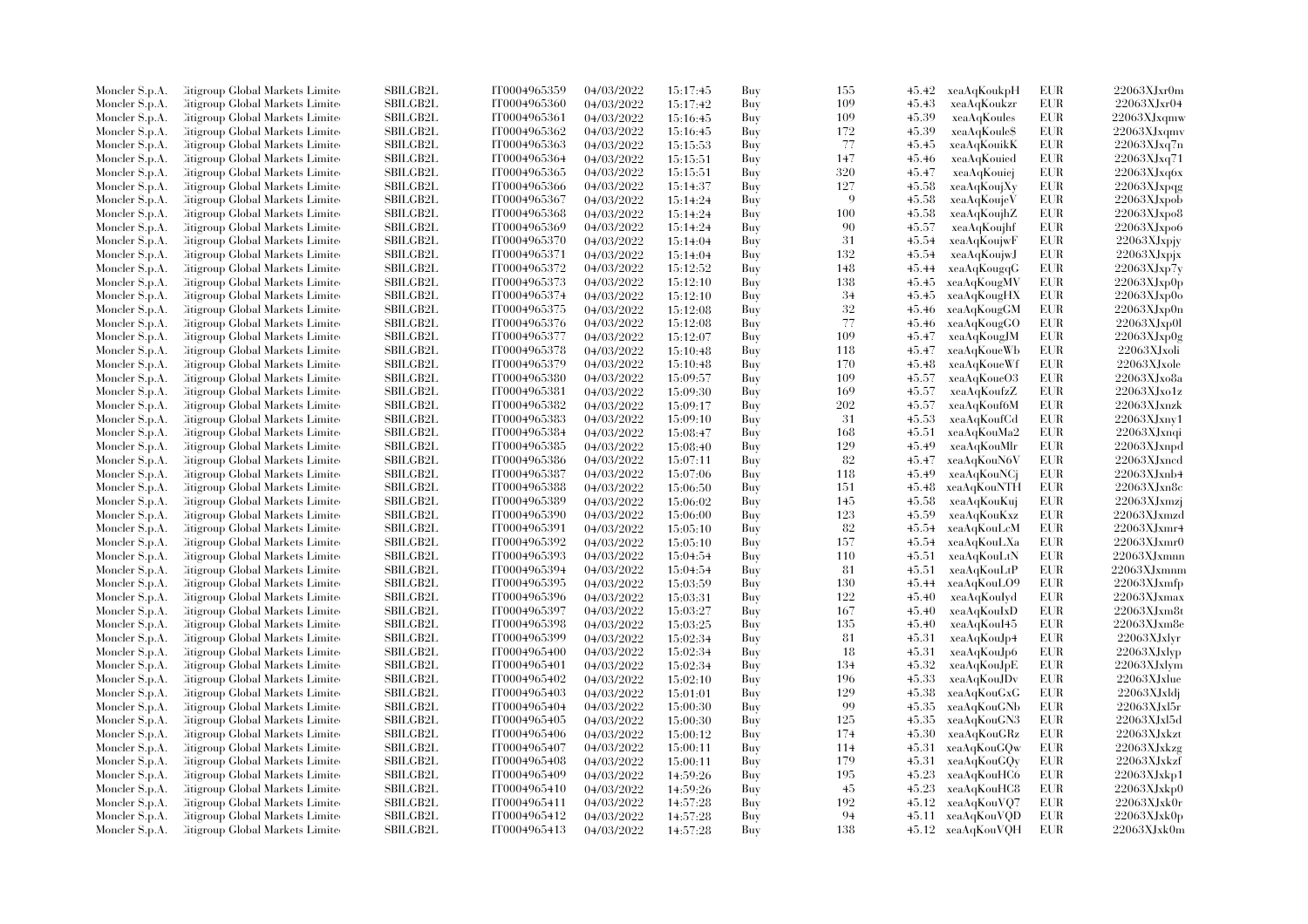| Moncler S.p.A.                   | Citigroup Global Markets Limite                                    | SBILGB2L                    | IT0004965414 | 04/03/2022               | 14:57:07 | Buy        | 199 | 45.06          | xeaAqKouSyp                | EUR        | $22063X$ Jxjvr        |
|----------------------------------|--------------------------------------------------------------------|-----------------------------|--------------|--------------------------|----------|------------|-----|----------------|----------------------------|------------|-----------------------|
| Moncler S.p.A.                   | Citigroup Global Markets Limite                                    | SBILGB2L                    | IT0004965415 | 04/03/2022               | 14:56:02 | Buy        | 175 | 45.05          | xeaAqKouTuZ                | EUR        | 22063XJxjkn           |
| Moncler S.p.A.                   | Citigroup Global Markets Limited                                   | <b>SBILGB2L</b>             | IT0004965416 | 04/03/2022               | 14:55:59 | Buy        | 172 | 45.05          | xeaAqKouT4R                | <b>EUR</b> | 22063XJxjj2           |
| Moncler S.p.A.                   | Citigroup Global Markets Limite                                    | SBILGB2L                    | IT0004965417 | 04/03/2022               | 14:55:59 | Buy        | -53 | 45.05          | xeaAqKouT4T                | EUR        | 22063XJxjj1           |
| Moncler S.p.A.                   | Citigroup Global Markets Limite                                    | <b>SBILGB2L</b>             | IT0004965418 | 04/03/2022               | 14:54:59 | Buy        | 130 | 45.03          | xeaAqKouQ@j                | <b>EUR</b> | 22063XJxj83           |
| Moncler S.p.A.                   | Citigroup Global Markets Limite                                    | SBILGB2L                    | IT0004965419 | 04/03/2022               | 14:54:59 | Buy        | 109 | 45.04          | xeaAqKouQ@o                | EUR        | 22063XJxj80           |
| Moncler S.p.A.                   | Citigroup Global Markets Limited                                   | <b>SBILGB2L</b>             | IT0004965420 | 04/03/2022               | 14:54:08 | Buy        | 90  | 45.03          | xeaAqKouRkY                | <b>EUR</b> | 22063XJxiz3           |
| Moncler S.p.A.                   | Citigroup Global Markets Limite                                    | <b>SBILGB2L</b>             | IT0004965421 | 04/03/2022               | 14:54:08 | Buy        | -14 | 45.04          | xeaAqKouRka                | <b>EUR</b> | 22063XJxiyy           |
| Moncler S.p.A.                   | Citigroup Global Markets Limite                                    | SBILGB2L                    | IT0004965422 | 04/03/2022               | 14:54:08 | Buy        | 119 | 45.04          | xeaAqKouRkc                | <b>EUR</b> | 22063XJxiyy           |
| Moncler S.p.A.                   | Citigroup Global Markets Limite                                    | <b>SBILGB2L</b>             | IT0004965423 | 04/03/2022               | 14:53:16 | Buy        | 154 | 45.02          | xeaAqKouRRP                | <b>EUR</b> | 22063XJxiqw           |
| Moncler S.p.A.                   | Citigroup Global Markets Limite                                    | <b>SBILGB2L</b>             | IT0004965424 | 04/03/2022               | 14:53:12 | Buy        | 172 | 45.02          | xeaAqKouOdv                | EUR        | $22063XJx$ iqa        |
| Moncler S.p.A.                   | Citigroup Global Markets Limite                                    | <b>SBILGB2L</b>             | IT0004965425 | 04/03/2022               | 14:52:16 | Buy        | 163 | 44.91          | xeaAqKouPai                | <b>EUR</b> | 22063XJxiet           |
| Moncler S.p.A.                   | Citigroup Global Markets Limite                                    | SBILGB2L                    | IT0004965426 | 04/03/2022               | 14:52:16 | Buy        | 111 | 44.90          | xeaAqKouPae                | EUR        | 22063XJxiev           |
| Moncler S.p.A.                   | Citigroup Global Markets Limited                                   | SBILGB2L                    | IT0004965427 | 04/03/2022               | 14:51:12 | Buy        | 164 | 44.96          | xeaAqKouPRk                | <b>EUR</b> | 22063XJxi3s           |
| Moncler S.p.A.                   | Citigroup Global Markets Limite                                    | SBILGB2L                    | IT0004965428 | 04/03/2022               | 14:51:12 | Buy        | 111 | 44.95          | xeaAqKouPRi                | EUR        | 22063XJx3t            |
| Moncler S.p.A.                   | Citigroup Global Markets Limite                                    | <b>SBILGB2L</b>             | IT0004965429 | 04/03/2022               | 14:50:20 | Buy        | 148 | 44.86          | xeaAqKou6Al                | <b>EUR</b> | 22063XJxhrb           |
| Moncler S.p.A.                   | Citigroup Global Markets Limite                                    | SBILGB2L                    | IT0004965430 | 04/03/2022               | 14:50:19 | Buy        | 213 | 44.87          | xeaAqKou6Ap                | <b>EUR</b> | 22063XJxhr8           |
| Moncler S.p.A.                   | Citigroup Global Markets Limited                                   | <b>SBILGB2L</b>             | IT0004965431 | 04/03/2022               | 14:49:05 | Buy        | 128 | 44.94          | xeaAqKou4Xz                | <b>EUR</b> | 22063XJxh19           |
| Moncler S.p.A.                   | Citigroup Global Markets Limite                                    | <b>SBILGB2L</b>             | IT0004965432 | 04/03/2022               | 14:49:05 | Buy        | 109 | 44.95          | xeaAqKou4X\$               | <b>EUR</b> | 22063XJxh16           |
| Moncler S.p.A.                   | Citigroup Global Markets Limite                                    | <b>SBILGB2L</b>             | IT0004965433 | 04/03/2022               | 14:48:11 | Buy        | 179 | 44.93          | xeaAqKou5jW                | <b>EUR</b> | $22063$ XJ $x$ gm $3$ |
| Moncler S.p.A.                   | Citigroup Global Markets Limite                                    | <b>SBILGB2L</b>             | IT0004965434 | 04/03/2022               | 14:48:08 | Buy        | 160 | 44.94          | xeaAqKou5ld                | <b>EUR</b> | 22063XJxglo           |
| Moncler S.p.A.                   | Citigroup Global Markets Limite                                    | SBILGB2L                    | IT0004965435 | 04/03/2022               | 14:47:09 | Buy        | 109 | 44.93          | xeaAqKou2@Z                | <b>EUR</b> | $22063$ XJ $xg2l$     |
| Moncler S.p.A.                   | Citigroup Global Markets Limite                                    | <b>SBILGB2L</b>             | IT0004965436 | 04/03/2022               | 14:47:09 | Buy        | 92  | 44.94          | xeaAqKou2@v                | <b>EUR</b> | 22063XJxg2b           |
| Moncler S.p.A.                   | Citigroup Global Markets Limite                                    | SBILGB2L                    | IT0004965437 | 04/03/2022               | 14:47:09 | Buy        | 80  | 44.94          | xeaAqKou2@A                | <b>EUR</b> | 22063XJxg26           |
| Moncler S.p.A.                   | Citigroup Global Markets Limite                                    | <b>SBILGB2L</b>             | IT0004965438 | 04/03/2022               | 14:46:47 | Buy        | 127 | 44.93          | xeaAqKou2VT                | EUR        | 22063XJxfxz           |
|                                  | Citigroup Global Markets Limite                                    | <b>SBILGB2L</b>             | IT0004965439 | 04/03/2022               |          | Buy        | 118 | 44.94          | xeaAqKou3xn                | <b>EUR</b> | 22063XJxfd            |
| Moncler S.p.A.                   | Citigroup Global Markets Limite                                    | <b>SBILGB2L</b>             | IT0004965440 | 04/03/2022               | 14:46:16 | Buy        | 126 | 45.00          | xeaAqKou0nb                | <b>EUR</b> | 22063XJxfbu           |
| Moncler S.p.A.                   |                                                                    |                             | IT0004965441 |                          | 14:45:32 |            | 132 |                |                            | <b>EUR</b> | 22063XJxfbi           |
| Moncler S.p.A.<br>Moncler S.p.A. | Citigroup Global Markets Limite<br>Citigroup Global Markets Limite | SBILGB2L<br><b>SBILGB2L</b> | IT0004965442 | 04/03/2022<br>04/03/2022 | 14:45:32 | Buy<br>Buy | 191 | 45.00<br>45.01 | xeaAqKou0nr<br>xeaAqKou0nt | EUR        | 22063XJxfbh           |
|                                  |                                                                    |                             |              |                          | 14:45:32 |            |     |                |                            | <b>EUR</b> |                       |
| Moncler S.p.A.                   | Citigroup Global Markets Limite                                    | <b>SBILGB2L</b>             | IT0004965443 | 04/03/2022               | 14:44:23 | Buy        | 132 | 45.00          | xeaAqKou19c                |            | 22063XJxeux           |
| Moncler S.p.A.                   | Citigroup Global Markets Limite                                    | <b>SBILGB2L</b>             | IT0004965444 | 04/03/2022               | 14:43:32 | Buy        | 11  | 45.01          | xeaAqKouE4F                | <b>EUR</b> | 22063XJxelf           |
| Moncler S.p.A.                   | Citigroup Global Markets Limite                                    | SBILGB2L                    | IT0004965445 | 04/03/2022               | 14:43:32 | Buy        | 98  | 45.01          | xeaAqKouE4J                | <b>EUR</b> | 22063XJxele           |
| Moncler S.p.A.                   | Citigroup Global Markets Limite                                    | <b>SBILGB2L</b>             | IT0004965446 | 04/03/2022               | 14:43:32 | Buy        | 147 | 45.02          | xeaAqKouE4R                | <b>EUR</b> | 22063XJxeld           |
| Moncler S.p.A.                   | Citigroup Global Markets Limite                                    | <b>SBILGB2L</b>             | IT0004965447 | 04/03/2022               | 14:43:20 | Buy        | 100 | 45.02          | xeaAqKouEEt                | <b>EUR</b> | 22063XJxejc           |
| Moncler S.p.A.                   | Citigroup Global Markets Limite                                    | SBILGB2L                    | IT0004965448 | 04/03/2022               | 14:42:31 | Buy        | 88  | 45.00          | xeaAqKouF@J                | EUR        | $22063X$ Jxe $9y$     |
| Moncler S.p.A.                   | Citigroup Global Markets Limite                                    | <b>SBILGB2L</b>             | IT0004965449 | 04/03/2022               | 14:42:29 | Buy        | 133 | 45.01          | xeaAqKouFuw                | <b>EUR</b> | 22063XJxe9o           |
| Moncler S.p.A.                   | Citigroup Global Markets Limite                                    | <b>SBILGB2L</b>             | IT0004965450 | 04/03/2022               | 14:42:29 | Buy        | 209 | 45.01          | xeaAqKouFu5                | EUR        | 22063XJxe9m           |
| Moncler S.p.A.                   | Citigroup Global Markets Limite                                    | <b>SBILGB2L</b>             | IT0004965451 | 04/03/2022               | 14:41:16 | Buy        | 109 | 44.96          | xeaAqKouC4l                | <b>EUR</b> | $22063X$ Jxdvc        |
| Moncler S.p.A.                   | Citigroup Global Markets Limite                                    | <b>SBILGB2L</b>             | IT0004965452 | 04/03/2022               | 14:41:14 | Buy        | 109 | 44.96          | xeaAqKouC0b                | <b>EUR</b> | 22063XJxdtx           |
| Moncler S.p.A.                   | Citigroup Global Markets Limite                                    | <b>SBILGB2L</b>             | IT0004965453 | 04/03/2022               | 14:40:20 | Buy        | 101 | 44.95          | xeaAqKouD7i                | <b>EUR</b> | $22063$ XJxdg8        |
| Moncler S.p.A.                   | Citigroup Global Markets Limite                                    | <b>SBILGB2L</b>             | IT0004965454 | 04/03/2022               | 14:40:20 | Buy        | 71  | 44.96          | xeaAqKouD7m                | <b>EUR</b> | 22063XJxdg7           |
| Moncler S.p.A.                   | Citigroup Global Markets Limite                                    | SBILGB2L                    | IT0004965455 | 04/03/2022               | 14:40:20 | Buy        | 79  | 44.96          | xeaAqKouD7o                | EUR        | 22063XJxdg6           |
| Moncler S.p.A.                   | Citigroup Global Markets Limite                                    | <b>SBILGB2L</b>             | IT0004965456 | 04/03/2022               | 14:39:24 | Buy        | 15  | 45.01          | xeaAqKouACm                | <b>EUR</b> | 22063XJxd3m           |
| Moncler S.p.A.                   | Citigroup Global Markets Limite                                    | <b>SBILGB2L</b>             | IT0004965457 | 04/03/2022               | 14:39:22 | Buy        | 152 | 45.03          | xeaAqKouA9b                | EUR        | 22063XJxd32           |
| Moncler S.p.A.                   | Citigroup Global Markets Limite                                    | <b>SBILGB2L</b>             | IT0004965458 | 04/03/2022               | 14:39:19 | Buy        | 194 | 45.03          | xeaAqKouANP                | <b>EUR</b> | 22063XJxd1e           |
| Moncler S.p.A.                   | Citigroup Global Markets Limite                                    | <b>SBILGB2L</b>             | IT0004965459 | 04/03/2022               | 14:38:17 | Buy        | 21  | 45.05          | xeaAqKou8pa                | <b>EUR</b> | 22063XJxcmc           |
| Moncler S.p.A.                   | Citigroup Global Markets Limite                                    | <b>SBILGB2L</b>             | IT0004965460 | 04/03/2022               | 14:38:17 | Buy        | 114 | 45.05          | xeaAqKou8pc                | <b>EUR</b> | 22063XJxcmb           |
| Moncler S.p.A.                   | Litigroup Global Markets Limite                                    | <b>SBILGB2L</b>             | IT0004965461 | 04/03/2022               | 14:38:01 | Buy        | 102 | 45.05          | xeaAqKou8FS                | <b>EUR</b> | $22063XJxc$ j5        |
| Moncler S.p.A.                   | Citigroup Global Markets Limite                                    | <b>SBILGB2L</b>             | IT0004965462 | 04/03/2022               | 14:37:51 | Buy        | 109 | 45.08          | xeaAqKou8VT                | <b>EUR</b> | 22063XJxcfu           |
| Moncler S.p.A.                   | Citigroup Global Markets Limite                                    | <b>SBILGB2L</b>             | IT0004965463 | 04/03/2022               | 14:37:44 | Buy        | 41  | 45.08          | xeaAqKou9ak                | <b>EUR</b> | 22063XJxcf3           |
| Moncler S.p.A.                   | Litigroup Global Markets Limite                                    | <b>SBILGB2L</b>             | IT0004965464 | 04/03/2022               | 14:37:43 | Buy        | 68  | 45.08          | xeaAqKou9aS                | <b>EUR</b> | $22063X$ J $xcf2$     |
| Moncler S.p.A.                   | Litigroup Global Markets Limite                                    | SBILGB2L                    | IT0004965465 | 04/03/2022               | 14:37:43 | Buy        | 192 | 45.09          | xeaAqKou9aU                | <b>EUR</b> | $22063X$ Jxcf1        |
| Moncler S.p.A.                   | Citigroup Global Markets Limite                                    | SBILGB2L                    | IT0004965466 | 04/03/2022               | 14:36:29 | Buy        | 151 | 45.04          | xeaAqKovstu                | <b>EUR</b> | 22063XJxbxs           |
| Moncler S.p.A.                   | Citigroup Global Markets Limite                                    | <b>SBILGB2L</b>             | IT0004965467 | 04/03/2022               | 14:35:57 | Buy        | 108 | 45.05          | xeaAqKovsKZ                | <b>EUR</b> | 22063XJxbrj           |
| Moncler S.p.A.                   | Citigroup Global Markets Limited                                   | SBILGB2L                    | IT0004965468 | 04/03/2022               | 14:35:57 | Buv        | 158 |                | 45.06 xeaAqKovsKc          | <b>EUR</b> | 22063XJxbri           |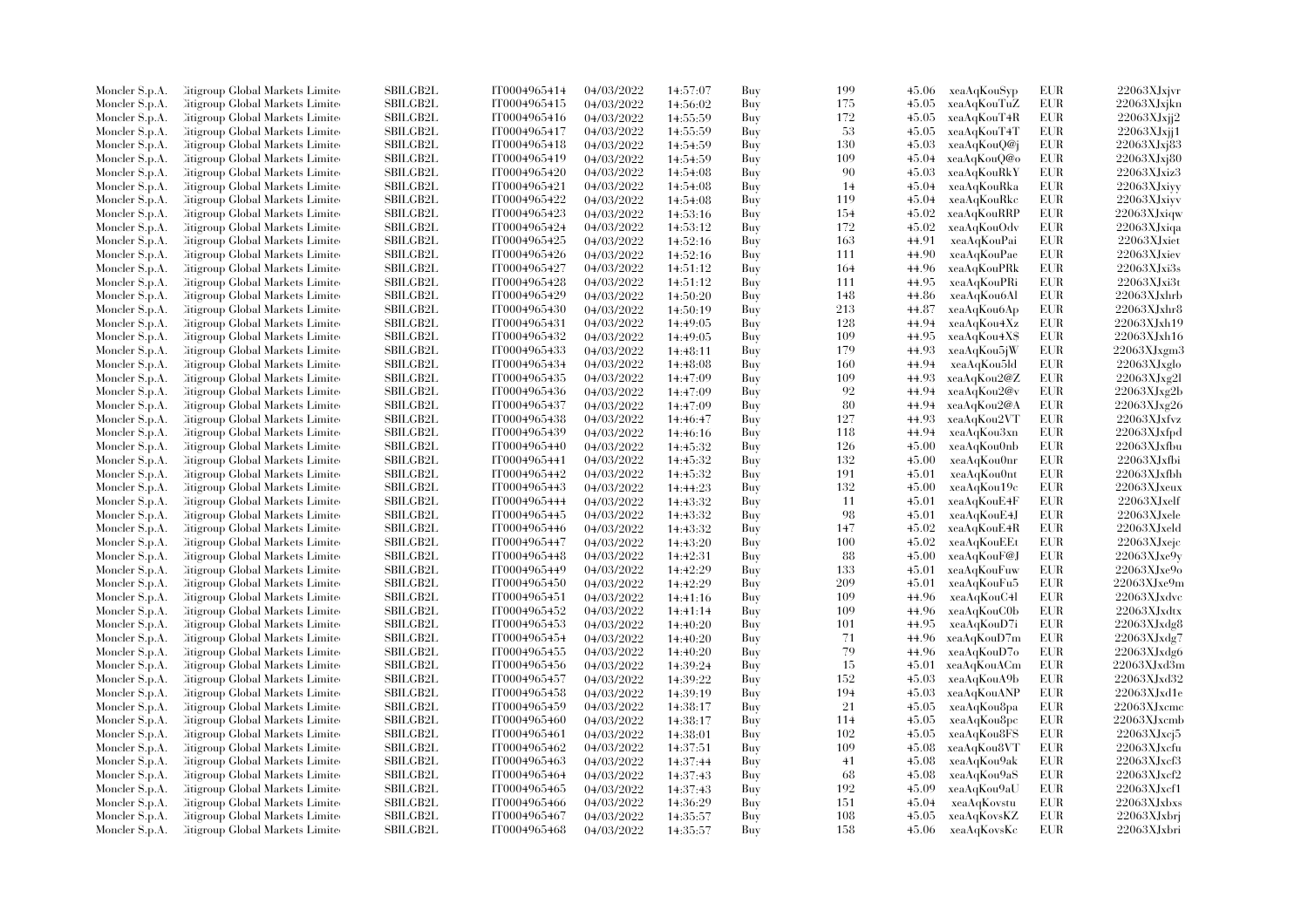| Moncler S.p.A. | Citigroup Global Markets Limite  | SBILGB2L        | IT0004965469 | 04/03/2022 | 14:35:50 | Buy | 138 | 45.07 | xeaAqKovsSq       | EUR        | 22063XJxbq5       |
|----------------|----------------------------------|-----------------|--------------|------------|----------|-----|-----|-------|-------------------|------------|-------------------|
| Moncler S.p.A. | Citigroup Global Markets Limite  | SBILGB2L        | IT0004965470 | 04/03/2022 | 14:34:44 | Buy | 93  | 45.10 | xeaAqKovqWU       | EUR        | $22063X$ Jxbcc    |
| Moncler S.p.A. | Citigroup Global Markets Limited | <b>SBILGB2L</b> | IT0004965471 | 04/03/2022 | 14:34:37 | Buy | 135 | 45.12 | xeaAqKovqe7       | <b>EUR</b> | 22063XJxbaf       |
| Moncler S.p.A. | Litigroup Global Markets Limite  | SBILGB2L        | IT0004965472 | 04/03/2022 | 14:34:37 | Buy | 91  | 45.11 | xeaAqKovqe5       | EUR        | 22063XJxbag       |
| Moncler S.p.A. | Citigroup Global Markets Limite  | <b>SBILGB2L</b> | IT0004965473 | 04/03/2022 | 14:33:59 | Buy | 131 | 45.08 | xeaAqKovqQb       | EUR        | 22063XJxb29       |
| Moncler S.p.A. | Citigroup Global Markets Limite  | SBILGB2L        | IT0004965474 | 04/03/2022 | 14:33:47 | Buy | 194 | 45.03 | xeaAqKovrro       | <b>EUR</b> | 22063XJxaz9       |
| Moncler S.p.A. | Citigroup Global Markets Limited | <b>SBILGB2L</b> | IT0004965475 | 04/03/2022 | 14:33:47 | Buy | 261 | 45.03 | xeaAqKovrr0       | EUR        | 22063XJxaz7       |
| Moncler S.p.A. | Litigroup Global Markets Limite  | <b>SBILGB2L</b> | IT0004965476 | 04/03/2022 | 14:32:30 | Buy | 109 | 45.13 | xeaAqKovoLz       | EUR        | 22063XJxaei       |
| Moncler S.p.A. | Citigroup Global Markets Limite  | SBILGB2L        | IT0004965477 | 04/03/2022 | 14:32:30 | Buy | 176 | 45.13 | xeaAqKovoKZ       | EUR        | 22063XJxaea       |
| Moncler S.p.A. | Citigroup Global Markets Limite  | <b>SBILGB2L</b> | IT0004965478 | 04/03/2022 | 14:31:43 | Buy | 105 | 45.18 | xeaAqKovpF5       | <b>EUR</b> | $22063$ XJxa1j    |
| Moncler S.p.A. | Citigroup Global Markets Limite  | <b>SBILGB2L</b> | IT0004965479 | 04/03/2022 | 14:31:39 | Buy | 139 | 45.19 | xeaAqKovpA@       | EUR        | 22063XJx9zz       |
| Moncler S.p.A. | Litigroup Global Markets Limite  | <b>SBILGB2L</b> | IT0004965480 | 04/03/2022 | 14:31:13 | Buy | 26  | 45.20 | xeaAqKovmiD       | <b>EUR</b> | 22063XJx9ty       |
| Moncler S.p.A. | Citigroup Global Markets Limite  | SBILGB2L        | IT0004965481 | 04/03/2022 | 14:31:13 | Buy | 79  | 45.20 | xeaAqKovmiE       | EUR        | 22063XJx9tx       |
| Moncler S.p.A. | Citigroup Global Markets Limited | SBILGB2L        | IT0004965482 | 04/03/2022 | 14:31:02 | Buy | 44  | 45.19 | xeaAqKovmmq       | EUR        | 22063XJx9rg       |
| Moncler S.p.A. | Litigroup Global Markets Limite  | SBILGB2L        | IT0004965483 | 04/03/2022 |          | Buy | 102 | 45.19 | xeaAqKovmmu       | EUR        | 22063XJx9rf       |
|                |                                  |                 |              |            | 14:31:02 |     | 9   |       |                   |            |                   |
| Moncler S.p.A. | Litigroup Global Markets Limite  | <b>SBILGB2L</b> | IT0004965484 | 04/03/2022 | 14:31:02 | Buy |     | 45.19 | xeaAqKovmmo       | <b>EUR</b> | 22063XJx9rh       |
| Moncler S.p.A. | Citigroup Global Markets Limite  | SBILGB2L        | IT0004965485 | 04/03/2022 | 14:31:02 | Buy | 157 | 45.18 | xeaAqKovmmN       | EUR        | 22063XJx9re       |
| Moncler S.p.A. | Citigroup Global Markets Limited | <b>SBILGB2L</b> | IT0004965486 | 04/03/2022 | 14:31:02 | Buy | 229 | 45.19 | xeaAqKovmmP       | EUR        | 22063XJx9r9       |
| Moncler S.p.A. | Citigroup Global Markets Limite  | <b>SBILGB2L</b> | IT0004965487 | 04/03/2022 | 14:29:31 | Buy | 111 | 45.11 | xeaAqKov@pZ       | <b>EUR</b> | 22063XJx908       |
| Moncler S.p.A. | Litigroup Global Markets Limite  | SBILGB2L        | IT0004965488 | 04/03/2022 | 14:29:31 | Buy | 140 | 45.12 | xeaAqKov@py       | EUR        | 22063XJx906       |
| Moncler S.p.A. | Citigroup Global Markets Limite  | <b>SBILGB2L</b> | IT0004965489 | 04/03/2022 | 14:29:27 | Buy | 109 | 45.13 | xeaAqKov@yK       | EUR        | 22063XJx8zh       |
| Moncler S.p.A. | Citigroup Global Markets Limite  | <b>SBILGB2L</b> | IT0004965490 | 04/03/2022 | 14:28:20 | Buy | 171 | 45.18 | xeaAqKov\$6D      | <b>EUR</b> | 22063XJx8nj       |
| Moncler S.p.A. | Citigroup Global Markets Limite  | <b>SBILGB2L</b> | IT0004965491 | 04/03/2022 | 14:28:13 | Buy | 152 | 45.18 | xeaAqKov\$F@      | EUR        | 22063XJx8ml       |
| Moncler S.p.A. | Citigroup Global Markets Limite  | SBILGB2L        | IT0004965492 | 04/03/2022 | 14:27:58 | Buy | 162 | 45.16 | xeaAqKov\$T8      | EUR        | 22063XJx8it       |
| Moncler S.p.A. | Citigroup Global Markets Limite  | <b>SBILGB2L</b> | IT0004965493 | 04/03/2022 | 14:26:34 | Buy | 110 | 45.13 | xeaAqKovzfw       | EUR        | 22063XJx811       |
| Moncler S.p.A. | Litigroup Global Markets Limite  | <b>SBILGB2L</b> | IT0004965494 | 04/03/2022 | 14:26:34 | Buy | 163 | 45.14 | xeaAqKovzf3       | EUR        | 22063XJx80x       |
| Moncler S.p.A. | Citigroup Global Markets Limite  | <b>SBILGB2L</b> | IT0004965495 | 04/03/2022 | 14:25:37 | Buy | 127 | 45.16 | xeaAqKovwdo       | EUR        | 22063XJx7t5       |
| Moncler S.p.A. | Citigroup Global Markets Limite  | <b>SBILGB2L</b> | IT0004965496 | 04/03/2022 | 14:25:01 | Buy | 110 | 45.19 | xeaAqKovw7Q       | <b>EUR</b> | 22063XJx7p6       |
| Moncler S.p.A. | Litigroup Global Markets Limite  | SBILGB2L        | IT0004965497 | 04/03/2022 | 14:25:01 | Buy | 162 | 45.20 | xeaAqKovw6d       | EUR        | 22063XJx7p4       |
| Moncler S.p.A. | Litigroup Global Markets Limite  | <b>SBILGB2L</b> | IT0004965498 | 04/03/2022 | 14:25:01 | Buy | 186 | 45.20 | xeaAqKovw6z       | EUR        | 22063XJx7p2       |
| Moncler S.p.A. | Litigroup Global Markets Limite  | <b>SBILGB2L</b> | IT0004965499 | 04/03/2022 | 14:23:40 | Buy | 175 | 45.13 | xeaAqKovxUx       | <b>EUR</b> | 22063XJx7eh       |
| Moncler S.p.A. | Citigroup Global Markets Limite  | <b>SBILGB2L</b> | IT0004965500 | 04/03/2022 | 14:22:56 | Buy | 31  | 45.22 | xeaAqKovuKL       | <b>EUR</b> | 22063XJx77e       |
| Moncler S.p.A. | Citigroup Global Markets Limite  | SBILGB2L        | IT0004965501 | 04/03/2022 | 14:22:56 | Buy | 52  | 45.22 | xeaAqKovuKP       | EUR        | 22063XJx77d       |
| Moncler S.p.A. | Citigroup Global Markets Limite  | <b>SBILGB2L</b> | IT0004965502 | 04/03/2022 | 14:22:56 | Buy | 35  | 45.22 | xeaAqKovuNc       | EUR        | 22063XJx77a       |
| Moncler S.p.A. | Citigroup Global Markets Limite  | SBILGB2L        | IT0004965503 | 04/03/2022 | 14:22:56 | Buy | 100 | 45.22 | xeaAqKovuNg       | <b>EUR</b> | 22063XJx779       |
| Moncler S.p.A. | Citigroup Global Markets Limite  | <b>SBILGB2L</b> | IT0004965504 | 04/03/2022 | 14:22:56 | Buy | 135 | 45.21 | xeaAqKovuNr       | EUR        | 22063XJx778       |
| Moncler S.p.A. | Litigroup Global Markets Limite  | SBILGB2L        | IT0004965505 | 04/03/2022 | 14:21:51 | Buy | 109 | 45.28 | xeaAqKovvGl       | EUR        | 22063XJx6y0       |
| Moncler S.p.A. | Citigroup Global Markets Limite  | <b>SBILGB2L</b> | IT0004965506 | 04/03/2022 | 14:21:50 | Buy | 188 | 45.29 | xeaAqKovvIT       | EUR        | $22063X$ Jx $6yc$ |
| Moncler S.p.A. | Citigroup Global Markets Limite  | <b>SBILGB2L</b> | IT0004965507 | 04/03/2022 | 14:21:50 | Buy | 213 | 45.30 | xeaAqKovvTw       | <b>EUR</b> | 22063XJx6v8       |
| Moncler S.p.A. | Litigroup Global Markets Limite  | SBILGB2L        | IT0004965508 | 04/03/2022 | 14:21:50 | Buy | -93 | 45.30 | xeaAqKovvTv       | EUR        | 22063XJx6v7       |
| Moncler S.p.A. | Litigroup Global Markets Limite  | <b>SBILGB2L</b> | IT0004965509 | 04/03/2022 | 14:20:03 | Buy | 109 | 45.12 | xeaAqKovd0g       | EUR        | 22063XJx6km       |
| Moncler S.p.A. | Citigroup Global Markets Limite  | SBILGB2L        | IT0004965510 | 04/03/2022 | 14:19:56 | Buy | 124 | 45.14 | xeaAqKovdBx       | EUR        | 22063XJx6jn       |
| Moncler S.p.A. | Citigroup Global Markets Limite  | SBILGB2L        | IT0004965511 | 04/03/2022 | 14:19:56 | Buy | 182 | 45.15 | xeaAqKovdBz       | EUR        | 22063XJx6jm       |
| Moncler S.p.A. | Litigroup Global Markets Limite  | SBILGB2L        | IT0004965512 | 04/03/2022 | 14:18:49 | Buy | -87 | 45.10 | xeaAqKovaKj       | EUR        | 22063XJx6bl       |
|                |                                  | <b>SBILGB2L</b> |              |            |          |     | 129 | 45.11 |                   | <b>EUR</b> | 22063XJx6bk       |
| Moncler S.p.A. | Litigroup Global Markets Limite  |                 | IT0004965513 | 04/03/2022 | 14:18:49 | Buy | 109 |       | xeaAqKovaKl       |            |                   |
| Moncler S.p.A. | Citigroup Global Markets Limite  | <b>SBILGB2L</b> | IT0004965514 | 04/03/2022 | 14:18:02 | Buy |     | 45.13 | xeaAqKovbwO       | EUR        | 22063XJx66s       |
| Moncler S.p.A. | Citigroup Global Markets Limite  | <b>SBILGB2L</b> | IT0004965515 | 04/03/2022 | 14:17:59 | Buy | 137 | 45.11 | xeaAqKovb2Y       | <b>EUR</b> | 22063XJx66i       |
| Moncler S.p.A. | Litigroup Global Markets Limite  | <b>SBILGB2L</b> | IT0004965516 | 04/03/2022 | 14:17:51 | Buy | 306 | 45.02 | xeaAqKovbKK       | EUR        | 22063XJx660       |
| Moncler S.p.A. | Citigroup Global Markets Limite  | SBILGB2L        | IT0004965517 | 04/03/2022 | 14:17:47 | Buy | 473 | 45.05 | xeaAqKovbTx       | EUR        | 22063XJx65e       |
| Moncler S.p.A. | Citigroup Global Markets Limite  | <b>SBILGB2L</b> | IT0004965518 | 04/03/2022 | 14:17:47 | Buy | 75  | 45.05 | xeaAqKovbT1       | <b>EUR</b> | 22063XJx65c       |
| Moncler S.p.A. | Litigroup Global Markets Limite  | <b>SBILGB2L</b> | IT0004965519 | 04/03/2022 | 14:17:47 | Buy | 87  | 45.05 | xeaAqKovbTz       | EUR        | 22063XJx65d       |
| Moncler S.p.A. | Litigroup Global Markets Limite  | <b>SBILGB2L</b> | IT0004965520 | 04/03/2022 | 14:17:47 | Buy | 213 | 45.03 | xeaAqKovbTD       | EUR        | 22063XJx65b       |
| Moncler S.p.A. | Citigroup Global Markets Limite  | SBILGB2L        | IT0004965521 | 04/03/2022 | 14:17:42 | Buy | 75  | 45.05 | xeaAqKovbQ\$      | EUR        | 22063XJx64z       |
| Moncler S.p.A. | Citigroup Global Markets Limite  | <b>SBILGB2L</b> | IT0004965522 | 04/03/2022 | 14:17:42 | Buy | 58  | 45.05 | xeaAqKovbQ5       | <b>EUR</b> | 22063XJx64x       |
| Moncler S.p.A. | Citigroup Global Markets Limited | SBILGB2L        | IT0004965523 | 04/03/2022 | 14:17:42 | Buy | 37  |       | 45.05 xeaAqKovbQ1 | <b>EUR</b> | 22063XJx64v       |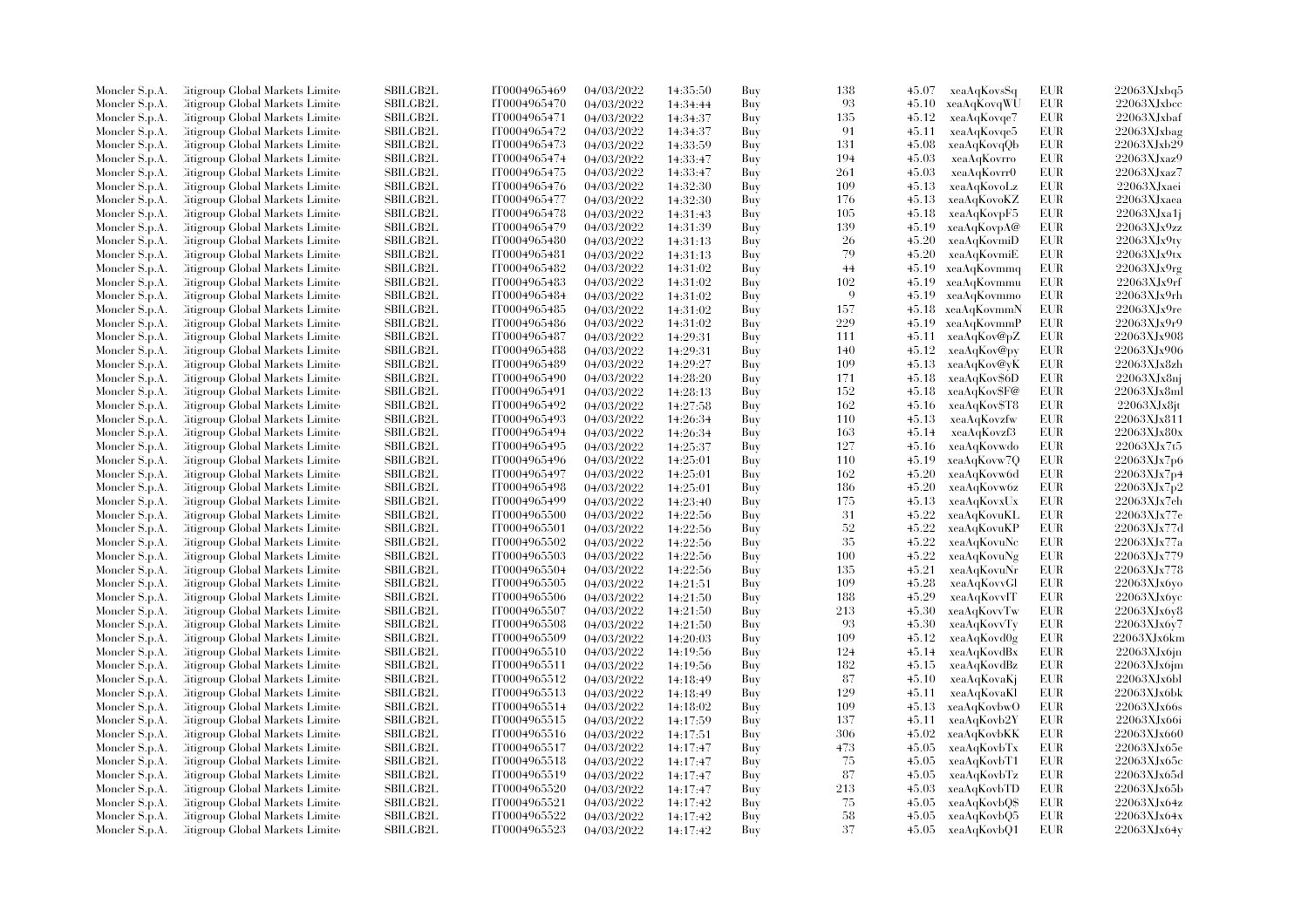| Moncler S.p.A.                   | Citigroup Global Markets Limite                                    | <b>SBILGB2L</b> | IT0004965524 | 04/03/2022 | 14:17:41 | Buy | 213 |       | 45.04 xeaAqKovYbY          | EUR        | 22063XJx64w       |
|----------------------------------|--------------------------------------------------------------------|-----------------|--------------|------------|----------|-----|-----|-------|----------------------------|------------|-------------------|
| Moncler S.p.A.                   | Citigroup Global Markets Limite                                    | SBILGB2L        | IT0004965525 | 04/03/2022 | 14:10:57 | Buy | 157 | 45.04 | xeaAqKoviMD                | <b>EUR</b> | 22063XJx4f9       |
| Moncler S.p.A.                   | Citigroup Global Markets Limited                                   | SBILGB2L        | IT0004965526 | 04/03/2022 | 14:10:57 | Buy | 14  | 45.04 | xeaAqKoviMF                | <b>EUR</b> | 22063XJx4f8       |
| Moncler S.p.A.                   | Litigroup Global Markets Limite                                    | SBILGB2L        | IT0004965527 | 04/03/2022 | 14:10:00 | Buy | 126 | 45.08 | xeaAqKovjMb                | EUR        | 22063XJx487       |
| Moncler S.p.A.                   | Litigroup Global Markets Limite                                    | <b>SBILGB2L</b> | IT0004965528 | 04/03/2022 | 14:09:50 | Buy | 147 | 45.09 | xeaAqKovjRi                | <b>EUR</b> | 22063XJx44v       |
| Moncler S.p.A.                   | Citigroup Global Markets Limite                                    | SBILGB2L        | IT0004965529 | 04/03/2022 | 14:09:44 | Buy | 123 | 45.09 | xeaAqKovgXV                | EUR        | 22063XJx442       |
| Moncler S.p.A.                   | Citigroup Global Markets Limited                                   | SBILGB2L        | IT0004965530 | 04/03/2022 | 14:08:54 | Buy | 109 | 45.07 | xeaAqKovgKI                | EUR        | 22063XJx3xm       |
| Moncler S.p.A.                   | Litigroup Global Markets Limite                                    | <b>SBILGB2L</b> | IT0004965531 | 04/03/2022 | 14:07:38 | Buy | 123 | 45.13 | xeaAqKovegX                | EUR        | 22063XJx3h8       |
| Moncler S.p.A.                   | Citigroup Global Markets Limite                                    | SBILGB2L        | IT0004965532 | 04/03/2022 | 14:07:29 | Buy | 128 | 45.13 | xeaAqKoveyq                | EUR        | 22063XJx3fn       |
| Moncler S.p.A.                   | Citigroup Global Markets Limite                                    | SBILGB2L        | IT0004965533 | 04/03/2022 | 14:07:20 | Buy | 143 | 45.13 | xeaAqKove3p                | EUR        | 22063XJx3dw       |
| Moncler S.p.A.                   | Citigroup Global Markets Limite                                    | <b>SBILGB2L</b> | IT0004965534 | 04/03/2022 | 14:05:50 | Buy | 89  | 45.19 | xeaAqKovfP2                | EUR        | 22063XJx30v       |
| Moncler S.p.A.                   | Litigroup Global Markets Limite                                    | <b>SBILGB2L</b> | IT0004965535 | 04/03/2022 | 14:05:50 | Buy | 109 | 45.20 | xeaAqKovfP4                | <b>EUR</b> | 22063XJx30x       |
| Moncler S.p.A.                   | Citigroup Global Markets Limite                                    | SBILGB2L        | IT0004965536 | 04/03/2022 | 14:05:04 | Buy | 144 | 45.18 | xeaAqKovM6V                | <b>EUR</b> | 22063XJx2tv       |
| Moncler S.p.A.                   | Citigroup Global Markets Limited                                   | SBILGB2L        | IT0004965537 | 04/03/2022 | 14:04:13 | Buy | 92  | 45.24 | xeaAqKovNgu                | <b>EUR</b> | 22063XJx2j2       |
| Moncler S.p.A.                   | Litigroup Global Markets Limite                                    | SBILGB2L        | IT0004965538 | 04/03/2022 | 14:04:13 | Buy | 46  | 45.23 | xeaAqKovNg2                | EUR        | 22063XJx2j0       |
| Moncler S.p.A.                   | Litigroup Global Markets Limite                                    | <b>SBILGB2L</b> | IT0004965539 | 04/03/2022 |          | Buy | 137 | 45.23 | xeaAqKovNg4                | EUR        | 22063XJx2ix       |
|                                  |                                                                    | SBILGB2L        | IT0004965540 |            | 14:04:13 |     | 149 | 45.23 | xeaAqKovNVS                | EUR        | 22063XJx2aj       |
| Moncler S.p.A.                   | Citigroup Global Markets Limite                                    | SBILGB2L        | IT0004965541 | 04/03/2022 | 14:03:18 | Buy | 120 | 45.24 |                            | EUR        | 22063XJx299       |
| Moncler S.p.A.                   | Citigroup Global Markets Limite                                    |                 |              | 04/03/2022 | 14:03:08 | Buy |     |       | xeaAqKovKdI                |            |                   |
| Moncler S.p.A.                   | Citigroup Global Markets Limite                                    | <b>SBILGB2L</b> | IT0004965542 | 04/03/2022 | 14:02:09 | Buy | 149 | 45.24 | xeaAqKovKJX                | EUR        | 22063XJx21j       |
| Moncler S.p.A.                   | Litigroup Global Markets Limite                                    | <b>SBILGB2L</b> | IT0004965543 | 04/03/2022 | 14:02:05 | Buy | 151 | 45.24 | xeaAqKovKSR                | EUR        | 22063XJx1vw       |
| Moncler S.p.A.                   | Citigroup Global Markets Limite                                    | SBILGB2L        | IT0004965544 | 04/03/2022 | 14:01:10 | Buy | 101 | 45.24 | xeaAqKovLDL                | <b>EUR</b> | 22063XJx1r        |
| Moncler S.p.A.                   | Citigroup Global Markets Limite                                    | SBILGB2L        | IT0004965545 | 04/03/2022 | 14:00:54 | Buy | 150 | 45.22 | xeaAqKovLTH                | <b>EUR</b> | 22063XJx1p6       |
| Moncler S.p.A.                   | Citigroup Global Markets Limite                                    | <b>SBILGB2L</b> | IT0004965546 | 04/03/2022 | 14:00:00 | Buy | 88  | 45.19 | xeaAqKovI4K                | EUR        | 22063XJx1i4       |
| Moncler S.p.A.                   | Citigroup Global Markets Limite                                    | SBILGB2L        | IT0004965547 | 04/03/2022 | 13:59:55 | Buy | 109 | 45.20 | xeaAqKovI0P                | EUR        | 22063XJx1hv       |
| Moncler S.p.A.                   | Citigroup Global Markets Limite                                    | SBILGB2L        | IT0004965548 | 04/03/2022 | 13:59:08 | Buy | 147 | 45.17 | xeaAqKovJtp                | EUR        | 22063XJx1aj       |
| Moncler S.p.A.                   | Litigroup Global Markets Limite                                    | <b>SBILGB2L</b> | IT0004965549 | 04/03/2022 | 13:59:05 | Buy | 97  | 45.16 | xeaAqKovJzX                | EUR        | 22063XJx1a0       |
| Moncler S.p.A.                   | Citigroup Global Markets Limite                                    | <b>SBILGB2L</b> | IT0004965550 | 04/03/2022 | 13:59:05 | Buy | 73  | 45.16 | xeaAqKovJzZ                | EUR        | 22063XJx19z       |
| Moncler S.p.A.                   | Citigroup Global Markets Limite                                    | SBILGB2L        | IT0004965551 | 04/03/2022 | 13:58:36 | Buy | 136 | 45.15 | xeaAqKovJAI                | <b>EUR</b> | 22063XJx17a       |
| Moncler S.p.A.                   | Litigroup Global Markets Limite                                    | SBILGB2L        | IT0004965552 | 04/03/2022 | 13:56:50 | Buy | 12  | 45.15 | xeaAqKovHaZ                | EUR        | 22063XJx0s9       |
| Moncler S.p.A.                   | Litigroup Global Markets Limite                                    | <b>SBILGB2L</b> | IT0004965553 | 04/03/2022 | 13:56:48 | Buy | 132 | 45.16 | xeaAqKovHdo                | EUR        | 22063XJx0s2       |
| Moncler S.p.A.                   | Litigroup Global Markets Limite                                    | <b>SBILGB2L</b> | IT0004965554 | 04/03/2022 | 13:56:44 | Buy | 109 | 45.17 | xeaAqKovHXT                | EUR        | 22063XJx0rs       |
| Moncler S.p.A.                   | Citigroup Global Markets Limite                                    | SBILGB2L        | IT0004965555 | 04/03/2022 | 13:56:22 | Buy | 157 | 45.16 | xeaAqKovHmD                | <b>EUR</b> | 22063XJx0pf       |
| Moncler S.p.A.                   | Citigroup Global Markets Limite                                    | SBILGB2L        | IT0004965556 | 04/03/2022 | 13:55:01 | Buy | 30  | 45.13 | xeaAqKovUxS                | EUR        | 22063XJx0dj       |
| Moncler S.p.A.                   | Citigroup Global Markets Limite                                    | <b>SBILGB2L</b> | IT0004965557 | 04/03/2022 | 13:55:01 | Buy | 109 | 45.13 | xeaAqKovUwc                | EUR        | 22063XJx0dc       |
| Moncler S.p.A.                   | Citigroup Global Markets Limite                                    | SBILGB2L        | IT0004965558 | 04/03/2022 | 13:54:24 | Buy | 190 | 45.16 | xeaAqKovUPA                | EUR        | 22063XJx07o       |
| Moncler S.p.A.                   | Citigroup Global Markets Limite                                    | <b>SBILGB2L</b> | IT0004965559 | 04/03/2022 | 13:53:12 | Buy | 189 | 45.25 | xeaAqKovVR7                | EUR        | 22063XJwzzx       |
| Moncler S.p.A.                   | Litigroup Global Markets Limite                                    | SBILGB2L        | IT0004965560 | 04/03/2022 | 13:52:06 | Buy | 192 | 45.25 | xeaAqKovSMB                | EUR        | $22063X$ Jwzq $3$ |
| Moncler S.p.A.                   | Citigroup Global Markets Limite                                    | <b>SBILGB2L</b> | IT0004965561 | 04/03/2022 | 13:51:07 | Buy | 36  | 45.25 | xeaAqKovTKi                | EUR        | $22063X$ Jwze $9$ |
| Moncler S.p.A.                   | Citigroup Global Markets Limite                                    | SBILGB2L        | IT0004965562 | 04/03/2022 | 13:51:07 | Buy | 72  | 45.25 | xeaAqKovTKq                | <b>EUR</b> | 22063XJwze8       |
| Moncler S.p.A.                   | Litigroup Global Markets Limite                                    | SBILGB2L        | IT0004965563 | 04/03/2022 | 13:51:04 | Buy | 161 | 45.25 | xeaAqKovTHY                | EUR        | 22063XJwze1       |
| Moncler S.p.A.                   | Litigroup Global Markets Limite                                    | <b>SBILGB2L</b> | IT0004965564 | 04/03/2022 | 13:49:41 | Buy | 100 | 45.21 | xeaAqKovRdu                | <b>EUR</b> | 22063XJwz3l       |
| Moncler S.p.A.                   | Citigroup Global Markets Limite                                    | SBILGB2L        | IT0004965565 | 04/03/2022 | 13:49:40 | Buy | 188 | 45.21 | xeaAqKovRd6                | EUR        | $22063X$ Jwz $3k$ |
| Moncler S.p.A.                   | Citigroup Global Markets Limite                                    | SBILGB2L        | IT0004965566 | 04/03/2022 | 13:48:16 | Buy | 109 | 45.22 | xeaAqKovOjl                | <b>EUR</b> | 22063XJwypk       |
| Moncler S.p.A.                   | Litigroup Global Markets Limite                                    | <b>SBILGB2L</b> | IT0004965567 | 04/03/2022 | 13:47:22 | Buy | 87  | 45.26 | xeaAqKovOHL                | EUR        | $22063X$ Jwyhw    |
| Moncler S.p.A.                   | Litigroup Global Markets Limite                                    | <b>SBILGB2L</b> | IT0004965568 | 04/03/2022 | 13:47:10 | Buy | 109 | 45.28 | xeaAqKovOPP                | EUR        | 22063XJwyga       |
|                                  |                                                                    | SBILGB2L        | IT0004965569 |            |          |     | 109 | 45.30 |                            | <b>EUR</b> | $22063X$ Jwya $6$ |
| Moncler S.p.A.<br>Moncler S.p.A. | Citigroup Global Markets Limite<br>Citigroup Global Markets Limite | SBILGB2L        | IT0004965570 | 04/03/2022 | 13:46:12 | Buy | 138 | 45.30 | xeaAqKovP3X<br>xeaAqKov6WN | EUR        | 22063XJwy48       |
|                                  |                                                                    |                 |              | 04/03/2022 | 13:45:36 | Buy |     |       |                            |            |                   |
| Moncler S.p.A.                   | Litigroup Global Markets Limite                                    | <b>SBILGB2L</b> | IT0004965571 | 04/03/2022 | 13:44:19 | Buy | 108 | 45.24 | xeaAqKov7ee                | <b>EUR</b> | 22063XJwxu7       |
| Moncler S.p.A.                   | Citigroup Global Markets Limite                                    | <b>SBILGB2L</b> | IT0004965572 | 04/03/2022 | 13:44:17 | Buy | 124 | 45.25 | xeaAqKov7hK                | EUR        | 22063XJwxu4       |
| Moncler S.p.A.                   | Citigroup Global Markets Limite                                    | SBILGB2L        | IT0004965573 | 04/03/2022 | 13:43:17 | Buy | 129 | 45.30 | xeaAqKov4lm                | <b>EUR</b> | 22063XJwxmd       |
| Moncler S.p.A.                   | Litigroup Global Markets Limite                                    | SBILGB2L        | IT0004965574 | 04/03/2022 | 13:42:36 | Buy | 87  | 45.34 | xeaAqKov4EJ                | EUR        | 22063XJwxis       |
| Moncler S.p.A.                   | Litigroup Global Markets Limite                                    | <b>SBILGB2L</b> | IT0004965575 | 04/03/2022 | 13:42:36 | Buy | 109 | 45.34 | xeaAqKov49W                | EUR        | 22063XJwxir       |
| Moncler S.p.A.                   | Citigroup Global Markets Limite                                    | SBILGB2L        | IT0004965576 | 04/03/2022 | 13:41:40 | Buy | 36  | 45.41 | xeaAqKov5wE                | EUR        | 22063XJwxau       |
| Moncler S.p.A.                   | Citigroup Global Markets Limite                                    | <b>SBILGB2L</b> | IT0004965577 | 04/03/2022 | 13:41:40 | Buy | 56  |       | 45.41 xeaAqKov5wA          | <b>EUR</b> | 22063XJwxav       |
| Moncler S.p.A.                   | Citigroup Global Markets Limited                                   | SBILGB2L        | IT0004965578 | 04/03/2022 | 13:41:40 | Buy | 121 |       | 45.41 xeaAqKov5wK          | <b>EUR</b> | 22063XJwxat       |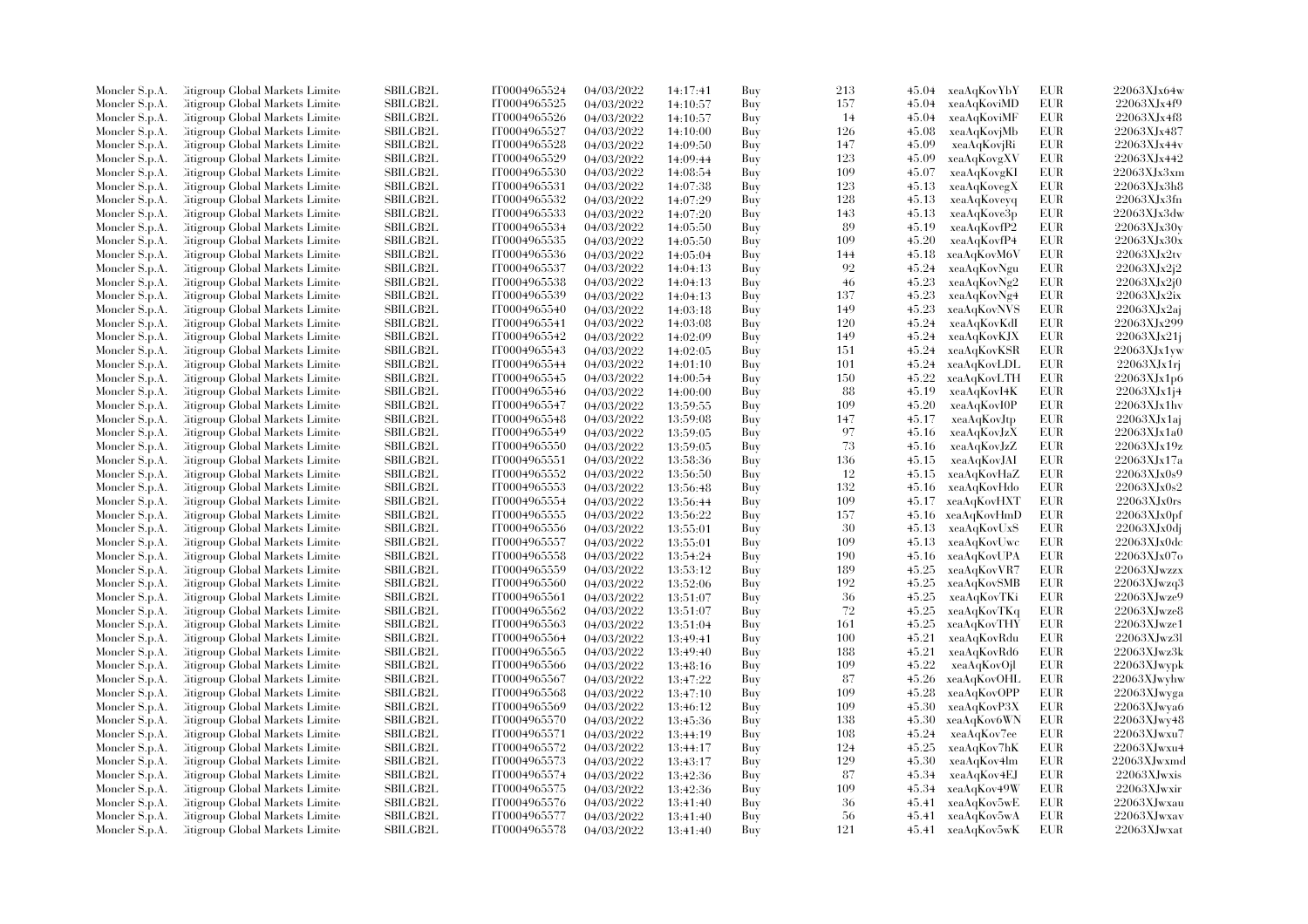| Moncler S.p.A.                   | <b>Citigroup Global Markets Limited</b>                            | SBILGB2L        | IT0004965579 | 04/03/2022               | 13:40:40             | Buy        | 87             | 45.49          | xeaAqKov243                | <b>EUR</b> | $22063X$ Jwx $2v$ |
|----------------------------------|--------------------------------------------------------------------|-----------------|--------------|--------------------------|----------------------|------------|----------------|----------------|----------------------------|------------|-------------------|
| Moncler S.p.A.                   | Citigroup Global Markets Limite                                    | SBILGB2L        | IT0004965580 | 04/03/2022               | 13:40:40             | Buy        | 122            | 45.49          | xeaAqKov24P                | EUR        | $22063X$ Jwx $2u$ |
| Moncler S.p.A.                   | Citigroup Global Markets Limite                                    | SBILGB2L        | IT0004965581 | 04/03/2022               | 13:40:40             | Buy        | 179            | 45.50          | xeaAqKov24R                | <b>EUR</b> | $22063X$ Jwx $2r$ |
| Moncler S.p.A.                   | Citigroup Global Markets Limite                                    | SBILGB2L        | IT0004965582 | 04/03/2022               | 13:39:01             | Buy        | 97             | 45.45          | xeaAqKov0@c                | <b>EUR</b> | 22063XJwwno       |
| Moncler S.p.A.                   | Citigroup Global Markets Limite                                    | <b>SBILGB2L</b> | IT0004965583 | 04/03/2022               | 13:39:01             | Buy        | 140            | 45.46          | xeaAqKov0@j                | <b>EUR</b> | 22063XJwwnn       |
| Moncler S.p.A.                   | Citigroup Global Markets Limite                                    | SBILGB2L        | IT0004965584 | 04/03/2022               | 13:39:01             | Buy        | 107            | 45.45          | xeaAqKov0@1                | <b>EUR</b> | 22063XJwwnl       |
| Moncler S.p.A.                   | Citigroup Global Markets Limite                                    | SBILGB2L        | IT0004965585 | 04/03/2022               | 13:39:01             | Buy        | 157            | 45.46          | xeaAqKov0@3                | <b>EUR</b> | 22063XJwwni       |
| Moncler S.p.A.                   | Citigroup Global Markets Limite                                    | <b>SBILGB2L</b> | IT0004965586 | 04/03/2022               | 13:37:30             | Buy        | 104            | 45.54          | xeaAqKov1Tt                | <b>EUR</b> | 22063XJwwdx       |
| Moncler S.p.A.                   | Litigroup Global Markets Limite                                    | SBILGB2L        | IT0004965587 | 04/03/2022               | 13:37:28             | Buy        | 112            | 45.55          | xeaAqKov1Sz                | EUR        | 22063XJwwds       |
| Moncler S.p.A.                   | <b>Citigroup Global Markets Limited</b>                            | <b>SBILGB2L</b> | IT0004965588 | 04/03/2022               | 13:37:25             | Buy        | 42             | 45.55          | xeaAqKov1U@                | EUR        | 22063XJwwda       |
| Moncler S.p.A.                   | Litigroup Global Markets Limite                                    | SBILGB2L        | IT0004965589 | 04/03/2022               | 13:37:20             | Buy        | 115            | 45.56          | xeaAqKov1Q9                | <b>EUR</b> | 22063XJwwd4       |
| Moncler S.p.A.                   | Citigroup Global Markets Limite                                    | SBILGB2L        | IT0004965590 | 04/03/2022               | 13:36:22             | Buy        | 115            | 45.59          | xeaAqKovE3X                | <b>EUR</b> | 22063XJww4v       |
| Moncler S.p.A.                   | Citigroup Global Markets Limite                                    | SBILGB2L        | IT0004965591 | 04/03/2022               | 13:36:22             | Buy        | 165            | 45.60          | xeaAqKovE3Z                | EUR        | 22063XJww4u       |
| Moncler S.p.A.                   | Citigroup Global Markets Limite                                    | SBILGB2L        | IT0004965592 | 04/03/2022               | 13:36:15             | Buy        | 69             | 45.61          | xeaAqKovE9Z                | <b>EUR</b> | 22063XJww32       |
| Moncler S.p.A.                   | Citigroup Global Markets Limite                                    | SBILGB2L        | IT0004965593 | 04/03/2022               | 13:36:15             | Buy        | 234            | 45.61          | xeaAqKovE9b                | <b>EUR</b> | 22063XJww31       |
| Moncler S.p.A.                   | Citigroup Global Markets Limite                                    | <b>SBILGB2L</b> | IT0004965594 | 04/03/2022               | 13:36:04             | Buy        | $\overline{2}$ | 45.61          | xeaAqKovEI3                | <b>EUR</b> | 22063XJww0j       |
| Moncler S.p.A.                   | Citigroup Global Markets Limite                                    | SBILGB2L        | IT0004965595 | 04/03/2022               | 13:34:46             | Buy        | 123            | 45.58          | xeaAqKovFMb                | <b>EUR</b> | 22063XJwvpo       |
| Moncler S.p.A.                   | Citigroup Global Markets Limite                                    | SBILGB2L        | IT0004965596 | 04/03/2022               | 13:34:46             | Buy        | 130            | 45.58          | xeaAqKovFMz                | <b>EUR</b> | 22063XJwvop       |
| Moncler S.p.A.                   | Citigroup Global Markets Limite                                    | <b>SBILGB2L</b> | IT0004965597 | 04/03/2022               | 13:34:28             | Buy        | 114            | 45.58          | xeaAqKovCc5                | <b>EUR</b> | 22063XJwvjo       |
| Moncler S.p.A.                   | Litigroup Global Markets Limite                                    | SBILGB2L        | IT0004965598 | 04/03/2022               | 13:34:22             | Buy        | 50             | 45.56          | xeaAqKovCi3                | EUR        | 22063XJwvis       |
| Moncler S.p.A.                   | Citigroup Global Markets Limite                                    | <b>SBILGB2L</b> | IT0004965599 | 04/03/2022               | 13:34:04             | Buy        | 109            | 45.56          | xeaAqKovCzu                | <b>EUR</b> | 22063XJwvga       |
| Moncler S.p.A.                   | Citigroup Global Markets Limited                                   | SBILGB2L        | IT0004965600 | 04/03/2022               | 13:33:52             | Buy        | 10             | 45.52          | xeaAqKovC2i                | <b>EUR</b> | 22063XJwvdh       |
| Moncler S.p.A.                   | litigroup Global Markets Limite                                    | <b>SBILGB2L</b> | IT0004965601 | 04/03/2022               | 13:33:46             | Buy        | 97             | 45.53          | xeaAqKovC8K                | <b>EUR</b> | 22063XJwvcj       |
| Moncler S.p.A.                   | Citigroup Global Markets Limite                                    | SBILGB2L        | IT0004965602 | 04/03/2022               | 13:33:46             | Buy        | 132            | 45.53          | xeaAqKovC8M                | EUR        | 22063XJwvch       |
| Moncler S.p.A.                   | Citigroup Global Markets Limited                                   | SBILGB2L        | IT0004965603 | 04/03/2022               | 13:32:32             | Buy        | 144            | 45.56          | xeaAqKovDOK                | <b>EUR</b> | 22063XJwuxe       |
|                                  | Citigroup Global Markets Limite                                    | <b>SBILGB2L</b> | IT0004965604 | 04/03/2022               | 13:32:21             | Buy        | 167            | 45.57          | xeaAqKovAZl                | <b>EUR</b> | 22063XJwuvh       |
| Moncler S.p.A.<br>Moncler S.p.A. | Citigroup Global Markets Limite                                    | <b>SBILGB2L</b> | IT0004965605 | 04/03/2022               |                      | Buy        | 270            | 45.57          |                            | <b>EUR</b> | 22063XJwuua       |
|                                  |                                                                    | <b>SBILGB2L</b> | IT0004965606 |                          | 13:32:16             |            | 175            |                | xeaAqKovAis                | <b>EUR</b> | 22063XJwutr       |
| Moncler S.p.A.                   | Citigroup Global Markets Limite<br>Litigroup Global Markets Limite | SBILGB2L        | IT0004965607 | 04/03/2022<br>04/03/2022 | 13:32:13<br>13:30:25 | Buy<br>Buy | 121            | 45.58<br>45.66 | xeaAqKovAfx<br>xeaAqKov8h5 | <b>EUR</b> | 22063XJwu6x       |
| Moncler S.p.A.                   |                                                                    |                 |              |                          |                      |            | 109            |                |                            |            |                   |
| Moncler S.p.A.                   | Citigroup Global Markets Limite                                    | <b>SBILGB2L</b> | IT0004965608 | 04/03/2022               | 13:30:25             | Buy        |                | 45.67          | xeaAqKov8h6                | <b>EUR</b> | 22063XJwu6w       |
| Moncler S.p.A.                   | Litigroup Global Markets Limite                                    | <b>SBILGB2L</b> | IT0004965609 | 04/03/2022               | 13:29:35             | Buy        | 182            | 45.53          | xeaAqKov9ZG                | EUR        | 22063XJwtrs       |
| Moncler S.p.A.                   | Citigroup Global Markets Limite                                    | <b>SBILGB2L</b> | IT0004965610 | 04/03/2022               | 13:29:35             | Buy        | 189            | 45.53          | xeaAqKov9YY                | <b>EUR</b> | 22063XJwtrq       |
| Moncler S.p.A.                   | Citigroup Global Markets Limited                                   | SBILGB2L        | IT0004965611 | 04/03/2022               | 13:28:25             | Buy        | 153            | 45.54          | xeaAqKowscY                | <b>EUR</b> | 22063XJwtkn       |
| Moncler S.p.A.                   | Citigroup Global Markets Limite                                    | <b>SBILGB2L</b> | IT0004965612 | 04/03/2022               | 13:26:51             | Buy        | 152            | 45.46          | xeaAqKowttN                | <b>EUR</b> | 22063XJwsyx       |
| Moncler S.p.A.                   | Citigroup Global Markets Limite                                    | SBILGB2L        | IT0004965613 | 04/03/2022               | 13:25:50             | Buy        | 124            | 45.45          | xeaAqKowqcc                | EUR        | 22063XJwsq2       |
| Moncler S.p.A.                   | <b>Eitigroup Global Markets Limited</b>                            | SBILGB2L        | IT0004965614 | 04/03/2022               | 13:25:50             | Buy        | 181            | 45.46          | xeaAqKowqci                | <b>EUR</b> | 22063XJwspz       |
| Moncler S.p.A.                   | Citigroup Global Markets Limite                                    | SBILGB2L        | IT0004965615 | 04/03/2022               | 13:23:55             | Buy        | 162            | 45.55          | xeaAqKowrzt                | EUR        | 22063XJws9g       |
| Moncler S.p.A.                   | Citigroup Global Markets Limite                                    | <b>SBILGB2L</b> | IT0004965616 | 04/03/2022               | 13:22:48             | Buy        | 177            | 45.53          | xeaAqKowokP                | <b>EUR</b> | 22063XJwrza       |
| Moncler S.p.A.                   | Citigroup Global Markets Limite                                    | <b>SBILGB2L</b> | IT0004965617 | 04/03/2022               | 13:21:21             | Buy        | 118            | 45.50          | xeaAqKowpev                | EUR        | $22063X$ Jwrqe    |
| Moncler S.p.A.                   | Litigroup Global Markets Limite                                    | SBILGB2L        | IT0004965618 | 04/03/2022               | 13:21:21             | Buy        | 136            | 45.50          | xeaAqKowpeF                | <b>EUR</b> | 22063XJwrqa       |
| Moncler S.p.A.                   | Citigroup Global Markets Limite                                    | SBILGB2L        | IT0004965619 | 04/03/2022               | 13:21:21             | Buy        | 24             | 45.51          | xeaAqKowphZ                | <b>EUR</b> | $22063$ XJwrq1    |
| Moncler S.p.A.                   | Citigroup Global Markets Limite                                    | SBILGB2L        | IT0004965620 | 04/03/2022               | 13:21:21             | Buy        | 174            | 45.51          | xeaAqKowphj                | EUR        | $22063X$ Jwrpk    |
| Moncler S.p.A.                   | Citigroup Global Markets Limited                                   | <b>SBILGB2L</b> | IT0004965621 | 04/03/2022               | 13:18:50             | Buy        | 159            | 45.47          | xeaAqKowndN                | <b>EUR</b> | 22063XJwr7q       |
| Moncler S.p.A.                   | Citigroup Global Markets Limite                                    | SBILGB2L        | IT0004965622 | 04/03/2022               | 13:17:19             | Buy        | 109            | 45.42          | xeaAqKow@di                | <b>EUR</b> | $22063X$ Jwqx $0$ |
| Moncler S.p.A.                   | Citigroup Global Markets Limite                                    | <b>SBILGB2L</b> | IT0004965623 | 04/03/2022               | 13:17:19             | Buy        | 111            | 45.45          | xeaAqKow@ds                | <b>EUR</b> | 22063XJwqwz       |
| Moncler S.p.A.                   | <b>Citigroup Global Markets Limited</b>                            | <b>SBILGB2L</b> | IT0004965624 | 04/03/2022               | 13:17:14             | Buy        | 189            | 45.48          | xeaAqKow@Zl                | <b>EUR</b> | 22063XJwqwj       |
| Moncler S.p.A.                   | Citigroup Global Markets Limited                                   | SBILGB2L        | IT0004965625 | 04/03/2022               | 13:15:50             | Buy        | 142            | 45.60          | xeaAqKowSeB                | <b>EUR</b> | $22063$ XJwqi9    |
| Moncler S.p.A.                   | Citigroup Global Markets Limite                                    | <b>SBILGB2L</b> | IT0004965626 | 04/03/2022               | 13:15:50             | Buy        | 192            | 45.61          | xeaAqKow\$eD               | <b>EUR</b> | 22063XJwqi8       |
| Moncler S.p.A.                   | Citigroup Global Markets Limite                                    | SBILGB2L        | IT0004965627 | 04/03/2022               | 13:14:49             | Buy        | 227            | 45.61          | xeaAqKowyY\$               | <b>EUR</b> | 22063XJwq9o       |
| Moncler S.p.A.                   | Citigroup Global Markets Limite                                    | <b>SBILGB2L</b> | IT0004965628 | 04/03/2022               | 13:14:06             | Buy        | 243            | 45.60          | xeaAqKowyMh                | <b>EUR</b> | 22063XJwq4m       |
| Moncler S.p.A.                   | Litigroup Global Markets Limite                                    | SBILGB2L        | IT0004965629 | 04/03/2022               | 13:11:30             | Buy        | 12             | 45.69          | xeaAqKowwtG                | <b>EUR</b> | 22063XJwppa       |
| Moncler S.p.A.                   | Citigroup Global Markets Limite                                    | SBILGB2L        | IT0004965630 | 04/03/2022               | 13:11:30             | Buy        | 100            | 45.69          | xeaAqKowwtK                | <b>EUR</b> | 22063XJwpp9       |
| Moncler S.p.A.                   | Citigroup Global Markets Limite                                    | SBILGB2L        | IT0004965631 | 04/03/2022               | 13:11:30             | Buy        | 165            | 45.71          | xeaAqKowwtU                | EUR        | 22063XJwpp7       |
| Moncler S.p.A.                   | Citigroup Global Markets Limite                                    | <b>SBILGB2L</b> | IT0004965632 | 04/03/2022               | 13:11:30             | Buy        | 112            | 45.70          | xeaAqKowwtS                | <b>EUR</b> | $22063$ XJwpp8    |
| Moncler S.p.A.                   | Citigroup Global Markets Limited                                   | SBILGB2L        | IT0004965633 | 04/03/2022               | 13:10:02             | Buv        | 138            |                | 45.63 xeaAqKowxvq          | <b>EUR</b> | $22063X$ Jwpeb    |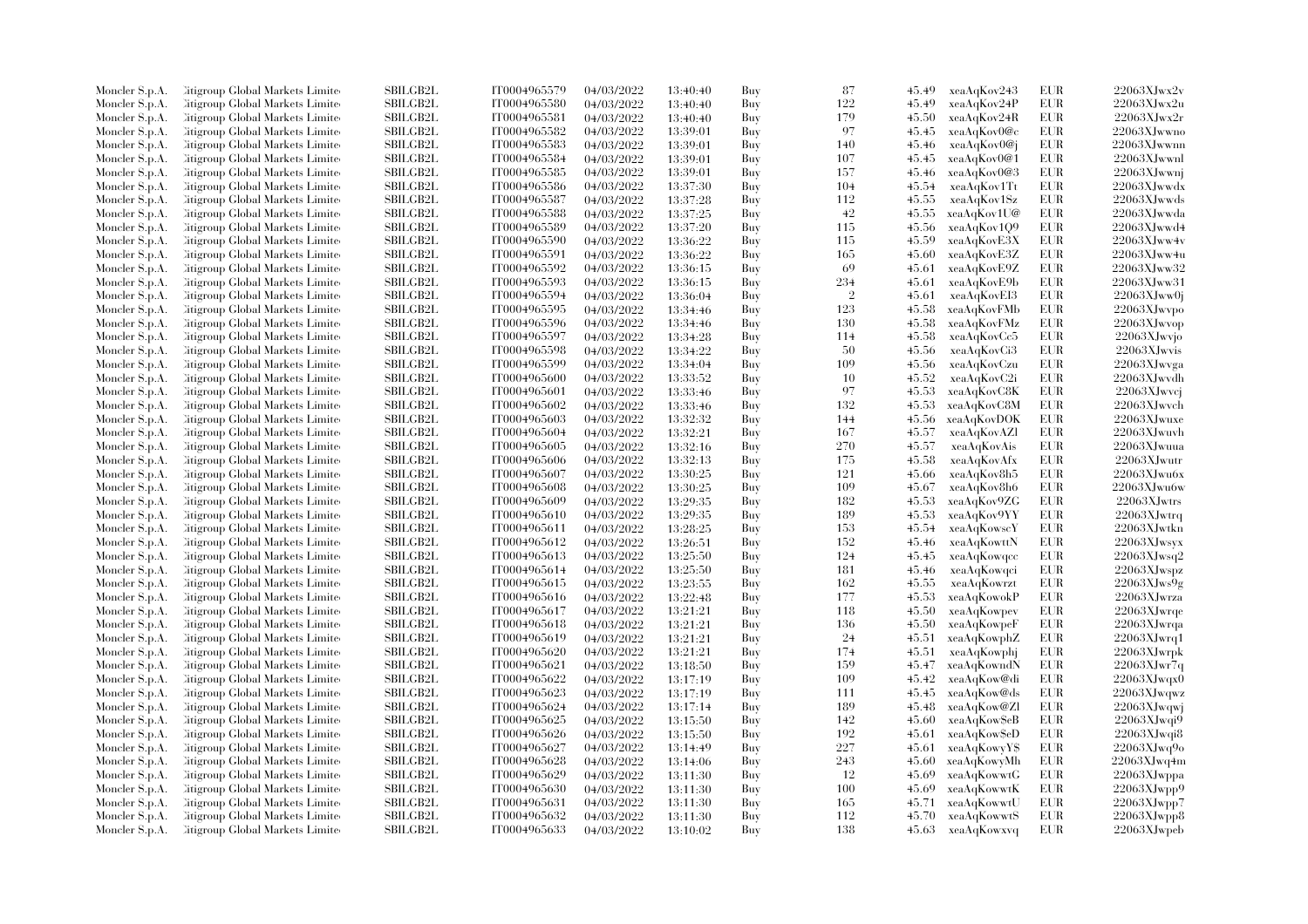| Moncler S.p.A. | Citigroup Global Markets Limite         | SBILGB2L        | IT0004965634                 | 04/03/2022 | 13:08:46 | Buy | 109            | 45.65 | xeaAqKowux3       | EUR        | 22063XJwp6e       |
|----------------|-----------------------------------------|-----------------|------------------------------|------------|----------|-----|----------------|-------|-------------------|------------|-------------------|
| Moncler S.p.A. | Litigroup Global Markets Limite         | <b>SBILGB2L</b> | IT0004965635                 | 04/03/2022 | 13:08:45 | Buy | 122            | 45.66 | xeaAqKowu5d       | <b>EUR</b> | $22063X$ Jwp64    |
| Moncler S.p.A. | Citigroup Global Markets Limite         | SBILGB2L        | IT0004965636                 | 04/03/2022 | 13:07:44 | Buy | 109            | 45.68 | xeaAqKowvti       | <b>EUR</b> | 22063XJwp0f       |
| Moncler S.p.A. | Litigroup Global Markets Limite         | <b>SBILGB2L</b> | IT0004965637                 | 04/03/2022 | 13:07:22 | Buy | 131            | 45.62 | xeaAqKowv9H       | <b>EUR</b> | $22063X$ Jwoy1    |
| Moncler S.p.A. | Litigroup Global Markets Limite         | <b>SBILGB2L</b> | IT0004965638                 | 04/03/2022 | 13:07:22 | Buy | 109            | 45.63 | xeaAqKowv9L       | <b>EUR</b> | $22063X$ Jwoy $0$ |
| Moncler S.p.A. | Citigroup Global Markets Limite         | SBILGB2L        | IT0004965639                 | 04/03/2022 | 13:04:57 | Buy | 193            | 45.61 | xeaAqKowahB       | EUR.       | $22063X$ Jwoj1    |
| Moncler S.p.A. | Citigroup Global Markets Limite         | SBILGB2L        | IT0004965640                 | 04/03/2022 | 13:03:40 | Buy | 93             | 45.57 | xeaAqKowbFg       | <b>EUR</b> | 22063XJwocg       |
| Moncler S.p.A. | Citigroup Global Markets Limite         | <b>SBILGB2L</b> | IT0004965641                 | 04/03/2022 | 13:03:40 | Buy | 120            | 45.57 | xeaAqKowbFE       | <b>EUR</b> | 22063XJwoca       |
| Moncler S.p.A. | Litigroup Global Markets Limite         | <b>SBILGB2L</b> | IT0004965642                 | 04/03/2022 | 13:03:37 | Buy | 124            | 45.57 | xeaAqKowbL5       | <b>EUR</b> | $22063X$ Jwoc1    |
|                |                                         | <b>SBILGB2L</b> |                              |            |          |     | 109            |       |                   | <b>EUR</b> | 22063XJwny7       |
| Moncler S.p.A. | Citigroup Global Markets Limite         | <b>SBILGB2L</b> | IT0004965643<br>IT0004965644 | 04/03/2022 | 13:01:37 | Buy | 160            | 45.61 | xeaAqKowZJk       | <b>EUR</b> |                   |
| Moncler S.p.A. | Citigroup Global Markets Limite         |                 |                              | 04/03/2022 | 13:01:37 | Buy |                | 45.62 | xeaAqKowZJr       |            | $22063X$ Jwny $6$ |
| Moncler S.p.A. | Citigroup Global Markets Limite         | SBILGB2L        | IT0004965645                 | 04/03/2022 | 13:00:09 | Buy | 144            | 45.50 | xeaAqKowXrH       | <b>EUR</b> | 22063XJwnla       |
| Moncler S.p.A. | Citigroup Global Markets Limite         | <b>SBILGB2L</b> | IT0004965646                 | 04/03/2022 | 12:59:32 | Buy | 124            | 45.46 | xeaAqKowXVp       | <b>EUR</b> | 22063XJwneh       |
| Moncler S.p.A. | Litigroup Global Markets Limite         | <b>SBILGB2L</b> | IT0004965647                 | 04/03/2022 | 12:58:13 | Buy | 124            | 45.46 | xeaAqKowlcc       | <b>EUR</b> | 22063XJwn44       |
| Moncler S.p.A. | Citigroup Global Markets Limite         | <b>SBILGB2L</b> | IT0004965648                 | 04/03/2022 | 12:57:15 | Buy | 143            | 45.57 | xeaAqKowlLx       | <b>EUR</b> | 22063XJwmxj       |
| Moncler S.p.A. | <b>Eitigroup Global Markets Limited</b> | <b>SBILGB2L</b> | IT0004965649                 | 04/03/2022 | 12:55:51 | Buy | 106            | 45.50 | xeaAqKowjhG       | <b>EUR</b> | 22063XJwmdr       |
| Moncler S.p.A. | Citigroup Global Markets Limite         | SBILGB2L        | IT0004965650                 | 04/03/2022 | 12:55:51 | Buy | 118            | 45.50 | xeaAqKowjhQ       | <b>EUR</b> | 22063XJwmdq       |
| Moncler S.p.A. | Citigroup Global Markets Limite         | SBILGB2L        | IT0004965651                 | 04/03/2022 | 12:54:28 | Buy | 111            | 45.38 | xeaAqKowg@L       | <b>EUR</b> | 22063XJwm3g       |
| Moncler S.p.A. | <b>Citigroup Global Markets Limited</b> | SBILGB2L        | IT0004965652                 | 04/03/2022 | 12:53:30 | Buy | 109            | 45.36 | xeaAqKowhel       | <b>EUR</b> | $22063X$ Jwlxq    |
| Moncler S.p.A. | Citigroup Global Markets Limite         | <b>SBILGB2L</b> | IT0004965653                 | 04/03/2022 | 12:52:23 | Buy | 120            | 45.38 | xeaAqKowetM       | <b>EUR</b> | 22063XJwlr4       |
| Moncler S.p.A. | Citigroup Global Markets Limite         | <b>SBILGB2L</b> | IT0004965654                 | 04/03/2022 | 12:51:22 | Buy | 109            | 45.35 | xeaAqKowftj       | <b>EUR</b> | 22063XJwli1       |
| Moncler S.p.A. | Citigroup Global Markets Limite         | SBILGB2L        | IT0004965655                 | 04/03/2022 | 12:50:13 | Buy | 109            | 45.17 | xeaAqKowMsE       | <b>EUR</b> | 22063XJwlb5       |
| Moncler S.p.A. | Citigroup Global Markets Limite         | SBILGB2L        | IT0004965656                 | 04/03/2022 | 12:49:12 | Buy | 129            | 45.35 | xeaAqKowNlx       | <b>EUR</b> | 22063XJwl49       |
| Moncler S.p.A. | Citigroup Global Markets Limite         | <b>SBILGB2L</b> | IT0004965657                 | 04/03/2022 | 12:48:19 | Buy | 47             | 45.41 | xeaAqKowKcR       | <b>EUR</b> | 22063XJwky8       |
| Moncler S.p.A. | Citigroup Global Markets Limite         | <b>SBILGB2L</b> | IT0004965658                 | 04/03/2022 | 12:48:19 | Buy | 100            | 45.41 | xeaAqKowKcV       | <b>EUR</b> | 22063XJwky7       |
| Moncler S.p.A. | Citigroup Global Markets Limite         | SBILGB2L        | IT0004965659                 | 04/03/2022 | 12:47:05 | Buy | 114            | 45.41 | xeaAqKowLkQ       | EUR        | 22063XJwkqc       |
| Moncler S.p.A. | <b>Eitigroup Global Markets Limited</b> | <b>SBILGB2L</b> | IT0004965660                 | 04/03/2022 | 12:47:02 | Buy | 73             | 45.40 | xeaAqKowLqS       | <b>EUR</b> | 22063XJwkpa       |
| Moncler S.p.A. | Citigroup Global Markets Limite         | <b>SBILGB2L</b> | IT0004965661                 | 04/03/2022 | 12:47:02 | Buy | 57             | 45.40 | xeaAqKowLqU       | <b>EUR</b> | 22063XJwkp9       |
| Moncler S.p.A. | Citigroup Global Markets Limite         | SBILGB2L        | IT0004965662                 | 04/03/2022 | 12:45:41 | Buy | 132            | 45.41 | xeaAqKowIA6       | EUR        | 22063XJwk7t       |
| Moncler S.p.A. | <b>Citigroup Global Markets Limited</b> | <b>SBILGB2L</b> | IT0004965663                 | 04/03/2022 | 12:44:42 | Buy | 194            | 45.36 | xeaAqKowJLH       | <b>EUR</b> | $22063X$ Jwjy $2$ |
| Moncler S.p.A. | Citigroup Global Markets Limite         | <b>SBILGB2L</b> | IT0004965664                 | 04/03/2022 | 12:43:13 | Buy | 109            | 45.41 | xeaAqKowGGT       | <b>EUR</b> | $22063$ XJwil1    |
| Moncler S.p.A. | Citigroup Global Markets Limite         | <b>SBILGB2L</b> | IT0004965665                 | 04/03/2022 | 12:42:15 | Buy | 109            | 45.36 | xeaAqKowH1X       | <b>EUR</b> | 22063XJwjco       |
| Moncler S.p.A. | Citigroup Global Markets Limite         | <b>SBILGB2L</b> | IT0004965666                 | 04/03/2022 | 12:41:24 | Buy | 138            | 45.40 | xeaAqKowUr4       | <b>EUR</b> | 22063XJwj65       |
| Moncler S.p.A. | Citigroup Global Markets Limite         | SBILGB2L        | IT0004965667                 | 04/03/2022 | 12:40:24 | Buy | 139            | 45.53 | xeaAqKowVju       | <b>EUR</b> | 22063XJwiul       |
| Moncler S.p.A. | Citigroup Global Markets Limite         | <b>SBILGB2L</b> | IT0004965668                 | 04/03/2022 | 12:39:47 | Buy | 153            | 45.55 | xeaAqKowVDp       | <b>EUR</b> | 22063XJwipg       |
| Moncler S.p.A. | Citigroup Global Markets Limite         | <b>SBILGB2L</b> | IT0004965669                 | 04/03/2022 | 12:38:30 | Buy | 147            | 45.58 | xeaAqKowS8z       | <b>EUR</b> | 22063XJwifn       |
| Moncler S.p.A. | Citigroup Global Markets Limite         | SBILGB2L        | IT0004965670                 | 04/03/2022 | 12:38:30 | Buy | 39             | 45.58 | xeaAqKowS8\$      | EUR        | 22063XJwifm       |
| Moncler S.p.A. | <b>Citigroup Global Markets Limited</b> | <b>SBILGB2L</b> | IT0004965671                 | 04/03/2022 | 12:37:20 | Buy | 109            | 45.63 | xeaAqKowTJ5       | <b>EUR</b> | 22063XJwi1s       |
| Moncler S.p.A. | Citigroup Global Markets Limite         | <b>SBILGB2L</b> | IT0004965672                 | 04/03/2022 | 12:36:26 | Buy | 83             | 45.66 | xeaAqKowQCX       | <b>EUR</b> | 22063XJwhsd       |
| Moncler S.p.A. | Citigroup Global Markets Limite         | SBILGB2L        | IT0004965673                 | 04/03/2022 | 12:36:24 | Buy | 109            | 45.67 | xeaAqKowQE4       | <b>EUR</b> | 22063XJwhsa       |
| Moncler S.p.A. | Citigroup Global Markets Limite         | <b>SBILGB2L</b> | IT0004965674                 | 04/03/2022 | 12:35:07 | Buy | 55             | 45.61 | xeaAqKowRIk       | <b>EUR</b> | $22063X$ Jwhf4    |
| Moncler S.p.A. | Citigroup Global Markets Limite         | SBILGB2L        | IT0004965675                 | 04/03/2022 | 12:35:06 | Buy | $\overline{4}$ | 45.62 | xeaAqKowRIt       | <b>EUR</b> | 22063XJwhf3       |
| Moncler S.p.A. | Citigroup Global Markets Limite         | <b>SBILGB2L</b> | IT0004965676                 | 04/03/2022 | 12:35:06 | Buy | 170            | 45.62 | xeaAqKowRIv       | <b>EUR</b> | 22063XJwhf2       |
| Moncler S.p.A. | Citigroup Global Markets Limite         | <b>SBILGB2L</b> | IT0004965677                 | 04/03/2022 | 12:34:48 | Buy | 31             | 45.63 | xeaAqKowOY1       | <b>EUR</b> | $22063X$ Jwhcx    |
|                | Citigroup Global Markets Limite         | <b>SBILGB2L</b> | IT0004965678                 |            |          | Buy | 121            | 45.63 | xeaAqKowOY3       | <b>EUR</b> | 22063XJwhcw       |
| Moncler S.p.A. |                                         |                 |                              | 04/03/2022 | 12:34:48 |     |                |       |                   | <b>EUR</b> |                   |
| Moncler S.p.A. | Citigroup Global Markets Limite         | SBILGB2L        | IT0004965679                 | 04/03/2022 | 12:33:19 | Buy | 87             | 45.65 | xeaAqKowPhL       |            | 22063XJwh4g       |
| Moncler S.p.A. | Citigroup Global Markets Limite         | <b>SBILGB2L</b> | IT0004965680                 | 04/03/2022 | 12:33:19 | Buy | 100<br>9       | 45.65 | xeaAqKowPhQ       | <b>EUR</b> | 22063XJwh4e       |
| Moncler S.p.A. | Citigroup Global Markets Limite         | <b>SBILGB2L</b> | IT0004965681                 | 04/03/2022 | 12:33:19 | Buy |                | 45.65 | xeaAqKowPhM       | EUR        | $22063X$ Jwh4f    |
| Moncler S.p.A. | Citigroup Global Markets Limite         | <b>SBILGB2L</b> | IT0004965682                 | 04/03/2022 | 12:33:18 | Buy | 106            | 45.63 | xeaAqKowPgb       | <b>EUR</b> | 22063XJwh4b       |
| Moncler S.p.A. | Citigroup Global Markets Limite         | SBILGB2L        | IT0004965683                 | 04/03/2022 | 12:33:18 | Buy | 145            | 45.64 | xeaAqKowPgd       | <b>EUR</b> | 22063XJwh4a       |
| Moncler S.p.A. | Citigroup Global Markets Limite         | <b>SBILGB2L</b> | IT0004965684                 | 04/03/2022 | 12:31:21 | Buy | 100            | 45.66 | xeaAqKow6Ur       | <b>EUR</b> | $22063X$ Jwgor    |
| Moncler S.p.A. | Citigroup Global Markets Limite         | <b>SBILGB2L</b> | IT0004965685                 | 04/03/2022 | 12:31:21 | Buy | 73             | 45.66 | xeaAqKow6Un       | <b>EUR</b> | $22063X$ Jwgot    |
| Moncler S.p.A. | Citigroup Global Markets Limite         | SBILGB2L        | IT0004965686                 | 04/03/2022 | 12:31:21 | Buy | 89             | 45.66 | xeaAqKow6U0       | <b>EUR</b> | $22063X$ Jwgoh    |
| Moncler S.p.A. | Citigroup Global Markets Limite         | <b>SBILGB2L</b> | IT0004965687                 | 04/03/2022 | 12:31:21 | Buy | 130            |       | 45.67 xeaAqKow6UC | <b>EUR</b> | 22063XJwgo5       |
| Moncler S.p.A. | Citigroup Global Markets Limited        | SBILGB2L        | IT0004965688                 | 04/03/2022 | 12:29:58 | Buv | 169            |       | 45.60 xeaAqKow7Om | <b>EUR</b> | 22063XJwgcj       |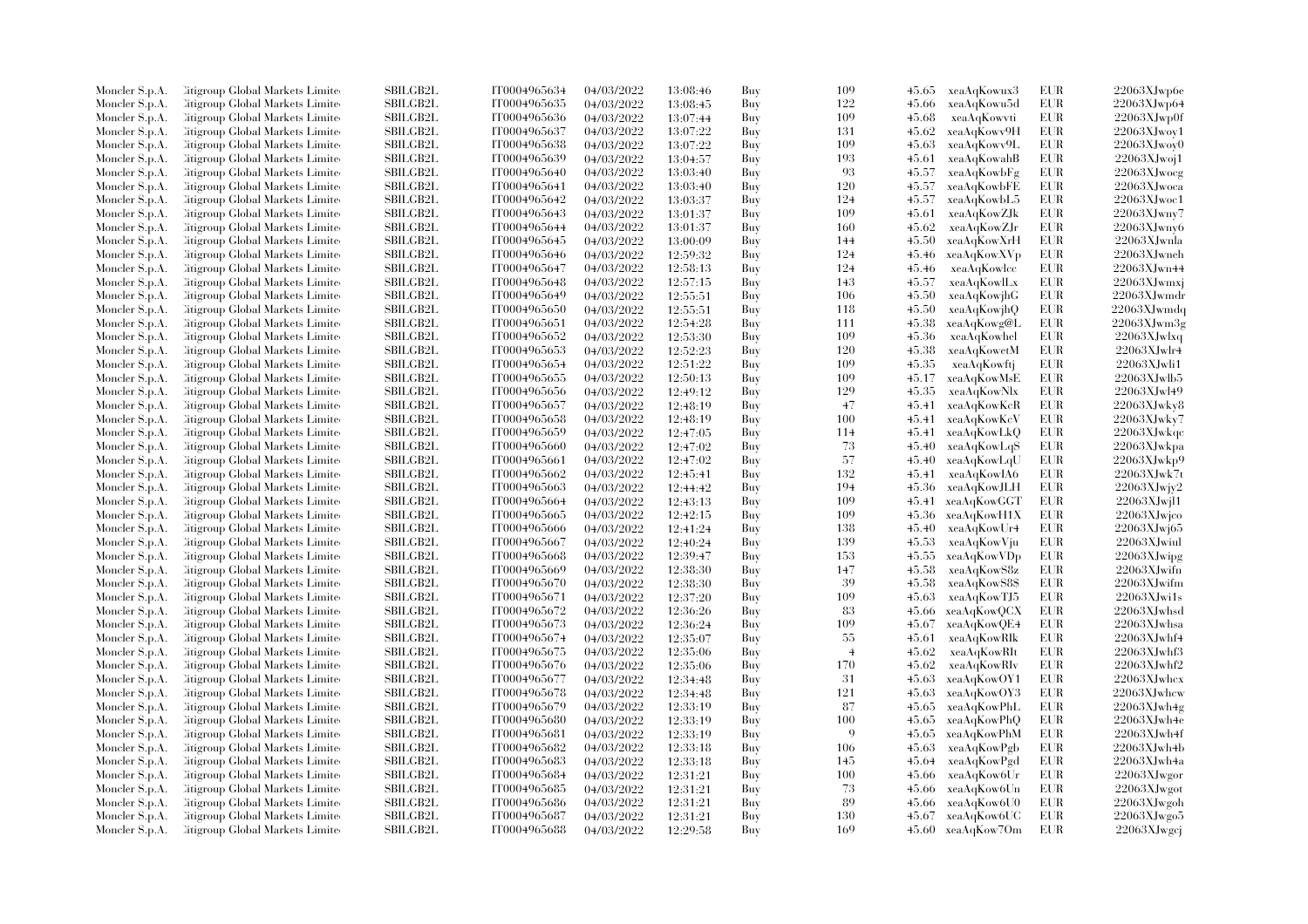| Moncler S.p.A. | Citigroup Global Markets Limite  | <b>SBILGB2L</b> | IT0004965689 | 04/03/2022 | 12:29:11 | Buy | 109 |       | 45.61 xeaAqKow4Eq | EUR        | 22063XJwg67       |
|----------------|----------------------------------|-----------------|--------------|------------|----------|-----|-----|-------|-------------------|------------|-------------------|
| Moncler S.p.A. | Citigroup Global Markets Limite  | SBILGB2L        | IT0004965690 | 04/03/2022 | 12:28:34 | Buy | 151 | 45.56 | xeaAqKow5gM       | EUR        | 22063XJwfze       |
| Moncler S.p.A. | Citigroup Global Markets Limited | SBILGB2L        | IT0004965691 | 04/03/2022 | 12:27:23 | Buy | 102 | 45.61 | xeaAqKow2j1       | <b>EUR</b> | 22063XJwfq0       |
| Moncler S.p.A. | Citigroup Global Markets Limite  | SBILGB2L        | IT0004965692 | 04/03/2022 | 12:27:20 | Buy | 102 | 45.62 | xeaAqKow2ln       | EUR        | 22063XJwfps       |
| Moncler S.p.A. | Citigroup Global Markets Limite  | <b>SBILGB2L</b> | IT0004965693 | 04/03/2022 | 12:27:20 | Buy | 151 | 45.63 | xeaAqKow2lr       | <b>EUR</b> | 22063XJwfpr       |
| Moncler S.p.A. | Citigroup Global Markets Limite  | SBILGB2L        | IT0004965694 | 04/03/2022 | 12:25:32 | Buy | 109 | 45.68 | xeaAqKow30v       | <b>EUR</b> | 22063XJwf7q       |
| Moncler S.p.A. | Citigroup Global Markets Limite  | SBILGB2L        | IT0004965695 | 04/03/2022 | 12:24:29 | Buy | 88  | 45.73 | xeaAqKow0@3       | <b>EUR</b> | 22063XJwezj       |
| Moncler S.p.A. | Citigroup Global Markets Limite  | <b>SBILGB2L</b> | IT0004965696 | 04/03/2022 | 12:24:29 | Buy | -9  | 45.73 | xeaAqKow0@9       | <b>EUR</b> | 22063XJwezi       |
| Moncler S.p.A. | Citigroup Global Markets Limite  | <b>SBILGB2L</b> | IT0004965697 | 04/03/2022 | 12:24:29 | Buy | 100 | 45.73 | xeaAqKow0@B       | <b>EUR</b> | 22063XJwezh       |
| Moncler S.p.A. | Citigroup Global Markets Limite  | <b>SBILGB2L</b> | IT0004965698 | 04/03/2022 | 12:24:29 | Buy | 213 | 45.72 | xeaAqKow0@H       | <b>EUR</b> | 22063XJwezg       |
| Moncler S.p.A. | Citigroup Global Markets Limite  | <b>SBILGB2L</b> | IT0004965699 | 04/03/2022 | 12:24:10 | Buy | 194 | 45.72 | xeaAqKow091       | <b>EUR</b> | 22063XJwewz       |
| Moncler S.p.A. | Citigroup Global Markets Limite  | <b>SBILGB2L</b> | IT0004965700 | 04/03/2022 | 12:24:10 | Buy | 109 | 45.73 | xeaAqKow09o       | <b>EUR</b> | 22063XJwewy       |
| Moncler S.p.A. | Citigroup Global Markets Limite  | SBILGB2L        | IT0004965701 | 04/03/2022 | 12:21:46 | Buy | 101 | 45.72 | xeaAqKowEVF       | EUR        | 22063XJwe87       |
| Moncler S.p.A. | Citigroup Global Markets Limited | SBILGB2L        | IT0004965702 | 04/03/2022 | 12:21:01 | Buy | 73  | 45.77 | xeaAqKowFwY       | <b>EUR</b> | $22063$ XJwe0m    |
| Moncler S.p.A. | Citigroup Global Markets Limite  | SBILGB2L        | IT0004965703 | 04/03/2022 | 12:21:01 | Buy | 25  | 45.77 | xeaAqKowFwa       | EUR        | $22063X$ Jwe0l    |
|                |                                  |                 |              |            |          |     |     |       |                   |            |                   |
| Moncler S.p.A. | Citigroup Global Markets Limite  | <b>SBILGB2L</b> | IT0004965704 | 04/03/2022 | 12:21:01 | Buy | 157 | 45.79 | xeaAqKowFwA       | <b>EUR</b> | 22063XJwe0g       |
| Moncler S.p.A. | Citigroup Global Markets Limite  | <b>SBILGB2L</b> | IT0004965705 | 04/03/2022 | 12:19:56 | Buy | 150 | 45.81 | xeaAqKowCpu       | EUR        | 22063XJwdtk       |
| Moncler S.p.A. | Citigroup Global Markets Limite  | SBILGB2L        | IT0004965706 | 04/03/2022 | 12:19:56 | Buy | -1  | 45.82 | xeaAqKowCpq       | <b>EUR</b> | 22063XJwdtl       |
| Moncler S.p.A. | Citigroup Global Markets Limite  | <b>SBILGB2L</b> | IT0004965707 | 04/03/2022 | 12:19:56 | Buy | 109 | 45.82 | xeaAqKowCp1       | <b>EUR</b> | 22063XJwdtj       |
| Moncler S.p.A. | Citigroup Global Markets Limite  | SBILGB2L        | IT0004965708 | 04/03/2022 | 12:18:43 | Buy | 52  | 45.87 | xeaAqKowDvH       | EUR        | $22063$ XJwdg $2$ |
| Moncler S.p.A. | Citigroup Global Markets Limite  | SBILGB2L        | IT0004965709 | 04/03/2022 | 12:18:43 | Buy | 127 | 45.87 | xeaAqKowDvJ       | <b>EUR</b> | 22063XJwdg1       |
| Moncler S.p.A. | Citigroup Global Markets Limite  | SBILGB2L        | IT0004965710 | 04/03/2022 | 12:18:01 | Buy | 82  | 45.88 | xeaAqKowDO7       | <b>EUR</b> | $22063$ XJwd9j    |
| Moncler S.p.A. | Citigroup Global Markets Limite  | <b>SBILGB2L</b> | IT0004965711 | 04/03/2022 | 12:18:01 | Buy | 121 | 45.89 | xeaAqKowDO8       | <b>EUR</b> | 22063XJwd9h       |
| Moncler S.p.A. | Citigroup Global Markets Limite  | SBILGB2L        | IT0004965712 | 04/03/2022 | 12:16:39 | Buy | 85  | 45.92 | xeaAqKowAGX       | <b>EUR</b> | $22063$ XJwczp    |
| Moncler S.p.A. | Citigroup Global Markets Limite  | SBILGB2L        | IT0004965713 | 04/03/2022 | 12:16:32 | Buy | 108 | 45.90 | xeaAqKowAUq       | <b>EUR</b> | $22063X$ Jwcyb    |
| Moncler S.p.A. | Citigroup Global Markets Limite  | SBILGB2L        | IT0004965714 | 04/03/2022 | 12:16:32 | Buy | 159 | 45.91 | xeaAqKowAUw       | EUR        | 22063XJwcya       |
| Moncler S.p.A. | Citigroup Global Markets Limite  | <b>SBILGB2L</b> | IT0004965715 | 04/03/2022 | 12:16:03 | Buy | 142 | 45.89 | xeaAqKowBm\$      | <b>EUR</b> | 22063XJwcs9       |
| Moncler S.p.A. | Citigroup Global Markets Limite  | SBILGB2L        | IT0004965716 | 04/03/2022 | 12:14:06 | Buy | 153 | 45.78 | xeaAqKow82V       | EUR        | $22063X$ Jwccd    |
| Moncler S.p.A. | Citigroup Global Markets Limite  | SBILGB2L        | IT0004965717 | 04/03/2022 | 12:12:59 | Buy | 155 | 45.85 | xeaAqKow9h6       | <b>EUR</b> | 22063XJwc48       |
| Moncler S.p.A. | Citigroup Global Markets Limite  | <b>SBILGB2L</b> | IT0004965718 | 04/03/2022 | 12:11:48 | Buy | 109 | 45.91 | xeaAqKow9Pf       | <b>EUR</b> | 22063XJwbtx       |
| Moncler S.p.A. | Citigroup Global Markets Limite  | <b>SBILGB2L</b> | IT0004965719 | 04/03/2022 | 12:11:04 | Buy | 39  | 45.91 | xeaAqKoxspw       | EUR        | $22063X$ Jwbkz    |
| Moncler S.p.A. | Citigroup Global Markets Limite  | <b>SBILGB2L</b> | IT0004965720 | 04/03/2022 | 12:11:03 | Buy | 95  | 45.92 | xeaAqKoxspP       | <b>EUR</b> | 22063XJwbl        |
| Moncler S.p.A. | Citigroup Global Markets Limite  | SBILGB2L        | IT0004965721 | 04/03/2022 | 12:10:48 | Buy | 135 | 45.92 | xeaAqKoxs5k       | <b>EUR</b> | 22063XJwbim       |
| Moncler S.p.A. | Citigroup Global Markets Limite  | <b>SBILGB2L</b> | IT0004965722 | 04/03/2022 | 12:09:34 | Buy | -54 | 45.84 | xeaAqKoxtZ@       | <b>EUR</b> | 22063XJwbaq       |
| Moncler S.p.A. | Citigroup Global Markets Limite  | SBILGB2L        | IT0004965723 | 04/03/2022 | 12:09:34 | Buy | 33  | 45.84 | xeaAqKoxtZ2       | EUR        | 22063XJwbap       |
| Moncler S.p.A. | Citigroup Global Markets Limite  | SBILGB2L        | IT0004965724 | 04/03/2022 | 12:09:20 | Buy | 171 | 45.85 | xeaAqKoxtgY       | <b>EUR</b> | 22063XJwb80       |
| Moncler S.p.A. | Citigroup Global Markets Limite  | SBILGB2L        | IT0004965725 | 04/03/2022 | 12:07:54 | Buy | 129 | 45.87 | xeaAqKoxtR8       | EUR        | 22063XJways       |
| Moncler S.p.A. | Citigroup Global Markets Limite  | <b>SBILGB2L</b> | IT0004965726 | 04/03/2022 | 12:07:54 | Buy | 23  | 45.87 | xeaAqKoxtRA       | <b>EUR</b> | 22063XJwayr       |
| Moncler S.p.A. | Citigroup Global Markets Limite  | SBILGB2L        | IT0004965727 | 04/03/2022 | 12:06:55 | Buy | 160 | 45.80 | xeaAqKoxq72       | EUR        | 22063XJwapw       |
| Moncler S.p.A. | Citigroup Global Markets Limite  | SBILGB2L        | IT0004965728 | 04/03/2022 | 12:06:08 | Buy | 124 | 45.79 | xeaAqKoxrcH       | <b>EUR</b> | $22063$ XJwal $2$ |
| Moncler S.p.A. | Citigroup Global Markets Limite  | <b>SBILGB2L</b> | IT0004965729 | 04/03/2022 | 12:06:08 | Buy | 38  | 45.79 | xeaAqKoxrcJ       | <b>EUR</b> | 22063XJwal1       |
| Moncler S.p.A. | Citigroup Global Markets Limite  | SBILGB2L        | IT0004965730 | 04/03/2022 | 12:05:03 | Buy | 141 | 45.84 | xeaAqKoxrBW       | EUR        | 22063XJwadc       |
| Moncler S.p.A. | Citigroup Global Markets Limite  | SBILGB2L        | IT0004965731 | 04/03/2022 | 12:05:03 | Buy | 27  | 45.84 | xeaAqKoxrBY       | <b>EUR</b> | 22063XJwadb       |
| Moncler S.p.A. | Citigroup Global Markets Limite  | <b>SBILGB2L</b> | IT0004965732 | 04/03/2022 | 12:04:28 | Buy | 142 | 45.80 | xeaAqKoxocA       | <b>EUR</b> | $22063X$ Jwa95    |
|                |                                  | <b>SBILGB2L</b> |              |            |          |     | 189 |       |                   | <b>EUR</b> | 22063XJwa8t       |
| Moncler S.p.A. | Citigroup Global Markets Limite  |                 | IT0004965733 | 04/03/2022 | 12:04:23 | Buy | 173 | 45.81 | xeaAqKoxoZd       |            |                   |
| Moncler S.p.A. | Citigroup Global Markets Limite  | <b>SBILGB2L</b> | IT0004965734 | 04/03/2022 | 12:03:28 | Buy |     | 45.71 | xeaAqKoxoC8       | EUR        | $22063X$ Jwa $0x$ |
| Moncler S.p.A. | Citigroup Global Markets Limite  | SBILGB2L        | IT0004965735 | 04/03/2022 | 12:02:17 | Buy | 140 | 45.66 | xeaAqKoxp2Y       | <b>EUR</b> | 22063XJw9tw       |
| Moncler S.p.A. | Citigroup Global Markets Limite  | <b>SBILGB2L</b> | IT0004965736 | 04/03/2022 | 12:00:48 | Buy | 7   | 45.69 | xeaAqKoxm60       | EUR        | 22063XJw9ki       |
| Moncler S.p.A. | Citigroup Global Markets Limite  | <b>SBILGB2L</b> | IT0004965737 | 04/03/2022 | 12:00:48 | Buy | 150 | 45.69 | xeaAqKoxm64       | <b>EUR</b> | 22063XJw9ki       |
| Moncler S.p.A. | Citigroup Global Markets Limite  | SBILGB2L        | IT0004965738 | 04/03/2022 | 12:00:48 | Buy | 37  | 45.69 | xeaAqKoxm6F       | <b>EUR</b> | 22063XJw9kg       |
| Moncler S.p.A. | Citigroup Global Markets Limite  | <b>SBILGB2L</b> | IT0004965739 | 04/03/2022 | 12:00:48 | Buy | 55  | 45.69 | xeaAqKoxm6H       | <b>EUR</b> | 22063XJw9kf       |
| Moncler S.p.A. | Citigroup Global Markets Limite  | <b>SBILGB2L</b> | IT0004965740 | 04/03/2022 | 12:00:48 | Buy | 136 | 45.70 | xeaAqKoxm6I       | <b>EUR</b> | 22063XJw9kb       |
| Moncler S.p.A. | Citigroup Global Markets Limite  | SBILGB2L        | IT0004965741 | 04/03/2022 | 11:58:40 | Buy | 14  | 45.54 | xeaAqKoxnUB       | EUR        | 22063XJw97q       |
| Moncler S.p.A. | Citigroup Global Markets Limite  | <b>SBILGB2L</b> | IT0004965742 | 04/03/2022 | 11:58:40 | Buy | 100 |       | 45.54 xeaAqKoxnUF | <b>EUR</b> | 22063XJw97p       |
| Moncler S.p.A. | Citigroup Global Markets Limited | <b>SBILGB2L</b> | IT0004965743 | 04/03/2022 | 11:58:40 | Buy | 163 |       | 45.54 xeaAqKoxnUV | <b>EUR</b> | 22063XJw97n       |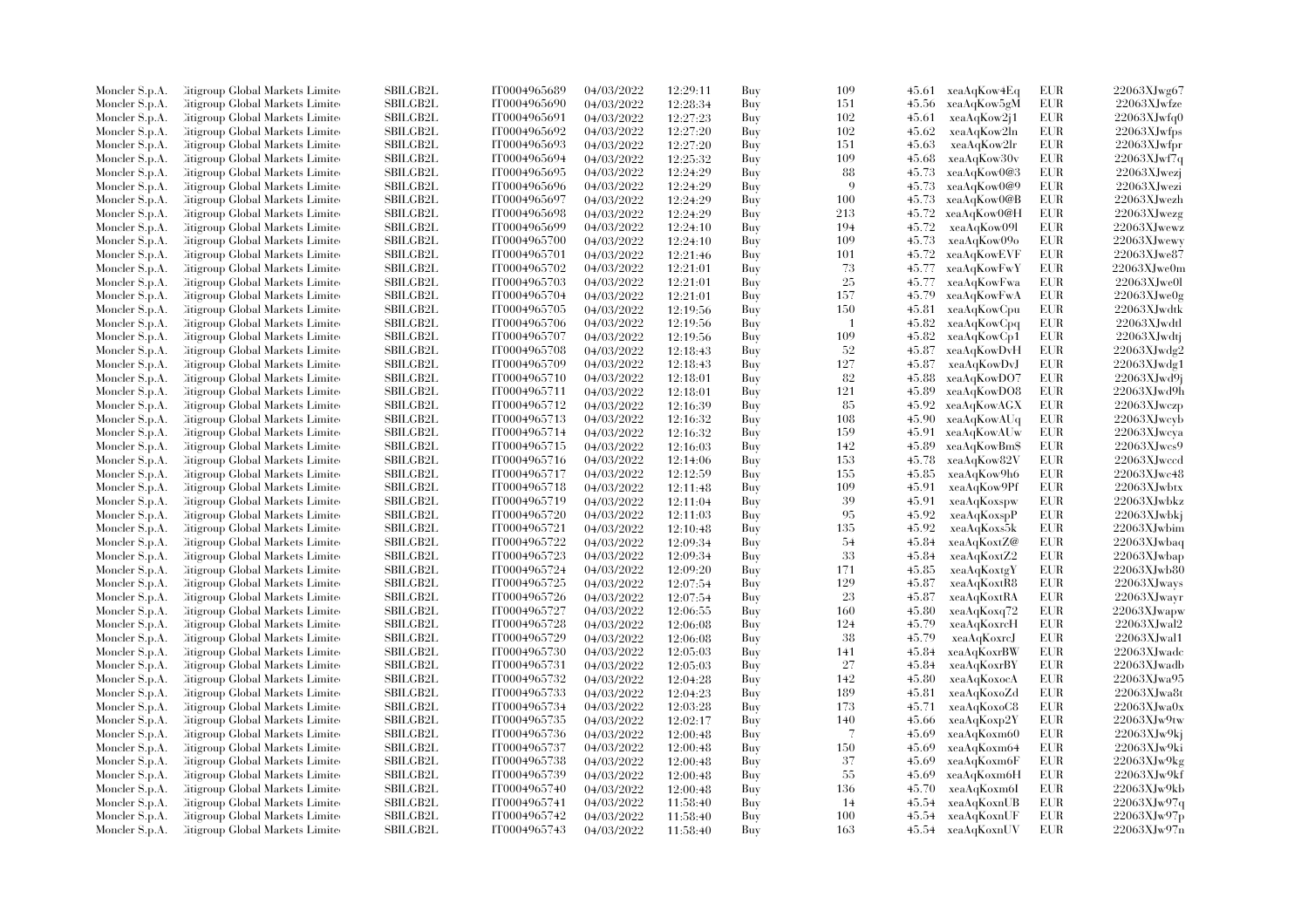| Moncler S.p.A. | Citigroup Global Markets Limite                                     | <b>SBILGB2L</b>             | IT0004965744                 | 04/03/2022 | 11:57:18 | Buy        | 120        | 45.59 | xeaAqKox@Ay       | EUR               | $22063X$ Jw $8$ ws         |
|----------------|---------------------------------------------------------------------|-----------------------------|------------------------------|------------|----------|------------|------------|-------|-------------------|-------------------|----------------------------|
| Moncler S.p.A. | Citigroup Global Markets Limite                                     | <b>SBILGB2L</b>             | IT0004965745                 | 04/03/2022 | 11:56:33 | Buy        | 169        | 45.61 | xeaAqKox\$h2      | <b>EUR</b>        | 22063XJw8s3                |
| Moncler S.p.A. | Citigroup Global Markets Limite                                     | SBILGB2L                    | IT0004965746                 | 04/03/2022 | 11:56:16 | Buy        | 11         | 45.59 | xeaAqKox\$yS      | <b>EUR</b>        | $22063X$ Jw $8qf$          |
| Moncler S.p.A. | Citigroup Global Markets Limite                                     | <b>SBILGB2L</b>             | IT0004965747                 | 04/03/2022 | 11:54:18 | Buy        | 95         | 45.71 | xeaAqKoxyFF       | <b>EUR</b>        | 22063XJw8b6                |
| Moncler S.p.A. | Citigroup Global Markets Limite                                     | <b>SBILGB2L</b>             | IT0004965748                 | 04/03/2022 | 11:54:18 | Buy        | 100        | 45.71 | xeaAqKoxyFJ       | <b>EUR</b>        | 22063XJw8b5                |
| Moncler S.p.A. | Citigroup Global Markets Limite                                     | SBILGB2L                    | IT0004965749                 | 04/03/2022 | 11:54:18 | Buy        | 151        | 45.70 | xeaAqKoxyEa       | EUR.              | 22063XJw8b3                |
| Moncler S.p.A. | Citigroup Global Markets Limite                                     | SBILGB2L                    | IT0004965750                 | 04/03/2022 | 11:54:18 | Buy        | 218        | 45.71 | xeaAqKoxyEc       | <b>EUR</b>        | 22063XJw8b2                |
| Moncler S.p.A. | Citigroup Global Markets Limite                                     | <b>SBILGB2L</b>             | IT0004965751                 | 04/03/2022 | 11:52:15 | Buy        | 92         | 45.63 | xeaAqKoxwdH       | <b>EUR</b>        | 22063XJw7ti                |
| Moncler S.p.A. | Citigroup Global Markets Limite                                     | <b>SBILGB2L</b>             | IT0004965752                 | 04/03/2022 | 11:52:11 | Buy        | 40         | 45.64 | xeaAqKoxwZ1       | <b>EUR</b>        | $22063X$ Jw7t0             |
|                |                                                                     | <b>SBILGB2L</b>             |                              |            |          |            |            |       |                   | <b>EUR</b>        | 22063XJw7sz                |
| Moncler S.p.A. | Citigroup Global Markets Limite                                     | <b>SBILGB2L</b>             | IT0004965753<br>IT0004965754 | 04/03/2022 | 11:52:11 | Buy        | 105<br>109 | 45.64 | xeaAqKoxwZ3       | <b>EUR</b>        |                            |
| Moncler S.p.A. | Citigroup Global Markets Limite                                     |                             |                              | 04/03/2022 | 11:52:09 | Buy        |            | 45.65 | xeaAqKoxwjp       |                   | 22063XJw7sq                |
| Moncler S.p.A. | Citigroup Global Markets Limite                                     | SBILGB2L                    | IT0004965755                 | 04/03/2022 | 11:50:32 | Buy        | 60         | 45.59 | xeaAqKoxxm9       | EUR               | 22063XJw7gw                |
| Moncler S.p.A. | Citigroup Global Markets Limite                                     | <b>SBILGB2L</b>             | IT0004965756                 | 04/03/2022 | 11:50:32 | Buy        | 120        | 45.59 | xeaAqKoxxmB       | <b>EUR</b>        | 22063XJw7gv                |
| Moncler S.p.A. | Citigroup Global Markets Limite                                     | <b>SBILGB2L</b>             | IT0004965757                 | 04/03/2022 | 11:49:27 | Buy        | 86         | 45.57 | xeaAqKoxuXa       | <b>EUR</b>        | 22063XJw796                |
| Moncler S.p.A. | Citigroup Global Markets Limite                                     | <b>SBILGB2L</b>             | IT0004965758                 | 04/03/2022 | 11:48:45 | Buy        | 11         | 45.57 | xeaAqKoxu48       | <b>EUR</b>        | $22063X$ Jw74c             |
| Moncler S.p.A. | <b>Eitigroup Global Markets Limited</b>                             | <b>SBILGB2L</b>             | IT0004965759                 | 04/03/2022 | 11:48:45 | Buy        | 84         | 45.57 | xeaAqKoxu4A       | <b>EUR</b>        | 22063XJw74b                |
| Moncler S.p.A. | Citigroup Global Markets Limite                                     | SBILGB2L                    | IT0004965760                 | 04/03/2022 | 11:48:42 | Buy        | 95         | 45.58 | xeaAqKoxu7E       | <b>EUR</b>        | 22063XJw740                |
| Moncler S.p.A. | Litigroup Global Markets Limite                                     | SBILGB2L                    | IT0004965761                 | 04/03/2022 | 11:48:42 | Buy        | 140        | 45.59 | xeaAqKoxu7L       | <b>EUR</b>        | 22063XJw73z                |
| Moncler S.p.A. | <b>Citigroup Global Markets Limited</b>                             | <b>SBILGB2L</b>             | IT0004965762                 | 04/03/2022 | 11:46:52 | Buy        | 127        | 45.60 | xeaAqKoxv0P       | <b>EUR</b>        | 22063XJw6r8                |
| Moncler S.p.A. | Citigroup Global Markets Limite                                     | <b>SBILGB2L</b>             | IT0004965763                 | 04/03/2022 | 11:46:52 | Buy        | 184        | 45.60 | xeaAqKoxv3W       | <b>EUR</b>        | $22063X$ Jw $6r3$          |
| Moncler S.p.A. | Litigroup Global Markets Limite                                     | <b>SBILGB2L</b>             | IT0004965764                 | 04/03/2022 | 11:45:14 | Buy        | 147        | 45.57 | xeaAqKoxdlY       | <b>EUR</b>        | 22063XJw6h9                |
| Moncler S.p.A. | Litigroup Global Markets Limite                                     | SBILGB2L                    | IT0004965765                 | 04/03/2022 | 11:45:02 | Buy        | 26         | 45.57 | xeaAqKoxdqb       | EUR               | 22063XJw6f5                |
| Moncler S.p.A. | Citigroup Global Markets Limite                                     | SBILGB2L                    | IT0004965766                 | 04/03/2022 | 11:44:52 | Buy        | 109        | 45.56 | xeaAqKoxd5A       | <b>EUR</b>        | 22063XJw6dn                |
| Moncler S.p.A. | Citigroup Global Markets Limite                                     | <b>SBILGB2L</b>             | IT0004965767                 | 04/03/2022 | 11:43:34 | Buy        | 92         | 45.59 | xeaAqKoxami       | <b>EUR</b>        | 22063XJw64v                |
| Moncler S.p.A. | Citigroup Global Markets Limite                                     | <b>SBILGB2L</b>             | IT0004965768                 | 04/03/2022 | 11:43:33 | Buy        | 120        | 45.59 | xeaAqKoxapM       | <b>EUR</b>        | 22063XJw645                |
| Moncler S.p.A. | Litigroup Global Markets Limite                                     | SBILGB2L                    | IT0004965769                 | 04/03/2022 | 11:42:32 | Buy        | 133        | 45.58 | xeaAqKoxaSr       | EUR               | 22063XJw600                |
| Moncler S.p.A. | <b>Eitigroup Global Markets Limited</b>                             | <b>SBILGB2L</b>             | IT0004965770                 | 04/03/2022 | 11:41:48 | Buy        | 109        | 45.63 | xeaAqKoxbyu       | <b>EUR</b>        | 22063XJw5qs                |
| Moncler S.p.A. | Litigroup Global Markets Limite                                     | <b>SBILGB2L</b>             | IT0004965771                 | 04/03/2022 | 11:41:40 | Buy        | 118        | 45.62 | xeaAqKoxbuI       | <b>EUR</b>        | 22063XJw5ph                |
| Moncler S.p.A. | Litigroup Global Markets Limite                                     | <b>SBILGB2L</b>             | IT0004965772                 | 04/03/2022 | 11:40:10 | Buy        | 120        | 45.61 | xeaAqKoxYlo       | EUR               | 22063XJw5h1                |
| Moncler S.p.A. | <b>Citigroup Global Markets Limited</b>                             | <b>SBILGB2L</b>             | IT0004965773                 | 04/03/2022 | 11:40:03 | Buy        | 173        | 45.63 | xeaAqKoxYhW       | <b>EUR</b>        | 22063XJw5g0                |
| Moncler S.p.A. | Citigroup Global Markets Limite                                     | <b>SBILGB2L</b>             | IT0004965774                 | 04/03/2022 | 11:37:29 | Buy        | 100        | 45.69 | xeaAqKoxZ2n       | <b>EUR</b>        | 22063XJw4tq                |
| Moncler S.p.A. | Litigroup Global Markets Limite                                     | <b>SBILGB2L</b>             | IT0004965775                 | 04/03/2022 | 11:37:29 | Buy        | 27         | 45.69 | xeaAqKoxZ2j       | <b>EUR</b>        | 22063XJw4tr                |
| Moncler S.p.A. | Citigroup Global Markets Limite                                     | <b>SBILGB2L</b>             | IT0004965776                 | 04/03/2022 | 11:37:29 | Buy        | 105        | 45.69 | xeaAqKoxZ2q       | <b>EUR</b>        | 22063XJw4tm                |
| Moncler S.p.A. | Citigroup Global Markets Limite                                     | SBILGB2L                    | IT0004965777                 | 04/03/2022 | 11:37:29 | Buy        | 153        | 45.70 | xeaAqKoxZ2B       | <b>EUR</b>        | 22063XJw4tj                |
| Moncler S.p.A. | Citigroup Global Markets Limite                                     | <b>SBILGB2L</b>             | IT0004965778                 | 04/03/2022 | 11:35:50 | Buy        | 109        | 45.70 | xeaAqKoxWMC       | <b>EUR</b>        | 22063XJw4ei                |
| Moncler S.p.A. | Litigroup Global Markets Limite                                     | <b>SBILGB2L</b>             | IT0004965779                 | 04/03/2022 | 11:35:43 | Buy        | 127        | 45.70 | xeaAqKoxWJb       | <b>EUR</b>        | 22063XJw4ef                |
| Moncler S.p.A. | Litigroup Global Markets Limite                                     | SBILGB2L                    | IT0004965780                 | 04/03/2022 | 11:34:11 | Buy        | 126        | 45.72 | xeaAqKoxXAk       | EUR.              | $22063X$ Jw46g             |
| Moncler S.p.A. | Citigroup Global Markets Limite                                     | <b>SBILGB2L</b>             | IT0004965781                 | 04/03/2022 | 11:34:09 | Buy        | 52         | 45.73 | xeaAqKoxXAB       | <b>EUR</b>        | 22063XJw46f                |
| Moncler S.p.A. | Litigroup Global Markets Limite                                     | <b>SBILGB2L</b>             | IT0004965782                 | 04/03/2022 | 11:34:09 | Buy        | 83         | 45.73 | xeaAqKoxXAD       | <b>EUR</b>        | 22063XJw46e                |
| Moncler S.p.A. | Litigroup Global Markets Limite                                     | SBILGB2L                    | IT0004965783                 | 04/03/2022 | 11:34:09 | Buy        | 49         | 45.74 | xeaAqKoxXAH       | <b>EUR</b>        | 22063XJw46d                |
| Moncler S.p.A. | Citigroup Global Markets Limite                                     | <b>SBILGB2L</b>             | IT0004965784                 | 04/03/2022 | 11:34:09 | Buy        | 147        | 45.74 | xeaAqKoxXAJ       | <b>EUR</b>        | $22063X$ Jw46c             |
| Moncler S.p.A. | Citigroup Global Markets Limite                                     | SBILGB2L                    | IT0004965785                 | 04/03/2022 | 11:31:48 | Buy        | 193        | 45.66 | xeaAqKoxl6S       | <b>EUR</b>        | 22063XJw3qd                |
| Moncler S.p.A. | Citigroup Global Markets Limite                                     | <b>SBILGB2L</b>             | IT0004965786                 | 04/03/2022 | 11:30:31 | Buy        | 109        | 45.57 | xeaAqKoxii6       | <b>EUR</b>        | 22063XJw3gy                |
| Moncler S.p.A. | Litigroup Global Markets Limite                                     | SBILGB2L                    | IT0004965787                 | 04/03/2022 | 11:30:29 | Buy        | 182        | 45.57 | xeaAqKoxikY       | <b>EUR</b>        | 22063XJw3gs                |
| Moncler S.p.A. | Citigroup Global Markets Limite                                     | <b>SBILGB2L</b>             | IT0004965788                 | 04/03/2022 | 11:29:38 | Buy        | 68         | 45.48 | xeaAqKoxiFf       | <b>EUR</b>        | $22063X$ Jw3be             |
| Moncler S.p.A. | Citigroup Global Markets Limite                                     | SBILGB2L                    | IT0004965789                 | 04/03/2022 | 11:28:12 | Buy        | 37         | 45.52 | xeaAqKoxjwN       | <b>EUR</b>        | 22063XJw314                |
| Moncler S.p.A. | Citigroup Global Markets Limite                                     | <b>SBILGB2L</b>             | IT0004965790                 | 04/03/2022 | 11:28:12 | Buy        | 99         | 45.52 | xeaAqKoxjwR       | <b>EUR</b>        | 22063XJw313                |
| Moncler S.p.A. | Citigroup Global Markets Limite                                     | <b>SBILGB2L</b>             | IT0004965791                 | 04/03/2022 | 11:28:12 | Buy        | 175        | 45.52 | xeaAqKoxj5a       | EUR               | 22063XJw310                |
|                | Citigroup Global Markets Limite                                     | SBILGB2L                    | IT0004965792                 | 04/03/2022 | 11:26:35 | Buy        | 157        | 45.55 | xeaAqKoxgrU       | <b>EUR</b>        | 22063XJw2p5                |
| Moncler S.p.A. |                                                                     | SBILGB2L                    | IT0004965793                 | 04/03/2022 |          |            | 171        | 45.58 |                   | <b>EUR</b>        | $22063X$ Jw $2kt$          |
| Moncler S.p.A. | Citigroup Global Markets Limite                                     | <b>SBILGB2L</b>             |                              |            | 11:25:51 | Buy        | 142        | 45.53 | xeaAqKoxg8w       | <b>EUR</b>        | $22063X$ Jw $2c$ j         |
| Moncler S.p.A. | Litigroup Global Markets Limite                                     | <b>SBILGB2L</b>             | IT0004965794                 | 04/03/2022 | 11:24:49 | Buy        |            |       | xeaAqKoxhfm       | <b>EUR</b>        |                            |
| Moncler S.p.A. | Citigroup Global Markets Limite                                     |                             | IT0004965795                 | 04/03/2022 | 11:23:54 | Buy        | 141<br>8   | 45.50 | xeaAqKoxhEM       |                   | $22063X$ Jw $25y$          |
| Moncler S.p.A. | Citigroup Global Markets Limite<br>Citigroup Global Markets Limited | SBILGB2L<br><b>SBILGB2L</b> | IT0004965796<br>IT0004965797 | 04/03/2022 | 11:23:08 | Buy        | 168        | 45.44 | xeaAqKoxeZX       | EUR<br><b>EUR</b> | 22063XJw21f<br>22063XJw21e |
| Moncler S.p.A. |                                                                     | SBILGB2L                    | IT0004965798                 | 04/03/2022 | 11:23:08 | Buy<br>Buy | 136        |       | 45.44 xeaAqKoxeZZ | <b>EUR</b>        |                            |
| Moncler S.p.A. | Citigroup Global Markets Limited                                    |                             |                              | 04/03/2022 | 11:21:26 |            |            |       | 45.39 xeaAqKoxeUR |                   | 22063XJw1pq                |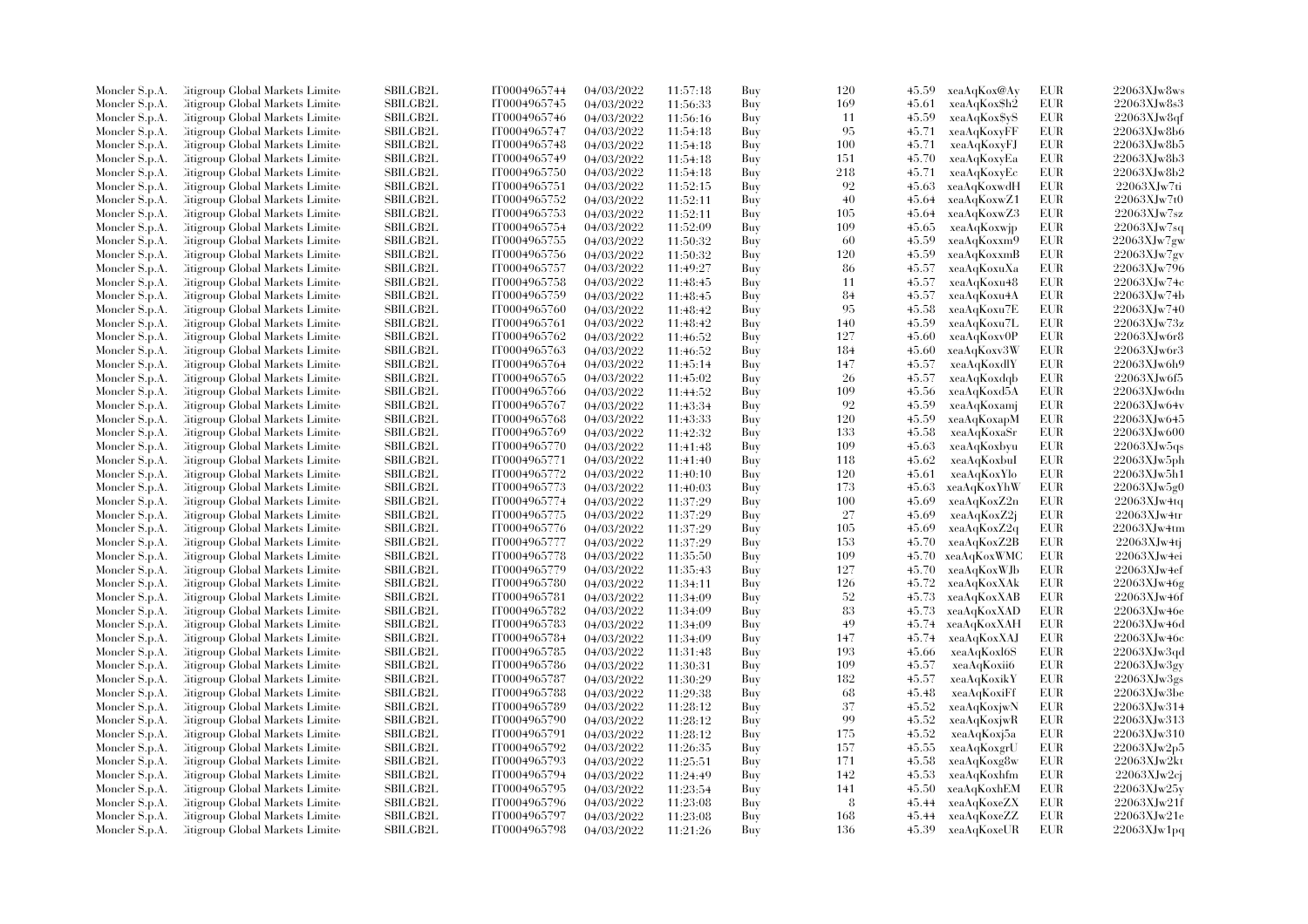| Moncler S.p.A.                   | Citigroup Global Markets Limite  | <b>SBILGB2L</b> | IT0004965799                 | 04/03/2022               | 11:21:20             | Buy | 110       | 45.39 | xeaAqKoxeR3  | EUR        | $22063$ XJw1p5     |
|----------------------------------|----------------------------------|-----------------|------------------------------|--------------------------|----------------------|-----|-----------|-------|--------------|------------|--------------------|
| Moncler S.p.A.                   | Citigroup Global Markets Limite  | SBILGB2L        | IT0004965800                 | 04/03/2022               | 11:19:53             | Buy | 152       | 45.37 | xeaAqKoxfHw  | EUR        | $22063$ XJw1gy     |
| Moncler S.p.A.                   | Citigroup Global Markets Limited | SBILGB2L        | IT0004965801                 | 04/03/2022               | 11:18:46             | Buy | 102       | 45.41 | xeaAqKoxMnE  | <b>EUR</b> | 22063XJw19f        |
| Moncler S.p.A.                   | Litigroup Global Markets Limite  | SBILGB2L        | IT0004965802                 | 04/03/2022               | 11:18:46             | Buy | 123       | 45.41 | xeaAqKoxMnQ  | <b>EUR</b> | $22063X$ Jw $19e$  |
| Moncler S.p.A.                   | Litigroup Global Markets Limite  | <b>SBILGB2L</b> | IT0004965803                 | 04/03/2022               | 11:17:51             | Buy | 95        | 45.39 | xeaAqKoxMGP  | <b>EUR</b> | 22063XJw13c        |
| Moncler S.p.A.                   | Citigroup Global Markets Limite  | SBILGB2L        | IT0004965804                 | 04/03/2022               | 11:17:50             | Buy | 109       | 45.40 | xeaAqKoxMIE  | <b>EUR</b> | 22063XJw13a        |
| Moncler S.p.A.                   | Citigroup Global Markets Limite  | SBILGB2L        | IT0004965805                 | 04/03/2022               | 11:16:43             | Buy | 26        | 45.39 | xeaAqKoxNSK  | <b>EUR</b> | $22063X$ Jw $0v0$  |
| Moncler S.p.A.                   | Litigroup Global Markets Limite  | <b>SBILGB2L</b> | IT0004965806                 | 04/03/2022               | 11:16:43             | Buy | 141       | 45.40 | xeaAqKoxN\$M | <b>EUR</b> | $22063X$ Jw $0xz$  |
| Moncler S.p.A.                   | Citigroup Global Markets Limite  | <b>SBILGB2L</b> | IT0004965807                 | 04/03/2022               | 11:15:26             | Buy | 12        | 45.49 | xeaAqKoxKXw  | <b>EUR</b> | $22063X$ Jw $0$ rw |
| Moncler S.p.A.                   | Citigroup Global Markets Limite  | <b>SBILGB2L</b> | IT0004965808                 | 04/03/2022               | 11:15:26             | Buy | 100       | 45.49 | xeaAqKoxKXy  | <b>EUR</b> | $22063X$ Jw $0r$ v |
| Moncler S.p.A.                   | Citigroup Global Markets Limite  | <b>SBILGB2L</b> | IT0004965809                 | 04/03/2022               | 11:15:26             | Buy | 117       | 45.49 | xeaAqKoxKX3  | <b>EUR</b> | 22063XJw0ru        |
| Moncler S.p.A.                   | Litigroup Global Markets Limite  | <b>SBILGB2L</b> | IT0004965810                 | 04/03/2022               | 11:14:48             | Buy | 133       | 45.40 | xeaAqKoxKBr  | <b>EUR</b> | 22063XJw0n6        |
| Moncler S.p.A.                   | Citigroup Global Markets Limite  | SBILGB2L        | IT0004965811                 | 04/03/2022               | 11:14:48             | Buy | 15        | 45.40 | xeaAqKoxKBt  | EUR        | 22063XJw0n5        |
| Moncler S.p.A.                   | Citigroup Global Markets Limited | SBILGB2L        | IT0004965812                 | 04/03/2022               | 11:12:15             | Buy | 86        | 45.54 | xeaAqKoxIrc  | <b>EUR</b> | 22063XJw093        |
| Moncler S.p.A.                   | Litigroup Global Markets Limite  | SBILGB2L        | IT0004965813                 | 04/03/2022               | 11:12:15             | Buy | 100       | 45.54 | xeaAqKoxIrg  | EUR        | 22063XJw092        |
| Moncler S.p.A.                   | Litigroup Global Markets Limite  | <b>SBILGB2L</b> | IT0004965814                 | 04/03/2022               | 11:12:15             | Buy | 186       | 45.56 | xeaAqKoxIrn  | <b>EUR</b> | 22063XJw091        |
| Moncler S.p.A.                   | Citigroup Global Markets Limite  | SBILGB2L        | IT0004965815                 | 04/03/2022               | 11:12:10             | Buy | 25        | 45.56 | xeaAqKoxItQ  | EUR        | 22063XJw083        |
| Moncler S.p.A.                   | Citigroup Global Markets Limite  | SBILGB2L        | IT0004965816                 | 04/03/2022               | 11:11:07             | Buy | 126       | 45.59 | xeaAqKoxJbs  | <b>EUR</b> | 22063XJw01l        |
| Moncler S.p.A.                   | Citigroup Global Markets Limite  | <b>SBILGB2L</b> | IT0004965817                 | 04/03/2022               | 11:11:07             | Buy | 8         | 45.59 | xeaAqKoxJbu  | <b>EUR</b> | $22063X$ Jw $01k$  |
| Moncler S.p.A.                   | Litigroup Global Markets Limite  | <b>SBILGB2L</b> | IT0004965818                 | 04/03/2022               | 11:10:50             | Buy | 25        | 45.58 | xeaAqKoxJiz  | EUR        | 22063XJw00g        |
| Moncler S.p.A.                   | Citigroup Global Markets Limite  | SBILGB2L        | IT0004965819                 | 04/03/2022               | 11:10:01             | Buy | 87        | 45.59 | xeaAqKoxJ6T  | <b>EUR</b> | 22063XJvzw5        |
| Moncler S.p.A.                   | Citigroup Global Markets Limite  | SBILGB2L        | IT0004965820                 | 04/03/2022               | 11:10:00             | Buy | 109       | 45.61 | xeaAqKoxJ0h  | <b>EUR</b> | 22063XJvzvt        |
| Moncler S.p.A.                   | Citigroup Global Markets Limite  | <b>SBILGB2L</b> | IT0004965821                 | 04/03/2022               | 11:09:01             | Buy | 109       | 45.59 | xeaAqKoxGiU  | <b>EUR</b> | 22063XJyzr8        |
| Moncler S.p.A.                   | Citigroup Global Markets Limite  | SBILGB2L        | IT0004965822                 | 04/03/2022               | 11:08:58             | Buy | 121       | 45.59 | xeaAqKoxGkB  | <b>EUR</b> | 22063XJvzqz        |
| Moncler S.p.A.                   | Citigroup Global Markets Limite  | SBILGB2L        | IT0004965823                 | 04/03/2022               | 11:08:01             | Buy | 109       | 45.60 | xeaAqKoxGU8  | <b>EUR</b> | 22063XJvzih        |
| Moncler S.p.A.                   | Litigroup Global Markets Limite  | SBILGB2L        | IT0004965824                 | 04/03/2022               |                      | Buy | 109       | 45.59 | xeaAqKoxHbR  | <b>EUR</b> | $22063$ XJvzi $0$  |
| Moncler S.p.A.                   | Citigroup Global Markets Limite  | <b>SBILGB2L</b> | IT0004965825                 | 04/03/2022               | 11:07:52<br>11:06:53 | Buy | 109       | 45.59 | xeaAqKoxH3O  | <b>EUR</b> | 22063XJvzdd        |
|                                  | Citigroup Global Markets Limite  | SBILGB2L        | IT0004965826                 |                          |                      | Buy | 182       | 45.53 | xeaAqKoxUYJ  | <b>EUR</b> | 22063XJvz8u        |
| Moncler S.p.A.<br>Moncler S.p.A. | Litigroup Global Markets Limite  | SBILGB2L        | IT0004965827                 | 04/03/2022<br>04/03/2022 | 11:06:06<br>11:05:02 | Buy | 164       | 45.53 | xeaAqKoxURA  | <b>EUR</b> | 22063XJvz0u        |
|                                  | Citigroup Global Markets Limite  | <b>SBILGB2L</b> | IT0004965828                 | 04/03/2022               |                      | Buy | 154       | 45.56 | xeaAqKoxVCB  | <b>EUR</b> | 22063XJvyuw        |
| Moncler S.p.A.                   |                                  | <b>SBILGB2L</b> |                              |                          | 11:04:07             |     | 159       |       |              | <b>EUR</b> | 22063XJvyuu        |
| Moncler S.p.A.                   | Litigroup Global Markets Limite  | <b>SBILGB2L</b> | IT0004965829<br>IT0004965830 | 04/03/2022               | 11:04:06             | Buy | 81        | 45.57 | xeaAqKoxVFc  | <b>EUR</b> |                    |
| Moncler S.p.A.                   | Citigroup Global Markets Limite  |                 |                              | 04/03/2022               | 11:02:54             | Buy |           | 45.70 | xeaAqKoxSAO  |            | 22063XJvyi9        |
| Moncler S.p.A.                   | Citigroup Global Markets Limite  | SBILGB2L        | IT0004965831                 | 04/03/2022               | 11:02:54             | Buy | 83        | 45.70 | xeaAqKoxSAQ  | <b>EUR</b> | 22063XJvvi8        |
| Moncler S.p.A.                   | Litigroup Global Markets Limite  | <b>SBILGB2L</b> | IT0004965832                 | 04/03/2022               | 11:02:44             | Buy | 109       | 45.70 | xeaAqKoxTf3  | <b>EUR</b> | 22063XJvvh7        |
| Moncler S.p.A.                   | Citigroup Global Markets Limite  | SBILGB2L        | IT0004965833                 | 04/03/2022               | 11:02:38             | Buy | 128<br>94 | 45.70 | xeaAqKoxTq4  | EUR        | 22063XJvygy        |
| Moncler S.p.A.                   | Citigroup Global Markets Limite  | SBILGB2L        | IT0004965834                 | 04/03/2022               | 11:01:00             | Buy |           | 45.72 | xeaAqKoxQB4  | <b>EUR</b> | 22063XJvv5d        |
| Moncler S.p.A.                   | Litigroup Global Markets Limite  | SBILGB2L        | IT0004965835                 | 04/03/2022               | 11:01:00             | Buy | 122       | 45.72 | xeaAqKoxQBU  | <b>EUR</b> | $22063X$ Jvy $5a$  |
| Moncler S.p.A.                   | Citigroup Global Markets Limite  | <b>SBILGB2L</b> | IT0004965836                 | 04/03/2022               | 11:00:12             | Buy | 120       | 45.70 | xeaAqKoxRml  | <b>EUR</b> | 22063XJvxzl        |
| Moncler S.p.A.                   | Citigroup Global Markets Limite  | SBILGB2L        | IT0004965837                 | 04/03/2022               | 11:00:04             | Buy | 144       | 45.71 | xeaAqKoxR@5  | EUR        | 22063XJvxyo        |
| Moncler S.p.A.                   | Litigroup Global Markets Limite  | SBILGB2L        | IT0004965838                 | 04/03/2022               | 10:59:07             | Buy | 100       | 45.77 | xeaAqKoxOXS  | <b>EUR</b> | 22063XJvxsq        |
| Moncler S.p.A.                   | Citigroup Global Markets Limite  | <b>SBILGB2L</b> | IT0004965839                 | 04/03/2022               | 10:59:00             | Buy | 24        | 45.77 | xeaAqKoxOhv  | <b>EUR</b> | 22063XJvxrs        |
| Moncler S.p.A.                   | Citigroup Global Markets Limite  | SBILGB2L        | IT0004965840                 | 04/03/2022               | 10:57:04             | Buy | -1        | 45.77 | xeaAqKoxP75  | EUR        | 22063XJvxd8        |
| Moncler S.p.A.                   | Citigroup Global Markets Limite  | SBILGB2L        | IT0004965841                 | 04/03/2022               | 10:57:04             | Buy | 100       | 45.77 | xeaAqKoxP7B  | <b>EUR</b> | 22063XJvxd6        |
| Moncler S.p.A.                   | Litigroup Global Markets Limite  | <b>SBILGB2L</b> | IT0004965842                 | 04/03/2022               | 10:57:04             | Buy | 71        | 45.77 | xeaAqKoxP77  | <b>EUR</b> | 22063XJvxd7        |
| Moncler S.p.A.                   | Litigroup Global Markets Limite  | <b>SBILGB2L</b> | IT0004965843                 | 04/03/2022               | 10:57:04             | Buy | 172       | 45.76 | xeaAqKoxP7H  | <b>EUR</b> | 22063XJvxd5        |
| Moncler S.p.A.                   | Citigroup Global Markets Limite  | <b>SBILGB2L</b> | IT0004965844                 | 04/03/2022               | 10:56:20             | Buy | 177       | 45.74 | xeaAqKox6iH  | <b>EUR</b> | 22063XJvx5v        |
| Moncler S.p.A.                   | Citigroup Global Markets Limite  | SBILGB2L        | IT0004965845                 | 04/03/2022               | 10:55:39             | Buy | 127       | 45.68 | xeaAqKox6NT  | <b>EUR</b> | 22063XJvx1i        |
| Moncler S.p.A.                   | Litigroup Global Markets Limite  | <b>SBILGB2L</b> | IT0004965846                 | 04/03/2022               | 10:54:31             | Buy | 158       | 45.70 | xeaAqKox7UU  | <b>EUR</b> | 22063XJvwri        |
| Moncler S.p.A.                   | Citigroup Global Markets Limite  | <b>SBILGB2L</b> | IT0004965847                 | 04/03/2022               | 10:54:30             | Buy | 155       | 45.70 | xeaAqKox7Q\$ | <b>EUR</b> | 22063XJvwr9        |
| Moncler S.p.A.                   | Citigroup Global Markets Limite  | SBILGB2L        | IT0004965848                 | 04/03/2022               | 10:53:07             | Buy | 109       | 45.76 | xeaAqKox5iL  | <b>EUR</b> | 22063XJvwau        |
| Moncler S.p.A.                   | Litigroup Global Markets Limite  | <b>SBILGB2L</b> | IT0004965849                 | 04/03/2022               | 10:53:02             | Buy | 109       | 45.76 | xeaAqKox5gv  | <b>EUR</b> | 22063XJvw9u        |
| Moncler S.p.A.                   | Citigroup Global Markets Limite  | <b>SBILGB2L</b> | IT0004965850                 | 04/03/2022               | 10:52:59             | Buy | 68        | 45.76 | xeaAqKox5qE  | <b>EUR</b> | 22063XJvw8b        |
| Moncler S.p.A.                   | Citigroup Global Markets Limite  | SBILGB2L        | IT0004965851                 | 04/03/2022               | 10:52:59             | Buy | 50        | 45.76 | xeaAqKox5qG  | EUR        | 22063XJvw8a        |
| Moncler S.p.A.                   | Citigroup Global Markets Limite  | <b>SBILGB2L</b> | IT0004965852                 | 04/03/2022               | 10:51:17             | Buy | 85        | 45.76 | xeaAqKox2o4  | <b>EUR</b> | 22063XJvvux        |
| Moncler S.p.A.                   | Citigroup Global Markets Limited | SBILGB2L        | IT0004965853                 | 04/03/2022               | 10:50:50             | Buy | 86        | 45.72 | xeaAqKox2Lp  | <b>EUR</b> | 22063XJvvpa        |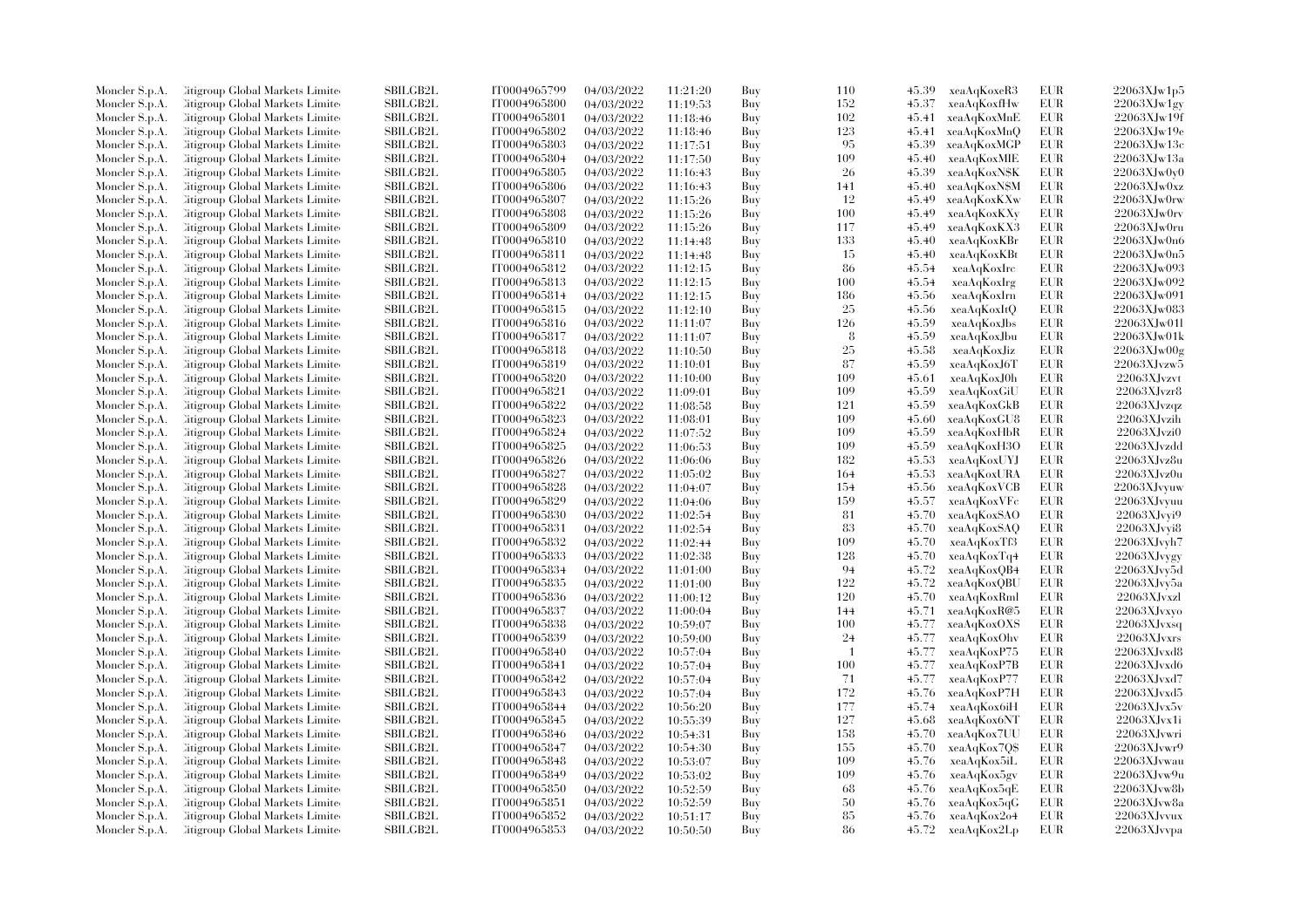| Moncler S.p.A. | Citigroup Global Markets Limite  | SBILGB2L        | IT0004965854 | 04/03/2022               | 10:50:47 | Buy | 109 | 45.73 | xeaAqKox2KP        | EUR        | 22063XJvvoy       |
|----------------|----------------------------------|-----------------|--------------|--------------------------|----------|-----|-----|-------|--------------------|------------|-------------------|
| Moncler S.p.A. | Citigroup Global Markets Limite  | SBILGB2L        | IT0004965855 | 04/03/2022               | 10:50:47 | Buy | 120 | 45.73 | xeaAqKox2NZ        | EUR        | 22063XJvvox       |
| Moncler S.p.A. | Citigroup Global Markets Limited | SBILGB2L        | IT0004965856 | 04/03/2022               | 10:49:23 | Buy | 121 | 45.76 | xeaAqKox3Bu        | <b>EUR</b> | $22063$ XJvvd6    |
| Moncler S.p.A. | Litigroup Global Markets Limite  | SBILGB2L        | IT0004965857 | 04/03/2022               | 10:49:23 | Buy | 174 | 45.77 | xeaAqKox3Bw        | EUR        | 22063XJvvd5       |
| Moncler S.p.A. | Citigroup Global Markets Limite  | <b>SBILGB2L</b> | IT0004965858 | 04/03/2022               | 10:48:15 | Buy | 126 | 45.69 | xeaAqKox05g        | <b>EUR</b> | 22063XJvv6q       |
| Moncler S.p.A. | Citigroup Global Markets Limite  | SBILGB2L        | IT0004965859 | 04/03/2022               | 10:46:53 | Buy | 109 | 45.80 | xeaAqKox1oo        | EUR        | 22063XJvuwo       |
| Moncler S.p.A. | Citigroup Global Markets Limite  | <b>SBILGB2L</b> | IT0004965860 | 04/03/2022               | 10:46:53 | Buy | 101 | 45.82 | xeaAqKox1oz        | EUR        | 22063XJvuwn       |
| Moncler S.p.A. | Citigroup Global Markets Limite  | <b>SBILGB2L</b> | IT0004965861 | 04/03/2022               | 10:46:53 | Buy | 109 | 45.83 | xeaAqKox1o\$       | EUR        | 22063XJvuwm       |
| Moncler S.p.A. | Citigroup Global Markets Limite  | SBILGB2L        | IT0004965862 | 04/03/2022               | 10:46:49 | Buy | 167 | 45.83 | xeaAqKox1@Z        | <b>EUR</b> | 22063XJvuwb       |
| Moncler S.p.A. | Citigroup Global Markets Limite  | <b>SBILGB2L</b> | IT0004965863 | 04/03/2022               | 10:45:14 | Buy | 97  | 45.82 | xeaAqKoxE2Y        | <b>EUR</b> | 22063XJvu0d       |
| Moncler S.p.A. | Citigroup Global Markets Limite  | <b>SBILGB2L</b> | IT0004965864 | 04/03/2022               | 10:44:39 | Buy | 98  | 45.84 | xeaAqKoxFal        | EUR        | 22063XJvtw6       |
| Moncler S.p.A. | Litigroup Global Markets Limite  | <b>SBILGB2L</b> | IT0004965865 | 04/03/2022               | 10:44:22 | Buy | 109 | 45.85 | xeaAqKoxFeI        | EUR        | 22063XJvtuj       |
|                | Citigroup Global Markets Limite  | SBILGB2L        | IT0004965866 |                          |          |     | 19  | 45.84 |                    | EUR        | 22063XJvtpw       |
| Moncler S.p.A. | Citigroup Global Markets Limited | SBILGB2L        | IT0004965867 | 04/03/2022               | 10:43:39 | Buy | 161 |       | xeaAqKoxFLi        | <b>EUR</b> |                   |
| Moncler S.p.A. |                                  |                 |              | 04/03/2022               | 10:43:39 | Buy |     | 45.84 | xeaAqKoxFLk        |            | 22063XJvtpv       |
| Moncler S.p.A. | Litigroup Global Markets Limite  | SBILGB2L        | IT0004965868 | 04/03/2022               | 10:42:28 | Buy | 181 | 45.77 | xeaAqKoxC15        | EUR        | $22063X$ Jvtg $5$ |
| Moncler S.p.A. | Litigroup Global Markets Limite  | <b>SBILGB2L</b> | IT0004965869 | 04/03/2022               | 10:41:22 | Buy | 86  | 45.75 | xeaAqKoxDmV        | EUR        | 22063XJvt7n       |
| Moncler S.p.A. | Citigroup Global Markets Limite  | SBILGB2L        | IT0004965870 | 04/03/2022               | 10:41:19 | Buy | 127 | 45.76 | xeaAqKoxDo7        | EUR        | 22063XJvt7f       |
| Moncler S.p.A. | Citigroup Global Markets Limite  | <b>SBILGB2L</b> | IT0004965871 | 04/03/2022               | 10:40:12 | Buy | 109 | 45.83 | xeaAqKoxAlv        | EUR        | 22063XJvsyv       |
| Moncler S.p.A. | Citigroup Global Markets Limite  | <b>SBILGB2L</b> | IT0004965872 | 04/03/2022               | 10:40:12 | Buy | 112 | 45.84 | xeaAqKoxAke        | EUR        | 22063XJvsyt       |
| Moncler S.p.A. | Litigroup Global Markets Limite  | <b>SBILGB2L</b> | IT0004965873 | 04/03/2022               | 10:40:12 | Buy | 154 | 45.85 | xeaAqKoxAkj        | EUR        | 22063XJvsyq       |
| Moncler S.p.A. | Citigroup Global Markets Limite  | SBILGB2L        | IT0004965874 | 04/03/2022               | 10:39:32 | Buy | 53  | 45.85 | xeaAqKoxA8o        | EUR        | 22063XJvsrt       |
| Moncler S.p.A. | Citigroup Global Markets Limite  | SBILGB2L        | IT0004965875 | 04/03/2022               | 10:39:02 | Buy | 149 | 45.85 | xeaAqKoxBa0        | EUR        | 22063XJvsq7       |
| Moncler S.p.A. | Citigroup Global Markets Limite  | <b>SBILGB2L</b> | IT0004965876 | 04/03/2022               | 10:36:29 | Buy | 109 | 45.89 | xeaAqKox8MM        | EUR        | 22063XJvs63       |
| Moncler S.p.A. | Citigroup Global Markets Limite  | SBILGB2L        | IT0004965877 | 04/03/2022               | 10:36:29 | Buy | 179 | 45.90 | xeaAqKox8HW        | <b>EUR</b> | 22063XJvs62       |
| Moncler S.p.A. | Citigroup Global Markets Limite  | <b>SBILGB2L</b> | IT0004965878 | 04/03/2022               | 10:35:44 | Buy | 125 | 45.93 | xeaAqKox9oI        | <b>EUR</b> | 22063XJvryk       |
| Moncler S.p.A. | Litigroup Global Markets Limite  | <b>SBILGB2L</b> | IT0004965879 | 04/03/2022               | 10:34:53 | Buy | 109 | 45.95 | xeaAqKox9SN        | EUR        | 22063XJvrss       |
| Moncler S.p.A. | Citigroup Global Markets Limite  | <b>SBILGB2L</b> | IT0004965880 | 04/03/2022               | 10:34:52 | Buy | 168 | 45.95 | xeaAqKox9Ud        | EUR        | 22063XJvrsk       |
| Moncler S.p.A. | Citigroup Global Markets Limite  | <b>SBILGB2L</b> | IT0004965881 | 04/03/2022               | 10:34:41 | Buy | 8   | 45.95 | xeaAqKoqsdb        | EUR        | 22063XJvrpp       |
| Moncler S.p.A. | Litigroup Global Markets Limite  | SBILGB2L        | IT0004965882 | 04/03/2022               | 10:34:41 | Buy | 109 | 45.96 | xeaAqKoqsdu        | EUR        | 22063XJvrpo       |
| Moncler S.p.A. | Litigroup Global Markets Limite  | <b>SBILGB2L</b> | IT0004965883 | 04/03/2022               | 10:34:28 | Buy | 109 | 45.96 | xeaAqKoqslP        | EUR        | 22063XJvrnj       |
| Moncler S.p.A. | Litigroup Global Markets Limite  | <b>SBILGB2L</b> | IT0004965884 | 04/03/2022               | 10:34:23 | Buy | 99  | 45.97 | xeaAqKoqsg9        | EUR        | 22063XJvrn9       |
| Moncler S.p.A. | Citigroup Global Markets Limite  | SBILGB2L        | IT0004965885 | 04/03/2022               | 10:34:13 | Buy | 10  | 45.94 | xeaAqKoqspQ        | EUR        | $22063$ XJvrm $5$ |
| Moncler S.p.A. | Citigroup Global Markets Limite  | SBILGB2L        | IT0004965886 | 04/03/2022               | 10:31:42 | Buy | 36  | 45.96 | xeaAqKoqtQE        | EUR        | 22063XJvqze       |
| Moncler S.p.A. | Citigroup Global Markets Limite  | <b>SBILGB2L</b> | IT0004965887 | 04/03/2022               | 10:31:42 | Buy | 100 | 45.96 | xeaAqKoqtQI        | EUR        | 22063XJvqzd       |
| Moncler S.p.A. | Citigroup Global Markets Limite  | SBILGB2L        | IT0004965888 | 04/03/2022               | 10:31:42 | Buy | 131 | 45.98 | xeaAqKoqtQO        | EUR        | 22063XJvqzc       |
| Moncler S.p.A. | Citigroup Global Markets Limite  | <b>SBILGB2L</b> | IT0004965889 | 04/03/2022               | 10:31:35 | Buy | 126 | 45.98 | xeaAqKoqqcA        | <b>EUR</b> | 22063XJvqyo       |
| Moncler S.p.A. | Litigroup Global Markets Limite  | <b>SBILGB2L</b> | IT0004965890 | 04/03/2022               | 10:30:41 | Buy | 109 | 46.02 | xeaAqKoqq9c        | EUR        | 22063XJvqr7       |
| Moncler S.p.A. | Citigroup Global Markets Limite  | <b>SBILGB2L</b> | IT0004965891 | 04/03/2022               | 10:30:35 | Buy | 151 | 46.01 | xeaAqKoqqLH        | EUR        | $22063X$ Jvqqt    |
| Moncler S.p.A. | Citigroup Global Markets Limite  | SBILGB2L        | IT0004965892 | 04/03/2022               | 10:29:36 | Buy | 128 | 46.04 | xeaAqKoqrv3        | EUR        | 22063XJvqib       |
| Moncler S.p.A. | Litigroup Global Markets Limite  | <b>SBILGB2L</b> | IT0004965893 | 04/03/2022               | 10:29:31 | Buy | -18 | 46.04 | xeaAqKoqrwa        | EUR        | 22063XJvqhm       |
| Moncler S.p.A. | Litigroup Global Markets Limite  | <b>SBILGB2L</b> | IT0004965894 | 04/03/2022               | 10:28:43 | Buy | 101 | 46.03 | xeaAqKoqojA        | <b>EUR</b> | 22063XJvqav       |
| Moncler S.p.A. | Citigroup Global Markets Limite  | SBILGB2L        | IT0004965895 | 04/03/2022               | 10:28:43 | Buy | 148 | 46.04 | xeaAqKoqojC        | EUR        | 22063XJvqau       |
|                | Citigroup Global Markets Limite  | SBILGB2L        | IT0004965896 |                          | 10:27:12 | Buy | 181 | 45.98 |                    | EUR        | 22063XJvq0v       |
| Moncler S.p.A. | Litigroup Global Markets Limite  | <b>SBILGB2L</b> | IT0004965897 | 04/03/2022<br>04/03/2022 |          | Buy | 92  | 45.99 | xeaAqKoqpgV        | EUR        | 22063XJvq0e       |
| Moncler S.p.A. |                                  |                 |              |                          | 10:27:03 |     |     |       | xeaAqKoqpzE        |            |                   |
| Moncler S.p.A. | Litigroup Global Markets Limite  | <b>SBILGB2L</b> | IT0004965898 | 04/03/2022               | 10:27:03 | Buy | 44  | 45.99 | xeaAqKoqpzG        | <b>EUR</b> | 22063XJvq0d       |
| Moncler S.p.A. | Citigroup Global Markets Limite  | SBILGB2L        | IT0004965899 | 04/03/2022               | 10:25:34 | Buy | 109 | 46.06 | xeaAqKoqmpM        | EUR        | 22063XJvpqx       |
| Moncler S.p.A. | Citigroup Global Markets Limite  | <b>SBILGB2L</b> | IT0004965900 | 04/03/2022               | 10:25:25 | Buy | 149 | 46.06 | xeaAqKoqmxw        | <b>EUR</b> | 22063XJvppa       |
| Moncler S.p.A. | Citigroup Global Markets Limite  | <b>SBILGB2L</b> | IT0004965901 | 04/03/2022               | 10:24:03 | Buy | 82  | 46.09 | xeaAqKoqnwM        | EUR        | $22063$ XJvpd4    |
| Moncler S.p.A. | Citigroup Global Markets Limite  | SBILGB2L        | IT0004965902 | 04/03/2022               | 10:23:56 | Buy | 83  | 46.10 | xeaAqKoqn0x        | <b>EUR</b> | 22063XJvpav       |
| Moncler S.p.A. | Citigroup Global Markets Limite  | <b>SBILGB2L</b> | IT0004965903 | 04/03/2022               | 10:23:29 | Buy | 109 | 46.10 | xeaAqKoqnP2        | EUR        | 22063XJvp7j       |
| Moncler S.p.A. | Litigroup Global Markets Limite  | <b>SBILGB2L</b> | IT0004965904 | 04/03/2022               | 10:23:29 | Buy | 129 | 46.10 | xeaAqKoqnPS        | EUR        | 22063XJvp7e       |
| Moncler S.p.A. | Litigroup Global Markets Limite  | <b>SBILGB2L</b> | IT0004965905 | 04/03/2022               | 10:23:08 | Buy | 138 | 46.10 | xeaAqKoq@eD        | EUR        | 22063XJvp3b       |
| Moncler S.p.A. | Citigroup Global Markets Limite  | SBILGB2L        | IT0004965906 | 04/03/2022               | 10:21:42 | Buy | 90  | 46.00 | xeaAqKoq\$uE       | EUR        | 22063XJvon5       |
| Moncler S.p.A. | Citigroup Global Markets Limite  | <b>SBILGB2L</b> | IT0004965907 | 04/03/2022               | 10:21:14 | Buy | 92  | 45.98 | xeaAqKoq\$Vh       | <b>EUR</b> | 22063XJvoiz       |
| Moncler S.p.A. | Citigroup Global Markets Limited | SBILGB2L        | IT0004965908 | 04/03/2022               | 10:21:14 | Buy | 139 |       | 45.98 xeaAqKoq\$Vn | <b>EUR</b> | 22063XJvoiw       |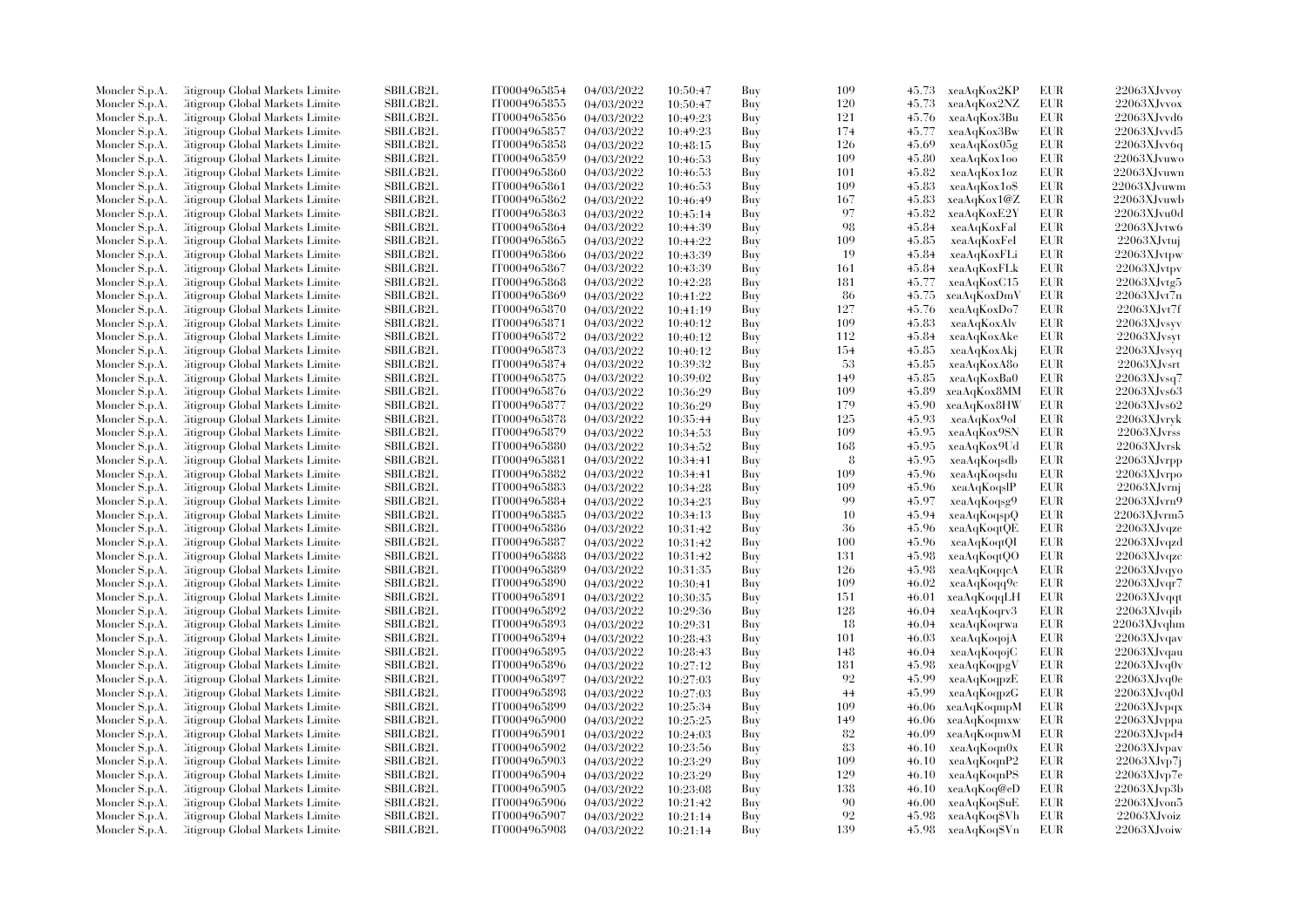| Moncler S.p.A. | Citigroup Global Markets Limite  | SBILGB2L        | IT0004965909                 | 04/03/2022               | 10:21:05             | Buy | 137 | 45.95 | xeaAqKoqyY5       | EUR        | 22063XJvohg        |
|----------------|----------------------------------|-----------------|------------------------------|--------------------------|----------------------|-----|-----|-------|-------------------|------------|--------------------|
| Moncler S.p.A. | Citigroup Global Markets Limite  | SBILGB2L        | IT0004965910                 | 04/03/2022               | 10:19:44             | Buy | 179 | 45.92 | xeaAqKoqzpe       | EUR        | 22063XJvo6a        |
| Moncler S.p.A. | Citigroup Global Markets Limited | SBILGB2L        | IT0004965911                 | 04/03/2022               | 10:18:46             | Buy | 190 | 45.91 | xeaAqKoqwsi       | EUR        | 22063XJvnx7        |
| Moncler S.p.A. | Litigroup Global Markets Limite  | SBILGB2L        | IT0004965912                 | 04/03/2022               | 10:16:58             | Buy | 124 | 45.84 | xeaAqKoqxL4       | EUR        | $22063X$ Jvni $0$  |
| Moncler S.p.A. | Citigroup Global Markets Limite  | <b>SBILGB2L</b> | IT0004965913                 | 04/03/2022               | 10:16:58             | Buy | 124 | 45.85 | xeaAqKoqxLD       | EUR        | 22063XJvnhz        |
| Moncler S.p.A. | Citigroup Global Markets Limite  | SBILGB2L        | IT0004965914                 | 04/03/2022               | 10:16:55             | Buy | 124 | 45.86 | xeaAqKoqxKS       | EUR        | $22063$ XJvnhc     |
| Moncler S.p.A. | Citigroup Global Markets Limited | <b>SBILGB2L</b> | IT0004965915                 | 04/03/2022               | 10:15:58             | Buy | 29  | 45.88 | xeaAqKoqu3\$      | EUR        | 22063XJvn6b        |
| Moncler S.p.A. | Litigroup Global Markets Limite  | <b>SBILGB2L</b> | IT0004965916                 | 04/03/2022               | 10:15:57             | Buy | 146 | 45.89 | xeaAqKoqu3L       | EUR        | 22063XJvn6a        |
| Moncler S.p.A. | Citigroup Global Markets Limite  | <b>SBILGB2L</b> | IT0004965917                 | 04/03/2022               | 10:15:54             | Buy | 20  | 45.88 | xeaAqKoquCZ       | <b>EUR</b> | 22063XJvn69        |
| Moncler S.p.A. | Citigroup Global Markets Limite  | SBILGB2L        | IT0004965918                 | 04/03/2022               | 10:15:30             | Buy | 109 | 45.84 | xeaAqKoquOh       | <b>EUR</b> | 22063XJvn1o        |
| Moncler S.p.A. | Citigroup Global Markets Limite  | <b>SBILGB2L</b> | IT0004965919                 | 04/03/2022               | 10:15:26             | Buy | 26  | 45.83 | xeaAqKoqvaQ       | EUR        | 22063XJvn0r        |
| Moncler S.p.A. | Litigroup Global Markets Limite  | <b>SBILGB2L</b> | IT0004965920                 | 04/03/2022               | 10:13:59             | Buy | 100 | 45.77 | xeaAqKoqcmq       | <b>EUR</b> | 22063XJvmk3        |
| Moncler S.p.A. | Citigroup Global Markets Limite  | SBILGB2L        | IT0004965921                 | 04/03/2022               | 10:12:55             | Buy | 88  | 45.82 | xeaAqKoqdoE       | <b>EUR</b> | 22063XJvm9r        |
| Moncler S.p.A. | Citigroup Global Markets Limited | SBILGB2L        | IT0004965922                 | 04/03/2022               | 10:12:55             | Buy | 88  | 45.83 | xeaAqKoqdoO       | EUR        | 22063XJvm9q        |
| Moncler S.p.A. | Litigroup Global Markets Limite  | SBILGB2L        | IT0004965923                 | 04/03/2022               | 10:11:57             | Buy | 83  | 45.81 | xeaAqKoqaff       | EUR        | $22063$ XJvm $1$ w |
| Moncler S.p.A. | Litigroup Global Markets Limite  | <b>SBILGB2L</b> | IT0004965924                 | 04/03/2022               | 10:11:57             | Buy | 124 | 45.83 | xeaAqKoqafv       | EUR        | $22063$ XJvm $1$ v |
| Moncler S.p.A. | Citigroup Global Markets Limite  | SBILGB2L        | IT0004965925                 | 04/03/2022               | 10:11:52             | Buy | 159 | 45.84 | xeaAqKoqars       | EUR        | 22063XJvm1n        |
| Moncler S.p.A. | Citigroup Global Markets Limite  | <b>SBILGB2L</b> | IT0004965926                 | 04/03/2022               | 10:10:31             | Buy | 90  | 45.83 | xeaAqKoqbaI       | EUR        | 22063XJvlqw        |
| Moncler S.p.A. | Citigroup Global Markets Limite  | <b>SBILGB2L</b> | IT0004965927                 | 04/03/2022               | 10:10:31             | Buy | 134 | 45.84 | xeaAqKoqbca       | <b>EUR</b> | 22063XJvlq9        |
| Moncler S.p.A. | Litigroup Global Markets Limite  | <b>SBILGB2L</b> | IT0004965928                 | 04/03/2022               | 10:10:29             | Buy | 109 | 45.85 | xeaAqKoqbX@       | EUR        | $22063X$ Jvlpp     |
| Moncler S.p.A. | Citigroup Global Markets Limite  | SBILGB2L        | IT0004965929                 | 04/03/2022               | 10:08:55             | Buy | 107 | 45.90 | xeaAqKoqYqX       | <b>EUR</b> | 22063XJvlaq        |
| Moncler S.p.A. | Citigroup Global Markets Limite  | SBILGB2L        | IT0004965930                 | 04/03/2022               | 10:08:45             | Buy | 109 | 45.93 | xeaAqKoqY\$d      | <b>EUR</b> | 22063XJv18x        |
| Moncler S.p.A. | Citigroup Global Markets Limite  | <b>SBILGB2L</b> | IT0004965931                 | 04/03/2022               | 10:08:43             | Buy | 100 | 45.93 | xeaAqKoqY@@       | EUR        | $22063XJv$ l $8s$  |
| Moncler S.p.A. | Citigroup Global Markets Limite  | SBILGB2L        | IT0004965932                 | 04/03/2022               | 10:07:57             | Buy | 75  | 45.89 | xeaAqKoqYUi       | <b>EUR</b> | 22063XJvl0p        |
| Moncler S.p.A. | Citigroup Global Markets Limite  | <b>SBILGB2L</b> | IT0004965933                 | 04/03/2022               | 10:07:57             | Buy | 69  | 45.89 | xeaAqKoqYUk       | <b>EUR</b> | 22063XJvl0k        |
| Moncler S.p.A. | Litigroup Global Markets Limite  | <b>SBILGB2L</b> | IT0004965934                 | 04/03/2022               |                      | Buy | 54  | 45.85 | xeaAqKoqYP6       | EUR        | 22063XJvl0j        |
| Moncler S.p.A. | Citigroup Global Markets Limite  | <b>SBILGB2L</b> | IT0004965935                 | 04/03/2022               | 10:07:55             | Buy | 135 | 45.89 | xeaAqKoqZOX       | EUR        | 22063XJvkpo        |
| Moncler S.p.A. | Citigroup Global Markets Limite  | SBILGB2L        | IT0004965936                 |                          | 10:06:43             | Buy | 63  | 45.90 | xeaAqKoqWbg       | <b>EUR</b> | 22063XJvkpa        |
| Moncler S.p.A. | Litigroup Global Markets Limite  | SBILGB2L        | IT0004965937                 | 04/03/2022<br>04/03/2022 | 10:06:40<br>10:06:38 | Buy | 46  | 45.90 | xeaAqKoqWa2       | EUR        | 22063XJvkoq        |
|                | Litigroup Global Markets Limite  | <b>SBILGB2L</b> | IT0004965938                 |                          |                      | Buy | 109 | 45.91 | xeaAqKoqWaN       | EUR        | 22063XJvkop        |
| Moncler S.p.A. |                                  | <b>SBILGB2L</b> |                              | 04/03/2022               | 10:06:38             |     | 109 |       |                   | <b>EUR</b> | 22063XJvkh6        |
| Moncler S.p.A. | Litigroup Global Markets Limite  | SBILGB2L        | IT0004965939<br>IT0004965940 | 04/03/2022               | 10:05:53             | Buy | 122 | 45.85 | xeaAqKoqWDu       | <b>EUR</b> |                    |
| Moncler S.p.A. | Citigroup Global Markets Limite  |                 |                              | 04/03/2022               | 10:04:56             | Buy |     | 45.80 | xeaAqKoqXom       |            | 22063XJvk8q        |
| Moncler S.p.A. | Citigroup Global Markets Limite  | SBILGB2L        | IT0004965941                 | 04/03/2022               | 10:04:09             | Buy | 86  | 45.87 | xeaAqKoqkbI       | <b>EUR</b> | $22063X$ Jvjzz     |
| Moncler S.p.A. | Citigroup Global Markets Limite  | <b>SBILGB2L</b> | IT0004965942                 | 04/03/2022               | 10:04:08             | Buy | 109 | 45.88 | xeaAqKoqkaL       | EUR        | 22063XJvjzt        |
| Moncler S.p.A. | Citigroup Global Markets Limite  | SBILGB2L        | IT0004965943                 | 04/03/2022               | 10:04:07             | Buy | 86  | 45.88 | xeaAqKoqkcZ       | EUR        | $22063X$ Jvjzq     |
| Moncler S.p.A. | Citigroup Global Markets Limite  | <b>SBILGB2L</b> | IT0004965944                 | 04/03/2022               | 10:04:07             | Buy | 27  | 45.88 | xeaAqKoqkcb       | EUR        | 22063XJvjzp        |
| Moncler S.p.A. | Litigroup Global Markets Limite  | <b>SBILGB2L</b> | IT0004965945                 | 04/03/2022               | 10:02:32             | Buy | 7   | 45.78 | xeaAqKoqlZR       | EUR        | $22063X$ Jvjo1     |
| Moncler S.p.A. | Citigroup Global Markets Limite  | <b>SBILGB2L</b> | IT0004965946                 | 04/03/2022               | 10:02:31             | Buy | 16  | 45.78 | xeaAqKoqlYw       | EUR        | $22063$ XJvjnz     |
| Moncler S.p.A. | Citigroup Global Markets Limite  | SBILGB2L        | IT0004965947                 | 04/03/2022               | 10:02:30             | Buy | 129 | 45.78 | xeaAqKoqljV       | EUR        | 22063XJvjnx        |
| Moncler S.p.A. | Litigroup Global Markets Limite  | SBILGB2L        | IT0004965948                 | 04/03/2022               | 10:01:12             | Buy | 143 | 45.69 | xeaAqKoqiq8       | EUR        | 22063XJvjcm        |
| Moncler S.p.A. | Litigroup Global Markets Limite  | <b>SBILGB2L</b> | IT0004965949                 | 04/03/2022               | 10:01:09             | Buy | 26  | 45.69 | xeaAqKoqin0       | EUR        | 22063XJvibz        |
| Moncler S.p.A. | Citigroup Global Markets Limite  | SBILGB2L        | IT0004965950                 | 04/03/2022               | 10:00:05             | Buy | 107 | 45.74 | xeaAqKoqja\$      | EUR        | $22063XJv$ j $54$  |
| Moncler S.p.A. | Citigroup Global Markets Limite  | SBILGB2L        | IT0004965951                 | 04/03/2022               | 10:00:05             | Buy | 133 | 45.74 | xeaAqKoqjaD       | EUR        | 22063XJvj51        |
| Moncler S.p.A. | Litigroup Global Markets Limite  | <b>SBILGB2L</b> | IT0004965952                 | 04/03/2022               | 09:59:03             | Buy | 97  | 45.78 | xeaAqKoqjKD       | EUR        | 22063XJviws        |
| Moncler S.p.A. | Litigroup Global Markets Limite  | <b>SBILGB2L</b> | IT0004965953                 | 04/03/2022               | 09:59:03             | Buy | 141 | 45.79 | xeaAqKoqjKF       | EUR        | 22063XJviwr        |
| Moncler S.p.A. | Citigroup Global Markets Limite  | SBILGB2L        | IT0004965954                 | 04/03/2022               | 09:58:06             | Buy | 145 | 45.74 | xeaAqKoqg6G       | EUR        | 22063XJvioz        |
| Moncler S.p.A. | Citigroup Global Markets Limite  | <b>SBILGB2L</b> | IT0004965955                 | 04/03/2022               | 09:58:06             | Buy | 167 | 45.73 | xeaAqKoqg6U       | <b>EUR</b> | 22063XJvioy        |
| Moncler S.p.A. | Citigroup Global Markets Limite  | <b>SBILGB2L</b> | IT0004965956                 | 04/03/2022               | 09:58:06             | Buy | 231 | 45.74 | xeaAqKoqg1W       | EUR        | 22063XJviox        |
| Moncler S.p.A. | Citigroup Global Markets Limite  | <b>SBILGB2L</b> | IT0004965957                 | 04/03/2022               | 09:56:10             | Buy | 127 | 45.67 | xeaAqKoqecF       | EUR        | 22063XJvhvn        |
| Moncler S.p.A. | Citigroup Global Markets Limite  | SBILGB2L        | IT0004965958                 | 04/03/2022               | 09:55:34             | Buy | 125 | 45.76 | xeaAqKoqe7Y       | <b>EUR</b> | 22063XJvhp1        |
| Moncler S.p.A. | Litigroup Global Markets Limite  | <b>SBILGB2L</b> | IT0004965959                 | 04/03/2022               | 09:55:34             | Buy | 176 | 45.76 | xeaAqKoqe7e       | EUR        | 22063XJvhov        |
| Moncler S.p.A. | Litigroup Global Markets Limite  | <b>SBILGB2L</b> | IT0004965960                 | 04/03/2022               | 09:55:06             | Buy | 109 | 45.71 | xeaAqKoqeUu       | EUR        | 22063XJvhk4        |
| Moncler S.p.A. | Citigroup Global Markets Limite  | SBILGB2L        | IT0004965961                 | 04/03/2022               | 09:54:20             | Buy | 182 | 45.77 | xeaAqKoqf53       | EUR        | 22063XJvhbw        |
| Moncler S.p.A. | Citigroup Global Markets Limite  | <b>SBILGB2L</b> | IT0004965962                 | 04/03/2022               | 09:53:44             | Buy | 109 | 45.80 | xeaAqKoqMaJ       | <b>EUR</b> | 22063XJvh5b        |
| Moncler S.p.A. | Citigroup Global Markets Limited | SBILGB2L        | IT0004965963                 | 04/03/2022               | 09:53:44             | Buy | 182 |       | 45.81 xeaAqKoqMaO | EUR        | 22063XJvh5a        |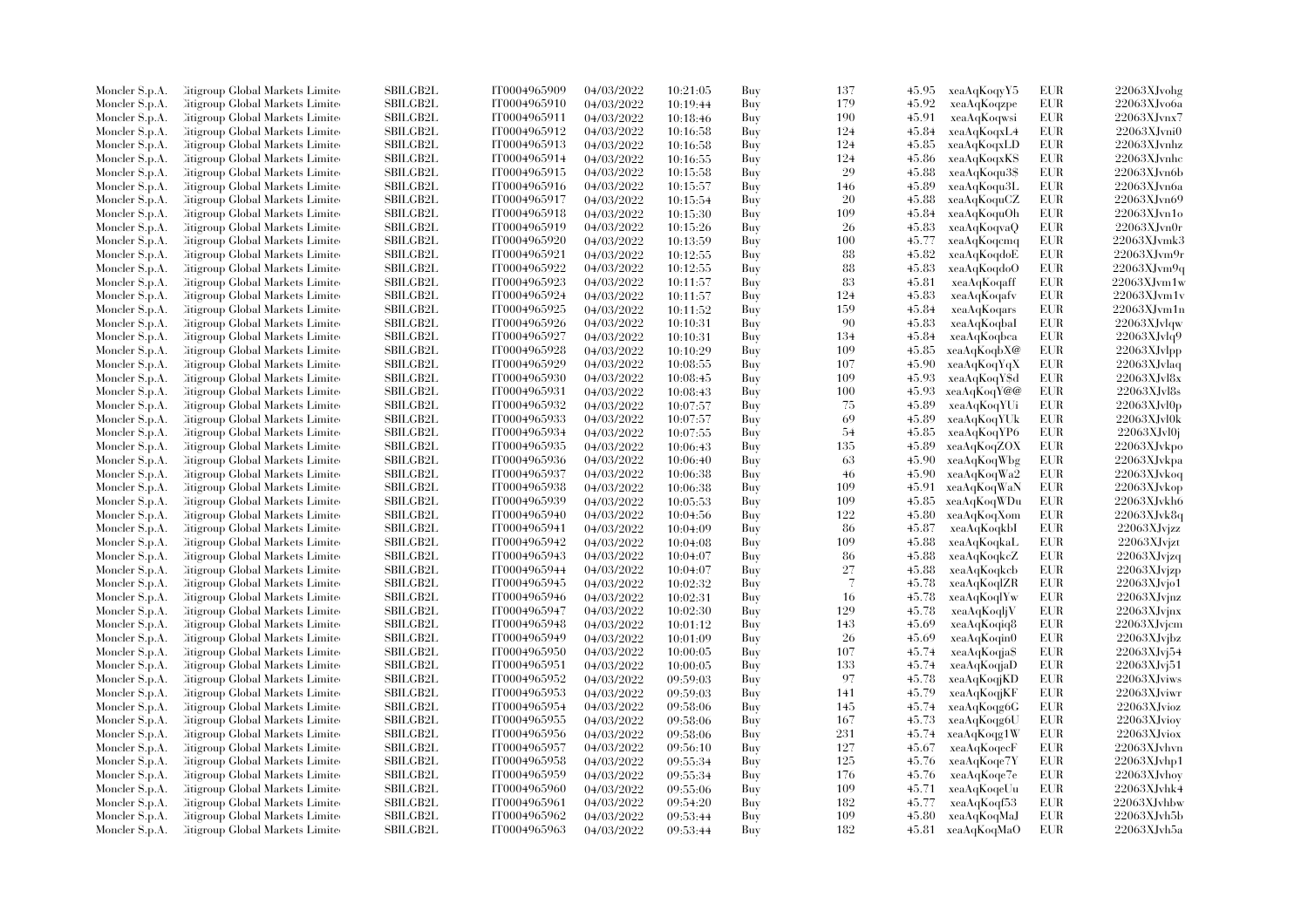| Moncler S.p.A. | Litigroup Global Markets Limite  | <b>SBILGB2L</b> | IT0004965964 | 04/03/2022 | 09:52:29 | Buy | 109            | 45.87 | xeaAqKoqMPs       | EUR        | 22063XJvgx4    |
|----------------|----------------------------------|-----------------|--------------|------------|----------|-----|----------------|-------|-------------------|------------|----------------|
| Moncler S.p.A. | Litigroup Global Markets Limite  | <b>SBILGB2L</b> | IT0004965965 | 04/03/2022 | 09:52:29 | Buy | 180            | 45.87 | xeaAqKoqMOd       | EUR        | 22063XJvgwr    |
| Moncler S.p.A. | Citigroup Global Markets Limite  | <b>SBILGB2L</b> | IT0004965966 | 04/03/2022 | 09:52:29 | Buy | 3              | 45.87 | xeaAqKoqMO6       | <b>EUR</b> | 22063XJvgvw    |
| Moncler S.p.A. | Litigroup Global Markets Limite  | SBILGB2L        | IT0004965967 | 04/03/2022 | 09:51:41 | Buy | 113            | 45.90 | xeaAqKoqN4A       | EUR        | 22063XJvgqi    |
| Moncler S.p.A. | Litigroup Global Markets Limite  | <b>SBILGB2L</b> | IT0004965968 | 04/03/2022 | 09:51:41 | Buy | 108            | 45.91 | xeaAqKoqN4C       | <b>EUR</b> | 22063XJvgqi    |
| Moncler S.p.A. | Citigroup Global Markets Limite  | SBILGB2L        | IT0004965969 | 04/03/2022 | 09:51:41 | Buy | 167            | 45.91 | xeaAqKoqN4L       | EUR        | 22063XJvgqh    |
| Moncler S.p.A. | Citigroup Global Markets Limite  | SBILGB2L        | IT0004965970 | 04/03/2022 | 09:50:19 | Buy | 108            | 45.78 | xeaAqKoqKw4       | <b>EUR</b> | 22063XJvgf9    |
| Moncler S.p.A. | Litigroup Global Markets Limite  | <b>SBILGB2L</b> | IT0004965971 | 04/03/2022 | 09:50:11 | Buy | 142            | 45.78 | xeaAqKoqK0n       | <b>EUR</b> | 22063XJvgea    |
| Moncler S.p.A. | Litigroup Global Markets Limite  | <b>SBILGB2L</b> | IT0004965972 | 04/03/2022 | 09:49:20 | Buy | 198            | 45.90 | xeaAqKoqLfB       | EUR        | 22063XJvg34    |
| Moncler S.p.A. | Citigroup Global Markets Limite  | <b>SBILGB2L</b> | IT0004965973 | 04/03/2022 | 09:48:26 | Buy | 45             | 45.91 | xeaAqKoqLBX       | EUR        | 22063XJvfwk    |
| Moncler S.p.A. | Citigroup Global Markets Limite  | <b>SBILGB2L</b> | IT0004965974 | 04/03/2022 | 09:48:26 | Buy | 126            | 45.91 | xeaAqKoqLBZ       | EUR        | 22063XJvfwj    |
|                | Litigroup Global Markets Limite  | SBILGB2L        | IT0004965975 | 04/03/2022 | 09:47:13 | Buy | 85             | 45.91 | xeaAqKoqIwt       | EUR        | 22063XJvfm0    |
| Moncler S.p.A. |                                  | <b>SBILGB2L</b> | IT0004965976 | 04/03/2022 |          |     | $\overline{4}$ | 45.92 |                   | EUR        | 22063XJvfb     |
| Moncler S.p.A. | Citigroup Global Markets Limite  |                 |              |            | 09:47:12 | Buy |                |       | xeaAqKoqI5y       |            |                |
| Moncler S.p.A. | Litigroup Global Markets Limite  | <b>SBILGB2L</b> | IT0004965977 | 04/03/2022 | 09:47:12 | Buy | 105            | 45.92 | xeaAqKoqI5@       | EUR        | 22063XJvfla    |
| Moncler S.p.A. | Citigroup Global Markets Limite  | SBILGB2L        | IT0004965978 | 04/03/2022 | 09:46:14 | Buy | 145            | 46.00 | xeaAqKoqJft       | EUR        | 22063XJvfdb    |
| Moncler S.p.A. | Citigroup Global Markets Limite  | SBILGB2L        | IT0004965979 | 04/03/2022 | 09:46:02 | Buy | 130            | 45.99 | xeaAqKoqJmM       | <b>EUR</b> | $22063X$ Jvfbt |
| Moncler S.p.A. | Citigroup Global Markets Limite  | SBILGB2L        | IT0004965980 | 04/03/2022 | 09:45:36 | Buy | 75             | 45.93 | xeaAqKoqJCw       | EUR        | 22063XJvf71    |
| Moncler S.p.A. | Litigroup Global Markets Limite  | <b>SBILGB2L</b> | IT0004965981 | 04/03/2022 | 09:44:25 | Buy | 26             | 45.99 | xeaAqKoqGoC       | <b>EUR</b> | 22063XJvexn    |
| Moncler S.p.A. | Citigroup Global Markets Limite  | SBILGB2L        | IT0004965982 | 04/03/2022 | 09:44:25 | Buy | 141            | 45.99 | xeaAqKoqGoE       | EUR        | 22063XJvexm    |
| Moncler S.p.A. | Litigroup Global Markets Limite  | <b>SBILGB2L</b> | IT0004965983 | 04/03/2022 | 09:43:21 | Buy | 121            | 45.98 | xeaAqKoqHbN       | EUR        | 22063XJveqe    |
| Moncler S.p.A. | Litigroup Global Markets Limite  | <b>SBILGB2L</b> | IT0004965984 | 04/03/2022 | 09:43:10 | Buy | 105            | 45.99 | xeaAqKoqHlm       | <b>EUR</b> | 22063XJveoc    |
| Moncler S.p.A. | Litigroup Global Markets Limite  | SBILGB2L        | IT0004965985 | 04/03/2022 | 09:42:33 | Buy | 9              | 45.88 | xeaAqKoqH3M       | <b>EUR</b> | 22063XJvehq    |
| Moncler S.p.A. | Citigroup Global Markets Limite  | SBILGB2L        | IT0004965986 | 04/03/2022 | 09:42:33 | Buy | 100            | 45.88 | xeaAqKoqH3O       | EUR        | 22063XJvehp    |
| Moncler S.p.A. | Litigroup Global Markets Limite  | <b>SBILGB2L</b> | IT0004965987 | 04/03/2022 | 09:41:26 | Buy | 182            | 45.79 | xeaAqKoqUyx       | EUR        | 22063XJve5n    |
| Moncler S.p.A. | Citigroup Global Markets Limite  | <b>SBILGB2L</b> | IT0004965988 | 04/03/2022 | 09:40:33 | Buy | 155            | 45.89 | xeaAqKoqVar       | <b>EUR</b> | 22063XJvdvi    |
| Moncler S.p.A. | Citigroup Global Markets Limite  | SBILGB2L        | IT0004965989 | 04/03/2022 | 09:39:22 | Buy | 129            | 45.92 | xeaAqKoqSaR       | EUR        | 22063XJvdev    |
| Moncler S.p.A. | Citigroup Global Markets Limite  | SBILGB2L        | IT0004965990 | 04/03/2022 | 09:38:42 | Buy | 110            | 46.08 | xeaAqKoqS@Y       | <b>EUR</b> | 22063XJvd9x    |
| Moncler S.p.A. | Litigroup Global Markets Limite  | <b>SBILGB2L</b> | IT0004965991 | 04/03/2022 | 09:38:42 | Buy | 109            | 46.08 | xeaAqKoqS@z       | <b>EUR</b> | 22063XJvd9t    |
| Moncler S.p.A. | Citigroup Global Markets Limite  | SBILGB2L        | IT0004965992 | 04/03/2022 | 09:37:34 | Buy | 68             | 46.05 | xeaAqKoqTic       | EUR        | 22063XJvd1r    |
| Moncler S.p.A. | Citigroup Global Markets Limite  | SBILGB2L        | IT0004965993 | 04/03/2022 | 09:37:34 | Buy | 20             | 46.05 | xeaAqKoqTie       | <b>EUR</b> | 22063XJvd1q    |
| Moncler S.p.A. | Citigroup Global Markets Limite  | <b>SBILGB2L</b> | IT0004965994 | 04/03/2022 | 09:36:58 | Buy | 86             | 46.15 | xeaAqKoqT0H       | EUR        | $22063$ XJvcxl |
| Moncler S.p.A. | Litigroup Global Markets Limite  | <b>SBILGB2L</b> | IT0004965995 | 04/03/2022 | 09:36:52 | Buy | 85             | 46.14 | xeaAqKoqTCL       | <b>EUR</b> | 22063XJvcwm    |
| Moncler S.p.A. | Litigroup Global Markets Limite  | SBILGB2L        | IT0004965996 | 04/03/2022 | 09:36:02 | Buy | 162            | 46.13 | xeaAqKoqQeb       | <b>EUR</b> | 22063XJvcqr    |
| Moncler S.p.A. | Citigroup Global Markets Limite  | SBILGB2L        | IT0004965997 | 04/03/2022 | 09:35:54 | Buy | 86             | 46.12 | xeaAqKoqQnA       | EUR        | 22063XJvcp9    |
| Moncler S.p.A. | Citigroup Global Markets Limite  | <b>SBILGB2L</b> | IT0004965998 | 04/03/2022 | 09:34:45 | Buy | 98             | 46.10 | xeaAqKoqRj1       | EUR        | 22063XJvcgg    |
| Moncler S.p.A. | Litigroup Global Markets Limite  | <b>SBILGB2L</b> | IT0004965999 | 04/03/2022 | 09:34:30 | Buy | 122            | 46.10 | xeaAqKoqRrV       | EUR        | 22063XJvcf7    |
| Moncler S.p.A. | Litigroup Global Markets Limite  | SBILGB2L        | IT0004966000 | 04/03/2022 | 09:33:35 | Buy | 57             | 46.21 | xeaAqKoqRIT       | EUR        | 22063XJvc75    |
| Moncler S.p.A. | Citigroup Global Markets Limite  | SBILGB2L        | IT0004966001 | 04/03/2022 | 09:33:35 | Buy | 52             | 46.21 | xeaAqKoqRIU       | EUR        | 22063XJvc72    |
|                | Litigroup Global Markets Limite  | <b>SBILGB2L</b> | IT0004966002 | 04/03/2022 |          | Buy | 98             | 46.22 | xeaAqKoqO7f       | EUR        | 22063XJvbye    |
| Moncler S.p.A. | Litigroup Global Markets Limite  | <b>SBILGB2L</b> | IT0004966003 |            | 09:32:56 | Buy | 88             | 46.21 |                   | EUR        | 22063XJvbx5    |
| Moncler S.p.A. |                                  |                 |              | 04/03/2022 | 09:32:51 |     |                |       | xeaAqKoqO2q       |            |                |
| Moncler S.p.A. | Litigroup Global Markets Limite  | <b>SBILGB2L</b> | IT0004966004 | 04/03/2022 | 09:31:42 | Buy | 40             | 46.27 | xeaAqKoqPz6       | <b>EUR</b> | 22063XJvbl0    |
| Moncler S.p.A. | Citigroup Global Markets Limite  | SBILGB2L        | IT0004966005 | 04/03/2022 | 09:31:41 | Buy | 169            | 46.29 | xeaAqKoqPy2       | EUR        | 22063XJvbkv    |
| Moncler S.p.A. | Citigroup Global Markets Limite  | SBILGB2L        | IT0004966006 | 04/03/2022 | 09:30:51 | Buy | 83             | 46.21 | xeaAqKoq6f3       | <b>EUR</b> | 22063XJvb9e    |
| Moncler S.p.A. | Citigroup Global Markets Limite  | SBILGB2L        | IT0004966007 | 04/03/2022 | 09:30:46 | Buy | 109            | 46.22 | xeaAqKoq6rD       | EUR        | 22063XJvbb8v   |
| Moncler S.p.A. | Citigroup Global Markets Limite  | <b>SBILGB2L</b> | IT0004966008 | 04/03/2022 | 09:29:31 | Buy | 103            | 46.15 | xeaAqKoq7fM       | EUR        | 22063XJvavy    |
| Moncler S.p.A. | Citigroup Global Markets Limite  | SBILGB2L        | IT0004966009 | 04/03/2022 | 09:28:58 | Buy | 115            | 45.93 | xeaAqKoq70K       | EUR        | 22063XJvaox    |
| Moncler S.p.A. | Citigroup Global Markets Limite  | SBILGB2L        | IT0004966010 | 04/03/2022 | 09:28:58 | Buy | 109            | 45.94 | xeaAqKoq70Q       | EUR        | 22063XJvaow    |
| Moncler S.p.A. | Citigroup Global Markets Limite  | <b>SBILGB2L</b> | IT0004966011 | 04/03/2022 | 09:28:50 | Buy | 102            | 45.94 | xeaAqKoq7Bs       | EUR        | 22063XJvanf    |
| Moncler S.p.A. | Citigroup Global Markets Limite  | SBILGB2L        | IT0004966012 | 04/03/2022 | 09:27:34 | Buy | 109            | 46.07 | xeaAqKoq4DH       | EUR        | 22063XJvabc    |
| Moncler S.p.A. | Citigroup Global Markets Limite  | SBILGB2L        | IT0004966013 | 04/03/2022 | 09:26:59 | Buy | 105            | 46.04 | xeaAqKoq5XE       | <b>EUR</b> | 22063XJva09    |
| Moncler S.p.A. | Litigroup Global Markets Limite  | <b>SBILGB2L</b> | IT0004966014 | 04/03/2022 | 09:26:43 | Buy | 131            | 46.00 | xeaAqKoq5gt       | EUR        | 22063XJv9xf    |
| Moncler S.p.A. | Litigroup Global Markets Limite  | <b>SBILGB2L</b> | IT0004966015 | 04/03/2022 | 09:25:55 | Buy | 109            | 45.90 | xeaAqKoq5Vh       | EUR        | 22063XJv9jg    |
| Moncler S.p.A. | Citigroup Global Markets Limite  | SBILGB2L        | IT0004966016 | 04/03/2022 | 09:25:53 | Buy | 35             | 45.90 | xeaAqKoq5Pd       | EUR        | 22063XJv9im    |
| Moncler S.p.A. | Citigroup Global Markets Limite  | SBILGB2L        | IT0004966017 | 04/03/2022 | 09:25:02 | Buy | 86             |       | 45.97 xeaAqKoq26r | <b>EUR</b> | 22063XJv95v    |
| Moncler S.p.A. | Citigroup Global Markets Limited | SBILGB2L        | IT0004966018 | 04/03/2022 | 09:24:57 | Buy | 109            |       | 45.97 xeaAqKoq22G | <b>EUR</b> | 22063XJv94q    |
|                |                                  |                 |              |            |          |     |                |       |                   |            |                |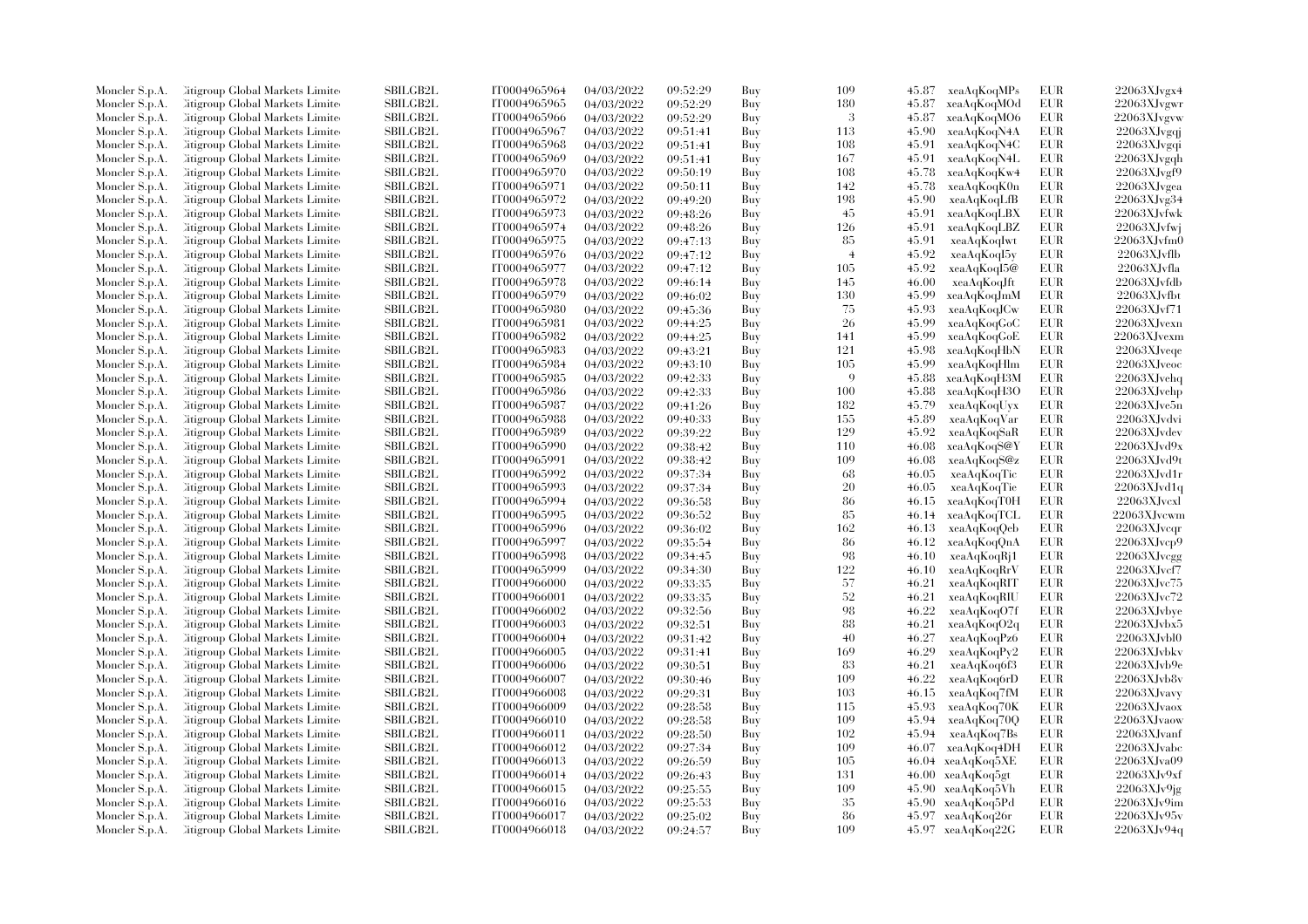| Moncler S.p.A. | Citigroup Global Markets Limite  | SBILGB2L        | IT0004966019 | 04/03/2022 | 09:24:44 | Buy | 126 | 45.94 xeaAqKoq2If     | EUR        | 22063XJv92m |
|----------------|----------------------------------|-----------------|--------------|------------|----------|-----|-----|-----------------------|------------|-------------|
| Moncler S.p.A. | Citigroup Global Markets Limite  | SBILGB2L        | IT0004966020 | 04/03/2022 | 09:23:36 | Buy | 109 | 46.07 xeaAqKoq38o     | EUR        | 22063XJv8mv |
| Moncler S.p.A. | Citigroup Global Markets Limited | <b>SBILGB2L</b> | IT0004966021 | 04/03/2022 | 09:22:42 | Buy | 17  | 46.11 xeaAqKoq0pz     | <b>EUR</b> | 22063XJv8e6 |
| Moncler S.p.A. | Litigroup Global Markets Limite  | SBILGB2L        | IT0004966022 | 04/03/2022 | 09:22:42 | Buy | 93  | 46.13 xeaAqKoq0oy     | EUR        | 22063XJv8e1 |
| Moncler S.p.A. | Litigroup Global Markets Limite  | <b>SBILGB2L</b> | IT0004966023 | 04/03/2022 | 09:22:14 | Buy | 107 | 46.10 xeaAqKoq0Kt     | <b>EUR</b> | 22063XJv89v |
| Moncler S.p.A. | Citigroup Global Markets Limite  | SBILGB2L        | IT0004966024 | 04/03/2022 | 09:22:10 | Buy | 179 | 46.10 xeaAqKoq0JY     | <b>EUR</b> | 22063XJv897 |
| Moncler S.p.A. | Citigroup Global Markets Limited | <b>SBILGB2L</b> | IT0004966025 | 04/03/2022 | 09:20:45 | Buy | 103 | 46.04 xeaAqKoq1P8     | EUR        | 22063XJv7v9 |
| Moncler S.p.A. | Litigroup Global Markets Limite  | <b>SBILGB2L</b> | IT0004966026 | 04/03/2022 | 09:20:45 | Buy | 21  | 46.04 xeaAqKoq1Oa     | EUR        | 22063XJv7up |
| Moncler S.p.A. | Citigroup Global Markets Limite  | SBILGB2L        | IT0004966027 | 04/03/2022 | 09:20:45 | Buy | 98  | 46.04 xeaAqKoq1Oi     | EUR        | 22063XJv7um |
| Moncler S.p.A. | Citigroup Global Markets Limite  | SBILGB2L        | IT0004966028 | 04/03/2022 | 09:19:56 | Buy | 135 | 46.19<br>xeaAqKoqEE2  | EUR        | 22063XJv7lm |
| Moncler S.p.A. | Litigroup Global Markets Limite  | <b>SBILGB2L</b> | IT0004966029 | 04/03/2022 | 09:19:22 | Buy | 20  | 46.19<br>xeaAqKoqFci  | EUR        | 22063XJv7gi |
| Moncler S.p.A. | Litigroup Global Markets Limite  | <b>SBILGB2L</b> | IT0004966030 | 04/03/2022 | 09:19:22 | Buy | 144 | 46.20<br>xeaAqKoqFck  | <b>EUR</b> | 22063XJv7gh |
| Moncler S.p.A. | Citigroup Global Markets Limite  | SBILGB2L        | IT0004966031 | 04/03/2022 | 09:19:20 | Buy | 144 | 46.21<br>xeaAqKoqFXk  | EUR        | 22063XJv7gf |
|                | Citigroup Global Markets Limited | SBILGB2L        | IT0004966032 |            |          | Buy | 150 | 46.19                 | EUR        | 22063XJv75r |
| Moncler S.p.A. |                                  |                 |              | 04/03/2022 | 09:17:52 |     | 189 | xeaAqKoqCl3           |            |             |
| Moncler S.p.A. | Litigroup Global Markets Limite  | SBILGB2L        | IT0004966033 | 04/03/2022 | 09:16:55 | Buy |     | 46.21<br>xeaAqKoqCIx  | EUR        | 22063XJv71c |
| Moncler S.p.A. | Litigroup Global Markets Limite  | <b>SBILGB2L</b> | IT0004966034 | 04/03/2022 | 09:16:43 | Buy | 21  | 46.21<br>xeaAqKoqDbZ  | EUR        | 22063XJv705 |
| Moncler S.p.A. | Citigroup Global Markets Limite  | SBILGB2L        | IT0004966035 | 04/03/2022 | 09:15:47 | Buy | 10  | 46.25 xeaAqKoqDBY     | EUR        | 22063XJv6tr |
| Moncler S.p.A. | Citigroup Global Markets Limite  | <b>SBILGB2L</b> | IT0004966036 | 04/03/2022 | 09:15:47 | Buy | 79  | 46.25<br>xeaAqKoqDBa  | EUR        | 22063XJv6tq |
| Moncler S.p.A. | Citigroup Global Markets Limite  | <b>SBILGB2L</b> | IT0004966037 | 04/03/2022 | 09:15:45 | Buy | 131 | 46.26 xeaAqKoqDLa     | EUR        | 22063XJv6tn |
| Moncler S.p.A. | Litigroup Global Markets Limite  | SBILGB2L        | IT0004966038 | 04/03/2022 | 09:15:01 | Buy | 135 | 46.26 xeaAqKoqAfU     | EUR        | 22063XJv6o9 |
| Moncler S.p.A. | Citigroup Global Markets Limite  | <b>SBILGB2L</b> | IT0004966039 | 04/03/2022 | 09:14:51 | Buy | 20  | 46.26<br>xeaAqKoqAps  | EUR        | 22063XJv6mj |
| Moncler S.p.A. | Citigroup Global Markets Limite  | SBILGB2L        | IT0004966040 | 04/03/2022 | 09:14:15 | Buy | 164 | 46.27<br>xeaAqKoqAA2  | EUR        | 22063XJv6i9 |
| Moncler S.p.A. | Citigroup Global Markets Limite  | <b>SBILGB2L</b> | IT0004966041 | 04/03/2022 | 09:14:10 | Buy | 102 | 46.27 xeaAqKoqAN\$    | EUR        | 22063XJv6hq |
| Moncler S.p.A. | Citigroup Global Markets Limite  | SBILGB2L        | IT0004966042 | 04/03/2022 | 09:14:10 | Buy | 70  | 46.27<br>xeaAqKoqAN1  | EUR        | 22063XJv6hp |
| Moncler S.p.A. | Citigroup Global Markets Limite  | <b>SBILGB2L</b> | IT0004966043 | 04/03/2022 | 09:13:54 | Buy | 154 | xeaAqKoqBdM<br>46.26  | EUR        | 22063XJv6ft |
| Moncler S.p.A. | Litigroup Global Markets Limite  | <b>SBILGB2L</b> | IT0004966044 | 04/03/2022 | 09:12:40 | Buy | 109 | 46.32<br>xeaAqKoq8XJ  | EUR        | 22063XJv5xh |
| Moncler S.p.A. | Citigroup Global Markets Limite  | <b>SBILGB2L</b> | IT0004966045 | 04/03/2022 | 09:12:39 | Buy | 109 | 46.32 xeaAqKoq8Wf     | EUR        | 22063XJv5x3 |
| Moncler S.p.A. | Citigroup Global Markets Limite  | SBILGB2L        | IT0004966046 | 04/03/2022 | 09:12:30 | Buy | 93  | 46.32 xeaAqKoq8lP     | <b>EUR</b> | 22063XJv5vw |
| Moncler S.p.A. | Litigroup Global Markets Limite  | SBILGB2L        | IT0004966047 | 04/03/2022 | 09:12:12 | Buy | 120 | 46.33 xeaAqKoq8o0     | EUR        | 22063XJv5s  |
| Moncler S.p.A. | Litigroup Global Markets Limite  | <b>SBILGB2L</b> | IT0004966048 | 04/03/2022 | 09:12:01 | Buy | 109 | 46.31 xeaAqKoq8uq     | EUR        | 22063XJv5qv |
| Moncler S.p.A. | Litigroup Global Markets Limite  | <b>SBILGB2L</b> | IT0004966049 | 04/03/2022 | 09:11:57 | Buy | 87  | 46.31<br>xeaAqKoq85M  | EUR        | 22063XJv5q  |
| Moncler S.p.A. | Citigroup Global Markets Limite  | <b>SBILGB2L</b> | IT0004966050 | 04/03/2022 | 09:10:49 | Buy | 109 | 46.35<br>xeaAqKoq9fK  | EUR        | 22063XJv5es |
| Moncler S.p.A. | Citigroup Global Markets Limite  | SBILGB2L        | IT0004966051 | 04/03/2022 | 09:10:26 | Buy | -93 | 46.40<br>xeaAqKoq9vM  | EUR        | 22063XJv5bb |
| Moncler S.p.A. | Citigroup Global Markets Limite  | <b>SBILGB2L</b> | IT0004966052 | 04/03/2022 | 09:10:26 | Buy | 136 | xeaAqKoq9uY<br>46.41  | EUR        | 22063XJv5b6 |
| Moncler S.p.A. | Citigroup Global Markets Limite  | SBILGB2L        | IT0004966053 | 04/03/2022 | 09:10:17 | Buy | 110 | 46.42 xeaAqKoq91w     | EUR        | 22063XJv59h |
| Moncler S.p.A. | Citigroup Global Markets Limite  | <b>SBILGB2L</b> | IT0004966054 | 04/03/2022 | 09:09:11 | Buy | 19  | xeaAqKors\$8<br>46.42 | EUR        | 22063XJv4vi |
| Moncler S.p.A. | Litigroup Global Markets Limite  | SBILGB2L        | IT0004966055 | 04/03/2022 | 09:09:11 | Buy | 125 | 46.42<br>xeaAqKors\$A | EUR        | 22063XJv4yh |
| Moncler S.p.A. | Citigroup Global Markets Limite  | <b>SBILGB2L</b> | IT0004966056 | 04/03/2022 | 09:08:06 | Buy | -36 | 46.53 xeaAqKortqa     | <b>EUR</b> | 22063XJv4or |
| Moncler S.p.A. | Citigroup Global Markets Limite  | SBILGB2L        | IT0004966057 | 04/03/2022 | 09:08:04 | Buy | 84  | 46.54 xeaAqKortsX     | EUR        | 22063XJv4nr |
| Moncler S.p.A. | Litigroup Global Markets Limite  | <b>SBILGB2L</b> | IT0004966058 | 04/03/2022 | 09:07:54 | Buy | 144 | 46.55 xeaAqKorty7     | EUR        | 22063XJv4n3 |
| Moncler S.p.A. | Litigroup Global Markets Limite  | <b>SBILGB2L</b> | IT0004966059 | 04/03/2022 | 09:06:54 | Buy | 136 | 46.59<br>xeaAqKorqmZ  | EUR        | 22063XJv4en |
| Moncler S.p.A. | Citigroup Global Markets Limite  | SBILGB2L        | IT0004966060 | 04/03/2022 | 09:06:04 | Buy | 76  | 46.60 xeaAqKorrWy     | EUR        | 22063XJv45u |
| Moncler S.p.A. | Citigroup Global Markets Limite  | SBILGB2L        | IT0004966061 | 04/03/2022 | 09:05:55 | Buy | 119 | 46.60<br>xeaAqKorrgb  | <b>EUR</b> | 22063XJv449 |
| Moncler S.p.A. | Litigroup Global Markets Limite  | SBILGB2L        | IT0004966062 | 04/03/2022 | 09:05:06 | Buy | 109 | 46.63 xeaAqKorrNd     | EUR        | 22063XJv3wh |
| Moncler S.p.A. | Litigroup Global Markets Limite  | <b>SBILGB2L</b> | IT0004966063 | 04/03/2022 | 09:05:03 | Buy | 72  | 46.61 xeaAqKorrHN     | EUR        | 22063XJv3w1 |
| Moncler S.p.A. | Citigroup Global Markets Limite  | SBILGB2L        | IT0004966064 | 04/03/2022 | 09:04:07 | Buy | 109 | 46.56 xeaAqKoro\$t    | EUR        | 22063XJv3jk |
| Moncler S.p.A. | Citigroup Global Markets Limite  | <b>SBILGB2L</b> | IT0004966065 | 04/03/2022 | 09:04:05 | Buy | 135 | xeaAqKoro@D<br>46.57  | EUR        | 22063XJv3ij |
| Moncler S.p.A. | Litigroup Global Markets Limite  | <b>SBILGB2L</b> | IT0004966066 | 04/03/2022 | 09:03:01 | Buy | -81 | 46.63 xeaAqKorpif     | EUR        | 22063XJv34o |
| Moncler S.p.A. | Citigroup Global Markets Limite  | SBILGB2L        | IT0004966067 | 04/03/2022 | 09:02:58 | Buy | 153 | 46.63 xeaAqKorpf1     | EUR        | 22063XJv345 |
| Moncler S.p.A. | Citigroup Global Markets Limite  | SBILGB2L        | IT0004966068 | 04/03/2022 | 09:02:58 | Buy | 112 | 46.64 xeaAqKorpfD     | <b>EUR</b> | 22063XJv344 |
| Moncler S.p.A. | Litigroup Global Markets Limite  | <b>SBILGB2L</b> | IT0004966069 | 04/03/2022 | 09:02:57 | Buy | 167 | 46.65 xeaAqKorpeF     | EUR        | 22063XJv33z |
| Moncler S.p.A. | Litigroup Global Markets Limite  | <b>SBILGB2L</b> | IT0004966070 | 04/03/2022 | 09:00:25 | Buy | 140 | 46.71<br>xeaAqKormUf  | EUR        | 22063XJv2aw |
| Moncler S.p.A. | Citigroup Global Markets Limite  | SBILGB2L        | IT0004966071 | 04/03/2022 | 09:00:25 | Buy | 41  | 46.71<br>xeaAqKormUb  | EUR        | 22063XJv2ax |
| Moncler S.p.A. | Citigroup Global Markets Limite  | <b>SBILGB2L</b> | IT0004966072 | 04/03/2022 | 09:00:25 | Buy | 82  | 46.71 xeaAqKormUn     | <b>EUR</b> | 22063XJv2as |
| Moncler S.p.A. | Citigroup Global Markets Limited | SBILGB2L        | IT0004966073 | 04/03/2022 | 09:00:25 | Buy | 123 | 46.72 xeaAqKormUv     | <b>EUR</b> | 22063XJv2aq |
|                |                                  |                 |              |            |          |     |     |                       |            |             |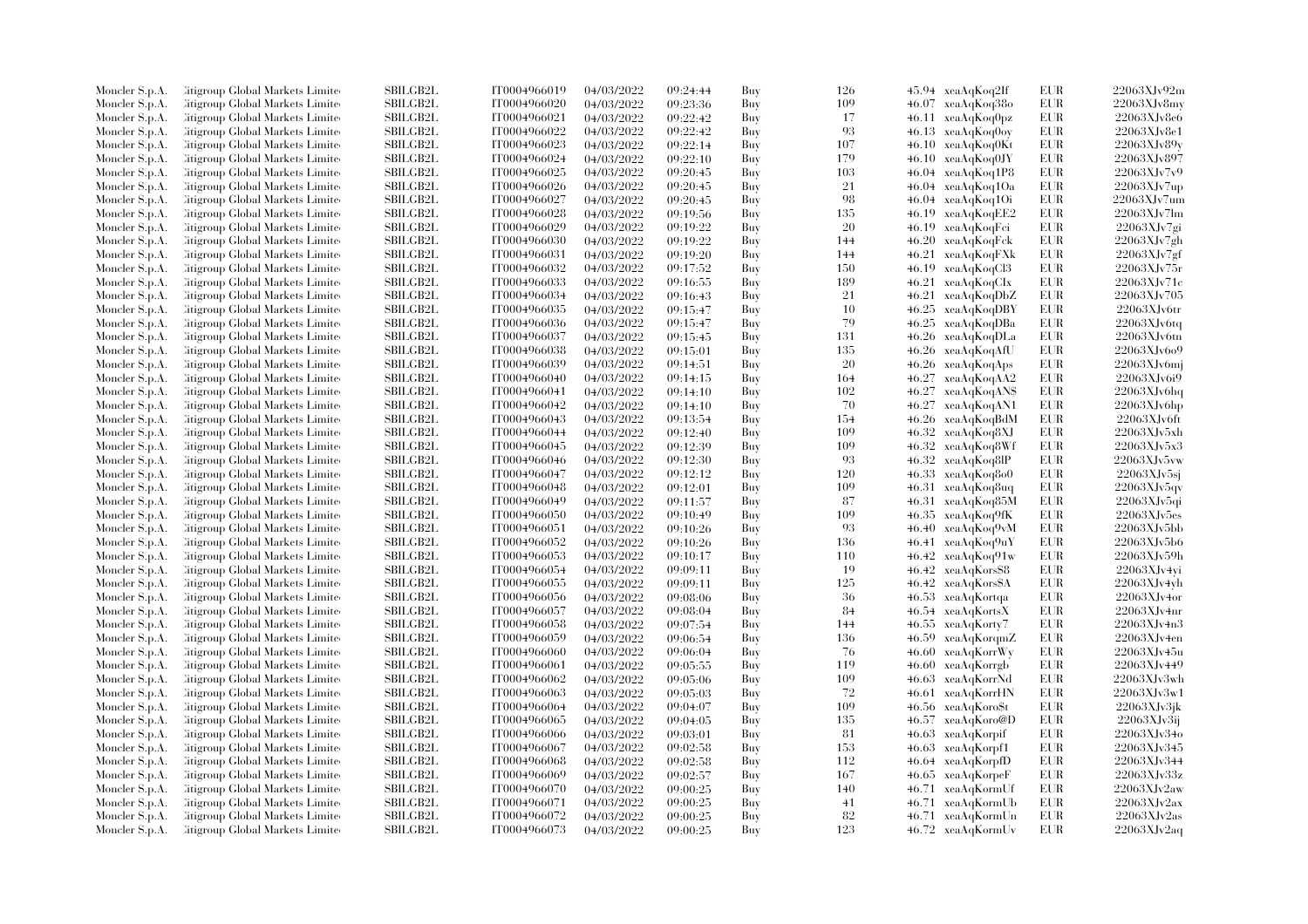| Moncler S.p.A. | Citigroup Global Markets Limite                                    | SBILGB2L        | IT0004966074                 | 04/03/2022               | 08:59:04 | Buy | 90          | 46.72 xeaAqKornRh                            | EUR        | 22063XJv1p5                                  |
|----------------|--------------------------------------------------------------------|-----------------|------------------------------|--------------------------|----------|-----|-------------|----------------------------------------------|------------|----------------------------------------------|
| Moncler S.p.A. | Citigroup Global Markets Limite                                    | SBILGB2L        | IT0004966075                 | 04/03/2022               | 08:59:04 | Buy | 109         | 46.73 xeaAqKornRk                            | EUR        | 22063XJv1p3                                  |
| Moncler S.p.A. | Citigroup Global Markets Limited                                   | <b>SBILGB2L</b> | IT0004966076                 | 04/03/2022               | 08:58:22 | Buy | 105         | 46.76 xeaAqKor@o3                            | <b>EUR</b> | 22063XJv1jc                                  |
| Moncler S.p.A. | Litigroup Global Markets Limite                                    | SBILGB2L        | IT0004966077                 | 04/03/2022               | 08:58:07 | Buy | -1          | 46.76 xeaAqKor@4M                            | EUR        | 22063XJv1h0                                  |
| Moncler S.p.A. | Citigroup Global Markets Limite                                    | <b>SBILGB2L</b> | IT0004966078                 | 04/03/2022               | 08:58:07 | Buy | 130         | $46.76 \text{ xeaAgKor@}40$                  | EUR        | 22063XJv1gz                                  |
| Moncler S.p.A. | Citigroup Global Markets Limite                                    | SBILGB2L        | IT0004966079                 | 04/03/2022               | 08:57:19 | Buy | 175         | 46.75 xeaAqKor@Qz                            | EUR        | 22063XJv19y                                  |
| Moncler S.p.A. | Citigroup Global Markets Limite                                    | <b>SBILGB2L</b> | IT0004966080                 | 04/03/2022               | 08:56:12 | Buy | 119         | 46.74 xeaAqKor\$Kg                           | <b>EUR</b> | $22063X$ Jv $0x$ i                           |
| Moncler S.p.A. | Citigroup Global Markets Limite                                    | <b>SBILGB2L</b> | IT0004966081                 | 04/03/2022               | 08:56:12 | Buy | 109         | 46.74 xeaAqKor\$K@                           | EUR        | 22063XJv0xb                                  |
| Moncler S.p.A. | Citigroup Global Markets Limite                                    | SBILGB2L        | IT0004966082                 | 04/03/2022               | 08:55:27 | Buy | 175         | 46.85 xeaAqKoryeV                            | EUR        | 22063XJv0o6                                  |
| Moncler S.p.A. | Citigroup Global Markets Limite                                    | SBILGB2L        | IT0004966083                 | 04/03/2022               | 08:54:23 | Buy | 102         | xeaAqKorzdi<br>46.85                         | <b>EUR</b> | 22063XJv0co                                  |
| Moncler S.p.A. | Litigroup Global Markets Limite                                    | <b>SBILGB2L</b> | IT0004966084                 | 04/03/2022               | 08:54:20 | Buy | 7           | 46.85<br>xeaAqKorzWn                         | EUR        | 22063XJv0c5                                  |
| Moncler S.p.A. | Litigroup Global Markets Limite                                    | <b>SBILGB2L</b> | IT0004966085                 | 04/03/2022               | 08:54:18 | Buy | $\mathbf Q$ | 46.87<br>xeaAqKorzYM                         | <b>EUR</b> | 22063XJv0ba                                  |
| Moncler S.p.A. | Citigroup Global Markets Limite                                    | SBILGB2L        | IT0004966086                 | 04/03/2022               | 08:54:18 | Buy | 100         | 46.87 xeaAqKorzYQ                            | EUR        | 22063XJv0b9                                  |
| Moncler S.p.A. | Citigroup Global Markets Limited                                   | SBILGB2L        | IT0004966087                 | 04/03/2022               | 08:53:20 | Buy | 109         | 46.87<br>xeaAqKorzQZ                         | <b>EUR</b> | 22063XJv01y                                  |
| Moncler S.p.A. | Litigroup Global Markets Limite                                    | SBILGB2L        | IT0004966088                 | 04/03/2022               | 08:53:20 | Buy | 124         | 46.87<br>xeaAqKorzQj                         | EUR        | 22063XJv01x                                  |
| Moncler S.p.A. | Litigroup Global Markets Limite                                    | <b>SBILGB2L</b> | IT0004966089                 | 04/03/2022               |          | Buy | 38          | 46.84 xeaAqKorwCu                            | EUR        | 22063XJuzti                                  |
|                |                                                                    | SBILGB2L        |                              |                          | 08:52:16 |     | 157         |                                              | EUR        | 22063XJuzth                                  |
| Moncler S.p.A. | Citigroup Global Markets Limite                                    | <b>SBILGB2L</b> | IT0004966090<br>IT0004966091 | 04/03/2022               | 08:52:16 | Buy | 120         | 46.84 xeaAqKorwCw<br>46.95                   | <b>EUR</b> | $22063$ XJuzmz                               |
| Moncler S.p.A. | Citigroup Global Markets Limite                                    |                 |                              | 04/03/2022               | 08:51:34 | Buy |             | xeaAqKorxr@                                  |            |                                              |
| Moncler S.p.A. | Citigroup Global Markets Limite                                    | <b>SBILGB2L</b> | IT0004966092                 | 04/03/2022               | 08:51:34 | Buy | 45          | 46.95<br>xeaAqKorxr0                         | <b>EUR</b> | 22063XJuzmy                                  |
| Moncler S.p.A. | Litigroup Global Markets Limite                                    | <b>SBILGB2L</b> | IT0004966093                 | 04/03/2022               | 08:51:13 | Buy | 172         | 46.94 xeaAqKorxu0                            | EUR        | $22063$ XJuzk $3$                            |
| Moncler S.p.A. | Citigroup Global Markets Limite                                    | SBILGB2L        | IT0004966094                 | 04/03/2022               | 08:51:13 | Buy | 109         | 46.95<br>xeaAqKorxuA                         | <b>EUR</b> | 22063XJuzk1                                  |
| Moncler S.p.A. | Citigroup Global Markets Limite                                    | SBILGB2L        | IT0004966095                 | 04/03/2022               | 08:49:30 | Buy | 33          | 46.87<br>xeaAqKoruTc                         | EUR        | 22063XJuz5o                                  |
| Moncler S.p.A. | Citigroup Global Markets Limite                                    | <b>SBILGB2L</b> | IT0004966096                 | 04/03/2022               | 08:49:30 | Buy | 143         | 46.87<br>xeaAqKoruTi                         | <b>EUR</b> | 22063XJuz5n                                  |
| Moncler S.p.A. | Citigroup Global Markets Limite                                    | SBILGB2L        | IT0004966097                 | 04/03/2022               | 08:48:37 | Buy | 99          | 46.79<br>xeaAqKorvJr                         | EUR        | 22063XJuyyu                                  |
| Moncler S.p.A. | Citigroup Global Markets Limite                                    | <b>SBILGB2L</b> | IT0004966098                 | 04/03/2022               | 08:48:25 | Buy | $\mathbf Q$ | 46.79<br>xeaAqKorcX@                         | EUR        | 22063XJuywc                                  |
| Moncler S.p.A. | Litigroup Global Markets Limite                                    | <b>SBILGB2L</b> | IT0004966099                 | 04/03/2022               | 08:48:25 | Buy | 100         | 46.79<br>xeaAqKorcX3                         | EUR        | 22063XJuvwb                                  |
| Moncler S.p.A. | Citigroup Global Markets Limite                                    | <b>SBILGB2L</b> | IT0004966100                 | 04/03/2022               | 08:47:51 | Buy | 175         | 46.87 xeaAqKorc5U                            | EUR        | 22063XJuysu                                  |
| Moncler S.p.A. | Citigroup Global Markets Limite                                    | <b>SBILGB2L</b> | IT0004966101                 | 04/03/2022               | 08:47:31 | Buy | 155         | 46.80<br>xeaAqKorcNk                         | <b>EUR</b> | 22063XJuyqu                                  |
| Moncler S.p.A. | Litigroup Global Markets Limite                                    | SBILGB2L        | IT0004966102                 | 04/03/2022               | 08:46:07 | Buy | 122         | 46.97<br>xeaAqKoraXo                         | EUR        | 22063XJuvib                                  |
| Moncler S.p.A. | Litigroup Global Markets Limite                                    | <b>SBILGB2L</b> | IT0004966103                 | 04/03/2022               | 08:46:07 | Buy | 179         | 46.98 xeaAqKoraW5                            | EUR        | 22063XJuvi7                                  |
| Moncler S.p.A. | Litigroup Global Markets Limite                                    | <b>SBILGB2L</b> | IT0004966104                 | 04/03/2022               | 08:46:05 | Buy | 23          | 46.98 xeaAqKoraZA                            | <b>EUR</b> | $22063$ XJuyi $2$                            |
| Moncler S.p.A. | Citigroup Global Markets Limite                                    | <b>SBILGB2L</b> | IT0004966105                 | 04/03/2022               | 08:45:17 | Buy | 123         | 46.91<br>xeaAqKoraBI                         | EUR        | 22063XJuy9m                                  |
| Moncler S.p.A. | Citigroup Global Markets Limite                                    | SBILGB2L        | IT0004966106                 | 04/03/2022               | 08:45:17 | Buy | -53         | 46.91<br>xeaAqKoraBK                         | EUR        | 22063XJuy9l                                  |
| Moncler S.p.A. | Citigroup Global Markets Limite                                    | <b>SBILGB2L</b> | IT0004966107                 | 04/03/2022               | 08:44:16 | Buy | 109         | 46.95 xeaAqKorb\$S                           | <b>EUR</b> | 22063XJuxvx                                  |
| Moncler S.p.A. | Citigroup Global Markets Limite                                    | SBILGB2L        | IT0004966108                 | 04/03/2022               | 08:43:30 | Buy | 70          | 46.92<br>xeaAqKorbRr                         | EUR        | 22063XJuxm3                                  |
| Moncler S.p.A. | Citigroup Global Markets Limite                                    | <b>SBILGB2L</b> | IT0004966109                 | 04/03/2022               | 08:43:30 | Buy | 70          | 46.92<br>xeaAqKorbRt                         | EUR        | 22063XJuxm2                                  |
| Moncler S.p.A. | Litigroup Global Markets Limite                                    | SBILGB2L        | IT0004966110                 | 04/03/2022               | 08:43:30 | Buy | 129         | 46.92<br>xeaAqKorbR2                         | EUR        | $22063\mbox{XJ} \mbox{u} \mbox{x}\mbox{m} 1$ |
| Moncler S.p.A. | Citigroup Global Markets Limite                                    | <b>SBILGB2L</b> | IT0004966111                 | 04/03/2022               | 08:42:23 | Buy | 107         | 46.87 xeaAqKorYIm                            | <b>EUR</b> | 22063XJuxa0                                  |
| Moncler S.p.A. | Citigroup Global Markets Limite                                    | SBILGB2L        | IT0004966112                 | 04/03/2022               | 08:42:23 | Buy | 109         | 46.87 xeaAqKorYIu                            | <b>EUR</b> | 22063XJux9z                                  |
| Moncler S.p.A. | Litigroup Global Markets Limite                                    | SBILGB2L        | IT0004966113                 | 04/03/2022               | 08:41:29 | Buy | 125         | 46.88 xeaAqKorZ0B                            | EUR        | $22063$ XJux $2$ j                           |
| Moncler S.p.A. | Litigroup Global Markets Limite                                    | <b>SBILGB2L</b> | IT0004966114                 | 04/03/2022               | 08:41:29 | Buy | 145         | 46.88 xeaAqKorZ0N                            | EUR        | $22063$ XJux $2f$                            |
| Moncler S.p.A. | Citigroup Global Markets Limite                                    | SBILGB2L        | IT0004966115                 | 04/03/2022               | 08:40:23 | Buy | 88          | 46.86 xeaAqKorWEw                            | EUR        | 22063XJuwpa                                  |
| Moncler S.p.A. | Citigroup Global Markets Limite                                    | SBILGB2L        | IT0004966116                 | 04/03/2022               | 08:40:22 | Buy | 119         | 46.86<br>xeaAqKorW89                         | EUR        | 22063XJuwp0                                  |
| Moncler S.p.A. | Litigroup Global Markets Limite                                    | <b>SBILGB2L</b> | IT0004966117                 | 04/03/2022               | 08:39:31 | Buy | -87         | 46.88 xeaAqKorXF8                            | EUR        | $22063$ XJuwgl                               |
| Moncler S.p.A. | Litigroup Global Markets Limite                                    | <b>SBILGB2L</b> | IT0004966118                 | 04/03/2022               | 08:39:31 | Buy | 103         | 46.87 xeaAqKorXFK                            | EUR        | 22063XJuwgi                                  |
|                |                                                                    | SBILGB2L        | IT0004966119                 |                          |          | Buy | 109         |                                              | EUR        | 22063XJuwfx                                  |
| Moncler S.p.A. | Citigroup Global Markets Limite<br>Citigroup Global Markets Limite | <b>SBILGB2L</b> | IT0004966120                 | 04/03/2022<br>04/03/2022 | 08:39:30 | Buy | 10          | 46.88<br>xeaAqKorX9b<br>46.80<br>xeaAqKork8b | <b>EUR</b> | 22063XJuvvq                                  |
| Moncler S.p.A. |                                                                    | <b>SBILGB2L</b> |                              |                          | 08:38:30 |     | 82          |                                              | EUR        |                                              |
| Moncler S.p.A. | Citigroup Global Markets Limite                                    |                 | IT0004966121                 | 04/03/2022               | 08:38:30 | Buy |             | 46.80<br>xeaAqKork8d                         |            | 22063XJuvvp                                  |
| Moncler S.p.A. | Citigroup Global Markets Limite                                    | SBILGB2L        | IT0004966122                 | 04/03/2022               | 08:38:30 | Buy | 135         | 46.81 xeaAqKork8m                            | EUR        | 22063XJuvvn                                  |
| Moncler S.p.A. | Citigroup Global Markets Limite                                    | <b>SBILGB2L</b> | IT0004966123                 | 04/03/2022               | 08:37:31 | Buy | 110         | 46.94 xeaAqKorlCz                            | <b>EUR</b> | 22063XJuvli                                  |
| Moncler S.p.A. | Litigroup Global Markets Limite                                    | <b>SBILGB2L</b> | IT0004966124                 | 04/03/2022               | 08:37:29 | Buy | 123         | 46.94 xeaAqKorlFH                            | EUR        | 22063XJuvl7                                  |
| Moncler S.p.A. | Litigroup Global Markets Limite                                    | <b>SBILGB2L</b> | IT0004966125                 | 04/03/2022               | 08:36:49 | Buy | 167         | 46.97 xeaAqKorirr                            | EUR        | 22063XJuvgd                                  |
| Moncler S.p.A. | Citigroup Global Markets Limite                                    | SBILGB2L        | IT0004966126                 | 04/03/2022               | 08:36:48 | Buy | 167         | 46.98 xeaAqKoriqI                            | EUR        | 22063XJuvg4                                  |
| Moncler S.p.A. | Citigroup Global Markets Limite                                    | <b>SBILGB2L</b> | IT0004966127                 | 04/03/2022               | 08:35:34 | Buy | 93          | 46.96 xeaAqKorjvb                            | <b>EUR</b> | 22063XJuv3q                                  |
| Moncler S.p.A. | Citigroup Global Markets Limited                                   | SBILGB2L        | IT0004966128                 | 04/03/2022               | 08:35:34 | Buy | 109         | 46.97 xeaAqKorjvk                            | <b>EUR</b> | 22063XJuv3l                                  |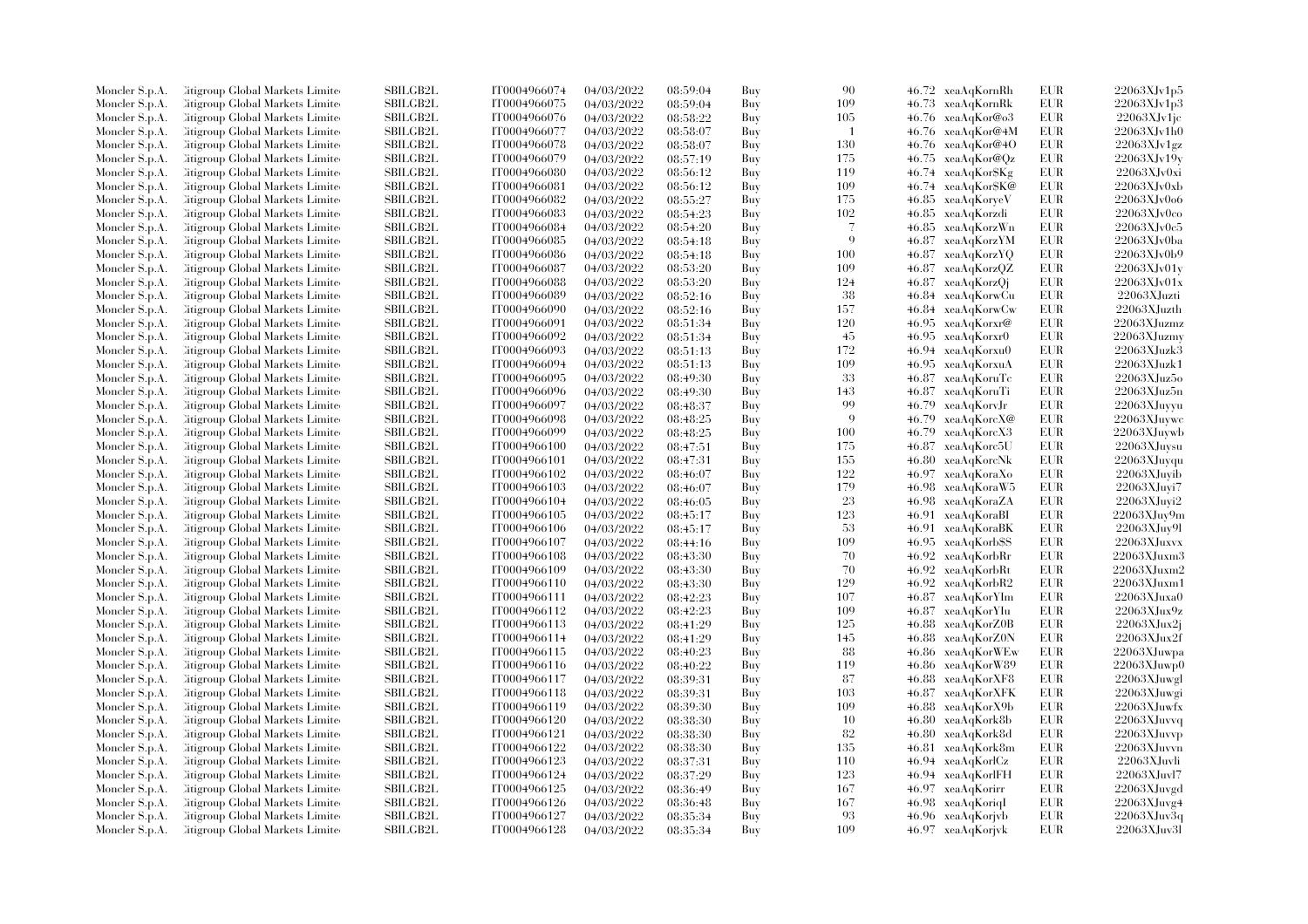| Moncler S.p.A. | Litigroup Global Markets Limite                                    | SBILGB2L                    | IT0004966129                 | 04/03/2022               | 08:34:33             | Buy        | 31         | 47.03 xeaAqKorgij          |              | EUR               | 22063XJuuvn                |
|----------------|--------------------------------------------------------------------|-----------------------------|------------------------------|--------------------------|----------------------|------------|------------|----------------------------|--------------|-------------------|----------------------------|
| Moncler S.p.A. | Litigroup Global Markets Limite                                    | <b>SBILGB2L</b>             | IT0004966130                 | 04/03/2022               | 08:34:32             | Buy        | 130        | 47.04 xeaAqKorgiw          |              | EUR               | 22063XJuuvm                |
| Moncler S.p.A. | Citigroup Global Markets Limite                                    | SBILGB2L                    | IT0004966131                 | 04/03/2022               | 08:34:12             | Buy        | 129        | 47.10 xeaAqKorgy9          |              | EUR               | 22063XJuusf                |
| Moncler S.p.A. | Litigroup Global Markets Limite                                    | SBILGB2L                    | IT0004966132                 | 04/03/2022               | 08:34:12             | Buy        | 52         | 47.10                      | xeaAqKorgyB  | EUR               | 22063XJuuse                |
| Moncler S.p.A. | Litigroup Global Markets Limite                                    | <b>SBILGB2L</b>             | IT0004966133                 | 04/03/2022               | 08:33:59             | Buy        | 109        | 47.09                      | xeaAqKorgD0  | <b>EUR</b>        | 22063XJuuqm                |
| Moncler S.p.A. | Citigroup Global Markets Limite                                    | SBILGB2L                    | IT0004966134                 | 04/03/2022               | 08:33:52             | Buy        | 152        | $47.09$ $xeaAqKorg9y$      |              | EUR               | 22063XJuupw                |
| Moncler S.p.A. | Citigroup Global Markets Limite                                    | SBILGB2L                    | IT0004966135                 | 04/03/2022               | 08:33:52             | Buy        | 49         | 47.09                      | xeaAqKorg9@  | EUR               | 22063XJuupv                |
| Moncler S.p.A. | Litigroup Global Markets Limite                                    | <b>SBILGB2L</b>             | IT0004966136                 | 04/03/2022               | 08:32:30             | Buy        | 95         | 46.96 xeaAqKoredW          |              | EUR               | 22063XJuufo                |
| Moncler S.p.A. | Litigroup Global Markets Limite                                    | <b>SBILGB2L</b>             | IT0004966137                 | 04/03/2022               | 08:32:30             | Buy        | 19         | 46.96 xeaAqKoredh          |              | <b>EUR</b>        | 22063XJuufj                |
| Moncler S.p.A. | Citigroup Global Markets Limite                                    | SBILGB2L                    | IT0004966138                 | 04/03/2022               | 08:32:30             | Buy        | 82         | 46.97                      | xeaAqKoredq  | <b>EUR</b>        | 22063XJuufi                |
| Moncler S.p.A. | Citigroup Global Markets Limite                                    | <b>SBILGB2L</b>             | IT0004966139                 | 04/03/2022               | 08:32:30             | Buy        | 27         | 46.97                      | xeaAqKoredv  | EUR               | 22063XJuufh                |
| Moncler S.p.A. | Litigroup Global Markets Limite                                    | <b>SBILGB2L</b>             | IT0004966140                 | 04/03/2022               | 08:31:40             | Buy        | 114        | 47.10                      | xeaAqKoreB3  | EUR               | 22063XJuu5v                |
| Moncler S.p.A. | Citigroup Global Markets Limite                                    | <b>SBILGB2L</b>             | IT0004966141                 | 04/03/2022               | 08:31:40             | Buy        | 168        | 47.11 xeaAqKoreB5          |              | EUR               | 22063XJuu5u                |
| Moncler S.p.A. | Litigroup Global Markets Limite                                    | <b>SBILGB2L</b>             | IT0004966142                 | 04/03/2022               | 08:30:43             | Buy        | 130        | 47.24 xeaAqKorf5R          |              | <b>EUR</b>        | $22063$ XJutv1             |
| Moncler S.p.A. | Citigroup Global Markets Limite                                    | <b>SBILGB2L</b>             | IT0004966143                 | 04/03/2022               | 08:30:03             | Buy        | 91         | 47.32                      | xeaAqKorMYZ  | EUR               | 22063XJutod                |
| Moncler S.p.A. | Litigroup Global Markets Limite                                    | SBILGB2L                    | IT0004966144                 | 04/03/2022               | 08:30:03             | Buy        | 19         | 47.32 xeaAqKorMYd          |              | EUR               | 22063XJutoc                |
| Moncler S.p.A. | Citigroup Global Markets Limite                                    | SBILGB2L                    | IT0004966145                 | 04/03/2022               | 08:30:03             | Buy        | 120        | 47.32 xeaAqKorMYl          |              | <b>EUR</b>        | 22063XJutob                |
| Moncler S.p.A. | Litigroup Global Markets Limite                                    | <b>SBILGB2L</b>             | IT0004966146                 | 04/03/2022               | 08:29:39             | Buy        | 109        | 47.29                      | xeaAqKorMy@  | EUR               | 22063XJutk7                |
| Moncler S.p.A. | Citigroup Global Markets Limite                                    | SBILGB2L                    | IT0004966147                 | 04/03/2022               | 08:28:51             | Buy        | -81        | 47.35                      | xeaAqKorNYZ  | EUR               | 22063XJutby                |
| Moncler S.p.A. | Litigroup Global Markets Limite                                    | <b>SBILGB2L</b>             | IT0004966148                 | 04/03/2022               | 08:28:50             | Buy        | 112        | 47.36 xeaAqKorNYE          |              | EUR               | 22063XJutbm                |
| Moncler S.p.A. | Citigroup Global Markets Limite                                    | <b>SBILGB2L</b>             | IT0004966149                 | 04/03/2022               | 08:28:32             | Buy        | 189        | 47.34                      | xeaAqKorN\$c | <b>EUR</b>        | 22063XJut8p                |
| Moncler S.p.A. | Litigroup Global Markets Limite                                    | SBILGB2L                    | IT0004966150                 | 04/03/2022               | 08:27:38             | Buy        | 109        | 47.30                      | xeaAqKorKaR  | EUR               | $22063$ XJut $2q$          |
| Moncler S.p.A. | Citigroup Global Markets Limite                                    | SBILGB2L                    | IT0004966151                 |                          |                      | Buy        | 200        | 47.30 xeaAqKorKch          |              | <b>EUR</b>        | 22063XJut2i                |
| Moncler S.p.A. | Citigroup Global Markets Limite                                    | <b>SBILGB2L</b>             | IT0004966152                 | 04/03/2022<br>04/03/2022 | 08:27:37<br>08:26:27 | Buy        | 35         | 47.27                      | xeaAqKorLaP  | <b>EUR</b>        | $22063$ XJusi1             |
| Moncler S.p.A. | Citigroup Global Markets Limite                                    | <b>SBILGB2L</b>             | IT0004966153                 | 04/03/2022               |                      | Buy        | 75         | 47.27 xeaAqKorLaL          |              | EUR               | $22063$ XJusi $2$          |
|                |                                                                    |                             |                              |                          | 08:26:27             |            |            |                            |              |                   |                            |
| Moncler S.p.A. | Citigroup Global Markets Limite<br>Litigroup Global Markets Limite | SBILGB2L<br><b>SBILGB2L</b> | IT0004966154<br>IT0004966155 | 04/03/2022<br>04/03/2022 | 08:26:27             | Buy<br>Buy | 105<br>109 | 47.27<br>47.28 xeaAqKorLdY | xeaAqKorLdW  | EUR<br><b>EUR</b> | 22063XJushw<br>22063XJushu |
| Moncler S.p.A. |                                                                    |                             |                              |                          | 08:26:27             |            |            |                            |              |                   |                            |
| Moncler S.p.A. | Litigroup Global Markets Limite                                    | <b>SBILGB2L</b>             | IT0004966156                 | 04/03/2022               | 08:26:06             | Buy        | 50         | 47.28 xeaAqKorLtO          |              | <b>EUR</b>        | 22063XJusdw                |
| Moncler S.p.A. | Citigroup Global Markets Limite                                    | SBILGB2L                    | IT0004966157                 | 04/03/2022               | 08:24:59             | Buy        | 109        | 47.34 xeaAqKorIqC          |              | EUR               | 22063XJus4h                |
| Moncler S.p.A. | Citigroup Global Markets Limite                                    | SBILGB2L                    | IT0004966158                 | 04/03/2022               | 08:24:59             | Buy        | 140        | 47.34 xeaAqKorIqR          |              | EUR               | $22063X$ Jus4c             |
| Moncler S.p.A. | Citigroup Global Markets Limite                                    | SBILGB2L                    | IT0004966159                 | 04/03/2022               | 08:24:59             | Buy        | 41         | 47.34 xeaAqKorIqT          |              | <b>EUR</b>        | 22063XJus4b                |
| Moncler S.p.A. | Litigroup Global Markets Limite                                    | <b>SBILGB2L</b>             | IT0004966160                 | 04/03/2022               | 08:24:07             | Buy        | 87         | 47.39                      | xeaAqKorJa3  | <b>EUR</b>        | 22063XJury6                |
| Moncler S.p.A. | Litigroup Global Markets Limite                                    | <b>SBILGB2L</b>             | IT0004966161                 | 04/03/2022               | 08:24:07             | Buy        | 109        | 47.40                      | xeaAqKorJa5  | EUR               | $22063$ XJury $5$          |
| Moncler S.p.A. | Citigroup Global Markets Limite                                    | SBILGB2L                    | IT0004966162                 | 04/03/2022               | 08:24:05             | Buy        | 150        | 47.37 xeaAqKorJdL          |              | <b>EUR</b>        | 22063XJurxs                |
| Moncler S.p.A. | Litigroup Global Markets Limite                                    | SBILGB2L                    | IT0004966163                 | 04/03/2022               | 08:24:02             | Buy        | 43         | 47.35 xeaAqKorJX2          |              | <b>EUR</b>        | 22063XJurx2                |
| Moncler S.p.A. | Citigroup Global Markets Limite                                    | <b>SBILGB2L</b>             | IT0004966164                 | 04/03/2022               | 08:22:53             | Buy        | 124        | 47.37                      | xeaAqKorJSE  | EUR               | 22063XJurn9                |
| Moncler S.p.A. | Citigroup Global Markets Limite                                    | SBILGB2L                    | IT0004966165                 | 04/03/2022               | 08:22:53             | Buy        | 180        | 47.38 xeaAqKorJSG          |              | EUR               | 22063XJurn8                |
| Moncler S.p.A. | Citigroup Global Markets Limite                                    | SBILGB2L                    | IT0004966166                 | 04/03/2022               | 08:22:48             | Buy        | 12         | 47.38 xeaAqKorJPP          |              | <b>EUR</b>        | 22063XJurm4                |
| Moncler S.p.A. | Litigroup Global Markets Limite                                    | <b>SBILGB2L</b>             | IT0004966167                 | 04/03/2022               | 08:21:49             | Buy        | 14         | 47.44 xeaAqKorG2e          |              | <b>EUR</b>        | 22063XJuraq                |
| Moncler S.p.A. | Litigroup Global Markets Limite                                    | <b>SBILGB2L</b>             | IT0004966168                 | 04/03/2022               | 08:21:48             | Buy        | 99         | 47.46 xeaAqKorG28          |              | EUR               | 22063XJurap                |
| Moncler S.p.A. | Citigroup Global Markets Limite                                    | <b>SBILGB2L</b>             | IT0004966169                 | 04/03/2022               | 08:21:46             | Buy        | 109        | 47.49                      | xeaAqKorGFL  | EUR               | 22063XJurae                |
| Moncler S.p.A. | Citigroup Global Markets Limite                                    | SBILGB2L                    | IT0004966170                 | 04/03/2022               | 08:21:46             | Buy        | 118        | 47.50 xeaAqKorGFP          |              | EUR               | 22063XJurac                |
| Moncler S.p.A. | Citigroup Global Markets Limite                                    | <b>SBILGB2L</b>             | IT0004966171                 | 04/03/2022               | 08:20:58             | Buy        | 109        | 47.48                      | xeaAqKorHtR  | <b>EUR</b>        | 22063XJur14                |
| Moncler S.p.A. | Citigroup Global Markets Limite                                    | SBILGB2L                    | IT0004966172                 | 04/03/2022               | 08:20:57             | Buy        | 30         | 47.48 xeaAqKorHs\$         |              | EUR               | 22063XJur13                |
| Moncler S.p.A. | Citigroup Global Markets Limite                                    | <b>SBILGB2L</b>             | IT0004966173                 | 04/03/2022               | 08:20:55             | Buy        | 172        | 47.48 xeaAqKorHnX          |              | EUR               | 22063XJur12                |
| Moncler S.p.A. | Citigroup Global Markets Limite                                    | SBILGB2L                    | IT0004966174                 | 04/03/2022               | 08:20:54             | Buy        | 22         | 47.48 xeaAqKorHmb          |              | EUR               | $22063X$ Jur $0y$          |
| Moncler S.p.A. | Citigroup Global Markets Limite                                    | <b>SBILGB2L</b>             | IT0004966175                 | 04/03/2022               | 08:19:55             | Buy        | 90         | 47.42                      | xeaAqKorUZ3  | EUR               | 22063XJuqsu                |
| Moncler S.p.A. | Citigroup Global Markets Limite                                    | <b>SBILGB2L</b>             | IT0004966176                 | 04/03/2022               | 08:19:55             | Buy        | 134        | 47.43 xeaAqKorUZE          |              | EUR               | $22063X$ Juqst             |
| Moncler S.p.A. | Citigroup Global Markets Limite                                    | SBILGB2L                    | IT0004966177                 | 04/03/2022               | 08:19:00             | Buy        | 96         | 47.44 xeaAqKorUVO          |              | EUR               | $22063$ XJuqjr             |
| Moncler S.p.A. | Citigroup Global Markets Limite                                    | SBILGB2L                    | IT0004966178                 | 04/03/2022               | 08:19:00             | Buy        | 136        | 47.43 xeaAqKorUVV          |              | <b>EUR</b>        | 22063XJuqjq                |
| Moncler S.p.A. | Litigroup Global Markets Limite                                    | <b>SBILGB2L</b>             | IT0004966179                 | 04/03/2022               | 08:19:00             | Buy        | 198        | 47.44 xeaAqKorUUW          |              | EUR               | 22063XJuqjp                |
| Moncler S.p.A. | Litigroup Global Markets Limite                                    | <b>SBILGB2L</b>             | IT0004966180                 | 04/03/2022               | 08:17:53             | Buy        | 86         | 47.41 xeaAqKorVN2          |              | <b>EUR</b>        | $22063$ XJuqef             |
| Moncler S.p.A. | Citigroup Global Markets Limite                                    | SBILGB2L                    | IT0004966181                 | 04/03/2022               | 08:17:53             | Buy        | 109        | 47.42 xeaAqKorVN7          |              | EUR               | 22063XJuqee                |
| Moncler S.p.A. | Citigroup Global Markets Limite                                    | <b>SBILGB2L</b>             | IT0004966182                 | 04/03/2022               | 08:17:05             | Buy        | 58         | 47.37 xeaAqKorS1D          |              | <b>EUR</b>        | 22063XJuq7g                |
| Moncler S.p.A. | Citigroup Global Markets Limited                                   | SBILGB2L                    | IT0004966183                 | 04/03/2022               | 08:17:05             | Buy        | 51         | 47.37 xeaAqKorS1F          |              | <b>EUR</b>        | $22063X$ Juq7f             |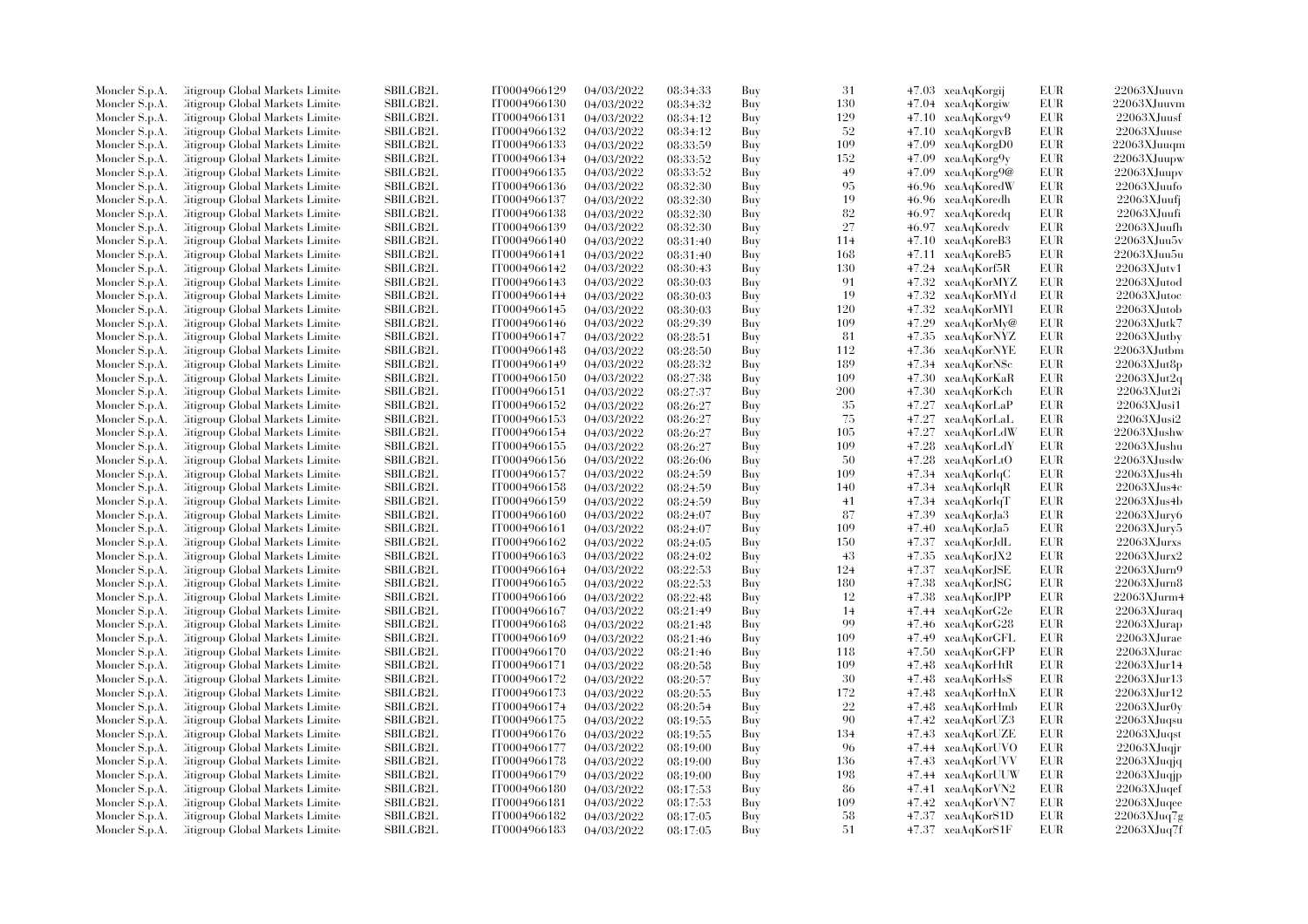| Moncler S.p.A. | Litigroup Global Markets Limite                                    | SBILGB2L        | IT0004966184 | 04/03/2022 | 08:17:05 | Buy | 86  | 47.39 xeaAqKorS1V             | EUR        | 22063XJuq7c       |
|----------------|--------------------------------------------------------------------|-----------------|--------------|------------|----------|-----|-----|-------------------------------|------------|-------------------|
| Moncler S.p.A. | Litigroup Global Markets Limite                                    | <b>SBILGB2L</b> | IT0004966185 | 04/03/2022 | 08:17:05 | Buy | 94  | 47.40 xeaAqKorS0b             | <b>EUR</b> | 22063XJuq7b       |
| Moncler S.p.A. | Citigroup Global Markets Limite                                    | SBILGB2L        | IT0004966186 | 04/03/2022 | 08:17:05 | Buy | 33  | 47.40 xeaAqKorS0d             | EUR        | 22063XJuq79       |
| Moncler S.p.A. | Litigroup Global Markets Limite                                    | SBILGB2L        | IT0004966187 | 04/03/2022 | 08:16:05 | Buy | 105 | 47.40<br>xeaAqKorTsN          | EUR        | 22063XJupz7       |
| Moncler S.p.A. | Litigroup Global Markets Limite                                    | <b>SBILGB2L</b> | IT0004966188 | 04/03/2022 | 08:16:05 | Buy | 113 | 47.40 xeaAqKorTnu             | <b>EUR</b> | 22063XJupz6       |
| Moncler S.p.A. | Citigroup Global Markets Limite                                    | SBILGB2L        | IT0004966189 | 04/03/2022 | 08:16:05 | Buy | 194 | 47.41 xeaAqKorTny             | EUR        | 22063XJupz5       |
| Moncler S.p.A. | Citigroup Global Markets Limite                                    | SBILGB2L        | IT0004966190 | 04/03/2022 | 08:14:51 | Buy | 94  | xeaAqKorQp0<br>47.61          | <b>EUR</b> | 22063XJupkr       |
| Moncler S.p.A. | Litigroup Global Markets Limite                                    | <b>SBILGB2L</b> | IT0004966191 | 04/03/2022 | 08:14:49 | Buy | 9   | 47.64 xeaAqKorQzG             | EUR        | 22063XJupke       |
| Moncler S.p.A. | Litigroup Global Markets Limite                                    | <b>SBILGB2L</b> | IT0004966192 | 04/03/2022 | 08:14:48 | Buy | 123 | 47.64 xeaAqKorQyh             | EUR        | 22063XJupkc       |
| Moncler S.p.A. | Citigroup Global Markets Limite                                    | SBILGB2L        | IT0004966193 | 04/03/2022 | 08:14:48 | Buy | 58  | 47.65 xeaAqKorQyr             | EUR        | 22063XJupkb       |
| Moncler S.p.A. | Citigroup Global Markets Limite                                    | <b>SBILGB2L</b> | IT0004966194 | 04/03/2022 | 08:14:48 | Buy | 51  | xeaAqKorQyt<br>47.65          | EUR        | 22063XJupka       |
| Moncler S.p.A. | Litigroup Global Markets Limite                                    | <b>SBILGB2L</b> | IT0004966195 | 04/03/2022 | 08:14:05 | Buy | 17  | 47.59<br>xeaAqKorQS2          | EUR        | 22063XJupf9       |
| Moncler S.p.A. | Citigroup Global Markets Limite                                    | <b>SBILGB2L</b> | IT0004966196 | 04/03/2022 | 08:14:05 | Buy | 110 | 47.59<br>xeaAqKorQS4          | EUR        | 22063XJupf7       |
| Moncler S.p.A. | Litigroup Global Markets Limite                                    | <b>SBILGB2L</b> | IT0004966197 | 04/03/2022 | 08:13:53 | Buy | 137 | 47.58<br>xeaAqKorRbq          | EUR        | 22063XJupcj       |
| Moncler S.p.A. | Citigroup Global Markets Limite                                    | <b>SBILGB2L</b> | IT0004966198 | 04/03/2022 | 08:13:09 | Buy | 19  | 47.55<br>xeaAqKorR6f          | EUR        | $22063$ XJupad    |
|                |                                                                    | SBILGB2L        | IT0004966199 |            |          |     | 85  |                               | <b>EUR</b> | $22063$ XJupaf    |
| Moncler S.p.A. | Litigroup Global Markets Limite                                    |                 |              | 04/03/2022 | 08:13:09 | Buy | 90  | 47.55 xeaAqKorR6b             |            |                   |
| Moncler S.p.A. | Citigroup Global Markets Limite                                    | SBILGB2L        | IT0004966200 | 04/03/2022 | 08:13:09 | Buy |     | 47.56 xeaAqKorR6n             | EUR        | 22063XJupaa       |
| Moncler S.p.A. | Litigroup Global Markets Limite                                    | <b>SBILGB2L</b> | IT0004966201 | 04/03/2022 | 08:12:52 | Buy | 109 | 47.51<br>xeaAqKorRME          | EUR        | $22063$ XJup8m    |
| Moncler S.p.A. | Citigroup Global Markets Limite                                    | SBILGB2L        | IT0004966202 | 04/03/2022 | 08:12:21 | Buy | 22  | 47.49<br>xeaAqKorOgp          | EUR        | 22063XJup54       |
| Moncler S.p.A. | Litigroup Global Markets Limite                                    | <b>SBILGB2L</b> | IT0004966203 | 04/03/2022 | 08:12:19 | Buy | 139 | 47.54 xeaAqKorOrB             | <b>EUR</b> | 22063XJup4q       |
| Moncler S.p.A. | Citigroup Global Markets Limite                                    | <b>SBILGB2L</b> | IT0004966204 | 04/03/2022 | 08:12:15 | Buy | 25  | 47.53<br>xeaAqKorOnZ          | <b>EUR</b> | $22063$ XJup4p    |
| Moncler S.p.A. | Litigroup Global Markets Limite                                    | SBILGB2L        | IT0004966205 | 04/03/2022 | 08:12:15 | Buy | 248 | 47.54 xeaAqKorOn5             | EUR        | 22063XJup4o       |
| Moncler S.p.A. | Citigroup Global Markets Limite                                    | SBILGB2L        | IT0004966206 | 04/03/2022 | 08:12:06 | Buy | 17  | 47.52<br>xeaAqKorO@I          | EUR        | 22063XJup44       |
| Moncler S.p.A. | Citigroup Global Markets Limite                                    | <b>SBILGB2L</b> | IT0004966207 | 04/03/2022 | 08:10:55 | Buy | 24  | 47.55<br>xeaAqKorPxk          | <b>EUR</b> | 22063XJuorx       |
| Moncler S.p.A. | Citigroup Global Markets Limite                                    | <b>SBILGB2L</b> | IT0004966208 | 04/03/2022 | 08:10:55 | Buy | 98  | 47.56 xeaAqKorPxm             | EUR        | 22063XJuorw       |
| Moncler S.p.A. | Citigroup Global Markets Limite                                    | SBILGB2L        | IT0004966209 | 04/03/2022 | 08:10:55 | Buy | 58  | xeaAqKorPxx<br>47.55          | EUR        | 22063XJuorv       |
| Moncler S.p.A. | Litigroup Global Markets Limite                                    | <b>SBILGB2L</b> | IT0004966210 | 04/03/2022 | 08:10:51 | Buy | 109 | 47.56 xeaAqKorP4k             | EUR        | 22063XJuoqb       |
| Moncler S.p.A. | Litigroup Global Markets Limite                                    | <b>SBILGB2L</b> | IT0004966211 | 04/03/2022 | 08:10:26 | Buy | 109 | 47.72<br>xeaAqKorPUg          | <b>EUR</b> | 22063XJuokx       |
| Moncler S.p.A. | Citigroup Global Markets Limite                                    | SBILGB2L        | IT0004966212 | 04/03/2022 | 08:10:22 | Buy | 109 | 47.76<br>xeaAqKor6bf          | EUR        | 22063XJuokt       |
| Moncler S.p.A. | Citigroup Global Markets Limite                                    | SBILGB2L        | IT0004966213 | 04/03/2022 | 08:10:10 | Buy | 22  | 47.61<br>xeaAqKor6\$w         | EUR        | 22063XJuoi6       |
| Moncler S.p.A. | Citigroup Global Markets Limite                                    | SBILGB2L        | IT0004966214 | 04/03/2022 | 08:10:10 | Buy | 87  | 47.61 xeaAqKor6\$y            | <b>EUR</b> | 22063XJuoi5       |
| Moncler S.p.A. | Litigroup Global Markets Limite                                    | <b>SBILGB2L</b> | IT0004966215 | 04/03/2022 | 08:10:06 | Buy | 178 | 47.62<br>xeaAqKor6xa          | <b>EUR</b> | 22063XJuoha       |
| Moncler S.p.A. | Litigroup Global Markets Limite                                    | <b>SBILGB2L</b> | IT0004966216 | 04/03/2022 | 08:10:06 | Buy | 109 | 47.63<br>xeaAqKor6xf          | EUR        | $22063X$ Juoh $9$ |
| Moncler S.p.A. | Citigroup Global Markets Limite                                    | SBILGB2L        | IT0004966217 | 04/03/2022 | 08:08:53 | Buy | 144 | 47.54 xeaAqKor7Ac             | <b>EUR</b> | 22063XJuo57       |
| Moncler S.p.A. | Litigroup Global Markets Limite                                    | SBILGB2L        | IT0004966218 | 04/03/2022 | 08:08:53 | Buy | 175 | 47.55<br>xeaAqKor7Ae          | <b>EUR</b> | 22063XJuo56       |
| Moncler S.p.A. | Citigroup Global Markets Limite                                    | <b>SBILGB2L</b> | IT0004966219 | 04/03/2022 | 08:08:07 | Buy | 82  | 47.72<br>xeaAqKor4mK          | EUR        | 22063XJuny6       |
| Moncler S.p.A. | Citigroup Global Markets Limite                                    | SBILGB2L        | IT0004966220 | 04/03/2022 | 08:08:07 | Buy | 121 | 47.73<br>xeaAqKor4mP          | EUR        | 22063XJuny5       |
| Moncler S.p.A. | Citigroup Global Markets Limite                                    | SBILGB2L        | IT0004966221 | 04/03/2022 | 08:08:03 | Buy | 116 | 47.68 xeaAqKor4\$L            | <b>EUR</b> | 22063XJunxq       |
| Moncler S.p.A. | Litigroup Global Markets Limite                                    | <b>SBILGB2L</b> | IT0004966222 | 04/03/2022 | 08:08:03 | Buy | 167 | 47.67 xeaAqKor4\$J            | <b>EUR</b> | 22063XJunxr       |
| Moncler S.p.A. | Litigroup Global Markets Limite                                    | <b>SBILGB2L</b> | IT0004966223 | 04/03/2022 | 08:07:01 | Buy | -81 | 47.46<br>xeaAqKor5yn          | EUR        | 22063XJunr1       |
| Moncler S.p.A. | Citigroup Global Markets Limite                                    | <b>SBILGB2L</b> | IT0004966224 | 04/03/2022 | 08:07:01 | Buy | 119 | 47.47 xeaAqKor5yr             | EUR        | $22063X$ Junr $0$ |
| Moncler S.p.A. | Citigroup Global Markets Limite                                    | SBILGB2L        | IT0004966225 | 04/03/2022 | 08:06:57 | Buy | 251 | 47.48 xeaAqKor5xd             | EUR        | 22063XJunqg       |
| Moncler S.p.A. | Citigroup Global Markets Limite                                    | <b>SBILGB2L</b> | IT0004966226 | 04/03/2022 | 08:06:03 | Buy | 81  | 47.44<br>xeaAqKor2zR          | <b>EUR</b> | $22063$ XJunjg    |
| Moncler S.p.A. | Citigroup Global Markets Limite                                    | SBILGB2L        | IT0004966227 | 04/03/2022 | 08:05:55 | Buy | 130 | 47.41<br>xeaAqKor27a          | EUR        | 22063XJunik       |
| Moncler S.p.A. | Citigroup Global Markets Limite                                    | <b>SBILGB2L</b> | IT0004966228 | 04/03/2022 | 08:05:55 | Buy | 109 | 47.42 xeaAqKor27i             | EUR        | 22063XJunij       |
|                |                                                                    | SBILGB2L        | IT0004966229 |            |          |     | 65  |                               | EUR        | 22063XJuney       |
| Moncler S.p.A. | Citigroup Global Markets Limite<br>Citigroup Global Markets Limite | <b>SBILGB2L</b> | IT0004966230 | 04/03/2022 | 08:05:21 | Buy | 60  | 47.31<br>xeaAqKor3Z4<br>47.31 | <b>EUR</b> | 22063XJunex       |
| Moncler S.p.A. |                                                                    | <b>SBILGB2L</b> |              | 04/03/2022 | 08:05:21 | Buy |     | xeaAqKor3Z6                   |            |                   |
| Moncler S.p.A. | Citigroup Global Markets Limite                                    |                 | IT0004966231 | 04/03/2022 | 08:05:21 | Buy | 63  | 47.32<br>xeaAqKor3ZC          | EUR        | 22063XJunew       |
| Moncler S.p.A. | Citigroup Global Markets Limite                                    | SBILGB2L        | IT0004966232 | 04/03/2022 | 08:05:21 | Buy | 208 | 47.32 xeaAqKor3ZE             | EUR        | 22063XJunev       |
| Moncler S.p.A. | Citigroup Global Markets Limite                                    | SBILGB2L        | IT0004966233 | 04/03/2022 | 08:05:11 | Buy | 101 | xeaAqKor3qu<br>47.32          | EUR        | 22063XJundz       |
| Moncler S.p.A. | Litigroup Global Markets Limite                                    | <b>SBILGB2L</b> | IT0004966234 | 04/03/2022 | 08:05:11 | Buy | 8   | 47.32<br>xeaAqKor3qw          | EUR        | 22063XJundy       |
| Moncler S.p.A. | Litigroup Global Markets Limite                                    | <b>SBILGB2L</b> | IT0004966235 | 04/03/2022 | 08:04:00 | Buy | 109 | 47.47 xeaAqKor08J             | EUR        | 22063XJun70       |
| Moncler S.p.A. | Citigroup Global Markets Limite                                    | SBILGB2L        | IT0004966236 | 04/03/2022 | 08:04:00 | Buy | 120 | 47.46 xeaAqKor08Q             | EUR        | 22063XJun6z       |
| Moncler S.p.A. | Citigroup Global Markets Limite                                    | <b>SBILGB2L</b> | IT0004966237 | 04/03/2022 | 08:04:00 | Buy | 109 | 47.47 xeaAqKor0Aa             | <b>EUR</b> | 22063XJun6x       |
| Moncler S.p.A. | Citigroup Global Markets Limited                                   | SBILGB2L        | IT0004966238 | 04/03/2022 | 08:03:12 | Buy | 102 | 47.57 xeaAqKor1Be             | <b>EUR</b> | $22063$ XJun $2n$ |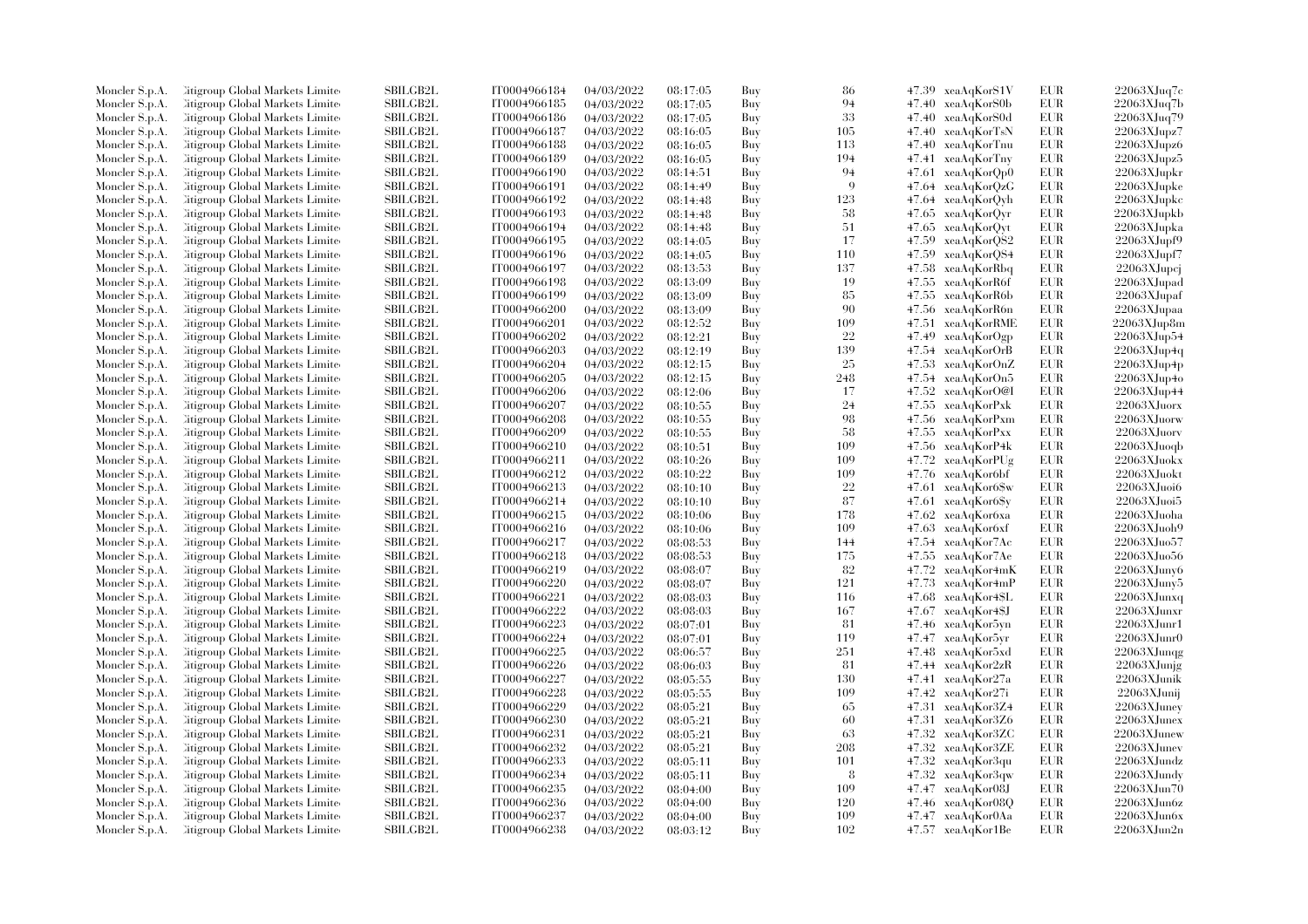| Moncler S.p.A. | Citigroup Global Markets Limite  | SBILGB2L        | IT0004966239 | 04/03/2022 | 08:03:12 | Buy | 161  |       | 47.58 xeaAqKor1Bv | EUR        | $22063$ XJun $2m$        |
|----------------|----------------------------------|-----------------|--------------|------------|----------|-----|------|-------|-------------------|------------|--------------------------|
| Moncler S.p.A. | Citigroup Global Markets Limite  | SBILGB2L        | IT0004966240 | 04/03/2022 | 08:03:12 | Buy | 268  | 47.59 | xeaAqKor1B0       | EUR        | $22063$ XJun $21$        |
| Moncler S.p.A. | Citigroup Global Markets Limited | SBILGB2L        | IT0004966241 | 04/03/2022 | 08:01:58 | Buy | 138  | 47.55 | xeaAqKorFxk       | <b>EUR</b> | 22063XJumur              |
| Moncler S.p.A. | Litigroup Global Markets Limite  | SBILGB2L        | IT0004966242 | 04/03/2022 | 08:01:55 | Buy | 159  | 47.59 | xeaAqKorF4v       | EUR        | 22063XJumue              |
| Moncler S.p.A. | Citigroup Global Markets Limite  | <b>SBILGB2L</b> | IT0004966243 | 04/03/2022 | 08:01:35 | Buy | 185  | 47.59 | xeaAqKorFU6       | EUR        | $22063$ XJums $0$        |
| Moncler S.p.A. | Citigroup Global Markets Limite  | SBILGB2L        | IT0004966244 | 04/03/2022 | 08:01:35 | Buy | 21   | 47.59 | xeaAqKorFU8       | <b>EUR</b> | 22063XJumrz              |
| Moncler S.p.A. | Citigroup Global Markets Limite  | SBILGB2L        | IT0004966245 | 04/03/2022 | 08:01:26 | Buy | 175  | 47.60 | xeaAqKorCjD       | <b>EUR</b> | 22063XJumra              |
| Moncler S.p.A. | Citigroup Global Markets Limite  | <b>SBILGB2L</b> | IT0004966246 | 04/03/2022 | 08:01:26 | Buy | 191  | 47.60 | xeaAqKorCid       | <b>EUR</b> | 22063XJumr8              |
| Moncler S.p.A. | Citigroup Global Markets Limite  | <b>SBILGB2L</b> | IT0004966247 | 04/03/2022 | 08:01:26 | Buy | 109  | 47.61 | xeaAqKorCih       | <b>EUR</b> | 22063XJumr7              |
| Moncler S.p.A. | Citigroup Global Markets Limite  | <b>SBILGB2L</b> | IT0004965148 | 07/03/2022 | 14:36:53 | Buy | 121  | 46.70 | xeaArsG00FM       | <b>EUR</b> | 22066XJ1l0x              |
| Moncler S.p.A. | Citigroup Global Markets Limite  | <b>SBILGB2L</b> | IT0004965149 | 07/03/2022 | 14:36:53 | Buy | 165  | 46.71 | xeaArsG00FO       | EUR        | 22066XJ1l0w              |
| Moncler S.p.A. | Citigroup Global Markets Limite  | <b>SBILGB2L</b> | IT0004965150 | 07/03/2022 | 14:36:45 | Buy | 177  | 46.71 | xeaArsG00Uc       | <b>EUR</b> | 22066XJ1kz9              |
| Moncler S.p.A. | Citigroup Global Markets Limite  | SBILGB2L        | IT0004965151 | 07/03/2022 | 14:35:33 | Buy | 93   | 46.59 | xeaArsG0FeB       | <b>EUR</b> | $22066$ XJ1 $\text{kcq}$ |
| Moncler S.p.A. | Citigroup Global Markets Limited | SBILGB2L        | IT0004965152 | 07/03/2022 | 14:35:33 | Buy | 157  | 46.60 | xeaArsG0FeF       | <b>EUR</b> | 22066XJ1kco              |
| Moncler S.p.A. | Litigroup Global Markets Limite  | SBILGB2L        | IT0004965153 | 07/03/2022 | 14:35:30 | Buy | 15   | 46.61 | xeaArsG0Fod       | EUR        | 22066XJ1kb8              |
|                |                                  |                 |              |            |          |     |      |       |                   | EUR        |                          |
| Moncler S.p.A. | Litigroup Global Markets Limite  | <b>SBILGB2L</b> | IT0004965154 | 07/03/2022 | 14:35:30 | Buy | 136  | 46.61 | xeaArsG0Fof       |            | 22066XJ1kb7              |
| Moncler S.p.A. | Citigroup Global Markets Limite  | SBILGB2L        | IT0004965155 | 07/03/2022 | 14:34:25 | Buy | 104  | 46.61 | xeaArsG0DhL       | EUR        | 22066XJ1js7              |
| Moncler S.p.A. | Citigroup Global Markets Limite  | SBILGB2L        | IT0004965156 | 07/03/2022 | 14:34:25 | Buy | 153  | 46.62 | xeaArsG0DhO       | EUR        | 22066XJ1js6              |
| Moncler S.p.A. | Citigroup Global Markets Limite  | <b>SBILGB2L</b> | IT0004965157 | 07/03/2022 | 14:34:25 | Buy | 78   | 46.62 | xeaArsG0DgC       | EUR        | 22066XJ1js0              |
| Moncler S.p.A. | Litigroup Global Markets Limite  | <b>SBILGB2L</b> | IT0004965158 | 07/03/2022 | 14:34:25 | Buy | 131  | 46.63 | xeaArsG0DqR       | EUR        | $22066$ XJ1jrn           |
| Moncler S.p.A. | Citigroup Global Markets Limite  | SBILGB2L        | IT0004965159 | 07/03/2022 | 14:34:25 | Buy | 82   | 46.64 | xeaArsG0DqT       | EUR        | 22066XJ1jrh              |
| Moncler S.p.A. | Citigroup Global Markets Limite  | SBILGB2L        | IT0004965160 | 07/03/2022 | 14:33:21 | Buy | 82   | 46.80 | xeaArsG0BSX       | EUR        | 22066XJ1ivj              |
| Moncler S.p.A. | Citigroup Global Markets Limite  | <b>SBILGB2L</b> | IT0004965161 | 07/03/2022 | 14:33:05 | Buy | 121  | 46.89 | xeaArsG083\$      | EUR        | $22066$ XJ $1$ ipt       |
| Moncler S.p.A. | Citigroup Global Markets Limite  | SBILGB2L        | IT0004965162 | 07/03/2022 | 14:33:04 | Buy | 58   | 46.90 | xeaArsG08Cn       | <b>EUR</b> | 22066XJ1ipe              |
| Moncler S.p.A. | Citigroup Global Markets Limite  | <b>SBILGB2L</b> | IT0004965163 | 07/03/2022 | 14:33:04 | Buy | 121  | 46.90 | xeaArsG08Cp       | EUR        | 22066XJ1ipd              |
| Moncler S.p.A. | Litigroup Global Markets Limite  | <b>SBILGB2L</b> | IT0004965164 | 07/03/2022 | 14:33:04 | Buy | 65   | 46.90 | xeaArsG08FX       | EUR        | $22066XJ1$ ipa           |
| Moncler S.p.A. | Citigroup Global Markets Limite  | <b>SBILGB2L</b> | IT0004965165 | 07/03/2022 | 14:32:25 | Buy | 28   | 46.77 | xeaArsG1sbU       | EUR        | 22066XJ1ia2              |
| Moncler S.p.A. | Citigroup Global Markets Limite  | <b>SBILGB2L</b> | IT0004965166 | 07/03/2022 | 14:32:23 | Buy | 123  | 46.77 | xeaArsG1sXT       | <b>EUR</b> | 22066XJ1i9i              |
| Moncler S.p.A. | Litigroup Global Markets Limite  | SBILGB2L        | IT0004965167 | 07/03/2022 | 14:32:22 | Buy | 175  | 46.78 | xeaArsG1sYK       | EUR        | 22066XJ1i8j              |
| Moncler S.p.A. | Litigroup Global Markets Limite  | <b>SBILGB2L</b> | IT0004965168 | 07/03/2022 | 14:31:36 | Buy | 55   | 46.79 | xeaArsG1tNa       | EUR        | 22066XJ1hru              |
| Moncler S.p.A. | Litigroup Global Markets Limite  | <b>SBILGB2L</b> | IT0004965169 | 07/03/2022 | 14:31:36 | Buy | 28   | 46.79 | xeaArsG1tNr       | EUR        | 22066XJ1hrt              |
| Moncler S.p.A. | Citigroup Global Markets Limite  | SBILGB2L        | IT0004965170 | 07/03/2022 | 14:31:34 | Buy | 108  | 46.80 | xeaArsG1tGz       | <b>EUR</b> | 22066XJ1hrb              |
| Moncler S.p.A. | Citigroup Global Markets Limite  | SBILGB2L        | IT0004965171 | 07/03/2022 | 14:31:33 | Buy | 159  | 46.80 | xeaArsG1tRm       | EUR        | 22066XJ1hny              |
| Moncler S.p.A. | Citigroup Global Markets Limite  | <b>SBILGB2L</b> | IT0004965172 | 07/03/2022 | 14:30:50 | Buy | 151  | 46.73 | xeaArsG1r\$t      | <b>EUR</b> | 22066XJ1h6b              |
| Moncler S.p.A. | Citigroup Global Markets Limite  | SBILGB2L        | IT0004965173 | 07/03/2022 | 14:30:50 | Buy | -86  | 46.71 | xeaArsG1r\$9      | <b>EUR</b> | 22066XJ1h6a              |
| Moncler S.p.A. | Citigroup Global Markets Limite  | <b>SBILGB2L</b> | IT0004965174 | 07/03/2022 | 14:30:50 | Buy | 138  | 46.72 | xeaArsG1r\$P      | EUR        | 22066XJ1h69              |
| Moncler S.p.A. | Litigroup Global Markets Limite  | <b>SBILGB2L</b> | IT0004965175 | 07/03/2022 | 14:30:50 | Buy | 7    | 46.72 | xeaArsG1r\$R      | EUR        | 22066XJ1h68              |
| Moncler S.p.A. | Citigroup Global Markets Limite  | <b>SBILGB2L</b> | IT0004965176 | 07/03/2022 | 14:30:50 | Buy | 334  | 46.73 | xeaArsG1r\$V      | EUR        | 22066XJ1h67              |
| Moncler S.p.A. | Citigroup Global Markets Limite  | SBILGB2L        | IT0004965177 | 07/03/2022 | 14:30:29 | Buy | 58   | 46.72 | xeaArsG1rQ8       | <b>EUR</b> | 22066XJ1grh              |
| Moncler S.p.A. | Litigroup Global Markets Limite  | SBILGB2L        | IT0004965178 | 07/03/2022 | 14:30:29 | Buy | 36   | 46.72 | xeaArsG1rQI       | EUR        | 22066XJ1grf              |
| Moncler S.p.A. | Litigroup Global Markets Limite  | SBILGB2L        | IT0004965179 | 07/03/2022 | 14:30:29 | Buy | 100  | 46.72 | xeaArsG1rQE       | EUR        | $22066$ XJ1 $grg$        |
| Moncler S.p.A. | Citigroup Global Markets Limite  | SBILGB2L        | IT0004965180 | 07/03/2022 | 14:30:29 | Buy | 3413 | 46.72 | xeaArsG1ob\$      | EUR        | $22066$ XJ1 $\text{grd}$ |
| Moncler S.p.A. | Citigroup Global Markets Limite  | SBILGB2L        | IT0004965181 | 07/03/2022 | 14:30:29 | Buy | 522  | 46.72 | xeaArsG1ob1       | <b>EUR</b> | $22066$ XJ1grc           |
| Moncler S.p.A. | Litigroup Global Markets Limite  | <b>SBILGB2L</b> | IT0004965182 | 07/03/2022 | 14:30:29 | Buy | 277  | 46.72 | xeaArsG1ob3       | EUR        | $22066$ XJ1 $grb$        |
|                |                                  | <b>SBILGB2L</b> |              |            |          | Buy | 100  | 46.72 |                   | EUR        | 22066XJ1gr9              |
| Moncler S.p.A. | Litigroup Global Markets Limite  |                 | IT0004965183 | 07/03/2022 | 14:30:29 |     | 87   |       | xeaArsG1ob9       | <b>EUR</b> |                          |
| Moncler S.p.A. | Citigroup Global Markets Limite  | SBILGB2L        | IT0004965184 | 07/03/2022 | 14:30:29 | Buy |      | 46.72 | xeaArsG1ob5       |            | $22066$ XJ1gra           |
| Moncler S.p.A. | Citigroup Global Markets Limite  | SBILGB2L        | IT0004965185 | 07/03/2022 | 14:30:29 | Buy | 203  | 46.72 | xeaArsG1oac       | EUR        | 22066XJ1gr6              |
| Moncler S.p.A. | Citigroup Global Markets Limite  | <b>SBILGB2L</b> | IT0004965186 | 07/03/2022 | 14:30:29 | Buy | 104  | 46.72 | xeaArsG1oas       | EUR        | 22066XJ1gr3              |
| Moncler S.p.A. | Citigroup Global Markets Limite  | <b>SBILGB2L</b> | IT0004965187 | 07/03/2022 | 14:30:29 | Buy | 100  | 46.72 | xeaArsG1oaw       | EUR        | 22066XJ1gr2              |
| Moncler S.p.A. | Citigroup Global Markets Limite  | <b>SBILGB2L</b> | IT0004965188 | 07/03/2022 | 14:30:29 | Buy | 159  | 46.71 | xeaArsG1oaP       | <b>EUR</b> | 22066XJ1gqy              |
| Moncler S.p.A. | Litigroup Global Markets Limite  | <b>SBILGB2L</b> | IT0004965189 | 07/03/2022 | 14:30:29 | Buy | 37   | 46.71 | xeaArsG1oaV       | EUR        | 22066XJ1gqw              |
| Moncler S.p.A. | Citigroup Global Markets Limite  | <b>SBILGB2L</b> | IT0004965190 | 07/03/2022 | 14:30:23 | Buy | 140  | 46.69 | xeaArsG1orr       | EUR        | $22066$ XJ1gnt           |
| Moncler S.p.A. | Citigroup Global Markets Limite  | SBILGB2L        | IT0004965191 | 07/03/2022 | 14:30:20 | Buy | 40   | 46.69 | xeaArsG1ozc       | EUR        | $22066$ XJ1glx           |
| Moncler S.p.A. | Citigroup Global Markets Limite  | <b>SBILGB2L</b> | IT0004965192 | 07/03/2022 | 14:30:20 | Buy | 34   | 46.69 | xeaArsG1ozn       | <b>EUR</b> | 22066XJ1glv              |
| Moncler S.p.A. | Citigroup Global Markets Limited | SBILGB2L        | IT0004965193 | 07/03/2022 | 14:03:52 | Buy | 82   | 46.30 | xeaArsG1S0T       | <b>EUR</b> | 22066XJ19gq              |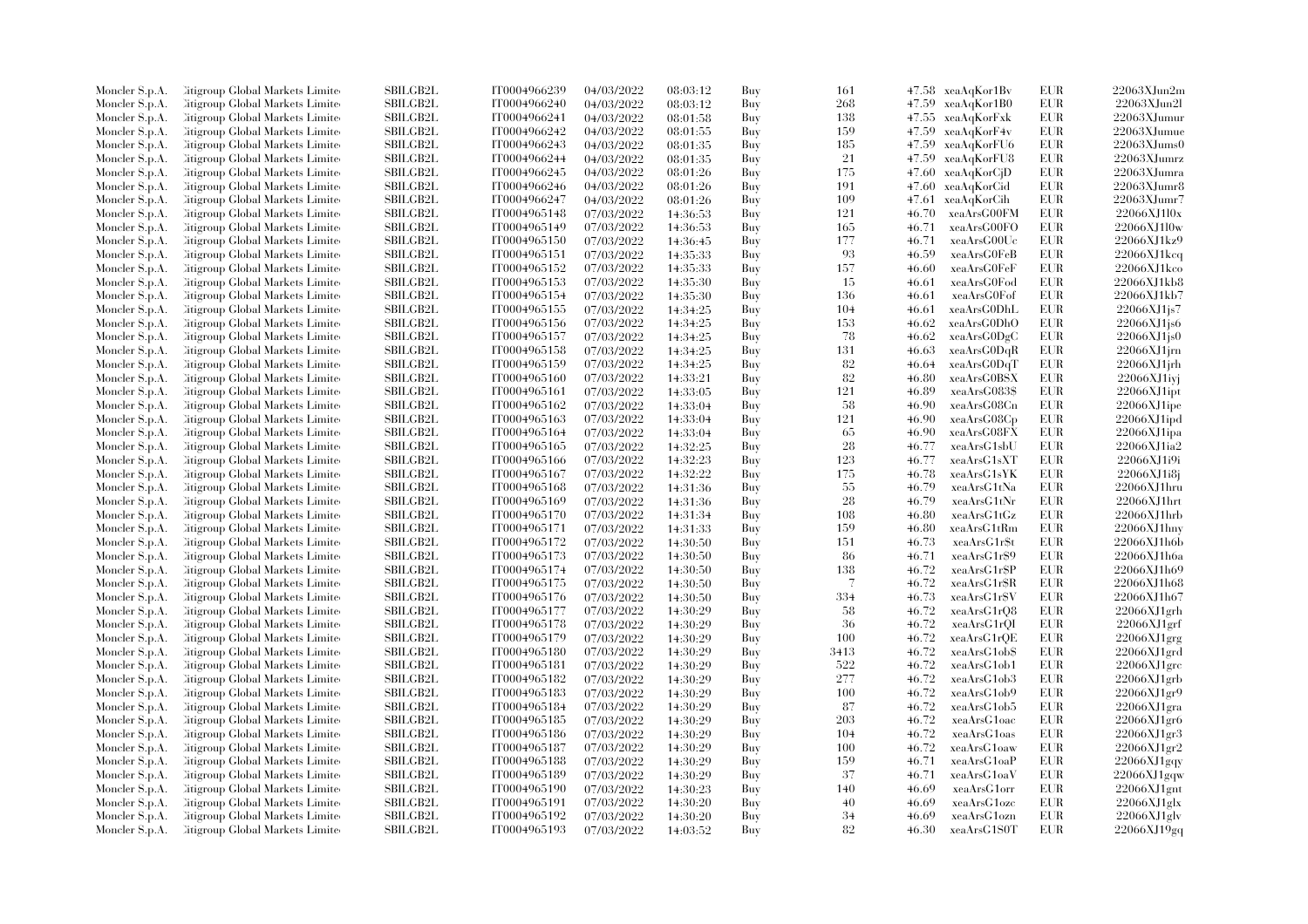| Moncler S.p.A. | Litigroup Global Markets Limite  | SBILGB2L                    | IT0004965194 | 07/03/2022 | 14:02:55 | Buy | 75  | 46.27 | xeaArsG1TPe   | EUR        | 22066XJ193y        |
|----------------|----------------------------------|-----------------------------|--------------|------------|----------|-----|-----|-------|---------------|------------|--------------------|
| Moncler S.p.A. | Litigroup Global Markets Limite  | <b>SBILGB2L</b>             | IT0004965195 | 07/03/2022 | 14:02:55 | Buy | 14  | 46.26 | xeaArsG1TPc   | EUR        | 22066XJ1940        |
|                |                                  |                             |              |            |          |     | 94  |       |               |            |                    |
| Moncler S.p.A. | Citigroup Global Markets Limite  | <b>SBILGB2L</b>             | IT0004965196 | 07/03/2022 | 14:02:55 | Buy |     | 46.27 | xeaArsG1TOj   | <b>EUR</b> | 22066XJ193v        |
| Moncler S.p.A. | Citigroup Global Markets Limite  | SBILGB2L                    | IT0004965197 | 07/03/2022 | 14:02:12 | Buy | 100 | 46.27 | xeaArsG1QAS   | EUR        | 22066XJ18wx        |
| Moncler S.p.A. | Citigroup Global Markets Limite  | <b>SBILGB2L</b>             | IT0004965198 | 07/03/2022 | 14:02:12 | Buy | 30  | 46.27 | xeaArsG1QAx   | EUR        | 22066XJ18wy        |
| Moncler S.p.A. | Citigroup Global Markets Limite  | SBILGB2L                    | IT0004965199 | 07/03/2022 | 14:02:12 | Buy | 24  | 46.26 | xeaArsG1QA2   | EUR        | 22066XJ18ww        |
| Moncler S.p.A. | Citigroup Global Markets Limite  | SBILGB2L                    | IT0004965200 | 07/03/2022 | 14:02:12 | Buy | 127 | 46.26 | xeaArsG1QAD   | <b>EUR</b> | 22066XJ18wv        |
| Moncler S.p.A. | Litigroup Global Markets Limite  | <b>SBILGB2L</b>             | IT0004965201 | 07/03/2022 | 14:01:01 | Buy | -76 | 46.19 | xeaArsG10rM   | EUR        | $22066$ XJ18lq     |
| Moncler S.p.A. | Litigroup Global Markets Limite  | <b>SBILGB2L</b>             | IT0004965202 | 07/03/2022 | 14:01:01 | Buy | 130 | 46.20 | xeaArsG1Oqe   | EUR        | 22066XJ18lo        |
| Moncler S.p.A. | Citigroup Global Markets Limite  | <b>SBILGB2L</b>             | IT0004965203 | 07/03/2022 | 14:00:13 | Buy | 82  | 46.19 | xeaArsG1PqQ   | EUR        | 22066XJ18eu        |
| Moncler S.p.A. | Citigroup Global Markets Limite  | <b>SBILGB2L</b>             | IT0004965204 | 07/03/2022 | 14:00:08 | Buy | 37  | 46.17 | xeaArsG1P@X   | EUR        | 22066XJ18dx        |
| Moncler S.p.A. | Litigroup Global Markets Limite  | SBILGB2L                    | IT0004965205 | 07/03/2022 | 13:59:26 | Buy | 66  | 46.23 | xeaArsG16zo   | EUR        | 22066XJ186m        |
| Moncler S.p.A. | Citigroup Global Markets Limite  | <b>SBILGB2L</b>             | IT0004965206 | 07/03/2022 | 13:59:26 | Buy | -64 | 46.23 | xeaArsG16yh   | EUR        | 22066XJ186j        |
| Moncler S.p.A. | Litigroup Global Markets Limite  | <b>SBILGB2L</b>             | IT0004965207 | 07/03/2022 | 13:59:07 | Buy | 117 | 46.23 | xeaArsG16NH   | EUR        | 22066XJ184g        |
| Moncler S.p.A. | Citigroup Global Markets Limite  | SBILGB2L                    | IT0004965208 | 07/03/2022 | 13:59:05 | Buy | 138 | 46.24 | xeaArsG16HI   | EUR        | 22066XJ1845        |
| Moncler S.p.A. | Citigroup Global Markets Limite  | SBILGB2L                    | IT0004965209 | 07/03/2022 | 13:58:12 | Buy | 127 | 46.20 | xeaArsG14Xb   | EUR        | 22066XJ17wf        |
| Moncler S.p.A. | Citigroup Global Markets Limite  | SBILGB2L                    | IT0004965210 | 07/03/2022 | 13:57:01 | Buy | 82  | 46.17 | xeaArsG151S   | EUR        | $22066$ XJ $17$ jg |
|                |                                  | <b>SBILGB2L</b>             |              |            |          |     |     | 46.17 |               | EUR        | 22066XJ17jf        |
| Moncler S.p.A. | Litigroup Global Markets Limite  |                             | IT0004965211 | 07/03/2022 | 13:57:01 | Buy | 146 |       | xeaArsG150Y   |            |                    |
| Moncler S.p.A. | Citigroup Global Markets Limite  | SBILGB2L                    | IT0004965212 | 07/03/2022 | 13:56:01 | Buy | 82  | 46.17 | xeaArsG12TO   | EUR        | 22066XJ179r        |
| Moncler S.p.A. | Citigroup Global Markets Limite  | <b>SBILGB2L</b>             | IT0004965213 | 07/03/2022 | 13:56:01 | Buy | 88  | 46.16 | xeaArsG12TM   | EUR        | 22066XJ179s        |
| Moncler S.p.A. | Litigroup Global Markets Limite  | <b>SBILGB2L</b>             | IT0004965214 | 07/03/2022 | 13:55:05 | Buy | 55  | 46.23 | xeaArsG10Wf   | <b>EUR</b> | 22066XJ16vf        |
| Moncler S.p.A. | Litigroup Global Markets Limite  | SBILGB2L                    | IT0004965215 | 07/03/2022 | 13:55:04 | Buy | 112 | 46.24 | xeaArsG10ZJ   | EUR        | 22066XJ16v4        |
| Moncler S.p.A. | Citigroup Global Markets Limite  | SBILGB2L                    | IT0004965216 | 07/03/2022 | 13:54:09 | Buy | 65  | 46.30 | xeaArsG11sj   | EUR        | 22066XJ16qb        |
| Moncler S.p.A. | Citigroup Global Markets Limite  | <b>SBILGB2L</b>             | IT0004965217 | 07/03/2022 | 13:54:07 | Buy | 87  | 46.31 | xeaArsG11zs   | EUR        | 22066XJ16p3        |
| Moncler S.p.A. | Citigroup Global Markets Limite  | <b>SBILGB2L</b>             | IT0004965218 | 07/03/2022 | 13:54:06 | Buy | 82  | 46.32 | xeaArsG11y9   | EUR        | 22066XJ16p1        |
| Moncler S.p.A. | Citigroup Global Markets Limite  | <b>SBILGB2L</b>             | IT0004965219 | 07/03/2022 | 13:53:02 | Buy | 93  | 46.28 | xeaArsG1EPv   | EUR        | 22066XJ16di        |
| Moncler S.p.A. | Citigroup Global Markets Limite  | <b>SBILGB2L</b>             | IT0004965220 | 07/03/2022 | 13:52:39 | Buy | 78  | 46.29 | xeaArsG1FFX   | <b>EUR</b> | 22066XJ16ax        |
| Moncler S.p.A. | Litigroup Global Markets Limite  | <b>SBILGB2L</b>             | IT0004965221 | 07/03/2022 | 13:52:37 | Buy | 109 | 46.30 | xeaArsG1F8A   | <b>EUR</b> | 22066XJ16am        |
| Moncler S.p.A. | Citigroup Global Markets Limite  | SBILGB2L                    | IT0004965222 | 07/03/2022 | 13:52:33 | Buy | 99  | 46.30 | xeaArsG1FN@   | EUR        | 22066XJ16a9        |
| Moncler S.p.A. | Citigroup Global Markets Limite  | SBILGB2L                    | IT0004965223 | 07/03/2022 | 13:51:20 | Buy | 131 | 46.29 | xeaArsG1Dwq   | EUR        | 22066XJ15wq        |
| Moncler S.p.A. | Citigroup Global Markets Limite  | SBILGB2L                    | IT0004965224 | 07/03/2022 | 13:51:18 | Buy | 123 | 46.29 | xeaArsG1D7W   | EUR        | 22066XJ15w2        |
| Moncler S.p.A. | Citigroup Global Markets Limite  | <b>SBILGB2L</b>             | IT0004965225 | 07/03/2022 | 13:50:19 | Buy | 77  | 46.31 | xeaArsG1AIo   | <b>EUR</b> | 22066XJ15n5        |
| Moncler S.p.A. | Citigroup Global Markets Limite  | <b>SBILGB2L</b>             | IT0004965226 | 07/03/2022 | 13:50:08 | Buy | 115 | 46.31 | xeaArsG1BZU   | EUR        | 22066XJ15lo        |
|                |                                  | SBILGB2L                    | IT0004965227 | 07/03/2022 |          | Buy | 110 | 46.36 | xeaArsG18X7   | <b>EUR</b> | 22066XJ15ds        |
| Moncler S.p.A. | Citigroup Global Markets Limite  | SBILGB2L                    | IT0004965228 |            | 13:49:23 |     | 116 |       |               | <b>EUR</b> |                    |
| Moncler S.p.A. | Citigroup Global Markets Limite  |                             |              | 07/03/2022 | 13:49:13 | Buy |     | 46.33 | xeaArsG18rP   |            | 22066XJ15ao        |
| Moncler S.p.A. | Citigroup Global Markets Limite  | <b>SBILGB2L</b>             | IT0004965229 | 07/03/2022 | 13:49:13 | Buy | -14 | 46.33 | xeaArsG18rT   | EUR        | 22066XJ15an        |
| Moncler S.p.A. | Citigroup Global Markets Limite  | SBILGB2L                    | IT0004965230 | 07/03/2022 | 13:48:04 | Buy | 125 | 46.28 | xeaArsG19w5   | EUR        | 22066XJ14x9        |
| Moncler S.p.A. | Citigroup Global Markets Limite  | SBILGB2L                    | IT0004965231 | 07/03/2022 | 13:47:59 | Buy | 100 | 46.29 | xeaArsG1919   | <b>EUR</b> | 22066XJ14w8        |
| Moncler S.p.A. | Citigroup Global Markets Limite  | <b>SBILGB2L</b>             | IT0004965232 | 07/03/2022 | 13:47:46 | Buy | 92  | 46.26 | xeaArsG19JL   | <b>EUR</b> | 22066XJ14u2        |
| Moncler S.p.A. | Litigroup Global Markets Limite  | <b>SBILGB2L</b>             | IT0004965233 | 07/03/2022 | 13:46:27 | Buy | 113 | 46.16 | xeaArsG2to4   | EUR        | 22066XJ14id        |
| Moncler S.p.A. | Citigroup Global Markets Limite  | <b>SBILGB2L</b>             | IT0004965234 | 07/03/2022 | 13:46:21 | Buy | 111 | 46.17 | xeaArsG2tx8   | EUR        | 22066XJ14h3        |
| Moncler S.p.A. | Citigroup Global Markets Limite  | SBILGB2L                    | IT0004965235 | 07/03/2022 | 13:45:13 | Buy | 10  | 46.13 | xeaArsG2qLS   | EUR        | 22066XJ148t        |
| Moncler S.p.A. | Citigroup Global Markets Limite  | SBILGB2L                    | IT0004965236 | 07/03/2022 | 13:45:13 | Buy | 69  | 46.13 | xeaArsG2qLU   | <b>EUR</b> | 22066XJ148s        |
| Moncler S.p.A. | Citigroup Global Markets Limite  | SBILGB2L                    | IT0004965237 | 07/03/2022 | 13:45:12 | Buy | 110 | 46.13 | xeaArsG2qKE   | EUR        | 22066XJ148q        |
| Moncler S.p.A. | Citigroup Global Markets Limite  | <b>SBILGB2L</b>             | IT0004965238 | 07/03/2022 | 13:44:11 | Buy | 148 | 46.11 | xeaArsG2rPR   | EUR        | 22066XJ141c        |
| Moncler S.p.A. | Citigroup Global Markets Limite  | SBILGB2L                    | IT0004965239 | 07/03/2022 | 13:43:29 | Buy | 140 | 46.10 | xeaArsG2oLj   | EUR        | 22066XJ13u8        |
| Moncler S.p.A. | Citigroup Global Markets Limite  | <b>SBILGB2L</b>             | IT0004965240 | 07/03/2022 | 13:43:19 | Buy | 91  | 46.09 | xeaArsG2oRf   | EUR        | 22066XJ13tf        |
| Moncler S.p.A. | Citigroup Global Markets Limite  | <b>SBILGB2L</b>             | IT0004965241 | 07/03/2022 | 13:41:58 | Buy | 123 | 46.18 | xeaArsG2m0V   | EUR        | 22066XJ13gy        |
| Moncler S.p.A. | Citigroup Global Markets Limite  | SBILGB2L                    | IT0004965242 | 07/03/2022 | 13:41:58 | Buy | 115 | 46.18 | xeaArsG2m36   | <b>EUR</b> | 22066XJ13gq        |
| Moncler S.p.A. | Citigroup Global Markets Limite  | SBILGB2L                    | IT0004965243 | 07/03/2022 | 13:41:03 | Buy | 121 | 46.08 | xeaArsG2n3P   | <b>EUR</b> | 22066XJ139d        |
| Moncler S.p.A. | Litigroup Global Markets Limite  | <b>SBILGB2L</b>             | IT0004965244 | 07/03/2022 | 13:41:02 | Buy | 103 | 46.09 | xeaArsG2nEn   | <b>EUR</b> | 22066XJ138c        |
| Moncler S.p.A. | Citigroup Global Markets Limite  | <b>SBILGB2L</b>             | IT0004965245 | 07/03/2022 | 13:39:28 | Buy | 143 | 45.90 | xeaArsG2\$7\$ | <b>EUR</b> | 22066XJ12tt        |
|                |                                  |                             |              |            |          |     | 117 | 45.93 |               |            | 22066XJ12mx        |
| Moncler S.p.A. | Citigroup Global Markets Limite  | SBILGB2L<br><b>SBILGB2L</b> | IT0004965246 | 07/03/2022 | 13:38:37 | Buy | 113 | 45.93 | xeaArsG2yEd   | EUR        |                    |
| Moncler S.p.A. | Citigroup Global Markets Limite  |                             | IT0004965247 | 07/03/2022 | 13:38:30 | Buy |     |       | xeaArsG2yJk   | <b>EUR</b> | 22066XJ12m9        |
| Moncler S.p.A. | Citigroup Global Markets Limited | SBILGB2L                    | IT0004965248 | 07/03/2022 | 13:37:18 | Buy | 82  | 45.96 | xeaArsG2w\$G  | <b>EUR</b> | 22066XJ12di        |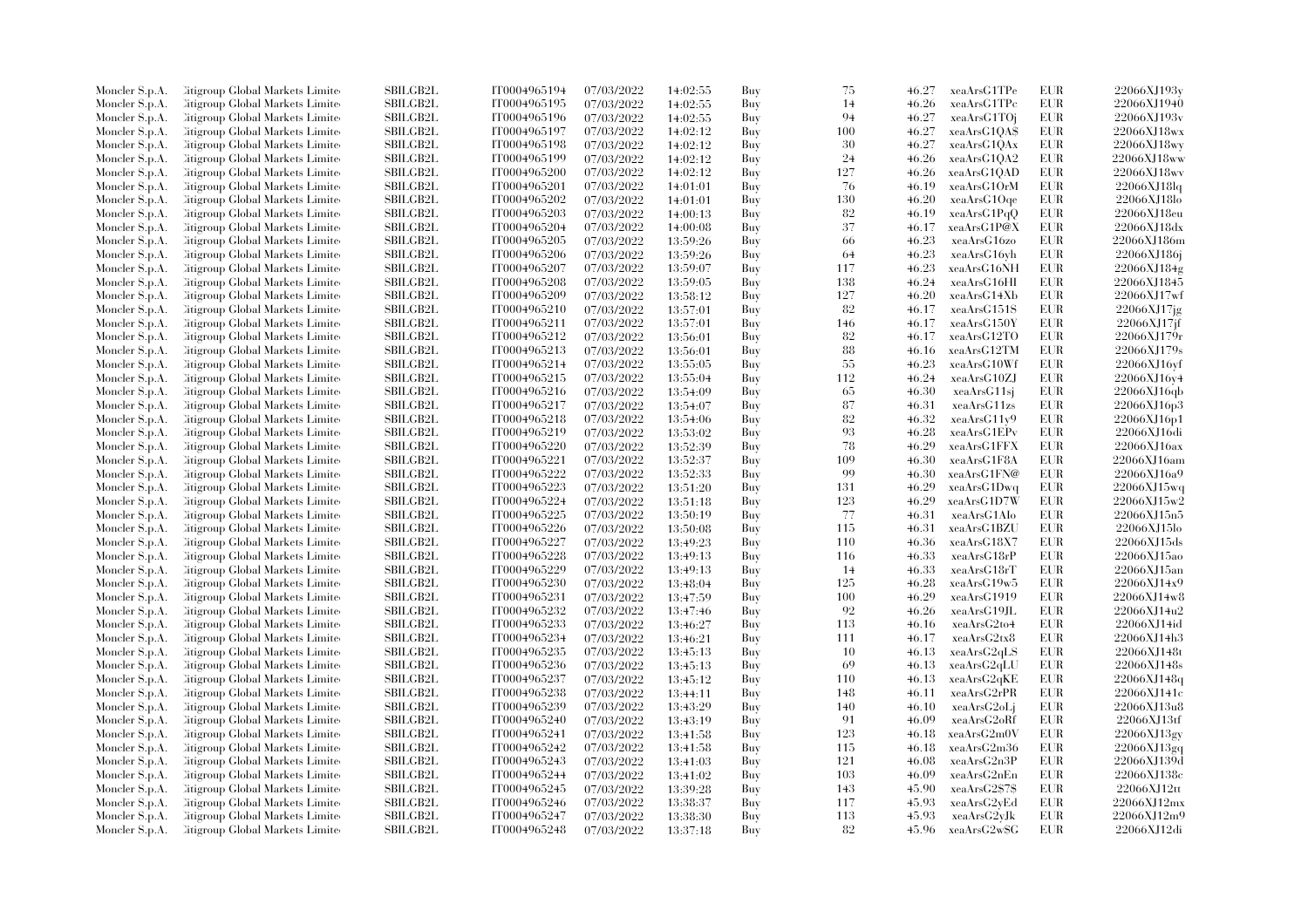| Moncler S.p.A. | Citigroup Global Markets Limite  | <b>SBILGB2L</b> | IT0004965249 | 07/03/2022 | 13:37:01 | Buy | 84             | 45.98 | xeaArsG2wGk | EUR        | 22066XJ12bh                   |
|----------------|----------------------------------|-----------------|--------------|------------|----------|-----|----------------|-------|-------------|------------|-------------------------------|
| Moncler S.p.A. | Citigroup Global Markets Limite  | <b>SBILGB2L</b> | IT0004965250 | 07/03/2022 | 13:36:49 | Buy | 86             | 45.98 | xeaArsG2xX9 | EUR        | 22066XJ129o                   |
| Moncler S.p.A. | Citigroup Global Markets Limited | <b>SBILGB2L</b> | IT0004965251 | 07/03/2022 | 13:36:22 | Buy | 113            | 45.97 | xeaArsG2x6g | <b>EUR</b> | 22066XJ126k                   |
| Moncler S.p.A. | Litigroup Global Markets Limite  | SBILGB2L        | IT0004965252 | 07/03/2022 | 13:35:17 | Buy | 70             | 46.01 | xeaArsG2uJM | EUR        | 22066XJ11xq                   |
| Moncler S.p.A. | Citigroup Global Markets Limite  | <b>SBILGB2L</b> | IT0004965253 | 07/03/2022 | 13:35:17 | Buy | 100            | 46.02 | xeaArsG2uJV | EUR        | 22066XJ11xo                   |
| Moncler S.p.A. | Litigroup Global Markets Limite  | SBILGB2L        | IT0004965254 | 07/03/2022 | 13:35:17 | Buy | 8              | 46.02 | xeaArsG2uJR | EUR        | $22066$ XJ11 $xp$             |
| Moncler S.p.A. | Citigroup Global Markets Limite  | SBILGB2L        | IT0004965255 | 07/03/2022 | 13:35:17 | Buy | 82             | 46.01 | xeaArsG2uIn | EUR        | 22066XJ11xn                   |
| Moncler S.p.A. | Citigroup Global Markets Limite  | <b>SBILGB2L</b> | IT0004965256 | 07/03/2022 | 13:35:17 | Buy | 122            | 46.02 | xeaArsG2uI3 | EUR        | 22066XJ11xm                   |
| Moncler S.p.A. | Litigroup Global Markets Limite  | <b>SBILGB2L</b> | IT0004965257 | 07/03/2022 | 13:33:32 | Buy | 73             | 45.88 | xeaArsG2cTA | EUR        | 22066XJ11nq                   |
| Moncler S.p.A. | Citigroup Global Markets Limited | SBILGB2L        | IT0004965258 | 07/03/2022 | 13:33:32 | Buy | 108            | 45.89 | xeaArsG2cTC | EUR        | 22066XJ11np                   |
| Moncler S.p.A. | Citigroup Global Markets Limite  | <b>SBILGB2L</b> | IT0004965259 | 07/03/2022 | 13:32:35 | Buy | 103            | 45.98 | xeaArsG2aYM | EUR        | 22066XJ11hc                   |
|                | Citigroup Global Markets Limite  | SBILGB2L        | IT0004965260 |            |          |     | 121            | 45.98 | xeaArsG2ahH | <b>EUR</b> | 22066XJ11gx                   |
| Moncler S.p.A. |                                  |                 | IT0004965261 | 07/03/2022 | 13:32:29 | Buy | 147            | 45.97 |             | EUR        |                               |
| Moncler S.p.A. | Citigroup Global Markets Limite  | <b>SBILGB2L</b> |              | 07/03/2022 | 13:31:30 | Buy |                |       | xeaArsG2b@M |            | 22066XJ11av                   |
| Moncler S.p.A. | Citigroup Global Markets Limite  | <b>SBILGB2L</b> | IT0004965262 | 07/03/2022 | 13:30:45 | Buy | 135            | 45.99 | xeaArsG2Ymg | EUR        | 22066XJ116r                   |
| Moncler S.p.A. | Litigroup Global Markets Limite  | <b>SBILGB2L</b> | IT0004965263 | 07/03/2022 | 13:30:42 | Buy | 118            | 46.00 | xeaArsG2Yy1 | EUR        | 22066XJ116i                   |
| Moncler S.p.A. | Citigroup Global Markets Limited | SBILGB2L        | IT0004965264 | 07/03/2022 | 13:29:37 | Buy | 69             | 45.93 | xeaArsG2ZBZ | <b>EUR</b> | 22066XJ10zy                   |
| Moncler S.p.A. | Litigroup Global Markets Limite  | <b>SBILGB2L</b> | IT0004965265 | 07/03/2022 | 13:29:27 | Buy | 101            | 45.93 | xeaArsG2ZVe | <b>EUR</b> | $22066$ XJ $10$ <sub>Vs</sub> |
| Moncler S.p.A. | Citigroup Global Markets Limite  | <b>SBILGB2L</b> | IT0004965266 | 07/03/2022 | 13:28:29 | Buy | 67             | 45.88 | xeaArsG2WQg | <b>EUR</b> | 22066XJ10qx                   |
| Moncler S.p.A. | Litigroup Global Markets Limite  | <b>SBILGB2L</b> | IT0004965267 | 07/03/2022 | 13:28:28 | Buy | 101            | 45.89 | xeaArsG2Xae | <b>EUR</b> | $22066$ XJ $10$ qn            |
| Moncler S.p.A. | Citigroup Global Markets Limite  | SBILGB2L        | IT0004965268 | 07/03/2022 | 13:27:44 | Buy | 68             | 45.94 | xeaArsG2XLz | EUR        | 22066XJ10mc                   |
| Moncler S.p.A. | Litigroup Global Markets Limite  | <b>SBILGB2L</b> | IT0004965269 | 07/03/2022 | 13:27:28 | Buy | 100            | 45.94 | xeaArsG2XQz | EUR        | 22066XJ10le                   |
| Moncler S.p.A. | Citigroup Global Markets Limite  | <b>SBILGB2L</b> | IT0004965270 | 07/03/2022 | 13:26:29 | Buy | 67             | 45.91 | xeaArsG2lZC | EUR        | 22066XJ10fv                   |
| Moncler S.p.A. | Litigroup Global Markets Limite  | <b>SBILGB2L</b> | IT0004965271 | 07/03/2022 | 13:26:29 | Buy | 101            | 45.92 | xeaArsG2lZH | EUR        | 22066XJ10fu                   |
| Moncler S.p.A. | Citigroup Global Markets Limited | <b>SBILGB2L</b> | IT0004965272 | 07/03/2022 | 13:25:42 | Buy | 67             | 45.87 | xeaArsG2ib9 | <b>EUR</b> | 22066XJ1098                   |
| Moncler S.p.A. | Citigroup Global Markets Limite  | SBILGB2L        | IT0004965273 | 07/03/2022 | 13:25:42 | Buy | 101            | 45.88 | xeaArsG2ibB | EUR        | 22066XJ1096                   |
| Moncler S.p.A. | Citigroup Global Markets Limite  | <b>SBILGB2L</b> | IT0004965274 | 07/03/2022 | 13:24:43 | Buy | 73             | 45.99 | xeaArsG2jYV | EUR        | 22066XJ0zz7                   |
| Moncler S.p.A. | Litigroup Global Markets Limite  | <b>SBILGB2L</b> | IT0004965275 | 07/03/2022 | 13:24:23 | Buy | 86             | 46.04 | xeaArsG2j4c | EUR        | 22066XJ0zwi                   |
| Moncler S.p.A. | Litigroup Global Markets Limite  | <b>SBILGB2L</b> | IT0004965276 | 07/03/2022 | 13:24:07 | Buy | 63             | 46.02 | xeaArsG2jL9 | EUR        | 22066XJ0zuz                   |
| Moncler S.p.A. | Litigroup Global Markets Limite  | <b>SBILGB2L</b> | IT0004965277 | 07/03/2022 | 13:24:07 | Buy | 96             | 46.03 | xeaArsG2jLJ | EUR        | 22066XJ0zuv                   |
| Moncler S.p.A. | Litigroup Global Markets Limite  | SBILGB2L        | IT0004965278 | 07/03/2022 | 13:22:37 | Buy | 111            | 45.88 | xeaArsG2hu7 | EUR        | 22066XJ0zls                   |
| Moncler S.p.A. | Citigroup Global Markets Limite  | <b>SBILGB2L</b> | IT0004965279 | 07/03/2022 | 13:22:03 | Buy | 109            | 45.97 | xeaArsG2efR | EUR        | 22066XJ0zhn                   |
| Moncler S.p.A. | Litigroup Global Markets Limite  | SBILGB2L        | IT0004965280 | 07/03/2022 | 13:21:51 | Buy | 96             | 45.97 | xeaArsG2ezd | <b>EUR</b> | 22066XJ0zh7                   |
| Moncler S.p.A. | Litigroup Global Markets Limite  | SBILGB2L        | IT0004965281 | 07/03/2022 | 13:20:55 | Buy | 63             | 45.96 | xeaArsG2fDG | EUR        | 22066XJ0z6x                   |
| Moncler S.p.A. | Citigroup Global Markets Limite  | <b>SBILGB2L</b> | IT0004965282 | 07/03/2022 | 13:20:55 | Buy | 96             | 45.97 | xeaArsG2fDM | EUR        | 22066XJ0z6w                   |
| Moncler S.p.A. | Litigroup Global Markets Limite  | SBILGB2L        | IT0004965283 | 07/03/2022 | 13:19:55 | Buy | 151            | 45.96 | xeaArsG2M36 | <b>EUR</b> | 22066XJ0z0j                   |
| Moncler S.p.A. | Litigroup Global Markets Limite  | <b>SBILGB2L</b> | IT0004965284 | 07/03/2022 | 13:18:51 | Buy | 78             | 45.86 | xeaArsG2NV4 | EUR        | 22066XJ0yjq                   |
| Moncler S.p.A. | Litigroup Global Markets Limite  | <b>SBILGB2L</b> | IT0004965285 | 07/03/2022 | 13:18:06 | Buy | 12             | 45.83 | xeaArsG2KAi | <b>EUR</b> | 22066XJ0vbk                   |
| Moncler S.p.A. | Litigroup Global Markets Limite  | SBILGB2L        | IT0004965286 | 07/03/2022 | 13:18:06 | Buy | 60             | 45.83 | xeaArsG2KAm | <b>EUR</b> | 22066XJ0vbi                   |
| Moncler S.p.A. | Citigroup Global Markets Limite  | <b>SBILGB2L</b> | IT0004965287 | 07/03/2022 | 13:18:06 | Buy | 31             | 45.82 | xeaArsG2KA9 | EUR        | 22066XJ0vbi                   |
| Moncler S.p.A. | Litigroup Global Markets Limite  | <b>SBILGB2L</b> | IT0004965288 | 07/03/2022 | 13:18:06 | Buy | 30             | 45.82 | xeaArsG2KAB | <b>EUR</b> | 22066XJ0ybh                   |
| Moncler S.p.A. | Litigroup Global Markets Limite  | <b>SBILGB2L</b> | IT0004965289 | 07/03/2022 | 13:18:06 | Buy | 91             | 45.83 | xeaArsG2KAK | EUR        | $22066$ XJ0ybg                |
|                | Litigroup Global Markets Limite  | <b>SBILGB2L</b> | IT0004965290 | 07/03/2022 |          | Buy | 82             | 45.79 | xeaArsG2LSB | EUR        | 22066XJ0v1x                   |
| Moncler S.p.A. |                                  |                 |              |            | 13:17:00 |     |                |       |             |            |                               |
| Moncler S.p.A. | Litigroup Global Markets Limite  | <b>SBILGB2L</b> | IT0004965291 | 07/03/2022 | 13:16:06 | Buy | 66             | 45.79 | xeaArsG2IJY | EUR        | $22066$ XJ0xwh                |
| Moncler S.p.A. | Litigroup Global Markets Limite  | <b>SBILGB2L</b> | IT0004965292 | 07/03/2022 | 13:16:06 | Buy | 94             | 45.80 | xeaArsG2IJI | <b>EUR</b> | $22066$ XJ0xwg                |
| Moncler S.p.A. | Citigroup Global Markets Limite  | SBILGB2L        | IT0004965293 | 07/03/2022 | 13:16:06 | Buy | 30             | 45.80 | xeaArsG2IJn | <b>EUR</b> | 22066XJ0xwf                   |
| Moncler S.p.A. | Litigroup Global Markets Limite  | SBILGB2L        | IT0004965294 | 07/03/2022 | 13:16:04 | Buy | 181            | 45.81 | xeaArsG2IVW | EUR        | 22066XJ0xvz                   |
| Moncler S.p.A. | Litigroup Global Markets Limite  | <b>SBILGB2L</b> | IT0004965295 | 07/03/2022 | 13:14:04 | Buy | 108            | 45.76 | xeaArsG2Hg9 | <b>EUR</b> | $22066$ XJ $0$ xjk            |
| Moncler S.p.A. | Litigroup Global Markets Limite  | SBILGB2L        | IT0004965296 | 07/03/2022 | 13:13:02 | Buy | 140            | 45.76 | xeaArsG2UyF | <b>EUR</b> | $22066$ XJ $0$ xct            |
| Moncler S.p.A. | Citigroup Global Markets Limite  | <b>SBILGB2L</b> | IT0004965297 | 07/03/2022 | 13:13:00 | Buy | -11            | 45.76 | xeaArsG2UvA | EUR        | 22066XJ0xcp                   |
| Moncler S.p.A. | Citigroup Global Markets Limite  | <b>SBILGB2L</b> | IT0004965298 | 07/03/2022 | 13:13:00 | Buy | 100            | 45.76 | xeaArsG2UvC | EUR        | 22066XJ0xco                   |
| Moncler S.p.A. | Citigroup Global Markets Limite  | SBILGB2L        | IT0004965299 | 07/03/2022 | 13:11:25 | Buy | $\overline{4}$ | 45.72 | xeaArsG2SjU | <b>EUR</b> | 22066XJ0x3q                   |
| Moncler S.p.A. | Citigroup Global Markets Limite  | <b>SBILGB2L</b> | IT0004965300 | 07/03/2022 | 13:11:25 | Buy | 100            | 45.72 | xeaArsG2SiY | EUR        | 22066XJ0x3p                   |
| Moncler S.p.A. | Litigroup Global Markets Limite  | SBILGB2L        | IT0004965301 | 07/03/2022 | 13:11:25 | Buy | -68            | 45.71 | xeaArsG2Sig | EUR        | 22066XJ0x3o                   |
| Moncler S.p.A. | Litigroup Global Markets Limite  | SBILGB2L        | IT0004965302 | 07/03/2022 | 13:11:25 | Buy | 102            | 45.72 | xeaArsG2Sik | EUR        | 22066XJ0x3n                   |
| Moncler S.p.A. | Citigroup Global Markets Limited | SBILGB2L        | IT0004965303 | 07/03/2022 | 13:09:48 | Buy | -65            | 45.53 | xeaArsG2TRb | <b>EUR</b> | 22066XJ0wvf                   |
|                |                                  |                 |              |            |          |     |                |       |             |            |                               |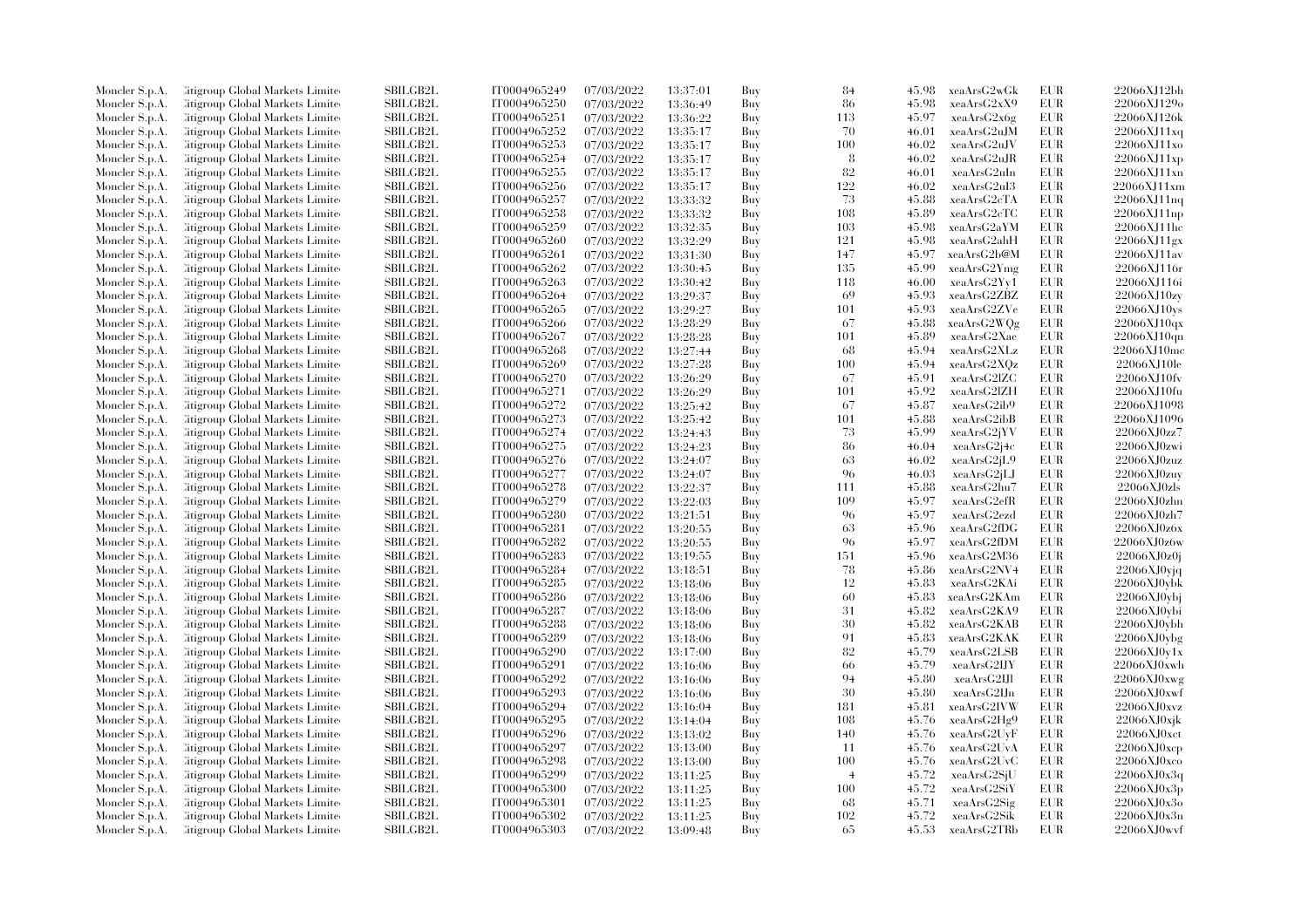| Moncler S.p.A. | Litigroup Global Markets Limite         | <b>SBILGB2L</b> | IT0004965304 | 07/03/2022 | 13:09:46 | Buy | 82                       | 45.54 | xeaArsG2TO5  | <b>EUR</b> | 22066XJ0wvc            |
|----------------|-----------------------------------------|-----------------|--------------|------------|----------|-----|--------------------------|-------|--------------|------------|------------------------|
| Moncler S.p.A. | Litigroup Global Markets Limite         | <b>SBILGB2L</b> | IT0004965305 | 07/03/2022 | 13:08:54 | Buy | 61                       | 45.52 | xeaArsG2QS3  | <b>EUR</b> | 22066XJ0wd             |
| Moncler S.p.A. | Citigroup Global Markets Limite         | SBILGB2L        | IT0004965306 | 07/03/2022 | 13:08:25 | Buy | 100                      | 45.48 | xeaArsG2R3h  | <b>EUR</b> | 22066XJ0wma            |
| Moncler S.p.A. | Litigroup Global Markets Limite         | SBILGB2L        | IT0004965307 | 07/03/2022 | 13:08:25 | Buy | $\overline{2}$           | 45.48 | xeaArsG2R3d  | <b>EUR</b> | 22066XJ0wmb            |
| Moncler S.p.A. | Citigroup Global Markets Limite         | <b>SBILGB2L</b> | IT0004965308 | 07/03/2022 | 13:08:25 | Buy | 129                      | 45.50 | xeaArsG2R3@  | <b>EUR</b> | 22066XJ0wm9            |
| Moncler S.p.A. | Citigroup Global Markets Limite         | SBILGB2L        | IT0004965309 | 07/03/2022 | 13:07:02 | Buy | 102                      | 45.48 | xeaArsG2OUf  | EUR        | $22066XJ0$ wee         |
| Moncler S.p.A. | Citigroup Global Markets Limite         | <b>SBILGB2L</b> | IT0004965310 | 07/03/2022 | 13:07:02 | Buy | 114                      | 45.48 | xeaArsG2OU2  | <b>EUR</b> | $22066XJ0$ web         |
| Moncler S.p.A. | Litigroup Global Markets Limite         | <b>SBILGB2L</b> | IT0004965311 | 07/03/2022 | 13:05:52 | Buy | 82                       | 45.55 | xeaArsG26q\$ | <b>EUR</b> | 22066XJ0w5l            |
|                |                                         |                 |              |            |          |     |                          |       |              | <b>EUR</b> | 22066XJ0w0t            |
| Moncler S.p.A. | Litigroup Global Markets Limite         | <b>SBILGB2L</b> | IT0004965312 | 07/03/2022 | 13:05:16 | Buy | 63                       | 45.52 | xeaArsG26Ie  |            |                        |
| Moncler S.p.A. | Citigroup Global Markets Limite         | <b>SBILGB2L</b> | IT0004965313 | 07/03/2022 | 13:05:15 | Buy | 10                       | 45.52 | xeaArsG26TG  | <b>EUR</b> | 22066XJ0w0q            |
| Moncler S.p.A. | Citigroup Global Markets Limite         | SBILGB2L        | IT0004965314 | 07/03/2022 | 13:05:15 | Buy | -9                       | 45.52 | xeaArsG26TI  | <b>EUR</b> | 22066XJ0w0p            |
| Moncler S.p.A. | Litigroup Global Markets Limite         | SBILGB2L        | IT0004965315 | 07/03/2022 | 13:05:08 | Buy | 40                       | 45.52 | xeaArsG26OV  | EUR        | 22066XJ0w05            |
| Moncler S.p.A. | Citigroup Global Markets Limite         | <b>SBILGB2L</b> | IT0004965316 | 07/03/2022 | 13:04:57 | Buy | 86                       | 45.44 | xeaArsG27ri  | <b>EUR</b> | 22066XJ0vyg            |
| Moncler S.p.A. | Litigroup Global Markets Limite         | <b>SBILGB2L</b> | IT0004965317 | 07/03/2022 | 13:04:55 | Buy | 70                       | 45.44 | xeaArsG27qj  | EUR        | 22066XJ0vye            |
| Moncler S.p.A. | Citigroup Global Markets Limite         | <b>SBILGB2L</b> | IT0004965318 | 07/03/2022 | 13:03:32 | Buy | 66                       | 45.52 | xeaArsG2480  | <b>EUR</b> | 22066XJ0vp3            |
| Moncler S.p.A. | Citigroup Global Markets Limite         | SBILGB2L        | IT0004965319 | 07/03/2022 | 13:03:32 | Buy | 139                      | 45.52 | xeaArsG2489  | <b>EUR</b> | 22066XJ0vp0            |
| Moncler S.p.A. | Citigroup Global Markets Limite         | <b>SBILGB2L</b> | IT0004965320 | 07/03/2022 | 13:03:04 | Buy | 20                       | 45.51 | xeaArsG25rZ  | EUR        | 22066XJ0vmc            |
| Moncler S.p.A. | Litigroup Global Markets Limite         | SBILGB2L        | IT0004965321 | 07/03/2022 | 13:02:07 | Buy | 92                       | 45.56 | xeaArsG22rU  | <b>EUR</b> | 22066XJ0vge            |
| Moncler S.p.A. | Citigroup Global Markets Limite         | SBILGB2L        | IT0004965322 | 07/03/2022 | 13:02:06 | Buy | 93                       | 45.57 | xeaArsG22s2  | <b>EUR</b> | 22066XJ0vgc            |
| Moncler S.p.A. | Citigroup Global Markets Limite         | <b>SBILGB2L</b> | IT0004965323 | 07/03/2022 | 13:01:16 | Buy | 56                       | 45.60 | xeaArsG23fT  | <b>EUR</b> | 22066XJ0v9e            |
| Moncler S.p.A. | Citigroup Global Markets Limite         | <b>SBILGB2L</b> | IT0004965324 | 07/03/2022 | 13:01:16 | Buy | 53                       | 45.60 | xeaArsG23fV  | <b>EUR</b> | 22066XJ0v9d            |
| Moncler S.p.A. | Litigroup Global Markets Limite         | <b>SBILGB2L</b> | IT0004965325 | 07/03/2022 | 13:00:14 | Buy | $\overline{\mathcal{L}}$ | 45.59 | xeaArsG20rS  | EUR        | $22066X$ J $0v3b$      |
| Moncler S.p.A. | Citigroup Global Markets Limite         | SBILGB2L        | IT0004965326 | 07/03/2022 | 13:00:13 | Buy | -66                      | 45.60 | xeaArsG20tG  | <b>EUR</b> | 22066XJ0v33            |
| Moncler S.p.A. | Citigroup Global Markets Limite         | <b>SBILGB2L</b> | IT0004965327 | 07/03/2022 | 13:00:10 | Buy | 120                      | 45.60 | xeaArsG20mC  | <b>EUR</b> | 22066XJ0v2s            |
| Moncler S.p.A. | <b>Citigroup Global Markets Limited</b> | <b>SBILGB2L</b> | IT0004965328 | 07/03/2022 | 12:59:10 | Buy | 66                       | 45.60 | xeaArsG214l  | <b>EUR</b> | 22066XJ0uum            |
| Moncler S.p.A. | Citigroup Global Markets Limite         | SBILGB2L        | IT0004965329 | 07/03/2022 | 12:58:37 | Buy | 79                       | 45.66 | xeaArsG2Ek@  | EUR        | 22066XJ0uq6            |
| Moncler S.p.A. | Citigroup Global Markets Limite         | <b>SBILGB2L</b> | IT0004965330 | 07/03/2022 | 12:58:30 | Buy | 145                      | 45.66 | xeaArsG2Esx  | <b>EUR</b> | 22066XJ0up1            |
| Moncler S.p.A. | Litigroup Global Markets Limite         | <b>SBILGB2L</b> | IT0004965331 | 07/03/2022 | 12:57:00 | Buy | 145                      | 45.65 | xeaArsG2CbX  | <b>EUR</b> | 22066XJ0uf4            |
|                | Citigroup Global Markets Limite         | SBILGB2L        | IT0004965332 | 07/03/2022 |          | Buy | 90                       | 45.76 | xeaArsG2Dk9  | <b>EUR</b> | 22066XJ0u5w            |
| Moncler S.p.A. |                                         | SBILGB2L        |              |            | 12:56:02 |     | 20                       |       |              | <b>EUR</b> |                        |
| Moncler S.p.A. | Citigroup Global Markets Limite         |                 | IT0004965333 | 07/03/2022 | 12:55:24 | Buy |                          | 45.73 | xeaArsG2DRm  |            | 22066XJ0u2q            |
| Moncler S.p.A. | Citigroup Global Markets Limite         | SBILGB2L        | IT0004965334 | 07/03/2022 | 12:55:24 | Buy | 119                      | 45.74 | xeaArsG2DQp  | <b>EUR</b> | 22066XJ0u2m            |
| Moncler S.p.A. | Citigroup Global Markets Limite         | <b>SBILGB2L</b> | IT0004965335 | 07/03/2022 | 12:55:12 | Buy | 55                       | 45.74 | xeaArsG2Aid  | <b>EUR</b> | 22066XJ0u1r            |
| Moncler S.p.A. | Citigroup Global Markets Limite         | <b>SBILGB2L</b> | IT0004965336 | 07/03/2022 | 12:55:03 | Buy | 14                       | 45.72 | xeaArsG2AzL  | <b>EUR</b> | 22066XJ0u0f            |
| Moncler S.p.A. | Citigroup Global Markets Limite         | SBILGB2L        | IT0004965337 | 07/03/2022 | 12:54:04 | Buy | 61                       | 45.71 | xeaArsG28A5  | <b>EUR</b> | 22066XJ0tr6            |
| Moncler S.p.A. | Citigroup Global Markets Limite         | <b>SBILGB2L</b> | IT0004965338 | 07/03/2022 | 12:54:04 | Buy | 15                       | 45.72 | xeaArsG28A9  | <b>EUR</b> | 22066XJ0tr5            |
| Moncler S.p.A. | Litigroup Global Markets Limite         | <b>SBILGB2L</b> | IT0004965339 | 07/03/2022 | 12:54:04 | Buy | 55                       | 45.72 | xeaArsG28AB  | <b>EUR</b> | 22066XJ0tr4            |
| Moncler S.p.A. | Litigroup Global Markets Limite         | SBILGB2L        | IT0004965340 | 07/03/2022 | 12:54:03 | Buy | 14                       | 45.72 | xeaArsG28AV  | EUR        | 22066XJ0tr2            |
| Moncler S.p.A. | Citigroup Global Markets Limite         | <b>SBILGB2L</b> | IT0004965341 | 07/03/2022 | 12:53:14 | Buy | 139                      | 45.66 | xeaArsG29Yy  | <b>EUR</b> | 22066XJ0to2            |
| Moncler S.p.A. | Citigroup Global Markets Limite         | <b>SBILGB2L</b> | IT0004965342 | 07/03/2022 | 12:52:23 | Buy | 142                      | 45.62 | xeaArsG297@  | <b>EUR</b> | 22066XJ0tko            |
| Moncler S.p.A. | Litigroup Global Markets Limite         | SBILGB2L        | IT0004965343 | 07/03/2022 | 12:51:12 | Buy | 82                       | 45.63 | xeaArsG3svl  | <b>EUR</b> | 22066XJ0teb            |
| Moncler S.p.A. | Citigroup Global Markets Limite         | <b>SBILGB2L</b> | IT0004965344 | 07/03/2022 | 12:51:07 | Buy | 114                      | 45.63 | xeaArsG3s6V  | <b>EUR</b> | 22066XJ0tdh            |
| Moncler S.p.A. | Citigroup Global Markets Limite         | SBILGB2L        | IT0004965345 | 07/03/2022 | 12:49:58 | Buy | 97                       | 45.51 | xeaArsG3qaE  | EUR        | 22066XJ0t1a            |
| Moncler S.p.A. | Citigroup Global Markets Limite         | SBILGB2L        | IT0004965346 | 07/03/2022 | 12:49:47 | Buy | 141                      | 45.53 | xeaArsG3qst  | <b>EUR</b> | 22066XJ0sz8            |
| Moncler S.p.A. | Citigroup Global Markets Limite         | <b>SBILGB2L</b> | IT0004965347 | 07/03/2022 | 12:48:22 | Buy | 150                      | 45.56 | xeaArsG3rCs  | EUR        | 22066XJ0 <sub>so</sub> |
| Moncler S.p.A. | Citigroup Global Markets Limite         | <b>SBILGB2L</b> | IT0004965348 | 07/03/2022 | 12:47:13 | Buy | 130                      | 45.49 | xeaArsG3oUe  | <b>EUR</b> | $22066XJ0$ sew         |
| Moncler S.p.A. | Citigroup Global Markets Limite         | SBILGB2L        | IT0004965349 | 07/03/2022 | 12:46:22 | Buy | 140                      | 45.55 | xeaArsG3mdj  | EUR        | 22066XJ0s4q            |
| Moncler S.p.A. | Citigroup Global Markets Limite         | SBILGB2L        | IT0004965350 | 07/03/2022 | 12:45:13 | Buy | 144                      | 45.67 | xeaArsG3nww  | <b>EUR</b> | 22066XJ0rt5            |
| Moncler S.p.A. | Citigroup Global Markets Limite         | SBILGB2L        | IT0004965351 | 07/03/2022 | 12:44:21 | Buy | 110                      | 45.62 | xeaArsG3@3f  | EUR        | $22066$ XJ0rlv         |
| Moncler S.p.A. | Citigroup Global Markets Limite         | <b>SBILGB2L</b> | IT0004965352 | 07/03/2022 | 12:43:39 | Buy | 107                      | 45.59 | xeaArsG3\$@P | <b>EUR</b> | 22066XJ0rh9            |
| Moncler S.p.A. | Citigroup Global Markets Limite         | SBILGB2L        | IT0004965353 | 07/03/2022 | 12:43:29 | Buy | 82                       | 45.60 | xeaArsG3\$2@ | <b>EUR</b> | 22066XJ0rg2            |
| Moncler S.p.A. | Litigroup Global Markets Limite         | <b>SBILGB2L</b> | IT0004965354 | 07/03/2022 | 12:42:18 | Buy | 149                      | 45.60 | xeaArsG3zaw  | <b>EUR</b> | 22066XJ0r48            |
| Moncler S.p.A. | Citigroup Global Markets Limite         | <b>SBILGB2L</b> | IT0004965355 | 07/03/2022 | 12:41:16 | Buy | 149                      | 45.63 | xeaArsG3wgL  | <b>EUR</b> | 22066XJ0qv0            |
| Moncler S.p.A. | Citigroup Global Markets Limite         | SBILGB2L        | IT0004965356 | 07/03/2022 | 12:40:32 | Buy | 149                      | 45.64 | xeaArsG3xdR  | EUR        | 22066XJ0qoe            |
| Moncler S.p.A. | Citigroup Global Markets Limite         | <b>SBILGB2L</b> | IT0004965357 | 07/03/2022 | 12:39:40 | Buy | 146                      | 45.75 | xeaArsG3uZ5  | <b>EUR</b> | 22066XJ0qfs            |
| Moncler S.p.A. | Citigroup Global Markets Limited        | SBILGB2L        | IT0004965358 | 07/03/2022 | 12:38:21 | Buy | 68                       | 45.72 | xeaArsG3vKr  | <b>EUR</b> | 22066XJ0q4g            |
|                |                                         |                 |              |            |          |     |                          |       |              |            |                        |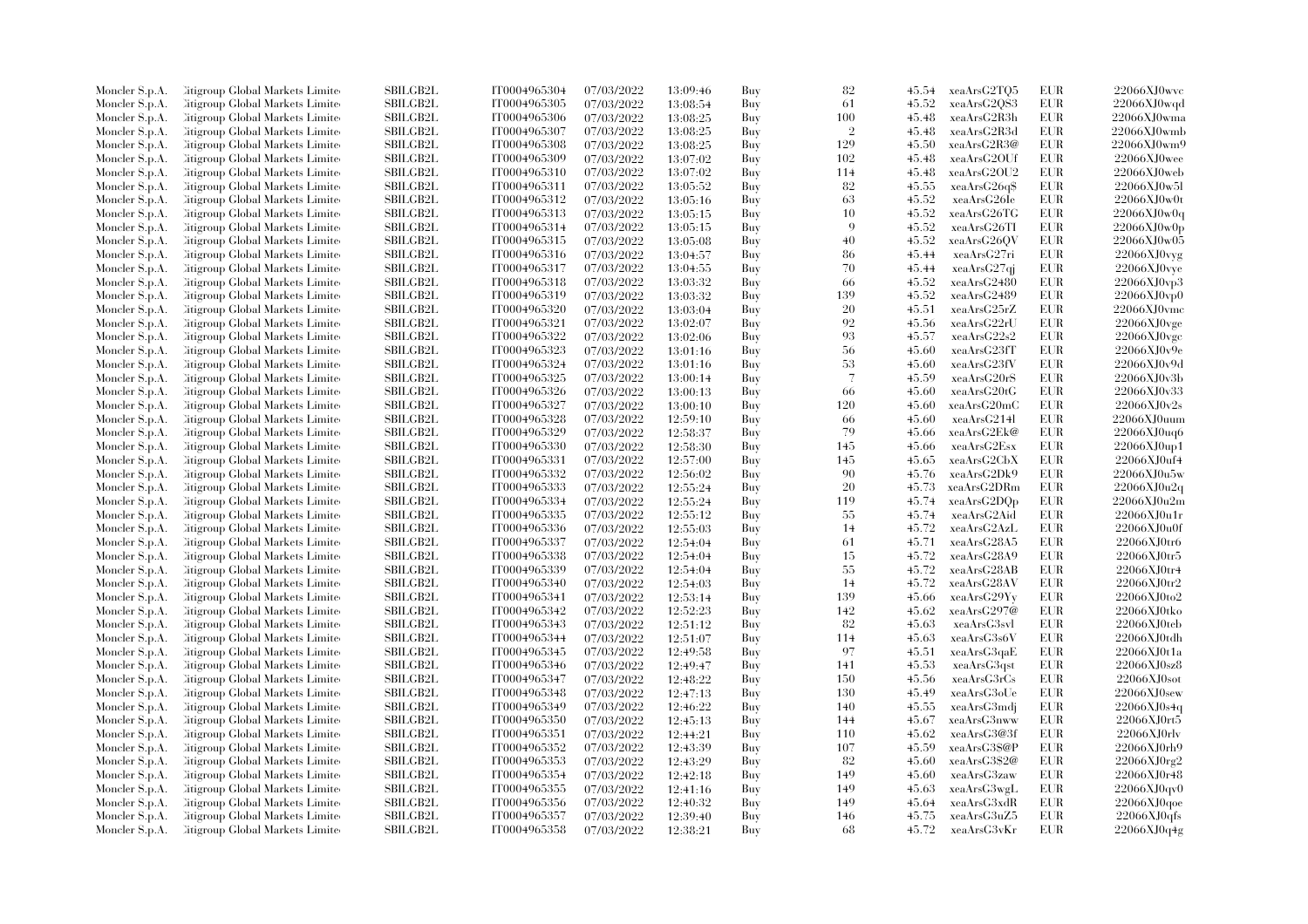| Moncler S.p.A. | Litigroup Global Markets Limite  | SBILGB2L                    | IT0004965359                 | 07/03/2022 | 12:38:02 | Buy | 64  | 45.71 | xeaArsG3cYJ  | EUR        | 22066XJ0pzs        |
|----------------|----------------------------------|-----------------------------|------------------------------|------------|----------|-----|-----|-------|--------------|------------|--------------------|
| Moncler S.p.A. | Litigroup Global Markets Limite  | <b>SBILGB2L</b>             | IT0004965360                 | 07/03/2022 | 12:38:02 | Buy | 96  | 45.72 | xeaArsG3cYP  | <b>EUR</b> | 22066XJ0pxr        |
| Moncler S.p.A. | Citigroup Global Markets Limite  | <b>SBILGB2L</b>             | IT0004965361                 | 07/03/2022 | 12:37:50 | Buy | 123 | 45.73 | xeaArsG3cz7  | <b>EUR</b> | 22066XJ0pxx        |
| Moncler S.p.A. | Litigroup Global Markets Limite  | SBILGB2L                    | IT0004965362                 | 07/03/2022 | 12:35:58 | Buy | 84  | 45.65 | xeaArsG3bbU  | EUR        | 22066XJ0pcs        |
| Moncler S.p.A. | Litigroup Global Markets Limite  | <b>SBILGB2L</b>             | IT0004965363                 | 07/03/2022 | 12:35:55 | Buy | 146 | 45.65 | xeaArsG3bZ7  | <b>EUR</b> | 22066XJ0pcg        |
| Moncler S.p.A. | Citigroup Global Markets Limite  | SBILGB2L                    | IT0004965364                 | 07/03/2022 | 12:34:40 | Buy | 82  | 45.69 | xeaArsG3ZXG  | EUR        | 22066XJ0oye        |
|                |                                  | SBILGB2L                    |                              |            |          |     |     | 45.70 |              | <b>EUR</b> |                    |
| Moncler S.p.A. | Citigroup Global Markets Limite  |                             | IT0004965365                 | 07/03/2022 | 12:34:40 | Buy | 123 |       | xeaArsG3ZXM  |            | 22066XJ0oyd        |
| Moncler S.p.A. | Litigroup Global Markets Limite  | <b>SBILGB2L</b>             | IT0004965366                 | 07/03/2022 | 12:33:04 | Buy | 86  | 45.72 | xeaArsG3X6J  | EUR        | 22066XJ0ofa        |
| Moncler S.p.A. | Litigroup Global Markets Limite  | <b>SBILGB2L</b>             | IT0004965367                 | 07/03/2022 | 12:33:04 | Buy | 86  | 45.73 | xeaArsG3X1d  | EUR        | 22066XJ0of9        |
| Moncler S.p.A. | Citigroup Global Markets Limite  | <b>SBILGB2L</b>             | IT0004965368                 | 07/03/2022 | 12:32:31 | Buy | 69  | 45.65 | xeaArsG3kmL  | <b>EUR</b> | 22066XJ0ob6        |
| Moncler S.p.A. | Citigroup Global Markets Limite  | <b>SBILGB2L</b>             | IT0004965369                 | 07/03/2022 | 12:32:24 | Buy | 100 | 45.66 | xeaArsG3k7Z  | EUR        | 22066XJ0oae        |
| Moncler S.p.A. | Litigroup Global Markets Limite  | <b>SBILGB2L</b>             | IT0004965370                 | 07/03/2022 | 12:32:24 | Buy | 125 | 45.65 | xeaArsG3k7p  | EUR        | 22066XJ0oad        |
| Moncler S.p.A. | Citigroup Global Markets Limite  | <b>SBILGB2L</b>             | IT0004965371                 | 07/03/2022 | 12:32:24 | Buy | 100 | 45.66 | xeaArsG3k7r  | EUR        | 22066XJ0oac        |
| Moncler S.p.A. | Litigroup Global Markets Limite  | <b>SBILGB2L</b>             | IT0004965372                 | 07/03/2022 | 12:29:45 | Buy | 111 | 45.66 | xeaArsG3giw  | EUR        | 22066XJ0nsr        |
| Moncler S.p.A. | Citigroup Global Markets Limite  | <b>SBILGB2L</b>             | IT0004965373                 | 07/03/2022 | 12:29:01 | Buy | 75  | 45.68 | xeaArsG3h5b  | EUR        | 22066XJ0nms        |
| Moncler S.p.A. | Citigroup Global Markets Limite  | SBILGB2L                    | IT0004965374                 | 07/03/2022 | 12:28:41 | Buy | 100 | 45.56 | xeaArsG3efq  | <b>EUR</b> | $22066$ XJ0 $n$ jd |
| Moncler S.p.A. | Citigroup Global Markets Limite  | SBILGB2L                    | IT0004965375                 | 07/03/2022 | 12:28:27 | Buy | 143 | 45.56 | xeaArsG3ewU  | EUR        | 22066XJ0nho        |
| Moncler S.p.A. | Litigroup Global Markets Limite  | <b>SBILGB2L</b>             | IT0004965376                 | 07/03/2022 | 12:26:44 | Buy | 80  | 45.50 | xeaArsG3NdT  | <b>EUR</b> | 22066XJ0n1n        |
| Moncler S.p.A. | Citigroup Global Markets Limite  | SBILGB2L                    | IT0004965377                 | 07/03/2022 | 12:26:12 | Buy | 148 | 45.61 | xeaArsG3NVK  | EUR        | 22066XJ0mw6        |
| Moncler S.p.A. | Litigroup Global Markets Limite  | <b>SBILGB2L</b>             | IT0004965378                 | 07/03/2022 | 12:25:57 | Buy | 127 | 45.60 | xeaArsG3KeJ  | <b>EUR</b> | 22066XJ0mu3        |
|                | Citigroup Global Markets Limite  | <b>SBILGB2L</b>             | IT0004965379                 |            |          |     | 104 | 45.52 | xeaArsG3KPV  | <b>EUR</b> |                    |
| Moncler S.p.A. |                                  |                             |                              | 07/03/2022 | 12:25:26 | Buy |     |       |              |            | 22066XJ0mpm        |
| Moncler S.p.A. | Litigroup Global Markets Limite  | <b>SBILGB2L</b>             | IT0004965380                 | 07/03/2022 | 12:23:37 | Buy | 134 | 45.47 | xeaArsG3Ghb  | EUR        | 22066XJ0mbc        |
| Moncler S.p.A. | Citigroup Global Markets Limite  | SBILGB2L                    | IT0004965381                 | 07/03/2022 | 12:22:42 | Buy | 73  | 45.53 | xeaArsG3Uci  | EUR        | 22066XJ0m2n        |
| Moncler S.p.A. | Citigroup Global Markets Limite  | <b>SBILGB2L</b>             | IT0004965382                 | 07/03/2022 | 12:22:38 | Buy | 96  | 45.53 | xeaArsG3Utu  | EUR        | 22066XJ0m1b        |
| Moncler S.p.A. | Citigroup Global Markets Limite  | <b>SBILGB2L</b>             | IT0004965383                 | 07/03/2022 | 12:21:44 | Buy | 81  | 45.61 | xeaArsG3SsL  | EUR        | $22066$ XJ0lqc     |
| Moncler S.p.A. | Citigroup Global Markets Limite  | SBILGB2L                    | IT0004965384                 | 07/03/2022 | 12:21:23 | Buy | 80  | 45.69 | xeaArsG3SV0  | EUR        | 22066XJ0lnl        |
| Moncler S.p.A. | Citigroup Global Markets Limite  | <b>SBILGB2L</b>             | IT0004965385                 | 07/03/2022 | 12:21:03 | Buy | 60  | 45.67 | xeaArsG3TNv  | EUR        | 22066XJ0lhx        |
| Moncler S.p.A. | Citigroup Global Markets Limite  | <b>SBILGB2L</b>             | IT0004965386                 | 07/03/2022 | 12:21:03 | Buy | 95  | 45.68 | xeaArsG3THe  | EUR        | 22066XJ0lhq        |
| Moncler S.p.A. | Citigroup Global Markets Limite  | SBILGB2L                    | IT0004965387                 | 07/03/2022 | 12:19:57 | Buy | 143 | 45.59 | xeaArsG3OxE  | EUR        | 22066XJ0151        |
| Moncler S.p.A. | Citigroup Global Markets Limite  | SBILGB2L                    | IT0004965388                 | 07/03/2022 | 12:18:38 | Buy | 133 | 45.50 | xeaArsG37Cn  | <b>EUR</b> | 22066XJ0kv9        |
| Moncler S.p.A. | Citigroup Global Markets Limite  | SBILGB2L                    | IT0004965389                 | 07/03/2022 | 12:18:11 | Buy | 100 | 45.50 | xeaArsG348l  | EUR        | 22066XJ0ksd        |
| Moncler S.p.A. | Citigroup Global Markets Limite  | <b>SBILGB2L</b>             | IT0004965390                 | 07/03/2022 | 12:18:11 | Buy | -61 | 45.49 | xeaArsG34Bc  | <b>EUR</b> | 22066XJ0ks3        |
| Moncler S.p.A. | Citigroup Global Markets Limite  | <b>SBILGB2L</b>             | IT0004965391                 | 07/03/2022 | 12:15:55 | Buy | 133 | 45.46 | xeaArsG31vT  | EUR        | $22066$ XJ $0$ ju1 |
| Moncler S.p.A. | Citigroup Global Markets Limite  | SBILGB2L                    | IT0004965392                 | 07/03/2022 | 12:15:55 | Buy | 3   | 45.48 | xeaArsG31\$b | EUR        | 22066XJ0ju0        |
| Moncler S.p.A. | Citigroup Global Markets Limite  | SBILGB2L                    | IT0004965393                 | 07/03/2022 | 12:15:55 | Buy | 130 | 45.48 | xeaArsG31\$d | EUR        | 22066XJ0jtz        |
| Moncler S.p.A. | Citigroup Global Markets Limite  | <b>SBILGB2L</b>             | IT0004965394                 | 07/03/2022 | 12:15:03 | Buy | 145 | 45.45 | xeaArsG3F94  | EUR        | 22066XJ0jck        |
|                |                                  |                             |                              |            |          |     |     |       |              |            |                    |
| Moncler S.p.A. | Citigroup Global Markets Limite  | SBILGB2L                    | IT0004965395                 | 07/03/2022 | 12:14:46 | Buy | 20  | 45.41 | xeaArsG3Cos  | EUR        | 22066XJ0j74        |
| Moncler S.p.A. | Citigroup Global Markets Limite  | SBILGB2L                    | IT0004965396                 | 07/03/2022 | 12:13:34 | Buy | 74  | 45.48 | xeaArsG3At6  | <b>EUR</b> | 22066XJ0iyq        |
| Moncler S.p.A. | Citigroup Global Markets Limite  | <b>SBILGB2L</b>             | IT0004965397                 | 07/03/2022 | 12:13:34 | Buy | 27  | 45.48 | xeaArsG3At8  | <b>EUR</b> | 22066XJ0iyp        |
| Moncler S.p.A. | Citigroup Global Markets Limite  | <b>SBILGB2L</b>             | IT0004965398                 | 07/03/2022 | 12:13:31 | Buy | 112 | 45.49 | xeaArsG3AoW  | EUR        | 22066XJ0iy6        |
| Moncler S.p.A. | Citigroup Global Markets Limite  | <b>SBILGB2L</b>             | IT0004965399                 | 07/03/2022 | 12:12:16 | Buy | -66 | 45.35 | xeaArsG39ft  | <b>EUR</b> | 22066XJ0imb        |
| Moncler S.p.A. | Citigroup Global Markets Limite  | SBILGB2L                    | IT0004965400                 | 07/03/2022 | 12:12:16 | Buy | 41  | 45.35 | xeaArsG39fv  | EUR        | 22066XJ0ima        |
| Moncler S.p.A. | Citigroup Global Markets Limite  | SBILGB2L                    | IT0004965401                 | 07/03/2022 | 12:11:52 | Buy | 35  | 45.33 | xeaArsG39Ma  | EUR        | $22066$ XJ0ijq     |
| Moncler S.p.A. | Citigroup Global Markets Limite  | SBILGB2L                    | IT0004965402                 | 07/03/2022 | 12:10:55 | Buy | 92  | 45.35 | xeaArsGytvv  | EUR        | 22066XJ0ibl        |
| Moncler S.p.A. | Citigroup Global Markets Limite  | <b>SBILGB2L</b>             | IT0004965403                 | 07/03/2022 | 12:10:06 | Buy | 118 | 45.38 | xeaArsGyqKc  | EUR        | 22066XJ0i0k        |
| Moncler S.p.A. | Citigroup Global Markets Limite  | SBILGB2L                    | IT0004965404                 | 07/03/2022 | 12:10:03 | Buy | 41  | 45.38 | xeaArsGyqIT  | EUR        | 22066XJ0i09        |
| Moncler S.p.A. | Citigroup Global Markets Limite  | <b>SBILGB2L</b>             | IT0004965405                 | 07/03/2022 | 12:09:03 | Buy | 71  | 45.34 | xeaArsGypiP  | EUR        | 22066XJ0hpm        |
| Moncler S.p.A. | Citigroup Global Markets Limite  | <b>SBILGB2L</b>             | IT0004965406                 | 07/03/2022 | 12:08:53 | Buy | 21  | 45.31 | xeaArsGyp5b  | EUR        | $22066$ XJ0hnz     |
| Moncler S.p.A. | Citigroup Global Markets Limite  | SBILGB2L                    | IT0004965407                 | 07/03/2022 | 12:08:48 | Buy | 16  | 45.31 | xeaArsGyp3X  | EUR        | 22066XJ0hnc        |
| Moncler S.p.A. | Citigroup Global Markets Limite  | SBILGB2L                    | IT0004965408                 | 07/03/2022 | 12:08:48 | Buy | 100 | 45.31 | xeaArsGyp3Z  | EUR        | 22066XJ0hnb        |
| Moncler S.p.A. | Citigroup Global Markets Limite  | <b>SBILGB2L</b>             | IT0004965409                 | 07/03/2022 | 12:07:51 | Buy | 100 | 45.38 | xeaArsGynvn  | EUR        | 22066XJ0he5        |
| Moncler S.p.A. | Citigroup Global Markets Limite  | <b>SBILGB2L</b>             | IT0004965410                 | 07/03/2022 | 12:07:09 | Buy | 71  | 45.38 | xeaArsGy\$WQ | EUR        | 22066XJ0h4k        |
|                |                                  |                             |                              |            |          |     | 118 |       |              |            | 22066XJ0h2e        |
| Moncler S.p.A. | Citigroup Global Markets Limite  | SBILGB2L<br><b>SBILGB2L</b> | IT0004965411<br>IT0004965412 | 07/03/2022 | 12:06:55 | Buy |     | 45.38 | xeaArsGy\$2N | EUR        |                    |
| Moncler S.p.A. | Citigroup Global Markets Limite  |                             |                              | 07/03/2022 | 12:05:03 | Buy | 87  | 45.49 | xeaArsGyxJd  | <b>EUR</b> | 22066XJ0gio        |
| Moncler S.p.A. | Citigroup Global Markets Limited | SBILGB2L                    | IT0004965413                 | 07/03/2022 | 12:05:03 | Buy | 61  | 45.48 | xeaArsGyxJg  | <b>EUR</b> | $22066$ XJ0gin     |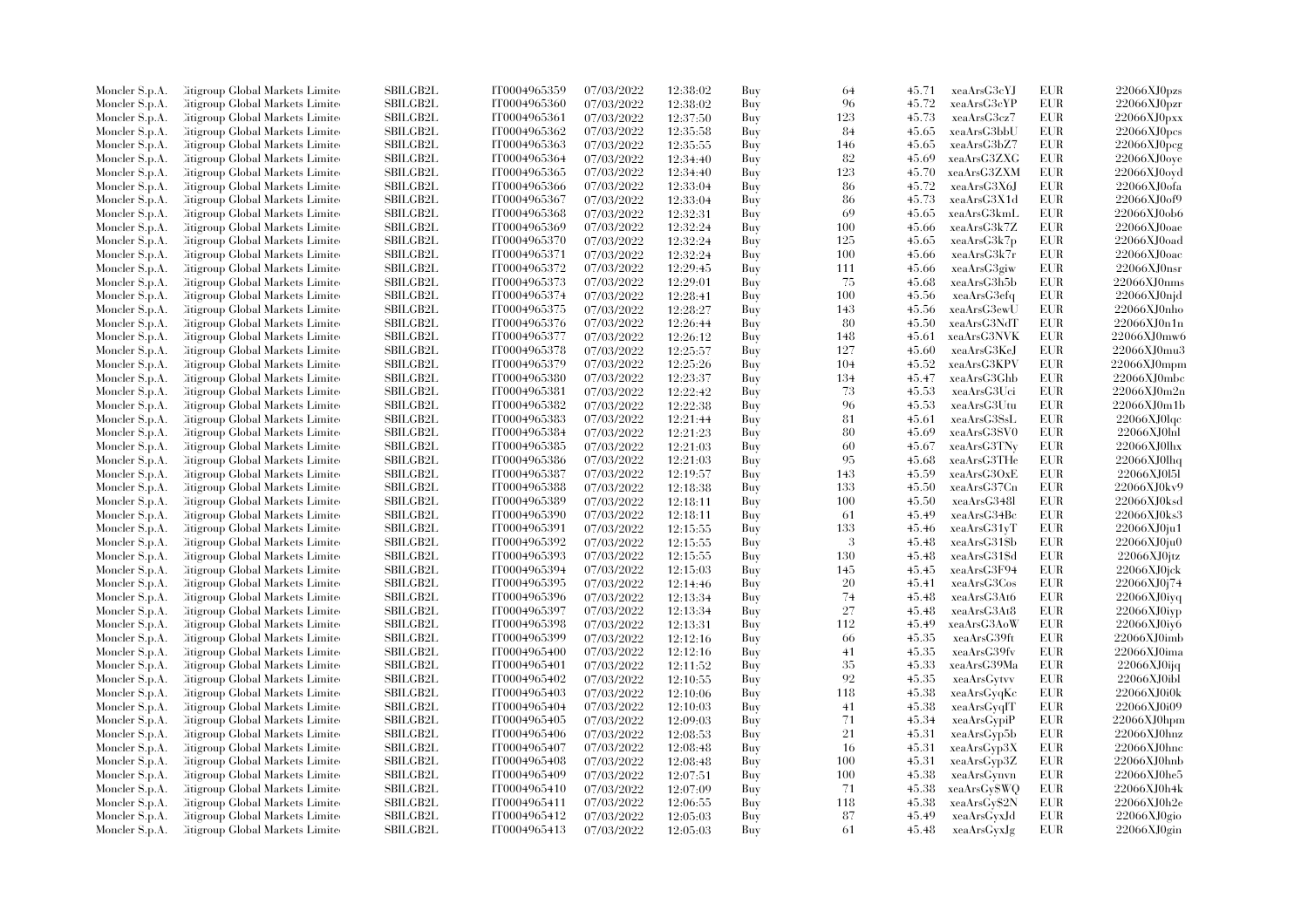| Moncler S.p.A. | Citigroup Global Markets Limite  | SBILGB2L        | IT0004965414 | 07/03/2022 | 12:05:03 | Buy | 93                       | 45.49 | xeaArsGyxJR  | EUR        | 22066XJ0gij        |
|----------------|----------------------------------|-----------------|--------------|------------|----------|-----|--------------------------|-------|--------------|------------|--------------------|
| Moncler S.p.A. | Citigroup Global Markets Limite  | <b>SBILGB2L</b> | IT0004965415 | 07/03/2022 | 12:04:05 | Buy | 135                      | 45.49 | xeaArsGycgY  | EUR        | 22066XJ0g91        |
| Moncler S.p.A. | Citigroup Global Markets Limite  | <b>SBILGB2L</b> | IT0004965416 | 07/03/2022 | 12:03:25 | Buy | 89                       | 45.54 | xeaArsGyalH  | EUR        | 22066XJ0g1y        |
| Moncler S.p.A. | Citigroup Global Markets Limite  | SBILGB2L        | IT0004965417 | 07/03/2022 | 12:03:02 | Buy | 100                      | 45.46 | xeaArsGyb5q  | EUR        | 22066XJ0fx3        |
| Moncler S.p.A. | Citigroup Global Markets Limite  | <b>SBILGB2L</b> | IT0004965418 | 07/03/2022 | 12:02:32 | Buy | 91                       | 45.41 | xeaArsGyY40  | EUR        | 22066XJ0fsz        |
| Moncler S.p.A. | Citigroup Global Markets Limite  | SBILGB2L        | IT0004965419 | 07/03/2022 | 12:02:07 | Buy | 116                      | 45.38 | xeaArsGyZ7D  | EUR        | $22066$ XJ0fmq     |
| Moncler S.p.A. | Citigroup Global Markets Limite  | SBILGB2L        | IT0004965420 | 07/03/2022 | 12:02:07 | Buy | 33                       | 45.38 | xeaArsGyZ7U  | EUR        | 22066XJ0fmo        |
| Moncler S.p.A. | Citigroup Global Markets Limite  | <b>SBILGB2L</b> | IT0004965421 | 07/03/2022 | 12:00:32 | Buy | 64                       | 45.29 | xeaArsGyXUc  | EUR        | 22066XJ0fc5        |
| Moncler S.p.A. | Citigroup Global Markets Limite  | <b>SBILGB2L</b> | IT0004965422 | 07/03/2022 | 12:00:26 | Buy | 69                       | 45.30 | xeaArsGykaV  | EUR        | 22066XJ0fbx        |
| Moncler S.p.A. | Citigroup Global Markets Limite  | SBILGB2L        | IT0004965423 | 07/03/2022 | 11:59:36 | Buy | 89                       | 45.27 | xeaArsGylp1  | <b>EUR</b> | 22066XJ0f5q        |
| Moncler S.p.A. | Citigroup Global Markets Limite  | <b>SBILGB2L</b> | IT0004965424 | 07/03/2022 | 11:59:31 | Buy | 129                      | 45.28 | xeaArsGyluC  | EUR        | 22066XJ0f4k        |
| Moncler S.p.A. | Citigroup Global Markets Limite  | SBILGB2L        | IT0004965425 | 07/03/2022 | 11:58:11 | Buy | $\overline{\mathcal{L}}$ | 45.29 | xeaArsGyjNr  | EUR        | 22066XJ0etf        |
| Moncler S.p.A. | Citigroup Global Markets Limite  | <b>SBILGB2L</b> | IT0004965426 | 07/03/2022 | 11:58:09 | Buy | 85                       | 45.30 | xeaArsGyjJv  | EUR        | 22066XJ0esv        |
|                | Citigroup Global Markets Limite  | <b>SBILGB2L</b> | IT0004965427 |            |          | Buy | 93                       | 45.31 |              | EUR        | 22066XJ0eso        |
| Moncler S.p.A. |                                  | <b>SBILGB2L</b> |              | 07/03/2022 | 11:58:07 |     | 53                       | 45.25 | xeaArsGyjSL  | EUR        | 22066XJ0erf        |
| Moncler S.p.A. | Citigroup Global Markets Limite  | SBILGB2L        | IT0004965428 | 07/03/2022 | 11:57:54 | Buy |                          |       | xeaArsGygqJ  |            |                    |
| Moncler S.p.A. | Citigroup Global Markets Limite  |                 | IT0004965429 | 07/03/2022 | 11:57:54 | Buy | 56                       | 45.25 | xeaArsGygqL  | EUR        | 22066XJ0erd        |
| Moncler S.p.A. | Citigroup Global Markets Limite  | SBILGB2L        | IT0004965430 | 07/03/2022 | 11:56:32 | Buy | 114                      | 45.21 | xeaArsGyekp  | EUR        | 22066XJ0eiu        |
| Moncler S.p.A. | Citigroup Global Markets Limite  | <b>SBILGB2L</b> | IT0004965431 | 07/03/2022 | 11:56:19 | Buy | 97                       | 45.21 | xeaArsGye9k  | EUR        | 22066XJ0egc        |
| Moncler S.p.A. | Citigroup Global Markets Limite  | SBILGB2L        | IT0004965432 | 07/03/2022 | 11:55:02 | Buy | 138                      | 45.19 | xeaArsGyNZ8  | EUR        | 22066XJ0e5v        |
| Moncler S.p.A. | Citigroup Global Markets Limite  | <b>SBILGB2L</b> | IT0004965433 | 07/03/2022 | 11:54:34 | Buy | 74                       | 45.18 | xeaArsGyN9Y  | EUR        | 22066XJ0e49        |
| Moncler S.p.A. | Citigroup Global Markets Limite  | <b>SBILGB2L</b> | IT0004965434 | 07/03/2022 | 11:54:08 | Buy | 93                       | 45.11 | xeaArsGyKse  | <b>EUR</b> | 22066XJ0e1r        |
| Moncler S.p.A. | Citigroup Global Markets Limite  | SBILGB2L        | IT0004965435 | 07/03/2022 | 11:53:05 | Buy | 62                       | 45.16 | xeaArsGyIb3  | EUR        | 22066XJ0dut        |
| Moncler S.p.A. | Citigroup Global Markets Limite  | SBILGB2L        | IT0004965436 | 07/03/2022 | 11:52:45 | Buy | 103                      | 45.19 | xeaArsGyIAT  | EUR        | $22066$ XJ $0$ dqu |
| Moncler S.p.A. | Citigroup Global Markets Limite  | <b>SBILGB2L</b> | IT0004965437 | 07/03/2022 | 11:52:40 | Buy | 38                       | 45.15 | xeaArsGyJWW  | EUR        | 22066XJ0dp1        |
| Moncler S.p.A. | Citigroup Global Markets Limite  | <b>SBILGB2L</b> | IT0004965438 | 07/03/2022 | 11:52:40 | Buy | 49                       | 45.15 | xeaArsGyJWY  | EUR        | 22066XJ0dp0        |
| Moncler S.p.A. | Citigroup Global Markets Limite  | SBILGB2L        | IT0004965439 | 07/03/2022 | 11:52:40 | Buy | 18                       | 45.15 | xeaArsGyJWa  | EUR        | 22066XJ0doz        |
| Moncler S.p.A. | Citigroup Global Markets Limite  | <b>SBILGB2L</b> | IT0004965440 | 07/03/2022 | 11:52:27 | Buy | 82                       | 45.14 | xeaArsGyJ66  | EUR        | 22066XJ0dl1        |
| Moncler S.p.A. | Citigroup Global Markets Limite  | <b>SBILGB2L</b> | IT0004965441 | 07/03/2022 | 11:50:56 | Buy | 110                      | 44.97 | xeaArsGyHNA  | EUR        | 22066XJ0d8d        |
| Moncler S.p.A. | Citigroup Global Markets Limite  | SBILGB2L        | IT0004965442 | 07/03/2022 | 11:50:49 | Buy | 122                      | 44.97 | xeaArsGyHOZ  | EUR        | 22066XJ0d78        |
| Moncler S.p.A. | Citigroup Global Markets Limite  | SBILGB2L        | IT0004965443 | 07/03/2022 | 11:50:49 | Buy | 179                      | 44.98 | xeaArsGyHOl  | EUR        | 22066XJ0d77        |
| Moncler S.p.A. | Citigroup Global Markets Limite  | SBILGB2L        | IT0004965444 | 07/03/2022 | 11:48:09 | Buy | 107                      | 44.84 | xeaArsGyTYe  | EUR        | 22066XJ0cqh        |
| Moncler S.p.A. | Citigroup Global Markets Limite  | <b>SBILGB2L</b> | IT0004965445 | 07/03/2022 | 11:47:28 | Buy | 147                      | 44.89 | xeaArsGyQjz  | <b>EUR</b> | 22066XJ0cmn        |
| Moncler S.p.A. | Citigroup Global Markets Limite  | <b>SBILGB2L</b> | IT0004965446 | 07/03/2022 | 11:47:27 | Buy | 153                      | 44.90 | xeaArsGyQkc  | EUR        | $22066$ XJ0cmm     |
| Moncler S.p.A. | Citigroup Global Markets Limite  | SBILGB2L        | IT0004965447 | 07/03/2022 | 11:45:29 | Buy | 10                       | 44.81 | xeaArsGyOQv  | EUR        | $22066$ XJ0 $cca$  |
| Moncler S.p.A. | Citigroup Global Markets Limite  | SBILGB2L        | IT0004965448 | 07/03/2022 | 11:45:29 | Buy | 119                      | 44.81 | xeaArsGyOQx  | EUR        | 22066XJ0cc8        |
| Moncler S.p.A. | Citigroup Global Markets Limite  | <b>SBILGB2L</b> | IT0004965449 | 07/03/2022 | 11:45:28 | Buy | 129                      | 44.82 | xeaArsGyPa1  | EUR        | 22066XJ0cbz        |
| Moncler S.p.A. | Citigroup Global Markets Limite  | SBILGB2L        | IT0004965450 | 07/03/2022 | 11:45:18 | Buy | 100                      | 44.83 | xeaArsGyPhd  | EUR        | 22066XJ0cb7        |
| Moncler S.p.A. | Citigroup Global Markets Limite  | SBILGB2L        | IT0004965451 | 07/03/2022 | 11:44:58 | Buy | -3                       | 44.80 | xeaArsGyP2T  | EUR        | 22066XJ0c9g        |
| Moncler S.p.A. | Citigroup Global Markets Limite  | <b>SBILGB2L</b> | IT0004965452 | 07/03/2022 | 11:43:07 | Buy | 115                      | 44.79 | xeaArsGy4rE  | <b>EUR</b> | 22066XJ0bwk        |
| Moncler S.p.A. | Citigroup Global Markets Limite  | <b>SBILGB2L</b> | IT0004965453 | 07/03/2022 | 11:43:02 | Buy | 145                      | 44.82 | xeaArsGy4oR  | EUR        | $22066X$ J $0$ bvu |
| Moncler S.p.A. | Citigroup Global Markets Limite  | <b>SBILGB2L</b> | IT0004965454 | 07/03/2022 | 11:41:30 | Buy | -64                      | 44.87 | xeaArsGy2wK  | <b>EUR</b> | 22066XJ0bmy        |
| Moncler S.p.A. | Citigroup Global Markets Limite  | SBILGB2L        | IT0004965455 | 07/03/2022 | 11:41:30 | Buy | 108                      | 44.88 | xeaArsGy25W  | EUR        | 22066XJ0bmx        |
| Moncler S.p.A. | Citigroup Global Markets Limite  | <b>SBILGB2L</b> | IT0004965456 | 07/03/2022 | 11:40:06 | Buy | 46                       | 44.72 | xeaArsGy1cf  | EUR        | 22066XJ0b8h        |
| Moncler S.p.A. | Citigroup Global Markets Limite  | SBILGB2L        | IT0004965457 | 07/03/2022 | 11:40:06 | Buy | 75                       | 44.72 | xeaArsGy1ch  | EUR        | 22066XJ0b8g        |
|                |                                  | <b>SBILGB2L</b> |              |            |          |     | 119                      | 44.72 |              |            |                    |
| Moncler S.p.A. | Citigroup Global Markets Limite  |                 | IT0004965458 | 07/03/2022 | 11:40:06 | Buy |                          |       | xeaArsGy1Xk  | EUR        | 22066XJ0b8f        |
| Moncler S.p.A. | Citigroup Global Markets Limite  | SBILGB2L        | IT0004965459 | 07/03/2022 | 11:39:04 | Buy | 122                      | 44.69 | xeaArsGyEk\$ | EUR        | 22066XJ0b4a        |
| Moncler S.p.A. | Citigroup Global Markets Limite  | <b>SBILGB2L</b> | IT0004965460 | 07/03/2022 | 11:39:04 | Buy | 123                      | 44.69 | xeaArsGyEfW  | EUR        | 22066XJ0b48        |
| Moncler S.p.A. | Citigroup Global Markets Limite  | <b>SBILGB2L</b> | IT0004965461 | 07/03/2022 | 11:37:02 | Buy | 74                       | 44.73 | xeaArsGyDlp  | EUR        | 22066XJ0arq        |
| Moncler S.p.A. | Citigroup Global Markets Limite  | SBILGB2L        | IT0004965462 | 07/03/2022 | 11:37:02 | Buy | 121                      | 44.73 | xeaArsGyD11  | EUR        | 22066XJ0arp        |
| Moncler S.p.A. | Citigroup Global Markets Limite  | SBILGB2L        | IT0004965463 | 07/03/2022 | 11:36:34 | Buy | 135                      | 44.69 | xeaArsGyDK1  | EUR        | $22066X$ J0aow     |
| Moncler S.p.A. | Citigroup Global Markets Limite  | <b>SBILGB2L</b> | IT0004965464 | 07/03/2022 | 11:36:19 | Buy | 93                       | 44.69 | xeaArsGyAjk  | <b>EUR</b> | 22066XJ0an8        |
| Moncler S.p.A. | Citigroup Global Markets Limite  | <b>SBILGB2L</b> | IT0004965465 | 07/03/2022 | 11:34:26 | Buy | 88                       | 44.73 | xeaArsGy8CZ  | <b>EUR</b> | 22066XJ0a2b        |
| Moncler S.p.A. | Citigroup Global Markets Limite  | SBILGB2L        | IT0004965466 | 07/03/2022 | 11:33:54 | Buy | 124                      | 44.73 | xeaArsGy9ui  | EUR        | 22066XJ09xu        |
| Moncler S.p.A. | Citigroup Global Markets Limite  | <b>SBILGB2L</b> | IT0004965467 | 07/03/2022 | 11:33:49 | Buy | 91                       | 44.74 | xeaArsGy931  | <b>EUR</b> | 22066XJ09wx        |
| Moncler S.p.A. | Citigroup Global Markets Limited | SBILGB2L        | IT0004965468 | 07/03/2022 | 11:32:26 | Buy | 97                       | 44.68 | xeaArsGztmp  | EUR        | 22066XJ09qw        |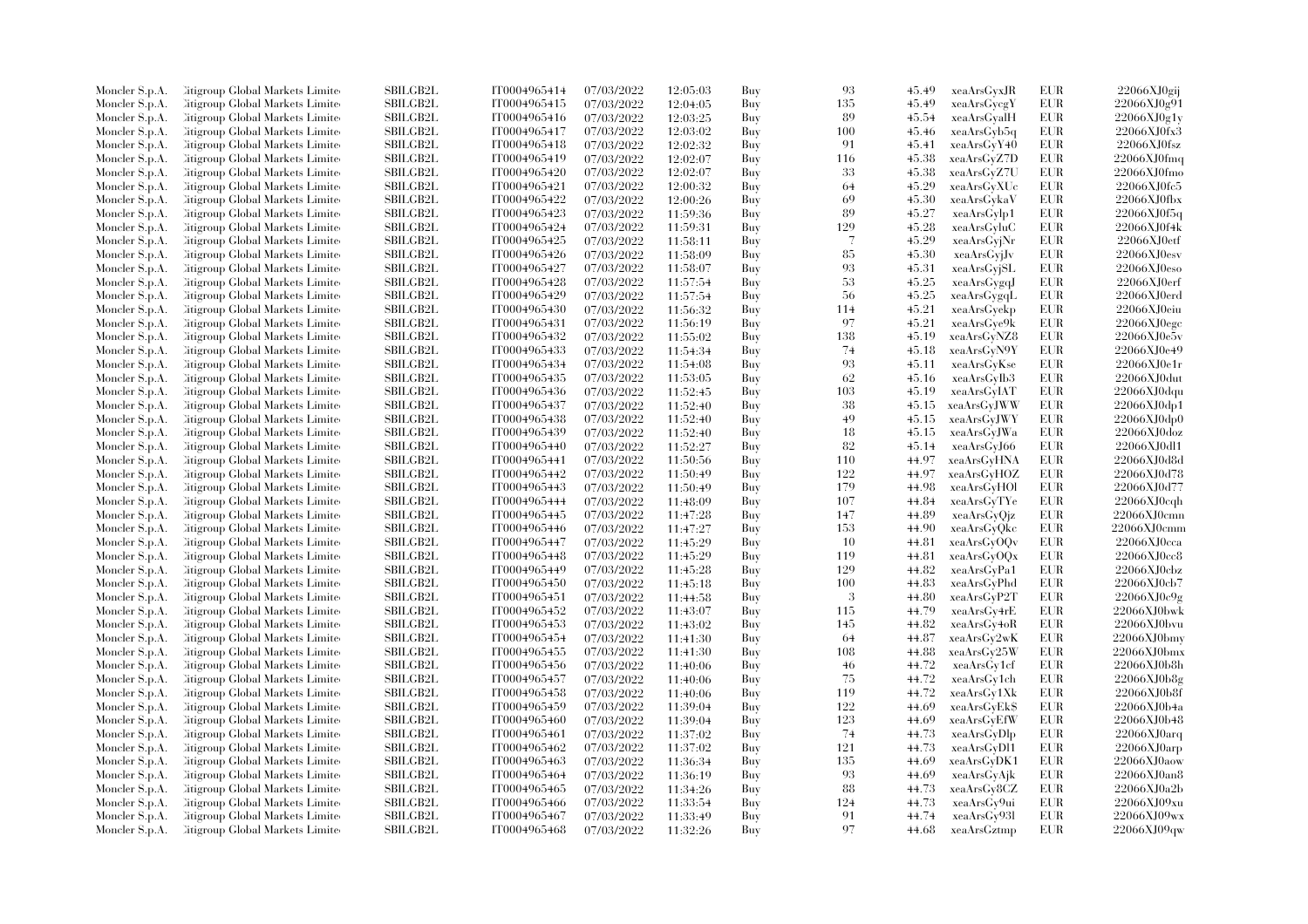| Moncler S.p.A. | Citigroup Global Markets Limite  | SBILGB2L             | IT0004965469 | 07/03/2022 | 11:32:19 | Buy | 17        | 44.68          | xeaArsGzt3c                | EUR        | 22066XJ09p7                |
|----------------|----------------------------------|----------------------|--------------|------------|----------|-----|-----------|----------------|----------------------------|------------|----------------------------|
| Moncler S.p.A. | Citigroup Global Markets Limite  | <b>SBILGB2L</b>      | IT0004965470 | 07/03/2022 | 11:32:17 | Buy | 100       | 44.68          | xeaArsGztCZ                | <b>EUR</b> | 22066XJ09op                |
| Moncler S.p.A. | Citigroup Global Markets Limite  | <b>SBILGB2L</b>      | IT0004965471 | 07/03/2022 | 11:32:17 | Buy | 96        | 44.68          | xeaArsGztCt                | <b>EUR</b> | 22066XJ09ol                |
| Moncler S.p.A. | Citigroup Global Markets Limite  | SBILGB2L             | IT0004965472 | 07/03/2022 | 11:30:33 | Buy | 52        | 44.66          | xeaArsGzrOQ                | EUR        | 22066XJ098o                |
| Moncler S.p.A. | Citigroup Global Markets Limite  | <b>SBILGB2L</b>      | IT0004965473 | 07/03/2022 | 11:30:33 | Buy | 92        | 44.67          | xeaArsGzrRE                | <b>EUR</b> | 22066XJ098e                |
| Moncler S.p.A. | Citigroup Global Markets Limite  | SBILGB2L             | IT0004965474 | 07/03/2022 | 11:29:29 | Buy | 66        | 44.72          | xeaArsGzpD0                | EUR        | 22066XJ08z6                |
| Moncler S.p.A. | Citigroup Global Markets Limite  | SBILGB2L             | IT0004965475 | 07/03/2022 | 11:29:29 | Buy | 82        | 44.73          | xeaArsGzpDF                | <b>EUR</b> | 22066XJ08z5                |
| Moncler S.p.A. | Citigroup Global Markets Limite  | <b>SBILGB2L</b>      | IT0004965476 | 07/03/2022 | 11:29:29 | Buy | 16        | 44.73          | xeaArsGzpDH                | EUR        | 22066XJ08z4                |
| Moncler S.p.A. | Citigroup Global Markets Limite  | <b>SBILGB2L</b>      | IT0004965477 | 07/03/2022 | 11:28:30 | Buy | 137       | 44.85          | xeaArsGznm1                | EUR        | 22066XJ08qm                |
| Moncler S.p.A. | Citigroup Global Markets Limite  | SBILGB2L             | IT0004965478 | 07/03/2022 | 11:27:42 | Buy | 101       | 44.88          | xeaArsGz@3h                | <b>EUR</b> | 22066XJ08ig                |
| Moncler S.p.A. | Citigroup Global Markets Limite  | <b>SBILGB2L</b>      | IT0004965479 | 07/03/2022 | 11:27:40 | Buy | 111       | 44.88          | xeaArsGz@ES                | EUR        | 22066XJ08ht                |
| Moncler S.p.A. | Citigroup Global Markets Limite  | <b>SBILGB2L</b>      | IT0004965480 | 07/03/2022 | 11:27:03 | Buy | 82        | 44.86          | xeaArsGz\$x1               | EUR        | 22066XJ089I                |
| Moncler S.p.A. | Citigroup Global Markets Limite  | <b>SBILGB2L</b>      | IT0004965481 | 07/03/2022 | 11:26:00 | Buy | 62        | 44.83          | xeaArsGzyB6                | EUR        | 22066XJ083c                |
| Moncler S.p.A. | Citigroup Global Markets Limite  | <b>SBILGB2L</b>      | IT0004965482 | 07/03/2022 | 11:25:54 | Buy | 66        | 44.84          | xeaArsGzyJ6                | EUR        | 22066XJ082t                |
| Moncler S.p.A. | Citigroup Global Markets Limite  | <b>SBILGB2L</b>      | IT0004965483 | 07/03/2022 | 11:25:54 | Buy | 98        | 44.85          | xeaArsGzyJH                | EUR        | 22066XJ082s                |
| Moncler S.p.A. | Citigroup Global Markets Limite  | SBILGB2L             | IT0004965484 | 07/03/2022 | 11:24:53 | Buy | 79        | 44.85          | xeaArsGzwpD                | EUR        | 22066XJ07ux                |
| Moncler S.p.A. | Citigroup Global Markets Limite  | SBILGB2L             | IT0004965485 | 07/03/2022 | 11:23:41 | Buy | 81        | 44.76          | xeaArsGzuj0                | EUR        | 22066XJ07le                |
| Moncler S.p.A. | Citigroup Global Markets Limite  | <b>SBILGB2L</b>      | IT0004965486 | 07/03/2022 | 11:23:41 | Buy | 5         | 44.76          | xeaArsGzujy                | EUR        | 22066XJ07lg                |
| Moncler S.p.A. | Citigroup Global Markets Limite  | SBILGB2L             | IT0004965487 | 07/03/2022 | 11:23:41 | Buy | 67        | 44.75          | xeaArsGzuid                | EUR        | 22066XJ07ld                |
| Moncler S.p.A. | Citigroup Global Markets Limite  | <b>SBILGB2L</b>      | IT0004965488 | 07/03/2022 | 11:23:41 | Buy | 8         | 44.76          | xeaArsGzuit                | <b>EUR</b> | 22066XJ07la                |
|                | Citigroup Global Markets Limite  | <b>SBILGB2L</b>      | IT0004965489 |            |          | Buy | 93        | 44.76          | xeaArsGzuiv                | <b>EUR</b> | 22066XJ0717                |
| Moncler S.p.A. |                                  |                      |              | 07/03/2022 | 11:23:41 |     |           |                |                            |            |                            |
| Moncler S.p.A. | Citigroup Global Markets Limite  | SBILGB2L<br>SBILGB2L | IT0004965490 | 07/03/2022 | 11:22:39 | Buy | 132<br>37 | 44.69<br>44.77 | xeaArsGzv0i<br>xeaArsGzcJb | EUR<br>EUR | 22066XJ07fk<br>22066XJ078e |
| Moncler S.p.A. | Citigroup Global Markets Limite  |                      | IT0004965491 | 07/03/2022 | 11:21:46 | Buy | 71        |                |                            |            |                            |
| Moncler S.p.A. | Citigroup Global Markets Limite  | <b>SBILGB2L</b>      | IT0004965492 | 07/03/2022 | 11:21:46 | Buy |           | 44.77          | xeaArsGzcJl                | EUR        | 22066XJ078d                |
| Moncler S.p.A. | Citigroup Global Markets Limite  | <b>SBILGB2L</b>      | IT0004965493 | 07/03/2022 | 11:21:46 | Buy | 158       | 44.77          | xeaArsGzcJr                | EUR        | 22066XJ078c                |
| Moncler S.p.A. | Citigroup Global Markets Limite  | SBILGB2L             | IT0004965494 | 07/03/2022 | 11:21:46 | Buy | 157       | 44.78          | xeaArsGzcIW                | EUR        | 22066XJ078b                |
| Moncler S.p.A. | Citigroup Global Markets Limite  | <b>SBILGB2L</b>      | IT0004965495 | 07/03/2022 | 11:20:03 | Buy | 96        | 44.60          | xeaArsGzb0e                | EUR        | 22066XJ06vn                |
| Moncler S.p.A. | Citigroup Global Markets Limite  | <b>SBILGB2L</b>      | IT0004965496 | 07/03/2022 | 11:18:41 | Buy | 74        | 44.48          | xeaArsGzW@L                | EUR        | 22066XJ06cz                |
| Moncler S.p.A. | Citigroup Global Markets Limite  | SBILGB2L             | IT0004965497 | 07/03/2022 | 11:18:41 | Buy | 111       | 44.49          | xeaArsGzWx1                | EUR        | 22066XJ06co                |
| Moncler S.p.A. | Citigroup Global Markets Limite  | SBILGB2L             | IT0004965498 | 07/03/2022 | 11:17:51 | Buy | 39        | 44.48          | xeaArsGzXN9                | EUR        | 22066XJ062l                |
| Moncler S.p.A. | Citigroup Global Markets Limite  | SBILGB2L             | IT0004965499 | 07/03/2022 | 11:17:40 | Buy | 96        | 44.46          | xeaArsGzkYr                | <b>EUR</b> | 22066XJ0616                |
| Moncler S.p.A. | Citigroup Global Markets Limite  | <b>SBILGB2L</b>      | IT0004965500 | 07/03/2022 | 11:16:47 | Buy | 78        | 44.57          | xeaArsGzlHJ                | <b>EUR</b> | 22066XJ0500                |
| Moncler S.p.A. | Citigroup Global Markets Limite  | <b>SBILGB2L</b>      | IT0004965501 | 07/03/2022 | 11:16:45 | Buy | 115       | 44.58          | xeaArsGzlTm                | EUR        | 22066XJ05om                |
| Moncler S.p.A. | Citigroup Global Markets Limite  | SBILGB2L             | IT0004965502 | 07/03/2022 | 11:15:49 | Buy | 29        | 44.68          | xeaArsGzjB2                | EUR        | 22066XJ05en                |
| Moncler S.p.A. | Citigroup Global Markets Limite  | SBILGB2L             | IT0004965503 | 07/03/2022 | 11:15:49 | Buy | 36        | 44.68          | xeaArsGzjLx                | EUR        | 22066XJ05ef                |
| Moncler S.p.A. | Citigroup Global Markets Limite  | <b>SBILGB2L</b>      | IT0004965504 | 07/03/2022 | 11:15:48 | Buy | 63        | 44.69          | xeaArsGzjKZ                | EUR        | 22066XJ05ed                |
| Moncler S.p.A. | Citigroup Global Markets Limite  | SBILGB2L             | IT0004965505 | 07/03/2022 | 11:14:46 | Buy | 77        | 44.82          | xeaArsGzhFS                | EUR        | 22066XJ055a                |
| Moncler S.p.A. | Citigroup Global Markets Limite  | SBILGB2L             | IT0004965506 | 07/03/2022 | 11:13:52 | Buy | 88        | 44.73          | xeaArsGzfbx                | EUR        | 22066XJ04z1                |
| Moncler S.p.A. | Citigroup Global Markets Limite  | <b>SBILGB2L</b>      | IT0004965507 | 07/03/2022 | 11:13:52 | Buy | 19        | 44.72          | xeaArsGzfbE                | <b>EUR</b> | 22066XJ04z0                |
| Moncler S.p.A. | Citigroup Global Markets Limite  | <b>SBILGB2L</b>      | IT0004965508 | 07/03/2022 | 11:13:52 | Buy | 48        | 44.72          | xeaArsGzfbT                | EUR        | 22066XJ04vz                |
| Moncler S.p.A. | Citigroup Global Markets Limite  | <b>SBILGB2L</b>      | IT0004965509 | 07/03/2022 | 11:13:52 | Buy | 100       | 44.73          | xeaArsGzfak                | <b>EUR</b> | 22066XJ04vv                |
| Moncler S.p.A. | Citigroup Global Markets Limite  | SBILGB2L             | IT0004965510 | 07/03/2022 | 11:12:45 | Buy | 104       | 44.69          | xeaArsGzMPJ                | EUR        | 22066XJ04ph                |
| Moncler S.p.A. | Citigroup Global Markets Limite  | <b>SBILGB2L</b>      | IT0004965511 | 07/03/2022 | 11:12:08 | Buy | 62        | 44.71          | xeaArsGzKsP                | <b>EUR</b> | 22066XJ04le                |
| Moncler S.p.A. | Citigroup Global Markets Limite  | SBILGB2L             | IT0004965512 | 07/03/2022 | 11:12:08 | Buy | -67       | 44.70          | xeaArsGzKnn                | EUR        | 22066XJ04l2                |
| Moncler S.p.A. | Citigroup Global Markets Limite  | <b>SBILGB2L</b>      | IT0004965513 | 07/03/2022 | 11:12:08 | Buy | 100       | 44.71          | xeaArsGzKn5                | EUR        | 22066XJ04kx                |
| Moncler S.p.A. | Citigroup Global Markets Limite  | SBILGB2L             | IT0004965514 | 07/03/2022 | 11:11:06 | Buy | 66        | 44.69          | xeaArsGzIat                | EUR        | 22066XJ04en                |
| Moncler S.p.A. | Citigroup Global Markets Limite  | <b>SBILGB2L</b>      | IT0004965515 | 07/03/2022 | 11:11:06 | Buy | 100       | 44.70          | xeaArsGzIaJ                | <b>EUR</b> | 22066XJ04em                |
| Moncler S.p.A. | Citigroup Global Markets Limite  | <b>SBILGB2L</b>      | IT0004965516 | 07/03/2022 | 11:09:55 | Buy | 144       | 44.65          | xeaArsGzGXT                | EUR        | 22066XJ044e                |
| Moncler S.p.A. | Citigroup Global Markets Limite  | SBILGB2L             | IT0004965517 | 07/03/2022 | 11:09:15 | Buy | 82        | 44.61          | xeaArsGzHfh                | EUR        | 22066XJ03xp                |
| Moncler S.p.A. | Citigroup Global Markets Limite  | SBILGB2L             | IT0004965518 | 07/03/2022 | 11:09:14 | Buy | 92        | 44.62          | xeaArsGzHhH                | EUR        | 22066XJ03xj                |
| Moncler S.p.A. | Citigroup Global Markets Limite  | <b>SBILGB2L</b>      | IT0004965519 | 07/03/2022 | 11:09:14 | Buy | 82        | 44.63          | xeaArsGzHhK                | EUR        | 22066XJ03xi                |
| Moncler S.p.A. | Citigroup Global Markets Limite  | <b>SBILGB2L</b>      | IT0004965520 | 07/03/2022 | 11:07:07 | Buy | 22        | 44.52          | xeaArsGzTod                | EUR        | 22066XJ03eq                |
| Moncler S.p.A. | Citigroup Global Markets Limite  | SBILGB2L             | IT0004965521 | 07/03/2022 | 11:07:07 | Buy | 100       | 44.52          | xeaArsGzToh                | EUR        | 22066XJ03ep                |
| Moncler S.p.A. | Citigroup Global Markets Limite  | <b>SBILGB2L</b>      | IT0004965522 | 07/03/2022 | 11:07:07 | Buy | 74        | 44.51          | xeaArsGzTor                | <b>EUR</b> | 22066XJ03eo                |
| Moncler S.p.A. | Citigroup Global Markets Limited | SBILGB2L             | IT0004965523 | 07/03/2022 | 11:07:07 | Buy | 109       | 44.52          | xeaArsGzTo8                | <b>EUR</b> | 22066XJ03em                |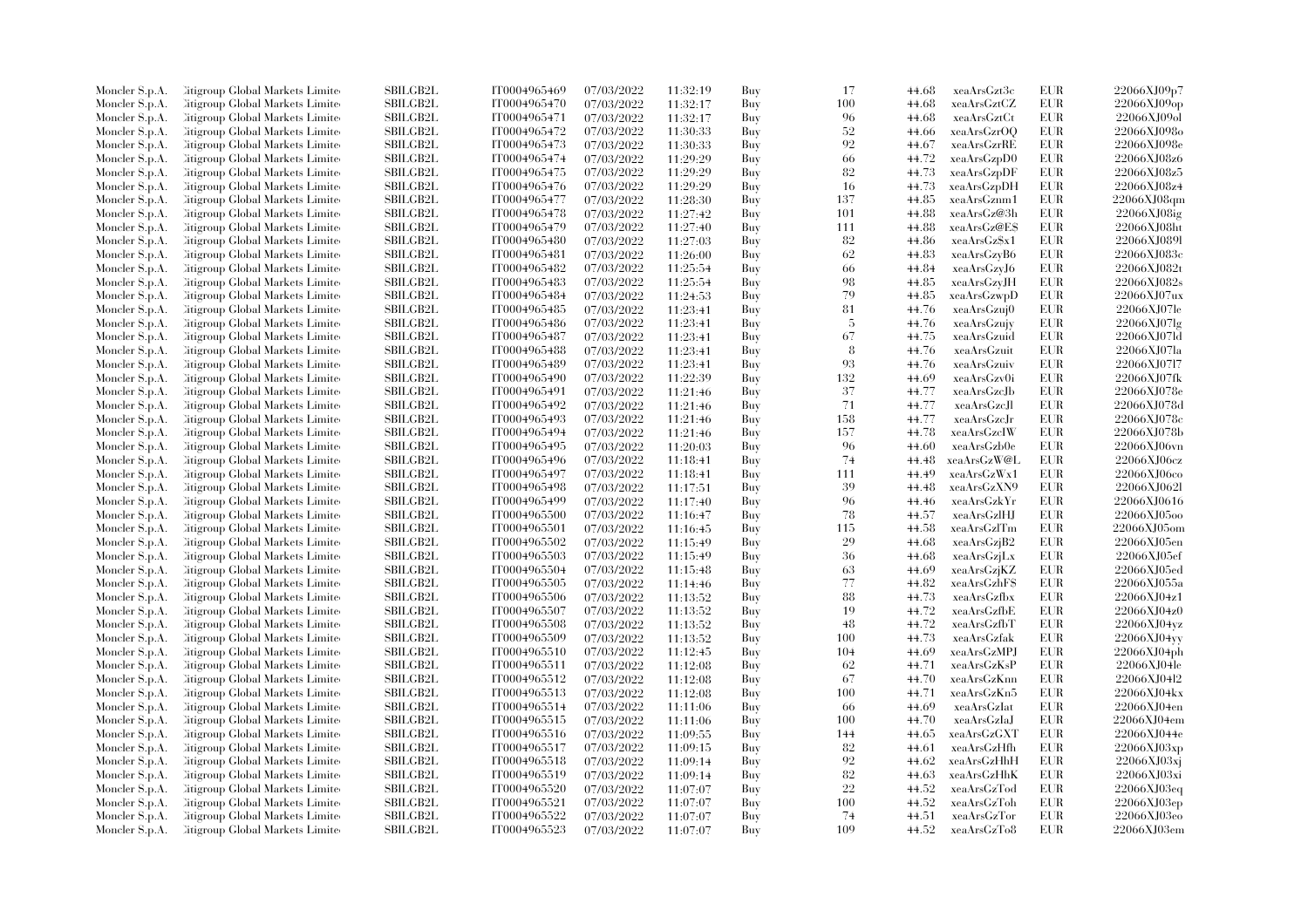| Moncler S.p.A. | Citigroup Global Markets Limite  | <b>SBILGB2L</b>           | IT0004965524 | 07/03/2022 | 11:05:50 | Buy | 66             | 44.45 | xeaArsGzRy2  | EUR        | 22066XJ0307            |
|----------------|----------------------------------|---------------------------|--------------|------------|----------|-----|----------------|-------|--------------|------------|------------------------|
| Moncler S.p.A. | Citigroup Global Markets Limite  | <b>SBILGB2L</b>           | IT0004965525 | 07/03/2022 | 11:05:49 | Buy | 99             | 44.46 | xeaArsGzRw1  | EUR        | 22066XJ02zt            |
| Moncler S.p.A. | Citigroup Global Markets Limite  | SBILGB2L                  | IT0004965526 | 07/03/2022 | 11:05:49 | Buy | 76             | 44.46 | xeaArsGzR4t  | <b>EUR</b> | 22066XJ02zk            |
| Moncler S.p.A. | Citigroup Global Markets Limite  | SBILGB2L                  | IT0004965527 | 07/03/2022 | 11:05:46 | Buy | 112            | 44.47 | xeaArsGzRBO  | EUR        | 22066XJ02xw            |
| Moncler S.p.A. | Citigroup Global Markets Limite  | <b>SBILGB2L</b>           | IT0004965528 | 07/03/2022 | 11:03:57 | Buy | 143            | 44.38 | xeaArsGz7gk  | <b>EUR</b> | 22066XJ027z            |
| Moncler S.p.A. | Citigroup Global Markets Limite  | SBILGB2L                  | IT0004965529 | 07/03/2022 | 11:03:34 | Buy | 127            | 44.38 | xeaArsGz7TU  | EUR        | 22066XJ024m            |
| Moncler S.p.A. | Citigroup Global Markets Limite  | SBILGB2L                  | IT0004965530 | 07/03/2022 | 11:03:34 | Buy | 113            | 44.38 | xeaArsGz7Ud  | <b>EUR</b> | 22066XJ024e            |
| Moncler S.p.A. | Citigroup Global Markets Limite  | <b>SBILGB2L</b>           | IT0004965531 | 07/03/2022 | 11:02:06 | Buy | 19             | 44.36 | xeaArsGz2nw  | EUR        | 22066XJ01na            |
| Moncler S.p.A. | Citigroup Global Markets Limite  | <b>SBILGB2L</b>           | IT0004965532 | 07/03/2022 | 11:02:06 | Buy | 87             | 44.36 | xeaArsGz2ny  | <b>EUR</b> | 22066XJ01n8            |
| Moncler S.p.A. | Citigroup Global Markets Limite  | <b>SBILGB2L</b>           | IT0004965533 | 07/03/2022 | 11:01:36 | Buy | 76             | 44.37 | xeaArsGz3lf  | EUR        | 22066XJ01gj            |
| Moncler S.p.A. | Citigroup Global Markets Limite  | <b>SBILGB2L</b>           | IT0004965534 | 07/03/2022 | 11:01:23 | Buy | $\overline{4}$ | 44.34 | xeaArsGz34F  | EUR        | 22066XJ01ej            |
| Moncler S.p.A. | Citigroup Global Markets Limite  | SBILGB2L                  | IT0004965535 | 07/03/2022 | 11:01:22 | Buy | 57             | 44.32 | xeaArsGz337  | <b>EUR</b> | 22066XJ01dw            |
| Moncler S.p.A. | Citigroup Global Markets Limite  | <b>SBILGB2L</b>           | IT0004965536 | 07/03/2022 | 11:01:11 | Buy | 18             | 44.32 | xeaArsGz30k  | EUR        | 22066XJ01bj            |
|                | Citigroup Global Markets Limite  | <b>SBILGB2L</b>           | IT0004965537 |            |          |     | 82             | 44.32 | xeaArsGz3Q9  | <b>EUR</b> | 22066XJ01bf            |
| Moncler S.p.A. |                                  | SBILGB2L                  | IT0004965538 | 07/03/2022 | 11:01:11 | Buy | 98             | 44.29 |              | EUR        | 22066XJ0124            |
| Moncler S.p.A. | Citigroup Global Markets Limite  | SBILGB2L                  |              | 07/03/2022 | 11:00:15 | Buy |                |       | xeaArsGz1xS  | <b>EUR</b> |                        |
| Moncler S.p.A. | Citigroup Global Markets Limite  |                           | IT0004965539 | 07/03/2022 | 11:00:10 | Buy | -16            | 44.29 | xeaArsGz1Dp  |            | 22066XJ0116            |
| Moncler S.p.A. | Citigroup Global Markets Limite  | SBILGB2L                  | IT0004965540 | 07/03/2022 | 11:00:06 | Buy | 109            | 44.29 | xeaArsGz1NP  | EUR        | 22066XJ010i            |
| Moncler S.p.A. | Citigroup Global Markets Limite  | <b>SBILGB2L</b>           | IT0004965541 | 07/03/2022 | 10:59:01 | Buy | 15             | 44.46 | xeaArsGzFOf  | EUR        | 22066XJ00np            |
| Moncler S.p.A. | Citigroup Global Markets Limite  | SBILGB2L                  | IT0004965542 | 07/03/2022 | 10:59:01 | Buy | 74             | 44.46 | xeaArsGzFOh  | EUR        | 22066XJ00no            |
| Moncler S.p.A. | Citigroup Global Markets Limite  | <b>SBILGB2L</b>           | IT0004965543 | 07/03/2022 | 10:58:45 | Buy | 92             | 44.55 | xeaArsGzC1W  | EUR        | 22066XJ00iv            |
| Moncler S.p.A. | Citigroup Global Markets Limite  | <b>SBILGB2L</b>           | IT0004965544 | 07/03/2022 | 10:58:45 | Buy | $\overline{1}$ | 44.56 | xeaArsGzC14  | <b>EUR</b> | 22066XJ00iu            |
| Moncler S.p.A. | Citigroup Global Markets Limite  | SBILGB2L                  | IT0004965545 | 07/03/2022 | 10:58:45 | Buy | 91             | 44.56 | xeaArsGzC16  | EUR        | 22066XJ00it            |
| Moncler S.p.A. | Citigroup Global Markets Limite  | SBILGB2L                  | IT0004965546 | 07/03/2022 | 10:57:59 | Buy | 19             | 44.44 | xeaArsGzAjY  | <b>EUR</b> | 22066XJ00b9            |
| Moncler S.p.A. | Citigroup Global Markets Limite  | <b>SBILGB2L</b>           | IT0004965547 | 07/03/2022 | 10:57:59 | Buy | 110            | 44.44 | xeaArsGzAit  | EUR        | 22066XJ00b8            |
| Moncler S.p.A. | Citigroup Global Markets Limite  | <b>SBILGB2L</b>           | IT0004965548 | 07/03/2022 | 10:57:58 | Buy | 97             | 44.44 | xeaArsGzAsz  | EUR        | 22066XJ00ar            |
| Moncler S.p.A. | Citigroup Global Markets Limite  | SBILGB2L                  | IT0004965549 | 07/03/2022 | 10:57:07 | Buy | 214            | 44.44 | xeaArsGzBFI  | EUR        | 22066XJ002b            |
| Moncler S.p.A. | Citigroup Global Markets Limite  | $\operatorname{SBILGB2L}$ | IT0004965550 | 07/03/2022 | 10:55:07 | Buy | 136            | 44.37 | xeaArsG@tkM  | <b>EUR</b> | $22066X$ Jzzjy         |
| Moncler S.p.A. | Citigroup Global Markets Limite  | <b>SBILGB2L</b>           | IT0004965551 | 07/03/2022 | 10:54:21 | Buy | 108            | 44.41 | xeaArsG@q\$r | EUR        | 22066XJzzdd            |
| Moncler S.p.A. | Citigroup Global Markets Limite  | SBILGB2L                  | IT0004965552 | 07/03/2022 | 10:54:17 | Buy | 101            | 44.41 | xeaArsG@qwL  | EUR        | 22066XJzzcz            |
| Moncler S.p.A. | Citigroup Global Markets Limite  | SBILGB2L                  | IT0004965553 | 07/03/2022 | 10:53:20 | Buy | 67             | 44.41 | xeaArsG@odJ  | <b>EUR</b> | 22066XJzz51            |
| Moncler S.p.A. | Citigroup Global Markets Limite  | <b>SBILGB2L</b>           | IT0004965554 | 07/03/2022 | 10:53:16 | Buy | 66             | 44.41 | xeaArsG@oYk  | EUR        | 22066XJzz49            |
| Moncler S.p.A. | Citigroup Global Markets Limite  | <b>SBILGB2L</b>           | IT0004965555 | 07/03/2022 | 10:52:28 | Buy | 70             | 44.44 | xeaArsG@pDp  | <b>EUR</b> | 22066XJzyxl            |
| Moncler S.p.A. | Citigroup Global Markets Limite  | <b>SBILGB2L</b>           | IT0004965556 | 07/03/2022 | 10:52:28 | Buy | 74             | 44.44 | xeaArsG@pDA  | EUR        | 22066XJzyxj            |
| Moncler S.p.A. | Citigroup Global Markets Limite  | SBILGB2L                  | IT0004965557 | 07/03/2022 | 10:52:28 | Buy | 111            | 44.45 | xeaArsG@pDC  | <b>EUR</b> | 22066XJzyxi            |
| Moncler S.p.A. | Citigroup Global Markets Limite  | <b>SBILGB2L</b>           | IT0004965558 | 07/03/2022 | 10:52:00 | Buy | 74             | 44.41 | xeaArsG@mxW  | EUR        | 22066XJzyuk            |
| Moncler S.p.A. | Citigroup Global Markets Limite  | <b>SBILGB2L</b>           | IT0004965559 | 07/03/2022 | 10:51:59 | Buy | 112            | 44.42 | xeaArsG@m71  | <b>EUR</b> | 22066XJzyu3            |
| Moncler S.p.A. | Citigroup Global Markets Limite  | SBILGB2L                  | IT0004965560 | 07/03/2022 | 10:50:09 | Buy | 107            | 44.28 | xeaArsG@yXf  | EUR        | 22066XJzy56            |
| Moncler S.p.A. | Citigroup Global Markets Limite  | SBILGB2L                  | IT0004965561 | 07/03/2022 | 10:49:34 | Buy | 85             | 44.30 | xeaArsG@zk8  | EUR        | 22066XJzxyj            |
| Moncler S.p.A. | Citigroup Global Markets Limite  | <b>SBILGB2L</b>           | IT0004965562 | 07/03/2022 | 10:49:34 | Buy | 95             | 44.29 | xeaArsG@zfo  | <b>EUR</b> | 22066XJzxyh            |
| Moncler S.p.A. | Citigroup Global Markets Limite  | <b>SBILGB2L</b>           | IT0004965563 | 07/03/2022 | 10:49:34 | Buy | 139            | 44.30 | xeaArsG@zfG  | EUR        | $22066X$ Jzxyg         |
| Moncler S.p.A. | Citigroup Global Markets Limite  | <b>SBILGB2L</b>           | IT0004965564 | 07/03/2022 | 10:48:13 | Buy | $\overline{2}$ | 44.23 | xeaArsG@xGD  | EUR        | $22066$ XJzxlv         |
| Moncler S.p.A. | Citigroup Global Markets Limite  | SBILGB2L                  | IT0004965565 | 07/03/2022 | 10:48:10 | Buy | 79             | 44.23 | xeaArsG@ubJ  | EUR        | 22066XJzxkj            |
| Moncler S.p.A. | Citigroup Global Markets Limite  | SBILGB2L                  | IT0004965566 | 07/03/2022 | 10:48:10 | Buy | 14             | 44.24 | xeaArsG@ubV  | <b>EUR</b> | 22066XJzxkh            |
| Moncler S.p.A. | Citigroup Global Markets Limite  | SBILGB2L                  | IT0004965567 | 07/03/2022 | 10:48:10 | Buy | 68             | 44.24 | xeaArsG@uaX  | EUR        | 22066XJzxkc            |
|                |                                  | <b>SBILGB2L</b>           |              |            |          |     | $\Omega$       | 44.27 |              | <b>EUR</b> | 22066XJzxdh            |
| Moncler S.p.A. | Citigroup Global Markets Limite  |                           | IT0004965568 | 07/03/2022 | 10:47:27 | Buy |                |       | xeaArsG@vXG  |            |                        |
| Moncler S.p.A. | Citigroup Global Markets Limite  | SBILGB2L                  | IT0004965569 | 07/03/2022 | 10:47:27 | Buy | 88             | 44.27 | xeaArsG@vXI  | EUR        | 22066XJzxdg            |
| Moncler S.p.A. | Citigroup Global Markets Limite  | SBILGB2L                  | IT0004965570 | 07/03/2022 | 10:46:42 | Buy | 78             | 44.31 | xeaArsG@cxR  | EUR        | 22066XJzx6l            |
| Moncler S.p.A. | Citigroup Global Markets Limite  | <b>SBILGB2L</b>           | IT0004965571 | 07/03/2022 | 10:46:42 | Buy | 52             | 44.32 | xeaArsG@cw4  | EUR        | $22066$ XJ $z$ x $6$ j |
| Moncler S.p.A. | Citigroup Global Markets Limite  | <b>SBILGB2L</b>           | IT0004965572 | 07/03/2022 | 10:46:42 | Buy | 64             | 44.32 | xeaArsG@cw6  | EUR        | $22066$ XJzx $6i$      |
| Moncler S.p.A. | Citigroup Global Markets Limite  | SBILGB2L                  | IT0004965573 | 07/03/2022 | 10:46:42 | Buy | 138            | 44.32 | xeaArsG@c5o  | <b>EUR</b> | 22066XJzx6h            |
| Moncler S.p.A. | Citigroup Global Markets Limite  | SBILGB2L                  | IT0004965574 | 07/03/2022 | 10:45:06 | Buy | 69             | 44.29 | xeaArsG@bWP  | EUR        | 22066XJzwtq            |
| Moncler S.p.A. | Citigroup Global Markets Limite  | <b>SBILGB2L</b>           | IT0004965575 | 07/03/2022 | 10:45:06 | Buy | 9              | 44.30 | xeaArsG@bWQ  | EUR        | 22066XJzwtp            |
| Moncler S.p.A. | Citigroup Global Markets Limite  | SBILGB2L                  | IT0004965576 | 07/03/2022 | 10:45:05 | Buy | 78             | 44.30 | xeaArsG@bYu  | EUR        | 22066XJzwtl            |
| Moncler S.p.A. | Citigroup Global Markets Limite  | <b>SBILGB2L</b>           | IT0004965577 | 07/03/2022 | 10:45:03 | Buy | 103            | 44.30 | xeaArsG@bfl  | <b>EUR</b> | 22066XJzwtc            |
| Moncler S.p.A. | Citigroup Global Markets Limited | SBILGB2L                  | IT0004965578 | 07/03/2022 | 10:44:32 | Buy | 128            | 44.21 | xeaArsG@YeW  | EUR        | $22066$ XJzwmq         |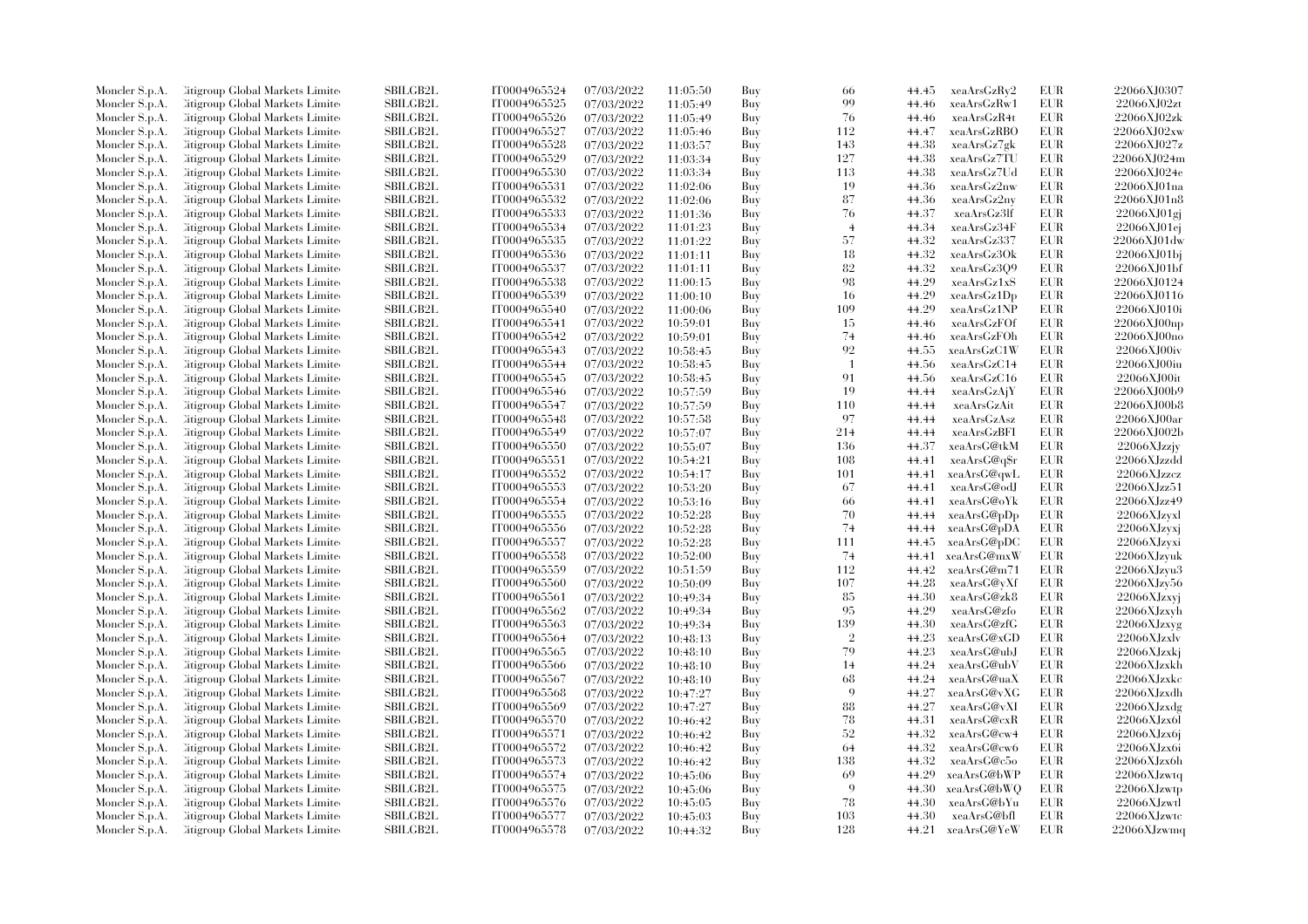| Moncler S.p.A. | Citigroup Global Markets Limite  | SBILGB2L        | IT0004965579 | 07/03/2022 | 10:43:06 | Buy | 100            |       | 44.24 xeaArsG@W@h | EUR        | 22066XJzwci                                 |
|----------------|----------------------------------|-----------------|--------------|------------|----------|-----|----------------|-------|-------------------|------------|---------------------------------------------|
| Moncler S.p.A. | Citigroup Global Markets Limite  | SBILGB2L        | IT0004965580 | 07/03/2022 | 10:43:03 | Buy | 123            | 44.24 | xeaArsG@W6i       | EUR        | 22066XJzwc4                                 |
| Moncler S.p.A. | Citigroup Global Markets Limited | SBILGB2L        | IT0004965581 | 07/03/2022 | 10:42:58 | Buy | 112            | 44.23 | xeaArsG@WMf       | <b>EUR</b> | 22066XJzwal                                 |
| Moncler S.p.A. | Litigroup Global Markets Limite  | SBILGB2L        | IT0004965582 | 07/03/2022 | 10:41:22 | Buy | 8              | 44.11 | xeaArsG@lxV       | EUR        | 22066XJzvza                                 |
| Moncler S.p.A. | Citigroup Global Markets Limite  | <b>SBILGB2L</b> | IT0004965583 | 07/03/2022 | 10:41:22 | Buy | 108            | 44.11 | xeaArsG@lwX       | EUR        | 22066XJzvz9                                 |
| Moncler S.p.A. | Citigroup Global Markets Limite  | SBILGB2L        | IT0004965584 | 07/03/2022 | 10:40:44 | Buy | 143            | 44.15 | xeaArsG@i6N       | <b>EUR</b> | 22066XJzvsm                                 |
| Moncler S.p.A. | Citigroup Global Markets Limited | <b>SBILGB2L</b> | IT0004965585 | 07/03/2022 | 10:40:40 | Buy | 109            | 44.15 | xeaArsG@i8x       | EUR        | 22066XJzvrx                                 |
| Moncler S.p.A. | Litigroup Global Markets Limite  | <b>SBILGB2L</b> | IT0004965586 | 07/03/2022 | 10:39:22 | Buy | 69             | 44.15 | xeaArsG@hgv       | EUR        | $22066$ XJzv $5t$                           |
| Moncler S.p.A. | Citigroup Global Markets Limite  | SBILGB2L        | IT0004965587 | 07/03/2022 | 10:39:19 | Buy | 104            | 44.15 | xeaArsG@hnV       | EUR        | 22066XJzv5c                                 |
| Moncler S.p.A. | Citigroup Global Markets Limite  | SBILGB2L        | IT0004965588 | 07/03/2022 | 10:38:27 | Buy | 69             | 44.24 | xeaArsG@fhT       | <b>EUR</b> | 22066XJzuqi                                 |
| Moncler S.p.A. | Citigroup Global Markets Limite  | <b>SBILGB2L</b> | IT0004965589 | 07/03/2022 | 10:38:27 | Buy | 103            | 44.25 | xeaArsG@fgd       | EUR        | 22066XJzuqh                                 |
| Moncler S.p.A. | Litigroup Global Markets Limite  | <b>SBILGB2L</b> | IT0004965590 | 07/03/2022 | 10:38:05 | Buy | 84             | 44.25 | xeaArsG@fGs       | <b>EUR</b> | 22066XJzunv                                 |
| Moncler S.p.A. | Citigroup Global Markets Limite  | SBILGB2L        | IT0004965591 | 07/03/2022 | 10:38:04 | Buy | 123            | 44.25 | xeaArsG@fIc       | <b>EUR</b> | 22066XJzuns                                 |
| Moncler S.p.A. | Citigroup Global Markets Limited | SBILGB2L        | IT0004965592 | 07/03/2022 | 10:36:14 | Buy | 63             | 44.25 | xeaArsG@Lni       | <b>EUR</b> | 22066XJzu4c                                 |
| Moncler S.p.A. | Litigroup Global Markets Limite  | SBILGB2L        | IT0004965593 | 07/03/2022 | 10:36:14 | Buy | 102            | 44.26 | xeaArsG@Lns       | EUR        | 22066XJzu4b                                 |
|                |                                  |                 |              |            |          |     |                |       |                   | EUR        |                                             |
| Moncler S.p.A. | Litigroup Global Markets Limite  | <b>SBILGB2L</b> | IT0004965594 | 07/03/2022 | 10:36:13 | Buy | 65             | 44.26 | xeaArsG@LmO       |            | 22066XJzu49                                 |
| Moncler S.p.A. | Citigroup Global Markets Limite  | SBILGB2L        | IT0004965595 | 07/03/2022 | 10:36:13 | Buy | 134            | 44.27 | xeaArsG@LpZ       | EUR        | 22066XJzu48                                 |
| Moncler S.p.A. | Citigroup Global Markets Limite  | <b>SBILGB2L</b> | IT0004965596 | 07/03/2022 | 10:33:45 | Buy | $\overline{1}$ | 44.22 | xeaArsG@V3G       | EUR        | 22066XJzt84                                 |
| Moncler S.p.A. | Citigroup Global Markets Limite  | <b>SBILGB2L</b> | IT0004965597 | 07/03/2022 | 10:33:45 | Buy | 100            | 44.22 | xeaArsG@V3M       | EUR        | 22066XJzt82                                 |
| Moncler S.p.A. | Litigroup Global Markets Limite  | <b>SBILGB2L</b> | IT0004965598 | 07/03/2022 | 10:33:45 | Buy | -36            | 44.22 | xeaArsG@V3I       | <b>EUR</b> | 22066XJzt83                                 |
| Moncler S.p.A. | Citigroup Global Markets Limite  | SBILGB2L        | IT0004965599 | 07/03/2022 | 10:33:45 | Buy | 74             | 44.22 | xeaArsG@V3U       | <b>EUR</b> | 22066XJzt81                                 |
| Moncler S.p.A. | Citigroup Global Markets Limite  | SBILGB2L        | IT0004965600 | 07/03/2022 | 10:33:45 | Buy | 110            | 44.23 | xeaArsG@V2g       | EUR        | 22066XJzt80                                 |
| Moncler S.p.A. | Citigroup Global Markets Limite  | <b>SBILGB2L</b> | IT0004965601 | 07/03/2022 | 10:32:27 | Buy | 130            | 44.20 | xeaArsG@TFt       | EUR        | 22066XJzstc                                 |
| Moncler S.p.A. | Citigroup Global Markets Limite  | SBILGB2L        | IT0004965602 | 07/03/2022 | 10:31:50 | Buy | 82             | 44.18 | xeaArsG@Q\$@      | <b>EUR</b> | $22066X$ Jzsqi                              |
| Moncler S.p.A. | Citigroup Global Markets Limite  | <b>SBILGB2L</b> | IT0004965603 | 07/03/2022 | 10:31:47 | Buy | 74             | 44.19 | xeaArsG@Qxz       | EUR        | 22066XJzsq7                                 |
| Moncler S.p.A. | Litigroup Global Markets Limite  | <b>SBILGB2L</b> | IT0004965604 | 07/03/2022 | 10:31:47 | Buy | 82             | 44.20 | xeaArsG@QxD       | EUR        | $22066X$ Jzsq $4$                           |
| Moncler S.p.A. | Citigroup Global Markets Limite  | <b>SBILGB2L</b> | IT0004965605 | 07/03/2022 | 10:30:37 | Buy | 66             | 44.23 | xeaArsG@RSA       | EUR        | 22066XJzsi4                                 |
| Moncler S.p.A. | Citigroup Global Markets Limite  | SBILGB2L        | IT0004965606 | 07/03/2022 | 10:30:37 | Buy | 99             | 44.24 | xeaArsG@RSC       | <b>EUR</b> | $22066\mbox{XJ}\mbox{z}\mbox{s} \mbox{i} 2$ |
| Moncler S.p.A. | Litigroup Global Markets Limite  | SBILGB2L        | IT0004965607 | 07/03/2022 | 10:29:38 | Buy | 17             | 44.23 | xeaArsG@P48       | EUR        | $22066X$ Jzs0r                              |
| Moncler S.p.A. | Litigroup Global Markets Limite  | <b>SBILGB2L</b> | IT0004965608 | 07/03/2022 | 10:29:35 | Buy | 93             | 44.24 | xeaArsG@PDe       | EUR        | 22066XJzs01                                 |
| Moncler S.p.A. | Litigroup Global Markets Limite  | <b>SBILGB2L</b> | IT0004965609 | 07/03/2022 | 10:28:56 | Buy | 23             | 44.28 | xeaArsG@69B       | <b>EUR</b> | $22066X$ Jzrsc                              |
| Moncler S.p.A. | Citigroup Global Markets Limite  | SBILGB2L        | IT0004965610 | 07/03/2022 | 10:28:56 | Buy | 49             | 44.28 | xeaArsG@69C       | <b>EUR</b> | $22066X$ Jzrsb                              |
| Moncler S.p.A. | Citigroup Global Markets Limite  | SBILGB2L        | IT0004965611 | 07/03/2022 | 10:28:56 | Buy | 66             | 44.27 | xeaArsG@68t       | EUR        | 22066XJzrs8                                 |
| Moncler S.p.A. | Citigroup Global Markets Limite  | <b>SBILGB2L</b> | IT0004965612 | 07/03/2022 | 10:28:56 | Buy | 98             | 44.28 | xeaArsG@684       | EUR        | 22066XJzrs7                                 |
| Moncler S.p.A. | Citigroup Global Markets Limite  | SBILGB2L        | IT0004965613 | 07/03/2022 | 10:27:33 | Buy | 119            | 44.33 | xeaArsG@4Lr       | <b>EUR</b> | 22066XJzrdi                                 |
| Moncler S.p.A. | Citigroup Global Markets Limite  | <b>SBILGB2L</b> | IT0004965614 | 07/03/2022 | 10:26:22 | Buy | 56             | 44.39 | xeaArsG@2g2       | EUR        | 22066XJzr3v                                 |
| Moncler S.p.A. | Litigroup Global Markets Limite  | <b>SBILGB2L</b> | IT0004965615 | 07/03/2022 | 10:26:22 | Buy | 36             | 44.39 | xeaArsG@2g6       | EUR        | 22066XJzr3m                                 |
| Moncler S.p.A. | Citigroup Global Markets Limite  | <b>SBILGB2L</b> | IT0004965616 | 07/03/2022 | 10:26:22 | Buy | 75             | 44.40 | xeaArsG@2gL       | EUR        | $22066X$ Jzr $3h$                           |
| Moncler S.p.A. | Citigroup Global Markets Limite  | <b>SBILGB2L</b> | IT0004965617 | 07/03/2022 | 10:26:22 | Buy | 112            | 44.41 | xeaArsG@2gP       | <b>EUR</b> | 22066XJzr3f                                 |
| Moncler S.p.A. | Litigroup Global Markets Limite  | SBILGB2L        | IT0004965618 | 07/03/2022 | 10:26:16 | Buy | 103            | 44.42 | xeaArsG@2yt       | EUR        | 22066XJzr24                                 |
| Moncler S.p.A. | Litigroup Global Markets Limite  | <b>SBILGB2L</b> | IT0004965619 | 07/03/2022 | 10:24:42 | Buy | 142            | 44.38 | xeaArsG@0wD       | EUR        | $22066$ XJzqra                              |
| Moncler S.p.A. | Citigroup Global Markets Limite  | SBILGB2L        | IT0004965620 | 07/03/2022 | 10:23:49 | Buy | 114            | 44.40 | xeaArsG@199       | EUR        | $22066$ XJzql9                              |
| Moncler S.p.A. | Citigroup Global Markets Limite  | SBILGB2L        | IT0004965621 | 07/03/2022 | 10:23:49 | Buy | 104            | 44.40 | xeaArsG@18d       | <b>EUR</b> | 22066XJzql8                                 |
| Moncler S.p.A. | Litigroup Global Markets Limite  | <b>SBILGB2L</b> | IT0004965622 | 07/03/2022 | 10:22:57 | Buy | 82             | 44.41 | xeaArsG@EKt       | EUR        | 22066XJzqga                                 |
|                |                                  | <b>SBILGB2L</b> |              |            |          |     | 96             | 44.41 |                   | EUR        | 22066XJzqg9                                 |
| Moncler S.p.A. | Litigroup Global Markets Limite  |                 | IT0004965623 | 07/03/2022 | 10:22:57 | Buy | 98             |       | xeaArsG@EKE       | <b>EUR</b> |                                             |
| Moncler S.p.A. | Citigroup Global Markets Limite  | <b>SBILGB2L</b> | IT0004965624 | 07/03/2022 | 10:22:01 | Buy |                | 44.38 | xeaArsG@FPZ       |            | 22066XJzqaz                                 |
| Moncler S.p.A. | Citigroup Global Markets Limite  | <b>SBILGB2L</b> | IT0004965625 | 07/03/2022 | 10:22:01 | Buy | 98             | 44.39 | xeaArsG@FOg       | EUR        | $22066X$ Jzqax                              |
| Moncler S.p.A. | Litigroup Global Markets Limite  | <b>SBILGB2L</b> | IT0004965626 | 07/03/2022 | 10:20:48 | Buy | 124            | 44.38 | xeaArsG@Dpm       | EUR        | 22066XJzq34                                 |
| Moncler S.p.A. | Citigroup Global Markets Limite  | <b>SBILGB2L</b> | IT0004965627 | 07/03/2022 | 10:20:47 | Buy | 140            | 44.39 | xeaArsG@DzO       | EUR        | 22066XJzq2n                                 |
| Moncler S.p.A. | Citigroup Global Markets Limite  | <b>SBILGB2L</b> | IT0004965628 | 07/03/2022 | 10:19:39 | Buy | 82             | 44.44 | xeaArsG@AO0       | <b>EUR</b> | 22066XJzpve                                 |
| Moncler S.p.A. | Litigroup Global Markets Limite  | <b>SBILGB2L</b> | IT0004965629 | 07/03/2022 | 10:19:00 | Buy | 64             | 44.39 | xeaArsG@BT@       | EUR        | 22066XJzpr4                                 |
| Moncler S.p.A. | Litigroup Global Markets Limite  | <b>SBILGB2L</b> | IT0004965630 | 07/03/2022 | 10:19:00 | Buy | 140            | 44.38 | xeaArsG@BVi       | <b>EUR</b> | 22066XJzpqx                                 |
| Moncler S.p.A. | Citigroup Global Markets Limite  | SBILGB2L        | IT0004965631 | 07/03/2022 | 10:19:00 | Buy | $\overline{7}$ | 44.39 | xeaArsG@BV4       | EUR        | 22066XJzpqv                                 |
| Moncler S.p.A. | Citigroup Global Markets Limite  | <b>SBILGB2L</b> | IT0004965632 | 07/03/2022 | 10:19:00 | Buy | 37             | 44.39 | xeaArsG@BV6       | <b>EUR</b> | 22066XJzpqt                                 |
| Moncler S.p.A. | Citigroup Global Markets Limited | SBILGB2L        | IT0004965633 | 07/03/2022 | 10:19:00 | Buy | 161            | 44.39 | xeaArsG@BV8       | EUR        | 22066XJzpqs                                 |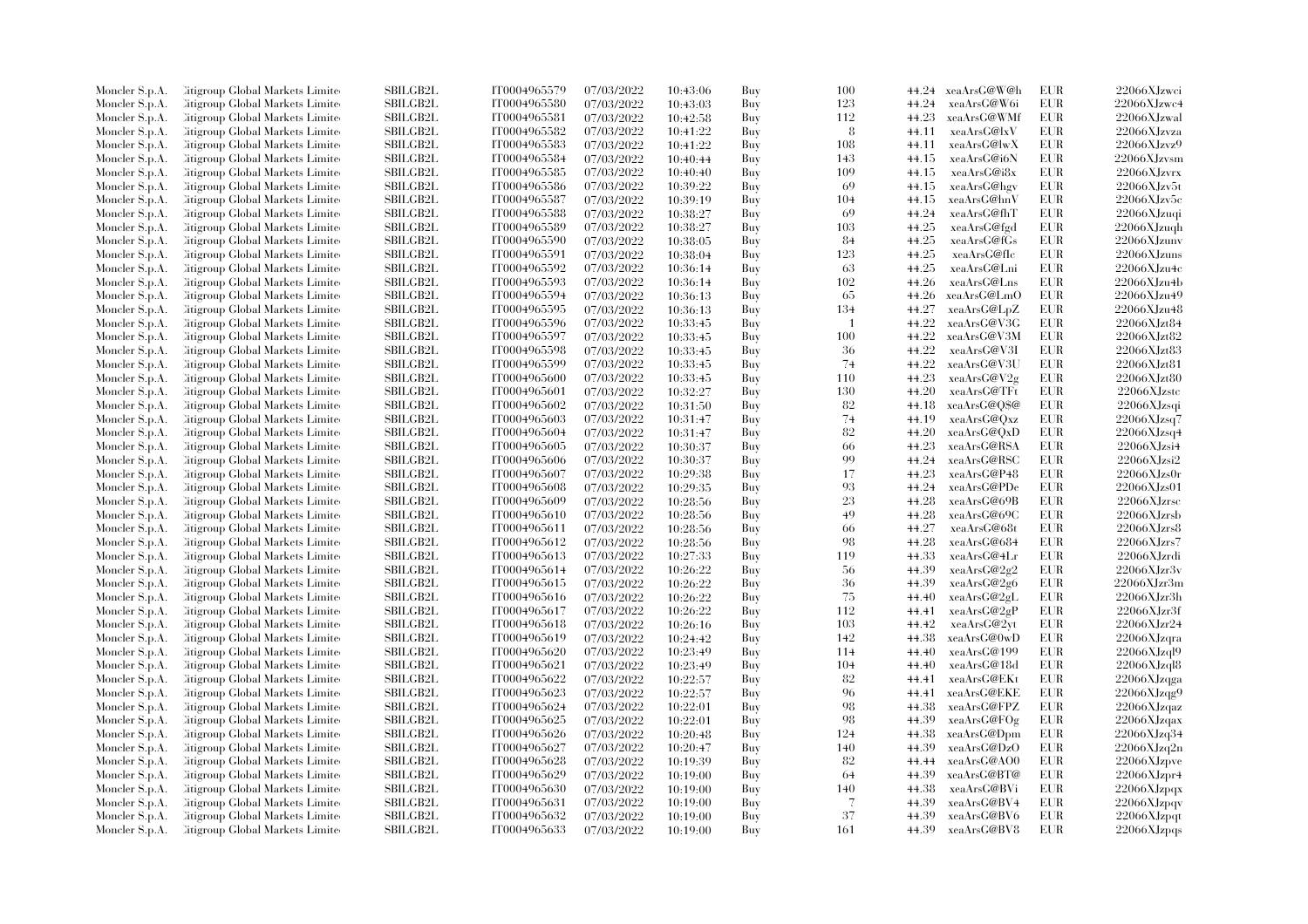| Moncler S.p.A. | Citigroup Global Markets Limite         | <b>SBILGB2L</b> | IT0004965634 | 07/03/2022 | 10:16:56 | Buy | 32             | 44.33 | xeaArsG\$sRf  | EUR        | 22066XJzp67       |
|----------------|-----------------------------------------|-----------------|--------------|------------|----------|-----|----------------|-------|---------------|------------|-------------------|
| Moncler S.p.A. | Citigroup Global Markets Limite         | <b>SBILGB2L</b> | IT0004965635 | 07/03/2022 | 10:16:53 | Buy | 82             | 44.33 | xeaArsG\$tdb  | <b>EUR</b> | 22066XJzp60       |
| Moncler S.p.A. | <b>Citigroup Global Markets Limited</b> | SBILGB2L        | IT0004965636 |            |          |     | 86             |       |               | EUR        | 22066XJzp5w       |
|                |                                         |                 |              | 07/03/2022 | 10:16:53 | Buy | 27             | 44.33 | xeaArsG\$tcg  |            |                   |
| Moncler S.p.A. | Citigroup Global Markets Limite         | <b>SBILGB2L</b> | IT0004965637 | 07/03/2022 | 10:16:53 | Buy |                | 44.33 | xeaArsG\$tci  | <b>EUR</b> | 22066XJzp5v       |
| Moncler S.p.A. | Citigroup Global Markets Limite         | <b>SBILGB2L</b> | IT0004965638 | 07/03/2022 | 10:15:47 | Buy | 78             | 44.28 | xeaArsG\$qLp  | <b>EUR</b> | 22066XJzoxu       |
| Moncler S.p.A. | Citigroup Global Markets Limite         | SBILGB2L        | IT0004965639 | 07/03/2022 | 10:15:47 | Buy | 114            | 44.29 | xeaArsG\$qL\$ | EUR        | 22066XJzoxs       |
| Moncler S.p.A. | <b>Citigroup Global Markets Limited</b> | SBILGB2L        | IT0004965640 | 07/03/2022 | 10:14:53 | Buy | 69             | 44.38 | xeaArsG\$oZ1  | <b>EUR</b> | 22066XJzoq7       |
| Moncler S.p.A. | Citigroup Global Markets Limite         | <b>SBILGB2L</b> | IT0004965641 | 07/03/2022 | 10:14:24 | Buy | 103            | 44.41 | xeaArsGSoI3   | <b>EUR</b> | 22066XJzon5       |
| Moncler S.p.A. | Citigroup Global Markets Limited        | <b>SBILGB2L</b> | IT0004965642 | 07/03/2022 | 10:14:24 | Buy | 112            | 44.42 | xeaArsG\$oVh  | <b>EUR</b> | 22066XJzomy       |
| Moncler S.p.A. | Citigroup Global Markets Limite         | <b>SBILGB2L</b> | IT0004965643 | 07/03/2022 | 10:13:56 | Buy | 76             | 44.35 | xeaArsG\$pFh  | EUR        | 22066XJzoik       |
| Moncler S.p.A. | <b>Citigroup Global Markets Limited</b> | SBILGB2L        | IT0004965644 | 07/03/2022 | 10:13:54 | Buy | 47             | 44.35 | xeaArsG\$p9O  | <b>EUR</b> | 22066XJzoii       |
| Moncler S.p.A. | Citigroup Global Markets Limite         | <b>SBILGB2L</b> | IT0004965645 | 07/03/2022 | 10:12:51 | Buy | 82             | 44.33 | xeaArsG\$nYo  | <b>EUR</b> | 22066XJzoaj       |
| Moncler S.p.A. | Citigroup Global Markets Limite         | <b>SBILGB2L</b> | IT0004965646 | 07/03/2022 | 10:12:51 | Buy | 123            | 44.33 | xeaArsG\$nYJ  | <b>EUR</b> | 22066XJzoai       |
| Moncler S.p.A. | Citigroup Global Markets Limite         | <b>SBILGB2L</b> | IT0004965647 | 07/03/2022 | 10:12:28 | Buy | 106            | 44.34 | xeaArsG\$nEa  | <b>EUR</b> | 22066XJzo6g       |
| Moncler S.p.A. | Citigroup Global Markets Limite         | <b>SBILGB2L</b> | IT0004965648 | 07/03/2022 | 10:11:23 | Buy | 87             | 44.28 | xeaArsG\$\$yf | <b>EUR</b> | 22066XJznx8       |
| Moncler S.p.A. | Citigroup Global Markets Limite         | SBILGB2L        | IT0004965649 | 07/03/2022 | 10:11:23 | Buy | 26             | 44.29 | xeaArsG\$\$yd | <b>EUR</b> | 22066XJznx9       |
| Moncler S.p.A. | Citigroup Global Markets Limite         | <b>SBILGB2L</b> | IT0004965650 | 07/03/2022 | 10:11:23 | Buy | 100            | 44.28 | xeaArsG\$\$yj | EUR        | 22066XJznx7       |
| Moncler S.p.A. | Citigroup Global Markets Limite         | <b>SBILGB2L</b> | IT0004965651 | 07/03/2022 |          | Buy | 122            | 44.29 | xeaArsG\$\$yA | EUR        | 22066XJznx6       |
|                |                                         | SBILGB2L        |              |            | 10:11:23 |     | 178            |       |               | EUR        | 22066XJznx5       |
| Moncler S.p.A. | Citigroup Global Markets Limite         |                 | IT0004965652 | 07/03/2022 | 10:11:23 | Buy |                | 44.30 | xeaArsG\$\$yP |            |                   |
| Moncler S.p.A. | Citigroup Global Markets Limite         | <b>SBILGB2L</b> | IT0004965653 | 07/03/2022 | 10:11:02 | Buy | 82             | 44.30 | xeaArsG\$\$Un | <b>EUR</b> | 22066XJznul       |
| Moncler S.p.A. | Citigroup Global Markets Limite         | <b>SBILGB2L</b> | IT0004965654 | 07/03/2022 | 10:10:14 | Buy | 50             | 44.28 | xeaArsG\$yQ6  | EUR        | 22066XJznoi       |
| Moncler S.p.A. | Citigroup Global Markets Limite         | SBILGB2L        | IT0004965655 | 07/03/2022 | 10:10:14 | Buy | 12             | 44.28 | xeaArsG\$yQA  | <b>EUR</b> | 22066XJznoh       |
| Moncler S.p.A. | Citigroup Global Markets Limite         | SBILGB2L        | IT0004965656 | 07/03/2022 | 10:10:05 | Buy | 33             | 44.24 | xeaArsG\$z\$X | EUR        | 22066XJznmy       |
| Moncler S.p.A. | <b>Eitigroup Global Markets Limited</b> | <b>SBILGB2L</b> | IT0004965657 | 07/03/2022 | 10:09:55 | Buy | 138            | 44.24 | xeaArsG\$zCT  | <b>EUR</b> | 22066XJznly       |
| Moncler S.p.A. | Citigroup Global Markets Limite         | <b>SBILGB2L</b> | IT0004965658 | 07/03/2022 | 10:09:54 | Buy | 139            | 44.25 | xeaArsG\$z9Y  | <b>EUR</b> | 22066XJznlv       |
| Moncler S.p.A. | Citigroup Global Markets Limited        | SBILGB2L        | IT0004965659 | 07/03/2022 | 10:08:13 | Buy | 156            | 44.15 | xeaArsG\$vj\$ | EUR        | 22066XJzn35       |
| Moncler S.p.A. | Citigroup Global Markets Limite         | SBILGB2L        | IT0004965660 | 07/03/2022 | 10:06:04 | Buy | 119            | 44.13 | xeaArsG\$cKS  | <b>EUR</b> | 22066XJzml7       |
| Moncler S.p.A. | Citigroup Global Markets Limite         | <b>SBILGB2L</b> | IT0004965661 | 07/03/2022 | 10:05:19 | Buy | 75             | 44.09 | xeaArsG\$dpb  | EUR        | 22066XJzmgi       |
| Moncler S.p.A. | Citigroup Global Markets Limite         | <b>SBILGB2L</b> | IT0004965662 | 07/03/2022 | 10:05:19 | Buy | 113            | 44.08 | xeaArsG\$dpw  | <b>EUR</b> | 22066XJzmgd       |
| Moncler S.p.A. | <b>Citigroup Global Markets Limited</b> | SBILGB2L        | IT0004965663 | 07/03/2022 | 10:05:19 | Buy | 167            | 44.09 | xeaArsG\$dp@  | <b>EUR</b> | 22066XJzmgb       |
| Moncler S.p.A. | <b>Citigroup Global Markets Limited</b> | SBILGB2L        | IT0004965664 | 07/03/2022 | 10:04:57 | Buy | 143            | 44.09 | xeaArsG\$d2Y  | <b>EUR</b> | 22066XJzmch       |
| Moncler S.p.A. | Citigroup Global Markets Limite         | <b>SBILGB2L</b> | IT0004965665 | 07/03/2022 | 10:03:02 | Buy | 141            | 43.95 | xeaArsG\$bjb  | <b>EUR</b> | $22066$ XJzlxx    |
| Moncler S.p.A. | Citigroup Global Markets Limite         | <b>SBILGB2L</b> | IT0004965666 | 07/03/2022 | 10:02:22 | Buy | -64            | 43.99 | xeaArsG\$b2A  | <b>EUR</b> | 22066XJzlsr       |
| Moncler S.p.A. | Citigroup Global Markets Limite         | SBILGB2L        | IT0004965667 | 07/03/2022 | 10:02:16 | Buy | 117            | 43.99 | xeaArsG\$bAv  | <b>EUR</b> | 22066XJzlr1       |
| Moncler S.p.A. | <b>Eitigroup Global Markets Limited</b> | <b>SBILGB2L</b> | IT0004965668 | 07/03/2022 | 10:01:30 | Buy | 115            | 43.90 | xeaArsG\$Y@9  | <b>EUR</b> | 22066XJzlkb       |
|                | Citigroup Global Markets Limite         | <b>SBILGB2L</b> | IT0004965669 |            |          | Buy | 155            | 43.91 | xeaArsG\$Y@B  | EUR        | 22066XJzlka       |
| Moncler S.p.A. |                                         |                 |              | 07/03/2022 | 10:01:30 |     |                |       |               |            |                   |
| Moncler S.p.A. | Citigroup Global Markets Limite         | SBILGB2L        | IT0004965670 | 07/03/2022 | 10:01:27 | Buy | 25             | 43.91 | xeaArsG\$YuU  | <b>EUR</b> | $22066$ XJzljv    |
| Moncler S.p.A. | <b>Citigroup Global Markets Limited</b> | SBILGB2L        | IT0004965671 | 07/03/2022 | 10:00:00 | Buy | 123            | 43.97 | xeaArsG\$Z1z  | <b>EUR</b> | 22066XJzl7s       |
| Moncler S.p.A. | Citigroup Global Markets Limite         | <b>SBILGB2L</b> | IT0004965672 | 07/03/2022 | 10:00:00 | Buy | 84             | 43.96 | xeaArsG\$Z1v  | EUR        | 22066XJzl7t       |
| Moncler S.p.A. | Citigroup Global Markets Limite         | <b>SBILGB2L</b> | IT0004965673 | 07/03/2022 | 09:59:04 | Buy | 79             | 43.88 | xeaArsGSWzX   | <b>EUR</b> | 22066XJzkr7       |
| Moncler S.p.A. | Citigroup Global Markets Limited        | <b>SBILGB2L</b> | IT0004965674 | 07/03/2022 | 09:59:03 | Buy | 82             | 43.89 | xeaArsGSW\$g  | <b>EUR</b> | 22066XJzkqz       |
| Moncler S.p.A. | Citigroup Global Markets Limite         | SBILGB2L        | IT0004965675 | 07/03/2022 | 09:58:20 | Buy | 70             | 43.98 | xeaArsG\$XX2  | EUR        | 22066XJzkjd       |
| Moncler S.p.A. | <b>Citigroup Global Markets Limited</b> | SBILGB2L        | IT0004965676 | 07/03/2022 | 09:58:20 | Buy | 99             | 43.99 | xeaArsGSXWf   | <b>EUR</b> | 22066XJzkjc       |
| Moncler S.p.A. | Citigroup Global Markets Limite         | <b>SBILGB2L</b> | IT0004965677 | 07/03/2022 | 09:57:41 | Buy | 144            | 43.99 | xeaArsG\$XFS  | <b>EUR</b> | 22066XJzke6       |
| Moncler S.p.A. | <b>Citigroup Global Markets Limited</b> | <b>SBILGB2L</b> | IT0004965678 | 07/03/2022 | 09:57:41 | Buy | 120            | 43.98 | xeaArsG\$XFR  | <b>EUR</b> | 22066XJzke7       |
| Moncler S.p.A. | Citigroup Global Markets Limite         | SBILGB2L        | IT0004965679 | 07/03/2022 | 09:57:34 | Buy | 211            | 44.00 | xeaArsG\$XLS  | EUR        | 22066XJzkdp       |
| Moncler S.p.A. | <b>Eitigroup Global Markets Limited</b> | <b>SBILGB2L</b> | IT0004965680 | 07/03/2022 | 09:55:27 | Buy | 71             | 43.82 | xeaArsG\$luG  | <b>EUR</b> | 22066XJzjsi       |
| Moncler S.p.A. | Citigroup Global Markets Limited        | <b>SBILGB2L</b> | IT0004965681 | 07/03/2022 | 09:55:27 | Buy | 84             | 43.82 | xeaArsG\$luN  | <b>EUR</b> | 22066XJzish       |
| Moncler S.p.A. | Citigroup Global Markets Limite         | <b>SBILGB2L</b> | IT0004965682 | 07/03/2022 | 09:55:08 | Buy | 24             | 43.81 | xeaArsG\$183  | <b>EUR</b> | $22066$ XJzjqb    |
| Moncler S.p.A. | <b>Citigroup Global Markets Limited</b> | SBILGB2L        | IT0004965683 | 07/03/2022 | 09:55:04 | Buy | 126            | 43.81 | xeaArsG\$IKL  | <b>EUR</b> | 22066XJzjpq       |
| Moncler S.p.A. | Citigroup Global Markets Limite         | <b>SBILGB2L</b> | IT0004965684 | 07/03/2022 | 09:55:02 | Buy | 134            | 43.82 | xeaArsG\$lNR  | <b>EUR</b> | 22066XJzjp8       |
| Moncler S.p.A. | Citigroup Global Markets Limite         | <b>SBILGB2L</b> | IT0004965685 | 07/03/2022 | 09:53:33 | Buy | 82             | 43.67 | xeaArsGSiJi   | <b>EUR</b> | $22066$ XJzjbv    |
| Moncler S.p.A. | Citigroup Global Markets Limite         | SBILGB2L        | IT0004965686 | 07/03/2022 | 09:53:33 | Buy | 149            | 43.68 | xeaArsG\$iJP  | EUR        | 22066XJzjbo       |
| Moncler S.p.A. | <b>Citigroup Global Markets Limited</b> | SBILGB2L        | IT0004965687 | 07/03/2022 | 09:52:25 | Buy | 93             | 43.63 | xeaArsG\$j9P  | <b>EUR</b> | 22066XJzj08       |
|                |                                         | SBILGB2L        | IT0004965688 | 07/03/2022 |          | Buy | $\mathfrak{D}$ | 43.63 |               | <b>EUR</b> | $22066$ XJzj $07$ |
| Moncler S.p.A. | Citigroup Global Markets Limited        |                 |              |            | 09:52:25 |     |                |       | xeaArsG\$j9T  |            |                   |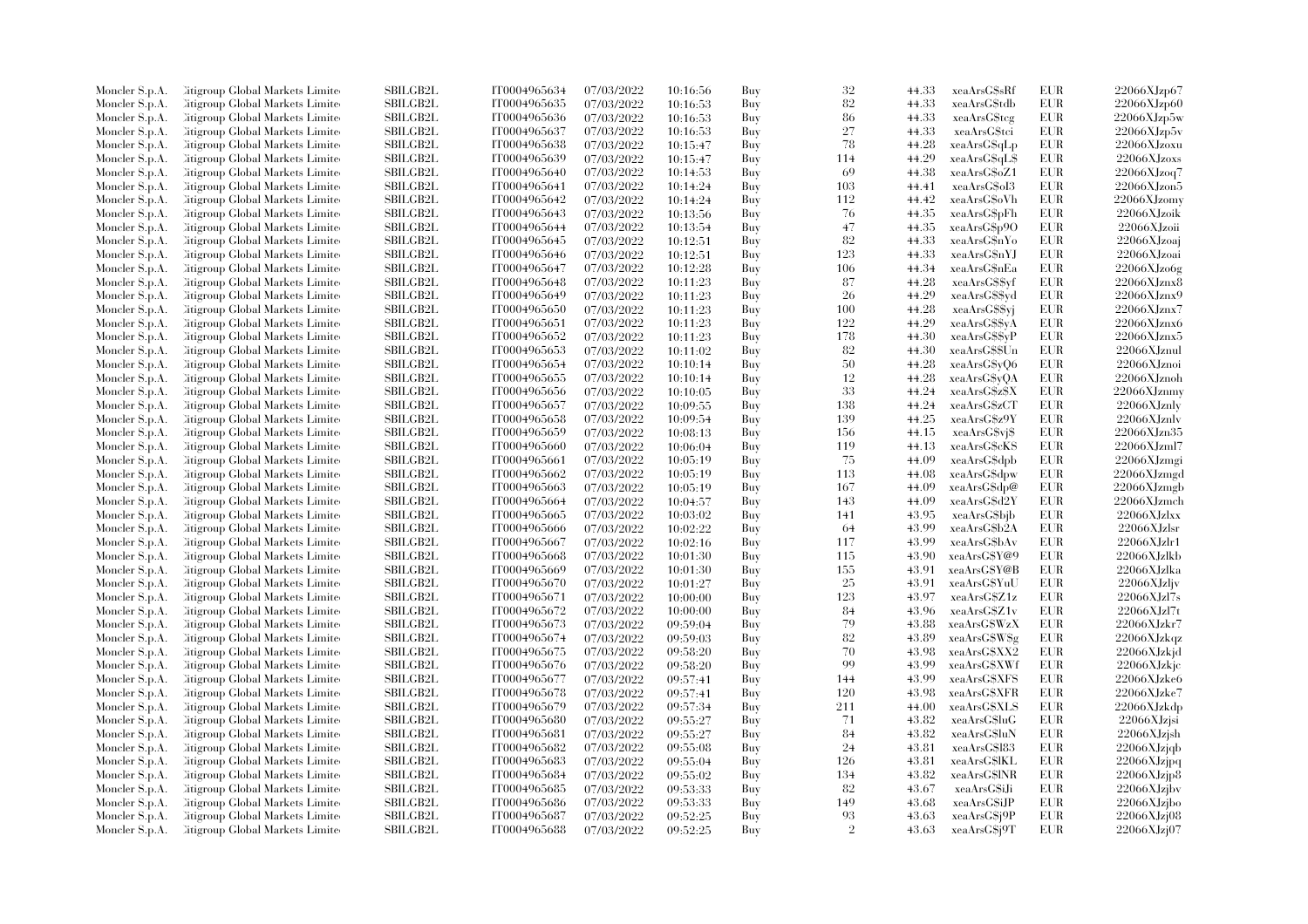| Moncler S.p.A.                   | <b>Citigroup Global Markets Limited</b>                                    | <b>SBILGB2L</b> | IT0004965689 | 07/03/2022               | 09:52:25             | Buy        | 155    | 43.62 | xeaArsG\$j8h                  | EUR               | $22066$ XJzj $04$    |
|----------------------------------|----------------------------------------------------------------------------|-----------------|--------------|--------------------------|----------------------|------------|--------|-------|-------------------------------|-------------------|----------------------|
| Moncler S.p.A.                   | Citigroup Global Markets Limite                                            | SBILGB2L        | IT0004965690 | 07/03/2022               | 09:52:25             | Buy        | 86     | 43.63 | xeaArsG\$j8l                  | EUR               | 22066XJzj03          |
| Moncler S.p.A.                   | <b>Citigroup Global Markets Limited</b>                                    | SBILGB2L        | IT0004965691 | 07/03/2022               | 09:52:25             | Buy        | 139    | 43.63 | xeaArsG\$j8n                  | <b>EUR</b>        | 22066XJzj02          |
| Moncler S.p.A.                   | Citigroup Global Markets Limite                                            | <b>SBILGB2L</b> | IT0004965692 | 07/03/2022               | 09:50:26             | Buy        | 129    | 43.59 | xeaArsGShXS                   | EUR               | 22066XJziml          |
| Moncler S.p.A.                   | Citigroup Global Markets Limited                                           | <b>SBILGB2L</b> | IT0004965693 | 07/03/2022               | 09:50:16             | Buy        | 153    | 43.57 | xeaArsG\$heW                  | <b>EUR</b>        | 22066XJzils          |
| Moncler S.p.A.                   | Citigroup Global Markets Limite                                            | SBILGB2L        | IT0004965694 | 07/03/2022               | 09:49:30             | Buy        | 125    | 43.50 | xeaArsG\$hL4                  | EUR               | 22066XJzige          |
| Moncler S.p.A.                   | <b>Citigroup Global Markets Limited</b>                                    | <b>SBILGB2L</b> | IT0004965695 | 07/03/2022               | 09:49:21             | Buy        | 82     | 43.49 | xeaArsGShJS                   | <b>EUR</b>        | 22066XJzifh          |
| Moncler S.p.A.                   | Citigroup Global Markets Limite                                            | <b>SBILGB2L</b> | IT0004965696 | 07/03/2022               | 09:47:30             | Buy        | 142    | 43.52 | xeaArsG\$fii                  | <b>EUR</b>        | 22066XJzhza          |
| Moncler S.p.A.                   | Citigroup Global Markets Limited                                           | <b>SBILGB2L</b> | IT0004965697 | 07/03/2022               | 09:47:30             | Buy        | 80     | 43.51 | xeaArsG\$fiq                  | EUR               | 22066XJzhz9          |
| Moncler S.p.A.                   | <b>Citigroup Global Markets Limited</b>                                    | SBILGB2L        | IT0004965698 | 07/03/2022               | 09:47:30             | Buy        | 118    | 43.52 | xeaArsG\$fiw                  | <b>EUR</b>        | 22066XJzhz3          |
| Moncler S.p.A.                   | Citigroup Global Markets Limite                                            | <b>SBILGB2L</b> | IT0004965699 | 07/03/2022               | 09:46:19             | Buy        | 82     | 43.62 | xeaArsG\$Mbh                  | <b>EUR</b>        | 22066XJzhow          |
| Moncler S.p.A.                   | Citigroup Global Markets Limite                                            | <b>SBILGB2L</b> | IT0004965700 | 07/03/2022               | 09:46:18             | Buy        | 118    | 43.62 | xeaArsG\$MbA                  | <b>EUR</b>        | $22066X$ Jzhoq       |
| Moncler S.p.A.                   | Citigroup Global Markets Limite                                            | SBILGB2L        | IT0004965701 | 07/03/2022               | 09:45:17             | Buy        | 14     | 43.73 | xeaArsG\$MJb                  | EUR               | $22066X$ Jzhez       |
| Moncler S.p.A.                   | <b>Citigroup Global Markets Limited</b>                                    | SBILGB2L        | IT0004965702 | 07/03/2022               | 09:45:17             | Buy        | 55     | 43.73 | xeaArsG\$MJd                  | <b>EUR</b>        | 22066XJzhey          |
| Moncler S.p.A.                   | Citigroup Global Markets Limite                                            | <b>SBILGB2L</b> | IT0004965703 | 07/03/2022               | 09:45:16             | Buy        | 103    | 43.74 | xeaArsG\$MJx                  | <b>EUR</b>        | 22066XJzhew          |
| Moncler S.p.A.                   | Citigroup Global Markets Limited                                           | <b>SBILGB2L</b> | IT0004965704 | 07/03/2022               | 09:44:28             | Buy        | 114    | 43.79 | xeaArsG\$N3Q                  | <b>EUR</b>        | 22066XJzh6l          |
| Moncler S.p.A.                   | Citigroup Global Markets Limite                                            | SBILGB2L        | IT0004965705 | 07/03/2022               | 09:44:25             | Buy        | 116    | 43.78 | xeaArsG\$NF1                  | <b>EUR</b>        | 22066XJzh61          |
| Moncler S.p.A.                   | <b>Citigroup Global Markets Limited</b>                                    | <b>SBILGB2L</b> | IT0004965706 | 07/03/2022               | 09:44:25             | Buy        | 30     | 43.78 | xeaArsG\$NF3                  | <b>EUR</b>        | 22066XJzh5z          |
| Moncler S.p.A.                   | Citigroup Global Markets Limite                                            | <b>SBILGB2L</b> | IT0004965707 | 07/03/2022               | 09:44:25             | Buy        | 214    | 43.79 | xeaArsG\$NFA                  | <b>EUR</b>        | 22066XJzh5v          |
| Moncler S.p.A.                   | Citigroup Global Markets Limite                                            | <b>SBILGB2L</b> | IT0004965708 | 07/03/2022               | 09:42:23             | Buy        | 80     | 43.59 | xeaArsGSLgA                   | <b>EUR</b>        | 22066XJzgp0          |
| Moncler S.p.A.                   | Citigroup Global Markets Limite                                            | SBILGB2L        | IT0004965709 | 07/03/2022               | 09:41:35             | Buy        | 100    | 43.55 | xeaArsG\$LUU                  | <b>EUR</b>        | 22066XJzgjz          |
| Moncler S.p.A.                   | <b>Eitigroup Global Markets Limited</b>                                    | SBILGB2L        | IT0004965710 | 07/03/2022               | 09:41:35             | Buy        | 39     | 43.55 | xeaArsGSLUQ                   | <b>EUR</b>        | 22066XJzgk0          |
| Moncler S.p.A.                   | Citigroup Global Markets Limite                                            | <b>SBILGB2L</b> | IT0004965711 | 07/03/2022               | 09:41:35             | Buy        | 78     | 43.54 | xeaArsG\$LPj                  | <b>EUR</b>        | 22066XJzgjx          |
| Moncler S.p.A.                   | Citigroup Global Markets Limite                                            | SBILGB2L        | IT0004965712 | 07/03/2022               | 09:41:34             | Buy        | 113    | 43.55 | xeaArsG\$LPo                  | EUR               | 22066XJzgjv          |
| Moncler S.p.A.                   | <b>Eitigroup Global Markets Limited</b>                                    | <b>SBILGB2L</b> | IT0004965713 | 07/03/2022               | 09:40:28             | Buy        | 115    | 43.53 | xeaArsG\$INT                  | <b>EUR</b>        | $22066$ XJzg $8q$    |
|                                  | Citigroup Global Markets Limite                                            | <b>SBILGB2L</b> | IT0004965714 | 07/03/2022               | 09:40:26             | Buy        | 129    | 43.54 | xeaArsGSIMB                   | <b>EUR</b>        | $22066$ XJzg $8$ j   |
| Moncler S.p.A.                   | Citigroup Global Markets Limite                                            | <b>SBILGB2L</b> | IT0004965715 | 07/03/2022               | 09:39:37             | Buy        | 82     | 43.55 | xeaArsG\$Jz4                  | <b>EUR</b>        | $22066$ XJzg $0d$    |
| Moncler S.p.A.                   |                                                                            | SBILGB2L        | IT0004965716 |                          |                      |            | 123    | 43.55 |                               |                   | 22066XJzg02          |
| Moncler S.p.A.<br>Moncler S.p.A. | <b>Citigroup Global Markets Limited</b><br>Citigroup Global Markets Limite | <b>SBILGB2L</b> |              | 07/03/2022<br>07/03/2022 | 09:39:35<br>09:38:38 | Buy<br>Buy | 127    | 43.62 | xeaArsG\$J\$e<br>xeaArsG\$GtI | EUR<br><b>EUR</b> | $22066XJz$ fpc       |
|                                  |                                                                            |                 | IT0004965717 |                          |                      |            | 82     | 43.62 |                               | <b>EUR</b>        |                      |
| Moncler S.p.A.                   | Citigroup Global Markets Limite                                            | <b>SBILGB2L</b> | IT0004965718 | 07/03/2022               | 09:38:21             | Buy        |        |       | xeaArsG\$G6\$                 |                   | 22066XJzfnw          |
| Moncler S.p.A.                   | Citigroup Global Markets Limite                                            | <b>SBILGB2L</b> | IT0004965719 | 07/03/2022               | 09:37:23             | Buy        | 76     | 43.60 | xeaArsG\$Hrg                  | <b>EUR</b>        | 22066XJzfh0          |
| Moncler S.p.A.                   | <b>Citigroup Global Markets Limited</b>                                    | SBILGB2L        | IT0004965720 | 07/03/2022               | 09:37:23             | Buy        | 112    | 43.61 | xeaArsG\$HqZ                  | <b>EUR</b>        | 22066XJzfgn          |
| Moncler S.p.A.                   | <b>Eitigroup Global Markets Limited</b>                                    | <b>SBILGB2L</b> | IT0004965721 | 07/03/2022               | 09:36:31             | Buy        | 61     | 43.67 | xeaArsG\$HVi                  | <b>EUR</b>        | 22066XJzf9h          |
| Moncler S.p.A.                   | Citigroup Global Markets Limited                                           | <b>SBILGB2L</b> | IT0004965722 | 07/03/2022               | 09:36:29             | Buy        | 85     | 43.67 | xeaArsG\$HOs                  | <b>EUR</b>        | 22066XJzf98          |
| Moncler S.p.A.                   | Citigroup Global Markets Limite                                            | SBILGB2L        | IT0004965723 | 07/03/2022               | 09:36:29             | Buy        | $82\,$ | 43.68 | xeaArsG\$HOG                  | EUR               | 22066XJzf96          |
| Moncler S.p.A.                   | <b>Eitigroup Global Markets Limited</b>                                    | <b>SBILGB2L</b> | IT0004965724 | 07/03/2022               | 09:35:29             | Buy        | 77     | 43.64 | xeaArsG\$UKS                  | <b>EUR</b>        | 22066XJzf1w          |
| Moncler S.p.A.                   | Citigroup Global Markets Limite                                            | <b>SBILGB2L</b> | IT0004965725 | 07/03/2022               | 09:35:29             | Buy        | 64     | 43.64 | xeaArsGSUKU                   | <b>EUR</b>        | $22066$ XJzf1v       |
| Moncler S.p.A.                   | Citigroup Global Markets Limite                                            | <b>SBILGB2L</b> | IT0004965726 | 07/03/2022               | 09:34:45             | Buy        | 70     | 43.63 | xeaArsG\$VuW                  | <b>EUR</b>        | 22066XJzewf          |
| Moncler S.p.A.                   | <b>Citigroup Global Markets Limited</b>                                    | SBILGB2L        | IT0004965727 | 07/03/2022               | 09:34:44             | Buy        | 79     | 43.64 | xeaArsG\$Vw8                  | <b>EUR</b>        | 22066XJzew9          |
| Moncler S.p.A.                   | Citigroup Global Markets Limite                                            | <b>SBILGB2L</b> | IT0004965728 | 07/03/2022               | 09:34:44             | Buy        | 117    | 43.65 | xeaArsG\$VwA                  | <b>EUR</b>        | $22066X$ Jzew $8$    |
| Moncler S.p.A.                   | Citigroup Global Markets Limite                                            | SBILGB2L        | IT0004965729 | 07/03/2022               | 09:33:32             | Buy        | 101    | 43.69 | xeaArsG\$S1X                  | <b>EUR</b>        | 22066XJzelr          |
| Moncler S.p.A.                   | Citigroup Global Markets Limite                                            | SBILGB2L        | IT0004965730 | 07/03/2022               | 09:33:32             | Buy        | 135    | 43.69 | xeaArsG\$S0r                  | EUR               | 22066XJzelh          |
| Moncler S.p.A.                   | <b>Citigroup Global Markets Limited</b>                                    | SBILGB2L        | IT0004965731 | 07/03/2022               | 09:32:43             | Buy        | 72     | 43.64 | xeaArsG\$ToE                  | <b>EUR</b>        | 22066XJzeh5          |
| Moncler S.p.A.                   | Citigroup Global Markets Limite                                            | <b>SBILGB2L</b> | IT0004965732 | 07/03/2022               | 09:32:43             | Buy        | 102    | 43.63 | xeaArsG\$TzZ                  | <b>EUR</b>        | $22066X$ Jzeh4       |
| Moncler S.p.A.                   | Citigroup Global Markets Limited                                           | <b>SBILGB2L</b> | IT0004965733 | 07/03/2022               | 09:32:43             | Buy        | 82     | 43.64 | xeaArsG\$Tzf                  | <b>EUR</b>        | $22066\mbox{XJzeh3}$ |
| Moncler S.p.A.                   | Citigroup Global Markets Limite                                            | SBILGB2L        | IT0004965734 | 07/03/2022               | 09:31:30             | Buy        | 79     | 43.66 | xeaArsG\$Q7y                  | EUR               | 22066XJze09          |
| Moncler S.p.A.                   | <b>Eitigroup Global Markets Limited</b>                                    | <b>SBILGB2L</b> | IT0004965735 | 07/03/2022               | 09:31:30             | Buy        | 82     | 43.67 | xeaArsG\$Q7@                  | <b>EUR</b>        | 22066XJze08          |
| Moncler S.p.A.                   | Citigroup Global Markets Limited                                           | <b>SBILGB2L</b> | IT0004965736 | 07/03/2022               | 09:30:37             | Buy        | 122    | 43.73 | xeaArsG\$Rud                  | <b>EUR</b>        | 22066XJzd3           |
| Moncler S.p.A.                   | Citigroup Global Markets Limite                                            | <b>SBILGB2L</b> | IT0004965737 | 07/03/2022               | 09:30:35             | Buy        | 151    | 43.74 | xeaArsG\$Rwo                  | <b>EUR</b>        | 22066XJzdih          |
| Moncler S.p.A.                   | Citigroup Global Markets Limited                                           | SBILGB2L        | IT0004965738 | 07/03/2022               | 09:29:33             | Buy        | 100    | 43.73 | xeaArsG\$Ova                  | <b>EUR</b>        | $22066$ XJzd5j       |
| Moncler S.p.A.                   | Citigroup Global Markets Limite                                            | <b>SBILGB2L</b> | IT0004965739 | 07/03/2022               | 09:28:55             | Buy        | 88     | 43.76 | xeaArsG\$Pg2                  | <b>EUR</b>        | 22066XJzcz9          |
| Moncler S.p.A.                   | Citigroup Global Markets Limite                                            | <b>SBILGB2L</b> | IT0004965740 | 07/03/2022               | 09:28:55             | Buy        | 63     | 43.75 | xeaArsGSPgN                   | <b>EUR</b>        | 22066XJzcz2          |
| Moncler S.p.A.                   | Citigroup Global Markets Limite                                            | SBILGB2L        | IT0004965741 | 07/03/2022               | 09:28:55             | Buy        | 96     | 43.76 | xeaArsG\$PgR                  | EUR               | 22066XJzcz1          |
| Moncler S.p.A.                   | <b>Eitigroup Global Markets Limited</b>                                    | <b>SBILGB2L</b> | IT0004965742 | 07/03/2022               | 09:27:56             | Buy        | 61     | 43.68 | xeaArsG\$6bV                  | <b>EUR</b>        | 22066XJzctt          |
| Moncler S.p.A.                   | Citigroup Global Markets Limited                                           | SBILGB2L        | IT0004965743 | 07/03/2022               | 09:27:49             | Buy        | 82     | 43.71 | xeaArsG\$6jB                  | <b>EUR</b>        | 22066XJzcs           |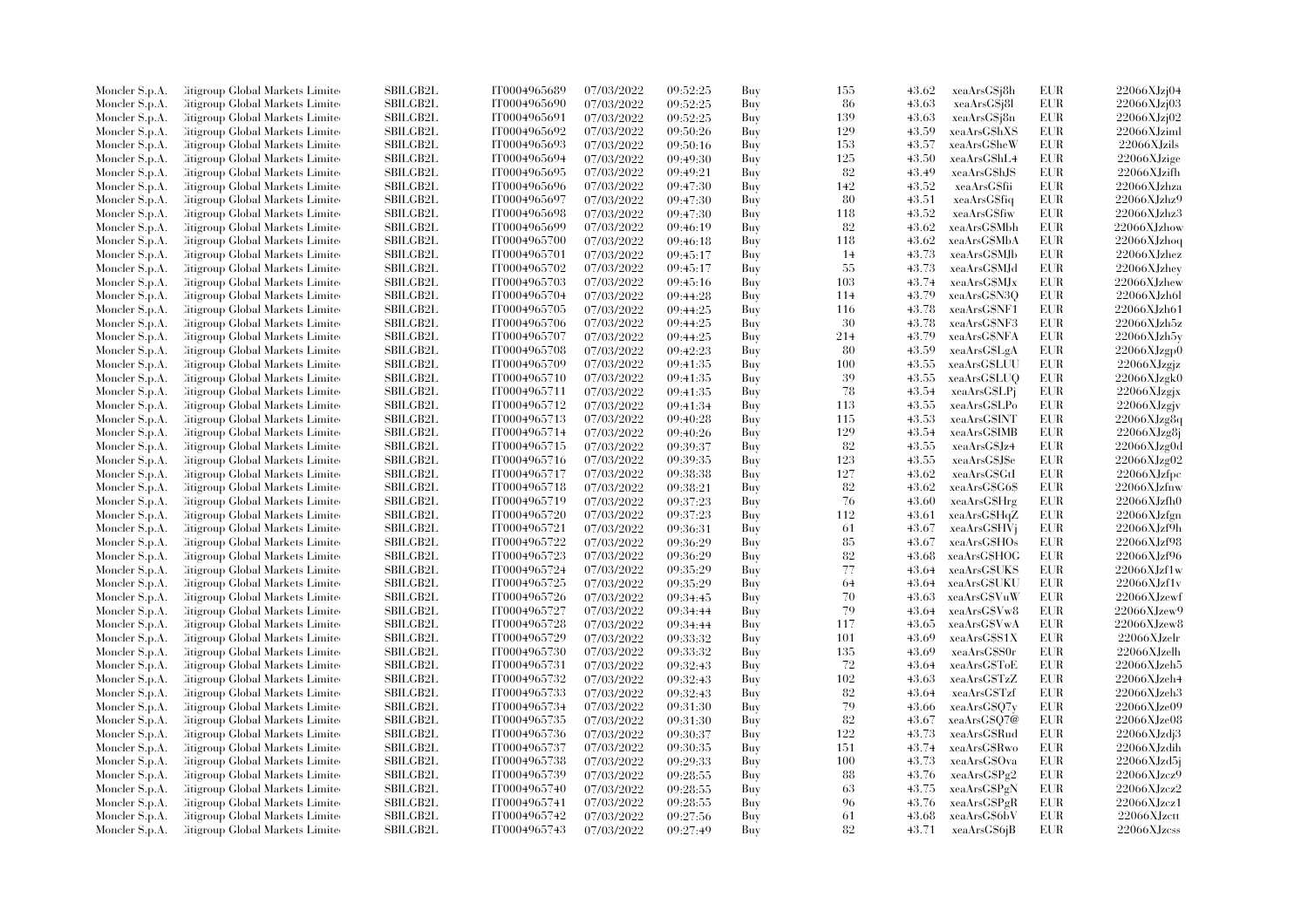| Moncler S.p.A. | Citigroup Global Markets Limite         | <b>SBILGB2L</b> | IT0004965744 | 07/03/2022 | 09:27:49 | Buy | 123 | 43.72 | xeaArsG\$6jD  | EUR        | 22066XJzcsr        |
|----------------|-----------------------------------------|-----------------|--------------|------------|----------|-----|-----|-------|---------------|------------|--------------------|
| Moncler S.p.A. | Citigroup Global Markets Limite         | <b>SBILGB2L</b> | IT0004965745 | 07/03/2022 | 09:26:43 | Buy | 101 | 43.37 | xeaArsG\$7jB  | <b>EUR</b> | 22066XJzcko        |
| Moncler S.p.A. | <b>Citigroup Global Markets Limited</b> | SBILGB2L        | IT0004965746 | 07/03/2022 | 09:26:37 | Buy | 123 | 43.34 | xeaArsG\$7g8  | EUR        | 22066XJzcjt        |
| Moncler S.p.A. | Citigroup Global Markets Limite         | <b>SBILGB2L</b> | IT0004965747 | 07/03/2022 | 09:25:40 | Buy | 16  | 43.45 | xeaArsG\$4Zx  | <b>EUR</b> | $22066$ XJzc $9x$  |
| Moncler S.p.A. | Citigroup Global Markets Limite         | <b>SBILGB2L</b> | IT0004965748 | 07/03/2022 | 09:25:38 | Buy | 90  | 43.46 | xeaArsG\$4jz  | <b>EUR</b> | 22066XJzc9o        |
| Moncler S.p.A. | Citigroup Global Markets Limite         | SBILGB2L        | IT0004965749 | 07/03/2022 | 09:25:38 | Buy | 131 | 43.47 | xeaArsG\$4j\$ | EUR        | $22066X$ Jzc $9n$  |
| Moncler S.p.A. | <b>Eitigroup Global Markets Limited</b> | SBILGB2L        | IT0004965750 | 07/03/2022 | 09:24:38 | Buy | 125 | 43.69 | xeaArsG\$5dy  | <b>EUR</b> | 22066XJzc03        |
| Moncler S.p.A. | Citigroup Global Markets Limite         | <b>SBILGB2L</b> | IT0004965751 | 07/03/2022 | 09:23:43 | Buy | 95  | 43.83 | xeaArsG\$2ah  | <b>EUR</b> | 22066XJzbop        |
|                |                                         |                 |              |            |          |     | 95  |       |               |            |                    |
| Moncler S.p.A. | Citigroup Global Markets Limited        | <b>SBILGB2L</b> | IT0004965752 | 07/03/2022 | 09:23:43 | Buy |     | 43.87 | xeaArsG\$2as  | <b>EUR</b> | 22066XJzboo        |
| Moncler S.p.A. | Citigroup Global Markets Limite         | <b>SBILGB2L</b> | IT0004965753 | 07/03/2022 | 09:23:38 | Buy | 127 | 43.87 | xeaArsG\$2ZZ  | EUR        | 22066XJzbny        |
| Moncler S.p.A. | <b>Citigroup Global Markets Limited</b> | SBILGB2L        | IT0004965754 | 07/03/2022 | 09:22:59 | Buy | 82  | 43.77 | xeaArsG\$29b  | <b>EUR</b> | 22066XJzbji        |
| Moncler S.p.A. | Citigroup Global Markets Limite         | <b>SBILGB2L</b> | IT0004965755 | 07/03/2022 | 09:22:59 | Buy | 112 | 43.81 | xeaArsG\$29i  | <b>EUR</b> | 22066XJzbjh        |
| Moncler S.p.A. | Citigroup Global Markets Limite         | <b>SBILGB2L</b> | IT0004965756 | 07/03/2022 | 09:22:59 | Buy | 100 | 43.82 | xeaArsG\$29o  | <b>EUR</b> | 22066XJzbjg        |
| Moncler S.p.A. | Citigroup Global Markets Limite         | <b>SBILGB2L</b> | IT0004965757 | 07/03/2022 | 09:21:26 | Buy | 84  | 43.83 | xeaArsG\$0sD  | <b>EUR</b> | 22066XJzb1u        |
| Moncler S.p.A. | Citigroup Global Markets Limite         | <b>SBILGB2L</b> | IT0004965758 | 07/03/2022 | 09:21:26 | Buy | 73  | 43.83 | xeaArsG\$0na  | <b>EUR</b> | 22066XJzblt        |
| Moncler S.p.A. | Citigroup Global Markets Limite         | SBILGB2L        | IT0004965759 | 07/03/2022 | 09:21:25 | Buy | 82  | 43.84 | xeaArsG\$0mq  | <b>EUR</b> | 22066XJzb1q        |
| Moncler S.p.A. | Citigroup Global Markets Limite         | <b>SBILGB2L</b> | IT0004965760 | 07/03/2022 | 09:21:11 | Buy | 54  | 43.79 | xeaArsG\$093  | EUR        | $22066X$ Jzaze     |
| Moncler S.p.A. | Citigroup Global Markets Limite         | SBILGB2L        | IT0004965761 | 07/03/2022 | 09:21:11 | Buy | 39  | 43.79 | xeaArsG\$095  | <b>EUR</b> | 22066XJzazd        |
| Moncler S.p.A. | Citigroup Global Markets Limite         | SBILGB2L        | IT0004965762 | 07/03/2022 | 09:21:10 | Buy | 82  | 43.80 | xeaArsG\$0Au  | <b>EUR</b> | 22066XJzaz8        |
| Moncler S.p.A. | Citigroup Global Markets Limite         | <b>SBILGB2L</b> | IT0004965763 | 07/03/2022 | 09:19:44 | Buy | 90  | 43.79 | xeaArsGSEZZ   | <b>EUR</b> | 22066XJzal6        |
| Moncler S.p.A. | Citigroup Global Markets Limite         | <b>SBILGB2L</b> | IT0004965764 | 07/03/2022 | 09:19:44 | Buy | 98  | 43.80 | xeaArsG\$EZa  | <b>EUR</b> | 22066XJzal5        |
| Moncler S.p.A. | Citigroup Global Markets Limite         | SBILGB2L        | IT0004965765 | 07/03/2022 | 09:19:44 | Buy | 34  | 43.80 | xeaArsG\$EZc  | <b>EUR</b> | 22066XJzal4        |
| Moncler S.p.A. | Citigroup Global Markets Limite         | SBILGB2L        | IT0004965766 | 07/03/2022 | 09:18:41 | Buy | 86  | 43.77 | xeaArsG\$FXM  | <b>EUR</b> | 22066XJzact        |
| Moncler S.p.A. | <b>Eitigroup Global Markets Limited</b> | <b>SBILGB2L</b> | IT0004965767 | 07/03/2022 | 09:18:19 | Buy | 88  | 43.99 | xeaArsG\$FnW  | <b>EUR</b> | 22066XJzaaz        |
| Moncler S.p.A. | Citigroup Global Markets Limite         | <b>SBILGB2L</b> | IT0004965768 | 07/03/2022 | 09:18:19 | Buy | 47  | 43.99 | xeaArsG\$FnY  | <b>EUR</b> | 22066XJzaay        |
| Moncler S.p.A. | Citigroup Global Markets Limited        | <b>SBILGB2L</b> | IT0004965769 | 07/03/2022 | 09:18:18 | Buy | 133 | 44.00 | xeaArsG\$FnU  | EUR        | 22066XJzaax        |
| Moncler S.p.A. | Citigroup Global Markets Limite         | SBILGB2L        | IT0004965770 | 07/03/2022 | 09:18:18 | Buy | 194 | 44.01 | xeaArsG\$Fmc  | <b>EUR</b> | 22066XJzaaw        |
| Moncler S.p.A. | Citigroup Global Markets Limite         | <b>SBILGB2L</b> | IT0004965771 | 07/03/2022 | 09:17:20 | Buy | 156 | 43.93 | xeaArsG\$CsH  | <b>EUR</b> | 22066XJza23        |
|                | Citigroup Global Markets Limite         | <b>SBILGB2L</b> | IT0004965772 | 07/03/2022 |          | Buy | 82  | 43.88 | xeaArsG\$DRA  | <b>EUR</b> | 22066XJz9py        |
| Moncler S.p.A. |                                         | SBILGB2L        |              |            | 09:15:48 |     | 100 |       |               | <b>EUR</b> |                    |
| Moncler S.p.A. | <b>Citigroup Global Markets Limited</b> |                 | IT0004965773 | 07/03/2022 | 09:15:47 | Buy |     | 43.88 | xeaArsG\$Ab2  |            | 22066XJz9ps        |
| Moncler S.p.A. | <b>Eitigroup Global Markets Limited</b> | SBILGB2L        | IT0004965774 | 07/03/2022 | 09:14:49 | Buy | 112 | 44.11 | xeaArsGSBmS   | <b>EUR</b> | 22066XJz9il        |
| Moncler S.p.A. | Citigroup Global Markets Limite         | <b>SBILGB2L</b> | IT0004965775 | 07/03/2022 | 09:14:25 | Buy | 62  | 44.22 | xeaArsG\$BSf  | <b>EUR</b> | 22066XJz9d2        |
| Moncler S.p.A. | Citigroup Global Markets Limite         | <b>SBILGB2L</b> | IT0004965776 | 07/03/2022 | 09:14:22 | Buy | 62  | 44.26 | xeaArsG\$BOt  | <b>EUR</b> | 22066XJz9cc        |
| Moncler S.p.A. | Citigroup Global Markets Limite         | SBILGB2L        | IT0004965777 | 07/03/2022 | 09:14:01 | Buy | 139 | 44.26 | xeaArsG\$8w2  | <b>EUR</b> | 22066XJz99m        |
| Moncler S.p.A. | <b>Eitigroup Global Markets Limited</b> | <b>SBILGB2L</b> | IT0004965778 | 07/03/2022 | 09:13:15 | Buy | 84  | 44.34 | xeaArsG\$9rA  | <b>EUR</b> | 22066XJz92f        |
| Moncler S.p.A. | Citigroup Global Markets Limite         | <b>SBILGB2L</b> | IT0004965779 | 07/03/2022 | 09:13:11 | Buy | 105 | 44.34 | xeaArsG\$9nq  | EUR        | 22066XJz927        |
| Moncler S.p.A. | Citigroup Global Markets Limite         | SBILGB2L        | IT0004965780 | 07/03/2022 | 09:13:07 | Buy | 136 | 44.35 | xeaArsG\$9o3  | EUR        | 22066XJz91n        |
| Moncler S.p.A. | <b>Citigroup Global Markets Limited</b> | SBILGB2L        | IT0004965781 | 07/03/2022 | 09:11:53 | Buy | 145 | 44.32 | xeaArsGusw4   | <b>EUR</b> | $22066$ XJz $8$ tg |
| Moncler S.p.A. | Citigroup Global Markets Limite         | <b>SBILGB2L</b> | IT0004965782 | 07/03/2022 | 09:11:50 | Buy | 100 | 44.32 | xeaArsGus4U   | EUR        | 22066XJz8tb        |
| Moncler S.p.A. | Citigroup Global Markets Limite         | <b>SBILGB2L</b> | IT0004965783 | 07/03/2022 | 09:11:03 | Buy | 151 | 44.56 | xeaArsGutp5   | <b>EUR</b> | 22066XJz8ny        |
| Moncler S.p.A. | Citigroup Global Markets Limite         | <b>SBILGB2L</b> | IT0004965784 | 07/03/2022 | 09:10:22 | Buy | 84  | 44.44 | xeaArsGuqdj   | <b>EUR</b> | 22066XJz8ic        |
| Moncler S.p.A. | Citigroup Global Markets Limite         | SBILGB2L        | IT0004965785 | 07/03/2022 | 09:10:21 | Buy | 84  | 44.44 | xeaArsGuqX4   | EUR        | 22066XJz8i1        |
| Moncler S.p.A. | <b>Citigroup Global Markets Limited</b> | SBILGB2L        | IT0004965786 | 07/03/2022 | 09:10:13 | Buy | 29  | 44.45 | xeaArsGuqkc   | <b>EUR</b> | 22066XJz8f7        |
| Moncler S.p.A. | Citigroup Global Markets Limite         | <b>SBILGB2L</b> | IT0004965787 | 07/03/2022 | 09:10:13 | Buy | 94  | 44.45 | xeaArsGuqke   | EUR        | 22066XJz8f6        |
| Moncler S.p.A. | <b>Citigroup Global Markets Limited</b> | <b>SBILGB2L</b> | IT0004965788 | 07/03/2022 | 09:09:08 | Buy | 77  | 44.45 | xeaArsGurl5   | EUR        | 22066XJz86c        |
| Moncler S.p.A. | Citigroup Global Markets Limite         | SBILGB2L        | IT0004965789 | 07/03/2022 | 09:09:07 | Buy | 133 | 44.46 | xeaArsGurfA   | EUR        | 22066XJz85s        |
| Moncler S.p.A. | <b>Eitigroup Global Markets Limited</b> | <b>SBILGB2L</b> | IT0004965790 | 07/03/2022 | 09:09:06 | Buy | 194 | 44.47 | xeaArsGured   | <b>EUR</b> | 22066XJz85m        |
| Moncler S.p.A. | Citigroup Global Markets Limited        | <b>SBILGB2L</b> | IT0004965791 | 07/03/2022 | 09:07:52 | Buy | 127 | 44.37 | xeaArsGuoKA   | EUR        | 22066XJz7uv        |
| Moncler S.p.A. | Citigroup Global Markets Limite         | <b>SBILGB2L</b> | IT0004965792 | 07/03/2022 | 09:07:52 | Buy | 16  | 44.37 | xeaArsGuoKC   | <b>EUR</b> | 22066XJz7ux        |
| Moncler S.p.A. | <b>Citigroup Global Markets Limited</b> | SBILGB2L        | IT0004965793 | 07/03/2022 | 09:07:50 | Buy | 190 | 44.38 | xeaArsGuoHc   | EUR        | 22066XJz7up        |
| Moncler S.p.A. | Citigroup Global Markets Limite         | <b>SBILGB2L</b> | IT0004965794 | 07/03/2022 | 09:07:48 | Buy | 118 | 44.36 | xeaArsGuoIt   | <b>EUR</b> | 22066XJz7un        |
| Moncler S.p.A. | Citigroup Global Markets Limite         | <b>SBILGB2L</b> | IT0004965795 | 07/03/2022 | 09:06:20 | Buy | 90  | 44.28 | xeaArsGumM\$  | <b>EUR</b> | 22066XJz7af        |
| Moncler S.p.A. | Citigroup Global Markets Limite         | SBILGB2L        | IT0004965796 | 07/03/2022 | 09:06:20 | Buy | 105 | 44.29 | xeaArsGumM1   | EUR        | 22066XJz7ae        |
| Moncler S.p.A. | <b>Citigroup Global Markets Limited</b> | <b>SBILGB2L</b> | IT0004965797 | 07/03/2022 | 09:06:18 | Buy | 98  | 44.30 | xeaArsGumJb   | <b>EUR</b> | 22066XJz7a3        |
| Moncler S.p.A. | Citigroup Global Markets Limited        | SBILGB2L        | IT0004965798 | 07/03/2022 | 09:06:18 | Buy | 57  | 44.30 | xeaArsGumJd   | <b>EUR</b> | 22066XJz7a2        |
|                |                                         |                 |              |            |          |     |     |       |               |            |                    |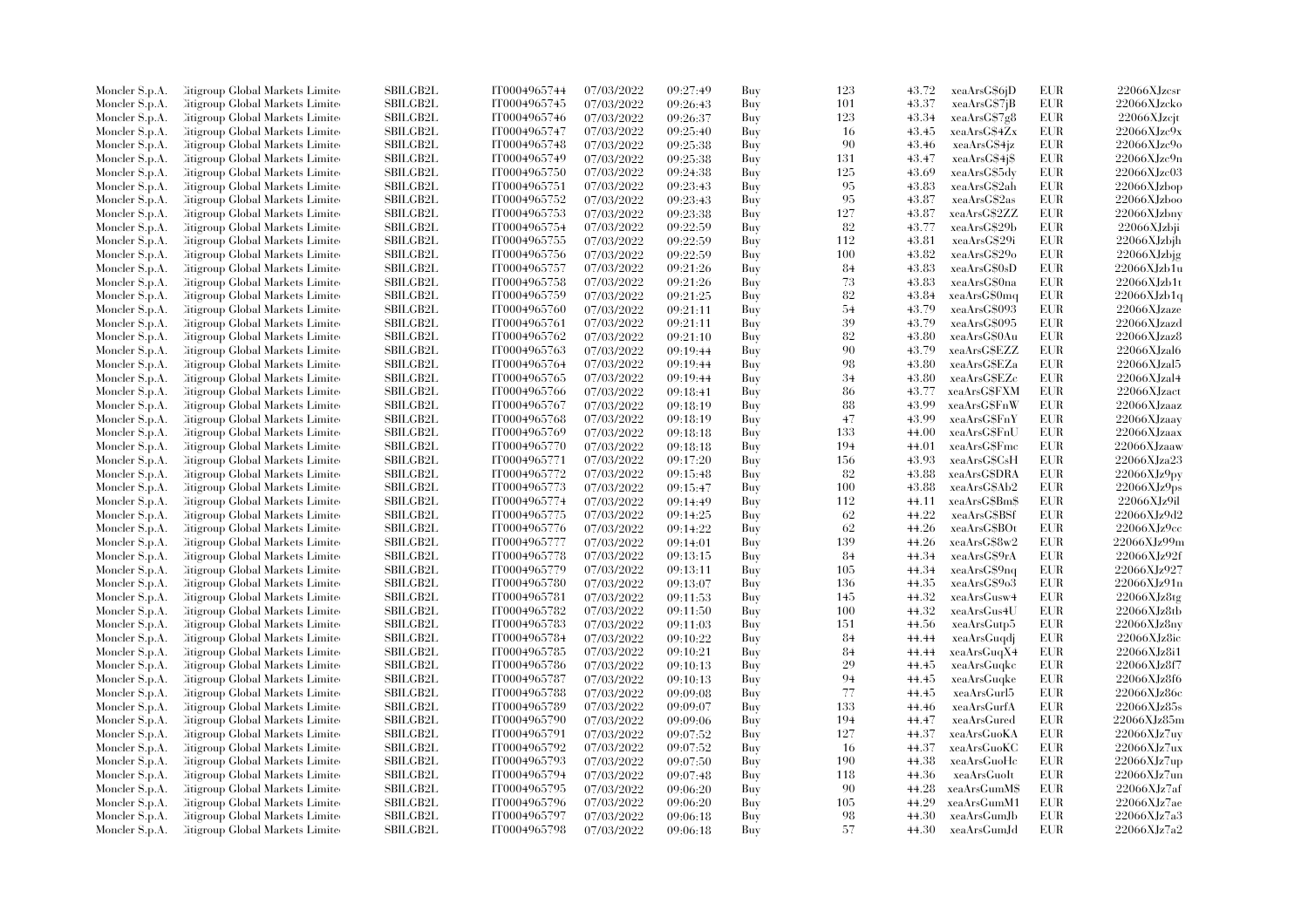| Moncler S.p.A. | Citigroup Global Markets Limite  | SBILGB2L        | IT0004965799 | 07/03/2022 | 09:05:43 | Buy | 80  | 44.15 | xeaArsGun7I  | EUR        | 22066XJz73w        |
|----------------|----------------------------------|-----------------|--------------|------------|----------|-----|-----|-------|--------------|------------|--------------------|
| Moncler S.p.A. | Citigroup Global Markets Limite  | <b>SBILGB2L</b> | IT0004965800 | 07/03/2022 | 09:05:43 | Buy | 33  | 44.15 | xeaArsGun7K  | <b>EUR</b> | 22066XJz73v        |
| Moncler S.p.A. | Citigroup Global Markets Limite  | <b>SBILGB2L</b> | IT0004965801 | 07/03/2022 | 09:05:17 | Buy | 123 | 44.04 | xeaArsGu@bu  | <b>EUR</b> | $22066$ XJz6yp     |
| Moncler S.p.A. | Citigroup Global Markets Limite  | SBILGB2L        | IT0004965802 | 07/03/2022 | 09:04:13 | Buy | 40  | 44.07 | xeaArsGu\$fh | <b>EUR</b> | 22066XJz6j9        |
| Moncler S.p.A. | Citigroup Global Markets Limite  | <b>SBILGB2L</b> | IT0004965803 | 07/03/2022 | 09:04:12 | Buy | 100 | 44.08 | xeaArsGu\$eB | <b>EUR</b> | 22066XJz6j6        |
| Moncler S.p.A. | Citigroup Global Markets Limite  | SBILGB2L        | IT0004965804 | 07/03/2022 | 09:04:12 | Buy | 100 | 44.09 | xeaArsGuSeV  | EUR        | 22066XJz6j5        |
| Moncler S.p.A. | Citigroup Global Markets Limite  | SBILGB2L        | IT0004965805 | 07/03/2022 | 09:03:22 | Buy | 65  | 44.16 | xeaArsGuyY0  | <b>EUR</b> | 22066XJz671        |
| Moncler S.p.A. | Citigroup Global Markets Limite  | <b>SBILGB2L</b> | IT0004965806 | 07/03/2022 | 09:03:22 | Buy | 57  | 44.16 | xeaArsGuyY8  | <b>EUR</b> | 22066XJz67k        |
|                |                                  |                 |              |            |          |     | 73  |       |              |            |                    |
| Moncler S.p.A. | Citigroup Global Markets Limite  | <b>SBILGB2L</b> | IT0004965807 | 07/03/2022 | 09:03:21 | Buy |     | 44.16 | xeaArsGuyle  | <b>EUR</b> | 22066XJz671        |
| Moncler S.p.A. | Citigroup Global Markets Limite  | <b>SBILGB2L</b> | IT0004965808 | 07/03/2022 | 09:03:21 | Buy | 53  | 44.16 | xeaArsGuylg  | <b>EUR</b> | 22066XJz670        |
| Moncler S.p.A. | Citigroup Global Markets Limite  | <b>SBILGB2L</b> | IT0004965809 | 07/03/2022 | 09:03:13 | Buy | 200 | 44.15 | xeaArsGuyqu  | <b>EUR</b> | 22066XJz65r        |
| Moncler S.p.A. | Citigroup Global Markets Limite  | SBILGB2L        | IT0004965810 | 07/03/2022 | 09:01:46 | Buy | 103 | 44.15 | xeaArsGuzLg  | <b>EUR</b> | 22066XJz5kq        |
| Moncler S.p.A. | Citigroup Global Markets Limite  | <b>SBILGB2L</b> | IT0004965811 | 07/03/2022 | 09:01:46 | Buy | 99  | 44.15 | xeaArsGuzLw  | <b>EUR</b> | 22066XJz5ko        |
| Moncler S.p.A. | Citigroup Global Markets Limite  | <b>SBILGB2L</b> | IT0004965812 | 07/03/2022 | 09:01:46 | Buy | 100 | 44.16 | xeaArsGuzL1  | <b>EUR</b> | 22066XJz5kn        |
| Moncler S.p.A. | Citigroup Global Markets Limite  | <b>SBILGB2L</b> | IT0004965813 | 07/03/2022 | 09:01:33 | Buy | 100 | 44.16 | xeaArsGuzUh  | <b>EUR</b> | $22066$ XJz $5$ jd |
| Moncler S.p.A. | Citigroup Global Markets Limite  | SBILGB2L        | IT0004965814 | 07/03/2022 | 09:00:21 | Buy | 95  | 44.17 | xeaArsGuxi0  | <b>EUR</b> | 22066XJz536        |
| Moncler S.p.A. | Citigroup Global Markets Limite  | SBILGB2L        | IT0004965815 | 07/03/2022 | 09:00:20 | Buy | 99  | 44.16 | xeaArsGuxkh  | EUR        | 22066XJz52q        |
| Moncler S.p.A. | Citigroup Global Markets Limite  | <b>SBILGB2L</b> | IT0004965816 | 07/03/2022 | 09:00:00 | Buy | 146 | 44.15 | xeaArsGuxwI  | <b>EUR</b> | 22066XJz4x1        |
| Moncler S.p.A. | Citigroup Global Markets Limite  | SBILGB2L        | IT0004965817 | 07/03/2022 | 08:59:06 | Buy | 118 | 44.07 | xeaArsGuup0  | <b>EUR</b> | 22066XJz4ns        |
| Moncler S.p.A. | Citigroup Global Markets Limite  | <b>SBILGB2L</b> | IT0004965818 | 07/03/2022 | 08:58:55 | Buy | 82  | 44.08 | xeaArsGuuFi  | <b>EUR</b> | 22066XJz4l4        |
| Moncler S.p.A. | Citigroup Global Markets Limite  | <b>SBILGB2L</b> | IT0004965819 | 07/03/2022 | 08:58:38 | Buy | 21  | 44.05 | xeaArsGuuTJ  | <b>EUR</b> | $22066$ XJz4jd     |
| Moncler S.p.A. | Citigroup Global Markets Limite  | SBILGB2L        | IT0004965820 | 07/03/2022 | 08:58:38 | Buy | 103 | 44.05 | xeaArsGuuTL  | <b>EUR</b> | 22066XJz4jc        |
| Moncler S.p.A. | Citigroup Global Markets Limite  | SBILGB2L        | IT0004965821 | 07/03/2022 | 08:58:10 | Buy | 138 | 43.98 | xeaArsGuvqF  | <b>EUR</b> | 22066XJz4g1        |
| Moncler S.p.A. | Citigroup Global Markets Limite  | <b>SBILGB2L</b> | IT0004965822 | 07/03/2022 | 08:57:16 | Buy | 142 | 43.91 | xeaArsGuvQd  | <b>EUR</b> | 22066XJz48k        |
| Moncler S.p.A. | Citigroup Global Markets Limite  | <b>SBILGB2L</b> | IT0004965823 | 07/03/2022 | 08:57:16 | Buy | 97  | 43.90 | xeaArsGuvOj  | <b>EUR</b> | 22066XJz48j        |
| Moncler S.p.A. | Citigroup Global Markets Limite  | SBILGB2L        | IT0004965824 | 07/03/2022 | 08:56:14 | Buy | 82  | 43.81 | xeaArsGucIv  | EUR        | 22066XJz3zv        |
| Moncler S.p.A. | Citigroup Global Markets Limite  | <b>SBILGB2L</b> | IT0004965825 | 07/03/2022 | 08:55:46 | Buy | 25  | 43.86 | xeaArsGudr8  | <b>EUR</b> | 22066XJz3vk        |
| Moncler S.p.A. | Citigroup Global Markets Limite  | <b>SBILGB2L</b> | IT0004965826 | 07/03/2022 | 08:55:46 | Buy | 41  | 43.86 | xeaArsGudrC  | <b>EUR</b> | $22066XJz3$ vj     |
|                | Citigroup Global Markets Limite  | SBILGB2L        | IT0004965827 | 07/03/2022 |          | Buy | -3  | 43.87 | xeaArsGudrI  | <b>EUR</b> | 22066XJz3vi        |
| Moncler S.p.A. |                                  | SBILGB2L        |              |            | 08:55:46 |     | 79  |       |              | <b>EUR</b> |                    |
| Moncler S.p.A. | Citigroup Global Markets Limite  |                 | IT0004965828 | 07/03/2022 | 08:55:46 | Buy |     | 43.87 | xeaArsGudrK  |            | 22066XJz3vh        |
| Moncler S.p.A. | Citigroup Global Markets Limite  | <b>SBILGB2L</b> | IT0004965829 | 07/03/2022 | 08:55:46 | Buy | 63  | 43.88 | xeaArsGudqX  | <b>EUR</b> | 22066XJz3vg        |
| Moncler S.p.A. | Citigroup Global Markets Limite  | <b>SBILGB2L</b> | IT0004965830 | 07/03/2022 | 08:55:46 | Buy | 39  | 43.88 | xeaArsGudqZ  | <b>EUR</b> | 22066XJz3v         |
| Moncler S.p.A. | Citigroup Global Markets Limite  | <b>SBILGB2L</b> | IT0004965831 | 07/03/2022 | 08:55:03 | Buy | 126 | 43.80 | xeaArsGudOf  | <b>EUR</b> | 22066XJz3ov        |
| Moncler S.p.A. | Citigroup Global Markets Limite  | SBILGB2L        | IT0004965832 | 07/03/2022 | 08:54:59 | Buy | 237 | 43.77 | xeaArsGuaaU  | <b>EUR</b> | 22066XJz3nw        |
| Moncler S.p.A. | Citigroup Global Markets Limite  | SBILGB2L        | IT0004965833 | 07/03/2022 | 08:54:49 | Buy | 54  | 43.73 | xeaArsGuafy  | <b>EUR</b> | 22066XJz3lv        |
| Moncler S.p.A. | Citigroup Global Markets Limite  | <b>SBILGB2L</b> | IT0004965834 | 07/03/2022 | 08:53:10 | Buy | 152 | 43.55 | xeaArsGubTD  | <b>EUR</b> | 22066XJz342        |
| Moncler S.p.A. | Citigroup Global Markets Limite  | SBILGB2L        | IT0004965835 | 07/03/2022 | 08:52:34 | Buy | 82  | 43.60 | xeaArsGuYu9  | <b>EUR</b> | 22066XJz2wc        |
| Moncler S.p.A. | Citigroup Global Markets Limite  | SBILGB2L        | IT0004965836 | 07/03/2022 | 08:52:34 | Buy | 115 | 43.61 | xeaArsGuYuK  | <b>EUR</b> | 22066XJz2w9        |
| Moncler S.p.A. | Citigroup Global Markets Limite  | <b>SBILGB2L</b> | IT0004965837 | 07/03/2022 | 08:52:16 | Buy | 116 | 43.56 | xeaArsGuYHr  | <b>EUR</b> | 22066XJz2t4        |
| Moncler S.p.A. | Citigroup Global Markets Limite  | <b>SBILGB2L</b> | IT0004965838 | 07/03/2022 | 08:51:44 | Buy | 126 | 43.42 | xeaArsGuZzj  | <b>EUR</b> | 22066XJz2l0        |
| Moncler S.p.A. | Citigroup Global Markets Limite  | <b>SBILGB2L</b> | IT0004965839 | 07/03/2022 | 08:51:24 | Buy | 50  | 43.37 | xeaArsGuZ8e  | <b>EUR</b> | 22066XJz2g2        |
| Moncler S.p.A. | Citigroup Global Markets Limite  | SBILGB2L        | IT0004965840 | 07/03/2022 | 08:51:22 | Buy | 152 | 43.38 | xeaArsGuZAz  | EUR        | 22066XJz2fs        |
| Moncler S.p.A. | Citigroup Global Markets Limite  | <b>SBILGB2L</b> | IT0004965841 | 07/03/2022 | 08:50:17 | Buy | 82  | 43.42 | xeaArsGuWRs  | <b>EUR</b> | 22066XJz1zb        |
| Moncler S.p.A. | Citigroup Global Markets Limite  | SBILGB2L        | IT0004965842 | 07/03/2022 | 08:50:13 | Buy | 101 | 43.43 | xeaArsGuXcu  | <b>EUR</b> | $22066$ XJz1yh     |
| Moncler S.p.A. | Citigroup Global Markets Limite  | <b>SBILGB2L</b> | IT0004965843 | 07/03/2022 | 08:50:01 | Buy | 108 | 43.38 | xeaArsGuXgS  | <b>EUR</b> | $22066$ XJz1vt     |
| Moncler S.p.A. | Citigroup Global Markets Limite  | SBILGB2L        | IT0004965844 | 07/03/2022 | 08:49:47 | Buy | 114 | 43.41 | xeaArsGuX51  | <b>EUR</b> | 22066XJz1sr        |
| Moncler S.p.A. | Citigroup Global Markets Limite  | <b>SBILGB2L</b> | IT0004965845 | 07/03/2022 | 08:49:47 | Buy | 168 | 43.42 | xeaArsGuX57  | <b>EUR</b> | 22066XJz1sq        |
| Moncler S.p.A. | Citigroup Global Markets Limite  | <b>SBILGB2L</b> | IT0004965846 | 07/03/2022 | 08:48:24 | Buy | 105 | 43.40 | xeaArsGulpN  | <b>EUR</b> | $22066$ XJz $13g$  |
| Moncler S.p.A. | Citigroup Global Markets Limite  | <b>SBILGB2L</b> | IT0004965847 | 07/03/2022 | 08:48:24 | Buy | 70  | 43.39 | xeaArsGulpL  | <b>EUR</b> | 22066XJz13h        |
| Moncler S.p.A. | Citigroup Global Markets Limite  | SBILGB2L        | IT0004965848 | 07/03/2022 | 08:48:02 | Buy | 107 | 43.33 | xeaArsGulUE  | <b>EUR</b> | $22066$ XJz $0x$ j |
| Moncler S.p.A. | Citigroup Global Markets Limite  | <b>SBILGB2L</b> | IT0004965849 | 07/03/2022 | 08:47:36 | Buy | 126 | 43.31 | xeaArsGui7F  | EUR        | 22066XJz0qq        |
| Moncler S.p.A. | Citigroup Global Markets Limite  | SBILGB2L        | IT0004965850 | 07/03/2022 | 08:46:54 | Buy | 109 | 43.25 | xeaArsGujsy  | <b>EUR</b> | 22066XJz0id        |
| Moncler S.p.A. | Citigroup Global Markets Limite  | SBILGB2L        | IT0004965851 | 07/03/2022 | 08:46:47 | Buy | 66  | 43.26 | xeaArsGujzv  | EUR        | 22066XJz0hs        |
| Moncler S.p.A. | Citigroup Global Markets Limite  | <b>SBILGB2L</b> | IT0004965852 | 07/03/2022 | 08:46:47 | Buy | 80  | 43.26 | xeaArsGujzx  | <b>EUR</b> | 22066XJz0hq        |
| Moncler S.p.A. | Citigroup Global Markets Limited | SBILGB2L        | IT0004965853 | 07/03/2022 | 08:46:45 | Buv | 146 | 43.27 | xeaArsGujyD  | <b>EUR</b> | 22066XJz0hd        |
|                |                                  |                 |              |            |          |     |     |       |              |            |                    |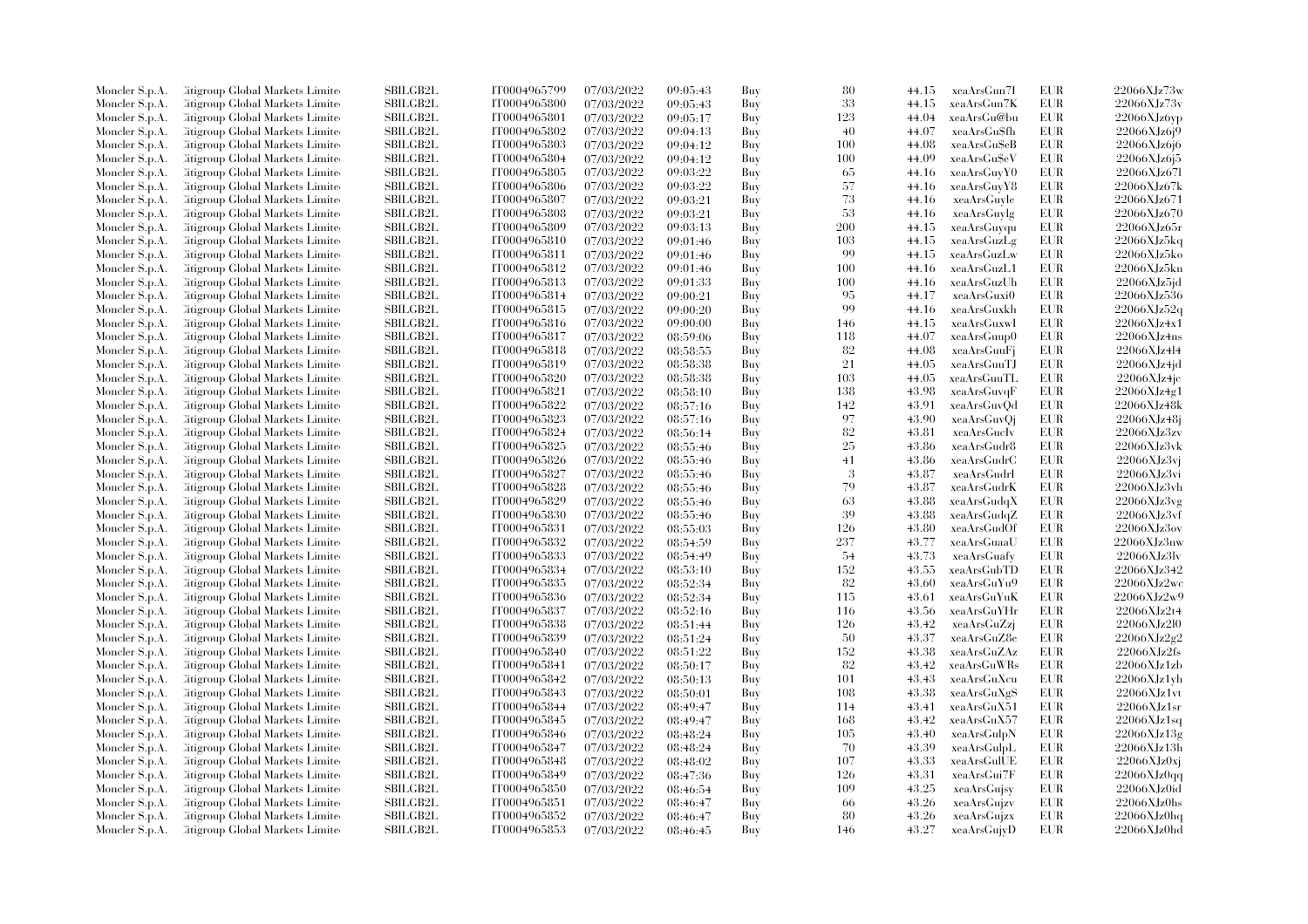| Moncler S.p.A. | Citigroup Global Markets Limite  | SBILGB2L                    | IT0004965854 | 07/03/2022 | 08:45:09 | Buy | 82  | 43.23 | xeaArsGugVD  | EUR        | 22066XJvzyv       |
|----------------|----------------------------------|-----------------------------|--------------|------------|----------|-----|-----|-------|--------------|------------|-------------------|
| Moncler S.p.A. | Citigroup Global Markets Limite  | <b>SBILGB2L</b>             | IT0004965855 | 07/03/2022 | 08:45:09 | Buy | 132 | 43.24 | xeaArsGugVN  | EUR        | 22066XJyzyu       |
| Moncler S.p.A. | Citigroup Global Markets Limite  | <b>SBILGB2L</b>             | IT0004965856 | 07/03/2022 | 08:45:09 | Buy | 15  | 43.24 | xeaArsGugVO  | <b>EUR</b> | 22066XJyzyt       |
| Moncler S.p.A. | Citigroup Global Markets Limite  | SBILGB2L                    | IT0004965857 | 07/03/2022 | 08:45:07 | Buy | 102 | 43.25 | xeaArsGugUV  | EUR        | 22066XJyzyi       |
| Moncler S.p.A. | Citigroup Global Markets Limite  | <b>SBILGB2L</b>             | IT0004965858 | 07/03/2022 | 08:45:04 | Buy | 10  | 43.26 | xeaArsGugQY  | EUR        | 22066XJvzxo       |
| Moncler S.p.A. | Citigroup Global Markets Limite  | SBILGB2L                    | IT0004965859 | 07/03/2022 | 08:45:04 | Buy | 92  | 43.26 | xeaArsGugQa  | EUR        | 22066XJyzxn       |
|                |                                  | SBILGB2L                    |              |            |          |     | 80  |       |              |            |                   |
| Moncler S.p.A. | Citigroup Global Markets Limite  |                             | IT0004965860 | 07/03/2022 | 08:44:26 | Buy |     | 43.15 | xeaArsGuhEi  | EUR        | 22066XJyzsm       |
| Moncler S.p.A. | Citigroup Global Markets Limite  | <b>SBILGB2L</b>             | IT0004965861 | 07/03/2022 | 08:43:41 | Buy | 65  | 43.19 | xeaArsGue5q  | EUR        | 22066XJyzni       |
| Moncler S.p.A. | Citigroup Global Markets Limite  | <b>SBILGB2L</b>             | IT0004965862 | 07/03/2022 | 08:43:41 | Buy | 65  | 43.20 | xeaArsGue51  | EUR        | 22066XJyznh       |
| Moncler S.p.A. | Citigroup Global Markets Limite  | SBILGB2L                    | IT0004965863 | 07/03/2022 | 08:43:08 | Buy | 160 | 43.22 | xeaArsGufWJ  | <b>EUR</b> | 22066XJvzih       |
| Moncler S.p.A. | Citigroup Global Markets Limite  | <b>SBILGB2L</b>             | IT0004965864 | 07/03/2022 | 08:43:06 | Buy | 96  | 43.25 | xeaArsGufYC  | EUR        | 22066XJyzht       |
| Moncler S.p.A. | Citigroup Global Markets Limite  | <b>SBILGB2L</b>             | IT0004965865 | 07/03/2022 | 08:43:06 | Buy | 82  | 43.26 | xeaArsGufYI  | EUR        | 22066XJyzhs       |
| Moncler S.p.A. | Citigroup Global Markets Limite  | <b>SBILGB2L</b>             | IT0004965866 | 07/03/2022 | 08:42:40 | Buy | 199 | 43.22 | xeaArsGuf6O  | EUR        | 22066XJyzdo       |
| Moncler S.p.A. | Citigroup Global Markets Limite  | <b>SBILGB2L</b>             | IT0004965867 | 07/03/2022 | 08:41:38 | Buy | 134 | 43.03 | xeaArsGuMwn  | EUR        | 22066XJvz31       |
| Moncler S.p.A. | Citigroup Global Markets Limite  | <b>SBILGB2L</b>             | IT0004965868 | 07/03/2022 | 08:41:38 | Buy | 20  | 43.02 | xeaArsGuMwl  | EUR        | 22066XJyz32       |
| Moncler S.p.A. | Litigroup Global Markets Limite  | SBILGB2L                    | IT0004965869 | 07/03/2022 | 08:40:30 | Buy | 10  | 42.98 | xeaArsGuNxr  | <b>EUR</b> | 22066XJyyud       |
| Moncler S.p.A. | Citigroup Global Markets Limite  | SBILGB2L                    | IT0004965870 | 07/03/2022 | 08:40:29 | Buy | 82  | 43.00 | xeaArsGuNxP  | EUR        | 22066XJyyu6       |
| Moncler S.p.A. | Litigroup Global Markets Limite  | <b>SBILGB2L</b>             | IT0004965871 | 07/03/2022 | 08:40:28 | Buy | 100 | 43.00 | xeaArsGuNwG  | EUR        | 22066XJyyu3       |
| Moncler S.p.A. | Citigroup Global Markets Limite  | SBILGB2L                    | IT0004965872 | 07/03/2022 | 08:39:50 | Buy | 43  | 43.07 | xeaArsGuKex  | EUR        | 22066XJyykz       |
| Moncler S.p.A. | Litigroup Global Markets Limite  | <b>SBILGB2L</b>             | IT0004965873 | 07/03/2022 | 08:39:50 | Buy | 100 | 43.07 | xeaArsGuKez  | <b>EUR</b> | 22066XJyyky       |
|                | Citigroup Global Markets Limite  | <b>SBILGB2L</b>             | IT0004965874 |            |          |     | 145 | 43.08 | xeaArsGuKtW  | EUR        | 22066XJyyk4       |
| Moncler S.p.A. |                                  |                             |              | 07/03/2022 | 08:39:47 | Buy |     |       |              |            |                   |
| Moncler S.p.A. | Litigroup Global Markets Limite  | SBILGB2L                    | IT0004965875 | 07/03/2022 | 08:38:42 | Buy | 92  | 43.11 | xeaArsGuLzz  | EUR        | $22066X$ Jyy $7x$ |
| Moncler S.p.A. | Citigroup Global Markets Limite  | SBILGB2L                    | IT0004965876 | 07/03/2022 | 08:38:42 | Buy | 100 | 43.12 | xeaArsGuLz0  | EUR        | 22066XJyy7w       |
| Moncler S.p.A. | Citigroup Global Markets Limite  | <b>SBILGB2L</b>             | IT0004965877 | 07/03/2022 | 08:38:40 | Buy | 120 | 43.15 | xeaArsGuL\$t | EUR        | 22066XJvv72       |
| Moncler S.p.A. | Citigroup Global Markets Limite  | <b>SBILGB2L</b>             | IT0004965878 | 07/03/2022 | 08:38:03 | Buy | 62  | 43.01 | xeaArsGuIZH  | EUR        | 22066XJyxve       |
| Moncler S.p.A. | Citigroup Global Markets Limite  | SBILGB2L                    | IT0004965879 | 07/03/2022 | 08:38:01 | Buy | 93  | 43.02 | xeaArsGuIj3  | EUR        | 22066XJyxv7       |
| Moncler S.p.A. | Litigroup Global Markets Limite  | <b>SBILGB2L</b>             | IT0004965880 | 07/03/2022 | 08:38:01 | Buy | 118 | 43.02 | xeaArsGuIiY  | EUR        | 22066XJvxv6       |
| Moncler S.p.A. | Litigroup Global Markets Limite  | <b>SBILGB2L</b>             | IT0004965881 | 07/03/2022 | 08:37:48 | Buy | 82  | 43.00 | xeaArsGuImw  | EUR        | 22066XJyxpf       |
| Moncler S.p.A. | Citigroup Global Markets Limite  | SBILGB2L                    | IT0004965882 | 07/03/2022 | 08:37:40 | Buy | 200 | 42.99 | xeaArsGuIxG  | EUR        | 22066XJyxmg       |
| Moncler S.p.A. | Citigroup Global Markets Limite  | SBILGB2L                    | IT0004965883 | 07/03/2022 | 08:36:29 | Buy | 91  | 42.82 | xeaArsGuJ96  | EUR        | 22066XJyx8m       |
| Moncler S.p.A. | Citigroup Global Markets Limite  | SBILGB2L                    | IT0004965884 | 07/03/2022 | 08:36:29 | Buy | 135 | 42.83 | xeaArsGuJ9A  | EUR        | 22066XJyx8l       |
| Moncler S.p.A. | Citigroup Global Markets Limite  | <b>SBILGB2L</b>             | IT0004965885 | 07/03/2022 | 08:35:47 | Buy | 73  | 42.79 | xeaArsGuGvF  | <b>EUR</b> | 22066XJyx1z       |
| Moncler S.p.A. | Citigroup Global Markets Limite  | <b>SBILGB2L</b>             | IT0004965886 | 07/03/2022 | 08:35:45 | Buy | 69  | 42.80 | xeaArsGuG4e  | EUR        | 22066XJyx13       |
| Moncler S.p.A. | Citigroup Global Markets Limite  | SBILGB2L                    | IT0004965887 | 07/03/2022 | 08:35:45 | Buy | 83  | 42.81 | xeaArsGuG4l  | EUR        | 22066XJyx12       |
| Moncler S.p.A. | Citigroup Global Markets Limite  | SBILGB2L                    | IT0004965888 | 07/03/2022 | 08:35:45 | Buy | 17  | 42.81 | xeaArsGuG4n  | EUR        | 22066XJyx11       |
| Moncler S.p.A. | Citigroup Global Markets Limite  | <b>SBILGB2L</b>             | IT0004965889 | 07/03/2022 | 08:35:32 | Buy | 193 | 42.81 | xeaArsGuGBP  | EUR        | 22066XJvwzs       |
|                |                                  |                             |              |            |          |     |     |       |              |            |                   |
| Moncler S.p.A. | Citigroup Global Markets Limite  | SBILGB2L                    | IT0004965890 | 07/03/2022 | 08:34:33 | Buy | 96  | 42.98 | xeaArsGuHAj  | EUR        | 22066XJvwn4       |
| Moncler S.p.A. | Citigroup Global Markets Limite  | SBILGB2L                    | IT0004965891 | 07/03/2022 | 08:34:27 | Buy | 143 | 42.98 | xeaArsGuHM@  | <b>EUR</b> | 22066XJywmk       |
| Moncler S.p.A. | Citigroup Global Markets Limite  | <b>SBILGB2L</b>             | IT0004965892 | 07/03/2022 | 08:34:27 | Buy | 82  | 42.98 | xeaArsGuHMN  | <b>EUR</b> | 22066XJvwmj       |
| Moncler S.p.A. | Citigroup Global Markets Limite  | <b>SBILGB2L</b>             | IT0004965893 | 07/03/2022 | 08:33:28 | Buy | 95  | 43.21 | xeaArsGuVZ1  | EUR        | 22066XJvw9o       |
| Moncler S.p.A. | Citigroup Global Markets Limite  | <b>SBILGB2L</b>             | IT0004965894 | 07/03/2022 | 08:33:28 | Buy | 139 | 43.22 | xeaArsGuVZ9  | <b>EUR</b> | 22066XJvw9n       |
| Moncler S.p.A. | Citigroup Global Markets Limite  | SBILGB2L                    | IT0004965895 | 07/03/2022 | 08:32:47 | Buy | 97  | 43.30 | xeaArsGuVKm  | EUR        | 22066XJyw28       |
| Moncler S.p.A. | Citigroup Global Markets Limite  | <b>SBILGB2L</b>             | IT0004965896 | 07/03/2022 | 08:32:45 | Buy | 82  | 43.31 | xeaArsGuVN3  | EUR        | 22066XJvw1u       |
| Moncler S.p.A. | Citigroup Global Markets Limite  | SBILGB2L                    | IT0004965897 | 07/03/2022 | 08:32:10 | Buy | 8   | 43.24 | xeaArsGuSoR  | EUR        | 22066XJvvx8       |
| Moncler S.p.A. | Citigroup Global Markets Limite  | <b>SBILGB2L</b>             | IT0004965898 | 07/03/2022 | 08:32:10 | Buy | 43  | 43.25 | xeaArsGuSz6  | EUR        | 22066XJvvx5       |
| Moncler S.p.A. | Citigroup Global Markets Limite  | SBILGB2L                    | IT0004965899 | 07/03/2022 | 08:32:10 | Buy | 34  | 43.25 | xeaArsGuSz8  | EUR        | 22066XJvvx4       |
| Moncler S.p.A. | Citigroup Global Markets Limite  | <b>SBILGB2L</b>             | IT0004965900 | 07/03/2022 | 08:32:08 | Buy | 94  | 43.26 | xeaArsGuSy1  | EUR        | 22066XJvvx1       |
| Moncler S.p.A. | Citigroup Global Markets Limite  | <b>SBILGB2L</b>             | IT0004965901 | 07/03/2022 | 08:32:06 | Buy | 100 | 43.26 | xeaArsGuSvu  | EUR        | 22066XJyvwm       |
| Moncler S.p.A. | Citigroup Global Markets Limite  | SBILGB2L                    | IT0004965902 | 07/03/2022 | 08:31:43 | Buy | 182 | 43.16 | xeaArsGuSJo  | EUR        | 22066XJyvtd       |
| Moncler S.p.A. | Citigroup Global Markets Limite  | SBILGB2L                    | IT0004965903 | 07/03/2022 | 08:31:41 | Buy | 82  | 43.17 | xeaArsGuSI8  | EUR        | 22066XJyvt2       |
| Moncler S.p.A. | Citigroup Global Markets Limite  | <b>SBILGB2L</b>             | IT0004965904 | 07/03/2022 | 08:30:31 | Buy | 82  | 43.00 | xeaArsGuTPT  | EUR        | 22066XJvvi5       |
| Moncler S.p.A. | Citigroup Global Markets Limite  | <b>SBILGB2L</b>             | IT0004965905 | 07/03/2022 | 08:30:00 | Buy | 97  | 43.09 | xeaArsGuQvP  | EUR        | 22066XJvvb0       |
|                |                                  |                             |              |            |          |     | 5   | 43.09 |              |            |                   |
| Moncler S.p.A. | Citigroup Global Markets Limite  | SBILGB2L<br><b>SBILGB2L</b> | IT0004965906 | 07/03/2022 | 08:30:00 | Buy | 23  | 43.09 | xeaArsGuQvJ  | EUR        | 22066XJyvb1       |
| Moncler S.p.A. | Citigroup Global Markets Limite  |                             | IT0004965907 | 07/03/2022 | 08:30:00 | Buy |     |       | xeaArsGuQvT  | <b>EUR</b> | 22066XJyvay       |
| Moncler S.p.A. | Citigroup Global Markets Limited | SBILGB2L                    | IT0004965908 | 07/03/2022 | 08:30:00 | Buy | 100 | 43.08 | xeaArsGuQuX  | <b>EUR</b> | 22066XJyvax       |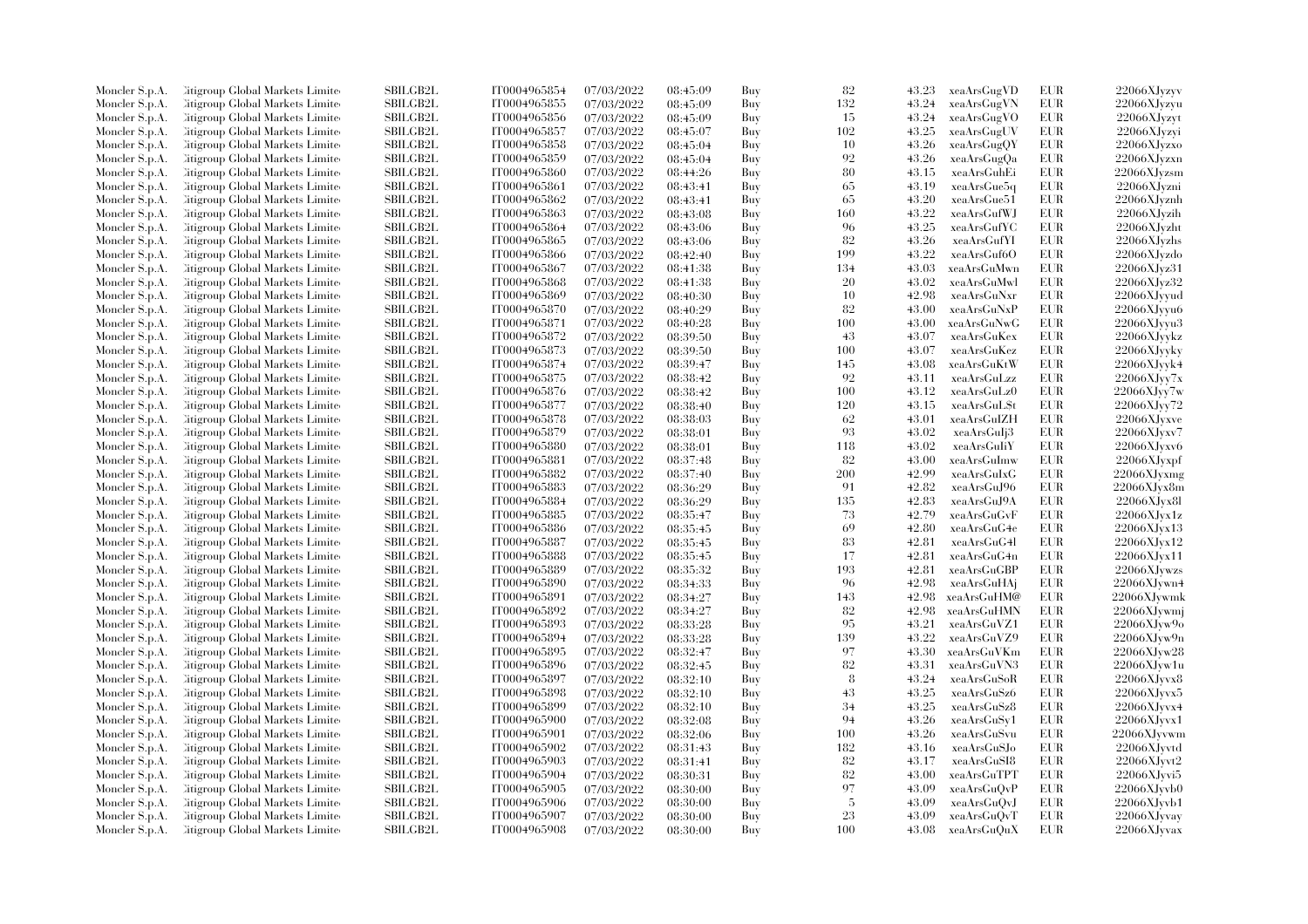| Moncler S.p.A. | Citigroup Global Markets Limite  | SBILGB2L        | IT0004965909 | 07/03/2022 | 08:30:00 | Buy | 80     | 43.08 | xeaArsGuQub  | EUR        | 22066XJyvaw       |
|----------------|----------------------------------|-----------------|--------------|------------|----------|-----|--------|-------|--------------|------------|-------------------|
| Moncler S.p.A. | Citigroup Global Markets Limite  | <b>SBILGB2L</b> | IT0004965910 | 07/03/2022 | 08:30:00 | Buy | 155    | 43.09 | xeaArsGuQuk  | EUR        | 22066XJyvav       |
| Moncler S.p.A. | Citigroup Global Markets Limite  | SBILGB2L        | IT0004965911 | 07/03/2022 | 08:30:00 | Buy | 18     | 43.09 | xeaArsGuQum  | EUR        | 22066XJyvau       |
| Moncler S.p.A. | Citigroup Global Markets Limite  | SBILGB2L        | IT0004965912 | 07/03/2022 | 08:28:48 | Buy | 72     | 43.02 | xeaArsGuR9I  | EUR        | 22066XJyuvw       |
|                |                                  | <b>SBILGB2L</b> |              |            |          |     |        |       |              |            |                   |
| Moncler S.p.A. | Citigroup Global Markets Limite  |                 | IT0004965913 | 07/03/2022 | 08:28:45 | Buy | 150    | 43.04 | xeaArsGuRL4  | <b>EUR</b> | 22066XJyuv7       |
| Moncler S.p.A. | Citigroup Global Markets Limite  | SBILGB2L        | IT0004965914 | 07/03/2022 | 08:28:26 | Buy | 101    | 42.99 | xeaArsGuOjG  | EUR        | 22066XJyuq7       |
| Moncler S.p.A. | Citigroup Global Markets Limite  | SBILGB2L        | IT0004965915 | 07/03/2022 | 08:28:05 | Buy | 75     | 42.97 | xeaArsGuO1b  | <b>EUR</b> | 22066XJyumn       |
| Moncler S.p.A. | Citigroup Global Markets Limite  | <b>SBILGB2L</b> | IT0004965916 | 07/03/2022 | 08:27:48 | Buy | -66    | 42.90 | xeaArsGuOJc  | EUR        | 22066XJyujb       |
| Moncler S.p.A. | Citigroup Global Markets Limite  | <b>SBILGB2L</b> | IT0004965917 | 07/03/2022 | 08:27:46 | Buy | 114    | 42.91 | xeaArsGuOTf  | EUR        | 22066XJvuj6       |
| Moncler S.p.A. | Citigroup Global Markets Limite  | SBILGB2L        | IT0004965918 | 07/03/2022 | 08:26:55 | Buy | 71     | 42.98 | xeaArsGuP8y  | <b>EUR</b> | 22066XJyu4p       |
| Moncler S.p.A. | Citigroup Global Markets Limite  | <b>SBILGB2L</b> | IT0004965919 | 07/03/2022 | 08:26:54 | Buy | 71     | 42.99 | xeaArsGuP87  | EUR        | 22066XJvu4o       |
| Moncler S.p.A. | Citigroup Global Markets Limite  | <b>SBILGB2L</b> | IT0004965920 | 07/03/2022 | 08:26:47 | Buy | 89     | 42.98 | xeaArsGuPMM  | EUR        | $22066$ XJyu3f    |
| Moncler S.p.A. | Citigroup Global Markets Limite  | <b>SBILGB2L</b> | IT0004965921 | 07/03/2022 | 08:26:35 | Buy | 81     | 42.95 | xeaArsGu6XW  | <b>EUR</b> | 22066XJytzm       |
| Moncler S.p.A. | Citigroup Global Markets Limite  | <b>SBILGB2L</b> | IT0004965922 | 07/03/2022 | 08:26:35 | Buy | 82     | 42.96 | xeaArsGu6XY  | <b>EUR</b> | 22066XJytzl       |
| Moncler S.p.A. | Citigroup Global Markets Limite  | <b>SBILGB2L</b> | IT0004965923 | 07/03/2022 | 08:25:58 | Buy | $77\,$ | 42.87 | xeaArsGu6GM  | <b>EUR</b> | 22066XJytob       |
| Moncler S.p.A. | Citigroup Global Markets Limite  | SBILGB2L        | IT0004965924 | 07/03/2022 | 08:25:49 | Buy | 121    | 42.83 | xeaArsGu6Or  | EUR        | 22066XJytmu       |
| Moncler S.p.A. | Citigroup Global Markets Limite  | SBILGB2L        | IT0004965925 | 07/03/2022 | 08:25:49 | Buy | 174    | 42.84 | xeaArsGu6Qt  | EUR        | 22066XJytmt       |
|                | Citigroup Global Markets Limite  | <b>SBILGB2L</b> | IT0004965926 |            |          |     | 143    | 43.02 | xeaArsGu4bX  | <b>EUR</b> | 22066XJyta0       |
| Moncler S.p.A. |                                  |                 |              | 07/03/2022 | 08:24:42 | Buy | 53     |       |              |            |                   |
| Moncler S.p.A. | Citigroup Global Markets Limite  | SBILGB2L        | IT0004965927 | 07/03/2022 | 08:24:42 | Buy |        | 43.02 | xeaArsGu4bj  | EUR        | 22066XJyt9u       |
| Moncler S.p.A. | Citigroup Global Markets Limite  | <b>SBILGB2L</b> | IT0004965928 | 07/03/2022 | 08:24:39 | Buy | 115    | 43.03 | xeaArsGu4d2  | <b>EUR</b> | 22066XJvt96       |
| Moncler S.p.A. | Citigroup Global Markets Limite  | <b>SBILGB2L</b> | IT0004965929 | 07/03/2022 | 08:24:36 | Buy | 99     | 43.05 | xeaArsGu4ZW  | <b>EUR</b> | 22066XJyt8b       |
| Moncler S.p.A. | Citigroup Global Markets Limite  | SBILGB2L        | IT0004965930 | 07/03/2022 | 08:23:48 | Buy | 83     | 43.16 | xeaArsGu4Ou  | EUR        | 22066XJysz6       |
| Moncler S.p.A. | Citigroup Global Markets Limite  | SBILGB2L        | IT0004965931 | 07/03/2022 | 08:23:40 | Buy | 82     | 43.16 | xeaArsGu5Wr  | EUR        | 22066XJysxd       |
| Moncler S.p.A. | Citigroup Global Markets Limite  | <b>SBILGB2L</b> | IT0004965932 | 07/03/2022 | 08:23:40 | Buy | 133    | 43.15 | xeaArsGu5Wy  | <b>EUR</b> | 22066XJysxc       |
| Moncler S.p.A. | Citigroup Global Markets Limite  | <b>SBILGB2L</b> | IT0004965933 | 07/03/2022 | 08:23:40 | Buy | 82     | 43.16 | xeaArsGu5Zq  | <b>EUR</b> | 22066XJyswz       |
| Moncler S.p.A. | Citigroup Global Markets Limite  | SBILGB2L        | IT0004965934 | 07/03/2022 | 08:22:45 | Buy | 3      | 43.32 | xeaArsGu2Zq  | EUR        | $22066X$ Jysp $4$ |
| Moncler S.p.A. | Citigroup Global Markets Limite  | <b>SBILGB2L</b> | IT0004965935 | 07/03/2022 | 08:22:45 | Buy | 92     | 43.32 | xeaArsGu2Zu  | <b>EUR</b> | 22066XJysp3       |
| Moncler S.p.A. | Citigroup Global Markets Limite  | <b>SBILGB2L</b> | IT0004965936 | 07/03/2022 | 08:22:42 | Buy | 99     | 43.33 | xeaArsGu2il  | <b>EUR</b> | $22066X$ Jysol    |
| Moncler S.p.A. | Citigroup Global Markets Limite  | SBILGB2L        | IT0004965937 | 07/03/2022 | 08:22:16 | Buy | 63     | 43.45 | xeaArsGu23J  | <b>EUR</b> | 22066XJyshp       |
| Moncler S.p.A. | Citigroup Global Markets Limite  | SBILGB2L        | IT0004965938 | 07/03/2022 | 08:22:13 | Buy | 94     | 43.46 | xeaArsGu2Cg  | <b>EUR</b> | 22066XJyshg       |
| Moncler S.p.A. | Citigroup Global Markets Limite  | SBILGB2L        | IT0004965939 | 07/03/2022 | 08:22:13 | Buy | 68     | 43.46 | xeaArsGu2Cy  | EUR        | 22066XJyshf       |
| Moncler S.p.A. | Citigroup Global Markets Limite  | <b>SBILGB2L</b> | IT0004965940 | 07/03/2022 | 08:21:49 | Buy | 18     | 43.44 | xeaArsGu3jO  | <b>EUR</b> | 22066XJyse8       |
|                | Citigroup Global Markets Limite  | <b>SBILGB2L</b> | IT0004965941 | 07/03/2022 |          | Buy | 73     | 43.44 | xeaArsGu3k7  | <b>EUR</b> | 22066XJysdx       |
| Moncler S.p.A. |                                  |                 |              |            | 08:21:47 |     |        |       |              |            |                   |
| Moncler S.p.A. | Citigroup Global Markets Limite  | SBILGB2L        | IT0004965942 | 07/03/2022 | 08:21:47 | Buy | 135    | 43.45 | xeaArsGu3k9  | <b>EUR</b> | 22066XJysdw       |
| Moncler S.p.A. | Citigroup Global Markets Limite  | SBILGB2L        | IT0004965943 | 07/03/2022 | 08:21:08 | Buy | 117    | 43.53 | xeaArsGu3HL  | EUR        | 22066XJys7k       |
| Moncler S.p.A. | Citigroup Global Markets Limite  | <b>SBILGB2L</b> | IT0004965944 | 07/03/2022 | 08:21:07 | Buy | 123    | 43.53 | xeaArsGu3G5  | <b>EUR</b> | $22066X$ Jys7b    |
| Moncler S.p.A. | Citigroup Global Markets Limite  | SBILGB2L        | IT0004965945 | 07/03/2022 | 08:21:00 | Buy | 175    | 43.54 | xeaArsGu0ab  | EUR        | $22066X$ Jys4f    |
| Moncler S.p.A. | Citigroup Global Markets Limite  | SBILGB2L        | IT0004965946 | 07/03/2022 | 08:20:55 | Buy | 55     | 43.52 | xeaArsGu0Zf  | <b>EUR</b> | 22066XJys3k       |
| Moncler S.p.A. | Litigroup Global Markets Limite  | <b>SBILGB2L</b> | IT0004965947 | 07/03/2022 | 08:20:40 | Buy | 67     | 43.50 | xeaArsGu0tN  | <b>EUR</b> | 22066XJvs19       |
| Moncler S.p.A. | Litigroup Global Markets Limite  | <b>SBILGB2L</b> | IT0004965948 | 07/03/2022 | 08:19:43 | Buy | 109    | 43.59 | xeaArsGu1tV  | <b>EUR</b> | 22066XJyrq3       |
| Moncler S.p.A. | Citigroup Global Markets Limite  | <b>SBILGB2L</b> | IT0004965949 | 07/03/2022 | 08:19:43 | Buy | 161    | 43.59 | xeaArsGu1sc  | <b>EUR</b> | 22066XJyrq2       |
| Moncler S.p.A. | Citigroup Global Markets Limite  | SBILGB2L        | IT0004965950 | 07/03/2022 | 08:19:41 | Buy | 142    | 43.60 | xeaArsGu1nN  | <b>EUR</b> | 22066XJyrpt       |
| Moncler S.p.A. | Citigroup Global Markets Limite  | SBILGB2L        | IT0004965951 | 07/03/2022 | 08:18:47 | Buy | 123    | 43.30 | xeaArsGuESU  | <b>EUR</b> | $22066X$ Jyrig    |
| Moncler S.p.A. | Citigroup Global Markets Limite  | SBILGB2L        | IT0004965952 | 07/03/2022 | 08:18:47 | Buy | 162    | 43.31 | xeaArsGuE@j  | EUR        | 22066XJyrif       |
| Moncler S.p.A. | Citigroup Global Markets Limite  | <b>SBILGB2L</b> | IT0004965953 | 07/03/2022 | 08:18:00 | Buy | 87     | 43.39 | xeaArsGuF\$r | EUR        | 22066XJyr8m       |
| Moncler S.p.A. | Citigroup Global Markets Limite  | SBILGB2L        | IT0004965954 | 07/03/2022 | 08:17:55 | Buy | 82     | 43.39 | xeaArsGuF4Q  | EUR        | 22066XJyr7r       |
| Moncler S.p.A. | Citigroup Global Markets Limite  | <b>SBILGB2L</b> | IT0004965955 | 07/03/2022 | 08:17:50 | Buy | 38     | 43.38 | xeaArsGuF3C  | <b>EUR</b> | $22066X$ Jyr $6t$ |
| Moncler S.p.A. | Citigroup Global Markets Limite  | <b>SBILGB2L</b> | IT0004965956 | 07/03/2022 | 08:17:46 | Buy | 175    | 43.39 | xeaArsGuFEV  | EUR        | 22066XJyr61       |
|                |                                  | SBILGB2L        | IT0004965957 | 07/03/2022 |          |     | 115    | 43.70 |              | EUR        |                   |
| Moncler S.p.A. | Citigroup Global Markets Limite  |                 |              |            | 08:17:02 | Buy |        |       | xeaArsGuCy7  |            | 22066XJyqy8       |
| Moncler S.p.A. | Citigroup Global Markets Limite  | SBILGB2L        | IT0004965958 | 07/03/2022 | 08:17:02 | Buy | 168    | 43.71 | xeaArsGuCyB  | EUR        | 22066XJyqy7       |
| Moncler S.p.A. | Litigroup Global Markets Limite  | <b>SBILGB2L</b> | IT0004965959 | 07/03/2022 | 08:16:56 | Buy | 22     | 43.69 | xeaArsGuC4R  | EUR        | 22066XJyqxk       |
| Moncler S.p.A. | Litigroup Global Markets Limite  | <b>SBILGB2L</b> | IT0004965960 | 07/03/2022 | 08:16:56 | Buy | 60     | 43.69 | xeaArsGuC4T  | EUR        | $22066$ XJyqxj    |
| Moncler S.p.A. | Citigroup Global Markets Limite  | SBILGB2L        | IT0004965961 | 07/03/2022 | 08:16:02 | Buy | 95     | 43.25 | xeaArsGuDvy  | EUR        | 22066XJyqpc       |
| Moncler S.p.A. | Citigroup Global Markets Limite  | <b>SBILGB2L</b> | IT0004965962 | 07/03/2022 | 08:15:59 | Buy | 90     | 43.25 | xeaArsGuDwA  | <b>EUR</b> | 22066XJyqoa       |
| Moncler S.p.A. | Citigroup Global Markets Limited | SBILGB2L        | IT0004965963 | 07/03/2022 | 08:15:57 | Buy | 75     | 43.25 | xeaArsGuD4d  | <b>EUR</b> | 22066XJyqo1       |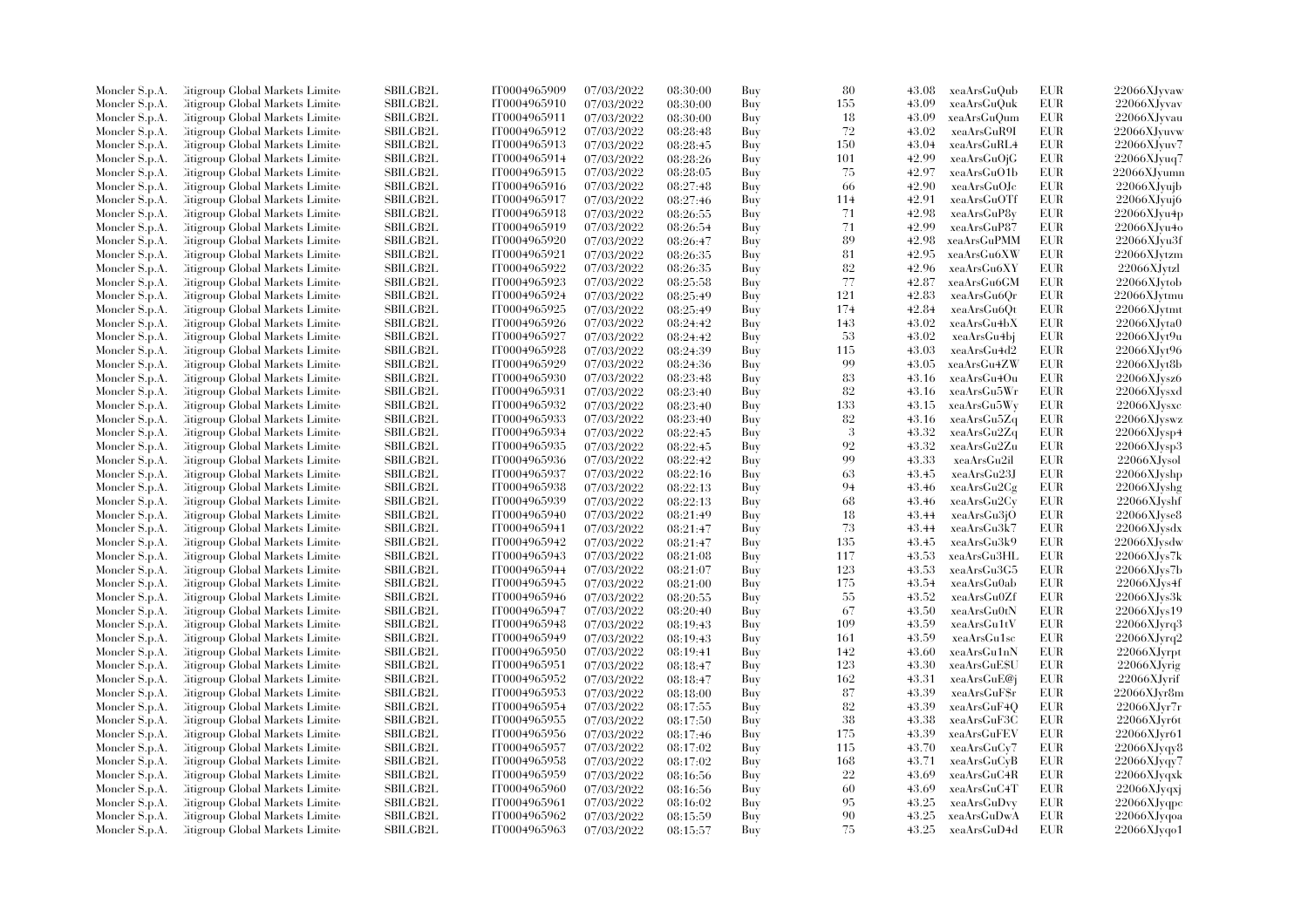| Moncler S.p.A. | Litigroup Global Markets Limite  | SBILGB2L        | IT0004965964 | 07/03/2022 | 08:15:51 | Buy | 31   | 43.25 | xeaArsGuD3n  | EUR        | 22066XJyqn9    |
|----------------|----------------------------------|-----------------|--------------|------------|----------|-----|------|-------|--------------|------------|----------------|
| Moncler S.p.A. | Litigroup Global Markets Limite  | <b>SBILGB2L</b> | IT0004965965 | 07/03/2022 | 08:15:49 | Buy | 50   | 43.25 | xeaArsGuDDK  | EUR        | 22066XJyqn1    |
| Moncler S.p.A. | Citigroup Global Markets Limite  | SBILGB2L        | IT0004965966 | 07/03/2022 | 08:15:15 | Buy | 97   | 43.10 | xeaArsGuAif  | <b>EUR</b> | $22066X$ Jyqjc |
| Moncler S.p.A. | Litigroup Global Markets Limite  | SBILGB2L        | IT0004965967 | 07/03/2022 | 08:15:15 | Buy | 37   | 43.11 | xeaArsGuAih  | EUR        | $22066$ XJyqjb |
| Moncler S.p.A. | Litigroup Global Markets Limite  | <b>SBILGB2L</b> | IT0004965968 | 07/03/2022 | 08:15:13 | Buy | 82   | 43.11 | xeaArsGuAlz  | <b>EUR</b> | $22066X$ Jyqiz |
| Moncler S.p.A. | Citigroup Global Markets Limite  | SBILGB2L        | IT0004965969 | 07/03/2022 | 08:15:10 | Buy | 82   | 43.12 | xeaArsGuAqw  | EUR        | $22066X$ Jyqih |
| Moncler S.p.A. | Citigroup Global Markets Limite  | SBILGB2L        | IT0004965970 | 07/03/2022 | 08:15:05 | Buy | 226  | 43.11 | xeaArsGuApb  | EUR        | $22066X$ Jyqhm |
| Moncler S.p.A. | Litigroup Global Markets Limite  | <b>SBILGB2L</b> | IT0004965971 | 07/03/2022 | 08:13:52 | Buy | -61  | 43.03 | xeaArsGuBI8  | EUR        | $22066X$ Jyq5i |
|                |                                  |                 |              |            |          |     | 93   |       |              | EUR        |                |
| Moncler S.p.A. | Litigroup Global Markets Limite  | <b>SBILGB2L</b> | IT0004965972 | 07/03/2022 | 08:13:51 | Buy |      | 43.03 | xeaArsGuBT4  |            | 22066XJyq51    |
| Moncler S.p.A. | Citigroup Global Markets Limite  | SBILGB2L        | IT0004965973 | 07/03/2022 | 08:13:47 | Buy | 24   | 43.04 | xeaArsGuBPS  | <b>EUR</b> | 22066XJyq4e    |
| Moncler S.p.A. | Citigroup Global Markets Limite  | <b>SBILGB2L</b> | IT0004965974 | 07/03/2022 | 08:13:47 | Buy | 47   | 43.04 | xeaArsGuBOf  | EUR        | 22066XJyq4a    |
| Moncler S.p.A. | Litigroup Global Markets Limite  | <b>SBILGB2L</b> | IT0004965975 | 07/03/2022 | 08:13:47 | Buy | 136  | 43.04 | xeaArsGuBOh  | EUR        | 22066XJyq49    |
| Moncler S.p.A. | Citigroup Global Markets Limite  | <b>SBILGB2L</b> | IT0004965976 | 07/03/2022 | 08:12:56 | Buy | 63   | 43.98 | xeaArsGu8IE  | EUR        | 22066XJypq2    |
| Moncler S.p.A. | Litigroup Global Markets Limite  | <b>SBILGB2L</b> | IT0004965977 | 07/03/2022 | 08:12:56 | Buy | 95   | 43.99 | xeaArsGu8IN  | EUR        | 22066XJypq1    |
| Moncler S.p.A. | Citigroup Global Markets Limite  | <b>SBILGB2L</b> | IT0004965978 | 07/03/2022 | 08:12:56 | Buy | 98   | 43.99 | xeaArsGu8Tn  | EUR        | 22066XJypq0    |
| Moncler S.p.A. | Litigroup Global Markets Limite  | SBILGB2L        | IT0004965979 | 07/03/2022 | 08:12:56 | Buy | 143  | 44.00 | xeaArsGu8TF  | EUR        | 22066XJyppy    |
| Moncler S.p.A. | Citigroup Global Markets Limite  | SBILGB2L        | IT0004965980 | 07/03/2022 | 08:12:55 | Buy | 28   | 44.18 | xeaArsGu8St  | EUR        | 22066XJyppx    |
| Moncler S.p.A. | Litigroup Global Markets Limite  | <b>SBILGB2L</b> | IT0004965981 | 07/03/2022 | 08:12:55 | Buy | -54  | 44.18 | xeaArsGu8Sx  | EUR        | 22066XJyppw    |
| Moncler S.p.A. | Citigroup Global Markets Limite  | SBILGB2L        | IT0004965982 | 07/03/2022 | 08:12:55 | Buy | 175  | 44.18 | xeaArsGu8SG  | EUR        | 22066XJyppu    |
| Moncler S.p.A. | Litigroup Global Markets Limite  | <b>SBILGB2L</b> | IT0004965983 | 07/03/2022 | 08:12:55 | Buy | 70   | 44.18 | xeaArsGu8SK  | EUR        | 22066XJyppt    |
| Moncler S.p.A. | Citigroup Global Markets Limite  | <b>SBILGB2L</b> | IT0004965984 | 07/03/2022 | 08:12:55 | Buy | 88   | 44.14 | xeaArsGu8Vg  | EUR        | 22066XJypps    |
| Moncler S.p.A. | Litigroup Global Markets Limite  | SBILGB2L        | IT0004965985 | 07/03/2022 | 08:12:55 | Buy | 82   | 44.15 | xeaArsGu8Vn  | EUR        | 22066XJyppr    |
| Moncler S.p.A. | Citigroup Global Markets Limite  | SBILGB2L        | IT0004965986 | 07/03/2022 | 08:12:55 | Buy | 98   | 44.24 | xeaArsGu8Vy  | EUR        | 22066XJyppq    |
| Moncler S.p.A. | Citigroup Global Markets Limite  | <b>SBILGB2L</b> | IT0004965987 | 07/03/2022 | 08:12:54 | Buy | 144  | 44.25 | xeaArsGu8UX  | EUR        | 22066XJyppf    |
| Moncler S.p.A. | Citigroup Global Markets Limite  | <b>SBILGB2L</b> | IT0004965988 | 07/03/2022 | 08:12:54 | Buy | 90   | 44.28 | xeaArsGu8Uc  | EUR        | 22066XJyppe    |
| Moncler S.p.A. | Citigroup Global Markets Limite  | SBILGB2L        | IT0004965989 | 07/03/2022 | 08:12:54 | Buy | 153  | 44.29 | xeaArsGu8U4  | EUR        | 22066XJyppb    |
| Moncler S.p.A. | Litigroup Global Markets Limite  | <b>SBILGB2L</b> | IT0004965990 | 07/03/2022 | 08:12:54 | Buy | 98   | 44.29 | xeaArsGu8UD  | EUR        | 22066XJypp9    |
| Moncler S.p.A. | Litigroup Global Markets Limite  | <b>SBILGB2L</b> | IT0004965991 | 07/03/2022 | 08:12:54 | Buy | 145  | 44.30 | xeaArsGu8UF  | EUR        | $22066$ XJypp8 |
|                | Citigroup Global Markets Limite  | SBILGB2L        | IT0004965992 | 07/03/2022 |          | Buy | 98   | 44.52 | xeaArsGu8Pq  | EUR        |                |
| Moncler S.p.A. |                                  | SBILGB2L        |              |            | 08:12:53 |     |      |       |              |            | 22066XJypp3    |
| Moncler S.p.A. | Citigroup Global Markets Limite  |                 | IT0004965993 | 07/03/2022 | 08:12:53 | Buy | 145  | 44.53 | xeaArsGu8Ps  | EUR        | 22066XJypp2    |
| Moncler S.p.A. | Citigroup Global Markets Limite  | SBILGB2L        | IT0004965994 | 07/03/2022 | 08:12:53 | Buy | 134  | 44.60 | xeaArsGu8P@  | EUR        | 22066XJypp1    |
| Moncler S.p.A. | Litigroup Global Markets Limite  | <b>SBILGB2L</b> | IT0004965995 | 07/03/2022 | 08:12:52 | Buy | 98   | 44.71 | xeaArsGu8PR  | EUR        | 22066XJypox    |
| Moncler S.p.A. | Litigroup Global Markets Limite  | <b>SBILGB2L</b> | IT0004965996 | 07/03/2022 | 08:12:52 | Buy | 146  | 44.72 | xeaArsGu8Ok  | EUR        | 22066XJypor    |
| Moncler S.p.A. | Citigroup Global Markets Limite  | SBILGB2L        | IT0004965997 | 07/03/2022 | 08:12:52 | Buy | 99   | 44.72 | xeaArsGu8Ot  | EUR        | 22066XJypoq    |
| Moncler S.p.A. | Citigroup Global Markets Limite  | SBILGB2L        | IT0004965998 | 07/03/2022 | 08:12:52 | Buy | 146  | 44.73 | xeaArsGu8Ov  | EUR        | 22066XJypop    |
| Moncler S.p.A. | Litigroup Global Markets Limite  | <b>SBILGB2L</b> | IT0004965999 | 07/03/2022 | 08:12:51 | Buy | 82   | 44.81 | xeaArsGu8Ra  | EUR        | 22066XJypoj    |
| Moncler S.p.A. | Citigroup Global Markets Limite  | SBILGB2L        | IT0004966000 | 07/03/2022 | 08:12:51 | Buy | 36   | 44.77 | xeaArsGu8RJ  | EUR        | 22066XJypoa    |
| Moncler S.p.A. | Citigroup Global Markets Limite  | SBILGB2L        | IT0004966001 | 07/03/2022 | 08:12:51 | Buy | 63   | 44.77 | xeaArsGu8RL  | <b>EUR</b> | 22066XJypo9    |
| Moncler S.p.A. | Litigroup Global Markets Limite  | <b>SBILGB2L</b> | IT0004966002 | 07/03/2022 | 08:12:51 | Buy | 98   | 44.78 | xeaArsGu8QA  | <b>EUR</b> | 22066XJypnx    |
| Moncler S.p.A. | Litigroup Global Markets Limite  | <b>SBILGB2L</b> | IT0004966003 | 07/03/2022 | 08:12:51 | Buy | 20   | 44.79 | xeaArsGu8QC  | EUR        | 22066XJypnw    |
| Moncler S.p.A. | Citigroup Global Markets Limite  | <b>SBILGB2L</b> | IT0004966004 | 07/03/2022 | 08:12:51 | Buy | 125  | 44.79 | xeaArsGu8OO  | EUR        | 22066XJypnv    |
| Moncler S.p.A. | Citigroup Global Markets Limite  | SBILGB2L        | IT0004966005 | 07/03/2022 | 08:07:09 | Buy | 132  | 43.16 | xeaArsGvoy@  | EUR        | $22066X$ Jynsf |
| Moncler S.p.A. | Citigroup Global Markets Limite  | <b>SBILGB2L</b> | IT0004966006 | 07/03/2022 | 08:07:09 | Buy | 869  | 43.16 | xeaArsGvoy0  | EUR        | 22066XJynse    |
| Moncler S.p.A. | Citigroup Global Markets Limite  | SBILGB2L        | IT0004966007 | 07/03/2022 | 08:07:09 | Buy | 1300 | 43.16 | xeaArsGvoy2  | EUR        | 22066XJynsd    |
| Moncler S.p.A. | Citigroup Global Markets Limite  | <b>SBILGB2L</b> | IT0004966008 | 07/03/2022 | 08:07:09 | Buy | 63   | 43.16 | xeaArsGvoy6  | EUR        | $22066XJ$ ynsc |
| Moncler S.p.A. | Citigroup Global Markets Limite  | SBILGB2L        | IT0004966009 | 07/03/2022 | 08:07:08 | Buy | 9    | 43.06 | xeaArsGvo\$3 | EUR        | 22066XJyns3    |
| Moncler S.p.A. | Citigroup Global Markets Limite  | <b>SBILGB2L</b> | IT0004966010 | 07/03/2022 | 08:07:07 | Buy | 161  | 43.09 | xeaArsGvova  | EUR        | 22066XJyns1    |
| Moncler S.p.A. | Citigroup Global Markets Limite  | <b>SBILGB2L</b> | IT0004966011 | 07/03/2022 | 08:07:07 | Buy | 268  | 43.10 | xeaArsGvovc  | EUR        | $22066X$ Jyns0 |
| Moncler S.p.A. | Citigroup Global Markets Limite  | SBILGB2L        | IT0004966012 | 07/03/2022 | 08:07:07 | Buy | 292  | 43.11 | xeaArsGvove  | EUR        | $22066$ XJynrz |
| Moncler S.p.A. | Citigroup Global Markets Limite  | SBILGB2L        | IT0004966013 | 08/03/2022 | 16:27:37 | Buy | 53   | 44.78 | xeaAr\$aSh3a | EUR        | 22067XJ6ck0    |
| Moncler S.p.A. | Litigroup Global Markets Limite  | <b>SBILGB2L</b> | IT0004966014 | 08/03/2022 | 16:27:37 | Buy | 110  | 44.79 | xeaAr\$aSh2s | EUR        | $22067XJ6c$ iq |
| Moncler S.p.A. | Litigroup Global Markets Limite  | <b>SBILGB2L</b> | IT0004966015 | 08/03/2022 | 16:27:37 | Buy | 100  | 44.79 | xeaAr\$aSh2o | EUR        | 22067XJ6cjs    |
| Moncler S.p.A. | Citigroup Global Markets Limite  | SBILGB2L        | IT0004966016 | 08/03/2022 | 16:27:37 |     | 30   | 44.80 | xeaAr\$aSh2m | EUR        | 22067XJ6cjt    |
|                | Citigroup Global Markets Limite  | <b>SBILGB2L</b> | IT0004966017 |            |          | Buy | 137  | 44.68 | xeaAr\$aSeG1 | <b>EUR</b> | 22067XJ6c5k    |
| Moncler S.p.A. |                                  |                 |              | 08/03/2022 | 16:26:48 | Buy | 100  |       |              |            |                |
| Moncler S.p.A. | Citigroup Global Markets Limited | SBILGB2L        | IT0004966018 | 08/03/2022 | 16:26:25 | Buy |      | 44.68 | xeaAr\$aSfuT | EUR        | 22067XJ6bz5    |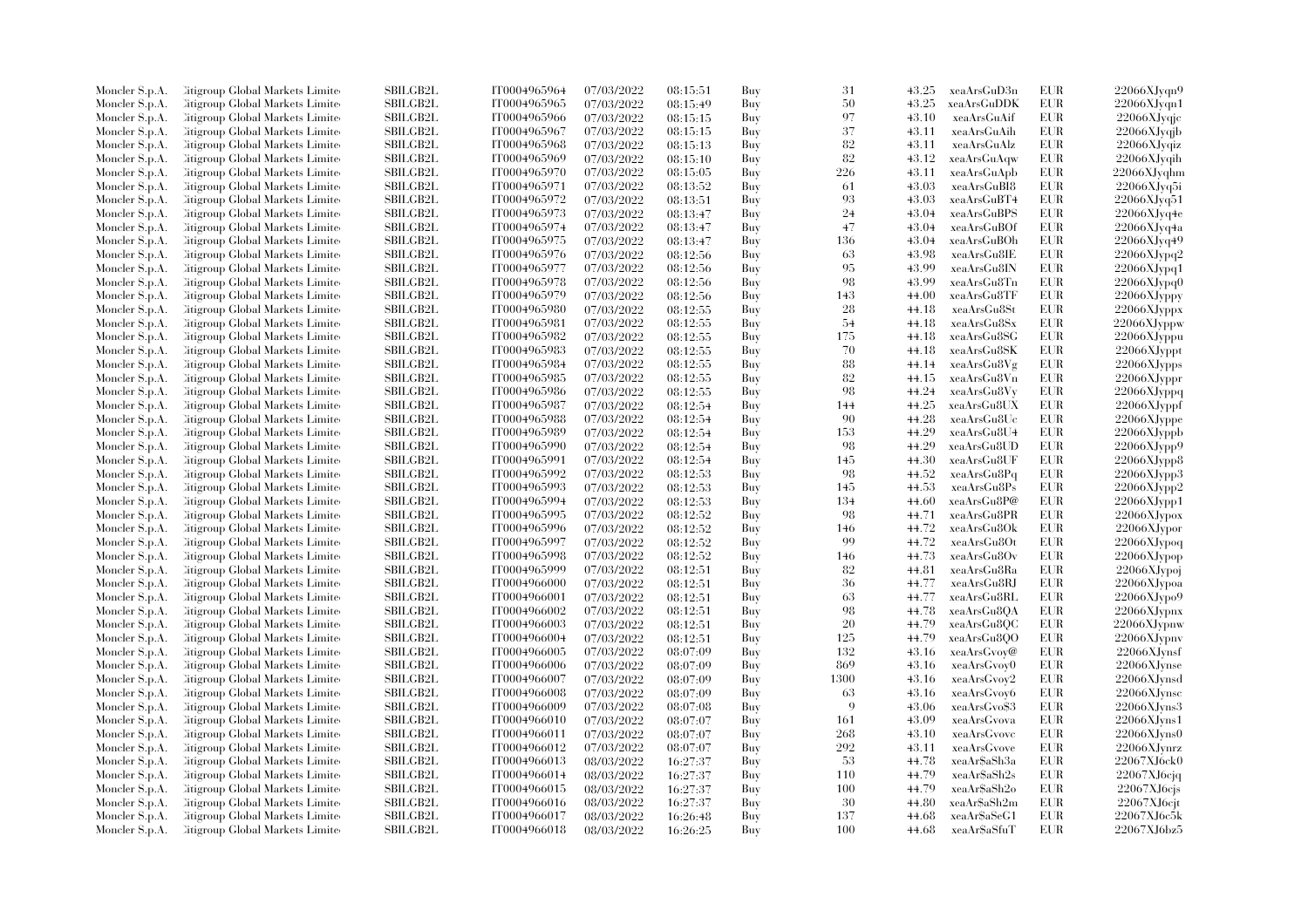| Moncler S.p.A.                   | Litigroup Global Markets Limite  | <b>SBILGB2L</b> | IT0004966019 | 08/03/2022               | 16:26:16             | Buy | 128 | 44.69 | xeaAr\$aSfEU  | EUR        | 22067XJ6bx9 |
|----------------------------------|----------------------------------|-----------------|--------------|--------------------------|----------------------|-----|-----|-------|---------------|------------|-------------|
| Moncler S.p.A.                   | Litigroup Global Markets Limite  | <b>SBILGB2L</b> | IT0004966020 | 08/03/2022               | 16:26:02             | Buy | 28  | 44.69 | xeaAr\$aSfPz  | <b>EUR</b> | 22067XJ6buv |
| Moncler S.p.A.                   | Citigroup Global Markets Limite  | <b>SBILGB2L</b> | IT0004966021 | 08/03/2022               | 16:26:01             | Buy | 184 | 44.69 | xeaAr\$aSfQ4  | <b>EUR</b> | 22067XJ6bub |
| Moncler S.p.A.                   | Litigroup Global Markets Limite  | SBILGB2L        | IT0004966022 | 08/03/2022               | 16:25:28             | Buy | 73  | 44.67 | xeaAr\$aSM97  | EUR        | 22067XJ6bo8 |
| Moncler S.p.A.                   | Litigroup Global Markets Limite  | <b>SBILGB2L</b> | IT0004966023 | 08/03/2022               | 16:25:17             | Buy | 79  | 44.71 | xeaAr\$aSMVe  | <b>EUR</b> | 22067XJ6bm3 |
| Moncler S.p.A.                   | Citigroup Global Markets Limite  | SBILGB2L        | IT0004966024 | 08/03/2022               | 16:25:17             | Buy | 136 | 44.72 | xeaAr\$aSMVr  | EUR        | 22067XJ6bm1 |
| Moncler S.p.A.                   | Citigroup Global Markets Limite  | SBILGB2L        | IT0004966025 | 08/03/2022               | 16:24:50             | Buy | 77  | 44.67 | xeaAr\$aSNLI  | <b>EUR</b> | 22067XJ6beg |
| Moncler S.p.A.                   | Litigroup Global Markets Limite  | <b>SBILGB2L</b> | IT0004966026 | 08/03/2022               | 16:24:45             | Buy | 111 | 44.67 | xeaAr\$aSNP\$ | EUR        | 22067XJ6be0 |
| Moncler S.p.A.                   | Litigroup Global Markets Limite  | <b>SBILGB2L</b> | IT0004966027 | 08/03/2022               | 16:24:39             | Buy | 129 | 44.67 | xeaAr\$aSKdd  | EUR        | 22067XJ6bd7 |
| Moncler S.p.A.                   | Citigroup Global Markets Limite  | SBILGB2L        | IT0004966028 | 08/03/2022               | 16:24:14             | Buy | 54  | 44.69 | xeaAr\$aSK69  | <b>EUR</b> | 22067XJ6b8g |
| Moncler S.p.A.                   | Citigroup Global Markets Limite  | <b>SBILGB2L</b> | IT0004966029 | 08/03/2022               | 16:24:11             | Buy | 79  | 44.69 | xeaAr\$aSK2E  | EUR        | 22067XJ6b7w |
|                                  | Litigroup Global Markets Limite  | <b>SBILGB2L</b> | IT0004966030 | 08/03/2022               | 16:24:11             | Buy | 298 | 44.70 | xeaAr\$aSK2J  | EUR        | 22067XJ6b7v |
| Moncler S.p.A.                   |                                  | <b>SBILGB2L</b> |              |                          |                      |     |     |       |               | EUR        | 22067XJ6b51 |
| Moncler S.p.A.                   | Citigroup Global Markets Limite  |                 | IT0004966031 | 08/03/2022               | 16:23:51             | Buy | 81  | 44.68 | xeaAr\$aSLZd  |            | 22067XJ6b4h |
| Moncler S.p.A.                   | Litigroup Global Markets Limite  | <b>SBILGB2L</b> | IT0004966032 | 08/03/2022               | 16:23:47             | Buy | 93  | 44.68 | xeaAr\$aSLkq  | EUR        |             |
| Moncler S.p.A.                   | Citigroup Global Markets Limite  | SBILGB2L        | IT0004966033 | 08/03/2022               | 16:23:44             | Buy | 81  | 44.68 | xeaAr\$aSLew  | EUR        | 22067XJ6b49 |
| Moncler S.p.A.                   | Citigroup Global Markets Limite  | SBILGB2L        | IT0004966034 | 08/03/2022               | 16:22:33             | Buy | 111 | 44.62 | xeaAr\$aSI0p  | EUR        | 22067XJ6aro |
| Moncler S.p.A.                   | Citigroup Global Markets Limite  | SBILGB2L        | IT0004966035 | 08/03/2022               | 16:22:31             | Buy | 207 | 44.63 | xeaAr\$aSICC  | EUR        | 22067XJ6are |
| Moncler S.p.A.                   | Litigroup Global Markets Limite  | <b>SBILGB2L</b> | IT0004966036 | 08/03/2022               | 16:21:51             | Buy | -81 | 44.74 | xeaAr\$aSJBN  | EUR        | 22067XJ6aiz |
| Moncler S.p.A.                   | Citigroup Global Markets Limite  | SBILGB2L        | IT0004966037 | 08/03/2022               | 16:21:49             | Buy | 146 | 44.75 | xeaArSaSJHN   | <b>EUR</b> | 22067XJ6ahj |
| Moncler S.p.A.                   | Citigroup Global Markets Limite  | <b>SBILGB2L</b> | IT0004966038 | 08/03/2022               | 16:21:45             | Buy | -66 | 44.76 | xeaArSaSJVZ   | <b>EUR</b> | 22067XJ6agy |
| Moncler S.p.A.                   | Litigroup Global Markets Limite  | <b>SBILGB2L</b> | IT0004966039 | 08/03/2022               | 16:21:45             | Buy | 172 | 44.76 | xeaAr\$aSJVd  | <b>EUR</b> | 22067XJ6agx |
| Moncler S.p.A.                   | Litigroup Global Markets Limite  | SBILGB2L        | IT0004966040 | 08/03/2022               | 16:20:40             | Buy | 91  | 44.88 | xeaAr\$aSHxG  | <b>EUR</b> | 22067XJ6a6b |
| Moncler S.p.A.                   | Citigroup Global Markets Limite  | <b>SBILGB2L</b> | IT0004966041 | 08/03/2022               | 16:20:39             | Buy | 104 | 44.88 | xeaAr\$aSHwe  | EUR        | 22067XJ6a6a |
| Moncler S.p.A.                   | Citigroup Global Markets Limite  | <b>SBILGB2L</b> | IT0004966042 | 08/03/2022               | 16:20:35             | Buy | 195 | 44.88 | xeaAr\$aSH1j  | EUR        | 22067XJ6a53 |
| Moncler S.p.A.                   | Citigroup Global Markets Limite  | <b>SBILGB2L</b> | IT0004966043 | 08/03/2022               | 16:19:51             | Buy | -81 | 44.92 | xeaAr\$aSU7h  | EUR        | 22067XJ69vr |
| Moncler S.p.A.                   | Citigroup Global Markets Limite  | SBILGB2L        | IT0004966044 | 08/03/2022               | 16:19:45             | Buy | 140 | 44.92 | xeaAr\$aSU3a  | EUR        | 22067XJ69ve |
| Moncler S.p.A.                   | Citigroup Global Markets Limite  | <b>SBILGB2L</b> | IT0004966045 | 08/03/2022               | 16:19:44             | Buy | 81  | 44.93 | xeaAr\$aSUDn  | EUR        | 22067XJ69v6 |
| Moncler S.p.A.                   | Litigroup Global Markets Limite  | <b>SBILGB2L</b> | IT0004966046 | 08/03/2022               | 16:19:02             | Buy | 70  | 44.85 | xeaAr\$aSV4j  | <b>EUR</b> | 22067XJ69jo |
| Moncler S.p.A.                   | Citigroup Global Markets Limite  | SBILGB2L        | IT0004966047 | 08/03/2022               | 16:18:58             | Buy | 54  | 44.86 | xeaAr\$aSV2K  | EUR        | 22067XJ69iu |
| Moncler S.p.A.                   | Citigroup Global Markets Limite  | SBILGB2L        | IT0004966048 | 08/03/2022               | 16:18:58             | Buy | 98  | 44.86 | xeaAr\$aSVDr  | <b>EUR</b> | 22067XJ69it |
| Moncler S.p.A.                   | Citigroup Global Markets Limite  | <b>SBILGB2L</b> | IT0004966049 | 08/03/2022               | 16:18:47             | Buy | 140 | 44.86 | xeaAr\$aSVNC  | EUR        | 22067XJ69ha |
| Moncler S.p.A.                   | Litigroup Global Markets Limite  | <b>SBILGB2L</b> | IT0004966050 | 08/03/2022               | 16:18:46             | Buy | 103 | 44.87 | xeaAr\$aSVNG  | <b>EUR</b> | 22067XJ69h9 |
| Moncler S.p.A.                   | Citigroup Global Markets Limite  | <b>SBILGB2L</b> | IT0004966051 | 08/03/2022               | 16:17:43             | Buy | -58 | 44.82 | xeaAr\$aSTW9  | EUR        | 22067XJ6959 |
| Moncler S.p.A.                   | Citigroup Global Markets Limite  | SBILGB2L        | IT0004966052 | 08/03/2022               | 16:17:42             | Buy | 102 | 44.83 | xeaAr\$aSTiv  | <b>EUR</b> | 22067XJ6950 |
| Moncler S.p.A.                   | Citigroup Global Markets Limite  | SBILGB2L        | IT0004966053 | 08/03/2022               | 16:17:42             | Buy | 213 | 44.83 | xeaAr\$aSTld  | EUR        | 22067XJ694n |
| Moncler S.p.A.                   | Litigroup Global Markets Limite  | <b>SBILGB2L</b> | IT0004966054 | 08/03/2022               | 16:16:43             | Buy | 84  | 44.97 | xeaAr\$aSQDm  | EUR        | 22067XJ68tf |
| Moncler S.p.A.                   | Citigroup Global Markets Limite  | SBILGB2L        | IT0004966055 | 08/03/2022               | 16:16:40             | Buy | 93  | 44.97 | xeaAr\$aSQEs  | EUR        | 22067XJ68sq |
| Moncler S.p.A.                   | Citigroup Global Markets Limite  | SBILGB2L        | IT0004966056 | 08/03/2022               | 16:16:11             | Buy | 135 | 44.98 | xeaAr\$aSRfY  | <b>EUR</b> | 22067XJ68ob |
| Moncler S.p.A.                   | Litigroup Global Markets Limite  | <b>SBILGB2L</b> | IT0004966057 | 08/03/2022               | 16:16:11             | Buy | 157 | 44.98 | xeaAr\$aSRfo  | <b>EUR</b> | 22067XJ68oa |
| Moncler S.p.A.                   | Litigroup Global Markets Limite  | <b>SBILGB2L</b> | IT0004966058 | 08/03/2022               | 16:16:04             | Buy | 50  | 44.99 | xeaAr\$aSRqH  | EUR        | 22067XJ68nv |
| Moncler S.p.A.                   | Citigroup Global Markets Limite  | <b>SBILGB2L</b> | IT0004966059 | 08/03/2022               | 16:16:04             | Buy | 87  | 44.99 | xeaAr\$aSRqJ  | <b>EUR</b> | 22067XJ68nu |
| Moncler S.p.A.                   | Citigroup Global Markets Limite  | SBILGB2L        | IT0004966060 | 08/03/2022               | 16:15:07             | Buy | 90  | 45.00 | xeaAr\$aSOoS  | EUR        | 22067XJ68az |
| Moncler S.p.A.                   | Citigroup Global Markets Limite  | <b>SBILGB2L</b> | IT0004966061 | 08/03/2022               | 16:15:07             | Buy | 90  | 45.01 | xeaAr\$aSOze  | EUR        | 22067XJ68aw |
| Moncler S.p.A.                   | Citigroup Global Markets Limite  | SBILGB2L        | IT0004966062 | 08/03/2022               | 16:15:06             | Buy | 84  | 45.02 | xeaAr\$aSOzN  | EUR        | 22067XJ68ap |
| Moncler S.p.A.                   | Citigroup Global Markets Limite  | <b>SBILGB2L</b> | IT0004966063 | 08/03/2022               | 16:14:50             | Buy | 210 | 44.95 | xeaAr\$aSON6  | EUR        | 22067XJ687i |
| Moncler S.p.A.                   | Citigroup Global Markets Limite  | SBILGB2L        | IT0004966064 | 08/03/2022               | 16:13:36             | Buy | 26  | 44.94 | xeaAr\$aS6a\$ | <b>EUR</b> | 22067XJ67vi |
| Moncler S.p.A.                   | Citigroup Global Markets Limite  | <b>SBILGB2L</b> | IT0004966065 | 08/03/2022               | 16:13:36             | Buy | 79  | 44.94 | xeaAr\$aS6a1  | EUR        | 22067XJ67vh |
| Moncler S.p.A.                   | Citigroup Global Markets Limite  | <b>SBILGB2L</b> | IT0004966066 | 08/03/2022               | 16:13:35             | Buy | 167 | 44.95 | xeaAr\$aS6cS  | EUR        | 22067XJ67ur |
| Moncler S.p.A.                   | Citigroup Global Markets Limite  | SBILGB2L        | IT0004966067 | 08/03/2022               | 16:13:35             | Buy | 151 | 44.95 | xeaAr\$aS6WX  | EUR        | 22067XJ67ul |
| Moncler S.p.A.                   | Citigroup Global Markets Limite  | SBILGB2L        | IT0004966068 | 08/03/2022               | 16:13:00             | Buy | 150 | 44.92 | xeaAr\$aS6L7  | <b>EUR</b> | 22067XJ67mz |
| Moncler S.p.A.                   | Litigroup Global Markets Limite  | <b>SBILGB2L</b> | IT0004966069 | 08/03/2022               | 16:11:49             | Buy | 122 | 44.94 | xeaAr\$aS4a7  | EUR        | 22067XJ67ar |
|                                  | Litigroup Global Markets Limite  | <b>SBILGB2L</b> | IT0004966070 | 08/03/2022               |                      | Buy | 173 | 44.93 | xeaAr\$aS4Zl  | EUR        | 22067XJ6795 |
| Moncler S.p.A.                   | Citigroup Global Markets Limite  | SBILGB2L        | IT0004966071 |                          | 16:11:44             | Buy | 135 | 44.93 | xeaAr\$aS4Vo  | EUR        | 22067XJ6721 |
| Moncler S.p.A.                   | Citigroup Global Markets Limite  | <b>SBILGB2L</b> | IT0004966072 | 08/03/2022               | 16:10:58             | Buy | 182 | 44.92 | xeaAr\$aS5Wz  | <b>EUR</b> | 22067XJ670r |
| Moncler S.p.A.<br>Moncler S.p.A. | Citigroup Global Markets Limited | SBILGB2L        | IT0004966073 | 08/03/2022<br>08/03/2022 | 16:10:46<br>16:09:51 | Buy | 78  | 44.92 | xeaAr\$aS5U3  | <b>EUR</b> | 22067XJ66th |
|                                  |                                  |                 |              |                          |                      |     |     |       |               |            |             |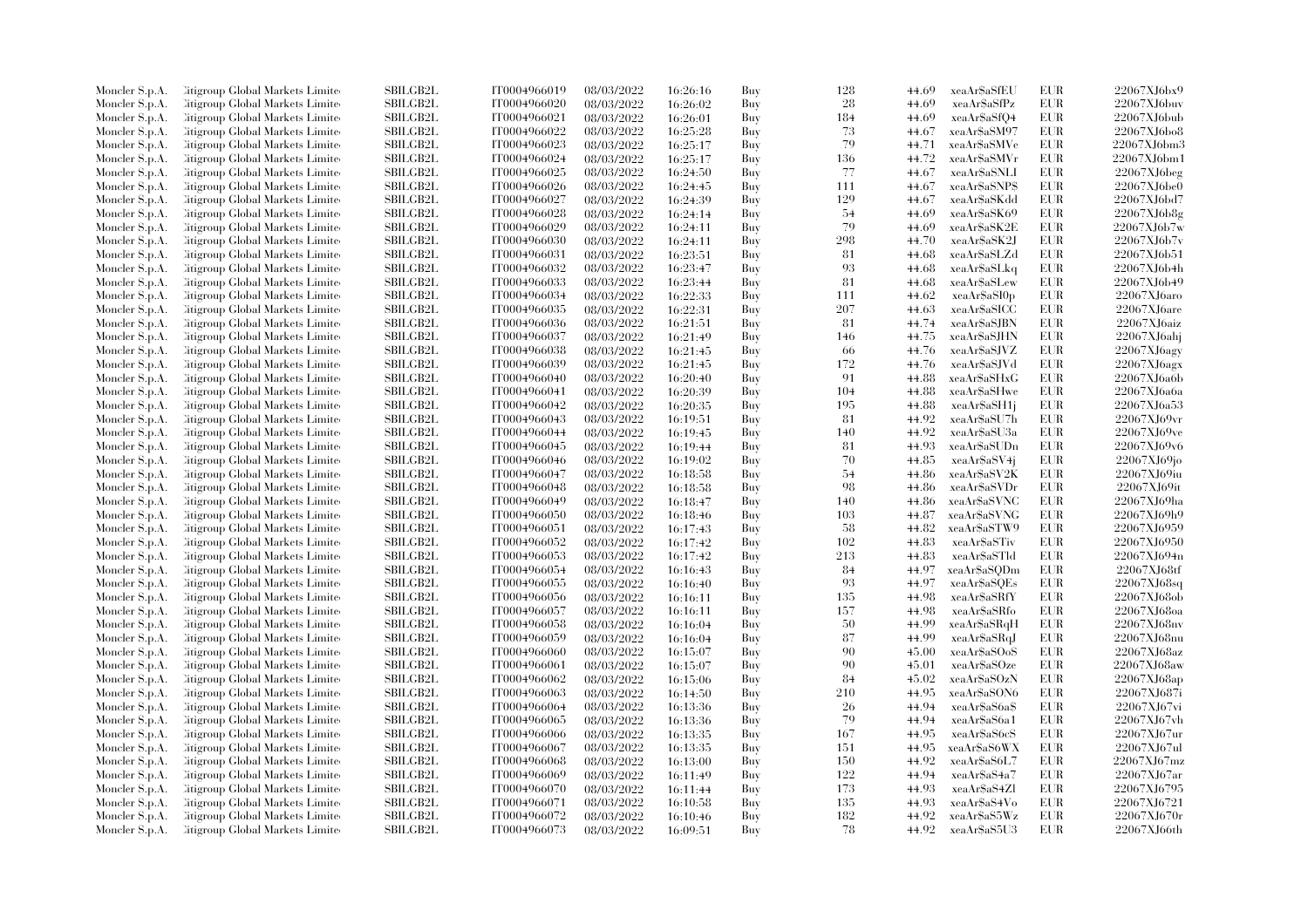| Moncler S.p.A. | Citigroup Global Markets Limite  | SBILGB2L        | IT0004966074 | 08/03/2022 | 16:09:51 | Buy | 16  | 44.92 | xeaAr\$aS5U5  | EUR        | 22067XJ66tg |
|----------------|----------------------------------|-----------------|--------------|------------|----------|-----|-----|-------|---------------|------------|-------------|
| Moncler S.p.A. | Citigroup Global Markets Limite  | SBILGB2L        | IT0004966075 | 08/03/2022 | 16:09:44 | Buy | 140 | 44.93 | xeaAr\$aS2ap  | EUR        | 22067XJ66sj |
| Moncler S.p.A. | Citigroup Global Markets Limited | <b>SBILGB2L</b> | IT0004966076 | 08/03/2022 | 16:08:58 | Buy | 74  | 44.90 | xeaAr\$aS2Ve  | EUR        | 22067XJ66kx |
| Moncler S.p.A. | Litigroup Global Markets Limite  | SBILGB2L        | IT0004966077 | 08/03/2022 | 16:08:58 | Buy | 62  | 44.90 | xeaAr\$aS2V@  | EUR        | 22067XJ66ku |
| Moncler S.p.A. | Citigroup Global Markets Limite  | <b>SBILGB2L</b> | IT0004966078 | 08/03/2022 | 16:08:31 | Buy | 136 | 44.87 | xeaAr\$aS3xA  | <b>EUR</b> | 22067XJ66hi |
| Moncler S.p.A. | Citigroup Global Markets Limite  | SBILGB2L        | IT0004966079 | 08/03/2022 | 16:08:31 | Buy | 213 | 44.88 | xeaAr\$aS35B  | <b>EUR</b> | 22067XJ66hg |
| Moncler S.p.A. | Citigroup Global Markets Limited | <b>SBILGB2L</b> | IT0004966080 | 08/03/2022 | 16:08:30 | Buy | 181 | 44.89 | xeaAr\$aS34Y  | EUR        | 22067XJ66h9 |
| Moncler S.p.A. | Litigroup Global Markets Limite  | <b>SBILGB2L</b> | IT0004966081 | 08/03/2022 | 16:06:48 | Buy | 117 | 44.90 | xeaAr\$aS1oX  | EUR        | 22067XJ661o |
| Moncler S.p.A. | Citigroup Global Markets Limite  | SBILGB2L        | IT0004966082 | 08/03/2022 | 16:06:46 | Buy | 175 | 44.91 | xeaAr\$aS1\$m | <b>EUR</b> | 22067XJ660s |
| Moncler S.p.A. | Citigroup Global Markets Limite  | SBILGB2L        | IT0004966083 | 08/03/2022 | 16:05:48 | Buy | 124 | 44.98 | xeaAr\$aSE4H  | <b>EUR</b> | 22067XJ65rb |
| Moncler S.p.A. | Citigroup Global Markets Limite  | <b>SBILGB2L</b> | IT0004966084 | 08/03/2022 | 16:05:48 | Buy | 181 | 44.99 | xeaAr\$aSE4U  | EUR        | 22067XJ65r3 |
| Moncler S.p.A. | Litigroup Global Markets Limite  | <b>SBILGB2L</b> | IT0004966085 | 08/03/2022 | 16:04:49 | Buy | 69  | 45.01 | xeaAr\$aSF3s  | <b>EUR</b> | 22067XJ65hi |
| Moncler S.p.A. | Citigroup Global Markets Limite  | SBILGB2L        | IT0004966086 | 08/03/2022 | 16:04:49 | Buy | 123 | 45.00 | xeaAr\$aSF38  | <b>EUR</b> | 22067XJ65hf |
| Moncler S.p.A. | Citigroup Global Markets Limited | SBILGB2L        | IT0004966087 | 08/03/2022 |          | Buy | 103 | 45.01 | xeaAr\$aSF3N  | <b>EUR</b> | 22067XJ65hc |
| Moncler S.p.A. | Litigroup Global Markets Limite  | SBILGB2L        | IT0004966088 | 08/03/2022 | 16:04:49 | Buy | 95  | 45.01 | xeaAr\$aSCmC  | EUR        | 22067XJ658x |
|                |                                  |                 |              |            | 16:03:58 |     | 139 | 45.02 |               |            |             |
| Moncler S.p.A. | Litigroup Global Markets Limite  | <b>SBILGB2L</b> | IT0004966089 | 08/03/2022 | 16:03:50 | Buy |     |       | xeaAr\$aSCvo  | <b>EUR</b> | 22067XJ658I |
| Moncler S.p.A. | Citigroup Global Markets Limite  | SBILGB2L        | IT0004966090 | 08/03/2022 | 16:03:15 | Buy | 143 | 45.00 | xeaAr\$aSCQM  | EUR        | 22067XJ653n |
| Moncler S.p.A. | Citigroup Global Markets Limite  | SBILGB2L        | IT0004966091 | 08/03/2022 | 16:03:03 | Buy | 176 | 45.00 | xeaAr\$aSDhF  | EUR        | 22067XJ652x |
| Moncler S.p.A. | Citigroup Global Markets Limite  | <b>SBILGB2L</b> | IT0004966092 | 08/03/2022 | 16:02:28 | Buy | -33 | 44.98 | xeaAr\$aSDHU  | <b>EUR</b> | 22067XJ64xb |
| Moncler S.p.A. | Litigroup Global Markets Limite  | <b>SBILGB2L</b> | IT0004966093 | 08/03/2022 | 16:02:28 | Buy | 130 | 44.98 | xeaAr\$aSDGW  | EUR        | 22067XJ64x9 |
| Moncler S.p.A. | Citigroup Global Markets Limite  | SBILGB2L        | IT0004966094 | 08/03/2022 | 16:02:21 | Buy | 180 | 44.98 | xeaAr\$aSDPo  | <b>EUR</b> | 22067XJ64vv |
| Moncler S.p.A. | Citigroup Global Markets Limite  | SBILGB2L        | IT0004966095 | 08/03/2022 | 16:00:57 | Buy | 111 | 44.97 | xeaAr\$aSBtd  | EUR        | 22067XJ64j3 |
| Moncler S.p.A. | Citigroup Global Markets Limite  | <b>SBILGB2L</b> | IT0004966096 | 08/03/2022 | 16:00:30 | Buy | 74  | 45.09 | xeaAr\$aSBLC  | EUR        | 22067XJ64cu |
| Moncler S.p.A. | Citigroup Global Markets Limite  | SBILGB2L        | IT0004966097 | 08/03/2022 | 16:00:30 | Buy | 100 | 45.10 | xeaAr\$aSBLL  | <b>EUR</b> | 22067XJ64cs |
| Moncler S.p.A. | Citigroup Global Markets Limite  | <b>SBILGB2L</b> | IT0004966098 | 08/03/2022 | 16:00:30 | Buy | 10  | 45.10 | xeaAr\$aSBLH  | EUR        | 22067XJ64ct |
| Moncler S.p.A. | Litigroup Global Markets Limite  | <b>SBILGB2L</b> | IT0004966099 | 08/03/2022 | 16:00:30 | Buy | 74  | 45.10 | xeaAr\$aSBKX  | EUR        | 22067XJ64cr |
| Moncler S.p.A. | Citigroup Global Markets Limite  | <b>SBILGB2L</b> | IT0004966100 | 08/03/2022 | 16:00:29 | Buy | 111 | 45.11 | xeaAr\$aSBNi  | EUR        | 22067XJ64cg |
| Moncler S.p.A. | Citigroup Global Markets Limite  | SBILGB2L        | IT0004966101 | 08/03/2022 | 15:59:40 | Buy | 103 | 44.99 | xeaAr\$aS8L@  | <b>EUR</b> | 22067XJ6439 |
| Moncler S.p.A. | Litigroup Global Markets Limite  | SBILGB2L        | IT0004966102 | 08/03/2022 | 15:59:30 | Buy | 25  | 44.99 | xeaAr\$aS8PC  | EUR        | 22067XJ641h |
| Moncler S.p.A. | Litigroup Global Markets Limite  | <b>SBILGB2L</b> | IT0004966103 | 08/03/2022 | 15:59:30 | Buy | 87  | 44.99 | xeaAr\$aS8PG  | EUR        | 22067XJ641g |
| Moncler S.p.A. | Litigroup Global Markets Limite  | <b>SBILGB2L</b> | IT0004966104 | 08/03/2022 | 15:59:09 | Buy | 168 | 44.97 | xeaAr\$aS9qw  | EUR        | 22067XJ63za |
| Moncler S.p.A. | Citigroup Global Markets Limite  | SBILGB2L        | IT0004966105 | 08/03/2022 | 15:58:04 | Buy | 222 | 44.86 | xeaAr\$aTstG  | EUR        | 22067XJ63p9 |
| Moncler S.p.A. | Citigroup Global Markets Limite  | SBILGB2L        | IT0004966106 | 08/03/2022 | 15:57:13 | Buy | 141 | 44.85 | xeaAr\$aTtkr  | EUR        | 22067XJ63gg |
| Moncler S.p.A. | Citigroup Global Markets Limite  | <b>SBILGB2L</b> | IT0004966107 | 08/03/2022 | 15:57:09 | Buy | 181 | 44.85 | xeaAr\$aTtr@  | EUR        | 22067XJ63fi |
| Moncler S.p.A. | Citigroup Global Markets Limite  | SBILGB2L        | IT0004966108 | 08/03/2022 | 15:56:11 | Buy | 136 | 44.85 | xeaAr\$aTqrJ  | EUR        | 22067XJ636c |
| Moncler S.p.A. | Citigroup Global Markets Limite  | <b>SBILGB2L</b> | IT0004966109 | 08/03/2022 | 15:56:01 | Buy | 177 | 44.85 | xeaAr\$aTq3e  | EUR        | 22067XJ631l |
| Moncler S.p.A. | Litigroup Global Markets Limite  | SBILGB2L        | IT0004966110 | 08/03/2022 | 15:54:55 | Buy | -61 | 44.78 | xeaAr\$aTrDD  | EUR        | 22067XJ62rp |
| Moncler S.p.A. | Citigroup Global Markets Limite  | <b>SBILGB2L</b> | IT0004966111 | 08/03/2022 | 15:54:55 | Buy | 92  | 44.79 | xeaAr\$aTrDG  | EUR        | 22067XJ62ro |
| Moncler S.p.A. | Citigroup Global Markets Limite  | <b>SBILGB2L</b> | IT0004966112 | 08/03/2022 | 15:54:55 | Buy | 69  | 44.79 | xeaAr\$aTrDR  | <b>EUR</b> | 22067XJ62rm |
| Moncler S.p.A. | Litigroup Global Markets Limite  | SBILGB2L        | IT0004966113 | 08/03/2022 | 15:54:55 | Buy | 102 | 44.80 | xeaAr\$aTrC3  | EUR        | 22067XJ62rl |
| Moncler S.p.A. | Litigroup Global Markets Limite  | <b>SBILGB2L</b> | IT0004966114 | 08/03/2022 | 15:54:23 | Buy | 98  | 44.72 | xeaAr\$aToqU  | <b>EUR</b> | 22067XJ62me |
| Moncler S.p.A. | Citigroup Global Markets Limite  | SBILGB2L        | IT0004966115 | 08/03/2022 | 15:53:34 | Buy | 99  | 44.62 | xeaAr\$aTpnh  | EUR        | 22067XJ628b |
| Moncler S.p.A. | Citigroup Global Markets Limite  | SBILGB2L        | IT0004966116 | 08/03/2022 | 15:53:22 | Buy | 116 | 44.62 | xeaAr\$aTpuD  | <b>EUR</b> | 22067XJ6278 |
| Moncler S.p.A. | Litigroup Global Markets Limite  | <b>SBILGB2L</b> | IT0004966117 | 08/03/2022 | 15:52:34 | Buy | 98  | 44.66 | xeaAr\$aTmzZ  | EUR        | 22067XJ61zq |
|                | Litigroup Global Markets Limite  | <b>SBILGB2L</b> | IT0004966118 | 08/03/2022 |          | Buy | 119 | 44.66 | xeaAr\$aTmz7  | <b>EUR</b> | 22067XJ61zj |
| Moncler S.p.A. |                                  | <b>SBILGB2L</b> | IT0004966119 |            | 15:52:34 |     | 9   |       |               | <b>EUR</b> | 22067XJ61vr |
| Moncler S.p.A. | Citigroup Global Markets Limite  |                 |              | 08/03/2022 | 15:52:11 | Buy |     | 44.64 | xeaAr\$aTm87  |            |             |
| Moncler S.p.A. | Citigroup Global Markets Limite  | <b>SBILGB2L</b> | IT0004966120 | 08/03/2022 | 15:52:11 | Buy | 78  | 44.64 | xeaAr\$aTm89  | EUR        | 22067XJ61vq |
| Moncler S.p.A. | Citigroup Global Markets Limite  | <b>SBILGB2L</b> | IT0004966121 | 08/03/2022 | 15:51:25 | Buy | 97  | 44.56 | xeaAr\$aTn9T  | EUR        | 22067XJ61mf |
| Moncler S.p.A. | Citigroup Global Markets Limite  | SBILGB2L        | IT0004966122 | 08/03/2022 | 15:51:25 | Buy | 80  | 44.56 | xeaAr\$aTn8X  | EUR        | 22067XJ61me |
| Moncler S.p.A. | Citigroup Global Markets Limite  | SBILGB2L        | IT0004966123 | 08/03/2022 | 15:51:25 | Buy | 135 | 44.57 | xeaAr\$aTn8L  | <b>EUR</b> | 22067XJ61mb |
| Moncler S.p.A. | Litigroup Global Markets Limite  | <b>SBILGB2L</b> | IT0004966124 | 08/03/2022 | 15:51:25 | Buy | 311 | 44.58 | xeaAr\$aTn8S  | EUR        | 22067XJ61m7 |
| Moncler S.p.A. | Litigroup Global Markets Limite  | <b>SBILGB2L</b> | IT0004966125 | 08/03/2022 | 15:49:05 | Buy | 99  | 44.49 | xeaAr\$aTyp0  | EUR        | 22067XJ60vf |
| Moncler S.p.A. | Citigroup Global Markets Limite  | SBILGB2L        | IT0004966126 | 08/03/2022 | 15:49:05 | Buy | 38  | 44.50 | xeaAr\$aTyoQ  | EUR        | 22067XJ60v7 |
| Moncler S.p.A. | Citigroup Global Markets Limite  | <b>SBILGB2L</b> | IT0004966127 | 08/03/2022 | 15:49:05 | Buy | 109 | 44.50 | xeaAr\$aTvzW  | <b>EUR</b> | 22067XJ60v6 |
| Moncler S.p.A. | Citigroup Global Markets Limited | SBILGB2L        | IT0004966128 | 08/03/2022 | 15:48:19 | Buy | 102 | 44.54 | xeaAr\$aTz@1  | <b>EUR</b> | 22067XJ60jv |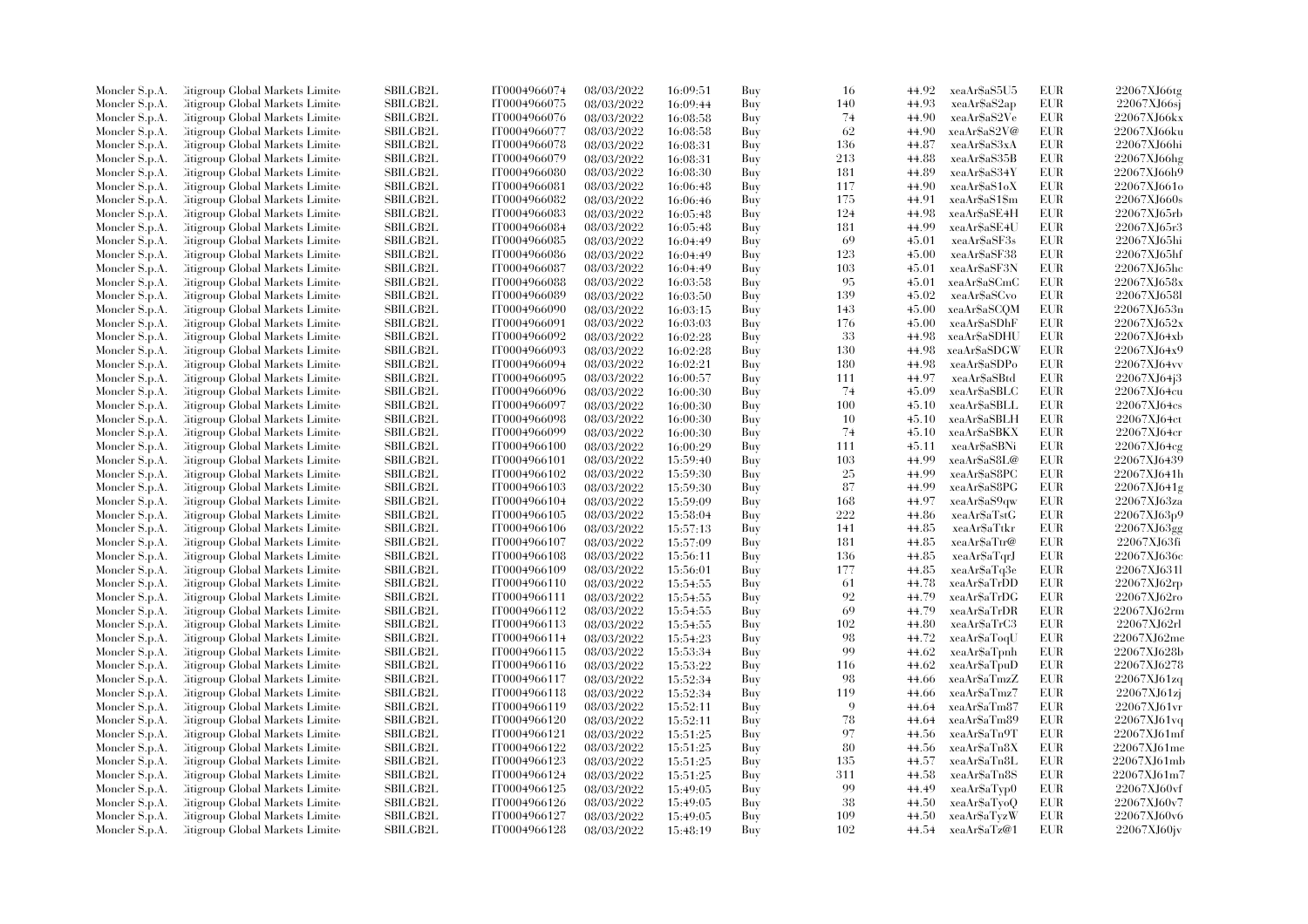| Moncler S.p.A. | Litigroup Global Markets Limite  | SBILGB2L        | IT0004966129 | 08/03/2022 | 15:48:14             | Buy        | 126      | 44.54 | xeaAr\$aTz4l | EUR        | 22067XJ60iw                |
|----------------|----------------------------------|-----------------|--------------|------------|----------------------|------------|----------|-------|--------------|------------|----------------------------|
| Moncler S.p.A. | Litigroup Global Markets Limite  | <b>SBILGB2L</b> | IT0004966130 | 08/03/2022 | 15:47:18             | Buy        | 67       | 44.60 | xeaAr\$aTwFW | EUR        | 22067XJ60b0                |
| Moncler S.p.A. | Citigroup Global Markets Limite  | <b>SBILGB2L</b> | IT0004966131 | 08/03/2022 | 15:47:18             | Buy        | 81       | 44.60 | xeaAr\$aTwF2 | <b>EUR</b> | 22067XJ60ax                |
| Moncler S.p.A. | Litigroup Global Markets Limite  | SBILGB2L        | IT0004966132 | 08/03/2022 | 15:47:18             | Buy        | 8        | 44.60 | xeaAr\$aTwEg | EUR        | 22067XJ60at                |
| Moncler S.p.A. | Litigroup Global Markets Limite  | <b>SBILGB2L</b> | IT0004966133 | 08/03/2022 | 15:47:18             | Buy        | 137      | 44.60 | xeaArSaTwEi  | <b>EUR</b> | 22067XJ60as                |
| Moncler S.p.A. | Citigroup Global Markets Limite  | SBILGB2L        | IT0004966134 | 08/03/2022 | 15:46:12             | Buy        | 139      | 44.56 | xeaAr\$aTuZh | EUR        | 22067XJ5zzc                |
| Moncler S.p.A. | Citigroup Global Markets Limite  | SBILGB2L        | IT0004966135 | 08/03/2022 | 15:46:12             | Buy        | 177      | 44.56 | xeaAr\$aTuYX | <b>EUR</b> | 22067XJ5zz2                |
| Moncler S.p.A. | Litigroup Global Markets Limite  | <b>SBILGB2L</b> | IT0004966136 | 08/03/2022 | 15:45:09             | Buy        | 106      | 44.67 | xeaAr\$aTvnC | EUR        | 22067XJ5znu                |
| Moncler S.p.A. | Litigroup Global Markets Limite  | <b>SBILGB2L</b> | IT0004966137 | 08/03/2022 | 15:45:08             | Buy        | 121      | 44.68 | xeaArSaTvzw  | EUR        | 22067XJ5zn7                |
| Moncler S.p.A. | Citigroup Global Markets Limite  | SBILGB2L        | IT0004966138 | 08/03/2022 | 15:44:11             | Buy        | 21       | 44.65 | xeaAr\$aTcFh | EUR        | 22067XJ5z92                |
| Moncler S.p.A. | Citigroup Global Markets Limite  | <b>SBILGB2L</b> | IT0004966139 | 08/03/2022 | 15:44:11             | Buy        | 97       | 44.65 | xeaAr\$aTcFj | EUR        | 22067XJ5z91                |
| Moncler S.p.A. | Litigroup Global Markets Limite  | <b>SBILGB2L</b> | IT0004966140 | 08/03/2022 | 15:43:41             | Buy        | 45       | 44.74 | xeaArSaTdsw  | EUR        | 22067XJ5z45                |
| Moncler S.p.A. | Citigroup Global Markets Limite  | <b>SBILGB2L</b> | IT0004966141 | 08/03/2022 | 15:43:41             | Buy        | 89       | 44.73 | xeaAr\$aTds@ | EUR        | 22067XJ5z44                |
| Moncler S.p.A. | Litigroup Global Markets Limite  | <b>SBILGB2L</b> | IT0004966142 | 08/03/2022 | 15:43:41             | Buy        | 73       | 44.73 | xeaAr\$aTdsF | <b>EUR</b> | 22067XJ5z42                |
| Moncler S.p.A. | Citigroup Global Markets Limite  | SBILGB2L        | IT0004966143 | 08/03/2022 | 15:43:41             | Buy        | 109      | 44.74 | xeaAr\$aTdsH | EUR        | 22067XJ5z40                |
| Moncler S.p.A. | Litigroup Global Markets Limite  | SBILGB2L        | IT0004966144 | 08/03/2022 | 15:42:28             | Buy        | 69       | 44.71 | xeaAr\$aTaNi | <b>EUR</b> | 22067XJ5yqv                |
| Moncler S.p.A. | Citigroup Global Markets Limite  | SBILGB2L        | IT0004966145 | 08/03/2022 | 15:42:28             | Buy        | 91       | 44.70 | xeaAr\$aTaND | EUR        | 22067XJ5yqn                |
| Moncler S.p.A. | Litigroup Global Markets Limite  | <b>SBILGB2L</b> | IT0004966146 | 08/03/2022 | 15:42:28             | Buy        | 170      | 44.71 | xeaAr\$aTaNK | <b>EUR</b> | 22067XJ5yqj                |
| Moncler S.p.A. | Citigroup Global Markets Limite  | SBILGB2L        | IT0004966147 | 08/03/2022 | 15:42:03             | Buy        | 96       | 44.70 | xeaAr\$aTbqC | EUR        | 22067XJ5ym9                |
| Moncler S.p.A. | Litigroup Global Markets Limite  | <b>SBILGB2L</b> | IT0004966148 | 08/03/2022 | 15:41:38             | Buy        | 153      | 44.65 | xeaAr\$aTbLX | EUR        | 22067XJ5yhk                |
| Moncler S.p.A. | Litigroup Global Markets Limite  | <b>SBILGB2L</b> | IT0004966149 | 08/03/2022 | 15:40:24             | Buy        | 108      | 44.68 | xeaAr\$aTZkH | <b>EUR</b> | 22067XJ5y3i                |
| Moncler S.p.A. | Litigroup Global Markets Limite  | SBILGB2L        | IT0004966150 | 08/03/2022 | 15:39:50             | Buy        | 106      | 44.58 | xeaAr\$aTZU1 | EUR        | 22067XJ5xue                |
| Moncler S.p.A. | Citigroup Global Markets Limite  | <b>SBILGB2L</b> | IT0004966151 | 08/03/2022 |                      | Buy        | 154      | 44.59 | xeaAr\$aTZRq | <b>EUR</b> | 22067XJ5xtq                |
| Moncler S.p.A. | Citigroup Global Markets Limite  | <b>SBILGB2L</b> | IT0004966152 | 08/03/2022 | 15:39:48<br>15:39:48 |            | 162      | 44.59 | xeaAr\$aTZR4 | <b>EUR</b> | 22067XJ5xtp                |
|                |                                  | <b>SBILGB2L</b> | IT0004966153 |            |                      | Buy<br>Buy | 76       |       | xeaAr\$aTXIT | <b>EUR</b> | 22067XJ5xa4                |
| Moncler S.p.A. | Citigroup Global Markets Limite  |                 |              | 08/03/2022 | 15:38:18             |            |          | 44.60 |              |            |                            |
| Moncler S.p.A. | Citigroup Global Markets Limite  | SBILGB2L        | IT0004966154 | 08/03/2022 | 15:38:18             | Buy        | 31<br>62 | 44.60 | xeaArSaTXTi  | EUR<br>EUR | 22067XJ5xa3<br>22067XJ5xa2 |
| Moncler S.p.A. | Litigroup Global Markets Limite  | <b>SBILGB2L</b> | IT0004966155 | 08/03/2022 | 15:38:18             | Buy        |          | 44.60 | xeaAr\$aTXTl |            |                            |
| Moncler S.p.A. | Litigroup Global Markets Limite  | <b>SBILGB2L</b> | IT0004966156 | 08/03/2022 | 15:37:43             | Buy        | 63       | 44.64 | xeaAr\$aTk3u | <b>EUR</b> | 22067XJ5x45                |
| Moncler S.p.A. | Citigroup Global Markets Limite  | SBILGB2L        | IT0004966157 | 08/03/2022 | 15:37:43             | Buy        | 122      | 44.64 | xeaAr\$aTk38 | EUR        | 22067XJ5x3t                |
| Moncler S.p.A. | Citigroup Global Markets Limite  | SBILGB2L        | IT0004966158 | 08/03/2022 | 15:37:30             | Buy        | 94       | 44.65 | xeaAr\$aTkN6 | <b>EUR</b> | 22067XJ5x10                |
| Moncler S.p.A. | Citigroup Global Markets Limite  | <b>SBILGB2L</b> | IT0004966159 | 08/03/2022 | 15:37:28             | Buy        | 81       | 44.66 | xeaArSaTkHI  | EUR        | 22067XJ5x0e                |
| Moncler S.p.A. | Litigroup Global Markets Limite  | <b>SBILGB2L</b> | IT0004966160 | 08/03/2022 | 15:36:36             | Buy        | 135      | 44.55 | xeaAr\$aTlHp | <b>EUR</b> | 22067XJ5wqm                |
| Moncler S.p.A. | Litigroup Global Markets Limite  | <b>SBILGB2L</b> | IT0004966161 | 08/03/2022 | 15:36:28             | Buy        | 123      | 44.56 | xeaAr\$aTlOJ | <b>EUR</b> | 22067XJ5wp3                |
| Moncler S.p.A. | Citigroup Global Markets Limite  | SBILGB2L        | IT0004966162 | 08/03/2022 | 15:35:35             | Buy        | -66      | 44.44 | xeaAr\$aTjq1 | EUR        | 22067XJ5wa1                |
| Moncler S.p.A. | Citigroup Global Markets Limite  | SBILGB2L        | IT0004966163 | 08/03/2022 | 15:35:35             | Buy        | 92       | 44.44 | xeaAr\$aTjq5 | EUR        | 22067XJ5wa0                |
| Moncler S.p.A. | Litigroup Global Markets Limite  | <b>SBILGB2L</b> | IT0004966164 | 08/03/2022 | 15:35:21             | Buy        | 118      | 44.45 | xeaAr\$aTj7H | EUR        | 22067XJ5w7q                |
| Moncler S.p.A. | Citigroup Global Markets Limite  | SBILGB2L        | IT0004966165 | 08/03/2022 | 15:34:38             | Buy        | 86       | 44.46 | xeaAr\$aTg@y | EUR        | 22067XJ5vw9                |
| Moncler S.p.A. | Citigroup Global Markets Limite  | SBILGB2L        | IT0004966166 | 08/03/2022 | 15:34:38             | Buy        | 86       | 44.46 | xeaAr\$aTg@9 | <b>EUR</b> | 22067XJ5vw7                |
| Moncler S.p.A. | Litigroup Global Markets Limite  | <b>SBILGB2L</b> | IT0004966167 | 08/03/2022 | 15:34:32             | Buy        | 124      | 44.47 | xeaAr\$aTg7w | <b>EUR</b> | 22067XJ5vv6                |
| Moncler S.p.A. | Litigroup Global Markets Limite  | <b>SBILGB2L</b> | IT0004966168 | 08/03/2022 | 15:33:35             | Buy        | 65       | 44.54 | xeaAr\$aThLH | EUR        | 22067XJ5vhu                |
| Moncler S.p.A. | Citigroup Global Markets Limite  | <b>SBILGB2L</b> | IT0004966169 | 08/03/2022 | 15:33:35             | Buy        | 101      | 44.55 | xeaArSaThKJ  | <b>EUR</b> | 22067XJ5vhi                |
| Moncler S.p.A. | Citigroup Global Markets Limite  | SBILGB2L        | IT0004966170 | 08/03/2022 | 15:33:35             | Buy        | 148      | 44.55 | xeaAr\$aThNX | EUR        | 22067XJ5vhi                |
| Moncler S.p.A. | Citigroup Global Markets Limite  | <b>SBILGB2L</b> | IT0004966171 | 08/03/2022 | 15:32:33             | Buy        | 147      | 44.60 | xeaAr\$aTfq8 | EUR        | 22067XJ5v3f                |
| Moncler S.p.A. | Citigroup Global Markets Limite  | SBILGB2L        | IT0004966172 | 08/03/2022 | 15:32:28             | Buy        | 173      | 44.61 | xeaAr\$aTfzJ | EUR        | 22067XJ5v1k                |
| Moncler S.p.A. | Citigroup Global Markets Limite  | <b>SBILGB2L</b> | IT0004966173 | 08/03/2022 | 15:31:31             | Buy        | 81       | 44.71 | xeaAr\$aTMDM | EUR        | 22067XJ5ups                |
| Moncler S.p.A. | Citigroup Global Markets Limite  | SBILGB2L        | IT0004966174 | 08/03/2022 | 15:31:30             | Buy        | 81       | 44.72 | xeaAr\$aTMFa | EUR        | 22067XJ5uph                |
| Moncler S.p.A. | Citigroup Global Markets Limite  | <b>SBILGB2L</b> | IT0004966175 | 08/03/2022 | 15:31:27             | Buy        | 100      | 44.69 | xeaAr\$aTMLi | <b>EUR</b> | 22067XJ5uof                |
| Moncler S.p.A. | Citigroup Global Markets Limite  | <b>SBILGB2L</b> | IT0004966176 | 08/03/2022 | 15:30:28             | Buy        | 102      | 44.91 | xeaAr\$aTKZW | EUR        | 22067XJ5u84                |
| Moncler S.p.A. | Citigroup Global Markets Limite  | SBILGB2L        | IT0004966177 | 08/03/2022 | 15:30:27             | Buy        | 27       | 44.92 | xeaAr\$aTKZ2 | EUR        | 22067XJ5u7y                |
| Moncler S.p.A. | Citigroup Global Markets Limite  | SBILGB2L        | IT0004966178 | 08/03/2022 | 15:30:27             | Buy        | 124      | 44.92 | xeaAr\$aTKZ@ | <b>EUR</b> | 22067XJ5u7z                |
| Moncler S.p.A. | Litigroup Global Markets Limite  | <b>SBILGB2L</b> | IT0004966179 | 08/03/2022 | 15:29:35             | Buy        | 97       | 44.85 | xeaAr\$aTLvG | EUR        | 22067XJ5ttn                |
| Moncler S.p.A. | Litigroup Global Markets Limite  | <b>SBILGB2L</b> | IT0004966180 | 08/03/2022 | 15:29:30             | Buy        | 107      | 44.85 | xeaAr\$aTL7f | EUR        | 22067XJ5tsk                |
| Moncler S.p.A. | Citigroup Global Markets Limite  | SBILGB2L        | IT0004966181 | 08/03/2022 | 15:28:29             | Buy        | 100      | 44.88 | xeaAr\$aTIII | EUR        | $22067XJ5$ ths             |
| Moncler S.p.A. | Citigroup Global Markets Limite  | <b>SBILGB2L</b> | IT0004966182 | 08/03/2022 | 15:28:29             | Buy        | 27       | 44.88 | xeaAr\$aTIIh | <b>EUR</b> | 22067XJ5tht                |
| Moncler S.p.A. | Citigroup Global Markets Limited | SBILGB2L        | IT0004966183 | 08/03/2022 | 15:28:29             | Buy        | 109      | 44.87 | xeaAr\$aTIIp | EUR        | 22067XJ5thr                |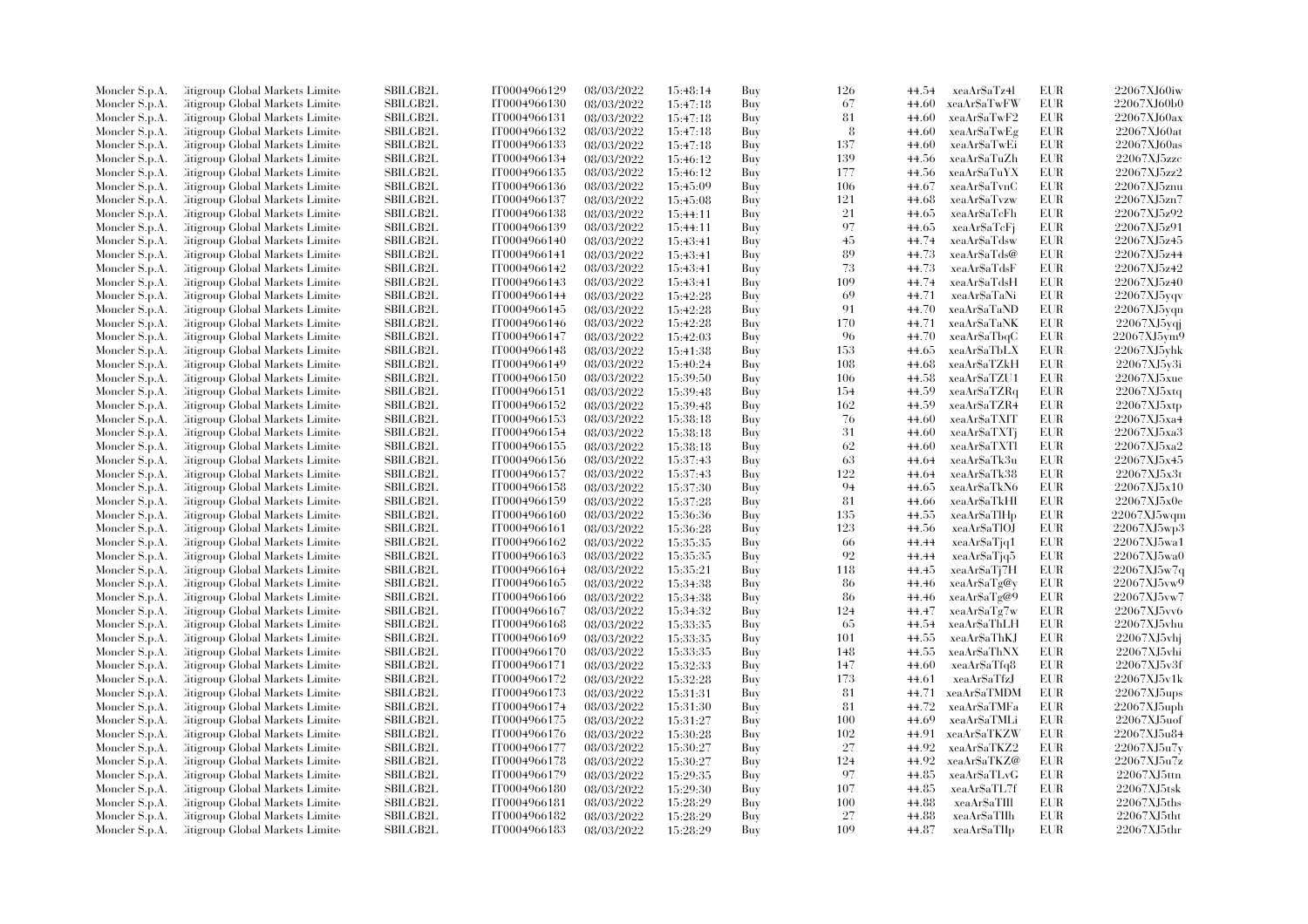| Moncler S.p.A. | Litigroup Global Markets Limite  | SBILGB2L        | IT0004966184 | 08/03/2022 | 15:28:29 | Buy | 38             | 44.88 | xeaAr\$aTII\$ | EUR        | 22067XJ5 <sub>thq</sub> |
|----------------|----------------------------------|-----------------|--------------|------------|----------|-----|----------------|-------|---------------|------------|-------------------------|
| Moncler S.p.A. | Litigroup Global Markets Limite  | <b>SBILGB2L</b> | IT0004966185 | 08/03/2022 | 15:28:29 | Buy | 122            | 44.88 | xeaAr\$aTII1  | <b>EUR</b> | 22067XJ5thp             |
| Moncler S.p.A. | Citigroup Global Markets Limite  | <b>SBILGB2L</b> | IT0004966186 | 08/03/2022 | 15:27:34 | Buy | 63             | 44.96 | xeaAr\$aTJOb  | <b>EUR</b> | 22067XJ5t7h             |
| Moncler S.p.A. | Litigroup Global Markets Limite  | SBILGB2L        | IT0004966187 | 08/03/2022 | 15:27:34 | Buy | 94             | 44.97 | xeaAr\$aTJOd  | EUR        | 22067XJ5t7f             |
| Moncler S.p.A. | Litigroup Global Markets Limite  | <b>SBILGB2L</b> | IT0004966188 | 08/03/2022 | 15:27:33 | Buy | -6             | 44.97 | xeaAr\$aTJQc  | EUR        | 22067XJ5t6h             |
| Moncler S.p.A. | Citigroup Global Markets Limite  | SBILGB2L        | IT0004966189 | 08/03/2022 | 15:27:33 | Buy | 171            | 44.97 | xeaAr\$aTJQe  | EUR        | 22067XJ5t6g             |
| Moncler S.p.A. | Citigroup Global Markets Limite  | SBILGB2L        | IT0004966190 | 08/03/2022 | 15:26:37 | Buy | 108            | 44.95 | xeaAr\$aTHtH  | <b>EUR</b> | 22067XJ5ssv             |
| Moncler S.p.A. | Litigroup Global Markets Limite  | <b>SBILGB2L</b> | IT0004966191 | 08/03/2022 | 15:26:37 | Buy | 124            | 44.96 | xeaAr\$aTHsu  | EUR        | 22067XJ5ssu             |
|                |                                  |                 |              |            |          |     |                |       |               | EUR        | 22067XJ5ss5             |
| Moncler S.p.A. | Litigroup Global Markets Limite  | <b>SBILGB2L</b> | IT0004966192 | 08/03/2022 | 15:26:35 | Buy | 77             | 44.97 | xeaAr\$aTHph  |            |                         |
| Moncler S.p.A. | Citigroup Global Markets Limite  | SBILGB2L        | IT0004966193 | 08/03/2022 | 15:26:35 | Buy | $\overline{4}$ | 44.97 | xeaAr\$aTHpj  | <b>EUR</b> | 22067XJ5ss4             |
| Moncler S.p.A. | Citigroup Global Markets Limite  | <b>SBILGB2L</b> | IT0004966194 | 08/03/2022 | 15:25:38 | Buy | 125            | 45.11 | xeaAr\$aTU60  | <b>EUR</b> | 22067XJ5shs             |
| Moncler S.p.A. | Litigroup Global Markets Limite  | <b>SBILGB2L</b> | IT0004966195 | 08/03/2022 | 15:25:38 | Buy | 183            | 45.12 | xeaAr\$aTU62  | EUR        | 22067XJ5shr             |
| Moncler S.p.A. | Citigroup Global Markets Limite  | <b>SBILGB2L</b> | IT0004966196 | 08/03/2022 | 15:24:31 | Buy | 73             | 45.21 | xeaAr\$aTSi@  | <b>EUR</b> | 22067XJ5s1r             |
| Moncler S.p.A. | Litigroup Global Markets Limite  | <b>SBILGB2L</b> | IT0004966197 | 08/03/2022 | 15:24:31 | Buy | 109            | 45.22 | xeaAr\$aTSi2  | <b>EUR</b> | 22067XJ5s1o             |
| Moncler S.p.A. | Citigroup Global Markets Limite  | SBILGB2L        | IT0004966198 | 08/03/2022 | 15:23:55 | Buy | 76             | 45.33 | xeaAr\$aTTbK  | <b>EUR</b> | 22067XJ5rr5             |
| Moncler S.p.A. | Litigroup Global Markets Limite  | SBILGB2L        | IT0004966199 | 08/03/2022 | 15:23:51 | Buy | 109            | 45.33 | xeaArSaTTWF   | EUR        | $22067X$ J $5$ rql      |
| Moncler S.p.A. | Citigroup Global Markets Limite  | SBILGB2L        | IT0004966200 | 08/03/2022 | 15:23:50 | Buy | 125            | 45.33 | xeaAr\$aTTYU  | EUR        | 22067XJ5rq2             |
| Moncler S.p.A. | Litigroup Global Markets Limite  | <b>SBILGB2L</b> | IT0004966201 | 08/03/2022 | 15:22:46 | Buy | -61            | 45.25 | xeaAr\$aTQDe  | <b>EUR</b> | 22067XJ5rdo             |
| Moncler S.p.A. | Citigroup Global Markets Limite  | SBILGB2L        | IT0004966202 | 08/03/2022 | 15:22:46 | Buy | 121            | 45.25 | xeaAr\$aTQC3  | EUR        | 22067XJ5rdk             |
| Moncler S.p.A. | Litigroup Global Markets Limite  | <b>SBILGB2L</b> | IT0004966203 | 08/03/2022 | 15:22:33 | Buy | 168            | 45.25 | xeaAr\$aTQIz  | <b>EUR</b> | 22067XJ5rbj             |
| Moncler S.p.A. | Litigroup Global Markets Limite  | <b>SBILGB2L</b> | IT0004966204 | 08/03/2022 | 15:21:37 | Buy | 117            | 45.30 | xeaAr\$aTOdA  | <b>EUR</b> | 22067XJ5r0v             |
| Moncler S.p.A. | Litigroup Global Markets Limite  | SBILGB2L        | IT0004966205 | 08/03/2022 | 15:21:37 | Buy | 168            | 45.31 | xeaAr\$aTOdI  | EUR        | 22067XJ5r0p             |
| Moncler S.p.A. | Citigroup Global Markets Limite  | <b>SBILGB2L</b> | IT0004966206 | 08/03/2022 | 15:20:35 | Buy | 97             | 45.45 | xeaAr\$aTPEO  | EUR        | 22067XJ5qo1             |
| Moncler S.p.A. | Citigroup Global Markets Limite  | <b>SBILGB2L</b> | IT0004966207 | 08/03/2022 | 15:20:31 | Buy | 106            | 45.46 | xeaAr\$aTPAP  | EUR        | 22067XJ5qn0             |
| Moncler S.p.A. | Citigroup Global Markets Limite  | <b>SBILGB2L</b> | IT0004966208 | 08/03/2022 | 15:20:31 | Buy | 125            | 45.46 | xeaAr\$aTPLY  | <b>EUR</b> | 22067XJ5qmz             |
| Moncler S.p.A. | Citigroup Global Markets Limite  | SBILGB2L        | IT0004966209 | 08/03/2022 | 15:20:08 | Buy | 129            | 45.47 | xeaAr\$aT6iX  | EUR        | 22067XJ5qk0             |
| Moncler S.p.A. | Litigroup Global Markets Limite  | <b>SBILGB2L</b> | IT0004966210 | 08/03/2022 | 15:19:43 | Buy | 108            | 45.39 | xeaAr\$aT6DM  | EUR        | 22067XJ5qfm             |
|                |                                  | <b>SBILGB2L</b> |              |            |          |     |                |       | xeaAr\$aT6DO  | <b>EUR</b> | 22067XJ5qfk             |
| Moncler S.p.A. | Litigroup Global Markets Limite  |                 | IT0004966211 | 08/03/2022 | 15:19:43 | Buy | 14             | 45.39 |               |            |                         |
| Moncler S.p.A. | Citigroup Global Markets Limite  | SBILGB2L        | IT0004966212 | 08/03/2022 | 15:18:39 | Buy | 63             | 45.31 | xeaAr\$aT7Md  | EUR        | 22067XJ5q2m             |
| Moncler S.p.A. | Citigroup Global Markets Limite  | SBILGB2L        | IT0004966213 | 08/03/2022 | 15:18:39 | Buy | 81             | 45.32 | xeaAr\$aT7Hr  | <b>EUR</b> | 22067XJ5q2j             |
| Moncler S.p.A. | Citigroup Global Markets Limite  | <b>SBILGB2L</b> | IT0004966214 | 08/03/2022 | 15:18:03 | Buy | 28             | 45.31 | xeaAr\$aT4Fu  | <b>EUR</b> | 22067XJ5ppf             |
| Moncler S.p.A. | Litigroup Global Markets Limite  | <b>SBILGB2L</b> | IT0004966215 | 08/03/2022 | 15:18:03 | Buy | 100            | 45.30 | xeaAr\$aT4Fy  | <b>EUR</b> | 22067XJ5ppd             |
| Moncler S.p.A. | Litigroup Global Markets Limite  | <b>SBILGB2L</b> | IT0004966216 | 08/03/2022 | 15:18:03 | Buy | 75             | 45.30 | xeaAr\$aT4E2  | <b>EUR</b> | 22067XJ5pox             |
| Moncler S.p.A. | Citigroup Global Markets Limite  | SBILGB2L        | IT0004966217 | 08/03/2022 | 15:18:03 | Buy | 68             | 45.30 | xeaAr\$aT4E9  | <b>EUR</b> | 22067XJ5pof             |
| Moncler S.p.A. | Citigroup Global Markets Limite  | SBILGB2L        | IT0004966218 | 08/03/2022 | 15:18:03 | Buy | 208            | 45.31 | xeaAr\$aT49c  | EUR        | 22067XJ5pnv             |
| Moncler S.p.A. | Litigroup Global Markets Limite  | <b>SBILGB2L</b> | IT0004966219 | 08/03/2022 | 15:16:36 | Buy | 88             | 45.34 | xeaAr\$aT2\$E | <b>EUR</b> | 22067XJ5p1x             |
| Moncler S.p.A. | Citigroup Global Markets Limite  | SBILGB2L        | IT0004966220 | 08/03/2022 | 15:16:24 | Buy | 135            | 45.34 | xeaAr\$aT2Dg  | EUR        | 22067XJ5p09             |
| Moncler S.p.A. | Citigroup Global Markets Limite  | SBILGB2L        | IT0004966221 | 08/03/2022 | 15:16:24 | Buy | 77             | 45.33 | xeaAr\$aT2Du  | EUR        | 22067XJ5p08             |
| Moncler S.p.A. | Litigroup Global Markets Limite  | <b>SBILGB2L</b> | IT0004966222 | 08/03/2022 | 15:16:24 | Buy | 130            | 45.34 | xeaAr\$aT2Dw  | <b>EUR</b> | 22067XJ5p07             |
| Moncler S.p.A. | Litigroup Global Markets Limite  | <b>SBILGB2L</b> | IT0004966223 | 08/03/2022 | 15:14:56 | Buy | 74             | 45.13 | xeaAr\$aT0x8  | EUR        | $22067XJ5$ oeq          |
| Moncler S.p.A. | Citigroup Global Markets Limite  | <b>SBILGB2L</b> | IT0004966224 | 08/03/2022 | 15:14:56 | Buy | 42             | 45.13 | xeaAr\$aT0xC  | <b>EUR</b> | 22067XJ5oep             |
| Moncler S.p.A. | Citigroup Global Markets Limite  | SBILGB2L        | IT0004966225 | 08/03/2022 | 15:14:56 | Buy | 89             | 45.14 | xeaAr\$aT0wX  | EUR        | 22067XJ5oem             |
| Moncler S.p.A. | Citigroup Global Markets Limite  | <b>SBILGB2L</b> | IT0004966226 | 08/03/2022 | 15:14:55 | Buy | 81             | 45.15 | xeaArSaT053   | EUR        | 22067XJ5oeg             |
| Moncler S.p.A. | Citigroup Global Markets Limite  | SBILGB2L        | IT0004966227 | 08/03/2022 | 15:14:41 | Buy | 81             | 45.15 | xeaAr\$aT085  | EUR        | 22067XJ5och             |
| Moncler S.p.A. | Citigroup Global Markets Limite  | <b>SBILGB2L</b> | IT0004966228 | 08/03/2022 | 15:13:41 | Buy | 134            | 45.16 | xeaAr\$aT1LU  | EUR        | 22067XJ5nzy             |
| Moncler S.p.A. | Citigroup Global Markets Limite  | SBILGB2L        | IT0004966229 | 08/03/2022 | 15:13:41 | Buy | 196            | 45.17 | xeaAr\$aT1Kc  | EUR        | 22067XJ5nzx             |
| Moncler S.p.A. | Citigroup Global Markets Limite  | <b>SBILGB2L</b> | IT0004966230 | 08/03/2022 | 15:12:42 | Buy | 87             | 45.01 | xeaArSaTEJf   | EUR        | 22067XJ5np4             |
| Moncler S.p.A. | Citigroup Global Markets Limite  | <b>SBILGB2L</b> | IT0004966231 | 08/03/2022 | 15:12:42 | Buy | 91             | 45.02 | xeaAr\$aTEJk  | EUR        | 22067XJ5now             |
| Moncler S.p.A. | Citigroup Global Markets Limite  | SBILGB2L        | IT0004966232 | 08/03/2022 | 15:12:01 | Buy | 73             | 45.00 | xeaAr\$aTFNP  | EUR        | 22067XJ5nh6             |
|                | Citigroup Global Markets Limite  | SBILGB2L        | IT0004966233 | 08/03/2022 | 15:12:01 |     | 100            | 45.01 | xeaAr\$aTFNR  | <b>EUR</b> | 22067XJ5nh5             |
| Moncler S.p.A. |                                  | <b>SBILGB2L</b> |              |            |          | Buy |                | 45.02 |               | EUR        |                         |
| Moncler S.p.A. | Litigroup Global Markets Limite  |                 | IT0004966234 | 08/03/2022 | 15:11:57 | Buy | -16            |       | xeaAr\$aTFTi  |            | 22067XJ5ngd             |
| Moncler S.p.A. | Litigroup Global Markets Limite  | <b>SBILGB2L</b> | IT0004966235 | 08/03/2022 | 15:11:57 | Buy | 130            | 45.02 | xeaAr\$aTFTm  | EUR        | 22067XJ5ngc             |
| Moncler S.p.A. | Citigroup Global Markets Limite  | SBILGB2L        | IT0004966236 | 08/03/2022 | 15:11:02 | Buy | 132            | 44.93 | xeaAr\$aTCRY  | EUR        | 22067XJ5n64             |
| Moncler S.p.A. | Citigroup Global Markets Limite  | <b>SBILGB2L</b> | IT0004966237 | 08/03/2022 | 15:10:52 | Buy | 129            | 44.93 | xeaAr\$aTDjj  | <b>EUR</b> | 22067XJ5n58             |
| Moncler S.p.A. | Citigroup Global Markets Limited | SBILGB2L        | IT0004966238 | 08/03/2022 | 15:10:00 | Buy | 69             | 44.96 | xeaAr\$aTAjB  | <b>EUR</b> | 22067XJ5mvc             |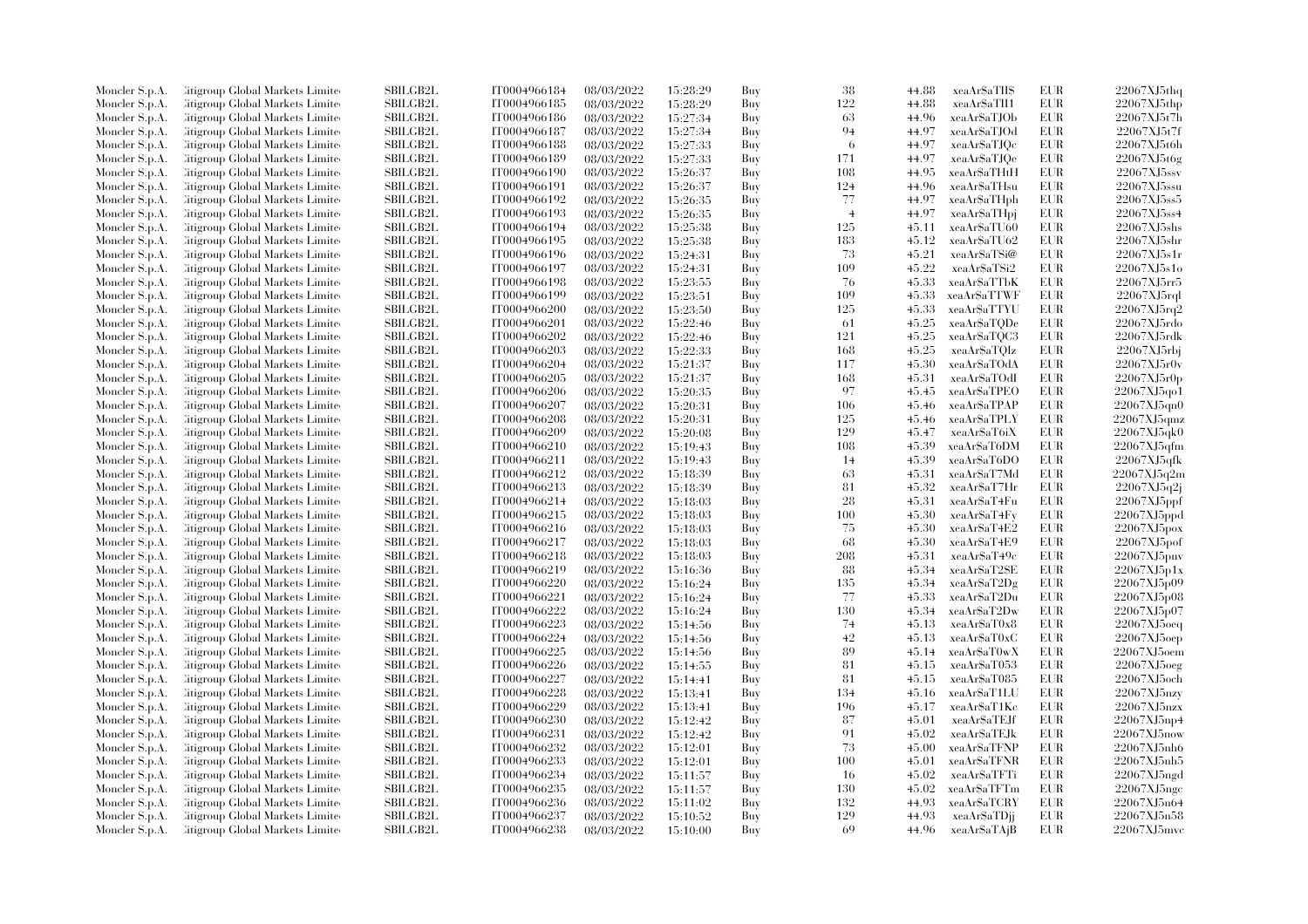| Moncler S.p.A. | Citigroup Global Markets Limite  | <b>SBILGB2L</b>      | IT0004966239 | 08/03/2022               | 15:09:59 | Buy        | 137 | 45.00 | xeaAr\$aTAlh  | <b>EUR</b> | 22067XJ5muk                |
|----------------|----------------------------------|----------------------|--------------|--------------------------|----------|------------|-----|-------|---------------|------------|----------------------------|
| Moncler S.p.A. | Citigroup Global Markets Limite  | SBILGB2L             | IT0004966240 | 08/03/2022               | 15:09:47 | Buy        | 194 | 45.00 | xeaAr\$aTAnA  | <b>EUR</b> | 22067XJ5mtp                |
| Moncler S.p.A. | Citigroup Global Markets Limited | SBILGB2L             | IT0004966241 | 08/03/2022               | 15:08:17 | Buy        | 100 | 44.96 | xeaAr\$aTBO8  | <b>EUR</b> | 22067XJ5me7                |
| Moncler S.p.A. | Litigroup Global Markets Limite  | SBILGB2L             | IT0004966242 | 08/03/2022               | 15:08:17 | Buy        | 100 | 44.97 | xeaAr\$aTBOE  | EUR        | 22067XJ5me6                |
| Moncler S.p.A. | Citigroup Global Markets Limite  | <b>SBILGB2L</b>      | IT0004966243 | 08/03/2022               | 15:08:17 | Buy        | 151 | 44.98 | xeaAr\$aTBOP  | EUR        | 22067XJ5me5                |
| Moncler S.p.A. | Citigroup Global Markets Limite  | SBILGB2L             | IT0004966244 | 08/03/2022               | 15:08:17 | Buy        | 150 | 44.98 | xeaAr\$aTBRz  | <b>EUR</b> | $22067XJ5m$ dy             |
| Moncler S.p.A. | Citigroup Global Markets Limite  | SBILGB2L             | IT0004966245 | 08/03/2022               | 15:07:00 | Buy        | 110 | 45.06 | xeaAr\$aT9pS  | EUR        | 22067XJ5m23                |
| Moncler S.p.A. | Litigroup Global Markets Limite  | <b>SBILGB2L</b>      | IT0004966246 | 08/03/2022               | 15:06:56 | Buy        | 160 | 45.06 | xeaAr\$aT9u8  | EUR        | 22067XJ5m1m                |
| Moncler S.p.A. | Citigroup Global Markets Limite  | SBILGB2L             | IT0004966247 | 08/03/2022               | 15:05:41 | Buy        | 91  | 45.25 | xeaAr\$aUsPs  | EUR        | 22067XJ5lkx                |
| Moncler S.p.A. | Citigroup Global Markets Limite  | SBILGB2L             | IT0004966248 | 08/03/2022               | 15:05:41 | Buy        | 26  | 45.25 | xeaAr\$aUsPo  | <b>EUR</b> | 22067XJ5lky                |
| Moncler S.p.A. | Citigroup Global Markets Limite  | <b>SBILGB2L</b>      | IT0004966249 | 08/03/2022               | 15:05:41 | Buy        | 90  | 45.24 | xeaAr\$aUsPw  | EUR        | 22067XJ5lkw                |
| Moncler S.p.A. | Litigroup Global Markets Limite  | <b>SBILGB2L</b>      | IT0004966250 | 08/03/2022               | 15:05:41 | Buy        | -11 | 45.25 | xeaAr\$aUsP@  | <b>EUR</b> | 22067XJ5lkt                |
| Moncler S.p.A. | Citigroup Global Markets Limite  | SBILGB2L             | IT0004966251 | 08/03/2022               | 15:05:41 | Buy        | 121 | 45.25 | xeaAr\$aUsP0  | <b>EUR</b> | 22067XJ5lks                |
| Moncler S.p.A. | Citigroup Global Markets Limited | SBILGB2L             | IT0004966252 |                          |          |            | 81  | 45.25 | xeaAr\$aUtWT  | <b>EUR</b> | 22067XJ5lgn                |
|                | Litigroup Global Markets Limite  | SBILGB2L             | IT0004966253 | 08/03/2022<br>08/03/2022 | 15:05:35 | Buy<br>Buy | 44  | 45.25 | xeaAr\$aUtWV  | EUR        | 22067XJ51g1                |
| Moncler S.p.A. |                                  |                      |              |                          | 15:05:35 |            | 23  |       |               |            |                            |
| Moncler S.p.A. | Litigroup Global Markets Limite  | <b>SBILGB2L</b>      | IT0004966254 | 08/03/2022               | 15:04:50 | Buy        |     | 45.15 | xeaAr\$aUqpk  | EUR        | 22067XJ5l7m                |
| Moncler S.p.A. | Citigroup Global Markets Limite  | SBILGB2L             | IT0004966255 | 08/03/2022               | 15:04:50 | Buy        | 152 | 45.15 | xeaAr\$aUqpm  | EUR        | 22067XJ5l7k                |
| Moncler S.p.A. | Citigroup Global Markets Limite  | SBILGB2L             | IT0004966256 | 08/03/2022               | 15:03:51 | Buy        | 106 | 45.21 | xeaAr\$aUr5n  | EUR        | 22067XJ5kxt                |
| Moncler S.p.A. | Citigroup Global Markets Limite  | <b>SBILGB2L</b>      | IT0004966257 | 08/03/2022               | 15:03:51 | Buy        | 19  | 45.21 | xeaAr\$aUr5t  | <b>EUR</b> | 22067XJ5kxr                |
| Moncler S.p.A. | Litigroup Global Markets Limite  | <b>SBILGB2L</b>      | IT0004966258 | 08/03/2022               | 15:03:25 | Buy        | 120 | 45.24 | xeaAr\$aUrP4  | EUR        | 22067XJ5kth                |
| Moncler S.p.A. | Citigroup Global Markets Limite  | SBILGB2L             | IT0004966259 | 08/03/2022               | 15:03:25 | Buy        | 73  | 45.25 | xeaAr\$aUrPB  | <b>EUR</b> | 22067XJ5ktg                |
| Moncler S.p.A. | Citigroup Global Markets Limite  | SBILGB2L             | IT0004966260 | 08/03/2022               | 15:03:25 | Buy        | 100 | 45.25 | xeaAr\$aUrPF  | <b>EUR</b> | 22067XJ5kte                |
| Moncler S.p.A. | Citigroup Global Markets Limite  | <b>SBILGB2L</b>      | IT0004966261 | 08/03/2022               | 15:03:25 | Buy        | 206 | 45.24 | xeaAr\$aUrPO  | EUR        | 22067XJ5ktb                |
| Moncler S.p.A. | Citigroup Global Markets Limite  | SBILGB2L             | IT0004966262 | 08/03/2022               | 15:01:56 | Buy        | -81 | 45.38 | xeaAr\$aUpRT  | <b>EUR</b> | 22067XJ5ke6                |
| Moncler S.p.A. | Citigroup Global Markets Limite  | SBILGB2L             | IT0004966263 | 08/03/2022               | 15:01:56 | Buy        | 81  | 45.38 | xeaAr\$aUpQt  | EUR        | 22067XJ5ke5                |
| Moncler S.p.A. | Litigroup Global Markets Limite  | <b>SBILGB2L</b>      | IT0004966264 | 08/03/2022               | 15:01:56 | Buy        | 83  | 45.38 | xeaAr\$aUpQv  | EUR        | 22067XJ5ke4                |
| Moncler S.p.A. | Citigroup Global Markets Limite  | <b>SBILGB2L</b>      | IT0004966265 | 08/03/2022               | 15:00:58 | Buy        | 147 | 45.47 | xeaAr\$aUnWz  | EUR        | 22067XJ5k3t                |
| Moncler S.p.A. | Citigroup Global Markets Limite  | SBILGB2L             | IT0004966266 | 08/03/2022               | 15:00:58 | Buy        | 182 | 45.48 | xeaAr\$aUnWE  | <b>EUR</b> | 22067XJ5k3r                |
| Moncler S.p.A. | Litigroup Global Markets Limite  | SBILGB2L             | IT0004966267 | 08/03/2022               | 14:59:59 | Buy        | 81  | 45.54 | xeaAr\$aU@UD  | EUR        | 22067XJ5jql                |
| Moncler S.p.A. | Litigroup Global Markets Limite  | <b>SBILGB2L</b>      | IT0004966268 | 08/03/2022               | 14:59:59 | Buy        | 129 | 45.54 | xeaAr\$aU@UT  | <b>EUR</b> | $22067XJ5$ jqi             |
| Moncler S.p.A. | Litigroup Global Markets Limite  | <b>SBILGB2L</b>      | IT0004966269 | 08/03/2022               | 14:59:10 | Buy        | 71  | 45.59 | xeaAr\$aUyom  | EUR        | 22067XJ5ji8                |
| Moncler S.p.A. | Citigroup Global Markets Limite  | SBILGB2L             | IT0004966270 | 08/03/2022               | 14:59:10 | Buy        | 69  | 45.58 | xeaAr\$aUyow  | <b>EUR</b> | 22067XJ5ji7                |
| Moncler S.p.A. | Citigroup Global Markets Limite  | SBILGB2L             | IT0004966271 | 08/03/2022               | 14:59:10 | Buy        | 100 | 45.59 | xeaAr\$aUyo0  | EUR        | 22067XJ5ji6                |
| Moncler S.p.A. | Citigroup Global Markets Limite  | <b>SBILGB2L</b>      | IT0004966272 | 08/03/2022               | 14:58:19 | Buy        | 100 | 45.70 | xeaAr\$aUzFs  | <b>EUR</b> | 22067XJ5j6k                |
| Moncler S.p.A. | Citigroup Global Markets Limite  | SBILGB2L             | IT0004966273 | 08/03/2022               | 14:58:19 | Buy        | -6  | 45.71 | xeaAr\$aUzFp  | <b>EUR</b> | 22067XJ5j6l                |
| Moncler S.p.A. | Citigroup Global Markets Limite  | <b>SBILGB2L</b>      | IT0004966274 | 08/03/2022               | 14:58:19 | Buy        | 73  | 45.70 | xeaAr\$aUzF7  | EUR        | 22067XJ5j6b                |
| Moncler S.p.A. | Litigroup Global Markets Limite  | SBILGB2L             | IT0004966275 | 08/03/2022               | 14:58:19 | Buy        | 124 | 45.71 | xeaArSaUzFE   | EUR        | 22067XJ5j6a                |
| Moncler S.p.A. | Citigroup Global Markets Limite  | <b>SBILGB2L</b>      | IT0004966276 | 08/03/2022               | 14:57:52 | Buy        | 81  | 45.65 | xeaAr\$aUweH  | EUR        | 22067XJ5j0t                |
| Moncler S.p.A. | Citigroup Global Markets Limite  | SBILGB2L             | IT0004966277 | 08/03/2022               | 14:57:31 | Buy        | 63  | 45.60 | xeaAr\$aUwEo  | <b>EUR</b> | 22067XJ5ixn                |
| Moncler S.p.A. | Litigroup Global Markets Limite  | SBILGB2L             | IT0004966278 | 08/03/2022               | 14:57:31 | Buy        | 93  | 45.61 | xeaAr\$aUwEB  | EUR        | 22067XJ5ixm                |
| Moncler S.p.A. | Litigroup Global Markets Limite  | <b>SBILGB2L</b>      | IT0004966279 | 08/03/2022               | 14:56:25 | Buy        | 115 | 45.55 | xeaAr\$aUuZy  | <b>EUR</b> | 22067XJ5ikd                |
| Moncler S.p.A. | Citigroup Global Markets Limite  | SBILGB2L             | IT0004966280 | 08/03/2022               | 14:56:24 | Buy        | 150 | 45.55 | xeaAr\$aUujt  | EUR        | 22067XJ5ik4                |
| Moncler S.p.A. | Citigroup Global Markets Limite  | SBILGB2L             | IT0004966281 | 08/03/2022               | 14:56:21 | Buy        | 75  | 45.55 | xeaAr\$aUuf1  | EUR        | 22067XJ5ijh                |
| Moncler S.p.A. | Litigroup Global Markets Limite  | <b>SBILGB2L</b>      | IT0004966282 | 08/03/2022               | 14:55:12 | Buy        | 60  | 45.60 | xeaAr\$aUv6z  | EUR        | 22067XJ5i5f                |
| Moncler S.p.A. | Litigroup Global Markets Limite  | <b>SBILGB2L</b>      | IT0004966283 | 08/03/2022               | 14:55:12 | Buy        | 82  | 45.60 | xeaAr\$aUv65  | EUR        | 22067XJ5i5e                |
| Moncler S.p.A. | Citigroup Global Markets Limite  | <b>SBILGB2L</b>      | IT0004966284 | 08/03/2022               | 14:55:11 | Buy        | 123 | 45.61 | xeaAr\$aUv1o  | EUR        | 22067XJ5i5a                |
| Moncler S.p.A. | Citigroup Global Markets Limite  | SBILGB2L             | IT0004966285 | 08/03/2022               | 14:54:39 | Buy        | 146 | 45.54 | xeaAr\$aUc\$l | <b>EUR</b> | 22067XJ5hv2                |
| Moncler S.p.A. | Litigroup Global Markets Limite  | <b>SBILGB2L</b>      | IT0004966286 | 08/03/2022               | 14:54:37 | Buy        | 91  | 45.54 | xeaAr\$aUcuY  | <b>EUR</b> | 22067XJ5huc                |
|                |                                  | SBILGB2L             | IT0004966287 | 08/03/2022               |          |            | 57  | 45.58 | xeaAr\$aUdHT  | EUR        | 22067XJ5hir                |
| Moncler S.p.A. | Citigroup Global Markets Limite  | SBILGB2L             | IT0004966288 |                          | 14:53:30 | Buy        | 62  | 45.58 | xeaAr\$aUdHV  | <b>EUR</b> |                            |
| Moncler S.p.A. | Citigroup Global Markets Limite  | SBILGB2L             |              | 08/03/2022               | 14:53:30 | Buy<br>Buy | 97  | 45.58 |               | EUR        | 22067XJ5hiq<br>22067XJ5hij |
| Moncler S.p.A. | Litigroup Global Markets Limite  |                      | IT0004966289 | 08/03/2022               | 14:53:30 |            |     |       | xeaAr\$aUdG\$ | <b>EUR</b> | 22067XJ5he9                |
| Moncler S.p.A. | Litigroup Global Markets Limite  | <b>SBILGB2L</b>      | IT0004966290 | 08/03/2022               | 14:53:07 | Buy        | 102 | 45.51 | xeaAr\$aUanf  |            |                            |
| Moncler S.p.A. | Citigroup Global Markets Limite  | SBILGB2L<br>SBILGB2L | IT0004966291 | 08/03/2022               | 14:52:31 | Buy        | 61  | 45.70 | xeaAr\$aUbjF  | EUR        | 22067XJ5h70                |
| Moncler S.p.A. | Citigroup Global Markets Limite  |                      | IT0004966292 | 08/03/2022               | 14:52:31 | Buy        | 81  | 45.71 | xeaAr\$aUbjG  | <b>EUR</b> | 22067XJ5h6z                |
| Moncler S.p.A. | Citigroup Global Markets Limited | SBILGB2L             | IT0004966293 | 08/03/2022               | 14:52:30 | Buy        | 81  | 45.71 | xeaAr\$aUbl6  | <b>EUR</b> | 22067XJ5h6r                |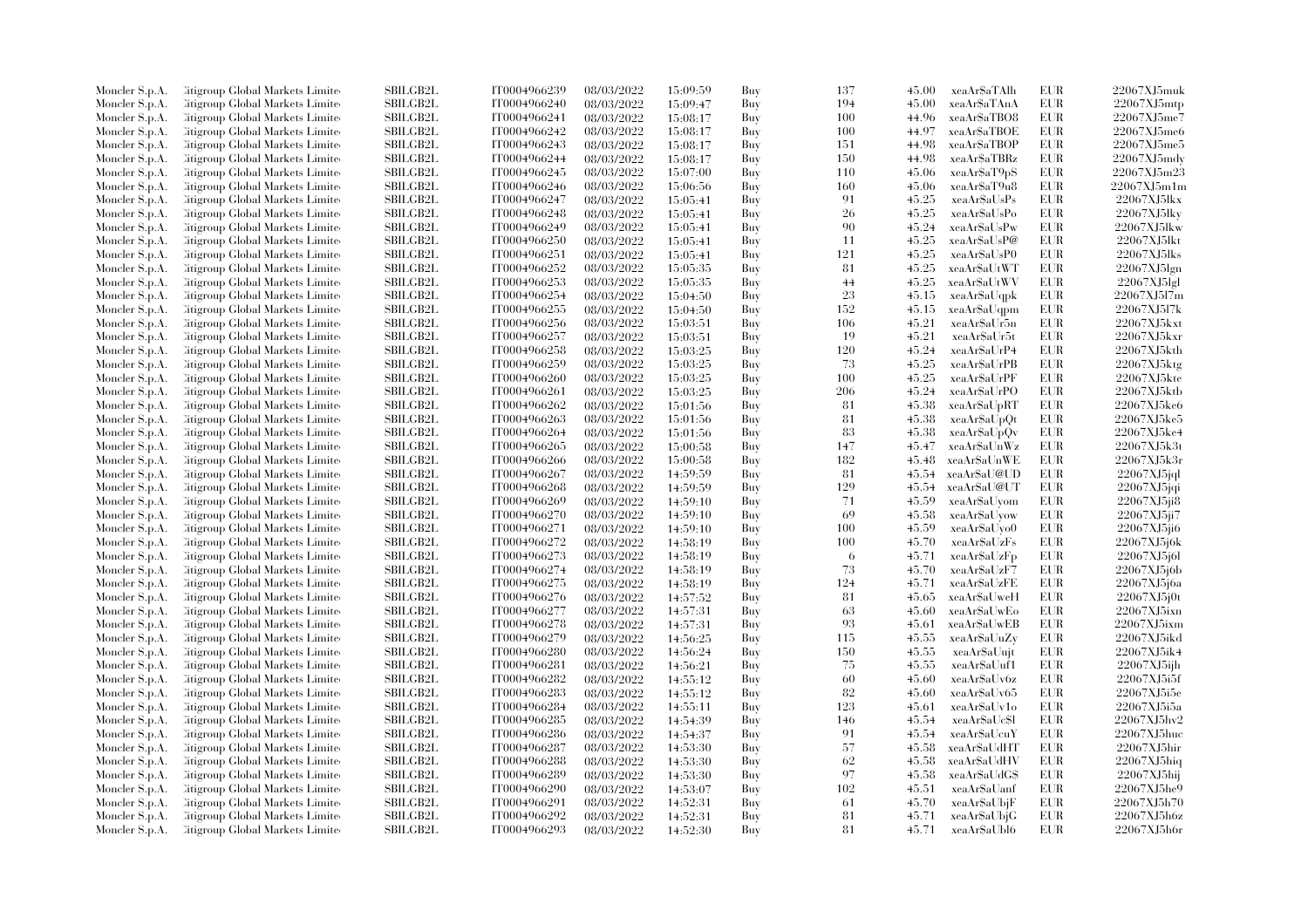| Moncler S.p.A.                   | Citigroup Global Markets Limite                                    | SBILGB2L                    | IT0004966294 | 08/03/2022               | 14:52:13             | Buy        | 102 | 45.69 | xeaAr\$aUb0c       | <b>EUR</b> | 22067XJ5h3i             |
|----------------------------------|--------------------------------------------------------------------|-----------------------------|--------------|--------------------------|----------------------|------------|-----|-------|--------------------|------------|-------------------------|
| Moncler S.p.A.                   | Citigroup Global Markets Limite                                    | SBILGB2L                    | IT0004966295 | 08/03/2022               | 14:52:12             | Buy        | 39  | 45.69 | xeaAr\$aUb31       | EUR        | 22067XJ5h3b             |
| Moncler S.p.A.                   | Citigroup Global Markets Limited                                   | SBILGB2L                    | IT0004966296 | 08/03/2022               | 14:51:19             | Buy        | 65  | 45.69 | xeaAr\$aUYI\$      | <b>EUR</b> | 22067XJ5gp1             |
| Moncler S.p.A.                   | Litigroup Global Markets Limite                                    | SBILGB2L                    | IT0004966297 | 08/03/2022               | 14:51:17             | Buy        | 114 | 45.70 | xeaAr\$aUYTO       | <b>EUR</b> | 22067XJ5gov             |
| Moncler S.p.A.                   | Citigroup Global Markets Limite                                    | <b>SBILGB2L</b>             | IT0004966298 | 08/03/2022               | 14:51:16             | Buy        | 189 | 45.71 | xeaAr\$aUYVh       | <b>EUR</b> | 22067XJ5gol             |
| Moncler S.p.A.                   | Citigroup Global Markets Limite                                    | SBILGB2L                    | IT0004966299 | 08/03/2022               | 14:50:07             | Buy        | 114 | 45.70 | xeaAr\$aUWJu       | <b>EUR</b> | 22067XJ5f <sub>Vq</sub> |
| Moncler S.p.A.                   | Citigroup Global Markets Limited                                   | <b>SBILGB2L</b>             | IT0004966300 | 08/03/2022               | 14:49:42             | Buy        | 64  | 45.77 | xeaAr\$aUXKe       | <b>EUR</b> | 22067XJ5fmr             |
| Moncler S.p.A.                   | Litigroup Global Markets Limite                                    | <b>SBILGB2L</b>             | IT0004966301 | 08/03/2022               | 14:49:42             | Buy        | 81  | 45.77 | xeaAr\$aUXKD       | <b>EUR</b> | 22067XJ5fmf             |
| Moncler S.p.A.                   | Citigroup Global Markets Limite                                    | SBILGB2L                    | IT0004966302 | 08/03/2022               | 14:49:42             | Buy        | 72  | 45.76 | xeaAr\$aUXNW       | <b>EUR</b> | 22067XJ5fm8             |
| Moncler S.p.A.                   | Citigroup Global Markets Limite                                    | <b>SBILGB2L</b>             | IT0004966303 | 08/03/2022               | 14:49:41             | Buy        | 81  | 45.77 | xeaAr\$aUXGF       | <b>EUR</b> | 22067XJ5fl5             |
| Moncler S.p.A.                   | Litigroup Global Markets Limite                                    | <b>SBILGB2L</b>             | IT0004966304 | 08/03/2022               | 14:49:18             | Buy        | 172 | 45.74 | xeaAr\$aUkpc       | EUR        | 22067XJ5ffk             |
| Moncler S.p.A.                   | Litigroup Global Markets Limite                                    | <b>SBILGB2L</b>             | IT0004966305 | 08/03/2022               | 14:48:09             | Buy        | 69  | 45.61 | xeaAr\$aUITJ       | <b>EUR</b> | 22067XJ5evz             |
| Moncler S.p.A.                   | Citigroup Global Markets Limite                                    | SBILGB2L                    | IT0004966306 | 08/03/2022               | 14:48:09             | Buy        | 25  | 45.62 | xeaAr\$aUlVY       | <b>EUR</b> | 22067XJ5eyn             |
| Moncler S.p.A.                   | Citigroup Global Markets Limited                                   | SBILGB2L                    | IT0004966307 | 08/03/2022               | 14:48:09             | Buy        | 75  | 45.62 | xeaAr\$aUlSM       | <b>EUR</b> | 22067XJ5evo             |
| Moncler S.p.A.                   | Litigroup Global Markets Limite                                    | SBILGB2L                    | IT0004966308 | 08/03/2022               | 14:47:31             | Buy        | 97  | 45.60 | xeaAr\$aUi8D       | <b>EUR</b> | $22067XJ5e$ oa          |
| Moncler S.p.A.                   | Citigroup Global Markets Limite                                    | <b>SBILGB2L</b>             | IT0004966309 | 08/03/2022               | 14:47:31             | Buy        | 105 | 45.61 | xeaAr\$aUiBb       | <b>EUR</b> | 22067XJ5eo8             |
| Moncler S.p.A.                   | Citigroup Global Markets Limite                                    | SBILGB2L                    | IT0004966310 | 08/03/2022               | 14:47:25             | Buy        | 124 | 45.61 | xeaAr\$aUiIq       | <b>EUR</b> | 22067XJ5ems             |
| Moncler S.p.A.                   | Citigroup Global Markets Limite                                    | <b>SBILGB2L</b>             | IT0004966311 | 08/03/2022               | 14:46:27             | Buy        | 43  | 45.64 | xeaAr\$aUgla       | <b>EUR</b> | 22067XJ5ea3             |
| Moncler S.p.A.                   | Litigroup Global Markets Limite                                    | <b>SBILGB2L</b>             | IT0004966312 | 08/03/2022               | 14:46:27             | Buy        | 35  | 45.64 | xeaAr\$aUglc       | <b>EUR</b> | 22067XJ5ea2             |
| Moncler S.p.A.                   | Litigroup Global Markets Limite                                    | <b>SBILGB2L</b>             | IT0004966313 | 08/03/2022               | 14:46:27             | Buy        | -3  | 45.65 | xeaAr\$aUgle       | EUR        | 22067XJ5ea0             |
| Moncler S.p.A.                   | Citigroup Global Markets Limite                                    | <b>SBILGB2L</b>             | IT0004966314 | 08/03/2022               | 14:46:27             | Buy        | 92  | 45.65 | xeaAr\$aUglg       | <b>EUR</b> | 22067XJ5e9z             |
| Moncler S.p.A.                   | Citigroup Global Markets Limite                                    | SBILGB2L                    | IT0004966315 | 08/03/2022               | 14:46:24             | Buy        | 139 | 45.66 | xeaAr\$aUge5       | <b>EUR</b> | 22067XJ5e9o             |
| Moncler S.p.A.                   | Citigroup Global Markets Limite                                    | <b>SBILGB2L</b>             | IT0004966316 | 08/03/2022               | 14:45:23             | Buy        | -11 | 45.51 | xeaAr\$aUh9Y       | EUR        | 22067XJ5dvg             |
| Moncler S.p.A.                   | Citigroup Global Markets Limite                                    | SBILGB2L                    | IT0004966317 | 08/03/2022               | 14:45:23             | Buy        | 121 | 45.51 | xeaAr\$aUh9e       | <b>EUR</b> | 22067XJ5dvd             |
| Moncler S.p.A.                   | Citigroup Global Markets Limite                                    | <b>SBILGB2L</b>             | IT0004966318 | 08/03/2022               | 14:45:20             | Buy        | 134 | 45.52 | xeaAr\$aUhL8       | <b>EUR</b> | 22067XJ5dty             |
| Moncler S.p.A.                   | Litigroup Global Markets Limite                                    | <b>SBILGB2L</b>             | IT0004966319 | 08/03/2022               | 14:45:09             | Buy        | 81  | 45.53 | xeaAr\$aUeaY       | <b>EUR</b> | 22067XJ5ds              |
|                                  | Citigroup Global Markets Limite                                    | <b>SBILGB2L</b>             | IT0004966320 | 08/03/2022               |                      | Buy        | 120 | 45.60 | xeaAr\$aUflg       | <b>EUR</b> | 22067XJ5dhy             |
| Moncler S.p.A.                   |                                                                    |                             | IT0004966321 |                          | 14:44:12             |            | 175 | 45.61 | xeaAr\$aUfeE       | EUR        | 22067XJ5dh9             |
| Moncler S.p.A.<br>Moncler S.p.A. | Citigroup Global Markets Limite<br>Litigroup Global Markets Limite | SBILGB2L<br><b>SBILGB2L</b> | IT0004966322 | 08/03/2022<br>08/03/2022 | 14:44:10<br>14:43:13 | Buy<br>Buy | 30  | 45.43 | xeaAr\$aUM3I       | <b>EUR</b> | 22067XJ5d16             |
|                                  |                                                                    |                             |              |                          |                      |            |     |       |                    | <b>EUR</b> |                         |
| Moncler S.p.A.                   | Litigroup Global Markets Limite                                    | <b>SBILGB2L</b>             | IT0004966323 | 08/03/2022               | 14:43:13             | Buy        | 110 | 45.44 | xeaAr\$aUM3K       |            | 22067XJ5d15             |
| Moncler S.p.A.                   | Litigroup Global Markets Limite                                    | <b>SBILGB2L</b><br>SBILGB2L | IT0004966324 | 08/03/2022               | 14:43:12             | Buy        | 292 | 45.45 | xeaAr\$aUMD8       | <b>EUR</b> | 22067XJ5d13             |
| Moncler S.p.A.                   | Citigroup Global Markets Limite                                    |                             | IT0004966325 | 08/03/2022               | 14:42:35             | Buy        | 179 | 45.39 | xeaAr\$aUNpd       | <b>EUR</b> | 22067XJ5csp             |
| Moncler S.p.A.                   | Citigroup Global Markets Limite                                    | <b>SBILGB2L</b>             | IT0004966326 | 08/03/2022               | 14:41:17             | Buy        | 40  | 45.30 | xeaAr\$aUKA7       | <b>EUR</b> | 22067XJ5cbm             |
| Moncler S.p.A.                   | Citigroup Global Markets Limite                                    | <b>SBILGB2L</b>             | IT0004966327 | 08/03/2022               | 14:41:17             | Buy        | 76  | 45.30 | xeaAr\$aUKAB       | <b>EUR</b> | 22067XJ5cbk             |
| Moncler S.p.A.                   | Citigroup Global Markets Limite                                    | SBILGB2L                    | IT0004966328 | 08/03/2022               | 14:41:14             | Buy        | 195 | 45.31 | xeaAr\$aUKHG       | <b>EUR</b> | 22067XJ5cak             |
| Moncler S.p.A.                   | Citigroup Global Markets Limite                                    | <b>SBILGB2L</b>             | IT0004966329 | 08/03/2022               | 14:40:21             | Buy        | 135 | 45.26 | xeaAr\$aUIeD       | <b>EUR</b> | 22067XJ5bsh             |
| Moncler S.p.A.                   | Litigroup Global Markets Limite                                    | <b>SBILGB2L</b>             | IT0004966330 | 08/03/2022               | 14:39:48             | Buy        | 66  | 45.29 | xeaAr\$aUJry       | EUR        | 22067XJ5bie             |
| Moncler S.p.A.                   | Citigroup Global Markets Limite                                    | <b>SBILGB2L</b>             | IT0004966331 | 08/03/2022               | 14:39:47             | Buy        | 98  | 45.30 | xeaAr\$aUJse       | <b>EUR</b> | 22067XJ5bhx             |
| Moncler S.p.A.                   | Citigroup Global Markets Limite                                    | <b>SBILGB2L</b>             | IT0004966332 | 08/03/2022               | 14:39:46             | Buy        | 130 | 45.31 | xeaAr\$aUJox       | <b>EUR</b> | 22067XJ5bhf             |
| Moncler S.p.A.                   | Litigroup Global Markets Limite                                    | <b>SBILGB2L</b>             | IT0004966333 | 08/03/2022               | 14:38:57             | Buy        | 111 | 45.27 | xeaAr\$aUGBz       | <b>EUR</b> | 22067XJ5b4c             |
| Moncler S.p.A.                   | Litigroup Global Markets Limite                                    | <b>SBILGB2L</b>             | IT0004966334 | 08/03/2022               | 14:38:50             | Buy        | 77  | 45.26 | xeaAr\$aUGS2       | <b>EUR</b> | 22067XJ5b2x             |
| Moncler S.p.A.                   | Citigroup Global Markets Limite                                    | SBILGB2L                    | IT0004966335 | 08/03/2022               | 14:38:29             | Buy        | 111 | 45.26 | xeaAr\$aUH0n       | EUR        | 22067XJ5avg             |
| Moncler S.p.A.                   | Citigroup Global Markets Limite                                    | <b>SBILGB2L</b>             | IT0004966336 | 08/03/2022               | 14:38:29             | Buy        | 173 | 45.26 | xeaAr\$aUH3H       | <b>EUR</b> | 22067XJ5ay8             |
| Moncler S.p.A.                   | Litigroup Global Markets Limite                                    | <b>SBILGB2L</b>             | IT0004966337 | 08/03/2022               | 14:37:22             | Buy        | -66 | 45.35 | xeaAr\$aUVyS       | EUR        | 22067XJ5aim             |
| Moncler S.p.A.                   | Citigroup Global Markets Limite                                    | <b>SBILGB2L</b>             | IT0004966338 | 08/03/2022               | 14:37:21             | Buy        | 81  | 45.35 | xeaAr\$aUV@v       | <b>EUR</b> | 22067XJ5ai3             |
| Moncler S.p.A.                   | Citigroup Global Markets Limite                                    | <b>SBILGB2L</b>             | IT0004966339 | 08/03/2022               | 14:37:21             | Buy        | 118 | 45.35 | xeaAr\$aUV@\$      | <b>EUR</b> | 22067XJ5ai2             |
| Moncler S.p.A.                   | Citigroup Global Markets Limite                                    | <b>SBILGB2L</b>             | IT0004966340 | 08/03/2022               | 14:37:21             | Buy        | 67  | 45.35 | xeaAr\$aUV@1       | <b>EUR</b> | 22067XJ5ai1             |
| Moncler S.p.A.                   | Citigroup Global Markets Limite                                    | <b>SBILGB2L</b>             | IT0004966341 | 08/03/2022               | 14:36:23             | Buy        | 101 | 45.52 | xeaAr\$aUTb6       | <b>EUR</b> | 22067XJ5a2x             |
| Moncler S.p.A.                   | Citigroup Global Markets Limite                                    | <b>SBILGB2L</b>             | IT0004966342 | 08/03/2022               | 14:36:01             | Buy        | 148 | 45.53 | xeaAr\$aUTug       | <b>EUR</b> | 22067XJ59yy             |
| Moncler S.p.A.                   | Citigroup Global Markets Limite                                    | <b>SBILGB2L</b>             | IT0004966343 | 08/03/2022               | 14:35:59             | Buy        | 156 | 45.54 | xeaAr\$aUT0p       | EUR        | 22067XJ59xr             |
| Moncler S.p.A.                   | Litigroup Global Markets Limite                                    | <b>SBILGB2L</b>             | IT0004966344 | 08/03/2022               | 14:35:40             | Buy        | 8   | 45.43 | xeaAr\$aUQj7       | <b>EUR</b> | 22067XJ59ta             |
| Moncler S.p.A.                   | Litigroup Global Markets Limite                                    | SBILGB2L                    | IT0004966345 | 08/03/2022               | 14:35:32             | Buy        | 153 | 45.43 | xeaAr\$aUQvi       | <b>EUR</b> | 22067XJ59q0             |
| Moncler S.p.A.                   | Citigroup Global Markets Limite                                    | SBILGB2L                    | IT0004966346 | 08/03/2022               | 14:34:31             | Buy        | 75  | 45.34 | xeaAr\$aUOL3       | EUR        | 22067XJ5935             |
| Moncler S.p.A.                   | Citigroup Global Markets Limite                                    | <b>SBILGB2L</b>             | IT0004966347 | 08/03/2022               | 14:34:31             | Buy        | 109 | 45.34 | xeaAr\$aUOLJ       | <b>EUR</b> | 22067XJ5932             |
| Moncler S.p.A.                   | Citigroup Global Markets Limited                                   | SBILGB2L                    | IT0004966348 | 08/03/2022               | 14:34:30             | Buv        | 100 |       | 45.34 xeaAr\$aUOHE | <b>EUR</b> | 22067XJ592b             |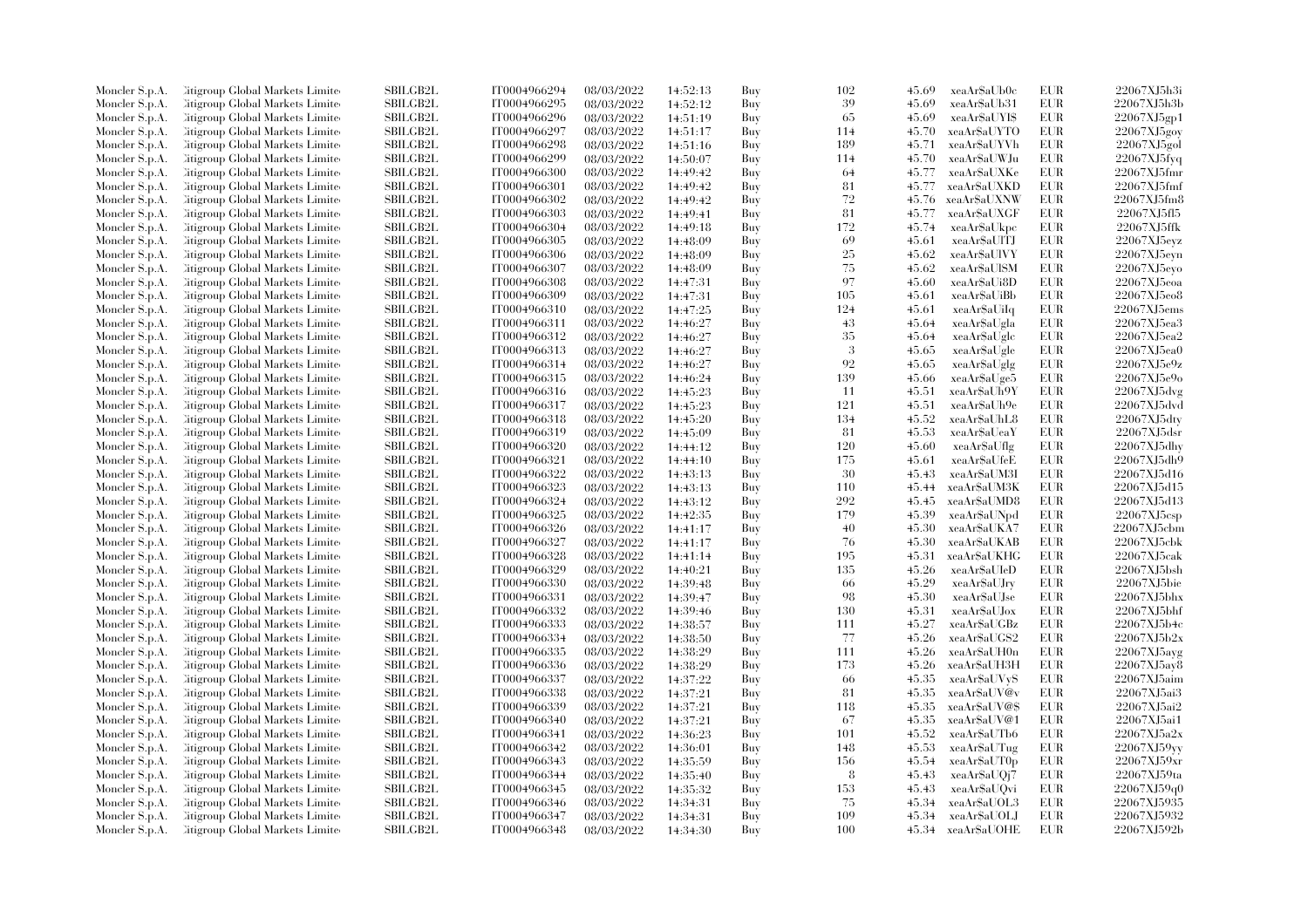| Moncler S.p.A. | Litigroup Global Markets Limite  | SBILGB2L        | IT0004966349 | 08/03/2022 | 14:33:54 | Buy | 139                      | 45.33 | xeaAr\$aU6kr  | EUR        | 22067XJ58s8 |
|----------------|----------------------------------|-----------------|--------------|------------|----------|-----|--------------------------|-------|---------------|------------|-------------|
| Moncler S.p.A. | Litigroup Global Markets Limite  | <b>SBILGB2L</b> | IT0004966350 | 08/03/2022 | 14:33:47 | Buy | 129                      | 45.29 | xeaAr\$aU6yM  | EUR        | 22067XJ58r1 |
| Moncler S.p.A. | Citigroup Global Markets Limite  | <b>SBILGB2L</b> | IT0004966351 | 08/03/2022 | 14:33:38 | Buy | 135                      | 45.30 | xeaAr\$aU6Bq  | <b>EUR</b> | 22067XJ58pa |
| Moncler S.p.A. | Litigroup Global Markets Limite  | SBILGB2L        | IT0004966352 | 08/03/2022 | 14:32:39 | Buy | 100                      | 45.36 | xeaAr\$aU2Y8  | EUR        | 22067XJ589k |
| Moncler S.p.A. | Litigroup Global Markets Limite  | <b>SBILGB2L</b> | IT0004966353 | 08/03/2022 | 14:32:39 | Buy | 100                      | 45.35 | xeaAr\$aU2jk  | <b>EUR</b> | 22067XJ589j |
| Moncler S.p.A. | Citigroup Global Markets Limite  | SBILGB2L        | IT0004966354 | 08/03/2022 | 14:32:32 | Buy | 123                      | 45.35 | xeaAr\$aU26p  | EUR        | 22067XJ588h |
| Moncler S.p.A. | Citigroup Global Markets Limite  | SBILGB2L        | IT0004966355 | 08/03/2022 | 14:32:26 | Buy | 231                      | 45.36 | xeaAr\$aU2TF  | EUR        | 22067XJ586b |
| Moncler S.p.A. | Litigroup Global Markets Limite  | <b>SBILGB2L</b> | IT0004966356 | 08/03/2022 | 14:31:27 | Buy | 121                      | 45.35 | xeaAr\$aUEcI  | EUR        | 22067XJ57n5 |
|                |                                  |                 |              |            |          |     |                          |       |               | EUR        | 22067XJ57cr |
| Moncler S.p.A. | Litigroup Global Markets Limite  | <b>SBILGB2L</b> | IT0004966357 | 08/03/2022 | 14:31:07 | Buy | 82                       | 45.44 | xeaAr\$aUFz7  |            |             |
| Moncler S.p.A. | Citigroup Global Markets Limite  | SBILGB2L        | IT0004966358 | 08/03/2022 | 14:31:07 | Buy | 81                       | 45.44 | xeaAr\$aUFyj  | <b>EUR</b> | 22067XJ57cp |
| Moncler S.p.A. | Citigroup Global Markets Limite  | <b>SBILGB2L</b> | IT0004966359 | 08/03/2022 | 14:30:53 | Buy | 69                       | 45.46 | xeaAr\$aUCf0  | EUR        | 22067XJ577h |
| Moncler S.p.A. | Litigroup Global Markets Limite  | <b>SBILGB2L</b> | IT0004966360 | 08/03/2022 | 14:30:52 | Buy | 103                      | 45.47 | xeaAr\$aUCto  | EUR        | 22067XJ576y |
| Moncler S.p.A. | Citigroup Global Markets Limite  | <b>SBILGB2L</b> | IT0004966361 | 08/03/2022 | 14:30:40 | Buy | 101                      | 45.47 | xeaAr\$aUDb5  | EUR        | 22067XJ572o |
| Moncler S.p.A. | Litigroup Global Markets Limite  | <b>SBILGB2L</b> | IT0004966362 | 08/03/2022 | 14:29:59 | Buy | 78                       | 45.42 | xeaAr\$aUBI7  | <b>EUR</b> | 22067XJ56p4 |
| Moncler S.p.A. | Citigroup Global Markets Limite  | SBILGB2L        | IT0004966363 | 08/03/2022 | 14:29:59 | Buy | 100                      | 45.43 | xeaAr\$aUBIC  | EUR        | 22067XJ56p2 |
| Moncler S.p.A. | Litigroup Global Markets Limite  | SBILGB2L        | IT0004966364 | 08/03/2022 | 14:29:59 | Buy | -14                      | 45.43 | xeaAr\$aUBl8  | EUR        | 22067XJ56p3 |
| Moncler S.p.A. | Citigroup Global Markets Limite  | SBILGB2L        | IT0004966365 | 08/03/2022 | 14:29:58 | Buy | 126                      | 45.43 | xeaAr\$aUBlK  | EUR        | 22067XJ56p1 |
| Moncler S.p.A. | Litigroup Global Markets Limite  | <b>SBILGB2L</b> | IT0004966366 | 08/03/2022 | 14:29:17 | Buy | 132                      | 45.36 | xeaAr\$aUByE  | EUR        | 22067XJ56m3 |
| Moncler S.p.A. | Citigroup Global Markets Limite  | SBILGB2L        | IT0004966367 | 08/03/2022 | 14:29:14 | Buy | 105                      | 45.36 | xeaAr\$aUB@c  | EUR        | 22067XJ56ls |
| Moncler S.p.A. | Litigroup Global Markets Limite  | <b>SBILGB2L</b> | IT0004966368 | 08/03/2022 | 14:27:43 | Buy | 86                       | 45.45 | xeaAr\$aU87b  | <b>EUR</b> | 22067XJ56de |
| Moncler S.p.A. | Litigroup Global Markets Limite  | <b>SBILGB2L</b> | IT0004966369 | 08/03/2022 | 14:27:31 | Buy | 111                      | 45.45 | xeaAr\$aU8Az  | <b>EUR</b> | 22067XJ56bf |
| Moncler S.p.A. | Litigroup Global Markets Limite  | SBILGB2L        | IT0004966370 | 08/03/2022 | 14:26:33 | Buy | 79                       | 45.46 | xeaAr\$aU98s  | <b>EUR</b> | 22067XJ562z |
| Moncler S.p.A. | Citigroup Global Markets Limite  | <b>SBILGB2L</b> | IT0004966371 | 08/03/2022 | 14:26:29 | Buy | 112                      | 45.46 | xeaAr\$aU9KC  | EUR        | 22067XJ5628 |
| Moncler S.p.A. | Citigroup Global Markets Limite  | <b>SBILGB2L</b> | IT0004966372 | 08/03/2022 | 14:26:00 | Buy | 85                       | 45.43 | xeaAr\$aVshK  | EUR        | 22067XJ55xi |
| Moncler S.p.A. | Citigroup Global Markets Limite  | <b>SBILGB2L</b> | IT0004966373 | 08/03/2022 | 14:25:02 | Buy | 99                       | 45.45 | xeaAr\$aVtd9  | EUR        | 22067XJ55qp |
| Moncler S.p.A. | Citigroup Global Markets Limite  | SBILGB2L        | IT0004966374 | 08/03/2022 | 14:25:02 | Buy | 71                       | 45.44 | xeaAr\$aVtdK  | EUR        | 22067XJ55qm |
| Moncler S.p.A. | Citigroup Global Markets Limite  | <b>SBILGB2L</b> | IT0004966375 | 08/03/2022 | 14:25:02 | Buy | 259                      | 45.45 | xeaAr\$aVtci  | <b>EUR</b> | 22067XJ55qj |
|                |                                  | <b>SBILGB2L</b> |              |            |          |     | 102                      |       |               | <b>EUR</b> | 22067XJ554o |
| Moncler S.p.A. | Litigroup Global Markets Limite  |                 | IT0004966376 | 08/03/2022 | 14:22:41 | Buy |                          | 45.32 | xeaAr\$aVrgP  |            |             |
| Moncler S.p.A. | Citigroup Global Markets Limite  | SBILGB2L        | IT0004966377 | 08/03/2022 | 14:22:37 | Buy | 129                      | 45.32 | xeaAr\$aVrme  | EUR        | 22067XJ553w |
| Moncler S.p.A. | Citigroup Global Markets Limite  | SBILGB2L        | IT0004966378 | 08/03/2022 | 14:21:18 | Buy | 77                       | 45.29 | xeaAr\$aVoF4  | <b>EUR</b> | 22067XJ54sx |
| Moncler S.p.A. | Citigroup Global Markets Limite  | <b>SBILGB2L</b> | IT0004966379 | 08/03/2022 | 14:21:18 | Buy | 16                       | 45.30 | xeaAr\$aVoEZ  | EUR        | 22067XJ54sv |
| Moncler S.p.A. | Litigroup Global Markets Limite  | <b>SBILGB2L</b> | IT0004966380 | 08/03/2022 | 14:21:18 | Buy | 97                       | 45.30 | xeaAr\$aVoEb  | <b>EUR</b> | 22067XJ54su |
| Moncler S.p.A. | Litigroup Global Markets Limite  | <b>SBILGB2L</b> | IT0004966381 | 08/03/2022 | 14:20:51 | Buy | 95                       | 45.27 | xeaAr\$aVpju  | EUR        | 22067XJ54o5 |
| Moncler S.p.A. | Citigroup Global Markets Limite  | SBILGB2L        | IT0004966382 | 08/03/2022 | 14:20:00 | Buy | 76                       | 45.30 | xeaAr\$aVmbl  | EUR        | 22067XJ54e7 |
| Moncler S.p.A. | Citigroup Global Markets Limite  | SBILGB2L        | IT0004966383 | 08/03/2022 | 14:19:39 | Buy | $\overline{\mathcal{L}}$ | 45.29 | xeaAr\$aVmyI  | EUR        | 22067XJ54ad |
| Moncler S.p.A. | Litigroup Global Markets Limite  | <b>SBILGB2L</b> | IT0004966384 | 08/03/2022 | 14:19:37 | Buy | 106                      | 45.29 | xeaAr\$aVmuN  | EUR        | 22067XJ5499 |
| Moncler S.p.A. | Citigroup Global Markets Limite  | SBILGB2L        | IT0004966385 | 08/03/2022 | 14:18:38 | Buy | 81                       | 45.32 | xeaAr\$aVnz9  | EUR        | 22067XJ540f |
| Moncler S.p.A. | Citigroup Global Markets Limite  | SBILGB2L        | IT0004966386 | 08/03/2022 | 14:18:38 | Buy | 120                      | 45.33 | xeaAr\$aVnzD  | <b>EUR</b> | 22067XJ540e |
| Moncler S.p.A. | Litigroup Global Markets Limite  | <b>SBILGB2L</b> | IT0004966387 | 08/03/2022 | 14:17:29 | Buy | 63                       | 45.44 | xeaAr\$aV@F7  | <b>EUR</b> | 22067XJ53p7 |
| Moncler S.p.A. | Litigroup Global Markets Limite  | <b>SBILGB2L</b> | IT0004966388 | 08/03/2022 | 14:17:29 | Buy | 91                       | 45.44 | xeaAr\$aV@Eh  | EUR        | 22067XJ53p4 |
| Moncler S.p.A. | Litigroup Global Markets Limite  | <b>SBILGB2L</b> | IT0004966389 | 08/03/2022 | 14:17:08 | Buy | 62                       | 45.42 | xeaAr\$aV\$a5 | <b>EUR</b> | 22067XJ53ma |
| Moncler S.p.A. | Citigroup Global Markets Limite  | SBILGB2L        | IT0004966390 | 08/03/2022 | 14:16:27 | Buy | 60                       | 45.36 | xeaAr\$aV\$Nl | EUR        | 22067XJ53fl |
| Moncler S.p.A. | Citigroup Global Markets Limite  | <b>SBILGB2L</b> | IT0004966391 | 08/03/2022 | 14:16:17 | Buy | 101                      | 45.37 | xeaArSaVSTb   | EUR        | 22067XJ53f4 |
| Moncler S.p.A. | Citigroup Global Markets Limite  | SBILGB2L        | IT0004966392 | 08/03/2022 | 14:16:17 | Buy | 184                      | 45.38 | xeaAr\$aV\$Tx | EUR        | 22067XJ53f3 |
| Moncler S.p.A. | Citigroup Global Markets Limite  | <b>SBILGB2L</b> | IT0004966393 | 08/03/2022 | 14:15:59 | Buy | $\overline{2}$           | 45.36 | xeaAr\$aVygM  | <b>EUR</b> | 22067XJ53d4 |
| Moncler S.p.A. | Citigroup Global Markets Limite  | SBILGB2L        | IT0004966394 | 08/03/2022 | 14:14:21 | Buy | 118                      | 45.40 | xeaAr\$aVzHk  | EUR        | 22067XJ52zg |
| Moncler S.p.A. | Citigroup Global Markets Limite  | <b>SBILGB2L</b> | IT0004966395 | 08/03/2022 | 14:14:21 | Buy | 50                       | 45.40 | xeaAr\$aVzHu  | EUR        | 22067XJ52zf |
| Moncler S.p.A. | Citigroup Global Markets Limite  | <b>SBILGB2L</b> | IT0004966396 | 08/03/2022 | 14:14:21 | Buy | 33                       | 45.40 | xeaAr\$aVzHw  | EUR        | 22067XJ52zd |
| Moncler S.p.A. | Citigroup Global Markets Limite  | SBILGB2L        | IT0004966397 | 08/03/2022 | 14:13:15 | Buy | 89                       | 45.41 | xeaAr\$aVwBv  | EUR        | 22067XJ52p1 |
| Moncler S.p.A. | Citigroup Global Markets Limite  | SBILGB2L        | IT0004966398 | 08/03/2022 | 14:13:13 | Buy | 51                       | 45.41 | xeaAr\$aVwKm  | <b>EUR</b> | 22067XJ52oh |
| Moncler S.p.A. | Litigroup Global Markets Limite  | <b>SBILGB2L</b> | IT0004966399 | 08/03/2022 | 14:13:13 | Buy | 32                       | 45.41 | xeaAr\$aVwKo  | EUR        | 22067XJ52og |
|                |                                  |                 |              |            |          |     |                          |       |               |            |             |
| Moncler S.p.A. | Litigroup Global Markets Limite  | <b>SBILGB2L</b> | IT0004966400 | 08/03/2022 | 14:13:13 | Buy | 57                       | 45.41 | xeaAr\$aVwKq  | EUR        | 22067XJ52of |
| Moncler S.p.A. | Citigroup Global Markets Limite  | SBILGB2L        | IT0004966401 | 08/03/2022 | 14:11:56 | Buy | 102                      | 45.40 | xeaAr\$aVucZ  | EUR        | 22067XJ52bj |
| Moncler S.p.A. | Citigroup Global Markets Limite  | <b>SBILGB2L</b> | IT0004966402 | 08/03/2022 | 14:11:54 | Buy | 104                      | 45.41 | xeaAr\$aVuXp  | <b>EUR</b> | 22067XJ52b8 |
| Moncler S.p.A. | Citigroup Global Markets Limited | SBILGB2L        | IT0004966403 | 08/03/2022 | 14:10:58 | Buy | -67                      | 45.41 | xeaAr\$aVuTN  | EUR        | 22067XJ51zx |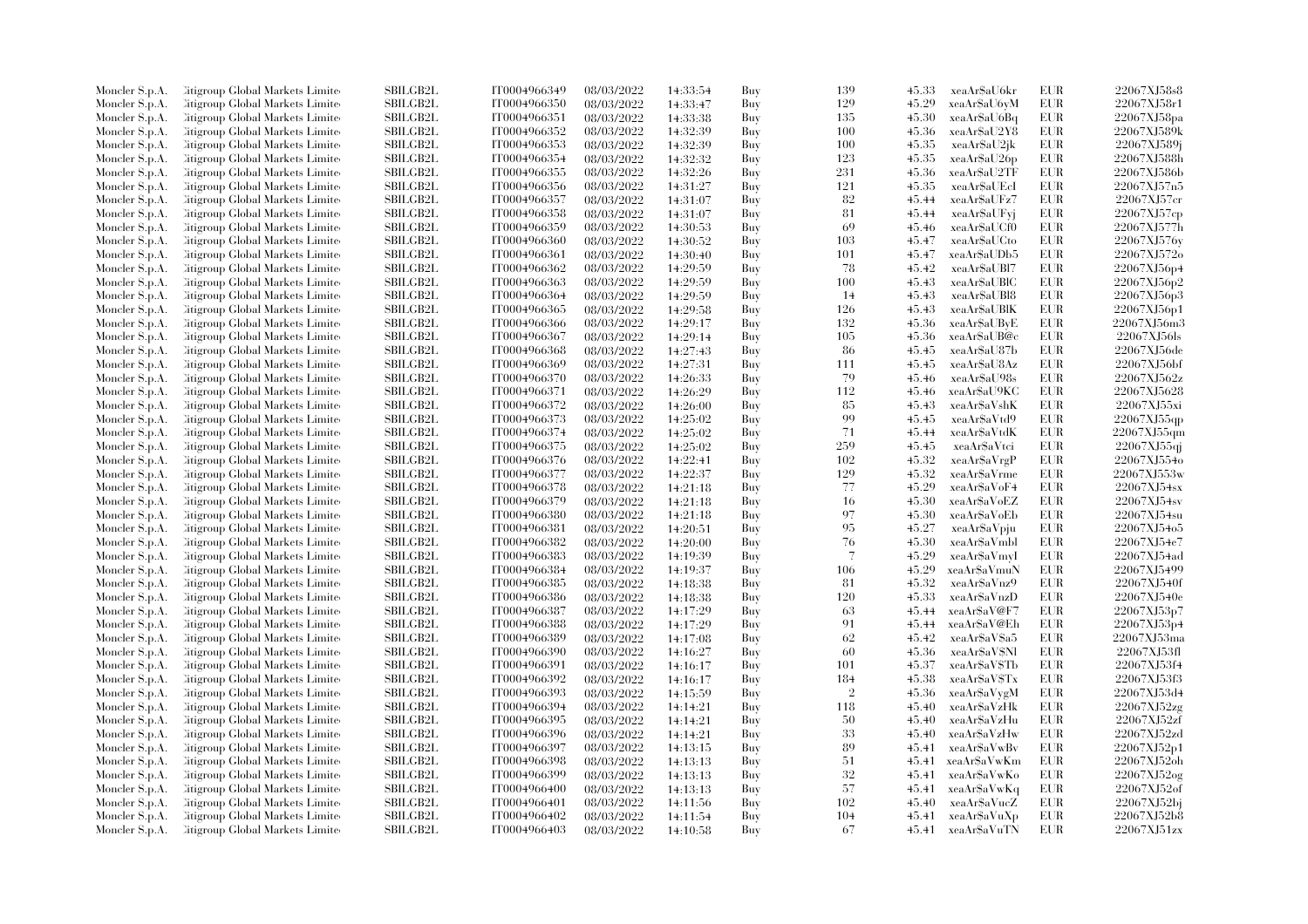| Moncler S.p.A. | Citigroup Global Markets Limite  | <b>SBILGB2L</b> | IT0004966404 | 08/03/2022 | 14:10:21 | Buy | 79       | 45.44 | xeaAr\$aVvo6       | <b>EUR</b> | 22067XJ51wn    |
|----------------|----------------------------------|-----------------|--------------|------------|----------|-----|----------|-------|--------------------|------------|----------------|
| Moncler S.p.A. | Citigroup Global Markets Limite  | SBILGB2L        | IT0004966405 | 08/03/2022 | 14:10:21 | Buy | 100      | 45.44 | xeaAr\$aVvoI       | EUR        | 22067XJ51wm    |
| Moncler S.p.A. | Citigroup Global Markets Limited | SBILGB2L        | IT0004966406 | 08/03/2022 | 14:09:54 | Buy | 109      | 45.45 | xeaAr\$aVvLx       | <b>EUR</b> | 22067XJ51sl    |
| Moncler S.p.A. | Litigroup Global Markets Limite  | SBILGB2L        | IT0004966407 | 08/03/2022 | 14:08:50 | Buy | 83       | 45.51 | xeaAr\$aVcDC       | EUR        | 22067XJ51lj    |
| Moncler S.p.A. | Litigroup Global Markets Limite  | <b>SBILGB2L</b> | IT0004966408 | 08/03/2022 | 14:08:25 | Buy | 78       | 45.55 | xeaAr\$aVdbo       | <b>EUR</b> | 22067XJ51im    |
| Moncler S.p.A. | Citigroup Global Markets Limite  | SBILGB2L        | IT0004966409 | 08/03/2022 | 14:08:19 | Buy | 112      | 45.55 | xeaAr\$aVdWv       | <b>EUR</b> | 22067XJ51i1    |
| Moncler S.p.A. | Citigroup Global Markets Limite  | SBILGB2L        | IT0004966410 | 08/03/2022 | 14:08:17 | Buy | 100      | 45.56 | xeaAr\$aVdYE       | <b>EUR</b> | 22067XJ51hm    |
| Moncler S.p.A. | Litigroup Global Markets Limite  | <b>SBILGB2L</b> | IT0004966411 | 08/03/2022 | 14:06:59 | Buy | 74       | 45.57 | xeaAr\$aVakO       | <b>EUR</b> | 22067XJ51a8    |
| Moncler S.p.A. | Citigroup Global Markets Limite  | <b>SBILGB2L</b> | IT0004966412 | 08/03/2022 | 14:06:59 | Buy | 100      | 45.58 | xeaAr\$aVakV       | <b>EUR</b> | 22067XJ51a6    |
| Moncler S.p.A. | Citigroup Global Markets Limite  | <b>SBILGB2L</b> | IT0004966413 | 08/03/2022 | 14:06:03 | Buy | 91       | 45.56 | xeaAr\$aVaPQ       | <b>EUR</b> | 22067XJ514s    |
| Moncler S.p.A. | Citigroup Global Markets Limite  | <b>SBILGB2L</b> | IT0004966414 | 08/03/2022 | 14:05:40 | Buy | 79       | 45.54 | xeaAr\$aVbt0       | <b>EUR</b> | 22067XJ512d    |
| Moncler S.p.A. | Litigroup Global Markets Limite  | <b>SBILGB2L</b> | IT0004966415 | 08/03/2022 | 14:05:20 | Buy | 81       | 45.48 | xeaAr\$aVb2C       | <b>EUR</b> | 22067XJ50xl    |
| Moncler S.p.A. | Citigroup Global Markets Limite  | SBILGB2L        | IT0004966416 | 08/03/2022 | 14:05:07 | Buy | 105      | 45.46 | xeaAr\$aVbK\$      | EUR        | 22067XJ50wb    |
| Moncler S.p.A. | Citigroup Global Markets Limited | SBILGB2L        | IT0004966417 | 08/03/2022 | 14:03:58 | Buy | 95       | 45.54 | xeaAr\$aVYBO       | <b>EUR</b> | 22067XJ50or    |
| Moncler S.p.A. | Litigroup Global Markets Limite  | SBILGB2L        | IT0004966418 | 08/03/2022 |          | Buy | 114      | 45.55 | xeaAr\$aVYAH       | EUR        | 22067XJ50om    |
|                |                                  |                 |              |            | 14:03:56 |     |          |       |                    | <b>EUR</b> |                |
| Moncler S.p.A. | Litigroup Global Markets Limite  | <b>SBILGB2L</b> | IT0004966419 | 08/03/2022 | 14:03:42 | Buy | 69<br>12 | 45.56 | xeaAr\$aVYUC       |            | 22067XJ50n3    |
| Moncler S.p.A. | Citigroup Global Markets Limite  | SBILGB2L        | IT0004966420 | 08/03/2022 | 14:03:42 | Buy |          | 45.56 | xeaAr\$aVYUE       | <b>EUR</b> | 22067XJ50n2    |
| Moncler S.p.A. | Citigroup Global Markets Limite  | SBILGB2L        | IT0004966421 | 08/03/2022 | 14:03:02 | Buy | 116      | 45.48 | xeaAr\$aVZ8O       | <b>EUR</b> | 22067XJ50j8    |
| Moncler S.p.A. | Citigroup Global Markets Limite  | <b>SBILGB2L</b> | IT0004966422 | 08/03/2022 | 14:02:05 | Buy | -65      | 45.45 | xeaAr\$aVWxL       | <b>EUR</b> | 22067XJ50du    |
| Moncler S.p.A. | Litigroup Global Markets Limite  | SBILGB2L        | IT0004966423 | 08/03/2022 | 14:01:33 | Buy | 115      | 45.42 | xeaAr\$aVWVs       | <b>EUR</b> | 22067XJ50an    |
| Moncler S.p.A. | Citigroup Global Markets Limite  | SBILGB2L        | IT0004966424 | 08/03/2022 | 14:01:33 | Buy | 93       | 45.42 | xeaAr\$aVWVz       | <b>EUR</b> | 22067XJ50am    |
| Moncler S.p.A. | Citigroup Global Markets Limite  | SBILGB2L        | IT0004966425 | 08/03/2022 | 14:00:58 | Buy | 116      | 45.40 | xeaAr\$aVX5J       | <b>EUR</b> | 22067XJ507x    |
| Moncler S.p.A. | litigroup Global Markets Limite  | <b>SBILGB2L</b> | IT0004966426 | 08/03/2022 | 14:00:03 | Buy | 70       | 45.44 | xeaAr\$aVkqh       | <b>EUR</b> | 22067XJ5030    |
| Moncler S.p.A. | Citigroup Global Markets Limite  | SBILGB2L        | IT0004966427 | 08/03/2022 | 14:00:01 | Buy | 108      | 45.45 | xeaAr\$aVktT       | EUR        | 22067XJ502y    |
| Moncler S.p.A. | Citigroup Global Markets Limite  | SBILGB2L        | IT0004966428 | 08/03/2022 | 13:59:02 | Buy | 79       | 45.49 | xeaAr\$aVlq\$      | <b>EUR</b> | 22067XJ4zx0    |
| Moncler S.p.A. | Litigroup Global Markets Limite  | SBILGB2L        | IT0004966429 | 08/03/2022 | 13:58:35 | Buy | 70       | 45.43 | xeaAr\$aVlKv       | EUR        | 22067XJ4zvl    |
| Moncler S.p.A. | Citigroup Global Markets Limite  | <b>SBILGB2L</b> | IT0004966430 | 08/03/2022 | 13:58:35 | Buy | 83       | 45.43 | xeaAr\$aVlK2       | <b>EUR</b> | 22067XJ4zvg    |
| Moncler S.p.A. | Citigroup Global Markets Limite  | SBILGB2L        | IT0004966431 | 08/03/2022 | 13:58:05 | Buy | 93       | 45.44 | xeaAr\$aVirc       | <b>EUR</b> | 22067XJ4zre    |
| Moncler S.p.A. | Litigroup Global Markets Limite  | SBILGB2L        | IT0004966432 | 08/03/2022 | 13:57:13 | Buy | 85       | 45.47 | xeaAr\$aViOL       | <b>EUR</b> | 22067XJ4znb    |
| Moncler S.p.A. | Citigroup Global Markets Limite  | <b>SBILGB2L</b> | IT0004966433 | 08/03/2022 | 13:57:04 | Buy | 103      | 45.48 | xeaAr\$aVjiM       | <b>EUR</b> | 22067XJ4zm5    |
| Moncler S.p.A. | Litigroup Global Markets Limite  | SBILGB2L        | IT0004966434 | 08/03/2022 | 13:56:10 | Buy | 101      | 45.47 | xeaAr\$aVjTe       | EUR        | 22067XJ4zh8    |
| Moncler S.p.A. | Citigroup Global Markets Limite  | <b>SBILGB2L</b> | IT0004966435 | 08/03/2022 | 13:55:24 | Buy | 61       | 45.48 | xeaAr\$aVg@N       | <b>EUR</b> | 22067XJ4zdm    |
| Moncler S.p.A. | Citigroup Global Markets Limite  | SBILGB2L        | IT0004966436 | 08/03/2022 | 13:55:24 | Buy | 81       | 45.48 | xeaAr\$aVg@V       | <b>EUR</b> | 22067XJ4zdl    |
| Moncler S.p.A. | Litigroup Global Markets Limite  | <b>SBILGB2L</b> | IT0004966437 | 08/03/2022 | 13:55:20 | Buy | 108      | 45.48 | xeaAr\$aVgxO       | <b>EUR</b> | 22067XJ4zdi    |
| Moncler S.p.A. | Citigroup Global Markets Limite  | SBILGB2L        | IT0004966438 | 08/03/2022 | 13:54:19 | Buy | 81       | 45.54 | xeaAr\$aVhzI       | EUR        | 22067XJ4z6u    |
| Moncler S.p.A. | Citigroup Global Markets Limite  | SBILGB2L        | IT0004966439 | 08/03/2022 | 13:54:18 | Buy | 115      | 45.54 | xeaAr\$aVhy@       | <b>EUR</b> | 22067XJ4z6i    |
| Moncler S.p.A. | Litigroup Global Markets Limite  | SBILGB2L        | IT0004966440 | 08/03/2022 | 13:54:17 | Buy | 264      | 45.55 | xeaAr\$aVh@3       | <b>EUR</b> | 22067XJ4z65    |
| Moncler S.p.A. | Citigroup Global Markets Limite  | <b>SBILGB2L</b> | IT0004966441 | 08/03/2022 | 13:51:50 | Buy | 96       | 45.28 | xeaAr\$aVMWW       | <b>EUR</b> | 22067XJ4ypk    |
| Moncler S.p.A. | Citigroup Global Markets Limite  | SBILGB2L        | IT0004966442 | 08/03/2022 | 13:51:35 | Buy | 35       | 45.23 | xeaAr\$aVMoL       | <b>EUR</b> | 22067XJ4yn8    |
| Moncler S.p.A. | Litigroup Global Markets Limite  | SBILGB2L        | IT0004966443 | 08/03/2022 | 13:51:35 | Buy | 71       | 45.23 | xeaAr\$aVMoN       | <b>EUR</b> | 22067XJ4yn6    |
| Moncler S.p.A. | Litigroup Global Markets Limite  | <b>SBILGB2L</b> | IT0004966444 | 08/03/2022 | 13:50:31 | Buy | 67       | 45.21 | xeaAr\$aVNwb       | <b>EUR</b> | 22067XJ4vho    |
| Moncler S.p.A. | Citigroup Global Markets Limite  | SBILGB2L        | IT0004966445 | 08/03/2022 | 13:50:30 | Buy | 81       | 45.21 | xeaAr\$aVNws       | EUR        | 22067XJ4yhn    |
| Moncler S.p.A. | Citigroup Global Markets Limite  | SBILGB2L        | IT0004966446 | 08/03/2022 | 13:50:30 | Buy | 105      | 45.21 | xeaAr\$aVNwF       | <b>EUR</b> | 22067XJ4vhl    |
| Moncler S.p.A. | Litigroup Global Markets Limite  | <b>SBILGB2L</b> | IT0004966447 | 08/03/2022 | 13:49:06 | Buy | 61       | 45.24 | xeaAr\$aVKBY       | <b>EUR</b> | 22067XJ4vbg    |
|                |                                  | <b>SBILGB2L</b> | IT0004966448 |            |          |     | 93       | 45.25 |                    | <b>EUR</b> | 22067XJ4vbd    |
| Moncler S.p.A. | Litigroup Global Markets Limite  |                 |              | 08/03/2022 | 13:49:06 | Buy | 77       |       | xeaAr\$aVKBd       |            |                |
| Moncler S.p.A. | Citigroup Global Markets Limite  | <b>SBILGB2L</b> | IT0004966449 | 08/03/2022 | 13:48:50 | Buy |          | 45.26 | xeaAr\$aVKRX       | <b>EUR</b> | $22067XJ4$ yae |
| Moncler S.p.A. | Citigroup Global Markets Limite  | SBILGB2L        | IT0004966450 | 08/03/2022 | 13:48:11 | Buy | 100      | 45.21 | xeaAr\$aVL7J       | <b>EUR</b> | 22067XJ4y6n    |
| Moncler S.p.A. | Litigroup Global Markets Limite  | <b>SBILGB2L</b> | IT0004966451 | 08/03/2022 | 13:47:14 | Buy | 100      | 45.20 | xeaAr\$aVIfF       | EUR        | 22067XJ4y2i    |
| Moncler S.p.A. | Citigroup Global Markets Limite  | <b>SBILGB2L</b> | IT0004966452 | 08/03/2022 | 13:46:31 | Buy | 84       | 45.22 | xeaAr\$aVI8V       | <b>EUR</b> | 22067XJ4xzs    |
| Moncler S.p.A. | Citigroup Global Markets Limite  | SBILGB2L        | IT0004966453 | 08/03/2022 | 13:46:31 | Buy | 42       | 45.22 | xeaAr\$aVIBZ       | <b>EUR</b> | 22067XJ4xzr    |
| Moncler S.p.A. | Litigroup Global Markets Limite  | <b>SBILGB2L</b> | IT0004966454 | 08/03/2022 | 13:46:31 | Buy | 98       | 45.22 | xeaAr\$aVIBj       | <b>EUR</b> | 22067XJ4xzq    |
| Moncler S.p.A. | Citigroup Global Markets Limite  | <b>SBILGB2L</b> | IT0004966455 | 08/03/2022 | 13:45:42 | Buy | 84       | 45.12 | xeaAr\$aVJn3       | <b>EUR</b> | 22067XJ4xu4    |
| Moncler S.p.A. | Citigroup Global Markets Limite  | SBILGB2L        | IT0004966456 | 08/03/2022 | 13:45:42 | Buy | 37       | 45.12 | xeaAr\$aVJn5       | EUR        | 22067XJ4xu3    |
| Moncler S.p.A. | Citigroup Global Markets Limite  | <b>SBILGB2L</b> | IT0004966457 | 08/03/2022 | 13:45:42 | Buy | 175      | 45.13 | xeaAr\$aVJn9       | <b>EUR</b> | 22067XJ4xu2    |
| Moncler S.p.A. | Citigroup Global Markets Limited | SBILGB2L        | IT0004966458 | 08/03/2022 | 13:43:21 | Buy | 123      |       | 45.08 xeaAr\$aVHXZ | <b>EUR</b> | 22067XJ4xk4    |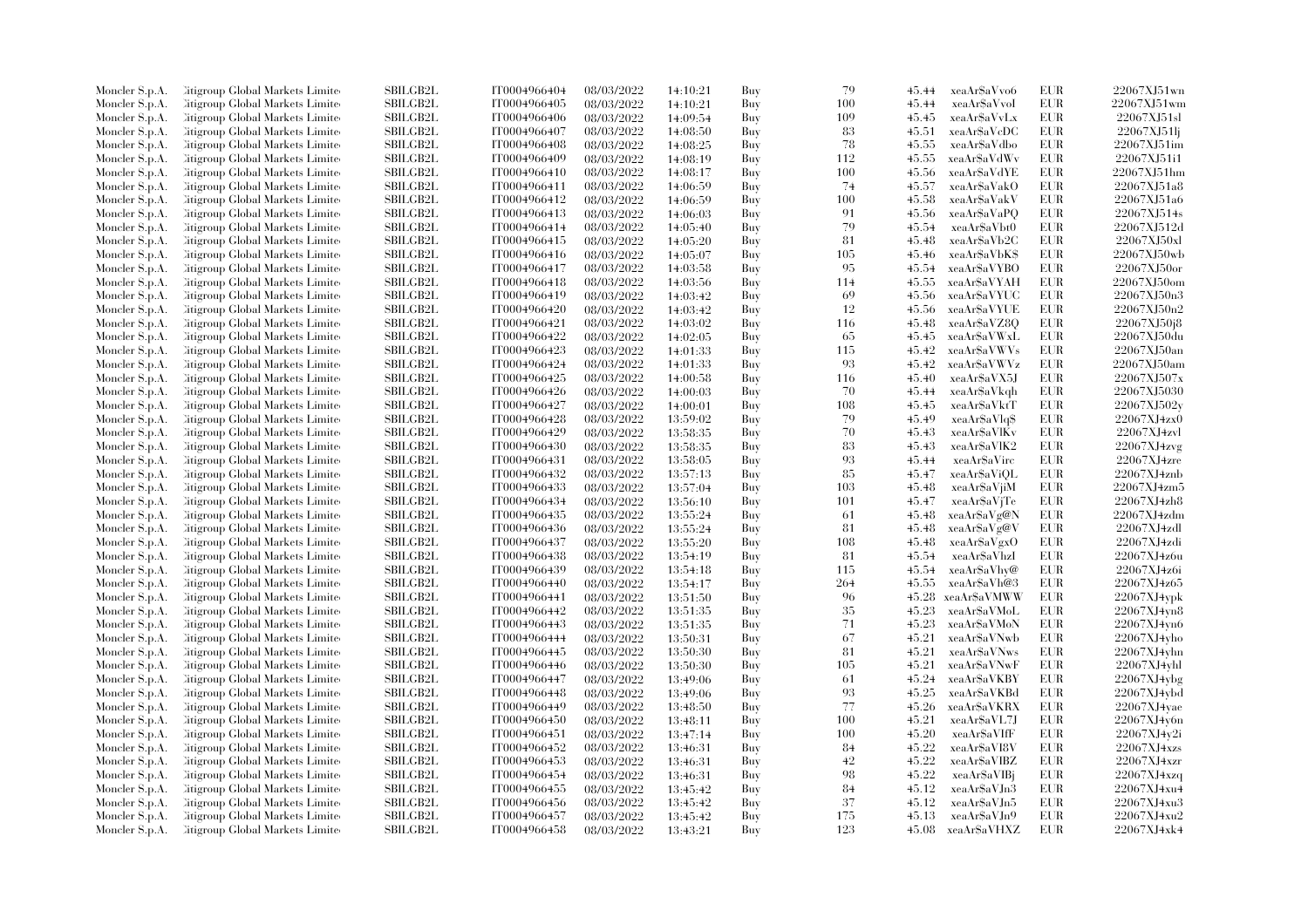| Moncler S.p.A. | Citigroup Global Markets Limite  | SBILGB2L        | IT0004966459 | 08/03/2022 | 13:43:13 | Buy | 85  | 45.09 | xeaAr\$aVHiW  | <b>EUR</b> | 22067XJ4xj6        |
|----------------|----------------------------------|-----------------|--------------|------------|----------|-----|-----|-------|---------------|------------|--------------------|
| Moncler S.p.A. | Citigroup Global Markets Limite  | SBILGB2L        | IT0004966460 | 08/03/2022 | 13:41:54 | Buy | 36  | 45.13 | xeaAr\$aVUc4  | EUR        | 22067XJ4xcl        |
| Moncler S.p.A. | Citigroup Global Markets Limited | SBILGB2L        | IT0004966461 | 08/03/2022 | 13:41:54 | Buy | 45  | 45.13 | xeaAr\$aVUc6  | <b>EUR</b> | 22067XJ4xck        |
| Moncler S.p.A. | Litigroup Global Markets Limite  | SBILGB2L        | IT0004966462 | 08/03/2022 | 13:41:49 | Buy | 130 | 45.14 | xeaAr\$aVUjw  | <b>EUR</b> | 22067XJ4xc0        |
| Moncler S.p.A. | Citigroup Global Markets Limite  | <b>SBILGB2L</b> | IT0004966463 | 08/03/2022 | 13:40:38 | Buy | 107 | 45.15 | xeaAr\$aVVXD  | EUR        | 22067XJ4x5j        |
| Moncler S.p.A. | Citigroup Global Markets Limite  | SBILGB2L        | IT0004966464 | 08/03/2022 | 13:40:20 | Buy | 9   | 45.13 | xeaAr\$aVVns  | <b>EUR</b> | 22067XJ4x3v        |
| Moncler S.p.A. | Citigroup Global Markets Limited | <b>SBILGB2L</b> | IT0004966465 | 08/03/2022 | 13:40:20 | Buy | 131 | 45.13 | xeaAr\$aVVnu  | <b>EUR</b> | 22067XJ4x3u        |
| Moncler S.p.A. | Litigroup Global Markets Limite  | <b>SBILGB2L</b> | IT0004966466 | 08/03/2022 | 13:39:42 | Buy | 125 | 45.11 | xeaAr\$aVVBN  | <b>EUR</b> | 22067XJ4x05        |
| Moncler S.p.A. | Citigroup Global Markets Limite  | SBILGB2L        | IT0004966467 | 08/03/2022 | 13:37:57 | Buy | 13  | 45.12 | xeaArSaVSUf   | <b>EUR</b> | 22067XJ4wrl        |
| Moncler S.p.A. | Citigroup Global Markets Limite  | <b>SBILGB2L</b> | IT0004966468 | 08/03/2022 | 13:37:57 | Buy | 90  | 45.12 | xeaAr\$aVSUi  | <b>EUR</b> | 22067XJ4wrk        |
| Moncler S.p.A. | Litigroup Global Markets Limite  | <b>SBILGB2L</b> | IT0004966469 | 08/03/2022 | 13:37:57 | Buy | 61  | 45.12 | xeaAr\$aVSUt  | <b>EUR</b> | 22067XJ4wr         |
| Moncler S.p.A. | Litigroup Global Markets Limite  | <b>SBILGB2L</b> | IT0004966470 | 08/03/2022 | 13:37:56 | Buy | 93  | 45.13 | xeaAr\$aVSPE  | <b>EUR</b> | 22067XJ4wr3        |
| Moncler S.p.A. | Citigroup Global Markets Limite  | SBILGB2L        | IT0004966471 | 08/03/2022 | 13:36:21 | Buy | 50  | 45.07 | xeaAr\$aVQif  | <b>EUR</b> | 22067XJ4wgy        |
| Moncler S.p.A. | Citigroup Global Markets Limited | SBILGB2L        | IT0004966472 | 08/03/2022 | 13:36:20 | Buy | 73  | 45.08 | xeaAr\$aVQiO  | <b>EUR</b> | 22067XJ4wgw        |
| Moncler S.p.A. | Litigroup Global Markets Limite  | SBILGB2L        | IT0004966473 | 08/03/2022 | 13:36:20 | Buy | 63  | 45.08 | xeaAr\$aVQiQ  | <b>EUR</b> | 22067XJ4wgv        |
| Moncler S.p.A. | Citigroup Global Markets Limite  | <b>SBILGB2L</b> | IT0004966474 | 08/03/2022 | 13:36:19 | Buy | 161 | 45.09 | xeaAr\$aVQkd  | <b>EUR</b> | 22067XJ4wgs        |
| Moncler S.p.A. | Citigroup Global Markets Limite  | SBILGB2L        | IT0004966475 | 08/03/2022 | 13:36:16 | Buy | 124 | 45.09 | xeaAr\$aVQeH  | <b>EUR</b> | 22067XJ4wgk        |
| Moncler S.p.A. | Citigroup Global Markets Limite  | SBILGB2L        | IT0004966476 | 08/03/2022 | 13:36:16 | Buy | 122 | 45.09 | xeaArSaVOeJ   | <b>EUR</b> | 22067XJ4wgj        |
| Moncler S.p.A. | Litigroup Global Markets Limite  | <b>SBILGB2L</b> | IT0004966477 | 08/03/2022 | 13:34:03 | Buy | 144 | 44.95 | xeaAr\$aVOeN  | <b>EUR</b> | 22067XJ4w2z        |
| Moncler S.p.A. | Litigroup Global Markets Limite  | <b>SBILGB2L</b> | IT0004966478 | 08/03/2022 |          | Buy | 102 | 44.90 | xeaAr\$aVPaz  | <b>EUR</b> | 22067XJ4vx8        |
|                |                                  | SBILGB2L        | IT0004966479 |            | 13:33:08 | Buy | 69  | 44.87 | xeaAr\$aV6zs  | <b>EUR</b> | 22067XJ4vo8        |
| Moncler S.p.A. | Citigroup Global Markets Limite  | SBILGB2L        | IT0004966480 | 08/03/2022 | 13:31:26 |     | -5  |       |               | <b>EUR</b> |                    |
| Moncler S.p.A. | Citigroup Global Markets Limite  |                 |              | 08/03/2022 | 13:31:26 | Buy |     | 44.88 | xeaAr\$aV6zH  |            | 22067XJ4vny        |
| Moncler S.p.A. | Citigroup Global Markets Limite  | <b>SBILGB2L</b> | IT0004966481 | 08/03/2022 | 13:31:26 | Buy | 100 | 44.88 | xeaAr\$aV6yY  | <b>EUR</b> | 22067XJ4vnv        |
| Moncler S.p.A. | Citigroup Global Markets Limite  | SBILGB2L        | IT0004966482 | 08/03/2022 | 13:30:30 | Buy | 67  | 44.87 | xeaAr\$aV7f\$ | <b>EUR</b> | 22067XJ4vib        |
| Moncler S.p.A. | Citigroup Global Markets Limite  | <b>SBILGB2L</b> | IT0004966483 | 08/03/2022 | 13:30:02 | Buy | 99  | 44.92 | xeaAr\$aV75H  | <b>EUR</b> | 22067XJ4vfw        |
| Moncler S.p.A. | Litigroup Global Markets Limite  | <b>SBILGB2L</b> | IT0004966484 | 08/03/2022 | 13:30:02 | Buy | 58  | 44.92 | xeaAr\$aV748  | <b>EUR</b> | 22067XJ4vfi        |
| Moncler S.p.A. | Citigroup Global Markets Limite  | <b>SBILGB2L</b> | IT0004966485 | 08/03/2022 | 13:30:02 | Buy | 87  | 44.92 | xeaAr\$aV74C  | <b>EUR</b> | 22067XJ4vfb        |
| Moncler S.p.A. | Citigroup Global Markets Limite  | SBILGB2L        | IT0004966486 | 08/03/2022 | 13:28:41 | Buy | 61  | 44.91 | xeaAr\$aV442  | <b>EUR</b> | 22067XJ4v41        |
| Moncler S.p.A. | Litigroup Global Markets Limite  | <b>SBILGB2L</b> | IT0004966487 | 08/03/2022 | 13:28:02 | Buy | 25  | 44.93 | xeaAr\$aV4VT  | <b>EUR</b> | 22067XJ4v0l        |
| Moncler S.p.A. | Litigroup Global Markets Limite  | <b>SBILGB2L</b> | IT0004966488 | 08/03/2022 | 13:28:02 | Buy | 59  | 44.93 | xeaAr\$aV4UD  | <b>EUR</b> | 22067XJ4v0i        |
| Moncler S.p.A. | Litigroup Global Markets Limite  | <b>SBILGB2L</b> | IT0004966489 | 08/03/2022 | 13:28:02 | Buy | 109 | 44.93 | xeaAr\$aV4UI  | <b>EUR</b> | 22067XJ4v0h        |
| Moncler S.p.A. | Citigroup Global Markets Limite  | SBILGB2L        | IT0004966490 | 08/03/2022 | 13:27:07 | Buy | 78  | 44.91 | xeaAr\$aV54Z  | <b>EUR</b> | 22067XJ4usz        |
| Moncler S.p.A. | Citigroup Global Markets Limite  | <b>SBILGB2L</b> | IT0004966491 | 08/03/2022 | 13:27:07 | Buy | 19  | 44.91 | xeaAr\$aV54b  | <b>EUR</b> | $22067X$ J $4$ usy |
| Moncler S.p.A. | Citigroup Global Markets Limite  | <b>SBILGB2L</b> | IT0004966492 | 08/03/2022 | 13:26:44 | Buy | 93  | 44.88 | xeaAr\$aV5KJ  | <b>EUR</b> | 22067XJ4uqv        |
| Moncler S.p.A. | Citigroup Global Markets Limite  | SBILGB2L        | IT0004966493 | 08/03/2022 | 13:25:48 | Buy | 135 | 44.89 | xeaAr\$aV2x0  | <b>EUR</b> | 22067XJ4ult        |
| Moncler S.p.A. | Citigroup Global Markets Limite  | <b>SBILGB2L</b> | IT0004966494 | 08/03/2022 | 13:24:51 | Buy | 137 | 44.92 | xeaAr\$aV3fY  | <b>EUR</b> | 22067XJ4uft        |
| Moncler S.p.A. | Litigroup Global Markets Limite  | <b>SBILGB2L</b> | IT0004966495 | 08/03/2022 | 13:23:57 | Buy | 109 | 44.96 | xeaAr\$aV3Ka  | <b>EUR</b> | 22067XJ4ucb        |
| Moncler S.p.A. | Citigroup Global Markets Limite  | <b>SBILGB2L</b> | IT0004966496 | 08/03/2022 | 13:22:54 | Buy | 127 | 44.96 | xeaAr\$aV01C  | EUR        | 22067XJ4u5s        |
| Moncler S.p.A. | Citigroup Global Markets Limite  | SBILGB2L        | IT0004966497 | 08/03/2022 | 13:22:45 | Buy | 147 | 44.97 | xeaAr\$aV0Ea  | <b>EUR</b> | 22067XJ4u55        |
| Moncler S.p.A. | Litigroup Global Markets Limite  | <b>SBILGB2L</b> | IT0004966498 | 08/03/2022 | 13:21:56 | Buy | 163 | 44.95 | xeaAr\$aV1ky  | <b>EUR</b> | 22067XJ4tz8        |
| Moncler S.p.A. | Litigroup Global Markets Limite  | SBILGB2L        | IT0004966499 | 08/03/2022 | 13:19:50 | Buy | 130 | 44.93 | xeaAr\$aVE78  | <b>EUR</b> | 22067XJ4tnv        |
| Moncler S.p.A. | Citigroup Global Markets Limite  | SBILGB2L        | IT0004966500 | 08/03/2022 | 13:18:48 | Buy | 128 | 44.91 | xeaAr\$aVFhW  | EUR        | 22067XJ4tib        |
| Moncler S.p.A. | Citigroup Global Markets Limite  | SBILGB2L        | IT0004966501 | 08/03/2022 | 13:18:02 | Buy | 130 | 44.91 | xeaAr\$aVFE5  | <b>EUR</b> | 22067XJ4tef        |
| Moncler S.p.A. | Litigroup Global Markets Limite  | <b>SBILGB2L</b> | IT0004966502 | 08/03/2022 | 13:16:49 | Buy | -66 | 44.80 | xeaAr\$aVCvW  | <b>EUR</b> | 22067XJ4t7z        |
| Moncler S.p.A. | Citigroup Global Markets Limite  | <b>SBILGB2L</b> | IT0004966503 | 08/03/2022 | 13:16:18 | Buy | 63  | 44.77 | xeaAr\$aVCBK  | <b>EUR</b> | 22067XJ4t5z        |
| Moncler S.p.A. | Citigroup Global Markets Limite  | <b>SBILGB2L</b> | IT0004966504 | 08/03/2022 | 13:16:09 | Buy | 129 | 44.77 | xeaAr\$aVCHc  | <b>EUR</b> | 22067XJ4t5d        |
| Moncler S.p.A. | Citigroup Global Markets Limite  | <b>SBILGB2L</b> | IT0004966505 | 08/03/2022 | 13:14:45 | Buy | 69  | 44.74 | xeaAr\$aVD89  | <b>EUR</b> | 22067XJ4swq        |
| Moncler S.p.A. | Litigroup Global Markets Limite  | <b>SBILGB2L</b> | IT0004966506 | 08/03/2022 | 13:14:45 | Buy | 103 | 44.75 | xeaAr\$aVD8P  | <b>EUR</b> | 22067XJ4swm        |
| Moncler S.p.A. | Citigroup Global Markets Limite  | <b>SBILGB2L</b> | IT0004966507 | 08/03/2022 | 13:13:26 | Buy | 94  | 44.89 | xeaAr\$aVA2Q  | <b>EUR</b> | 22067XJ4spu        |
| Moncler S.p.A. | Citigroup Global Markets Limite  | SBILGB2L        | IT0004966508 | 08/03/2022 | 13:13:25 | Buy | 133 | 44.90 | xeaAr\$aVAC8  | <b>EUR</b> | 22067XJ4spd        |
| Moncler S.p.A. | Litigroup Global Markets Limite  | <b>SBILGB2L</b> | IT0004966509 | 08/03/2022 | 13:11:45 | Buy | 134 | 44.85 | xeaAr\$aVB2S  | <b>EUR</b> | 22067XJ4sf1        |
| Moncler S.p.A. | Litigroup Global Markets Limite  | SBILGB2L        | IT0004966510 | 08/03/2022 | 13:10:49 | Buy | 133 | 44.95 | xeaAr\$aV8mg  | <b>EUR</b> | 22067XJ4s78        |
| Moncler S.p.A. | Citigroup Global Markets Limite  | SBILGB2L        | IT0004966511 | 08/03/2022 | 13:09:54 | Buy | 97  | 44.98 | xeaAr\$aV9at  | EUR        | 22067XJ4s0f        |
| Moncler S.p.A. | Citigroup Global Markets Limite  | <b>SBILGB2L</b> | IT0004966512 | 08/03/2022 | 13:09:08 | Buy | 82  | 45.07 | xeaAr\$aV9yV  | <b>EUR</b> | 22067XJ4rwb        |
| Moncler S.p.A. | Citigroup Global Markets Limited | SBILGB2L        | IT0004966513 | 08/03/2022 | 13:09:07 | Buv | 81  | 45.07 | xeaAr\$aV9\$J | <b>EUR</b> | 22067XJ4rw8        |
|                |                                  |                 |              |            |          |     |     |       |               |            |                    |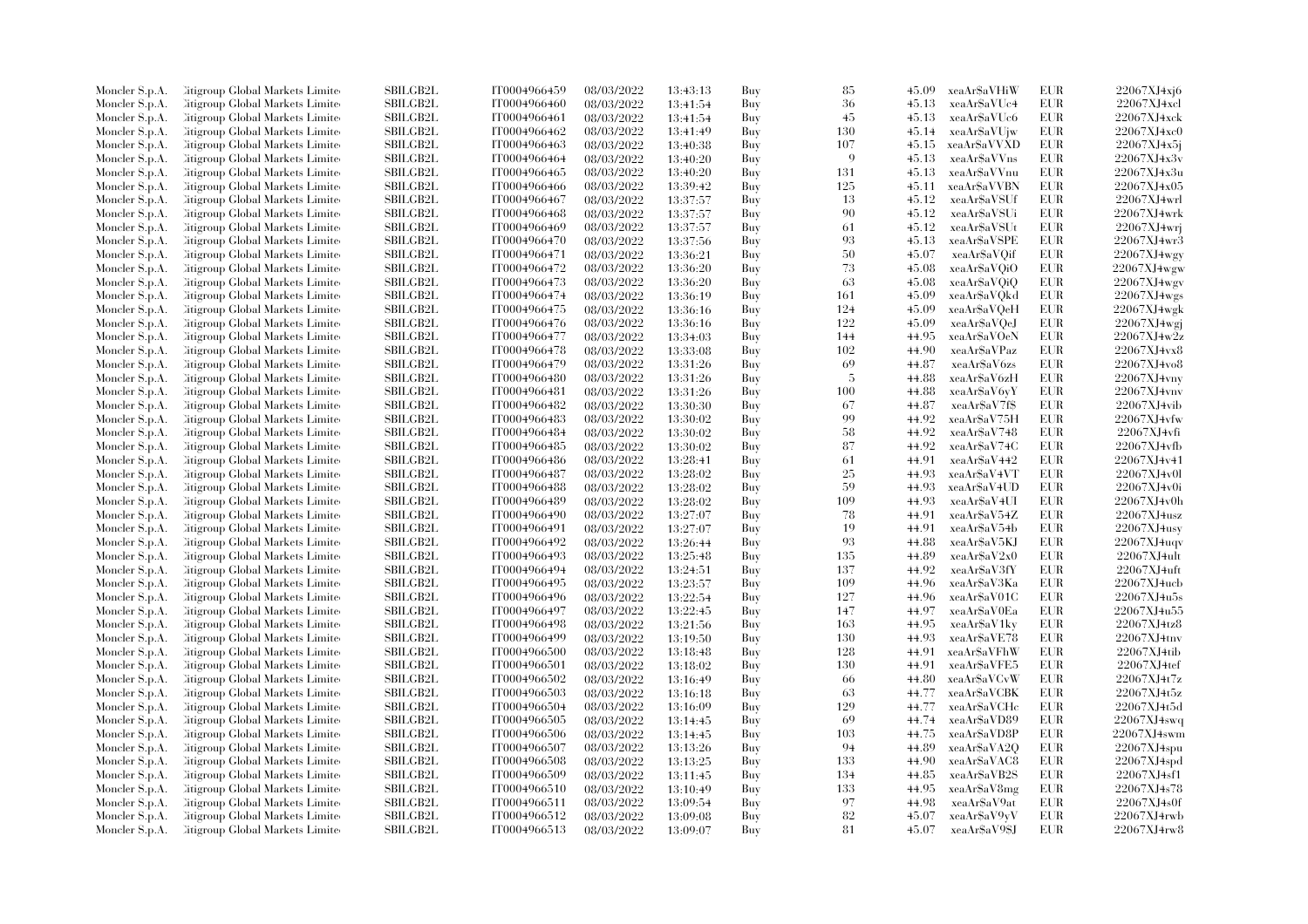| Moncler S.p.A. | Litigroup Global Markets Limite                                    | <b>SBILGB2L</b> | IT0004966514 | 08/03/2022               | 13:08:57             | Buy        | 81  | 45.04          | xeaAr\$aV93x                  | EUR        | 22067XJ4rv9          |
|----------------|--------------------------------------------------------------------|-----------------|--------------|--------------------------|----------------------|------------|-----|----------------|-------------------------------|------------|----------------------|
| Moncler S.p.A. | Litigroup Global Markets Limite                                    | <b>SBILGB2L</b> | IT0004966515 | 08/03/2022               | 13:07:47             | Buy        | 12  | 45.10          | xeaAr\$aOsys                  | EUR        | $22067XJ4$ rpe       |
| Moncler S.p.A. | Citigroup Global Markets Limite                                    | <b>SBILGB2L</b> | IT0004966516 | 08/03/2022               | 13:07:45             | Buy        | 69  | 45.10          | xeaAr\$aOs@c                  | <b>EUR</b> | 22067XJ4ror          |
| Moncler S.p.A. | Litigroup Global Markets Limite                                    | SBILGB2L        | IT0004966517 | 08/03/2022               | 13:07:45             | Buy        | 79  | 45.10          | xeaAr\$aOs@g                  | EUR        | 22067XJ4roq          |
| Moncler S.p.A. | Litigroup Global Markets Limite                                    | <b>SBILGB2L</b> | IT0004966518 | 08/03/2022               | 13:06:49             | Buy        | 81  | 45.09          | xeaAr\$aOtbD                  | EUR        | 22067XJ4rkv          |
| Moncler S.p.A. | Citigroup Global Markets Limite                                    | SBILGB2L        | IT0004966519 | 08/03/2022               | 13:05:42             | Buy        | 35  | 45.14          | xeaAr\$aOtOR                  | EUR        | 22067XJ4rfg          |
| Moncler S.p.A. | Citigroup Global Markets Limite                                    | SBILGB2L        | IT0004966520 | 08/03/2022               | 13:05:42             | Buy        | 87  | 45.14          | xeaAr\$aOtR@                  | <b>EUR</b> | 22067XJ4rf6          |
| Moncler S.p.A. | Litigroup Global Markets Limite                                    | <b>SBILGB2L</b> | IT0004966521 | 08/03/2022               | 13:05:42             | Buy        | 134 | 45.14          | xeaAr\$aOtRA                  | EUR        | 22067XJ4rf4          |
| Moncler S.p.A. | Litigroup Global Markets Limite                                    | <b>SBILGB2L</b> | IT0004966522 | 08/03/2022               | 13:03:56             | Buy        | 134 | 45.06          | xeaAr\$aOrm5                  | EUR        | 22067XJ4r94          |
|                |                                                                    | <b>SBILGB2L</b> |              |                          |                      |            | 133 |                |                               | <b>EUR</b> | 22067XJ4r5g          |
| Moncler S.p.A. | Citigroup Global Markets Limite                                    |                 | IT0004966523 | 08/03/2022               | 13:03:08             | Buy        |     | 45.10          | xeaAr\$aOrAC                  |            |                      |
| Moncler S.p.A. | Citigroup Global Markets Limite                                    | <b>SBILGB2L</b> | IT0004966524 | 08/03/2022               | 13:01:55             | Buy        | 133 | 45.02          | xeaAr\$aOo9z                  | EUR        | 22067XJ4qy4          |
| Moncler S.p.A. | Litigroup Global Markets Limite                                    | <b>SBILGB2L</b> | IT0004966525 | 08/03/2022               | 13:00:58             | Buy        | 133 | 45.14          | xeaAr\$aOp\$E                 | EUR        | 22067XJ4qpn          |
| Moncler S.p.A. | Citigroup Global Markets Limite                                    | <b>SBILGB2L</b> | IT0004966526 | 08/03/2022               | 13:00:13             | Buy        | 131 | 45.23          | xeaAr\$aOpOk                  | EUR        | 22067XJ4q18          |
| Moncler S.p.A. | Litigroup Global Markets Limite                                    | <b>SBILGB2L</b> | IT0004966527 | 08/03/2022               | 12:58:57             | Buy        | 131 | 45.23          | xeaAr\$aOnbB                  | EUR        | 22067XJ4qcd          |
| Moncler S.p.A. | Citigroup Global Markets Limite                                    | SBILGB2L        | IT0004966528 | 08/03/2022               | 12:58:00             | Buy        | 69  | 45.21          | xeaAr\$aOnFr                  | EUR        | 22067XJ4q8a          |
| Moncler S.p.A. | Citigroup Global Markets Limite                                    | SBILGB2L        | IT0004966529 | 08/03/2022               | 12:57:27             | Buy        | 60  | 45.24          | xeaAr\$a0@cl                  | EUR        | 22067XJ4q59          |
| Moncler S.p.A. | Citigroup Global Markets Limite                                    | SBILGB2L        | IT0004966530 | 08/03/2022               | 12:57:27             | Buy        | 131 | 45.24          | xeaAr\$a0@cz                  | <b>EUR</b> | 22067XJ4q58          |
| Moncler S.p.A. | Litigroup Global Markets Limite                                    | <b>SBILGB2L</b> | IT0004966531 | 08/03/2022               | 12:56:41             | Buy        | 62  | 45.22          | xeaAr\$a0@86                  | EUR        | 22067XJ4q03          |
| Moncler S.p.A. | Citigroup Global Markets Limite                                    | SBILGB2L        | IT0004966532 | 08/03/2022               | 12:55:32             | Buy        | 67  | 45.18          | xeaAr\$aO\$u8                 | EUR        | 22067XJ4puf          |
| Moncler S.p.A. | Litigroup Global Markets Limite                                    | <b>SBILGB2L</b> | IT0004966533 | 08/03/2022               | 12:55:32             | Buy        | 5   | 45.18          | xeaArSaOSuF                   | <b>EUR</b> | 22067XJ4pue          |
| Moncler S.p.A. | Litigroup Global Markets Limite                                    | <b>SBILGB2L</b> | IT0004966534 | 08/03/2022               | 12:55:32             | Buy        | 124 | 45.18          | xeaAr\$aO\$uH                 | <b>EUR</b> | 22067XJ4pud          |
| Moncler S.p.A. | Litigroup Global Markets Limite                                    | SBILGB2L        | IT0004966535 | 08/03/2022               | 12:54:22             | Buy        | 73  | 45.21          | xeaAr\$aOyeV                  | EUR        | 22067XJ4pmx          |
| Moncler S.p.A. | Citigroup Global Markets Limite                                    | SBILGB2L        | IT0004966536 | 08/03/2022               | 12:54:22             | Buy        | 108 | 45.22          | xeaAr\$aOyhX                  | EUR        | 22067XJ4pmw          |
| Moncler S.p.A. | Citigroup Global Markets Limite                                    | <b>SBILGB2L</b> | IT0004966537 | 08/03/2022               | 12:52:44             | Buy        | 76  | 45.33          | xeaAr\$aOz1E                  | EUR        | 22067XJ4pb8          |
| Moncler S.p.A. | Citigroup Global Markets Limite                                    | <b>SBILGB2L</b> | IT0004966538 | 08/03/2022               | 12:52:39             | Buy        | 116 | 45.34          | xeaAr\$aOzC4                  | EUR        | 22067XJ4pac          |
| Moncler S.p.A. | Citigroup Global Markets Limite                                    | SBILGB2L        | IT0004966539 | 08/03/2022               | 12:51:22             | Buy        | 81  | 45.33          | xeaAr\$aOw2q                  | EUR        | 22067XJ4p4d          |
| Moncler S.p.A. | Citigroup Global Markets Limite                                    | <b>SBILGB2L</b> | IT0004966540 | 08/03/2022               | 12:51:20             | Buy        | 103 | 45.34          | xeaAr\$aOwFo                  | EUR        | 22067XJ4p44          |
| Moncler S.p.A. | Litigroup Global Markets Limite                                    | <b>SBILGB2L</b> | IT0004966541 | 08/03/2022               | 12:49:52             | Buy        | 81  | 45.45          | xeaAr\$aOujW                  | EUR        | 22067XJ4opt          |
| Moncler S.p.A. | Citigroup Global Markets Limite                                    | SBILGB2L        | IT0004966542 | 08/03/2022               | 12:49:52             | Buy        | 61  | 45.45          | xeaAr\$aOujP                  | EUR        | 22067XJ4opb          |
| Moncler S.p.A. | Citigroup Global Markets Limite                                    | SBILGB2L        | IT0004966543 | 08/03/2022               | 12:49:00             | Buy        | 13  | 45.41          | xeaAr\$aOuLf                  | EUR        | 22067XJ4olg          |
| Moncler S.p.A. | Citigroup Global Markets Limite                                    | <b>SBILGB2L</b> | IT0004966544 | 08/03/2022               | 12:49:00             | Buy        | 49  | 45.41          | xeaAr\$aOuLh                  | EUR        | 22067XJ4olf          |
| Moncler S.p.A. | Litigroup Global Markets Limite                                    | <b>SBILGB2L</b> | IT0004966545 | 08/03/2022               | 12:48:38             | Buy        | 123 | 45.41          | xeaAr\$aOvbw                  | EUR        | 22067XJ4ok7          |
| Moncler S.p.A. | Litigroup Global Markets Limite                                    | <b>SBILGB2L</b> | IT0004966546 | 08/03/2022               | 12:47:15             | Buy        | 123 | 45.40          | xeaAr\$aOcba                  | EUR        | 22067XJ4oap          |
| Moncler S.p.A. | Citigroup Global Markets Limite                                    | SBILGB2L        | IT0004966547 | 08/03/2022               | 12:46:12             | Buy        | 82  | 45.45          | xeaAr\$aOcBX                  | EUR        | 22067XJ4o4d          |
| Moncler S.p.A. | Citigroup Global Markets Limite                                    | SBILGB2L        | IT0004966548 | 08/03/2022               | 12:45:53             | Buy        | 85  | 45.53          | xeaAr\$aOdaB                  | EUR        | 22067XJ4nzx          |
| Moncler S.p.A. | Citigroup Global Markets Limite                                    | <b>SBILGB2L</b> | IT0004966549 | 08/03/2022               | 12:45:53             | Buy        | 81  | 45.53          | xeaAr\$aOdaQ                  | EUR        | 22067XJ4nzt          |
|                | Citigroup Global Markets Limite                                    | SBILGB2L        | IT0004966550 | 08/03/2022               |                      |            | 126 | 45.57          | xeaAr\$aOarv                  | EUR        | 22067XJ4nm5          |
| Moncler S.p.A. | Citigroup Global Markets Limite                                    | SBILGB2L        | IT0004966551 | 08/03/2022               | 12:44:22<br>12:43:34 | Buy<br>Buy | 127 | 45.57          | xeaAr\$aOaJE                  | EUR        | 22067XJ4ngy          |
| Moncler S.p.A. |                                                                    | <b>SBILGB2L</b> | IT0004966552 |                          |                      |            | 125 |                |                               | <b>EUR</b> | 22067XJ4n9u          |
| Moncler S.p.A. | Litigroup Global Markets Limite<br>Litigroup Global Markets Limite | <b>SBILGB2L</b> | IT0004966553 | 08/03/2022<br>08/03/2022 | 12:42:33             | Buy<br>Buy | 93  | 45.58<br>45.62 | xeaAr\$aOb3j<br>xeaAr\$aOY\$D | EUR        | 22067XJ4n56          |
| Moncler S.p.A. |                                                                    |                 |              |                          | 12:41:25             |            | 119 |                |                               |            |                      |
| Moncler S.p.A. | Citigroup Global Markets Limite                                    | <b>SBILGB2L</b> | IT0004966554 | 08/03/2022               | 12:40:31             | Buy        |     | 45.73          | xeaAr\$aOZgF                  | EUR        | 22067XJ4myv          |
| Moncler S.p.A. | Citigroup Global Markets Limite                                    | SBILGB2L        | IT0004966555 | 08/03/2022               | 12:40:31             | Buy        | 127 | 45.73          | xeaAr\$aOZre                  | EUR        | 22067XJ4mys          |
| Moncler S.p.A. | Citigroup Global Markets Limite                                    | SBILGB2L        | IT0004966556 | 08/03/2022               | 12:38:42             | Buy        | 112 | 45.77          | xeaArSaOWEU                   | <b>EUR</b> | 22067XJ4mmj          |
| Moncler S.p.A. | Citigroup Global Markets Limite                                    | SBILGB2L        | IT0004966557 | 08/03/2022               | 12:38:36             | Buy        | 111 | 45.77          | xeaAr\$aOWL2                  | EUR        | 22067XJ4mlw          |
| Moncler S.p.A. | Citigroup Global Markets Limite                                    | <b>SBILGB2L</b> | IT0004966558 | 08/03/2022               | 12:36:52             | Buy        | 40  | 45.78          | xeaAr\$aOXV6                  | EUR        | 22067XJ4mb0          |
| Moncler S.p.A. | Citigroup Global Markets Limite                                    | SBILGB2L        | IT0004966559 | 08/03/2022               | 12:36:52             | Buy        | 26  | 45.78          | xeaAr\$aOXV2                  | <b>EUR</b> | 22067XJ4mb1          |
| Moncler S.p.A. | Citigroup Global Markets Limite                                    | <b>SBILGB2L</b> | IT0004966560 | 08/03/2022               | 12:36:52             | Buy        | 95  | 45.78          | xeaAr\$aOXVH                  | EUR        | 22067XJ4maz          |
| Moncler S.p.A. | Citigroup Global Markets Limite                                    | <b>SBILGB2L</b> | IT0004966561 | 08/03/2022               | 12:36:52             | Buy        | 32  | 45.78          | xeaAr\$aOXVJ                  | EUR        | $22067XJ4$ may       |
| Moncler S.p.A. | Citigroup Global Markets Limite                                    | SBILGB2L        | IT0004966562 | 08/03/2022               | 12:35:23             | Buy        | 74  | 45.82          | xeaAr\$aOkGY                  | EUR        | 22067XJ4m20          |
| Moncler S.p.A. | Citigroup Global Markets Limite                                    | SBILGB2L        | IT0004966563 | 08/03/2022               | 12:33:54             | Buy        | 122 | 45.86          | xeaAr\$aOlIv                  | <b>EUR</b> | 22067XJ4lsz          |
| Moncler S.p.A. | Litigroup Global Markets Limite                                    | <b>SBILGB2L</b> | IT0004966564 | 08/03/2022               | 12:33:54             | Buy        | 122 | 45.87          | xeaAr\$aOlI1                  | EUR        | 22067XJ4lsv          |
| Moncler S.p.A. | Litigroup Global Markets Limite                                    | <b>SBILGB2L</b> | IT0004966565 | 08/03/2022               | 12:33:51             | Buy        | 39  | 45.86          | xeaAr\$aOlSo                  | EUR        | 22067XJ4lsd          |
| Moncler S.p.A. | Citigroup Global Markets Limite                                    | SBILGB2L        | IT0004966566 | 08/03/2022               | 12:33:50             | Buy        | 81  | 45.86          | xeaArSaOISE                   | EUR        | $22067XJ4\text{lsc}$ |
| Moncler S.p.A. | Citigroup Global Markets Limite                                    | <b>SBILGB2L</b> | IT0004966567 | 08/03/2022               | 12:32:09             | Buy        | 93  | 45.87          | xeaAr\$aOjdN                  | <b>EUR</b> | 22067XJ4ll3          |
| Moncler S.p.A. | Citigroup Global Markets Limited                                   | SBILGB2L        | IT0004966568 | 08/03/2022               | 12:32:06             | Buy        | 135 | 45.87          | xeaAr\$aOjWo                  | <b>EUR</b> | 22067XJ4lks          |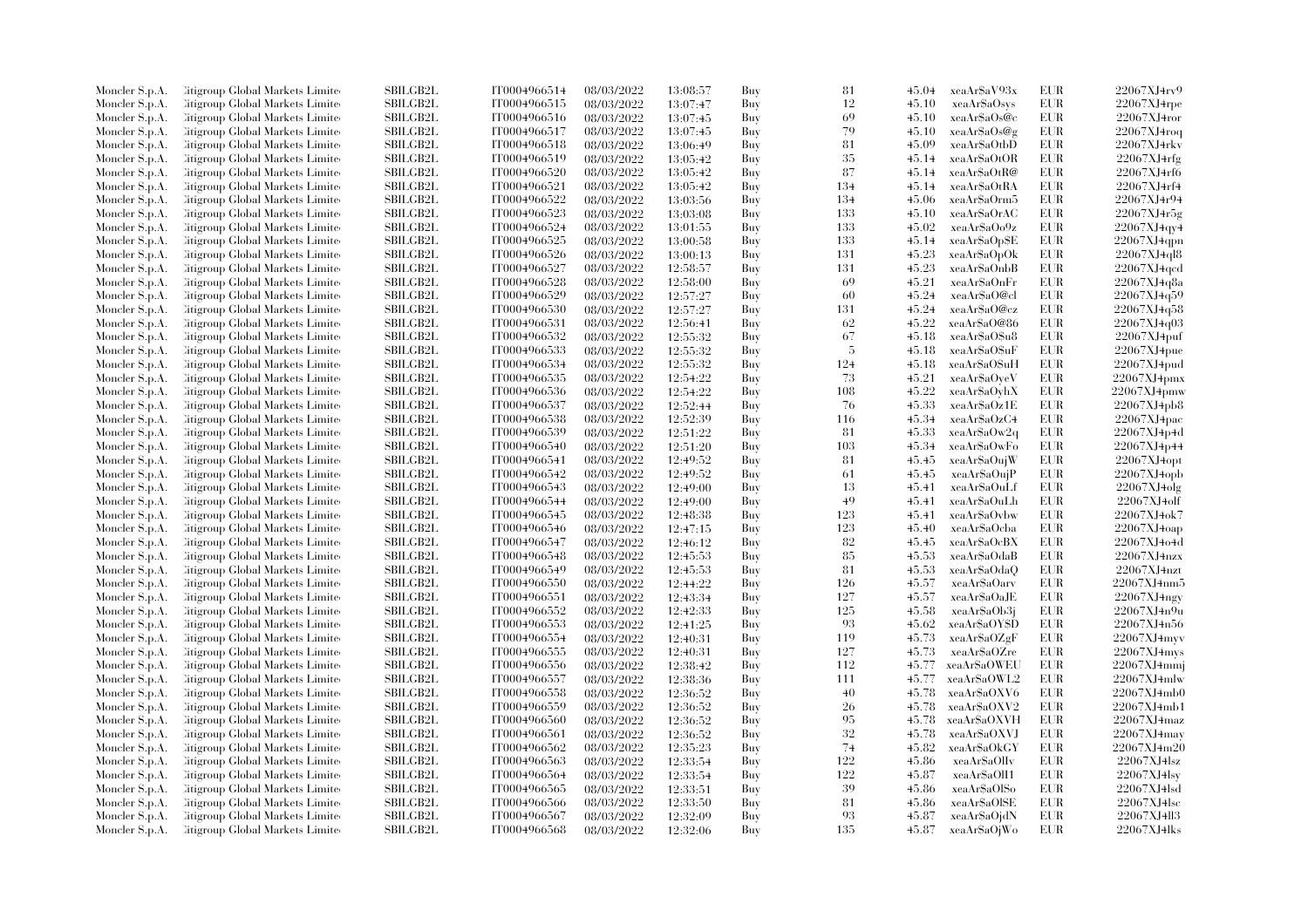| Moncler S.p.A. | Citigroup Global Markets Limite  | SBILGB2L        | IT0004966569 | 08/03/2022               | 12:30:51 | Buy | 133                      | 45.87 | xeaAr\$aOgci  | EUR        | 22067XJ4leg        |
|----------------|----------------------------------|-----------------|--------------|--------------------------|----------|-----|--------------------------|-------|---------------|------------|--------------------|
| Moncler S.p.A. | Citigroup Global Markets Limite  | SBILGB2L        | IT0004966570 | 08/03/2022               | 12:29:52 | Buy | 66                       | 45.92 | xeaAr\$aOgNz  | EUR        | 22067XJ4l85        |
| Moncler S.p.A. | Citigroup Global Markets Limited | <b>SBILGB2L</b> | IT0004966571 | 08/03/2022               | 12:28:56 | Buy | 60                       | 45.95 | xeaAr\$aOh6I  | <b>EUR</b> | 22067XJ4l3j        |
| Moncler S.p.A. | Litigroup Global Markets Limite  | SBILGB2L        | IT0004966572 | 08/03/2022               | 12:28:56 | Buy | 125                      | 45.95 | xeaAr\$aOh6S  | <b>EUR</b> | 22067XJ4l3i        |
| Moncler S.p.A. | Citigroup Global Markets Limite  | <b>SBILGB2L</b> | IT0004966573 | 08/03/2022               | 12:27:37 | Buy | 127                      | 45.89 | xeaAr\$aOe8@  | EUR        | 22067XJ4kwr        |
| Moncler S.p.A. | Citigroup Global Markets Limite  | SBILGB2L        | IT0004966574 | 08/03/2022               | 12:26:30 | Buy | 125                      | 45.95 | xeaAr\$aOfPc  | EUR        | 22067XJ4koo        |
| Moncler S.p.A. | Citigroup Global Markets Limited | <b>SBILGB2L</b> | IT0004966575 | 08/03/2022               | 12:25:41 | Buy | 90                       | 45.95 | xeaAr\$aONZB  | <b>EUR</b> | 22067XJ4kke        |
| Moncler S.p.A. | Litigroup Global Markets Limite  | <b>SBILGB2L</b> | IT0004966576 | 08/03/2022               | 12:24:54 | Buy | 123                      | 45.91 | xeaAr\$aONFD  | <b>EUR</b> | 22067XJ4kfq        |
| Moncler S.p.A. | Citigroup Global Markets Limite  | <b>SBILGB2L</b> | IT0004966577 | 08/03/2022               | 12:24:49 | Buy | 123                      | 45.91 | xeaAr\$aONAj  | <b>EUR</b> | 22067XJ4kfd        |
| Moncler S.p.A. | Citigroup Global Markets Limite  | SBILGB2L        | IT0004966578 | 08/03/2022               | 12:23:04 | Buy | 70                       | 45.85 | xeaAr\$aOLWb  | <b>EUR</b> | 22067XJ4k6y        |
| Moncler S.p.A. | Litigroup Global Markets Limite  | <b>SBILGB2L</b> | IT0004966579 | 08/03/2022               | 12:23:04 | Buy | 138                      | 45.85 | xeaAr\$aOLWm  | EUR        | 22067XJ4k6v        |
| Moncler S.p.A. | Litigroup Global Markets Limite  | <b>SBILGB2L</b> | IT0004966580 | 08/03/2022               | 12:21:41 | Buy | 132                      | 45.71 | xeaAr\$aOIj\$ | <b>EUR</b> | 22067XJ4jy9        |
|                | Citigroup Global Markets Limite  | SBILGB2L        | IT0004966581 | 08/03/2022               | 12:20:49 | Buy | 80                       | 45.78 | xeaAr\$aOIMa  | <b>EUR</b> | $22067XJ4$ jt1     |
| Moncler S.p.A. | Citigroup Global Markets Limited | SBILGB2L        | IT0004966582 |                          |          |     | 108                      | 45.78 | xeaArSaOIOS   | <b>EUR</b> | 22067XJ4jre        |
| Moncler S.p.A. |                                  |                 |              | 08/03/2022               | 12:20:39 | Buy |                          |       |               |            |                    |
| Moncler S.p.A. | Litigroup Global Markets Limite  | SBILGB2L        | IT0004966583 | 08/03/2022               | 12:19:41 | Buy | 81                       | 45.81 | xeaAr\$aOJ98  | <b>EUR</b> | 22067XJ4jmc        |
| Moncler S.p.A. | Citigroup Global Markets Limite  | <b>SBILGB2L</b> | IT0004966584 | 08/03/2022               | 12:18:38 | Buy | 126                      | 45.89 | xeaAr\$aOG4y  | <b>EUR</b> | $22067XJ4$ jhz     |
| Moncler S.p.A. | Citigroup Global Markets Limite  | SBILGB2L        | IT0004966585 | 08/03/2022               | 12:17:51 | Buy | 74                       | 45.94 | xeaAr\$aOHZl  | <b>EUR</b> | $22067XJ4$ jcu     |
| Moncler S.p.A. | Citigroup Global Markets Limite  | <b>SBILGB2L</b> | IT0004966586 | 08/03/2022               | 12:17:51 | Buy | 111                      | 45.95 | xeaAr\$aOHZm  | <b>EUR</b> | $22067XJ4$ jet     |
| Moncler S.p.A. | Litigroup Global Markets Limite  | <b>SBILGB2L</b> | IT0004966587 | 08/03/2022               | 12:16:11 | Buy | 145                      | 45.81 | xeaAr\$aOUq\$ | <b>EUR</b> | 22067XJ4j4t        |
| Moncler S.p.A. | Litigroup Global Markets Limite  | <b>SBILGB2L</b> | IT0004966588 | 08/03/2022               | 12:16:11 | Buy | 119                      | 45.81 | xeaAr\$aOUqK  | EUR        | 22067XJ4j4s        |
| Moncler S.p.A. | Citigroup Global Markets Limite  | <b>SBILGB2L</b> | IT0004966589 | 08/03/2022               | 12:14:03 | Buy | 67                       | 45.77 | xeaAr\$aOVGf  | <b>EUR</b> | 22067XJ4ip7        |
| Moncler S.p.A. | Citigroup Global Markets Limite  | SBILGB2L        | IT0004966590 | 08/03/2022               | 12:14:03 | Buy | 81                       | 45.77 | xeaAr\$aOVGt  | <b>EUR</b> | 22067XJ4ip5        |
| Moncler S.p.A. | Citigroup Global Markets Limite  | <b>SBILGB2L</b> | IT0004966591 | 08/03/2022               | 12:13:03 | Buy | 111                      | 45.71 | xeaAr\$aOSvP  | <b>EUR</b> | 22067XJ4ihw        |
| Moncler S.p.A. | Citigroup Global Markets Limite  | SBILGB2L        | IT0004966592 | 08/03/2022               | 12:12:01 | Buy | 68                       | 45.81 | xeaAr\$aOThd  | <b>EUR</b> | 22067XJ4hym        |
| Moncler S.p.A. | Citigroup Global Markets Limite  | <b>SBILGB2L</b> | IT0004966593 | 08/03/2022               | 12:10:05 | Buy | 20                       | 45.77 | xeaAr\$aOQFz  | <b>EUR</b> | 22067XJ4h3z        |
| Moncler S.p.A. | Litigroup Global Markets Limite  | <b>SBILGB2L</b> | IT0004966594 | 08/03/2022               | 12:10:05 | Buy | 100                      | 45.77 | xeaAr\$aOQF1  | <b>EUR</b> | 22067XJ4h3y        |
| Moncler S.p.A. | Citigroup Global Markets Limite  | <b>SBILGB2L</b> | IT0004966595 | 08/03/2022               | 12:10:05 | Buy | 120                      | 45.78 | xeaAr\$aOQFF  | <b>EUR</b> | 22067XJ4h3x        |
| Moncler S.p.A. | Citigroup Global Markets Limite  | SBILGB2L        | IT0004966596 | 08/03/2022               | 12:10:04 | Buy | 114                      | 45.78 | xeaAr\$aOQFR  | <b>EUR</b> | 22067XJ4h3v        |
| Moncler S.p.A. | Litigroup Global Markets Limite  | <b>SBILGB2L</b> | IT0004966597 | 08/03/2022               | 12:10:04 | Buy | 81                       | 45.79 | xeaAr\$aOQEj  | <b>EUR</b> | 22067XJ4h3u        |
| Moncler S.p.A. | Litigroup Global Markets Limite  | <b>SBILGB2L</b> | IT0004966598 | 08/03/2022               | 12:09:27 | Buy | 216                      | 45.72 | xeaAr\$aORkR  | <b>EUR</b> | 22067XJ4gvk        |
| Moncler S.p.A. | Litigroup Global Markets Limite  | <b>SBILGB2L</b> | IT0004966599 | 08/03/2022               | 12:07:05 | Buy | 44                       | 45.66 | xeaAr\$a002q  | <b>EUR</b> | 22067XJ4gfr        |
| Moncler S.p.A. | Citigroup Global Markets Limite  | SBILGB2L        | IT0004966600 | 08/03/2022               | 12:05:31 | Buy | 83                       | 45.56 | xeaAr\$aOP2n  | <b>EUR</b> | 22067XJ4g5k        |
| Moncler S.p.A. | Citigroup Global Markets Limite  | <b>SBILGB2L</b> | IT0004966601 | 08/03/2022               | 12:05:31 | Buy | 26                       | 45.55 | xeaAr\$aOP2x  | <b>EUR</b> | 22067XJ4g5i        |
| Moncler S.p.A. | Citigroup Global Markets Limite  | <b>SBILGB2L</b> | IT0004966602 | 08/03/2022               | 12:05:31 | Buy | 83                       | 45.55 | xeaAr\$aOP2z  | <b>EUR</b> | 22067XJ4g5h        |
| Moncler S.p.A. | Citigroup Global Markets Limite  | SBILGB2L        | IT0004966603 | 08/03/2022               | 12:05:31 | Buy | 153                      | 45.56 | xeaAr\$aOP2\$ | <b>EUR</b> | 22067XJ4g5g        |
| Moncler S.p.A. | Citigroup Global Markets Limite  | <b>SBILGB2L</b> | IT0004966604 | 08/03/2022               | 12:05:31 | Buy | $\overline{\mathcal{L}}$ | 45.56 | xeaAr\$aOP21  | <b>EUR</b> | 22067XJ4g5f        |
| Moncler S.p.A. | Litigroup Global Markets Limite  | <b>SBILGB2L</b> | IT0004966605 | 08/03/2022               | 12:02:57 | Buy | 58                       | 45.53 | xeaAr\$aO7pJ  | EUR        | 22067XJ4fgj        |
| Moncler S.p.A. | Citigroup Global Markets Limite  | <b>SBILGB2L</b> | IT0004966606 | 08/03/2022               | 12:02:55 | Buy | 81                       | 45.54 | xeaAr\$aO7zg  | EUR        | 22067XJ4fgc        |
| Moncler S.p.A. | Citigroup Global Markets Limite  | <b>SBILGB2L</b> | IT0004966607 | 08/03/2022               | 12:02:11 | Buy | 136                      | 45.60 | xeaAr\$aO4br  | <b>EUR</b> | 22067XJ4fa0        |
| Moncler S.p.A. | Litigroup Global Markets Limite  | <b>SBILGB2L</b> | IT0004966608 | 08/03/2022               | 12:01:18 | Buy | 68                       | 45.59 | xeaAr\$aO4DT  | <b>EUR</b> | 22067XJ4f3m        |
| Moncler S.p.A. | Litigroup Global Markets Limite  | <b>SBILGB2L</b> | IT0004966609 | 08/03/2022               | 12:00:28 | Buy | 115                      | 45.55 | xeaAr\$aO5\$V | <b>EUR</b> | 22067XJ4evw        |
| Moncler S.p.A. | Citigroup Global Markets Limite  | SBILGB2L        | IT0004966610 | 08/03/2022               | 12:00:27 | Buy | 81                       | 45.56 | xeaAr\$aO5@5  | EUR        | $22067X$ J $4$ eyv |
| Moncler S.p.A. | Citigroup Global Markets Limite  | <b>SBILGB2L</b> | IT0004966611 |                          |          | Buy | 11                       | 45.43 | xeaAr\$aO26\$ | <b>EUR</b> | 22067XJ4eof        |
|                | Litigroup Global Markets Limite  | <b>SBILGB2L</b> | IT0004966612 | 08/03/2022<br>08/03/2022 | 11:59:03 | Buy | 137                      | 45.44 | xeaAr\$aO26F  | <b>EUR</b> | $22067X$ J $4e$ oe |
| Moncler S.p.A. |                                  |                 |              |                          | 11:59:02 |     |                          |       |               |            |                    |
| Moncler S.p.A. | Citigroup Global Markets Limite  | <b>SBILGB2L</b> | IT0004966613 | 08/03/2022               | 11:58:02 | Buy | 94                       | 45.35 | xeaAr\$aO3Y8  | <b>EUR</b> | 22067XJ4eiw        |
| Moncler S.p.A. | Citigroup Global Markets Limite  | <b>SBILGB2L</b> | IT0004966614 | 08/03/2022               | 11:57:19 | Buy | 85                       | 45.35 | xeaAr\$aO30F  | <b>EUR</b> | 22067XJ4eeq        |
| Moncler S.p.A. | Citigroup Global Markets Limite  | <b>SBILGB2L</b> | IT0004966615 | 08/03/2022               | 11:57:19 | Buy | 93                       | 45.35 | xeaAr\$a0338  | <b>EUR</b> | 22067XJ4eel        |
| Moncler S.p.A. | Citigroup Global Markets Limite  | <b>SBILGB2L</b> | IT0004966616 | 08/03/2022               | 11:57:09 | Buy | 171                      | 45.36 | xeaAr\$aO39u  | <b>EUR</b> | 22067XJ4edi        |
| Moncler S.p.A. | Citigroup Global Markets Limite  | <b>SBILGB2L</b> | IT0004966617 | 08/03/2022               | 11:54:50 | Buy | 109                      | 45.32 | xeaAr\$aO1wl  | <b>EUR</b> | 22067XJ4dwx        |
| Moncler S.p.A. | Citigroup Global Markets Limite  | SBILGB2L        | IT0004966618 | 08/03/2022               | 11:54:50 | Buy | 126                      | 45.32 | xeaAr\$aO1wL  | <b>EUR</b> | 22067XJ4dwp        |
| Moncler S.p.A. | Litigroup Global Markets Limite  | <b>SBILGB2L</b> | IT0004966619 | 08/03/2022               | 11:53:12 | Buy | 73                       | 45.26 | xeaAr\$aOEv2  | <b>EUR</b> | 22067XJ4dop        |
| Moncler S.p.A. | Litigroup Global Markets Limite  | SBILGB2L        | IT0004966620 | 08/03/2022               | 11:53:10 | Buy | 81                       | 45.27 | xeaAr\$aOEu5  | <b>EUR</b> | 22067XJ4dom        |
| Moncler S.p.A. | Citigroup Global Markets Limite  | SBILGB2L        | IT0004966621 | 08/03/2022               | 11:52:09 | Buy | 100                      | 45.26 | xeaAr\$aOFii  | EUR        | 22067XJ4dhi        |
| Moncler S.p.A. | Citigroup Global Markets Limite  | <b>SBILGB2L</b> | IT0004966622 | 08/03/2022               | 11:52:09 | Buy | 146                      | 45.27 | xeaAr\$aOFiy  | <b>EUR</b> | 22067XJ4dhf        |
| Moncler S.p.A. | Citigroup Global Markets Limited | SBILGB2L        | IT0004966623 | 08/03/2022               | 11:52:04 | Buv | 162                      | 45.28 | xeaAr\$aOFeh  | <b>EUR</b> | 22067XJ4dgi        |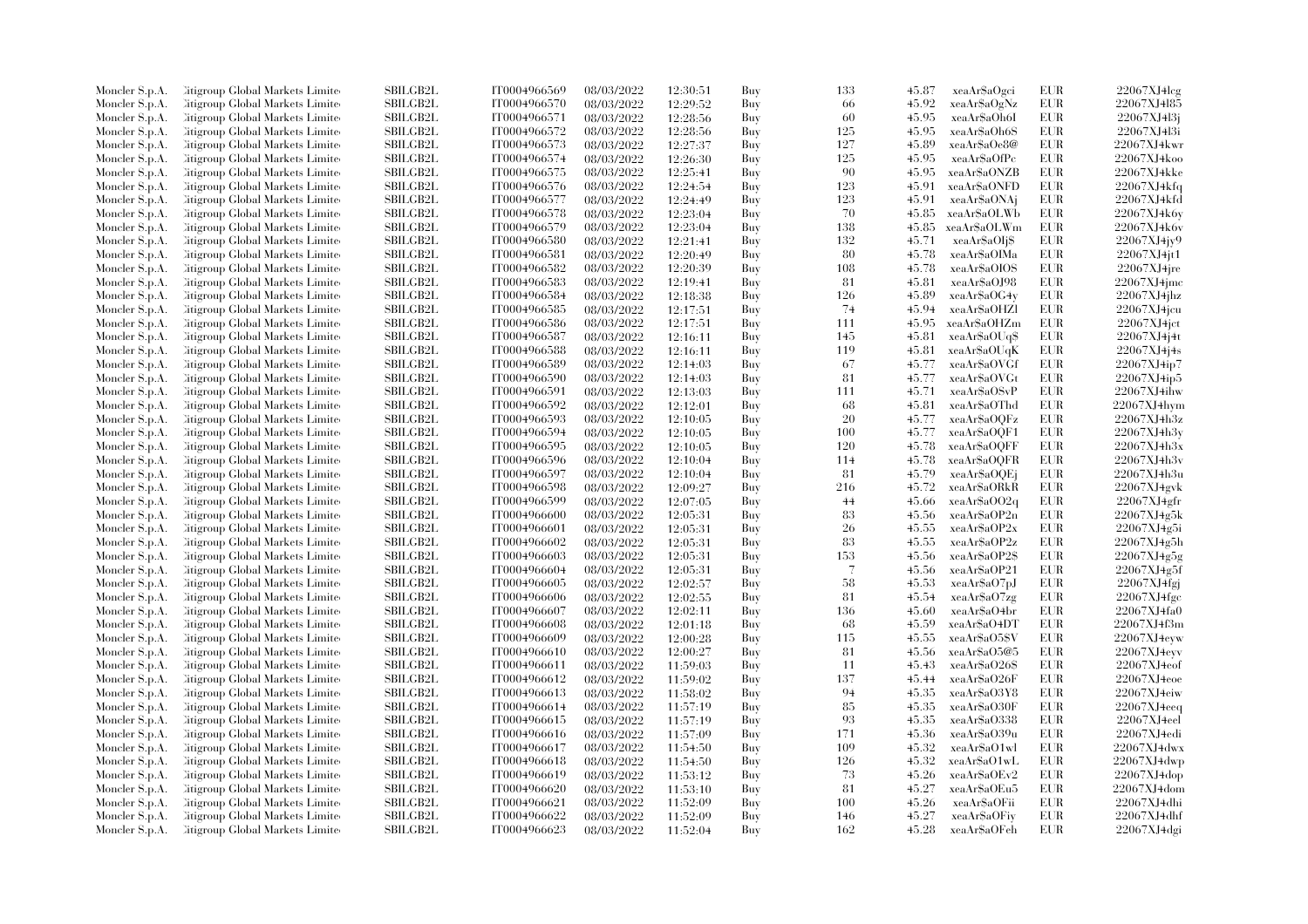| Moncler S.p.A. | Citigroup Global Markets Limite  | SBILGB2L        | IT0004966624 | 08/03/2022 | 11:49:12 | Buy | 69             | 45.19 | xeaAr\$aODcK  | EUR        | 22067XJ4czd |
|----------------|----------------------------------|-----------------|--------------|------------|----------|-----|----------------|-------|---------------|------------|-------------|
| Moncler S.p.A. | Litigroup Global Markets Limite  | SBILGB2L        | IT0004966625 | 08/03/2022 | 11:49:12 | Buy | 102            | 45.20 | xeaAr\$aODcR  | <b>EUR</b> | 22067XJ4czc |
| Moncler S.p.A. | Citigroup Global Markets Limited | SBILGB2L        | IT0004966626 | 08/03/2022 | 11:47:07 | Buy | 45             | 45.23 | xeaAr\$aOAvm  | <b>EUR</b> | 22067XJ4cku |
| Moncler S.p.A. | Citigroup Global Markets Limite  | <b>SBILGB2L</b> | IT0004966627 | 08/03/2022 | 11:47:07 | Buy | 100            | 45.23 | xeaAr\$aOAvq  | <b>EUR</b> | 22067XJ4ckt |
| Moncler S.p.A. | Litigroup Global Markets Limite  | SBILGB2L        | IT0004966628 | 08/03/2022 | 11:47:07 | Buy | 145            | 45.24 | xeaAr\$aOAv@  | <b>EUR</b> | 22067XJ4cks |
| Moncler S.p.A. | Citigroup Global Markets Limite  | <b>SBILGB2L</b> | IT0004966629 | 08/03/2022 | 11:46:40 | Buy | 112            | 45.25 | xeaAr\$aOAKZ  | <b>EUR</b> | 22067XJ4chl |
| Moncler S.p.A. | Citigroup Global Markets Limited | <b>SBILGB2L</b> | IT0004966630 | 08/03/2022 | 11:46:09 | Buy | 102            | 45.25 | xeaAr\$aOBYc  | <b>EUR</b> | 22067XJ4cd7 |
| Moncler S.p.A. | Litigroup Global Markets Limite  | SBILGB2L        | IT0004966631 | 08/03/2022 | 11:43:53 | Buy | 31             | 45.30 | xeaAr\$a08AQ  | <b>EUR</b> | 22067XJ4bp  |
| Moncler S.p.A. | Citigroup Global Markets Limited | SBILGB2L        | IT0004966632 | 08/03/2022 | 11:43:53 | Buy | 160            | 45.31 | xeaAr\$aO8Lj  | <b>EUR</b> | 22067XJ4bvm |
| Moncler S.p.A. | Citigroup Global Markets Limited | <b>SBILGB2L</b> | IT0004966633 | 08/03/2022 | 11:43:53 | Buy | 160            | 45.32 | xeaAr\$aO8Ka  | <b>EUR</b> | 22067XJ4bve |
|                | Citigroup Global Markets Limited | <b>SBILGB2L</b> | IT0004966634 | 08/03/2022 |          | Buy | 110            | 45.30 | xeaAr\$aPs7s  | <b>EUR</b> | 22067XJ4bgi |
| Moncler S.p.A. |                                  |                 |              |            | 11:41:22 |     | 130            |       | xeaAr\$aPtZo  | <b>EUR</b> |             |
| Moncler S.p.A. | Litigroup Global Markets Limite  | SBILGB2L        | IT0004966635 | 08/03/2022 | 11:40:36 | Buy |                | 45.36 |               |            | 22067XJ4b9v |
| Moncler S.p.A. | Citigroup Global Markets Limited | <b>SBILGB2L</b> | IT0004966636 | 08/03/2022 | 11:39:20 | Buy | 75             | 45.35 | xeaAr\$aPtQm  | <b>EUR</b> | 22067XJ4b0s |
| Moncler S.p.A. | Citigroup Global Markets Limited | SBILGB2L        | IT0004966637 | 08/03/2022 | 11:38:46 | Buy | -59            | 45.39 | xeaAr\$aPq@a  | <b>EUR</b> | 22067XJ4ax0 |
| Moncler S.p.A. | Citigroup Global Markets Limited | <b>SBILGB2L</b> | IT0004966638 | 08/03/2022 | 11:38:45 | Buy | 133            | 45.40 | xeaAr\$aPq@8  | <b>EUR</b> | 22067XJ4awy |
| Moncler S.p.A. | Litigroup Global Markets Limite  | <b>SBILGB2L</b> | IT0004966639 | 08/03/2022 | 11:37:29 | Buy | 104            | 45.42 | xeaAr\$aPrgZ  | <b>EUR</b> | 22067XJ4apo |
| Moncler S.p.A. | Litigroup Global Markets Limite  | SBILGB2L        | IT0004966640 | 08/03/2022 | 11:37:13 | Buy | 125            | 45.41 | xeaAr\$aPr@3  | <b>EUR</b> | 22067XJ4aod |
| Moncler S.p.A. | Citigroup Global Markets Limited | <b>SBILGB2L</b> | IT0004966641 | 08/03/2022 | 11:37:07 | Buy | 140            | 45.42 | xeaAr\$aPr4O  | <b>EUR</b> | 22067XJ4amc |
| Moncler S.p.A. | Citigroup Global Markets Limited | <b>SBILGB2L</b> | IT0004966642 | 08/03/2022 | 11:34:50 | Buy | 100            | 45.41 | xeaAr\$aPpo0  | <b>EUR</b> | 22067XJ4a3h |
| Moncler S.p.A. | Citigroup Global Markets Limited | SBILGB2L        | IT0004966643 | 08/03/2022 | 11:34:50 | Buy | $\overline{1}$ | 45.41 | xeaAr\$aPpzl  | <b>EUR</b> | 22067XJ4a35 |
| Moncler S.p.A. | Litigroup Global Markets Limite  | SBILGB2L        | IT0004966644 | 08/03/2022 | 11:34:50 | Buy | 105            | 45.41 | xeaAr\$aPpzn  | <b>EUR</b> | 22067XJ4a2z |
| Moncler S.p.A. | Citigroup Global Markets Limited | <b>SBILGB2L</b> | IT0004966645 | 08/03/2022 | 11:34:03 | Buy | 81             | 45.40 | xeaAr\$aPpPg  | <b>EUR</b> | 22067XJ49wl |
| Moncler S.p.A. | Citigroup Global Markets Limited | <b>SBILGB2L</b> | IT0004966646 | 08/03/2022 | 11:33:15 | Buy | 137            | 45.36 | xeaAr\$aPmua  | <b>EUR</b> | 22067XJ49s6 |
| Moncler S.p.A. | Citigroup Global Markets Limited | <b>SBILGB2L</b> | IT0004966647 | 08/03/2022 | 11:31:23 | Buy | 62             | 45.26 | xeaAr\$aPnMH  | <b>EUR</b> | 22067XJ49gj |
| Moncler S.p.A. | Citigroup Global Markets Limite  | SBILGB2L        | IT0004966648 | 08/03/2022 | 11:31:23 | Buy | 60             | 45.26 | xeaAr\$aPnMD  | <b>EUR</b> | 22067XJ49gk |
| Moncler S.p.A. | Citigroup Global Markets Limite  | SBILGB2L        | IT0004966649 | 08/03/2022 | 11:31:23 | Buy | 98             | 45.26 | xeaAr\$aPnMM  | EUR        | 22067XJ49gi |
| Moncler S.p.A. | Citigroup Global Markets Limite  | SBILGB2L        | IT0004966650 | 08/03/2022 | 11:31:23 | Buy | 90             | 45.27 | xeaAr\$aPnMO  | EUR        | 22067XJ49gh |
| Moncler S.p.A. | Citigroup Global Markets Limited | <b>SBILGB2L</b> | IT0004966651 | 08/03/2022 | 11:31:23 | Buy | 53             | 45.27 | xeaAr\$aPnMQ  | <b>EUR</b> | 22067XJ49gg |
| Moncler S.p.A. | Citigroup Global Markets Limited | SBILGB2L        | IT0004966652 | 08/03/2022 | 11:28:55 | Buy | 65             | 45.33 | xeaAr\$aP\$vq | <b>EUR</b> | 22067XJ48z7 |
| Moncler S.p.A. | Citigroup Global Markets Limite  | SBILGB2L        | IT0004966653 | 08/03/2022 | 11:28:44 | Buy | 40             | 45.33 | xeaArSaP\$1B  | <b>EUR</b> | 22067XJ48v7 |
| Moncler S.p.A. | Citigroup Global Markets Limited | <b>SBILGB2L</b> | IT0004966654 | 08/03/2022 | 11:28:29 | Buy | 105            | 45.31 | xeaAr\$aP\$Bh | <b>EUR</b> | 22067XJ48x0 |
| Moncler S.p.A. | Citigroup Global Markets Limited | <b>SBILGB2L</b> | IT0004966655 | 08/03/2022 | 11:27:21 | Buy | 58             | 45.27 | xeaAr\$aPyvC  | <b>EUR</b> | 22067XJ48px |
| Moncler S.p.A. | Citigroup Global Markets Limite  | SBILGB2L        | IT0004966656 | 08/03/2022 | 11:27:18 | Buy | 112            | 45.28 | xeaAr\$aPyuT  | <b>EUR</b> | 22067XJ48pt |
| Moncler S.p.A. | Citigroup Global Markets Limite  | SBILGB2L        | IT0004966657 | 08/03/2022 | 11:26:54 | Buy | 65             | 45.27 | xeaAr\$aPyGg  | <b>EUR</b> | 22067XJ48mz |
| Moncler S.p.A. | Citigroup Global Markets Limited | <b>SBILGB2L</b> | IT0004966658 | 08/03/2022 |          |     | 48             | 45.27 | xeaAr\$aPyGi  | <b>EUR</b> | 22067XJ48my |
|                |                                  |                 |              |            | 11:26:54 | Buy |                |       |               |            |             |
| Moncler S.p.A. | Litigroup Global Markets Limite  | SBILGB2L        | IT0004966659 | 08/03/2022 | 11:26:40 | Buy | 144            | 45.27 | xeaAr\$aPzbP  | EUR        | 22067XJ48l7 |
| Moncler S.p.A. | Citigroup Global Markets Limited | <b>SBILGB2L</b> | IT0004966660 | 08/03/2022 | 11:26:40 | Buy | 81             | 45.28 | xeaAr\$aPzbS  | <b>EUR</b> | 22067XJ48l6 |
| Moncler S.p.A. | Litigroup Global Markets Limite  | SBILGB2L        | IT0004966661 | 08/03/2022 | 11:25:04 | Buy | 154            | 45.22 | xeaAr\$aPwXd  | <b>EUR</b> | 22067XJ48af |
| Moncler S.p.A. | Litigroup Global Markets Limite  | <b>SBILGB2L</b> | IT0004966662 | 08/03/2022 | 11:24:00 | Buy | 169            | 45.15 | xeaAr\$aPwMI  | <b>EUR</b> | 22067XJ4850 |
| Moncler S.p.A. | Citigroup Global Markets Limite  | <b>SBILGB2L</b> | IT0004966663 | 08/03/2022 | 11:21:40 | Buy | 142            | 45.01 | xeaAr\$aPuqS  | <b>EUR</b> | 22067XJ47qp |
| Moncler S.p.A. | Citigroup Global Markets Limite  | SBILGB2L        | IT0004966664 | 08/03/2022 | 11:20:53 | Buy | 143            | 45.05 | xeaAr\$aPuMg  | <b>EUR</b> | 22067XJ47lx |
| Moncler S.p.A. | Litigroup Global Markets Limite  | SBILGB2L        | IT0004966665 | 08/03/2022 | 11:19:51 | Buy | 106            | 45.16 | xeaAr\$aPv7L  | <b>EUR</b> | 22067XJ47en |
| Moncler S.p.A. | Citigroup Global Markets Limited | SBILGB2L        | IT0004966666 | 08/03/2022 | 11:19:00 | Buy | 113            | 45.15 | xeaAr\$aPcjP  | <b>EUR</b> | 22067XJ47ai |
| Moncler S.p.A. | Citigroup Global Markets Limited | <b>SBILGB2L</b> | IT0004966667 | 08/03/2022 | 11:18:55 | Buy | 113            | 45.16 | xeaAr\$aPckH  | <b>EUR</b> | 22067XJ47a2 |
| Moncler S.p.A. | Citigroup Global Markets Limited | SBILGB2L        | IT0004966668 | 08/03/2022 | 11:17:20 | Buy | 94             | 45.23 | xeaAr\$aPdn2  | <b>EUR</b> | 22067XJ46zs |
| Moncler S.p.A. | Citigroup Global Markets Limite  | SBILGB2L        | IT0004966669 | 08/03/2022 | 11:17:20 | Buy | 87             | 45.23 | xeaAr\$aPdnA  | <b>EUR</b> | 22067XJ46zr |
| Moncler S.p.A. | Citigroup Global Markets Limite  | SBILGB2L        | IT0004966670 | 08/03/2022 | 11:17:20 | Buy | 55             | 45.23 | xeaAr\$aPdnC  | <b>EUR</b> | 22067XJ46zq |
| Moncler S.p.A. | Citigroup Global Markets Limited | SBILGB2L        | IT0004966671 | 08/03/2022 | 11:15:46 | Buy | 147            | 45.26 | xeaAr\$aPaoU  | <b>EUR</b> | 22067XJ46lx |
| Moncler S.p.A. | Citigroup Global Markets Limited | <b>SBILGB2L</b> | IT0004966672 | 08/03/2022 | 11:14:41 | Buy | 87             | 45.32 | xeaAr\$aPbXa  | <b>EUR</b> | 22067XJ4685 |
| Moncler S.p.A. | Citigroup Global Markets Limite  | SBILGB2L        | IT0004966673 | 08/03/2022 | 11:14:41 | Buy | 104            | 45.32 | xeaAr\$aPbXt  | <b>EUR</b> | 22067XJ4684 |
| Moncler S.p.A. | Litigroup Global Markets Limite  | SBILGB2L        | IT0004966674 | 08/03/2022 | 11:14:07 | Buy | 100            | 45.30 | xeaAr\$aPbw@  | <b>EUR</b> | 22067XJ4645 |
| Moncler S.p.A. | Citigroup Global Markets Limited | <b>SBILGB2L</b> | IT0004966675 | 08/03/2022 | 11:12:49 | Buy | 91             | 45.36 | xeaAr\$aPYvY  | <b>EUR</b> | 22067XJ45uo |
| Moncler S.p.A. | Citigroup Global Markets Limited | <b>SBILGB2L</b> | IT0004966676 | 08/03/2022 | 11:12:18 | Buy | $\overline{1}$ | 45.38 | xeaAr\$aPYKu  | <b>EUR</b> | 22067XJ45q5 |
| Moncler S.p.A. | Citigroup Global Markets Limite  | <b>SBILGB2L</b> | IT0004966677 | 08/03/2022 | 11:12:18 | Buy | 131            | 45.38 | xeaAr\$aPYKw  | <b>EUR</b> | 22067XJ45q3 |
| Moncler S.p.A. | Litigroup Global Markets Limited | SBILGB2L        | IT0004966678 | 08/03/2022 | 11:12:08 | Buy | 71             | 45.38 | xeaAr\$aPYTP  | <b>EUR</b> | 22067XJ45p0 |
|                |                                  |                 |              |            |          |     |                |       |               |            |             |
|                |                                  |                 |              |            |          |     |                |       |               |            |             |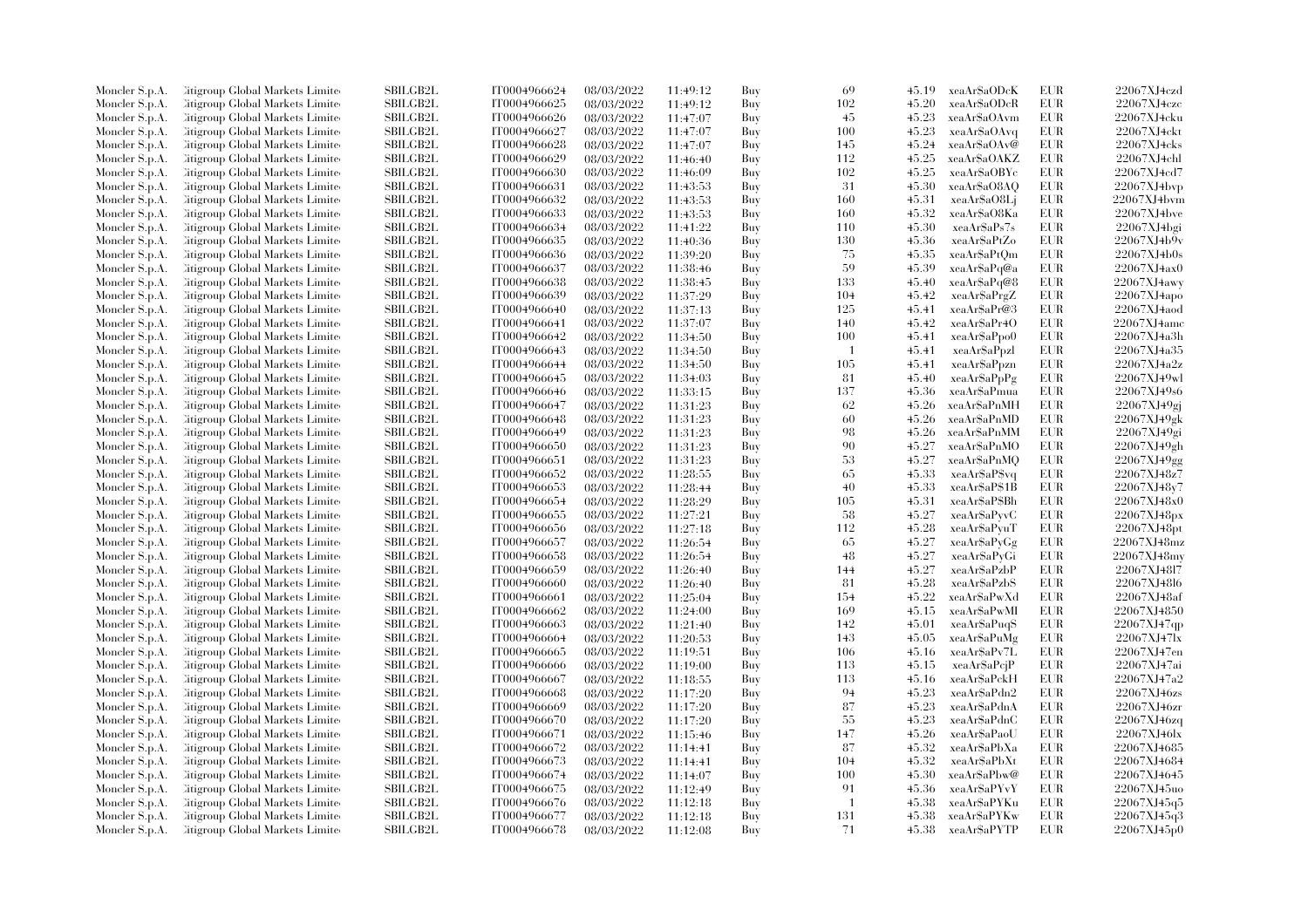| Moncler S.p.A. | Citigroup Global Markets Limite  | SBILGB2L        | IT0004966679 | 08/03/2022 | 11:11:02 | Buy | 147 | 45.32 | xeaAr\$aPZES  | <b>EUR</b> | 22067XJ45hq    |
|----------------|----------------------------------|-----------------|--------------|------------|----------|-----|-----|-------|---------------|------------|----------------|
| Moncler S.p.A. | Citigroup Global Markets Limite  | SBILGB2L        | IT0004966680 | 08/03/2022 | 11:09:53 | Buy | 149 | 45.31 | xeaAr\$aPWxG  | EUR        | 22067XJ459t    |
| Moncler S.p.A. | Citigroup Global Markets Limited | <b>SBILGB2L</b> | IT0004966681 | 08/03/2022 | 11:09:05 | Buy | 149 | 45.37 | xeaAr\$aPXYS  | <b>EUR</b> | 22067XJ44y9    |
| Moncler S.p.A. | Litigroup Global Markets Limite  | SBILGB2L        | IT0004966682 | 08/03/2022 | 11:07:52 | Buy | 150 | 45.36 | xeaAr\$aPXGd  | EUR        | 22067XJ44tu    |
| Moncler S.p.A. | Citigroup Global Markets Limite  | <b>SBILGB2L</b> | IT0004966683 | 08/03/2022 | 11:06:59 | Buy | 78  | 45.41 | xeaAr\$aPk58  | EUR        | 22067XJ44o9    |
| Moncler S.p.A. | Citigroup Global Markets Limite  | SBILGB2L        | IT0004966684 | 08/03/2022 | 11:06:20 | Buy | 72  | 45.33 | xeaAr\$aPlYR  | EUR        | 22067XJ44j7    |
| Moncler S.p.A. | Citigroup Global Markets Limite  | <b>SBILGB2L</b> | IT0004966685 | 08/03/2022 | 11:06:20 | Buy | 72  | 45.33 | xeaAr\$aPljj  | EUR        | 22067XJ44j6    |
| Moncler S.p.A. | Litigroup Global Markets Limite  | <b>SBILGB2L</b> | IT0004966686 | 08/03/2022 | 11:06:20 | Buy | 108 | 45.34 | xeaAr\$aPljl  | <b>EUR</b> | 22067XJ44j4    |
| Moncler S.p.A. | Citigroup Global Markets Limite  | SBILGB2L        | IT0004966687 | 08/03/2022 | 11:04:17 | Buy | 133 | 45.42 | xeaAr\$aPiU@  | EUR        | 22067XJ442t    |
| Moncler S.p.A. | Citigroup Global Markets Limite  | <b>SBILGB2L</b> | IT0004966688 | 08/03/2022 | 11:04:17 | Buy | 69  | 45.44 | xeaAr\$aPiPZ  | <b>EUR</b> | 22067XJ442p    |
| Moncler S.p.A. | Citigroup Global Markets Limite  | <b>SBILGB2L</b> | IT0004966689 | 08/03/2022 | 11:04:17 | Buy | -64 | 45.44 | xeaAr\$aPiPb  | EUR        | 22067XJ442i    |
| Moncler S.p.A. | Litigroup Global Markets Limite  | <b>SBILGB2L</b> | IT0004966690 | 08/03/2022 | 11:04:17 | Buy | 194 | 45.45 | xeaAr\$aPiPd  | <b>EUR</b> | 22067XJ442g    |
| Moncler S.p.A. | Citigroup Global Markets Limite  | SBILGB2L        | IT0004966691 | 08/03/2022 | 11:01:56 | Buy | 62  | 45.47 | xeaAr\$aPhBa  | <b>EUR</b> | 22067XJ43ke    |
| Moncler S.p.A. | Citigroup Global Markets Limited | SBILGB2L        | IT0004966692 | 08/03/2022 | 11:01:46 | Buy | 60  | 45.48 | xeaAr\$aPhSh  | <b>EUR</b> | 22067XJ43ix    |
| Moncler S.p.A. | Litigroup Global Markets Limite  | SBILGB2L        | IT0004966693 | 08/03/2022 |          | Buy | 107 | 45.48 | xeaAr\$aPeWC  | EUR        | 22067XJ43gw    |
|                |                                  | <b>SBILGB2L</b> |              |            | 11:01:34 |     | 98  | 45.48 |               | EUR        | 22067XJ43eo    |
| Moncler S.p.A. | Litigroup Global Markets Limite  |                 | IT0004966694 | 08/03/2022 | 11:01:12 | Buy | 72  |       | xeaAr\$aPev@  |            |                |
| Moncler S.p.A. | Citigroup Global Markets Limite  | SBILGB2L        | IT0004966695 | 08/03/2022 | 11:00:01 | Buy |     | 45.47 | xeaAr\$aPfCh  | EUR        | 22067XJ435d    |
| Moncler S.p.A. | Citigroup Global Markets Limite  | SBILGB2L        | IT0004966696 | 08/03/2022 | 10:59:31 | Buy | 85  | 45.55 | xeaAr\$aPMrI  | EUR        | 22067XJ42ze    |
| Moncler S.p.A. | Citigroup Global Markets Limite  | <b>SBILGB2L</b> | IT0004966697 | 08/03/2022 | 10:59:31 | Buy | 62  | 45.55 | xeaAr\$aPMrQ  | EUR        | 22067XJ42zd    |
| Moncler S.p.A. | Litigroup Global Markets Limite  | <b>SBILGB2L</b> | IT0004966698 | 08/03/2022 | 10:59:31 | Buy | 93  | 45.56 | xeaAr\$aPMrS  | EUR        | 22067XJ42zc    |
| Moncler S.p.A. | Citigroup Global Markets Limite  | SBILGB2L        | IT0004966699 | 08/03/2022 | 10:58:00 | Buy | 88  | 45.55 | xeaAr\$aPNQv  | EUR        | 22067XJ42p4    |
| Moncler S.p.A. | Citigroup Global Markets Limite  | SBILGB2L        | IT0004966700 | 08/03/2022 | 10:58:00 | Buy | 10  | 45.55 | xeaAr\$aPNQx  | EUR        | 22067XJ42p1    |
| Moncler S.p.A. | Citigroup Global Markets Limite  | <b>SBILGB2L</b> | IT0004966701 | 08/03/2022 | 10:57:23 | Buy | 137 | 45.60 | xeaAr\$aPKEi  | EUR        | 22067XJ42ke    |
| Moncler S.p.A. | Citigroup Global Markets Limite  | SBILGB2L        | IT0004966702 | 08/03/2022 | 10:57:23 | Buy | 100 | 45.61 | xeaAr\$aPK9P  | <b>EUR</b> | 22067XJ42k8    |
| Moncler S.p.A. | Citigroup Global Markets Limite  | <b>SBILGB2L</b> | IT0004966703 | 08/03/2022 | 10:56:48 | Buy | 81  | 45.61 | xeaArSaPLtw   | EUR        | 22067XJ42fd    |
| Moncler S.p.A. | Litigroup Global Markets Limite  | <b>SBILGB2L</b> | IT0004966704 | 08/03/2022 | 10:56:47 | Buy | 93  | 45.61 | xeaAr\$aPLsS  | EUR        | 22067XJ42f5    |
| Moncler S.p.A. | Citigroup Global Markets Limite  | <b>SBILGB2L</b> | IT0004966705 | 08/03/2022 | 10:54:47 | Buy | 38  | 45.59 | xeaAr\$aPJ1K  | EUR        | 22067XJ420t    |
| Moncler S.p.A. | Citigroup Global Markets Limite  | <b>SBILGB2L</b> | IT0004966706 | 08/03/2022 | 10:54:47 | Buy | 46  | 45.59 | xeaAr\$aPJ1O  | <b>EUR</b> | 22067XJ420s    |
| Moncler S.p.A. | Litigroup Global Markets Limite  | SBILGB2L        | IT0004966707 | 08/03/2022 | 10:54:47 | Buy | 82  | 45.59 | xeaAr\$aPJ0X  | EUR        | 22067XJ420q    |
| Moncler S.p.A. | Litigroup Global Markets Limite  | <b>SBILGB2L</b> | IT0004966708 | 08/03/2022 | 10:54:16 | Buy | 63  | 45.57 | xeaAr\$aPGWT  | EUR        | 22067XJ41xp    |
| Moncler S.p.A. | Litigroup Global Markets Limite  | <b>SBILGB2L</b> | IT0004966709 | 08/03/2022 | 10:53:31 | Buy | 131 | 45.62 | xeaAr\$aPGFb  | <b>EUR</b> | 22067XJ41qf    |
| Moncler S.p.A. | Citigroup Global Markets Limite  | SBILGB2L        | IT0004966710 | 08/03/2022 | 10:53:22 | Buy | 27  | 45.64 | xeaAr\$aPGKt  | <b>EUR</b> | 22067XJ41pc    |
| Moncler S.p.A. | Citigroup Global Markets Limite  | SBILGB2L        | IT0004966711 | 08/03/2022 | 10:53:22 | Buy | 100 | 45.64 | xeaAr\$aPGK0  | EUR        | 22067XJ41pb    |
| Moncler S.p.A. | Citigroup Global Markets Limite  | <b>SBILGB2L</b> | IT0004966712 | 08/03/2022 | 10:52:06 | Buy | 92  | 45.58 | xeaAr\$aPUZ2  | <b>EUR</b> | 22067XJ41c1    |
| Moncler S.p.A. | Citigroup Global Markets Limite  | SBILGB2L        | IT0004966713 | 08/03/2022 | 10:51:46 | Buy | 93  | 45.58 | xeaAr\$aPUxN  | <b>EUR</b> | 22067XJ41am    |
| Moncler S.p.A. | Citigroup Global Markets Limite  | <b>SBILGB2L</b> | IT0004966714 | 08/03/2022 | 10:51:35 | Buy | 117 | 45.58 | xeaAr\$aPUDA  | EUR        | 22067XJ419c    |
| Moncler S.p.A. | Litigroup Global Markets Limite  | <b>SBILGB2L</b> | IT0004966715 | 08/03/2022 | 10:50:14 | Buy | 59  | 45.57 | xeaAr\$aPVRG  | EUR        | 22067XJ40wk    |
| Moncler S.p.A. | Citigroup Global Markets Limite  | <b>SBILGB2L</b> | IT0004966716 | 08/03/2022 | 10:49:49 | Buy | 72  | 45.63 | xeaAr\$aPS@f  | EUR        | 22067XJ40sc    |
| Moncler S.p.A. | Citigroup Global Markets Limite  | SBILGB2L        | IT0004966717 | 08/03/2022 | 10:49:34 | Buy | 76  | 45.61 | xeaAr\$aPSMc  | <b>EUR</b> | 22067XJ40nc    |
| Moncler S.p.A. | Litigroup Global Markets Limite  | SBILGB2L        | IT0004966718 | 08/03/2022 | 10:48:46 | Buy | 96  | 45.60 | xeaAr\$aPT76  | EUR        | 22067XJ40i7    |
| Moncler S.p.A. | Litigroup Global Markets Limite  | <b>SBILGB2L</b> | IT0004966719 | 08/03/2022 | 10:48:43 | Buy | 61  | 45.60 | xeaAr\$aPT21  | EUR        | 22067XJ40hm    |
| Moncler S.p.A. | Citigroup Global Markets Limite  | SBILGB2L        | IT0004966720 | 08/03/2022 | 10:47:54 | Buy | 72  | 45.56 | xeaAr\$aPQ\$A | EUR        | 22067XJ40d6    |
| Moncler S.p.A. | Citigroup Global Markets Limite  | SBILGB2L        | IT0004966721 | 08/03/2022 | 10:47:52 | Buy | 108 | 45.57 | xeaAr\$aPQvq  | <b>EUR</b> | 22067XJ40d1    |
| Moncler S.p.A. | Litigroup Global Markets Limite  | <b>SBILGB2L</b> | IT0004966722 | 08/03/2022 | 10:47:49 | Buy | 103 | 45.58 | xeaAr\$aPOwC  | EUR        | 22067XJ40ca    |
|                |                                  | <b>SBILGB2L</b> |              |            |          |     | 75  | 45.51 |               | EUR        | 22067XJ4070    |
| Moncler S.p.A. | Litigroup Global Markets Limite  |                 | IT0004966723 | 08/03/2022 | 10:46:42 | Buy |     |       | xeaAr\$aPR0a  | <b>EUR</b> |                |
| Moncler S.p.A. | Citigroup Global Markets Limite  | SBILGB2L        | IT0004966724 | 08/03/2022 | 10:46:38 | Buy | 112 | 45.52 | xeaAr\$aPRDk  |            | 22067XJ406q    |
| Moncler S.p.A. | Citigroup Global Markets Limite  | <b>SBILGB2L</b> | IT0004966725 | 08/03/2022 | 10:45:08 | Buy | 37  | 45.46 | xeaAr\$aPPah  | EUR        | 22067XJ3zwm    |
| Moncler S.p.A. | Citigroup Global Markets Limite  | <b>SBILGB2L</b> | IT0004966726 | 08/03/2022 | 10:45:08 | Buy | 83  | 45.47 | xeaAr\$aPPad  | EUR        | 22067XJ3zwn    |
| Moncler S.p.A. | Citigroup Global Markets Limite  | <b>SBILGB2L</b> | IT0004966727 | 08/03/2022 | 10:45:08 | Buy | 94  | 45.47 | xeaAr\$aPPar  | EUR        | 22067XJ3zwl    |
| Moncler S.p.A. | Citigroup Global Markets Limite  | SBILGB2L        | IT0004966728 | 08/03/2022 | 10:44:25 | Buy | 97  | 45.37 | xeaAr\$aPPEh  | <b>EUR</b> | 22067XJ3zsb    |
| Moncler S.p.A. | Litigroup Global Markets Limite  | <b>SBILGB2L</b> | IT0004966729 | 08/03/2022 | 10:43:32 | Buy | 94  | 45.46 | xeaAr\$aP6mZ  | EUR        | 22067XJ3zn8    |
| Moncler S.p.A. | Citigroup Global Markets Limite  | <b>SBILGB2L</b> | IT0004966730 | 08/03/2022 | 10:42:41 | Buy | -7  | 45.40 | xeaAr\$aP7rX  | EUR        | 22067XJ3zfk    |
| Moncler S.p.A. | Citigroup Global Markets Limite  | SBILGB2L        | IT0004966731 | 08/03/2022 | 10:42:41 | Buy | 75  | 45.40 | xeaAr\$aP7rZ  | EUR        | $22067XJ3z$ fj |
| Moncler S.p.A. | Citigroup Global Markets Limite  | <b>SBILGB2L</b> | IT0004966732 | 08/03/2022 | 10:42:41 | Buy | 65  | 45.40 | xeaAr\$aP7rc  | <b>EUR</b> | 22067XJ3zfi    |
| Moncler S.p.A. | Citigroup Global Markets Limited | SBILGB2L        | IT0004966733 | 08/03/2022 | 10:42:39 | Buy | 81  | 45.41 | xeaAr\$aP7nl  | <b>EUR</b> | 22067XJ3zee    |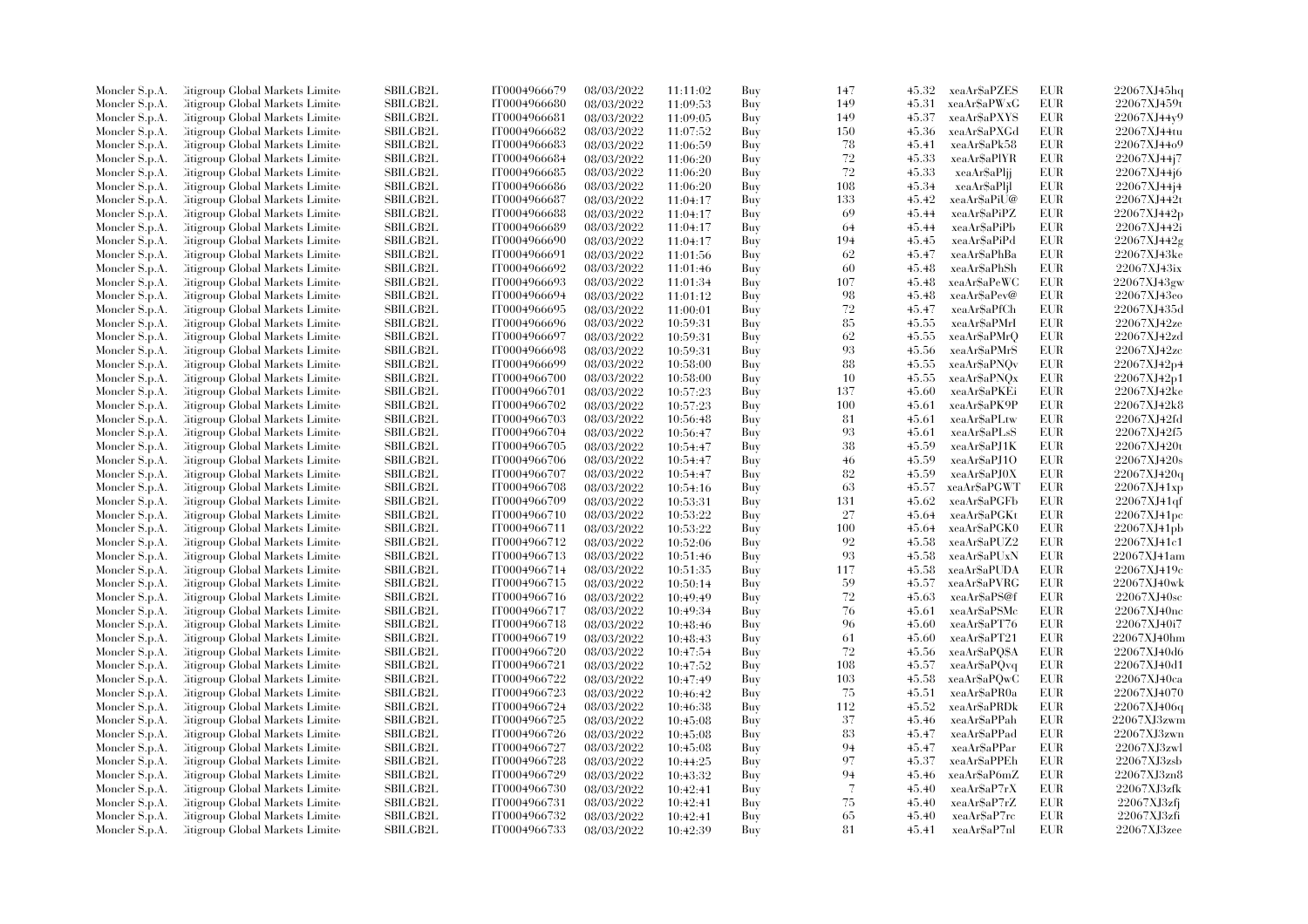| Moncler S.p.A.                   | Citigroup Global Markets Limite                                    | SBILGB2L                    | IT0004966734 | 08/03/2022               | 10:42:01             | Buy        | 103            | 45.40          | xeaAr\$aP7VZ  | EUR        | 22067XJ3zbb                |
|----------------------------------|--------------------------------------------------------------------|-----------------------------|--------------|--------------------------|----------------------|------------|----------------|----------------|---------------|------------|----------------------------|
| Moncler S.p.A.                   | Citigroup Global Markets Limite                                    | SBILGB2L                    | IT0004966735 | 08/03/2022               | 10:41:57             | Buy        | 13             | 45.40          | xeaAr\$aP7Oo  | EUR        | 22067XJ3zao                |
| Moncler S.p.A.                   | Citigroup Global Markets Limited                                   | <b>SBILGB2L</b>             | IT0004966736 | 08/03/2022               | 10:40:35             | Buy        | 19             | 45.41          | xeaAr\$aP5jW  | <b>EUR</b> | 22067XJ3z2j                |
| Moncler S.p.A.                   | Litigroup Global Markets Limite                                    | SBILGB2L                    | IT0004966737 | 08/03/2022               | 10:40:35             | Buy        | 89             | 45.41          | xeaAr\$aP5jq  | EUR        | 22067XJ3z2h                |
| Moncler S.p.A.                   | Citigroup Global Markets Limite                                    | <b>SBILGB2L</b>             | IT0004966738 | 08/03/2022               | 10:40:35             | Buy        | 93             | 45.41          | xeaAr\$aP5j5  | EUR        | 22067XJ3z2g                |
| Moncler S.p.A.                   | Citigroup Global Markets Limite                                    | SBILGB2L                    | IT0004966739 | 08/03/2022               | 10:39:20             | Buy        | 47             | 45.56          | xeaAr\$aP3Vm  | EUR        | 22067XJ3yqo                |
| Moncler S.p.A.                   | Citigroup Global Markets Limited                                   | <b>SBILGB2L</b>             | IT0004966740 | 08/03/2022               | 10:39:20             | Buy        | 64             | 45.56          | xeaAr\$aP3Vo  | EUR        | 22067XJ3yqn                |
| Moncler S.p.A.                   | Litigroup Global Markets Limite                                    | <b>SBILGB2L</b>             | IT0004966741 | 08/03/2022               | 10:39:20             | Buy        | 37             | 45.56          | xeaAr\$aP3Vq  | EUR        | 22067XJ3yqm                |
| Moncler S.p.A.                   | Citigroup Global Markets Limite                                    | SBILGB2L                    | IT0004966742 | 08/03/2022               | 10:38:32             | Buy        | 24             | 45.57          | xeaAr\$aP0Ds  | EUR        | 22067XJ3ykb                |
| Moncler S.p.A.                   | Citigroup Global Markets Limite                                    | SBILGB2L                    | IT0004966743 | 08/03/2022               | 10:38:32             | Buy        | 52             | 45.57          | xeaAr\$aP0Du  | <b>EUR</b> | 22067XJ3yka                |
| Moncler S.p.A.                   | Citigroup Global Markets Limite                                    | <b>SBILGB2L</b>             | IT0004966744 | 08/03/2022               | 10:38:22             | Buy        | 81             | 45.57          | xeaAr\$aP0KU  | EUR        | 22067XJ3yjp                |
| Moncler S.p.A.                   | Litigroup Global Markets Limite                                    | <b>SBILGB2L</b>             | IT0004966745 | 08/03/2022               | 10:37:29             | Buy        | 124            | 45.57          | xeaAr\$aP1vy  | <b>EUR</b> | $22067XJ3$ yeh             |
| Moncler S.p.A.                   | Citigroup Global Markets Limite                                    | SBILGB2L                    | IT0004966746 | 08/03/2022               | 10:37:06             | Buy        | 113            | 45.57          | xeaAr\$aP1Eb  | <b>EUR</b> | 22067XJ3ycp                |
| Moncler S.p.A.                   | Citigroup Global Markets Limited                                   | SBILGB2L                    | IT0004966747 | 08/03/2022               | 10:36:33             | Buy        | 124            | 45.52          | xeaAr\$aPEek  | EUR        | 22067XJ3v86                |
| Moncler S.p.A.                   | Litigroup Global Markets Limite                                    | SBILGB2L                    | IT0004966748 | 08/03/2022               | 10:35:11             | Buy        | 102            | 45.60          | xeaAr\$aPFlA  | EUR        | 22067XJ3xyz                |
| Moncler S.p.A.                   | Litigroup Global Markets Limite                                    | <b>SBILGB2L</b>             | IT0004966749 | 08/03/2022               | 10:35:07             | Buy        | 102            | 45.60          | xeaAr\$aPFgQ  | EUR        | 22067XJ3xz9                |
| Moncler S.p.A.                   | Citigroup Global Markets Limite                                    | SBILGB2L                    | IT0004966750 | 08/03/2022               | 10:33:47             | Buy        | 61             | 45.53          | xeaAr\$aPCq8  | EUR        | 22067XJ3xp7                |
| Moncler S.p.A.                   | Citigroup Global Markets Limite                                    | <b>SBILGB2L</b>             | IT0004966751 | 08/03/2022               | 10:33:47             | Buy        | 65             | 45.53          | xeaAr\$aPCtq  | EUR        | 22067XJ3xov                |
| Moncler S.p.A.                   | Citigroup Global Markets Limite                                    | <b>SBILGB2L</b>             | IT0004966752 | 08/03/2022               | 10:33:47             | Buy        | 98             | 45.54          | xeaArSaPCtw   | EUR        | 22067XJ3x00                |
| Moncler S.p.A.                   | Litigroup Global Markets Limite                                    | <b>SBILGB2L</b>             | IT0004966753 | 08/03/2022               | 10:32:27             | Buy        | 65             | 45.52          | xeaAr\$aPDkF  | EUR        | 22067XJ3xef                |
| Moncler S.p.A.                   | Citigroup Global Markets Limite                                    | SBILGB2L                    | IT0004966754 | 08/03/2022               | 10:32:26             | Buy        | 98             | 45.53          | xeaAr\$aPDhC  | <b>EUR</b> | 22067XJ3xdd                |
| Moncler S.p.A.                   | Citigroup Global Markets Limite                                    | SBILGB2L                    | IT0004966755 | 08/03/2022               | 10:31:38             | Buy        | 65             | 45.59          | xeaAr\$aPDSK  | <b>EUR</b> | 22067XJ3x8c                |
| Moncler S.p.A.                   | Citigroup Global Markets Limite                                    | <b>SBILGB2L</b>             | IT0004966756 | 08/03/2022               | 10:31:37             | Buy        | 98             | 45.60          | xeaAr\$aPDV0  | EUR        | 22067XJ3x7y                |
| Moncler S.p.A.                   | Citigroup Global Markets Limite                                    | SBILGB2L                    | IT0004966757 | 08/03/2022               | 10:30:43             | Buy        | 17             | 45.66          | xeaAr\$aPA0B  | <b>EUR</b> | 22067XJ3x05                |
| Moncler S.p.A.                   | Citigroup Global Markets Limite                                    | <b>SBILGB2L</b>             | IT0004966758 | 08/03/2022               | 10:30:43             | Buy        | 78             | 45.66          | xeaAr\$aPA0D  | EUR        | 22067XJ3x04                |
|                                  | Litigroup Global Markets Limite                                    | <b>SBILGB2L</b>             | IT0004966759 | 08/03/2022               |                      | Buy        | 61             | 45.66          | xeaAr\$aPBlu  | EUR        | 22067XJ3wqi                |
| Moncler S.p.A.<br>Moncler S.p.A. | Citigroup Global Markets Limite                                    | <b>SBILGB2L</b>             | IT0004966760 | 08/03/2022               | 10:29:54<br>10:29:54 | Buy        | 124            | 45.65          | xeaAr\$aPBI7  | <b>EUR</b> | 22067XJ3wqh                |
|                                  |                                                                    | SBILGB2L                    | IT0004966761 |                          |                      |            | 23             |                | xeaAr\$aPBl9  | <b>EUR</b> |                            |
| Moncler S.p.A.<br>Moncler S.p.A. | Citigroup Global Markets Limite<br>Litigroup Global Markets Limite | SBILGB2L                    | IT0004966762 | 08/03/2022<br>08/03/2022 | 10:29:54<br>10:28:50 | Buy<br>Buy | 60             | 45.65<br>45.58 | xeaAr\$aP8a5  | EUR        | 22067XJ3wqg<br>22067XJ3whf |
|                                  |                                                                    |                             |              |                          |                      |            |                |                |               | EUR        |                            |
| Moncler S.p.A.                   | Litigroup Global Markets Limite                                    | <b>SBILGB2L</b>             | IT0004966763 | 08/03/2022               | 10:28:09             | Buy        | 86             | 45.56          | xeaAr\$aP80p  |            | 22067XJ3wbi                |
| Moncler S.p.A.                   | Litigroup Global Markets Limite                                    | <b>SBILGB2L</b><br>SBILGB2L | IT0004966764 | 08/03/2022               | 10:28:06             | Buy        | 112<br>35      | 45.56          | xeaAr\$aP8DA  | <b>EUR</b> | 22067XJ3wap                |
| Moncler S.p.A.                   | Citigroup Global Markets Limite                                    |                             | IT0004966765 | 08/03/2022               | 10:28:06             | Buy        |                | 45.56          | xeaAr\$aP8DC  | <b>EUR</b> | 22067XJ3wao                |
| Moncler S.p.A.                   | Citigroup Global Markets Limite                                    | SBILGB2L                    | IT0004966766 | 08/03/2022               | 10:26:48             | Buy        | 113            | 45.59          | xeaAr\$aP9DE  | EUR        | 22067XJ3vyb                |
| Moncler S.p.A.                   | Citigroup Global Markets Limite                                    | <b>SBILGB2L</b>             | IT0004966767 | 08/03/2022               | 10:25:57             | Buy        | 100            | 45.56          | xeaAr\$aQs@V  | EUR        | 22067XJ3vpi                |
| Moncler S.p.A.                   | Citigroup Global Markets Limite                                    | SBILGB2L                    | IT0004966768 | 08/03/2022               | 10:25:46             | Buy        | 102            | 45.56          | xeaAr\$aQs0F  | <b>EUR</b> | 22067XJ3vnv                |
| Moncler S.p.A.                   | Citigroup Global Markets Limite                                    | <b>SBILGB2L</b>             | IT0004966769 | 08/03/2022               | 10:23:56             | Buy        | 100            | 45.42          | xeaAr\$aQqep  | <b>EUR</b> | 22067XJ3v98                |
| Moncler S.p.A.                   | Litigroup Global Markets Limite                                    | <b>SBILGB2L</b>             | IT0004966770 | 08/03/2022               | 10:23:56             | Buy        | -6             | 45.42          | xeaAr\$aOqel  | EUR        | 22067XJ3v99                |
| Moncler S.p.A.                   | Citigroup Global Markets Limite                                    | <b>SBILGB2L</b>             | IT0004966771 | 08/03/2022               | 10:23:56             | Buy        | 106            | 45.43          | xeaAr\$aQqes  | <b>EUR</b> | 22067XJ3v97                |
| Moncler S.p.A.                   | Citigroup Global Markets Limite                                    | <b>SBILGB2L</b>             | IT0004966772 | 08/03/2022               | 10:23:50             | Buy        | 98             | 45.43          | xeaAr\$aQqqI  | EUR        | 22067XJ3v8w                |
| Moncler S.p.A.                   | Litigroup Global Markets Limite                                    | SBILGB2L                    | IT0004966773 | 08/03/2022               | 10:22:36             | Buy        | 75             | 45.42          | xeaAr\$aOr1i  | EUR        | 22067XJ3uy1                |
| Moncler S.p.A.                   | Litigroup Global Markets Limite                                    | <b>SBILGB2L</b>             | IT0004966774 | 08/03/2022               | 10:22:10             | Buy        | $\overline{1}$ | 45.40          | xeaAr\$aQobj  | EUR        | 22067XJ3utw                |
| Moncler S.p.A.                   | Citigroup Global Markets Limite                                    | SBILGB2L                    | IT0004966775 | 08/03/2022               | 10:22:10             | Buy        | 68             | 45.41          | xeaAr\$aQob5  | EUR        | $22067XJ3$ utr             |
| Moncler S.p.A.                   | Citigroup Global Markets Limite                                    | SBILGB2L                    | IT0004966776 | 08/03/2022               | 10:22:09             | Buy        | 20             | 45.41          | xeaAr\$aQoaD  | EUR        | 22067XJ3utj                |
| Moncler S.p.A.                   | Litigroup Global Markets Limite                                    | <b>SBILGB2L</b>             | IT0004966777 | 08/03/2022               | 10:21:59             | Buy        | 61             | 45.40          | xeaAr\$aQoe4  | EUR        | 22067XJ3usd                |
| Moncler S.p.A.                   | Litigroup Global Markets Limite                                    | <b>SBILGB2L</b>             | IT0004966778 | 08/03/2022               | 10:21:22             | Buy        | 61             | 45.36          | xeaAr\$aQoBq  | EUR        | 22067XJ3uni                |
| Moncler S.p.A.                   | Citigroup Global Markets Limite                                    | <b>SBILGB2L</b>             | IT0004966779 | 08/03/2022               | 10:21:19             | Buy        | 81             | 45.37          | xeaAr\$aQoLm  | <b>EUR</b> | 22067XJ3un1                |
| Moncler S.p.A.                   | Citigroup Global Markets Limite                                    | <b>SBILGB2L</b>             | IT0004966780 | 08/03/2022               | 10:21:19             | Buy        | 53             | 45.37          | xeaAr\$aQoLN  | <b>EUR</b> | 22067XJ3umy                |
| Moncler S.p.A.                   | Litigroup Global Markets Limite                                    | <b>SBILGB2L</b>             | IT0004966781 | 08/03/2022               | 10:21:19             | Buy        | 58             | 45.37          | xeaAr\$aQoKW  | EUR        | 22067XJ3umx                |
| Moncler S.p.A.                   | Citigroup Global Markets Limite                                    | SBILGB2L                    | IT0004966782 | 08/03/2022               | 10:19:54             | Buy        | 10             | 45.18          | xeaAr\$aQmeO  | EUR        | 22067XJ3u8x                |
| Moncler S.p.A.                   | Citigroup Global Markets Limite                                    | SBILGB2L                    | IT0004966783 | 08/03/2022               | 10:19:54             | Buy        | 71             | 45.18          | xeaAr\$aQmeQ  | <b>EUR</b> | 22067XJ3u8w                |
| Moncler S.p.A.                   | Litigroup Global Markets Limite                                    | <b>SBILGB2L</b>             | IT0004966784 | 08/03/2022               | 10:19:54             | Buy        | 101            | 45.18          | xeaAr\$aOmhh  | EUR        | 22067XJ3u8v                |
| Moncler S.p.A.                   | Litigroup Global Markets Limite                                    | <b>SBILGB2L</b>             | IT0004966785 | 08/03/2022               | 10:18:47             | Buy        | 152            | 45.30          | xeaAr\$aQnG8  | EUR        | 22067XJ3tpp                |
| Moncler S.p.A.                   | Citigroup Global Markets Limite                                    | SBILGB2L                    | IT0004966786 | 08/03/2022               | 10:17:48             | Buy        | 79             | 45.44          | xeaAr\$aQ@Iv  | EUR        | 22067XJ3tan                |
| Moncler S.p.A.                   | Citigroup Global Markets Limite                                    | <b>SBILGB2L</b>             | IT0004966787 | 08/03/2022               | 10:17:47             | Buy        | 94             | 45.44          | xeaAr\$aQ@VI  | <b>EUR</b> | 22067XJ3t9k                |
| Moncler S.p.A.                   | Citigroup Global Markets Limited                                   | SBILGB2L                    | IT0004966788 | 08/03/2022               | 10:17:00             | Buy        | 78             | 45.41          | xeaAr\$aO\$1g | <b>EUR</b> | 22067XJ3t2g                |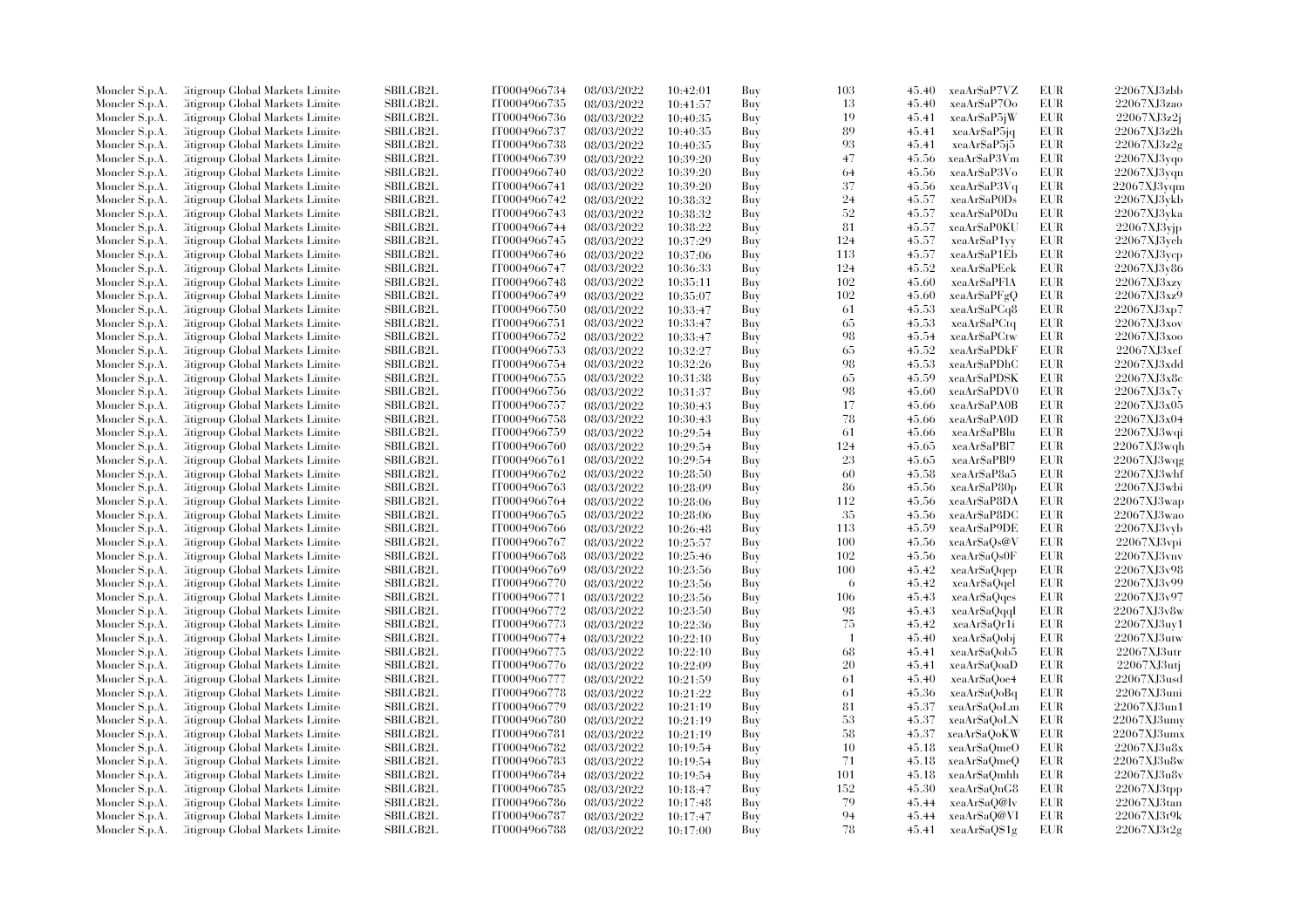| Moncler S.p.A. | Citigroup Global Markets Limite  | SBILGB2L        | IT0004966789 | 08/03/2022 | 10:16:46 | Buy | 100    | 45.42 | xeaAr\$aQ\$LU | EUR        | 22067XJ3t0y    |
|----------------|----------------------------------|-----------------|--------------|------------|----------|-----|--------|-------|---------------|------------|----------------|
| Moncler S.p.A. | Citigroup Global Markets Limite  | SBILGB2L        | IT0004966790 | 08/03/2022 | 10:15:44 | Buy | 64     | 45.39 | xeaAr\$aQy1N  | EUR        | 22067XJ3ss6    |
| Moncler S.p.A. | Citigroup Global Markets Limited | <b>SBILGB2L</b> | IT0004966791 | 08/03/2022 | 10:15:44 | Buy | 96     | 45.40 | xeaAr\$aQy0b  | <b>EUR</b> | 22067XJ3srz    |
| Moncler S.p.A. | Litigroup Global Markets Limite  | SBILGB2L        | IT0004966792 | 08/03/2022 | 10:14:53 | Buy | 84     | 45.57 | xeaAr\$aQzq1  | <b>EUR</b> | 22067XJ3sij    |
| Moncler S.p.A. | Citigroup Global Markets Limite  | <b>SBILGB2L</b> | IT0004966793 | 08/03/2022 | 10:14:47 | Buy | 112    | 45.58 | xeaAr\$aQzpc  | <b>EUR</b> | 22067XJ3shw    |
| Moncler S.p.A. | Citigroup Global Markets Limite  | SBILGB2L        | IT0004966794 | 08/03/2022 | 10:14:31 | Buy | 100    | 45.57 | xeaAr\$aQz8f  | <b>EUR</b> | 22067XJ3sei    |
| Moncler S.p.A. | Citigroup Global Markets Limited | <b>SBILGB2L</b> | IT0004966795 | 08/03/2022 | 10:14:03 | Buy | 164    | 45.55 | xeaAr\$aOwdh  | <b>EUR</b> | 22067XJ3sc6    |
| Moncler S.p.A. | Litigroup Global Markets Limite  | <b>SBILGB2L</b> | IT0004966796 | 08/03/2022 | 10:13:38 | Buy | 146    | 45.54 | xeaArSaOwsB   | <b>EUR</b> | 22067XJ3s8v    |
| Moncler S.p.A. | Citigroup Global Markets Limite  | SBILGB2L        | IT0004966797 | 08/03/2022 | 10:12:28 | Buy | 89     | 45.49 | xeaAr\$aQxrw  | <b>EUR</b> | 22067XJ3s0z    |
| Moncler S.p.A. | Citigroup Global Markets Limite  | <b>SBILGB2L</b> | IT0004966798 | 08/03/2022 | 10:12:28 | Buy | 17     | 45.49 | xeaAr\$aQxry  | <b>EUR</b> | 22067XJ3s0y    |
| Moncler S.p.A. | Litigroup Global Markets Limite  | <b>SBILGB2L</b> | IT0004966799 | 08/03/2022 | 10:10:53 | Buy | 91     | 45.46 | xeaAr\$aQu1Y  | EUR        | 22067XJ3rqv    |
| Moncler S.p.A. | Litigroup Global Markets Limite  | <b>SBILGB2L</b> | IT0004966800 | 08/03/2022 | 10:10:53 | Buy | 60     | 45.45 | xeaAr\$aQu1W  | <b>EUR</b> | 22067XJ3rqw    |
| Moncler S.p.A. | Citigroup Global Markets Limite  | SBILGB2L        | IT0004966801 | 08/03/2022 | 10:09:57 | Buy | 94     | 45.42 | xeaAr\$aQvxH  | <b>EUR</b> | 22067XJ3rkd    |
| Moncler S.p.A. | Citigroup Global Markets Limited | SBILGB2L        | IT0004966802 | 08/03/2022 | 10:09:57 | Buy | 106    | 45.42 | xeaAr\$aQvxP  | <b>EUR</b> | 22067XJ3rka    |
| Moncler S.p.A. | Litigroup Global Markets Limite  | SBILGB2L        | IT0004966803 | 08/03/2022 | 10:08:52 | Buy | 66     | 45.46 | xeaAr\$aQc55  | <b>EUR</b> | 22067XJ3rdd    |
| Moncler S.p.A. | Citigroup Global Markets Limite  | <b>SBILGB2L</b> | IT0004966804 | 08/03/2022 | 10:08:28 | Buy | 66     | 45.50 | xeaAr\$aQcMx  | <b>EUR</b> | $22067XJ3r$ ax |
| Moncler S.p.A. | Citigroup Global Markets Limite  | SBILGB2L        | IT0004966805 | 08/03/2022 | 10:08:28 | Buy | 89     | 45.50 | xeaAr\$aQcHi  | EUR        | 22067XJ3rau    |
| Moncler S.p.A. | Citigroup Global Markets Limite  | <b>SBILGB2L</b> | IT0004966806 | 08/03/2022 | 10:08:28 | Buy | 36     | 45.50 | xeaAr\$aQcHl  | <b>EUR</b> | 22067XJ3ras    |
| Moncler S.p.A. | Litigroup Global Markets Limite  | <b>SBILGB2L</b> | IT0004966807 | 08/03/2022 | 10:08:06 | Buy | 120    | 45.48 | xeaAr\$aQdd6  | <b>EUR</b> | 22067XJ3r9u    |
| Moncler S.p.A. | Litigroup Global Markets Limite  | <b>SBILGB2L</b> | IT0004966808 | 08/03/2022 |          | Buy | 70     | 45.42 | xeaAr\$aQaXR  | <b>EUR</b> | 22067XJ3r0l    |
|                |                                  | <b>SBILGB2L</b> | IT0004966809 |            | 10:06:54 | Buy | 81     | 45.43 |               | <b>EUR</b> | 22067XJ3r0k    |
| Moncler S.p.A. | Citigroup Global Markets Limite  | SBILGB2L        | IT0004966810 | 08/03/2022 | 10:06:54 |     | 70     |       | xeaAr\$aQaXT  | <b>EUR</b> |                |
| Moncler S.p.A. | Citigroup Global Markets Limite  |                 |              | 08/03/2022 | 10:05:55 | Buy |        | 45.55 | xeaAr\$aObib  |            | 22067XJ3qqk    |
| Moncler S.p.A. | Citigroup Global Markets Limite  | <b>SBILGB2L</b> | IT0004966811 | 08/03/2022 | 10:05:53 | Buy | 106    | 45.56 | xeaAr\$aObe0  | <b>EUR</b> | 22067XJ3qpm    |
| Moncler S.p.A. | Citigroup Global Markets Limite  | SBILGB2L        | IT0004966812 | 08/03/2022 | 10:05:11 | Buy | 122    | 45.63 | xeaAr\$aQbUR  | <b>EUR</b> | 22067XJ3qk8    |
| Moncler S.p.A. | Citigroup Global Markets Limite  | <b>SBILGB2L</b> | IT0004966813 | 08/03/2022 | 10:04:14 | Buy | 84     | 45.68 | xeaAr\$aQYKx  | EUR        | 22067XJ3qd5    |
| Moncler S.p.A. | Litigroup Global Markets Limite  | <b>SBILGB2L</b> | IT0004966814 | 08/03/2022 | 10:04:14 | Buy | 124    | 45.68 | xeaAr\$aQYKB  | <b>EUR</b> | 22067XJ3qd2    |
| Moncler S.p.A. | Citigroup Global Markets Limite  | <b>SBILGB2L</b> | IT0004966815 | 08/03/2022 | 10:04:07 | Buy | 137    | 45.69 | xeaAr\$aQYT6  | <b>EUR</b> | 22067XJ3qcb    |
| Moncler S.p.A. | Citigroup Global Markets Limite  | SBILGB2L        | IT0004966816 | 08/03/2022 | 10:04:00 | Buy | 81     | 45.68 | xeaAr\$aQZdI  | <b>EUR</b> | 22067XJ3qao    |
| Moncler S.p.A. | Litigroup Global Markets Limite  | SBILGB2L        | IT0004966817 | 08/03/2022 | 10:01:52 | Buy | 100    | 45.68 | xeaAr\$aOWQa  | <b>EUR</b> | 22067XJ3pxe    |
| Moncler S.p.A. | Litigroup Global Markets Limite  | <b>SBILGB2L</b> | IT0004966818 | 08/03/2022 | 10:01:52 | Buy | 33     | 45.68 | xeaAr\$aOWQq  | <b>EUR</b> | 22067XJ3pxd    |
| Moncler S.p.A. | Litigroup Global Markets Limite  | <b>SBILGB2L</b> | IT0004966819 | 08/03/2022 | 10:01:52 | Buy | 76     | 45.68 | xeaAr\$aOWQu  | EUR        | 22067XJ3pxc    |
| Moncler S.p.A. | Citigroup Global Markets Limite  | SBILGB2L        | IT0004966820 | 08/03/2022 | 10:01:52 | Buy | 12     | 45.68 | xeaAr\$aQWQw  | <b>EUR</b> | 22067XJ3pxb    |
| Moncler S.p.A. | Citigroup Global Markets Limite  | <b>SBILGB2L</b> | IT0004966821 | 08/03/2022 | 10:01:19 | Buy | 117    | 45.66 | xeaAr\$aQX6b  | <b>EUR</b> | 22067XJ3pso    |
| Moncler S.p.A. | Citigroup Global Markets Limite  | <b>SBILGB2L</b> | IT0004966822 | 08/03/2022 | 10:01:05 | Buy | 81     | 45.67 | xeaAr\$aQXNC  | <b>EUR</b> | 22067XJ3pr2    |
| Moncler S.p.A. | Citigroup Global Markets Limite  | SBILGB2L        | IT0004966823 | 08/03/2022 | 10:00:34 | Buy | 115    | 45.63 | xeaAr\$aQkma  | <b>EUR</b> | 22067XJ3pmt    |
| Moncler S.p.A. | Citigroup Global Markets Limite  | <b>SBILGB2L</b> | IT0004966824 | 08/03/2022 | 09:58:59 | Buy | 109    | 45.58 | xeaAr\$aOlT3  | <b>EUR</b> | 22067XJ3pd5    |
| Moncler S.p.A. | Litigroup Global Markets Limite  | <b>SBILGB2L</b> | IT0004966825 | 08/03/2022 | 09:58:59 | Buy | -66    | 45.58 | xeaAr\$aQlS@  | <b>EUR</b> | 22067XJ3pcw    |
| Moncler S.p.A. | Citigroup Global Markets Limite  | <b>SBILGB2L</b> | IT0004966826 | 08/03/2022 | 09:58:26 | Buy | 100    | 45.55 | xeaAr\$aQixf  | <b>EUR</b> | 22067XJ3p98    |
| Moncler S.p.A. | Citigroup Global Markets Limite  | <b>SBILGB2L</b> | IT0004966827 | 08/03/2022 | 09:58:25 | Buy | 128    | 45.55 | xeaArSaOixz   | EUR        | 22067XJ3p96    |
| Moncler S.p.A. | Litigroup Global Markets Limite  | <b>SBILGB2L</b> | IT0004966828 | 08/03/2022 | 09:57:12 | Buy | 37     | 45.58 | xeaAr\$aOjUH  | <b>EUR</b> | 22067XJ3p1y    |
| Moncler S.p.A. | Litigroup Global Markets Limite  | SBILGB2L        | IT0004966829 | 08/03/2022 | 09:57:12 | Buy | 91     | 45.59 | xeaAr\$aOjUI  | <b>EUR</b> | 22067XJ3p1w    |
| Moncler S.p.A. | Citigroup Global Markets Limite  | SBILGB2L        | IT0004966830 | 08/03/2022 | 09:56:15 | Buy | 117    | 45.56 | xeaAr\$aQhcm  | EUR        | 22067XJ3ot0    |
| Moncler S.p.A. | Citigroup Global Markets Limite  | SBILGB2L        | IT0004966831 | 08/03/2022 | 09:56:15 | Buy | 113    | 45.56 | xeaAr\$aQhcR  | <b>EUR</b> | 22067XJ3osv    |
| Moncler S.p.A. | Litigroup Global Markets Limite  | <b>SBILGB2L</b> | IT0004966832 | 08/03/2022 | 09:55:17 | Buy | 73     | 45.56 | xeaAr\$aOejg  | <b>EUR</b> | 22067XJ3omf    |
| Moncler S.p.A. | Litigroup Global Markets Limite  | <b>SBILGB2L</b> | IT0004966833 | 08/03/2022 | 09:55:17 | Buy | 109    | 45.57 | xeaAr\$aQejk  | <b>EUR</b> | 22067XJ3oma    |
| Moncler S.p.A. | Citigroup Global Markets Limite  | <b>SBILGB2L</b> | IT0004966834 | 08/03/2022 | 09:54:16 | Buy | 95     | 45.59 | xeaAr\$aQflt  | EUR        | 22067XJ3oeg    |
| Moncler S.p.A. | Citigroup Global Markets Limite  | <b>SBILGB2L</b> | IT0004966835 | 08/03/2022 | 09:53:34 | Buy | 86     | 45.53 | xeaAr\$aQfLs  | <b>EUR</b> | 22067XJ3oav    |
| Moncler S.p.A. | Litigroup Global Markets Limite  | <b>SBILGB2L</b> | IT0004966836 | 08/03/2022 | 09:53:34 | Buy | 92     | 45.53 | xeaAr\$aOfL0  | <b>EUR</b> | 22067XJ3oau    |
| Moncler S.p.A. | Citigroup Global Markets Limite  | <b>SBILGB2L</b> | IT0004966837 | 08/03/2022 | 09:52:12 | Buy | 89     | 45.57 | xeaAr\$aQMH2  | EUR        | 22067XJ3o3l    |
| Moncler S.p.A. | Citigroup Global Markets Limite  | SBILGB2L        | IT0004966838 | 08/03/2022 | 09:52:12 | Buy | $22\,$ | 45.56 | xeaAr\$aQMHB  | <b>EUR</b> | 22067XJ3o3k    |
| Moncler S.p.A. | Litigroup Global Markets Limite  | <b>SBILGB2L</b> | IT0004966839 | 08/03/2022 | 09:52:12 | Buy | 51     | 45.56 | xeaAr\$aOMHD  | <b>EUR</b> | 22067XJ3o3j    |
| Moncler S.p.A. | Litigroup Global Markets Limite  | SBILGB2L        | IT0004966840 | 08/03/2022 | 09:52:12 | Buy | 107    | 45.57 | xeaAr\$aQMHI  | <b>EUR</b> | 22067XJ3o3i    |
| Moncler S.p.A. | Citigroup Global Markets Limite  | SBILGB2L        | IT0004966841 | 08/03/2022 | 09:51:10 | Buy | 99     | 45.58 | xeaAr\$aQNJN  | <b>EUR</b> | 22067XJ3ntw    |
| Moncler S.p.A. | Citigroup Global Markets Limite  | <b>SBILGB2L</b> | IT0004966842 | 08/03/2022 | 09:50:50 | Buy | 81     | 45.58 | xeaAr\$aQKhY  | <b>EUR</b> | 22067XJ3nrx    |
| Moncler S.p.A. | Citigroup Global Markets Limited | SBILGB2L        | IT0004966843 | 08/03/2022 | 09:50:50 | Buv | 67     | 45.58 | xeaAr\$aQKgY  | <b>EUR</b> | 22067XJ3nrj    |
|                |                                  |                 |              |            |          |     |        |       |               |            |                |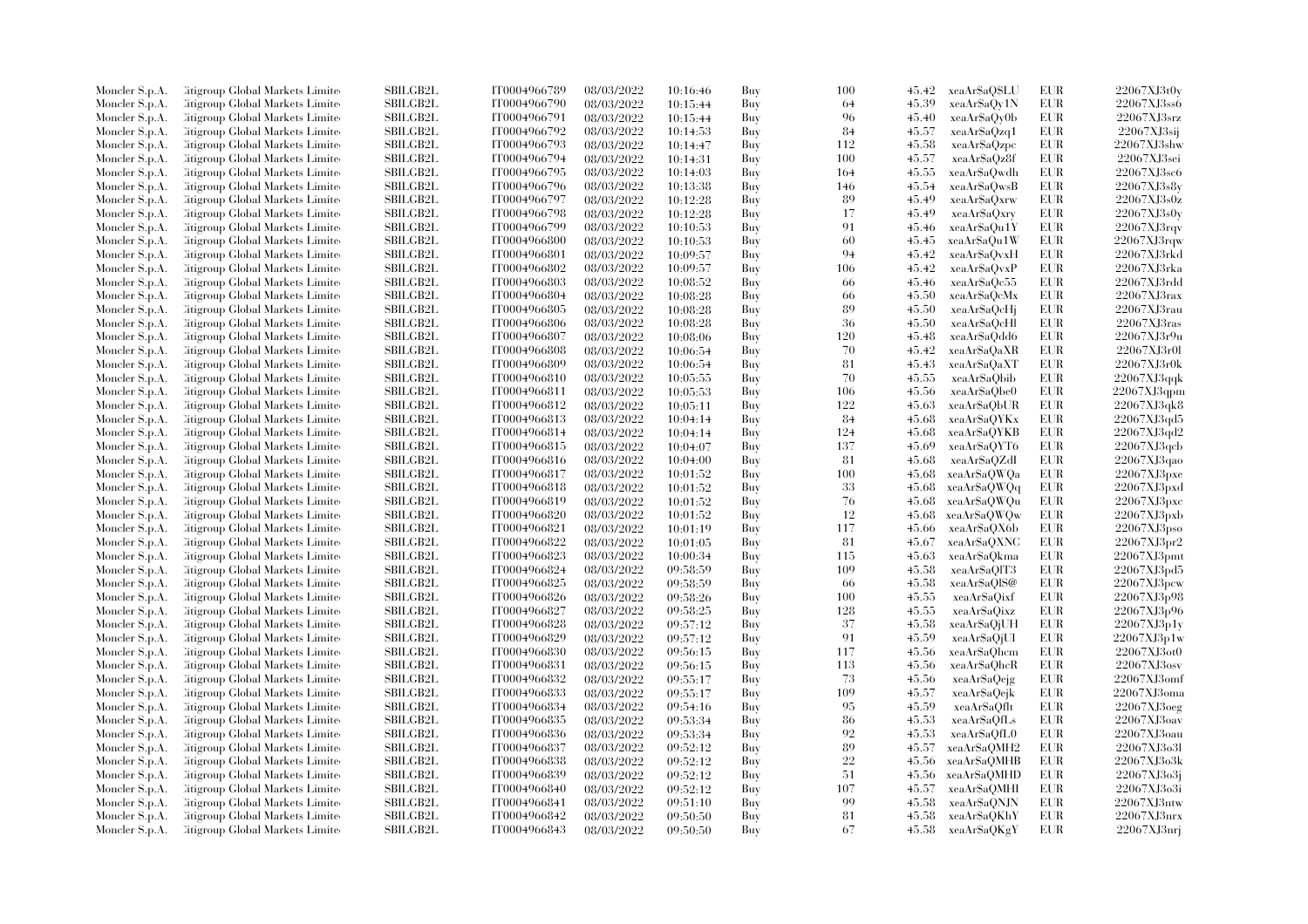| Moncler S.p.A. | Citigroup Global Markets Limite  | SBILGB2L        | IT0004966844 | 08/03/2022 | 09:49:54 | Buy | 81        | 45.56 | xeaAr\$aQLY6  | EUR        | 22067XJ3nhn                |
|----------------|----------------------------------|-----------------|--------------|------------|----------|-----|-----------|-------|---------------|------------|----------------------------|
| Moncler S.p.A. | Citigroup Global Markets Limite  | SBILGB2L        | IT0004966845 | 08/03/2022 | 09:49:54 | Buy | 114       | 45.56 | xeaAr\$aQLYC  | EUR        | 22067XJ3nhm                |
| Moncler S.p.A. | Citigroup Global Markets Limited | <b>SBILGB2L</b> | IT0004966846 | 08/03/2022 | 09:49:19 | Buy | 130       | 45.55 | xeaAr\$aOL2u  | <b>EUR</b> | 22067XJ3ndb                |
| Moncler S.p.A. | Litigroup Global Markets Limite  | SBILGB2L        | IT0004966847 | 08/03/2022 | 09:47:31 | Buy | 123       | 45.53 | xeaAr\$aQJkU  | EUR        | 22067XJ3mz8                |
| Moncler S.p.A. | Citigroup Global Markets Limite  | <b>SBILGB2L</b> | IT0004966848 | 08/03/2022 | 09:47:31 | Buy | 69        | 45.52 | xeaAr\$aQJfd  | EUR        | 22067XJ3mz6                |
| Moncler S.p.A. | Citigroup Global Markets Limite  | SBILGB2L        | IT0004966849 | 08/03/2022 | 09:47:31 | Buy | 103       | 45.53 | xeaAr\$aOJfg  | <b>EUR</b> | 22067XJ3mz5                |
| Moncler S.p.A. | Citigroup Global Markets Limited | <b>SBILGB2L</b> | IT0004966850 | 08/03/2022 | 09:46:17 | Buy | 102       | 45.55 | xeaAr\$aQGn1  | EUR        | 22067XJ3mp8                |
| Moncler S.p.A. | Litigroup Global Markets Limite  | <b>SBILGB2L</b> | IT0004966851 | 08/03/2022 | 09:46:17 | Buy | 69        | 45.54 | xeaAr\$aOGn\$ | EUR        | 22067XJ3mp9                |
| Moncler S.p.A. | Citigroup Global Markets Limite  | SBILGB2L        | IT0004966852 | 08/03/2022 | 09:45:16 | Buy | 97        | 45.61 | xeaAr\$aQHgG  | EUR        | 22067XJ3mji                |
| Moncler S.p.A. | Citigroup Global Markets Limite  | SBILGB2L        | IT0004966853 | 08/03/2022 | 09:45:16 | Buy | 141       | 45.62 | xeaAr\$aQHrv  | <b>EUR</b> | 22067XJ3mj8                |
| Moncler S.p.A. | Citigroup Global Markets Limite  | <b>SBILGB2L</b> | IT0004966854 | 08/03/2022 | 09:44:08 | Buy | 99        | 45.68 | xeaAr\$aQUmL  | EUR        | 22067XJ3ma6                |
| Moncler S.p.A. | Litigroup Global Markets Limite  | <b>SBILGB2L</b> | IT0004966855 | 08/03/2022 | 09:44:08 | Buy | 39        | 45.68 | xeaAr\$aQUmH  | <b>EUR</b> | 22067XJ3ma7                |
| Moncler S.p.A. | Citigroup Global Markets Limite  | SBILGB2L        | IT0004966856 | 08/03/2022 | 09:44:08 | Buy | 63        | 45.67 | xeaAr\$aQUmQ  | <b>EUR</b> | 22067XJ3ma5                |
| Moncler S.p.A. | Citigroup Global Markets Limited | SBILGB2L        | IT0004966857 | 08/03/2022 | 09:44:08 | Buy | 93        | 45.68 | xeaAr\$aQUmU  | <b>EUR</b> | 22067XJ3ma4                |
| Moncler S.p.A. | Litigroup Global Markets Limite  | SBILGB2L        | IT0004966858 | 08/03/2022 | 09:42:40 | Buy | 113       | 45.70 | xeaAr\$aQV3P  | EUR        | 22067XJ3m1w                |
| Moncler S.p.A. | Litigroup Global Markets Limite  | <b>SBILGB2L</b> | IT0004966859 | 08/03/2022 | 09:42:28 | Buy | 113       | 45.66 | xeaAr\$aQVMo  | EUR        | 22067XJ3m02                |
| Moncler S.p.A. | Citigroup Global Markets Limite  | SBILGB2L        | IT0004966860 | 08/03/2022 | 09:41:25 | Buy | 79        | 45.71 | xeaAr\$aQS2E  | EUR        | 22067XJ3lp2                |
| Moncler S.p.A. | Citigroup Global Markets Limite  | <b>SBILGB2L</b> | IT0004966861 | 08/03/2022 | 09:41:02 | Buy | 81        | 45.70 | xeaAr\$aOTcq  | EUR        | 22067XJ3ljf                |
| Moncler S.p.A. | Citigroup Global Markets Limite  | <b>SBILGB2L</b> | IT0004966862 | 08/03/2022 | 09:41:00 | Buy | 24        | 45.70 | xeaAr\$aQTXp  | EUR        | 22067XJ3lj4                |
| Moncler S.p.A. | Litigroup Global Markets Limite  | <b>SBILGB2L</b> | IT0004966863 | 08/03/2022 | 09:40:51 | Buy | 81        | 45.69 | xeaAr\$aQTec  | EUR        | 22067XJ3lig                |
| Moncler S.p.A. | Citigroup Global Markets Limite  | SBILGB2L        | IT0004966864 | 08/03/2022 | 09:40:28 | Buy | 110       | 45.65 | xeaAr\$aQTwd  | EUR        | 22067XJ3lgm                |
| Moncler S.p.A. | Citigroup Global Markets Limite  | SBILGB2L        | IT0004966865 | 08/03/2022 | 09:39:24 | Buy | 30        | 45.72 | xeaAr\$aQQ@H  | EUR        | 22067XJ3l85                |
| Moncler S.p.A. | Citigroup Global Markets Limite  | <b>SBILGB2L</b> | IT0004966866 | 08/03/2022 | 09:39:24 | Buy | 33        | 45.72 | xeaAr\$aQQ@J  | EUR        | 22067XJ3l84                |
|                | Citigroup Global Markets Limite  | SBILGB2L        | IT0004966867 | 08/03/2022 |          | Buy | 95        | 45.73 | xeaAr\$aQQ@L  | <b>EUR</b> | 22067XJ3183                |
| Moncler S.p.A. | Citigroup Global Markets Limite  | <b>SBILGB2L</b> | IT0004966868 | 08/03/2022 | 09:39:24 | Buy | 136       | 45.79 | xeaAr\$aORim  | EUR        | 22067XJ3l13                |
| Moncler S.p.A. |                                  | <b>SBILGB2L</b> |              |            | 09:38:28 | Buy |           | 45.80 |               |            | 22067XJ3l12                |
| Moncler S.p.A. | Litigroup Global Markets Limite  | <b>SBILGB2L</b> | IT0004966869 | 08/03/2022 | 09:38:28 |     | 118<br>15 |       | xeaAr\$aORiv  | EUR<br>EUR |                            |
| Moncler S.p.A. | Citigroup Global Markets Limite  | SBILGB2L        | IT0004966870 | 08/03/2022 | 09:38:28 | Buy | 81        | 45.80 | xeaAr\$aQRix  | <b>EUR</b> | 22067XJ3l11<br>22067XJ3l10 |
| Moncler S.p.A. | Citigroup Global Markets Limite  | SBILGB2L        | IT0004966871 | 08/03/2022 | 09:38:28 | Buy |           | 45.81 | xeaAr\$aQRiy  |            |                            |
| Moncler S.p.A. | Litigroup Global Markets Limite  |                 | IT0004966872 | 08/03/2022 | 09:36:46 | Buy | 81        | 45.83 | xeaAr\$aQOSm  | EUR        | 22067XJ3kpr                |
| Moncler S.p.A. | Litigroup Global Markets Limite  | <b>SBILGB2L</b> | IT0004966873 | 08/03/2022 | 09:36:46 | Buy | 140       | 45.82 | xeaAr\$aOOSt  | EUR        | 22067XJ3kpq                |
| Moncler S.p.A. | Litigroup Global Markets Limite  | <b>SBILGB2L</b> | IT0004966874 | 08/03/2022 | 09:36:46 | Buy | 175       | 45.83 | xeaAr\$aQOSv  | <b>EUR</b> | 22067XJ3kpp                |
| Moncler S.p.A. | Citigroup Global Markets Limite  | SBILGB2L        | IT0004966875 | 08/03/2022 | 09:34:28 | Buy | 112       | 45.72 | xeaAr\$aQ7fq  | EUR        | 22067XJ3kat                |
| Moncler S.p.A. | Citigroup Global Markets Limite  | SBILGB2L        | IT0004966876 | 08/03/2022 | 09:34:10 | Buy | 42        | 45.63 | xeaAr\$aQ7xA  | EUR        | 22067XJ3k87                |
| Moncler S.p.A. | Citigroup Global Markets Limite  | <b>SBILGB2L</b> | IT0004966877 | 08/03/2022 | 09:34:10 | Buy | 39        | 45.63 | xeaAr\$aO7xC  | EUR        | 22067XJ3k86                |
| Moncler S.p.A. | Citigroup Global Markets Limite  | SBILGB2L        | IT0004966878 | 08/03/2022 | 09:34:05 | Buy | 69        | 45.64 | xeaAr\$aQ77C  | <b>EUR</b> | 22067XJ3k7u                |
| Moncler S.p.A. | Citigroup Global Markets Limite  | <b>SBILGB2L</b> | IT0004966879 | 08/03/2022 | 09:33:13 | Buy | 81        | 45.62 | xeaAr\$aO4vY  | <b>EUR</b> | 22067XJ3k29                |
| Moncler S.p.A. | Litigroup Global Markets Limite  | SBILGB2L        | IT0004966880 | 08/03/2022 | 09:33:12 | Buy | 143       | 45.62 | xeaAr\$aQ4\$f | EUR        | 22067XJ3k1q                |
| Moncler S.p.A. | Citigroup Global Markets Limite  | <b>SBILGB2L</b> | IT0004966881 | 08/03/2022 | 09:32:40 | Buy | 13        | 45.54 | xeaAr\$aQ5dL  | EUR        | 22067XJ3jxi                |
| Moncler S.p.A. | Citigroup Global Markets Limite  | SBILGB2L        | IT0004966882 | 08/03/2022 | 09:31:52 | Buy | 73        | 45.66 | xeaAr\$aQ5Af  | <b>EUR</b> | 22067XJ3jsz                |
| Moncler S.p.A. | Litigroup Global Markets Limite  | SBILGB2L        | IT0004966883 | 08/03/2022 | 09:31:52 | Buy | 112       | 45.66 | xeaAr\$aQ5An  | EUR        | $22067XJ3$ jsv             |
| Moncler S.p.A. | Litigroup Global Markets Limite  | <b>SBILGB2L</b> | IT0004966884 | 08/03/2022 | 09:31:29 | Buy | 20        | 45.63 | xeaAr\$aQ2cr  | <b>EUR</b> | 22067XJ3ipb                |
| Moncler S.p.A. | Citigroup Global Markets Limite  | SBILGB2L        | IT0004966885 | 08/03/2022 | 09:30:50 | Buy | 142       | 45.79 | xeaAr\$aQ2Ew  | EUR        | 22067XJ3jh7                |
| Moncler S.p.A. | Citigroup Global Markets Limite  | SBILGB2L        | IT0004966886 | 08/03/2022 | 09:30:49 | Buy | 115       | 45.79 | xeaAr\$aQ28L  | EUR        | 22067XJ3jgd                |
| Moncler S.p.A. | Litigroup Global Markets Limite  | <b>SBILGB2L</b> | IT0004966887 | 08/03/2022 | 09:29:39 | Buy | -61       | 45.71 | xeaAr\$aQ3AO  | EUR        | 22067XJ3j7s                |
| Moncler S.p.A. | Litigroup Global Markets Limite  | <b>SBILGB2L</b> | IT0004966888 | 08/03/2022 | 09:29:39 | Buy | 92        | 45.72 | xeaAr\$aQ3L9  | EUR        | 22067XJ3j7b                |
| Moncler S.p.A. | Citigroup Global Markets Limite  | <b>SBILGB2L</b> | IT0004966889 | 08/03/2022 | 09:29:01 | Buy | 116       | 45.70 | xeaAr\$aQ0t1  | EUR        | 22067XJ3j3i                |
| Moncler S.p.A. | Citigroup Global Markets Limite  | <b>SBILGB2L</b> | IT0004966890 | 08/03/2022 | 09:28:43 | Buy | 115       | 45.68 | xeaAr\$aQ00I  | EUR        | 22067XJ3j1m                |
| Moncler S.p.A. | Litigroup Global Markets Limite  | <b>SBILGB2L</b> | IT0004966891 | 08/03/2022 | 09:27:35 | Buy | 70        | 45.79 | xeaAr\$aQ16Y  | EUR        | 22067XJ3iro                |
| Moncler S.p.A. | Citigroup Global Markets Limite  | SBILGB2L        | IT0004966892 | 08/03/2022 | 09:27:34 | Buy | 107       | 45.80 | xeaAr\$aQ16\$ | EUR        | 22067XJ3irn                |
| Moncler S.p.A. | Citigroup Global Markets Limite  | SBILGB2L        | IT0004966893 | 08/03/2022 | 09:26:38 | Buy | 78        | 45.74 | xeaAr\$aQEx1  | <b>EUR</b> | 22067XJ3iis                |
| Moncler S.p.A. | Litigroup Global Markets Limite  | <b>SBILGB2L</b> | IT0004966894 | 08/03/2022 | 09:26:38 | Buy | 93        | 45.74 | xeaAr\$aQExK  | EUR        | 22067XJ3iir                |
| Moncler S.p.A. | Litigroup Global Markets Limite  | <b>SBILGB2L</b> | IT0004966895 | 08/03/2022 | 09:25:46 | Buy | 79        | 45.84 | xeaAr\$aOFs@  | EUR        | 22067XJ3ick                |
| Moncler S.p.A. | Citigroup Global Markets Limite  | SBILGB2L        | IT0004966896 | 08/03/2022 | 09:25:46 | Buy | 124       | 45.85 | xeaAr\$aQFs0  | EUR        | 22067XJ3ici                |
| Moncler S.p.A. | Citigroup Global Markets Limite  | <b>SBILGB2L</b> | IT0004966897 | 08/03/2022 | 09:25:45 | Buy | 30        | 45.85 | xeaAr\$aQFm5  | <b>EUR</b> | 22067XJ3ibo                |
| Moncler S.p.A. | Citigroup Global Markets Limited | SBILGB2L        | IT0004966898 | 08/03/2022 | 09:24:12 | Buy | 119       | 45.92 | xeaAr\$aQDld  | <b>EUR</b> | 22067XJ3hyb                |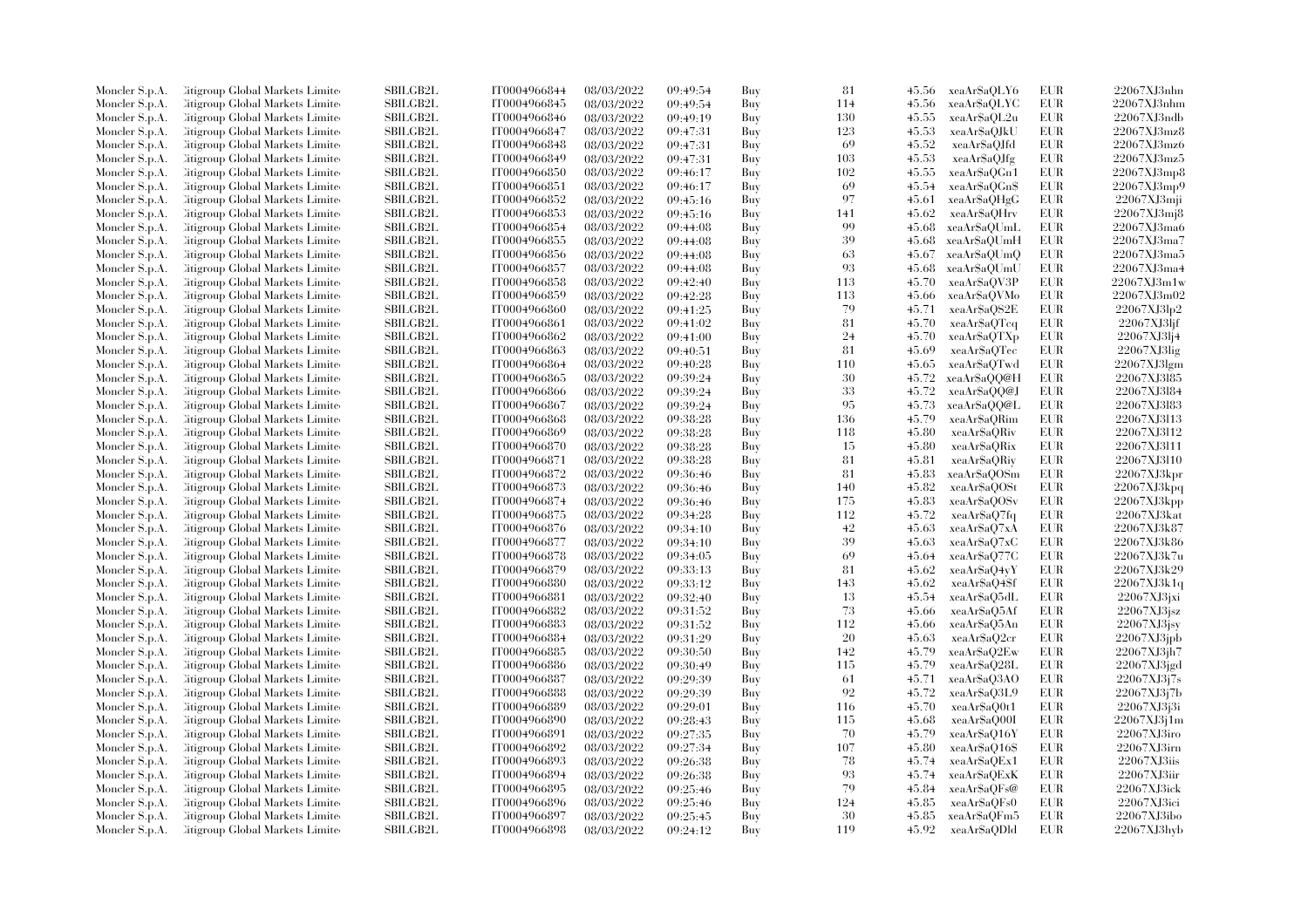| Moncler S.p.A.                   | Citigroup Global Markets Limite  | SBILGB2L        | IT0004966899 | 08/03/2022               | 09:24:12             | Buy | 147       | 45.93 | xeaAr\$aODln  | EUR               | 22067XJ3hya                |
|----------------------------------|----------------------------------|-----------------|--------------|--------------------------|----------------------|-----|-----------|-------|---------------|-------------------|----------------------------|
| Moncler S.p.A.                   | Citigroup Global Markets Limite  | SBILGB2L        | IT0004966900 | 08/03/2022               | 09:24:00             | Buy | 96        | 45.90 | xeaAr\$aQD7u  | <b>EUR</b>        | 22067XJ3huz                |
| Moncler S.p.A.                   | Citigroup Global Markets Limited | <b>SBILGB2L</b> | IT0004966901 | 08/03/2022               | 09:22:54             | Buy | 119       | 45.86 | xeaAr\$aQATX  | <b>EUR</b>        | 22067XJ3hnq                |
| Moncler S.p.A.                   | Litigroup Global Markets Limite  | SBILGB2L        | IT0004966902 | 08/03/2022               | 09:22:49             | Buy | 106       | 45.86 | xeaAr\$aQAUS  | EUR               | 22067XJ3hmf                |
| Moncler S.p.A.                   | Citigroup Global Markets Limite  | <b>SBILGB2L</b> | IT0004966903 | 08/03/2022               | 09:22:14             | Buy | 81        | 45.84 | xeaAr\$aOBuF  | EUR               | 22067XJ3he3                |
| Moncler S.p.A.                   | Citigroup Global Markets Limite  | SBILGB2L        | IT0004966904 | 08/03/2022               | 09:22:14             | Buy | 98        | 45.84 | xeaAr\$aQBxt  | <b>EUR</b>        | 22067XJ3hdw                |
| Moncler S.p.A.                   | Citigroup Global Markets Limited | <b>SBILGB2L</b> | IT0004966905 | 08/03/2022               | 09:20:51             | Buy | -1        | 45.93 | xeaAr\$aQ9mM  | EUR               | 22067XJ3gxo                |
| Moncler S.p.A.                   | Citigroup Global Markets Limite  | <b>SBILGB2L</b> | IT0004966906 | 08/03/2022               | 09:20:51             | Buy | 138       | 45.93 | xeaAr\$aQ9mO  | <b>EUR</b>        | 22067XJ3gxn                |
| Moncler S.p.A.                   | Citigroup Global Markets Limite  | SBILGB2L        | IT0004966907 | 08/03/2022               | 09:20:51             | Buy | 148       | 45.93 | xeaAr\$aQ9pZ  | EUR               | 22067XJ3gxm                |
| Moncler S.p.A.                   | Citigroup Global Markets Limite  | SBILGB2L        | IT0004966908 | 08/03/2022               | 09:19:40             | Buy | 81        | 45.88 | xeaAr\$aRswg  | <b>EUR</b>        | 22067XJ3glw                |
| Moncler S.p.A.                   | Citigroup Global Markets Limite  | <b>SBILGB2L</b> | IT0004966909 | 08/03/2022               | 09:19:31             | Buy | 75        | 45.88 | xeaAr\$aRs28  | EUR               | 22067XJ3gl2                |
| Moncler S.p.A.                   | Citigroup Global Markets Limite  | <b>SBILGB2L</b> | IT0004966910 | 08/03/2022               | 09:19:31             | Buy | 112       | 45.89 | xeaAr\$aRs2A  | <b>EUR</b>        | 22067XJ3g10                |
| Moncler S.p.A.                   | Citigroup Global Markets Limite  | SBILGB2L        | IT0004966911 | 08/03/2022               | 09:19:00             | Buy | 100       | 45.88 | xeaAr\$aRtaK  | <b>EUR</b>        | 22067XJ3ghw                |
| Moncler S.p.A.                   | Citigroup Global Markets Limited | SBILGB2L        | IT0004966912 | 08/03/2022               | 09:17:45             | Buy | 81        | 45.94 | xeaAr\$aRqdS  | EUR               | 22067XJ3gad                |
| Moncler S.p.A.                   | Citigroup Global Markets Limite  | SBILGB2L        | IT0004966913 | 08/03/2022               | 09:17:44             | Buy | 69        | 45.94 | xeaAr\$aRqWq  | EUR               | 22067XJ3gaa                |
| Moncler S.p.A.                   | Citigroup Global Markets Limite  | <b>SBILGB2L</b> | IT0004966914 | 08/03/2022               | 09:17:42             | Buy | 12        | 45.94 | xeaAr\$aRqZ5  | EUR               | 22067XJ3g9v                |
| Moncler S.p.A.                   | Citigroup Global Markets Limite  | SBILGB2L        | IT0004966915 | 08/03/2022               | 09:16:48             | Buy | 81        | 45.86 | xeaAr\$aRqPi  | EUR               | 22067XJ3fzp                |
| Moncler S.p.A.                   | Citigroup Global Markets Limite  | <b>SBILGB2L</b> | IT0004966916 | 08/03/2022               | 09:16:48             | Buy | 127       | 45.85 | xeaAr\$aRqPr  | EUR               | 22067XJ3fzo                |
| Moncler S.p.A.                   | Citigroup Global Markets Limite  | <b>SBILGB2L</b> | IT0004966917 | 08/03/2022               | 09:16:45             | Buy | 105       | 45.86 | xeaAr\$aRrb2  | EUR               | 22067XJ3fz7                |
| Moncler S.p.A.                   | Citigroup Global Markets Limite  | <b>SBILGB2L</b> | IT0004966918 | 08/03/2022               | 09:16:37             | Buy | 68        | 45.84 | xeaAr\$aRrkx  | EUR               | 22067XJ3fy3                |
| Moncler S.p.A.                   | Citigroup Global Markets Limite  | SBILGB2L        | IT0004966919 | 08/03/2022               | 09:16:37             | Buy | 13        | 45.84 | xeaAr\$aRrkz  | <b>EUR</b>        | 22067XJ3fy2                |
| Moncler S.p.A.                   | Citigroup Global Markets Limite  | SBILGB2L        | IT0004966920 | 08/03/2022               | 09:14:47             | Buy | 142       | 45.72 | xeaAr\$aRpd0  | EUR               | 22067XJ3fmn                |
| Moncler S.p.A.                   | Citigroup Global Markets Limite  | <b>SBILGB2L</b> | IT0004966921 | 08/03/2022               | 09:14:04             | Buy | 64        | 45.78 | xeaAr\$aRpLl  | EUR               | 22067XJ3fh5                |
| Moncler S.p.A.                   | Citigroup Global Markets Limite  | SBILGB2L        | IT0004966922 | 08/03/2022               | 09:14:04             | Buy | 64        | 45.78 | xeaAr\$aRpLs  | <b>EUR</b>        | 22067XJ3fh4                |
| Moncler S.p.A.                   | Citigroup Global Markets Limite  | <b>SBILGB2L</b> | IT0004966923 | 08/03/2022               | 09:13:34             | Buy | 81        | 45.82 | xeaAr\$aRmpV  | EUR               | 22067XJ3fdh                |
| Moncler S.p.A.                   | Citigroup Global Markets Limite  | <b>SBILGB2L</b> | IT0004966924 | 08/03/2022               | 09:13:31             | Buy | 61        | 45.83 | xeaAr\$aRmzO  | EUR               | 22067XJ3fda                |
| Moncler S.p.A.                   | Citigroup Global Markets Limite  | <b>SBILGB2L</b> | IT0004966925 | 08/03/2022               | 09:13:31             | Buy | 124       | 45.84 | xeaAr\$aRmyS  | EUR               | 22067XJ3fd5                |
|                                  | Citigroup Global Markets Limite  | SBILGB2L        | IT0004966926 |                          |                      | Buy | 81        | 45.93 | xeaAr\$aR@mb  | <b>EUR</b>        | 22067XJ3f0h                |
| Moncler S.p.A.<br>Moncler S.p.A. | Citigroup Global Markets Limite  | SBILGB2L        | IT0004966927 | 08/03/2022<br>08/03/2022 | 09:11:53<br>09:11:53 | Buy | 84        | 45.92 | xeaAr\$aR@mf  | EUR               | 22067XJ3f0g                |
|                                  | Citigroup Global Markets Limite  | <b>SBILGB2L</b> | IT0004966928 | 08/03/2022               |                      | Buy | 105       | 45.93 | xeaAr\$aR@mp  | EUR               | 22067XJ3f0f                |
| Moncler S.p.A.                   |                                  | <b>SBILGB2L</b> |              |                          | 09:11:53             |     | 18        | 45.93 |               |                   |                            |
| Moncler S.p.A.                   | Citigroup Global Markets Limite  | SBILGB2L        | IT0004966929 | 08/03/2022               | 09:11:53             | Buy | 79        | 45.80 | xeaAr\$aR@mr  | EUR<br><b>EUR</b> | 22067XJ3f0e<br>22067XJ3et1 |
| Moncler S.p.A.                   | Citigroup Global Markets Limite  |                 | IT0004966930 | 08/03/2022               | 09:10:49             | Buy |           |       | xeaAr\$aR\$wb |                   |                            |
| Moncler S.p.A.                   | Citigroup Global Markets Limite  | SBILGB2L        | IT0004966931 | 08/03/2022               | 09:10:33             | Buy | 113       | 45.81 | xeaAr\$aR\$GG | EUR               | 22067XJ3en8                |
| Moncler S.p.A.                   | Citigroup Global Markets Limite  | <b>SBILGB2L</b> | IT0004966932 | 08/03/2022               | 09:10:26             | Buy | 142       | 45.82 | xeaAr\$aR\$OD | EUR               | 22067XJ3elu                |
| Moncler S.p.A.                   | Citigroup Global Markets Limite  | SBILGB2L        | IT0004966933 | 08/03/2022               | 09:09:55             | Buy | 129<br>50 | 45.75 | xeaAr\$aRy9r  | <b>EUR</b>        | 22067XJ3eg4                |
| Moncler S.p.A.                   | Citigroup Global Markets Limite  | <b>SBILGB2L</b> | IT0004966934 | 08/03/2022               | 09:09:55             | Buy |           | 45.75 | xeaAr\$aRy9t  | EUR               | 22067XJ3eg3                |
| Moncler S.p.A.                   | Citigroup Global Markets Limite  | SBILGB2L        | IT0004966935 | 08/03/2022               | 09:09:30             | Buy | 81        | 45.70 | xeaAr\$aRzZH  | EUR               | 22067XJ3ee0                |
| Moncler S.p.A.                   | Citigroup Global Markets Limite  | <b>SBILGB2L</b> | IT0004966936 | 08/03/2022               | 09:09:22             | Buy | 81        | 45.70 | xeaAr\$aRznB  | EUR               | $22067X$ J3ecd             |
| Moncler S.p.A.                   | Citigroup Global Markets Limite  | SBILGB2L        | IT0004966937 | 08/03/2022               | 09:08:09             | Buy | 104       | 45.58 | xeaArSaRxjv   | <b>EUR</b>        | 22067XJ3dzx                |
| Moncler S.p.A.                   | Citigroup Global Markets Limite  | SBILGB2L        | IT0004966938 | 08/03/2022               | 09:08:07             | Buy | 96        | 45.58 | xeaAr\$aRxkK  | EUR               | 22067XJ3dzb                |
| Moncler S.p.A.                   | Citigroup Global Markets Limite  | <b>SBILGB2L</b> | IT0004966939 | 08/03/2022               | 09:07:14             | Buy | 62        | 45.56 | xeaArSaRuYc   | <b>EUR</b>        | 22067XJ3dq7                |
| Moncler S.p.A.                   | Citigroup Global Markets Limite  | SBILGB2L        | IT0004966940 | 08/03/2022               | 09:07:14             | Buy | 106       | 45.57 | xeaAr\$aRuYk  | EUR               | 22067XJ3dq6                |
| Moncler S.p.A.                   | Citigroup Global Markets Limite  | SBILGB2L        | IT0004966941 | 08/03/2022               | 09:06:59             | Buy | 118       | 45.57 | xeaAr\$aRu\$m | <b>EUR</b>        | 22067XJ3dmt                |
| Moncler S.p.A.                   | Citigroup Global Markets Limite  | <b>SBILGB2L</b> | IT0004966942 | 08/03/2022               | 09:06:07             | Buy | 136       | 45.70 | xeaAr\$aRv\$4 | EUR               | 22067XJ3daa                |
| Moncler S.p.A.                   | Citigroup Global Markets Limite  | <b>SBILGB2L</b> | IT0004966943 | 08/03/2022               | 09:06:07             | Buy | 122       | 45.70 | xeaArSaRvvx   | EUR               | 22067XJ3d9x                |
| Moncler S.p.A.                   | Citigroup Global Markets Limite  | <b>SBILGB2L</b> | IT0004966944 | 08/03/2022               | 09:05:07             | Buy | 46        | 45.80 | xeaAr\$aRcE9  | <b>EUR</b>        | 22067XJ3cvq                |
| Moncler S.p.A.                   | Citigroup Global Markets Limite  | <b>SBILGB2L</b> | IT0004966945 | 08/03/2022               | 09:05:06             | Buy | 113       | 45.81 | xeaAr\$aRc9o  | EUR               | 22067XJ3cvp                |
| Moncler S.p.A.                   | Citigroup Global Markets Limite  | <b>SBILGB2L</b> | IT0004966946 | 08/03/2022               | 09:04:32             | Buy | 96        | 45.80 | xeaAr\$aRdCe  | EUR               | 22067XJ3cm                 |
| Moncler S.p.A.                   | Citigroup Global Markets Limite  | SBILGB2L        | IT0004966947 | 08/03/2022               | 09:04:27             | Buy | 144       | 45.81 | xeaAr\$aRd8p  | EUR               | 22067XJ3cn9                |
| Moncler S.p.A.                   | Citigroup Global Markets Limite  | SBILGB2L        | IT0004966948 | 08/03/2022               | 09:04:04             | Buy | -16       | 45.79 | xeaAr\$aRaiM  | EUR               | 22067XJ3ci3                |
| Moncler S.p.A.                   | Citigroup Global Markets Limite  | <b>SBILGB2L</b> | IT0004966949 | 08/03/2022               | 09:04:04             | Buy | 119       | 45.79 | xeaAr\$aRaiO  | EUR               | 22067XJ3ci2                |
| Moncler S.p.A.                   | Citigroup Global Markets Limite  | <b>SBILGB2L</b> | IT0004966950 | 08/03/2022               | 09:03:01             | Buy | 78        | 45.84 | xeaAr\$aRbZl  | EUR               | 22067XJ3cax                |
| Moncler S.p.A.                   | Citigroup Global Markets Limite  | SBILGB2L        | IT0004966951 | 08/03/2022               | 09:02:57             | Buy | 108       | 45.85 | xeaAr\$aRbiE  | EUR               | 22067XJ3cal                |
| Moncler S.p.A.                   | Citigroup Global Markets Limite  | <b>SBILGB2L</b> | IT0004966952 | 08/03/2022               | 09:02:11             | Buy | 110       | 45.81 | xeaAr\$aRbRP  | <b>EUR</b>        | 22067XJ3c32                |
| Moncler S.p.A.                   | Citigroup Global Markets Limited | SBILGB2L        | IT0004966953 | 08/03/2022               | 09:02:10             | Buy | 74        | 45.81 | xeaAr\$aRbQk  | <b>EUR</b>        | 22067XJ3c2v                |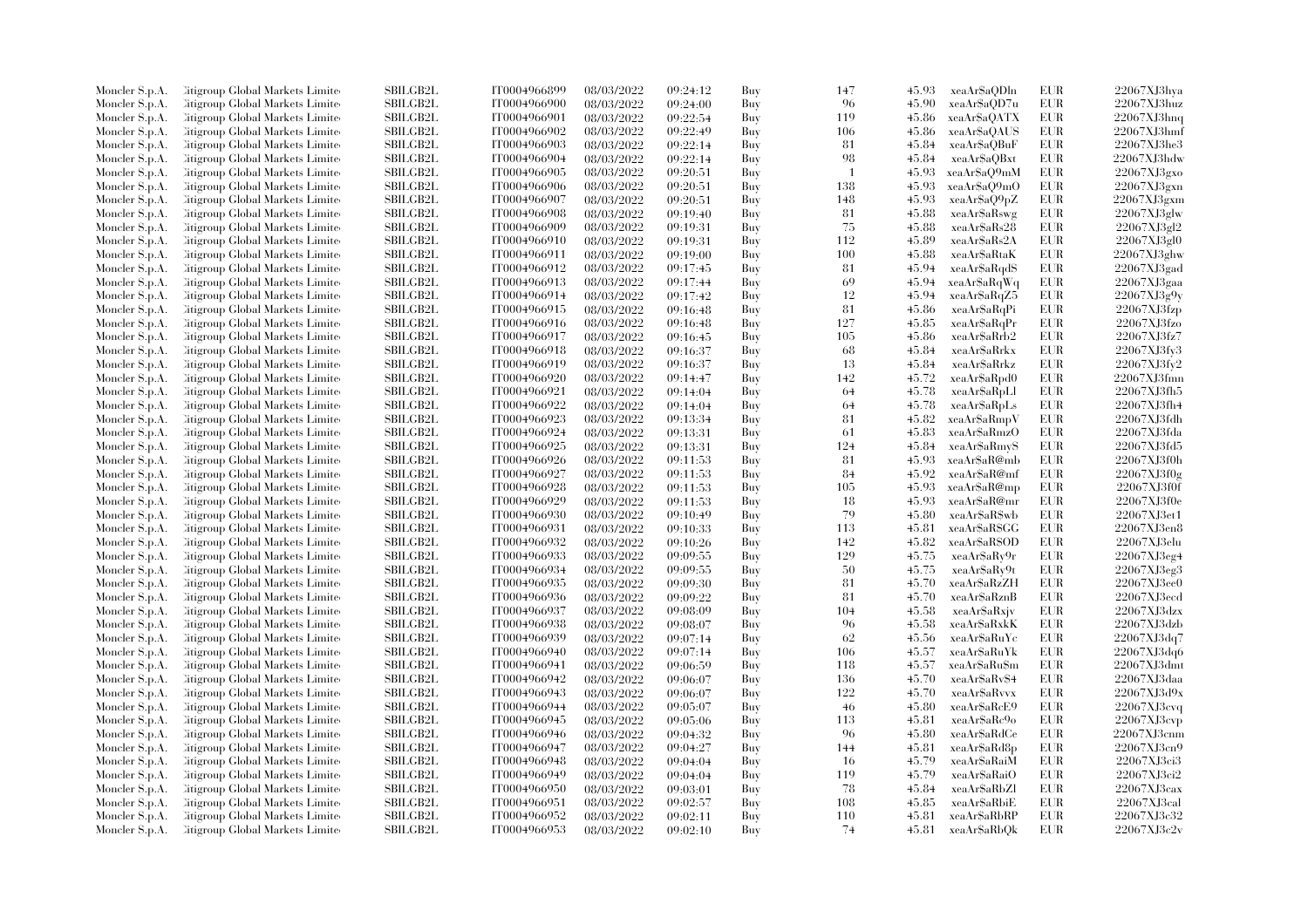| Moncler S.p.A. | Citigroup Global Markets Limite  | SBILGB2L        | IT0004966954 | 08/03/2022 | 09:02:10             | Buy | 107 | 45.82 | xeaAr\$aRYa6  | EUR        | 22067XJ3c2n                |
|----------------|----------------------------------|-----------------|--------------|------------|----------------------|-----|-----|-------|---------------|------------|----------------------------|
| Moncler S.p.A. | Citigroup Global Markets Limite  | <b>SBILGB2L</b> | IT0004966955 | 08/03/2022 | 09:01:10             | Buy | 48  | 45.79 | xeaAr\$aRZtV  | <b>EUR</b> | 22067XJ3bpv                |
| Moncler S.p.A. | Citigroup Global Markets Limite  | <b>SBILGB2L</b> | IT0004966956 | 08/03/2022 | 09:01:09             | Buy | 50  | 45.79 | xeaAr\$aRZnZ  | <b>EUR</b> | 22067XJ3bpb                |
| Moncler S.p.A. | Citigroup Global Markets Limite  | SBILGB2L        | IT0004966957 | 08/03/2022 | 09:01:09             | Buy | 144 | 45.80 | xeaAr\$aRZnj  | EUR        | 22067XJ3bp3                |
| Moncler S.p.A. | Citigroup Global Markets Limite  | <b>SBILGB2L</b> | IT0004966958 | 08/03/2022 | 09:00:00             | Buy | 110 | 45.78 | xeaAr\$aRW2P  | EUR        | 22067XJ3b75                |
| Moncler S.p.A. | Citigroup Global Markets Limite  | SBILGB2L        | IT0004966959 | 08/03/2022 | 08:59:28             | Buy | 94  | 45.80 | xeaAr\$aRXiZ  | EUR        | 22067XJ3b22                |
| Moncler S.p.A. | Citigroup Global Markets Limite  | SBILGB2L        | IT0004966960 | 08/03/2022 | 08:59:28             | Buy | 139 | 45.80 | xeaAr\$aRXi@  | <b>EUR</b> | 22067XJ3b1w                |
| Moncler S.p.A. | Citigroup Global Markets Limite  | <b>SBILGB2L</b> | IT0004966961 | 08/03/2022 | 08:58:49             | Buy | -66 | 45.78 | xeaAr\$aRXNT  | EUR        | 22067XJ3au6                |
| Moncler S.p.A. | Citigroup Global Markets Limite  | <b>SBILGB2L</b> | IT0004966962 | 08/03/2022 | 08:58:49             | Buy | 81  | 45.79 | xeaAr\$aRXMX  | EUR        | 22067XJ3au5                |
|                |                                  |                 |              |            |                      |     |     |       |               | <b>EUR</b> |                            |
| Moncler S.p.A. | Citigroup Global Markets Limite  | SBILGB2L        | IT0004966963 | 08/03/2022 | 08:58:26             | Buy | 121 | 45.76 | xeaAr\$aRkhD  |            | 22067XJ3aph                |
| Moncler S.p.A. | Citigroup Global Markets Limite  | <b>SBILGB2L</b> | IT0004966964 | 08/03/2022 | 08:57:04             | Buy | 56  | 45.77 | xeaAr\$aRl9W  | EUR        | 22067XJ3aac                |
| Moncler S.p.A. | Citigroup Global Markets Limite  | <b>SBILGB2L</b> | IT0004966965 | 08/03/2022 | 08:57:04             | Buy | 63  | 45.77 | xeaAr\$aRl9a  | EUR        | 22067XJ3aab                |
| Moncler S.p.A. | Citigroup Global Markets Limite  | <b>SBILGB2L</b> | IT0004966966 | 08/03/2022 | 08:56:39             | Buy | 74  | 45.80 | xeaAr\$aRikh  | EUR        | 22067XJ3a61                |
| Moncler S.p.A. | Litigroup Global Markets Limite  | <b>SBILGB2L</b> | IT0004966967 | 08/03/2022 | 08:56:29             | Buy | 111 | 45.78 | xeaAr\$aRimF  | <b>EUR</b> | 22067XJ3a4t                |
| Moncler S.p.A. | Citigroup Global Markets Limite  | SBILGB2L        | IT0004966968 | 08/03/2022 | 08:56:29             | Buy | 148 | 45.78 | xeaAr\$aRipX  | <b>EUR</b> | 22067XJ3a4s                |
| Moncler S.p.A. | Citigroup Global Markets Limite  | SBILGB2L        | IT0004966969 | 08/03/2022 | 08:55:05             | Buy | -86 | 45.80 | xeaArSaRjCw   | EUR        | 22067XJ39p8                |
| Moncler S.p.A. | Citigroup Global Markets Limite  | SBILGB2L        | IT0004966970 | 08/03/2022 | 08:55:05             | Buy | 81  | 45.81 | xeaAr\$aRjCF  | EUR        | 22067XJ39p4                |
| Moncler S.p.A. | Litigroup Global Markets Limite  | <b>SBILGB2L</b> | IT0004966971 | 08/03/2022 | 08:54:19             | Buy | 81  | 45.82 | xeaAr\$aRg9L  | <b>EUR</b> | 22067XJ398n                |
| Moncler S.p.A. | Citigroup Global Markets Limite  | SBILGB2L        | IT0004966972 | 08/03/2022 | 08:54:18             | Buy | 97  | 45.82 | xeaAr\$aRg8@  | EUR        | 22067XJ398I                |
| Moncler S.p.A. | Litigroup Global Markets Limite  | <b>SBILGB2L</b> | IT0004966973 | 08/03/2022 | 08:54:18             | Buy | 81  | 45.83 | xeaAr\$aRg85  | EUR        | 22067XJ398k                |
| Moncler S.p.A. | Litigroup Global Markets Limite  | <b>SBILGB2L</b> | IT0004966974 | 08/03/2022 | 08:53:18             | Buy | 95  | 45.73 | xeaAr\$aRhIm  | <b>EUR</b> | 22067XJ38t5                |
| Moncler S.p.A. | Litigroup Global Markets Limite  | SBILGB2L        | IT0004966975 | 08/03/2022 | 08:53:18             | Buy | 138 | 45.74 | xeaAr\$aRhIo  | EUR        | 22067XJ38t0                |
| Moncler S.p.A. | Citigroup Global Markets Limite  | SBILGB2L        | IT0004966976 | 08/03/2022 | 08:52:19             | Buy | 125 | 45.68 | xeaAr\$aReV3  | EUR        | 22067XJ38fc                |
| Moncler S.p.A. | Citigroup Global Markets Limite  | <b>SBILGB2L</b> | IT0004966977 | 08/03/2022 | 08:52:09             | Buy | 100 | 45.67 | xeaArSaRfWb   | EUR        | 22067XJ38c4                |
| Moncler S.p.A. | Citigroup Global Markets Limite  | <b>SBILGB2L</b> | IT0004966978 | 08/03/2022 | 08:51:19             | Buy | 69  | 45.81 | xeaAr\$aRMa6  | <b>EUR</b> | 22067XJ37zv                |
| Moncler S.p.A. | Citigroup Global Markets Limite  | SBILGB2L        | IT0004966979 | 08/03/2022 | 08:51:13             | Buy | 91  | 45.81 | xeaAr\$aRMYK  | EUR        | 22067XJ37yy                |
| Moncler S.p.A. | Citigroup Global Markets Limite  | <b>SBILGB2L</b> | IT0004966980 | 08/03/2022 | 08:51:13             | Buy | 81  | 45.82 | xeaAr\$aRMYM  | EUR        | 22067XJ37yx                |
| Moncler S.p.A. | Litigroup Global Markets Limite  | <b>SBILGB2L</b> | IT0004966981 | 08/03/2022 | 08:50:14             | Buy | 10  | 45.94 | xeaAr\$aRNg3  | <b>EUR</b> | 22067XJ37ko                |
| Moncler S.p.A. | Citigroup Global Markets Limite  | SBILGB2L        | IT0004966982 | 08/03/2022 | 08:50:14             | Buy | 107 | 45.95 | xeaAr\$aRNgF  | EUR        | 22067XJ37kn                |
| Moncler S.p.A. | Citigroup Global Markets Limite  | SBILGB2L        | IT0004966983 | 08/03/2022 | 08:50:14             | Buy | 157 | 45.96 | xeaAr\$aRNgH  | <b>EUR</b> | 22067XJ37km                |
| Moncler S.p.A. | Citigroup Global Markets Limite  | <b>SBILGB2L</b> | IT0004966984 | 08/03/2022 | 08:49:20             | Buy | 86  | 45.97 | xeaArSaRKeR   | EUR        | 22067XJ379f                |
| Moncler S.p.A. | Litigroup Global Markets Limite  | <b>SBILGB2L</b> | IT0004966985 | 08/03/2022 | 08:49:19             | Buy | 104 | 45.98 | xeaAr\$aRKhI  | <b>EUR</b> | 22067XJ3796                |
| Moncler S.p.A. | Litigroup Global Markets Limite  | <b>SBILGB2L</b> | IT0004966986 | 08/03/2022 | 08:48:23             | Buy | 34  | 46.12 | xeaAr\$aRLrg  | <b>EUR</b> | 22067XJ36uk                |
| Moncler S.p.A. | Citigroup Global Markets Limite  | SBILGB2L        | IT0004966987 | 08/03/2022 | 08:48:20             | Buy | 65  | 46.14 | xeaAr\$aRLmo  | <b>EUR</b> | 22067XJ36u1                |
| Moncler S.p.A. | Citigroup Global Markets Limite  | SBILGB2L        | IT0004966988 | 08/03/2022 | 08:48:20             | Buy | 98  | 46.15 | xeaAr\$aRLmq  | <b>EUR</b> | 22067XJ36u0                |
| Moncler S.p.A. | Litigroup Global Markets Limite  | <b>SBILGB2L</b> | IT0004966989 | 08/03/2022 | 08:47:39             | Buy | 81  | 46.13 | xeaAr\$aRLUL  | <b>EUR</b> | 22067XJ36qd                |
|                | Citigroup Global Markets Limite  | SBILGB2L        | IT0004966990 | 08/03/2022 |                      | Buy | 61  | 46.14 | xeaAr\$aRLUO  | EUR        |                            |
| Moncler S.p.A. | Citigroup Global Markets Limite  | SBILGB2L        | IT0004966991 | 08/03/2022 | 08:47:39<br>08:47:39 | Buy | 91  | 46.15 | xeaAr\$aRLUU  | <b>EUR</b> | 22067XJ36qa<br>22067XJ36q8 |
| Moncler S.p.A. | Litigroup Global Markets Limite  | <b>SBILGB2L</b> | IT0004966992 | 08/03/2022 |                      | Buy | 92  | 46.15 | xeaArSaRIPH   | <b>EUR</b> | 22067XJ36b2                |
| Moncler S.p.A. | Litigroup Global Markets Limite  | <b>SBILGB2L</b> | IT0004966993 |            | 08:46:37             | Buy | 144 | 46.15 | xeaAr\$aRIPO  | EUR        | 22067XJ36az                |
| Moncler S.p.A. |                                  |                 |              | 08/03/2022 | 08:46:37             |     |     |       |               |            |                            |
| Moncler S.p.A. | Litigroup Global Markets Limite  | <b>SBILGB2L</b> | IT0004966994 | 08/03/2022 | 08:45:41             | Buy | 120 | 45.94 | xeaAr\$aRJJz  | <b>EUR</b> | 22067XJ35ym                |
| Moncler S.p.A. | Citigroup Global Markets Limite  | SBILGB2L        | IT0004966995 | 08/03/2022 | 08:45:36             | Buy | 50  | 45.94 | xeaAr\$aRJPd  | <b>EUR</b> | 22067XJ35wh                |
| Moncler S.p.A. | Citigroup Global Markets Limite  | <b>SBILGB2L</b> | IT0004966996 | 08/03/2022 | 08:45:36             | Buy | 101 | 45.95 | xeaArSaRJPr   | EUR        | 22067XJ35wf                |
| Moncler S.p.A. | Citigroup Global Markets Limite  | SBILGB2L        | IT0004966997 | 08/03/2022 | 08:45:35             | Buy | 81  | 45.96 | xeaArSaRJPG   | EUR        | 22067XJ35wc                |
| Moncler S.p.A. | Citigroup Global Markets Limite  | <b>SBILGB2L</b> | IT0004966998 | 08/03/2022 | 08:44:20             | Buy | 81  | 45.94 | xeaAr\$aRHqG  | EUR        | 22067XJ35jq                |
| Moncler S.p.A. | Citigroup Global Markets Limite  | SBILGB2L        | IT0004966999 | 08/03/2022 | 08:44:20             | Buy | 140 | 45.94 | xeaAr\$aRHse  | EUR        | 22067XJ35jg                |
| Moncler S.p.A. | Citigroup Global Markets Limite  | <b>SBILGB2L</b> | IT0004967000 | 08/03/2022 | 08:43:23             | Buy | 107 | 46.26 | xeaAr\$aRU6T  | EUR        | 22067XJ3567                |
| Moncler S.p.A. | Citigroup Global Markets Limite  | <b>SBILGB2L</b> | IT0004967001 | 08/03/2022 | 08:42:50             | Buy | 71  | 46.39 | xeaArSaRVrS   | EUR        | 22067XJ34xu                |
| Moncler S.p.A. | Citigroup Global Markets Limite  | SBILGB2L        | IT0004967002 | 08/03/2022 | 08:42:50             | Buy | 137 | 46.39 | xeaAr\$aRVqB  | EUR        | 22067XJ34xr                |
| Moncler S.p.A. | Citigroup Global Markets Limite  | SBILGB2L        | IT0004967003 | 08/03/2022 | 08:42:50             | Buy | 195 | 46.40 | xeaAr\$aRVqD  | <b>EUR</b> | 22067XJ34xo                |
| Moncler S.p.A. | Litigroup Global Markets Limite  | <b>SBILGB2L</b> | IT0004967004 | 08/03/2022 | 08:42:35             | Buy | 69  | 46.44 | xeaAr\$aRV7i  | EUR        | 22067XJ34w0                |
| Moncler S.p.A. | Litigroup Global Markets Limite  | <b>SBILGB2L</b> | IT0004967005 | 08/03/2022 | 08:42:33             | Buy | -60 | 46.45 | xeaArSaRV0r   | EUR        | 22067XJ34vj                |
| Moncler S.p.A. | Citigroup Global Markets Limite  | SBILGB2L        | IT0004967006 | 08/03/2022 | 08:42:33             | Buy | -60 | 46.45 | xeaAr\$aRV0\$ | EUR        | 22067XJ34vi                |
| Moncler S.p.A. | Citigroup Global Markets Limite  | <b>SBILGB2L</b> | IT0004967007 | 08/03/2022 | 08:40:28             | Buy | 108 | 46.25 | xeaAr\$aRTTi  | <b>EUR</b> | 22067XJ347u                |
| Moncler S.p.A. | Citigroup Global Markets Limited | SBILGB2L        | IT0004967008 | 08/03/2022 | 08:40:28             | Buy | 125 | 46.24 | xeaAr\$aRTTx  | <b>EUR</b> | 22067XJ347t                |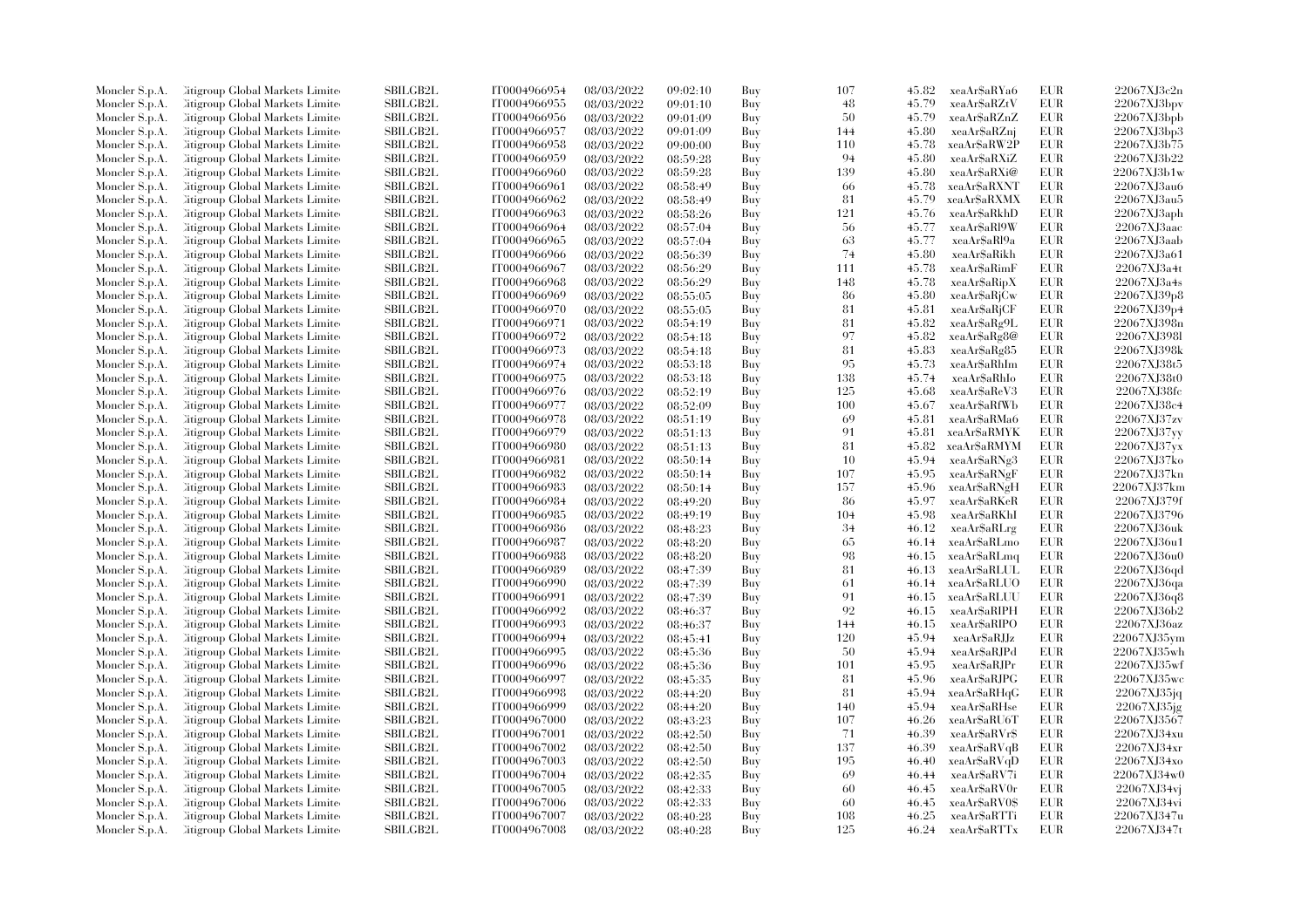| Moncler S.p.A. | Citigroup Global Markets Limite  | SBILGB2L        | IT0004967009 | 08/03/2022 | 08:40:28 | Buy | 81         | 46.25          | xeaArSaRTTz   | EUR        | 22067XJ347s    |
|----------------|----------------------------------|-----------------|--------------|------------|----------|-----|------------|----------------|---------------|------------|----------------|
| Moncler S.p.A. | Citigroup Global Markets Limite  | SBILGB2L        | IT0004967010 | 08/03/2022 | 08:39:15 | Buy | 79         | 46.39          | xeaAr\$aRRib  | EUR        | 22067XJ33un    |
| Moncler S.p.A. | Citigroup Global Markets Limited | <b>SBILGB2L</b> | IT0004967011 | 08/03/2022 | 08:39:15 | Buy | 128        | 46.40          | xeaArSaRRid   | <b>EUR</b> | 22067XJ33um    |
| Moncler S.p.A. | Litigroup Global Markets Limite  | SBILGB2L        | IT0004967012 | 08/03/2022 | 08:39:14 | Buy | 117        | 46.40          | xeaAr\$aRRi7  | EUR        | 22067XJ33tv    |
| Moncler S.p.A. | Citigroup Global Markets Limite  | <b>SBILGB2L</b> | IT0004967013 | 08/03/2022 | 08:38:48 | Buy | 10         | 46.31          | xeaAr\$aRR9t  | EUR        | 22067XJ33pa    |
| Moncler S.p.A. | Citigroup Global Markets Limite  | SBILGB2L        | IT0004967014 | 08/03/2022 | 08:38:34 | Buy | 30         | 46.30          | xeaAr\$aRRVz  | <b>EUR</b> | 22067XJ33mm    |
| Moncler S.p.A. | Citigroup Global Markets Limited | <b>SBILGB2L</b> | IT0004967015 | 08/03/2022 | 08:38:31 | Buy | 34         | 46.30          | xeaAr\$aRROF  | EUR        | 22067XJ33ma    |
| Moncler S.p.A. | Litigroup Global Markets Limite  | <b>SBILGB2L</b> | IT0004967016 | 08/03/2022 | 08:38:31 | Buy | <b>q</b>   | 46.30          | xeaAr\$aRROH  | <b>EUR</b> | 22067XJ33m9    |
| Moncler S.p.A. | Citigroup Global Markets Limite  | SBILGB2L        | IT0004967017 | 08/03/2022 | 08:37:59 | Buy | 116        | 46.27          | xeaAr\$aRO4G  | EUR        | 22067XJ33ar    |
| Moncler S.p.A. | Citigroup Global Markets Limite  | SBILGB2L        | IT0004967018 | 08/03/2022 | 08:37:52 | Buy | 10         | 46.17          | xeaAr\$aROSr  | <b>EUR</b> | 22067XJ335f    |
| Moncler S.p.A. | Citigroup Global Markets Limite  | <b>SBILGB2L</b> | IT0004967019 | 08/03/2022 | 08:37:52 | Buy | 140        | 46.17          | xeaAr\$aROSt  | EUR        | 22067XJ335e    |
| Moncler S.p.A. | Litigroup Global Markets Limite  | <b>SBILGB2L</b> | IT0004967020 | 08/03/2022 | 08:37:44 | Buy | 75         | 46.16          | xeaAr\$aRPb3  | <b>EUR</b> | 22067XJ3338    |
| Moncler S.p.A. | Citigroup Global Markets Limite  | SBILGB2L        | IT0004967021 | 08/03/2022 | 08:36:54 | Buy | 96         | 46.07          | xeaAr\$aR6dy  | <b>EUR</b> | 22067XJ32sd    |
| Moncler S.p.A. | Citigroup Global Markets Limited | SBILGB2L        | IT0004967022 | 08/03/2022 | 08:36:43 | Buy | 3          | 46.08          | xeaAr\$aR6sD  | EUR        | 22067XJ32q7    |
| Moncler S.p.A. | Litigroup Global Markets Limite  | SBILGB2L        | IT0004967023 | 08/03/2022 | 08:36:43 | Buy | 68         | 46.08          | xeaAr\$aR6sF  | EUR        | 22067XJ32q6    |
| Moncler S.p.A. | Litigroup Global Markets Limite  | <b>SBILGB2L</b> | IT0004967024 | 08/03/2022 | 08:36:43 | Buy | 157        | 46.09          | xeaAr\$aR6sJ  | EUR        | 22067XJ32q2    |
| Moncler S.p.A. | Citigroup Global Markets Limite  | SBILGB2L        | IT0004967025 | 08/03/2022 | 08:35:41 | Buy | 18         | 46.06          | xeaAr\$aR71M  | EUR        | 22067XJ32gr    |
| Moncler S.p.A. | Citigroup Global Markets Limite  | SBILGB2L        | IT0004967026 | 08/03/2022 | 08:35:39 | Buy | 25         | 46.06          | xeaAr\$aR72i  | EUR        | 22067XJ32g7    |
| Moncler S.p.A. | Citigroup Global Markets Limite  | <b>SBILGB2L</b> | IT0004967027 | 08/03/2022 | 08:35:38 | Buy | 63         | 46.07          | xeaAr\$aR7Dp  | EUR        | 22067XJ32g3    |
| Moncler S.p.A. | Litigroup Global Markets Limite  | <b>SBILGB2L</b> | IT0004967028 | 08/03/2022 | 08:35:30 | Buy | 74         | 46.07          | xeaAr\$aR7Hq  | EUR        | 22067XJ32eh    |
| Moncler S.p.A. | Citigroup Global Markets Limite  | SBILGB2L        | IT0004967029 | 08/03/2022 | 08:35:30 | Buy | 17         | 46.08          | xeaAr\$aR7Hs  | <b>EUR</b> | 22067XJ32eg    |
| Moncler S.p.A. | Citigroup Global Markets Limite  | SBILGB2L        | IT0004967030 | 08/03/2022 | 08:35:30 | Buy | 151        | 46.08          | xeaAr\$aR7Hu  | EUR        | 22067XJ32ef    |
| Moncler S.p.A. | Citigroup Global Markets Limite  | <b>SBILGB2L</b> | IT0004967031 | 08/03/2022 | 08:34:36 | Buy | 112        | 46.14          | xeaAr\$aR5Xz  | <b>EUR</b> | 22067XJ323i    |
| Moncler S.p.A. | Citigroup Global Markets Limite  | SBILGB2L        | IT0004967032 | 08/03/2022 |          | Buy | 166        | 46.15          | xeaAr\$aR5X\$ | <b>EUR</b> | 22067XJ323h    |
| Moncler S.p.A. | Citigroup Global Markets Limite  | <b>SBILGB2L</b> | IT0004967033 | 08/03/2022 | 08:34:36 | Buy | 149        | 46.24          | xeaAr\$aR2NM  | EUR        | 22067XJ31kk    |
|                |                                  | <b>SBILGB2L</b> |              |            | 08:33:31 | Buy | 42         | 46.31          |               | EUR        | 22067XJ31ek    |
| Moncler S.p.A. | Litigroup Global Markets Limite  | <b>SBILGB2L</b> | IT0004967034 | 08/03/2022 | 08:32:55 |     |            |                | xeaAr\$aR34M  | EUR        |                |
| Moncler S.p.A. | Citigroup Global Markets Limite  | SBILGB2L        | IT0004967035 | 08/03/2022 | 08:32:55 | Buy | 85         | 46.30          | xeaAr\$aR34Q  | <b>EUR</b> | 22067XJ31ej    |
| Moncler S.p.A. | Citigroup Global Markets Limite  | SBILGB2L        | IT0004967036 | 08/03/2022 | 08:32:55 | Buy | 102<br>151 | 46.30<br>46.31 | xeaAr\$aR37@  | EUR        | 22067XJ31ef    |
| Moncler S.p.A. | Litigroup Global Markets Limite  |                 | IT0004967037 | 08/03/2022 | 08:32:55 | Buy |            |                | xeaAr\$aR37L  |            | 22067XJ31ee    |
| Moncler S.p.A. | Litigroup Global Markets Limite  | <b>SBILGB2L</b> | IT0004967038 | 08/03/2022 | 08:31:35 | Buy | 136        | 46.24          | xeaAr\$aR1Ab  | <b>EUR</b> | 22067XJ30vw    |
| Moncler S.p.A. | Litigroup Global Markets Limite  | <b>SBILGB2L</b> | IT0004967039 | 08/03/2022 | 08:31:34 | Buy | 165        | 46.25          | xeaAr\$aR1Ll  | EUR        | 22067XJ30vs    |
| Moncler S.p.A. | Citigroup Global Markets Limite  | SBILGB2L        | IT0004967040 | 08/03/2022 | 08:30:35 | Buy | -65        | 46.36          | xeaAr\$aRFZb  | <b>EUR</b> | 22067XJ30j9    |
| Moncler S.p.A. | Citigroup Global Markets Limite  | SBILGB2L        | IT0004967041 | 08/03/2022 | 08:30:35 | Buy | 111        | 46.37          | xeaAr\$aRFZd  | EUR        | 22067XJ30j7    |
| Moncler S.p.A. | Citigroup Global Markets Limite  | <b>SBILGB2L</b> | IT0004967042 | 08/03/2022 | 08:29:55 | Buy | 106        | 46.32          | xeaAr\$aRCen  | EUR        | 22067XJ3092    |
| Moncler S.p.A. | Citigroup Global Markets Limite  | SBILGB2L        | IT0004967043 | 08/03/2022 | 08:29:53 | Buy | 151        | 46.32          | xeaAr\$aRCqi  | EUR        | 22067XJ308j    |
| Moncler S.p.A. | Citigroup Global Markets Limite  | <b>SBILGB2L</b> | IT0004967044 | 08/03/2022 | 08:29:53 | Buy | 109        | 46.31          | xeaAr\$aRCqg  | EUR        | 22067XJ308m    |
| Moncler S.p.A. | Litigroup Global Markets Limite  | <b>SBILGB2L</b> | IT0004967045 | 08/03/2022 | 08:29:53 | Buy | 10         | 46.32          | xeaAr\$aRCqk  | EUR        | 22067XJ308i    |
| Moncler S.p.A. | Citigroup Global Markets Limite  | <b>SBILGB2L</b> | IT0004967046 | 08/03/2022 | 08:28:35 | Buy | 100        | 46.09          | xeaAr\$aRAsk  | <b>EUR</b> | 22067XJ2zvd    |
| Moncler S.p.A. | Citigroup Global Markets Limite  | SBILGB2L        | IT0004967047 | 08/03/2022 | 08:28:35 | Buy | 218        | 46.10          | xeaAr\$aRAsp  | EUR        | 22067XJ2zvc    |
| Moncler S.p.A. | Litigroup Global Markets Limite  | SBILGB2L        | IT0004967048 | 08/03/2022 | 08:28:35 | Buy | 76         | 46.10          | xeaAr\$aRAsL  | EUR        | 22067XJ2zvb    |
| Moncler S.p.A. | Litigroup Global Markets Limite  | <b>SBILGB2L</b> | IT0004967049 | 08/03/2022 | 08:28:35 | Buy | 128        | 46.11          | xeaAr\$aRAsN  | <b>EUR</b> | 22067XJ2zva    |
| Moncler S.p.A. | Citigroup Global Markets Limite  | SBILGB2L        | IT0004967050 | 08/03/2022 | 08:26:48 | Buy | 65         | 46.03          | xeaAr\$aR8lb  | EUR        | 22067XJ2zhb    |
| Moncler S.p.A. | Citigroup Global Markets Limite  | SBILGB2L        | IT0004967051 | 08/03/2022 | 08:26:48 | Buy | 84         | 46.04          | xeaAr\$aR8kk  | <b>EUR</b> | 22067XJ2zh6    |
| Moncler S.p.A. | Litigroup Global Markets Limite  | <b>SBILGB2L</b> | IT0004967052 | 08/03/2022 | 08:26:48 | Buy | 123        | 46.05          | xeaAr\$aR8km  | <b>EUR</b> | 22067XJ2zh5    |
| Moncler S.p.A. | Litigroup Global Markets Limite  | <b>SBILGB2L</b> | IT0004967053 | 08/03/2022 | 08:25:58 | Buy | 80         | 45.99          | xeaAr\$aR8Ug  | EUR        | 22067XJ2z70    |
| Moncler S.p.A. | Citigroup Global Markets Limite  | <b>SBILGB2L</b> | IT0004967054 | 08/03/2022 | 08:25:56 | Buy | 80         | 46.01          | xeaAr\$aR8Qy  | EUR        | 22067XJ2z60    |
| Moncler S.p.A. | Citigroup Global Markets Limite  | <b>SBILGB2L</b> | IT0004967055 | 08/03/2022 | 08:25:28 | Buy | 80         | 45.97          | xeaAr\$aR9x6  | EUR        | 22067XJ2z06    |
| Moncler S.p.A. | Citigroup Global Markets Limite  | <b>SBILGB2L</b> | IT0004967056 | 08/03/2022 | 08:25:28 | Buy | 29         | 45.97          | xeaAr\$aR9x8  | EUR        | 22067XJ2z05    |
| Moncler S.p.A. | Citigroup Global Markets Limite  | SBILGB2L        | IT0004967057 | 08/03/2022 | 08:25:28 | Buy | 162        | 45.98          | xeaAr\$aR9xA  | <b>EUR</b> | 22067XJ2z03    |
| Moncler S.p.A. | Citigroup Global Markets Limite  | SBILGB2L        | IT0004967058 | 08/03/2022 | 08:25:18 | Buy | 86         | 46.00          | xeaAr\$aR99h  | <b>EUR</b> | 22067XJ2yz3    |
| Moncler S.p.A. | Litigroup Global Markets Limite  | <b>SBILGB2L</b> | IT0004967059 | 08/03/2022 | 08:25:18 | Buy | 81         | 46.01          | xeaAr\$aR991  | EUR        | 22067XJ2vz1    |
| Moncler S.p.A. | Citigroup Global Markets Limite  | <b>SBILGB2L</b> | IT0004967060 | 08/03/2022 | 08:24:03 | Buy | 89         | 46.05          | xeaAr\$aKsMG  | <b>EUR</b> | 22067XJ2ypk    |
| Moncler S.p.A. | Citigroup Global Markets Limite  | SBILGB2L        | IT0004967061 | 08/03/2022 | 08:23:59 | Buy | 108        | 46.06          | xeaAr\$aKsTH  | EUR        | $22067XJ2$ yov |
| Moncler S.p.A. | Citigroup Global Markets Limite  | <b>SBILGB2L</b> | IT0004967062 | 08/03/2022 | 08:23:57 | Buy | 175        | 46.07          | xeaAr\$aKsV6  | <b>EUR</b> | 22067XJ2yoa    |
| Moncler S.p.A. | Citigroup Global Markets Limited | SBILGB2L        | IT0004967063 | 08/03/2022 | 08:23:45 | Buy | -11        | 46.05          | xeaAr\$aKtj5  | <b>EUR</b> | 22067XJ2ynp    |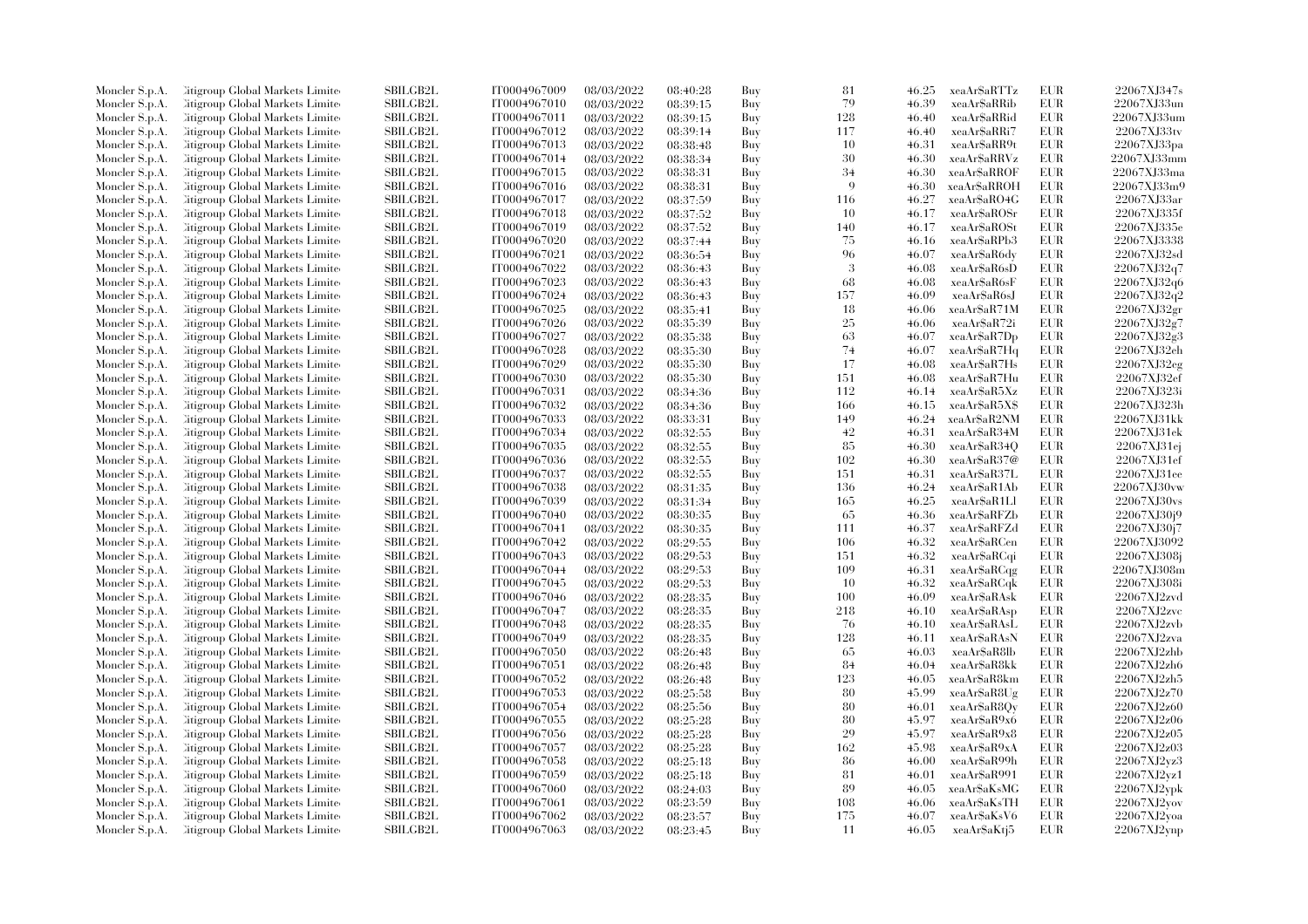| Moncler S.p.A.                   | Citigroup Global Markets Limite                                    | SBILGB2L        | IT0004967064 | 08/03/2022               | 08:23:41 | Buy        | 101 | 46.05 | xeaAr\$aKteC  | EUR        | $22067XJ2$ ynl |
|----------------------------------|--------------------------------------------------------------------|-----------------|--------------|--------------------------|----------|------------|-----|-------|---------------|------------|----------------|
| Moncler S.p.A.                   | Citigroup Global Markets Limite                                    | SBILGB2L        | IT0004967065 | 08/03/2022               | 08:22:42 | Buy        | 43  | 45.96 | xeaAr\$aKq5v  | EUR        | 22067XJ2yfz    |
| Moncler S.p.A.                   | Citigroup Global Markets Limited                                   | SBILGB2L        | IT0004967066 | 08/03/2022               | 08:22:27 | Buy        | 64  | 45.99 | xeaAr\$aKqLd  | EUR        | 22067XJ2vef    |
| Moncler S.p.A.                   | Litigroup Global Markets Limite                                    | SBILGB2L        | IT0004967067 | 08/03/2022               | 08:22:27 | Buy        | 77  | 45.98 | xeaAr\$aKqL1  | EUR        | 22067XJ2ved    |
| Moncler S.p.A.                   | Citigroup Global Markets Limite                                    | <b>SBILGB2L</b> | IT0004967068 | 08/03/2022               | 08:22:27 | Buy        | 133 | 45.99 | xeaAr\$aKqL3  | <b>EUR</b> | 22067XJ2vec    |
| Moncler S.p.A.                   | Citigroup Global Markets Limite                                    | SBILGB2L        | IT0004967069 | 08/03/2022               | 08:22:16 | Buy        | 124 | 46.01 | xeaAr\$aKqUF  | EUR        | 22067XJ2yco    |
| Moncler S.p.A.                   | Citigroup Global Markets Limited                                   | SBILGB2L        | IT0004967070 | 08/03/2022               | 08:22:16 | Buy        | 179 | 46.02 | xeaAr\$aKqUJ  | EUR        | 22067XJ2ycn    |
| Moncler S.p.A.                   | Litigroup Global Markets Limite                                    | <b>SBILGB2L</b> | IT0004967071 | 08/03/2022               | 08:20:56 | Buy        | -86 | 46.12 | xeaAr\$aKoV@  | EUR        | 22067XJ2v2m    |
| Moncler S.p.A.                   | Citigroup Global Markets Limite                                    | SBILGB2L        | IT0004967072 | 08/03/2022               | 08:20:56 | Buy        | 81  | 46.13 | xeaAr\$aKoV0  | <b>EUR</b> | 22067XJ2v2l    |
| Moncler S.p.A.                   | Citigroup Global Markets Limite                                    | SBILGB2L        | IT0004967073 | 08/03/2022               | 08:20:54 | Buy        | 81  | 46.13 | xeaAr\$aKoP6  | <b>EUR</b> | 22067XJ2v2e    |
| Moncler S.p.A.                   | Citigroup Global Markets Limite                                    | <b>SBILGB2L</b> | IT0004967074 | 08/03/2022               | 08:20:03 | Buy        | 35  | 46.00 | xeaAr\$aKpLo  | <b>EUR</b> | 22067XJ2xyg    |
| Moncler S.p.A.                   | Litigroup Global Markets Limite                                    | <b>SBILGB2L</b> | IT0004967075 | 08/03/2022               | 08:20:03 | Buy        | 100 | 45.99 | xeaAr\$aKpLs  | <b>EUR</b> | 22067XJ2xvf    |
| Moncler S.p.A.                   | Citigroup Global Markets Limite                                    | SBILGB2L        | IT0004967076 | 08/03/2022               | 08:20:03 | Buy        | 143 | 45.99 | xeaAr\$aKpLI  | EUR        | 22067XJ2xv9    |
| Moncler S.p.A.                   | Citigroup Global Markets Limited                                   | SBILGB2L        | IT0004967077 | 08/03/2022               | 08:20:03 | Buy        | 6   | 46.00 | xeaAr\$aKpLK  | EUR        | 22067XJ2xv6    |
| Moncler S.p.A.                   | Litigroup Global Markets Limite                                    | SBILGB2L        | IT0004967078 | 08/03/2022               | 08:20:03 | Buy        | 201 | 46.00 | xeaAr\$aKpLM  | EUR        | 22067XJ2xv4    |
| Moncler S.p.A.                   | Litigroup Global Markets Limite                                    | <b>SBILGB2L</b> | IT0004967079 | 08/03/2022               | 08:18:46 | Buy        | 75  | 45.89 | xeaAr\$aKnfZ  | <b>EUR</b> | 22067XJ2xlp    |
| Moncler S.p.A.                   | Citigroup Global Markets Limite                                    | SBILGB2L        | IT0004967080 | 08/03/2022               | 08:18:46 | Buy        | 81  | 45.90 | xeaAr\$aKnfa  | EUR        | 22067XJ2xlo    |
| Moncler S.p.A.                   | Citigroup Global Markets Limite                                    | SBILGB2L        | IT0004967081 | 08/03/2022               | 08:18:18 | Buy        | 146 | 45.97 | xeaAr\$aKn8K  | EUR        | 22067XJ2xit    |
| Moncler S.p.A.                   | Citigroup Global Markets Limite                                    | <b>SBILGB2L</b> | IT0004967082 | 08/03/2022               | 08:18:09 | Buy        | 126 | 45.92 | xeaAr\$aKnUj  | EUR        | 22067XJ2xhg    |
| Moncler S.p.A.                   | Litigroup Global Markets Limite                                    | <b>SBILGB2L</b> | IT0004967083 | 08/03/2022               | 08:18:09 | Buy        | 7   | 45.92 | xeaAr\$aKnUl  | EUR        | 22067XJ2xh     |
| Moncler S.p.A.                   | Citigroup Global Markets Limite                                    | SBILGB2L        | IT0004967084 | 08/03/2022               | 08:17:25 | Buy        | 129 | 45.77 | xeaAr\$aK@Mb  | <b>EUR</b> | 22067XJ2xb9    |
| Moncler S.p.A.                   | Citigroup Global Markets Limite                                    | SBILGB2L        | IT0004967085 | 08/03/2022               | 08:17:25 | Buy        | -61 | 45.78 | xeaAr\$aK@Ml  | EUR        | 22067XJ2xb7    |
| Moncler S.p.A.                   | Citigroup Global Markets Limite                                    | <b>SBILGB2L</b> | IT0004967086 | 08/03/2022               | 08:17:24 | Buy        | 92  | 45.79 | xeaAr\$aK@Ha  | EUR        | 22067XJ2xav    |
| Moncler S.p.A.                   | Citigroup Global Markets Limite                                    | SBILGB2L        | IT0004967087 | 08/03/2022               | 08:16:56 | Buy        | 122 | 45.66 | xeaAr\$aK\$vZ | <b>EUR</b> | 22067XJ2x6m    |
| Moncler S.p.A.                   | Citigroup Global Markets Limite                                    | <b>SBILGB2L</b> | IT0004967088 | 08/03/2022               | 08:16:56 | Buy        | 73  | 45.67 | xeaAr\$aK\$vj | EUR        | 22067XJ2x6l    |
|                                  | Litigroup Global Markets Limite                                    | <b>SBILGB2L</b> | IT0004967089 | 08/03/2022               |          | Buy        | 21  | 45.67 | xeaAr\$aK\$F6 | EUR        | 22067XJ2x58    |
| Moncler S.p.A.<br>Moncler S.p.A. | Citigroup Global Markets Limite                                    | <b>SBILGB2L</b> | IT0004967090 | 08/03/2022               | 08:16:45 | Buy        | 137 | 45.58 | xeaAr\$aKyHj  | EUR        | 22067XJ2wty    |
|                                  |                                                                    | SBILGB2L        | IT0004967091 |                          | 08:15:52 |            | 146 | 45.58 | xeaAr\$aKyIf  | <b>EUR</b> | 22067XJ2wth    |
| Moncler S.p.A.<br>Moncler S.p.A. | Citigroup Global Markets Limite<br>Litigroup Global Markets Limite | SBILGB2L        | IT0004967092 | 08/03/2022<br>08/03/2022 | 08:15:51 | Buy<br>Buy | 94  | 45.69 | xeaAr\$aKzR@  | EUR        | 22067XJ2wlk    |
|                                  |                                                                    |                 |              |                          | 08:15:01 |            |     |       |               | EUR        |                |
| Moncler S.p.A.                   | Litigroup Global Markets Limite                                    | <b>SBILGB2L</b> | IT0004967093 | 08/03/2022               | 08:15:01 | Buy        | 140 | 45.70 | xeaAr\$aKzR7  |            | 22067XJ2wlg    |
| Moncler S.p.A.                   | Litigroup Global Markets Limite                                    | <b>SBILGB2L</b> | IT0004967094 | 08/03/2022               | 08:15:01 | Buy        | 203 | 45.71 | xeaAr\$aKzQt  | EUR        | 22067XJ2wl7    |
| Moncler S.p.A.                   | Citigroup Global Markets Limite                                    | SBILGB2L        | IT0004967095 | 08/03/2022               | 08:13:50 | Buy        | 124 | 45.55 | xeaAr\$aKx3g  | EUR        | 22067XJ2wby    |
| Moncler S.p.A.                   | Citigroup Global Markets Limite                                    | SBILGB2L        | IT0004967096 | 08/03/2022               | 08:13:49 | Buy        | 182 | 45.56 | xeaAr\$aKx2W  | EUR        | 22067XJ2wbm    |
| Moncler S.p.A.                   | Citigroup Global Markets Limite                                    | <b>SBILGB2L</b> | IT0004967097 | 08/03/2022               | 08:13:01 | Buy        | -81 | 45.51 | xeaAr\$aKuCn  | EUR        | 22067XJ2w5d    |
| Moncler S.p.A.                   | Citigroup Global Markets Limite                                    | SBILGB2L        | IT0004967098 | 08/03/2022               | 08:13:01 | Buy        | 140 | 45.51 | xeaAr\$aKuCw  | <b>EUR</b> | 22067XJ2w5b    |
| Moncler S.p.A.                   | Citigroup Global Markets Limite                                    | <b>SBILGB2L</b> | IT0004967099 | 08/03/2022               | 08:13:00 | Buy        | 169 | 45.52 | xeaAr\$aKuE4  | EUR        | 22067XJ2w4x    |
| Moncler S.p.A.                   | Litigroup Global Markets Limite                                    | <b>SBILGB2L</b> | IT0004967100 | 08/03/2022               | 08:11:57 | Buy        | 110 | 45.40 | xeaAr\$aKvRh  | EUR        | 22067XJ2vv4    |
| Moncler S.p.A.                   | Citigroup Global Markets Limite                                    | <b>SBILGB2L</b> | IT0004967101 | 08/03/2022               | 08:11:57 | Buy        | 163 | 45.41 | xeaAr\$aKvRj  | EUR        | 22067XJ2vy3    |
| Moncler S.p.A.                   | Citigroup Global Markets Limite                                    | SBILGB2L        | IT0004967102 | 08/03/2022               | 08:11:03 | Buy        | 76  | 45.35 | xeaAr\$aKdrj  | <b>EUR</b> | 22067XJ2vrl    |
| Moncler S.p.A.                   | Litigroup Global Markets Limite                                    | <b>SBILGB2L</b> | IT0004967103 | 08/03/2022               | 08:11:03 | Buy        | 89  | 45.35 | xeaAr\$aKdrB  | EUR        | 22067XJ2vrk    |
| Moncler S.p.A.                   | Litigroup Global Markets Limite                                    | <b>SBILGB2L</b> | IT0004967104 | 08/03/2022               | 08:11:02 | Buy        | 32  | 45.36 | xeaAr\$aKdtq  | EUR        | 22067XJ2vrh    |
| Moncler S.p.A.                   | Citigroup Global Markets Limite                                    | SBILGB2L        | IT0004967105 | 08/03/2022               | 08:11:02 | Buy        | 100 | 45.36 | xeaAr\$aKdts  | EUR        | 22067XJ2vrg    |
| Moncler S.p.A.                   | Citigroup Global Markets Limite                                    | SBILGB2L        | IT0004967106 | 08/03/2022               | 08:10:44 | Buy        | 150 | 45.36 | xeaAr\$aKdDm  | EUR        | 22067XJ2vp3    |
| Moncler S.p.A.                   | Litigroup Global Markets Limite                                    | <b>SBILGB2L</b> | IT0004967107 | 08/03/2022               | 08:10:30 | Buy        | 124 | 45.30 | xeaAr\$aKdJs  | EUR        | 22067XJ2vnd    |
| Moncler S.p.A.                   | Litigroup Global Markets Limite                                    | <b>SBILGB2L</b> | IT0004967108 | 08/03/2022               | 08:10:28 | Buy        | 132 | 45.31 | xeaAr\$aKdT4  | EUR        | 22067XJ2vna    |
| Moncler S.p.A.                   | Citigroup Global Markets Limite                                    | SBILGB2L        | IT0004967109 | 08/03/2022               | 08:10:21 | Buy        | 209 | 45.29 | xeaAr\$aKaXR  | <b>EUR</b> | 22067XJ2vm1    |
| Moncler S.p.A.                   | Citigroup Global Markets Limite                                    | SBILGB2L        | IT0004967110 | 08/03/2022               | 08:09:11 | Buy        | 181 | 45.18 | xeaAr\$aKbxL  | <b>EUR</b> | 22067XJ2vep    |
| Moncler S.p.A.                   | Litigroup Global Markets Limite                                    | <b>SBILGB2L</b> | IT0004967111 | 08/03/2022               | 08:08:05 | Buy        | 142 | 45.19 | xeaAr\$aKY3@  | EUR        | 22067XJ2v8j    |
| Moncler S.p.A.                   | Citigroup Global Markets Limite                                    | <b>SBILGB2L</b> | IT0004967112 | 08/03/2022               | 08:08:02 | Buy        | -11 | 45.20 | xeaAr\$aKYFA  | EUR        | 22067XJ2v82    |
| Moncler S.p.A.                   | Citigroup Global Markets Limite                                    | SBILGB2L        | IT0004967113 | 08/03/2022               | 08:08:02 | Buy        | 173 | 45.20 | xeaAr\$aKYFH  | <b>EUR</b> | 22067XJ2v81    |
| Moncler S.p.A.                   | Litigroup Global Markets Limite                                    | <b>SBILGB2L</b> | IT0004967114 | 08/03/2022               | 08:07:10 | Buy        | 56  | 45.25 | xeaAr\$aKZDh  | EUR        | 22067XJ2uzi    |
| Moncler S.p.A.                   | Litigroup Global Markets Limite                                    | SBILGB2L        | IT0004967115 | 08/03/2022               | 08:07:10 | Buy        | 36  | 45.25 | xeaAr\$aKZDj  | <b>EUR</b> | 22067XJ2uzi    |
| Moncler S.p.A.                   | Citigroup Global Markets Limite                                    | SBILGB2L        | IT0004967116 | 08/03/2022               | 08:07:09 | Buy        | 107 | 45.26 | xeaAr\$aKZCD  | EUR        | 22067XJ2uyr    |
| Moncler S.p.A.                   | Citigroup Global Markets Limite                                    | <b>SBILGB2L</b> | IT0004967117 | 08/03/2022               | 08:07:09 | Buy        | 181 | 45.27 | xeaAr\$aKZCF  | <b>EUR</b> | 22067XJ2uyq    |
| Moncler S.p.A.                   | Citigroup Global Markets Limited                                   | SBILGB2L        | IT0004967118 | 08/03/2022               | 08:06:29 | Buy        | 96  | 45.28 | xeaAr\$aKWnJ  | <b>EUR</b> | 22067XJ2uuq    |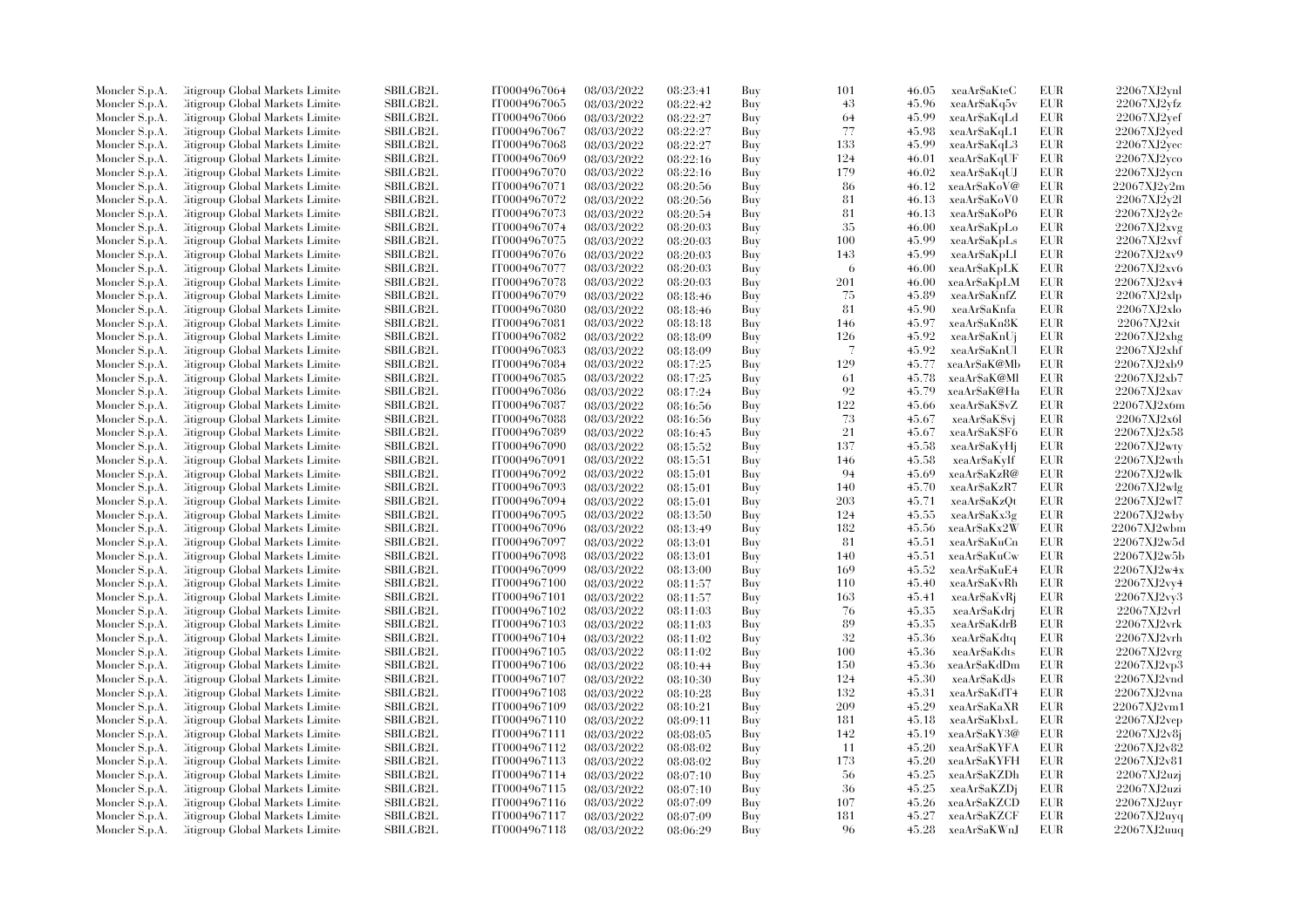| Moncler S.p.A.                   | Citigroup Global Markets Limite                                    | <b>SBILGB2L</b> | IT0004967119 | 08/03/2022               | 08:06:28             | Buy        | 162            | 45.29 | xeaAr\$aKWm0  | <b>EUR</b> | 22067XJ2uup                |
|----------------------------------|--------------------------------------------------------------------|-----------------|--------------|--------------------------|----------------------|------------|----------------|-------|---------------|------------|----------------------------|
| Moncler S.p.A.                   | Citigroup Global Markets Limite                                    | SBILGB2L        | IT0004967120 | 08/03/2022               | 08:06:27             | Buy        | 184            | 45.30 | xeaAr\$aKWpC  | EUR        | 22067XJ2uu7                |
| Moncler S.p.A.                   | Citigroup Global Markets Limited                                   | SBILGB2L        | IT0004967121 | 08/03/2022               | 08:06:05             | Buy        | 86             | 45.30 | xeaAr\$aKWNf  | <b>EUR</b> | 22067XJ2ur1                |
| Moncler S.p.A.                   | Litigroup Global Markets Limite                                    | SBILGB2L        | IT0004967122 | 08/03/2022               | 08:06:05             | Buy        | 124            | 45.31 | xeaAr\$aKWNh  | <b>EUR</b> | 22067XJ2ur0                |
| Moncler S.p.A.                   | Litigroup Global Markets Limite                                    | <b>SBILGB2L</b> | IT0004967123 | 08/03/2022               | 08:05:47             | Buy        | 78             | 45.31 | xeaAr\$aKXfr  | <b>EUR</b> | 22067XJ2umw                |
| Moncler S.p.A.                   | Citigroup Global Markets Limite                                    | SBILGB2L        | IT0004967124 | 08/03/2022               | 08:05:47             | Buy        | 133            | 45.32 | xeaAr\$aKXft  | <b>EUR</b> | 22067XJ2umv                |
| Moncler S.p.A.                   | Citigroup Global Markets Limite                                    | SBILGB2L        | IT0004967125 | 08/03/2022               | 08:05:32             | Buy        | 117            | 45.32 | xeaAr\$aKX5g  | <b>EUR</b> | 22067XJ2ulv                |
| Moncler S.p.A.                   | Litigroup Global Markets Limite                                    | <b>SBILGB2L</b> | IT0004967126 | 08/03/2022               | 08:04:36             | Buy        | 138            | 45.11 | xeaAr\$aKkD3  | <b>EUR</b> | 22067XJ2udp                |
| Moncler S.p.A.                   | Citigroup Global Markets Limite                                    | <b>SBILGB2L</b> | IT0004967127 | 08/03/2022               | 08:03:57             | Buy        | 125            | 45.09 | xeaAr\$aKlyk  | <b>EUR</b> | 22067XJ2u9d                |
| Moncler S.p.A.                   | Citigroup Global Markets Limite                                    | SBILGB2L        | IT0004967128 | 08/03/2022               | 08:03:57             | Buy        | 74             | 45.14 | xeaAr\$aKlyG  | <b>EUR</b> | 22067XJ2u9a                |
| Moncler S.p.A.                   | Citigroup Global Markets Limite                                    | <b>SBILGB2L</b> | IT0004967129 | 08/03/2022               | 08:03:05             | Buy        | 87             | 45.22 | xeaAr\$aKieE  | <b>EUR</b> | 22067XJ2u2z                |
| Moncler S.p.A.                   | Litigroup Global Markets Limite                                    | <b>SBILGB2L</b> | IT0004967130 | 08/03/2022               | 08:03:03             | Buy        | 112            | 45.28 | xeaAr\$aKig0  | <b>EUR</b> | 22067XJ2u2o                |
| Moncler S.p.A.                   | Citigroup Global Markets Limite                                    | SBILGB2L        | IT0004967131 | 08/03/2022               | 08:03:03             | Buy        | 81             | 45.29 | xeaAr\$aKig7  | EUR        | 22067XJ2u2n                |
| Moncler S.p.A.                   | Citigroup Global Markets Limited                                   | SBILGB2L        | IT0004967132 | 08/03/2022               | 08:03:03             | Buy        | 86             | 45.32 | xeaAr\$aKigE  | <b>EUR</b> | 22067XJ2u2m                |
| Moncler S.p.A.                   | Litigroup Global Markets Limite                                    | SBILGB2L        | IT0004967133 | 08/03/2022               | 08:03:01             | Buy        | 125            | 45.33 | xeaAr\$aKisk  | EUR        | 22067XJ2u1j                |
| Moncler S.p.A.                   | Litigroup Global Markets Limite                                    | <b>SBILGB2L</b> | IT0004967134 | 08/03/2022               | 08:03:01             | Buy        | 86             | 45.33 | xeaAr\$aKinW  | <b>EUR</b> | 22067XJ2u1f                |
| Moncler S.p.A.                   | Citigroup Global Markets Limite                                    | SBILGB2L        | IT0004967135 | 08/03/2022               | 08:03:01             | Buy        | 86             | 45.34 | xeaAr\$aKinf  | <b>EUR</b> | 22067XJ2u1e                |
| Moncler S.p.A.                   | Citigroup Global Markets Limite                                    | SBILGB2L        | IT0004967136 | 08/03/2022               | 08:03:01             | Buy        | 126            | 45.35 | xeaAr\$aKinm  | <b>EUR</b> | 22067XJ2u1d                |
| Moncler S.p.A.                   | Citigroup Global Markets Limite                                    | <b>SBILGB2L</b> | IT0004967137 | 08/03/2022               | 08:02:07             | Buy        | 113            | 45.08 | xeaAr\$aKj@U  | <b>EUR</b> | 22067XJ2tts                |
| Moncler S.p.A.                   | Litigroup Global Markets Limite                                    | <b>SBILGB2L</b> | IT0004967138 | 08/03/2022               | 08:02:07             | Buy        | 426            | 45.07 | xeaAr\$aKjvx  | EUR        | 22067XJ2ttr                |
| Moncler S.p.A.                   | Citigroup Global Markets Limite                                    | SBILGB2L        | IT0004967139 | 08/03/2022               | 08:02:07             | Buy        | 39             | 45.07 | xeaAr\$aKjv\$ | <b>EUR</b> | 22067XJ2ttq                |
| Moncler S.p.A.                   | Citigroup Global Markets Limite                                    | SBILGB2L        | IT0004967140 | 08/03/2022               | 08:02:05             | Buy        | 75             | 44.99 | xeaAr\$aKjuA  | <b>EUR</b> | 22067XJ2ttn                |
| Moncler S.p.A.                   | litigroup Global Markets Limite                                    | <b>SBILGB2L</b> | IT0004967141 | 09/03/2022               | 15:48:48             | Buy        | 93             | 47.99 | xeaArby7fp@   | <b>EUR</b> | 22068XJ9p81                |
| Moncler S.p.A.                   | Citigroup Global Markets Limite                                    | SBILGB2L        | IT0004967142 | 09/03/2022               | 15:48:27             | Buy        | 92             | 47.98 | xeaArbv7f8r   | EUR        | 22068XJ9p4h                |
| Moncler S.p.A.                   | Citigroup Global Markets Limite                                    | SBILGB2L        | IT0004967143 | 09/03/2022               | 15:48:26             | Buy        | $\overline{4}$ | 47.98 | xeaArbv7fAA   | <b>EUR</b> | 22068XJ9p3w                |
|                                  | Litigroup Global Markets Limite                                    | <b>SBILGB2L</b> | IT0004967144 | 09/03/2022               |                      | Buy        | 81             | 47.99 | xeaArbv7fJQ   | <b>EUR</b> | 22068XJ9p3a                |
| Moncler S.p.A.<br>Moncler S.p.A. | Citigroup Global Markets Limite                                    | <b>SBILGB2L</b> | IT0004967145 | 09/03/2022               | 15:48:20<br>15:48:20 | Buy        | 120            | 48.00 | xeaArbv7fIW   | <b>EUR</b> | 22068XJ9p39                |
|                                  |                                                                    | SBILGB2L        | IT0004967146 |                          |                      |            | 44             | 48.00 | xeaArbv7fIf   | <b>EUR</b> |                            |
| Moncler S.p.A.<br>Moncler S.p.A. | Citigroup Global Markets Limite<br>Litigroup Global Markets Limite | SBILGB2L        | IT0004967147 | 09/03/2022<br>09/03/2022 | 15:48:20             | Buy<br>Buy | 174            | 48.00 | xeaArby7fIh   | <b>EUR</b> | 22068XJ9p38<br>22068XJ9p37 |
|                                  |                                                                    |                 |              |                          | 15:48:20             |            | 95             |       |               |            |                            |
| Moncler S.p.A.                   | Citigroup Global Markets Limite                                    | <b>SBILGB2L</b> | IT0004967148 | 09/03/2022               | 15:44:55             | Buy        |                | 47.92 | xeaArbv7LLP   | <b>EUR</b> | 22068XJ9nvx                |
| Moncler S.p.A.                   | Litigroup Global Markets Limite                                    | <b>SBILGB2L</b> | IT0004967149 | 09/03/2022               | 15:43:55             | Buy        | 80             | 47.96 | xeaArbv7INO   | <b>EUR</b> | 22068XJ9nmw                |
| Moncler S.p.A.                   | Citigroup Global Markets Limite                                    | <b>SBILGB2L</b> | IT0004967150 | 09/03/2022               | 15:43:55             | Buy        | 74             | 47.96 | xeaArbv7IMI   | <b>EUR</b> | 22068XJ9nmv                |
| Moncler S.p.A.                   | Citigroup Global Markets Limite                                    | SBILGB2L        | IT0004967151 | 09/03/2022               | 15:43:55             | Buy        | 109            | 47.97 | xeaArbv7IMr   | <b>EUR</b> | 22068XJ9nms                |
| Moncler S.p.A.                   | Litigroup Global Markets Limite                                    | <b>SBILGB2L</b> | IT0004967152 | 09/03/2022               | 15:42:26             | Buy        | 78             | 47.92 | xeaArbv7Gtj   | <b>EUR</b> | 22068XJ9n5k                |
| Moncler S.p.A.                   | Citigroup Global Markets Limite                                    | SBILGB2L        | IT0004967153 | 09/03/2022               | 15:42:26             | Buy        | 69             | 47.91 | xeaArbv7Gtn   | EUR        | 22068XJ9n5j                |
| Moncler S.p.A.                   | Citigroup Global Markets Limite                                    | SBILGB2L        | IT0004967154 | 09/03/2022               | 15:42:26             | Buy        | 105            | 47.92 | xeaArbv7GtH   | <b>EUR</b> | 22068XJ9n5i                |
| Moncler S.p.A.                   | Litigroup Global Markets Limite                                    | SBILGB2L        | IT0004967155 | 09/03/2022               | 15:41:31             | Buy        | 30             | 47.94 | xeaArbv7HSS   | <b>EUR</b> | 22068XJ9mpn                |
| Moncler S.p.A.                   | Citigroup Global Markets Limite                                    | <b>SBILGB2L</b> | IT0004967156 | 09/03/2022               | 15:41:29             | Buy        | 73             | 47.94 | xeaArbv7H@M   | <b>EUR</b> | $22068$ XJ9mpl             |
| Moncler S.p.A.                   | Citigroup Global Markets Limite                                    | SBILGB2L        | IT0004967157 | 09/03/2022               | 15:40:47             | Buy        | 27             | 47.90 | xeaArbv7Uh5   | <b>EUR</b> | 22068XJ9mic                |
| Moncler S.p.A.                   | Litigroup Global Markets Limite                                    | SBILGB2L        | IT0004967158 | 09/03/2022               | 15:40:47             | Buy        | 131            | 47.91 | xeaArbv7UhS   | <b>EUR</b> | 22068XJ9mia                |
| Moncler S.p.A.                   | Citigroup Global Markets Limite                                    | <b>SBILGB2L</b> | IT0004967159 | 09/03/2022               | 15:39:59             | Buy        | 89             | 47.92 | xeaArbv7UQi   | <b>EUR</b> | 22068XJ9m81                |
| Moncler S.p.A.                   | Citigroup Global Markets Limite                                    | SBILGB2L        | IT0004967160 | 09/03/2022               | 15:39:25             | Buy        | 99             | 47.86 | xeaArbv7V5g   | EUR        | 22068XJ9m1n                |
| Moncler S.p.A.                   | Citigroup Global Markets Limite                                    | SBILGB2L        | IT0004967161 | 09/03/2022               | 15:39:07             | Buy        | 66             | 47.88 | xeaArbv7VLa   | <b>EUR</b> | 22068XJ9lwz                |
| Moncler S.p.A.                   | Litigroup Global Markets Limite                                    | <b>SBILGB2L</b> | IT0004967162 | 09/03/2022               | 15:38:38             | Buy        | 80             | 47.91 | xeaArbv7SqE   | <b>EUR</b> | 22068XJ9lr3                |
| Moncler S.p.A.                   | Litigroup Global Markets Limite                                    | <b>SBILGB2L</b> | IT0004967163 | 09/03/2022               | 15:38:13             | Buy        | 98             | 47.95 | xeaArbv7SCI   | <b>EUR</b> | 22068XJ9lkw                |
| Moncler S.p.A.                   | Citigroup Global Markets Limite                                    | <b>SBILGB2L</b> | IT0004967164 | 09/03/2022               | 15:37:42             | Buy        | -66            | 47.94 | xeaArbv7Tqi   | <b>EUR</b> | 22068XJ9lde                |
| Moncler S.p.A.                   | Citigroup Global Markets Limite                                    | SBILGB2L        | IT0004967165 | 09/03/2022               | 15:37:23             | Buy        | 80             | 47.96 | xeaArbv7TFT   | <b>EUR</b> | 22068XJ9180                |
| Moncler S.p.A.                   | Litigroup Global Markets Limite                                    | <b>SBILGB2L</b> | IT0004967166 | 09/03/2022               | 15:37:00             | Buy        | 97             | 48.00 | xeaArbv7Qdu   | <b>EUR</b> | 22068XJ9l3k                |
| Moncler S.p.A.                   | Litigroup Global Markets Limite                                    | <b>SBILGB2L</b> | IT0004967167 | 09/03/2022               | 15:36:28             | Buy        | 148            | 48.00 | xeaArbv7QTp   | <b>EUR</b> | 22068XJ9kp9                |
| Moncler S.p.A.                   | Citigroup Global Markets Limite                                    | SBILGB2L        | IT0004967168 | 09/03/2022               | 15:35:37             | Buy        | 18             | 47.90 | xeaArbv7OsU   | <b>EUR</b> | 22068XJ9k74                |
| Moncler S.p.A.                   | Litigroup Global Markets Limite                                    | <b>SBILGB2L</b> | IT0004967169 | 09/03/2022               | 15:35:37             | Buy        | 108            | 47.90 | xeaArbv7Onb   | <b>EUR</b> | 22068XJ9k73                |
| Moncler S.p.A.                   | Citigroup Global Markets Limite                                    | <b>SBILGB2L</b> | IT0004967170 | 09/03/2022               | 15:35:29             | Buy        | 19             | 47.90 | xeaArbv7OxY   | <b>EUR</b> | 22068XJ9k5r                |
| Moncler S.p.A.                   | Citigroup Global Markets Limite                                    | SBILGB2L        | IT0004967171 | 09/03/2022               | 15:35:05             | Buy        | 67             | 47.95 | xeaArbv7PfA   | EUR        | 22068XJ9k1x                |
| Moncler S.p.A.                   | Citigroup Global Markets Limite                                    | <b>SBILGB2L</b> | IT0004967172 | 09/03/2022               | 15:35:05             | Buy        | 11             | 47.95 | xeaArbv7PfC   | <b>EUR</b> | 22068XJ9k1w                |
| Moncler S.p.A.                   | Citigroup Global Markets Limited                                   | SBILGB2L        | IT0004967173 | 09/03/2022               | 15:35:04             | Buy        | 116            | 47.96 | xeaArbv7Pey   | <b>EUR</b> | 22068XJ9k1p                |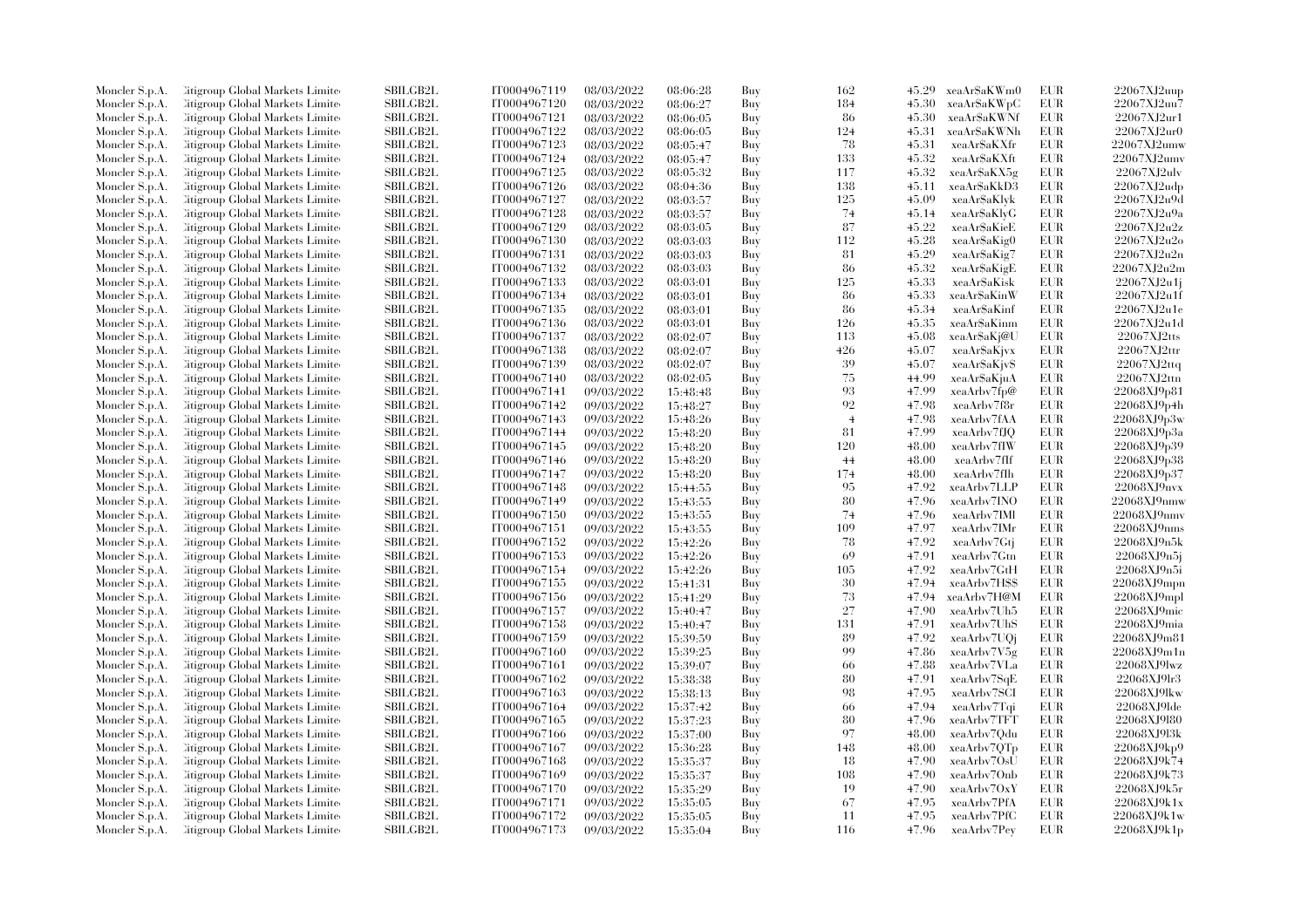| Moncler S.p.A. | Citigroup Global Markets Limite         | <b>SBILGB2L</b> | IT0004967174 | 09/03/2022 | 15:33:54 | Buy | 108 | 47.94 | xeaArbv76CE  | <b>EUR</b> | 22068XJ9jjf |
|----------------|-----------------------------------------|-----------------|--------------|------------|----------|-----|-----|-------|--------------|------------|-------------|
| Moncler S.p.A. | Citigroup Global Markets Limite         | <b>SBILGB2L</b> | IT0004967175 | 09/03/2022 | 15:33:22 | Buy | 80  | 47.94 | xeaArbv77eF  | <b>EUR</b> | 22068XJ9j8y |
| Moncler S.p.A. | <b>Citigroup Global Markets Limited</b> | SBILGB2L        | IT0004967176 | 09/03/2022 | 15:33:06 | Buy | 142 | 47.96 | xeaArbv777w  | EUR        | 22068XJ9j6i |
| Moncler S.p.A. | Citigroup Global Markets Limite         | <b>SBILGB2L</b> | IT0004967177 | 09/03/2022 | 15:32:18 | Buy | 140 | 47.95 | xeaArbv7459  | <b>EUR</b> | 22068XJ9iuz |
| Moncler S.p.A. | Citigroup Global Markets Limite         | SBILGB2L        | IT0004967178 | 09/03/2022 | 15:31:35 | Buy | 57  | 47.92 | xeaArbv75FA  | <b>EUR</b> | 22068XJ9ibv |
| Moncler S.p.A. | Citigroup Global Markets Limite         | SBILGB2L        | IT0004967179 | 09/03/2022 | 15:31:35 | Buy | 100 | 47.92 | xeaArbv75FE  | EUR        | 22068XJ9ibs |
| Moncler S.p.A. | <b>Eitigroup Global Markets Limited</b> | SBILGB2L        | IT0004967180 | 09/03/2022 | 15:31:35 | Buy | 108 | 47.91 | xeaArbv75FI  | <b>EUR</b> | 22068XJ9ibp |
| Moncler S.p.A. | Citigroup Global Markets Limite         | <b>SBILGB2L</b> | IT0004967181 | 09/03/2022 | 15:30:02 | Buy | 79  | 47.86 | xeaArby7319  | <b>EUR</b> | 22068XJ9hrk |
| Moncler S.p.A. | Citigroup Global Markets Limited        | <b>SBILGB2L</b> | IT0004967182 | 09/03/2022 | 15:29:59 | Buy | 7   | 47.86 | xeaArbv73RM  | <b>EUR</b> | 22068XJ9hqu |
| Moncler S.p.A. | Citigroup Global Markets Limite         | <b>SBILGB2L</b> | IT0004967183 | 09/03/2022 | 15:29:35 | Buy | 103 | 47.89 | xeaArbv70FK  | <b>EUR</b> | 22068XJ9hln |
| Moncler S.p.A. | <b>Citigroup Global Markets Limited</b> | SBILGB2L        | IT0004967184 | 09/03/2022 | 15:29:32 | Buy | 108 | 47.90 | xeaArbv70B6  | <b>EUR</b> | 22068XJ9hkv |
| Moncler S.p.A. | Citigroup Global Markets Limite         | <b>SBILGB2L</b> | IT0004967185 | 09/03/2022 | 15:29:11 | Buy | 188 | 47.90 | xeaArbv71ke  | <b>EUR</b> | 22068XJ9hgl |
| Moncler S.p.A. | Citigroup Global Markets Limite         | <b>SBILGB2L</b> | IT0004967186 | 09/03/2022 | 15:27:54 | Buy | 111 | 47.87 | xeaArbv7EJF  | <b>EUR</b> | 22068XJ9h3b |
| Moncler S.p.A. | Citigroup Global Markets Limite         | <b>SBILGB2L</b> | IT0004967187 | 09/03/2022 | 15:27:08 | Buy | 108 | 47.84 | xeaArbv7CgK  | <b>EUR</b> | 22068XJ9gt8 |
| Moncler S.p.A. | Citigroup Global Markets Limite         | <b>SBILGB2L</b> | IT0004967188 | 09/03/2022 | 15:27:05 | Buy | 94  | 47.85 | xeaArbv7CsK  | <b>EUR</b> | 22068XJ9gso |
|                |                                         | SBILGB2L        | IT0004967189 | 09/03/2022 |          |     | 97  | 47.87 | xeaArbv7D6F  | <b>EUR</b> | 22068XJ9ghb |
| Moncler S.p.A. | Citigroup Global Markets Limite         | <b>SBILGB2L</b> |              |            | 15:26:09 | Buy | 7   |       |              | <b>EUR</b> |             |
| Moncler S.p.A. | Citigroup Global Markets Limite         |                 | IT0004967190 | 09/03/2022 | 15:26:09 | Buy |     | 47.87 | xeaArbv7D6H  |            | 22068XJ9gh9 |
| Moncler S.p.A. | Citigroup Global Markets Limite         | <b>SBILGB2L</b> | IT0004967191 | 09/03/2022 | 15:25:41 | Buy | 123 | 47.93 | xeaArbv7Apu  | EUR        | 22068XJ9g9c |
| Moncler S.p.A. | Citigroup Global Markets Limite         | SBILGB2L        | IT0004967192 | 09/03/2022 | 15:25:03 | Buy | 31  | 47.93 | xeaArbv7Bj4  | EUR        | 22068XJ9g2q |
| Moncler S.p.A. | Citigroup Global Markets Limite         | <b>SBILGB2L</b> | IT0004967193 | 09/03/2022 | 15:25:03 | Buy | 121 | 47.94 | xeaArbv7Bk9  | <b>EUR</b> | 22068XJ9g26 |
| Moncler S.p.A. | Citigroup Global Markets Limited        | <b>SBILGB2L</b> | IT0004967194 | 09/03/2022 | 15:25:03 | Buy | 177 | 47.95 | xeaArbv7BkI  | <b>EUR</b> | 22068XJ9g25 |
| Moncler S.p.A. | Citigroup Global Markets Limite         | SBILGB2L        | IT0004967195 | 09/03/2022 | 15:23:23 | Buy | 96  | 47.95 | xeaArbv79qh  | <b>EUR</b> | 22068XJ9fko |
| Moncler S.p.A. | Citigroup Global Markets Limite         | SBILGB2L        | IT0004967196 | 09/03/2022 | 15:22:56 | Buy | 107 | 47.98 | xeaArbv79G1  | <b>EUR</b> | 22068XJ9ffp |
| Moncler S.p.A. | <b>Eitigroup Global Markets Limited</b> | <b>SBILGB2L</b> | IT0004967197 | 09/03/2022 | 15:22:31 | Buy | 59  | 48.00 | xeaArbv0sfx  | <b>EUR</b> | 22068XJ9fcu |
| Moncler S.p.A. | Citigroup Global Markets Limite         | <b>SBILGB2L</b> | IT0004967198 | 09/03/2022 | 15:22:31 | Buy | 21  | 48.00 | xeaArbv0sf0  | <b>EUR</b> | 22068XJ9fct |
| Moncler S.p.A. | Citigroup Global Markets Limite         | SBILGB2L        | IT0004967199 | 09/03/2022 | 15:22:08 | Buy | 100 | 47.97 | xeaArbv0s8g  | EUR        | 22068XJ9f65 |
| Moncler S.p.A. | Citigroup Global Markets Limite         | SBILGB2L        | IT0004967200 | 09/03/2022 | 15:22:08 | Buy | 143 | 47.97 | xeaArbv0s8A  | <b>EUR</b> | 22068XJ9f62 |
| Moncler S.p.A. | Citigroup Global Markets Limite         | <b>SBILGB2L</b> | IT0004967201 | 09/03/2022 | 15:19:56 | Buy | 99  | 47.96 | xeaArbv0rV0  | <b>EUR</b> | 22068XJ9egh |
| Moncler S.p.A. | Citigroup Global Markets Limite         | <b>SBILGB2L</b> | IT0004967202 | 09/03/2022 | 15:19:56 | Buy | 47  | 47.96 | xeaArbv0rVy  | <b>EUR</b> | 22068XJ9egi |
| Moncler S.p.A. | <b>Citigroup Global Markets Limited</b> | SBILGB2L        | IT0004967203 | 09/03/2022 | 15:19:56 | Buy | 146 | 47.97 | xeaArbv0rVC  | <b>EUR</b> | 22068XJ9egf |
| Moncler S.p.A. | <b>Citigroup Global Markets Limited</b> | SBILGB2L        | IT0004967204 | 09/03/2022 | 15:19:16 | Buy | 150 | 48.00 | xeaArbv0oLN  | <b>EUR</b> | 22068XJ9e79 |
| Moncler S.p.A. | Citigroup Global Markets Limite         | <b>SBILGB2L</b> | IT0004967205 | 09/03/2022 | 15:18:23 | Buy | 69  | 47.98 | xeaArbv0pQP  | <b>EUR</b> | 22068XJ9dze |
| Moncler S.p.A. | Citigroup Global Markets Limite         | <b>SBILGB2L</b> | IT0004967206 | 09/03/2022 | 15:18:07 | Buy | 80  | 47.94 | xeaArbv0m6X  | <b>EUR</b> | 22068XJ9dx9 |
| Moncler S.p.A. | Citigroup Global Markets Limite         | SBILGB2L        | IT0004967207 | 09/03/2022 | 15:17:42 | Buy | 98  | 47.88 | xeaArby0nth  | <b>EUR</b> | 22068XJ9dr5 |
| Moncler S.p.A. | <b>Eitigroup Global Markets Limited</b> | <b>SBILGB2L</b> | IT0004967208 | 09/03/2022 | 15:17:11 | Buy | 101 | 47.89 | xeaArbv0nMK  | <b>EUR</b> | 22068XJ9dm0 |
| Moncler S.p.A. | Citigroup Global Markets Limite         | <b>SBILGB2L</b> | IT0004967209 | 09/03/2022 | 15:17:11 | Buy | 148 | 47.90 | xeaArbv0nHW  | EUR        | 22068XJ9dly |
| Moncler S.p.A. | Citigroup Global Markets Limite         | SBILGB2L        | IT0004967210 | 09/03/2022 | 15:16:07 | Buy | 150 | 47.90 | xeaArbv0\$YC | <b>EUR</b> | 22068XJ9d3v |
| Moncler S.p.A. | <b>Citigroup Global Markets Limited</b> | SBILGB2L        | IT0004967211 | 09/03/2022 | 15:15:18 | Buy | 99  | 47.97 | xeaArbv0ybZ  | <b>EUR</b> | 22068XJ9cue |
| Moncler S.p.A. | <b>Eitigroup Global Markets Limited</b> | <b>SBILGB2L</b> | IT0004967212 | 09/03/2022 | 15:14:39 | Buy | 149 | 47.98 | xeaArbv0vVO  | EUR        | 22068XJ9cj4 |
| Moncler S.p.A. | Citigroup Global Markets Limite         | <b>SBILGB2L</b> | IT0004967213 | 09/03/2022 | 15:13:58 | Buy | 148 | 48.00 | xeaArbv0zFC  | <b>EUR</b> | 22068XJ9ca7 |
| Moncler S.p.A. | Citigroup Global Markets Limite         | <b>SBILGB2L</b> | IT0004967214 | 09/03/2022 | 15:13:41 | Buy | 149 | 47.97 | xeaArbv0wb9  | <b>EUR</b> | 22068XJ9c4o |
| Moncler S.p.A. | Citigroup Global Markets Limite         | SBILGB2L        | IT0004967215 | 09/03/2022 | 15:12:33 | Buy | 148 | 47.89 | xeaArbv0xm3  | <b>EUR</b> | 22068XJ9bnx |
| Moncler S.p.A. | <b>Citigroup Global Markets Limited</b> | SBILGB2L        | IT0004967216 | 09/03/2022 | 15:11:51 | Buy | 118 | 47.88 | xeaArbv0uZC  | <b>EUR</b> | 22068XJ9bgx |
| Moncler S.p.A. | Citigroup Global Markets Limite         | <b>SBILGB2L</b> | IT0004967217 | 09/03/2022 | 15:11:06 | Buy | 70  | 47.87 | xeaArbv0uHu  | <b>EUR</b> | 22068XJ9b6f |
| Moncler S.p.A. | <b>Citigroup Global Markets Limited</b> | <b>SBILGB2L</b> | IT0004967218 | 09/03/2022 | 15:11:05 | Buy | 108 | 47.88 | xeaArbv0uGi  | <b>EUR</b> | 22068XJ9b69 |
| Moncler S.p.A. | Citigroup Global Markets Limite         | SBILGB2L        | IT0004967219 | 09/03/2022 | 15:11:01 | Buy | 101 | 47.89 | xeaArbv0uS4  | EUR        | 22068XJ9b58 |
|                | <b>Eitigroup Global Markets Limited</b> | <b>SBILGB2L</b> | IT0004967220 |            |          |     | 104 | 47.81 | xeaArbv0cx1  | <b>EUR</b> | 22068XJ9ajy |
| Moncler S.p.A. |                                         | <b>SBILGB2L</b> |              | 09/03/2022 | 15:09:37 | Buy |     |       |              | <b>EUR</b> | 22068XJ9ad9 |
| Moncler S.p.A. | Citigroup Global Markets Limited        |                 | IT0004967221 | 09/03/2022 | 15:09:06 | Buy | 64  | 47.82 | xeaArbv0dfI  |            |             |
| Moncler S.p.A. | Citigroup Global Markets Limite         | <b>SBILGB2L</b> | IT0004967222 | 09/03/2022 | 15:09:06 | Buy | 80  | 47.82 | xeaArbv0der  | <b>EUR</b> | 22068XJ9ad7 |
| Moncler S.p.A. | <b>Citigroup Global Markets Limited</b> | SBILGB2L        | IT0004967223 | 09/03/2022 | 15:08:31 | Buy | 66  | 47.76 | xeaArbv0dQS  | <b>EUR</b> | 22068XJ9a6g |
| Moncler S.p.A. | Citigroup Global Markets Limite         | <b>SBILGB2L</b> | IT0004967224 | 09/03/2022 | 15:08:08 | Buy | 84  | 47.72 | xeaArbv0a@g  | <b>EUR</b> | 22068XJ9a1v |
| Moncler S.p.A. | Citigroup Global Markets Limite         | <b>SBILGB2L</b> | IT0004967225 | 09/03/2022 | 15:07:44 | Buy | 99  | 47.77 | xeaArbv0bcH  | <b>EUR</b> | 22068XJ99vy |
| Moncler S.p.A. | Citigroup Global Markets Limite         | SBILGB2L        | IT0004967226 | 09/03/2022 | 15:07:13 | Buy | 99  | 47.75 | xeaArbv0b1\$ | EUR        | 22068XJ99s1 |
| Moncler S.p.A. | <b>Eitigroup Global Markets Limited</b> | <b>SBILGB2L</b> | IT0004967227 | 09/03/2022 | 15:06:18 | Buy | 100 | 47.60 | xeaArbv0Y0g  | <b>EUR</b> | 22068XJ99jg |
| Moncler S.p.A. | Citigroup Global Markets Limited        | SBILGB2L        | IT0004967228 | 09/03/2022 | 15:06:18 | Buy | 42  | 47.61 | xeaArbv0Y0p  | <b>EUR</b> | 22068XJ99jf |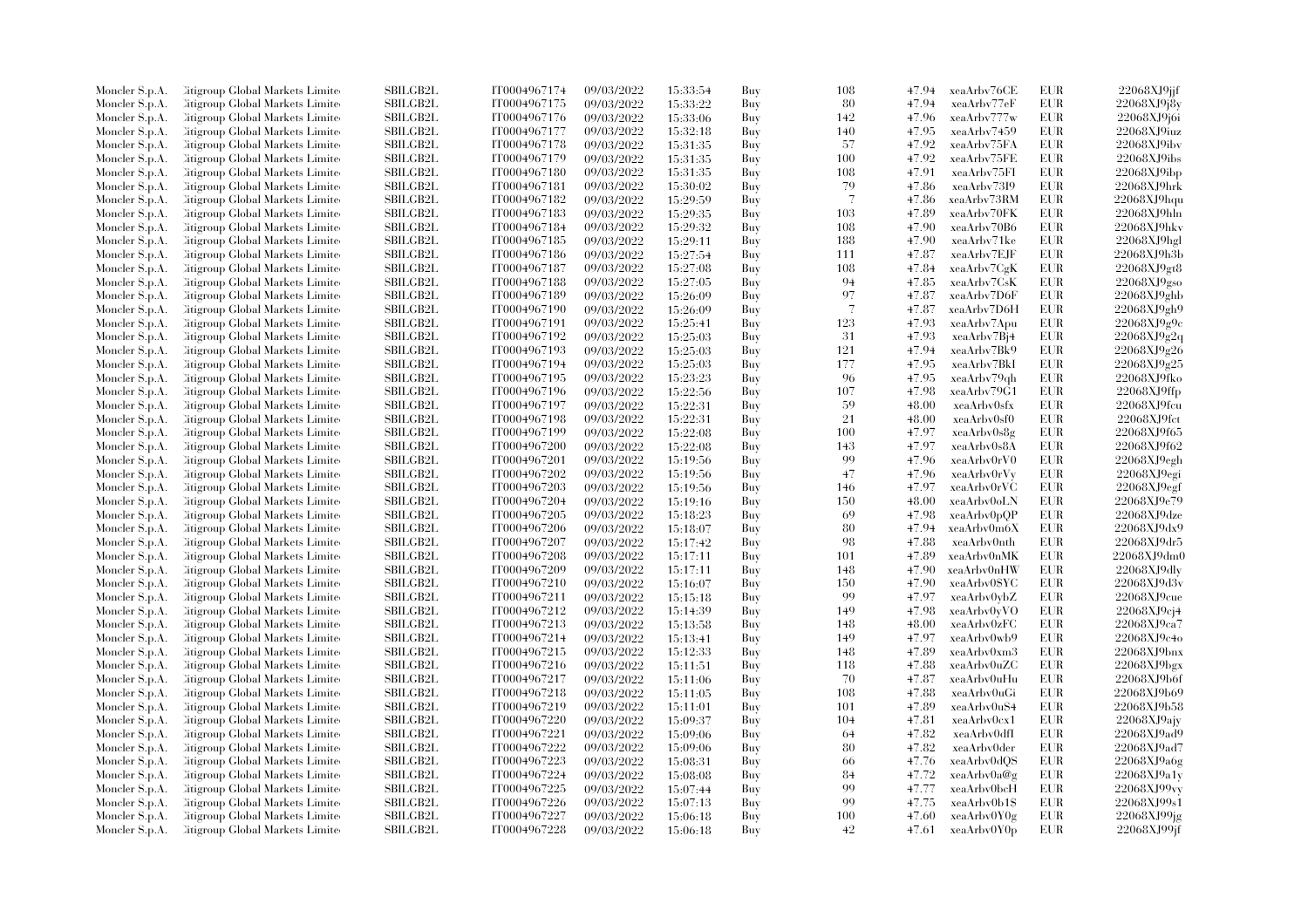| Moncler S.p.A.                   | Citigroup Global Markets Limite                                    | SBILGB2L        | IT0004967229 | 09/03/2022               | 15:06:18 | Buy        | 58           | 47.61 | xeaArbv0Y0q | EUR        | 22068XJ99je |
|----------------------------------|--------------------------------------------------------------------|-----------------|--------------|--------------------------|----------|------------|--------------|-------|-------------|------------|-------------|
| Moncler S.p.A.                   | Citigroup Global Markets Limite                                    | SBILGB2L        | IT0004967230 | 09/03/2022               | 15:05:42 | Buy        | 99           | 47.63 | xeaArbv0Z7m | EUR        | 22068XJ999y |
| Moncler S.p.A.                   | Citigroup Global Markets Limited                                   | <b>SBILGB2L</b> | IT0004967231 | 09/03/2022               | 15:05:16 | Buy        | 100          | 47.67 | xeaArbv0WXg | <b>EUR</b> | 22068XJ994  |
| Moncler S.p.A.                   | Litigroup Global Markets Limite                                    | SBILGB2L        | IT0004967232 | 09/03/2022               | 15:04:46 | Buy        | 101          | 47.71 | xeaArbv0WL6 | EUR        | 22068XJ98v6 |
| Moncler S.p.A.                   | Citigroup Global Markets Limite                                    | <b>SBILGB2L</b> | IT0004967233 | 09/03/2022               | 15:04:17 | Buy        | 43           | 47.67 | xeaArbv0X7k | EUR        | 22068XJ98p8 |
| Moncler S.p.A.                   | Citigroup Global Markets Limite                                    | SBILGB2L        | IT0004967234 | 09/03/2022               | 15:04:17 | Buy        | 19           | 47.67 | xeaArbv0X7m | <b>EUR</b> | 22068XJ98p3 |
| Moncler S.p.A.                   | Citigroup Global Markets Limited                                   | <b>SBILGB2L</b> | IT0004967235 | 09/03/2022               | 15:04:17 | Buy        | 13           | 47.68 | xeaArbv0X7D | <b>EUR</b> | 22068XJ98ot |
| Moncler S.p.A.                   | Litigroup Global Markets Limite                                    | <b>SBILGB2L</b> | IT0004967236 | 09/03/2022               | 15:04:17 | Buy        | 80           | 47.68 | xeaArbv0X7H | <b>EUR</b> | 22068XJ98os |
| Moncler S.p.A.                   | Citigroup Global Markets Limite                                    | <b>SBILGB2L</b> | IT0004967237 | 09/03/2022               | 15:03:29 | Buy        | 61           | 47.74 | xeaArbv0kKb | <b>EUR</b> | 22068XJ98gh |
| Moncler S.p.A.                   | Citigroup Global Markets Limite                                    | SBILGB2L        | IT0004967238 | 09/03/2022               | 15:03:29 | Buy        | 20           | 47.75 | xeaArbv0kKs | <b>EUR</b> | 22068XJ98gd |
| Moncler S.p.A.                   | Citigroup Global Markets Limite                                    | <b>SBILGB2L</b> | IT0004967239 | 09/03/2022               | 15:03:29 | Buy        | 70           | 47.75 | xeaArbv0kKu | <b>EUR</b> | 22068XJ98gc |
| Moncler S.p.A.                   | Litigroup Global Markets Limite                                    | <b>SBILGB2L</b> | IT0004967240 | 09/03/2022               | 15:02:42 | Buy        | 65           | 47.74 | xeaArbv0lAY | <b>EUR</b> | 22068XJ9877 |
| Moncler S.p.A.                   | Citigroup Global Markets Limite                                    | SBILGB2L        | IT0004967241 | 09/03/2022               | 15:02:18 | Buy        | 72           | 47.73 | xeaArbv0ihe | EUR        | 22068XJ9824 |
| Moncler S.p.A.                   | Citigroup Global Markets Limited                                   | SBILGB2L        | IT0004967242 | 09/03/2022               | 15:02:18 | Buy        | 112          | 47.74 | xeaArbv0igl | <b>EUR</b> | 22068XJ9822 |
| Moncler S.p.A.                   | Litigroup Global Markets Limite                                    | SBILGB2L        | IT0004967243 | 09/03/2022               | 15:02:18 | Buy        | $\mathbf{1}$ | 47.74 | xeaArbv0ig6 | <b>EUR</b> | 22068XJ9821 |
| Moncler S.p.A.                   | Citigroup Global Markets Limite                                    | <b>SBILGB2L</b> | IT0004967244 | 09/03/2022               | 15:02:18 | Buy        | 206          | 47.74 | xeaArbv0ig8 | <b>EUR</b> | 22068XJ9820 |
| Moncler S.p.A.                   | Citigroup Global Markets Limite                                    | SBILGB2L        | IT0004967245 | 09/03/2022               | 15:00:24 | Buy        | 107          | 47.64 | xeaArbv0g0W | <b>EUR</b> | 22068XJ97fj |
| Moncler S.p.A.                   | Citigroup Global Markets Limite                                    | SBILGB2L        | IT0004967246 | 09/03/2022               | 15:00:00 | Buy        | 107          | 47.64 | xeaArbv0hZs | <b>EUR</b> | 22068XJ978e |
| Moncler S.p.A.                   | Litigroup Global Markets Limite                                    | <b>SBILGB2L</b> | IT0004967247 | 09/03/2022               | 14:59:55 | Buy        | 80           | 47.64 | xeaArbv0hgW | EUR        | 22068XJ977q |
| Moncler S.p.A.                   | Litigroup Global Markets Limite                                    | <b>SBILGB2L</b> | IT0004967248 | 09/03/2022               | 14:59:55 | Buy        | 97           | 47.64 | xeaArbv0hgs | <b>EUR</b> | 22068XJ977p |
| Moncler S.p.A.                   | Citigroup Global Markets Limite                                    | SBILGB2L        | IT0004967249 | 09/03/2022               | 14:58:32 | Buy        | 95           | 47.52 | xeaArbv0fdp | <b>EUR</b> | 22068XJ96v8 |
| Moncler S.p.A.                   | Citigroup Global Markets Limite                                    | SBILGB2L        | IT0004967250 | 09/03/2022               | 14:57:59 | Buy        | 93           | 47.47 | xeaArbv0f8E | <b>EUR</b> | 22068XJ96pv |
| Moncler S.p.A.                   | Citigroup Global Markets Limite                                    | <b>SBILGB2L</b> | IT0004967251 | 09/03/2022               | 14:57:28 | Buy        | 142          | 47.50 | xeaArbv0M@Y | EUR        | 22068XJ96k7 |
| Moncler S.p.A.                   | Citigroup Global Markets Limite                                    | SBILGB2L        | IT0004967252 | 09/03/2022               | 14:56:54 | Buy        | 97           | 47.46 | xeaArbv0Nto | <b>EUR</b> | 22068XJ96a8 |
| Moncler S.p.A.                   | Citigroup Global Markets Limite                                    | <b>SBILGB2L</b> | IT0004967253 | 09/03/2022               | 14:56:54 | Buy        | 143          | 47.47 | xeaArbv0Ntq | EUR        | 22068XJ96a7 |
| Moncler S.p.A.                   | Litigroup Global Markets Limite                                    | <b>SBILGB2L</b> | IT0004967254 | 09/03/2022               | 14:55:22 | Buy        | 70           | 47.31 | xeaArbv0LmO | <b>EUR</b> | 22068XJ95s7 |
|                                  | Citigroup Global Markets Limite                                    | <b>SBILGB2L</b> | IT0004967255 | 09/03/2022               |          | Buy        | 146          | 47.37 | xeaArbv0LMj | <b>EUR</b> | 22068XJ95ot |
| Moncler S.p.A.                   |                                                                    | SBILGB2L        | IT0004967256 |                          | 14:55:04 |            | 182          | 47.37 | xeaArbv0LVB | EUR        | 22068XJ95o9 |
| Moncler S.p.A.<br>Moncler S.p.A. | Citigroup Global Markets Limite<br>Litigroup Global Markets Limite | <b>SBILGB2L</b> | IT0004967257 | 09/03/2022<br>09/03/2022 | 14:55:00 | Buy<br>Buy | 103          | 47.32 | xeaArbv0JRK | <b>EUR</b> | 22068XJ952b |
|                                  |                                                                    |                 |              |                          | 14:53:30 |            |              | 47.35 |             | <b>EUR</b> |             |
| Moncler S.p.A.                   | Litigroup Global Markets Limite                                    | <b>SBILGB2L</b> | IT0004967258 | 09/03/2022               | 14:53:02 | Buy        | 102          |       | xeaArbv0G0H |            | 22068XJ94w3 |
| Moncler S.p.A.                   | Litigroup Global Markets Limite                                    | <b>SBILGB2L</b> | IT0004967259 | 09/03/2022               | 14:52:26 | Buy        | 103          | 47.32 | xeaArbv0HDM | <b>EUR</b> | 22068XJ94ki |
| Moncler S.p.A.                   | Citigroup Global Markets Limite                                    | SBILGB2L        | IT0004967260 | 09/03/2022               | 14:51:54 | Buy        | 54           | 47.38 | xeaArbv0UMP | <b>EUR</b> | 22068XJ9424 |
| Moncler S.p.A.                   | Citigroup Global Markets Limite                                    | <b>SBILGB2L</b> | IT0004967261 | 09/03/2022               | 14:51:54 | Buy        | 50           | 47.38 | xeaArbv0UHX | <b>EUR</b> | 22068XJ941z |
| Moncler S.p.A.                   | Citigroup Global Markets Limite                                    | <b>SBILGB2L</b> | IT0004967262 | 09/03/2022               | 14:51:24 | Buy        | 73           | 47.53 | xeaArbv0VIf | <b>EUR</b> | 22068XJ93rd |
| Moncler S.p.A.                   | Citigroup Global Markets Limite                                    | SBILGB2L        | IT0004967263 | 09/03/2022               | 14:51:10 | Buy        | 80           | 47.55 | xeaArbv0Srt | <b>EUR</b> | 22068XJ93n0 |
| Moncler S.p.A.                   | Citigroup Global Markets Limite                                    | <b>SBILGB2L</b> | IT0004967264 | 09/03/2022               | 14:50:37 | Buy        | 103          | 47.65 | xeaArbv0TX6 | <b>EUR</b> | 22068XJ93f5 |
| Moncler S.p.A.                   | Litigroup Global Markets Limite                                    | <b>SBILGB2L</b> | IT0004967265 | 09/03/2022               | 14:50:09 | Buy        | 103          | 47.71 | xeaArbv0TBD | <b>EUR</b> | 22068XJ93a1 |
| Moncler S.p.A.                   | Citigroup Global Markets Limite                                    | <b>SBILGB2L</b> | IT0004967266 | 09/03/2022               | 14:49:41 | Buy        | 98           | 47.75 | xeaArbv0Q1v | <b>EUR</b> | 22068XJ9321 |
| Moncler S.p.A.                   | Citigroup Global Markets Limite                                    | SBILGB2L        | IT0004967267 | 09/03/2022               | 14:49:13 | Buy        | 98           | 47.73 | xeaArbv0Rze | <b>EUR</b> | 22068XJ92vl |
| Moncler S.p.A.                   | Litigroup Global Markets Limite                                    | <b>SBILGB2L</b> | IT0004967268 | 09/03/2022               | 14:48:50 | Buy        | 97           | 47.80 | xeaArbv0Og5 | <b>EUR</b> | 22068XJ92db |
| Moncler S.p.A.                   | Citigroup Global Markets Limite                                    | SBILGB2L        | IT0004967269 | 09/03/2022               | 14:48:15 | Buy        | 148          | 47.92 | xeaArbv0Pew | <b>EUR</b> | 22068XJ91zp |
| Moncler S.p.A.                   | Citigroup Global Markets Limite                                    | SBILGB2L        | IT0004967270 | 09/03/2022               | 14:47:25 | Buy        | 97           | 47.85 | xeaArbv062N | EUR        | 22068XJ91q5 |
| Moncler S.p.A.                   | Citigroup Global Markets Limite                                    | <b>SBILGB2L</b> | IT0004967271 | 09/03/2022               | 14:47:00 | Buy        | 98           | 47.89 | xeaArbv07nF | <b>EUR</b> | 22068XJ91jz |
| Moncler S.p.A.                   | Citigroup Global Markets Limite                                    | <b>SBILGB2L</b> | IT0004967272 | 09/03/2022               | 14:46:26 | Buy        | 107          | 47.95 | xeaArbv04lb | <b>EUR</b> | 22068XJ91cc |
| Moncler S.p.A.                   | Citigroup Global Markets Limite                                    | <b>SBILGB2L</b> | IT0004967273 | 09/03/2022               | 14:45:59 | Buy        | 90           | 47.99 | xeaArbv04UC | <b>EUR</b> | 22068XJ9119 |
| Moncler S.p.A.                   | Citigroup Global Markets Limite                                    | SBILGB2L        | IT0004967274 | 09/03/2022               | 14:45:54 | Buy        | 133          | 48.00 | xeaArbv05aE | <b>EUR</b> | 22068XJ910b |
| Moncler S.p.A.                   | Citigroup Global Markets Limite                                    | <b>SBILGB2L</b> | IT0004967275 | 09/03/2022               | 14:44:45 | Buy        | 63           | 47.92 | xeaArbv02pU | <b>EUR</b> | 22068XJ90kw |
| Moncler S.p.A.                   | Citigroup Global Markets Limite                                    | <b>SBILGB2L</b> | IT0004967276 | 09/03/2022               | 14:44:41 | Buy        | 73           | 47.93 | xeaArbv02vg | <b>EUR</b> | 22068XJ90jo |
| Moncler S.p.A.                   | Citigroup Global Markets Limite                                    | <b>SBILGB2L</b> | IT0004967277 | 09/03/2022               | 14:44:41 | Buy        | 30           | 47.93 | xeaArbv02vi | EUR        | 22068XJ90jn |
| Moncler S.p.A.                   | Citigroup Global Markets Limite                                    | SBILGB2L        | IT0004967278 | 09/03/2022               | 14:43:53 | Buy        | 93           | 47.97 | xeaArbv039R | <b>EUR</b> | 22068XJ9014 |
| Moncler S.p.A.                   | Citigroup Global Markets Limite                                    | <b>SBILGB2L</b> | IT0004967279 | 09/03/2022               | 14:43:42 | Buy        | 80           | 47.97 | xeaArbv03Ty | <b>EUR</b> | 22068XJ8zzw |
| Moncler S.p.A.                   | Citigroup Global Markets Limite                                    | SBILGB2L        | IT0004967280 | 09/03/2022               | 14:43:01 | Buy        | 96           | 48.00 | xeaArbv00Be | <b>EUR</b> | 22068XJ8zp9 |
| Moncler S.p.A.                   | Citigroup Global Markets Limite                                    | SBILGB2L        | IT0004967281 | 09/03/2022               | 14:43:01 | Buy        | 113          | 48.00 | xeaArbv00Bm | EUR        | 22068XJ8zp8 |
| Moncler S.p.A.                   | Citigroup Global Markets Limite                                    | <b>SBILGB2L</b> | IT0004967282 | 09/03/2022               | 14:42:09 | Buy        | 80           | 47.92 | xeaArbv01Ql | <b>EUR</b> | 22068XJ8za8 |
| Moncler S.p.A.                   | Citigroup Global Markets Limited                                   | SBILGB2L        | IT0004967283 | 09/03/2022               | 14:41:51 | Buv        | 103          | 47.92 | xeaArbv0E@I | <b>EUR</b> | 22068XJ8z40 |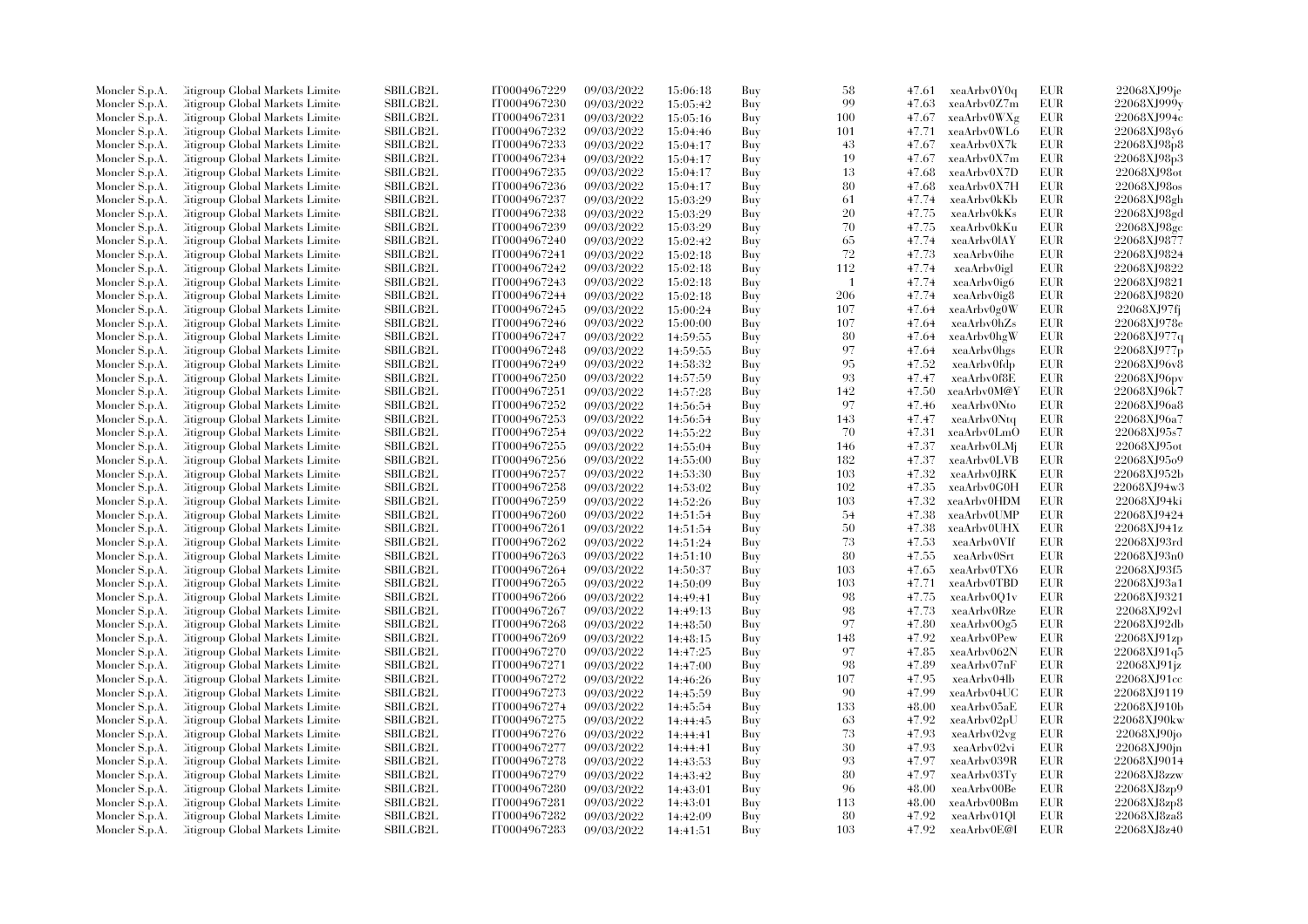| Moncler S.p.A.                   | Citigroup Global Markets Limite                                    | <b>SBILGB2L</b>                    | IT0004967284                 | 09/03/2022               | 14:41:07 | Buy        | 17             | 47.94          | xeaArbv0FnY                | <b>EUR</b>        | 22068XJ8vtp                |
|----------------------------------|--------------------------------------------------------------------|------------------------------------|------------------------------|--------------------------|----------|------------|----------------|----------------|----------------------------|-------------------|----------------------------|
| Moncler S.p.A.                   | Citigroup Global Markets Limite                                    | <b>SBILGB2L</b>                    | IT0004967285                 | 09/03/2022               | 14:41:07 | Buy        | 85             | 47.94          | xeaArbv0Fna                | EUR               | $22068X$ J $8$ yto         |
| Moncler S.p.A.                   | Citigroup Global Markets Limite                                    | SBILGB2L                           | IT0004967286                 | 09/03/2022               | 14:40:44 | Buy        | 116            | 47.96          | xeaArbv0CXL                | <b>EUR</b>        | 22068XJ8vix                |
| Moncler S.p.A.                   | Citigroup Global Markets Limite                                    | SBILGB2L                           | IT0004967287                 | 09/03/2022               | 14:40:30 | Buy        | 141            | 47.96          | xeaArbv0CsH                | EUR               | 22068XJ8vh2                |
| Moncler S.p.A.                   | Citigroup Global Markets Limite                                    | SBILGB2L                           | IT0004967288                 | 09/03/2022               | 14:39:23 | Buy        | 129            | 47.90          | xeaArbv0DI3                | <b>EUR</b>        | 22068XJ8xzn                |
| Moncler S.p.A.                   | Citigroup Global Markets Limite                                    | SBILGB2L                           | IT0004967289                 | 09/03/2022               | 14:39:17 | Buy        | 132            | 47.90          | xeaArbv0DOI                | EUR               | 22068XJ8xyk                |
| Moncler S.p.A.                   | Citigroup Global Markets Limite                                    | SBILGB2L                           | IT0004967290                 | 09/03/2022               | 14:38:16 | Buy        | 63             | 47.82          | xeaArbv0BsW                | <b>EUR</b>        | 22068XJ8xmq                |
| Moncler S.p.A.                   | Citigroup Global Markets Limite                                    | <b>SBILGB2L</b>                    | IT0004967291                 | 09/03/2022               | 14:38:15 | Buy        | 95             | 47.83          | xeaArbv0Bne                | EUR               | 22068XJ8xmk                |
| Moncler S.p.A.                   | Citigroup Global Markets Limite                                    | <b>SBILGB2L</b>                    | IT0004967292                 | 09/03/2022               | 14:37:26 | Buy        | 105            | 47.82          | xeaArbv08qO                | EUR               | 22068XJ8x97                |
| Moncler S.p.A.                   | Citigroup Global Markets Limite                                    | <b>SBILGB2L</b>                    | IT0004967293                 | 09/03/2022               | 14:36:59 | Buy        | 104            | 47.89          | xeaArbv08QF                | EUR               | 22068XJ8x1u                |
| Moncler S.p.A.                   | Citigroup Global Markets Limite                                    | <b>SBILGB2L</b>                    | IT0004967294                 | 09/03/2022               | 14:36:30 | Buy        | 101            | 47.87          | xeaArbv09DA                | EUR               | 22068XJ8wur                |
| Moncler S.p.A.                   | Citigroup Global Markets Limite                                    | SBILGB2L                           | IT0004967295                 | 09/03/2022               | 14:35:55 | Buy        | $\overline{4}$ | 47.93          | xeaArbv1sJS                | <b>EUR</b>        | 22068XJ8wl0                |
| Moncler S.p.A.                   | Citigroup Global Markets Limite                                    | <b>SBILGB2L</b>                    | IT0004967296                 | 09/03/2022               | 14:35:53 | Buy        | 109            | 47.94          | xeaArbv1sVz                | EUR               | 22068XJ8wkv                |
| Moncler S.p.A.                   | Citigroup Global Markets Limite                                    | <b>SBILGB2L</b>                    | IT0004967297                 | 09/03/2022               | 14:35:24 | Buy        | 100            | 47.98          | xeaArbv1tww                | <b>EUR</b>        | 22068XJ8wd9                |
| Moncler S.p.A.                   | Citigroup Global Markets Limite                                    | <b>SBILGB2L</b>                    | IT0004967298                 | 09/03/2022               | 14:34:54 | Buy        | 84             | 47.96          | xeaArbv1qcV                | EUR               | 22068XJ8w60                |
| Moncler S.p.A.                   | Citigroup Global Markets Limite                                    | SBILGB2L                           | IT0004967299                 | 09/03/2022               | 14:34:23 | Buy        | 83             | 47.99          | xeaArbv1qFD                | <b>EUR</b>        | 22068XJ8vwm                |
| Moncler S.p.A.                   | Citigroup Global Markets Limite                                    | SBILGB2L                           | IT0004967300                 | 09/03/2022               | 14:34:23 | Buy        | 83             | 48.00          | xeaArbv1qFG                | EUR               | 22068XJ8vwl                |
| Moncler S.p.A.                   | Citigroup Global Markets Limite                                    | SBILGB2L                           | IT0004967301                 | 09/03/2022               | 14:33:59 | Buy        | 65             | 47.97          | xeaArbv1rkp                | EUR               | $22068XJ8$ vpj             |
| Moncler S.p.A.                   | Citigroup Global Markets Limite                                    | SBILGB2L                           | IT0004967302                 | 09/03/2022               | 14:33:47 | Buy        | 22             | 48.00          | xeaArby1rzc                | EUR               | 22068XJ8vn1                |
| Moncler S.p.A.                   | Citigroup Global Markets Limite                                    | <b>SBILGB2L</b>                    | IT0004967303                 | 09/03/2022               | 14:33:47 | Buy        | 44             | 48.00          | xeaArbv1rze                | <b>EUR</b>        | 22068XJ8vn0                |
| Moncler S.p.A.                   | Citigroup Global Markets Limite                                    | <b>SBILGB2L</b>                    | IT0004967304                 | 09/03/2022               | 14:33:22 | Buy        | 65             | 47.99          | xeaArbv1rNi                | EUR               | 22068XJ8vib                |
| Moncler S.p.A.                   | Citigroup Global Markets Limite                                    | SBILGB2L                           | IT0004967305                 | 09/03/2022               | 14:33:22 | Buy        | 71             | 48.00          | xeaArbv1rNs                | <b>EUR</b>        | 22068XJ8vi9                |
| Moncler S.p.A.                   | Citigroup Global Markets Limite                                    | SBILGB2L                           | IT0004967306                 | 09/03/2022               | 14:32:54 | Buy        | 80             | 47.98          | xeaArbv1ogh                | EUR               | 22068XJ8val                |
|                                  | Citigroup Global Markets Limite                                    | <b>SBILGB2L</b>                    | IT0004967307                 | 09/03/2022               | 14:32:52 |            | 102            | 47.99          | xeaArby1otc                | EUR               | 22068XJ8va8                |
| Moncler S.p.A.<br>Moncler S.p.A. | Citigroup Global Markets Limite                                    | <b>SBILGB2L</b>                    | IT0004967308                 | 09/03/2022               |          | Buy<br>Buy | 34             | 48.00          | xeaArbv1ozj                | EUR               | 22068XJ8v91                |
|                                  |                                                                    |                                    |                              |                          | 14:32:48 |            |                |                |                            |                   |                            |
| Moncler S.p.A.                   | Citigroup Global Markets Limite<br>Citigroup Global Markets Limite | SBILGB2L<br>SBILGB2L               | IT0004967309<br>IT0004967310 | 09/03/2022<br>09/03/2022 | 14:32:48 | Buy<br>Buy | 174<br>65      | 48.00<br>47.82 | xeaArbv1ozl<br>xeaArbv1pSw | EUR<br>EUR        | 22068XJ8v8x<br>22068XJ8uk6 |
| Moncler S.p.A.                   |                                                                    |                                    |                              |                          | 14:31:34 |            |                |                |                            |                   |                            |
| Moncler S.p.A.                   | Citigroup Global Markets Limite                                    | <b>SBILGB2L</b><br><b>SBILGB2L</b> | IT0004967311                 | 09/03/2022               | 14:31:13 | Buy        | 65<br>-1       | 47.84<br>47.91 | xeaArbv1ms4                | <b>EUR</b><br>EUR | 22068XJ8ufd                |
| Moncler S.p.A.                   | Citigroup Global Markets Limite                                    | SBILGB2L                           | IT0004967312                 | 09/03/2022               | 14:30:53 | Buy        | 73             |                | xeaArbv1mKT                | <b>EUR</b>        | 22068XJ8u9l                |
| Moncler S.p.A.                   | Citigroup Global Markets Limite                                    |                                    | IT0004967313                 | 09/03/2022               | 14:30:53 | Buy        |                | 47.92          | xeaArbv1mM5                |                   | 22068XJ8u9i                |
| Moncler S.p.A.                   | Citigroup Global Markets Limite                                    | <b>SBILGB2L</b>                    | IT0004967314                 | 09/03/2022               | 14:30:40 | Buy        | 64             | 47.98          | xeaArbv1nWN                | EUR               | 22068XJ8u7c                |
| Moncler S.p.A.                   | Citigroup Global Markets Limite                                    | <b>SBILGB2L</b>                    | IT0004967315                 | 09/03/2022               | 14:30:40 | Buy        | 96             | 47.99          | xeaArbv1nWR                | <b>EUR</b>        | 22068XJ8u7b                |
| Moncler S.p.A.                   | Citigroup Global Markets Limite                                    | <b>SBILGB2L</b>                    | IT0004967316                 | 09/03/2022               | 14:30:29 | Buy        | 30             | 47.97          | xeaArbv1nob                | EUR               | 22068XJ8u2k                |
| Moncler S.p.A.                   | Citigroup Global Markets Limite                                    | SBILGB2L                           | IT0004967317                 | 09/03/2022               | 14:30:02 | Buy        | 114            | 47.97          | xeaArbv1nQD                | <b>EUR</b>        | 22068XJ8tsu                |
| Moncler S.p.A.                   | Citigroup Global Markets Limite                                    | <b>SBILGB2L</b>                    | IT0004967318                 | 09/03/2022               | 14:29:21 | Buy        | 49             | 47.98          | $x$ eaArby1@9x             | EUR               | 22068XJ8tka                |
| Moncler S.p.A.                   | Citigroup Global Markets Limite                                    | <b>SBILGB2L</b>                    | IT0004967319                 | 09/03/2022               | 14:29:21 | Buy        | 24             | 47.98          | xeaArbv1@9z                | EUR               | 22068XJ8tk9                |
| Moncler S.p.A.                   | Citigroup Global Markets Limite                                    | SBILGB2L                           | IT0004967320                 | 09/03/2022               | 14:29:14 | Buy        | 6              | 47.96          | xeaArbv1@ML                | EUR               | $22068$ XJ8tiv             |
| Moncler S.p.A.                   | Citigroup Global Markets Limite                                    | SBILGB2L                           | IT0004967321                 | 09/03/2022               | 14:28:49 | Buy        | 63             | 47.95          | xeaArbv1\$gP               | EUR               | 22068XJ8tf1                |
| Moncler S.p.A.                   | Citigroup Global Markets Limite                                    | <b>SBILGB2L</b>                    | IT0004967322                 | 09/03/2022               | 14:28:13 | Buy        | 36             | 47.94          | xeaArbv1\$Fl               | EUR               | 22068XJ8t8e                |
| Moncler S.p.A.                   | Citigroup Global Markets Limite                                    | <b>SBILGB2L</b>                    | IT0004967323                 | 09/03/2022               | 14:28:13 | Buy        | 28             | 47.94          | xeaArbv1\$Fn               | EUR               | 22068XJ8t8d                |
| Moncler S.p.A.                   | Citigroup Global Markets Limite                                    | <b>SBILGB2L</b>                    | IT0004967324                 | 09/03/2022               | 14:27:38 | Buy        | 96             | 47.88          | xeaArby1yl7                | <b>EUR</b>        | 22068XJ8t42                |
| Moncler S.p.A.                   | Citigroup Global Markets Limite                                    | SBILGB2L                           | IT0004967325                 | 09/03/2022               | 14:27:00 | Buy        | 64             | 47.82          | xeaArbv1yAt                | EUR               | 22068XJ8svc                |
| Moncler S.p.A.                   | Citigroup Global Markets Limite                                    | SBILGB2L                           | IT0004967326                 | 09/03/2022               | 14:26:25 | Buy        | 64             | 47.76          | xeaArbv1zrj                | <b>EUR</b>        | 22068XJ8slx                |
| Moncler S.p.A.                   | Citigroup Global Markets Limite                                    | SBILGB2L                           | IT0004967327                 | 09/03/2022               | 14:26:02 | Buy        | 63             | 47.73          | xeaArbv1z4P                | EUR               | 22068XJ8sh2                |
| Moncler S.p.A.                   | Citigroup Global Markets Limite                                    | <b>SBILGB2L</b>                    | IT0004967328                 | 09/03/2022               | 14:25:30 | Buy        | 65             | 47.68          | xeaArby1zP6                | EUR               | 22068XJ8s95                |
| Moncler S.p.A.                   | Citigroup Global Markets Limite                                    | SBILGB2L                           | IT0004967329                 | 09/03/2022               | 14:24:56 | Buy        | 60             | 47.65          | xeaArbv1w@3                | <b>EUR</b>        | 22068XJ8s1s                |
| Moncler S.p.A.                   | Citigroup Global Markets Limite                                    | SBILGB2L                           | IT0004967330                 | 09/03/2022               | 14:24:28 | Buy        | 86             | 47.71          | xeaArbv1wJw                | EUR               | 22068XJ8ru4                |
| Moncler S.p.A.                   | Citigroup Global Markets Limite                                    | <b>SBILGB2L</b>                    | IT0004967331                 | 09/03/2022               | 14:23:47 | Buy        | 89             | 47.67          | xeaArbv1xz6                | EUR               | 22068XJ8rm1                |
| Moncler S.p.A.                   | Citigroup Global Markets Limite                                    | SBILGB2L                           | IT0004967332                 | 09/03/2022               | 14:22:52 | Buy        | 106            | 47.54          | xeaArbv1ucK                | EUR               | 22068XJ8re1                |
| Moncler S.p.A.                   | Citigroup Global Markets Limite                                    | SBILGB2L                           | IT0004967333                 | 09/03/2022               | 14:22:51 | Buy        | 8              | 47.54          | xeaArbv1uXy                | <b>EUR</b>        | 22068XJ8rdy                |
| Moncler S.p.A.                   | Litigroup Global Markets Limite                                    | SBILGB2L                           | IT0004967334                 | 09/03/2022               | 14:21:55 | Buy        | 95             | 47.54          | xeaArbv1uKh                | EUR               | 22068XJ8r7w                |
| Moncler S.p.A.                   | Litigroup Global Markets Limite                                    | <b>SBILGB2L</b>                    | IT0004967335                 | 09/03/2022               | 14:21:05 | Buy        | $\overline{1}$ | 47.61          | xeaArbv1vyL                | EUR               | 22068XJ8r0e                |
| Moncler S.p.A.                   | Citigroup Global Markets Limite                                    | SBILGB2L                           | IT0004967336                 | 09/03/2022               | 14:21:05 | Buy        | 117            | 47.61          | xeaArbv1vyM                | EUR               | 22068XJ8r0d                |
| Moncler S.p.A.                   | Citigroup Global Markets Limite                                    | <b>SBILGB2L</b>                    | IT0004967337                 | 09/03/2022               | 14:20:42 | Buy        | 109            | 47.56          | xeaArbv1vNq                | <b>EUR</b>        | 22068XJ8qx8                |
| Moncler S.p.A.                   | Citigroup Global Markets Limited                                   | SBILGB2L                           | IT0004967338                 | 09/03/2022               | 14:20:40 | Buy        | 92             | 47.57          | xeaArbv1vMR                | <b>EUR</b>        | 22068XJ8qwx                |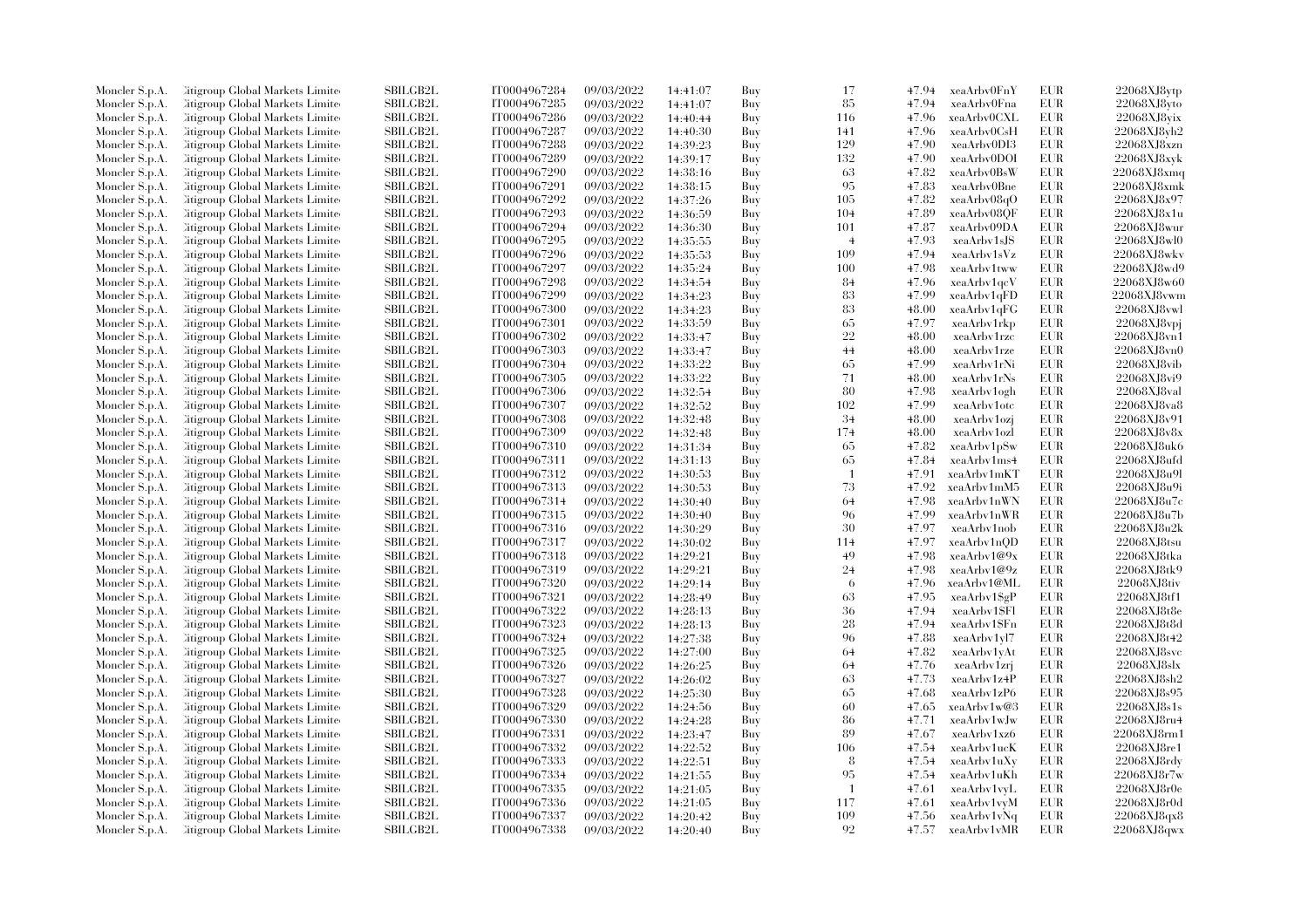| Moncler S.p.A. | Litigroup Global Markets Limite  | SBILGB2L        | IT0004967339 | 09/03/2022 | 13:21:27 | Buy | 61  | 46.95 | xeaArby1Dld  | <b>EUR</b> | 22068XJ8fn5 |
|----------------|----------------------------------|-----------------|--------------|------------|----------|-----|-----|-------|--------------|------------|-------------|
| Moncler S.p.A. | Litigroup Global Markets Limite  | <b>SBILGB2L</b> | IT0004967340 | 09/03/2022 | 13:21:27 | Buy | 48  | 46.96 | xeaArbv1Dlf  | <b>EUR</b> | 22068XJ8fn4 |
| Moncler S.p.A. | Citigroup Global Markets Limite  | SBILGB2L        | IT0004967341 | 09/03/2022 | 13:21:27 | Buy | 32  | 46.96 | xeaArbv1Dlh  | <b>EUR</b> | 22068XJ8fn3 |
| Moncler S.p.A. | Litigroup Global Markets Limite  | SBILGB2L        | IT0004967342 | 09/03/2022 | 13:21:27 | Buy | 113 | 46.97 | xeaArbv1Dlu  | <b>EUR</b> | 22068XJ8fn2 |
|                | Litigroup Global Markets Limite  | <b>SBILGB2L</b> | IT0004967343 | 09/03/2022 |          | Buy | 65  | 47.00 | xeaArbv1B\$y | <b>EUR</b> | 22068XJ8f66 |
| Moncler S.p.A. |                                  |                 |              |            | 13:18:36 |     |     |       |              |            |             |
| Moncler S.p.A. | Citigroup Global Markets Limite  | SBILGB2L        | IT0004967344 | 09/03/2022 | 13:18:36 | Buy | 169 | 47.00 | xeaArbv1B@f  | EUR        | 22068XJ8f64 |
| Moncler S.p.A. | Citigroup Global Markets Limite  | SBILGB2L        | IT0004967345 | 09/03/2022 | 12:40:59 | Buy | 80  | 46.98 | xeaArbv2lbm  | <b>EUR</b> | 22068XJ88li |
| Moncler S.p.A. | Litigroup Global Markets Limite  | <b>SBILGB2L</b> | IT0004967346 | 09/03/2022 | 12:40:53 | Buy | 42  | 46.98 | xeaArbv2lYz  | <b>EUR</b> | 22068XJ88lc |
| Moncler S.p.A. | Litigroup Global Markets Limite  | <b>SBILGB2L</b> | IT0004967347 | 09/03/2022 | 12:40:52 | Buy | 63  | 46.99 | xeaArbv2ljF  | <b>EUR</b> | 22068XJ88l7 |
| Moncler S.p.A. | Citigroup Global Markets Limite  | <b>SBILGB2L</b> | IT0004967348 | 09/03/2022 | 12:40:39 | Buy | 144 | 46.98 | xeaArbv2lyd  | <b>EUR</b> | 22068XJ88ju |
| Moncler S.p.A. | Citigroup Global Markets Limite  | <b>SBILGB2L</b> | IT0004967349 | 09/03/2022 | 12:40:17 | Buy | 83  | 46.97 | xeaArbv2lFi  | EUR        | 22068XJ88id |
| Moncler S.p.A. | Litigroup Global Markets Limite  | SBILGB2L        | IT0004967350 | 09/03/2022 | 12:40:17 | Buy | 68  | 46.98 | xeaArbv2lF9  | <b>EUR</b> | 22068XJ88ia |
| Moncler S.p.A. | Litigroup Global Markets Limite  | <b>SBILGB2L</b> | IT0004967351 | 09/03/2022 | 12:40:17 | Buy | 90  | 46.99 | xeaArbv2lFT  | <b>EUR</b> | 22068XJ88i9 |
| Moncler S.p.A. | Litigroup Global Markets Limite  | <b>SBILGB2L</b> | IT0004967352 | 09/03/2022 | 12:40:17 | Buy | 133 | 47.00 | xeaArbv2lEf  | EUR        | 22068XJ88i6 |
| Moncler S.p.A. | Citigroup Global Markets Limite  | SBILGB2L        | IT0004967353 | 09/03/2022 | 12:39:02 | Buy | 73  | 46.99 | xeaArbv2iK@  | <b>EUR</b> | 22068XJ88a6 |
| Moncler S.p.A. | Litigroup Global Markets Limite  | SBILGB2L        | IT0004967354 | 09/03/2022 | 12:38:50 | Buy | 49  | 47.00 | xeaArbv2jbQ  | <b>EUR</b> | 22068XJ889d |
| Moncler S.p.A. | Citigroup Global Markets Limite  | SBILGB2L        | IT0004967355 | 09/03/2022 | 12:38:50 | Buy | 219 | 47.00 | xeaArbv2jbS  | <b>EUR</b> | 22068XJ889c |
| Moncler S.p.A. | Litigroup Global Markets Limite  | <b>SBILGB2L</b> | IT0004967356 | 09/03/2022 | 12:31:11 | Buy | 206 | 47.00 | xeaArbv2Maq  | <b>EUR</b> | 22068XJ8773 |
|                |                                  | SBILGB2L        |              |            |          |     | 82  | 46.97 | xeaArbv2K91  | <b>EUR</b> |             |
| Moncler S.p.A. | Citigroup Global Markets Limite  |                 | IT0004967357 | 09/03/2022 | 12:28:12 | Buy |     |       |              |            | 22068XJ86qi |
| Moncler S.p.A. | Litigroup Global Markets Limite  | <b>SBILGB2L</b> | IT0004967358 | 09/03/2022 | 12:27:38 | Buy | 100 | 47.00 | xeaArbv2LXA  | <b>EUR</b> | 22068XJ86o2 |
| Moncler S.p.A. | Citigroup Global Markets Limite  | <b>SBILGB2L</b> | IT0004967359 | 09/03/2022 | 12:26:30 | Buy | 99  | 46.95 | xeaArbv2LU4  | <b>EUR</b> | 22068XJ86hi |
| Moncler S.p.A. | Litigroup Global Markets Limite  | SBILGB2L        | IT0004967360 | 09/03/2022 | 12:26:30 | Buy | 46  | 46.95 | xeaArbv2LUU  | <b>EUR</b> | 22068XJ86hh |
| Moncler S.p.A. | Citigroup Global Markets Limite  | SBILGB2L        | IT0004967361 | 09/03/2022 | 12:26:30 | Buy | 55  | 46.95 | xeaArbv2LPY  | <b>EUR</b> | 22068XJ86hf |
| Moncler S.p.A. | Citigroup Global Markets Limite  | <b>SBILGB2L</b> | IT0004967362 | 09/03/2022 | 12:26:30 | Buy | 100 | 46.96 | xeaArbv2LPa  | <b>EUR</b> | 22068XJ86he |
| Moncler S.p.A. | Citigroup Global Markets Limite  | <b>SBILGB2L</b> | IT0004967363 | 09/03/2022 | 12:24:49 | Buy | 8   | 46.81 | xeaArbv2Jsf  | EUR        | 22068XJ866o |
| Moncler S.p.A. | Citigroup Global Markets Limite  | SBILGB2L        | IT0004967364 | 09/03/2022 | 12:24:26 | Buy | 113 | 46.78 | xeaArbv2J2M  | EUR        | 22068XJ863a |
| Moncler S.p.A. | Litigroup Global Markets Limite  | <b>SBILGB2L</b> | IT0004967365 | 09/03/2022 | 12:23:05 | Buy | 64  | 46.75 | xeaArbv2G2v  | <b>EUR</b> | 22068XJ85sf |
| Moncler S.p.A. | Litigroup Global Markets Limite  | <b>SBILGB2L</b> | IT0004967366 | 09/03/2022 | 12:22:37 | Buy | 63  | 46.79 | xeaArbv2HcW  | <b>EUR</b> | 22068XJ85q7 |
| Moncler S.p.A. | Citigroup Global Markets Limite  | SBILGB2L        | IT0004967367 | 09/03/2022 | 12:22:02 | Buy | 113 | 46.79 | xeaArbv2HxV  | EUR        | 22068XJ85mv |
| Moncler S.p.A. | Citigroup Global Markets Limite  | SBILGB2L        | IT0004967368 | 09/03/2022 | 12:20:56 | Buy | 80  | 46.78 | xeaArbv2UtH  | <b>EUR</b> | 22068XJ85cw |
| Moncler S.p.A. | Citigroup Global Markets Limite  | SBILGB2L        | IT0004967369 | 09/03/2022 | 12:20:55 | Buy | 101 | 46.78 | xeaArbv2UsC  | <b>EUR</b> | 22068XJ85cq |
| Moncler S.p.A. | Litigroup Global Markets Limite  | <b>SBILGB2L</b> | IT0004967370 | 09/03/2022 | 12:19:14 | Buy | 81  | 46.72 | xeaArbv2VOn  | <b>EUR</b> | 22068XJ84zb |
| Moncler S.p.A. | Litigroup Global Markets Limite  | <b>SBILGB2L</b> | IT0004967371 | 09/03/2022 | 12:19:14 | Buy | 113 | 46.72 | xeaArbv2VOw  | <b>EUR</b> | 22068XJ84za |
| Moncler S.p.A. |                                  | SBILGB2L        | IT0004967372 |            |          | Buy | 92  |       | xeaArbv2SDq  | <b>EUR</b> | 22068XJ84rb |
|                | Citigroup Global Markets Limite  |                 |              | 09/03/2022 | 12:18:15 |     |     | 46.64 |              |            |             |
| Moncler S.p.A. | Citigroup Global Markets Limite  | SBILGB2L        | IT0004967373 | 09/03/2022 | 12:17:35 | Buy | 140 | 46.65 | xeaArbv2Tjq  | <b>EUR</b> | 22068XJ84n8 |
| Moncler S.p.A. | Litigroup Global Markets Limite  | <b>SBILGB2L</b> | IT0004967374 | 09/03/2022 | 12:15:54 | Buy | 27  | 46.56 | xeaArbv2Q6F  | EUR        | 22068XJ84bn |
| Moncler S.p.A. | Citigroup Global Markets Limite  | SBILGB2L        | IT0004967375 | 09/03/2022 | 12:15:54 | Buy | 39  | 46.56 | xeaArbv2Q6H  | EUR        | 22068XJ84bm |
| Moncler S.p.A. | Citigroup Global Markets Limite  | SBILGB2L        | IT0004967376 | 09/03/2022 | 12:15:54 | Buy | 98  | 46.57 | xeaArbv2Q6U  | EUR        | 22068XJ84bk |
| Moncler S.p.A. | Litigroup Global Markets Limite  | <b>SBILGB2L</b> | IT0004967377 | 09/03/2022 | 12:13:46 | Buy | 96  | 46.41 | xeaArbv2Oi4  | EUR        | 22068XJ83uq |
| Moncler S.p.A. | Litigroup Global Markets Limite  | <b>SBILGB2L</b> | IT0004967378 | 09/03/2022 | 12:12:47 | Buy | 71  | 46.42 | xeaArbv2OHq  | EUR        | 22068XJ83pa |
| Moncler S.p.A. | Citigroup Global Markets Limite  | <b>SBILGB2L</b> | IT0004967379 | 09/03/2022 | 12:12:47 | Buy | 95  | 46.42 | xeaArbv2OH\$ | <b>EUR</b> | 22068XJ83p9 |
| Moncler S.p.A. | Citigroup Global Markets Limite  | SBILGB2L        | IT0004967380 | 09/03/2022 | 12:11:07 | Buy | 105 | 46.42 | xeaArbv2PPB  | <b>EUR</b> | 22068XJ83fb |
| Moncler S.p.A. | Citigroup Global Markets Limite  | SBILGB2L        | IT0004967381 | 09/03/2022 | 12:10:11 | Buy | 111 | 46.47 | xeaArbv26DU  | <b>EUR</b> | 22068XJ83a9 |
| Moncler S.p.A. | Citigroup Global Markets Limite  | SBILGB2L        | IT0004967382 | 09/03/2022 | 12:09:32 | Buy | 74  | 46.51 | xeaArbv27kc  | <b>EUR</b> | 22068XJ834c |
| Moncler S.p.A. | Citigroup Global Markets Limite  | <b>SBILGB2L</b> | IT0004967383 | 09/03/2022 | 12:09:01 | Buy | 107 | 46.51 | xeaArbv275x  | <b>EUR</b> | 22068XJ82z8 |
| Moncler S.p.A. | Citigroup Global Markets Limite  | SBILGB2L        | IT0004967384 | 09/03/2022 | 12:07:39 | Buy | 118 | 46.48 | xeaArbv24@N  | <b>EUR</b> | 22068XJ82op |
| Moncler S.p.A. | Citigroup Global Markets Limite  | <b>SBILGB2L</b> | IT0004967385 | 09/03/2022 | 12:06:44 | Buy | 118 | 46.47 | xeaArbv25cC  | <b>EUR</b> | 22068XJ82hx |
| Moncler S.p.A. | Citigroup Global Markets Limite  | <b>SBILGB2L</b> | IT0004967386 | 09/03/2022 | 12:05:22 | Buy | 61  | 46.47 | xeaArbv22gs  | EUR        | 22068XJ827n |
| Moncler S.p.A. | Citigroup Global Markets Limite  | <b>SBILGB2L</b> | IT0004967387 | 09/03/2022 | 12:05:10 | Buy | 65  | 46.49 | xeaArbv22oh  | <b>EUR</b> | 22068XJ826k |
|                |                                  |                 |              |            |          |     | 65  |       |              |            |             |
| Moncler S.p.A. | Citigroup Global Markets Limite  | SBILGB2L        | IT0004967388 | 09/03/2022 | 12:04:38 | Buy |     | 46.54 | xeaArbv228e  | EUR        | 22068XJ822j |
| Moncler S.p.A. | Litigroup Global Markets Limite  | <b>SBILGB2L</b> | IT0004967389 | 09/03/2022 | 12:03:49 | Buy | 65  | 46.55 | xeaArbv23sB  | EUR        | 22068XJ81w5 |
| Moncler S.p.A. | Litigroup Global Markets Limite  | <b>SBILGB2L</b> | IT0004967390 | 09/03/2022 | 12:03:06 | Buy | 64  | 46.56 | xeaArbv23LW  | <b>EUR</b> | 22068XJ81se |
| Moncler S.p.A. | Citigroup Global Markets Limite  | SBILGB2L        | IT0004967391 | 09/03/2022 | 12:03:00 | Buy | 66  | 46.57 | xeaArbv23HG  | EUR        | 22068XJ81re |
| Moncler S.p.A. | Citigroup Global Markets Limite  | <b>SBILGB2L</b> | IT0004967392 | 09/03/2022 | 12:02:18 | Buy | 65  | 46.53 | xeaArbv20nV  | <b>EUR</b> | 22068XJ81mn |
| Moncler S.p.A. | Citigroup Global Markets Limited | SBILGB2L        | IT0004967393 | 09/03/2022 | 12:01:32 | Buv | 64  | 46.49 | xeaArbv20UO  | <b>EUR</b> | 22068XJ81ig |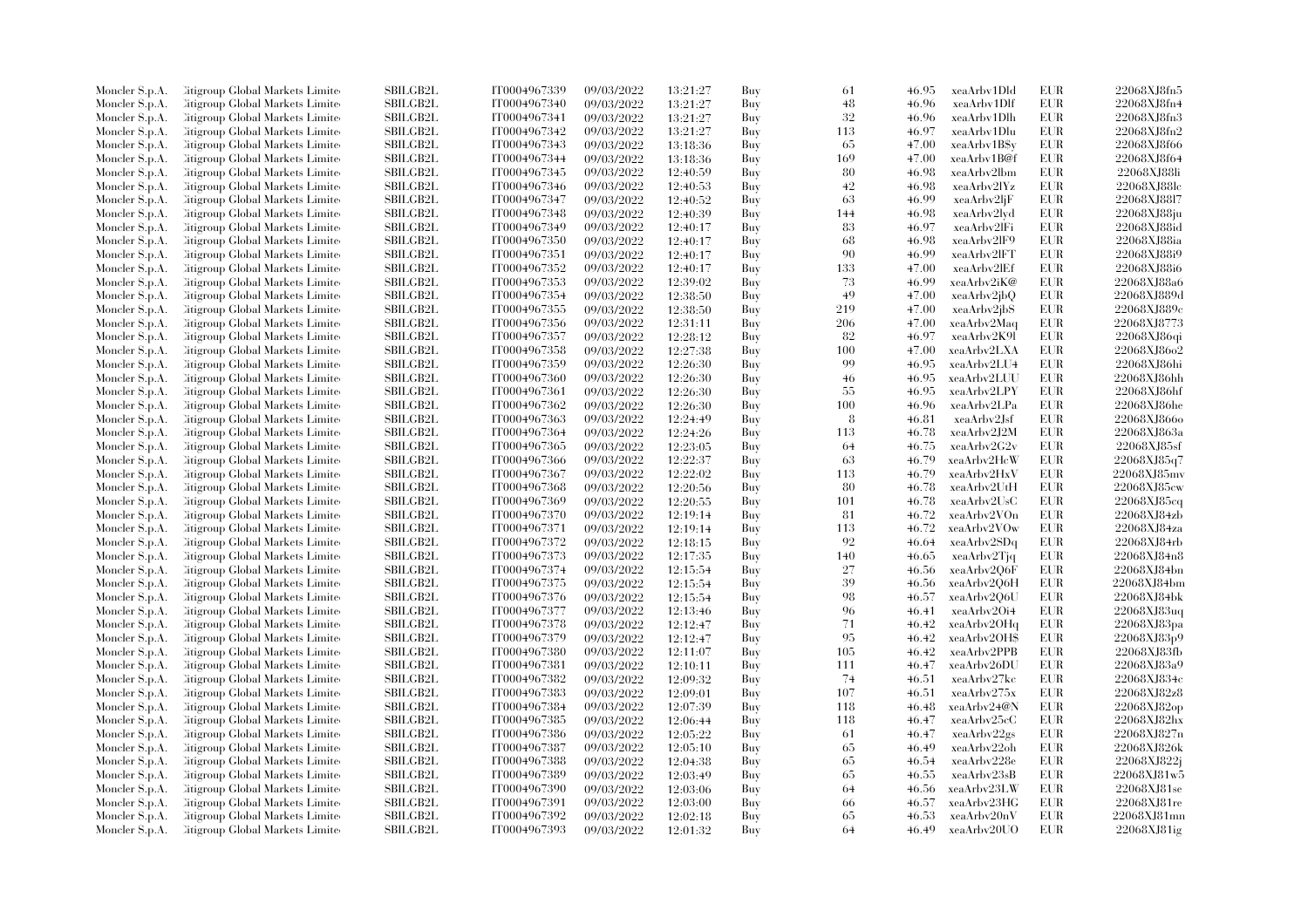| Moncler S.p.A.                   | Citigroup Global Markets Limite  | SBILGB2L        | IT0004967394 | 09/03/2022 | 12:01:06 | Buy | 65       | 46.51 | xeaArbv21gu       | EUR        | 22068XJ81f7          |
|----------------------------------|----------------------------------|-----------------|--------------|------------|----------|-----|----------|-------|-------------------|------------|----------------------|
| Moncler S.p.A.                   | Citigroup Global Markets Limite  | SBILGB2L        | IT0004967395 | 09/03/2022 | 12:00:32 | Buy | 94       | 46.57 | xeaArbv21Di       | EUR        | 22068XJ81bh          |
| Moncler S.p.A.                   | Citigroup Global Markets Limite  | SBILGB2L        | IT0004967396 | 09/03/2022 | 11:59:39 | Buy | -5       | 46.55 | xeaArbv2EvV       | <b>EUR</b> | 22068XJ80zk          |
| Moncler S.p.A.                   | Litigroup Global Markets Limite  | SBILGB2L        | IT0004967397 | 09/03/2022 | 11:59:39 | Buy | 77       | 46.55 | xeaArbv2EuZ       | <b>EUR</b> | 22068XJ80zi          |
| Moncler S.p.A.                   | Citigroup Global Markets Limite  | <b>SBILGB2L</b> | IT0004967398 | 09/03/2022 | 11:59:39 | Buy | 80       | 46.55 | xeaArbv2Eur       | <b>EUR</b> | 22068XJ80za          |
| Moncler S.p.A.                   | Citigroup Global Markets Limite  | SBILGB2L        | IT0004967399 | 09/03/2022 | 11:58:47 | Buy | 105      | 46.58 | xeaArbv2FiP       | EUR        | 22068XJ80sx          |
| Moncler S.p.A.                   | Citigroup Global Markets Limite  | <b>SBILGB2L</b> | IT0004967400 | 09/03/2022 | 11:57:31 | Buy | 87       | 46.52 | xeaArbv2Cjt       | <b>EUR</b> | 22068XJ80k9          |
| Moncler S.p.A.                   | Litigroup Global Markets Limite  | <b>SBILGB2L</b> | IT0004967401 | 09/03/2022 | 11:57:25 | Buy | 98       | 46.53 | xeaArbv2Ck2       | <b>EUR</b> | 22068XJ80jv          |
| Moncler S.p.A.                   | Citigroup Global Markets Limite  | <b>SBILGB2L</b> | IT0004967402 | 09/03/2022 | 11:56:10 | Buy | 46       | 46.52 | xeaArbv2DlJ       | <b>EUR</b> | 22068XJ8063          |
| Moncler S.p.A.                   | Citigroup Global Markets Limite  | <b>SBILGB2L</b> | IT0004967403 | 09/03/2022 | 11:55:32 | Buy | 122      | 46.52 | xeaArbv2DDa       | <b>EUR</b> | 22068XJ8026          |
| Moncler S.p.A.                   | Citigroup Global Markets Limite  | <b>SBILGB2L</b> |              | 09/03/2022 |          | Buy | 112      | 46.52 | xeaArbv2DE6       | <b>EUR</b> | 22068XJ8019          |
|                                  |                                  |                 | IT0004967404 |            | 11:55:29 |     |          |       |                   |            |                      |
| Moncler S.p.A.                   | Citigroup Global Markets Limite  | <b>SBILGB2L</b> | IT0004967405 | 09/03/2022 | 11:53:39 | Buy | 62       | 46.47 | xeaArbv2BbW       | <b>EUR</b> | $22068$ XJ $7$ zph   |
| Moncler S.p.A.                   | Citigroup Global Markets Limite  | SBILGB2L        | IT0004967406 | 09/03/2022 | 11:53:05 | Buy | 62       | 46.50 | xeaArbv2BwB       | EUR        | 22068XJ7zer          |
| Moncler S.p.A.                   | Citigroup Global Markets Limite  | SBILGB2L        | IT0004967407 | 09/03/2022 | 11:52:26 | Buy | 62       | 46.50 | xeaArbv28cN       | <b>EUR</b> | 22068XJ7z8c          |
| Moncler S.p.A.                   | Litigroup Global Markets Limite  | SBILGB2L        | IT0004967408 | 09/03/2022 | 11:52:12 | Buy | 124      | 46.53 | xeaArbv28ka       | <b>EUR</b> | 22068XJ7z6x          |
| Moncler S.p.A.                   | Citigroup Global Markets Limite  | <b>SBILGB2L</b> | IT0004967409 | 09/03/2022 | 11:50:51 | Buy | 61       | 46.57 | xeaArbv29xs       | <b>EUR</b> | 22068XJ7ytp          |
| Moncler S.p.A.                   | Citigroup Global Markets Limite  | SBILGB2L        | IT0004967410 | 09/03/2022 | 11:50:38 | Buy | 98       | 46.58 | xeaArbv29FW       | <b>EUR</b> | 22068XJ7yrp          |
| Moncler S.p.A.                   | Citigroup Global Markets Limite  | SBILGB2L        | IT0004967411 | 09/03/2022 | 11:49:52 | Buy | 82       | 46.57 | xeaArbv3shO       | <b>EUR</b> | 22068XJ7vla          |
| Moncler S.p.A.                   | Litigroup Global Markets Limite  | <b>SBILGB2L</b> | IT0004967412 | 09/03/2022 | 11:49:52 | Buy | 42       | 46.57 | xeaArbv3shQ       | <b>EUR</b> | 22068XJ7vl9          |
| Moncler S.p.A.                   | Litigroup Global Markets Limite  | <b>SBILGB2L</b> | IT0004967413 | 09/03/2022 | 11:49:52 | Buy | 65       | 46.58 | xeaArbv3shS       | EUR        | 22068XJ7vl7          |
| Moncler S.p.A.                   | Citigroup Global Markets Limite  | <b>SBILGB2L</b> | IT0004967414 | 09/03/2022 | 11:49:52 | Buy | 141      | 46.58 | xeaArbv3shU       | <b>EUR</b> | 22068XJ7yl2          |
| Moncler S.p.A.                   | Citigroup Global Markets Limite  | SBILGB2L        | IT0004967415 | 09/03/2022 | 08:17:17 | Buy | 182      | 45.40 | xeaArbvzK@e       | <b>EUR</b> | 22068XJ6183          |
| Moncler S.p.A.                   | Citigroup Global Markets Limite  | <b>SBILGB2L</b> | IT0004967416 | 09/03/2022 | 08:17:17 | Buy | 224      | 45.40 | xeaArbvzK@i       | <b>EUR</b> | 22068XJ6l82          |
| Moncler S.p.A.                   | Citigroup Global Markets Limite  | SBILGB2L        | IT0004967417 | 09/03/2022 | 08:17:17 | Buy | 43       | 45.40 | xeaArbvzK@t       | <b>EUR</b> | 22068XJ6l81          |
| Moncler S.p.A.                   | Citigroup Global Markets Limite  | <b>SBILGB2L</b> | IT0004967418 | 09/03/2022 | 08:17:17 | Buy | 100      | 45.40 | xeaArbvzK@x       | <b>EUR</b> | 22068XJ6l80          |
| Moncler S.p.A.                   | Litigroup Global Markets Limite  | <b>SBILGB2L</b> | IT0004967419 | 09/03/2022 | 08:17:17 | Buy | 189      | 45.38 | xeaArbvzK@2       | <b>EUR</b> | 22068XJ617z          |
| Moncler S.p.A.                   | Citigroup Global Markets Limite  | <b>SBILGB2L</b> | IT0004967420 | 09/03/2022 | 08:16:44 | Buy | 37       | 45.23 | xeaArbvzKVx       | <b>EUR</b> | 22068XJ6l3k          |
| Moncler S.p.A.                   | Citigroup Global Markets Limite  | SBILGB2L        | IT0004967421 | 09/03/2022 | 08:15:55 | Buy | 124      | 45.30 | xeaArbvzLJC       | <b>EUR</b> | 22068XJ6ksv          |
| Moncler S.p.A.                   | Litigroup Global Markets Limite  | <b>SBILGB2L</b> | IT0004967422 | 09/03/2022 | 08:15:55 | Buy | 181      | 45.31 | xeaArbvzLJE       | <b>EUR</b> | 22068XJ6ksu          |
| Moncler S.p.A.                   | Litigroup Global Markets Limite  | <b>SBILGB2L</b> | IT0004967423 | 09/03/2022 | 08:15:54 | Buy | 125      | 45.32 | xeaArbvzLTa       | <b>EUR</b> | 22068XJ6ksg          |
| Moncler S.p.A.                   | Litigroup Global Markets Limite  | <b>SBILGB2L</b> | IT0004967424 | 09/03/2022 | 08:15:52 | Buy | 182      | 45.33 | xeaArbvzLV8       | <b>EUR</b> | 22068XJ6krz          |
| Moncler S.p.A.                   | Citigroup Global Markets Limite  | SBILGB2L        | IT0004967425 | 09/03/2022 | 08:15:46 | Buy | 275      | 45.28 | xeaArbvzIb6       | <b>EUR</b> | 22068XJ6kqb          |
| Moncler S.p.A.                   | Citigroup Global Markets Limite  | <b>SBILGB2L</b> | IT0004967426 | 09/03/2022 | 08:06:17 | Buy | 80       | 45.38 | xeaArbvz7i1       | <b>EUR</b> | 22068XJ6hwe          |
| Moncler S.p.A.                   | Citigroup Global Markets Limite  | <b>SBILGB2L</b> | IT0004967427 | 09/03/2022 | 08:06:15 | Buy | 215      | 45.38 | xeaArbvz7hx       | <b>EUR</b> | 22068XJ6hw4          |
| Moncler S.p.A.                   | Citigroup Global Markets Limite  | SBILGB2L        | IT0004967428 | 09/03/2022 | 08:05:56 | Buy | 94       | 45.39 | xeaArbvz7Cs       | <b>EUR</b> | 22068XJ6hss          |
| Moncler S.p.A.                   | Citigroup Global Markets Limite  | <b>SBILGB2L</b> | IT0004967429 | 09/03/2022 | 08:05:52 | Buy | 203      | 45.40 | xeaArbvz7Lb       | <b>EUR</b> | 22068XJ6hs6          |
| Moncler S.p.A.                   | Litigroup Global Markets Limite  | <b>SBILGB2L</b> | IT0004967430 | 09/03/2022 | 08:01:23 | Buy | 153      | 45.24 | xeaArbvzEqM       | <b>EUR</b> | $22068$ XJ6ght       |
| Moncler S.p.A.                   | Citigroup Global Markets Limite  | <b>SBILGB2L</b> | IT0004967431 | 09/03/2022 | 08:01:23 | Buy | 276      | 45.25 | xeaArbvzEsr       | <b>EUR</b> | 22068XJ6gho          |
| Moncler S.p.A.                   | Citigroup Global Markets Limite  | <b>SBILGB2L</b> | IT0004967432 | 10/03/2022 | 16:27:37 | Buy | 101      | 47.12 | xeaArhEbMOz       | <b>EUR</b> | 22069XJcqvk          |
| Moncler S.p.A.                   | Litigroup Global Markets Limite  | <b>SBILGB2L</b> | IT0004967433 | 10/03/2022 | 16:27:19 | Buy | 77       | 47.18 | xeaArhEbNeM       | <b>EUR</b> | 22069XJcqpv          |
| Moncler S.p.A.                   | Litigroup Global Markets Limite  | <b>SBILGB2L</b> | IT0004967434 | 10/03/2022 | 16:27:09 | Buy | 236      | 47.18 | xeaArhEbNoB       | <b>EUR</b> | 22069XJcqn3          |
| Moncler S.p.A.                   | Citigroup Global Markets Limite  | SBILGB2L        | IT0004967435 | 10/03/2022 | 16:27:06 | Buy | 49       | 47.18 | xeaArhEbN\$3      | EUR        | 22069XJcqmk          |
| Moncler S.p.A.                   | Citigroup Global Markets Limite  | <b>SBILGB2L</b> | IT0004967436 | 10/03/2022 | 16:26:30 | Buy | 107      | 47.20 | xeaArhEbKXy       | <b>EUR</b> | 22069XJcqbk          |
| Moncler S.p.A.                   | Litigroup Global Markets Limite  | <b>SBILGB2L</b> | IT0004967437 | 10/03/2022 | 16:26:12 | Buy | 82       | 47.23 | xeaArhEbKpO       | <b>EUR</b> | 22069XJcq6q          |
| Moncler S.p.A.                   | Citigroup Global Markets Limite  | <b>SBILGB2L</b> | IT0004967438 | 10/03/2022 | 16:26:06 | Buy | 208      | 47.23 | xeaArhEbK\$7      | <b>EUR</b> | 22069XJcq54          |
|                                  | Citigroup Global Markets Limite  | SBILGB2L        | IT0004967439 | 10/03/2022 | 16:25:36 | Buy | 96       | 47.20 | xeaArhEbKPA       | <b>EUR</b> | 22069XJcpzz          |
| Moncler S.p.A.<br>Moncler S.p.A. | Citigroup Global Markets Limite  | <b>SBILGB2L</b> | IT0004967440 | 10/03/2022 |          | Buy | 42       | 47.20 | xeaArhEbKRz       | <b>EUR</b> | 22069XJcpzp          |
|                                  | Citigroup Global Markets Limite  | <b>SBILGB2L</b> | IT0004967441 |            | 16:25:34 |     | 66       | 47.20 | xeaArhEbLkZ       | <b>EUR</b> | 22069XJcpve          |
| Moncler S.p.A.                   |                                  |                 |              | 10/03/2022 | 16:25:22 | Buy | 70       |       |                   |            |                      |
| Moncler S.p.A.                   | Citigroup Global Markets Limite  | <b>SBILGB2L</b> | IT0004967442 | 10/03/2022 | 16:25:12 | Buy |          | 47.22 | xeaArhEbLm5       | EUR        | 22069XJcpu2          |
| Moncler S.p.A.                   | Citigroup Global Markets Limite  | SBILGB2L        | IT0004967443 | 10/03/2022 | 16:25:12 | Buy | 11       | 47.22 | xeaArhEbLmT       | <b>EUR</b> | 22069XJcpty          |
| Moncler S.p.A.                   | Litigroup Global Markets Limite  | <b>SBILGB2L</b> | IT0004967444 | 10/03/2022 | 16:25:12 | Buy | 146      | 47.22 | xeaArhEbLmV       | <b>EUR</b> | 22069XJcptx          |
| Moncler S.p.A.                   | Litigroup Global Markets Limite  | SBILGB2L        | IT0004967445 | 10/03/2022 | 16:25:03 | Buy | 28       | 47.23 | xeaArhEbLw2       | <b>EUR</b> | 22069XJcps8          |
| Moncler S.p.A.                   | Citigroup Global Markets Limite  | SBILGB2L        | IT0004967446 | 10/03/2022 | 16:24:40 | Buy | 69       | 47.25 | xeaArhEbLHW       | EUR        | 22069XJcpph          |
| Moncler S.p.A.                   | Citigroup Global Markets Limite  | <b>SBILGB2L</b> | IT0004967447 | 10/03/2022 | 16:24:32 | Buy | 61<br>91 | 47.25 | xeaArhEbLVf       | <b>EUR</b> | $22069\mbox{XJcpnr}$ |
| Moncler S.p.A.                   | Citigroup Global Markets Limited | SBILGB2L        | IT0004967448 | 10/03/2022 | 16:24:32 | Buv |          |       | 47.26 xeaArhEbLVh | <b>EUR</b> | 22069XJcpnq          |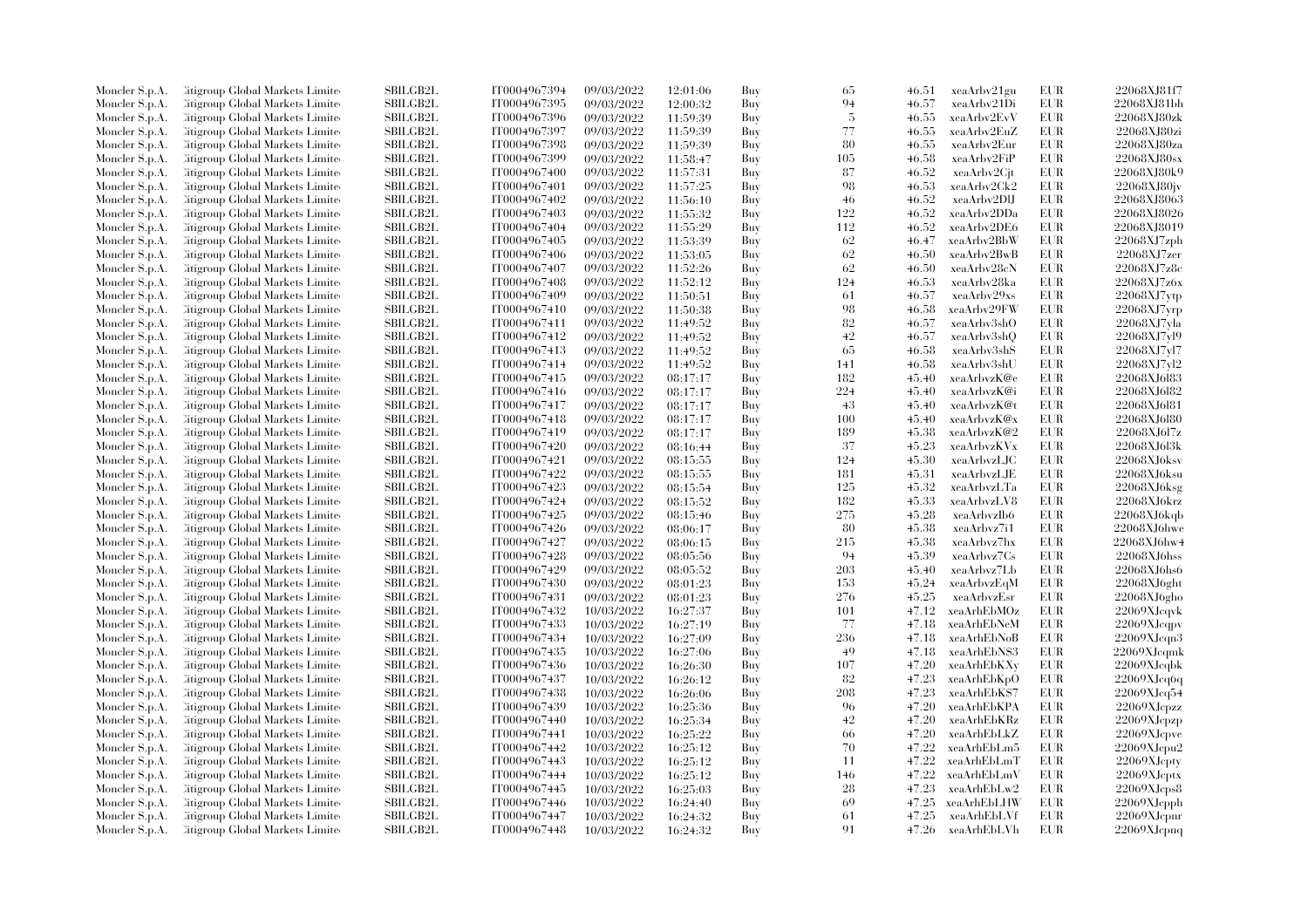| Moncler S.p.A. | Litigroup Global Markets Limite  | <b>SBILGB2L</b> | IT0004967449 | 10/03/2022 | 16:24:14 | Buy | 82             | 47.24 | xeaArhEbIi5  | EUR        | 22069XJcpkv             |
|----------------|----------------------------------|-----------------|--------------|------------|----------|-----|----------------|-------|--------------|------------|-------------------------|
| Moncler S.p.A. | Litigroup Global Markets Limite  | <b>SBILGB2L</b> | IT0004967450 | 10/03/2022 | 16:24:05 | Buy | 145            | 47.25 | xeaArhEbIsI  | <b>EUR</b> | 22069XJcpiv             |
| Moncler S.p.A. | Citigroup Global Markets Limite  | <b>SBILGB2L</b> | IT0004967451 | 10/03/2022 | 16:23:43 | Buy | 64             | 47.25 | xeaArhEbI0O  | <b>EUR</b> | 22069XJcpfg             |
| Moncler S.p.A. | Litigroup Global Markets Limite  | SBILGB2L        | IT0004967452 | 10/03/2022 | 16:23:43 | Buy | 80             | 47.26 | xeaArhEbI3a  | EUR        | 22069XJcpfc             |
| Moncler S.p.A. | Litigroup Global Markets Limite  | <b>SBILGB2L</b> | IT0004967453 | 10/03/2022 | 16:23:24 | Buy | 74             | 47.30 | xeaArhEbIH6  | <b>EUR</b> | 22069XJcpcc             |
| Moncler S.p.A. | Citigroup Global Markets Limite  | SBILGB2L        | IT0004967454 | 10/03/2022 | 16:23:23 | Buy | 113            | 47.30 | xeaArhEbIGW  | EUR        | 22069XJcpcb             |
| Moncler S.p.A. | Citigroup Global Markets Limite  | SBILGB2L        | IT0004967455 | 10/03/2022 | 16:22:59 | Buy | 115            | 47.28 | xeaArhEbJYe  | <b>EUR</b> | 22069XJcp98             |
| Moncler S.p.A. | Litigroup Global Markets Limite  | <b>SBILGB2L</b> | IT0004967456 | 10/03/2022 | 16:22:43 | Buy | 111            | 47.31 | xeaArhEbJy6  | EUR        | 22069XJcp66             |
|                |                                  |                 |              |            |          |     |                | 47.31 |              | EUR        |                         |
| Moncler S.p.A. | Litigroup Global Markets Limite  | <b>SBILGB2L</b> | IT0004967457 | 10/03/2022 | 16:22:43 | Buy | 51             |       | xeaArhEbJ\$3 |            | 22069XJcp63             |
| Moncler S.p.A. | Citigroup Global Markets Limite  | SBILGB2L        | IT0004967458 | 10/03/2022 | 16:22:32 | Buy | 3              | 47.32 | xeaArhEbJ0j  | <b>EUR</b> | 22069XJcp3u             |
| Moncler S.p.A. | Citigroup Global Markets Limite  | <b>SBILGB2L</b> | IT0004967459 | 10/03/2022 | 16:22:32 | Buy | 90             | 47.32 | xeaArhEbJ0l  | EUR        | 22069XJcp3t             |
| Moncler S.p.A. | Litigroup Global Markets Limite  | SBILGB2L        | IT0004967460 | 10/03/2022 | 16:22:29 | Buy | $\overline{1}$ | 47.32 | xeaArhEbJDe  | EUR        | 22069XJcp38             |
| Moncler S.p.A. | Citigroup Global Markets Limite  | <b>SBILGB2L</b> | IT0004967461 | 10/03/2022 | 16:22:06 | Buy | 112            | 47.37 | xeaArhEbJOA  | EUR        | 22069XJcp07             |
| Moncler S.p.A. | Litigroup Global Markets Limite  | <b>SBILGB2L</b> | IT0004967462 | 10/03/2022 | 16:22:06 | Buy | 112            | 47.38 | xeaArhEbJOP  | <b>EUR</b> | 22069XJcp06             |
| Moncler S.p.A. | Citigroup Global Markets Limite  | SBILGB2L        | IT0004967463 | 10/03/2022 | 16:22:03 | Buy | 163            | 47.39 | xeaArhEbGaC  | EUR        | 22069XJcozq             |
| Moncler S.p.A. | Litigroup Global Markets Limite  | SBILGB2L        | IT0004967464 | 10/03/2022 | 16:22:03 | Buy | 260            | 47.40 | xeaArhEbGaE  | EUR        | 22069XJcozp             |
| Moncler S.p.A. | Citigroup Global Markets Limite  | SBILGB2L        | IT0004967465 | 10/03/2022 | 16:20:44 | Buy | 18             | 47.39 | xeaArhEbH50  | EUR        | 22069XJcop1             |
| Moncler S.p.A. | Litigroup Global Markets Limite  | <b>SBILGB2L</b> | IT0004967466 | 10/03/2022 | 16:20:44 | Buy | 100            | 47.39 | xeaArhEbH54  | EUR        | 22069XJcop0             |
| Moncler S.p.A. | Citigroup Global Markets Limite  | SBILGB2L        | IT0004967467 | 10/03/2022 | 16:20:43 | Buy | 143            | 47.39 | xeaArhEbH5N  | EUR        | 22069XJcoow             |
| Moncler S.p.A. | Litigroup Global Markets Limite  | <b>SBILGB2L</b> | IT0004967468 | 10/03/2022 | 16:20:09 | Buy | 100            | 47.36 | xeaArhEbUYe  | <b>EUR</b> | 22069XJcoki             |
| Moncler S.p.A. | Citigroup Global Markets Limite  | <b>SBILGB2L</b> | IT0004967469 | 10/03/2022 | 16:20:09 | Buy | -11            | 47.36 | xeaArhEbUYa  | EUR        | 22069XJcokj             |
| Moncler S.p.A. | Litigroup Global Markets Limite  | SBILGB2L        | IT0004967470 | 10/03/2022 | 16:20:09 | Buy | 37             | 47.35 | xeaArhEbUYr  | EUR        | 22069XJcokh             |
| Moncler S.p.A. | Citigroup Global Markets Limite  | SBILGB2L        | IT0004967471 | 10/03/2022 | 16:20:09 | Buy | 74             | 47.35 | xeaArhEbUYy  | EUR        | 22069XJcokg             |
| Moncler S.p.A. | Citigroup Global Markets Limite  | <b>SBILGB2L</b> | IT0004967472 | 10/03/2022 | 16:20:09 | Buy | 239            | 47.36 | xeaArhEbUY@  | EUR        | 22069XJcokf             |
| Moncler S.p.A. | Citigroup Global Markets Limite  | <b>SBILGB2L</b> | IT0004967473 | 10/03/2022 | 16:19:01 | Buy | 63             | 47.32 | xeaArhEbVeW  | EUR        | 22069XJ <sub>coc6</sub> |
| Moncler S.p.A. | Citigroup Global Markets Limite  | SBILGB2L        | IT0004967474 | 10/03/2022 | 16:19:01 | Buy | 63             | 47.33 | xeaArhEbVec  | EUR        | 22069XJ <sub>coc5</sub> |
| Moncler S.p.A. | Litigroup Global Markets Limite  | <b>SBILGB2L</b> | IT0004967475 | 10/03/2022 | 16:18:52 | Buy | 128            | 47.34 | xeaArhEbVn8  | EUR        | $22069X$ J $coav$       |
| Moncler S.p.A. | Litigroup Global Markets Limite  | <b>SBILGB2L</b> | IT0004967476 | 10/03/2022 | 16:18:47 | Buy | 130            | 47.34 | xeaArhEbVot  | <b>EUR</b> | 22069XJcoae             |
|                | Citigroup Global Markets Limite  | SBILGB2L        | IT0004967477 | 10/03/2022 |          | Buy | 100            | 47.34 | xeaArhEbVSi  | <b>EUR</b> | 22069XJco4k             |
| Moncler S.p.A. |                                  | SBILGB2L        |              |            | 16:18:03 |     |                |       |              |            |                         |
| Moncler S.p.A. | Citigroup Global Markets Limite  |                 | IT0004967478 | 10/03/2022 | 16:18:03 | Buy | 50             | 47.34 | xeaArhEbVSe  | <b>EUR</b> | 22069XJco4I             |
| Moncler S.p.A. | Citigroup Global Markets Limite  | SBILGB2L        | IT0004967479 | 10/03/2022 | 16:18:03 | Buy | 158            | 47.33 | xeaArhEbVSq  | EUR        | 22069XJco4j             |
| Moncler S.p.A. | Litigroup Global Markets Limite  | <b>SBILGB2L</b> | IT0004967480 | 10/03/2022 | 16:17:18 | Buy | 19             | 47.34 | xeaArhEbSmS  | <b>EUR</b> | 22069XJcnwk             |
| Moncler S.p.A. | Litigroup Global Markets Limite  | <b>SBILGB2L</b> | IT0004967481 | 10/03/2022 | 16:17:18 | Buy | 44             | 47.35 | xeaArhEbSmU  | <b>EUR</b> | $22069X$ J $cm$ vj      |
| Moncler S.p.A. | Citigroup Global Markets Limite  | SBILGB2L        | IT0004967482 | 10/03/2022 | 16:17:18 | Buy | 95             | 47.35 | xeaArhEbSpY  | <b>EUR</b> | 22069XJcnwi             |
| Moncler S.p.A. | Citigroup Global Markets Limite  | SBILGB2L        | IT0004967483 | 10/03/2022 | 16:17:18 | Buy | 100            | 47.35 | xeaArhEbSpo  | <b>EUR</b> | 22069XJcnwf             |
| Moncler S.p.A. | Citigroup Global Markets Limite  | <b>SBILGB2L</b> | IT0004967484 | 10/03/2022 | 16:17:18 | Buy | 97             | 47.35 | xeaArhEbSpq  | <b>EUR</b> | 22069XJcnwd             |
| Moncler S.p.A. | Citigroup Global Markets Limite  | SBILGB2L        | IT0004967485 | 10/03/2022 | 16:16:30 | Buy | 96             | 47.28 | xeaArhEbTbs  | EUR        | 22069XJcnph             |
| Moncler S.p.A. | Citigroup Global Markets Limite  | SBILGB2L        | IT0004967486 | 10/03/2022 | 16:16:17 | Buy | 130            | 47.31 | xeaArhEbTkV  | <b>EUR</b> | 22069XJcnln             |
| Moncler S.p.A. | Litigroup Global Markets Limite  | <b>SBILGB2L</b> | IT0004967487 | 10/03/2022 | 16:15:54 | Buy | 67             | 47.32 | xeaArhEbT\$1 | <b>EUR</b> | 22069XJcniv             |
| Moncler S.p.A. | Litigroup Global Markets Limite  | <b>SBILGB2L</b> | IT0004967488 | 10/03/2022 | 16:15:54 | Buy | 133            | 47.32 | xeaArhEbT\$P | EUR        | 22069XJcnii             |
| Moncler S.p.A. | Citigroup Global Markets Limite  | <b>SBILGB2L</b> | IT0004967489 | 10/03/2022 | 16:15:23 | Buy | 68             | 47.31 | xeaArhEbT8Y  | EUR        | 22069XJcnfq             |
| Moncler S.p.A. | Citigroup Global Markets Limite  | SBILGB2L        | IT0004967490 | 10/03/2022 | 16:15:23 | Buy | 83             | 47.31 | xeaArhEbT8k  | <b>EUR</b> | 22069XJcnfl             |
| Moncler S.p.A. | Citigroup Global Markets Limite  | SBILGB2L        | IT0004967491 | 10/03/2022 | 16:15:06 | Buy | 59             | 47.34 | xeaArhEbTSI  | <b>EUR</b> | 22069XJcncg             |
| Moncler S.p.A. | Citigroup Global Markets Limite  | SBILGB2L        | IT0004967492 | 10/03/2022 | 16:15:06 | Buy | 72             | 47.34 | xeaArhEbTSn  | EUR        | 22069XJcncd             |
| Moncler S.p.A. | Citigroup Global Markets Limite  | <b>SBILGB2L</b> | IT0004967493 | 10/03/2022 | 16:15:06 | Buy | 170            | 47.35 | xeaArhEbTSp  | <b>EUR</b> | 22069XJcncb             |
| Moncler S.p.A. | Citigroup Global Markets Limite  | SBILGB2L        | IT0004967494 | 10/03/2022 | 16:14:18 | Buy | 64             | 47.33 | xeaArhEbQzU  | EUR        | 22069XJcn48             |
| Moncler S.p.A. | Citigroup Global Markets Limite  | <b>SBILGB2L</b> | IT0004967495 | 10/03/2022 | 16:14:06 | Buy | 80             | 47.36 | xeaArhEbQ5J  | EUR        | 22069XJcn2s             |
| Moncler S.p.A. | Citigroup Global Markets Limite  | <b>SBILGB2L</b> | IT0004967496 | 10/03/2022 | 16:14:01 | Buy | 91             | 47.37 | xeaArhEbQ1p  | EUR        | $22069X$ J $cn1s$       |
| Moncler S.p.A. | Citigroup Global Markets Limite  | SBILGB2L        | IT0004967497 | 10/03/2022 | 16:13:57 | Buy | 118            | 47.38 | xeaArhEbQ2Z  | <b>EUR</b> | $22069$ XJ $cn1g$       |
| Moncler S.p.A. | Citigroup Global Markets Limite  | SBILGB2L        | IT0004967498 | 10/03/2022 | 16:13:43 | Buy | 492            | 47.36 | xeaArhEbQB2  | <b>EUR</b> | 22069XJcn05             |
| Moncler S.p.A. | Litigroup Global Markets Limite  | <b>SBILGB2L</b> | IT0004967499 | 10/03/2022 | 16:12:04 | Buy | 155            | 47.27 | xeaArhEbOrh  | <b>EUR</b> | 22069XJcmi2             |
| Moncler S.p.A. | Litigroup Global Markets Limite  | <b>SBILGB2L</b> | IT0004967500 | 10/03/2022 | 16:11:18 | Buy | 75             | 47.27 | xeaArhEbOIu  | EUR        | 22069XJcmb4             |
| Moncler S.p.A. | Citigroup Global Markets Limite  | SBILGB2L        | IT0004967501 | 10/03/2022 | 16:11:05 | Buy | 82             | 47.28 | xeaArhEbPa5  | EUR        | 22069XJcm9r             |
| Moncler S.p.A. | Citigroup Global Markets Limite  | <b>SBILGB2L</b> | IT0004967502 | 10/03/2022 | 16:11:05 | Buy | 123            | 47.29 | xeaArhEbPaK  | <b>EUR</b> | 22069XJcm9f             |
| Moncler S.p.A. | Citigroup Global Markets Limited | SBILGB2L        | IT0004967503 | 10/03/2022 | 16:10:58 | Buy | 50             | 47.29 | xeaArhEbPl8  | <b>EUR</b> | 22069XJcm8v             |
|                |                                  |                 |              |            |          |     |                |       |              |            |                         |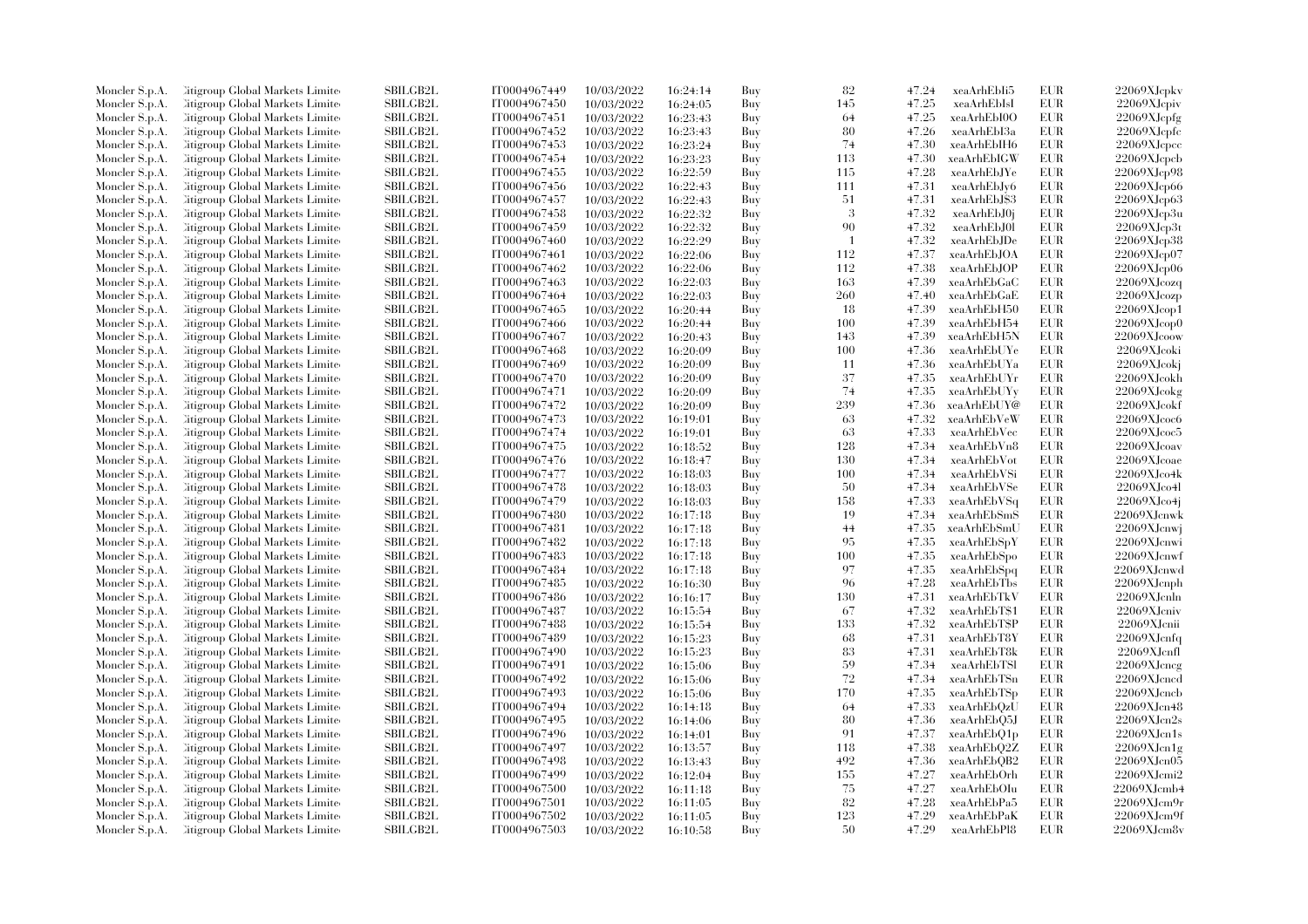| Moncler S.p.A. | Citigroup Global Markets Limite  | SBILGB2L        | IT0004967504 | 10/03/2022 | 16:10:17 | Buy | 104            | 47.28 | xeaArhEbP1B  | <b>EUR</b> | 22069XJcm2v           |
|----------------|----------------------------------|-----------------|--------------|------------|----------|-----|----------------|-------|--------------|------------|-----------------------|
| Moncler S.p.A. | Citigroup Global Markets Limite  | SBILGB2L        | IT0004967505 | 10/03/2022 | 16:10:05 | Buy | 104            | 47.27 | xeaArhEbPKv  | <b>EUR</b> | 22069XJcm1k           |
| Moncler S.p.A. | Citigroup Global Markets Limited | SBILGB2L        | IT0004967506 | 10/03/2022 | 16:10:04 | Buy | 21             | 47.27 | xeaArhEbPNZ  | <b>EUR</b> | 22069XJcm1h           |
| Moncler S.p.A. | Litigroup Global Markets Limite  | SBILGB2L        | IT0004967507 | 10/03/2022 | 16:10:04 | Buy | 233            | 47.28 | xeaArhEbPNb  | <b>EUR</b> | 22069XJcm1e           |
| Moncler S.p.A. | Citigroup Global Markets Limite  | <b>SBILGB2L</b> | IT0004967508 | 10/03/2022 | 16:08:49 | Buy | 95             | 47.24 | xeaArhEb6DA  | <b>EUR</b> | 22069XJclrk           |
| Moncler S.p.A. | Citigroup Global Markets Limite  | SBILGB2L        | IT0004967509 | 10/03/2022 | 16:08:49 | Buy | 94             | 47.24 | xeaArhEb6DE  | <b>EUR</b> | 22069XJclri           |
| Moncler S.p.A. | Citigroup Global Markets Limite  | <b>SBILGB2L</b> | IT0004967510 | 10/03/2022 | 16:08:42 | Buy | 118            | 47.25 | xeaArhEb687  | <b>EUR</b> | 22069XJclqk           |
|                |                                  |                 |              |            |          |     | 80             |       |              |            |                       |
| Moncler S.p.A. | Litigroup Global Markets Limite  | <b>SBILGB2L</b> | IT0004967511 | 10/03/2022 | 16:07:56 | Buy |                | 47.21 | xeaArhEb7rw  | <b>EUR</b> | 22069XJclkl           |
| Moncler S.p.A. | Citigroup Global Markets Limite  | <b>SBILGB2L</b> | IT0004967512 | 10/03/2022 | 16:07:56 | Buy | 80             | 47.21 | xeaArhEb7rU  | <b>EUR</b> | 22069XJclkc           |
| Moncler S.p.A. | Citigroup Global Markets Limite  | <b>SBILGB2L</b> | IT0004967513 | 10/03/2022 | 16:07:50 | Buy | 173            | 47.21 | xeaArhEb7pg  | <b>EUR</b> | 22069XJclj0           |
| Moncler S.p.A. | Citigroup Global Markets Limite  | <b>SBILGB2L</b> | IT0004967514 | 10/03/2022 | 16:06:53 | Buy | 148            | 47.19 | xeaArhEb4fw  | <b>EUR</b> | 22069XJcl9x           |
| Moncler S.p.A. | Citigroup Global Markets Limite  | <b>SBILGB2L</b> | IT0004967515 | 10/03/2022 | 16:06:50 | Buy | 162            | 47.19 | xeaArhEb4t\$ | <b>EUR</b> | 22069XJcl5v           |
| Moncler S.p.A. | Citigroup Global Markets Limite  | SBILGB2L        | IT0004967516 | 10/03/2022 | 16:06:40 | Buy | 372            | 47.20 | xeaArhEb4\$J | <b>EUR</b> | 22069XJcl3d           |
| Moncler S.p.A. | Citigroup Global Markets Limited | SBILGB2L        | IT0004967517 | 10/03/2022 | 16:06:37 | Buy | 80             | 47.21 | xeaArhEb4uh  | <b>EUR</b> | 22069XJcl2i           |
| Moncler S.p.A. | Litigroup Global Markets Limite  | <b>SBILGB2L</b> | IT0004967518 | 10/03/2022 | 16:06:37 | Buy | 32             | 47.21 | xeaArhEb4uj  | <b>EUR</b> | 22069XJcl2h           |
| Moncler S.p.A. | Citigroup Global Markets Limite  | <b>SBILGB2L</b> | IT0004967519 | 10/03/2022 | 16:04:11 | Buy | 137            | 47.12 | xeaArhEb2tj  | <b>EUR</b> | 22069XJckh6           |
| Moncler S.p.A. | Citigroup Global Markets Limite  | SBILGB2L        | IT0004967520 | 10/03/2022 | 16:04:11 | Buy | 65             | 47.11 | xeaArhEb2tq  | <b>EUR</b> | 22069XJckh5           |
| Moncler S.p.A. | Citigroup Global Markets Limite  | SBILGB2L        | IT0004967521 | 10/03/2022 | 16:04:11 | Buy | 115            | 47.12 | xeaArhEb2tB  | <b>EUR</b> | 22069XJckh4           |
| Moncler S.p.A. | Litigroup Global Markets Limite  | <b>SBILGB2L</b> | IT0004967522 | 10/03/2022 | 16:03:46 | Buy | 148            | 47.13 | xeaArhEb2Ex  | EUR        | 22069XJckbp           |
| Moncler S.p.A. | Litigroup Global Markets Limite  | <b>SBILGB2L</b> | IT0004967523 | 10/03/2022 | 16:03:02 | Buy | 146            | 47.13 | xeaArhEb3p4  | <b>EUR</b> | 22069XJck55           |
| Moncler S.p.A. | Citigroup Global Markets Limite  | <b>SBILGB2L</b> | IT0004967524 | 10/03/2022 | 16:02:31 | Buy | $\overline{1}$ | 47.10 | xeaArhEb3Sn  | <b>EUR</b> | 22069XJcjyl           |
|                |                                  | SBILGB2L        | IT0004967525 |            |          |     | 80             | 47.11 |              |            |                       |
| Moncler S.p.A. | Citigroup Global Markets Limite  |                 |              | 10/03/2022 | 16:02:31 | Buy |                |       | xeaArhEb3Sp  | <b>EUR</b> | 22069XJcjyk           |
| Moncler S.p.A. | Citigroup Global Markets Limite  | <b>SBILGB2L</b> | IT0004967526 | 10/03/2022 | 16:02:31 | Buy | 100            | 47.12 | xeaArhEb3S4  | <b>EUR</b> | 22069XJcjye           |
| Moncler S.p.A. | Citigroup Global Markets Limite  | SBILGB2L        | IT0004967527 | 10/03/2022 | 16:02:07 | Buy | 82             | 47.10 | xeaArhEb0sk  | <b>EUR</b> | 22069XJcjsb           |
| Moncler S.p.A. | Citigroup Global Markets Limite  | <b>SBILGB2L</b> | IT0004967528 | 10/03/2022 | 16:01:44 | Buy | 80             | 47.16 | xeaArhEb0AW  | <b>EUR</b> | 22069XJcjor           |
| Moncler S.p.A. | Litigroup Global Markets Limite  | <b>SBILGB2L</b> | IT0004967529 | 10/03/2022 | 16:01:37 | Buy | 79             | 47.18 | xeaArhEb0P6  | <b>EUR</b> | $22069X$ J $c$ jn $9$ |
| Moncler S.p.A. | Citigroup Global Markets Limite  | <b>SBILGB2L</b> | IT0004967530 | 10/03/2022 | 16:01:16 | Buy | 147            | 47.23 | xeaArhEb1oi  | <b>EUR</b> | 22069XJcjgu           |
| Moncler S.p.A. | Citigroup Global Markets Limite  | SBILGB2L        | IT0004967531 | 10/03/2022 | 16:00:47 | Buy | 131            | 47.24 | xeaArhEb1TT  | <b>EUR</b> | 22069XJcj86           |
| Moncler S.p.A. | Litigroup Global Markets Limite  | <b>SBILGB2L</b> | IT0004967532 | 10/03/2022 | 16:00:46 | Buy | 173            | 47.24 | xeaArhEb1Ru  | <b>EUR</b> | 22069XJcj72           |
| Moncler S.p.A. | Litigroup Global Markets Limite  | <b>SBILGB2L</b> | IT0004967533 | 10/03/2022 | 16:00:33 | Buy | 100            | 47.25 | xeaArhEbEjR  | <b>EUR</b> | $22069 \mbox{XJcj5s}$ |
| Moncler S.p.A. | Litigroup Global Markets Limite  | <b>SBILGB2L</b> | IT0004967534 | 10/03/2022 | 15:59:54 | Buy | 96             | 47.24 | xeaArhEbEGP  | <b>EUR</b> | 22069XJci0h           |
| Moncler S.p.A. | Citigroup Global Markets Limite  | SBILGB2L        | IT0004967535 | 10/03/2022 | 15:59:15 | Buy | 144            | 47.26 | xeaArhEbFvg  | EUR        | 22069XJciux           |
| Moncler S.p.A. | Citigroup Global Markets Limite  | <b>SBILGB2L</b> | IT0004967536 | 10/03/2022 | 15:59:05 | Buy | 105            | 47.27 | xeaArhEbF4K  | <b>EUR</b> | 22069XJcitv           |
| Moncler S.p.A. | Citigroup Global Markets Limite  | <b>SBILGB2L</b> | IT0004967537 | 10/03/2022 | 15:58:24 | Buy | 64             | 47.29 | xeaArhEbCdj  | <b>EUR</b> | 22069XJcioo           |
| Moncler S.p.A. | Citigroup Global Markets Limite  | SBILGB2L        | IT0004967538 | 10/03/2022 | 15:58:24 | Buy | 80             | 47.29 | xeaArhEbCds  | <b>EUR</b> | 22069XJcion           |
| Moncler S.p.A. | Citigroup Global Markets Limite  | <b>SBILGB2L</b> | IT0004967539 | 10/03/2022 | 15:58:05 | Buy | 93             | 47.33 | xeaArhEbCgo  | <b>EUR</b> | 22069XJcimb           |
| Moncler S.p.A. | Litigroup Global Markets Limite  | <b>SBILGB2L</b> | IT0004967540 | 10/03/2022 | 15:57:50 | Buy | 53             | 47.33 | xeaArhEbC\$p | <b>EUR</b> | 22069XJciko           |
|                | Citigroup Global Markets Limite  | <b>SBILGB2L</b> | IT0004967541 | 10/03/2022 |          | Buy | 74             | 47.37 | xeaArhEbC6F  | EUR        | 22069XJcijn           |
| Moncler S.p.A. |                                  |                 |              |            | 15:57:37 |     |                |       |              |            |                       |
| Moncler S.p.A. | Citigroup Global Markets Limite  | SBILGB2L        | IT0004967542 | 10/03/2022 | 15:57:20 | Buy | 61             | 47.37 | xeaArhEbCB8  | <b>EUR</b> | 22069XJcigb           |
| Moncler S.p.A. | Litigroup Global Markets Limite  | <b>SBILGB2L</b> | IT0004967543 | 10/03/2022 | 15:57:20 | Buy | 92             | 47.38 | xeaArhEbCBA  | <b>EUR</b> | $22069X$ J $ci$ g $9$ |
| Moncler S.p.A. | Litigroup Global Markets Limite  | <b>SBILGB2L</b> | IT0004967544 | 10/03/2022 | 15:56:50 | Buy | 133            | 47.38 | xeaArhEbDdP  | <b>EUR</b> | 22069XJcibo           |
| Moncler S.p.A. | Citigroup Global Markets Limite  | SBILGB2L        | IT0004967545 | 10/03/2022 | 15:56:04 | Buy | 97             | 47.40 | xeaArhEbD5U  | EUR        | 22069XJci5z           |
| Moncler S.p.A. | Citigroup Global Markets Limite  | SBILGB2L        | IT0004967546 | 10/03/2022 | 15:56:04 | Buy | 67             | 47.40 | xeaArhEbD4b  | <b>EUR</b> | 22069XJci5x           |
| Moncler S.p.A. | Litigroup Global Markets Limite  | <b>SBILGB2L</b> | IT0004967547 | 10/03/2022 | 15:56:04 | Buy | 101            | 47.41 | xeaArhEbD4t  | <b>EUR</b> | 22069XJci5t           |
| Moncler S.p.A. | Citigroup Global Markets Limite  | <b>SBILGB2L</b> | IT0004967548 | 10/03/2022 | 15:55:25 | Buy | 11             | 47.41 | xeaArhEbAl3  | <b>EUR</b> | 22069XJci0k           |
| Moncler S.p.A. | Citigroup Global Markets Limite  | SBILGB2L        | IT0004967549 | 10/03/2022 | 15:55:25 | Buy | 54             | 47.41 | xeaArhEbAl7  | <b>EUR</b> | 22069XJci0j           |
| Moncler S.p.A. | Citigroup Global Markets Limite  | <b>SBILGB2L</b> | IT0004967550 | 10/03/2022 | 15:55:25 | Buy | 70             | 47.41 | xeaArhEbAkX  | <b>EUR</b> | 22069XJci05           |
| Moncler S.p.A. | Citigroup Global Markets Limite  | <b>SBILGB2L</b> | IT0004967551 | 10/03/2022 | 15:55:01 | Buy | 122            | 47.42 | xeaArhEbA7z  | <b>EUR</b> | 22069XJchx9           |
| Moncler S.p.A. | Citigroup Global Markets Limite  | <b>SBILGB2L</b> | IT0004967552 | 10/03/2022 | 15:55:01 | Buy | 178            | 47.43 | xeaArhEbA7\$ | EUR        | 22069XJchx7           |
| Moncler S.p.A. | Citigroup Global Markets Limite  | SBILGB2L        | IT0004967553 | 10/03/2022 | 15:54:07 | Buy | 117            | 47.39 | xeaArhEbBja  | <b>EUR</b> | 22069XJchrr           |
| Moncler S.p.A. | Litigroup Global Markets Limite  | <b>SBILGB2L</b> | IT0004967554 | 10/03/2022 | 15:54:07 | Buy | 168            | 47.40 | xeaArhEbBjj  | <b>EUR</b> | 22069XJchrm           |
| Moncler S.p.A. | Litigroup Global Markets Limite  | SBILGB2L        | IT0004967555 | 10/03/2022 | 15:53:06 | Buy | 100            | 47.45 | xeaArhEbBJt  | <b>EUR</b> | 22069XJchmv           |
| Moncler S.p.A. | Citigroup Global Markets Limite  | SBILGB2L        | IT0004967556 | 10/03/2022 | 15:53:06 | Buy | 133            | 47.45 | xeaArhEbBJH  | EUR        | 22069XJchms           |
| Moncler S.p.A. | Citigroup Global Markets Limite  | <b>SBILGB2L</b> | IT0004967557 | 10/03/2022 | 15:52:24 | Buy | 72             | 47.50 | xeaArhEb8et  | <b>EUR</b> | 22069XJchkh           |
|                |                                  | SBILGB2L        | IT0004967558 |            |          | Buv | 146            | 47.50 |              | <b>EUR</b> | 22069XJchho           |
| Moncler S.p.A. | Citigroup Global Markets Limited |                 |              | 10/03/2022 | 15:52:05 |     |                |       | xeaArhEb8yU  |            |                       |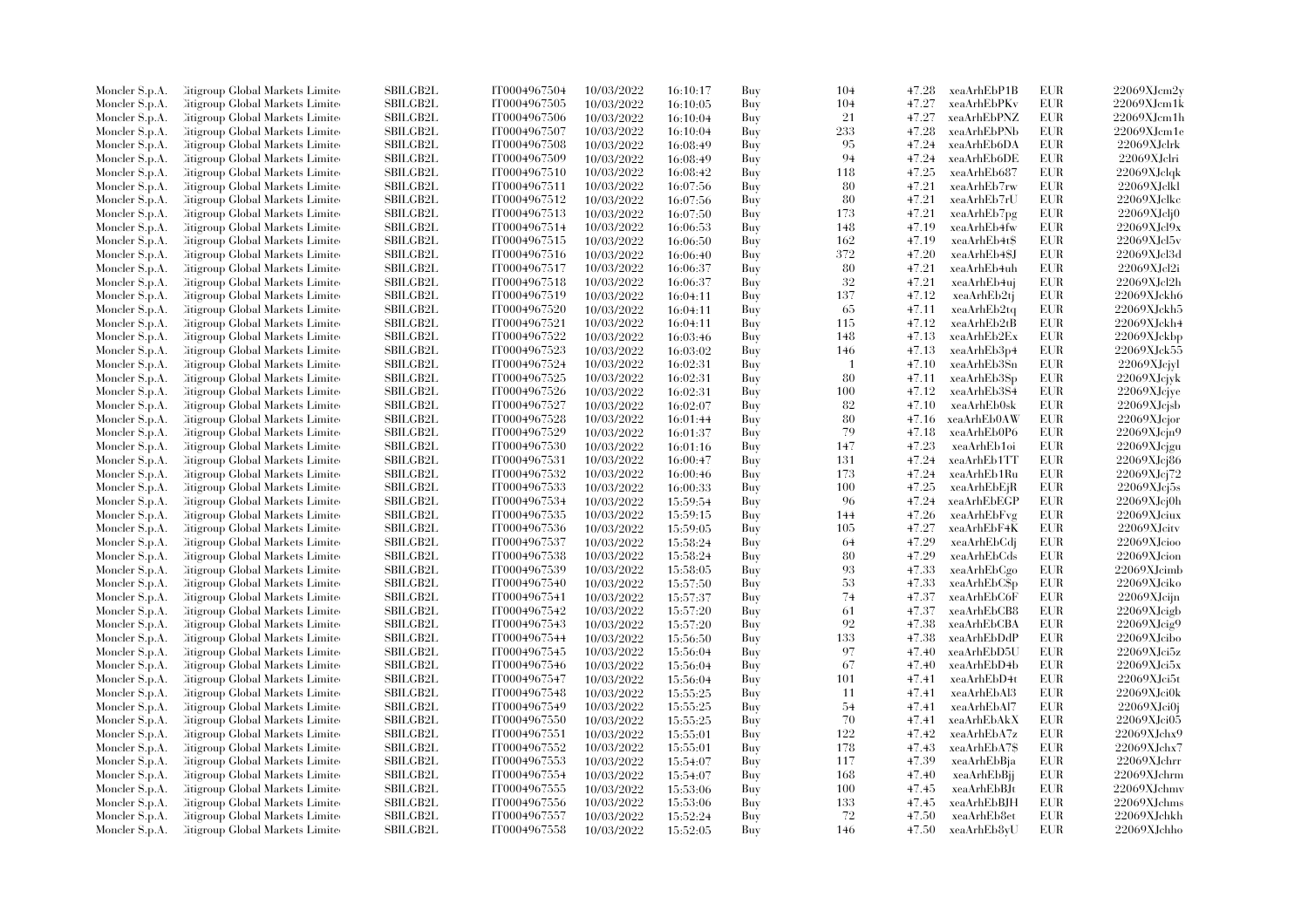| Moncler S.p.A.                   | Litigroup Global Markets Limite  | <b>SBILGB2L</b> | IT0004967559 | 10/03/2022 | 15:51:33             | Buy | 146         | 47.49 | xeaArhEb8KD  | <b>EUR</b> | $22069X$ Jchel           |
|----------------------------------|----------------------------------|-----------------|--------------|------------|----------------------|-----|-------------|-------|--------------|------------|--------------------------|
| Moncler S.p.A.                   | Litigroup Global Markets Limite  | <b>SBILGB2L</b> | IT0004967560 | 10/03/2022 | 15:51:00             | Buy | 148         | 47.55 | xeaArhEb9h3  | <b>EUR</b> | 22069XJcha3              |
| Moncler S.p.A.                   | Citigroup Global Markets Limite  | SBILGB2L        | IT0004967561 | 10/03/2022 | 15:50:36             | Buy | $\sqrt{72}$ | 47.56 | xeaArhEb9uD  | <b>EUR</b> | 22069XJch8j              |
| Moncler S.p.A.                   | Litigroup Global Markets Limite  | SBILGB2L        | IT0004967562 | 10/03/2022 | 15:50:17             | Buy | 122         | 47.56 | xeaArhEb9M3  | <b>EUR</b> | 22069XJch5p              |
| Moncler S.p.A.                   | Litigroup Global Markets Limite  | <b>SBILGB2L</b> | IT0004967563 | 10/03/2022 | 15:49:49             | Buy | 88          | 47.59 | xeaArhEcsee  | <b>EUR</b> | 22069XJch2m              |
| Moncler S.p.A.                   | Citigroup Global Markets Limite  | SBILGB2L        | IT0004967564 | 10/03/2022 | 15:49:48             | Buy | 94          | 47.60 | xeaArhEcsgw  | <b>EUR</b> | 22069XJch1a              |
| Moncler S.p.A.                   | Citigroup Global Markets Limite  | SBILGB2L        | IT0004967565 | 10/03/2022 | 15:49:42             | Buy | 128         | 47.60 | xeaArhEcsnW  | <b>EUR</b> | 22069XJch0i              |
| Moncler S.p.A.                   | Litigroup Global Markets Limite  | <b>SBILGB2L</b> | IT0004967566 | 10/03/2022 | 15:49:09             | Buy | 163         | 47.58 | xeaArhEcsL3  | <b>EUR</b> | 22069XJcgx1              |
| Moncler S.p.A.                   | Citigroup Global Markets Limite  | <b>SBILGB2L</b> | IT0004967567 | 10/03/2022 | 15:49:06             | Buy | 150         | 47.59 | xeaArhEcsH3  | <b>EUR</b> | 22069XJcgwv              |
|                                  |                                  | <b>SBILGB2L</b> |              |            |                      |     |             |       |              | <b>EUR</b> | 22069XJcgws              |
| Moncler S.p.A.                   | Citigroup Global Markets Limite  |                 | IT0004967568 | 10/03/2022 | 15:49:06             | Buy | 138         | 47.60 | xeaArhEcsGM  | <b>EUR</b> |                          |
| Moncler S.p.A.                   | Citigroup Global Markets Limite  | <b>SBILGB2L</b> | IT0004967569 | 10/03/2022 | 15:49:06             | Buy | 183         | 47.61 | xeaArhEcsJX  |            | 22069XJcgwr              |
| Moncler S.p.A.                   | Litigroup Global Markets Limite  | SBILGB2L        | IT0004967570 | 10/03/2022 | 15:49:06             | Buy | 47          | 47.61 | xeaArhEcsJZ  | <b>EUR</b> | 22069XJcgwq              |
| Moncler S.p.A.                   | Citigroup Global Markets Limite  | <b>SBILGB2L</b> | IT0004967571 | 10/03/2022 | 15:46:26             | Buy | 95          | 47.50 | xeaArhEcreY  | <b>EUR</b> | 22069XJcgg2              |
| Moncler S.p.A.                   | Litigroup Global Markets Limite  | <b>SBILGB2L</b> | IT0004967572 | 10/03/2022 | 15:46:26             | Buy | 121         | 47.51 | xeaArhEcrhi  | <b>EUR</b> | 22069XJcgfz              |
| Moncler S.p.A.                   | Citigroup Global Markets Limite  | SBILGB2L        | IT0004967573 | 10/03/2022 | 15:46:26             | Buy | 140         | 47.51 | xeaArhEcrhL  | <b>EUR</b> | 22069XJcgfs              |
| Moncler S.p.A.                   | Litigroup Global Markets Limite  | <b>SBILGB2L</b> | IT0004967574 | 10/03/2022 | 15:46:26             | Buy | 145         | 47.52 | xeaArhEcrhN  | <b>EUR</b> | 22069XJcgfr              |
| Moncler S.p.A.                   | Citigroup Global Markets Limite  | SBILGB2L        | IT0004967575 | 10/03/2022 | 15:46:26             | Buy | 178         | 47.52 | xeaArhEcrhP  | <b>EUR</b> | 22069XJcgfq              |
| Moncler S.p.A.                   | Litigroup Global Markets Limite  | <b>SBILGB2L</b> | IT0004967576 | 10/03/2022 | 15:44:08             | Buy | 42          | 47.55 | xeaArhEcoP2  | <b>EUR</b> | 22069XJcg1b              |
| Moncler S.p.A.                   | Citigroup Global Markets Limite  | SBILGB2L        | IT0004967577 | 10/03/2022 | 15:44:07             | Buy | 70          | 47.58 | xeaArhEcoPJ  | <b>EUR</b> | 22069XJcg17              |
| Moncler S.p.A.                   | Litigroup Global Markets Limite  | <b>SBILGB2L</b> | IT0004967578 | 10/03/2022 | 15:43:27             | Buy | 100         | 47.63 | xeaArhEcpp2  | <b>EUR</b> | 22069XJcfyp              |
| Moncler S.p.A.                   | Citigroup Global Markets Limite  | <b>SBILGB2L</b> | IT0004967579 | 10/03/2022 | 15:43:27             | Buy | 38          | 47.63 | xeaArhEcpp@  | <b>EUR</b> | 22069XJcf <sub>Y</sub> q |
| Moncler S.p.A.                   | Litigroup Global Markets Limite  | SBILGB2L        | IT0004967580 | 10/03/2022 | 15:43:27             | Buy | 138         | 47.64 | xeaArhEcpp9  | <b>EUR</b> | 22069XJcfvo              |
| Moncler S.p.A.                   | Citigroup Global Markets Limite  | SBILGB2L        | IT0004967581 | 10/03/2022 | 15:42:45             | Buy | 71          | 47.64 | xeaArhEcpVY  | EUR        | 22069XJcfvk              |
| Moncler S.p.A.                   | Citigroup Global Markets Limite  | <b>SBILGB2L</b> | IT0004967582 | 10/03/2022 | 15:42:44             | Buy | 95          | 47.65 | xeaArhEcpVN  | <b>EUR</b> | 22069XJcfvf              |
| Moncler S.p.A.                   | Citigroup Global Markets Limite  | <b>SBILGB2L</b> | IT0004967583 | 10/03/2022 | 15:42:09             | Buy | 104         | 47.64 | xeaArhEcmpK  | EUR        | 22069XJcfsd              |
| Moncler S.p.A.                   | Citigroup Global Markets Limite  | <b>SBILGB2L</b> | IT0004967584 | 10/03/2022 | 15:42:07             | Buy | 80          | 47.65 | xeaArhEcmSW  | <b>EUR</b> | 22069XJcfs0              |
| Moncler S.p.A.                   | Litigroup Global Markets Limite  | <b>SBILGB2L</b> | IT0004967585 | 10/03/2022 | 15:41:28             | Buy | 16          | 47.63 | xeaArhEcmIJ  | <b>EUR</b> | 22069XJefoq              |
| Moncler S.p.A.                   | Litigroup Global Markets Limite  | <b>SBILGB2L</b> | IT0004967586 | 10/03/2022 | 15:41:28             | Buy | 50          | 47.63 | xeaArhEcmIL  | <b>EUR</b> | 22069XJefop              |
| Moncler S.p.A.                   | Citigroup Global Markets Limite  | SBILGB2L        | IT0004967587 | 10/03/2022 | 15:41:19             | Buy | 86          | 47.68 | xeaArhEcmQs  | <b>EUR</b> | 22069XJcfmz              |
| Moncler S.p.A.                   | Citigroup Global Markets Limite  | SBILGB2L        | IT0004967588 | 10/03/2022 | 15:41:19             | Buy | 124         | 47.69 | xeaArhEcmQT  | <b>EUR</b> | 22069XJcfmu              |
| Moncler S.p.A.                   | Citigroup Global Markets Limite  | SBILGB2L        | IT0004967589 | 10/03/2022 | 15:40:40             | Buy | 140         | 47.65 | xeaArhEcnEc  | <b>EUR</b> | 22069XJcfig              |
| Moncler S.p.A.                   | Litigroup Global Markets Limite  | <b>SBILGB2L</b> | IT0004967590 | 10/03/2022 | 15:40:06             | Buy | 117         | 47.62 | xeaArhEc@hg  | <b>EUR</b> | 22069XJcffl              |
| Moncler S.p.A.                   | Litigroup Global Markets Limite  | <b>SBILGB2L</b> | IT0004967591 | 10/03/2022 | 15:39:36             | Buy | 149         | 47.55 | xeaArhEc@EI  | <b>EUR</b> | 22069XJcfdm              |
| Moncler S.p.A.                   | Citigroup Global Markets Limite  | SBILGB2L        | IT0004967592 | 10/03/2022 | 15:39:32             | Buy | 190         | 47.56 | xeaArhEc@B9  | <b>EUR</b> | 22069XJcfdf              |
| Moncler S.p.A.                   | Citigroup Global Markets Limite  | SBILGB2L        | IT0004967593 | 10/03/2022 | 15:39:13             | Buy | 74          | 47.56 | xeaArhEcScs  | <b>EUR</b> | $22069X$ Jcfb3           |
| Moncler S.p.A.                   | Litigroup Global Markets Limite  | <b>SBILGB2L</b> | IT0004967594 | 10/03/2022 | 15:38:24             | Buy | 89          | 47.56 | xeaArhEc\$CR | EUR        | 22069XJcf7f              |
| Moncler S.p.A.                   | Citigroup Global Markets Limite  | SBILGB2L        | IT0004967595 | 10/03/2022 | 15:37:56             | Buy | 49          | 47.62 | xeaArhEcycp  | <b>EUR</b> | 22069XJcf58              |
| Moncler S.p.A.                   | Citigroup Global Markets Limite  | SBILGB2L        | IT0004967596 | 10/03/2022 | 15:37:56             | Buy | 18          | 47.62 | xeaArhEcycl  | EUR        | 22069XJcf5a              |
|                                  | Litigroup Global Markets Limite  | <b>SBILGB2L</b> | IT0004967597 | 10/03/2022 |                      | Buy | 91          | 47.63 | xeaArhEcycG  | <b>EUR</b> | 22069XJcf51              |
| Moncler S.p.A.<br>Moncler S.p.A. | Litigroup Global Markets Limite  | <b>SBILGB2L</b> | IT0004967598 | 10/03/2022 | 15:37:56<br>15:37:26 | Buy | 67          | 47.60 | xeaArhEcyGb  | <b>EUR</b> | 22069XJcf1v              |
|                                  | Citigroup Global Markets Limite  | <b>SBILGB2L</b> | IT0004967599 |            |                      | Buy | 77          | 47.60 | xeaArhEcyGe  | <b>EUR</b> | 22069XJcf1u              |
| Moncler S.p.A.                   |                                  | SBILGB2L        | IT0004967600 | 10/03/2022 | 15:37:26             |     | 92          |       | xeaArhEcyQP  | EUR        | 22069XJcezr              |
| Moncler S.p.A.                   | Citigroup Global Markets Limite  | <b>SBILGB2L</b> |              | 10/03/2022 | 15:37:05             | Buy |             | 47.59 |              | <b>EUR</b> |                          |
| Moncler S.p.A.                   | Citigroup Global Markets Limite  |                 | IT0004967601 | 10/03/2022 | 15:36:40             | Buy | 66          | 47.63 | xeaArhEczku  |            | $22069X$ J $c$ exj       |
| Moncler S.p.A.                   | Citigroup Global Markets Limite  | SBILGB2L        | IT0004967602 | 10/03/2022 | 15:36:40             | Buy | 94          | 47.63 | xeaArhEczk@  | <b>EUR</b> | 22069XJcexh              |
| Moncler S.p.A.                   | Citigroup Global Markets Limite  | <b>SBILGB2L</b> | IT0004967603 | 10/03/2022 | 15:36:10             | Buy | 63          | 47.69 | xeaArhEczxm  | EUR        | 22069XJceuw              |
| Moncler S.p.A.                   | Citigroup Global Markets Limite  | SBILGB2L        | IT0004967604 | 10/03/2022 | 15:36:10             | Buy | 78          | 47.70 | xeaArhEczx1  | <b>EUR</b> | 22069XJceuv              |
| Moncler S.p.A.                   | Citigroup Global Markets Limite  | <b>SBILGB2L</b> | IT0004967605 | 10/03/2022 | 15:35:55             | Buy | 78          | 47.71 | xeaArhEczCd  | <b>EUR</b> | 22069XJcet8              |
| Moncler S.p.A.                   | Citigroup Global Markets Limite  | <b>SBILGB2L</b> | IT0004967606 | 10/03/2022 | 15:35:33             | Buy | 79          | 47.77 | xeaArhEczG4  | <b>EUR</b> | 22069XJcern              |
| Moncler S.p.A.                   | Citigroup Global Markets Limite  | <b>SBILGB2L</b> | IT0004967607 | 10/03/2022 | 15:35:13             | Buy | 61          | 47.79 | xeaArhEcwkO  | EUR        | 22069XJceop              |
| Moncler S.p.A.                   | Citigroup Global Markets Limite  | SBILGB2L        | IT0004967608 | 10/03/2022 | 15:34:53             | Buy | 94          | 47.84 | xeaArhEcw5d  | <b>EUR</b> | 22069XJcejm              |
| Moncler S.p.A.                   | Litigroup Global Markets Limite  | <b>SBILGB2L</b> | IT0004967609 | 10/03/2022 | 15:34:53             | Buy | 63          | 47.83 | xeaArhEcw5h  | <b>EUR</b> | 22069XJcejl              |
| Moncler S.p.A.                   | Litigroup Global Markets Limite  | <b>SBILGB2L</b> | IT0004967610 | 10/03/2022 | 15:34:53             | Buy | 94          | 47.84 | xeaArhEcw5l  | <b>EUR</b> | $22069X$ J $cejk$        |
| Moncler S.p.A.                   | Citigroup Global Markets Limite  | SBILGB2L        | IT0004967611 | 10/03/2022 | 15:34:16             | Buy | 76          | 47.83 | xeaArhEcwId  | EUR        | 22069XJcego              |
| Moncler S.p.A.                   | Citigroup Global Markets Limite  | <b>SBILGB2L</b> | IT0004967612 | 10/03/2022 | 15:33:59             | Buy | 138         | 47.81 | xeaArhEcxZ1  | <b>EUR</b> | 22069XJceex              |
| Moncler S.p.A.                   | Citigroup Global Markets Limited | SBILGB2L        | IT0004967613 | 10/03/2022 | 15:33:49             | Buv | 48          | 47.81 | xeaArhEcxl1  | <b>EUR</b> | 22069XJcee1              |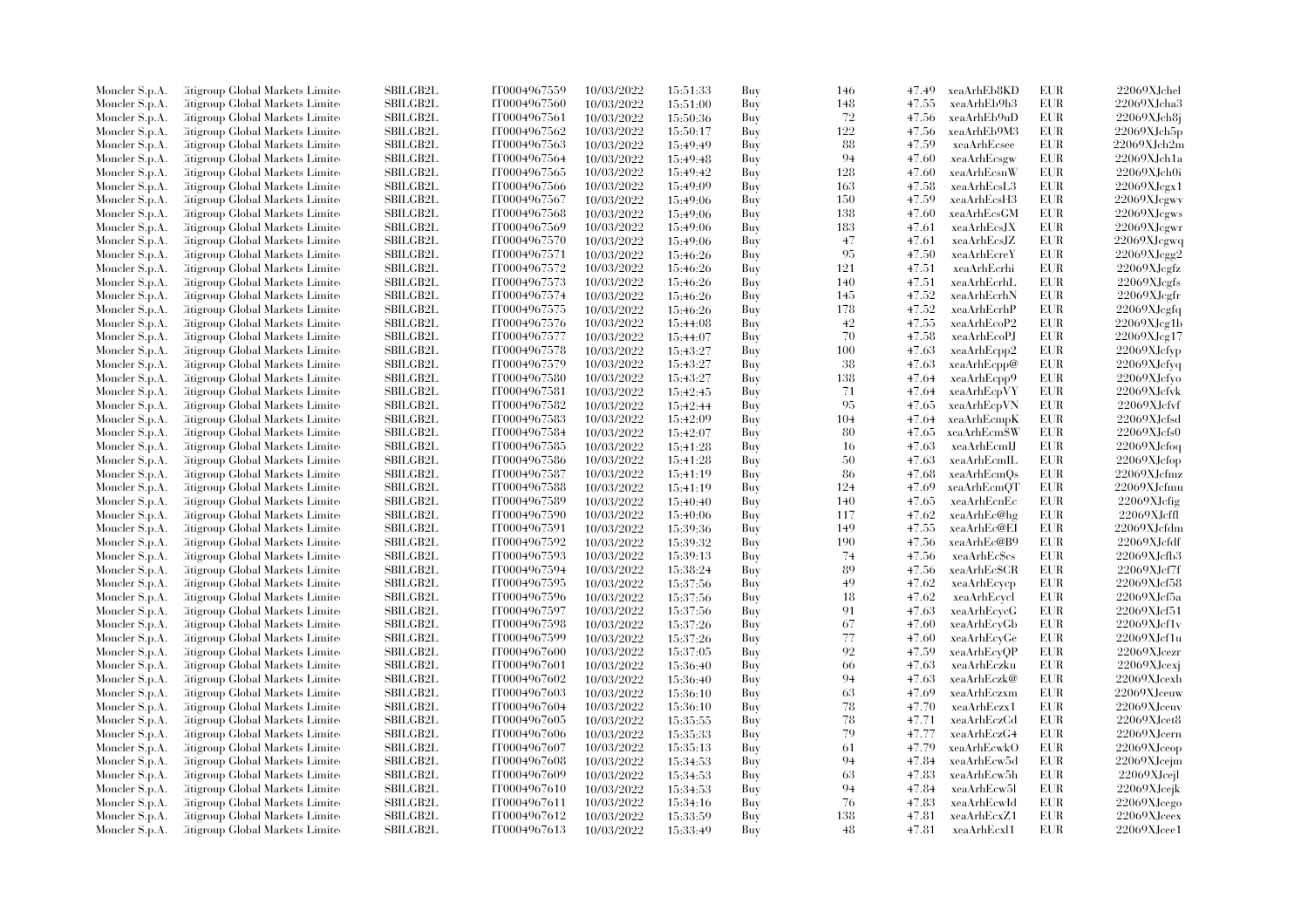| Moncler S.p.A. | <b>Citigroup Global Markets Limited</b> | <b>SBILGB2L</b> | IT0004967614                 | 10/03/2022               | 15:33:49             | Buy        | 31       | 47.81          | xeaArhEcxl3  | <b>EUR</b> | 22069XJcedz    |
|----------------|-----------------------------------------|-----------------|------------------------------|--------------------------|----------------------|------------|----------|----------------|--------------|------------|----------------|
| Moncler S.p.A. | Citigroup Global Markets Limite         | SBILGB2L        | IT0004967615                 | 10/03/2022               | 15:33:49             | Buy        | 14       | 47.81          | xeaArhEcxl5  | EUR        | 22069XJcedv    |
| Moncler S.p.A. | <b>Citigroup Global Markets Limited</b> | SBILGB2L        | IT0004967616                 | 10/03/2022               | 15:33:18             | Buy        | 75       | 47.88          | xeaArhEcxug  | <b>EUR</b> | 22069XJce97    |
| Moncler S.p.A. | Citigroup Global Markets Limite         | <b>SBILGB2L</b> | IT0004967617                 | 10/03/2022               | 15:32:58             | Buy        | 62       | 47.88          | xeaArhEcxEg  | <b>EUR</b> | 22069XJce7p    |
| Moncler S.p.A. | Citigroup Global Markets Limited        | <b>SBILGB2L</b> | IT0004967618                 | 10/03/2022               | 15:32:58             | Buy        | 93       | 47.89          | xeaArhEcxEi  | <b>EUR</b> | 22069XJce7o    |
| Moncler S.p.A. | Citigroup Global Markets Limite         | SBILGB2L        | IT0004967619                 | 10/03/2022               | 15:32:37             | Buy        | 76       | 47.91          | xeaArhEcxI2  | <b>EUR</b> | 22069XJce6e    |
| Moncler S.p.A. | <b>Citigroup Global Markets Limited</b> | <b>SBILGB2L</b> | IT0004967620                 | 10/03/2022               | 15:32:16             | Buy        | 147      | 47.89          | xeaArhEcuGt  | <b>EUR</b> | 22069XJce3x    |
| Moncler S.p.A. | Citigroup Global Markets Limite         | <b>SBILGB2L</b> | IT0004967621                 | 10/03/2022               | 15:32:02             | Buy        | 80       | 47.89          | xeaArhEcuRX  | <b>EUR</b> | 22069XJce2t    |
| Moncler S.p.A. | Citigroup Global Markets Limite         | <b>SBILGB2L</b> | IT0004967622                 | 10/03/2022               | 15:31:35             | Buy        | 101      | 47.85          | xeaArhEcvrD  | <b>EUR</b> | 22069XJce0q    |
| Moncler S.p.A. | <b>Citigroup Global Markets Limited</b> | SBILGB2L        | IT0004967623                 | 10/03/2022               | 15:31:35             | Buy        | 150      | 47.86          | xeaArhEcvrG  | <b>EUR</b> | 22069XJce0p    |
| Moncler S.p.A. | Citigroup Global Markets Limite         | <b>SBILGB2L</b> | IT0004967624                 | 10/03/2022               | 15:31:03             | Buy        | 140      | 47.81          | xeaArhEcvNS  | <b>EUR</b> | 22069XJcdwz    |
| Moncler S.p.A. | Citigroup Global Markets Limite         | <b>SBILGB2L</b> | IT0004967625                 | 10/03/2022               | 15:30:14             | Buy        | $72\,$   | 47.80          | xeaArhEccyT  | <b>EUR</b> | 22069XJcdt6    |
| Moncler S.p.A. | Citigroup Global Markets Limite         | SBILGB2L        | IT0004967626                 | 10/03/2022               | 15:30:12             | Buy        | $77\,$   | 47.80          | xeaArhEcc@9  | EUR        | 22069XJcdt5    |
| Moncler S.p.A. | <b>Citigroup Global Markets Limited</b> | SBILGB2L        | IT0004967627                 | 10/03/2022               | 15:29:45             | Buy        | 75       | 47.75          | xeaArhEccJP  | <b>EUR</b> | 22069XJcdoy    |
| Moncler S.p.A. | Citigroup Global Markets Limite         | <b>SBILGB2L</b> | IT0004967628                 | 10/03/2022               | 15:29:35             | Buy        | 101      | 47.82          | xeaArhEcdar  | <b>EUR</b> | 22069XJcdnk    |
| Moncler S.p.A. | Citigroup Global Markets Limite         | <b>SBILGB2L</b> | IT0004967629                 | 10/03/2022               | 15:29:35             | Buy        | 148      | 47.83          | xeaArhEcdat  | <b>EUR</b> | 22069XJcdni    |
| Moncler S.p.A. | Citigroup Global Markets Limite         | SBILGB2L        | IT0004967630                 | 10/03/2022               | 15:28:46             | Buy        | 80       | 47.84          | xeaArhEcdEM  | <b>EUR</b> | 22069XJcdjj    |
| Moncler S.p.A. | <b>Citigroup Global Markets Limited</b> | <b>SBILGB2L</b> | IT0004967631                 | 10/03/2022               | 15:28:32             | Buy        | 118      | 47.89          | xeaArhEcdGx  | <b>EUR</b> | 22069XJcdij    |
| Moncler S.p.A. | Citigroup Global Markets Limite         | <b>SBILGB2L</b> | IT0004967632                 | 10/03/2022               | 15:28:32             | Buy        | 173      | 47.90          | xeaArhEcdGz  | <b>EUR</b> | 22069XJcdii    |
| Moncler S.p.A. | Citigroup Global Markets Limite         | <b>SBILGB2L</b> | IT0004967633                 | 10/03/2022               | 15:27:39             | Buy        | 143      | 47.82          | xeaArhEcauF  | <b>EUR</b> | 22069XJcdd5    |
| Moncler S.p.A. | Citigroup Global Markets Limite         | SBILGB2L        | IT0004967634                 | 10/03/2022               | 15:27:36             | Buy        | 150      | 47.83          | xeaArhEca5n  | <b>EUR</b> | 22069XJcdd0    |
| Moncler S.p.A. | <b>Eitigroup Global Markets Limited</b> | SBILGB2L        | IT0004967635                 | 10/03/2022               | 15:26:49             | Buy        | 62       | 47.81          | xeaArhEcbYa  | <b>EUR</b> | 22069XJcd8l    |
| Moncler S.p.A. | Citigroup Global Markets Limite         | <b>SBILGB2L</b> | IT0004967636                 | 10/03/2022               | 15:26:43             | Buy        | 80       | 47.82          | xeaArhEcblD  | <b>EUR</b> | 22069XJcd7j    |
| Moncler S.p.A. | Citigroup Global Markets Limite         | SBILGB2L        | IT0004967637                 | 10/03/2022               | 15:26:25             | Buy        | 17       | 47.82          | xeaArhEcbmY  | EUR        | 22069XJcd52    |
| Moncler S.p.A. | <b>Eitigroup Global Markets Limited</b> | <b>SBILGB2L</b> | IT0004967638                 | 10/03/2022               | 15:26:25             | Buy        | 71       | 47.82          | xeaArhEcbm\$ | <b>EUR</b> | 22069XJcd4u    |
| Moncler S.p.A. | Citigroup Global Markets Limite         | <b>SBILGB2L</b> | IT0004967639                 | 10/03/2022               | 15:26:14             | Buy        | 99       | 47.81          | xeaArhEcb@y  | <b>EUR</b> | 22069XJcd2k    |
| Moncler S.p.A. | Citigroup Global Markets Limite         | <b>SBILGB2L</b> | IT0004967640                 | 10/03/2022               | 15:25:50             | Buy        | 95       | 47.79          | xeaArhEcbEl  | <b>EUR</b> | 22069XJccz7    |
| Moncler S.p.A. | <b>Citigroup Global Markets Limited</b> | SBILGB2L        | IT0004967641                 |                          |                      |            | 139      | 47.80          | xeaArhEcbEP  | <b>EUR</b> | 22069XJccz6    |
| Moncler S.p.A. | Citigroup Global Markets Limite         | <b>SBILGB2L</b> | IT0004967642                 | 10/03/2022<br>10/03/2022 | 15:25:50<br>15:25:24 | Buy<br>Buy | 11       | 47.77          | xeaArhEcbU2  | <b>EUR</b> | 22069XJccwx    |
|                | Citigroup Global Markets Limite         | SBILGB2L        | IT0004967643                 | 10/03/2022               |                      | Buy        | 90       | 47.77          | xeaArhEcbPZ  | <b>EUR</b> | 22069XJccwt    |
| Moncler S.p.A. |                                         | <b>SBILGB2L</b> |                              |                          | 15:25:24             |            | 82       | 47.72          |              | <b>EUR</b> | 22069XJcer1    |
| Moncler S.p.A. | Citigroup Global Markets Limite         | SBILGB2L        | IT0004967644<br>IT0004967645 | 10/03/2022               | 15:24:47             | Buy        | 127      |                | xeaArhEcYu8  | <b>EUR</b> |                |
| Moncler S.p.A. | <b>Citigroup Global Markets Limited</b> |                 |                              | 10/03/2022               | 15:24:29             | Buy        |          | 47.71          | xeaArhEcYDg  |            | 22069XJccp7    |
| Moncler S.p.A. | <b>Eitigroup Global Markets Limited</b> | <b>SBILGB2L</b> | IT0004967646                 | 10/03/2022               | 15:24:13             | Buy        | 80<br>83 | 47.72<br>47.81 | xeaArhEcYLM  | <b>EUR</b> | 22069XJccoe    |
| Moncler S.p.A. | Citigroup Global Markets Limited        | <b>SBILGB2L</b> | IT0004967647                 | 10/03/2022               | 15:23:50             | Buy        |          |                | xeaArhEcZZf  | <b>EUR</b> | 22069XJccjn    |
| Moncler S.p.A. | Citigroup Global Markets Limite         | SBILGB2L        | IT0004967648                 | 10/03/2022               | 15:23:47             | Buy        | 93<br>76 | 47.81          | xeaArhEcZjE  | EUR        | 22069XJccip    |
| Moncler S.p.A. | <b>Eitigroup Global Markets Limited</b> | SBILGB2L        | IT0004967649                 | 10/03/2022               | 15:23:29             | Buy        |          | 47.81          | xeaArhEcZp9  | EUR        | 22069XJccfg    |
| Moncler S.p.A. | Citigroup Global Markets Limite         | <b>SBILGB2L</b> | IT0004967650                 | 10/03/2022               | 15:23:02             | Buy        | 76       | 47.84          | xeaArhEcZ71  | <b>EUR</b> | 22069XJccdj    |
| Moncler S.p.A. | Citigroup Global Markets Limite         | <b>SBILGB2L</b> | IT0004967651                 | 10/03/2022               | 15:22:52             | Buy        | 129      | 47.87          | xeaArhEcZC@  | <b>EUR</b> | 22069XJccco    |
| Moncler S.p.A. | <b>Citigroup Global Markets Limited</b> | SBILGB2L        | IT0004967652                 | 10/03/2022               | 15:22:29             | Buy        | 80       | 47.81          | xeaArhEcZUc  | <b>EUR</b> | 22069XJccac    |
| Moncler S.p.A. | Citigroup Global Markets Limite         | <b>SBILGB2L</b> | IT0004967653                 | 10/03/2022               | 15:22:03             | Buy        | 81       | 47.87          | xeaArhEcWf9  | <b>EUR</b> | 22069XJcc82    |
| Moncler S.p.A. | Citigroup Global Markets Limite         | SBILGB2L        | IT0004967654                 | 10/03/2022               | 15:22:02             | Buy        | 93       | 47.88          | xeaArhEcWeD  | <b>EUR</b> | 22069XJcc7x    |
| Moncler S.p.A. | Citigroup Global Markets Limite         | SBILGB2L        | IT0004967655                 | 10/03/2022               | 15:21:31             | Buy        | 75       | 47.82          | xeaArhEcW0d  | EUR        | 22069XJcc5f    |
| Moncler S.p.A. | <b>Citigroup Global Markets Limited</b> | SBILGB2L        | IT0004967656                 | 10/03/2022               | 15:21:23             | Buy        | 131      | 47.83          | xeaArhEcW8W  | <b>EUR</b> | 22069XJcc45    |
| Moncler S.p.A. | Citigroup Global Markets Limite         | <b>SBILGB2L</b> | IT0004967657                 | 10/03/2022               | 15:20:58             | Buy        | 80       | 47.93          | xeaArhEcXbg  | <b>EUR</b> | 22069XJcc14    |
| Moncler S.p.A. | Citigroup Global Markets Limited        | <b>SBILGB2L</b> | IT0004967658                 | 10/03/2022               | 15:20:32             | Buy        | 64       | 47.84          | xeaArhEcXfo  | <b>EUR</b> | 22069XJcbye    |
| Moncler S.p.A. | Citigroup Global Markets Limite         | SBILGB2L        | IT0004967659                 | 10/03/2022               | 15:20:31             | Buy        | 80       | 47.84          | xeaArhEcXf@  | EUR        | 22069XJcbyd    |
| Moncler S.p.A. | <b>Eitigroup Global Markets Limited</b> | <b>SBILGB2L</b> | IT0004967660                 | 10/03/2022               | 15:20:31             | Buy        | 186      | 47.83          | xeaArhEcXh@  | <b>EUR</b> | 22069XJeby6    |
| Moncler S.p.A. | Citigroup Global Markets Limited        | <b>SBILGB2L</b> | IT0004967661                 | 10/03/2022               | 15:19:28             | Buy        | 39       | 47.75          | xeaArhEcXUk  | <b>EUR</b> | 22069XJcbrk    |
| Moncler S.p.A. | Citigroup Global Markets Limite         | <b>SBILGB2L</b> | IT0004967662                 | 10/03/2022               | 15:19:27             | Buy        | 98       | 47.75          | xeaArhEcXUV  | <b>EUR</b> | 22069XJcbrd    |
| Moncler S.p.A. | <b>Citigroup Global Markets Limited</b> | SBILGB2L        | IT0004967663                 | 10/03/2022               | 15:19:27             | Buy        | 100      | 47.75          | xeaArhEcXP2  | <b>EUR</b> | 22069XJcbqi    |
| Moncler S.p.A. | Citigroup Global Markets Limite         | <b>SBILGB2L</b> | IT0004967664                 | 10/03/2022               | 15:19:08             | Buy        | 80       | 47.72          | xeaArhEckqa  | <b>EUR</b> | 22069XJcbnq    |
| Moncler S.p.A. | Citigroup Global Markets Limite         | <b>SBILGB2L</b> | IT0004967665                 | 10/03/2022               | 15:18:46             | Buy        | 80       | 47.72          | xeaArhEckxn  | <b>EUR</b> | 22069XJcbm1    |
| Moncler S.p.A. | Citigroup Global Markets Limite         | SBILGB2L        | IT0004967666                 | 10/03/2022               | 15:18:11             | Buy        | 60       | 47.72          | xeaArhEckKh  | EUR        | 22069XJcbi3    |
| Moncler S.p.A. | <b>Citigroup Global Markets Limited</b> | <b>SBILGB2L</b> | IT0004967667                 | 10/03/2022               | 15:18:10             | Buy        | 119      | 47.72          | xeaArhEckKz  | <b>EUR</b> | 22069XJcbhv    |
| Moncler S.p.A. | Citigroup Global Markets Limited        | SBILGB2L        | IT0004967668                 | 10/03/2022               | 15:18:10             | Buy        | 173      | 47.73          | xeaArhEckKH  | <b>EUR</b> | $22069X$ Jebhr |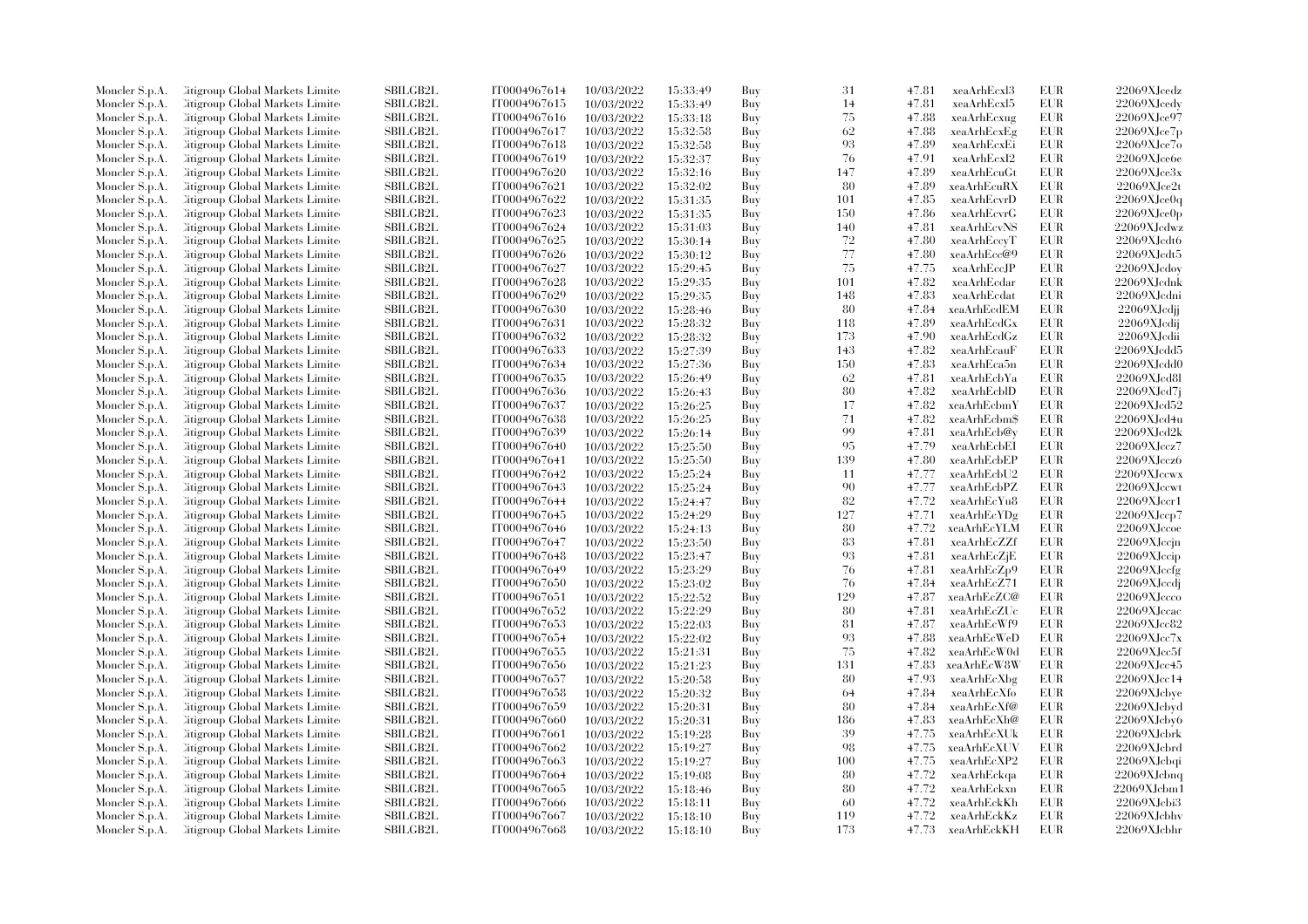| Moncler S.p.A.                   | Litigroup Global Markets Limite  | SBILGB2L                           | IT0004967669                 | 10/03/2022 | 15:17:28             | Buy        | 100       | 47.61          | xeaArhEcleU                | <b>EUR</b>               | 22069XJcbe9                |
|----------------------------------|----------------------------------|------------------------------------|------------------------------|------------|----------------------|------------|-----------|----------------|----------------------------|--------------------------|----------------------------|
| Moncler S.p.A.                   | Litigroup Global Markets Limite  | <b>SBILGB2L</b>                    | IT0004967670                 | 10/03/2022 | 15:17:27             | Buy        | 230       | 47.62          | xeaArhEclho                | <b>EUR</b>               | $22069X$ Jcbe $0$          |
| Moncler S.p.A.                   | Citigroup Global Markets Limite  | <b>SBILGB2L</b>                    | IT0004967671                 | 10/03/2022 | 15:16:33             | Buy        | 80        | 47.61          | xeaArhEclHn                | <b>EUR</b>               | 22069XJcb5x                |
| Moncler S.p.A.                   | Litigroup Global Markets Limite  | SBILGB2L                           | IT0004967672                 | 10/03/2022 | 15:15:58             | Buy        | 77        | 47.55          | xeaArhEcih@                | <b>EUR</b>               | 22069XJcb3b                |
| Moncler S.p.A.                   | Litigroup Global Markets Limite  | <b>SBILGB2L</b>                    | IT0004967673                 | 10/03/2022 | 15:15:40             | Buy        | 72        | 47.55          | xeaArhEcimf                | <b>EUR</b>               | 22069XJcb2a                |
| Moncler S.p.A.                   | Citigroup Global Markets Limite  | SBILGB2L                           | IT0004967674                 | 10/03/2022 | 15:15:02             | Buy        | 80        | 47.55          | xeaArhEci9j                | EUR                      | $22069X$ J $caz9$          |
| Moncler S.p.A.                   | Citigroup Global Markets Limite  | SBILGB2L                           | IT0004967675                 | 10/03/2022 | 15:15:01             | Buy        | 140       | 47.56          | xeaArhEci9q                | <b>EUR</b>               | 22069XJcaz8                |
| Moncler S.p.A.                   | Litigroup Global Markets Limite  | <b>SBILGB2L</b>                    | IT0004967676                 | 10/03/2022 | 15:15:01             | Buy        | -1        | 47.57          | xeaArhEci9v                | <b>EUR</b>               | $22069X$ Jeaz $7$          |
| Moncler S.p.A.                   | Citigroup Global Markets Limite  | <b>SBILGB2L</b>                    | IT0004967677                 | 10/03/2022 | 15:15:01             | Buy        | 204       | 47.57          | xeaArhEci9x                | <b>EUR</b>               | 22069XJcaz6                |
| Moncler S.p.A.                   | Citigroup Global Markets Limite  | <b>SBILGB2L</b>                    | IT0004967678                 | 10/03/2022 | 15:13:52             | Buy        | 134       | 47.50          | xeaArhEcjwo                | <b>EUR</b>               | $22069X$ J $cas4$          |
| Moncler S.p.A.                   | Citigroup Global Markets Limite  | <b>SBILGB2L</b>                    | IT0004967679                 | 10/03/2022 | 15:13:52             | Buy        | 149       | 47.50          | xeaArhEcjw6                | <b>EUR</b>               | 22069XJcas3                |
| Moncler S.p.A.                   | Litigroup Global Markets Limite  | SBILGB2L                           | IT0004967680                 | 10/03/2022 | 15:12:59             | Buy        | 77        | 47.45          | xeaArhEcgjk                | <b>EUR</b>               | 22069XJcao9                |
| Moncler S.p.A.                   | Citigroup Global Markets Limite  | <b>SBILGB2L</b>                    | IT0004967681                 | 10/03/2022 | 15:12:53             | Buy        | 89        | 47.48          | xeaArhEcgk@                | EUR                      | 22069XJcan3                |
| Moncler S.p.A.                   | Litigroup Global Markets Limite  | <b>SBILGB2L</b>                    | IT0004967682                 | 10/03/2022 | 15:12:53             | Buy        | 132       | 47.49          | xeaArhEcgkA                | <b>EUR</b>               | $22069X$ J $can2$          |
| Moncler S.p.A.                   | Citigroup Global Markets Limite  | <b>SBILGB2L</b>                    | IT0004967683                 | 10/03/2022 | 15:12:01             | Buy        | 93        | 47.42          | xeaArhEcgNf                | <b>EUR</b>               | 22069XJcagz                |
| Moncler S.p.A.                   | Litigroup Global Markets Limite  | SBILGB2L                           | IT0004967684                 | 10/03/2022 | 15:12:01             | Buy        | 138       | 47.42          | xeaArhEcgNx                | <b>EUR</b>               | 22069XJcagq                |
| Moncler S.p.A.                   | Citigroup Global Markets Limite  | SBILGB2L                           | IT0004967685                 | 10/03/2022 | 15:11:19             | Buy        | $22\,$    | 47.54          | xeaArhEchqb                | EUR                      | 22069XJcabj                |
| Moncler S.p.A.                   | Litigroup Global Markets Limite  | <b>SBILGB2L</b>                    | IT0004967686                 | 10/03/2022 | 15:11:17             | Buy        | 132       | 47.55          | xeaArhEchs4                | <b>EUR</b>               | 22069XJcabh                |
| Moncler S.p.A.                   | Citigroup Global Markets Limite  | SBILGB2L                           | IT0004967687                 | 10/03/2022 | 15:11:17             | Buy        | 58        | 47.56          | xeaArhEchs6                | <b>EUR</b>               | $22069X$ J $\mathrm{cabg}$ |
| Moncler S.p.A.                   | Litigroup Global Markets Limite  | <b>SBILGB2L</b>                    | IT0004967688                 | 10/03/2022 | 15:11:17             | Buy        | 136       | 47.56          | xeaArhEchs8                | <b>EUR</b>               | $22069X$ J $cabf$          |
| Moncler S.p.A.                   | Citigroup Global Markets Limite  | <b>SBILGB2L</b>                    | IT0004967689                 | 10/03/2022 | 15:11:12             | Buy        | 190       | 47.57          | xeaArhEchp\$               | <b>EUR</b>               | 22069XJcabc                |
| Moncler S.p.A.                   | Litigroup Global Markets Limite  | SBILGB2L                           | IT0004967690                 | 10/03/2022 | 15:11:09             | Buy        | 184       | 47.57          | xeaArhEchz@                | <b>EUR</b>               | 22069XJcab4                |
|                                  | Citigroup Global Markets Limite  | SBILGB2L                           | IT0004967691                 | 10/03/2022 |                      | Buy        | 80        | 47.51          | xeaArhEchJj                | <b>EUR</b>               | $22069X$ Jca7o             |
| Moncler S.p.A.<br>Moncler S.p.A. | Citigroup Global Markets Limite  | <b>SBILGB2L</b>                    | IT0004967692                 | 10/03/2022 | 15:10:27<br>15:08:54 |            | 86        | 47.36          | xeaArhEcfdT                | <b>EUR</b>               | 22069XJca02                |
|                                  |                                  | <b>SBILGB2L</b>                    | IT0004967693                 |            |                      | Buy<br>Buy | 100       | 47.34          | xeaArhEcflN                | <b>EUR</b>               | 22069XJc9xm                |
| Moncler S.p.A.                   | Citigroup Global Markets Limite  |                                    |                              | 10/03/2022 | 15:08:44             |            |           |                |                            |                          |                            |
| Moncler S.p.A.                   | Citigroup Global Markets Limite  | <b>SBILGB2L</b><br><b>SBILGB2L</b> | IT0004967694<br>IT0004967695 | 10/03/2022 | 15:08:25             | Buy        | 123<br>98 | 47.36<br>47.36 | xeaArhEcfn0<br>xeaArhEcfnD | EUR<br><b>EUR</b>        | 22069XJc9v9<br>22069XJc9v0 |
| Moncler S.p.A.                   | Litigroup Global Markets Limite  |                                    |                              | 10/03/2022 | 15:08:24             | Buy        | 81        |                |                            |                          |                            |
| Moncler S.p.A.                   | Litigroup Global Markets Limite  | <b>SBILGB2L</b>                    | IT0004967696                 | 10/03/2022 | 15:07:41             | Buy        | 80        | 47.30<br>47.30 | xeaArhEcfN6                | <b>EUR</b><br><b>EUR</b> | 22069XJc9pb<br>22069XJc9ng |
| Moncler S.p.A.                   | Citigroup Global Markets Limite  | SBILGB2L                           | IT0004967697                 | 10/03/2022 | 15:07:16             | Buy        |           |                | xeaArhEcMXr                |                          |                            |
| Moncler S.p.A.                   | Citigroup Global Markets Limite  | SBILGB2L                           | IT0004967698                 | 10/03/2022 | 15:07:05             | Buy        | 80        | 47.33          | xeaArhEcMhb                | <b>EUR</b>               | 22069XJc9m3                |
| Moncler S.p.A.                   | Citigroup Global Markets Limite  | <b>SBILGB2L</b>                    | IT0004967699                 | 10/03/2022 | 15:06:53             | Buy        | 157       | 47.35          | xeaArhEcMnx                | <b>EUR</b>               | 22069XJc9kn                |
| Moncler S.p.A.                   | Litigroup Global Markets Limite  | <b>SBILGB2L</b>                    | IT0004967700                 | 10/03/2022 | 15:06:18             | Buy        | 148       | 47.30          | xeaArhEcM21                | <b>EUR</b>               | 22069XJc9hn                |
| Moncler S.p.A.                   | Litigroup Global Markets Limite  | <b>SBILGB2L</b>                    | IT0004967701                 | 10/03/2022 | 15:06:18             | Buy        | 216       | 47.31          | xeaArhEcM23                | <b>EUR</b>               | 22069XJc9hm                |
| Moncler S.p.A.                   | Citigroup Global Markets Limite  | SBILGB2L                           | IT0004967702                 | 10/03/2022 | 15:05:46             | Buy        | 122       | 47.28          | xeaArhEcMSs                | <b>EUR</b>               | 22069XJc9d4                |
| Moncler S.p.A.                   | Citigroup Global Markets Limite  | SBILGB2L                           | IT0004967703                 | 10/03/2022 | 15:04:43             | Buy        | 80        | 47.23          | xeaArhEcN7k                | <b>EUR</b>               | 22069XJc95r                |
| Moncler S.p.A.                   | Litigroup Global Markets Limite  | <b>SBILGB2L</b>                    | IT0004967704                 | 10/03/2022 | 15:04:35             | Buy        | 81        | 47.23          | xeaArhEcN22                | <b>EUR</b>               | 22069XJc955                |
| Moncler S.p.A.                   | Citigroup Global Markets Limite  | SBILGB2L                           | IT0004967705                 | 10/03/2022 | 15:04:18             | Buy        | 81        | 47.24          | xeaArhEcNN8                | <b>EUR</b>               | 22069XJc93x                |
| Moncler S.p.A.                   | Citigroup Global Markets Limite  | SBILGB2L                           | IT0004967706                 | 10/03/2022 | 15:04:03             | Buy        | 81        | 47.24          | xeaArhEcNUK                | <b>EUR</b>               | 22069XJc924                |
| Moncler S.p.A.                   | Litigroup Global Markets Limite  | <b>SBILGB2L</b>                    | IT0004967707                 | 10/03/2022 | 15:03:45             | Buy        | 80        | 47.23          | xeaArhEcKYM                | <b>EUR</b>               | 22069XJc90n                |
| Moncler S.p.A.                   | Litigroup Global Markets Limite  | <b>SBILGB2L</b>                    | IT0004967708                 | 10/03/2022 | 15:03:28             | Buy        | 81        | 47.28          | xeaArhEcKmS                | <b>EUR</b>               | 22069XJc8zh                |
| Moncler S.p.A.                   | Citigroup Global Markets Limite  | <b>SBILGB2L</b>                    | IT0004967709                 | 10/03/2022 | 15:03:24             | Buy        | 99        | 47.28          | xeaArhEcKyY                | <b>EUR</b>               | 22069XJc8vx                |
| Moncler S.p.A.                   | Citigroup Global Markets Limite  | SBILGB2L                           | IT0004967710                 | 10/03/2022 | 15:03:00             | Buy        | 80        | 47.34          | xeaArhEcK96                | <b>EUR</b>               | 22069XJc8wr                |
| Moncler S.p.A.                   | Citigroup Global Markets Limite  | SBILGB2L                           | IT0004967711                 | 10/03/2022 | 15:02:40             | Buy        | 63        | 47.37          | xeaArhEcKVi                | <b>EUR</b>               | 22069XJc8uw                |
| Moncler S.p.A.                   | Citigroup Global Markets Limite  | SBILGB2L                           | IT0004967712                 | 10/03/2022 | 15:02:40             | Buy        | 41        | 47.37          | xeaArhEcKVv                | <b>EUR</b>               | 22069XJc8uv                |
| Moncler S.p.A.                   | Citigroup Global Markets Limite  | <b>SBILGB2L</b>                    | IT0004967713                 | 10/03/2022 | 15:02:40             | Buy        | 89        | 47.37          | xeaArhEcKVx                | <b>EUR</b>               | 22069XJc8uu                |
| Moncler S.p.A.                   | Citigroup Global Markets Limite  | SBILGB2L                           | IT0004967714                 | 10/03/2022 | 15:02:13             | Buy        | 80        | 47.45          | xeaArhEcIao                | <b>EUR</b>               | 22069XJc8q                 |
| Moncler S.p.A.                   | Citigroup Global Markets Limite  | <b>SBILGB2L</b>                    | IT0004967715                 | 10/03/2022 | 15:01:52             | Buy        | 97        | 47.48          | xeaArhEcIDP                | <b>EUR</b>               | 22069XJc8m4                |
| Moncler S.p.A.                   | Citigroup Global Markets Limite  | <b>SBILGB2L</b>                    | IT0004967716                 | 10/03/2022 | 15:01:52             | Buy        | 97        | 47.48          | xeaArhEcICA                | <b>EUR</b>               | 22069XJc8lk                |
| Moncler S.p.A.                   | Citigroup Global Markets Limite  | <b>SBILGB2L</b>                    | IT0004967717                 | 10/03/2022 | 15:01:14             | Buy        | 82        | 47.51          | xeaArhEcJb6                | EUR                      | 22069XJc8gu                |
| Moncler S.p.A.                   | Citigroup Global Markets Limite  | SBILGB2L                           | IT0004967718                 | 10/03/2022 | 15:00:58             | Buy        | 39        | 47.53          | xeaArhEcJns                | <b>EUR</b>               | 22069XJc8d0                |
| Moncler S.p.A.                   | Litigroup Global Markets Limite  | <b>SBILGB2L</b>                    | IT0004967719                 | 10/03/2022 | 15:00:58             | Buy        | 41        | 47.53          | xeaArhEcJnw                | <b>EUR</b>               | $22069X$ Je8cy             |
| Moncler S.p.A.                   | Litigroup Global Markets Limite  | SBILGB2L                           | IT0004967720                 | 10/03/2022 | 15:00:58             | Buy        | 81        | 47.53          | xeaArhEcJnK                | <b>EUR</b>               | 22069XJc8cx                |
| Moncler S.p.A.                   | Citigroup Global Markets Limite  | SBILGB2L                           | IT0004967721                 | 10/03/2022 | 15:00:34             | Buy        | 81        | 47.56          | xeaArhEcJ6G                | <b>EUR</b>               | 22069XJc89h                |
| Moncler S.p.A.                   | Citigroup Global Markets Limite  | <b>SBILGB2L</b>                    | IT0004967722                 | 10/03/2022 | 15:00:13             | Buy        | 64        | 47.63          | xeaArhEcJJo                | <b>EUR</b>               | 22069XJc823                |
| Moncler S.p.A.                   | Citigroup Global Markets Limited | SBILGB2L                           | IT0004967723                 | 10/03/2022 | 15:00:09             | Buv        | 80        | 47.63          | xeaArhEcJUT                | <b>EUR</b>               | 22069XJc7z5                |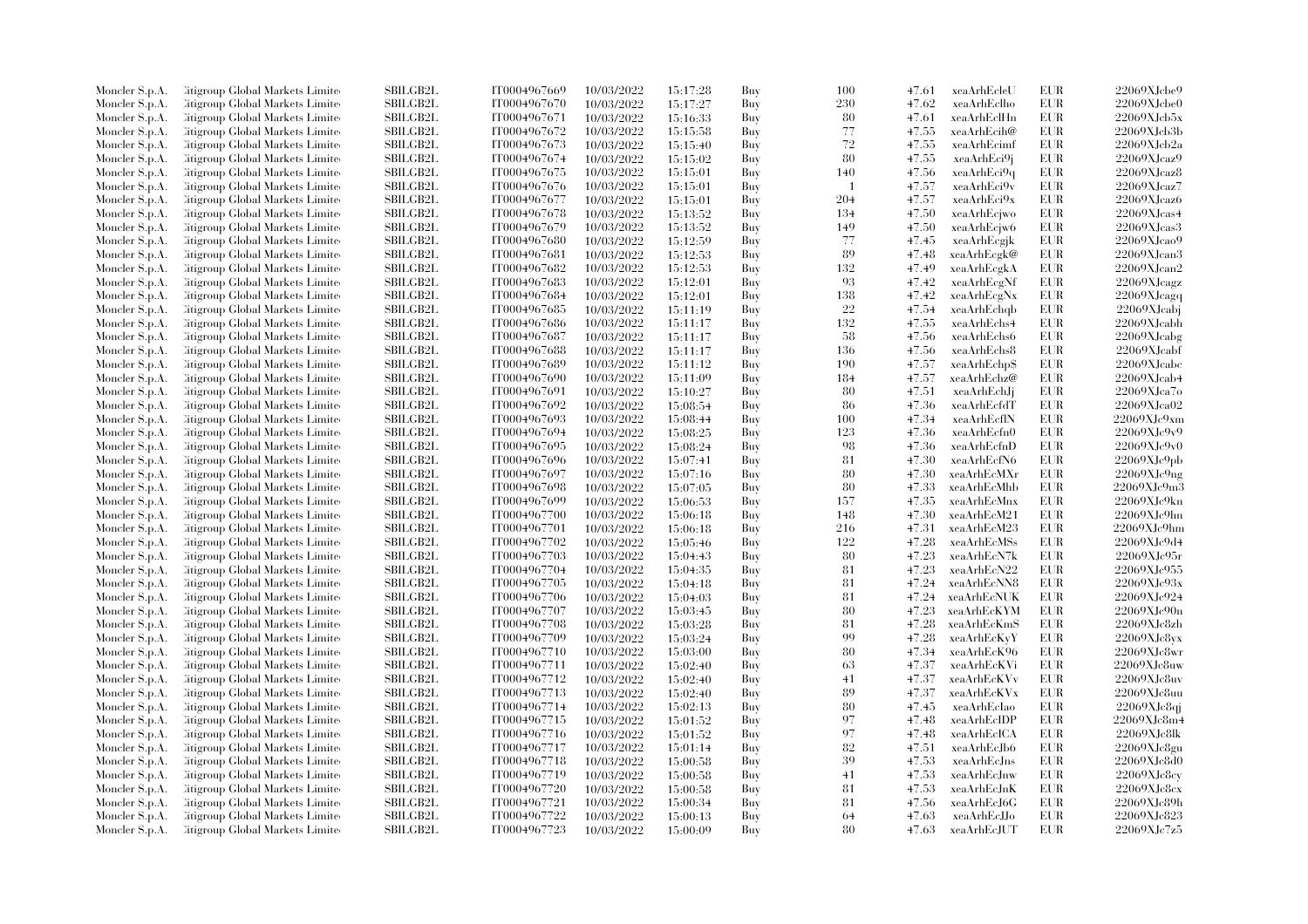| Moncler S.p.A. | Citigroup Global Markets Limite  | <b>SBILGB2L</b>                    | IT0004967724 | 10/03/2022 | 15:00:09 | Buy | 98             | 47.63          | xeaArhEc.JPW | <b>EUR</b> | 22069XJc7z2                 |
|----------------|----------------------------------|------------------------------------|--------------|------------|----------|-----|----------------|----------------|--------------|------------|-----------------------------|
| Moncler S.p.A. | Litigroup Global Markets Limite  | <b>SBILGB2L</b>                    | IT0004967725 | 10/03/2022 | 14:59:32 | Buy | 75             | 47.63          | xeaArhEcGvP  | <b>EUR</b> | 22069XJc7uv                 |
| Moncler S.p.A. | Citigroup Global Markets Limited | SBILGB2L                           | IT0004967726 | 10/03/2022 | 14:59:13 | Buy | 75             | 47.62          | xeaArhEcGAj  | <b>EUR</b> | 22069XJc7qp                 |
| Moncler S.p.A. | Litigroup Global Markets Limite  | <b>SBILGB2L</b>                    | IT0004967727 | 10/03/2022 | 14:58:58 | Buy | 73             | 47.70          | xeaArhEcHXi  | <b>EUR</b> | $22069XJc7$ ox              |
| Moncler S.p.A. | Citigroup Global Markets Limite  | <b>SBILGB2L</b>                    | IT0004967728 | 10/03/2022 | 14:58:48 | Buy | 81             | 47.70          | xeaArhEcHeB  | <b>EUR</b> | 22069XJc7ni                 |
| Moncler S.p.A. | Citigroup Global Markets Limite  | <b>SBILGB2L</b>                    | IT0004967729 | 10/03/2022 | 14:58:48 | Buy | 119            | 47.71          | xeaArhEcHeD  | <b>EUR</b> | 22069XJc7ni                 |
| Moncler S.p.A. | Citigroup Global Markets Limite  | SBILGB2L                           | IT0004967730 | 10/03/2022 | 14:58:37 | Buy | 175            | 47.69          | xeaArhEcHmN  | <b>EUR</b> | 22069XJc7l3                 |
| Moncler S.p.A. | Citigroup Global Markets Limite  | <b>SBILGB2L</b>                    | IT0004967731 | 10/03/2022 | 14:57:28 | Buy | 73             | 47.45          | xeaArhEcUmd  | <b>EUR</b> | 22069XJc782                 |
| Moncler S.p.A. | Citigroup Global Markets Limite  | <b>SBILGB2L</b>                    | IT0004967732 | 10/03/2022 | 14:57:19 | Buy | 103            | 47.48          | xeaArhEcUzJ  | <b>EUR</b> | 22069XJc77b                 |
| Moncler S.p.A. | Citigroup Global Markets Limited | <b>SBILGB2L</b>                    | IT0004967733 | 10/03/2022 | 14:57:06 | Buy | 19             | 47.48          | xeaArhEcU79  | <b>EUR</b> | 22069XJc766                 |
| Moncler S.p.A. | Citigroup Global Markets Limite  | <b>SBILGB2L</b>                    | IT0004967734 | 10/03/2022 | 14:57:06 | Buy | 87             | 47.48          | xeaArhEcU7D  | <b>EUR</b> | 22069XJc765                 |
|                |                                  |                                    | IT0004967735 |            |          |     |                |                |              | <b>EUR</b> | 22069XJc75t                 |
| Moncler S.p.A. | Citigroup Global Markets Limite  | <b>SBILGB2L</b><br><b>SBILGB2L</b> |              | 10/03/2022 | 14:57:06 | Buy | 66<br>87       | 47.46          | xeaArhEcU7O  | <b>EUR</b> |                             |
| Moncler S.p.A. | Citigroup Global Markets Limite  |                                    | IT0004967736 | 10/03/2022 | 14:57:06 | Buy |                | 47.47          | xeaArhEcU6X  |            | 22069XJc75q                 |
| Moncler S.p.A. | Citigroup Global Markets Limite  | SBILGB2L                           | IT0004967737 | 10/03/2022 | 14:57:06 | Buy | 100            | 47.47          | xeaArhEcU6b  | <b>EUR</b> | 22069XJc75p                 |
| Moncler S.p.A. | Citigroup Global Markets Limite  | <b>SBILGB2L</b>                    | IT0004967738 | 10/03/2022 | 14:57:06 | Buy | 34             | 47.48          | xeaArhEcU7T  | <b>EUR</b> | 22069XJc75s                 |
| Moncler S.p.A. | Citigroup Global Markets Limite  | SBILGB2L                           | IT0004967739 | 10/03/2022 | 14:57:06 | Buy | 39             | 47.47          | xeaArhEcU7V  | <b>EUR</b> | 22069XJc75r                 |
| Moncler S.p.A. | Citigroup Global Markets Limite  | <b>SBILGB2L</b>                    | IT0004967740 | 10/03/2022 | 14:57:06 | Buy | 136            | 47.47          | xeaArhEcU6k  | <b>EUR</b> | 22069XJc75o                 |
| Moncler S.p.A. | Citigroup Global Markets Limite  | <b>SBILGB2L</b>                    | IT0004967741 | 10/03/2022 | 14:57:06 | Buy | 199            | 47.48          | xeaArhEcU6m  | <b>EUR</b> | 22069XJc75n                 |
| Moncler S.p.A. | Citigroup Global Markets Limite  | <b>SBILGB2L</b>                    | IT0004967742 | 10/03/2022 | 14:56:28 | Buy | $\sqrt{2}$     | 47.43          | xeaArhEcVr3  | <b>EUR</b> | 22069XJc6xu                 |
| Moncler S.p.A. | Citigroup Global Markets Limite  | SBILGB2L                           | IT0004967743 | 10/03/2022 | 14:56:28 | Buy | $\overline{2}$ | 47.43          | xeaArhEcVr5  | <b>EUR</b> | 22069XJc6xt                 |
| Moncler S.p.A. | Citigroup Global Markets Limite  | <b>SBILGB2L</b>                    | IT0004967744 | 10/03/2022 | 14:56:28 | Buy | 6              | 47.43          | xeaArhEcVr7  | <b>EUR</b> | 22069XJc6xs                 |
| Moncler S.p.A. | Citigroup Global Markets Limite  | <b>SBILGB2L</b>                    | IT0004967745 | 10/03/2022 | 14:56:28 | Buy | $\overline{1}$ | 47.43          | xeaArhEcVr9  | <b>EUR</b> | $22069X$ J $c6x$ r          |
| Moncler S.p.A. | Citigroup Global Markets Limite  | <b>SBILGB2L</b>                    | IT0004967746 | 10/03/2022 | 14:54:44 | Buy | 71             | 47.16          | xeaArhEcTtl  | <b>EUR</b> | 22069XJc6a4                 |
| Moncler S.p.A. | Citigroup Global Markets Limite  | <b>SBILGB2L</b>                    | IT0004967747 | 10/03/2022 | 14:54:44 | Buy | 128            | 47.16          | xeaArhEcTtn  | <b>EUR</b> | 22069XJc69z                 |
| Moncler S.p.A. | Citigroup Global Markets Limite  | <b>SBILGB2L</b>                    | IT0004967748 | 10/03/2022 | 14:53:58 | Buy | 140            | 47.12          | xeaArhEcQdz  | <b>EUR</b> | 22069XJc659                 |
| Moncler S.p.A. | Citigroup Global Markets Limite  | <b>SBILGB2L</b>                    | IT0004967749 | 10/03/2022 | 14:53:47 | Buy | 226            | 47.11          | xeaArhEcOfg  | <b>EUR</b> | 22069XJc63y                 |
| Moncler S.p.A. | Citigroup Global Markets Limite  | <b>SBILGB2L</b>                    | IT0004967750 | 10/03/2022 | 14:53:09 | Buy | 196            | 47.00          | xeaArhEcQMi  | <b>EUR</b> | 22069XJc5yn                 |
| Moncler S.p.A. | Citigroup Global Markets Limite  | <b>SBILGB2L</b>                    | IT0004967751 | 10/03/2022 | 14:52:06 | Buy | 109            | 47.01          | xeaArhEcRG@  | EUR        | 22069XJc5qi                 |
| Moncler S.p.A. | Citigroup Global Markets Limite  | <b>SBILGB2L</b>                    | IT0004967752 | 10/03/2022 | 14:51:40 | Buy | 80             | 47.07          | xeaArhEcOn@  | <b>EUR</b> | 22069XJc5m6                 |
| Moncler S.p.A. | Citigroup Global Markets Limite  | SBILGB2L                           | IT0004967753 | 10/03/2022 | 14:51:39 | Buy | 118            | 47.07          | xeaArhEcOm\$ | <b>EUR</b> | $22069\mbox{XJc}5\mbox{m}4$ |
| Moncler S.p.A. | Citigroup Global Markets Limite  | <b>SBILGB2L</b>                    | IT0004967754 | 10/03/2022 | 14:51:38 | Buy | 184            | 47.07          | xeaArhEcOo\$ | <b>EUR</b> | 22069XJc5lh                 |
| Moncler S.p.A. | Citigroup Global Markets Limite  | <b>SBILGB2L</b>                    | IT0004967755 | 10/03/2022 | 14:50:38 | Buy | 100            | 47.02          | xeaArhEcPx1  | <b>EUR</b> | 22069XJc5ce                 |
| Moncler S.p.A. | Citigroup Global Markets Limite  | SBILGB2L                           | IT0004967756 | 10/03/2022 | 14:50:31 | Buy | 147            | 47.03          | xeaArhEcP1M  | <b>EUR</b> | 22069XJc5bw                 |
| Moncler S.p.A. | Citigroup Global Markets Limite  | <b>SBILGB2L</b>                    | IT0004967757 | 10/03/2022 | 14:50:02 | Buy | 113            | 47.02          | xeaArhEc6Z@  | <b>EUR</b> | 22069XJc557                 |
| Moncler S.p.A. | Citigroup Global Markets Limite  | <b>SBILGB2L</b>                    | IT0004967758 | 10/03/2022 | 14:49:29 | Buy | 63             | 47.04          | xeaArhEc6MP  | <b>EUR</b> | 22069XJc507                 |
| Moncler S.p.A. | Citigroup Global Markets Limite  | SBILGB2L                           | IT0004967759 | 10/03/2022 | 14:49:22 | Buy | 98             | 47.04          | xeaArhEc6Rp  | <b>EUR</b> | 22069XJc4z6                 |
| Moncler S.p.A. | Citigroup Global Markets Limite  | SBILGB2L                           | IT0004967760 | 10/03/2022 | 14:49:22 | Buy | $\overline{4}$ | 47.05          | xeaArhEc6RB  | <b>EUR</b> | 22069XJc4z5                 |
| Moncler S.p.A. | Citigroup Global Markets Limite  | SBILGB2L                           | IT0004967761 | 10/03/2022 | 14:49:22 | Buy | 191            | 47.05          | xeaArhEc6RE  | <b>EUR</b> | 22069XJc4z4                 |
| Moncler S.p.A. | Citigroup Global Markets Limite  | <b>SBILGB2L</b>                    | IT0004967762 | 10/03/2022 | 14:48:21 | Buy | 127            | 47.04          | xeaArhEc4qj  | <b>EUR</b> | 22069XJc4pj                 |
|                | Citigroup Global Markets Limite  | <b>SBILGB2L</b>                    | IT0004967763 |            |          | Buy | 44             | 47.01          | xeaArhEc499  | <b>EUR</b> | 22069XJc4m9                 |
| Moncler S.p.A. |                                  |                                    |              | 10/03/2022 | 14:48:03 |     | 139            |                |              |            | 22069XJc4m1                 |
| Moncler S.p.A. | Citigroup Global Markets Limite  | <b>SBILGB2L</b>                    | IT0004967764 | 10/03/2022 | 14:48:00 | Buy | 77             | 47.02<br>46.96 | xeaArhEc4AY  | <b>EUR</b> | 22069XJc4i6                 |
| Moncler S.p.A. | Citigroup Global Markets Limite  | <b>SBILGB2L</b>                    | IT0004967765 | 10/03/2022 | 14:47:22 | Buy |                |                | xeaArhEc5xk  | EUR        |                             |
| Moncler S.p.A. | Citigroup Global Markets Limite  | <b>SBILGB2L</b>                    | IT0004967766 | 10/03/2022 | 14:47:10 | Buy | 78             | 46.96          | xeaArhEc530  | <b>EUR</b> | 22069XJc4fi                 |
| Moncler S.p.A. | Citigroup Global Markets Limite  | <b>SBILGB2L</b>                    | IT0004967767 | 10/03/2022 | 14:46:43 | Buy | 77             | 47.03          | xeaArhEc2WO  | EUR        | 22069XJc4ap                 |
| Moncler S.p.A. | Citigroup Global Markets Limite  | SBILGB2L                           | IT0004967768 | 10/03/2022 | 14:46:30 | Buy | 75             | 47.03          | xeaArhEc2s6  | EUR        | 22069XJc499                 |
| Moncler S.p.A. | Citigroup Global Markets Limite  | SBILGB2L                           | IT0004967769 | 10/03/2022 | 14:46:25 | Buy | 131            | 47.04          | xeaArhEc2oQ  | EUR        | 22069XJc480                 |
| Moncler S.p.A. | Citigroup Global Markets Limite  | <b>SBILGB2L</b>                    | IT0004967770 | 10/03/2022 | 14:46:25 | Buy | 190            | 47.05          | xeaArhEc2oS  | <b>EUR</b> | 22069XJc47z                 |
| Moncler S.p.A. | Citigroup Global Markets Limite  | SBILGB2L                           | IT0004967771 | 10/03/2022 | 14:45:13 | Buy | 68             | 46.95          | xeaArhEc3Bi  | <b>EUR</b> | 22069XJc3wx                 |
| Moncler S.p.A. | Citigroup Global Markets Limite  | <b>SBILGB2L</b>                    | IT0004967772 | 10/03/2022 | 14:45:02 | Buy | 77             | 46.99          | xeaArhEc0Zy  | <b>EUR</b> | 22069XJc3uh                 |
| Moncler S.p.A. | Citigroup Global Markets Limite  | <b>SBILGB2L</b>                    | IT0004967773 | 10/03/2022 | 14:44:53 | Buy | 63             | 46.99          | xeaArhEc0qx  | EUR        | $22069X$ J $c3t$            |
| Moncler S.p.A. | Citigroup Global Markets Limite  | SBILGB2L                           | IT0004967774 | 10/03/2022 | 14:44:53 | Buy | 95             | 47.00          | xeaArhEc0qz  | <b>EUR</b> | 22069XJc3tk                 |
| Moncler S.p.A. | Citigroup Global Markets Limite  | <b>SBILGB2L</b>                    | IT0004967775 | 10/03/2022 | 14:44:21 | Buy | 92             | 47.01          | xeaArhEc0B8  | <b>EUR</b> | 22069XJc3p1                 |
| Moncler S.p.A. | Citigroup Global Markets Limite  | SBILGB2L                           | IT0004967776 | 10/03/2022 | 14:44:21 | Buy | $\overline{7}$ | 47.02          | xeaArhEc0BA  | <b>EUR</b> | 22069XJc3p0                 |
| Moncler S.p.A. | Citigroup Global Markets Limite  | SBILGB2L                           | IT0004967777 | 10/03/2022 | 14:44:21 | Buy | 147            | 47.02          | xeaArhEc0BC  | <b>EUR</b> | 22069XJc3oz                 |
| Moncler S.p.A. | Citigroup Global Markets Limited | SBILGB2L                           | IT0004967778 | 10/03/2022 | 14:43:34 | Buy | 82             | 47.03          | xeaArhEc1x0  | <b>EUR</b> | 22069XJc3in                 |
|                |                                  |                                    |              |            |          |     |                |                |              |            |                             |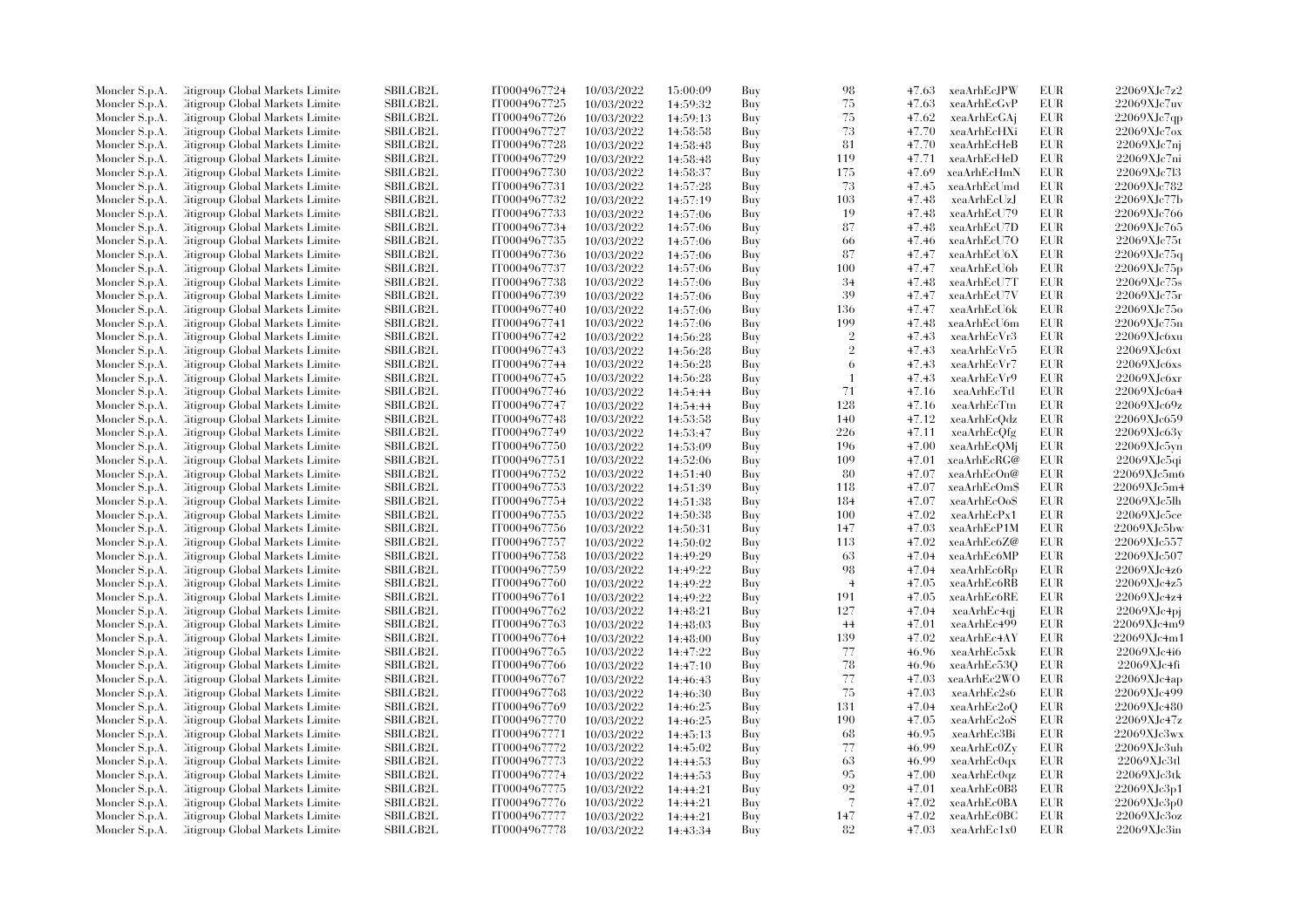| Moncler S.p.A.                   | <b>Citigroup Global Markets Limited</b>                                    | <b>SBILGB2L</b>             | IT0004967779 | 10/03/2022               | 14:43:19 | Buy        | 79       | 47.13 | xeaArhEc1Lx  | <b>EUR</b> | 22069XJc3g7          |
|----------------------------------|----------------------------------------------------------------------------|-----------------------------|--------------|--------------------------|----------|------------|----------|-------|--------------|------------|----------------------|
| Moncler S.p.A.                   | Citigroup Global Markets Limite                                            | SBILGB2L                    | IT0004967780 | 10/03/2022               | 14:43:04 | Buy        | 12       | 47.18 | xeaArhEc1Q7  | EUR        | 22069XJc3eh          |
| Moncler S.p.A.                   | <b>Citigroup Global Markets Limited</b>                                    | SBILGB2L                    | IT0004967781 | 10/03/2022               | 14:43:04 | Buy        | 116      | 47.18 | xeaArhEc109  | <b>EUR</b> | 22069XJc3eg          |
| Moncler S.p.A.                   | Citigroup Global Markets Limite                                            | <b>SBILGB2L</b>             | IT0004967782 | 10/03/2022               | 14:43:04 | Buy        | 128      | 47.19 | xeaArhEc1QB  | <b>EUR</b> | 22069XJc3ef          |
| Moncler S.p.A.                   | Citigroup Global Markets Limited                                           | <b>SBILGB2L</b>             | IT0004967783 | 10/03/2022               | 14:43:04 | Buy        | 58       | 47.19 | xeaArhEc1QD  | <b>EUR</b> | 22069XJc3ed          |
| Moncler S.p.A.                   | Citigroup Global Markets Limite                                            | SBILGB2L                    | IT0004967784 | 10/03/2022               | 14:42:01 | Buy        | 14       | 47.12 | xeaArhEcFgR  | EUR        | 22069XJc323          |
| Moncler S.p.A.                   | <b>Citigroup Global Markets Limited</b>                                    | <b>SBILGB2L</b>             | IT0004967785 | 10/03/2022               | 14:42:01 | Buy        | 100      | 47.13 | xeaArhEcFgT  | <b>EUR</b> | 22069XJc322          |
| Moncler S.p.A.                   | Citigroup Global Markets Limite                                            | <b>SBILGB2L</b>             | IT0004967786 | 10/03/2022               | 14:42:01 | Buy        | 146      | 47.14 | xeaArhEcFqw  | <b>EUR</b> | 22069XJc31z          |
| Moncler S.p.A.                   | Citigroup Global Markets Limited                                           | <b>SBILGB2L</b>             | IT0004967787 | 10/03/2022               | 14:41:14 | Buy        | 80       | 47.08 | xeaArhEcChs  | EUR        | 22069XJc2vd          |
| Moncler S.p.A.                   | <b>Citigroup Global Markets Limited</b>                                    | SBILGB2L                    | IT0004967788 | 10/03/2022               | 14:41:01 | Buy        | 69       | 47.11 | xeaArhEcC5c  | <b>EUR</b> | 22069XJc2th          |
| Moncler S.p.A.                   | Citigroup Global Markets Limite                                            | <b>SBILGB2L</b>             | IT0004967789 | 10/03/2022               | 14:41:01 | Buy        | 105      | 47.12 | xeaArhEcC5q  | <b>EUR</b> | 22069XJc2tf          |
| Moncler S.p.A.                   | Citigroup Global Markets Limite                                            | <b>SBILGB2L</b>             | IT0004967790 | 10/03/2022               | 14:40:27 | Buy        | 72       | 47.10 | xeaArhEcDxN  | <b>EUR</b> | 22069XJc2os          |
| Moncler S.p.A.                   | Citigroup Global Markets Limite                                            | SBILGB2L                    | IT0004967791 | 10/03/2022               | 14:40:26 | Buy        | 69       | 47.10 | xeaArhEcDw9  | EUR        | 22069XJc2od          |
| Moncler S.p.A.                   | <b>Citigroup Global Markets Limited</b>                                    | SBILGB2L                    | IT0004967792 | 10/03/2022               | 14:40:26 | Buy        | 28       | 47.10 | xeaArhEcDwB  | <b>EUR</b> | 22069XJc2oc          |
| Moncler S.p.A.                   | Citigroup Global Markets Limite                                            | <b>SBILGB2L</b>             | IT0004967793 | 10/03/2022               | 14:39:55 | Buy        | 67       | 46.95 | xeaArhEcAzy  | EUR        | 22069XJc2ge          |
| Moncler S.p.A.                   | Citigroup Global Markets Limite                                            | <b>SBILGB2L</b>             | IT0004967794 | 10/03/2022               | 14:39:55 | Buy        | 60       | 46.94 | xeaArhEcAz3  | <b>EUR</b> | 22069XJc2gd          |
| Moncler S.p.A.                   | Citigroup Global Markets Limite                                            | SBILGB2L                    | IT0004967795 | 10/03/2022               | 14:39:55 | Buy        | 91       | 46.95 | xeaArhEcAz5  | EUR        | 22069XJc2gc          |
| Moncler S.p.A.                   | <b>Citigroup Global Markets Limited</b>                                    | <b>SBILGB2L</b>             | IT0004967796 | 10/03/2022               | 14:39:16 | Buy        | 13       | 46.99 | xeaArhEcBWo  | <b>EUR</b> | 22069XJc2c3          |
| Moncler S.p.A.                   | Citigroup Global Markets Limite                                            | <b>SBILGB2L</b>             | IT0004967797 | 10/03/2022               | 14:39:15 | Buy        | 21       | 47.00 | xeaArhEcBW6  | <b>EUR</b> | 22069XJc2c2          |
| Moncler S.p.A.                   | Citigroup Global Markets Limite                                            | <b>SBILGB2L</b>             | IT0004967798 | 10/03/2022               | 14:39:15 | Buy        | 61       | 47.00 | xeaArhEcBW8  | <b>EUR</b> | 22069XJc2c1          |
| Moncler S.p.A.                   | Citigroup Global Markets Limite                                            | SBILGB2L                    | IT0004967799 | 10/03/2022               | 14:39:01 | Buy        | 28       | 47.00 | xeaArhEcBpd  | <b>EUR</b> | 22069XJc29w          |
| Moncler S.p.A.                   | <b>Eitigroup Global Markets Limited</b>                                    | SBILGB2L                    | IT0004967800 | 10/03/2022               | 14:39:01 | Buy        | 42       | 47.00 | xeaArhEcBpf  | <b>EUR</b> | 22069XJc29u          |
| Moncler S.p.A.                   | Citigroup Global Markets Limite                                            | <b>SBILGB2L</b>             | IT0004967801 | 10/03/2022               | 14:39:01 | Buy        | 108      | 47.01 | xeaArhEcBod  | <b>EUR</b> | 22069XJc29m          |
| Moncler S.p.A.                   | Citigroup Global Markets Limite                                            | SBILGB2L                    | IT0004967802 | 10/03/2022               | 14:38:39 | Buy        | 73       | 46.95 | xeaArhEcBAN  | <b>EUR</b> | 22069XJc27b          |
| Moncler S.p.A.                   | <b>Eitigroup Global Markets Limited</b>                                    | <b>SBILGB2L</b>             | IT0004967803 | 10/03/2022               | 14:38:19 | Buy        | 129      | 47.00 | xeaArhEc8Y9  | <b>EUR</b> | 22069XJc24y          |
| Moncler S.p.A.                   | Citigroup Global Markets Limite                                            | <b>SBILGB2L</b>             | IT0004967804 | 10/03/2022               |          | Buy        | 39       | 47.06 | xeaArhEc8El  | <b>EUR</b> | 22069XJc218          |
|                                  | Citigroup Global Markets Limited                                           | <b>SBILGB2L</b>             | IT0004967805 | 10/03/2022               | 14:37:51 | Buy        | 145      | 47.07 | xeaArhEc88t  | <b>EUR</b> | 22069XJc216          |
| Moncler S.p.A.                   |                                                                            | SBILGB2L                    | IT0004967806 |                          | 14:37:50 |            | 111      | 47.06 | xeaArhEc8HT  | <b>EUR</b> | 22069XJc201          |
| Moncler S.p.A.<br>Moncler S.p.A. | <b>Citigroup Global Markets Limited</b><br>Citigroup Global Markets Limite | <b>SBILGB2L</b>             | IT0004967807 | 10/03/2022<br>10/03/2022 | 14:37:42 | Buy<br>Buy | 78       | 47.03 | xeaArhEc9MZ  | <b>EUR</b> | 22069XJc1ro          |
|                                  |                                                                            |                             |              |                          | 14:36:57 |            |          | 47.04 |              | <b>EUR</b> |                      |
| Moncler S.p.A.                   | Citigroup Global Markets Limite                                            | <b>SBILGB2L</b>             | IT0004967808 | 10/03/2022               | 14:36:56 | Buy        | 80       |       | xeaArhEc9Hf  |            | 22069XJc1r8          |
| Moncler S.p.A.                   | Citigroup Global Markets Limite                                            | <b>SBILGB2L</b><br>SBILGB2L | IT0004967809 | 10/03/2022               | 14:36:30 | Buy        | 82<br>67 | 47.06 | xeaArhEdsn8  | <b>EUR</b> | $22069X$ J $c1oc$    |
| Moncler S.p.A.                   | <b>Citigroup Global Markets Limited</b>                                    |                             | IT0004967810 | 10/03/2022               | 14:36:20 | Buy        |          | 47.08 | xeaArhEdsuq  | <b>EUR</b> | 22069XJc1mg          |
| Moncler S.p.A.                   | <b>Eitigroup Global Markets Limited</b>                                    | <b>SBILGB2L</b>             | IT0004967811 | 10/03/2022               | 14:36:20 | Buy        | 100      | 47.09 | xeaArhEdsus  | <b>EUR</b> | 22069XJc1mf          |
| Moncler S.p.A.                   | Citigroup Global Markets Limited                                           | <b>SBILGB2L</b>             | IT0004967812 | 10/03/2022               | 14:35:47 | Buy        | 84       | 46.98 | xeaArhEdtWv  | <b>EUR</b> | 22069XJc1gf          |
| Moncler S.p.A.                   | Citigroup Global Markets Limite                                            | SBILGB2L                    | IT0004967813 | 10/03/2022               | 14:35:29 | Buy        | 63       | 47.05 | xeaArhEdtxR  | EUR        | 22069XJc1c9          |
| Moncler S.p.A.                   | <b>Eitigroup Global Markets Limited</b>                                    | SBILGB2L                    | IT0004967814 | 10/03/2022               | 14:35:17 | Buy        | 46       | 47.04 | xeaArhEdt90  | <b>EUR</b> | 22069XJc1a1          |
| Moncler S.p.A.                   | Citigroup Global Markets Limite                                            | <b>SBILGB2L</b>             | IT0004967815 | 10/03/2022               | 14:35:17 | Buy        | 57       | 47.04 | xeaArhEdt92  | <b>EUR</b> | $22069\mbox{XJc1a0}$ |
| Moncler S.p.A.                   | Citigroup Global Markets Limite                                            | <b>SBILGB2L</b>             | IT0004967816 | 10/03/2022               | 14:35:16 | Buy        | 114      | 47.05 | xeaArhEdt9R  | <b>EUR</b> | 22069XJc19z          |
| Moncler S.p.A.                   | <b>Citigroup Global Markets Limited</b>                                    | SBILGB2L                    | IT0004967817 | 10/03/2022               | 14:34:56 | Buy        | 153      | 47.04 | xeaArhEdqaF  | <b>EUR</b> | 22069XJc17y          |
| Moncler S.p.A.                   | Citigroup Global Markets Limite                                            | <b>SBILGB2L</b>             | IT0004967818 | 10/03/2022               | 14:34:56 | Buy        | 39       | 47.04 | xeaArhEdqd0  | <b>EUR</b> | 22069XJc17u          |
| Moncler S.p.A.                   | Citigroup Global Markets Limite                                            | SBILGB2L                    | IT0004967819 | 10/03/2022               | 14:34:56 | Buy        | 218      | 47.04 | xeaArhEdqd2  | <b>EUR</b> | 22069XJc17t          |
| Moncler S.p.A.                   | Citigroup Global Markets Limite                                            | SBILGB2L                    | IT0004967820 | 10/03/2022               | 14:34:56 | Buy        | 40       | 47.04 | xeaArhEdqd4  | EUR        | 22069XJc17s          |
| Moncler S.p.A.                   | <b>Citigroup Global Markets Limited</b>                                    | SBILGB2L                    | IT0004967821 | 10/03/2022               | 14:34:47 | Buy        | 172      | 47.05 | xeaArhEdqkL  | <b>EUR</b> | 22069XJc176          |
| Moncler S.p.A.                   | Citigroup Global Markets Limite                                            | <b>SBILGB2L</b>             | IT0004967822 | 10/03/2022               | 14:34:47 | Buy        | 58       | 47.05 | xeaArhEdqkR  | <b>EUR</b> | 22069XJc175          |
| Moncler S.p.A.                   | Citigroup Global Markets Limited                                           | <b>SBILGB2L</b>             | IT0004967823 | 10/03/2022               | 14:33:00 | Buy        | 86       | 46.74 | xeaArhEdo1k  | <b>EUR</b> | 22069XJc015          |
| Moncler S.p.A.                   | Citigroup Global Markets Limite                                            | SBILGB2L                    | IT0004967824 | 10/03/2022               | 14:32:47 | Buy        | 66       | 46.74 | xeaArhEdoIy  | <b>EUR</b> | 22069XJc0ir          |
| Moncler S.p.A.                   | <b>Citigroup Global Markets Limited</b>                                    | <b>SBILGB2L</b>             | IT0004967825 | 10/03/2022               | 14:32:45 | Buy        | 80       | 46.74 | xeaArhEdoTv  | <b>EUR</b> | 22069XJc0ib          |
| Moncler S.p.A.                   | Citigroup Global Markets Limite                                            | <b>SBILGB2L</b>             | IT0004967826 | 10/03/2022               | 14:32:26 | Buy        | 82       | 46.75 | xeaArhEdpku  | <b>EUR</b> | 22069XJc0fq          |
| Moncler S.p.A.                   | Citigroup Global Markets Limited                                           | <b>SBILGB2L</b>             | IT0004967827 | 10/03/2022               | 14:32:24 | Buy        | 105      | 46.75 | xeaArhEdpft  | <b>EUR</b> | 22069XJc0fg          |
| Moncler S.p.A.                   | <b>Citigroup Global Markets Limited</b>                                    | SBILGB2L                    | IT0004967828 | 10/03/2022               | 14:32:01 | Buy        | 100      | 46.74 | xeaArhEdp91  | <b>EUR</b> | 22069XJc0c0          |
| Moncler S.p.A.                   | Citigroup Global Markets Limite                                            | <b>SBILGB2L</b>             | IT0004967829 | 10/03/2022               | 14:31:43 | Buy        | 9        | 46.75 | xeaArhEdmX2  | <b>EUR</b> | 22069XJc09g          |
| Moncler S.p.A.                   | Citigroup Global Markets Limite                                            | <b>SBILGB2L</b>             | IT0004967830 | 10/03/2022               | 14:31:43 | Buy        | 100      | 46.75 | xeaArhEdmX6  | <b>EUR</b> | 22069XJc09f          |
| Moncler S.p.A.                   | Citigroup Global Markets Limite                                            | SBILGB2L                    | IT0004967831 | 10/03/2022               | 14:31:43 | Buy        | 129      | 46.75 | xeaArhEdmXI  | EUR        | 22069XJc099          |
| Moncler S.p.A.                   | <b>Eitigroup Global Markets Limited</b>                                    | SBILGB2L                    | IT0004967832 | 10/03/2022               | 14:31:13 | Buy        | 80       | 46.82 | xeaArhEdm9Q  | <b>EUR</b> | 22069XJc02x          |
| Moncler S.p.A.                   | Citigroup Global Markets Limited                                           | SBILGB2L                    | IT0004967833 | 10/03/2022               | 14:31:13 | Buy        | 77       | 46.82 | xeaArhEdm8\$ | <b>EUR</b> | 22069XJc02v          |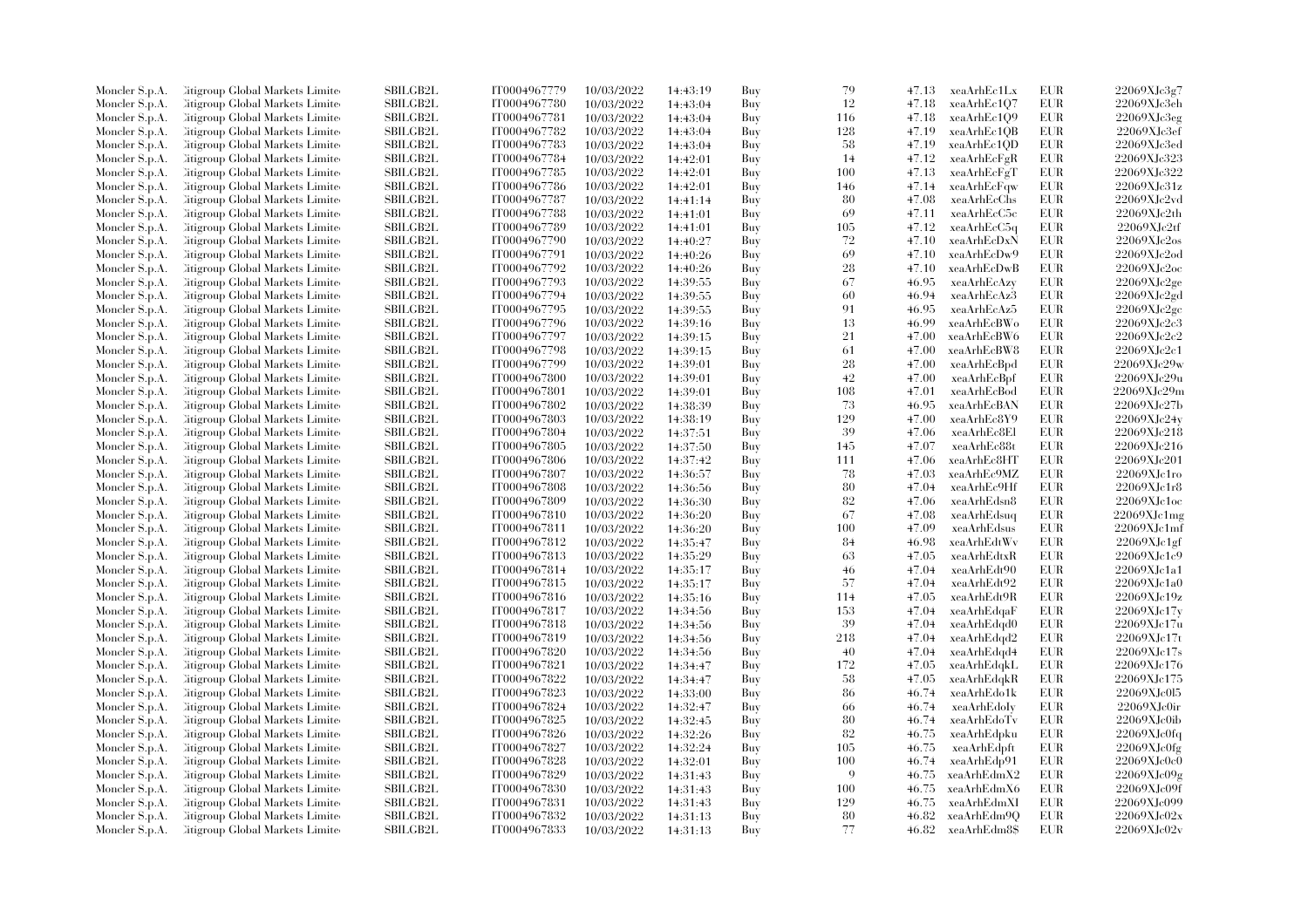| Moncler S.p.A. | Citigroup Global Markets Limite  | <b>SBILGB2L</b>             | IT0004967834                 | 10/03/2022               | 14:30:50             | Buy        | 132        | 46.82          | xeaArhEdndB                | EUR        | 22069XJc00n                |
|----------------|----------------------------------|-----------------------------|------------------------------|--------------------------|----------------------|------------|------------|----------------|----------------------------|------------|----------------------------|
| Moncler S.p.A. | Citigroup Global Markets Limite  | <b>SBILGB2L</b>             | IT0004967835                 | 10/03/2022               | 14:30:47             | Buy        | 180        | 46.83          | xeaArhEdnjF                | <b>EUR</b> | 22069XJc007                |
| Moncler S.p.A. | Citigroup Global Markets Limite  | <b>SBILGB2L</b>             | IT0004967836                 | 10/03/2022               | 14:30:16             | Buy        | 120        | 46.83          | xeaArhEdnBL                | EUR        | 22069XJbzvg                |
| Moncler S.p.A. | Citigroup Global Markets Limite  | SBILGB2L                    | IT0004967837                 | 10/03/2022               | 14:30:14             | Buy        | 246        | 46.84          | xeaArhEdnMX                | EUR        | 22069XJbzv5                |
| Moncler S.p.A. | Citigroup Global Markets Limite  | <b>SBILGB2L</b>             | IT0004967838                 | 10/03/2022               | 14:29:32             | Buy        | 42         | 46.75          | xeaArhEd@E0                | <b>EUR</b> | 22069XJbzli                |
| Moncler S.p.A. | Citigroup Global Markets Limite  | SBILGB2L                    | IT0004967839                 | 10/03/2022               | 14:29:09             | Buy        | 93         | 46.74          | xeaArhEd\$Xm               | <b>EUR</b> | 22069XJbziv                |
| Moncler S.p.A. | Citigroup Global Markets Limite  | SBILGB2L                    | IT0004967840                 | 10/03/2022               | 14:28:15             | Buy        | 74         | 46.76          | xeaArhEd\$UN               | <b>EUR</b> | 22069XJbzd4                |
| Moncler S.p.A. | Citigroup Global Markets Limite  | <b>SBILGB2L</b>             | IT0004967841                 | 10/03/2022               | 14:27:52             | Buy        | 25         | 46.73          | xeaArhEdyge                | EUR        | 22069XJbzab                |
| Moncler S.p.A. | Citigroup Global Markets Limite  | <b>SBILGB2L</b>             | IT0004967842                 | 10/03/2022               | 14:27:52             | Buy        | 36         | 46.73          | xeaArhEdygi                | EUR        | 22069XJbzaa                |
| Moncler S.p.A. | Citigroup Global Markets Limite  | <b>SBILGB2L</b>             | IT0004967843                 | 10/03/2022               | 14:27:52             | Buy        | 80         | 46.73          | xeaArhEdygE                | EUR        | 22069XJbza5                |
| Moncler S.p.A. | Citigroup Global Markets Limite  | <b>SBILGB2L</b>             | IT0004967844                 | 10/03/2022               | 14:27:15             | Buy        | 114        | 46.73          | xeaArhEdyEP                | EUR        | 22069XJbz7t                |
| Moncler S.p.A. | Citigroup Global Markets Limite  | <b>SBILGB2L</b>             | IT0004967845                 | 10/03/2022               | 14:27:11             | Buy        | 104        | 46.74          | xeaArhEdyK4                | EUR        | 22069XJbz72                |
| Moncler S.p.A. | Citigroup Global Markets Limite  | <b>SBILGB2L</b>             | IT0004967846                 | 10/03/2022               | 14:26:11             | Buy        | 73         | 46.78          | xeaArhEdz13                | EUR        | 22069XJbz2e                |
| Moncler S.p.A. | Citigroup Global Markets Limite  | <b>SBILGB2L</b>             | IT0004967847                 | 10/03/2022               | 14:26:11             | Buy        | 109        | 46.79          | xeaArhEdz0q                | <b>EUR</b> | 22069XJbz26                |
| Moncler S.p.A. | Citigroup Global Markets Limite  | <b>SBILGB2L</b>             | IT0004967848                 | 10/03/2022               | 14:26:08             | Buy        | 213        | 46.80          | xeaArhEdz2K                | EUR        | 22069XJbz1p                |
| Moncler S.p.A. | Citigroup Global Markets Limite  | SBILGB2L                    | IT0004967849                 | 10/03/2022               | 14:24:17             | Buy        | 139        | 46.71          | xeaArhEdxub                | EUR        | 22069XJbyqo                |
| Moncler S.p.A. | Citigroup Global Markets Limite  | SBILGB2L                    | IT0004967850                 | 10/03/2022               | 14:23:37             | Buy        | 128        | 46.73          | xeaArhEdueZ                | EUR        | 22069XJbymj                |
| Moncler S.p.A. | Citigroup Global Markets Limite  | <b>SBILGB2L</b>             | IT0004967851                 | 10/03/2022               | 14:23:37             | Buy        | 12         | 46.73          | xeaArhEdueb                | EUR        | 22069XJbymi                |
| Moncler S.p.A. | Citigroup Global Markets Limite  | SBILGB2L                    | IT0004967852                 | 10/03/2022               | 14:22:49             | Buy        | 125        | 46.74          | xeaArhEduTg                | EUR        | $22069XJb$ vj1             |
| Moncler S.p.A. | Citigroup Global Markets Limite  | <b>SBILGB2L</b>             | IT0004967853                 | 10/03/2022               | 14:21:44             | Buy        | 60         | 46.88          | xeaArhEdvO6                | EUR        | 22069XJbydn                |
| Moncler S.p.A. | Citigroup Global Markets Limite  | <b>SBILGB2L</b>             | IT0004967854                 | 10/03/2022               | 14:21:44             | Buy        | 60         | 46.89          | xeaArhEdvOG                | EUR        | 22069XJbydm                |
| Moncler S.p.A. | Citigroup Global Markets Limite  | <b>SBILGB2L</b>             | IT0004967855                 | 10/03/2022               | 14:21:28             | Buy        | 80         | 46.89          | xeaArhEdcf4                | <b>EUR</b> | 22069XJbycd                |
| Moncler S.p.A. | Citigroup Global Markets Limite  | SBILGB2L                    | IT0004967856                 | 10/03/2022               |                      | Buy        | 87         | 46.88          | xeaArhEdcD2                | EUR        | 22069XJbyah                |
| Moncler S.p.A. | Citigroup Global Markets Limite  | <b>SBILGB2L</b>             | IT0004967857                 | 10/03/2022               | 14:21:01<br>14:21:01 | Buy        | 5          | 46.88          | xeaArhEdcD4                | EUR        | 22069XJbyag                |
| Moncler S.p.A. | Citigroup Global Markets Limite  | <b>SBILGB2L</b>             | IT0004967858                 | 10/03/2022               |                      | Buy        | 124        | 46.90          | xeaArhEddYH                | EUR        | 22069XJby7b                |
|                | Citigroup Global Markets Limite  |                             |                              |                          | 14:20:31             |            |            |                |                            |            | 22069XJbxy4                |
| Moncler S.p.A. | Citigroup Global Markets Limite  | SBILGB2L<br><b>SBILGB2L</b> | IT0004967859<br>IT0004967860 | 10/03/2022<br>10/03/2022 | 14:19:20<br>14:19:20 | Buy<br>Buy | 108<br>157 | 46.90<br>46.89 | xeaArhEdaji<br>xeaArhEdajv | EUR<br>EUR | 22069XJbxy3                |
| Moncler S.p.A. |                                  |                             |                              |                          |                      |            | 228        |                |                            |            |                            |
| Moncler S.p.A. | Citigroup Global Markets Limite  | <b>SBILGB2L</b>             | IT0004967861                 | 10/03/2022               | 14:19:20             | Buy        | -81        | 46.90<br>46.70 | xeaArhEdaj1                | EUR<br>EUR | 22069XJbxy2<br>22069XJbxlt |
| Moncler S.p.A. | Citigroup Global Markets Limite  | SBILGB2L                    | IT0004967862                 | 10/03/2022               | 14:17:16             | Buy        |            |                | xeaArhEdYxb                |            |                            |
| Moncler S.p.A. | Citigroup Global Markets Limite  | SBILGB2L                    | IT0004967863                 | 10/03/2022               | 14:17:16             | Buy        | 119        | 46.71          | xeaArhEdYxt                | <b>EUR</b> | 22069XJbxlr                |
| Moncler S.p.A. | Citigroup Global Markets Limite  | SBILGB2L                    | IT0004967864                 | 10/03/2022               | 14:16:56             | Buy        | 101<br>109 | 46.71          | xeaArhEdYH@                | EUR        | 22069XJbxje                |
| Moncler S.p.A. | Citigroup Global Markets Limite  | <b>SBILGB2L</b>             | IT0004967865                 | 10/03/2022               | 14:16:05             | Buy        |            | 46.67          | xeaArhEdZLn                | <b>EUR</b> | 22069XJbxd5                |
| Moncler S.p.A. | Citigroup Global Markets Limite  | <b>SBILGB2L</b>             | IT0004967866                 | 10/03/2022               | 14:16:02             | Buy        | 147        | 46.68          | xeaArhEdZG1                | EUR        | $22069X$ Jbxce             |
| Moncler S.p.A. | Citigroup Global Markets Limite  | SBILGB2L                    | IT0004967867                 | 10/03/2022               | 14:15:52             | Buy        | 80         | 46.67          | xeaArhEdWae                | EUR        | $22069X$ Jbxbl             |
| Moncler S.p.A. | Citigroup Global Markets Limite  | SBILGB2L                    | IT0004967868                 | 10/03/2022               | 14:15:43             | Buy        | 80         | 46.67          | xeaArhEdWZv                | EUR        | 22069XJbxb0                |
| Moncler S.p.A. | Citigroup Global Markets Limite  | <b>SBILGB2L</b>             | IT0004967869                 | 10/03/2022               | 14:15:36             | Buy        | 61         | 46.67          | xeaArhEdWlV                | EUR        | 22069XJbxa0                |
| Moncler S.p.A. | Citigroup Global Markets Limite  | SBILGB2L                    | IT0004967870                 | 10/03/2022               | 14:15:19             | Buy        | 79         | 46.68          | xeaArhEdWun                | EUR        | 22069XJbx7w                |
| Moncler S.p.A. | Citigroup Global Markets Limite  | SBILGB2L                    | IT0004967871                 | 10/03/2022               | 14:14:46             | Buy        | 102        | 46.70          | xeaArhEdWTF                | <b>EUR</b> | 22069XJbx52                |
| Moncler S.p.A. | Citigroup Global Markets Limite  | <b>SBILGB2L</b>             | IT0004967872                 | 10/03/2022               | 14:14:14             | Buy        | 124        | 46.70          | xeaArhEdXye                | <b>EUR</b> | 22069XJbx2x                |
| Moncler S.p.A. | Citigroup Global Markets Limite  | <b>SBILGB2L</b>             | IT0004967873                 | 10/03/2022               | 14:12:54             | Buy        | -61        | 46.73          | xeaArhEdk3R                | EUR        | 22069XJbww3                |
| Moncler S.p.A. | Citigroup Global Markets Limite  | <b>SBILGB2L</b>             | IT0004967874                 | 10/03/2022               | 14:12:29             | Buy        | 123        | 46.74          | xeaArhEdlb\$               | EUR        | 22069XJbwtp                |
| Moncler S.p.A. | Citigroup Global Markets Limite  | SBILGB2L                    | IT0004967875                 | 10/03/2022               | 14:11:48             | Buy        | 61         | 46.75          | xeaArhEdl0e                | EUR        | 22069XJbwoq                |
| Moncler S.p.A. | Citigroup Global Markets Limite  | SBILGB2L                    | IT0004967876                 | 10/03/2022               | 14:11:16             | Buy        | 61         | 46.80          | xeaArhEdlOH                | EUR        | 22069XJbwk9                |
| Moncler S.p.A. | Citigroup Global Markets Limite  | SBILGB2L                    | IT0004967877                 | 10/03/2022               | 14:11:00             | Buy        | 63         | 46.81          | xeaArhEdija                | EUR        | 22069XJbwic                |
| Moncler S.p.A. | Citigroup Global Markets Limite  | <b>SBILGB2L</b>             | IT0004967878                 | 10/03/2022               | 14:10:22             | Buy        | -60        | 46.80          | xeaArhEdiCJ                | EUR        | 22069XJbwda                |
| Moncler S.p.A. | Citigroup Global Markets Limite  | SBILGB2L                    | IT0004967879                 | 10/03/2022               | 14:09:59             | Buy        | 101        | 46.83          | xeaArhEdjdr                | EUR        | 22069XJbw8s                |
| Moncler S.p.A. | Citigroup Global Markets Limite  | <b>SBILGB2L</b>             | IT0004967880                 | 10/03/2022               | 14:09:59             | Buy        | 149        | 46.84          | xeaArhEdjcn                | EUR        | 22069XJbw8q                |
| Moncler S.p.A. | Citigroup Global Markets Limite  | <b>SBILGB2L</b>             | IT0004967881                 | 10/03/2022               | 14:08:22             | Buy        | 127        | 46.80          | xeaArhEdgDF                | EUR        | 22069XJbvyy                |
| Moncler S.p.A. | Citigroup Global Markets Limite  | SBILGB2L                    | IT0004967882                 | 10/03/2022               | 14:07:05             | Buy        | 63         | 46.75          | xeaArhEdhQY                | EUR        | 22069XJbvoo                |
| Moncler S.p.A. | Citigroup Global Markets Limite  | SBILGB2L                    | IT0004967883                 | 10/03/2022               | 14:06:50             | Buy        | 63         | 46.80          | xeaArhEdeqE                | <b>EUR</b> | 22069XJbvmk                |
| Moncler S.p.A. | Citigroup Global Markets Limite  | <b>SBILGB2L</b>             | IT0004967884                 | 10/03/2022               | 14:06:17             | Buy        | 39         | 46.84          | xeaArhEdeHp                | EUR        | 22069XJbvhd                |
| Moncler S.p.A. | Citigroup Global Markets Limite  | <b>SBILGB2L</b>             | IT0004967885                 | 10/03/2022               | 14:06:17             | Buy        | 23         | 46.84          | xeaArhEdeHr                | EUR        | 22069XJbvhc                |
| Moncler S.p.A. | Citigroup Global Markets Limite  | SBILGB2L                    | IT0004967886                 | 10/03/2022               | 14:05:47             | Buy        | 63         | 46.84          | xeaArhEdfpk                | EUR        | 22069XJbveb                |
| Moncler S.p.A. | Citigroup Global Markets Limite  | <b>SBILGB2L</b>             | IT0004967887                 | 10/03/2022               | 14:05:38             | Buy        | 64         | 46.85          | xeaArhEdfxY                | <b>EUR</b> | 22069XJbvdq                |
| Moncler S.p.A. | Citigroup Global Markets Limited | SBILGB2L                    | IT0004967888                 | 10/03/2022               | 14:04:56             | Buy        | 63         | 46.86          | xeaArhEdMY\$               | EUR        | 22069XJbv8k                |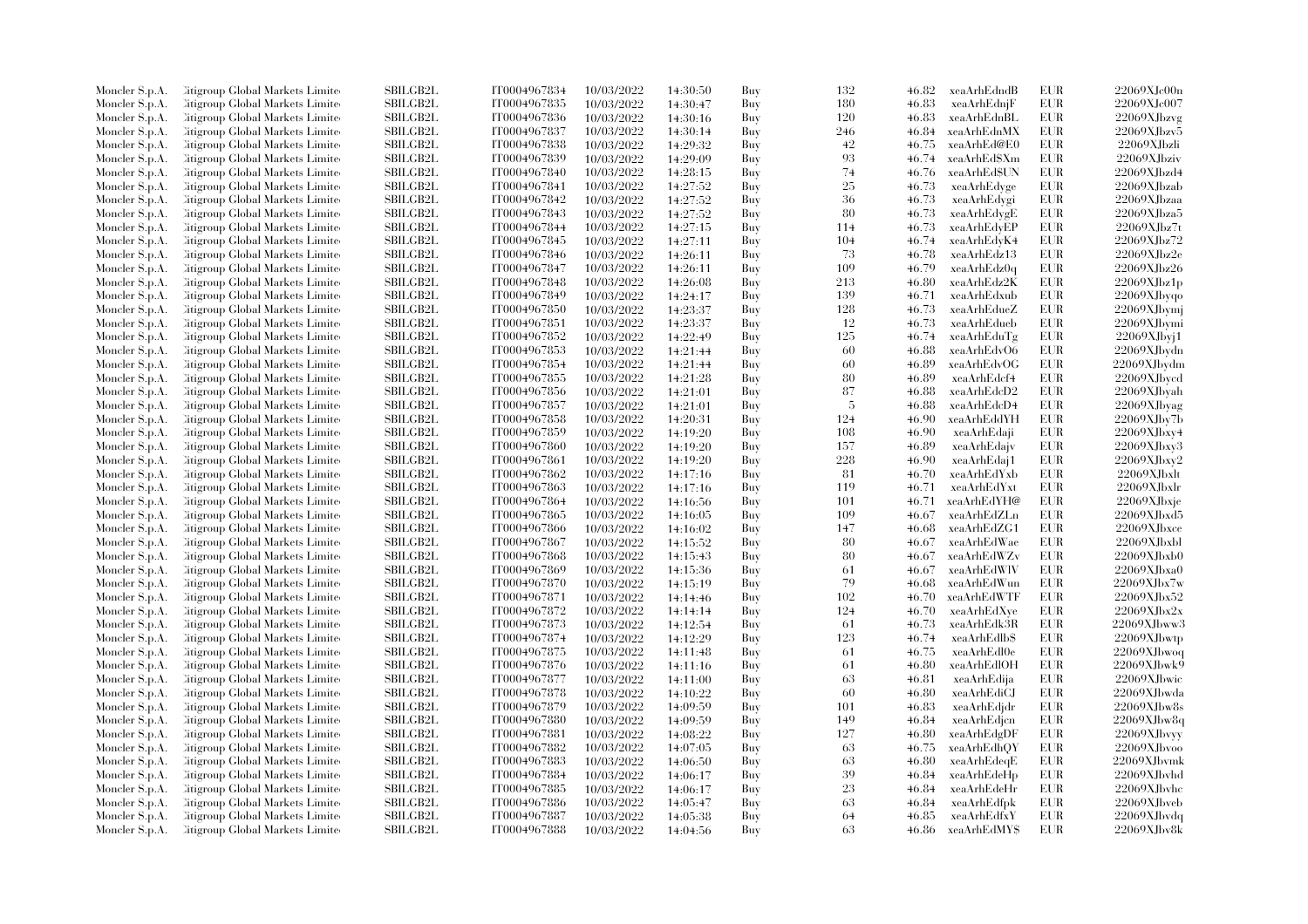| Moncler S.p.A. | Citigroup Global Markets Limite  | SBILGB2L        | IT0004967889 | 10/03/2022 | 14:04:37 | Buy | 66  | 46.84 | xeaArhEdMz5  | EUR        | 22069XJbv5l                |
|----------------|----------------------------------|-----------------|--------------|------------|----------|-----|-----|-------|--------------|------------|----------------------------|
| Moncler S.p.A. | Citigroup Global Markets Limite  | SBILGB2L        | IT0004967890 | 10/03/2022 | 14:03:44 | Buy | 66  | 46.96 | xeaArhEdN3c  | EUR        | 22069XJbuyq                |
| Moncler S.p.A. | Citigroup Global Markets Limited | SBILGB2L        | IT0004967891 | 10/03/2022 | 14:03:44 | Buy | 66  | 46.97 | xeaArhEdN3s  | EUR        | 22069XJbuyp                |
| Moncler S.p.A. | Citigroup Global Markets Limite  | SBILGB2L        | IT0004967892 | 10/03/2022 | 14:03:00 | Buy | 67  | 46.93 | xeaArhEdK8h  | EUR        | 22069XJbury                |
| Moncler S.p.A. | Citigroup Global Markets Limite  | <b>SBILGB2L</b> | IT0004967893 | 10/03/2022 | 14:02:38 | Buy | 66  | 46.98 | xeaArhEdLYx  | EUR        | 22069XJbupd                |
| Moncler S.p.A. | Citigroup Global Markets Limite  | SBILGB2L        | IT0004967894 | 10/03/2022 | 14:02:27 | Buy | 66  | 46.99 | xeaArhEdLuJ  | <b>EUR</b> | 22069XJbuna                |
| Moncler S.p.A. | Citigroup Global Markets Limite  | <b>SBILGB2L</b> | IT0004967895 | 10/03/2022 | 14:01:50 | Buy | 66  | 47.01 | xeaArhEdIiV  | <b>EUR</b> | 22069XJbuii                |
| Moncler S.p.A. | Citigroup Global Markets Limite  | <b>SBILGB2L</b> | IT0004967896 | 10/03/2022 | 14:01:25 | Buy | 66  | 47.05 | xeaArhEdIxV  | EUR        | 22069XJbuf4                |
| Moncler S.p.A. | Citigroup Global Markets Limite  | <b>SBILGB2L</b> | IT0004967897 | 10/03/2022 | 14:01:07 | Buy | 66  | 47.07 | xeaArhEdIMU  | EUR        | 22069XJbudq                |
| Moncler S.p.A. | Citigroup Global Markets Limite  | <b>SBILGB2L</b> | IT0004967898 | 10/03/2022 | 14:00:36 | Buy | 38  | 47.10 | xeaArhEdJ6P  | <b>EUR</b> | $22069\mbox{X} \rm Jbuao$  |
| Moncler S.p.A. | Citigroup Global Markets Limite  | <b>SBILGB2L</b> | IT0004967899 | 10/03/2022 | 14:00:36 | Buy | 39  | 47.10 | xeaArhEdJ6R  | EUR        | 22069XJbuan                |
| Moncler S.p.A. | Citigroup Global Markets Limite  | <b>SBILGB2L</b> | IT0004967900 | 10/03/2022 | 14:00:36 | Buy | 112 | 47.11 | xeaArhEdJ1h  | <b>EUR</b> | 22069XJbuam                |
| Moncler S.p.A. | Citigroup Global Markets Limite  | SBILGB2L        | IT0004967901 | 10/03/2022 | 13:59:11 | Buy | 81  | 47.07 | xeaArhEdUgo  | <b>EUR</b> | 22069XJbu20                |
| Moncler S.p.A. | Citigroup Global Markets Limited | SBILGB2L        | IT0004967902 | 10/03/2022 | 13:58:21 | Buy | 15  | 47.08 | xeaArhEdVek  | <b>EUR</b> | 22069XJbtxx                |
| Moncler S.p.A. | Citigroup Global Markets Limite  | SBILGB2L        | IT0004967903 | 10/03/2022 | 13:58:21 | Buy | 80  | 47.09 | xeaArhEdVe@  | EUR        | $22069X$ Jbtxv             |
|                |                                  |                 |              |            |          |     | 97  |       |              | EUR        |                            |
| Moncler S.p.A. | Citigroup Global Markets Limite  | <b>SBILGB2L</b> | IT0004967904 | 10/03/2022 | 13:58:20 | Buy |     | 47.10 | xeaArhEdVh8  | <b>EUR</b> | 22069XJbtxs<br>22069XJbtrk |
| Moncler S.p.A. | Citigroup Global Markets Limite  | SBILGB2L        | IT0004967905 | 10/03/2022 | 13:57:01 | Buy | 114 | 47.15 | xeaArhEdSvX  |            |                            |
| Moncler S.p.A. | Citigroup Global Markets Limite  | <b>SBILGB2L</b> | IT0004967906 | 10/03/2022 | 13:56:51 | Buy | 139 | 47.15 | xeaArhEdSDm  | EUR        | 22069XJbtqi                |
| Moncler S.p.A. | Citigroup Global Markets Limite  | <b>SBILGB2L</b> | IT0004967907 | 10/03/2022 | 13:56:07 | Buy | 169 | 47.13 | xeaArhEdTfT  | EUR        | 22069XJbtnx                |
| Moncler S.p.A. | Citigroup Global Markets Limite  | <b>SBILGB2L</b> | IT0004967908 | 10/03/2022 | 13:53:41 | Buy | 18  | 46.99 | xeaArhEdRs4  | <b>EUR</b> | 22069XJbt9q                |
| Moncler S.p.A. | Citigroup Global Markets Limite  | SBILGB2L        | IT0004967909 | 10/03/2022 | 13:53:41 | Buy | 64  | 47.00 | xeaArhEdRsS  | <b>EUR</b> | 22069XJbt9m                |
| Moncler S.p.A. | Citigroup Global Markets Limite  | SBILGB2L        | IT0004967910 | 10/03/2022 | 13:53:22 | Buy | 63  | 47.00 | xeaArhEdRwy  | EUR        | 22069XJbt8b                |
| Moncler S.p.A. | Citigroup Global Markets Limite  | <b>SBILGB2L</b> | IT0004967911 | 10/03/2022 | 13:52:55 | Buy | 128 | 47.00 | xeaArhEdRTs  | EUR        | 22069XJbt70                |
| Moncler S.p.A. | Citigroup Global Markets Limite  | SBILGB2L        | IT0004967912 | 10/03/2022 | 13:52:09 | Buy | 127 | 46.98 | xeaArhEdOnT  | <b>EUR</b> | 22069XJbt1w                |
| Moncler S.p.A. | Citigroup Global Markets Limite  | <b>SBILGB2L</b> | IT0004967913 | 10/03/2022 | 13:51:15 | Buy | 65  | 47.02 | xeaArhEdOI9  | EUR        | 22069XJbsyc                |
| Moncler S.p.A. | Citigroup Global Markets Limite  | <b>SBILGB2L</b> | IT0004967914 | 10/03/2022 | 13:50:24 | Buy | 26  | 47.05 | xeaArhEdPyG  | EUR        | 22069XJbsus                |
| Moncler S.p.A. | Citigroup Global Markets Limite  | <b>SBILGB2L</b> | IT0004967915 | 10/03/2022 | 13:50:24 | Buy | 37  | 47.05 | xeaArhEdPyK  | EUR        | 22069XJbsur                |
| Moncler S.p.A. | Citigroup Global Markets Limite  | <b>SBILGB2L</b> | IT0004967916 | 10/03/2022 | 13:50:24 | Buy | 64  | 47.05 | xeaArhEdP\$j | <b>EUR</b> | 22069XJbsuq                |
| Moncler S.p.A. | Citigroup Global Markets Limite  | SBILGB2L        | IT0004967917 | 10/03/2022 | 13:49:44 | Buy | 72  | 47.05 | xeaArhEdPVZ  | EUR        | $22069X$ Jbsrq             |
| Moncler S.p.A. | Citigroup Global Markets Limite  | <b>SBILGB2L</b> | IT0004967918 | 10/03/2022 | 13:49:13 | Buy | 30  | 47.04 | xeaArhEd6tr  | EUR        | 22069XJbsok                |
| Moncler S.p.A. | Citigroup Global Markets Limite  | <b>SBILGB2L</b> | IT0004967919 | 10/03/2022 | 13:49:13 | Buy | 70  | 47.04 | xeaArhEd6tt  | EUR        | $22069X$ Jbsoj             |
| Moncler S.p.A. | Citigroup Global Markets Limite  | SBILGB2L        | IT0004967920 | 10/03/2022 | 13:48:10 | Buy | 94  | 47.19 | xeaArhEd7bg  | EUR        | 22069XJbsl8                |
| Moncler S.p.A. | Citigroup Global Markets Limite  | SBILGB2L        | IT0004967921 | 10/03/2022 | 13:47:53 | Buy | 80  | 47.21 | xeaArhEd7er  | EUR        | $22069X$ Jbsjf             |
| Moncler S.p.A. | Citigroup Global Markets Limite  | <b>SBILGB2L</b> | IT0004967922 | 10/03/2022 | 13:47:06 | Buy | 97  | 47.30 | xeaArhEd7D7  | EUR        | 22069XJbsfb                |
| Moncler S.p.A. | Citigroup Global Markets Limite  | SBILGB2L        | IT0004967923 | 10/03/2022 | 13:47:06 | Buy | 18  | 47.30 | xeaArhEd7D9  | <b>EUR</b> | 22069XJbsfa                |
| Moncler S.p.A. | Citigroup Global Markets Limite  | <b>SBILGB2L</b> | IT0004967924 | 10/03/2022 | 13:46:00 | Buy | 115 | 47.30 | xeaArhEd4iN  | EUR        | 22069XJbsa6                |
| Moncler S.p.A. | Litigroup Global Markets Limite  | <b>SBILGB2L</b> | IT0004967925 | 10/03/2022 | 13:45:23 | Buy | 93  | 47.30 | xeaArhEd459  | EUR        | 22069XJbs8c                |
| Moncler S.p.A. | Citigroup Global Markets Limite  | <b>SBILGB2L</b> | IT0004967926 | 10/03/2022 | 13:45:23 | Buy | 62  | 47.30 | xeaArhEd45J  | EUR        | 22069XJbs8b                |
| Moncler S.p.A. | Citigroup Global Markets Limite  | SBILGB2L        | IT0004967927 | 10/03/2022 | 13:43:56 | Buy | 144 | 47.30 | xeaArhEd5yO  | <b>EUR</b> | 22069XJbs1r                |
| Moncler S.p.A. | Litigroup Global Markets Limite  | SBILGB2L        | IT0004967928 | 10/03/2022 | 13:42:44 | Buy | 97  | 47.29 | xeaArhEd2jr  | EUR        | 22069XJbrx0                |
| Moncler S.p.A. | Litigroup Global Markets Limite  | SBILGB2L        | IT0004967929 | 10/03/2022 | 13:41:43 | Buy | 144 | 47.29 | xeaArhEd29f  | EUR        | 22069XJbrtc                |
| Moncler S.p.A. | Citigroup Global Markets Limite  | SBILGB2L        | IT0004967930 | 10/03/2022 | 13:40:06 | Buy | 100 | 47.32 | xeaArhEd30s  | EUR        | $22069X$ Jbrob             |
| Moncler S.p.A. | Citigroup Global Markets Limite  | SBILGB2L        | IT0004967931 | 10/03/2022 | 13:39:39 | Buy | 109 | 47.36 | xeaArhEd3T6  | <b>EUR</b> | 22069XJbrmr                |
| Moncler S.p.A. | Litigroup Global Markets Limite  | <b>SBILGB2L</b> | IT0004967932 | 10/03/2022 | 13:38:17 | Buy | 108 | 47.37 | xeaArhEd0C\$ | EUR        | 22069XJbrhy                |
|                | Citigroup Global Markets Limite  | <b>SBILGB2L</b> | IT0004967933 | 10/03/2022 |          | Buy | 107 | 47.45 | xeaArhEd1X4  | EUR        | 22069XJbrec                |
| Moncler S.p.A. |                                  |                 |              |            | 13:37:30 |     | 111 |       |              | <b>EUR</b> | 22069XJbrby                |
| Moncler S.p.A. | Citigroup Global Markets Limite  | SBILGB2L        | IT0004967934 | 10/03/2022 | 13:36:30 | Buy |     | 47.44 | xeaArhEd19J  |            |                            |
| Moncler S.p.A. | Citigroup Global Markets Limite  | <b>SBILGB2L</b> | IT0004967935 | 10/03/2022 | 13:35:41 | Buy | 104 | 47.58 | xeaArhEdErT  | EUR        | 22069XJbr5p                |
| Moncler S.p.A. | Citigroup Global Markets Limite  | <b>SBILGB2L</b> | IT0004967936 | 10/03/2022 | 13:35:41 | Buy | 228 | 47.59 | xeaArhEdEqW  | EUR        | 22069XJbr5o                |
| Moncler S.p.A. | Citigroup Global Markets Limite  | <b>SBILGB2L</b> | IT0004967937 | 10/03/2022 | 13:35:34 | Buy | 64  | 47.64 | xeaArhEdEpk  | EUR        | 22069XJbr4o                |
| Moncler S.p.A. | Citigroup Global Markets Limite  | <b>SBILGB2L</b> | IT0004967938 | 10/03/2022 | 13:32:30 | Buy | 95  | 47.32 | xeaArhEdCrh  | <b>EUR</b> | 22069XJbqnj                |
| Moncler S.p.A. | Litigroup Global Markets Limite  | <b>SBILGB2L</b> | IT0004967939 | 10/03/2022 | 13:32:30 | Buy | 140 | 47.33 | xeaArhEdCri  | EUR        | 22069XJbqni                |
| Moncler S.p.A. | Litigroup Global Markets Limite  | <b>SBILGB2L</b> | IT0004967940 | 10/03/2022 | 13:30:36 | Buy | 117 | 47.27 | xeaArhEdDmE  | EUR        | 22069XJbqgn                |
| Moncler S.p.A. | Citigroup Global Markets Limite  | SBILGB2L        | IT0004967941 | 10/03/2022 | 13:29:52 | Buy | 119 | 47.25 | xeaArhEdAkw  | EUR        | 22069XJbq5b                |
| Moncler S.p.A. | Citigroup Global Markets Limite  | <b>SBILGB2L</b> | IT0004967942 | 10/03/2022 | 13:28:45 | Buy | 59  | 47.23 | xeaArhEdAI1  | <b>EUR</b> | 22069XJbq0x                |
| Moncler S.p.A. | Citigroup Global Markets Limited | SBILGB2L        | IT0004967943 | 10/03/2022 | 13:28:45 | Buy | 62  | 47.23 | xeaArhEdAI3  | <b>EUR</b> | $22069X$ Jbq0u             |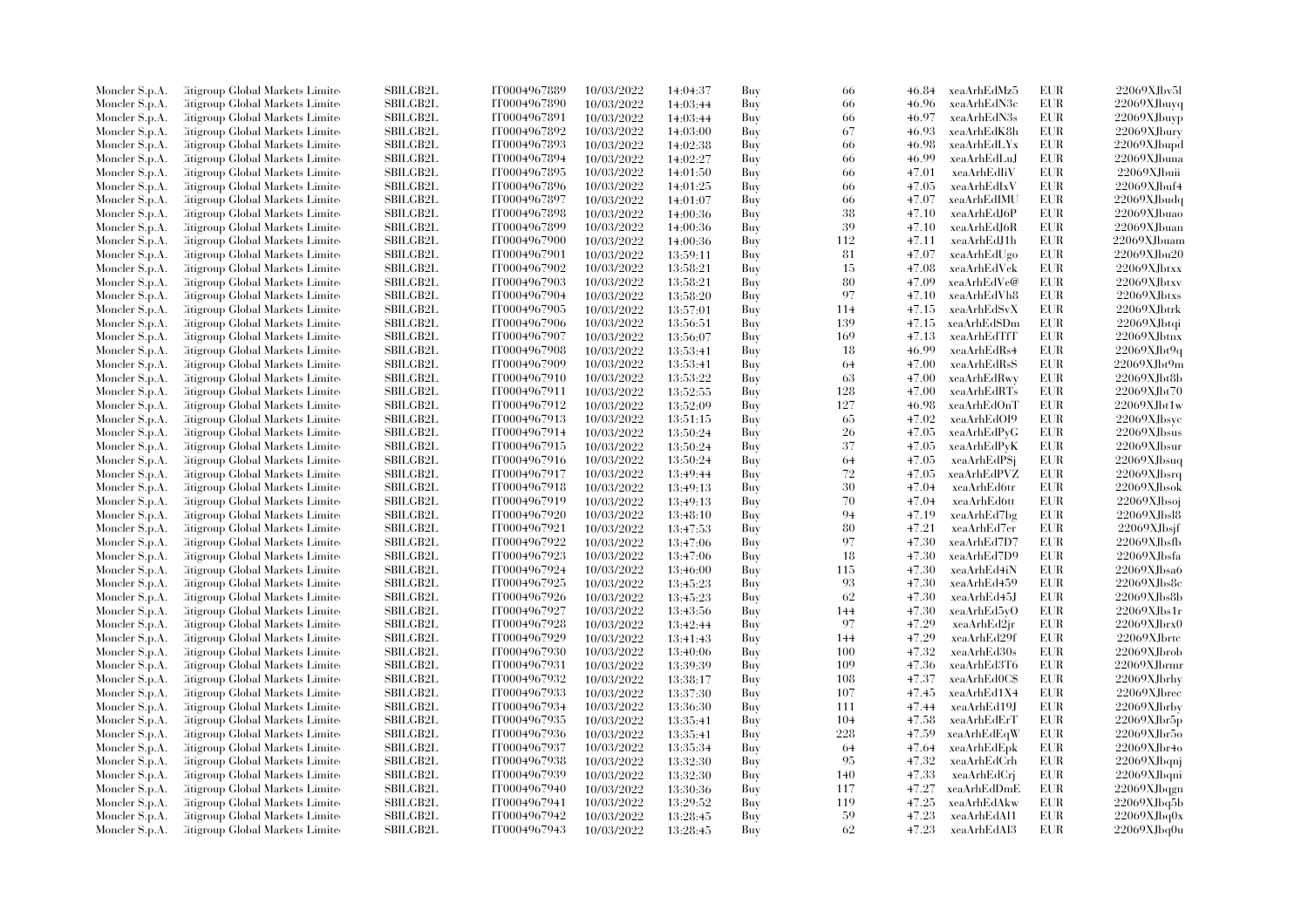|                |                                  | <b>SBILGB2L</b> |              |            |          |     | 129        |       |                    | EUR        | 22069XJbq0i       |
|----------------|----------------------------------|-----------------|--------------|------------|----------|-----|------------|-------|--------------------|------------|-------------------|
| Moncler S.p.A. | Litigroup Global Markets Limite  |                 | IT0004967944 | 10/03/2022 | 13:28:39 | Buy | 29         |       | 47.24 xeaArhEdAUM  |            |                   |
| Moncler S.p.A. | Litigroup Global Markets Limite  | <b>SBILGB2L</b> | IT0004967945 | 10/03/2022 | 13:26:23 | Buy |            | 47.17 | xeaArhEd8GH        | EUR        | 22069XJbpmb       |
| Moncler S.p.A. | Citigroup Global Markets Limite  | SBILGB2L        | IT0004967946 | 10/03/2022 | 13:26:22 | Buy | 149        | 47.18 | xeaArhEd8Ij        | <b>EUR</b> | 22069XJbpm7       |
| Moncler S.p.A. | Litigroup Global Markets Limite  | SBILGB2L        | IT0004967947 | 10/03/2022 | 13:25:06 | Buy | 110        | 47.17 | xeaArhEd96n        | EUR        | 22069XJbpge       |
| Moncler S.p.A. | Litigroup Global Markets Limite  | <b>SBILGB2L</b> | IT0004967948 | 10/03/2022 | 13:24:44 | Buy | 80         | 47.17 | xeaArhEd9H9        | <b>EUR</b> | 22069XJbpec       |
| Moncler S.p.A. | Citigroup Global Markets Limite  | SBILGB2L        | IT0004967949 | 10/03/2022 | 13:23:58 | Buy | 141        | 47.16 | xeaArhEWsqk        | EUR        | 22069XJbpbc       |
| Moncler S.p.A. | Citigroup Global Markets Limite  | SBILGB2L        | IT0004967950 | 10/03/2022 | 13:23:58 | Buy | $\sqrt{2}$ | 47.16 | xeaArhEWsqm        | <b>EUR</b> | 22069XJbpbb       |
| Moncler S.p.A. | Litigroup Global Markets Limite  | <b>SBILGB2L</b> | IT0004967951 | 10/03/2022 | 13:21:50 | Buy | 144        | 47.13 | xeaArhEWt1M        | EUR        | 22069XJbp17       |
| Moncler S.p.A. | Litigroup Global Markets Limite  | <b>SBILGB2L</b> | IT0004967952 | 10/03/2022 | 13:20:20 | Buy | 121        |       | 47.06 xeaArhEWqFW  | EUR        | 22069XJbosi       |
| Moncler S.p.A. | Citigroup Global Markets Limite  | <b>SBILGB2L</b> | IT0004967953 | 10/03/2022 | 13:20:04 | Buy | 109        | 47.05 | xeaArhEWqG8        | EUR        | 22069XJboq8       |
| Moncler S.p.A. | Citigroup Global Markets Limite  | <b>SBILGB2L</b> | IT0004967954 | 10/03/2022 | 13:18:01 | Buy | 90         | 46.92 | xeaArhEWo@g        | EUR        | 22069XJbo7q       |
| Moncler S.p.A. | Litigroup Global Markets Limite  | SBILGB2L        | IT0004967955 | 10/03/2022 | 13:17:25 | Buy | 90         | 46.90 | xeaArhEWoGz        | EUR        | 22069XJbo5d       |
| Moncler S.p.A. | Citigroup Global Markets Limite  | <b>SBILGB2L</b> | IT0004967956 | 10/03/2022 | 13:16:30 | Buy | 67         | 46.93 | xeaArhEWp4o        | EUR        | 22069XJbnz4       |
| Moncler S.p.A. | Litigroup Global Markets Limite  | <b>SBILGB2L</b> | IT0004967957 | 10/03/2022 | 13:16:30 | Buy | 115        | 46.94 | xeaArhEWp4q        | <b>EUR</b> | 22069XJbnz1       |
| Moncler S.p.A. | Citigroup Global Markets Limite  | SBILGB2L        | IT0004967958 | 10/03/2022 | 13:14:42 | Buy | 106        | 46.99 | xeaArhEWmKH        | EUR        | 22069XJbnlk       |
|                | Citigroup Global Markets Limite  | SBILGB2L        | IT0004967959 |            |          |     | 77         | 47.02 | xeaArhEWnvz        | <b>EUR</b> | 22069XJbne2       |
| Moncler S.p.A. |                                  |                 |              | 10/03/2022 | 13:13:38 | Buy |            |       |                    |            |                   |
| Moncler S.p.A. | Citigroup Global Markets Limite  | <b>SBILGB2L</b> | IT0004967960 | 10/03/2022 | 13:13:38 | Buy | 100        | 47.03 | xeaArhEWnvE        | EUR        | 22069XJbndz       |
| Moncler S.p.A. | Litigroup Global Markets Limite  | <b>SBILGB2L</b> | IT0004967961 | 10/03/2022 | 13:11:48 | Buy | 94         | 47.02 | xeaArhEW@3R        | EUR        | 22069XJbmyt       |
| Moncler S.p.A. | Citigroup Global Markets Limite  | SBILGB2L        | IT0004967962 | 10/03/2022 | 13:11:00 | Buy | 142        | 47.02 | xeaArhEWScY        | EUR        | 22069XJbmmv       |
| Moncler S.p.A. | Citigroup Global Markets Limite  | <b>SBILGB2L</b> | IT0004967963 | 10/03/2022 | 13:09:53 | Buy | 97         | 46.99 | xeaArhEWSKd        | EUR        | 22069XJbmaq       |
| Moncler S.p.A. | Citigroup Global Markets Limite  | <b>SBILGB2L</b> | IT0004967964 | 10/03/2022 | 13:08:40 | Buy | 147        | 47.01 | xeaArhEWy5C        | <b>EUR</b> | 22069XJbm1q       |
| Moncler S.p.A. | Litigroup Global Markets Limite  | SBILGB2L        | IT0004967965 | 10/03/2022 | 13:07:20 | Buy | 97         | 47.02 | xeaArhEWzzU        | <b>EUR</b> | $22069X$ Jblo $8$ |
| Moncler S.p.A. | Citigroup Global Markets Limite  | SBILGB2L        | IT0004967966 | 10/03/2022 | 13:06:31 | Buy | 98         | 47.06 | xeaArhEWzIW        | <b>EUR</b> | 22069XJblip       |
| Moncler S.p.A. | Citigroup Global Markets Limite  | <b>SBILGB2L</b> | IT0004967967 | 10/03/2022 | 13:06:31 | Buy | 145        | 47.07 | xeaArhEWzIa        | EUR        | $22069X$ Jblio    |
| Moncler S.p.A. | Citigroup Global Markets Limite  | <b>SBILGB2L</b> | IT0004967968 | 10/03/2022 | 13:04:30 | Buy | 93         | 46.91 | xeaArhEWxDC        | EUR        | 22069XJbkzi       |
| Moncler S.p.A. | Citigroup Global Markets Limite  | SBILGB2L        | IT0004967969 | 10/03/2022 | 13:02:28 | Buy | 92         | 47.00 | xeaArhEWvlb        | EUR        | 22069XJbksp       |
| Moncler S.p.A. | Citigroup Global Markets Limite  | SBILGB2L        | IT0004967970 | 10/03/2022 | 13:02:28 | Buy | 92         | 47.01 | xeaArhEWylg        | <b>EUR</b> | 22069XJbkso       |
| Moncler S.p.A. | Litigroup Global Markets Limite  | <b>SBILGB2L</b> | IT0004967971 | 10/03/2022 | 13:01:24 | Buy | 92         | 47.02 | xeaArhEWvGv        | EUR        | 22069XJbkod       |
| Moncler S.p.A. | Citigroup Global Markets Limite  | <b>SBILGB2L</b> | IT0004967972 | 10/03/2022 | 13:00:32 | Buy | 93         | 47.00 | xeaArhEWcuZ        | EUR        | 22069XJbkkh       |
| Moncler S.p.A. | Citigroup Global Markets Limite  | SBILGB2L        | IT0004967973 | 10/03/2022 | 12:59:43 | Buy | 91         | 46.95 | xeaArhEWdct        | <b>EUR</b> | 22069XJbke4       |
| Moncler S.p.A. | Citigroup Global Markets Limite  | <b>SBILGB2L</b> | IT0004967974 | 10/03/2022 | 12:59:02 | Buy | 93         | 46.99 | xeaArhEWd3Q        | EUR        | 22069XJbk91       |
| Moncler S.p.A. | Litigroup Global Markets Limite  | <b>SBILGB2L</b> | IT0004967975 | 10/03/2022 |          | Buy | 89         | 46.86 | xeaArhEWazS        | <b>EUR</b> | 22069XJbjvb       |
|                |                                  |                 |              |            | 12:57:57 |     |            |       |                    |            |                   |
| Moncler S.p.A. | Citigroup Global Markets Limite  | <b>SBILGB2L</b> | IT0004967976 | 10/03/2022 | 12:56:58 | Buy | 91         | 46.81 | xeaArhEWaRs        | EUR        | 22069XJbjis       |
| Moncler S.p.A. | Citigroup Global Markets Limite  | SBILGB2L        | IT0004967977 | 10/03/2022 | 12:56:03 | Buy | 96         | 46.87 | xeaArhEWb2d        | <b>EUR</b> | 22069XJbjc0       |
| Moncler S.p.A. | Citigroup Global Markets Limite  | <b>SBILGB2L</b> | IT0004967978 | 10/03/2022 | 12:54:11 | Buy | 20         | 46.95 | xeaArhEWZar        | <b>EUR</b> | $22069X$ Jbj $1g$ |
| Moncler S.p.A. | Citigroup Global Markets Limite  | <b>SBILGB2L</b> | IT0004967979 | 10/03/2022 | 12:54:11 | Buy | 66         | 46.95 | xeaArhEWZav        | EUR        | $22069X$ Jbj1f    |
| Moncler S.p.A. | Citigroup Global Markets Limite  | SBILGB2L        | IT0004967980 | 10/03/2022 | 12:54:11 | Buy | 91         | 46.99 | xeaArhEWZay        | EUR        | $22069X$ Jbj $1e$ |
| Moncler S.p.A. | Citigroup Global Markets Limite  | SBILGB2L        | IT0004967981 | 10/03/2022 | 12:52:30 | Buy | 89         | 47.23 | xeaArhEWWq7        | <b>EUR</b> | 22069XJbiri       |
| Moncler S.p.A. | Litigroup Global Markets Limite  | <b>SBILGB2L</b> | IT0004967982 | 10/03/2022 | 12:52:30 | Buy | 89         | 47.24 | xeaArhEWWqD        | EUR        | 22069XJbirh       |
| Moncler S.p.A. | Litigroup Global Markets Limite  | <b>SBILGB2L</b> | IT0004967983 | 10/03/2022 | 12:51:37 | Buy | 90         | 47.17 | xeaArhEWWJF        | EUR        | 22069XJbimg       |
| Moncler S.p.A. | Citigroup Global Markets Limite  | <b>SBILGB2L</b> | IT0004967984 | 10/03/2022 | 12:50:48 | Buy | 90         | 47.18 | xeaArhEWXxY        | <b>EUR</b> | 22069XJbifp       |
| Moncler S.p.A. | Citigroup Global Markets Limite  | SBILGB2L        | IT0004967985 | 10/03/2022 | 12:49:55 | Buy | 85         | 47.06 | xeaArhEWkj3        | EUR        | 22069XJbia5       |
| Moncler S.p.A. | Citigroup Global Markets Limite  | SBILGB2L        | IT0004967986 | 10/03/2022 | 12:48:46 | Buy | 41         | 47.19 | xeaArhEWkEZ        | <b>EUR</b> | 22069XJbi5b       |
| Moncler S.p.A. | Citigroup Global Markets Limite  | SBILGB2L        | IT0004967987 | 10/03/2022 | 12:48:46 | Buy | 44         | 47.19 | xeaArhEWkEb        | EUR        | 22069XJbi5a       |
| Moncler S.p.A. | Citigroup Global Markets Limite  | <b>SBILGB2L</b> | IT0004967988 | 10/03/2022 | 12:47:11 | Buy | 78         | 47.14 | xeaArhEWIE2        | <b>EUR</b> | 22069XJbhvd       |
| Moncler S.p.A. | Citigroup Global Markets Limite  | SBILGB2L        | IT0004967989 | 10/03/2022 | 12:47:11 | Buy | 6          | 47.14 | xeaArhEWlE6        | EUR        | 22069XJbhvc       |
| Moncler S.p.A. | Citigroup Global Markets Limite  | SBILGB2L        | IT0004967990 | 10/03/2022 | 12:47:11 | Buy | 84         | 47.15 | xeaArhEWIED        | EUR        | 22069XJbhvb       |
| Moncler S.p.A. | Citigroup Global Markets Limite  | <b>SBILGB2L</b> | IT0004967991 | 10/03/2022 | 12:46:14 | Buy | 82         | 47.13 | xeaArhEWi\$J       | <b>EUR</b> | 22069XJbhnt       |
| Moncler S.p.A. | Citigroup Global Markets Limite  | <b>SBILGB2L</b> | IT0004967992 | 10/03/2022 | 12:44:06 | Buy | 131        | 47.55 | xeaArhEWgxi        | EUR        | 22069XJbh4z       |
|                | Citigroup Global Markets Limite  | SBILGB2L        | IT0004967993 | 10/03/2022 |          |     | 131        | 47.56 | xeaArhEWgxs        | EUR        | 22069XJbh4y       |
| Moncler S.p.A. |                                  |                 |              |            | 12:44:06 | Buy |            |       |                    |            |                   |
| Moncler S.p.A. | Litigroup Global Markets Limite  | <b>SBILGB2L</b> | IT0004967994 | 10/03/2022 | 12:42:44 | Buy | 132        | 47.55 | xeaArhEWh36        | EUR        | 22069XJbh0k       |
| Moncler S.p.A. | Litigroup Global Markets Limite  | <b>SBILGB2L</b> | IT0004967995 | 10/03/2022 | 12:41:21 | Buy | 87         | 47.56 | xeaArhEWeNd        | <b>EUR</b> | 22069XJbgun       |
| Moncler S.p.A. | Citigroup Global Markets Limite  | SBILGB2L        | IT0004967996 | 10/03/2022 | 12:40:24 | Buy | 131        | 47.57 | xeaArhEWfuA        | EUR        | $22069X$ Jbgrq    |
| Moncler S.p.A. | Citigroup Global Markets Limite  | <b>SBILGB2L</b> | IT0004967997 | 10/03/2022 | 12:38:54 | Buy | 87         | 47.58 | xeaArhEWM2j        | <b>EUR</b> | 22069XJbgkl       |
| Moncler S.p.A. | Citigroup Global Markets Limited | SBILGB2L        | IT0004967998 | 10/03/2022 | 12:38:07 | Buy | 130        |       | 47.58 xeaArhEWNZ\$ | EUR        | 22069XJbgiy       |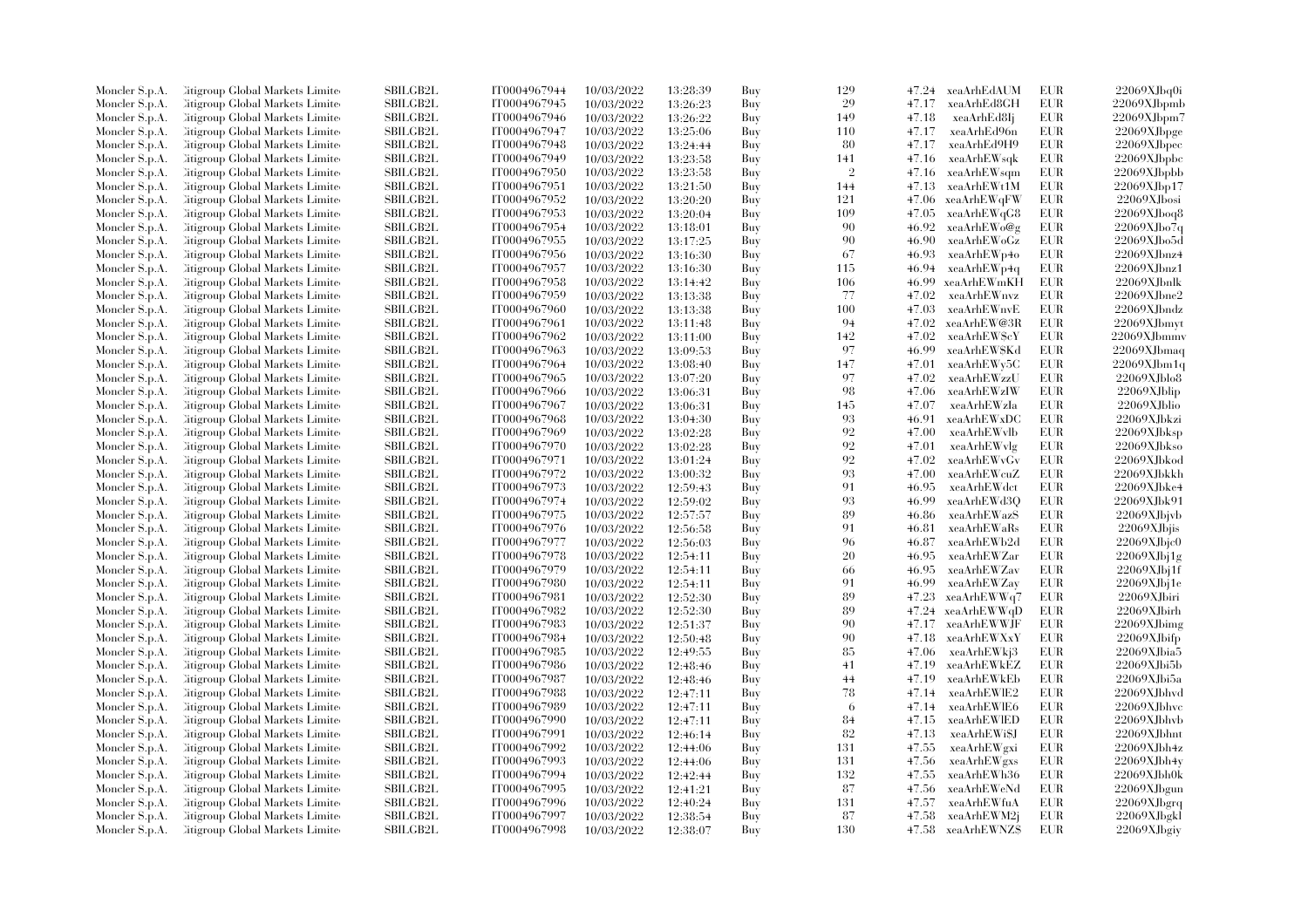| Moncler S.p.A. | Citigroup Global Markets Limite  | SBILGB2L        | IT0004967999                 | 10/03/2022 | 12:36:39 | Buy | 94  | 47.60 | xeaArhEWKer  | EUR        | 22069XJbgd7          |
|----------------|----------------------------------|-----------------|------------------------------|------------|----------|-----|-----|-------|--------------|------------|----------------------|
| Moncler S.p.A. | Citigroup Global Markets Limite  | SBILGB2L        | IT0004968000                 | 10/03/2022 | 12:34:32 | Buy | 123 | 47.65 | xeaArhEWLLk  | EUR        | 22069XJbg37          |
| Moncler S.p.A. | Citigroup Global Markets Limited | <b>SBILGB2L</b> | IT0004968001                 | 10/03/2022 | 12:34:32 | Buy | 105 | 47.64 | xeaArhEWLLv  | <b>EUR</b> | 22069XJbg36          |
| Moncler S.p.A. | Litigroup Global Markets Limite  | SBILGB2L        | IT0004968002                 | 10/03/2022 | 12:34:32 | Buy | 176 | 47.65 | xeaArhEWLLx  | EUR        | 22069XJbg34          |
| Moncler S.p.A. | Citigroup Global Markets Limite  | <b>SBILGB2L</b> | IT0004968003                 | 10/03/2022 | 12:32:35 | Buy | 62  | 47.67 | xeaArhEWJeA  | <b>EUR</b> | 22069XJbfvn          |
| Moncler S.p.A. | Citigroup Global Markets Limite  | SBILGB2L        | IT0004968004                 | 10/03/2022 | 12:32:02 | Buy | 61  | 47.69 | xeaArhEWJ6l  | EUR        | 22069XJbfuk          |
| Moncler S.p.A. | Citigroup Global Markets Limited | <b>SBILGB2L</b> | IT0004968005                 | 10/03/2022 | 12:30:30 | Buy | 60  | 47.72 | xeaArhEWG1Y  | EUR        | 22069XJbfpj          |
| Moncler S.p.A. | Litigroup Global Markets Limite  | <b>SBILGB2L</b> | IT0004968006                 | 10/03/2022 | 12:30:02 | Buy | 107 | 47.78 | xeaArhEWGRI  | <b>EUR</b> | 22069XJbfmw          |
| Moncler S.p.A. | Citigroup Global Markets Limite  | SBILGB2L        | IT0004968007                 | 10/03/2022 | 12:27:57 | Buy | 80  | 47.79 | xeaArhEWU@q  | <b>EUR</b> | 22069XJbf1           |
| Moncler S.p.A. | Citigroup Global Markets Limite  | SBILGB2L        | IT0004968008                 | 10/03/2022 | 12:27:51 | Buy | 104 | 47.80 | xeaArhEWU5S  | <b>EUR</b> | 22069XJbfdg          |
| Moncler S.p.A. | Citigroup Global Markets Limite  | <b>SBILGB2L</b> | IT0004968009                 | 10/03/2022 | 12:24:31 | Buy | 61  | 47.68 | xeaArhEWSSH  | EUR        | 22069XJbf1p          |
| Moncler S.p.A. | Litigroup Global Markets Limite  | <b>SBILGB2L</b> | IT0004968010                 | 10/03/2022 | 12:24:31 | Buy | 74  | 47.68 | xeaArhEWSST  | <b>EUR</b> | 22069XJbf1o          |
| Moncler S.p.A. | Citigroup Global Markets Limite  | SBILGB2L        | IT0004968011                 | 10/03/2022 | 12:22:24 | Buy | 50  | 47.62 | xeaArhEWQov  | <b>EUR</b> | 22069XJbeto          |
| Moncler S.p.A. | Citigroup Global Markets Limited | SBILGB2L        | IT0004968012                 | 10/03/2022 | 12:22:23 | Buy | 63  | 47.63 | xeaArhEWQzR  | <b>EUR</b> | 22069XJbetm          |
| Moncler S.p.A. | Litigroup Global Markets Limite  | SBILGB2L        | IT0004968013                 | 10/03/2022 | 12:20:53 | Buy | 62  | 47.61 | xeaArhEWRo9  | EUR        | $22069X$ Jbeo3       |
| Moncler S.p.A. | Litigroup Global Markets Limite  | <b>SBILGB2L</b> | IT0004968014                 | 10/03/2022 |          | Buy | 117 | 47.61 | xeaArhEWOZI  | EUR        | 22069XJbejv          |
|                |                                  | SBILGB2L        |                              |            | 12:19:41 |     | 82  | 47.54 | xeaArhEWPXK  | EUR        | 22069XJbecc          |
| Moncler S.p.A. | Citigroup Global Markets Limite  | <b>SBILGB2L</b> | IT0004968015<br>IT0004968016 | 10/03/2022 | 12:18:07 | Buy | 97  | 47.47 |              | EUR        | 22069XJbe7i          |
| Moncler S.p.A. | Citigroup Global Markets Limite  |                 |                              | 10/03/2022 | 12:16:19 | Buy | 42  |       | xeaArhEW6WV  |            |                      |
| Moncler S.p.A. | Citigroup Global Markets Limite  | <b>SBILGB2L</b> | IT0004968017                 | 10/03/2022 | 12:16:15 | Buy |     | 47.47 | xeaArhEW6jr  | <b>EUR</b> | 22069XJbe79          |
| Moncler S.p.A. | Litigroup Global Markets Limite  | SBILGB2L        | IT0004968018                 | 10/03/2022 | 12:13:50 | Buy | -6  | 47.50 | xeaArhEW7vk  | EUR        | 22069XJbdzd          |
| Moncler S.p.A. | Citigroup Global Markets Limite  | SBILGB2L        | IT0004968019                 | 10/03/2022 | 12:13:49 | Buy | 102 | 47.51 | xeaArhEW7uM  | <b>EUR</b> | 22069XJbdz3          |
| Moncler S.p.A. | Citigroup Global Markets Limite  | SBILGB2L        | IT0004968020                 | 10/03/2022 | 12:12:08 | Buy | 102 | 47.63 | xeaArhEW46z  | <b>EUR</b> | 22069XJbdnx          |
| Moncler S.p.A. | Citigroup Global Markets Limite  | <b>SBILGB2L</b> | IT0004968021                 | 10/03/2022 | 12:10:04 | Buy | 115 | 47.58 | xeaArhEW5IU  | EUR        | 22069XJbdel          |
| Moncler S.p.A. | Citigroup Global Markets Limite  | SBILGB2L        | IT0004968022                 | 10/03/2022 | 12:08:14 | Buy | 117 | 47.54 | xeaArhEW2RO  | <b>EUR</b> | 22069XJbd7j          |
| Moncler S.p.A. | Citigroup Global Markets Limite  | <b>SBILGB2L</b> | IT0004968023                 | 10/03/2022 | 12:06:09 | Buy | 105 | 47.48 | xeaArhEW0wW  | EUR        | 22069XJbcya          |
| Moncler S.p.A. | Litigroup Global Markets Limite  | <b>SBILGB2L</b> | IT0004968024                 | 10/03/2022 | 12:04:25 | Buy | -66 | 47.48 | xeaArhEW1Fs  | <b>EUR</b> | 22069XJbcod          |
| Moncler S.p.A. | Citigroup Global Markets Limite  | <b>SBILGB2L</b> | IT0004968025                 | 10/03/2022 | 12:04:06 | Buy | 12  | 47.44 | xeaArhEW1HE  | EUR        | 22069XJbcn8          |
| Moncler S.p.A. | Citigroup Global Markets Limite  | <b>SBILGB2L</b> | IT0004968026                 | 10/03/2022 | 12:03:08 | Buy | 34  | 47.46 | xeaArhEWEz@  | <b>EUR</b> | 22069XJbck3          |
| Moncler S.p.A. | Litigroup Global Markets Limite  | SBILGB2L        | IT0004968027                 | 10/03/2022 | 12:03:08 | Buy | 30  | 47.46 | xeaArhEWEz0  | EUR        | 22069XJbck1          |
| Moncler S.p.A. | Litigroup Global Markets Limite  | <b>SBILGB2L</b> | IT0004968028                 | 10/03/2022 | 12:02:07 | Buy | 63  | 47.50 | xeaArhEWFrW  | EUR        | $22069X$ Jbcct       |
| Moncler S.p.A. | Litigroup Global Markets Limite  | <b>SBILGB2L</b> | IT0004968029                 | 10/03/2022 | 12:01:04 | Buy | 63  | 47.53 | xeaArhEWFEe  | <b>EUR</b> | 22069XJbc9g          |
| Moncler S.p.A. | Citigroup Global Markets Limite  | SBILGB2L        | IT0004968030                 | 10/03/2022 | 12:00:06 | Buy | 63  | 47.57 | xeaArhEWCl4  | <b>EUR</b> | 22069XJbc3h          |
| Moncler S.p.A. | Citigroup Global Markets Limite  | SBILGB2L        | IT0004968031                 | 10/03/2022 | 11:59:18 | Buy | 65  | 47.50 | xeaArhEWC8q  | EUR        | 22069XJbbz8          |
| Moncler S.p.A. | Citigroup Global Markets Limite  | <b>SBILGB2L</b> | IT0004968032                 | 10/03/2022 | 11:58:01 | Buy | 61  | 47.53 | xeaArhEWDu8  | EUR        | 22069XJbbun          |
| Moncler S.p.A. | Citigroup Global Markets Limite  | SBILGB2L        | IT0004968033                 | 10/03/2022 | 11:57:57 | Buy | 63  | 47.54 | xeaArhEWD46  | <b>EUR</b> | 22069XJbbu8          |
| Moncler S.p.A. | Citigroup Global Markets Limite  | <b>SBILGB2L</b> | IT0004968034                 | 10/03/2022 | 11:56:51 | Buy | 63  | 47.54 | xeaArhEWAkQ  | EUR        | 22069XJbbr1          |
| Moncler S.p.A. | Litigroup Global Markets Limite  | SBILGB2L        | IT0004968035                 | 10/03/2022 | 11:55:02 | Buy | 50  | 47.45 | xeaArhEWBhF  | EUR        | $22069X$ Jbbiv       |
| Moncler S.p.A. | Citigroup Global Markets Limite  | <b>SBILGB2L</b> | IT0004968036                 | 10/03/2022 | 11:55:02 | Buy | 13  | 47.45 | xeaArhEWBhH  | EUR        | 22069XJbbiu          |
| Moncler S.p.A. | Citigroup Global Markets Limite  | <b>SBILGB2L</b> | IT0004968037                 | 10/03/2022 | 11:54:25 | Buy | 62  | 47.50 | xeaArhEWBFS  | <b>EUR</b> | 22069XJbbh3          |
| Moncler S.p.A. | Litigroup Global Markets Limite  | SBILGB2L        | IT0004968038                 | 10/03/2022 | 11:53:22 | Buy | 68  | 47.51 | xeaArhEW8e3  | EUR        | 22069XJbbes          |
| Moncler S.p.A. | Litigroup Global Markets Limite  | <b>SBILGB2L</b> | IT0004968039                 | 10/03/2022 | 11:50:49 | Buy | 119 | 47.45 | xeaArhEW9CD  | EUR        | 22069XJbb64          |
| Moncler S.p.A. | Citigroup Global Markets Limite  | SBILGB2L        | IT0004968040                 | 10/03/2022 | 11:50:49 | Buy | 119 | 47.46 | xeaArhEW9CR  | EUR        | 22069XJbb63          |
| Moncler S.p.A. | Citigroup Global Markets Limite  | SBILGB2L        | IT0004968041                 | 10/03/2022 | 11:48:10 | Buy | 73  | 47.53 | xeaArhEXtq6  | <b>EUR</b> | $22069\mbox{XJbau}6$ |
| Moncler S.p.A. | Litigroup Global Markets Limite  | <b>SBILGB2L</b> | IT0004968042                 | 10/03/2022 | 11:47:45 | Buy | 100 | 47.55 | xeaArhEXtxk  | EUR        | 22069XJbatc          |
| Moncler S.p.A. | Litigroup Global Markets Limite  | <b>SBILGB2L</b> | IT0004968043                 | 10/03/2022 | 11:45:12 | Buy | 64  | 47.47 | xeaArhEXqSo  | EUR        | 22069XJbagm          |
| Moncler S.p.A. | Citigroup Global Markets Limite  | <b>SBILGB2L</b> | IT0004968044                 | 10/03/2022 | 11:42:26 | Buy | 118 | 47.47 | xeaArhEXon6  | EUR        | 22069XJba8p          |
| Moncler S.p.A. | Citigroup Global Markets Limite  | <b>SBILGB2L</b> | IT0004968045                 | 10/03/2022 | 11:42:26 | Buy | 112 | 47.48 | xeaArhEXonC  | EUR        | 22069XJba8o          |
| Moncler S.p.A. | Citigroup Global Markets Limite  | <b>SBILGB2L</b> | IT0004968046                 | 10/03/2022 | 11:40:42 | Buy | 60  | 47.67 | xeaArhEXplS  | EUR        | $22069X$ Jb $9$ ze   |
| Moncler S.p.A. | Citigroup Global Markets Limite  | SBILGB2L        | IT0004968047                 | 10/03/2022 | 11:39:19 | Buy | -61 | 47.83 | xeaArhEXmaA  | EUR        | 22069XJb9r1          |
|                |                                  | <b>SBILGB2L</b> | IT0004968048                 | 10/03/2022 |          |     | 61  | 47.87 | xeaArhEXm3U  | <b>EUR</b> | 22069XJb9l2          |
| Moncler S.p.A. | Citigroup Global Markets Limite  | SBILGB2L        | IT0004968049                 |            | 11:38:20 | Buy | 122 | 48.00 |              | EUR        | 22069XJb9gx          |
| Moncler S.p.A. | Litigroup Global Markets Limite  |                 |                              | 10/03/2022 | 11:37:21 | Buy |     |       | xeaArhEXnXd  |            |                      |
| Moncler S.p.A. | Litigroup Global Markets Limite  | <b>SBILGB2L</b> | IT0004968050                 | 10/03/2022 | 11:35:30 | Buy | -61 | 47.94 | xeaArhEX@ZF  | EUR        | 22069XJb987          |
| Moncler S.p.A. | Citigroup Global Markets Limite  | SBILGB2L        | IT0004968051                 | 10/03/2022 | 11:34:51 | Buy | 118 | 47.95 | xeaArhEX@un  | EUR        | 22069XJb94q          |
| Moncler S.p.A. | Citigroup Global Markets Limite  | <b>SBILGB2L</b> | IT0004968052                 | 10/03/2022 | 11:32:59 | Buy | 118 | 47.98 | xeaArhEX\$7N | <b>EUR</b> | 22069XJb8uf          |
| Moncler S.p.A. | Citigroup Global Markets Limited | SBILGB2L        | IT0004968053                 | 10/03/2022 | 11:30:44 | Buy | -60 | 48.03 | xeaArhEXyB0  | <b>EUR</b> | 22069XJb8ko          |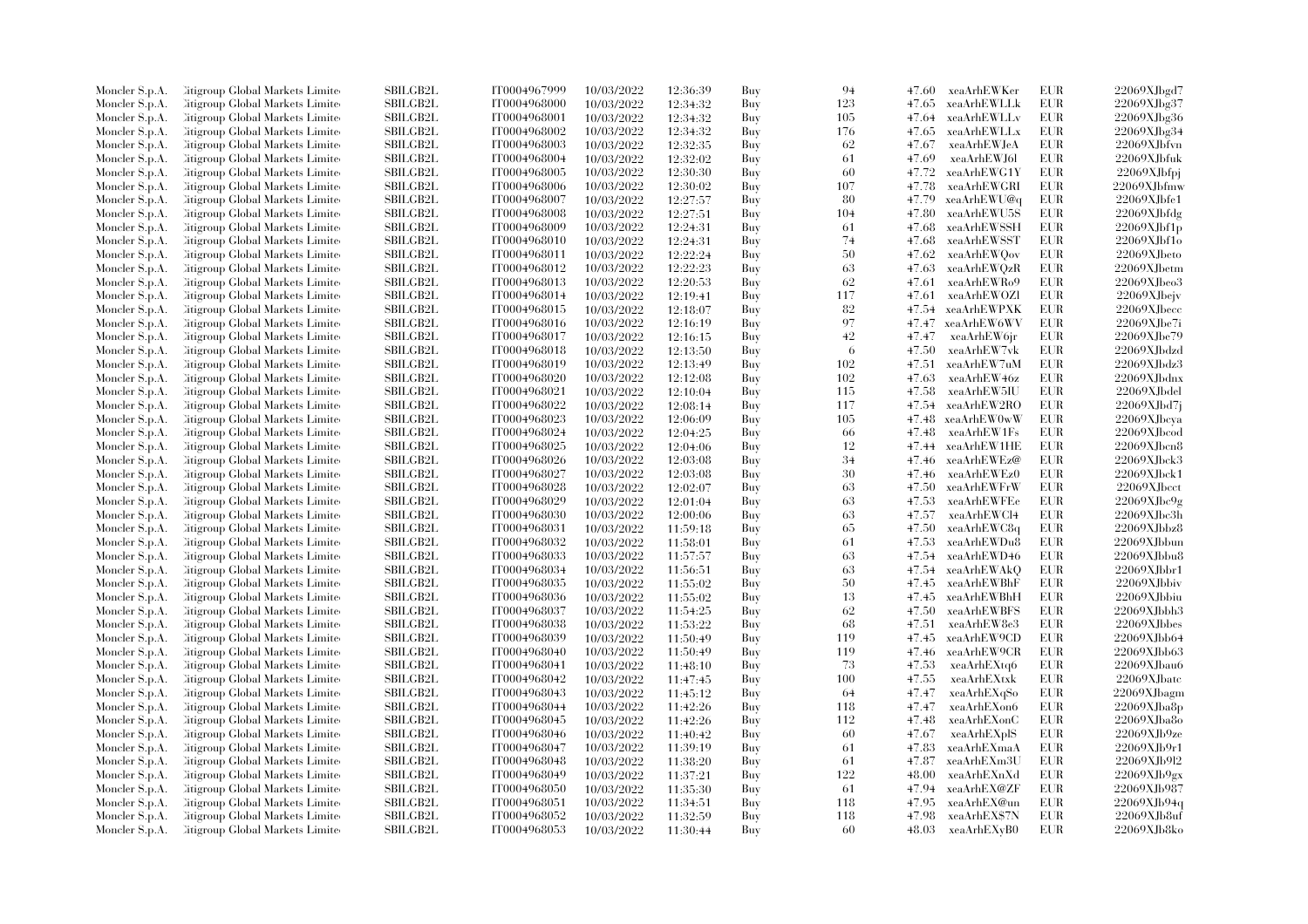| Moncler S.p.A. | Litigroup Global Markets Limite  | SBILGB2L        | IT0004968054 | 10/03/2022 | 11:29:51 | Buy | 66  | 48.03 | xeaArhEXzlR  | EUR        | 22069XJb8hv       |
|----------------|----------------------------------|-----------------|--------------|------------|----------|-----|-----|-------|--------------|------------|-------------------|
| Moncler S.p.A. | Litigroup Global Markets Limite  | <b>SBILGB2L</b> | IT0004968055 | 10/03/2022 | 11:28:41 | Buy | 45  | 48.04 | xeaArhEXzVp  | EUR        | $22069X$ Jb $8cy$ |
| Moncler S.p.A. | Citigroup Global Markets Limite  | <b>SBILGB2L</b> | IT0004968056 | 10/03/2022 | 11:28:41 | Buy | 21  | 48.04 | xeaArhEXzVr  | <b>EUR</b> | 22069XJb8cw       |
| Moncler S.p.A. | Litigroup Global Markets Limite  | SBILGB2L        | IT0004968057 | 10/03/2022 | 11:27:36 | Buy | 134 | 48.07 | xeaArhEXwx4  | EUR        | 22069XJb84e       |
| Moncler S.p.A. | Litigroup Global Markets Limite  | <b>SBILGB2L</b> | IT0004968058 | 10/03/2022 | 11:25:44 | Buy | -66 | 48.01 | xeaArhEXxB6  | <b>EUR</b> | 22069XJb7su       |
| Moncler S.p.A. | Citigroup Global Markets Limite  | SBILGB2L        | IT0004968059 | 10/03/2022 | 11:25:02 | Buy | 66  | 48.04 | xeaArhEXuim  | EUR        | 22069XJb7pv       |
| Moncler S.p.A. | Citigroup Global Markets Limite  | SBILGB2L        | IT0004968060 | 10/03/2022 | 11:23:34 | Buy | 67  | 47.97 | xeaArhEXuVT  | <b>EUR</b> | 22069XJb7ko       |
| Moncler S.p.A. | Litigroup Global Markets Limite  | <b>SBILGB2L</b> | IT0004968061 | 10/03/2022 | 11:22:53 | Buy | 66  | 48.02 | xeaArhEXvoA  | EUR        | 22069XJb7if       |
|                |                                  |                 |              |            |          |     |     |       |              | EUR        |                   |
| Moncler S.p.A. | Litigroup Global Markets Limite  | <b>SBILGB2L</b> | IT0004968062 | 10/03/2022 | 11:21:38 | Buy | 133 | 48.11 | xeaArhEXcix  |            | 22069XJb7dj       |
| Moncler S.p.A. | Citigroup Global Markets Limite  | SBILGB2L        | IT0004968063 | 10/03/2022 | 11:20:03 | Buy | 81  | 48.08 | xeaArhEXcRL  | EUR        | 22069XJb76n       |
| Moncler S.p.A. | Citigroup Global Markets Limite  | <b>SBILGB2L</b> | IT0004968064 | 10/03/2022 | 11:19:02 | Buy | 50  | 48.10 | xeaArhEXd5O  | EUR        | 22069XJb73m       |
| Moncler S.p.A. | Litigroup Global Markets Limite  | <b>SBILGB2L</b> | IT0004968065 | 10/03/2022 | 11:18:02 | Buy | 66  | 48.10 | xeaArhEXdOz  | EUR        | 22069XJb711       |
| Moncler S.p.A. | Citigroup Global Markets Limite  | <b>SBILGB2L</b> | IT0004968066 | 10/03/2022 | 11:16:41 | Buy | 66  | 48.09 | xeaArhEXaLR  | EUR        | 22069XJb6u1       |
| Moncler S.p.A. | Litigroup Global Markets Limite  | <b>SBILGB2L</b> | IT0004968067 | 10/03/2022 | 11:16:30 | Buy | 67  | 48.12 | xeaArhEXaSx  | <b>EUR</b> | 22069XJb6t6       |
| Moncler S.p.A. | Citigroup Global Markets Limite  | SBILGB2L        | IT0004968068 | 10/03/2022 | 11:14:43 | Buy | 67  | 47.98 | xeaArhEXbM7  | EUR        | 22069XJb6of       |
| Moncler S.p.A. | Litigroup Global Markets Limite  | SBILGB2L        | IT0004968069 | 10/03/2022 | 11:14:03 | Buy | 67  | 47.94 | xeaArhEXYhK  | EUR        | 22069XJb6m0       |
| Moncler S.p.A. | Citigroup Global Markets Limite  | SBILGB2L        | IT0004968070 | 10/03/2022 | 11:13:01 | Buy | 66  | 48.03 | xeaArhEXZan  | <b>EUR</b> | 22069XJb6ee       |
| Moncler S.p.A. | Litigroup Global Markets Limite  | <b>SBILGB2L</b> | IT0004968071 | 10/03/2022 | 11:12:17 | Buy | 67  | 47.99 | xeaArhEXZ1b  | EUR        | 22069XJb69x       |
| Moncler S.p.A. | Citigroup Global Markets Limite  | SBILGB2L        | IT0004968072 | 10/03/2022 | 11:11:15 | Buy | 67  | 48.01 | xeaArhEXWnu  | EUR        | 22069XJb640       |
| Moncler S.p.A. | Citigroup Global Markets Limite  | <b>SBILGB2L</b> | IT0004968073 | 10/03/2022 | 11:09:49 | Buy | 68  | 47.95 | xeaArhEXXZX  | EUR        | 22069XJb5zf       |
| Moncler S.p.A. | Citigroup Global Markets Limite  | <b>SBILGB2L</b> | IT0004968074 | 10/03/2022 | 11:08:54 | Buy | 68  | 47.99 | xeaArhEXXEh  | <b>EUR</b> | 22069XJb5vk       |
| Moncler S.p.A. | Litigroup Global Markets Limite  | SBILGB2L        | IT0004968075 | 10/03/2022 | 11:07:50 | Buy | 68  | 48.01 | xeaArhEXkfV  | <b>EUR</b> | 22069XJb5qn       |
| Moncler S.p.A. | Citigroup Global Markets Limite  | SBILGB2L        | IT0004968076 | 10/03/2022 | 11:07:03 | Buy | 69  | 48.00 | xeaArhEXk19  | EUR        | 22069XJb5o3       |
| Moncler S.p.A. | Citigroup Global Markets Limite  | <b>SBILGB2L</b> | IT0004968077 | 10/03/2022 | 11:05:52 | Buy | 68  | 48.03 | xeaArhEXl@c  | EUR        | 22069XJb5hk       |
| Moncler S.p.A. | Citigroup Global Markets Limite  | <b>SBILGB2L</b> | IT0004968078 | 10/03/2022 | 11:05:15 | Buy | 73  | 48.03 | xeaArhEXl9n  | <b>EUR</b> | 22069XJb5gy       |
| Moncler S.p.A. | Citigroup Global Markets Limite  | SBILGB2L        | IT0004968079 | 10/03/2022 | 11:04:14 | Buy | 80  | 48.04 | xeaArhEXifC  | EUR        | 22069XJb5ca       |
| Moncler S.p.A. | Citigroup Global Markets Limite  | <b>SBILGB2L</b> | IT0004968080 | 10/03/2022 | 11:03:06 | Buy | 80  | 48.01 | xeaArhEXiPb  | EUR        | 22069XJb56f       |
| Moncler S.p.A. | Litigroup Global Markets Limite  | <b>SBILGB2L</b> | IT0004968081 | 10/03/2022 | 11:01:48 | Buy | 63  | 48.01 | xeaArhEXj9z  | <b>EUR</b> | 22069XJb509       |
|                | Citigroup Global Markets Limite  | SBILGB2L        | IT0004968082 | 10/03/2022 |          | Buy | 73  | 48.01 | xeaArhEXj93  | EUR        | 22069XJb507       |
| Moncler S.p.A. |                                  | SBILGB2L        |              |            | 11:01:48 |     |     |       |              |            |                   |
| Moncler S.p.A. | Citigroup Global Markets Limite  |                 | IT0004968083 | 10/03/2022 | 10:59:59 | Buy | 75  | 48.03 | xeaArhEXgG7  | <b>EUR</b> | 22069XJb4s9       |
| Moncler S.p.A. | Citigroup Global Markets Limite  | <b>SBILGB2L</b> | IT0004968084 | 10/03/2022 | 10:59:59 | Buy | 73  | 48.03 | xeaArhEXgGA  | EUR        | 22069XJb4s8       |
| Moncler S.p.A. | Litigroup Global Markets Limite  | <b>SBILGB2L</b> | IT0004968085 | 10/03/2022 | 10:58:00 | Buy | 72  | 48.00 | xeaArhEXejS  | <b>EUR</b> | 22069XJb4jd       |
| Moncler S.p.A. | Litigroup Global Markets Limite  | <b>SBILGB2L</b> | IT0004968086 | 10/03/2022 | 10:57:08 | Buy | 73  | 48.07 | xeaArhEXeHP  | <b>EUR</b> | 22069XJb4f8       |
| Moncler S.p.A. | Citigroup Global Markets Limite  | SBILGB2L        | IT0004968087 | 10/03/2022 | 10:56:02 | Buy | 73  | 48.19 | xeaArhEXMIB  | <b>EUR</b> | 22069XJb4a4       |
| Moncler S.p.A. | Citigroup Global Markets Limite  | SBILGB2L        | IT0004968088 | 10/03/2022 | 10:55:26 | Buy | 73  | 48.19 | xeaArhEXM1J  | EUR        | 22069XJb472       |
| Moncler S.p.A. | Litigroup Global Markets Limite  | <b>SBILGB2L</b> | IT0004968089 | 10/03/2022 | 10:54:17 | Buy | 74  | 48.19 | xeaArhEXNu2  | <b>EUR</b> | 22069XJb40s       |
| Moncler S.p.A. | Citigroup Global Markets Limite  | SBILGB2L        | IT0004968090 | 10/03/2022 | 10:53:14 | Buy | 31  | 48.19 | xeaArhEXKdp  | EUR        | 22069XJb3wm       |
| Moncler S.p.A. | Citigroup Global Markets Limite  | SBILGB2L        | IT0004968091 | 10/03/2022 | 10:53:14 | Buy | 43  | 48.19 | xeaArhEXKdr  | <b>EUR</b> | 22069XJb3wl       |
| Moncler S.p.A. | Litigroup Global Markets Limite  | <b>SBILGB2L</b> | IT0004968092 | 10/03/2022 | 10:52:10 | Buy | 75  | 48.15 | xeaArhEXLc9  | <b>EUR</b> | 22069XJb3oj       |
| Moncler S.p.A. | Litigroup Global Markets Limite  | <b>SBILGB2L</b> | IT0004968093 | 10/03/2022 | 10:51:30 | Buy | 125 | 48.24 | xeaArhEXLFY  | <b>EUR</b> | 22069XJb3if       |
| Moncler S.p.A. | Citigroup Global Markets Limite  | <b>SBILGB2L</b> | IT0004968094 | 10/03/2022 | 10:50:10 | Buy | 80  | 48.25 | xeaArhEXI7T  | <b>EUR</b> | 22069XJb3dx       |
| Moncler S.p.A. | Citigroup Global Markets Limite  | SBILGB2L        | IT0004968095 | 10/03/2022 | 10:48:31 | Buy | 85  | 48.15 | xeaArhEXJD\$ | <b>EUR</b> | 22069XJb35k       |
| Moncler S.p.A. | Citigroup Global Markets Limite  | SBILGB2L        | IT0004968096 | 10/03/2022 | 10:48:29 | Buy | 56  | 48.16 | xeaArhEXJCf  | <b>EUR</b> | 22069XJb35i       |
| Moncler S.p.A. | Citigroup Global Markets Limite  | SBILGB2L        | IT0004968097 | 10/03/2022 | 10:48:29 | Buy | 44  | 48.16 | xeaArhEXJCh  | EUR        | 22069XJb35h       |
| Moncler S.p.A. | Citigroup Global Markets Limite  | <b>SBILGB2L</b> | IT0004968098 | 10/03/2022 | 10:46:39 | Buy | 83  | 48.01 | xeaArhEXGIs  | EUR        | 22069XJb2x4       |
| Moncler S.p.A. | Citigroup Global Markets Limite  | SBILGB2L        | IT0004968099 | 10/03/2022 | 10:43:20 | Buy | 149 | 48.02 | xeaArhEXViR  | <b>EUR</b> | 22069XJb2gq       |
| Moncler S.p.A. | Citigroup Global Markets Limite  | <b>SBILGB2L</b> | IT0004968100 | 10/03/2022 | 10:43:20 | Buy | 149 | 48.03 | xeaArhEXVlf  | EUR        | 22069XJb2go       |
| Moncler S.p.A. | Citigroup Global Markets Limite  | <b>SBILGB2L</b> | IT0004968101 | 10/03/2022 | 10:41:29 | Buy | 74  | 47.94 | xeaArhEXSz5  | EUR        | 22069XJb29j       |
| Moncler S.p.A. | Citigroup Global Markets Limite  | SBILGB2L        | IT0004968102 | 10/03/2022 | 10:40:20 | Buy | 73  | 47.94 | xeaArhEXTdh  | <b>EUR</b> | 22069XJb24q       |
| Moncler S.p.A. | Citigroup Global Markets Limite  | SBILGB2L        | IT0004968103 | 10/03/2022 | 10:39:19 | Buy | 71  | 47.97 | xeaArhEXTA1  | <b>EUR</b> | 22069XJb1zd       |
| Moncler S.p.A. | Litigroup Global Markets Limite  | <b>SBILGB2L</b> | IT0004968104 | 10/03/2022 | 10:39:08 | Buy | 70  | 47.99 | xeaArhEXTI5  | EUR        | 22069XJb1vk       |
| Moncler S.p.A. | Litigroup Global Markets Limite  | <b>SBILGB2L</b> | IT0004968105 | 10/03/2022 | 10:38:07 | Buy | 71  | 48.00 | xeaArhEXQuj  | <b>EUR</b> | 22069XJb1ux       |
| Moncler S.p.A. | Citigroup Global Markets Limite  | SBILGB2L        | IT0004968106 | 10/03/2022 | 10:36:44 | Buy | 70  | 47.98 | xeaArhEXRzC  | EUR        | 22069XJb1nk       |
| Moncler S.p.A. | Citigroup Global Markets Limite  | <b>SBILGB2L</b> | IT0004968107 | 10/03/2022 | 10:35:43 | Buy | 72  | 47.99 | xeaArhEXRQ8  | <b>EUR</b> | 22069XJb1jl       |
| Moncler S.p.A. | Citigroup Global Markets Limited | SBILGB2L        | IT0004968108 | 10/03/2022 | 10:35:02 | Buy | 82  | 48.02 | xeaArhEXOys  | <b>EUR</b> |                   |
|                |                                  |                 |              |            |          |     |     |       |              |            | 22069XJb1gq       |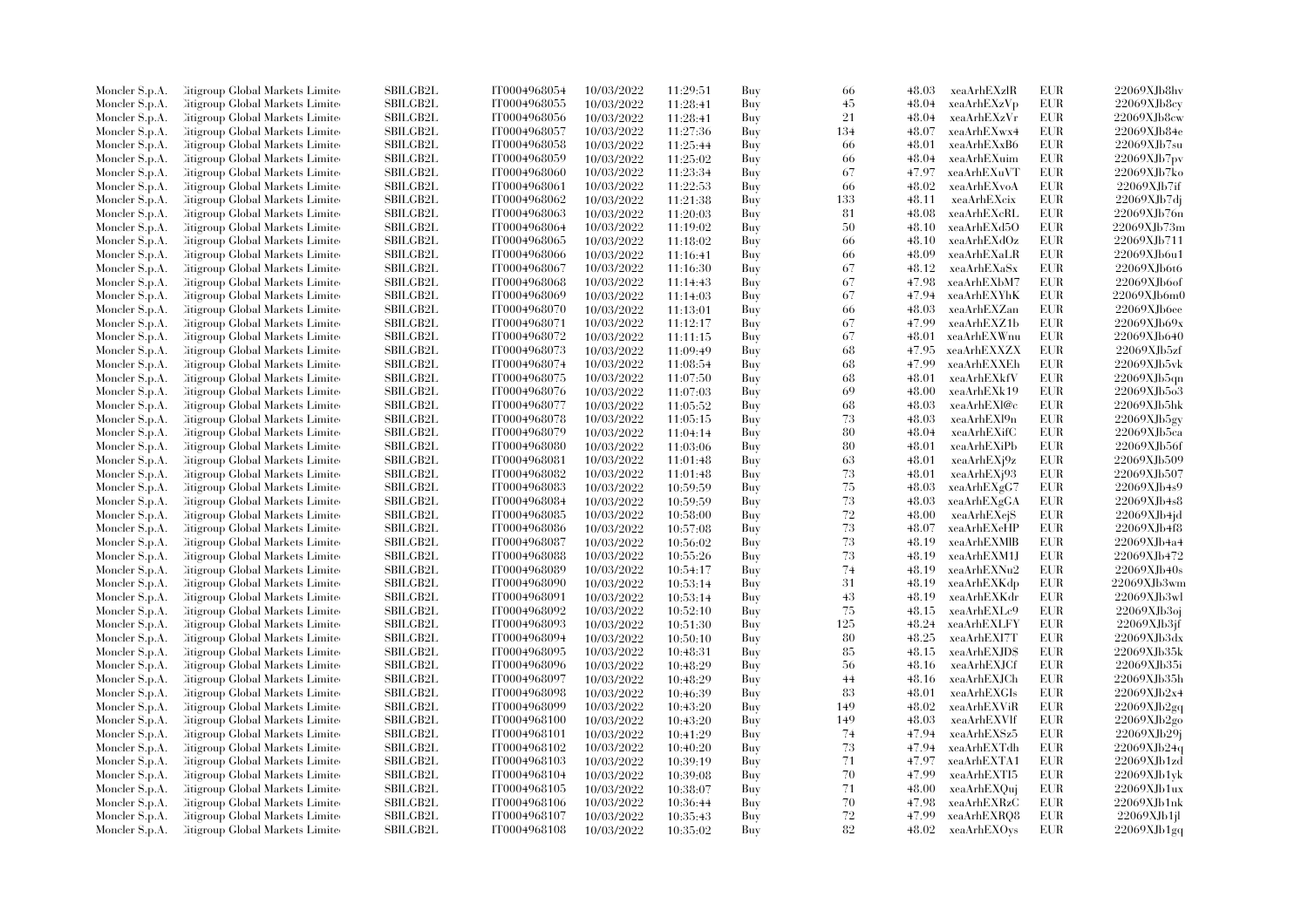| Moncler S.p.A. | Litigroup Global Markets Limite  | SBILGB2L        | IT0004968109 | 10/03/2022 | 10:33:19 | Buy | 67     | 48.01 | xeaArhEXP4y  | EUR        | 22069XJb184       |
|----------------|----------------------------------|-----------------|--------------|------------|----------|-----|--------|-------|--------------|------------|-------------------|
| Moncler S.p.A. | Litigroup Global Markets Limite  | <b>SBILGB2L</b> | IT0004968110 | 10/03/2022 | 10:33:19 | Buy | 97     | 48.01 | xeaArhEXP47  | EUR        | 22069XJb183       |
| Moncler S.p.A. | Citigroup Global Markets Limite  | <b>SBILGB2L</b> | IT0004968111 | 10/03/2022 | 10:29:35 | Buy | 39     | 48.01 | xeaArhEX7MV  | <b>EUR</b> | 22069XJb0tx       |
| Moncler S.p.A. | Litigroup Global Markets Limite  | SBILGB2L        | IT0004968112 | 10/03/2022 | 10:29:35 | Buy | 87     | 48.01 | xeaArhEX7HX  | EUR        | 22069XJb0tw       |
| Moncler S.p.A. | Litigroup Global Markets Limite  | <b>SBILGB2L</b> | IT0004968113 | 10/03/2022 | 10:29:35 | Buy | 126    | 48.00 | xeaArhEX7Ha  | <b>EUR</b> | 22069XJb0tv       |
| Moncler S.p.A. | Citigroup Global Markets Limite  | SBILGB2L        | IT0004968114 | 10/03/2022 | 10:27:42 | Buy | 83     | 48.07 | xeaArhEX5az  | EUR        | 22069XJb0ke       |
| Moncler S.p.A. | Citigroup Global Markets Limite  | SBILGB2L        | IT0004968115 | 10/03/2022 | 10:27:42 | Buy | 97     | 48.07 | xeaArhEX5aC  | <b>EUR</b> | 22069XJb0kd       |
| Moncler S.p.A. | Litigroup Global Markets Limite  | <b>SBILGB2L</b> | IT0004968116 | 10/03/2022 | 10:26:00 | Buy | 44     | 48.04 | xeaArhEX2hZ  | EUR        | 22069XJb09x       |
|                |                                  | <b>SBILGB2L</b> |              |            |          |     | 79     |       |              | EUR        | 22069XJb04l       |
| Moncler S.p.A. | Litigroup Global Markets Limite  |                 | IT0004968117 | 10/03/2022 | 10:24:35 | Buy |        | 48.06 | xeaArhEX2Oi  |            |                   |
| Moncler S.p.A. | Citigroup Global Markets Limite  | SBILGB2L        | IT0004968118 | 10/03/2022 | 10:24:34 | Buy | 78     | 48.06 | xeaArhEX2Rq  | EUR        | 22069XJb04c       |
| Moncler S.p.A. | Citigroup Global Markets Limite  | <b>SBILGB2L</b> | IT0004968119 | 10/03/2022 | 10:22:40 | Buy | 34     | 48.03 | xeaArhEX3Rn  | EUR        | $22069X$ Jazxq    |
| Moncler S.p.A. | Litigroup Global Markets Limite  | SBILGB2L        | IT0004968120 | 10/03/2022 | 10:22:40 | Buy | 45     | 48.03 | xeaArhEX3Rp  | EUR        | 22069XJazxp       |
| Moncler S.p.A. | Citigroup Global Markets Limite  | <b>SBILGB2L</b> | IT0004968121 | 10/03/2022 | 10:22:06 | Buy | 78     | 48.08 | xeaArhEX0rK  | EUR        | 22069XJazuy       |
| Moncler S.p.A. | Litigroup Global Markets Limite  | <b>SBILGB2L</b> | IT0004968122 | 10/03/2022 | 10:21:11 | Buy | 79     | 48.08 | xeaArhEX0NM  | EUR        | 22069XJazq6       |
| Moncler S.p.A. | Citigroup Global Markets Limite  | <b>SBILGB2L</b> | IT0004968123 | 10/03/2022 | 10:19:40 | Buy | 101    | 47.98 | xeaArhEX19D  | EUR        | 22069XJazkt       |
| Moncler S.p.A. | Litigroup Global Markets Limite  | SBILGB2L        | IT0004968124 | 10/03/2022 | 10:19:03 | Buy | 53     | 47.95 | xeaArhEXEXt  | <b>EUR</b> | 22069XJazhe       |
| Moncler S.p.A. | Citigroup Global Markets Limite  | SBILGB2L        | IT0004968125 | 10/03/2022 | 10:17:41 | Buy | $78\,$ | 47.95 | xeaArhEXFaZ  | <b>EUR</b> | 22069XJazbl       |
| Moncler S.p.A. | Litigroup Global Markets Limite  | <b>SBILGB2L</b> | IT0004968126 | 10/03/2022 | 10:16:54 | Buy | 77     | 48.00 | xeaArhEXFwN  | EUR        | $22069X$ Jaz $8q$ |
| Moncler S.p.A. | Citigroup Global Markets Limite  | SBILGB2L        | IT0004968127 | 10/03/2022 | 10:15:51 | Buy | 25     | 48.08 | xeaArhEXCkG  | EUR        | 22069XJaz4a       |
| Moncler S.p.A. | Litigroup Global Markets Limite  | <b>SBILGB2L</b> | IT0004968128 | 10/03/2022 | 10:15:48 | Buy | 52     | 48.08 | xeaArhEXChJ  | EUR        | 22069XJaz44       |
| Moncler S.p.A. | Citigroup Global Markets Limite  | <b>SBILGB2L</b> | IT0004968129 | 10/03/2022 | 10:14:49 | Buy | 95     | 47.96 | xeaArhEXDWQ  | EUR        | 22069XJaz03       |
| Moncler S.p.A. | Litigroup Global Markets Limite  | <b>SBILGB2L</b> | IT0004968130 | 10/03/2022 | 10:13:35 | Buy | 69     | 47.99 | xeaArhEXAXx  | <b>EUR</b> | $22069X$ Jayp $5$ |
| Moncler S.p.A. | Citigroup Global Markets Limite  | SBILGB2L        | IT0004968131 | 10/03/2022 | 10:13:35 | Buy | 84     | 47.98 | xeaArhEXAWX  | EUR        | 22069XJayp0       |
| Moncler S.p.A. | Citigroup Global Markets Limite  | <b>SBILGB2L</b> | IT0004968132 | 10/03/2022 | 10:12:13 | Buy | 80     | 47.97 | xeaArhEXAU7  | <b>EUR</b> | 22069XJayhi       |
| Moncler S.p.A. | Citigroup Global Markets Limite  | <b>SBILGB2L</b> | IT0004968133 | 10/03/2022 | 10:11:02 | Buy | 102    | 48.01 | xeaArhEXB42  | EUR        | 22069XJaybw       |
| Moncler S.p.A. | Citigroup Global Markets Limite  | SBILGB2L        | IT0004968134 | 10/03/2022 | 10:09:48 | Buy | 63     | 48.02 | xeaArhEX8t6  | EUR        | 22069XJay71       |
| Moncler S.p.A. | Citigroup Global Markets Limite  | <b>SBILGB2L</b> | IT0004968135 | 10/03/2022 | 10:09:35 | Buy | 82     | 48.02 | xeaArhEX8zy  | EUR        | 22069XJay61       |
| Moncler S.p.A. | Litigroup Global Markets Limite  | <b>SBILGB2L</b> | IT0004968136 | 10/03/2022 | 10:08:19 | Buy | 83     | 47.93 | xeaArhEX9kw  | EUR        | 22069XJay02       |
|                | Citigroup Global Markets Limite  | SBILGB2L        | IT0004968137 | 10/03/2022 | 10:06:56 | Buy | 83     | 48.03 | xeaArhEYsXK  | EUR        | 22069XJaxsc       |
| Moncler S.p.A. |                                  | SBILGB2L        |              |            |          |     | 82     |       |              |            |                   |
| Moncler S.p.A. | Citigroup Global Markets Limite  |                 | IT0004968138 | 10/03/2022 | 10:05:55 | Buy |        | 48.03 | xeaArhEYsLK  | EUR        | 22069XJaxoc       |
| Moncler S.p.A. | Citigroup Global Markets Limite  | SBILGB2L        | IT0004968139 | 10/03/2022 | 10:05:06 | Buy | 114    | 47.89 | xeaArhEYtp9  | EUR        | 22069XJaxkn       |
| Moncler S.p.A. | Litigroup Global Markets Limite  | <b>SBILGB2L</b> | IT0004968140 | 10/03/2022 | 10:04:01 | Buy | 54     | 47.91 | xeaArhEYqYx  | EUR        | 22069XJaxfz       |
| Moncler S.p.A. | Litigroup Global Markets Limite  | <b>SBILGB2L</b> | IT0004968141 | 10/03/2022 | 10:02:58 | Buy | 84     | 47.95 | xeaArhEYrlP  | EUR        | 22069XJax9f       |
| Moncler S.p.A. | Citigroup Global Markets Limite  | SBILGB2L        | IT0004968142 | 10/03/2022 | 10:02:10 | Buy | 70     | 47.98 | xeaArhEYrFz  | EUR        | 22069XJax6a       |
| Moncler S.p.A. | Citigroup Global Markets Limite  | SBILGB2L        | IT0004968143 | 10/03/2022 | 10:01:42 | Buy | 68     | 48.00 | xeaArhEYrOO  | EUR        | $22069X$ Jax4e    |
| Moncler S.p.A. | Citigroup Global Markets Limite  | <b>SBILGB2L</b> | IT0004968144 | 10/03/2022 | 10:01:05 | Buy | 30     | 47.96 | xeaArhEYoye  | EUR        | 22069XJax0b       |
| Moncler S.p.A. | Citigroup Global Markets Limite  | SBILGB2L        | IT0004968145 | 10/03/2022 | 10:00:09 | Buy | 86     | 47.92 | xeaArhEYoOF  | EUR        | 22069XJawwy       |
| Moncler S.p.A. | Citigroup Global Markets Limite  | SBILGB2L        | IT0004968146 | 10/03/2022 | 09:59:21 | Buy | 99     | 47.98 | xeaArhEYpvD  | <b>EUR</b> | 22069XJawtn       |
| Moncler S.p.A. | Litigroup Global Markets Limite  | <b>SBILGB2L</b> | IT0004968147 | 10/03/2022 | 09:59:19 | Buy | 6      | 47.98 | xeaArhEYpxA  | <b>EUR</b> | 22069XJawte       |
| Moncler S.p.A. | Litigroup Global Markets Limite  | <b>SBILGB2L</b> | IT0004968148 | 10/03/2022 | 09:58:02 | Buy | 71     | 47.94 | xeaArhEYmqA  | EUR        | 22069XJawnh       |
| Moncler S.p.A. | Citigroup Global Markets Limite  | <b>SBILGB2L</b> | IT0004968149 | 10/03/2022 | 09:57:18 | Buy | 88     | 47.93 | xeaArhEYm9W  | EUR        | 22069XJawjb       |
| Moncler S.p.A. | Citigroup Global Markets Limite  | SBILGB2L        | IT0004968150 | 10/03/2022 | 09:56:09 | Buy | 88     | 48.03 | xeaArhEYnuQ  | EUR        | 22069XJawby       |
| Moncler S.p.A. | Citigroup Global Markets Limite  | SBILGB2L        | IT0004968151 | 10/03/2022 | 09:55:04 | Buy | 81     | 48.09 | xeaArhEY@4Z  | <b>EUR</b> | 22069XJavul       |
| Moncler S.p.A. | Citigroup Global Markets Limite  | SBILGB2L        | IT0004968152 | 10/03/2022 | 09:54:11 | Buy | -6     | 48.15 | xeaArhEY\$xk | EUR        | 22069XJavh9       |
| Moncler S.p.A. | Citigroup Global Markets Limite  | <b>SBILGB2L</b> | IT0004968153 | 10/03/2022 | 09:54:09 | Buy | 86     | 48.17 | xeaArhEY\$5n | EUR        | 22069XJavgs       |
| Moncler S.p.A. | Citigroup Global Markets Limite  | SBILGB2L        | IT0004968154 | 10/03/2022 | 09:53:07 | Buy | 93     | 48.61 | xeaArhEYy7w  | EUR        | 22069XJauqb       |
| Moncler S.p.A. | Citigroup Global Markets Limite  | <b>SBILGB2L</b> | IT0004968155 | 10/03/2022 | 09:52:57 | Buy | 80     | 48.61 | xeaArhEYyFV  | EUR        | 22069XJaup0       |
| Moncler S.p.A. | Citigroup Global Markets Limite  | <b>SBILGB2L</b> | IT0004968156 | 10/03/2022 | 09:51:16 | Buy | 101    | 48.55 | xeaArhEYzAP  | EUR        | 22069XJauba       |
| Moncler S.p.A. | Citigroup Global Markets Limite  | SBILGB2L        | IT0004968157 | 10/03/2022 | 09:51:16 | Buy | $72\,$ | 48.56 | xeaArhEYzLf  | EUR        | 22069XJaub8       |
| Moncler S.p.A. | Citigroup Global Markets Limite  | SBILGB2L        | IT0004968158 | 10/03/2022 | 09:51:16 | Buy | 77     | 48.56 | xeaArhEYzLh  | <b>EUR</b> | 22069XJaub7       |
| Moncler S.p.A. | Litigroup Global Markets Limite  | <b>SBILGB2L</b> | IT0004968159 | 10/03/2022 | 09:48:36 | Buy | 81     | 48.50 | xeaArhEYxzS  | EUR        | 22069XJattk       |
| Moncler S.p.A. | Litigroup Global Markets Limite  | <b>SBILGB2L</b> | IT0004968160 | 10/03/2022 | 09:47:15 | Buy | 109    | 48.49 | xeaArhEYunW  | EUR        | $22069X$ Jatoc    |
| Moncler S.p.A. | Citigroup Global Markets Limite  | SBILGB2L        | IT0004968161 | 10/03/2022 | 09:46:22 | Buy | 47     | 48.47 | xeaArhEYuSK  | EUR        | 22069XJathu       |
| Moncler S.p.A. | Citigroup Global Markets Limite  | <b>SBILGB2L</b> | IT0004968162 | 10/03/2022 | 09:45:02 | Buy | 89     | 48.54 | xeaArhEYvNU  | <b>EUR</b> | 22069XJat37       |
| Moncler S.p.A. | Citigroup Global Markets Limited | SBILGB2L        | IT0004968163 | 10/03/2022 | 09:45:02 | Buy | 89     | 48.55 | xeaArhEYvMa  | EUR        | 22069XJat36       |
|                |                                  |                 |              |            |          |     |        |       |              |            |                   |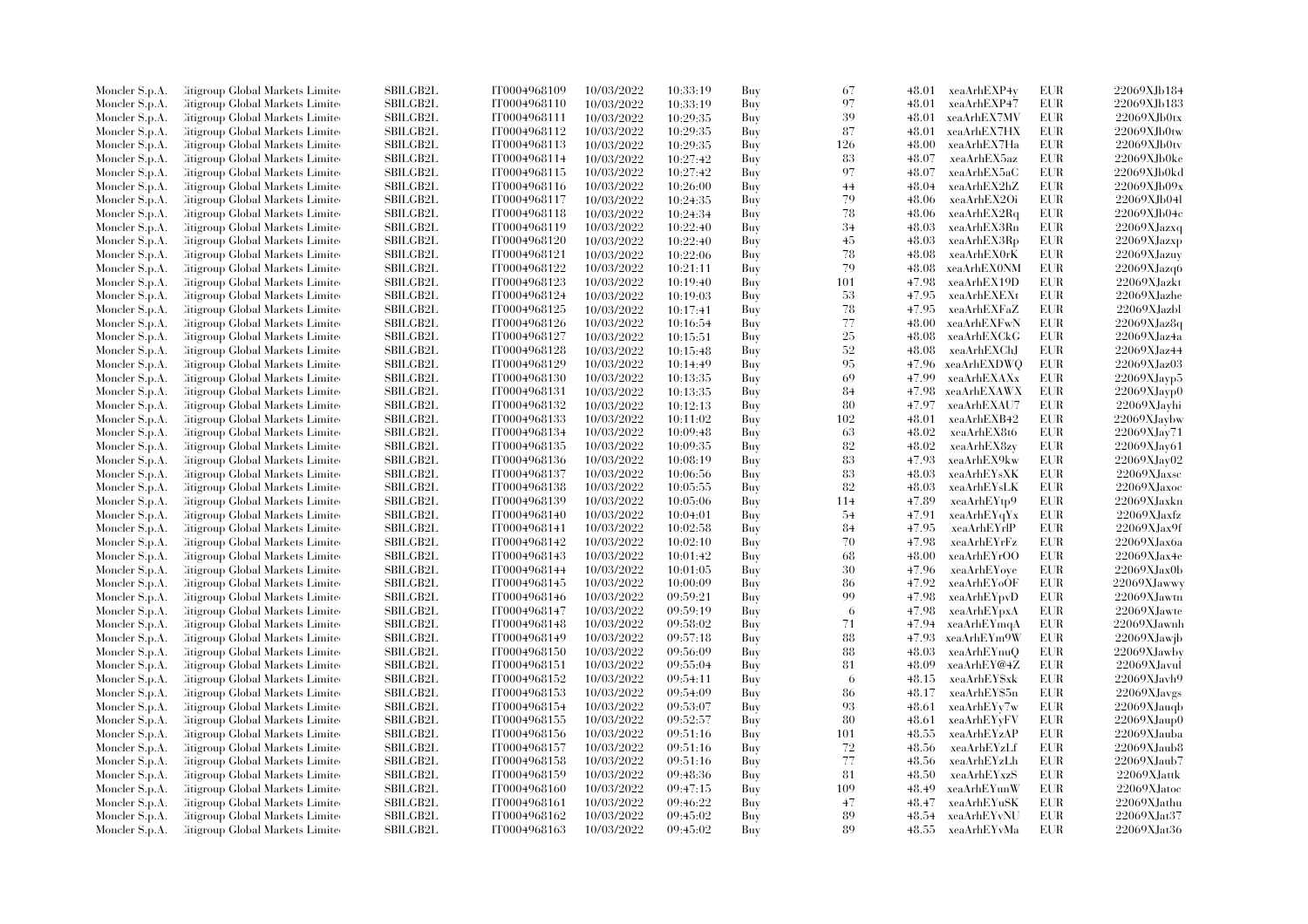| Moncler S.p.A. | Litigroup Global Markets Limite  | SBILGB2L        | IT0004968164 | 10/03/2022 | 09:43:18 | Buy | 90  | 48.42 | xeaArhEYcS8 | EUR        | 22069XJaspr        |
|----------------|----------------------------------|-----------------|--------------|------------|----------|-----|-----|-------|-------------|------------|--------------------|
| Moncler S.p.A. | Litigroup Global Markets Limite  | <b>SBILGB2L</b> | IT0004968165 | 10/03/2022 | 09:42:43 | Buy | 65  | 48.42 | xeaArhEYdsm | EUR        | 22069XJasm3        |
| Moncler S.p.A. | Citigroup Global Markets Limite  | SBILGB2L        | IT0004968166 | 10/03/2022 | 09:42:00 | Buy | 26  | 48.43 | xeaArhEYdBb | <b>EUR</b> | 22069XJash8        |
| Moncler S.p.A. | Litigroup Global Markets Limite  | SBILGB2L        | IT0004968167 | 10/03/2022 | 09:42:00 | Buy | 103 | 48.43 | xeaArhEYdBd | EUR        | 22069XJash7        |
| Moncler S.p.A. | Litigroup Global Markets Limite  | <b>SBILGB2L</b> | IT0004968168 | 10/03/2022 | 09:41:33 | Buy | 81  | 48.34 | xeaArhEYaXi | <b>EUR</b> | 22069XJascq        |
| Moncler S.p.A. | Citigroup Global Markets Limite  | SBILGB2L        | IT0004968169 | 10/03/2022 | 09:41:33 | Buy | 72  | 48.34 | xeaArhEYaXk | EUR        | $22069X$ Jascp     |
| Moncler S.p.A. | Citigroup Global Markets Limite  | SBILGB2L        | IT0004968170 | 10/03/2022 | 09:38:34 | Buy | 84  | 48.20 | xeaArhEYbOT | <b>EUR</b> | 22069XJarn6        |
| Moncler S.p.A. | Litigroup Global Markets Limite  | <b>SBILGB2L</b> | IT0004968171 | 10/03/2022 | 09:37:37 | Buy | 83  | 48.08 | xeaArhEYYLX | EUR        | $22069X$ Jarf $3$  |
| Moncler S.p.A. | Litigroup Global Markets Limite  | <b>SBILGB2L</b> | IT0004968172 | 10/03/2022 | 09:36:32 | Buy | 62  | 48.04 | xeaArhEYZ1k | EUR        | $22069X$ Jar $2y$  |
| Moncler S.p.A. | Citigroup Global Markets Limite  | <b>SBILGB2L</b> | IT0004968173 | 10/03/2022 | 09:36:32 | Buy | 21  | 48.04 | xeaArhEYZ1m | EUR        | $22069X$ Jar $2x$  |
| Moncler S.p.A. | Citigroup Global Markets Limite  | <b>SBILGB2L</b> | IT0004968174 | 10/03/2022 | 09:35:35 | Buy | 84  | 48.05 | xeaArhEYWgA | EUR        | 22069XJaqx9        |
| Moncler S.p.A. | Litigroup Global Markets Limite  | SBILGB2L        | IT0004968175 | 10/03/2022 | 09:34:27 | Buy | 91  | 48.03 | xeaArhEYWN7 | EUR        | 22069XJaqqi        |
| Moncler S.p.A. | Citigroup Global Markets Limite  | <b>SBILGB2L</b> | IT0004968176 | 10/03/2022 | 09:33:30 | Buy | 92  | 47.96 | xeaArhEYXmm | EUR        | 22069XJaqh6        |
|                | Litigroup Global Markets Limite  | <b>SBILGB2L</b> | IT0004968177 | 10/03/2022 | 09:32:31 | Buy | 91  | 47.95 | xeaArhEYXTr | <b>EUR</b> | 22069XJaqbf        |
| Moncler S.p.A. |                                  | <b>SBILGB2L</b> | IT0004968178 | 10/03/2022 | 09:31:28 |     | 91  | 47.95 |             | EUR        |                    |
| Moncler S.p.A. | Citigroup Global Markets Limite  | SBILGB2L        |              |            |          | Buy | 91  |       | xeaArhEYk81 |            | 22069XJapzu        |
| Moncler S.p.A. | Litigroup Global Markets Limite  |                 | IT0004968179 | 10/03/2022 | 09:30:32 | Buy |     | 48.02 | xeaArhEYlyu | EUR        | $22069X$ Japsk     |
| Moncler S.p.A. | Citigroup Global Markets Limite  | SBILGB2L        | IT0004968180 | 10/03/2022 | 09:29:47 | Buy | 89  | 48.03 | xeaArhEYiWM | EUR        | 22069XJapnu        |
| Moncler S.p.A. | Litigroup Global Markets Limite  | <b>SBILGB2L</b> | IT0004968181 | 10/03/2022 | 09:28:36 | Buy | 89  | 48.07 | xeaArhEYjdn | EUR        | 22069XJapij        |
| Moncler S.p.A. | Citigroup Global Markets Limite  | SBILGB2L        | IT0004968182 | 10/03/2022 | 09:27:47 | Buy | 64  | 48.03 | xeaArhEYjDI | EUR        | 22069XJapfc        |
| Moncler S.p.A. | Litigroup Global Markets Limite  | <b>SBILGB2L</b> | IT0004968183 | 10/03/2022 | 09:27:35 | Buy | 25  | 48.03 | xeaArhEYjN3 | EUR        | 22069XJapdw        |
| Moncler S.p.A. | Citigroup Global Markets Limite  | <b>SBILGB2L</b> | IT0004968184 | 10/03/2022 | 09:26:44 | Buy | 89  | 48.03 | xeaArhEYg3Z | EUR        | 22069XJap5e        |
| Moncler S.p.A. | Litigroup Global Markets Limite  | SBILGB2L        | IT0004968185 | 10/03/2022 | 09:25:46 | Buy | 89  | 47.97 | xeaArhEYhyl | EUR        | 22069XJap0e        |
| Moncler S.p.A. | Citigroup Global Markets Limite  | SBILGB2L        | IT0004968186 | 10/03/2022 | 09:24:35 | Buy | 127 | 48.04 | xeaArhEYeoT | EUR        | 22069XJaoro        |
| Moncler S.p.A. | Citigroup Global Markets Limite  | <b>SBILGB2L</b> | IT0004968187 | 10/03/2022 | 09:23:16 | Buy | 78  | 48.11 | xeaArhEYf0Q | EUR        | 22069XJaojy        |
| Moncler S.p.A. | Citigroup Global Markets Limite  | <b>SBILGB2L</b> | IT0004968188 | 10/03/2022 | 09:23:16 | Buy | 80  | 48.11 | xeaArhEYf3x | EUR        | 22069XJaojw        |
| Moncler S.p.A. | Citigroup Global Markets Limite  | SBILGB2L        | IT0004968189 | 10/03/2022 | 09:21:53 | Buy | 111 | 48.07 | xeaArhEYM0o | EUR        | $22069X$ Jao $8z$  |
| Moncler S.p.A. | Citigroup Global Markets Limite  | <b>SBILGB2L</b> | IT0004968190 | 10/03/2022 | 09:20:29 | Buy | 80  | 48.08 | xeaArhEYNDl | EUR        | 22069XJao0d        |
| Moncler S.p.A. | Litigroup Global Markets Limite  | <b>SBILGB2L</b> | IT0004968191 | 10/03/2022 | 09:20:29 | Buy | 91  | 48.08 | xeaArhEYNCc | EUR        | 22069XJao02        |
| Moncler S.p.A. | Citigroup Global Markets Limite  | SBILGB2L        | IT0004968192 | 10/03/2022 | 09:18:49 | Buy | 92  | 48.14 | xeaArhEYKPp | EUR        | 22069XJanpf        |
| Moncler S.p.A. | Citigroup Global Markets Limite  | SBILGB2L        | IT0004968193 | 10/03/2022 | 09:18:06 | Buy | 91  | 48.13 | xeaArhEYLup | EUR        | 22069XJanld        |
| Moncler S.p.A. | Citigroup Global Markets Limite  | SBILGB2L        | IT0004968194 | 10/03/2022 | 09:16:44 | Buy | 92  | 48.13 | xeaArhEYIvG | EUR        | 22069XJangd        |
| Moncler S.p.A. | Litigroup Global Markets Limite  | <b>SBILGB2L</b> | IT0004968195 | 10/03/2022 | 09:15:44 | Buy | 104 | 48.19 | xeaArhEYJtX | EUR        | 22069XJan9s        |
| Moncler S.p.A. | Litigroup Global Markets Limite  | <b>SBILGB2L</b> | IT0004968196 | 10/03/2022 | 09:14:43 | Buy | 86  | 48.23 | xeaArhEYGZS | EUR        | $22069X$ Jan $3$ j |
| Moncler S.p.A. | Citigroup Global Markets Limite  | SBILGB2L        | IT0004968197 | 10/03/2022 | 09:14:37 | Buy | 98  | 48.22 | xeaArhEYGkz | <b>EUR</b> | 22069XJan3a        |
| Moncler S.p.A. | Citigroup Global Markets Limite  | SBILGB2L        | IT0004968198 | 10/03/2022 | 09:13:08 | Buy | 29  | 48.26 | xeaArhEYHoZ | EUR        | 22069XJamus        |
| Moncler S.p.A. | Citigroup Global Markets Limite  | <b>SBILGB2L</b> | IT0004968199 | 10/03/2022 | 09:13:08 | Buy | 70  | 48.26 | xeaArhEYHol | EUR        | 22069XJamur        |
| Moncler S.p.A. | Citigroup Global Markets Limite  | SBILGB2L        | IT0004968200 | 10/03/2022 | 09:11:59 | Buy | 101 | 48.38 | xeaArhEYUtD | EUR        | 22069XJampa        |
| Moncler S.p.A. | Citigroup Global Markets Limite  | SBILGB2L        | IT0004968201 | 10/03/2022 | 09:10:48 | Buy | 8   | 48.37 | xeaArhEYVlv | <b>EUR</b> | 22069XJamjl        |
| Moncler S.p.A. | Citigroup Global Markets Limite  | <b>SBILGB2L</b> | IT0004968202 | 10/03/2022 | 09:10:48 | Buy | 88  | 48.37 | xeaArhEYVl@ | EUR        | 22069XJamjk        |
| Moncler S.p.A. | Citigroup Global Markets Limite  | <b>SBILGB2L</b> | IT0004968203 | 10/03/2022 | 09:10:48 | Buy | 113 | 48.38 | xeaArhEYV18 | EUR        | 22069XJamji        |
| Moncler S.p.A. | Citigroup Global Markets Limite  | <b>SBILGB2L</b> | IT0004968204 | 10/03/2022 | 09:08:51 | Buy | 117 | 48.25 | xeaArhEYSBX | <b>EUR</b> | 22069XJam7i        |
| Moncler S.p.A. | Citigroup Global Markets Limite  | SBILGB2L        | IT0004968205 | 10/03/2022 | 09:08:14 | Buy | 117 | 48.29 | xeaArhEYTk@ | EUR        | 22069XJam3j        |
| Moncler S.p.A. | Citigroup Global Markets Limite  | SBILGB2L        | IT0004968206 | 10/03/2022 | 09:06:20 | Buy | 118 | 48.30 | xeaArhEYODD | <b>EUR</b> | 22069XJalu2        |
| Moncler S.p.A. | Citigroup Global Markets Limite  | SBILGB2L        | IT0004968207 | 10/03/2022 | 09:06:20 | Buy | 118 | 48.31 | xeaArhEYQDP | EUR        | 22069XJaltz        |
|                |                                  | <b>SBILGB2L</b> |              |            |          |     | 114 | 48.37 |             | EUR        | 22069XJallp        |
| Moncler S.p.A. | Citigroup Global Markets Limite  |                 | IT0004968208 | 10/03/2022 | 09:04:56 | Buy |     |       | xeaArhEYR8D |            |                    |
| Moncler S.p.A. | Citigroup Global Markets Limite  | SBILGB2L        | IT0004968209 | 10/03/2022 | 09:03:56 | Buy | 112 | 48.35 | xeaArhEYO56 | EUR        | 22069XJalf3        |
| Moncler S.p.A. | Citigroup Global Markets Limite  | <b>SBILGB2L</b> | IT0004968210 | 10/03/2022 | 09:02:59 | Buy | 112 | 48.36 | xeaArhEYPrh | EUR        | 22069XJalab        |
| Moncler S.p.A. | Citigroup Global Markets Limite  | <b>SBILGB2L</b> | IT0004968211 | 10/03/2022 | 09:01:58 | Buy | 112 | 48.34 | xeaArhEYPQd | EUR        | 22069XJal75        |
| Moncler S.p.A. | Citigroup Global Markets Limite  | SBILGB2L        | IT0004968212 | 10/03/2022 | 09:01:13 | Buy | 112 | 48.33 | xeaArhEY64O | EUR        | $22069X$ Jal $2u$  |
| Moncler S.p.A. | Citigroup Global Markets Limite  | SBILGB2L        | IT0004968213 | 10/03/2022 | 09:00:16 | Buy | 108 | 48.31 | xeaArhEY7rR | <b>EUR</b> | 22069XJaknb        |
| Moncler S.p.A. | Citigroup Global Markets Limite  | <b>SBILGB2L</b> | IT0004968214 | 10/03/2022 | 08:58:57 | Buy | 87  | 48.13 | xeaArhEY497 | EUR        | 22069XJak9k        |
| Moncler S.p.A. | Citigroup Global Markets Limite  | <b>SBILGB2L</b> | IT0004968215 | 10/03/2022 | 08:58:56 | Buy | 92  | 48.13 | xeaArhEY49J | EUR        | 22069XJak9c        |
| Moncler S.p.A. | Citigroup Global Markets Limite  | SBILGB2L        | IT0004968216 | 10/03/2022 | 08:57:53 | Buy | 15  | 48.05 | xeaArhEY5r6 | EUR        | 22069XJak4i        |
| Moncler S.p.A. | Citigroup Global Markets Limite  | <b>SBILGB2L</b> | IT0004968217 | 10/03/2022 | 08:57:53 | Buy | 100 | 48.05 | xeaArhEY5rA | <b>EUR</b> | 22069XJak4h        |
| Moncler S.p.A. | Citigroup Global Markets Limited | SBILGB2L        | IT0004968218 | 10/03/2022 | 08:57:53 | Buy | -11 | 48.05 | xeaArhEY5rV | <b>EUR</b> | 22069XJak4g        |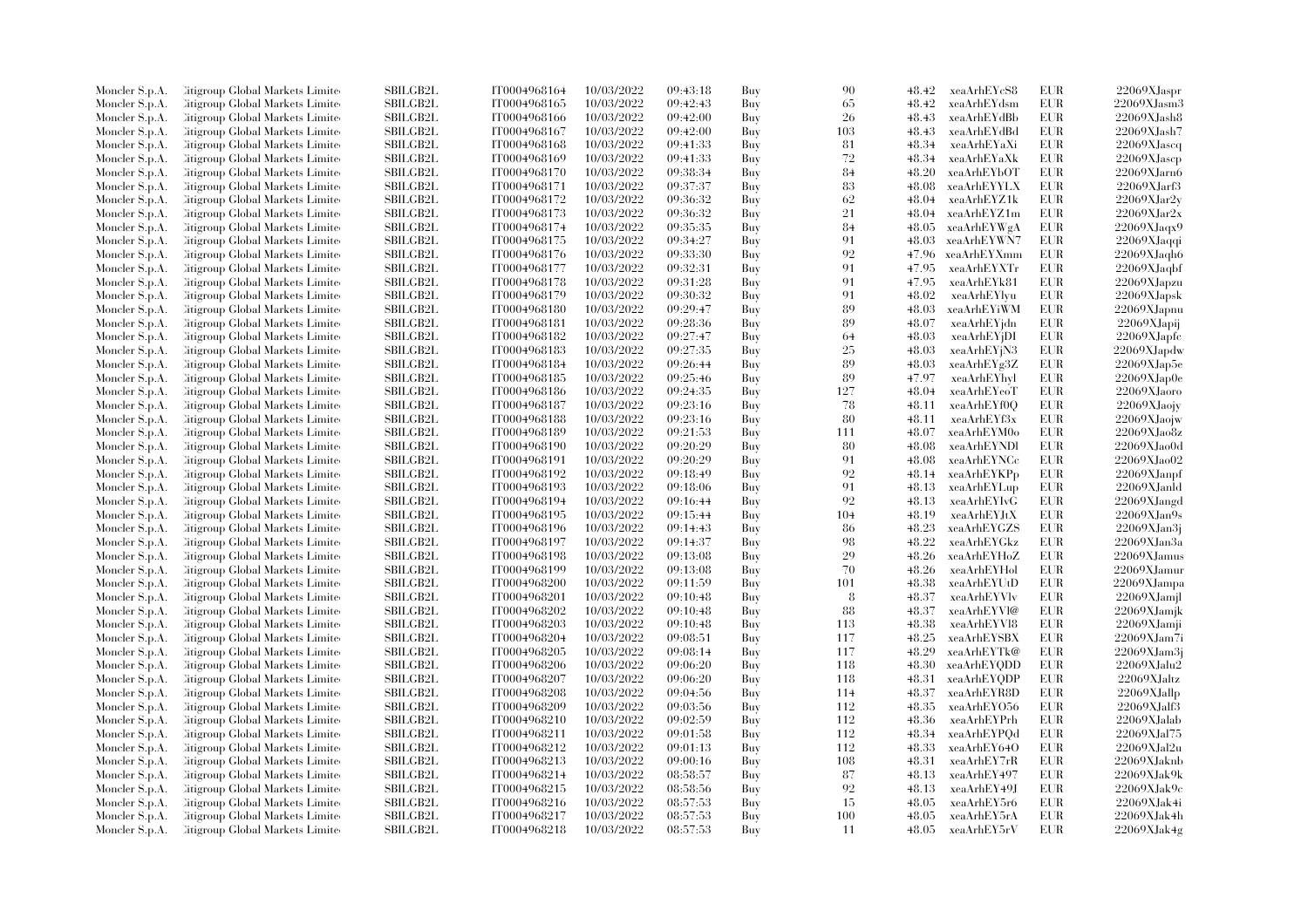| Moncler S.p.A.                   | <b>Citigroup Global Markets Limited</b> | <b>SBILGB2L</b> | IT0004968219 | 10/03/2022 | 08:57:53 | Buy | -66    | 48.05 | xeaArhEY5qX  | <b>EUR</b> | 22069XJak4e                |
|----------------------------------|-----------------------------------------|-----------------|--------------|------------|----------|-----|--------|-------|--------------|------------|----------------------------|
| Moncler S.p.A.                   | Citigroup Global Markets Limite         | SBILGB2L        | IT0004968220 | 10/03/2022 | 08:55:06 | Buy | 102    | 47.99 | xeaArhEY2VI  | EUR        | 22069XJajmi                |
| Moncler S.p.A.                   | <b>Citigroup Global Markets Limited</b> | SBILGB2L        | IT0004968221 | 10/03/2022 | 08:54:10 | Buy | 110    | 48.03 | xeaArhEY32R  | <b>EUR</b> | 22069XJajc4                |
| Moncler S.p.A.                   | Citigroup Global Markets Limite         | <b>SBILGB2L</b> | IT0004968222 | 10/03/2022 | 08:53:09 | Buy | 110    | 48.07 | xeaArhEY03y  | <b>EUR</b> | 22069XJaiye                |
| Moncler S.p.A.                   | Citigroup Global Markets Limited        | <b>SBILGB2L</b> | IT0004968223 | 10/03/2022 | 08:52:12 | Buy | 110    | 48.07 | xeaArhEY1s5  | <b>EUR</b> | 22069XJaikt                |
| Moncler S.p.A.                   | Citigroup Global Markets Limite         | SBILGB2L        | IT0004968224 | 10/03/2022 | 08:51:10 | Buy | 110    | 48.09 | xeaArhEYEk9  | EUR        | 22069XJai9a                |
| Moncler S.p.A.                   | Citigroup Global Markets Limited        | <b>SBILGB2L</b> | IT0004968225 | 10/03/2022 | 08:50:12 | Buy | 111    | 48.13 | xeaArhEYFZL  | <b>EUR</b> | 22069XJahx5                |
| Moncler S.p.A.                   | Citigroup Global Markets Limite         | <b>SBILGB2L</b> | IT0004968226 | 10/03/2022 | 08:49:12 | Buy | 111    | 48.11 | xeaArhEYCbm  | <b>EUR</b> | 22069XJahp5                |
| Moncler S.p.A.                   | Citigroup Global Markets Limite         | SBILGB2L        | IT0004968227 | 10/03/2022 | 08:48:25 | Buy | 113    | 48.14 | xeaArhEYCFf  | <b>EUR</b> | 22069XJahhz                |
| Moncler S.p.A.                   | <b>Eitigroup Global Markets Limited</b> | SBILGB2L        | IT0004968228 | 10/03/2022 | 08:47:31 | Buy | 112    | 48.15 | xeaArhEYD2g  | <b>EUR</b> | 22069XJahbi                |
| Moncler S.p.A.                   | Citigroup Global Markets Limite         | <b>SBILGB2L</b> | IT0004968229 | 10/03/2022 | 08:46:14 | Buy | 114    | 48.16 | xeaArhEYBiA  | <b>EUR</b> | 22069XJah4i                |
| Moncler S.p.A.                   | Citigroup Global Markets Limited        | <b>SBILGB2L</b> | IT0004968230 | 10/03/2022 | 08:44:40 | Buy | 11     | 48.22 | xeaArhEY8mR  | <b>EUR</b> | 22069XJagkm                |
| Moncler S.p.A.                   | <b>Citigroup Global Markets Limited</b> | SBILGB2L        | IT0004968231 | 10/03/2022 | 08:44:40 | Buy | 100    | 48.22 | xeaArhEY8mV  | EUR        | 22069XJagkk                |
| Moncler S.p.A.                   | <b>Eitigroup Global Markets Limited</b> | SBILGB2L        | IT0004968232 | 10/03/2022 | 08:44:40 | Buy | 111    | 48.23 | xeaArhEY8pY  | <b>EUR</b> | 22069XJagkj                |
| Moncler S.p.A.                   | Citigroup Global Markets Limite         | SBILGB2L        | IT0004968233 | 10/03/2022 | 08:43:20 | Buy | 76     | 48.19 | xeaArhEY9XN  | <b>EUR</b> | 22069XJagai                |
|                                  | Citigroup Global Markets Limited        | SBILGB2L        | IT0004968234 | 10/03/2022 | 08:42:38 | Buy | 35     | 48.21 | xeaArhEY9we  | <b>EUR</b> | 22069XJag5f                |
| Moncler S.p.A.<br>Moncler S.p.A. | Citigroup Global Markets Limite         | <b>SBILGB2L</b> | IT0004968235 | 10/03/2022 | 08:42:37 | Buy | 112    | 48.22 | xeaArhEY95o  | EUR        | $22069X$ Jag $5a$          |
|                                  | <b>Eitigroup Global Markets Limited</b> | <b>SBILGB2L</b> | IT0004968236 | 10/03/2022 | 08:41:20 |     | 111    | 48.15 |              | EUR        | 22069XJafw1                |
| Moncler S.p.A.                   |                                         | <b>SBILGB2L</b> |              |            |          | Buy | 119    |       | xeaArhEZsmQ  | <b>EUR</b> |                            |
| Moncler S.p.A.                   | Citigroup Global Markets Limite         | SBILGB2L        | IT0004968237 | 10/03/2022 | 08:40:23 | Buy | 139    | 48.00 | xeaArhEZtX1  |            | 22069XJafqk                |
| Moncler S.p.A.                   | <b>Citigroup Global Markets Limited</b> |                 | IT0004968238 | 10/03/2022 | 08:39:23 | Buy |        | 47.92 | xeaArhEZtUc  | <b>EUR</b> | 22069XJafj7<br>22069XJaff2 |
| Moncler S.p.A.                   | Citigroup Global Markets Limite         | <b>SBILGB2L</b> | IT0004968239 | 10/03/2022 | 08:38:24 | Buy | 139    | 47.77 | xeaArhEZqDq  | <b>EUR</b> |                            |
| Moncler S.p.A.                   | Citigroup Global Markets Limite         | <b>SBILGB2L</b> | IT0004968240 | 10/03/2022 | 08:37:28 | Buy | 133    | 47.82 | xeaArhEZrsw  | <b>EUR</b> | 22069XJaf8k                |
| Moncler S.p.A.                   | Citigroup Global Markets Limite         | SBILGB2L        | IT0004968241 | 10/03/2022 | 08:37:28 | Buy | $\tau$ | 47.82 | xeaArhEZrsy  | <b>EUR</b> | 22069XJaf8j                |
| Moncler S.p.A.                   | <b>Eitigroup Global Markets Limited</b> | <b>SBILGB2L</b> | IT0004968242 | 10/03/2022 | 08:35:42 | Buy | 137    | 47.76 | xeaArhEZo2F  | <b>EUR</b> | 22069XJaets                |
| Moncler S.p.A.                   | Citigroup Global Markets Limite         | <b>SBILGB2L</b> | IT0004968243 | 10/03/2022 | 08:35:42 | Buy | 137    | 47.77 | xeaArhEZo2L  | EUR        | 22069XJaetr                |
| Moncler S.p.A.                   | Citigroup Global Markets Limite         | SBILGB2L        | IT0004968244 | 10/03/2022 | 08:34:31 | Buy | 128    | 47.71 | xeaArhEZpuQ  | EUR        | 22069XJaejc                |
| Moncler S.p.A.                   | Citigroup Global Markets Limite         | SBILGB2L        | IT0004968245 | 10/03/2022 | 08:33:28 | Buy | 129    | 47.57 | xeaArhEZmq8  | <b>EUR</b> | 22069XJae95                |
| Moncler S.p.A.                   | Citigroup Global Markets Limite         | <b>SBILGB2L</b> | IT0004968246 | 10/03/2022 | 08:32:37 | Buy | 129    | 47.58 | xeaArhEZmIS  | EUR        | 22069XJae28                |
| Moncler S.p.A.                   | Citigroup Global Markets Limite         | <b>SBILGB2L</b> | IT0004968247 | 10/03/2022 | 08:31:33 | Buy | 74     | 47.67 | xeaArhEZnPG  | <b>EUR</b> | 22069XJadqt                |
| Moncler S.p.A.                   | <b>Citigroup Global Markets Limited</b> | SBILGB2L        | IT0004968248 | 10/03/2022 | 08:31:32 | Buy | 110    | 47.68 | xeaArhEZnOp  | <b>EUR</b> | 22069XJadqr                |
| Moncler S.p.A.                   | <b>Eitigroup Global Markets Limited</b> | <b>SBILGB2L</b> | IT0004968249 | 10/03/2022 | 08:30:14 | Buy | 19     | 47.74 | xeaArhEZ@OZ  | <b>EUR</b> | 22069XJadfn                |
| Moncler S.p.A.                   | Citigroup Global Markets Limite         | <b>SBILGB2L</b> | IT0004968250 | 10/03/2022 | 08:30:14 | Buy | 23     | 47.74 | xeaArhEZ@Ob  | <b>EUR</b> | 22069XJadfm                |
| Moncler S.p.A.                   | Citigroup Global Markets Limite         | SBILGB2L        | IT0004968251 | 10/03/2022 | 08:30:14 | Buy | 57     | 47.74 | xeaArhEZ@Od  | <b>EUR</b> | 22069XJadfl                |
| Moncler S.p.A.                   | Citigroup Global Markets Limite         | SBILGB2L        | IT0004968252 | 10/03/2022 | 08:30:05 | Buy | 110    | 47.74 | xeaArhEZ\$Xa | <b>EUR</b> | 22069XJadec                |
| Moncler S.p.A.                   | Citigroup Global Markets Limite         | <b>SBILGB2L</b> | IT0004968253 | 10/03/2022 | 08:28:33 | Buy | 43     | 47.61 | xeaArhEZy1R  | <b>EUR</b> | 22069XJacxr                |
| Moncler S.p.A.                   | Citigroup Global Markets Limite         | <b>SBILGB2L</b> | IT0004968254 | 10/03/2022 | 08:28:33 | Buy | 92     | 47.61 | xeaArhEZy1T  | EUR        | 22069XJacxq                |
| Moncler S.p.A.                   | <b>Citigroup Global Markets Limited</b> | <b>SBILGB2L</b> | IT0004968255 | 10/03/2022 | 08:27:44 | Buy | 134    | 47.67 | xeaArhEZzh@  | <b>EUR</b> | 22069XJacu3                |
| Moncler S.p.A.                   | Citigroup Global Markets Limite         | SBILGB2L        | IT0004968256 | 10/03/2022 | 08:26:42 | Buy | 69     | 47.51 | xeaArhEZwjy  | <b>EUR</b> | 22069XJacnt                |
| Moncler S.p.A.                   | Citigroup Global Markets Limite         | <b>SBILGB2L</b> | IT0004968257 | 10/03/2022 | 08:26:42 | Buy | 75     | 47.52 | xeaArhEZwj1  | EUR        | 22069XJacns                |
| Moncler S.p.A.                   | <b>Citigroup Global Markets Limited</b> | <b>SBILGB2L</b> | IT0004968258 | 10/03/2022 | 08:26:42 | Buy | 27     | 47.52 | xeaArhEZwj3  | EUR        | $22069X$ Jacnq             |
| Moncler S.p.A.                   | Citigroup Global Markets Limite         | SBILGB2L        | IT0004968259 | 10/03/2022 | 08:24:51 | Buy | 98     | 47.70 | xeaArhEZxKB  | <b>EUR</b> | 22069XJacal                |
| Moncler S.p.A.                   | Citigroup Global Markets Limite         | <b>SBILGB2L</b> | IT0004968260 | 10/03/2022 | 08:24:51 | Buy | 63     | 47.69 | xeaArhEZxKE  | <b>EUR</b> | 22069XJacak                |
| Moncler S.p.A.                   | Citigroup Global Markets Limited        | <b>SBILGB2L</b> | IT0004968261 | 10/03/2022 | 08:24:51 | Buy | 95     | 47.70 | xeaArhEZxKL  | <b>EUR</b> | 22069XJacai                |
| Moncler S.p.A.                   | <b>Citigroup Global Markets Limited</b> | SBILGB2L        | IT0004968262 | 10/03/2022 | 08:23:40 | Buy | 63     | 47.82 | xeaArhEZvaH  | <b>EUR</b> | $22069X$ Jac $1z$          |
| Moncler S.p.A.                   | Citigroup Global Markets Limite         | SBILGB2L        | IT0004968263 | 10/03/2022 | 08:23:40 | Buy | 94     | 47.83 | xeaArhEZvaM  | <b>EUR</b> | $22069X$ Jac1y             |
| Moncler S.p.A.                   | Citigroup Global Markets Limite         | <b>SBILGB2L</b> | IT0004968264 | 10/03/2022 | 08:22:41 | Buy | 99     | 47.86 | xeaArhEZvUC  | <b>EUR</b> | 22069XJaboc                |
| Moncler S.p.A.                   | Citigroup Global Markets Limited        | SBILGB2L        | IT0004968265 | 10/03/2022 | 08:22:01 | Buy | 58     | 47.84 | xeaArhEZcuz  | <b>EUR</b> | 22069XJabiv                |
| Moncler S.p.A.                   | Citigroup Global Markets Limite         | <b>SBILGB2L</b> | IT0004968266 | 10/03/2022 | 08:22:01 | Buy | 63     | 47.85 | xeaArhEZcxg  | <b>EUR</b> | 22069XJabit                |
| Moncler S.p.A.                   | Citigroup Global Markets Limite         | <b>SBILGB2L</b> | IT0004968267 | 10/03/2022 | 08:22:01 | Buy | 95     | 47.86 | xeaArhEZcxi  | <b>EUR</b> | 22069XJabis                |
| Moncler S.p.A.                   | Citigroup Global Markets Limited        | SBILGB2L        | IT0004968268 | 10/03/2022 | 08:20:46 | Buy | 63     | 47.91 | xeaArhEZdEN  | EUR        | $22069X$ Jab $1$ y         |
| Moncler S.p.A.                   | <b>Citigroup Global Markets Limited</b> | <b>SBILGB2L</b> | IT0004968269 | 10/03/2022 | 08:20:45 | Buy | 94     | 47.92 | xeaArhEZdBe  | <b>EUR</b> | 22069XJab1d                |
| Moncler S.p.A.                   | Citigroup Global Markets Limite         | <b>SBILGB2L</b> | IT0004968270 | 10/03/2022 | 08:19:49 | Buy | 148    | 48.11 | xeaArhEZatQ  | <b>EUR</b> | 22069XJaavk                |
| Moncler S.p.A.                   | Citigroup Global Markets Limited        | <b>SBILGB2L</b> | IT0004968271 | 10/03/2022 | 08:18:47 | Buy | 79     | 48.04 | xeaArhEZbXx  | <b>EUR</b> | 22069XJaamz                |
| Moncler S.p.A.                   | <b>Citigroup Global Markets Limited</b> | SBILGB2L        | IT0004968272 | 10/03/2022 | 08:18:47 | Buy | 98     | 48.04 | xeaArhEZbX7  | <b>EUR</b> | 22069XJaamy                |
| Moncler S.p.A.                   | Citigroup Global Markets Limited        | SBILGB2L        | IT0004968273 | 10/03/2022 | 08:17:45 | Buy | 115    | 48.11 | xeaArhEZYrP  | <b>EUR</b> | 22069XJaafr                |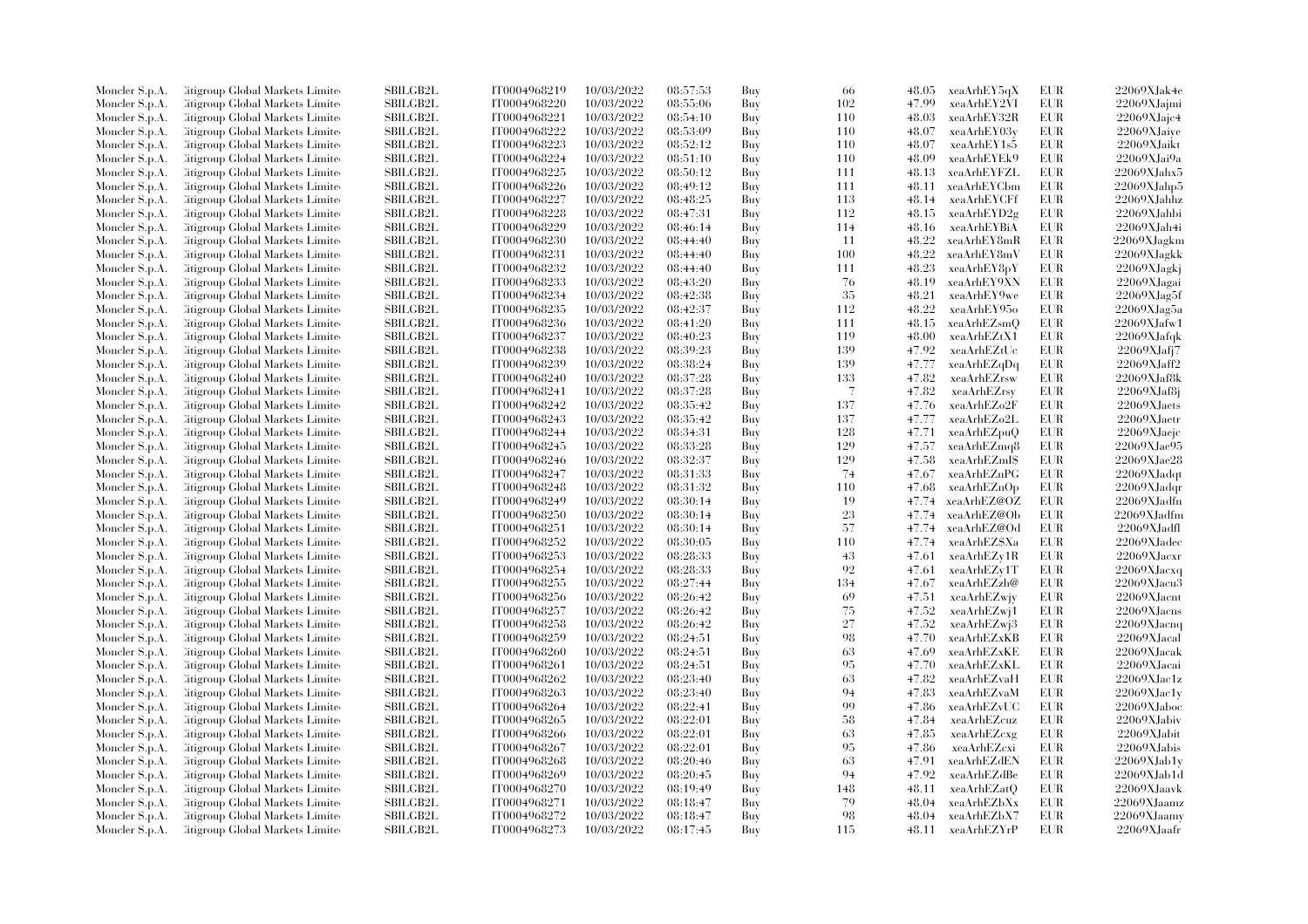| Moncler S.p.A. | <b>Citigroup Global Markets Limited</b> | <b>SBILGB2L</b> | IT0004968274 | 10/03/2022 | 08:17:02 | Buy | 52  | 48.05 | xeaArhEZYUT                 | <b>EUR</b> | $22069X$ Jaab $9$ |
|----------------|-----------------------------------------|-----------------|--------------|------------|----------|-----|-----|-------|-----------------------------|------------|-------------------|
| Moncler S.p.A. | <b>Eitigroup Global Markets Limited</b> | <b>SBILGB2L</b> | IT0004968275 | 10/03/2022 | 08:17:01 | Buy | 90  | 48.06 | xeaArhEZYO0                 | <b>EUR</b> | 22069XJaab1       |
| Moncler S.p.A. | <b>Citigroup Global Markets Limited</b> | SBILGB2L        | IT0004968276 | 10/03/2022 | 08:16:42 | Buy | 97  | 48.06 | xeaArhEZZps                 | <b>EUR</b> | 22069XJaa8o       |
| Moncler S.p.A. | Citigroup Global Markets Limite         | <b>SBILGB2L</b> | IT0004968277 | 10/03/2022 | 08:16:42 | Buy | 80  | 48.07 | xeaArhEZZpu                 | <b>EUR</b> | 22069XJaa8n       |
| Moncler S.p.A. | <b>Eitigroup Global Markets Limited</b> | SBILGB2L        | IT0004968278 | 10/03/2022 | 08:16:39 | Buy | 53  | 48.07 | xeaArhEZZz6                 | <b>EUR</b> | $22069X$ Jaa $8e$ |
| Moncler S.p.A. | Citigroup Global Markets Limite         | <b>SBILGB2L</b> | IT0004968279 | 10/03/2022 | 08:15:03 | Buy | 148 | 48.05 | xeaArhEZXeX                 | <b>EUR</b> | 22069XJaa0m       |
| Moncler S.p.A. | <b>Eitigroup Global Markets Limited</b> | SBILGB2L        | IT0004968280 | 10/03/2022 | 08:14:02 | Buy | 77  | 48.02 | xeaArhEZkvF                 | <b>EUR</b> | 22069XJa9ul       |
| Moncler S.p.A. | <b>Eitigroup Global Markets Limited</b> | SBILGB2L        | IT0004968281 | 10/03/2022 | 08:13:53 | Buy | 102 | 48.01 | xeaArhEZk2D                 | <b>EUR</b> | 22069XJa9th       |
| Moncler S.p.A. | Citigroup Global Markets Limite         | <b>SBILGB2L</b> | IT0004968282 | 10/03/2022 | 08:12:53 | Buy | 67  | 47.95 | xeaArhEZICF                 | <b>EUR</b> | 22069XJa9o2       |
| Moncler S.p.A. | <b>Citigroup Global Markets Limited</b> | <b>SBILGB2L</b> | IT0004968283 | 10/03/2022 | 08:12:49 | Buy | 14  | 47.95 | xeaArhEZILw                 | <b>EUR</b> | $22069X$ Ja $9nx$ |
| Moncler S.p.A. | <b>Eitigroup Global Markets Limited</b> | SBILGB2L        | IT0004968284 | 10/03/2022 | 08:12:49 | Buy | 82  | 47.95 | xeaArhEZILy                 | <b>EUR</b> | 22069XJa9nw       |
|                |                                         |                 |              |            |          |     |     |       |                             |            |                   |
| Moncler S.p.A. | Citigroup Global Markets Limite         | <b>SBILGB2L</b> | IT0004968285 | 10/03/2022 | 08:11:52 | Buy | 102 | 47.85 | xeaArhEZiK4                 | <b>EUR</b> | $22069X$ Ja $9i$  |
| Moncler S.p.A. | <b>Eitigroup Global Markets Limited</b> | <b>SBILGB2L</b> | IT0004968286 | 10/03/2022 | 08:11:50 | Buy | 66  | 47.85 | xeaArhEZiHZ                 | <b>EUR</b> | 22069XJa9io       |
| Moncler S.p.A. | <b>Eitigroup Global Markets Limited</b> | <b>SBILGB2L</b> | IT0004968287 | 10/03/2022 | 08:10:51 | Buy | 126 | 47.97 | xeaArhEZjRV                 | <b>EUR</b> | 22069XJa9bt       |
| Moncler S.p.A. | Citigroup Global Markets Limite         | <b>SBILGB2L</b> | IT0004968288 | 10/03/2022 | 08:10:05 | Buy | 28  | 48.08 | xeaArhEZgIx                 | <b>EUR</b> | 22069XJa97h       |
| Moncler S.p.A. | <b>Citigroup Global Markets Limited</b> | SBILGB2L        | IT0004968289 | 10/03/2022 | 08:10:05 | Buy | 13  | 48.09 | xeaArhEZgTt                 | <b>EUR</b> | 22069XJa97a       |
| Moncler S.p.A. | Citigroup Global Markets Limite         | <b>SBILGB2L</b> | IT0004968290 | 10/03/2022 | 08:10:05 | Buy | 63  | 48.09 | xeaArhEZgTv                 | <b>EUR</b> | 22069XJa979       |
| Moncler S.p.A. | Citigroup Global Markets Limite         | <b>SBILGB2L</b> | IT0004968291 | 10/03/2022 | 08:09:54 | Buy | 100 | 48.05 | xeaArhEZhcM                 | <b>EUR</b> | 22069XJa96h       |
| Moncler S.p.A. | Citigroup Global Markets Limite         | <b>SBILGB2L</b> | IT0004968292 | 10/03/2022 | 08:08:55 | Buy | 66  | 48.00 | xeaArhEZel7                 | <b>EUR</b> | 22069XJa91n       |
| Moncler S.p.A. | <b>Eitigroup Global Markets Limited</b> | SBILGB2L        | IT0004968293 | 10/03/2022 | 08:08:52 | Buy | 100 | 47.99 | xeaArhEZehe                 | <b>EUR</b> | 22069XJa91l       |
| Moncler S.p.A. | Citigroup Global Markets Limite         | <b>SBILGB2L</b> | IT0004968294 | 10/03/2022 | 08:08:12 | Buy | 96  | 47.99 | xeaArhEZeQD                 | <b>EUR</b> | 22069XJa8z7       |
| Moncler S.p.A. | <b>Eitigroup Global Markets Limited</b> | <b>SBILGB2L</b> | IT0004968295 | 10/03/2022 | 08:07:20 | Buy | 71  | 47.92 | xeaArhEZfQG                 | <b>EUR</b> | 22069XJa8u8       |
| Moncler S.p.A. | Citigroup Global Markets Limite         | <b>SBILGB2L</b> | IT0004968296 | 10/03/2022 | 08:07:19 | Buy | 86  | 47.93 | xeaArhEZMbb                 | <b>EUR</b> | 22069XJa8u7       |
| Moncler S.p.A. | Citigroup Global Markets Limite         | <b>SBILGB2L</b> | IT0004968297 | 10/03/2022 | 08:07:19 | Buy | 127 | 47.94 | xeaArhEZMbk                 | <b>EUR</b> | 22069XJa8u6       |
| Moncler S.p.A. | Citigroup Global Markets Limited        | <b>SBILGB2L</b> | IT0004968298 | 10/03/2022 | 08:05:41 | Buy | 78  | 48.09 | xeaArhEZNSP                 | <b>EUR</b> | 22069XJa8ik       |
| Moncler S.p.A. | <b>Citigroup Global Markets Limited</b> | <b>SBILGB2L</b> | IT0004968299 | 10/03/2022 | 08:05:39 | Buy | 120 | 48.10 | xeaArhEZNPB                 | <b>EUR</b> | 22069XJa8i3       |
| Moncler S.p.A. | Citigroup Global Markets Limite         | <b>SBILGB2L</b> | IT0004968300 | 10/03/2022 | 08:05:39 | Buy | 114 | 48.10 | xeaArhEZNOi                 | <b>EUR</b> | 22069XJa8i0       |
| Moncler S.p.A. | <b>Eitigroup Global Markets Limited</b> | <b>SBILGB2L</b> | IT0004968301 | 10/03/2022 | 08:05:02 | Buy | 100 | 48.17 | xeaArhEZKLa                 | <b>EUR</b> | 22069XJa8aj       |
| Moncler S.p.A. | Citigroup Global Markets Limite         | <b>SBILGB2L</b> | IT0004968302 | 10/03/2022 | 08:05:02 | Buy | 115 | 48.17 | xeaArhEZKLW                 | <b>EUR</b> | 22069XJa8ak       |
| Moncler S.p.A. | Citigroup Global Markets Limite         | <b>SBILGB2L</b> | IT0004968303 | 10/03/2022 | 08:03:09 | Buy | 133 | 48.01 | xeaArhEZJ3p                 | EUR        | $22069X$ Ja $7xu$ |
| Moncler S.p.A. | <b>Eitigroup Global Markets Limited</b> | SBILGB2L        | IT0004968304 | 10/03/2022 | 08:02:03 | Buy | 75  | 48.19 | xeaArhEZGO5                 | <b>EUR</b> | 22069XJa7pj       |
| Moncler S.p.A. | Citigroup Global Markets Limite         | <b>SBILGB2L</b> | IT0004968305 | 10/03/2022 | 08:02:03 | Buy | 15  | 48.20 | xeaArhEZGOB                 | <b>EUR</b> | $22069X$ Ja7pi    |
| Moncler S.p.A. | Citigroup Global Markets Limite         | SBILGB2L        | IT0004968306 | 10/03/2022 | 08:02:03 | Buy | 60  | 48.20 | xeaArhEZGOD                 | <b>EUR</b> | 22069XJa7ph       |
| Moncler S.p.A. | Citigroup Global Markets Limite         | <b>SBILGB2L</b> | IT0004968307 | 10/03/2022 | 08:01:39 | Buy | 44  | 48.36 | xeaArhEZHDz                 | <b>EUR</b> | $22069X$ Ja7me    |
| Moncler S.p.A. | Citigroup Global Markets Limite         | <b>SBILGB2L</b> | IT0004968308 | 10/03/2022 | 08:01:38 | Buy | 88  | 48.38 | xeaArhEZHFb                 | EUR        | 22069XJa7m3       |
| Moncler S.p.A. | Citigroup Global Markets Limite         | <b>SBILGB2L</b> | IT0004968309 | 10/03/2022 | 08:01:38 | Buy | 153 | 48.39 | xeaArhEZHFk                 | <b>EUR</b> | $22069X$ Ja7ly    |
| Moncler S.p.A. | Citigroup Global Markets Limite         | SBILGB2L        | IT0004968310 | 10/03/2022 | 08:01:02 | Buy | 74  | 48.36 | xeaArhEZU8o                 | <b>EUR</b> | $22069X$ Ja7hp    |
| Moncler S.p.A. | Citigroup Global Markets Limite         | <b>SBILGB2L</b> | IT0004968311 | 11/03/2022 | 16:27:20 | Buy | 98  |       | 48.25 xeaArH2NOrX           | EUR        | 22070XJfcfi       |
|                | Citigroup Global Markets Limited        | <b>SBILGB2L</b> | IT0004968312 | 11/03/2022 |          |     | 80  | 48.33 |                             | <b>EUR</b> | 22070XJfc82       |
| Moncler S.p.A. |                                         |                 |              |            | 16:26:50 | Buy |     |       | xeaArH2NOB5                 |            |                   |
| Moncler S.p.A. | Citigroup Global Markets Limite         | <b>SBILGB2L</b> | IT0004968313 | 11/03/2022 | 16:26:30 | Buy | 65  |       | 48.32 xeaArH2NOVt           | <b>EUR</b> | $22070X$ Jfc4b    |
| Moncler S.p.A. | Citigroup Global Markets Limite         | <b>SBILGB2L</b> | IT0004968314 | 11/03/2022 | 16:26:18 | Buy | 107 |       | 48.35 xeaArH2NPZB           | <b>EUR</b> | 22070XJfc17       |
| Moncler S.p.A. | Citigroup Global Markets Limite         | <b>SBILGB2L</b> | IT0004968315 | 11/03/2022 | 16:25:45 | Buy | 115 |       | 48.31 xeaArH2NPCT           | <b>EUR</b> | 22070XJfbuy       |
| Moncler S.p.A. | Citigroup Global Markets Limite         | <b>SBILGB2L</b> | IT0004968316 | 11/03/2022 | 16:25:21 | Buy | 62  |       | 48.30 xeaArH2NPUO           | <b>EUR</b> | 22070XJfbr8       |
| Moncler S.p.A. | Citigroup Global Markets Limite         | <b>SBILGB2L</b> | IT0004968317 | 11/03/2022 | 16:25:09 | Buy | 69  |       | 48.26 xeaArH2N6WZ           | <b>EUR</b> | 22070XJfbot       |
| Moncler S.p.A. | <b>Eitigroup Global Markets Limited</b> | SBILGB2L        | IT0004968318 | 11/03/2022 | 16:25:03 | Buy | 112 |       | 48.24 xeaArH2N6iE           | <b>EUR</b> | 22070XJfbnm       |
| Moncler S.p.A. | Citigroup Global Markets Limite         | SBILGB2L        | IT0004968319 | 11/03/2022 | 16:24:21 | Buy | 130 |       | 48.21 xeaArH2N6Cn           | <b>EUR</b> | 22070XJfbgq       |
| Moncler S.p.A. | Citigroup Global Markets Limite         | <b>SBILGB2L</b> | IT0004968320 | 11/03/2022 | 16:24:03 | Buy | 91  |       | 48.20 xeaArH2N6IU           | <b>EUR</b> | 22070XJfbd0       |
| Moncler S.p.A. | Citigroup Global Markets Limite         | SBILGB2L        | IT0004968321 | 11/03/2022 | 16:23:33 | Buy | 119 |       | 48.19 xeaArH2N7hW           | <b>EUR</b> | 22070XJfb7u       |
| Moncler S.p.A. | Citigroup Global Markets Limite         | <b>SBILGB2L</b> | IT0004968322 | 11/03/2022 | 16:23:21 | Buy | 149 |       | 48.18 xeaArH2N7zg           | <b>EUR</b> | 22070XJfb61       |
| Moncler S.p.A. | Citigroup Global Markets Limite         | <b>SBILGB2L</b> | IT0004968323 | 11/03/2022 | 16:22:23 | Buy | 87  | 48.20 | xeaArH2N4i6                 | <b>EUR</b> | $22070X$ Jfasp    |
| Moncler S.p.A. | Citigroup Global Markets Limited        | SBILGB2L        | IT0004968324 | 11/03/2022 | 16:22:23 | Buy | 66  | 48.21 | xeaArH2N4iA                 | EUR        | 22070XJfaso       |
| Moncler S.p.A. | <b>Eitigroup Global Markets Limited</b> | <b>SBILGB2L</b> | IT0004968325 | 11/03/2022 | 16:22:23 | Buy | 62  |       | 48.21 xeaArH2N4iC           | EUR        | 22070XJfasn       |
| Moncler S.p.A. | Citigroup Global Markets Limite         | SBILGB2L        | IT0004968326 | 11/03/2022 | 16:22:06 | Buy | 117 |       | $48.19 \text{ xeaArH2N4@v}$ | <b>EUR</b> | 22070XJfapx       |
| Moncler S.p.A. | Citigroup Global Markets Limite         | <b>SBILGB2L</b> | IT0004968327 | 11/03/2022 | 16:20:46 | Buy | 138 |       | 48.12 xeaArH2N5Dh           | EUR        | 22070XJfafi       |
| Moncler S.p.A. | Citigroup Global Markets Limited        | SBILGB2L        | IT0004968328 | 11/03/2022 | 16:20:09 | Buy | 44  |       | 48.14 xeaArH2N2cA           | <b>EUR</b> | 22070XJfaam       |
|                |                                         |                 |              |            |          |     |     |       |                             |            |                   |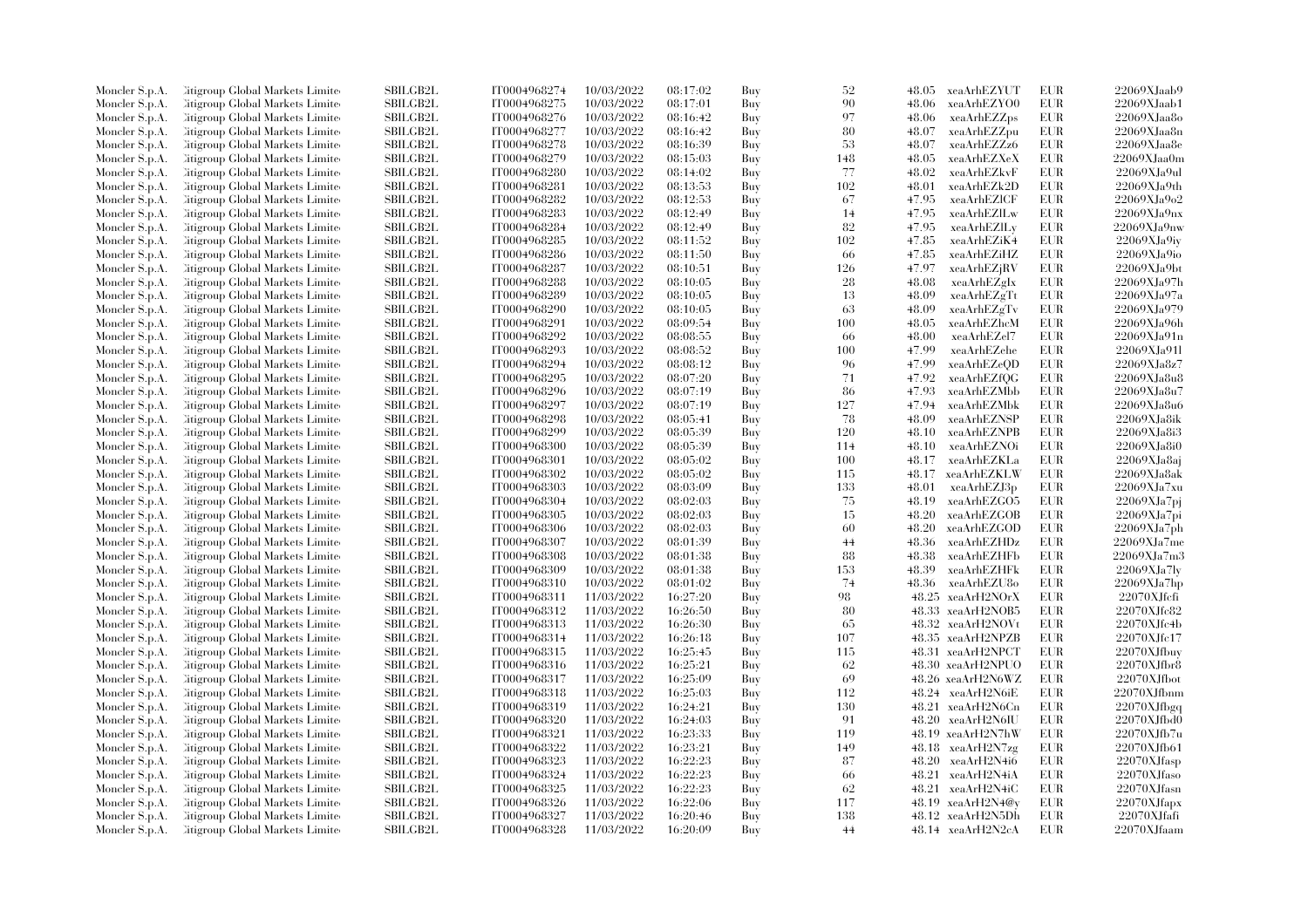| Moncler S.p.A. | Citigroup Global Markets Limite  | SBILGB2L        | IT0004968329 | 11/03/2022 | 16:20:09 | Buy | 65  | 48.14 xeaArH2N2cC           | <b>EUR</b> | 22070XJfaal        |
|----------------|----------------------------------|-----------------|--------------|------------|----------|-----|-----|-----------------------------|------------|--------------------|
| Moncler S.p.A. | Citigroup Global Markets Limite  | <b>SBILGB2L</b> | IT0004968330 | 11/03/2022 | 16:20:04 | Buy | 79  | 48.14 xeaArH2N2YZ           | <b>EUR</b> | 22070XJfaa1        |
| Moncler S.p.A. | Citigroup Global Markets Limited | <b>SBILGB2L</b> | IT0004968331 | 11/03/2022 | 16:19:49 | Buy | 99  | 48.13 xeaArH2N2mW           | EUR        | 22070XJfa75        |
| Moncler S.p.A. | Citigroup Global Markets Limite  | <b>SBILGB2L</b> | IT0004968332 | 11/03/2022 | 16:19:13 | Buy | 96  | 48.10 xeaArH2N2Mk           | <b>EUR</b> | 22070XJfa2o        |
| Moncler S.p.A. | Citigroup Global Markets Limite  | SBILGB2L        | IT0004968333 | 11/03/2022 | 16:18:20 | Buy | 28  | 48.09 xeaArH2N3\$W          | <b>EUR</b> | 22070XJf9ta        |
| Moncler S.p.A. | Citigroup Global Markets Limite  | <b>SBILGB2L</b> | IT0004968334 | 11/03/2022 | 16:18:20 | Buy | 37  | 48.09 xeaArH2N3\$Y          | <b>EUR</b> | 22070XJf9t9        |
| Moncler S.p.A. | Citigroup Global Markets Limite  | <b>SBILGB2L</b> | IT0004968335 | 11/03/2022 | 16:18:20 | Buy | 33  | 48.10 xeaArH2N3\$i          | <b>EUR</b> | 22070XJf9t8        |
| Moncler S.p.A. | Citigroup Global Markets Limite  | <b>SBILGB2L</b> | IT0004968336 | 11/03/2022 | 16:18:20 | Buy | 64  | 48.10 xeaArH2N3\$k          | EUR        | 22070XJf9t7        |
| Moncler S.p.A. | Citigroup Global Markets Limite  | <b>SBILGB2L</b> | IT0004968337 | 11/03/2022 | 16:17:29 | Buy | 159 | 48.11 xeaArH2N0Xt           | <b>EUR</b> | 22070XJf9il        |
| Moncler S.p.A. | Citigroup Global Markets Limite  | <b>SBILGB2L</b> | IT0004968338 | 11/03/2022 | 16:16:47 | Buy | 23  | 48.09 xeaArH2N0Cn           | <b>EUR</b> | 22070XJf99c        |
| Moncler S.p.A. | Litigroup Global Markets Limite  | <b>SBILGB2L</b> | IT0004968339 | 11/03/2022 | 16:16:47 | Buy | 11  | 48.09 xeaArH2N0C3           | <b>EUR</b> | 22070XJf99a        |
|                | Litigroup Global Markets Limite  | <b>SBILGB2L</b> | IT0004968340 | 11/03/2022 | 16:16:47 | Buy | 44  | 48.09 xeaArH2N0C4           | <b>EUR</b> | 22070XJf999        |
| Moncler S.p.A. | Litigroup Global Markets Limite  | <b>SBILGB2L</b> | IT0004968341 | 11/03/2022 | 16:16:47 | Buy | 116 | 48.10 xeaArH2N0CA           | <b>EUR</b> | 22070XJf997        |
| Moncler S.p.A. |                                  |                 |              |            |          |     | 79  |                             | <b>EUR</b> |                    |
| Moncler S.p.A. | Citigroup Global Markets Limite  | <b>SBILGB2L</b> | IT0004968342 | 11/03/2022 | 16:15:12 | Buy |     | 48.06 xeaArH2N1Hp           |            | 22070XJf8ve        |
| Moncler S.p.A. | Citigroup Global Markets Limite  | <b>SBILGB2L</b> | IT0004968343 | 11/03/2022 | 16:15:12 | Buy | 82  | 48.07 xeaArH2N1Hz           | EUR        | 22070XJf8vd        |
| Moncler S.p.A. | Citigroup Global Markets Limite  | SBILGB2L        | IT0004968344 | 11/03/2022 | 16:15:12 | Buy | 120 | 48.08 xeaArH2N1H\$          | <b>EUR</b> | 22070XJf8vc        |
| Moncler S.p.A. | Citigroup Global Markets Limite  | <b>SBILGB2L</b> | IT0004968345 | 11/03/2022 | 16:15:05 | Buy | 234 | 48.09 xeaArH2N1PD           | <b>EUR</b> | 22070XJf8t0        |
| Moncler S.p.A. | Litigroup Global Markets Limite  | <b>SBILGB2L</b> | IT0004968346 | 11/03/2022 | 16:12:35 | Buy | 126 | 48.07 xeaArH2NCWP           | <b>EUR</b> | $22070X$ Jf84q     |
| Moncler S.p.A. | Citigroup Global Markets Limite  | <b>SBILGB2L</b> | IT0004968347 | 11/03/2022 | 16:12:34 | Buy | 139 | 48.07 xeaArH2NCYy           | <b>EUR</b> | 22070XJf84l        |
| Moncler S.p.A. | Citigroup Global Markets Limite  | <b>SBILGB2L</b> | IT0004968348 | 11/03/2022 | 16:11:14 | Buy | 100 | 48.10 xeaArH2NDiN           | <b>EUR</b> | 22070XJf7mo        |
| Moncler S.p.A. | Citigroup Global Markets Limite  | SBILGB2L        | IT0004968349 | 11/03/2022 | 16:10:57 | Buy | 79  | 48.08 xeaArH2NDmW           | <b>EUR</b> | 22070XJf7ig        |
| Moncler S.p.A. | Citigroup Global Markets Limite  | <b>SBILGB2L</b> | IT0004968350 | 11/03/2022 | 16:09:53 | Buy | 127 | 48.03 xeaArH2NAWF           | <b>EUR</b> | 22070XJf79l        |
| Moncler S.p.A. | Citigroup Global Markets Limite  | <b>SBILGB2L</b> | IT0004968351 | 11/03/2022 | 16:09:03 | Buy | 109 | 47.99 xeaArH2NAB@           | <b>EUR</b> | 22070XJf72v        |
| Moncler S.p.A. | Citigroup Global Markets Limite  | SBILGB2L        | IT0004968352 | 11/03/2022 | 16:09:03 | Buy | 160 | 48.00 xeaArH2NAB2           | <b>EUR</b> | 22070XJf72u        |
| Moncler S.p.A. | Citigroup Global Markets Limite  | <b>SBILGB2L</b> | IT0004968353 | 11/03/2022 | 16:07:24 | Buy | 131 | 47.95 xeaArH2NBVP           | <b>EUR</b> | 22070XJf6q4        |
| Moncler S.p.A. | Citigroup Global Markets Limite  | <b>SBILGB2L</b> | IT0004968354 | 11/03/2022 | 16:06:37 | Buy | 131 | 48.03 xeaArH2N81c           | <b>EUR</b> | 22070XJf6hv        |
| Moncler S.p.A. | Citigroup Global Markets Limite  | SBILGB2L        | IT0004968355 | 11/03/2022 | 16:05:44 | Buy | 66  | 48.11 xeaArH2N9tF           | <b>EUR</b> | 22070XJf68a        |
| Moncler S.p.A. | Citigroup Global Markets Limite  | <b>SBILGB2L</b> | IT0004968356 | 11/03/2022 | 16:05:44 | Buy | 65  | 48.11 xeaArH2N9tH           | <b>EUR</b> | 22070XJf689        |
| Moncler S.p.A. | Citigroup Global Markets Limite  | <b>SBILGB2L</b> | IT0004968357 | 11/03/2022 | 16:04:55 | Buy | 132 | 48.12 xeaArH2N9RA           | <b>EUR</b> | 22070XJf5x9        |
| Moncler S.p.A. | Citigroup Global Markets Limite  | <b>SBILGB2L</b> | IT0004968358 | 11/03/2022 | 16:04:03 | Buy | 136 | 48.17 xeaArH2GsQD           | <b>EUR</b> | 22070XJf5iy        |
| Moncler S.p.A. | Citigroup Global Markets Limite  | SBILGB2L        | IT0004968359 | 11/03/2022 | 16:03:12 | Buy | 92  | 48.17 xeaArH2GtE5           | <b>EUR</b> | 22070XJf5ce        |
| Moncler S.p.A. | Citigroup Global Markets Limite  | SBILGB2L        | IT0004968360 | 11/03/2022 | 16:02:46 | Buy | 115 | 48.18 xeaArH2GqaU           | <b>EUR</b> | 22070XJf571        |
| Moncler S.p.A. | Citigroup Global Markets Limite  | SBILGB2L        | IT0004968361 | 11/03/2022 | 16:02:36 | Buy | 79  | 48.17 xeaArH2Gqf2           | <b>EUR</b> | 22070XJf55o        |
| Moncler S.p.A. | Citigroup Global Markets Limite  | SBILGB2L        | IT0004968362 | 11/03/2022 | 16:01:23 | Buy | 13  | 48.16 xeaArH2GrWO           | <b>EUR</b> | 22070XJf4xh        |
| Moncler S.p.A. | Citigroup Global Markets Limite  | SBILGB2L        | IT0004968363 | 11/03/2022 | 16:01:23 | Buy | 100 | 48.16 xeaArH2GrWS           | <b>EUR</b> | 22070XJf4xf        |
| Moncler S.p.A. | Citigroup Global Markets Limite  | <b>SBILGB2L</b> | IT0004968364 | 11/03/2022 | 16:01:23 | Buy | 134 | 48.16 xeaArH2GrZw           | <b>EUR</b> | 22070XJf4x3        |
| Moncler S.p.A. | Citigroup Global Markets Limite  | <b>SBILGB2L</b> | IT0004968365 | 11/03/2022 | 16:00:03 | Buy | 123 | 48.22 xeaArH2Goza           | <b>EUR</b> | 22070XJf4q6        |
| Moncler S.p.A. | Citigroup Global Markets Limite  | <b>SBILGB2L</b> | IT0004968366 | 11/03/2022 | 15:59:17 | Buy | 124 | 48.18 xeaArH2Gpex           | <b>EUR</b> | 22070XJf4h6        |
| Moncler S.p.A. | Citigroup Global Markets Limite  | <b>SBILGB2L</b> | IT0004968367 | 11/03/2022 | 15:59:17 | Buy | 180 | 48.19 xeaArH2Gpez           | <b>EUR</b> | 22070XJf4h5        |
| Moncler S.p.A. | Citigroup Global Markets Limite  | SBILGB2L        | IT0004968368 | 11/03/2022 | 15:57:03 | Buy | 81  | 48.20 xeaArH2GmHN           | <b>EUR</b> | 22070XJf3yp        |
| Moncler S.p.A. | Citigroup Global Markets Limite  | <b>SBILGB2L</b> | IT0004968369 | 11/03/2022 | 15:57:02 | Buy | 71  | 48.21 xeaArH2GmGs           | <b>EUR</b> | 22070XJf3ym        |
| Moncler S.p.A. | Citigroup Global Markets Limite  | <b>SBILGB2L</b> | IT0004968370 | 11/03/2022 | 15:56:05 | Buy | 5   | 48.14 xeaArH2GnyK           | <b>EUR</b> | 22070XJf3u3        |
|                | Citigroup Global Markets Limite  | SBILGB2L        | IT0004968371 | 11/03/2022 | 15:56:05 |     | 49  |                             | <b>EUR</b> | 22070XJf3u2        |
| Moncler S.p.A. |                                  |                 |              |            |          | Buy |     | 48.14 xeaArH2GnyM           |            |                    |
| Moncler S.p.A. | Citigroup Global Markets Limite  | <b>SBILGB2L</b> | IT0004968372 | 11/03/2022 | 15:56:02 | Buy | 48  | 48.15 xeaArH2Gnvk           | <b>EUR</b> | 22070XJf3tz        |
| Moncler S.p.A. | Citigroup Global Markets Limite  | SBILGB2L        | IT0004968373 | 11/03/2022 | 15:56:02 | Buy | 39  | 48.15 xeaArH2Gnvm           | <b>EUR</b> | 22070XJf3ty        |
| Moncler S.p.A. | Citigroup Global Markets Limite  | <b>SBILGB2L</b> | IT0004968374 | 11/03/2022 | 15:55:21 | Buy | 128 | 48.09 xeaArH2G@aB           | <b>EUR</b> | $22070X$ Jf $3q$ 7 |
| Moncler S.p.A. | Citigroup Global Markets Limite  | <b>SBILGB2L</b> | IT0004968375 | 11/03/2022 | 15:55:05 | Buy | 134 | 48.07 xeaArH2G@sU           | <b>EUR</b> | 22070XJf3nn        |
| Moncler S.p.A. | Citigroup Global Markets Limite  | <b>SBILGB2L</b> | IT0004968376 | 11/03/2022 | 15:55:02 | Buy | -16 | 48.07 xeaArH2G@ma           | <b>EUR</b> | 22070XJf3nl        |
| Moncler S.p.A. | Citigroup Global Markets Limite  | <b>SBILGB2L</b> | IT0004968377 | 11/03/2022 | 15:53:11 | Buy | 118 | $48.07 \text{ xeaArH2G$5g}$ | <b>EUR</b> | 22070XJf3bi        |
| Moncler S.p.A. | Citigroup Global Markets Limite  | <b>SBILGB2L</b> | IT0004968378 | 11/03/2022 | 15:52:40 | Buy | 134 | 48.07 xeaArH2G\$Hb          | <b>EUR</b> | 22070XJf385        |
| Moncler S.p.A. | Citigroup Global Markets Limite  | <b>SBILGB2L</b> | IT0004968379 | 11/03/2022 | 15:51:43 | Buy | 79  | 48.08 xeaArH2Gym\$          | EUR        | 22070XJf330        |
| Moncler S.p.A. | Citigroup Global Markets Limite  | <b>SBILGB2L</b> | IT0004968380 | 11/03/2022 | 15:50:52 | Buy | 9   | 48.04 xeaArH2Gzju           | <b>EUR</b> | $22070X$ Jf $2wp$  |
| Moncler S.p.A. | Citigroup Global Markets Limite  | <b>SBILGB2L</b> | IT0004968381 | 11/03/2022 | 15:50:52 | Buy | 82  | 48.04 xeaArH2Gzjw           | <b>EUR</b> | $22070X$ Jf $2w$ o |
| Moncler S.p.A. | Citigroup Global Markets Limite  | SBILGB2L        | IT0004968382 | 11/03/2022 | 15:50:51 | Buy | 102 | 48.05 xeaArH2Gzj6           | EUR        | 22070XJf2wm        |
| Moncler S.p.A. | Citigroup Global Markets Limited | SBILGB2L        | IT0004968383 | 11/03/2022 | 15:49:29 | Buy | 136 | 48.05 xeaArH2Gwat           | <b>EUR</b> | 22070XJf2n5        |
|                |                                  |                 |              |            |          |     |     |                             |            |                    |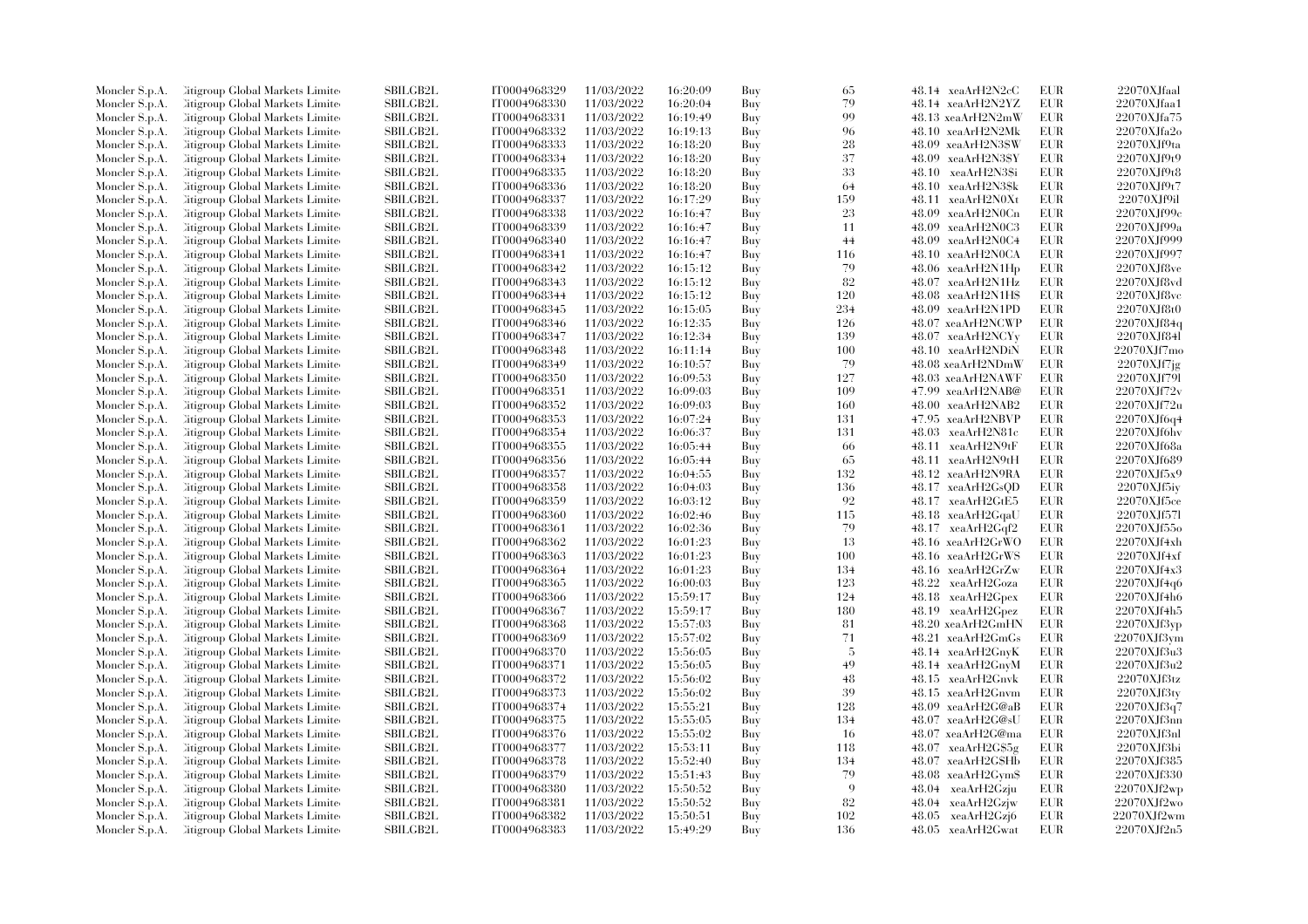| Moncler S.p.A. | Citigroup Global Markets Limite  | <b>SBILGB2L</b>           | IT0004968384                 | 11/03/2022 | 15:49:29             | Buy        | 102       | 48.05 xeaArH2Gwa4                      | EUR        | 22070XJf2n4       |
|----------------|----------------------------------|---------------------------|------------------------------|------------|----------------------|------------|-----------|----------------------------------------|------------|-------------------|
| Moncler S.p.A. | Citigroup Global Markets Limite  | SBILGB2L                  | IT0004968385                 | 11/03/2022 | 15:47:53             | Buy        | 73        | 48.08 xeaArH2GxYn                      | EUR        | 22070XJf28z       |
| Moncler S.p.A. | Citigroup Global Markets Limite  | SBILGB2L                  | IT0004968386                 | 11/03/2022 | 15:47:51             | Buy        | 120       | $48.09 \text{ xeaArH2Gxi}$             | <b>EUR</b> | 22070XJf27z       |
| Moncler S.p.A. | Citigroup Global Markets Limite  | SBILGB2L                  | IT0004968387                 | 11/03/2022 | 15:46:41             | Buy        | 102       | 48.05 xeaArH2GxSM                      | EUR        | 22070XJf22o       |
| Moncler S.p.A. | Citigroup Global Markets Limite  | <b>SBILGB2L</b>           | IT0004968388                 | 11/03/2022 | 15:46:41             | Buy        | 20        | 48.05 xeaArH2GxSO                      | <b>EUR</b> | 22070XJf22n       |
| Moncler S.p.A. | Citigroup Global Markets Limite  | SBILGB2L                  | IT0004968389                 | 11/03/2022 | 15:45:50             | Buy        | 68        | 48.07 xeaArH2Guxg                      | EUR        | 22070XJf1s6       |
| Moncler S.p.A. | Citigroup Global Markets Limite  | <b>SBILGB2L</b>           | IT0004968390                 | 11/03/2022 | 15:45:16             | Buy        | 79        | 48.13 xeaArH2GuNU                      | EUR        | 22070XJf1q4       |
| Moncler S.p.A. | Citigroup Global Markets Limite  | <b>SBILGB2L</b>           | IT0004968391                 | 11/03/2022 | 15:45:12             | Buy        | 89        | 48.13 xeaArH2GuHC                      | <b>EUR</b> | 22070XJf1pv       |
| Moncler S.p.A. | Citigroup Global Markets Limite  | SBILGB2L                  | IT0004968392                 | 11/03/2022 | 15:44:01             | Buy        | 114       | 48.17 xeaArH2Gv9j                      | EUR        | $22070X$ Jf1jw    |
| Moncler S.p.A. | Citigroup Global Markets Limite  | SBILGB2L                  | IT0004968393                 | 11/03/2022 | 15:43:42             | Buy        | 112       | 48.17 xeaArH2GvGa                      | <b>EUR</b> | 22070XJf1i0       |
| Moncler S.p.A. | Litigroup Global Markets Limite  | <b>SBILGB2L</b>           | IT0004968394                 | 11/03/2022 | 15:42:25             | Buy        | 89        | 48.26 xeaArH2GcFm                      | <b>EUR</b> | 22070XJf1ae       |
| Moncler S.p.A. | Citigroup Global Markets Limite  | <b>SBILGB2L</b>           | IT0004968395                 | 11/03/2022 | 15:42:23             | Buy        |           | 48.27 xeaArH2Gc8x                      | EUR        | 22070XJf19p       |
| Moncler S.p.A. | Citigroup Global Markets Limite  | SBILGB2L                  | IT0004968396                 | 11/03/2022 | 15:42:23             | Buy        | 28        | 48.27<br>xeaArH2Gc8z                   | EUR        | 22070XJf19o       |
| Moncler S.p.A. | Citigroup Global Markets Limite  | SBILGB2L                  | IT0004968397                 | 11/03/2022 | 15:42:23             | Buy        | 100       | 48.27 xeaArH2Gc83                      | <b>EUR</b> | 22070XJf19n       |
| Moncler S.p.A. | Citigroup Global Markets Limite  | SBILGB2L                  | IT0004968398                 | 11/03/2022 | 15:42:20             | Buy        | 79        | 48.28 xeaArH2GcKG                      | EUR        | 22070XJf18u       |
| Moncler S.p.A. | Citigroup Global Markets Limite  | SBILGB2L                  | IT0004968399                 | 11/03/2022 | 15:40:09             | Buy        | 86        | 48.08 xeaArH2GaCu                      | <b>EUR</b> | 22070XJf0wq       |
| Moncler S.p.A. | Litigroup Global Markets Limite  | <b>SBILGB2L</b>           | IT0004968400                 | 11/03/2022 | 15:40:09             | Buy        | 52        | 48.08 xeaArH2GaCK                      | <b>EUR</b> | 22070XJf0wo       |
| Moncler S.p.A. | Citigroup Global Markets Limite  | <b>SBILGB2L</b>           | IT0004968401                 | 11/03/2022 | 15:39:13             | Buy        | 86        | 48.12<br>xeaArH2Gbth                   | EUR        | 22070XJf0pj       |
| Moncler S.p.A. | Citigroup Global Markets Limite  | <b>SBILGB2L</b>           | IT0004968402                 | 11/03/2022 | 15:39:11             | Buy        | -6        | 48.12 xeaArH2GbtS                      | EUR        | 22070XJf0p3       |
| Moncler S.p.A. | Citigroup Global Markets Limite  | SBILGB2L                  | IT0004968403                 | 11/03/2022 | 15:39:04             | Buy        | 101       | 48.13 xeaArH2Gbpd                      | EUR        | 22070XJf0ok       |
| Moncler S.p.A. | Litigroup Global Markets Limite  | <b>SBILGB2L</b>           | IT0004968404                 | 11/03/2022 | 15:38:06             | Buy        | 65        | 48.20<br>xeaArH2GYlu                   | EUR        | 22070XJf0eo       |
| Moncler S.p.A. | Litigroup Global Markets Limite  | <b>SBILGB2L</b>           | IT0004968405                 | 11/03/2022 | 15:38:05             | Buy        | 27        | 48.21 xeaArH2GYkx                      | EUR        | 22070XJf0ef       |
| Moncler S.p.A. | Citigroup Global Markets Limite  | SBILGB2L                  | IT0004968406                 | 11/03/2022 | 15:38:04             | Buy        | 52        | 48.21 xeaArH2GYf9                      | EUR        | 22070XJf0du       |
| Moncler S.p.A. | Citigroup Global Markets Limite  | SBILGB2L                  | IT0004968407                 | 11/03/2022 | 15:38:03             | Buy        | 79        | 48.21 xeaArH2GYed                      | EUR        | 22070XJf0dm       |
| Moncler S.p.A. | Citigroup Global Markets Limite  | <b>SBILGB2L</b>           | IT0004968408                 | 11/03/2022 | 15:36:32             | Buy        | -9        | 48.13 xeaArH2GZsR                      | EUR        | 22070XJf03c       |
|                | Citigroup Global Markets Limite  | SBILGB2L                  | IT0004968409                 | 11/03/2022 | 15:36:32             |            |           | 48.13 xeaArH2GZsT                      | EUR        | 22070XJf03b       |
| Moncler S.p.A. | Litigroup Global Markets Limite  | $\operatorname{SBILGB2L}$ | IT0004968410                 | 11/03/2022 | 15:35:52             | Buy<br>Buy | 121<br>64 |                                        | <b>EUR</b> | 22070XJezyk       |
| Moncler S.p.A. |                                  | <b>SBILGB2L</b>           |                              | 11/03/2022 |                      |            | 79        | 48.11 xeaArH2GZKx                      | <b>EUR</b> | 22070XJezwe       |
| Moncler S.p.A. | Litigroup Global Markets Limite  | <b>SBILGB2L</b>           | IT0004968411<br>IT0004968412 | 11/03/2022 | 15:35:34<br>15:35:32 | Buy<br>Buy | 27        | 48.10 xeaArH2GWb0<br>48.10 xeaArH2GWcE | EUR        | 22070XJezwb       |
| Moncler S.p.A. | Citigroup Global Markets Limite  | SBILGB2L                  | IT0004968413                 | 11/03/2022 |                      | Buy        | 52        |                                        | <b>EUR</b> |                   |
| Moncler S.p.A. | Citigroup Global Markets Limite  |                           |                              |            | 15:35:32             |            |           | 48.10 xeaArH2GWcG                      |            | 22070XJezwa       |
| Moncler S.p.A. | Citigroup Global Markets Limite  | <b>SBILGB2L</b>           | IT0004968414                 | 11/03/2022 | 15:34:19             | Buy        | 102       | 48.01 xeaArH2GWTB                      | EUR        | $22070X$ Jezl $5$ |
| Moncler S.p.A. | Citigroup Global Markets Limite  | <b>SBILGB2L</b>           | IT0004968415                 | 11/03/2022 | 15:34:15             | Buy        | 102       | 48.02 xeaArH2GWVT                      | <b>EUR</b> | 22070XJezkp       |
| Moncler S.p.A. | Litigroup Global Markets Limite  | SBILGB2L                  | IT0004968416                 | 11/03/2022 | 15:33:10             | Buy        | 82        | 48.00 xeaArH2GX1A                      | <b>EUR</b> | $22070X$ Jezby    |
| Moncler S.p.A. | Litigroup Global Markets Limite  | SBILGB2L                  | IT0004968417                 | 11/03/2022 | 15:32:34             | Buy        | 130       | 48.01 xeaArH2GXRC                      | EUR        | 22070XJez71       |
| Moncler S.p.A. | Litigroup Global Markets Limite  | <b>SBILGB2L</b>           | IT0004968418                 | 11/03/2022 | 15:31:40             | Buy        | 79        | 47.91 xeaArH2Gk66                      | EUR        | 22070XJevzw       |
| Moncler S.p.A. | Citigroup Global Markets Limite  | <b>SBILGB2L</b>           | IT0004968419                 | 11/03/2022 | 15:30:59             | Buy        | 42        | 48.01 xeaArH2Glg2                      | EUR        | 22070XJeyrh       |
| Moncler S.p.A. | Citigroup Global Markets Limite  | <b>SBILGB2L</b>           | IT0004968420                 | 11/03/2022 | 15:30:58             | Buy        | 126       | 48.03 xeaArH2GlqW                      | EUR        | 22070XJevr8       |
| Moncler S.p.A. | Citigroup Global Markets Limite  | <b>SBILGB2L</b>           | IT0004968421                 | 11/03/2022 | 15:29:55             | Buy        | 44        | 48.05 xeaArH2Giag                      | EUR        | 22070XJeyg8       |
| Moncler S.p.A. | Litigroup Global Markets Limite  | <b>SBILGB2L</b>           | IT0004968422                 | 11/03/2022 | 15:29:55             | Buy        | 88        | 48.05 xeaArH2Giai                      | EUR        | 22070XJeyg5       |
| Moncler S.p.A. | Citigroup Global Markets Limite  | <b>SBILGB2L</b>           | IT0004968423                 | 11/03/2022 | 15:29:07             | Buy        | 134       | 48.07<br>xeaArH2Gi0S                   | EUR        | 22070XJeyab       |
| Moncler S.p.A. | Litigroup Global Markets Limite  | <b>SBILGB2L</b>           | IT0004968424                 | 11/03/2022 | 15:28:32             | Buy        | 74        | 48.12 xeaArH2GiWs                      | EUR        | 22070XJev59       |
| Moncler S.p.A. | Citigroup Global Markets Limite  | <b>SBILGB2L</b>           | IT0004968425                 | 11/03/2022 | 15:28:12             | Buy        | 108       | 48.08 xeaArH2Gizs                      | EUR        | $22070X$ Jev1v    |
| Moncler S.p.A. | Citigroup Global Markets Limite  | <b>SBILGB2L</b>           | IT0004968426                 | 11/03/2022 | 15:27:13             | Buy        | 88        | 48.08 xeaArH2Ggz9                      | EUR        | $22070X$ Jexs $8$ |
| Moncler S.p.A. | Citigroup Global Markets Limite  | SBILGB2L                  | IT0004968427                 | 11/03/2022 | 15:27:10             | Buy        | 17        | 48.08 xeaArH2Gg\$f                     | EUR        | 22070XJexrc       |
| Moncler S.p.A. | Litigroup Global Markets Limite  | <b>SBILGB2L</b>           | IT0004968428                 | 11/03/2022 | 15:27:10             | Buy        | 55        | 48.08 xeaArH2Gg\$h                     | EUR        | 22070XJexrb       |
| Moncler S.p.A. | Citigroup Global Markets Limite  | SBILGB2L                  | IT0004968429                 | 11/03/2022 | 15:27:08             | Buy        | 79        | 48.08 xeaArH2Gg@k                      | EUR        | $22070X$ Jexr $5$ |
| Moncler S.p.A. | Citigroup Global Markets Limite  | SBILGB2L                  | IT0004968430                 | 11/03/2022 | 15:27:06             | Buy        | 98        | 48.08 xeaArH2GgvJ                      | <b>EUR</b> | 22070XJexqj       |
| Moncler S.p.A. | Citigroup Global Markets Limite  | SBILGB2L                  | IT0004968431                 | 11/03/2022 | 15:27:06             | Buy        | 86        | 48.08 xeaArH2GgvL                      | EUR        | 22070XJexqi       |
| Moncler S.p.A. | Citigroup Global Markets Limite  | <b>SBILGB2L</b>           | IT0004968432                 | 11/03/2022 | 15:24:52             | Buy        | 79        | 47.98 xeaArH2Gesr                      | EUR        | $22070X$ Jex7e    |
| Moncler S.p.A. | Citigroup Global Markets Limite  | SBILGB2L                  | IT0004968433                 | 11/03/2022 | 15:24:02             | Buy        | 125       | 48.00 xeaArH2Gfat                      | <b>EUR</b> | $22070X$ Jewxk    |
| Moncler S.p.A. | Citigroup Global Markets Limite  | SBILGB2L                  | IT0004968434                 | 11/03/2022 | 15:23:23             | Buy        | 126       | 48.06 xeaArH2Gfvx                      | EUR        | 22070XJews7       |
| Moncler S.p.A. | Citigroup Global Markets Limite  | <b>SBILGB2L</b>           | IT0004968435                 | 11/03/2022 | 15:22:25             | Buy        | 126       | 48.04 xeaArH2GMt1                      | EUR        | 22070XJewi7       |
| Moncler S.p.A. | Citigroup Global Markets Limite  | <b>SBILGB2L</b>           | IT0004968436                 | 11/03/2022 | 15:21:48             | Buy        | 63        | 48.05 xeaArH2GMH8                      | EUR        | 22070XJewcz       |
| Moncler S.p.A. | Citigroup Global Markets Limite  | <b>SBILGB2L</b>           | IT0004968437                 | 11/03/2022 | 15:21:48             | Buy        | 64        | 48.05 xeaArH2GMHA                      | <b>EUR</b> | 22070XJewcw       |
| Moncler S.p.A. | Citigroup Global Markets Limited | SBILGB2L                  | IT0004968438                 | 11/03/2022 | 15:20:48             | Buy        | 91        | 48.03 xeaArH2GNFd                      | EUR        | $22070X$ Jew $1w$ |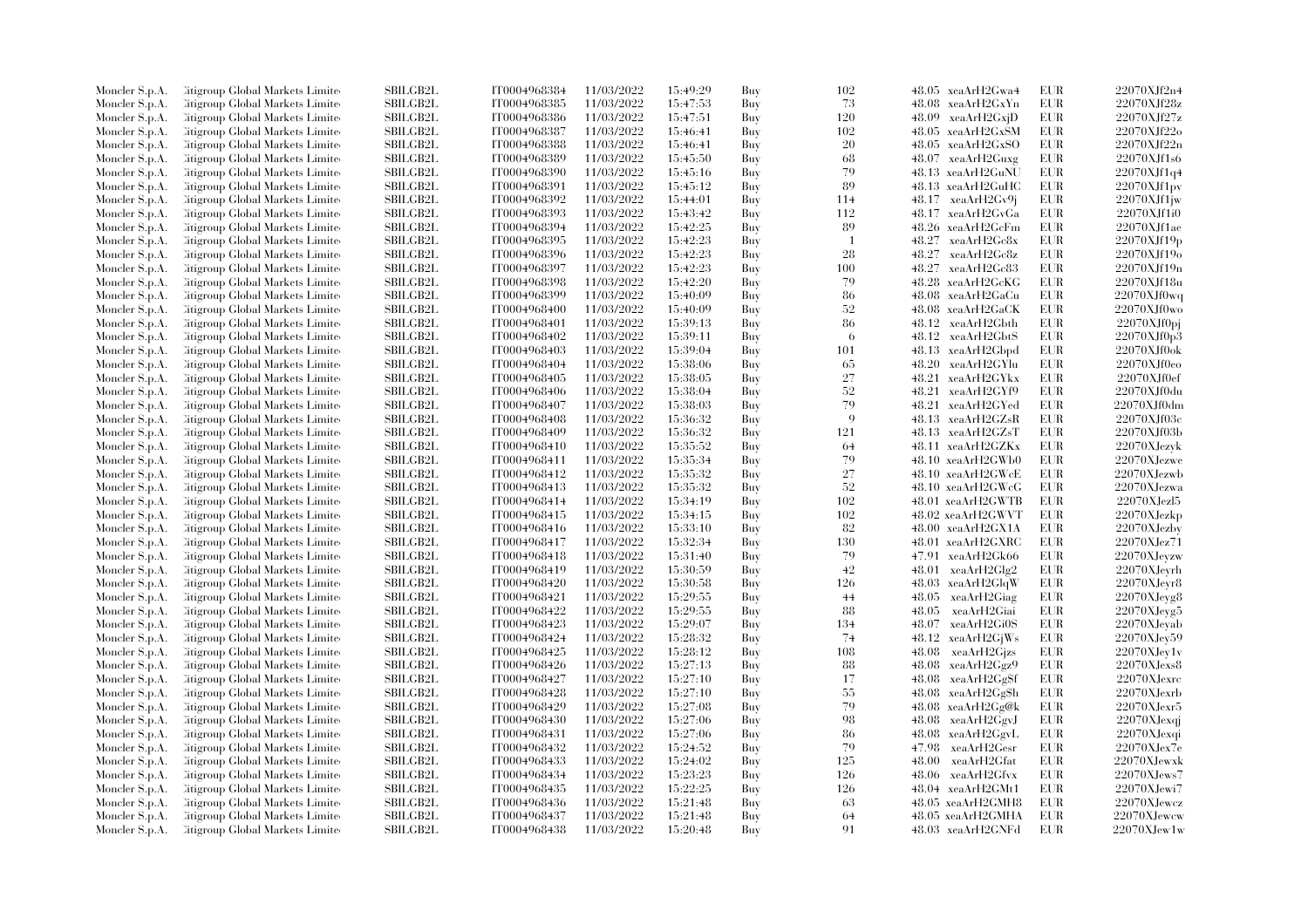| Moncler S.p.A. | Citigroup Global Markets Limite  | SBILGB2L        | IT0004968439 | 11/03/2022 | 15:19:22 | Buy | 64                   | 48.19 xeaArH2GKH\$ | EUR        | 22070XJevka           |
|----------------|----------------------------------|-----------------|--------------|------------|----------|-----|----------------------|--------------------|------------|-----------------------|
| Moncler S.p.A. | Citigroup Global Markets Limite  | <b>SBILGB2L</b> | IT0004968440 | 11/03/2022 | 15:19:22 | Buy | 96                   | 48.20 xeaArH2GKH6  | EUR        | 22070XJevk9           |
| Moncler S.p.A. | Citigroup Global Markets Limited | <b>SBILGB2L</b> | IT0004968441 | 11/03/2022 | 15:19:22 | Buy | 71                   | 48.21 xeaArH2GKHM  | EUR        | $22070 \mbox{XJevk}8$ |
| Moncler S.p.A. | Citigroup Global Markets Limite  | <b>SBILGB2L</b> | IT0004968442 | 11/03/2022 | 15:19:22 | Buy | 34                   | 48.21 xeaArH2GKGb  | <b>EUR</b> | 22070XJevk7           |
| Moncler S.p.A. | Citigroup Global Markets Limite  | SBILGB2L        | IT0004968443 | 11/03/2022 | 15:19:22 | Buy | 153                  | 48.22 xeaArH2GKGd  | EUR        | 22070XJevk6           |
| Moncler S.p.A. | Citigroup Global Markets Limite  | <b>SBILGB2L</b> | IT0004968444 | 11/03/2022 | 15:17:39 | Buy | 136                  | 48.12 xeaArH2GIxu  | EUR        | 22070XJeuul           |
| Moncler S.p.A. | Citigroup Global Markets Limite  | SBILGB2L        | IT0004968445 | 11/03/2022 | 15:16:39 | Buy | 70                   | 48.18 xeaArH2GJY3  | <b>EUR</b> | $22070X$ Jeuo7        |
| Moncler S.p.A. | Citigroup Global Markets Limite  | <b>SBILGB2L</b> | IT0004968446 | 11/03/2022 | 15:16:39 | Buy | 99                   | 48.19 xeaArH2GJYB  | EUR        | $22070X$ Jeuo $5$     |
| Moncler S.p.A. | Citigroup Global Markets Limite  | <b>SBILGB2L</b> | IT0004968447 | 11/03/2022 | 15:15:41 | Buy | 79                   | 48.19 xeaArH2GJ8w  | <b>EUR</b> | 22070XJeui2           |
| Moncler S.p.A. | Citigroup Global Markets Limite  | <b>SBILGB2L</b> | IT0004968448 | 11/03/2022 | 15:15:05 | Buy | 47                   | 48.20 xeaArH2GGkX  | <b>EUR</b> | 22070XJeuce           |
| Moncler S.p.A. | Citigroup Global Markets Limite  | <b>SBILGB2L</b> | IT0004968449 | 11/03/2022 | 15:15:05 | Buy | 94                   | 48.20 xeaArH2GGkZ  | <b>EUR</b> | 22070XJeucc           |
|                | Citigroup Global Markets Limite  | SBILGB2L        | IT0004968450 | 11/03/2022 | 15:13:56 | Buy | 115                  | 48.29 xeaArH2GHdP  | <b>EUR</b> | $22070X$ Jeu1r        |
| Moncler S.p.A. |                                  | <b>SBILGB2L</b> |              | 11/03/2022 |          |     | 130                  |                    | <b>EUR</b> |                       |
| Moncler S.p.A. | Citigroup Global Markets Limite  |                 | IT0004968451 |            | 15:13:55 | Buy | 70                   | 48.29 xeaArH2GHcZ  | <b>EUR</b> | $22070X$ Jeu1q        |
| Moncler S.p.A. | Citigroup Global Markets Limite  | <b>SBILGB2L</b> | IT0004968452 | 11/03/2022 | 15:12:28 | Buy |                      | 48.12 xeaArH2GUYS  |            | $22070$ XJ $etq$ l    |
| Moncler S.p.A. | Citigroup Global Markets Limite  | <b>SBILGB2L</b> | IT0004968453 | 11/03/2022 | 15:12:28 | Buy | $27\,$               | 48.12 xeaArH2GUYU  | <b>EUR</b> | 22070XJetqk           |
| Moncler S.p.A. | Citigroup Global Markets Limite  | SBILGB2L        | IT0004968454 | 11/03/2022 | 15:11:48 | Buy | 99                   | 48.20 xeaArH2GUC9  | <b>EUR</b> | 22070XJetkw           |
| Moncler S.p.A. | Citigroup Global Markets Limite  | <b>SBILGB2L</b> | IT0004968455 | 11/03/2022 | 15:11:43 | Buy | 48                   | 48.20 xeaArH2GU8j  | <b>EUR</b> | 22070XJetk8           |
| Moncler S.p.A. | Citigroup Global Markets Limite  | <b>SBILGB2L</b> | IT0004968456 | 11/03/2022 | 15:11:43 | Buy | 12                   | 48.20 xeaArH2GU8p  | <b>EUR</b> | 22070XJetk7           |
| Moncler S.p.A. | Citigroup Global Markets Limite  | <b>SBILGB2L</b> | IT0004968457 | 11/03/2022 | 15:10:42 | Buy | 120                  | 48.11 xeaArH2GVsD  | <b>EUR</b> | 22070XJetf7           |
| Moncler S.p.A. | Citigroup Global Markets Limite  | <b>SBILGB2L</b> | IT0004968458 | 11/03/2022 | 15:10:42 | Buy | 8                    | 48.11 xeaArH2GVsF  | <b>EUR</b> | 22070XJetf6           |
| Moncler S.p.A. | Citigroup Global Markets Limite  | SBILGB2L        | IT0004968459 | 11/03/2022 | 15:09:53 | Buy | 130                  | 48.10 xeaArH2GVV6  | EUR        | 22070XJet65           |
| Moncler S.p.A. | Citigroup Global Markets Limite  | <b>SBILGB2L</b> | IT0004968460 | 11/03/2022 | 15:09:07 | Buy | 57                   | 48.17 xeaArH2GS3N  | <b>EUR</b> | $22070X$ Jesxq        |
| Moncler S.p.A. | Citigroup Global Markets Limite  | <b>SBILGB2L</b> | IT0004968461 | 11/03/2022 | 15:09:07 | Buy | 55                   | 48.17 xeaArH2GS3P  | <b>EUR</b> | 22070XJesxp           |
| Moncler S.p.A. | Citigroup Global Markets Limite  | SBILGB2L        | IT0004968462 | 11/03/2022 | 15:08:21 | Buy | 69                   | 48.16 xeaArH2GTkO  | <b>EUR</b> | 22070XJessp           |
| Moncler S.p.A. | Citigroup Global Markets Limite  | <b>SBILGB2L</b> | IT0004968463 | 11/03/2022 | 15:08:18 | Buy | 79                   | 48.16 xeaArH2GTeu  | <b>EUR</b> | 22070XJessi           |
| Moncler S.p.A. | Citigroup Global Markets Limite  | <b>SBILGB2L</b> | IT0004968464 | 11/03/2022 | 15:07:25 | Buy | 137                  | 48.20 xeaArH2GTM@  | <b>EUR</b> | 22070XJesoh           |
| Moncler S.p.A. | Citigroup Global Markets Limite  | SBILGB2L        | IT0004968465 | 11/03/2022 | 15:06:49 | Buy | 28                   | 48.24 xeaArH2GQt7  | <b>EUR</b> | 22070XJeske           |
| Moncler S.p.A. | Citigroup Global Markets Limite  | <b>SBILGB2L</b> | IT0004968466 | 11/03/2022 | 15:06:49 | Buy | 96                   | 48.24 xeaArH2GQt9  | <b>EUR</b> | 22070XJeskd           |
| Moncler S.p.A. | Citigroup Global Markets Limite  | <b>SBILGB2L</b> | IT0004968467 | 11/03/2022 | 15:06:02 | Buy | 131                  | 48.22 xeaArH2GQRQ  | <b>EUR</b> | $22070X$ Jesc $9$     |
| Moncler S.p.A. | Citigroup Global Markets Limite  | <b>SBILGB2L</b> | IT0004968468 | 11/03/2022 | 15:05:08 | Buy | 133                  | 48.18 xeaArH2GR8A  | <b>EUR</b> | $22070X$ Jes $5w$     |
| Moncler S.p.A. | Citigroup Global Markets Limite  | <b>SBILGB2L</b> | IT0004968469 | 11/03/2022 | 15:04:13 | Buy | 134                  | 48.14 xeaArH2GO5x  | <b>EUR</b> | 22070XJerxr           |
| Moncler S.p.A. | Citigroup Global Markets Limite  | SBILGB2L        | IT0004968470 | 11/03/2022 | 15:03:17 | Buy | 135                  | 48.10 xeaArH2GP\$G | <b>EUR</b> | $22070X$ Jerq $4$     |
| Moncler S.p.A. | Citigroup Global Markets Limite  | SBILGB2L        | IT0004968471 | 11/03/2022 | 15:02:26 | Buy | 61                   | 48.11 xeaArH2G6YF  | <b>EUR</b> | 22070XJeriv           |
| Moncler S.p.A. | Citigroup Global Markets Limite  | SBILGB2L        | IT0004968472 | 11/03/2022 | 15:01:58 | Buy | 32                   | 48.16 xeaArH2G6ww  | <b>EUR</b> | 22070XJerfo           |
| Moncler S.p.A. | Citigroup Global Markets Limite  | SBILGB2L        | IT0004968473 | 11/03/2022 | 15:01:58 | Buy | 41                   | 48.16 xeaArH2G6ws  | <b>EUR</b> | 22070XJerfp           |
| Moncler S.p.A. | Litigroup Global Markets Limite  | <b>SBILGB2L</b> | IT0004968474 | 11/03/2022 | 15:01:58 | Buy | 141                  | 48.17 xeaArH2G6w8  | EUR        | 22070XJerfi           |
| Moncler S.p.A. | Citigroup Global Markets Limite  | SBILGB2L        | IT0004968475 | 11/03/2022 | 14:59:51 | Buy | 128                  | 48.27 xeaArH2G4ug  | <b>EUR</b> | 22070XJeqt0           |
| Moncler S.p.A. | Litigroup Global Markets Limite  | <b>SBILGB2L</b> | IT0004968476 | 11/03/2022 | 14:59:51 | Buy | 128                  | 48.28 xeaArH2G4u0  | <b>EUR</b> | 22070XJeqsz           |
| Moncler S.p.A. | Citigroup Global Markets Limite  | <b>SBILGB2L</b> | IT0004968477 | 11/03/2022 | 14:59:01 | Buy | 145                  | 48.24 xeaArH2G5nA  | <b>EUR</b> | 22070XJeqma           |
| Moncler S.p.A. | Citigroup Global Markets Limite  | SBILGB2L        | IT0004968478 | 11/03/2022 | 14:58:05 | Buy | 104                  | 48.28 xeaArH2G5PK  | <b>EUR</b> | 22070XJeqgw           |
|                |                                  | <b>SBILGB2L</b> | IT0004968479 | 11/03/2022 |          |     | 63                   | 48.28 xeaArH2G5R3  | <b>EUR</b> | $22070XJ$ eqgo        |
| Moncler S.p.A. | Litigroup Global Markets Limite  |                 |              | 11/03/2022 | 14:58:03 | Buy |                      | 48.29              | <b>EUR</b> |                       |
| Moncler S.p.A. | Citigroup Global Markets Limite  | <b>SBILGB2L</b> | IT0004968480 |            | 14:58:03 | Buy | 96<br>$\overline{2}$ | xeaArH2G5R9        |            | 22070XJeqgn           |
| Moncler S.p.A. | Litigroup Global Markets Limite  | <b>SBILGB2L</b> | IT0004968481 | 11/03/2022 | 14:57:18 | Buy |                      | 48.16 xeaArH2G262  | <b>EUR</b> | $22070X \rm Jeqc5$    |
| Moncler S.p.A. | Litigroup Global Markets Limite  | <b>SBILGB2L</b> | IT0004968482 | 11/03/2022 | 14:57:18 | Buy | 90                   | 48.16 xeaArH2G264  | <b>EUR</b> | 22070XJeqc4           |
| Moncler S.p.A. | Citigroup Global Markets Limite  | SBILGB2L        | IT0004968483 | 11/03/2022 | 14:56:01 | Buy | 98                   | 48.13 xeaArH2G3Dn  | <b>EUR</b> | $22070X$ Jeq0y        |
| Moncler S.p.A. | Litigroup Global Markets Limite  | <b>SBILGB2L</b> | IT0004968484 | 11/03/2022 | 14:55:06 | Buy | 31                   | 48.12 xeaArH2G0n6  | <b>EUR</b> | $22070$ XJepth        |
| Moncler S.p.A. | Litigroup Global Markets Limite  | <b>SBILGB2L</b> | IT0004968485 | 11/03/2022 | 14:55:06 | Buy | 69                   | 48.12 xeaArH2G0n8  | <b>EUR</b> | 22070XJeptg           |
| Moncler S.p.A. | Litigroup Global Markets Limite  | <b>SBILGB2L</b> | IT0004968486 | 11/03/2022 | 14:55:01 | Buy | 58                   | 48.12 xeaArH2G0\$o | <b>EUR</b> | 22070XJepsb           |
| Moncler S.p.A. | Citigroup Global Markets Limite  | <b>SBILGB2L</b> | IT0004968487 | 11/03/2022 | 14:54:01 | Buy | 138                  | 48.28 xeaArH2G1n\$ | <b>EUR</b> | $22070$ XJepm $2$     |
| Moncler S.p.A. | Litigroup Global Markets Limite  | <b>SBILGB2L</b> | IT0004968488 | 11/03/2022 | 14:53:12 | Buy | 79                   | 48.30 xeaArH2GEcL  | <b>EUR</b> | 22070XJepc1           |
| Moncler S.p.A. | Citigroup Global Markets Limite  | <b>SBILGB2L</b> | IT0004968489 | 11/03/2022 | 14:52:59 | Buy | 69                   | 48.32 xeaArH2GErI  | <b>EUR</b> | 22070XJep9m           |
| Moncler S.p.A. | Citigroup Global Markets Limite  | <b>SBILGB2L</b> | IT0004968490 | 11/03/2022 | 14:52:40 | Buy | 105                  | 48.31 xeaArH2GEwv  | <b>EUR</b> | 22070XJep77           |
| Moncler S.p.A. | Litigroup Global Markets Limite  | <b>SBILGB2L</b> | IT0004968491 | 11/03/2022 | 14:52:40 | Buy | -13                  | 48.31 xeaArH2GEw1  | EUR        | 22070XJep76           |
| Moncler S.p.A. | Litigroup Global Markets Limite  | <b>SBILGB2L</b> | IT0004968492 | 11/03/2022 | 14:51:35 | Buy | 135                  | 48.30 xeaArH2GFot  | EUR        | 22070XJep0g           |
| Moncler S.p.A. | Citigroup Global Markets Limited | <b>SBILGB2L</b> | IT0004968493 | 11/03/2022 | 14:50:45 | Buy | 58                   | 48.32 xeaArH2GCdF  | <b>EUR</b> | 22070XJeov8           |
|                |                                  |                 |              |            |          |     |                      |                    |            |                       |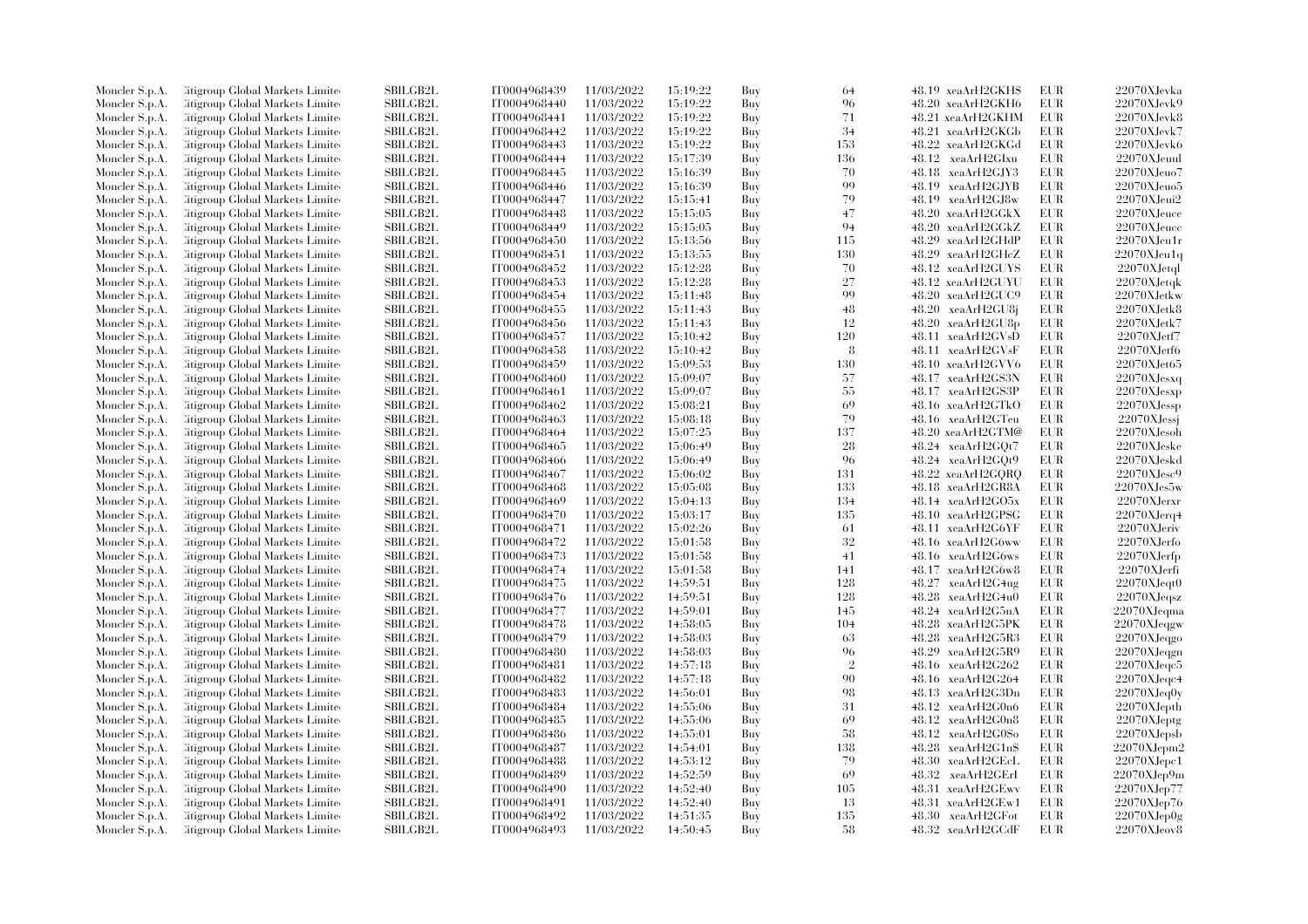| Moncler S.p.A. | Citigroup Global Markets Limited | <b>SBILGB2L</b> | IT0004968494 | 11/03/2022 | 14:50:45 | Buy | 77             | 48.32 xeaArH2GCdH     | EUR        | 22070XJeov7        |
|----------------|----------------------------------|-----------------|--------------|------------|----------|-----|----------------|-----------------------|------------|--------------------|
| Moncler S.p.A. | Litigroup Global Markets Limite  | <b>SBILGB2L</b> | IT0004968495 | 11/03/2022 | 14:49:56 | Buy | 128            | 48.40 xeaArH2GCNK     | <b>EUR</b> | 22070XJeonq        |
| Moncler S.p.A. | Citigroup Global Markets Limited | <b>SBILGB2L</b> | IT0004968496 | 11/03/2022 | 14:49:05 | Buy | 91             | 48.49 xeaArH2GD97     | EUR        | 22070XJeogx        |
| Moncler S.p.A. | Citigroup Global Markets Limite  | <b>SBILGB2L</b> | IT0004968497 | 11/03/2022 | 14:48:31 | Buy | 94             | 48.41 xeaArH2GAj6     | EUR        | $22070X$ Jeoeb     |
| Moncler S.p.A. | Citigroup Global Markets Limite  | SBILGB2L        | IT0004968498 | 11/03/2022 | 14:48:24 | Buy | 65             | 48.41 xeaArH2GArM     | EUR        | $22070X$ Jeod1     |
| Moncler S.p.A. | Citigroup Global Markets Limite  | <b>SBILGB2L</b> | IT0004968499 | 11/03/2022 | 14:47:28 | Buy | 79             | 48.41 xeaArH2GARf     | EUR        | 22070XJeo62        |
| Moncler S.p.A. | Citigroup Global Markets Limited | <b>SBILGB2L</b> | IT0004968500 | 11/03/2022 | 14:47:00 | Buy | 79             | 48.49 xeaArH2GB93     | <b>EUR</b> | 22070XJeo05        |
| Moncler S.p.A. | Citigroup Global Markets Limite  | SBILGB2L        | IT0004968501 | 11/03/2022 | 14:47:00 | Buy | 79             | 48.49 xeaArH2GB9T     | <b>EUR</b> | $22070X$ Jenzz     |
| Moncler S.p.A. | Citigroup Global Markets Limited | <b>SBILGB2L</b> | IT0004968502 | 11/03/2022 | 14:45:46 | Buy | 73             | 48.46 xeaArH2G8V9     | EUR        | $22070X$ Jennr     |
| Moncler S.p.A. | Citigroup Global Markets Limited | <b>SBILGB2L</b> | IT0004968503 | 11/03/2022 | 14:45:45 | Buy | 91             | 48.46 xeaArH2G8VF     | EUR        | $22070X$ Jennq     |
|                | Citigroup Global Markets Limited | <b>SBILGB2L</b> | IT0004968504 | 11/03/2022 |          |     | 105            | 48.46 xeaArH2G98m     | EUR        | 22070XJenen        |
| Moncler S.p.A. |                                  |                 |              |            | 14:44:56 | Buy |                |                       |            |                    |
| Moncler S.p.A. | Citigroup Global Markets Limite  | SBILGB2L        | IT0004968505 | 11/03/2022 | 14:44:20 | Buy | 88             | 48.46 xeaArH2Hslx     | <b>EUR</b> | 22070XJenbj        |
| Moncler S.p.A. | Citigroup Global Markets Limite  | <b>SBILGB2L</b> | IT0004968506 | 11/03/2022 | 14:43:28 | Buy | $\overline{1}$ | 48.51<br>xeaArH2Htbt  | <b>EUR</b> | 22070XJen33        |
| Moncler S.p.A. | Citigroup Global Markets Limited | <b>SBILGB2L</b> | IT0004968507 | 11/03/2022 | 14:43:28 | Buy | 99             | xeaArH2Htbv<br>48.51  | EUR        | 22070XJen32        |
| Moncler S.p.A. | Citigroup Global Markets Limited | <b>SBILGB2L</b> | IT0004968508 | 11/03/2022 | 14:43:27 | Buy | 79             | 48.52 xeaArH2Htb3     | EUR        | 22070XJen31        |
| Moncler S.p.A. | Citigroup Global Markets Limite  | SBILGB2L        | IT0004968509 | 11/03/2022 | 14:43:07 | Buy | 133            | 48.50<br>xeaArH2Htts  | <b>EUR</b> | $22070X$ Jemzr     |
| Moncler S.p.A. | Citigroup Global Markets Limite  | SBILGB2L        | IT0004968510 | 11/03/2022 | 14:41:36 | Buy | 134            | 48.45 xeaArH2HqD9     | EUR        | $22070$ XJemnl     |
| Moncler S.p.A. | Citigroup Global Markets Limited | <b>SBILGB2L</b> | IT0004968511 | 11/03/2022 | 14:40:51 | Buy | 134            | 48.46 xeaArH2HrpR     | EUR        | 22070XJemcn        |
| Moncler S.p.A. | Citigroup Global Markets Limited | <b>SBILGB2L</b> | IT0004968512 | 11/03/2022 | 14:40:02 | Buy | 135            | 48.44 xeaArH2Hoga     | EUR        | $22070$ XJem $0$ f |
| Moncler S.p.A. | Citigroup Global Markets Limite  | <b>SBILGB2L</b> | IT0004968513 | 11/03/2022 | 14:39:03 | Buy | 63             | 48.46 xeaArH2Hplw     | <b>EUR</b> | 22070XJelkm        |
| Moncler S.p.A. | Citigroup Global Markets Limite  | <b>SBILGB2L</b> | IT0004968514 | 11/03/2022 | 14:39:03 | Buy | 73             | 48.46 xeaArH2Hply     | EUR        | 22070XJelkl        |
| Moncler S.p.A. | Citigroup Global Markets Limited | <b>SBILGB2L</b> | IT0004968515 | 11/03/2022 | 14:38:15 | Buy | 136            | 48.50 xeaArH2HpIB     | EUR        | 22070XJelbs        |
| Moncler S.p.A. | Citigroup Global Markets Limite  | <b>SBILGB2L</b> | IT0004968516 | 11/03/2022 | 14:36:40 | Buy | 136            | 48.40 xeaArH2HnW8     | <b>EUR</b> | 22070XJekxj        |
| Moncler S.p.A. | Citigroup Global Markets Limited | <b>SBILGB2L</b> | IT0004968517 | 11/03/2022 | 14:36:40 | Buy | 136            | 48.41 xeaArH2HnWG     | EUR        | 22070XJekxi        |
| Moncler S.p.A. | Citigroup Global Markets Limite  | SBILGB2L        | IT0004968518 | 11/03/2022 | 14:35:42 | Buy | 136            | 48.50 xeaArH2HnIp     | EUR        | 22070XJekr4        |
| Moncler S.p.A. | Citigroup Global Markets Limited | <b>SBILGB2L</b> | IT0004968519 | 11/03/2022 | 14:34:59 | Buy | 100            | 48.50<br>xeaArH2H@vI  | EUR        | 22070XJekm0        |
| Moncler S.p.A. | Litigroup Global Markets Limite  | SBILGB2L        | IT0004968520 | 11/03/2022 | 14:34:59 | Buy | 43             | 48.50 xeaArH2H@vE     | EUR        | $22070X$ Jekm1     |
| Moncler S.p.A. | Citigroup Global Markets Limited | <b>SBILGB2L</b> | IT0004968521 | 11/03/2022 | 14:34:21 | Buy | 87             | 48.52 xeaArH2H@R3     | EUR        | 22070XJekf8        |
| Moncler S.p.A. | Citigroup Global Markets Limite  | SBILGB2L        | IT0004968522 | 11/03/2022 | 14:34:05 | Buy | 103            | 48.49<br>xeaArH2H\$fx | <b>EUR</b> | 22070XJekcx        |
| Moncler S.p.A. | Citigroup Global Markets Limite  | <b>SBILGB2L</b> | IT0004968523 | 11/03/2022 | 14:33:15 | Buy | 116            | 48.39 xeaArH2H\$Qp    | EUR        | 22070XJek58        |
| Moncler S.p.A. | Citigroup Global Markets Limited | <b>SBILGB2L</b> | IT0004968524 | 11/03/2022 | 14:32:37 | Buy | 49             | 48.39 xeaArH2Hy6M     | EUR        | 22070XJejzi        |
| Moncler S.p.A. | Citigroup Global Markets Limited | SBILGB2L        | IT0004968525 | 11/03/2022 | 14:32:37 |     | 75             | 48.39<br>xeaArH2Hy6O  | <b>EUR</b> | 22070XJejzg        |
|                |                                  |                 |              |            |          | Buy |                |                       |            |                    |
| Moncler S.p.A. | Citigroup Global Markets Limite  | <b>SBILGB2L</b> | IT0004968526 | 11/03/2022 | 14:32:37 | Buy | 103            | 48.39<br>xeaArH2Hy1k  | EUR        | 22070XJejz6        |
| Moncler S.p.A. | Citigroup Global Markets Limite  | <b>SBILGB2L</b> | IT0004968527 | 11/03/2022 | 14:31:31 | Buy | 120            | 48.45 xeaArH2Hz6h     | EUR        | 22070XJejnq        |
| Moncler S.p.A. | Citigroup Global Markets Limited | SBILGB2L        | IT0004968528 | 11/03/2022 | 14:31:31 | Buy | 12             | xeaArH2Hz6j<br>48.45  | EUR        | 22070XJejnp        |
| Moncler S.p.A. | Citigroup Global Markets Limited | <b>SBILGB2L</b> | IT0004968529 | 11/03/2022 | 14:30:53 | Buy | 40             | 48.38 xeaArH2HwYn     | EUR        | 22070XJejip        |
| Moncler S.p.A. | Citigroup Global Markets Limited | <b>SBILGB2L</b> | IT0004968530 | 11/03/2022 | 14:30:52 | Buy | 126            | 48.39 xeaArH2HwjX     | EUR        | 22070XJejin        |
| Moncler S.p.A. | Citigroup Global Markets Limited | <b>SBILGB2L</b> | IT0004968531 | 11/03/2022 | 14:30:06 | Buy | 79             | 48.39<br>xeaArH2Hxck  | EUR        | 22070XJej77        |
| Moncler S.p.A. | Citigroup Global Markets Limited | <b>SBILGB2L</b> | IT0004968532 | 11/03/2022 | 14:30:06 | Buy | 79             | 48.39<br>xeaArH2Hxcx  | EUR        | 22070XJej76        |
| Moncler S.p.A. | Litigroup Global Markets Limite  | SBILGB2L        | IT0004968533 | 11/03/2022 | 14:29:01 | Buy | 85             | 48.45 xeaArH2Hud7     | EUR        | 22070XJeiy8        |
| Moncler S.p.A. | Citigroup Global Markets Limite  | SBILGB2L        | IT0004968534 | 11/03/2022 | 14:28:24 | Buy | 87             | 48.45 xeaArH2HuyV     | <b>EUR</b> | 22070XJeiul        |
| Moncler S.p.A. | Citigroup Global Markets Limite  | SBILGB2L        | IT0004968535 | 11/03/2022 | 14:27:21 | Buy | 86             | 48.47 xeaArH2HvZf     | EUR        | 22070XJeikf        |
| Moncler S.p.A. | Citigroup Global Markets Limited | <b>SBILGB2L</b> | IT0004968536 | 11/03/2022 | 14:26:30 | Buy | 87             | 48.51 xeaArH2HvF5     | EUR        | 22070XJeie9        |
| Moncler S.p.A. | Citigroup Global Markets Limited | <b>SBILGB2L</b> | IT0004968537 | 11/03/2022 | 14:26:02 | Buy | 81             | 48.51 xeaArH2HvQz     | EUR        | 22070XJeic1        |
| Moncler S.p.A. | Citigroup Global Markets Limited | <b>SBILGB2L</b> | IT0004968538 | 11/03/2022 | 14:25:09 | Buy | 69             | 48.50<br>xeaArH2Hc7d  | EUR        | 22070XJei4x        |
| Moncler S.p.A. | Citigroup Global Markets Limite  | SBILGB2L        | IT0004968539 | 11/03/2022 | 14:24:53 | Buy | 100            | $48.50$ $xeaArH2Hc8q$ | EUR        | 22070XJei49        |
| Moncler S.p.A. | Citigroup Global Markets Limited | <b>SBILGB2L</b> | IT0004968540 | 11/03/2022 | 14:23:07 | Buy | -55            | xeaArH2HdRC<br>48.49  | EUR        | 22070XJehvl        |
| Moncler S.p.A. | Citigroup Global Markets Limite  | <b>SBILGB2L</b> | IT0004968541 | 11/03/2022 | 14:23:05 | Buy | 11             | 48.49<br>xeaArH2Habr  | <b>EUR</b> | 22070XJehvf        |
| Moncler S.p.A. | Citigroup Global Markets Limited | SBILGB2L        | IT0004968542 | 11/03/2022 | 14:23:04 | Buy | 76             | 48.49 xeaArH2Haaw     | <b>EUR</b> | 22070XJehuu        |
| Moncler S.p.A. | Citigroup Global Markets Limite  | SBILGB2L        | IT0004968543 | 11/03/2022 | 14:20:42 | Buy | 75             | xeaArH2Hb3o<br>48.49  | <b>EUR</b> | 22070XJehjm        |
| Moncler S.p.A. | Citigroup Global Markets Limite  | <b>SBILGB2L</b> | IT0004968544 | 11/03/2022 | 14:20:42 | Buy | 75             | 48.51 xeaArH2Hb3\$    | EUR        | $22070$ XJehjk     |
| Moncler S.p.A. | Citigroup Global Markets Limited | SBILGB2L        | IT0004968545 | 11/03/2022 | 14:19:12 | Buy | 81             | 48.43 xeaArH2HYBB     | EUR        | 22070XJehdz        |
| Moncler S.p.A. | Citigroup Global Markets Limited | SBILGB2L        | IT0004968546 | 11/03/2022 | 14:19:12 | Buy | 79             | 48.45 xeaArH2HYBO     | EUR        | 22070XJehdy        |
|                |                                  | SBILGB2L        | IT0004968547 | 11/03/2022 |          |     |                | 48.40 xeaArH2HZos     | <b>EUR</b> | 22070XJeh9c        |
| Moncler S.p.A. | Citigroup Global Markets Limited |                 | IT0004968548 | 11/03/2022 | 14:18:13 | Buy | 84<br>70       |                       | EUR        |                    |
| Moncler S.p.A. | Litigroup Global Markets Limited | <b>SBILGB2L</b> |              |            | 14:16:37 | Buy |                | 48.30 xeaArH2HW1v     |            | $22070X$ Jegy $6$  |
|                |                                  |                 |              |            |          |     |                |                       |            |                    |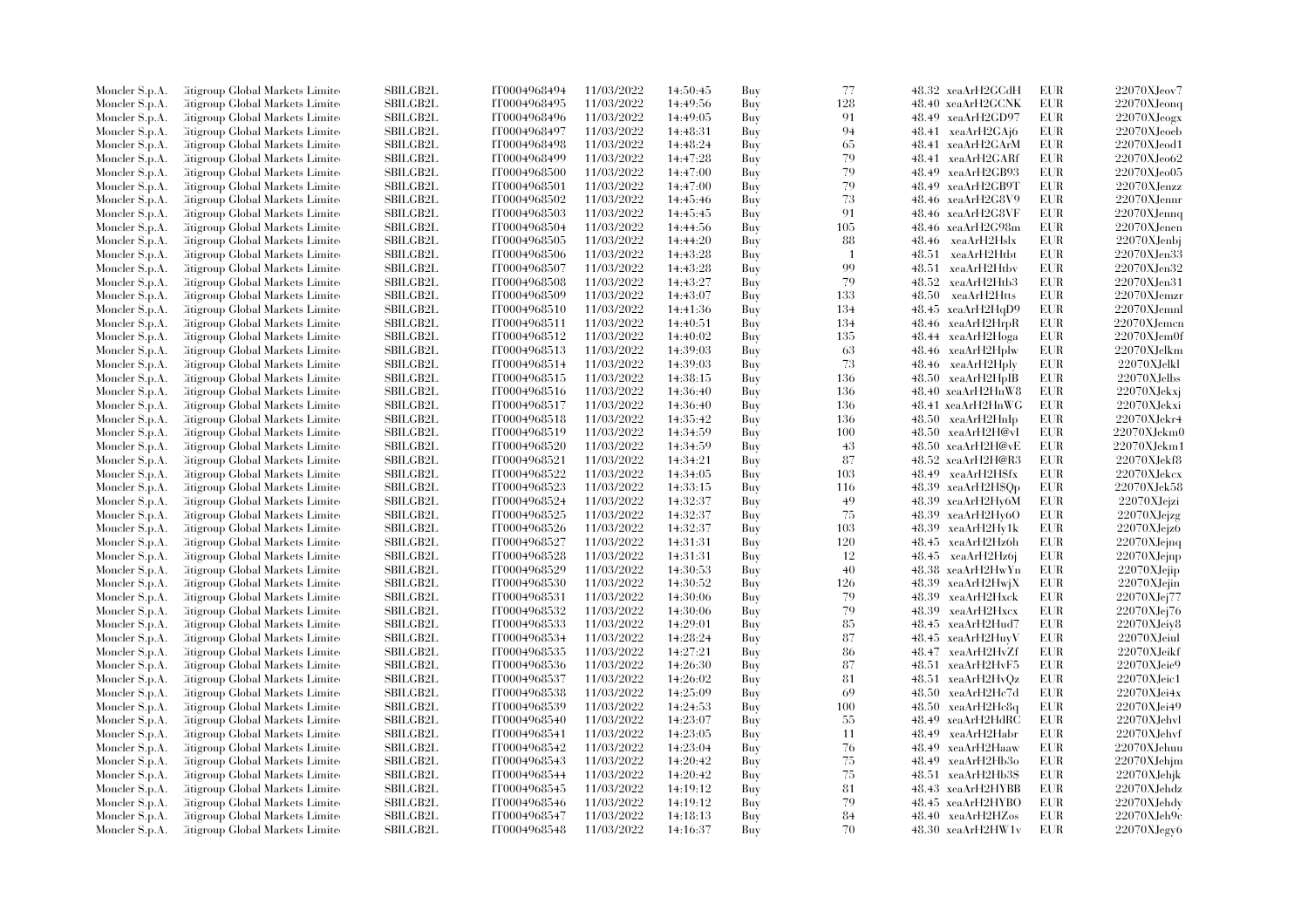| Moncler S.p.A. | Citigroup Global Markets Limite  | SBILGB2L                  | IT0004968549 | 11/03/2022 | 14:16:37 | Buy | 19             | 48.31 xeaArH2HW0@           | EUR        | 22070XJegy3       |
|----------------|----------------------------------|---------------------------|--------------|------------|----------|-----|----------------|-----------------------------|------------|-------------------|
| Moncler S.p.A. | Litigroup Global Markets Limite  | <b>SBILGB2L</b>           | IT0004968550 | 11/03/2022 | 14:16:37 | Buy | 51             | 48.31 xeaArH2HW02           | <b>EUR</b> | 22070XJegv0       |
| Moncler S.p.A. | Citigroup Global Markets Limited | <b>SBILGB2L</b>           | IT0004968551 | 11/03/2022 | 14:16:37 | Buy | 106            | 48.32 xeaArH2HW0A           | EUR        | $22070X$ Jegxx    |
| Moncler S.p.A. | Litigroup Global Markets Limite  | <b>SBILGB2L</b>           | IT0004968552 | 11/03/2022 | 14:14:39 | Buy | -61            | 48.31 xeaArH2HkpO           | EUR        | $22070$ XJegjx    |
| Moncler S.p.A. | Litigroup Global Markets Limite  | SBILGB2L                  | IT0004968553 | 11/03/2022 | 14:14:39 | Buy | 79             | 48.32 xeaArH2HkoC           | <b>EUR</b> | 22070XJegis       |
| Moncler S.p.A. | Citigroup Global Markets Limite  | <b>SBILGB2L</b>           | IT0004968554 | 11/03/2022 | 14:13:10 | Buy | 79             | 48.37 xeaArH2HiYE           | EUR        | 22070XJeg4a       |
| Moncler S.p.A. | Citigroup Global Markets Limite  | SBILGB2L                  | IT0004968555 | 11/03/2022 | 14:12:21 | Buy | 80             | $48.43$ xeaArH2Hi $8g$      | EUR        | $22070X$ Jefyl    |
| Moncler S.p.A. | Citigroup Global Markets Limite  | <b>SBILGB2L</b>           | IT0004968556 | 11/03/2022 | 14:11:59 | Buy | 99             | 48.43 xeaArH2Hidk           | <b>EUR</b> | 22070XJefvz       |
| Moncler S.p.A. | Citigroup Global Markets Limite  | SBILGB2L                  | IT0004968557 | 11/03/2022 | 14:10:27 | Buy | 60             | $48.44 \text{ xeaArH2Hgc2}$ | <b>EUR</b> | $22070$ XJefp1    |
| Moncler S.p.A. | Citigroup Global Markets Limite  | <b>SBILGB2L</b>           | IT0004968558 | 11/03/2022 | 14:10:27 | Buy | 63             | $48.44 \text{ xeaArH2Hgc4}$ | <b>EUR</b> | 22070XJefp0       |
| Moncler S.p.A. | Citigroup Global Markets Limite  | <b>SBILGB2L</b>           | IT0004968559 | 11/03/2022 | 14:10:27 | Buy | 97             | 48.44 xeaArH2HgXb           | <b>EUR</b> | 22070XJefov       |
|                | Citigroup Global Markets Limite  | SBILGB2L                  | IT0004968560 | 11/03/2022 | 14:08:33 | Buy | 80             | $48.42 \text{ xeaArH2HhBg}$ | <b>EUR</b> | 22070XJefbd       |
| Moncler S.p.A. | Citigroup Global Markets Limite  | <b>SBILGB2L</b>           | IT0004968561 | 11/03/2022 | 14:07:50 | Buy | 82             | 48.43<br>xeaArH2Heit        | <b>EUR</b> | $22070X$ Jef $6p$ |
| Moncler S.p.A. |                                  |                           |              |            |          |     | 79             |                             |            |                   |
| Moncler S.p.A. | Citigroup Global Markets Limite  | <b>SBILGB2L</b>           | IT0004968562 | 11/03/2022 | 14:06:42 | Buy |                | 48.42 xeaArH2HeGQ           | EUR        | 22070XJef02       |
| Moncler S.p.A. | Citigroup Global Markets Limite  | SBILGB2L                  | IT0004968563 | 11/03/2022 | 14:05:54 | Buy | 82             | 48.46 xeaArH2Hfmb           | EUR        | $22070$ XJeeur    |
| Moncler S.p.A. | Citigroup Global Markets Limite  | SBILGB2L                  | IT0004968564 | 11/03/2022 | 14:05:54 | Buy | 141            | 48.47 xeaArH2Hfmf           | <b>EUR</b> | 22070XJeeum       |
| Moncler S.p.A. | Citigroup Global Markets Limite  | SBILGB2L                  | IT0004968565 | 11/03/2022 | 14:03:28 | Buy | 102            | 48.48 xeaArH2HMRp           | <b>EUR</b> | 22070XJeegi       |
| Moncler S.p.A. | Citigroup Global Markets Limite  | SBILGB2L                  | IT0004968566 | 11/03/2022 | 14:03:28 | Buy | 112            | 48.48 xeaArH2HMRE           | <b>EUR</b> | 22070XJeeg7       |
| Moncler S.p.A. | Citigroup Global Markets Limite  | SBILGB2L                  | IT0004968567 | 11/03/2022 | 14:01:33 | Buy | 79             | 48.44 xeaArH2HKgR           | <b>EUR</b> | 22070XJee21       |
| Moncler S.p.A. | Citigroup Global Markets Limite  | <b>SBILGB2L</b>           | IT0004968568 | 11/03/2022 | 14:00:40 | Buy | 79             | 48.47 xeaArH2HKL4           | <b>EUR</b> | 22070XJedwe       |
| Moncler S.p.A. | Citigroup Global Markets Limite  | SBILGB2L                  | IT0004968569 | 11/03/2022 | 14:00:40 | Buy | 78             | 48.47 xeaArH2HKLU           | <b>EUR</b> | 22070XJedwc       |
| Moncler S.p.A. | Citigroup Global Markets Limite  | SBILGB2L                  | IT0004968570 | 11/03/2022 | 13:59:29 | Buy | 76             | 48.45 xeaArH2HL0c           | <b>EUR</b> | 22070XJednp       |
| Moncler S.p.A. | Citigroup Global Markets Limite  | <b>SBILGB2L</b>           | IT0004968571 | 11/03/2022 | 13:58:20 | Buy | 63             | 48.53 xeaArH2HIoU           | <b>EUR</b> | 22070XJedfc       |
| Moncler S.p.A. | Citigroup Global Markets Limite  | SBILGB2L                  | IT0004968572 | 11/03/2022 | 13:57:59 | Buy | 104            | 48.53 xeaArH2HIDi           | <b>EUR</b> | $22070X$ Jede $2$ |
| Moncler S.p.A. | Citigroup Global Markets Limite  | SBILGB2L                  | IT0004968573 | 11/03/2022 | 13:57:29 | Buy | 42             | 48.47 xeaArH2HIQA           | <b>EUR</b> | $22070X$ Jed6j    |
| Moncler S.p.A. | Citigroup Global Markets Limite  | <b>SBILGB2L</b>           | IT0004968574 | 11/03/2022 | 13:57:29 | Buy | 93             | 48.47 xeaArH2HIQC           | <b>EUR</b> | 22070XJed6h       |
| Moncler S.p.A. | Citigroup Global Markets Limite  | SBILGB2L                  | IT0004968575 | 11/03/2022 | 13:55:07 | Buy | 81             | 48.33 xeaArH2HG1i           | <b>EUR</b> | $22070X$ Jecv1    |
| Moncler S.p.A. | Citigroup Global Markets Limite  | <b>SBILGB2L</b>           | IT0004968576 | 11/03/2022 | 13:54:06 | Buy | 82             | 48.32 xeaArH2HHZX           | <b>EUR</b> | $22070X$ Jecqv    |
| Moncler S.p.A. | Citigroup Global Markets Limite  | <b>SBILGB2L</b>           | IT0004968577 | 11/03/2022 | 13:53:14 | Buy | 86             | 48.32 xeaArH2HH5C           | <b>EUR</b> | 22070XJecml       |
| Moncler S.p.A. | Citigroup Global Markets Limite  | <b>SBILGB2L</b>           | IT0004968578 | 11/03/2022 | 13:52:38 | Buy | 82             | 48.33 xeaArH2HHJ4           | <b>EUR</b> | 22070XJeckj       |
| Moncler S.p.A. | Citigroup Global Markets Limite  | SBILGB2L                  | IT0004968579 | 11/03/2022 | 13:52:19 | Buy | 79             | 48.32 xeaArH2HUd3           | <b>EUR</b> | 22070XJecir       |
| Moncler S.p.A. | Citigroup Global Markets Limite  | SBILGB2L                  | IT0004968580 | 11/03/2022 | 13:50:49 | Buy | 146            | 48.37 xeaArH2HVa5           | <b>EUR</b> | $22070$ XJecbt    |
| Moncler S.p.A. | Citigroup Global Markets Limite  | SBILGB2L                  | IT0004968581 | 11/03/2022 | 13:49:17 | Buy | 86             | 48.23 xeaArH2HSWF           | EUR        | 22070XJec39       |
| Moncler S.p.A. | Citigroup Global Markets Limite  | $\operatorname{SBILGB2L}$ | IT0004968582 | 11/03/2022 | 13:49:10 | Buy | $\overline{2}$ | 48.23 xeaArH2HSi2           | EUR        | $22070X$ Jec $2i$ |
| Moncler S.p.A. | Citigroup Global Markets Limite  | SBILGB2L                  | IT0004968583 | 11/03/2022 | 13:48:17 | Buy | 74             | 48.28 xeaArH2HSBj           | <b>EUR</b> | 22070XJebxk       |
| Moncler S.p.A. | Litigroup Global Markets Limite  | SBILGB2L                  | IT0004968584 | 11/03/2022 | 13:47:23 | Buy | 74             | 48.35 xeaArH2HTov           | EUR        | 22070XJebpx       |
| Moncler S.p.A. | Citigroup Global Markets Limite  | SBILGB2L                  | IT0004968585 | 11/03/2022 | 13:47:02 | Buy | 123            | 48.38 xeaArH2HTEK           | <b>EUR</b> | 22070XJebna       |
| Moncler S.p.A. | Litigroup Global Markets Limite  | SBILGB2L                  | IT0004968586 | 11/03/2022 | 13:45:09 | Buy | 27             | 48.40 xeaArH2HRaj           | <b>EUR</b> | 22070XJebb7       |
| Moncler S.p.A. | Citigroup Global Markets Limite  | <b>SBILGB2L</b>           | IT0004968587 | 11/03/2022 | 13:45:08 | Buy | 66             | 48.41 xeaArH2HRdJ           | EUR        | 22070XJebb6       |
| Moncler S.p.A. | Citigroup Global Markets Limite  | SBILGB2L                  | IT0004968588 | 11/03/2022 | 13:44:14 | Buy | 64             | 48.41 xeaArH2HRDr           | EUR        | 22070XJeb76       |
| Moncler S.p.A. | Citigroup Global Markets Limite  | <b>SBILGB2L</b>           | IT0004968589 | 11/03/2022 | 13:43:09 | Buy | 95             | 48.37 xeaArH2HO\$r          | EUR        | $22070X$ Jeaz $8$ |
| Moncler S.p.A. | Citigroup Global Markets Limite  | <b>SBILGB2L</b>           | IT0004968590 | 11/03/2022 | 13:43:09 | Buy | 42             | 48.37 xeaArH2HO\$s          | EUR        | $22070X$ Jeaz $7$ |
| Moncler S.p.A. | Litigroup Global Markets Limite  | <b>SBILGB2L</b>           | IT0004968591 | 11/03/2022 | 13:43:08 | Buy | 112            | 48.37 xeaArH2HOS7           | <b>EUR</b> | 22070XJeaz6       |
| Moncler S.p.A. | Litigroup Global Markets Limite  | <b>SBILGB2L</b>           | IT0004968592 | 11/03/2022 | 13:40:01 | Buy | 69             | $48.33$ $xeaArH2H6y6$       | <b>EUR</b> | 22070XJeahs       |
| Moncler S.p.A. | Citigroup Global Markets Limite  | SBILGB2L                  | IT0004968593 | 11/03/2022 | 13:39:05 | Buy | 70             | 48.36 xeaArH2H6P4           | <b>EUR</b> | $22070X$ Jeae $6$ |
|                | Litigroup Global Markets Limite  | <b>SBILGB2L</b>           | IT0004968594 | 11/03/2022 | 13:38:45 | Buy | 70             | 48.36 xeaArH2H7i0           | EUR        | 22070XJeacv       |
| Moncler S.p.A. |                                  |                           |              | 11/03/2022 |          |     | 70             |                             | <b>EUR</b> | 22070XJea73       |
| Moncler S.p.A. | Litigroup Global Markets Limite  | <b>SBILGB2L</b>           | IT0004968595 |            | 13:37:27 | Buy |                | 48.31 xeaArH2H7SL           |            |                   |
| Moncler S.p.A. | Litigroup Global Markets Limite  | SBILGB2L                  | IT0004968596 | 11/03/2022 | 13:37:04 | Buy | 69             | 48.31 xeaArH2H4Z\$          | EUR        | $22070X$ Jea $5p$ |
| Moncler S.p.A. | Citigroup Global Markets Limite  | <b>SBILGB2L</b>           | IT0004968597 | 11/03/2022 | 13:35:47 | Buy | 144            | 48.29 xeaArH2H4GM           | EUR        | 22070XJea20       |
| Moncler S.p.A. | Citigroup Global Markets Limite  | <b>SBILGB2L</b>           | IT0004968598 | 11/03/2022 | 13:35:21 | Buy | 79             | 48.28 xeaArH2H5Xv           | <b>EUR</b> | 22070XJea19       |
| Moncler S.p.A. | Citigroup Global Markets Limite  | SBILGB2L                  | IT0004968599 | 11/03/2022 | 13:33:15 | Buy | 76             | $48.25$ xeaArH $2H2$ yo     | EUR        | 22070XJe9tk       |
| Moncler S.p.A. | Citigroup Global Markets Limite  | <b>SBILGB2L</b>           | IT0004968600 | 11/03/2022 | 13:32:46 | Buy | 78             | 48.32 xeaArH2H2CO           | EUR        | 22070XJe9rt       |
| Moncler S.p.A. | Litigroup Global Markets Limite  | <b>SBILGB2L</b>           | IT0004968601 | 11/03/2022 | 13:32:22 | Buy | 118            | 48.30 xeaArH2H2UL           | EUR        | 22070XJe9q7       |
| Moncler S.p.A. | Litigroup Global Markets Limite  | SBILGB2L                  | IT0004968602 | 11/03/2022 | 13:30:19 | Buy | 140            | $48.26$ xeaArH2H0kg         | EUR        | 22070XJe918       |
| Moncler S.p.A. | Citigroup Global Markets Limited | SBILGB2L                  | IT0004968603 | 11/03/2022 | 13:30:14 | Buy | 92             | 48.26 xeaArH2H0rd           | <b>EUR</b> | 22070XJe9kw       |
|                |                                  |                           |              |            |          |     |                |                             |            |                   |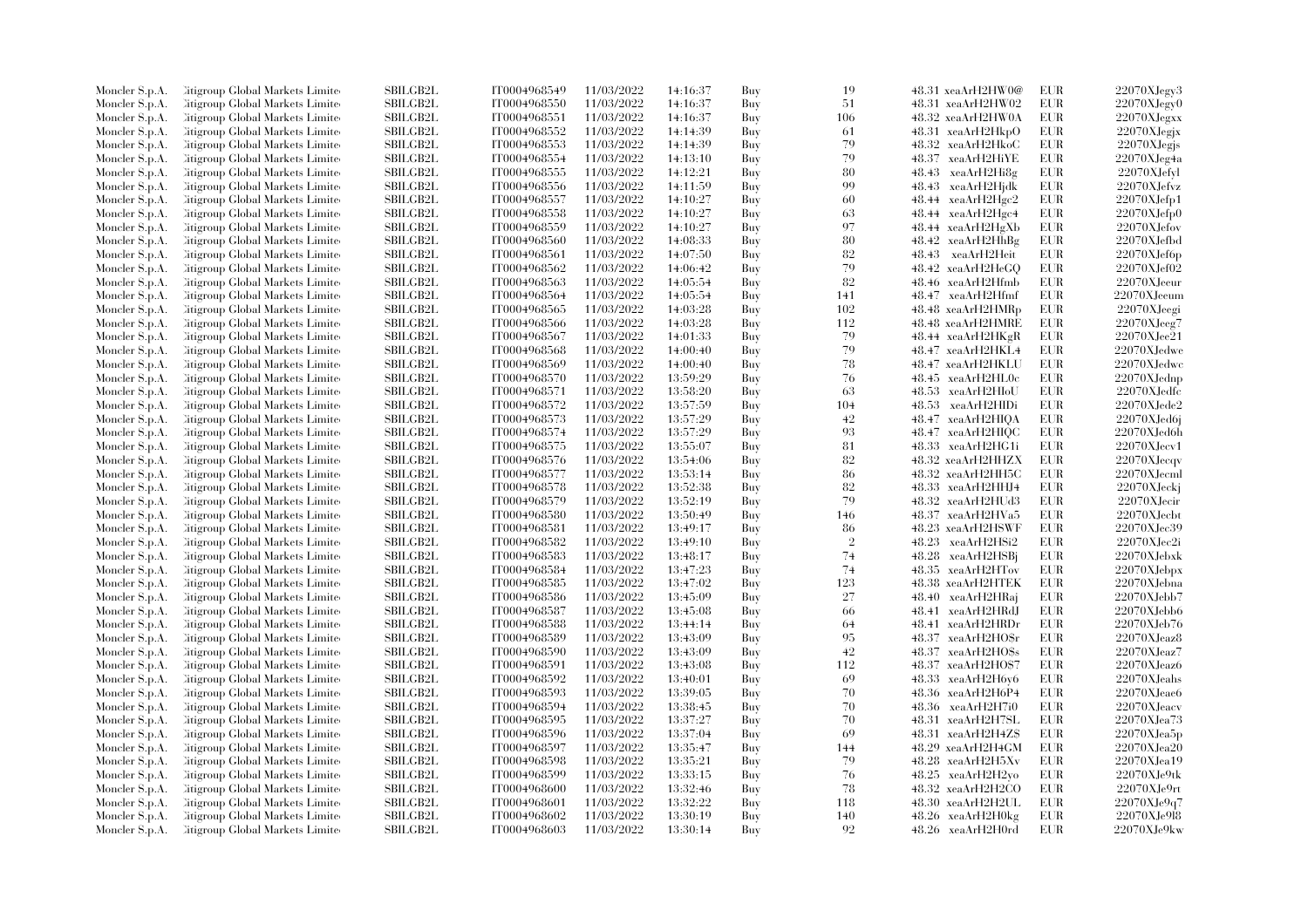| Moncler S.p.A. | Citigroup Global Markets Limite                                    | <b>SBILGB2L</b>                    | IT0004968604                 | 11/03/2022               | 13:26:47             | Buy        | 66        | 48.27 xeaArH2HEne                             | EUR                      | 22070XJe9b4                   |
|----------------|--------------------------------------------------------------------|------------------------------------|------------------------------|--------------------------|----------------------|------------|-----------|-----------------------------------------------|--------------------------|-------------------------------|
| Moncler S.p.A. | Citigroup Global Markets Limite                                    | SBILGB2L                           | IT0004968605                 | 11/03/2022               | 13:26:47             | Buy        | 66        | 48.29 xeaArH2HEnl                             | EUR                      | 22070XJe9b3                   |
| Moncler S.p.A. | Citigroup Global Markets Limite                                    | <b>SBILGB2L</b>                    | IT0004968606                 | 11/03/2022               | 13:26:05             | Buy        | 64        | 48.29 xeaArH2HEEd                             | <b>EUR</b>               | 22070XJe9a2                   |
| Moncler S.p.A. | Litigroup Global Markets Limite                                    | SBILGB2L                           | IT0004968607                 | 11/03/2022               | 13:25:15             | Buy        | 62        | 48.28 xeaArH2HFjq                             | <b>EUR</b>               | 22070XJe97t                   |
| Moncler S.p.A. | Citigroup Global Markets Limite                                    | <b>SBILGB2L</b>                    | IT0004968608                 | 11/03/2022               | 13:24:13             | Buy        | 61        | 48.25 xeaArH2HFF7                             | EUR                      | 22070XJe947                   |
| Moncler S.p.A. | Citigroup Global Markets Limite                                    | SBILGB2L                           | IT0004968609                 | 11/03/2022               | 13:23:37             | Buy        | 124       | 48.25 xeaArH2HCbq                             | <b>EUR</b>               | 22070XJe91n                   |
| Moncler S.p.A. | Citigroup Global Markets Limite                                    | <b>SBILGB2L</b>                    | IT0004968610                 | 11/03/2022               | 13:21:55             | Buy        | 61        | 48.25 xeaArH2HCOj                             | <b>EUR</b>               | $22070X$ Je $8su$             |
| Moncler S.p.A. | Citigroup Global Markets Limite                                    | <b>SBILGB2L</b>                    | IT0004968611                 | 11/03/2022               | 13:21:13             | Buy        | 63        | 48.23 xeaArH2HDs@                             | <b>EUR</b>               | 22070XJe8qf                   |
| Moncler S.p.A. | Citigroup Global Markets Limite                                    | SBILGB2L                           | IT0004968612                 | 11/03/2022               | 13:19:57             | Buy        | 59        | 48.20 xeaArH2HAdE                             | EUR                      | 22070XJe8la                   |
| Moncler S.p.A. | Citigroup Global Markets Limite                                    | SBILGB2L                           | IT0004968613                 | 11/03/2022               | 13:19:37             | Buy        | 59        | 48.21 xeaArH2HAt6                             | <b>EUR</b>               | $22070X$ Je8io                |
| Moncler S.p.A. | Litigroup Global Markets Limite                                    | <b>SBILGB2L</b>                    | IT0004968614                 | 11/03/2022               | 13:18:11             | Buy        | 59        | 48.24 xeaArH2HBfD                             | EUR                      | 22070XJe8ci                   |
| Moncler S.p.A. | Citigroup Global Markets Limite                                    | <b>SBILGB2L</b>                    | IT0004968615                 | 11/03/2022               | 13:18:11             | Buy        | 120       | 48.25 xeaArH2HBfF                             | <b>EUR</b>               | 22070XJe8ch                   |
| Moncler S.p.A. | Citigroup Global Markets Limite                                    | SBILGB2L                           | IT0004968616                 | 11/03/2022               | 13:16:01             | Buy        | 59        | 48.23 xeaArH2H8vm                             | EUR                      | 22070XJe874                   |
| Moncler S.p.A. | Citigroup Global Markets Limite                                    | SBILGB2L                           | IT0004968617                 | 11/03/2022               | 13:15:27             | Buy        | 61        | 48.22 xeaArH2H8Mp                             | <b>EUR</b>               | 22070XJe86i                   |
| Moncler S.p.A. | Litigroup Global Markets Limite                                    | SBILGB2L                           | IT0004968618                 | 11/03/2022               | 13:14:17             | Buy        | 60        | 48.22<br>xeaArH2H9xO                          | <b>EUR</b>               | 22070XJe83c                   |
| Moncler S.p.A. | Citigroup Global Markets Limite                                    | SBILGB2L                           | IT0004968619                 | 11/03/2022               | 13:13:21             | Buy        | 120       | 48.26 xeaArH2Isi@                             | <b>EUR</b>               | 22070XJe80i                   |
| Moncler S.p.A. | Citigroup Global Markets Limite                                    | <b>SBILGB2L</b>                    | IT0004968620                 | 11/03/2022               | 13:11:36             | Buy        | 121       | 48.26 xeaArH2ItoA                             | <b>EUR</b>               | 22070XJe7ww                   |
| Moncler S.p.A. | Citigroup Global Markets Limite                                    | <b>SBILGB2L</b>                    | IT0004968621                 | 11/03/2022               | 13:10:07             | Buy        | 110       | 48.22<br>xeaArH2Igir                          | <b>EUR</b>               | 22070XJe7tg                   |
| Moncler S.p.A. | Citigroup Global Markets Limite                                    | <b>SBILGB2L</b>                    | IT0004968622                 | 11/03/2022               | 13:10:07             | Buy        | -26       | 48.22<br>xeaArH2Iqit                          | EUR                      | 22070XJe7tf                   |
| Moncler S.p.A. | Citigroup Global Markets Limite                                    | SBILGB2L                           | IT0004968623                 | 11/03/2022               | 13:08:03             | Buy        | 81        | 48.18<br>xeaArH2Irro                          | <b>EUR</b>               | $22070X$ Je7ne                |
| Moncler S.p.A. | Citigroup Global Markets Limite                                    | <b>SBILGB2L</b>                    | IT0004968624                 | 11/03/2022               | 13:08:03             | Buy        | 100       | 48.18<br>xeaArH2IrrO                          | <b>EUR</b>               | 22070XJe7nd                   |
| Moncler S.p.A. | Citigroup Global Markets Limite                                    | <b>SBILGB2L</b>                    | IT0004968625                 | 11/03/2022               | 13:05:56             | Buy        | 63        | 48.06 xeaArH2Io@m                             | <b>EUR</b>               | $22070XJe7g$ k                |
| Moncler S.p.A. | Citigroup Global Markets Limite                                    | SBILGB2L                           | IT0004968626                 | 11/03/2022               | 13:05:29             | Buy        | 62        | 48.08<br>xeaArH2IoD5                          | <b>EUR</b>               | 22070XJe7f9                   |
| Moncler S.p.A. | Citigroup Global Markets Limite                                    | SBILGB2L                           | IT0004968627                 | 11/03/2022               | 13:04:25             | Buy        | 59        | 48.04 xeaArH2IpeD                             | <b>EUR</b>               | 22070XJe7ak                   |
| Moncler S.p.A. | Citigroup Global Markets Limite                                    | <b>SBILGB2L</b>                    | IT0004968628                 | 11/03/2022               | 13:03:29             | Buy        | 66        | 47.98 xeaArH2IpM1                             | EUR                      | 22070XJe77e                   |
|                |                                                                    |                                    |                              |                          |                      |            |           |                                               | <b>EUR</b>               |                               |
| Moncler S.p.A. | Citigroup Global Markets Limite<br>Citigroup Global Markets Limite | SBILGB2L<br>SBILGB2L               | IT0004968629<br>IT0004968630 | 11/03/2022<br>11/03/2022 | 13:03:29<br>13:00:56 | Buy<br>Buy | 115<br>61 | 47.99<br>xeaArH2IpM3<br>47.99<br>xeaArH2Inn\$ | <b>EUR</b>               | 22070XJe77d<br>$22070X$ Jebua |
| Moncler S.p.A. |                                                                    |                                    |                              |                          |                      |            |           |                                               |                          |                               |
| Moncler S.p.A. | Citigroup Global Markets Limite                                    | <b>SBILGB2L</b><br><b>SBILGB2L</b> | IT0004968631                 | 11/03/2022               | 13:00:04             | Buy        | 61        | 47.96<br>xeaArH2InGo                          | <b>EUR</b><br><b>EUR</b> | 22070XJe6o3                   |
| Moncler S.p.A. | Citigroup Global Markets Limite                                    |                                    | IT0004968632                 | 11/03/2022               | 12:59:39             | Buy        | 122       | 47.96<br>xeaArH2I@jn                          |                          | 22070XJe6kg                   |
| Moncler S.p.A. | Citigroup Global Markets Limite                                    | SBILGB2L                           | IT0004968633                 | 11/03/2022               | 12:57:46             | Buy        | 95        | 47.95<br>xeaArH2I@UU                          | <b>EUR</b>               | $22070X$ Je $6bp$             |
| Moncler S.p.A. | Citigroup Global Markets Limite                                    | <b>SBILGB2L</b>                    | IT0004968634                 | 11/03/2022               | 12:56:04             | Buy        | 29        | 47.91<br>xeaArH2ISGH                          | <b>EUR</b>               | 22070XJe5zt                   |
| Moncler S.p.A. | Citigroup Global Markets Limite                                    | <b>SBILGB2L</b>                    | IT0004968635                 | 11/03/2022               | 12:56:04             | Buy        | 61        | 47.92<br>xeaArH2I\$J7                         | EUR                      | 22070XJe5za                   |
| Moncler S.p.A. | Citigroup Global Markets Limite                                    | SBILGB2L                           | IT0004968636                 | 11/03/2022               | 12:55:01             | Buy        | 60        | 47.94 xeaArH2Iymu                             | <b>EUR</b>               | 22070XJe5r5                   |
| Moncler S.p.A. | Citigroup Global Markets Limite                                    | <b>SBILGB2L</b>                    | IT0004968637                 | 11/03/2022               | 12:54:08             | Buy        | 59        | 48.01<br>xeaArH2IyBc                          | <b>EUR</b>               | 22070XJe5kg                   |
| Moncler S.p.A. | Citigroup Global Markets Limite                                    | <b>SBILGB2L</b>                    | IT0004968638                 | 11/03/2022               | 12:53:50             | Buy        | 61        | 48.04<br>xeaArH2IyIi                          | <b>EUR</b>               | 22070XJe5hl                   |
| Moncler S.p.A. | Citigroup Global Markets Limite                                    | <b>SBILGB2L</b>                    | IT0004968639                 | 11/03/2022               | 12:52:49             | Buy        | 90        | 47.98<br>xeaArH2Izml                          | <b>EUR</b>               | 22070XJe59m                   |
| Moncler S.p.A. | Citigroup Global Markets Limite                                    | <b>SBILGB2L</b>                    | IT0004968640                 | 11/03/2022               | 12:51:10             | Buy        | 68        | 48.00<br>xeaArH2IwZJ                          | <b>EUR</b>               | 22070XJe519                   |
| Moncler S.p.A. | Citigroup Global Markets Limite                                    | <b>SBILGB2L</b>                    | IT0004968641                 | 11/03/2022               | 12:51:06             | Buy        | 79        | 48.01 xeaArH2IwjV                             | <b>EUR</b>               | 22070XJe50a                   |
| Moncler S.p.A. | Citigroup Global Markets Limite                                    | <b>SBILGB2L</b>                    | IT0004968642                 | 11/03/2022               | 12:49:07             | Buy        | 116       | 47.98 xeaArH2IwUE                             | <b>EUR</b>               | $22070X$ Je4nt                |
| Moncler S.p.A. | Citigroup Global Markets Limite                                    | <b>SBILGB2L</b>                    | IT0004968643                 | 11/03/2022               | 12:47:30             | Buy        | 114       | 48.02<br>xeaArH2Ix8Z                          | <b>EUR</b>               | 22070XJe4il                   |
| Moncler S.p.A. | Citigroup Global Markets Limite                                    | SBILGB2L                           | IT0004968644                 | 11/03/2022               | 12:45:58             | Buy        | 116       | 48.05 xeaArH2Iu3p                             | <b>EUR</b>               | 22070XJe4ep                   |
| Moncler S.p.A. | Citigroup Global Markets Limite                                    | <b>SBILGB2L</b>                    | IT0004968645                 | 11/03/2022               | 12:44:07             | Buy        | 103       | 48.04 xeaArH2Iv@p                             | EUR                      | 22070XJe47s                   |
| Moncler S.p.A. | Citigroup Global Markets Limite                                    | <b>SBILGB2L</b>                    | IT0004968646                 | 11/03/2022               | 12:44:07             | Buy        | 10        | 48.04<br>xeaArH2Iv@r                          | <b>EUR</b>               | $22070 \mbox{XJe4}7 \mbox{r}$ |
| Moncler S.p.A. | Citigroup Global Markets Limite                                    | SBILGB2L                           | IT0004968647                 | 11/03/2022               | 12:42:33             | Buy        | 93        | 48.09<br>xeaArH2IcXn                          | <b>EUR</b>               | 22070XJe40r                   |
| Moncler S.p.A. | Citigroup Global Markets Limite                                    | <b>SBILGB2L</b>                    | IT0004968648                 | 11/03/2022               | 12:41:33             | Buy        | 79        | 48.13 xeaArH2Ic2N                             | <b>EUR</b>               | 22070XJe3x9                   |
| Moncler S.p.A. | Citigroup Global Markets Limite                                    | SBILGB2L                           | IT0004968649                 | 11/03/2022               | 12:40:02             | Buy        | 111       | 48.22<br>xeaArH2Idt9                          | <b>EUR</b>               | 22070XJe3qp                   |
| Moncler S.p.A. | Citigroup Global Markets Limite                                    | SBILGB2L                           | IT0004968650                 | 11/03/2022               | 12:38:23             | Buy        | 110       | 48.21<br>xeaArH2IaiX                          | <b>EUR</b>               | 22070XJe3jc                   |
| Moncler S.p.A. | Citigroup Global Markets Limite                                    | <b>SBILGB2L</b>                    | IT0004968651                 | 11/03/2022               | 12:37:18             | Buy        | -68       | 48.34 xeaArH2Ia87                             | <b>EUR</b>               | $22070X$ Je $3b$ z            |
| Moncler S.p.A. | Citigroup Global Markets Limite                                    | <b>SBILGB2L</b>                    | IT0004968652                 | 11/03/2022               | 12:37:18             | Buy        | 102       | 48.35 xeaArH2Ia8B                             | EUR                      | $22070X$ Je $3$ by            |
| Moncler S.p.A. | Citigroup Global Markets Limite                                    | SBILGB2L                           | IT0004968653                 | 11/03/2022               | 12:34:12             | Buy        | 60        | 48.31 xeaArH2IYzm                             | <b>EUR</b>               | 22070XJe2v3                   |
| Moncler S.p.A. | Citigroup Global Markets Limite                                    | <b>SBILGB2L</b>                    | IT0004968654                 | 11/03/2022               | 12:33:25             | Buy        | 60        | 48.42 xeaArH2IYGo                             | <b>EUR</b>               | 22070XJe2qm                   |
| Moncler S.p.A. | Litigroup Global Markets Limite                                    | <b>SBILGB2L</b>                    | IT0004968655                 | 11/03/2022               | 12:32:25             | Buy        | 59        | 48.46 xeaArH2IZmv                             | <b>EUR</b>               | 22070XJe2ih                   |
| Moncler S.p.A. | Citigroup Global Markets Limite                                    | <b>SBILGB2L</b>                    | IT0004968656                 | 11/03/2022               | 12:31:34             | Buy        | 59        | 48.44 xeaArH2IZBA                             | <b>EUR</b>               | 22070XJe2d0                   |
| Moncler S.p.A. | Citigroup Global Markets Limite                                    | <b>SBILGB2L</b>                    | IT0004968657                 | 11/03/2022               | 12:30:59             | Buy        | 59        | 48.44 xeaArH2IWil                             | $EUR$                    | 22070XJe26j                   |
| Moncler S.p.A. | Citigroup Global Markets Limited                                   | SBILGB2L                           | IT0004968658                 | 11/03/2022               | 12:30:29             | Buy        | 111       | 48.42 xeaArH2IW@m                             | <b>EUR</b>               | 22070XJe21d                   |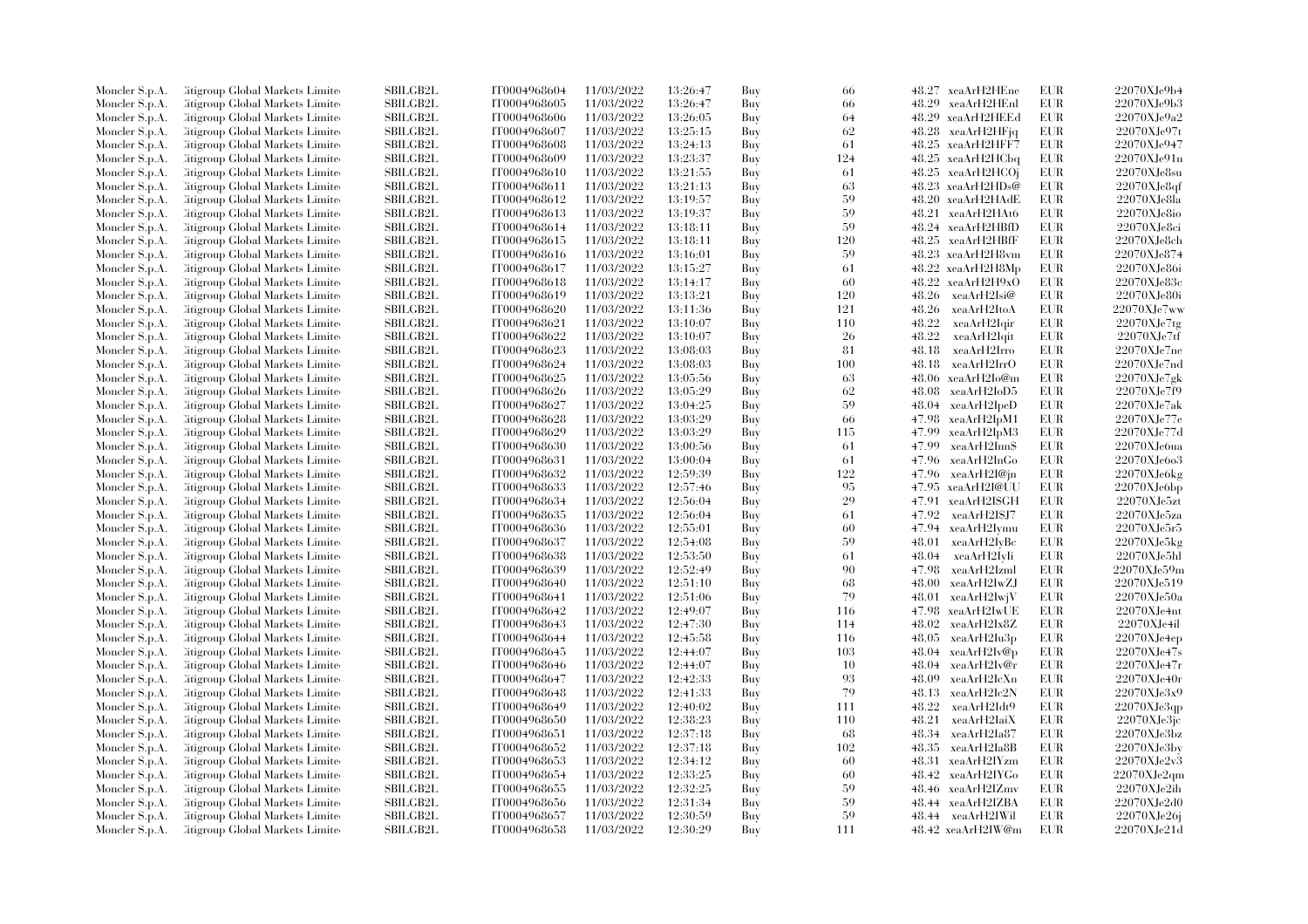| Moncler S.p.A. | <b>Citigroup Global Markets Limited</b> | SBILGB2L        | IT0004968659 | 11/03/2022 | 12:28:26 | Buy | 112            |       | 48.33 xeaArH2IX8w  | EUR               | $22070$ XJe $1i0$    |
|----------------|-----------------------------------------|-----------------|--------------|------------|----------|-----|----------------|-------|--------------------|-------------------|----------------------|
| Moncler S.p.A. | Citigroup Global Markets Limite         | SBILGB2L        | IT0004968660 | 11/03/2022 | 12:26:33 | Buy | 110            |       | 48.30 xeaArH2IkGI  | EUR               | 22070XJe133          |
| Moncler S.p.A. | Citigroup Global Markets Limite         | <b>SBILGB2L</b> | IT0004968661 | 11/03/2022 | 12:25:01 | Buy | 60             | 48.34 | xeaArH2IIHE        | <b>EUR</b>        | $22070X$ Je $0$ vi   |
| Moncler S.p.A. | Litigroup Global Markets Limite         | SBILGB2L        | IT0004968662 | 11/03/2022 | 12:24:35 | Buy | 59             | 48.37 | xeaArH2IicF        | EUR               | 22070XJe0t9          |
| Moncler S.p.A. | Citigroup Global Markets Limite         | <b>SBILGB2L</b> | IT0004968663 | 11/03/2022 | 12:23:11 | Buy | 119            | 48.42 | xeaArH2IiII        | <b>EUR</b>        | 22070XJe0lk          |
| Moncler S.p.A. | Citigroup Global Markets Limite         | SBILGB2L        | IT0004968664 | 11/03/2022 | 12:21:41 | Buy | 60             | 48.32 | xeaArH2IjD9        | EUR               | 22070XJe0ft          |
| Moncler S.p.A. | Citigroup Global Markets Limite         | <b>SBILGB2L</b> | IT0004968665 | 11/03/2022 | 12:21:05 | Buy | 116            | 48.31 | xeaArH2IjII        | EUR               | 22070XJe0dd          |
| Moncler S.p.A. | Citigroup Global Markets Limite         | <b>SBILGB2L</b> | IT0004968666 | 11/03/2022 | 12:19:09 | Buy | 91             | 48.47 | xeaArH2Ihl5        | EUR               | 22070XJe038          |
| Moncler S.p.A. | Citigroup Global Markets Limite         | SBILGB2L        | IT0004968667 | 11/03/2022 | 12:18:24 | Buy | 57             | 48.50 | xeaArH2Ih0U        | EUR               | 22070XJdzz4          |
| Moncler S.p.A. | Citigroup Global Markets Limite         | SBILGB2L        | IT0004968668 | 11/03/2022 | 12:18:24 | Buy | 22             | 48.50 | xeaArH2Ih3W        | <b>EUR</b>        | 22070XJdzz2          |
| Moncler S.p.A. | Litigroup Global Markets Limite         | <b>SBILGB2L</b> | IT0004968669 | 11/03/2022 | 12:17:14 | Buy | 114            |       | 48.46 xeaArH2IehS  | EUR               | 22070XJdzul          |
| Moncler S.p.A. | Citigroup Global Markets Limite         | <b>SBILGB2L</b> | IT0004968670 | 11/03/2022 | 12:14:51 | Buy | 100            | 48.40 | xeaArH2IfKq        | <b>EUR</b>        | 22070XJdzae          |
| Moncler S.p.A. | Citigroup Global Markets Limite         | SBILGB2L        | IT0004968671 | 11/03/2022 | 12:13:41 | Buy | 100            |       | 48.38 xeaArH2IM\$X | EUR               | 22070XJdz26          |
| Moncler S.p.A. | Citigroup Global Markets Limite         | SBILGB2L        | IT0004968672 | 11/03/2022 | 12:12:09 | Buy | 99             |       | 48.31 xeaArH2INX9  | EUR               | 22070XJdvkb          |
| Moncler S.p.A. | Litigroup Global Markets Limite         | SBILGB2L        | IT0004968673 | 11/03/2022 | 12:09:56 | Buy | 114            |       | 48.18 xeaArH2IKrN  | EUR               | 22070XJdy2x          |
| Moncler S.p.A. | Citigroup Global Markets Limite         | SBILGB2L        | IT0004968674 | 11/03/2022 | 12:08:30 | Buy | 113            |       | 48.18 xeaArH2ILaK  | <b>EUR</b>        | 22070XJdxmt          |
| Moncler S.p.A. | Litigroup Global Markets Limite         | <b>SBILGB2L</b> | IT0004968675 | 11/03/2022 | 12:06:50 | Buy | 98             | 48.21 | xeaArH2ILFL        | EUR               | 22070XJdxe           |
| Moncler S.p.A. | Citigroup Global Markets Limite         | <b>SBILGB2L</b> | IT0004968676 | 11/03/2022 | 12:05:06 | Buy | 15             | 48.26 | xeaArH2IIon        | EUR               | 22070XJdx27          |
| Moncler S.p.A. | Citigroup Global Markets Limite         | <b>SBILGB2L</b> | IT0004968677 | 11/03/2022 | 12:05:05 | Buy | 66             | 48.27 | xeaArH2IIoE        | EUR               | 22070XJdx1j          |
| Moncler S.p.A. | Citigroup Global Markets Limite         | SBILGB2L        | IT0004968678 | 11/03/2022 | 12:04:22 | Buy | 64             | 48.19 | xeaArH2IIB3        | EUR               | 22070XJdwnr          |
| Moncler S.p.A. | Litigroup Global Markets Limite         | <b>SBILGB2L</b> | IT0004968679 | 11/03/2022 | 12:02:46 | Buy | 65             | 48.12 | xeaArH2IJmz        | EUR               | 22070XJdw9r          |
| Moncler S.p.A. | Litigroup Global Markets Limite         | <b>SBILGB2L</b> | IT0004968680 | 11/03/2022 | 12:02:46 | Buy | 65             |       | 48.14 xeaArH2IJm3  | EUR               | 22070XJdw9p          |
| Moncler S.p.A. | Citigroup Global Markets Limite         | SBILGB2L        | IT0004968681 | 11/03/2022 | 12:01:43 | Buy | 95             | 48.16 | xeaArH2IJIt        | <b>EUR</b>        | 22070XJdw5a          |
| Moncler S.p.A. | Citigroup Global Markets Limite         | SBILGB2L        | IT0004968682 | 11/03/2022 | 12:00:49 | Buy | 34             | 48.17 | xeaArH2IGfl        | EUR               | 22070XJdw3j          |
| Moncler S.p.A. | Citigroup Global Markets Limite         | <b>SBILGB2L</b> | IT0004968683 | 11/03/2022 | 12:00:01 | Buy | 61             |       | 48.27 xeaArH2IG6s  | EUR               | 22070XJdw04          |
|                | Citigroup Global Markets Limite         | SBILGB2L        | IT0004968684 | 11/03/2022 | 11:59:39 | Buy |                |       | 48.28 xeaArH2IGLQ  | EUR               | 22070XJdvxw          |
| Moncler S.p.A. | Citigroup Global Markets Limite         | SBILGB2L        | IT0004968685 | 11/03/2022 | 11:58:15 | Buy | 62<br>62       |       | 48.35 xeaArH2IHoo  | <b>EUR</b>        | 22070XJdvtq          |
| Moncler S.p.A. |                                         |                 |              |            |          |     | 62             |       |                    |                   |                      |
| Moncler S.p.A. | Litigroup Global Markets Limite         | <b>SBILGB2L</b> | IT0004968686 | 11/03/2022 | 11:57:26 | Buy |                |       | 48.30 xeaArH2IH87  | <b>EUR</b><br>EUR | 22070XJdvrf          |
| Moncler S.p.A. | Citigroup Global Markets Limite         | SBILGB2L        | IT0004968687 | 11/03/2022 | 11:56:33 | Buy | 61             | 48.40 | xeaArH2IUZC        |                   | 22070XJdvpq          |
| Moncler S.p.A. | Citigroup Global Markets Limite         | SBILGB2L        | IT0004968688 | 11/03/2022 | 11:55:41 | Buy | 61             |       | 48.46 xeaArH2IUxH  | <b>EUR</b>        | 22070XJdvn0          |
| Moncler S.p.A. | Citigroup Global Markets Limite         | <b>SBILGB2L</b> | IT0004968689 | 11/03/2022 | 11:55:04 | Buy | 60             | 48.43 | xeaArH2IUKP        | <b>EUR</b>        | 22070XJdvkg          |
| Moncler S.p.A. | Litigroup Global Markets Limite         | <b>SBILGB2L</b> | IT0004968690 | 11/03/2022 | 11:54:21 | Buy | 60             | 48.39 | xeaArH2IVYx        | <b>EUR</b>        | 22070XJdvi3          |
| Moncler S.p.A. | Citigroup Global Markets Limite         | SBILGB2L        | IT0004968691 | 11/03/2022 | 11:53:37 | Buy | 59             |       | 48.46 xeaArH2IVxR  | <b>EUR</b>        | 22070XJdvee          |
| Moncler S.p.A. | Citigroup Global Markets Limite         | SBILGB2L        | IT0004968692 | 11/03/2022 | 11:52:22 | Buy | 119            | 48.46 | xeaArH2ISlv        | <b>EUR</b>        | $22070X$ Jdv $5p$    |
| Moncler S.p.A. | Citigroup Global Markets Limite         | <b>SBILGB2L</b> | IT0004968693 | 11/03/2022 | 11:50:43 | Buy | 117            |       | 48.58 xeaArH2ISOV  | EUR               | 22070XJduuk          |
| Moncler S.p.A. | Citigroup Global Markets Limite         | <b>SBILGB2L</b> | IT0004968694 | 11/03/2022 | 11:49:24 | Buy | 113            |       | 48.67 xeaArH2ITEb  | EUR               | 22070XJdunw          |
| Moncler S.p.A. | Citigroup Global Markets Limite         | <b>SBILGB2L</b> | IT0004968695 | 11/03/2022 | 11:47:26 | Buy | 89             | 48.82 | xeaArH2IQ5X        | EUR               | 22070XJducn          |
| Moncler S.p.A. | Citigroup Global Markets Limite         | <b>SBILGB2L</b> | IT0004968696 | 11/03/2022 | 11:46:47 | Buy | 79             |       | 48.88 xeaArH2IQQk  | EUR               | 22070XJdu96          |
| Moncler S.p.A. | Citigroup Global Markets Limite         | <b>SBILGB2L</b> | IT0004968697 | 11/03/2022 | 11:44:57 | Buy | 116            |       | 48.81 xeaArH2IRP4  | EUR               | $22070$ XJdtz1       |
| Moncler S.p.A. | Citigroup Global Markets Limite         | <b>SBILGB2L</b> | IT0004968698 | 11/03/2022 | 11:43:20 | Buy | 114            | 48.87 | xeaArH2IOIu        | EUR               | 22070XJdto3          |
| Moncler S.p.A. | Citigroup Global Markets Limite         | <b>SBILGB2L</b> | IT0004968699 | 11/03/2022 | 11:41:32 | Buy | 115            | 48.66 | xeaArH2IPJK        | EUR               | 22070XJdtba          |
| Moncler S.p.A. | Citigroup Global Markets Limite         | <b>SBILGB2L</b> | IT0004968700 | 11/03/2022 | 11:40:10 | Buy | -61            | 48.59 | xeaArH2I63j        | EUR               | 22070XJdsy2          |
| Moncler S.p.A. | Citigroup Global Markets Limite         | <b>SBILGB2L</b> | IT0004968701 | 11/03/2022 | 11:39:05 | Buy | 61             | 48.62 | xeaArH2I7hr        | <b>EUR</b>        | 22070XJdsq4          |
| Moncler S.p.A. | Citigroup Global Markets Limite         | SBILGB2L        | IT0004968702 | 11/03/2022 | 11:38:13 | Buy | 60             | 48.65 | xeaArH2I78o        | EUR               | 22070XJdskk          |
| Moncler S.p.A. | Citigroup Global Markets Limite         | <b>SBILGB2L</b> | IT0004968703 | 11/03/2022 | 11:37:30 | Buy | 61             | 48.68 | xeaArH2I4kz        | <b>EUR</b>        | 22070XJdsgg          |
| Moncler S.p.A. | Citigroup Global Markets Limite         | SBILGB2L        | IT0004968704 | 11/03/2022 | 11:36:35 | Buy | 60             | 48.95 | xeaArH2I405        | EUR               | 22070XJdsad          |
| Moncler S.p.A. | Citigroup Global Markets Limite         | SBILGB2L        | IT0004968705 | 11/03/2022 | 11:35:54 | Buy | 118            | 48.95 | xeaArH2I4Pm        | <b>EUR</b>        | 22070XJds4k          |
| Moncler S.p.A. | Citigroup Global Markets Limite         | SBILGB2L        | IT0004968706 | 11/03/2022 | 11:34:04 | Buy | 71             | 48.98 | xeaArH2I5O0        | EUR               | 22070XJdrqv          |
| Moncler S.p.A. | Citigroup Global Markets Limite         | <b>SBILGB2L</b> | IT0004968707 | 11/03/2022 | 11:33:12 | Buy | 100            | 48.87 | xeaArH2I2vQ        | EUR               | 22070XJdrkz          |
| Moncler S.p.A. | Citigroup Global Markets Limite         | SBILGB2L        | IT0004968708 | 11/03/2022 | 11:31:35 | Buy | 116            | 48.64 | xeaArH2I3rI        | EUR               | 22070XJdra2          |
| Moncler S.p.A. | Citigroup Global Markets Limite         | <b>SBILGB2L</b> | IT0004968709 | 11/03/2022 | 11:30:11 | Buy | $\overline{4}$ | 48.67 | xeaArH2I3US        | EUR               | 22070XJdr3u          |
| Moncler S.p.A. | Citigroup Global Markets Limite         | <b>SBILGB2L</b> | IT0004968710 | 11/03/2022 | 11:30:11 | Buy | 60             |       | 48.67 xeaArH2I3PX  | EUR               | 22070XJdr3s          |
| Moncler S.p.A. | Citigroup Global Markets Limite         | <b>SBILGB2L</b> | IT0004968711 | 11/03/2022 | 11:29:01 | Buy | 64             | 48.59 | xeaArH2I00S        | EUR               | 22070XJdqym          |
| Moncler S.p.A. | Citigroup Global Markets Limite         | <b>SBILGB2L</b> | IT0004968712 | 11/03/2022 | 11:28:12 | Buy | 67             | 48.90 | xeaArH2I1ja        | <b>EUR</b>        | $22070\mbox{XJdqub}$ |
| Moncler S.p.A. | Citigroup Global Markets Limited        | SBILGB2L        | IT0004968713 | 11/03/2022 | 11:27:46 | Buy | 126            |       | 49.00 xeaArH2I1@I  | EUR               | 22070XJdqqe          |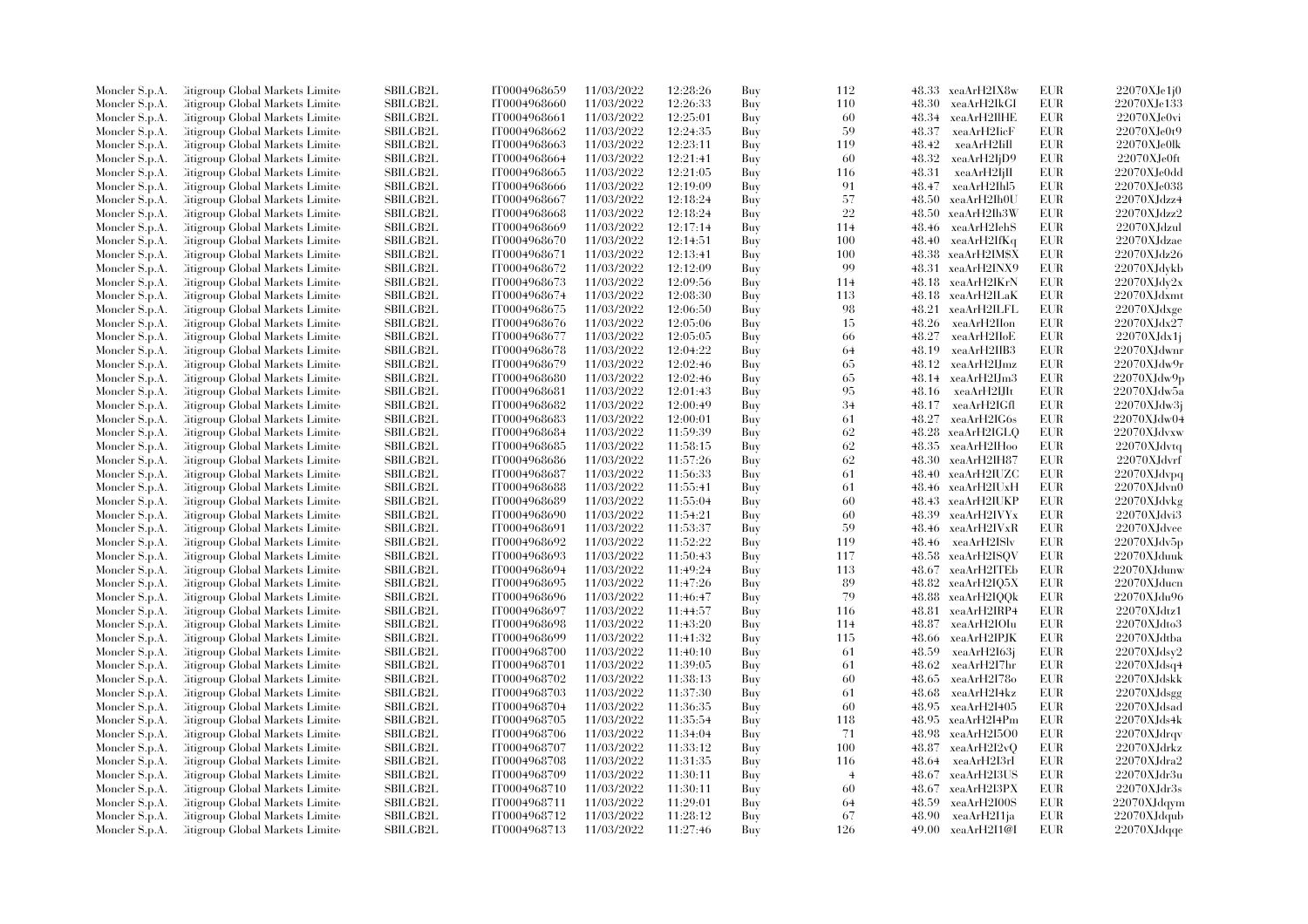| Moncler S.p.A. | Citigroup Global Markets Limite  | SBILGB2L        | IT0004968714 | 11/03/2022 | 11:25:43 | Buy | 64  |       | 48.55 xeaArH2ICF0      | <b>EUR</b> | 22070XJdpim              |
|----------------|----------------------------------|-----------------|--------------|------------|----------|-----|-----|-------|------------------------|------------|--------------------------|
| Moncler S.p.A. | Citigroup Global Markets Limite  | <b>SBILGB2L</b> | IT0004968715 | 11/03/2022 | 11:24:54 | Buy | 66  |       | 48.53 xeaArH2ID@@      | EUR        | 22070XJdp5o              |
| Moncler S.p.A. | Citigroup Global Markets Limited | SBILGB2L        | IT0004968716 | 11/03/2022 | 11:24:00 | Buy | 63  |       | 48.33 xeaArH2IADh      | <b>EUR</b> | $22070X$ Jdosf           |
| Moncler S.p.A. | Citigroup Global Markets Limite  | SBILGB2L        | IT0004968717 | 11/03/2022 | 11:24:00 | Buy | 82  | 48.33 | xeaArH2IACg            | EUR        | 22070XJdose              |
| Moncler S.p.A. | Citigroup Global Markets Limite  | <b>SBILGB2L</b> | IT0004968718 | 11/03/2022 | 11:22:21 | Buy | 112 | 47.74 | xeaArH2I8t0            | EUR        | 22070XJdoc4              |
| Moncler S.p.A. | Citigroup Global Markets Limite  | SBILGB2L        | IT0004968719 | 11/03/2022 | 11:21:07 | Buy | 89  | 47.75 | xeaArH2I8Ls            | EUR        | $22070X$ Jdo8p           |
| Moncler S.p.A. | Citigroup Global Markets Limite  | SBILGB2L        | IT0004968720 | 11/03/2022 | 11:21:07 | Buy | 15  | 47.75 | xeaArH2I8Lu            | EUR        | 22070XJdo8o              |
| Moncler S.p.A. | Litigroup Global Markets Limite  | <b>SBILGB2L</b> | IT0004968721 | 11/03/2022 | 11:21:07 | Buy | 153 | 47.76 | xeaArH2I8L@            | EUR        | 22070XJdo8n              |
| Moncler S.p.A. | Litigroup Global Markets Limite  | <b>SBILGB2L</b> | IT0004968722 | 11/03/2022 | 11:17:53 | Buy | 65  |       | 47.75 xeaArH2Js4D      | EUR        | 22070XJdnu4              |
| Moncler S.p.A. | Citigroup Global Markets Limite  | SBILGB2L        | IT0004968723 | 11/03/2022 | 11:17:05 | Buy | 64  | 47.79 | xeaArH2JsT0            | EUR        | $22070X$ Jdnrl           |
| Moncler S.p.A. | Citigroup Global Markets Limite  | SBILGB2L        | IT0004968724 | 11/03/2022 | 11:16:05 | Buy | 131 | 47.81 | xeaArH2JtzG            | EUR        | 22070XJdnne              |
| Moncler S.p.A. | Litigroup Global Markets Limite  | SBILGB2L        | IT0004968725 | 11/03/2022 | 11:14:03 | Buy | 65  | 47.77 | xeaArH2JqpK            | EUR        | 22070XJdndi              |
| Moncler S.p.A. | Citigroup Global Markets Limite  | <b>SBILGB2L</b> | IT0004968726 | 11/03/2022 | 11:13:37 | Buy | 3   | 47.79 | xeaArH2Jq2q            | EUR        | 22070XJdnbd              |
|                | Citigroup Global Markets Limite  | <b>SBILGB2L</b> | IT0004968727 | 11/03/2022 |          | Buy | 129 |       |                        | EUR        |                          |
| Moncler S.p.A. |                                  |                 |              |            | 11:13:37 |     |     | 47.79 | xeaArH2Jq2s            |            | 22070XJdnbc              |
| Moncler S.p.A. | Litigroup Global Markets Limite  | <b>SBILGB2L</b> | IT0004968728 | 11/03/2022 | 11:12:06 | Buy | 71  | 47.77 | xeaArH2Jrnq            | EUR        | 22070XJdn4d              |
| Moncler S.p.A. | Citigroup Global Markets Limite  | SBILGB2L        | IT0004968729 | 11/03/2022 | 11:11:16 | Buy | 60  | 47.73 | xeaArH2JrNq            | <b>EUR</b> | 22070XJdmyh              |
| Moncler S.p.A. | Litigroup Global Markets Limite  | <b>SBILGB2L</b> | IT0004968730 | 11/03/2022 | 11:10:36 | Buy | -1  | 47.67 | xeaArH2JoY0            | EUR        | 22070XJdmua              |
| Moncler S.p.A. | Litigroup Global Markets Limite  | <b>SBILGB2L</b> | IT0004968731 | 11/03/2022 | 11:10:36 | Buy | 65  | 47.67 | xeaArH2JoY2            | <b>EUR</b> | 22070XJdmu9              |
| Moncler S.p.A. | Litigroup Global Markets Limite  | <b>SBILGB2L</b> | IT0004968732 | 11/03/2022 | 11:09:10 | Buy | 69  | 47.63 | xeaArH2JoUZ            | <b>EUR</b> | 22070XJdmom              |
| Moncler S.p.A. | Citigroup Global Markets Limite  | SBILGB2L        | IT0004968733 | 11/03/2022 | 11:08:09 | Buy | 64  |       | 47.65 xeaArH2Jp5C      | <b>EUR</b> | 22070XJdmkn              |
| Moncler S.p.A. | Litigroup Global Markets Limite  | <b>SBILGB2L</b> | IT0004968734 | 11/03/2022 | 11:08:08 | Buy | 60  |       | 47.65 xeaArH2Jp5P      | EUR        | 22070XJdmkl              |
| Moncler S.p.A. | Citigroup Global Markets Limite  | <b>SBILGB2L</b> | IT0004968735 | 11/03/2022 | 11:06:36 | Buy | 106 |       | $47.65$ xea $ArH2Jmpd$ | EUR        | $22070X$ Jdmfx           |
| Moncler S.p.A. | Litigroup Global Markets Limite  | <b>SBILGB2L</b> | IT0004968736 | 11/03/2022 | 11:06:36 | Buy | 154 |       | $47.65$ xea $ArH2Jmpq$ | EUR        | 22070XJdmfv              |
| Moncler S.p.A. | Litigroup Global Markets Limite  | <b>SBILGB2L</b> | IT0004968737 | 11/03/2022 | 11:03:36 | Buy | 62  | 47.64 | xeaArH2JnSs            | EUR        | 22070XJdm5y              |
| Moncler S.p.A. | Citigroup Global Markets Limite  | SBILGB2L        | IT0004968738 | 11/03/2022 | 11:03:36 | Buy | 93  | 47.65 | xeaArH2JnS0            | EUR        | 22070XJdm5w              |
| Moncler S.p.A. | Citigroup Global Markets Limite  | <b>SBILGB2L</b> | IT0004968739 | 11/03/2022 | 11:03:26 | Buy | 6   | 47.65 | xeaArH2JnRt            | EUR        | $22070\mbox{XJdm5c}$     |
| Moncler S.p.A. | Litigroup Global Markets Limite  | <b>SBILGB2L</b> | IT0004968740 | 11/03/2022 | 11:03:26 | Buy | 144 | 47.65 | xeaArH2JnRv            | EUR        | 22070XJdm5a              |
| Moncler S.p.A. | Litigroup Global Markets Limite  | <b>SBILGB2L</b> | IT0004968741 | 11/03/2022 | 10:59:52 | Buy | 141 | 47.45 | xeaArH2J\$Ta           | EUR        | 22070XJdlr4              |
| Moncler S.p.A. | Litigroup Global Markets Limite  | <b>SBILGB2L</b> | IT0004968742 | 11/03/2022 | 10:58:19 | Buy | 61  |       | 47.47 xeaArH2JyGk      | EUR        | 22070XJdlht              |
| Moncler S.p.A. | Litigroup Global Markets Limite  | SBILGB2L        | IT0004968743 | 11/03/2022 | 10:57:26 | Buy | 70  | 47.52 | xeaArH2Jz7N            | EUR        | $22070X$ Jdl $cx$        |
| Moncler S.p.A. | Citigroup Global Markets Limite  | <b>SBILGB2L</b> | IT0004968744 | 11/03/2022 | 10:57:26 | Buy | 79  | 47.52 | xeaArH2Jz7S            | EUR        | $22070X$ Jdl $ct$        |
| Moncler S.p.A. | Litigroup Global Markets Limite  | <b>SBILGB2L</b> | IT0004968745 | 11/03/2022 | 10:55:44 | Buy | 71  |       | 47.48 xeaArH2JwM\$     | EUR        | 22070XJdl6g              |
| Moncler S.p.A. | Litigroup Global Markets Limite  | <b>SBILGB2L</b> | IT0004968746 | 11/03/2022 | 10:54:57 | Buy | 71  | 47.51 | xeaArH2Jx@s            | EUR        | 22070XJdl2d              |
| Moncler S.p.A. | Litigroup Global Markets Limite  | <b>SBILGB2L</b> | IT0004968747 | 11/03/2022 | 10:54:18 | Buy | 75  | 47.52 | xeaArH2JxJS            | EUR        | 22070XJdkx2              |
| Moncler S.p.A. | Litigroup Global Markets Limite  | <b>SBILGB2L</b> | IT0004968748 | 11/03/2022 | 10:53:32 | Buy | 79  | 47.53 | xeaArH2JuF5            | <b>EUR</b> | 22070XJdkqe              |
| Moncler S.p.A. | Litigroup Global Markets Limite  | <b>SBILGB2L</b> | IT0004968749 | 11/03/2022 | 10:52:12 | Buy | 59  | 47.57 | xeaArH2JvAN            | EUR        | 22070XJdkf4              |
| Moncler S.p.A. | Litigroup Global Markets Limite  | <b>SBILGB2L</b> | IT0004968750 | 11/03/2022 | 10:52:12 | Buy | 122 | 47.57 | xeaArH2JvLX            | EUR        | 22070XJdkf2              |
| Moncler S.p.A. | Citigroup Global Markets Limite  | SBILGB2L        | IT0004968751 | 11/03/2022 | 10:50:11 | Buy | 87  | 47.60 | xeaArH2Jdjg            | <b>EUR</b> | 22070XJdk1s              |
| Moncler S.p.A. | Citigroup Global Markets Limite  | <b>SBILGB2L</b> | IT0004968752 | 11/03/2022 | 10:50:05 | Buy | 91  | 47.60 | xeaArH2Jdgw            | EUR        | 22070XJdk0f              |
| Moncler S.p.A. | Litigroup Global Markets Limite  | <b>SBILGB2L</b> | IT0004968753 | 11/03/2022 | 10:48:14 | Buy | 79  | 47.64 | xeaArH2Jaeo            | EUR        | 22070XJdi19              |
| Moncler S.p.A. | Litigroup Global Markets Limite  | <b>SBILGB2L</b> | IT0004968754 | 11/03/2022 | 10:47:47 | Buy | 79  | 47.65 | xeaArH2Jaw3            | EUR        | 22070XJdis7              |
| Moncler S.p.A. | Litigroup Global Markets Limite  | <b>SBILGB2L</b> | IT0004968755 | 11/03/2022 | 10:46:40 | Buy | 89  | 47.54 | xeaArH2JbjL            | EUR        | 22070XJdjot              |
| Moncler S.p.A. | Citigroup Global Markets Limite  | <b>SBILGB2L</b> | IT0004968756 | 11/03/2022 | 10:46:06 | Buy | 33  | 47.55 | xeaArH2Jb5s            | EUR        | 22070XJdjl2              |
| Moncler S.p.A. | Citigroup Global Markets Limite  | <b>SBILGB2L</b> | IT0004968757 | 11/03/2022 | 10:46:06 | Buy | 33  | 47.55 | xeaArH2Jb5M            | EUR        | 22070XJdj11              |
| Moncler S.p.A. | Citigroup Global Markets Limite  | <b>SBILGB2L</b> | IT0004968758 | 11/03/2022 | 10:44:55 | Buy | 73  | 47.53 | xeaArH2JYqr            | <b>EUR</b> | 22070XJdf7               |
| Moncler S.p.A. | Citigroup Global Markets Limite  | SBILGB2L        | IT0004968759 | 11/03/2022 | 10:44:03 | Buy | 14  | 47.63 | xeaArH2JY97            | EUR        | 22070XJdjbi              |
| Moncler S.p.A. | Citigroup Global Markets Limite  | <b>SBILGB2L</b> | IT0004968760 | 11/03/2022 | 10:44:03 | Buy | 58  | 47.63 | xeaArH2JY99            | EUR        | 22070XJdjbh              |
| Moncler S.p.A. | Citigroup Global Markets Limite  | <b>SBILGB2L</b> | IT0004968761 | 11/03/2022 | 10:43:38 | Buy | 72  | 47.74 | xeaArH2JZau            | <b>EUR</b> | 22070XJdj8u              |
|                | Citigroup Global Markets Limite  | <b>SBILGB2L</b> | IT0004968762 | 11/03/2022 | 10:42:35 | Buy | 73  | 47.72 | xeaArH2JZHZ            | EUR        | 22070XJd <sub>i</sub> 3s |
| Moncler S.p.A. |                                  | <b>SBILGB2L</b> |              | 11/03/2022 |          | Buy | 72  |       |                        | <b>EUR</b> | 22070XJdiwg              |
| Moncler S.p.A. | Citigroup Global Markets Limite  |                 | IT0004968763 |            | 10:41:57 |     | 72  |       | 47.64 xeaArH2JWoJ      | <b>EUR</b> |                          |
| Moncler S.p.A. | Citigroup Global Markets Limite  | SBILGB2L        | IT0004968764 | 11/03/2022 | 10:40:47 | Buy |     |       | 47.72 xeaArH2JWQs      |            | $22070X$ Jdis1           |
| Moncler S.p.A. | Citigroup Global Markets Limite  | <b>SBILGB2L</b> | IT0004968765 | 11/03/2022 | 10:39:51 | Buy | 69  | 47.75 | xeaArH2JXFG            | EUR        | 22070XJdino              |
| Moncler S.p.A. | Citigroup Global Markets Limite  | <b>SBILGB2L</b> | IT0004968766 | 11/03/2022 | 10:39:01 | Buy | 104 | 47.77 | xeaArH2JkqV            | EUR        | $22070X$ Jdijl           |
| Moncler S.p.A. | Citigroup Global Markets Limite  | SBILGB2L        | IT0004968767 | 11/03/2022 | 10:37:47 | Buy | 34  | 47.65 | xeaArH2Jlfw            | <b>EUR</b> | $22070\mbox{XJdisk}$     |
| Moncler S.p.A. | Citigroup Global Markets Limited | SBILGB2L        | IT0004968768 | 11/03/2022 | 10:37:46 | Buy | 69  |       | 47.67 xeaArH2JleY      | <b>EUR</b> | 22070XJdici              |
|                |                                  |                 |              |            |          |     |     |       |                        |            |                          |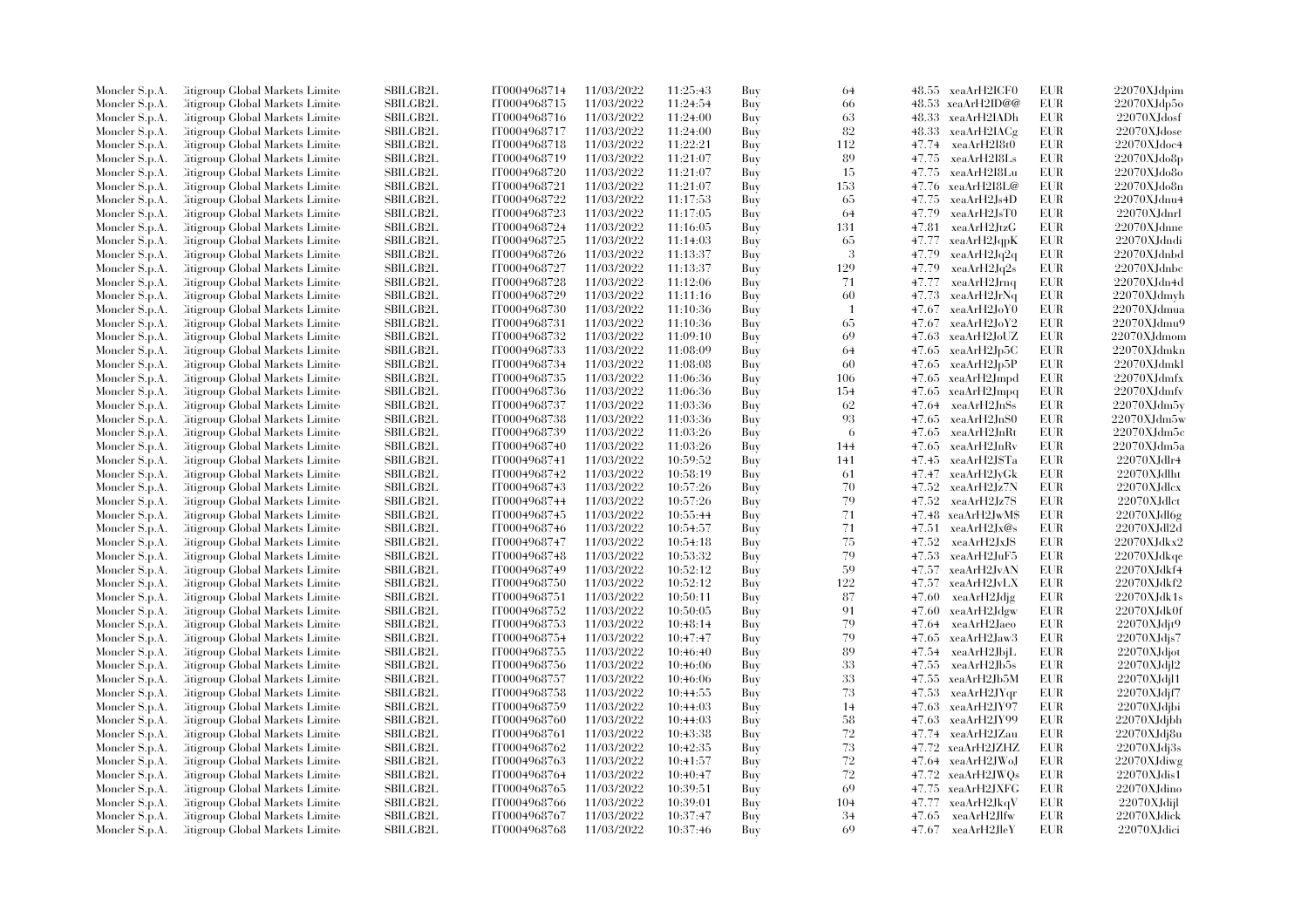| Moncler S.p.A. | Citigroup Global Markets Limite                                    | SBILGB2L                    | IT0004968769                 | 11/03/2022               | 10:36:32             | Buy        | 65  |       | 47.60 xeaArH2JidR                  | EUR        | 22070XJdi3l       |
|----------------|--------------------------------------------------------------------|-----------------------------|------------------------------|--------------------------|----------------------|------------|-----|-------|------------------------------------|------------|-------------------|
| Moncler S.p.A. | Citigroup Global Markets Limite                                    | <b>SBILGB2L</b>             | IT0004968770                 | 11/03/2022               | 10:35:25             | Buy        | 74  | 47.67 | xeaArH2JiSc                        | <b>EUR</b> | 22070XJdhta       |
| Moncler S.p.A. | Citigroup Global Markets Limite                                    | SBILGB2L                    | IT0004968771                 | 11/03/2022               | 10:35:25             | Buy        | 74  | 47.68 | xeaArH2JiSj                        | <b>EUR</b> | 22070XJdht9       |
| Moncler S.p.A. | Citigroup Global Markets Limite                                    | SBILGB2L                    | IT0004968772                 | 11/03/2022               | 10:34:12             | Buy        | 73  | 47.70 | xeaArH2Jj9f                        | EUR        | 22070XJdhpj       |
| Moncler S.p.A. | Citigroup Global Markets Limite                                    | <b>SBILGB2L</b>             | IT0004968773                 | 11/03/2022               | 10:33:22             | Buy        | 73  | 47.76 | xeaArH2Jghx                        | EUR        | 22070XJdhl2       |
| Moncler S.p.A. | Citigroup Global Markets Limite                                    | SBILGB2L                    | IT0004968774                 | 11/03/2022               | 10:32:20             | Buy        | 74  |       | 47.75 xeaArH2JgAE                  | EUR        | 22070XJdhgv       |
| Moncler S.p.A. | Citigroup Global Markets Limite                                    | SBILGB2L                    | IT0004968775                 | 11/03/2022               | 10:31:30             | Buy        | 73  | 47.79 | xeaArH2JhrU                        | <b>EUR</b> | 22070XJdhbc       |
| Moncler S.p.A. | Citigroup Global Markets Limite                                    | <b>SBILGB2L</b>             | IT0004968776                 | 11/03/2022               | 10:31:04             | Buy        | 121 | 47.79 | xeaArH2JhwJ                        | EUR        | 22070XJdh8q       |
| Moncler S.p.A. | Citigroup Global Markets Limite                                    | <b>SBILGB2L</b>             | IT0004968777                 | 11/03/2022               | 10:28:24             | Buy        | 85  | 47.83 | xeaArH2Jff6                        | EUR        | 22070XJdgug       |
| Moncler S.p.A. | Citigroup Global Markets Limite                                    | <b>SBILGB2L</b>             | IT0004968778                 | 11/03/2022               | 10:28:24             | Buy        | 85  | 47.84 | xeaArH2JffC                        | <b>EUR</b> | 22070XJdguf       |
| Moncler S.p.A. | Citigroup Global Markets Limite                                    | <b>SBILGB2L</b>             | IT0004968779                 | 11/03/2022               | 10:27:07             | Buy        | 79  | 47.87 | xeaArH2JfKe                        | EUR        | 22070XJdgpk       |
| Moncler S.p.A. | Citigroup Global Markets Limite                                    | SBILGB2L                    | IT0004968780                 | 11/03/2022               | 10:27:07             | Buy        | 100 | 47.87 | xeaArH2JfKt                        | EUR        | 22070XJdgpj       |
| Moncler S.p.A. | Citigroup Global Markets Limite                                    | <b>SBILGB2L</b>             | IT0004968781                 | 11/03/2022               | 10:25:04             | Buy        | 79  |       | 47.74 xeaArH2JMLZ                  | EUR        | 22070XJdgh2       |
| Moncler S.p.A. | Citigroup Global Markets Limite                                    | <b>SBILGB2L</b>             | IT0004968782                 | 11/03/2022               | 10:25:03             | Buy        | 5   |       | 47.76 xeaArH2JML2                  | <b>EUR</b> | 22070XJdggs       |
| Moncler S.p.A. | Citigroup Global Markets Limite                                    | <b>SBILGB2L</b>             | IT0004968783                 | 11/03/2022               | 10:25:03             | Buy        | 103 | 47.76 | xeaArH2JML4                        | EUR        | 22070XJdggr       |
|                |                                                                    | SBILGB2L                    |                              | 11/03/2022               | 10:22:54             |            | 79  | 47.76 |                                    | EUR        | 22070XJdgba       |
| Moncler S.p.A. | Litigroup Global Markets Limite                                    |                             | IT0004968784                 |                          |                      | Buy        |     |       | xeaArH2JN29                        |            |                   |
| Moncler S.p.A. | Citigroup Global Markets Limite                                    | SBILGB2L                    | IT0004968785                 | 11/03/2022               | 10:22:53             | Buy        | 100 | 47.77 | xeaArH2JN2H                        | EUR        | 22070XJdgb9       |
| Moncler S.p.A. | Citigroup Global Markets Limite                                    | SBILGB2L                    | IT0004968786                 | 11/03/2022               | 10:21:16             | Buy        | 79  | 47.77 | xeaArH2JK\$u                       | <b>EUR</b> | 22070XJdg40       |
| Moncler S.p.A. | Litigroup Global Markets Limite                                    | <b>SBILGB2L</b>             | IT0004968787                 | 11/03/2022               | 10:21:13             | Buy        | 92  | 47.77 | xeaArH2JK@5                        | EUR        | 22070XJdg3t       |
| Moncler S.p.A. | Citigroup Global Markets Limite                                    | <b>SBILGB2L</b>             | IT0004968788                 | 11/03/2022               | 10:19:19             | Buy        | 77  | 47.77 | xeaArH2JLn0                        | <b>EUR</b> | 22070XJdfz6       |
| Moncler S.p.A. | Citigroup Global Markets Limite                                    | <b>SBILGB2L</b>             | IT0004968789                 | 11/03/2022               | 10:18:22             | Buy        | 81  | 47.79 | xeaArH2JLNf                        | <b>EUR</b> | 22070XJdfwd       |
| Moncler S.p.A. | Citigroup Global Markets Limite                                    | <b>SBILGB2L</b>             | IT0004968790                 | 11/03/2022               | 10:17:18             | Buy        | 72  | 47.81 | xeaArH2JInq                        | EUR        | 22070XJdfso       |
| Moncler S.p.A. | Litigroup Global Markets Limite                                    | <b>SBILGB2L</b>             | IT0004968791                 | 11/03/2022               | 10:17:18             | Buy        | 72  | 47.83 | xeaArH2JIny                        | EUR        | 22070XJdfsn       |
| Moncler S.p.A. | Citigroup Global Markets Limite                                    | <b>SBILGB2L</b>             | IT0004968792                 | 11/03/2022               | 10:15:44             | Buy        | 9   | 47.86 | xeaArH2JJY1                        | EUR        | 22070XJdfmv       |
| Moncler S.p.A. | Citigroup Global Markets Limite                                    | SBILGB2L                    | IT0004968793                 | 11/03/2022               | 10:15:44             | Buy        | 73  | 47.87 | xeaArH2JJYQ                        | EUR        | 22070XJdfms       |
| Moncler S.p.A. | Litigroup Global Markets Limite                                    | SBILGB2L                    | IT0004968794                 | 11/03/2022               | 10:15:38             | Buy        | 63  | 47.88 | xeaArH2JJl8                        | EUR        | 22070XJdfmn       |
| Moncler S.p.A. | Citigroup Global Markets Limite                                    | <b>SBILGB2L</b>             | IT0004968795                 | 11/03/2022               | 10:15:38             | Buy        | 36  | 47.89 | xeaArH2JJlL                        | EUR        | 22070XJdfmm       |
| Moncler S.p.A. | Citigroup Global Markets Limite                                    | SBILGB2L                    | IT0004968796                 | 11/03/2022               | 10:15:38             | Buy        | 58  | 47.89 | xeaArH2JJlR                        | EUR        | 22070XJdfml       |
| Moncler S.p.A. | Citigroup Global Markets Limite                                    | <b>SBILGB2L</b>             | IT0004968797                 | 11/03/2022               | 10:13:40             | Buy        | 52  | 47.85 | xeaArH2JGYF                        | EUR        | 22070XJdffu       |
| Moncler S.p.A. | Litigroup Global Markets Limite                                    | <b>SBILGB2L</b>             | IT0004968798                 | 11/03/2022               | 10:13:40             | Buy        | 44  |       | 47.85 xeaArH2JGYH                  | EUR        | 22070XJdfft       |
| Moncler S.p.A. | Citigroup Global Markets Limite                                    | <b>SBILGB2L</b>             | IT0004968799                 | 11/03/2022               | 10:12:09             | Buy        | 59  | 47.82 | xeaArH2JGJw                        | <b>EUR</b> | 22070XJdfbi       |
| Moncler S.p.A. | Citigroup Global Markets Limite                                    | SBILGB2L                    | IT0004968800                 | 11/03/2022               | 10:12:09             | Buy        | 65  | 47.82 | xeaArH2JGJE                        | EUR        | 22070XJdfbh       |
| Moncler S.p.A. | Citigroup Global Markets Limited                                   | <b>SBILGB2L</b>             | IT0004968801                 | 11/03/2022               | 10:11:31             | Buy        | 95  | 47.79 | xeaArH2JHfv                        | EUR        | 22070XJdf8w       |
| Moncler S.p.A. | Litigroup Global Markets Limite                                    | <b>SBILGB2L</b>             | IT0004968802                 | 11/03/2022               | 10:09:58             | Buy        | 84  | 47.83 | xeaArH2JHR7                        | EUR        | 22070XJdf48       |
| Moncler S.p.A. | Citigroup Global Markets Limite                                    | <b>SBILGB2L</b>             | IT0004968803                 | 11/03/2022               | 10:09:28             | Buy        | 62  |       | $47.84 \text{ xeaArH2JUgE}$        | EUR        | 22070XJdf39       |
| Moncler S.p.A. | Citigroup Global Markets Limite                                    | SBILGB2L                    | IT0004968804                 | 11/03/2022               | 10:09:28             | Buy        | 34  |       | 47.84 xeaArH2JUgG                  | <b>EUR</b> | 22070XJdf38       |
| Moncler S.p.A. | Litigroup Global Markets Limite                                    | SBILGB2L                    | IT0004968805                 | 11/03/2022               | 10:08:04             | Buy        | 71  |       | 47.78 xeaArH2JUOH                  | EUR        | 22070XJdez1       |
| Moncler S.p.A. | Citigroup Global Markets Limite                                    | <b>SBILGB2L</b>             | IT0004968806                 | 11/03/2022               | 10:08:04             | Buy        | 85  |       | 47.78 xeaArH2JURX                  | EUR        | 22070XJdeyw       |
| Moncler S.p.A. | Citigroup Global Markets Limite                                    | SBILGB2L                    | IT0004968807                 | 11/03/2022               | 10:06:44             | Buy        | 60  | 47.77 | xeaArH2JV2j                        | <b>EUR</b> | 22070XJdevo       |
| Moncler S.p.A. | Citigroup Global Markets Limite                                    | <b>SBILGB2L</b>             | IT0004968808                 | 11/03/2022               | 10:06:04             | Buy        | 82  | 47.80 | xeaArH2JVP6                        | EUR        | 22070XJdet9       |
| Moncler S.p.A. | Litigroup Global Markets Limite                                    | <b>SBILGB2L</b>             | IT0004968809                 | 11/03/2022               | 10:05:55             | Buy        | 115 | 47.81 | xeaArH2JSdn                        | EUR        | 22070XJdesl       |
| Moncler S.p.A. | Citigroup Global Markets Limite                                    | <b>SBILGB2L</b>             | IT0004968810                 | 11/03/2022               | 10:05:45             | Buy        | 79  |       | 47.82 xeaArH2JSY@                  | EUR        | 22070XJdern       |
| Moncler S.p.A. | Citigroup Global Markets Limite                                    | SBILGB2L                    | IT0004968811                 | 11/03/2022               | 10:03:12             | Buy        | 85  | 47.74 | xeaArH2JT58                        | <b>EUR</b> | 22070XJdelq       |
| Moncler S.p.A. | Citigroup Global Markets Limite                                    | <b>SBILGB2L</b>             | IT0004968812                 | 11/03/2022               | 10:02:41             | Buy        | 84  | 47.77 | xeaArH2JTJN                        | EUR        | 22070XJdek4       |
| Moncler S.p.A. | Litigroup Global Markets Limite                                    | <b>SBILGB2L</b>             | IT0004968813                 | 11/03/2022               | 10:01:33             | Buy        | 74  |       | 47.66 xeaArH2JQ7J                  | EUR        | 22070XJdeh8       |
| Moncler S.p.A. | Citigroup Global Markets Limite                                    | SBILGB2L                    | IT0004968814                 | 11/03/2022               | 10:00:47             | Buy        | 79  |       | 47.67 xeaArH2JQUT                  | <b>EUR</b> | 22070XJdefq       |
| Moncler S.p.A. | Citigroup Global Markets Limite                                    | SBILGB2L                    | IT0004968815                 | 11/03/2022               | 10:00:47             | Buy        | 104 |       | 47.68 xeaArH2JQPA                  | <b>EUR</b> | 22070XJdefi       |
| Moncler S.p.A. | Litigroup Global Markets Limite                                    | SBILGB2L                    | IT0004968816                 | 11/03/2022               | 09:59:32             | Buy        | 102 | 47.62 | xeaArH2JR5I                        | EUR        | 22070XJdebx       |
|                | Litigroup Global Markets Limite                                    | <b>SBILGB2L</b>             | IT0004968817                 | 11/03/2022               | 09:58:04             | Buy        | 52  |       | $47.61 \text{ xeaArH2JO@1}$        | EUR        | 22070XJde7u       |
| Moncler S.p.A. |                                                                    |                             |                              |                          |                      |            | 20  |       |                                    | <b>EUR</b> | 22070XJde7t       |
| Moncler S.p.A. | Citigroup Global Markets Limite<br>Citigroup Global Markets Limite | SBILGB2L<br><b>SBILGB2L</b> | IT0004968818<br>IT0004968819 | 11/03/2022<br>11/03/2022 | 09:58:04<br>09:58:01 | Buy<br>Buy | 85  | 47.62 | $47.61$ xeaArH2JO@3<br>xeaArH2JOxZ | EUR        | $22070$ XJde $7g$ |
| Moncler S.p.A. |                                                                    |                             |                              |                          |                      |            |     |       |                                    |            |                   |
| Moncler S.p.A. | Litigroup Global Markets Limite                                    | <b>SBILGB2L</b>             | IT0004968820                 | 11/03/2022               | 09:56:39             | Buy        | 134 |       | 47.62 xeaArH2JPiH                  | EUR        | 22070XJde2w       |
| Moncler S.p.A. | Citigroup Global Markets Limite                                    | <b>SBILGB2L</b>             | IT0004968821                 | 11/03/2022               | 09:55:17             | Buy        | 41  |       | 47.71 xeaArH2JPGs                  | EUR        | 22070XJddzm       |
| Moncler S.p.A. | Citigroup Global Markets Limite                                    | <b>SBILGB2L</b>             | IT0004968822                 | 11/03/2022               | 09:55:14             | Buy        | 65  |       | 47.74 xeaArH2JPTn                  | <b>EUR</b> | 22070XJddys       |
| Moncler S.p.A. | Citigroup Global Markets Limited                                   | SBILGB2L                    | IT0004968823                 | 11/03/2022               | 09:54:14             | Buy        | 20  |       | $47.74 \quad \text{zeaArH2J6\$8}$  | EUR        | 22070XJddw8       |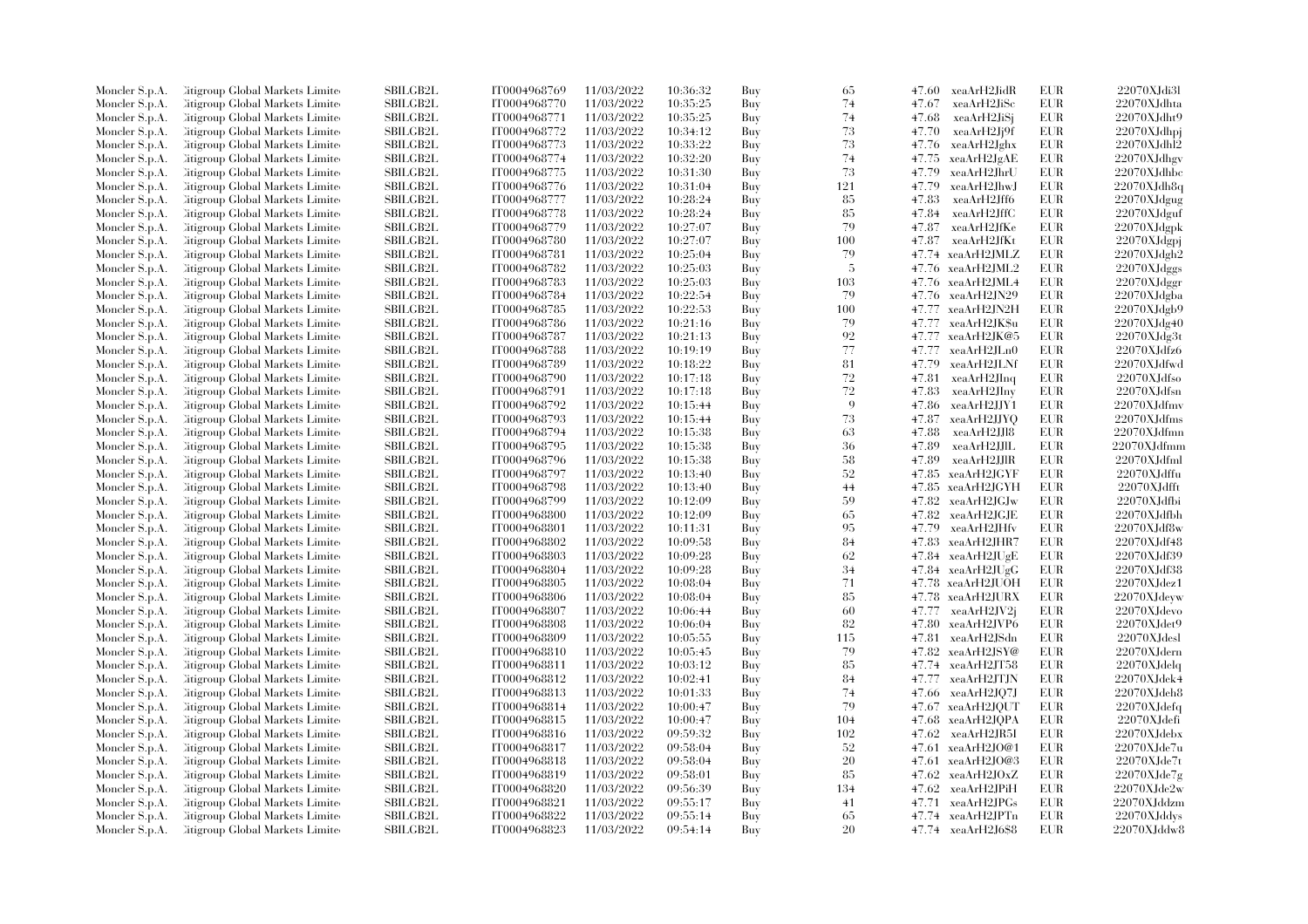| Moncler S.p.A. | Citigroup Global Markets Limite                                    | SBILGB2L                    | IT0004968824                 | 11/03/2022               | 09:54:12             | Buy        | 86             |                | $47.75$ $xeaArH2J6v7$       | EUR        | 22070XJddvx                |
|----------------|--------------------------------------------------------------------|-----------------------------|------------------------------|--------------------------|----------------------|------------|----------------|----------------|-----------------------------|------------|----------------------------|
| Moncler S.p.A. | Citigroup Global Markets Limite                                    | <b>SBILGB2L</b>             | IT0004968825                 | 11/03/2022               | 09:53:36             | Buy        | 85             |                | 47.84 xeaArH2J6Mi           | <b>EUR</b> | 22070XJddu1                |
| Moncler S.p.A. | Citigroup Global Markets Limite                                    | SBILGB2L                    | IT0004968826                 | 11/03/2022               | 09:53:10             | Buy        | 86             | 47.83          | xeaArH2J7cO                 | <b>EUR</b> | $22070\mbox{XJddre}$       |
| Moncler S.p.A. | Citigroup Global Markets Limite                                    | SBILGB2L                    | IT0004968827                 | 11/03/2022               | 09:51:59             | Buy        | 85             | 47.78          | xeaArH2J7C\$                | EUR        | 22070XJddmb                |
| Moncler S.p.A. | Citigroup Global Markets Limite                                    | <b>SBILGB2L</b>             | IT0004968828                 | 11/03/2022               | 09:50:42             | Buy        | 71             | 47.79          | xeaArH2J4v2                 | <b>EUR</b> | 22070XJddiy                |
| Moncler S.p.A. | Citigroup Global Markets Limite                                    | SBILGB2L                    | IT0004968829                 | 11/03/2022               | 09:50:31             | Buy        | 22             | 47.82          | xeaArH2J47B                 | EUR        | 22070XJddia                |
| Moncler S.p.A. | Citigroup Global Markets Limite                                    | SBILGB2L                    | IT0004968830                 | 11/03/2022               | 09:50:28             | Buy        | 109            | 47.83          | xeaArH2J436                 | <b>EUR</b> | 22070XJddhu                |
| Moncler S.p.A. | Citigroup Global Markets Limite                                    | <b>SBILGB2L</b>             | IT0004968831                 | 11/03/2022               | 09:50:28             | Buy        | 148            | 47.83          | xeaArH2J43N                 | EUR        | 22070XJddht                |
| Moncler S.p.A. | Citigroup Global Markets Limite                                    | <b>SBILGB2L</b>             | IT0004968832                 | 11/03/2022               | 09:47:11             | Buy        | 115            | 47.75          | xeaArH2J2Su                 | <b>EUR</b> | 22070XJdd2i                |
| Moncler S.p.A. | Citigroup Global Markets Limite                                    | <b>SBILGB2L</b>             | IT0004968833                 | 11/03/2022               | 09:47:11             | Buy        | 91             | 47.75          | xeaArH2J2\$6                | <b>EUR</b> | 22070XJdd2e                |
| Moncler S.p.A. | Citigroup Global Markets Limite                                    | <b>SBILGB2L</b>             | IT0004968834                 | 11/03/2022               | 09:45:24             | Buy        | 78             | 47.74          | xeaArH2J3xC                 | EUR        | 22070XJdcx8                |
| Moncler S.p.A. | Citigroup Global Markets Limite                                    | SBILGB2L                    | IT0004968835                 | 11/03/2022               | 09:43:17             | Buy        | 94             | 47.75          | xeaArH2J0EC                 | EUR        | 22070XJdcm                 |
| Moncler S.p.A. | Citigroup Global Markets Limite                                    | <b>SBILGB2L</b>             | IT0004968836                 | 11/03/2022               | 09:43:17             | Buy        | 94             | 47.77          | xeaArH2J0EI                 | EUR        | 22070XJdcpm                |
| Moncler S.p.A. | Citigroup Global Markets Limite                                    | <b>SBILGB2L</b>             | IT0004968837                 | 11/03/2022               | 09:42:20             | Buy        | 79             | 47.70          | xeaArH2J1fa                 | <b>EUR</b> | 22070XJdcou                |
| Moncler S.p.A. | Citigroup Global Markets Limite                                    | <b>SBILGB2L</b>             | IT0004968838                 | 11/03/2022               | 09:41:39             | Buy        | 86             | 47.75          | xeaArH2J19R                 | EUR        | 22070XJdclu                |
| Moncler S.p.A. | Citigroup Global Markets Limite                                    | <b>SBILGB2L</b>             | IT0004968839                 | 11/03/2022               | 09:41:06             | Buy        | 85             | 47.79          | xeaArH2JEbt                 | EUR        | 22070XJdckh                |
| Moncler S.p.A. | Citigroup Global Markets Limite                                    | SBILGB2L                    | IT0004968840                 | 11/03/2022               | 09:40:20             | Buy        | 28             |                | 47.79 xeaArH2JE6p           | EUR        | 22070XJdchn                |
| Moncler S.p.A. | Citigroup Global Markets Limite                                    | SBILGB2L                    | IT0004968841                 | 11/03/2022               | 09:40:20             | Buy        | 52             | 47.79          | xeaArH2JE6r                 | <b>EUR</b> | $22070X$ Jdchm             |
| Moncler S.p.A. | Citigroup Global Markets Limite                                    | <b>SBILGB2L</b>             | IT0004968842                 | 11/03/2022               | 09:39:30             | Buy        | 80             |                | 47.68 xeaArH2JFZQ           | EUR        | $22070XJ$ dcez             |
| Moncler S.p.A. | Citigroup Global Markets Limite                                    | <b>SBILGB2L</b>             | IT0004968843                 | 11/03/2022               | 09:38:14             | Buy        | 81             |                | 47.64 xeaArH2JCbI           | <b>EUR</b> | $22070\mbox{XJdcbh}$       |
| Moncler S.p.A. | Citigroup Global Markets Limite                                    | <b>SBILGB2L</b>             | IT0004968844                 | 11/03/2022               | 09:37:48             | Buy        | 80             |                | 47.62 xeaArH2JCsQ           | <b>EUR</b> | 22070XJdc9p                |
| Moncler S.p.A. | Citigroup Global Markets Limite                                    | <b>SBILGB2L</b>             | IT0004968845                 | 11/03/2022               | 09:36:40             | Buy        | 92             | 47.57          | xeaArH2JCH2                 | EUR        | 22070XJdc6h                |
| Moncler S.p.A. | Citigroup Global Markets Limite                                    | <b>SBILGB2L</b>             | IT0004968846                 | 11/03/2022               | 09:35:33             | Buy        | 70             | 47.66          | xeaArH2JDxF                 | EUR        | 22070XJdc19                |
| Moncler S.p.A. | Citigroup Global Markets Limite                                    | <b>SBILGB2L</b>             | IT0004968847                 | 11/03/2022               | 09:35:33             | Buy        | 67             |                | 47.66 xeaArH2JDwb           | EUR        | 22070XJdc14                |
| Moncler S.p.A. | Citigroup Global Markets Limite                                    | SBILGB2L                    | IT0004968848                 | 11/03/2022               | 09:34:15             | Buy        | 23             |                | 47.63 xeaArH2JAe9           | <b>EUR</b> | 22070XJdbwi                |
| Moncler S.p.A. | Litigroup Global Markets Limite                                    | SBILGB2L                    | IT0004968849                 | 11/03/2022               | 09:34:13             | Buy        | 90             |                | 47.64 xeaArH2JAhs           | EUR        | 22070XJdbwf                |
|                |                                                                    | <b>SBILGB2L</b>             | IT0004968850                 | 11/03/2022               | 09:33:20             | Buy        | 135            |                | xeaArH2JATr                 | EUR        | 22070XJdbrg                |
| Moncler S.p.A. | Citigroup Global Markets Limite                                    |                             |                              |                          |                      |            |                | 47.59          |                             |            |                            |
| Moncler S.p.A. | Citigroup Global Markets Limite<br>Citigroup Global Markets Limite | SBILGB2L<br><b>SBILGB2L</b> | IT0004968851<br>IT0004968852 | 11/03/2022<br>11/03/2022 | 09:32:20<br>09:31:00 | Buy<br>Buy | 100<br>107     | 47.62<br>47.80 | xeaArH2JB5I<br>xeaArH2J8kB  | EUR<br>EUR | 22070XJdbk8<br>22070XJdbcv |
| Moncler S.p.A. |                                                                    |                             |                              |                          |                      |            |                |                |                             |            |                            |
| Moncler S.p.A. | Litigroup Global Markets Limite                                    | <b>SBILGB2L</b>             | IT0004968853                 | 11/03/2022               | 09:30:59             | Buy        | 124            | 47.80          | xeaArH2J8kK                 | EUR        | 22070XJdbcp                |
| Moncler S.p.A. | Citigroup Global Markets Limite                                    | <b>SBILGB2L</b>             | IT0004968854                 | 11/03/2022               | 09:28:47             | Buy        | 64             | 47.73          | xeaArH2J9Hb                 | EUR        | 22070XJdavd                |
| Moncler S.p.A. | Citigroup Global Markets Limite                                    | SBILGB2L                    | IT0004968855                 | 11/03/2022               | 09:28:47             | Buy        | 86             | 47.75          | xeaArH2J9Hi                 | <b>EUR</b> | 22070XJdavc                |
| Moncler S.p.A. | Citigroup Global Markets Limited                                   | <b>SBILGB2L</b>             | IT0004968856                 | 11/03/2022               | 09:27:30             | Buy        | 86             | 47.76          | xeaArH2CsJs                 | EUR        | 22070XJdamt                |
| Moncler S.p.A. | Litigroup Global Markets Limite                                    | <b>SBILGB2L</b>             | IT0004968857                 | 11/03/2022               | 09:26:39             | Buy        | 73             | 47.77          | xeaArH2Ctqt                 | EUR        | 22070XJdaiq                |
| Moncler S.p.A. | Citigroup Global Markets Limite                                    | <b>SBILGB2L</b>             | IT0004968858                 | 11/03/2022               | 09:26:20             | Buy        | 79             | 47.81          | xeaArH2Ct@@                 | EUR        | 22070XJdaiq                |
| Moncler S.p.A. | Citigroup Global Markets Limite                                    | SBILGB2L                    | IT0004968859                 | 11/03/2022               | 09:26:18             | Buy        | 114            | 47.81          | xeaArH2CtuL                 | <b>EUR</b> | 22070XJdai1                |
| Moncler S.p.A. | Litigroup Global Markets Limite                                    | SBILGB2L                    | IT0004968860                 | 11/03/2022               | 09:24:17             | Buy        | 92             | 47.78          | xeaArH2Cq3I                 | EUR        | 22070XJdaa9                |
| Moncler S.p.A. | Citigroup Global Markets Limite                                    | <b>SBILGB2L</b>             | IT0004968861                 | 11/03/2022               | 09:22:40             | Buy        | 92             |                | 47.85 xeaArH2Cr5B           | EUR        | 22070XJda1i                |
| Moncler S.p.A. | Citigroup Global Markets Limite                                    | SBILGB2L                    | IT0004968862                 | 11/03/2022               | 09:22:40             | Buy        | 92             |                | 47.86 xeaArH2Cr5H           | EUR        | 22070XJda1h                |
| Moncler S.p.A. | Citigroup Global Markets Limite                                    | <b>SBILGB2L</b>             | IT0004968863                 | 11/03/2022               | 09:21:56             | Buy        | $\overline{1}$ | 47.88          | xeaArH2CrPc                 | EUR        | 22070XJd9v1                |
| Moncler S.p.A. | Litigroup Global Markets Limite                                    | <b>SBILGB2L</b>             | IT0004968864                 | 11/03/2022               | 09:21:56             | Buy        | -66            |                | 47.88 xeaArH2CrPh           | EUR        | 22070XJd9v0                |
| Moncler S.p.A. | Citigroup Global Markets Limite                                    | <b>SBILGB2L</b>             | IT0004968865                 | 11/03/2022               | 09:21:56             | Buy        | 115            | 47.89          | xeaArH2CrPi                 | EUR        | 22070XJd9xy                |
| Moncler S.p.A. | Citigroup Global Markets Limite                                    | <b>SBILGB2L</b>             | IT0004968866                 | 11/03/2022               | 09:20:00             | Buy        | 61             |                | 47.84 xeaArH2CpkK           | <b>EUR</b> | 22070XJd9oi                |
| Moncler S.p.A. | Citigroup Global Markets Limite                                    | <b>SBILGB2L</b>             | IT0004968867                 | 11/03/2022               | 09:20:00             | Buy        | 19             |                | 47.84 xeaArH2CpkM           | <b>EUR</b> | 22070XJd9oh                |
| Moncler S.p.A. | Litigroup Global Markets Limite                                    | <b>SBILGB2L</b>             | IT0004968868                 | 11/03/2022               | 09:19:05             | Buy        | 7              |                | 47.76 xeaArH2CpKf           | EUR        | 22070XJd9lx                |
| Moncler S.p.A. | Citigroup Global Markets Limite                                    | SBILGB2L                    | IT0004968869                 | 11/03/2022               | 09:19:04             | Buy        | 69             | 47.77          | xeaArH2CpN4                 | EUR        | 22070XJd9lw                |
| Moncler S.p.A. | Citigroup Global Markets Limite                                    | SBILGB2L                    | IT0004968870                 | 11/03/2022               | 09:19:01             | Buy        | 27             |                | 47.79 xeaArH2CpIA           | EUR        | 22070XJd9lp                |
| Moncler S.p.A. | Litigroup Global Markets Limite                                    | SBILGB2L                    | IT0004968871                 | 11/03/2022               | 09:18:59             | Buy        | 65             | 47.79          | xeaArH2CpSd                 | EUR        | 22070XJd9ln                |
| Moncler S.p.A. | Litigroup Global Markets Limite                                    | <b>SBILGB2L</b>             | IT0004968872                 | 11/03/2022               | 09:18:59             | Buy        | 100            |                | 47.80 xeaArH2CpSf           | EUR        | 22070XJd9lm                |
| Moncler S.p.A. | Citigroup Global Markets Limite                                    | SBILGB2L                    | IT0004968873                 | 11/03/2022               | 09:17:01             | Buy        | 81             | 47.73          | xeaArH2Cnql                 | EUR        | 22070XJd9c3                |
| Moncler S.p.A. | Citigroup Global Markets Limite                                    | <b>SBILGB2L</b>             | IT0004968874                 | 11/03/2022               | 09:17:01             | Buy        | 147            |                | $47.74 \text{ xeaArH2Cnqn}$ | EUR        | 22070XJd9c2                |
| Moncler S.p.A. | Litigroup Global Markets Limite                                    | <b>SBILGB2L</b>             | IT0004968875                 | 11/03/2022               | 09:14:13             | Buy        | 63             |                | 47.74 xeaArH2C\$Xs          | EUR        | 22070XJd93n                |
| Moncler S.p.A. | Citigroup Global Markets Limite                                    | <b>SBILGB2L</b>             | IT0004968876                 | 11/03/2022               | 09:14:13             | Buy        | 79             |                | 47.74 xeaArH2C\$X4          | EUR        | 22070XJd93h                |
| Moncler S.p.A. | Citigroup Global Markets Limite                                    | <b>SBILGB2L</b>             | IT0004968877                 | 11/03/2022               | 09:14:11             | Buy        | 135            |                | 47.74 xeaArH2C\$Zg          | <b>EUR</b> | 22070XJd92s                |
| Moncler S.p.A. | Citigroup Global Markets Limited                                   | SBILGB2L                    | IT0004968878                 | 11/03/2022               | 09:11:33             | Buy        | -66            |                | 47.69 xeaArH2CyPN           | EUR        | 22070XJd8s4                |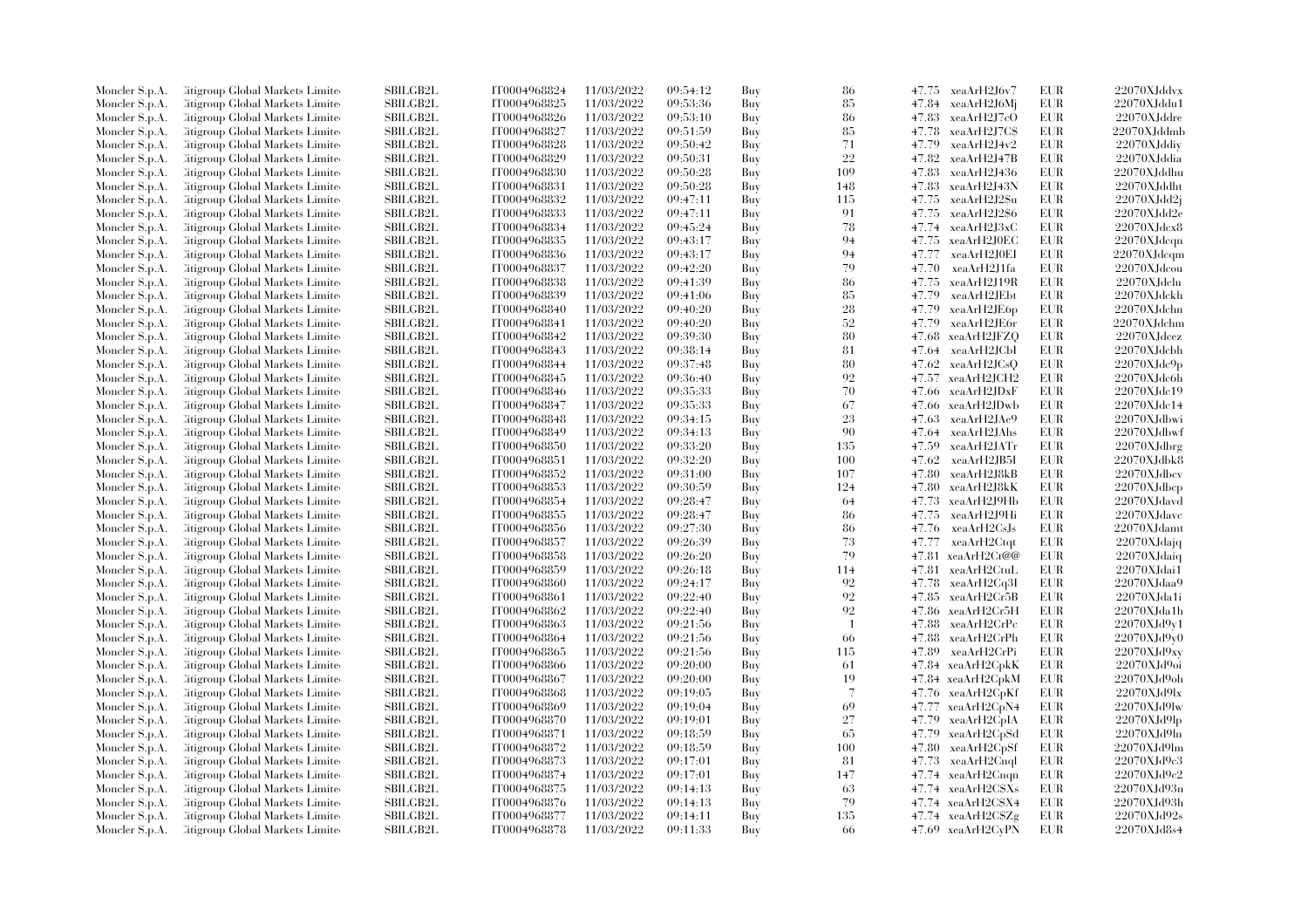| Moncler S.p.A. | Citigroup Global Markets Limite  | <b>SBILGB2L</b> | IT0004968879 | 11/03/2022 | 09:11:29 | Buy | 146            | 47.69 xeaArH2Czal           | EUR        | 22070XJd8rz    |
|----------------|----------------------------------|-----------------|--------------|------------|----------|-----|----------------|-----------------------------|------------|----------------|
| Moncler S.p.A. | Litigroup Global Markets Limite  | <b>SBILGB2L</b> | IT0004968880 | 11/03/2022 | 09:09:33 | Buy | 111            | $47.63 \text{ xeaArH2Cw@s}$ | <b>EUR</b> | 22070XJd8ia    |
| Moncler S.p.A. | Citigroup Global Markets Limited | <b>SBILGB2L</b> | IT0004968881 | 11/03/2022 | 09:09:25 | Buy | 44             | 47.63 xeaArH2Cwwz           | EUR        | 22070XJd8i5    |
| Moncler S.p.A. | Litigroup Global Markets Limite  | <b>SBILGB2L</b> | IT0004968882 | 11/03/2022 | 09:09:25 | Buy | 120            | 47.64 xeaArH2CwwB           | EUR        | 22070XJd8i4    |
| Moncler S.p.A. | Litigroup Global Markets Limite  | SBILGB2L        | IT0004968883 | 11/03/2022 | 09:08:51 | Buy | 136            | 47.63 xeaArH2CwIF           | EUR        | 22070XJd8fz    |
| Moncler S.p.A. | Citigroup Global Markets Limite  | <b>SBILGB2L</b> | IT0004968884 | 11/03/2022 | 09:08:20 | Buy | 92             | 47.65 xeaArH2Cxfe           | <b>EUR</b> | 22070XJd8cb    |
| Moncler S.p.A. | Litigroup Global Markets Limite  | SBILGB2L        | IT0004968885 | 11/03/2022 | 09:08:05 | Buy | 79             | 47.59<br>xeaArH2CxzQ        | EUR        | 22070XJd8bh    |
| Moncler S.p.A. | Litigroup Global Markets Limite  | <b>SBILGB2L</b> | IT0004968886 | 11/03/2022 | 09:06:42 | Buy | 100            | 47.53<br>xeaArH2CuDU        | EUR        | 22070XJd86e    |
| Moncler S.p.A. | Citigroup Global Markets Limite  | <b>SBILGB2L</b> | IT0004968887 | 11/03/2022 | 09:03:42 | Buy | 22             | 47.43<br>xeaArH2Cc8z        | <b>EUR</b> | 22070XJd7uy    |
| Moncler S.p.A. | Citigroup Global Markets Limite  | <b>SBILGB2L</b> | IT0004968888 | 11/03/2022 | 09:03:42 | Buy | 51             | 47.43<br>xeaArH2Cc8\$       | EUR        | 22070XJd7ux    |
| Moncler S.p.A. | Citigroup Global Markets Limite  | <b>SBILGB2L</b> | IT0004968889 | 11/03/2022 | 09:03:38 | Buy | 82             | 47.44 xeaArH2CcLI           | <b>EUR</b> | 22070XJd7uo    |
|                | Citigroup Global Markets Limite  | SBILGB2L        | IT0004968890 | 11/03/2022 | 09:03:38 | Buy | 122            | 47.45 xeaArH2CcLO           | <b>EUR</b> | 22070XJd7un    |
| Moncler S.p.A. | Citigroup Global Markets Limite  | <b>SBILGB2L</b> | IT0004968891 | 11/03/2022 | 09:02:59 | Buy | 53             | 47.47<br>xeaArH2Cdeo        | EUR        | 22070XJd7s7    |
| Moncler S.p.A. |                                  |                 |              |            |          |     | 99             |                             |            |                |
| Moncler S.p.A. | Citigroup Global Markets Limite  | <b>SBILGB2L</b> | IT0004968892 | 11/03/2022 | 09:02:59 | Buy |                | 47.47 xeaArH2Cdeu           | <b>EUR</b> | 22070XJd7s6    |
| Moncler S.p.A. | Citigroup Global Markets Limite  | SBILGB2L        | IT0004968893 | 11/03/2022 | 09:02:11 | Buy | 79             | 47.39 xeaArH2CdAR           | EUR        | 22070XJd7kz    |
| Moncler S.p.A. | Citigroup Global Markets Limite  | SBILGB2L        | IT0004968894 | 11/03/2022 | 08:59:33 | Buy | 95             | 47.29<br>xeaArH2Cbhr        | <b>EUR</b> | 22070XJd73a    |
| Moncler S.p.A. | Citigroup Global Markets Limite  | SBILGB2L        | IT0004968895 | 11/03/2022 | 08:58:33 | Buy | $\overline{2}$ | 47.38<br>xeaArH2CbJd        | EUR        | 22070XJd6wu    |
| Moncler S.p.A. | Citigroup Global Markets Limite  | <b>SBILGB2L</b> | IT0004968896 | 11/03/2022 | 08:58:33 | Buy | 58             | 47.38<br>xeaArH2CbJf        | <b>EUR</b> | 22070XJd6wt    |
| Moncler S.p.A. | Citigroup Global Markets Limite  | SBILGB2L        | IT0004968897 | 11/03/2022 | 08:58:33 | Buy | 91             | 47.39<br>xeaArH2CbJg        | <b>EUR</b> | 22070XJd6ws    |
| Moncler S.p.A. | Citigroup Global Markets Limite  | <b>SBILGB2L</b> | IT0004968898 | 11/03/2022 | 08:56:41 | Buy | 18             | 47.31 xeaArH2CYMP           | EUR        | 22070XJd6nk    |
| Moncler S.p.A. | Citigroup Global Markets Limite  | SBILGB2L        | IT0004968899 | 11/03/2022 | 08:56:41 | Buy | 100            | 47.31 xeaArH2CYMR           | EUR        | 22070XJd6ni    |
| Moncler S.p.A. | Citigroup Global Markets Limite  | <b>SBILGB2L</b> | IT0004968900 | 11/03/2022 | 08:56:41 | Buy | 118            | 47.31<br>xeaArH2CYHi        | <b>EUR</b> | 22070XJd6ng    |
| Moncler S.p.A. | Citigroup Global Markets Limite  | <b>SBILGB2L</b> | IT0004968901 | 11/03/2022 | 08:54:09 | Buy | 65             | 47.28 xeaArH2CWhX           | EUR        | 22070XJd66j    |
| Moncler S.p.A. | Citigroup Global Markets Limite  | SBILGB2L        | IT0004968902 | 11/03/2022 | 08:54:09 | Buy | 79             | 47.28 xeaArH2CWhp           | <b>EUR</b> | 22070XJd66f    |
| Moncler S.p.A. | Citigroup Global Markets Limite  | <b>SBILGB2L</b> | IT0004968903 | 11/03/2022 | 08:53:46 | Buy | 11             | 47.27 xeaArH2CW@H           | EUR        | 22070XJd64o    |
| Moncler S.p.A. | Citigroup Global Markets Limite  | <b>SBILGB2L</b> | IT0004968904 | 11/03/2022 | 08:53:40 | Buy | -5             | 47.28 xeaArH2CWwA           | EUR        | 22070XJd63k    |
| Moncler S.p.A. | Citigroup Global Markets Limite  | SBILGB2L        | IT0004968905 | 11/03/2022 | 08:53:40 | Buy | 74             | 47.28 xeaArH2CWwC           | EUR        | 22070XJd63j    |
| Moncler S.p.A. | Citigroup Global Markets Limite  | <b>SBILGB2L</b> | IT0004968906 | 11/03/2022 | 08:52:11 | Buy | 100            | 47.36 xeaArH2CXrd           | <b>EUR</b> | 22070XJd5u6    |
| Moncler S.p.A. | Citigroup Global Markets Limite  | <b>SBILGB2L</b> | IT0004968907 | 11/03/2022 | 08:52:03 | Buy | 65             | 47.38 xeaArH2CXpW           | EUR        | 22070XJd5s0    |
| Moncler S.p.A. | Citigroup Global Markets Limite  | <b>SBILGB2L</b> | IT0004968908 | 11/03/2022 | 08:50:43 | Buy | 64             | 47.41 xeaArH2CkZo           | EUR        | $22070XJd5f$ w |
| Moncler S.p.A. | Citigroup Global Markets Limite  | <b>SBILGB2L</b> | IT0004968909 | 11/03/2022 | 08:50:43 | Buy | 93             | 47.42 xeaArH2CkZ0           | <b>EUR</b> | 22070XJd5fs    |
| Moncler S.p.A. | Citigroup Global Markets Limite  | SBILGB2L        | IT0004968910 | 11/03/2022 | 08:50:43 | Buy | 129            | 47.43 xeaArH2CkZ9           | <b>EUR</b> | 22070XJd5fo    |
| Moncler S.p.A. | Citigroup Global Markets Limite  | SBILGB2L        | IT0004968911 | 11/03/2022 | 08:48:04 | Buy | 98             | 47.29<br>xeaArH2Cl8V        | EUR        | 22070XJd4sh    |
| Moncler S.p.A. | Citigroup Global Markets Limite  | SBILGB2L        | IT0004968912 | 11/03/2022 | 08:48:04 | Buy | 114            | 47.29<br>xeaArH2ClBj        | EUR        | 22070XJd4s8    |
| Moncler S.p.A. | Citigroup Global Markets Limite  | SBILGB2L        | IT0004968913 | 11/03/2022 | 08:46:20 | Buy | 78             | xeaArH2CiQl<br>47.32        | EUR        | 22070XJd4fr    |
| Moncler S.p.A. | Litigroup Global Markets Limite  | SBILGB2L        | IT0004968914 | 11/03/2022 | 08:46:05 | Buy | 35             | 47.32<br>xeaArH2CjjR        | EUR        | 22070XJd4ex    |
| Moncler S.p.A. | Citigroup Global Markets Limite  | SBILGB2L        | IT0004968915 | 11/03/2022 | 08:45:58 | Buy | 124            | 47.32<br>xeaArH2Cjhl        | EUR        | 22070XJd4ee    |
| Moncler S.p.A. | Litigroup Global Markets Limite  | <b>SBILGB2L</b> | IT0004968916 | 11/03/2022 | 08:44:21 | Buy | 49             | $47.19$ $xeaArH2Cgp1$       | <b>EUR</b> | 22070XJd3zl    |
| Moncler S.p.A. | Citigroup Global Markets Limite  | <b>SBILGB2L</b> | IT0004968917 | 11/03/2022 | 08:44:21 | Buy | 30             | 47.19<br>xeaArH2Cgp3        | EUR        | 22070XJd3zk    |
| Moncler S.p.A. | Citigroup Global Markets Limite  | SBILGB2L        | IT0004968918 | 11/03/2022 | 08:43:54 | Buy | 140            | $47.28$ xeaArH $2Cg9o$      | <b>EUR</b> | 22070XJd3tu    |
| Moncler S.p.A. | Citigroup Global Markets Limite  | <b>SBILGB2L</b> | IT0004968919 | 11/03/2022 | 08:43:52 | Buy | 140            | $47.29$ xeaArH2CgBt         | EUR        | 22070XJd3t1    |
| Moncler S.p.A. | Citigroup Global Markets Limite  | <b>SBILGB2L</b> | IT0004968920 | 11/03/2022 | 08:40:57 | Buy | 69             | 47.31<br>xeaArH2CfdG        | EUR        | 22070XJd35k    |
|                |                                  |                 |              |            |          |     |                |                             |            |                |
| Moncler S.p.A. | Citigroup Global Markets Limite  | <b>SBILGB2L</b> | IT0004968921 | 11/03/2022 | 08:40:57 | Buy | 121            | 47.31 xeaArH2CfcX           | <b>EUR</b> | 22070XJd35j    |
| Moncler S.p.A. | Litigroup Global Markets Limite  | <b>SBILGB2L</b> | IT0004968922 | 11/03/2022 | 08:38:52 | Buy | 82             | 47.30 xeaArH2CM\$K          | EUR        | 22070XJd2tv    |
| Moncler S.p.A. | Citigroup Global Markets Limite  | SBILGB2L        | IT0004968923 | 11/03/2022 | 08:38:52 | Buy | 82             | 47.31 xeaArH2CM\$Q          | <b>EUR</b> | 22070XJd2tx    |
| Moncler S.p.A. | Litigroup Global Markets Limite  | SBILGB2L        | IT0004968924 | 11/03/2022 | 08:38:51 | Buy | 119            | 47.32 xeaArH2CM@m           | EUR        | 22070XJd2tw    |
| Moncler S.p.A. | Litigroup Global Markets Limite  | <b>SBILGB2L</b> | IT0004968925 | 11/03/2022 | 08:38:46 | Buy | 135            | 47.32 xeaArH2CMw1           | <b>EUR</b> | 22070XJd2t2    |
| Moncler S.p.A. | Litigroup Global Markets Limite  | SBILGB2L        | IT0004968926 | 11/03/2022 | 08:36:53 | Buy | 72             | 47.23 xeaArH2CN3H           | <b>EUR</b> | 22070XJd2go    |
| Moncler S.p.A. | Citigroup Global Markets Limite  | <b>SBILGB2L</b> | IT0004968927 | 11/03/2022 | 08:36:52 | Buy | 91             | 47.24 xeaArH2CN3Q           | EUR        | 22070XJd2gn    |
| Moncler S.p.A. | Citigroup Global Markets Limite  | <b>SBILGB2L</b> | IT0004968928 | 11/03/2022 | 08:35:30 | Buy | 79             | 47.24 xeaArH2CKFP           | <b>EUR</b> | 22070XJd227    |
| Moncler S.p.A. | Citigroup Global Markets Limite  | SBILGB2L        | IT0004968929 | 11/03/2022 | 08:34:46 | Buy | 41             | 47.14 xeaArH2CL18           | EUR        | 22070XJd1vs    |
| Moncler S.p.A. | Citigroup Global Markets Limite  | <b>SBILGB2L</b> | IT0004968930 | 11/03/2022 | 08:34:44 | Buy | 131            | 47.16 xeaArH2CLec           | EUR        | 22070XJd1v5    |
| Moncler S.p.A. | Litigroup Global Markets Limite  | <b>SBILGB2L</b> | IT0004968931 | 11/03/2022 | 08:33:40 | Buy | 130            | 47.21<br>xeaArH2CIYP        | EUR        | 22070XJd1ht    |
| Moncler S.p.A. | Litigroup Global Markets Limite  | SBILGB2L        | IT0004968932 | 11/03/2022 | 08:32:38 | Buy | 72             | 47.26<br>xeaArH2ClBx        | EUR        | 22070XJd19g    |
| Moncler S.p.A. | Citigroup Global Markets Limited | <b>SBILGB2L</b> | IT0004968933 | 11/03/2022 | 08:32:38 | Buy | 108            | 47.27 xeaArH2CIBz           | <b>EUR</b> | 22070XJd19e    |
|                |                                  |                 |              |            |          |     |                |                             |            |                |